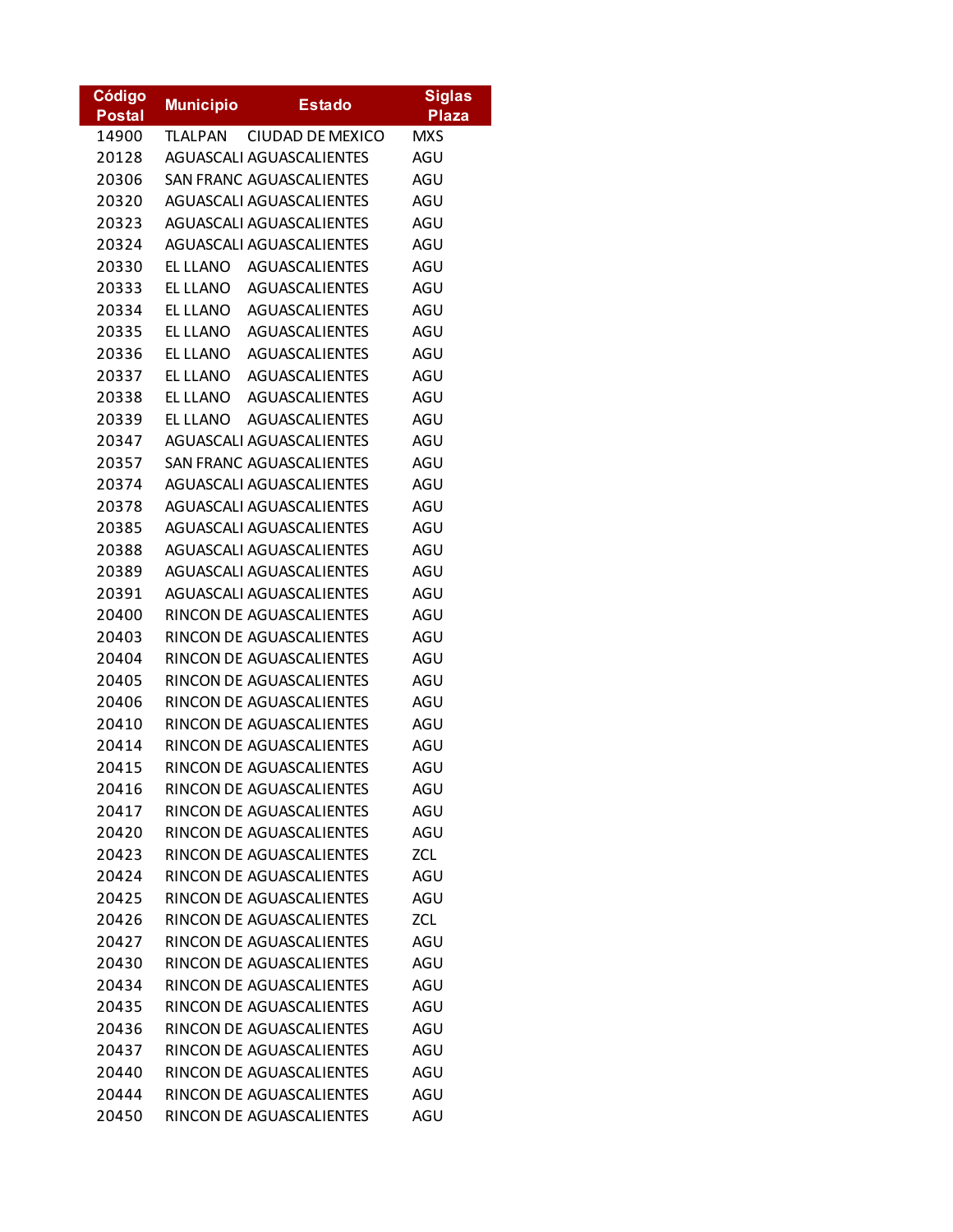| 20454 |                 | RINCON DE AGUASCALIENTES  | ZCL.       |
|-------|-----------------|---------------------------|------------|
| 20460 | COSIO           | <b>AGUASCALIENTES</b>     | AGU        |
| 20462 | <b>COSIO</b>    | <b>AGUASCALIENTES</b>     | AGU        |
| 20466 | <b>COSIO</b>    | <b>AGUASCALIENTES</b>     | ZCL        |
| 20467 | <b>COSIO</b>    | <b>AGUASCALIENTES</b>     | <b>ZCL</b> |
| 20468 | <b>COSIO</b>    | <b>AGUASCALIENTES</b>     | ZCL        |
| 20469 | COSIO           | <b>AGUASCALIENTES</b>     | AGU        |
| 20470 | <b>COSIO</b>    | <b>AGUASCALIENTES</b>     | AGU        |
| 20472 | <b>COSIO</b>    | <b>AGUASCALIENTES</b>     | AGU        |
| 20476 | <b>COSIO</b>    | AGUASCALIENTES            | ZCL        |
| 20478 | COSIO           | <b>AGUASCALIENTES</b>     | AGU        |
| 20500 |                 | SAN JOSE D AGUASCALIENTES | AGU        |
| 20502 |                 | SAN JOSE D AGUASCALIENTES | AGU        |
| 20503 |                 | SAN JOSE D AGUASCALIENTES | AGU        |
| 20504 |                 | SAN JOSE D AGUASCALIENTES | AGU        |
| 20508 |                 | SAN JOSE D AGUASCALIENTES | AGU        |
| 20510 |                 | SAN JOSE D AGUASCALIENTES | ZCL        |
| 20516 |                 | SAN JOSE D AGUASCALIENTES | AGU        |
| 20520 |                 | SAN JOSE D AGUASCALIENTES | AGU        |
| 20534 |                 | SAN JOSE D AGUASCALIENTES | AGU        |
| 20538 |                 | SAN JOSE D AGUASCALIENTES | AGU        |
| 20540 |                 | SAN JOSE D AGUASCALIENTES | AGU        |
| 20545 |                 | SAN JOSE D AGUASCALIENTES | AGU        |
| 20550 |                 | SAN JOSE D AGUASCALIENTES | AGU        |
| 20563 |                 | SAN JOSE D AGUASCALIENTES | AGU        |
| 20564 |                 | SAN JOSE D AGUASCALIENTES | AGU        |
| 20567 |                 | SAN JOSE D AGUASCALIENTES | AGU        |
| 20570 |                 | SAN JOSE D AGUASCALIENTES | AGU        |
| 20574 |                 | SAN JOSE D AGUASCALIENTES | AGU        |
| 20575 |                 | SAN JOSE D AGUASCALIENTES | AGU        |
| 20576 |                 | SAN JOSE D AGUASCALIENTES | AGU        |
| 20600 |                 | TEPEZALA AGUASCALIENTES   | AGU        |
| 20602 | <b>TEPEZALA</b> | <b>AGUASCALIENTES</b>     | AGU        |
| 20603 | <b>TEPEZALA</b> | <b>AGUASCALIENTES</b>     | AGU        |
| 20604 | <b>TEPEZALA</b> | <b>AGUASCALIENTES</b>     | AGU        |
| 20607 | <b>TEPEZALA</b> | <b>AGUASCALIENTES</b>     | AGU        |
| 20610 | <b>TEPEZALA</b> | <b>AGUASCALIENTES</b>     | AGU        |
| 20614 | <b>TEPEZALA</b> | <b>AGUASCALIENTES</b>     | AGU        |
| 20615 | <b>TEPEZALA</b> | <b>AGUASCALIENTES</b>     | AGU        |
| 20616 | <b>TEPEZALA</b> | <b>AGUASCALIENTES</b>     | AGU        |
| 20620 | <b>TEPEZALA</b> | <b>AGUASCALIENTES</b>     | AGU        |
| 20622 | <b>TEPEZALA</b> | <b>AGUASCALIENTES</b>     | AGU        |
| 20634 | <b>TEPEZALA</b> | <b>AGUASCALIENTES</b>     | AGU        |
| 20635 | <b>TEPEZALA</b> | <b>AGUASCALIENTES</b>     | AGU        |
| 20637 | <b>TEPEZALA</b> | <b>AGUASCALIENTES</b>     | AGU        |
| 20650 | <b>TEPEZALA</b> | <b>AGUASCALIENTES</b>     | AGU        |
| 20656 | <b>TEPEZALA</b> | <b>AGUASCALIENTES</b>     | AGU        |
| 20657 | <b>TEPEZALA</b> | <b>AGUASCALIENTES</b>     | AGU        |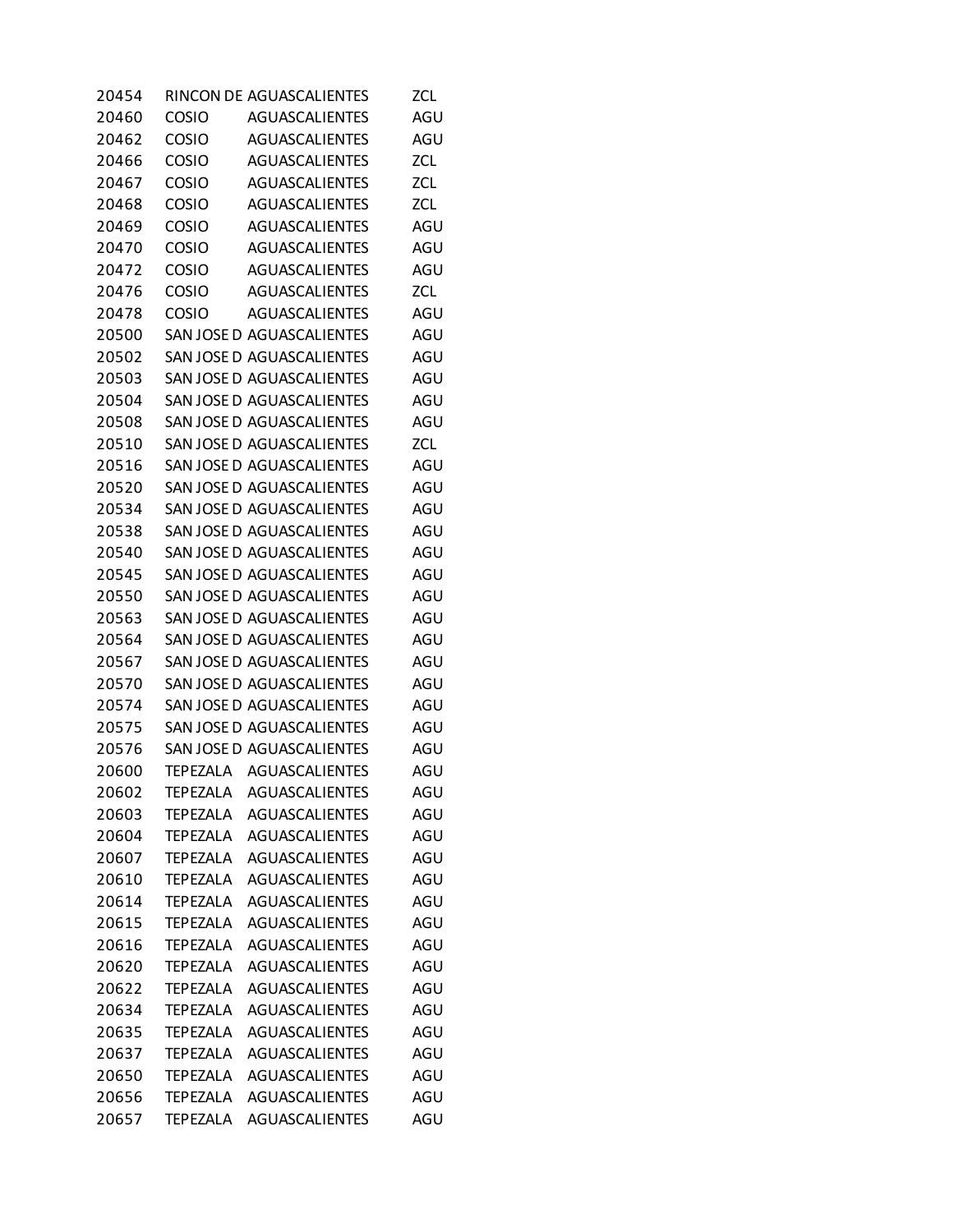| 20658 | TEPEZALA        | <b>AGUASCALIENTES</b>            | AGU |
|-------|-----------------|----------------------------------|-----|
| 20659 | TEPEZALA        | <b>AGUASCALIENTES</b>            | AGU |
| 20663 |                 | PABELLON   AGUASCALIENTES        | AGU |
| 20664 |                 | PABELLON   AGUASCALIENTES        | AGU |
| 20665 |                 | PABELLON   AGUASCALIENTES        | AGU |
| 20666 |                 | PABELLON   AGUASCALIENTES        | AGU |
| 20667 |                 | PABELLON   AGUASCALIENTES        | AGU |
| 20668 |                 | PABELLON   AGUASCALIENTES        | AGU |
| 20670 |                 | PABELLON   AGUASCALIENTES        | AGU |
| 20673 |                 | PABELLON   AGUASCALIENTES        | AGU |
| 20674 |                 | PABELLON   AGUASCALIENTES        | AGU |
| 20675 |                 | PABELLON   AGUASCALIENTES        | AGU |
| 20676 |                 | PABELLON   AGUASCALIENTES        | AGU |
| 20677 |                 | PABELLON   AGUASCALIENTES        | AGU |
| 20678 |                 | PABELLON   AGUASCALIENTES        | AGU |
| 20680 |                 | PABELLON   AGUASCALIENTES        | AGU |
| 20683 |                 | PABELLON   AGUASCALIENTES        | AGU |
| 20684 |                 | PABELLON   AGUASCALIENTES        | AGU |
| 20686 |                 | PABELLON   AGUASCALIENTES        | AGU |
| 20687 |                 | <b>PABELLON   AGUASCALIENTES</b> | AGU |
| 20700 | <b>ASIENTOS</b> | <b>AGUASCALIENTES</b>            | AGU |
| 20704 | <b>ASIENTOS</b> | <b>AGUASCALIENTES</b>            | AGU |
| 20705 | <b>ASIENTOS</b> | <b>AGUASCALIENTES</b>            | AGU |
| 20706 | <b>ASIENTOS</b> | <b>AGUASCALIENTES</b>            | AGU |
| 20708 | ASIENTOS        | <b>AGUASCALIENTES</b>            | AGU |
| 20709 | ASIENTOS        | <b>AGUASCALIENTES</b>            | AGU |
| 20710 | <b>ASIENTOS</b> | <b>AGUASCALIENTES</b>            | AGU |
| 20712 | <b>ASIENTOS</b> | <b>AGUASCALIENTES</b>            | AGU |
| 20713 | <b>ASIENTOS</b> | <b>AGUASCALIENTES</b>            | AGU |
| 20714 | <b>ASIENTOS</b> | <b>AGUASCALIENTES</b>            | AGU |
| 20715 | ASIENTOS        | <b>AGUASCALIENTES</b>            | AGU |
| 20717 | ASIENTOS        | AGUASCALIENTES                   | AGU |
| 20720 | <b>ASIENTOS</b> | <b>AGUASCALIENTES</b>            | AGU |
| 20721 | <b>ASIENTOS</b> | <b>AGUASCALIENTES</b>            | AGU |
| 20722 | <b>ASIENTOS</b> | <b>AGUASCALIENTES</b>            | AGU |
| 20723 | <b>ASIENTOS</b> | <b>AGUASCALIENTES</b>            | AGU |
| 20724 | <b>ASIENTOS</b> | <b>AGUASCALIENTES</b>            | AGU |
| 20727 | <b>ASIENTOS</b> | <b>AGUASCALIENTES</b>            | AGU |
| 20729 | <b>ASIENTOS</b> | <b>AGUASCALIENTES</b>            | AGU |
| 20730 | <b>ASIENTOS</b> | <b>AGUASCALIENTES</b>            | AGU |
| 20734 | <b>ASIENTOS</b> | <b>AGUASCALIENTES</b>            | AGU |
| 20736 | <b>ASIENTOS</b> | <b>AGUASCALIENTES</b>            | AGU |
| 20737 | <b>ASIENTOS</b> | <b>AGUASCALIENTES</b>            | AGU |
| 20739 | <b>ASIENTOS</b> | <b>AGUASCALIENTES</b>            | AGU |
| 20740 | <b>ASIENTOS</b> | <b>AGUASCALIENTES</b>            | AGU |
| 20741 | <b>ASIENTOS</b> | <b>AGUASCALIENTES</b>            | AGU |
| 20742 | <b>ASIENTOS</b> | <b>AGUASCALIENTES</b>            | AGU |
| 20744 | <b>ASIENTOS</b> | <b>AGUASCALIENTES</b>            | AGU |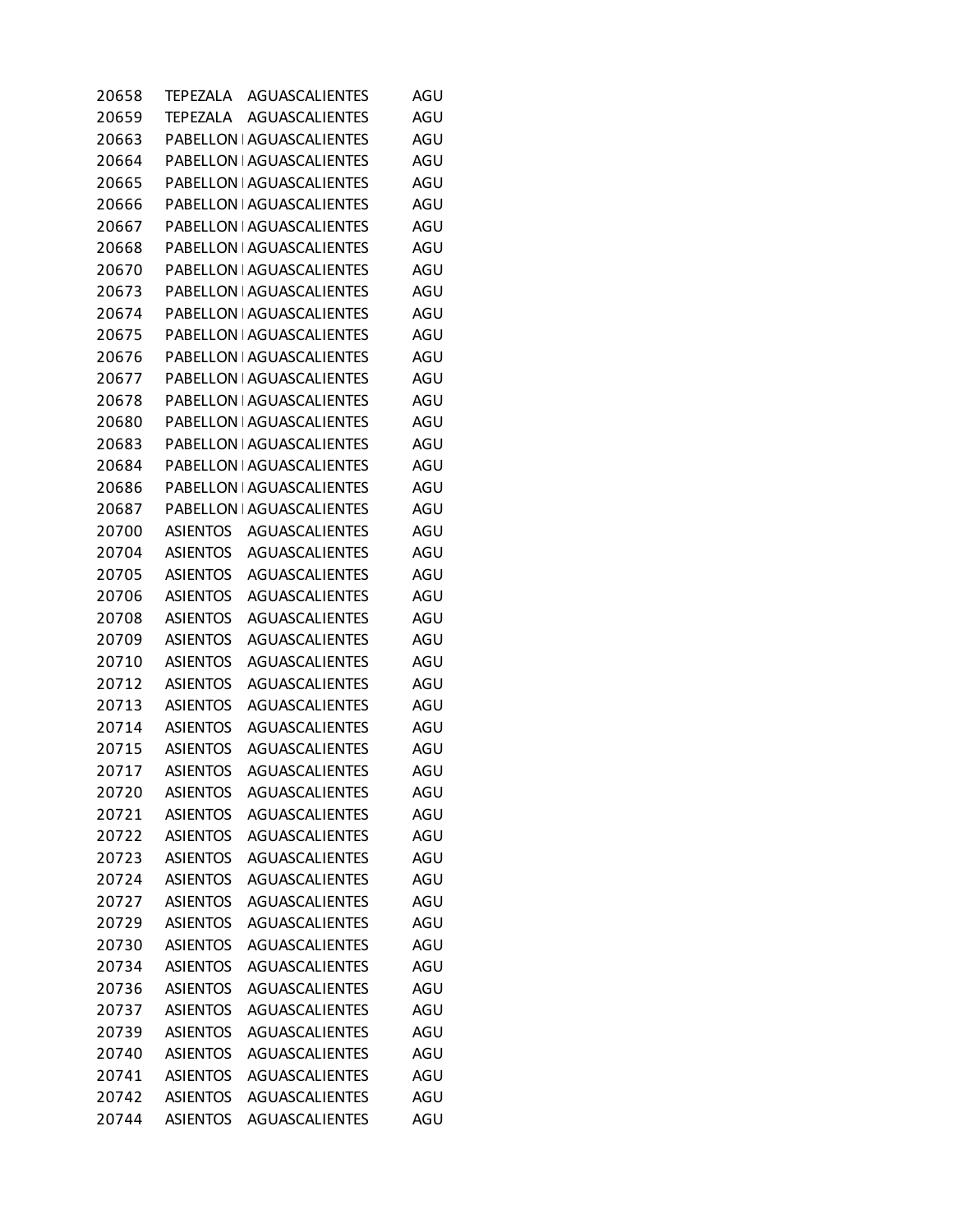| 20746 | <b>ASIENTOS</b> | AGUASCALIENTES                   | AGU        |
|-------|-----------------|----------------------------------|------------|
| 20748 | <b>ASIENTOS</b> | <b>AGUASCALIENTES</b>            | AGU        |
| 20749 | <b>ASIENTOS</b> | <b>AGUASCALIENTES</b>            | AGU        |
| 20750 | <b>ASIENTOS</b> | AGUASCALIENTES                   | AGU        |
| 20768 | <b>ASIENTOS</b> | <b>AGUASCALIENTES</b>            | AGU        |
| 20770 | <b>ASIENTOS</b> | <b>AGUASCALIENTES</b>            | AGU        |
| 20773 | <b>ASIENTOS</b> | <b>AGUASCALIENTES</b>            | AGU        |
| 20780 | <b>ASIENTOS</b> | AGUASCALIENTES                   | AGU        |
| 20782 | <b>ASIENTOS</b> | <b>AGUASCALIENTES</b>            | AGU        |
| 20785 | <b>ASIENTOS</b> | <b>AGUASCALIENTES</b>            | AGU        |
| 20790 | <b>ASIENTOS</b> | <b>AGUASCALIENTES</b>            | AGU        |
| 20795 | <b>ASIENTOS</b> | AGUASCALIENTES                   | AGU        |
| 20796 | ASIENTOS        | <b>AGUASCALIENTES</b>            | AGU        |
| 20799 | <b>ASIENTOS</b> | AGUASCALIENTES                   | AGU        |
| 20800 | CALVILLO        | AGUASCALIENTES                   | AGU        |
| 20802 | CALVILLO        | AGUASCALIENTES                   | AGU        |
| 20803 | CALVILLO        | <b>AGUASCALIENTES</b>            | AGU        |
| 20804 | CALVILLO        | AGUASCALIENTES                   | AGU        |
| 20805 | CALVILLO        | <b>AGUASCALIENTES</b>            | AGU        |
| 20810 | CALVILLO        | AGUASCALIENTES                   | AGU        |
| 20816 | CALVILLO        | <b>AGUASCALIENTES</b>            | AGU        |
| 20820 | CALVILLO        | AGUASCALIENTES                   | AGU        |
| 20824 | CALVILLO        | <b>AGUASCALIENTES</b>            | AGU        |
| 20830 | CALVILLO        | AGUASCALIENTES                   | AGU        |
| 20832 | CALVILLO        | AGUASCALIENTES                   | AGU        |
| 20834 | CALVILLO        | AGUASCALIENTES                   | AGU        |
| 20840 | CALVILLO        | AGUASCALIENTES                   | AGU        |
| 20842 | CALVILLO        | AGUASCALIENTES                   | AGU        |
| 20844 | CALVILLO        | <b>AGUASCALIENTES</b>            | AGU        |
| 20850 | CALVILLO        | <b>AGUASCALIENTES</b>            | AGU        |
| 20852 | CALVILLO        | <b>AGUASCALIENTES</b>            | AGU        |
| 20854 | CALVILLO        | AGUASCALIENTES                   | AGU        |
| 20856 | CALVILLO        | <b>AGUASCALIENTES</b>            | AGU        |
| 20860 | CALVILLO        | <b>AGUASCALIENTES</b>            | AGU        |
| 20862 | CALVILLO        | <b>AGUASCALIENTES</b>            | AGU        |
| 20864 | CALVILLO        | <b>AGUASCALIENTES</b>            | AGU        |
| 20870 | CALVILLO        | AGUASCALIENTES                   | AGU        |
| 20872 | CALVILLO        | <b>AGUASCALIENTES</b>            | AGU        |
| 20874 | CALVILLO        | <b>AGUASCALIENTES</b>            | AGU        |
| 20880 | CALVILLO        | <b>AGUASCALIENTES</b>            | AGU        |
| 20882 | CALVILLO        | <b>AGUASCALIENTES</b>            | AGU        |
| 20884 | CALVILLO        | <b>AGUASCALIENTES</b>            | AGU        |
| 20890 | CALVILLO        | AGUASCALIENTES                   | AGU        |
| 20913 |                 | <b>JESUS MARI AGUASCALIENTES</b> | AGU        |
| 20914 |                 | JESUS MARI AGUASCALIENTES        | AGU        |
| 20917 |                 | JESUS MARI AGUASCALIENTES        | AGU        |
| 20986 |                 | <b>JESUS MARI AGUASCALIENTES</b> | AGU        |
| 21224 | <b>MEXICALI</b> | <b>BAJA CALIFORNIA</b>           | <b>MXL</b> |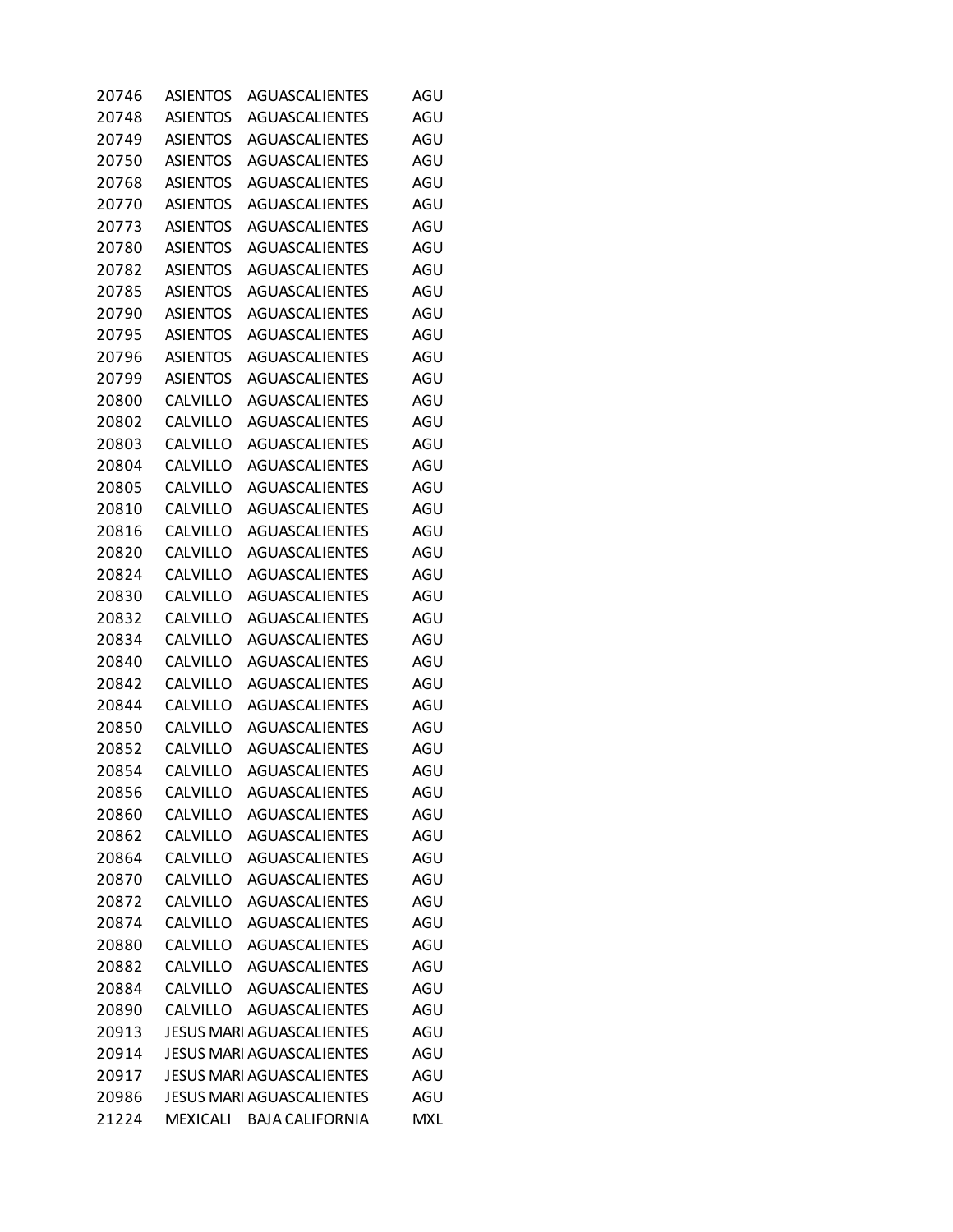| 21226 | <b>MEXICALI</b> | <b>BAJA CALIFORNIA</b> | MXL        |
|-------|-----------------|------------------------|------------|
| 21393 | <b>MEXICALI</b> | <b>BAJA CALIFORNIA</b> | <b>MXL</b> |
| 21505 | <b>TECATE</b>   | <b>BAJA CALIFORNIA</b> | <b>TKT</b> |
| 21506 | <b>TECATE</b>   | <b>BAJA CALIFORNIA</b> | TIJ        |
| 21508 | <b>TECATE</b>   | <b>BAJA CALIFORNIA</b> | <b>ENS</b> |
| 21514 | <b>TECATE</b>   | <b>BAJA CALIFORNIA</b> | <b>ENS</b> |
| 21517 | <b>TECATE</b>   | <b>BAJA CALIFORNIA</b> | TIJ        |
| 21519 | <b>TECATE</b>   | <b>BAJA CALIFORNIA</b> | TIJ        |
| 21536 | <b>TECATE</b>   | <b>BAJA CALIFORNIA</b> | <b>ENS</b> |
| 21550 | <b>TECATE</b>   | <b>BAJA CALIFORNIA</b> | TIJ        |
| 21553 | <b>TECATE</b>   | <b>BAJA CALIFORNIA</b> | TIJ        |
| 21570 | <b>TECATE</b>   | <b>BAJA CALIFORNIA</b> | TIJ        |
| 21573 | <b>TECATE</b>   | <b>BAJA CALIFORNIA</b> | TIJ        |
| 21600 | <b>MEXICALI</b> | <b>BAJA CALIFORNIA</b> | MXL        |
| 21601 | <b>MEXICALI</b> | <b>BAJA CALIFORNIA</b> | <b>MXL</b> |
| 21603 | <b>MEXICALI</b> | <b>BAJA CALIFORNIA</b> | <b>MXL</b> |
| 21604 | <b>MEXICALI</b> | <b>BAJA CALIFORNIA</b> | <b>MXL</b> |
| 21607 | <b>MEXICALI</b> | <b>BAJA CALIFORNIA</b> | <b>MXL</b> |
| 21609 | <b>MEXICALI</b> | <b>BAJA CALIFORNIA</b> | <b>MXL</b> |
| 21611 | <b>MEXICALI</b> | <b>BAJA CALIFORNIA</b> | <b>MXL</b> |
| 21613 | <b>MEXICALI</b> | <b>BAJA CALIFORNIA</b> | <b>MXL</b> |
| 21614 | <b>MEXICALI</b> | <b>BAJA CALIFORNIA</b> | <b>MXL</b> |
| 21615 | <b>MEXICALI</b> | <b>BAJA CALIFORNIA</b> | <b>MXL</b> |
| 21620 | <b>MEXICALI</b> | <b>BAJA CALIFORNIA</b> | <b>MXL</b> |
| 21621 | <b>MEXICALI</b> | <b>BAJA CALIFORNIA</b> | <b>MXL</b> |
| 21624 | <b>MEXICALI</b> | <b>BAJA CALIFORNIA</b> | <b>MXL</b> |
| 21627 | <b>MEXICALI</b> | <b>BAJA CALIFORNIA</b> | <b>MXL</b> |
| 21628 | <b>MEXICALI</b> | <b>BAJA CALIFORNIA</b> | <b>MXL</b> |
| 21700 | <b>MEXICALI</b> | <b>BAJA CALIFORNIA</b> | <b>MXL</b> |
| 21701 | <b>MEXICALI</b> | <b>BAJA CALIFORNIA</b> | <b>MXL</b> |
| 21703 | <b>MEXICALI</b> | <b>BAJA CALIFORNIA</b> | <b>MXL</b> |
| 21704 | <b>MEXICALI</b> | <b>BAJA CALIFORNIA</b> | <b>MXL</b> |
| 21705 | <b>MEXICALI</b> | <b>BAJA CALIFORNIA</b> | <b>MXL</b> |
| 21710 | <b>MEXICALI</b> | <b>BAJA CALIFORNIA</b> | <b>MXL</b> |
| 21713 | <b>MEXICALI</b> | <b>BAJA CALIFORNIA</b> | <b>MXL</b> |
| 21720 | <b>MEXICALI</b> | <b>BAJA CALIFORNIA</b> | <b>SRC</b> |
| 21722 | <b>MEXICALI</b> | <b>BAJA CALIFORNIA</b> | MXL        |
| 21723 | <b>MEXICALI</b> | <b>BAJA CALIFORNIA</b> | <b>SRC</b> |
| 21725 | <b>MEXICALI</b> | <b>BAJA CALIFORNIA</b> | <b>MXL</b> |
| 21730 | <b>MEXICALI</b> | <b>BAJA CALIFORNIA</b> | <b>MXL</b> |
| 21731 | <b>MEXICALI</b> | <b>BAJA CALIFORNIA</b> | <b>MXL</b> |
| 21735 | <b>MEXICALI</b> | <b>BAJA CALIFORNIA</b> | <b>MXL</b> |
| 21738 | <b>MEXICALI</b> | <b>BAJA CALIFORNIA</b> | <b>MXL</b> |
| 21742 | <b>MEXICALI</b> | <b>BAJA CALIFORNIA</b> | <b>MXL</b> |
| 21743 | <b>MEXICALI</b> | <b>BAJA CALIFORNIA</b> | <b>SRC</b> |
| 21800 | <b>MEXICALI</b> | <b>BAJA CALIFORNIA</b> | <b>MXL</b> |
| 21802 | <b>MEXICALI</b> | <b>BAJA CALIFORNIA</b> | SRC        |
| 21810 | <b>MEXICALI</b> | <b>BAJA CALIFORNIA</b> | <b>MXL</b> |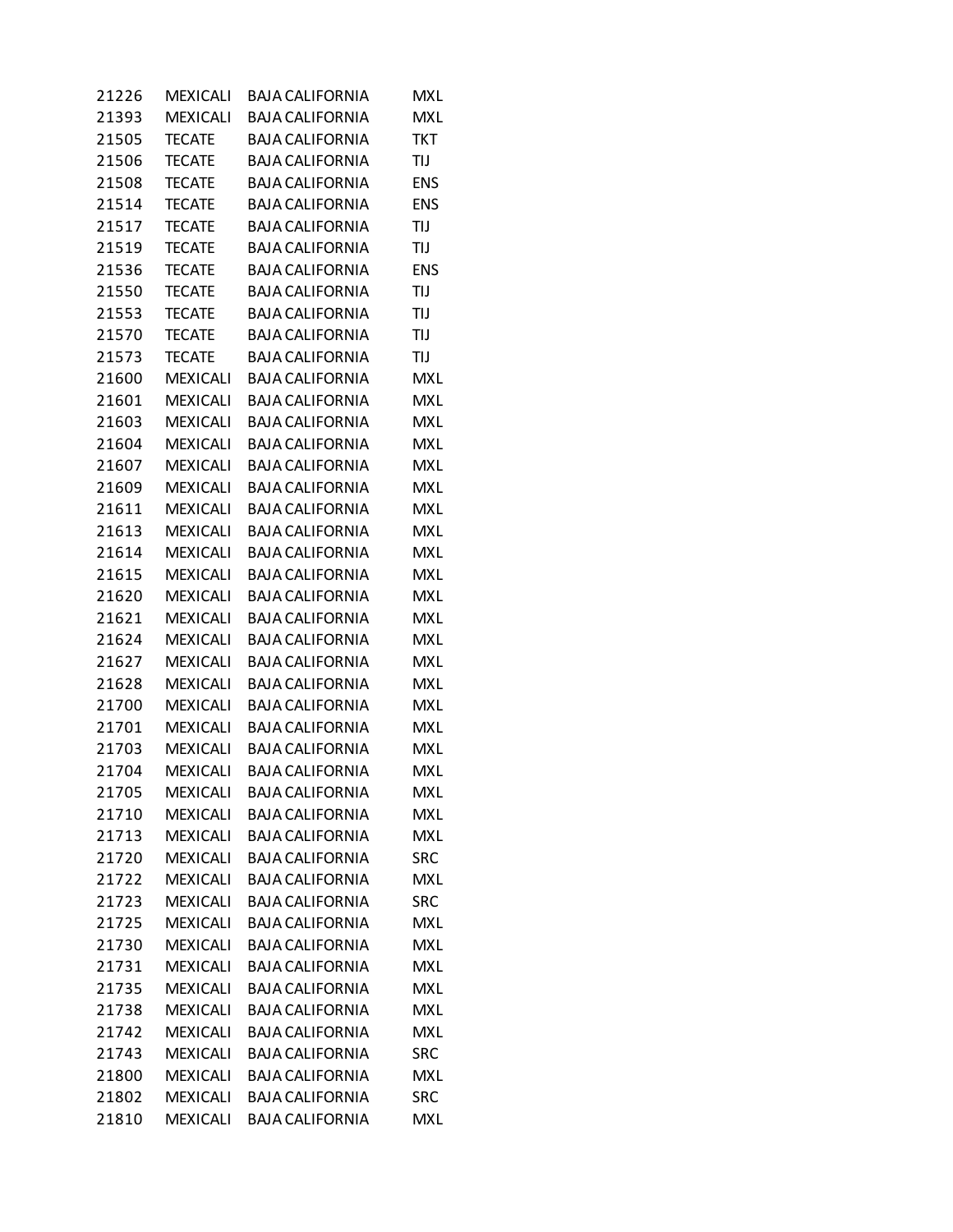| 21813 | MEXICALI        | <b>BAJA CALIFORNIA</b>      | MXL        |
|-------|-----------------|-----------------------------|------------|
| 21821 | <b>MEXICALI</b> | <b>BAJA CALIFORNIA</b>      | <b>SRC</b> |
| 21830 | <b>MEXICALI</b> | <b>BAJA CALIFORNIA</b>      | <b>SRC</b> |
| 21831 | <b>MEXICALI</b> | <b>BAJA CALIFORNIA</b>      | SRC        |
| 21832 | <b>MEXICALI</b> | <b>BAJA CALIFORNIA</b>      | <b>SRC</b> |
| 21833 | <b>MEXICALI</b> | <b>BAJA CALIFORNIA</b>      | <b>MXL</b> |
| 21841 | <b>MEXICALI</b> | <b>BAJA CALIFORNIA</b>      | <b>SRC</b> |
| 21843 | <b>MEXICALI</b> | <b>BAJA CALIFORNIA</b>      | <b>MXL</b> |
| 21850 | <b>MEXICALI</b> | <b>BAJA CALIFORNIA</b>      | <b>MXL</b> |
| 21853 | <b>MEXICALI</b> | <b>BAJA CALIFORNIA</b>      | <b>MXL</b> |
| 21854 | <b>MEXICALI</b> | <b>BAJA CALIFORNIA</b>      | <b>MXL</b> |
| 21855 | MEXICALI        | <b>BAJA CALIFORNIA</b>      | <b>MXL</b> |
| 21902 | <b>MEXICALI</b> | <b>BAJA CALIFORNIA</b>      | <b>SRC</b> |
| 21903 | <b>MEXICALI</b> | <b>BAJA CALIFORNIA</b>      | <b>SRC</b> |
| 21904 | <b>MEXICALI</b> | <b>BAJA CALIFORNIA</b>      | <b>SRC</b> |
| 21905 | <b>MEXICALI</b> | <b>BAJA CALIFORNIA</b>      | SRC        |
| 21910 | <b>MEXICALI</b> | <b>BAJA CALIFORNIA</b>      | <b>SRC</b> |
| 21911 | MEXICALI        | <b>BAJA CALIFORNIA</b>      | <b>MXL</b> |
| 21912 | <b>MEXICALI</b> | <b>BAJA CALIFORNIA</b>      | <b>MXL</b> |
| 21913 | <b>MEXICALI</b> | <b>BAJA CALIFORNIA</b>      | <b>MXL</b> |
| 21921 | <b>MEXICALI</b> | <b>BAJA CALIFORNIA</b>      | <b>SRC</b> |
| 21925 | <b>MEXICALI</b> | <b>BAJA CALIFORNIA</b>      | <b>MXL</b> |
| 21950 | <b>MEXICALI</b> | <b>BAJA CALIFORNIA</b>      | <b>SRC</b> |
| 21951 | MEXICALI        | <b>BAJA CALIFORNIA</b>      | <b>SRC</b> |
| 21961 | <b>MEXICALI</b> | <b>BAJA CALIFORNIA</b>      | <b>MXL</b> |
| 21963 | <b>MEXICALI</b> | <b>BAJA CALIFORNIA</b>      | <b>MXL</b> |
| 21964 | <b>MEXICALI</b> | <b>BAJA CALIFORNIA</b>      | <b>MXL</b> |
| 21965 | MEXICALI        | <b>BAJA CALIFORNIA</b>      | <b>SRC</b> |
| 21966 | <b>MEXICALI</b> | <b>BAJA CALIFORNIA</b>      | <b>MXL</b> |
| 21970 | MEXICALI        | <b>BAJA CALIFORNIA</b>      | <b>SRC</b> |
| 22163 | TIJUANA         | <b>BAJA CALIFORNIA</b>      | TIJ        |
| 22164 | <b>TIJUANA</b>  | <b>BAJA CALIFORNIA</b>      | TIJ        |
| 22250 | TIJUANA         | <b>BAJA CALIFORNIA</b>      | TIJ        |
| 22254 | <b>TIJUANA</b>  | <b>BAJA CALIFORNIA</b>      | TIJ        |
| 22260 | <b>TIJUANA</b>  | <b>BAJA CALIFORNIA</b>      | TIJ        |
| 22263 | <b>TIJUANA</b>  | <b>BAJA CALIFORNIA</b>      | TIJ        |
| 22560 | <b>TIJUANA</b>  | <b>BAJA CALIFORNIA</b>      | TIJ        |
| 22563 | <b>TIJUANA</b>  | <b>BAJA CALIFORNIA</b>      | TIJ        |
| 22564 | <b>TIJUANA</b>  | <b>BAJA CALIFORNIA</b>      | TIJ        |
| 22565 | <b>TIJUANA</b>  | <b>BAJA CALIFORNIA</b>      | TIJ        |
| 22566 | <b>TIJUANA</b>  | <b>BAJA CALIFORNIA</b>      | TIJ        |
| 22606 | TIJUANA         | <b>BAJA CALIFORNIA</b>      | TIJ        |
| 22607 | TIJUANA         | <b>BAJA CALIFORNIA</b>      | TIJ        |
| 22710 |                 | PLAYAS DE   BAJA CALIFORNIA | TIJ        |
| 22714 |                 | PLAYAS DE   BAJA CALIFORNIA | TIJ        |
| 22716 |                 | PLAYAS DE   BAJA CALIFORNIA | TIJ        |
| 22717 |                 | PLAYAS DE   BAJA CALIFORNIA | TIJ        |
| 22740 |                 | PLAYAS DE   BAJA CALIFORNIA | TIJ        |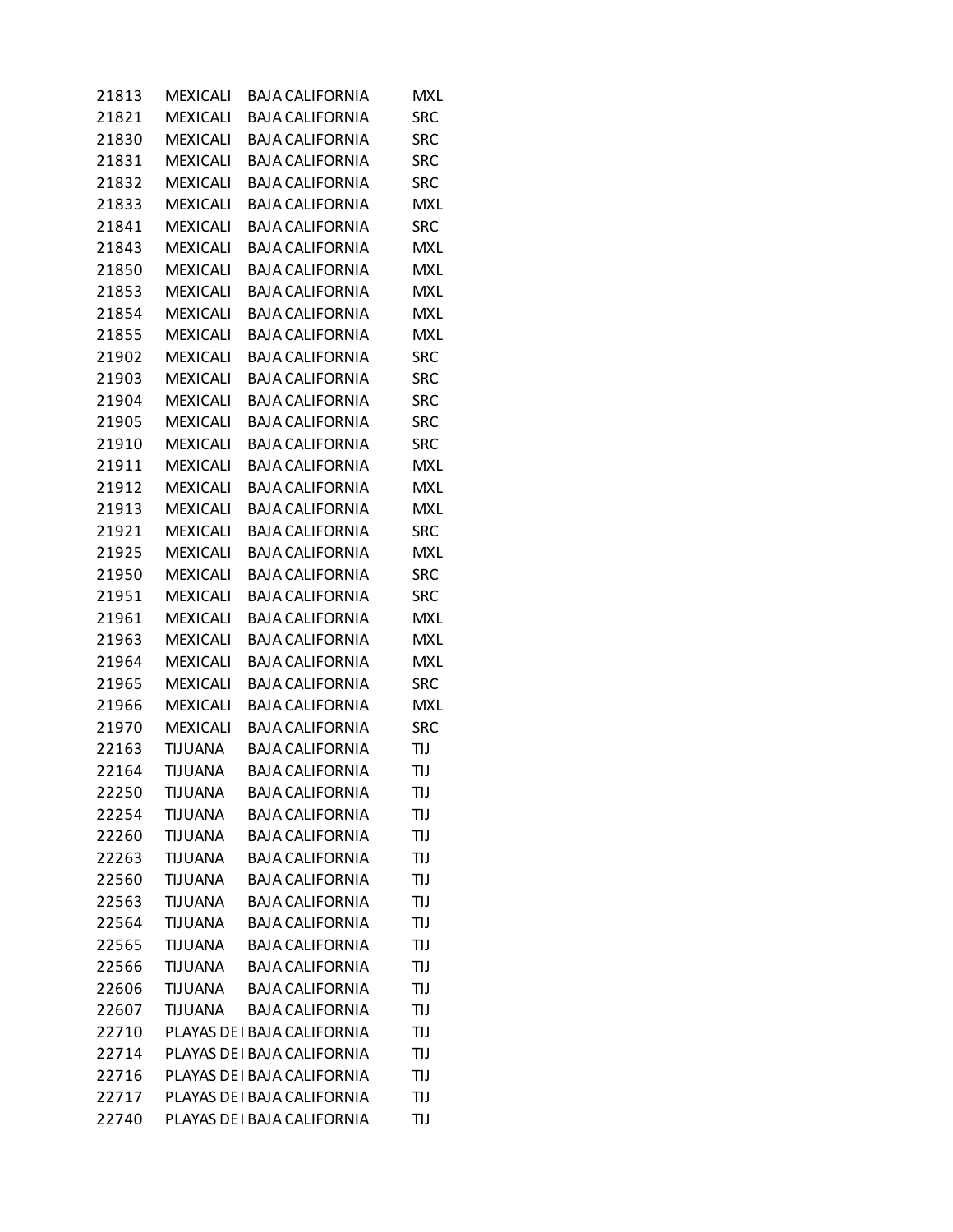| 22744 | PLAYAS DE   BAJA CALIFORNIA | TIJ        |
|-------|-----------------------------|------------|
| 22745 | PLAYAS DE   BAJA CALIFORNIA | TIJ        |
| 22746 | PLAYAS DE   BAJA CALIFORNIA | TIJ        |
| 22750 | ENSENADA BAJA CALIFORNIA    | ENS        |
| 22753 | ENSENADA BAJA CALIFORNIA    | ENS        |
| 22755 | ENSENADA BAJA CALIFORNIA    | ENS        |
| 22756 | ENSENADA BAJA CALIFORNIA    | ENS        |
| 22758 | ENSENADA BAJA CALIFORNIA    | ENS        |
| 22762 | ENSENADA BAJA CALIFORNIA    | ENS        |
| 22765 | ENSENADA BAJA CALIFORNIA    | ENS        |
| 22766 | ENSENADA BAJA CALIFORNIA    | <b>ENS</b> |
| 22767 | ENSENADA BAJA CALIFORNIA    | ENS        |
| 22770 | ENSENADA BAJA CALIFORNIA    | <b>ENS</b> |
| 22771 | ENSENADA BAJA CALIFORNIA    | ENS        |
| 22780 | ENSENADA BAJA CALIFORNIA    | ENS        |
| 22789 | ENSENADA BAJA CALIFORNIA    | ENS        |
| 22790 | ENSENADA BAJA CALIFORNIA    | <b>ENS</b> |
| 22793 | ENSENADA BAJA CALIFORNIA    | ENS        |
| 22794 | ENSENADA BAJA CALIFORNIA    | <b>ENS</b> |
| 22795 | ENSENADA BAJA CALIFORNIA    | ENS        |
| 22796 | ENSENADA BAJA CALIFORNIA    | <b>ENS</b> |
| 22797 | ENSENADA BAJA CALIFORNIA    | ENS        |
| 22798 | ENSENADA BAJA CALIFORNIA    | <b>ENS</b> |
| 22812 | ENSENADA BAJA CALIFORNIA    | ENS        |
| 22813 | ENSENADA BAJA CALIFORNIA    | <b>ENS</b> |
| 22814 | ENSENADA BAJA CALIFORNIA    | ENS        |
| 22903 | ENSENADA BAJA CALIFORNIA    | <b>ENS</b> |
| 22904 | ENSENADA BAJA CALIFORNIA    | ENS        |
| 22905 | ENSENADA BAJA CALIFORNIA    | <b>ENS</b> |
| 22906 | ENSENADA BAJA CALIFORNIA    | ENS        |
| 22908 | ENSENADA BAJA CALIFORNIA    | <b>ENS</b> |
| 22909 | ENSENADA BAJA CALIFORNIA    | <b>ENS</b> |
| 22910 | ENSENADA BAJA CALIFORNIA    | SQT        |
| 22914 | ENSENADA BAJA CALIFORNIA    | <b>ENS</b> |
| 22915 | ENSENADA BAJA CALIFORNIA    | ENS        |
| 22920 | ENSENADA BAJA CALIFORNIA    | SQT        |
| 22931 | ENSENADA BAJA CALIFORNIA    | SQT        |
| 22934 | ENSENADA BAJA CALIFORNIA    | SQT        |
| 22937 | SAN QUINTI BAJA CALIFORNIA  | SQT        |
| 22940 | ENSENADA BAJA CALIFORNIA    | SQT        |
| 22943 | SAN QUINTI BAJA CALIFORNIA  | SQT        |
| 22950 | ENSENADA BAJA CALIFORNIA    | SQT        |
| 22951 | ENSENADA BAJA CALIFORNIA    | <b>ENS</b> |
| 22952 | ENSENADA BAJA CALIFORNIA    | <b>ENS</b> |
| 22955 | ENSENADA BAJA CALIFORNIA    | <b>ENS</b> |
| 22960 | ENSENADA BAJA CALIFORNIA    | SQT        |
| 22964 | ENSENADA BAJA CALIFORNIA    | <b>ENS</b> |
| 22965 | ENSENADA BAJA CALIFORNIA    | <b>ENS</b> |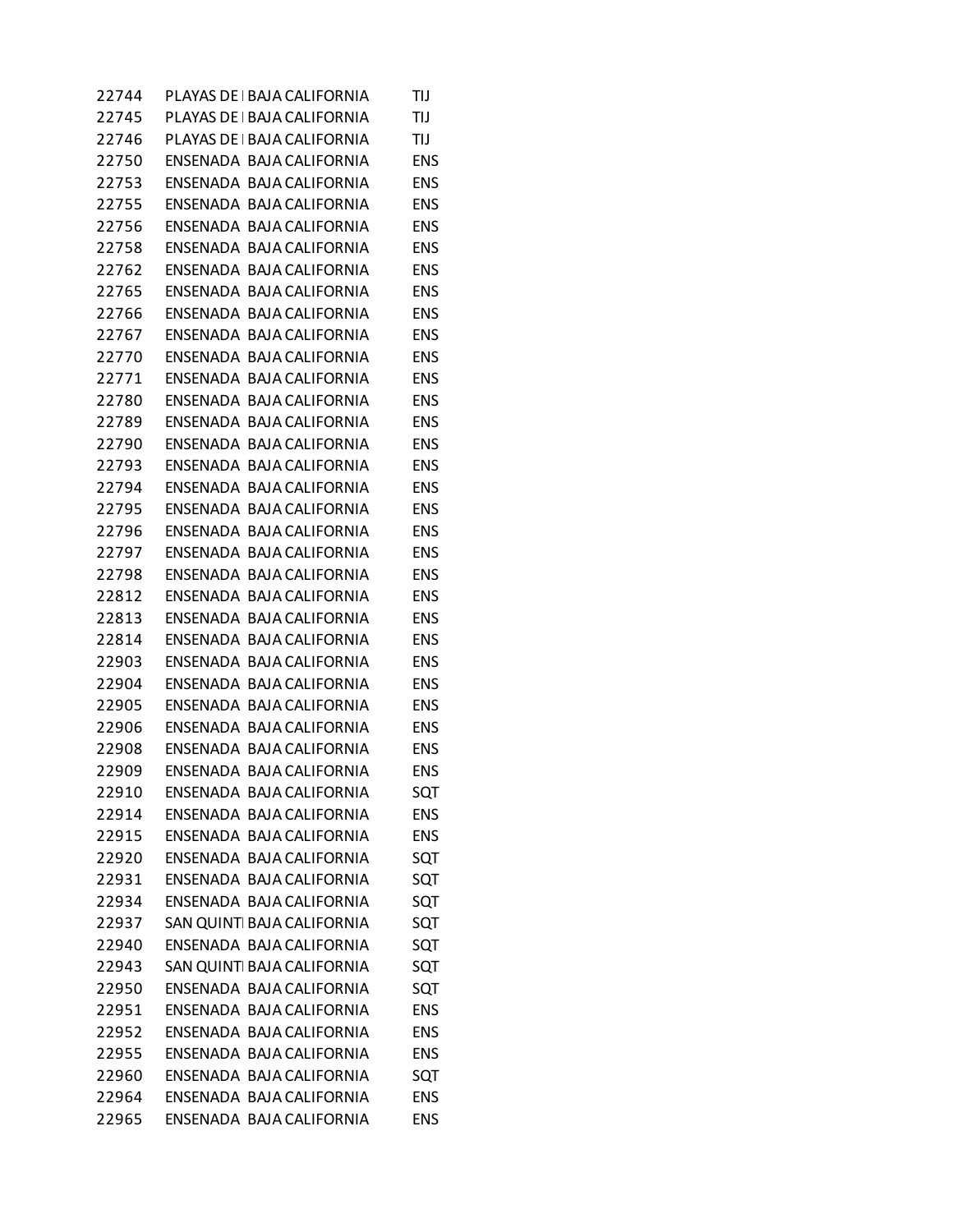| 22967 |              | ENSENADA BAJA CALIFORNIA       | <b>ENS</b> |
|-------|--------------|--------------------------------|------------|
| 22970 |              | ENSENADA BAJA CALIFORNIA       | <b>ENS</b> |
| 22974 |              | SAN QUINTI BAJA CALIFORNIA     | SQT        |
| 22980 |              | ENSENADA BAJA CALIFORNIA       | GRN        |
| 22993 |              | ENSENADA BAJA CALIFORNIA       | <b>ENS</b> |
| 22994 |              | SAN QUINTI BAJA CALIFORNIA     | SQT        |
| 22995 |              | ENSENADA BAJA CALIFORNIA       | <b>ENS</b> |
| 22997 |              | ENSENADA BAJA CALIFORNIA       | <b>ENS</b> |
| 23000 | LA PAZ       | <b>BAJA CALIFORNIA SUR</b>     | LAP        |
| 23006 | LA PAZ       | <b>BAJA CALIFORNIA SUR</b>     | LAP        |
| 23007 | LA PAZ       | <b>BAJA CALIFORNIA SUR</b>     | LAP        |
| 23008 | LA PAZ       | <b>BAJA CALIFORNIA SUR</b>     | LAP        |
| 23009 | LA PAZ       | <b>BAJA CALIFORNIA SUR</b>     | LAP        |
| 23010 | LA PAZ       | <b>BAJA CALIFORNIA SUR</b>     | LAP        |
| 23011 |              | ESTACION A BAJA CALIFORNIA SUR | <b>ALZ</b> |
| 23017 | LA PAZ       | <b>BAJA CALIFORNIA SUR</b>     | LAP        |
| 23018 | LA PAZ       | <b>BAJA CALIFORNIA SUR</b>     | LAP        |
| 23019 | LA PAZ       | <b>BAJA CALIFORNIA SUR</b>     | LAP        |
| 23020 | LA PAZ       | <b>BAJA CALIFORNIA SUR</b>     | LAP        |
| 23026 | LA PAZ       | <b>BAJA CALIFORNIA SUR</b>     | LAP        |
| 23029 | LA PAZ       | <b>BAJA CALIFORNIA SUR</b>     | LAP        |
| 23030 | LA PAZ       | <b>BAJA CALIFORNIA SUR</b>     | LAP        |
| 23034 | LA PAZ       | <b>BAJA CALIFORNIA SUR</b>     | LAP        |
| 23037 | LA PAZ       | <b>BAJA CALIFORNIA SUR</b>     | LAP        |
| 23038 | LA PAZ       | <b>BAJA CALIFORNIA SUR</b>     | LAP        |
| 23039 | LA PAZ       | <b>BAJA CALIFORNIA SUR</b>     | LAP        |
| 23040 | <b>LAPAZ</b> | <b>BAJA CALIFORNIA SUR</b>     | <b>LAP</b> |
| 23050 | LA PAZ       | <b>BAJA CALIFORNIA SUR</b>     | LAP        |
| 23052 | LA PAZ       | <b>BAJA CALIFORNIA SUR</b>     | LAP        |
| 23054 | LA PAZ       | <b>BAJA CALIFORNIA SUR</b>     | LAP        |
| 23055 | LA PAZ       | <b>BAJA CALIFORNIA SUR</b>     | LAP        |
| 23056 | LA PAZ       | <b>BAJA CALIFORNIA SUR</b>     | LAP        |
| 23060 | LA PAZ       | <b>BAJA CALIFORNIA SUR</b>     | LAP        |
| 23070 | LA PAZ       | <b>BAJA CALIFORNIA SUR</b>     | LAP        |
| 23075 | LA PAZ       | <b>BAJA CALIFORNIA SUR</b>     | LAP        |
| 23076 | LA PAZ       | <b>BAJA CALIFORNIA SUR</b>     | LAP        |
| 23077 | LA PAZ       | <b>BAJA CALIFORNIA SUR</b>     | <b>LAP</b> |
| 23078 | LA PAZ       | <b>BAJA CALIFORNIA SUR</b>     | LAP        |
| 23079 | LA PAZ       | <b>BAJA CALIFORNIA SUR</b>     | LAP        |
| 23080 | LA PAZ       | <b>BAJA CALIFORNIA SUR</b>     | LAP        |
| 23083 | LA PAZ       | <b>BAJA CALIFORNIA SUR</b>     | LAP        |
| 23084 | LA PAZ       | <b>BAJA CALIFORNIA SUR</b>     | LAP        |
| 23085 | LA PAZ       | <b>BAJA CALIFORNIA SUR</b>     | <b>LAP</b> |
| 23086 | LA PAZ       | <b>BAJA CALIFORNIA SUR</b>     | LAP        |
| 23088 | LA PAZ       | <b>BAJA CALIFORNIA SUR</b>     | LAP        |
| 23089 | LA PAZ       | <b>BAJA CALIFORNIA SUR</b>     | <b>LAP</b> |
| 23090 | LA PAZ       | <b>BAJA CALIFORNIA SUR</b>     | LAP        |
| 23091 | LA PAZ       | <b>BAJA CALIFORNIA SUR</b>     | LAP        |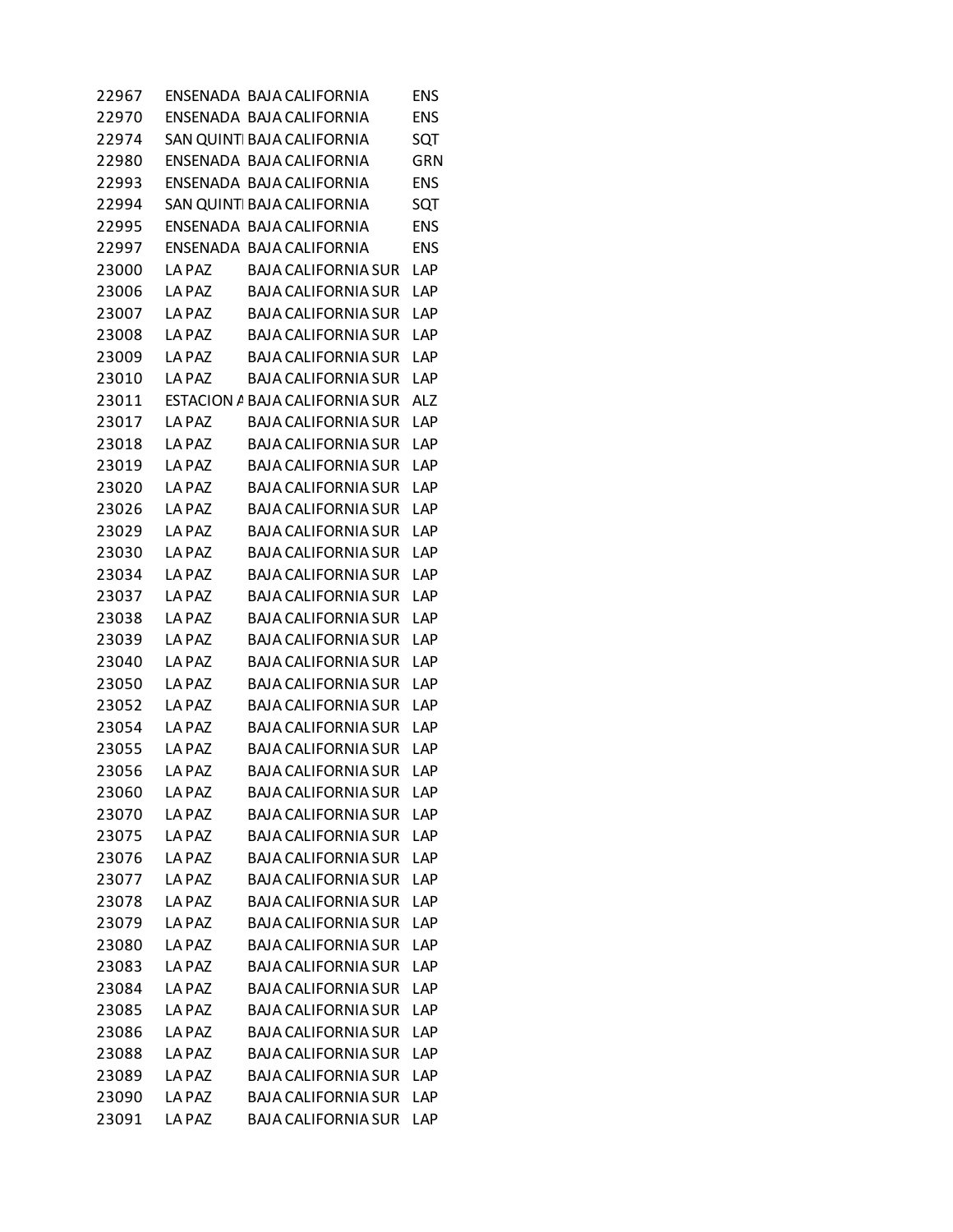| 23094 | LA PAZ | BAJA CALIFORNIA SUR           | LAP        |
|-------|--------|-------------------------------|------------|
| 23095 | LA PAZ | <b>BAJA CALIFORNIA SUR</b>    | LAP        |
| 23096 | LA PAZ | <b>BAJA CALIFORNIA SUR</b>    | LAP        |
| 23097 | LA PAZ | <b>BAJA CALIFORNIA SUR</b>    | <b>LAP</b> |
| 23098 | LA PAZ | <b>BAJA CALIFORNIA SUR</b>    | LAP        |
| 23099 | LA PAZ | <b>BAJA CALIFORNIA SUR</b>    | LAP        |
| 23106 | LA PAZ | <b>BAJA CALIFORNIA SUR</b>    | LAP        |
| 23133 | LA PAZ | <b>BAJA CALIFORNIA SUR</b>    | LAP        |
| 23140 | LA PAZ | <b>BAJA CALIFORNIA SUR</b>    | LAP        |
| 23143 | LA PAZ | <b>BAJA CALIFORNIA SUR</b>    | <b>LAP</b> |
| 23154 | LA PAZ | <b>BAJA CALIFORNIA SUR</b>    | LAP        |
| 23200 | LA PAZ | <b>BAJA CALIFORNIA SUR</b>    | LAP        |
| 23205 | LA PAZ | <b>BAJA CALIFORNIA SUR</b>    | LAP        |
| 23206 | LA PAZ | <b>BAJA CALIFORNIA SUR</b>    | LAP        |
| 23240 | LA PAZ | <b>BAJA CALIFORNIA SUR</b>    | LAP        |
| 23243 | LA PAZ | <b>BAJA CALIFORNIA SUR</b>    | LAP        |
| 23244 | LA PAZ | <b>BAJA CALIFORNIA SUR</b>    | LAP        |
| 23247 | LA PAZ | <b>BAJA CALIFORNIA SUR</b>    | LAP        |
| 23300 | LA PAZ | <b>BAJA CALIFORNIA SUR</b>    | LAP        |
| 23330 | LA PAZ | <b>BAJA CALIFORNIA SUR</b>    | LAP        |
| 23354 | LA PAZ | <b>BAJA CALIFORNIA SUR</b>    | LAP        |
| 23400 |        | LOS CABOS BAJA CALIFORNIA SUR | SJD        |
| 23403 |        | LOS CABOS BAJA CALIFORNIA SUR | <b>SJD</b> |
| 23405 |        | LOS CABOS BAJA CALIFORNIA SUR | <b>SJD</b> |
| 23406 |        | LOS CABOS BAJA CALIFORNIA SUR | SJD        |
| 23407 |        | LOS CABOS BAJA CALIFORNIA SUR | <b>SJD</b> |
| 23420 |        | LOS CABOS BAJA CALIFORNIA SUR | <b>SJD</b> |
| 23425 |        | LOS CABOS BAJA CALIFORNIA SUR | SJD        |
| 23426 |        | LOS CABOS BAJA CALIFORNIA SUR | <b>SJD</b> |
| 23427 |        | LOS CABOS BAJA CALIFORNIA SUR | SJD        |
| 23428 |        | LOS CABOS BAJA CALIFORNIA SUR | SJD        |
| 23429 |        | LOS CABOS BAJA CALIFORNIA SUR | <b>SJD</b> |
| 23430 |        | LOS CABOS BAJA CALIFORNIA SUR | <b>SJD</b> |
| 23434 |        | LOS CABOS BAJA CALIFORNIA SUR | <b>SJD</b> |
| 23435 |        | LOS CABOS BAJA CALIFORNIA SUR | <b>SJD</b> |
| 23436 |        | LOS CABOS BAJA CALIFORNIA SUR | <b>SJD</b> |
| 23437 |        | LOS CABOS BAJA CALIFORNIA SUR | <b>SJD</b> |
| 23440 |        | LOS CABOS BAJA CALIFORNIA SUR | <b>SJD</b> |
| 23443 |        | LOS CABOS BAJA CALIFORNIA SUR | <b>SJD</b> |
| 23444 |        | LOS CABOS BAJA CALIFORNIA SUR | <b>SJD</b> |
| 23445 |        | LOS CABOS BAJA CALIFORNIA SUR | <b>SJD</b> |
| 23450 |        | LOS CABOS BAJA CALIFORNIA SUR | <b>CSL</b> |
| 23453 |        | LOS CABOS BAJA CALIFORNIA SUR | <b>CSL</b> |
| 23454 |        | LOS CABOS BAJA CALIFORNIA SUR | <b>CSL</b> |
| 23455 |        | LOS CABOS BAJA CALIFORNIA SUR | <b>CSL</b> |
| 23456 |        | LOS CABOS BAJA CALIFORNIA SUR | <b>CSL</b> |
| 23460 |        | LOS CABOS BAJA CALIFORNIA SUR | <b>CSL</b> |
| 23462 |        | LOS CABOS BAJA CALIFORNIA SUR | <b>CSL</b> |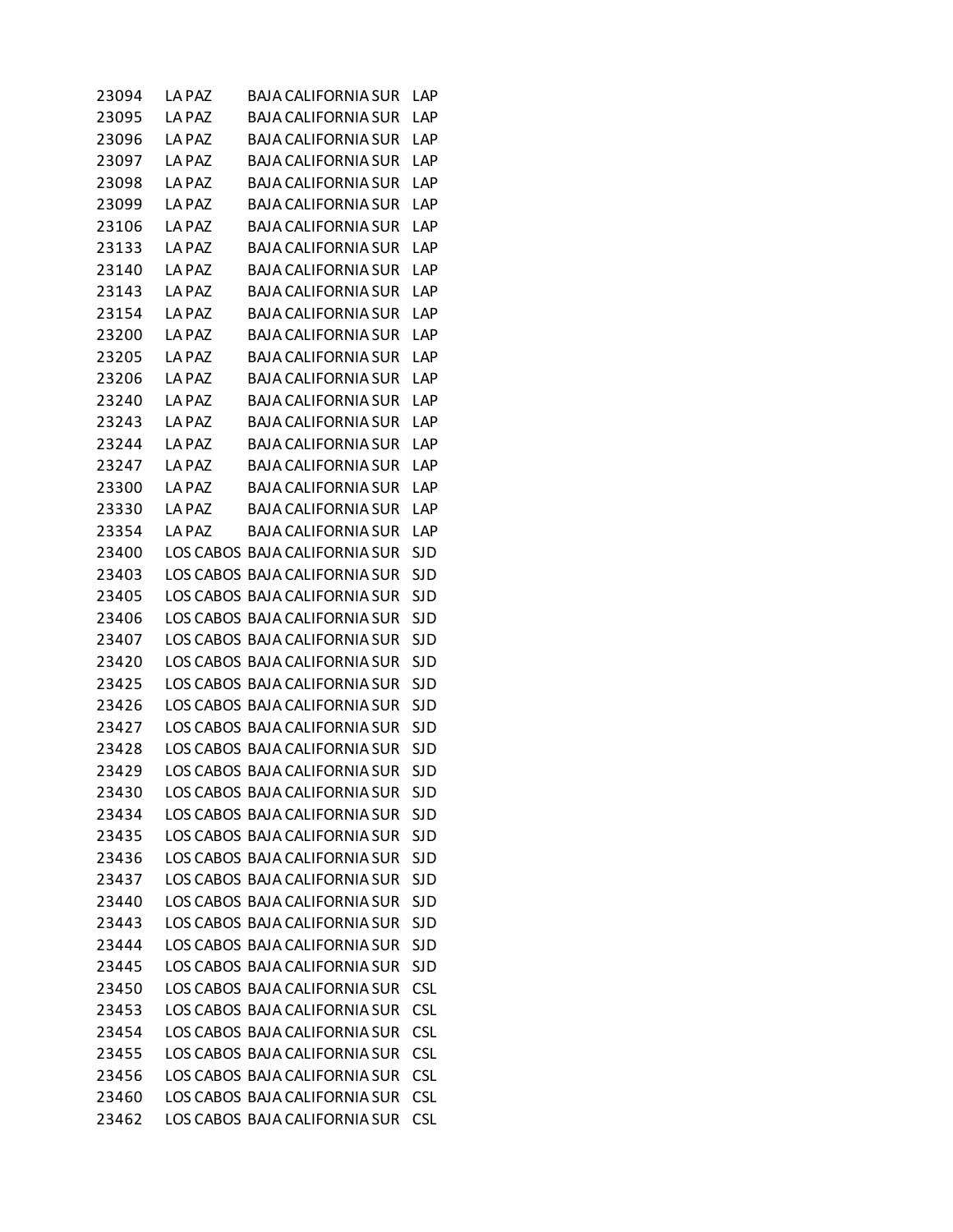LOS CABOS BAJA CALIFORNIA SUR CSL LOS CABOS BAJA CALIFORNIA SUR CSL LOS CABOS BAJA CALIFORNIA SUR CSL LOS CABOS BAJA CALIFORNIA SUR CSL LOS CABOS BAJA CALIFORNIA SUR CSL LOS CABOS BAJA CALIFORNIA SUR CSL LOS CABOS BAJA CALIFORNIA SUR CSL LOS CABOS BAJA CALIFORNIA SUR CSL LOS CABOS BAJA CALIFORNIA SUR SJD LOS CABOS BAJA CALIFORNIA SUR CSL LOS CABOS BAJA CALIFORNIA SUR CSL LOS CABOS BAJA CALIFORNIA SUR SJD LOS CABOS BAJA CALIFORNIA SUR SJD LOS CABOS BAJA CALIFORNIA SUR SJD LOS CABOS BAJA CALIFORNIA SUR SJD LOS CABOS BAJA CALIFORNIA SUR SJD LOS CABOS BAJA CALIFORNIA SUR SJD LOS CABOS BAJA CALIFORNIA SUR SJD LOS CABOS BAJA CALIFORNIA SUR SJD LOS CABOS BAJA CALIFORNIA SUR SJD LOS CABOS BAJA CALIFORNIA SUR SJD LOS CABOS BAJA CALIFORNIA SUR SJD LOS CABOS BAJA CALIFORNIA SUR SJD LOS CABOS BAJA CALIFORNIA SUR SJD LOS CABOS BAJA CALIFORNIA SUR SJD LOS CABOS BAJA CALIFORNIA SUR SJD LOS CABOS BAJA CALIFORNIA SUR SJD COMONDU BAJA CALIFORNIA SUR CCB COMONDU BAJA CALIFORNIA SUR CCB COMONDU BAJA CALIFORNIA SUR CCB COMONDU BAJA CALIFORNIA SUR CCB COMONDU BAJA CALIFORNIA SUR CCB COMONDU BAJA CALIFORNIA SUR CCB COMONDU BAJA CALIFORNIA SUR CCB COMONDU BAJA CALIFORNIA SUR CCB COMONDU BAJA CALIFORNIA SUR CCB COMONDU BAJA CALIFORNIA SUR CCB COMONDU BAJA CALIFORNIA SUR CCB COMONDU BAJA CALIFORNIA SUR CCB COMONDU BAJA CALIFORNIA SUR CCB COMONDU BAJA CALIFORNIA SUR CCB COMONDU BAJA CALIFORNIA SUR CCB COMONDU BAJA CALIFORNIA SUR CCB COMONDU BAJA CALIFORNIA SUR CCB COMONDU BAJA CALIFORNIA SUR CCB COMONDU BAJA CALIFORNIA SUR CCB COMONDU BAJA CALIFORNIA SUR CCB COMONDU BAJA CALIFORNIA SUR CCB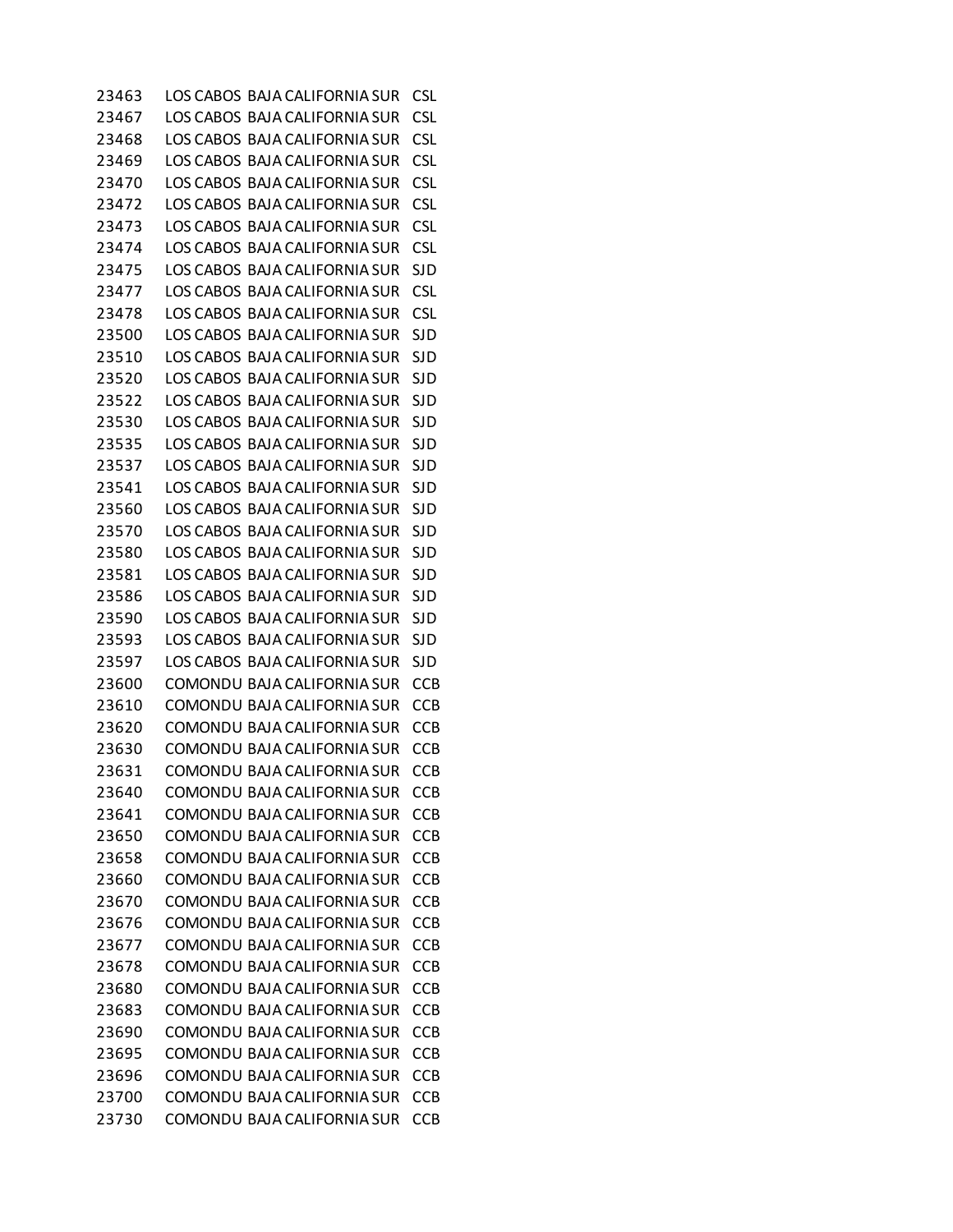| 23775 |                           | COMONDU BAJA CALIFORNIA SUR | <b>CCB</b> |
|-------|---------------------------|-----------------------------|------------|
| 23880 | <b>LORETO</b>             | <b>BAJA CALIFORNIA SUR</b>  | <b>LOR</b> |
| 23887 | LORETO                    | <b>BAJA CALIFORNIA SUR</b>  | LOR        |
| 23889 | LORETO                    | <b>BAJA CALIFORNIA SUR</b>  | LOR        |
| 23894 | LORETO                    | <b>BAJA CALIFORNIA SUR</b>  | LOR        |
| 23896 | LORETO                    | <b>BAJA CALIFORNIA SUR</b>  | LOR        |
| 23900 | <b>MULEGE</b>             | <b>BAJA CALIFORNIA SUR</b>  | SRO        |
| 23904 | <b>MULEGE</b>             | <b>BAJA CALIFORNIA SUR</b>  | <b>SRO</b> |
| 23910 | <b>MULEGE</b>             | <b>BAJA CALIFORNIA SUR</b>  | <b>SRO</b> |
| 23911 | <b>MULEGE</b>             | <b>BAJA CALIFORNIA SUR</b>  | SRO        |
| 23917 | <b>MULEGE</b>             | <b>BAJA CALIFORNIA SUR</b>  | <b>SRO</b> |
| 23920 | <b>MULEGE</b>             | <b>BAJA CALIFORNIA SUR</b>  | <b>SRO</b> |
| 23930 | MULEGE                    | <b>BAJA CALIFORNIA SUR</b>  | SRO        |
| 23934 | <b>MULEGE</b>             | <b>BAJA CALIFORNIA SUR</b>  | <b>SRO</b> |
| 23936 | MULEGE                    | <b>BAJA CALIFORNIA SUR</b>  | <b>SRO</b> |
| 23938 | <b>MULEGE</b>             | <b>BAJA CALIFORNIA SUR</b>  | SRO        |
| 23940 | <b>MULEGE</b>             | <b>BAJA CALIFORNIA SUR</b>  | <b>GRN</b> |
| 23944 | MULEGE                    | <b>BAJA CALIFORNIA SUR</b>  | SRO        |
| 23948 | MULEGE                    | <b>BAJA CALIFORNIA SUR</b>  | GRN        |
| 23980 | <b>MULEGE</b>             | <b>BAJA CALIFORNIA SUR</b>  | SRO        |
| 23983 | MULEGE                    | <b>BAJA CALIFORNIA SUR</b>  | <b>SRO</b> |
| 23988 | <b>MULEGE</b>             | <b>BAJA CALIFORNIA SUR</b>  | SRO        |
| 23990 | <b>MULEGE</b>             | <b>BAJA CALIFORNIA SUR</b>  | <b>SRO</b> |
| 23995 | MULEGE                    | <b>BAJA CALIFORNIA SUR</b>  | SRO        |
| 23997 | MULEGE                    | <b>BAJA CALIFORNIA SUR</b>  | SRO        |
| 24200 | PALIZADA                  | <b>CAMPECHE</b>             | <b>VSA</b> |
| 24204 | PALIZADA                  | CAMPECHE                    | <b>VSA</b> |
| 24208 | PALIZADA                  | <b>CAMPECHE</b>             | <b>VSA</b> |
| 24300 | <b>CARMEN</b>             | <b>CAMPECHE</b>             | <b>CPE</b> |
| 24310 | CARMEN                    | <b>CAMPECHE</b>             | <b>CME</b> |
| 24313 | <b>CARMEN</b>             | <b>CAMPECHE</b>             | <b>CME</b> |
| 24316 | <b>CARMEN</b>             | <b>CAMPECHE</b>             | <b>CME</b> |
| 24323 | <b>CARMEN</b>             | <b>CAMPECHE</b>             | <b>CME</b> |
| 24324 | <b>CARMEN</b>             | <b>CAMPECHE</b>             | <b>CME</b> |
| 24330 | <b>CANDELARI CAMPECHE</b> |                             | <b>CPE</b> |
| 24350 | <b>ESCARCEG/ CAMPECHE</b> |                             | <b>CPE</b> |
| 24353 | <b>ESCARCEGA CAMPECHE</b> |                             | <b>CPE</b> |
| 24354 | <b>ESCARCEGA CAMPECHE</b> |                             | <b>CPE</b> |
| 24357 | <b>ESCARCEGA CAMPECHE</b> |                             | <b>CPE</b> |
| 24370 | <b>ESCARCEGA CAMPECHE</b> |                             | <b>CPE</b> |
| 24400 | <b>CHAMPOTC CAMPECHE</b>  |                             | <b>CHP</b> |
| 24402 | <b>CHAMPOTC CAMPECHE</b>  |                             | <b>CHP</b> |
| 24403 | <b>CHAMPOTC CAMPECHE</b>  |                             | CHP        |
| 24404 | <b>CHAMPOTC CAMPECHE</b>  |                             | <b>CHP</b> |
| 24405 | <b>CHAMPOTC CAMPECHE</b>  |                             | <b>CHP</b> |
| 24410 | <b>CHAMPOTC CAMPECHE</b>  |                             | <b>CHP</b> |
| 24411 | <b>CHAMPOTC CAMPECHE</b>  |                             | <b>CHP</b> |
| 24413 | <b>CHAMPOTC CAMPECHE</b>  |                             | <b>CHP</b> |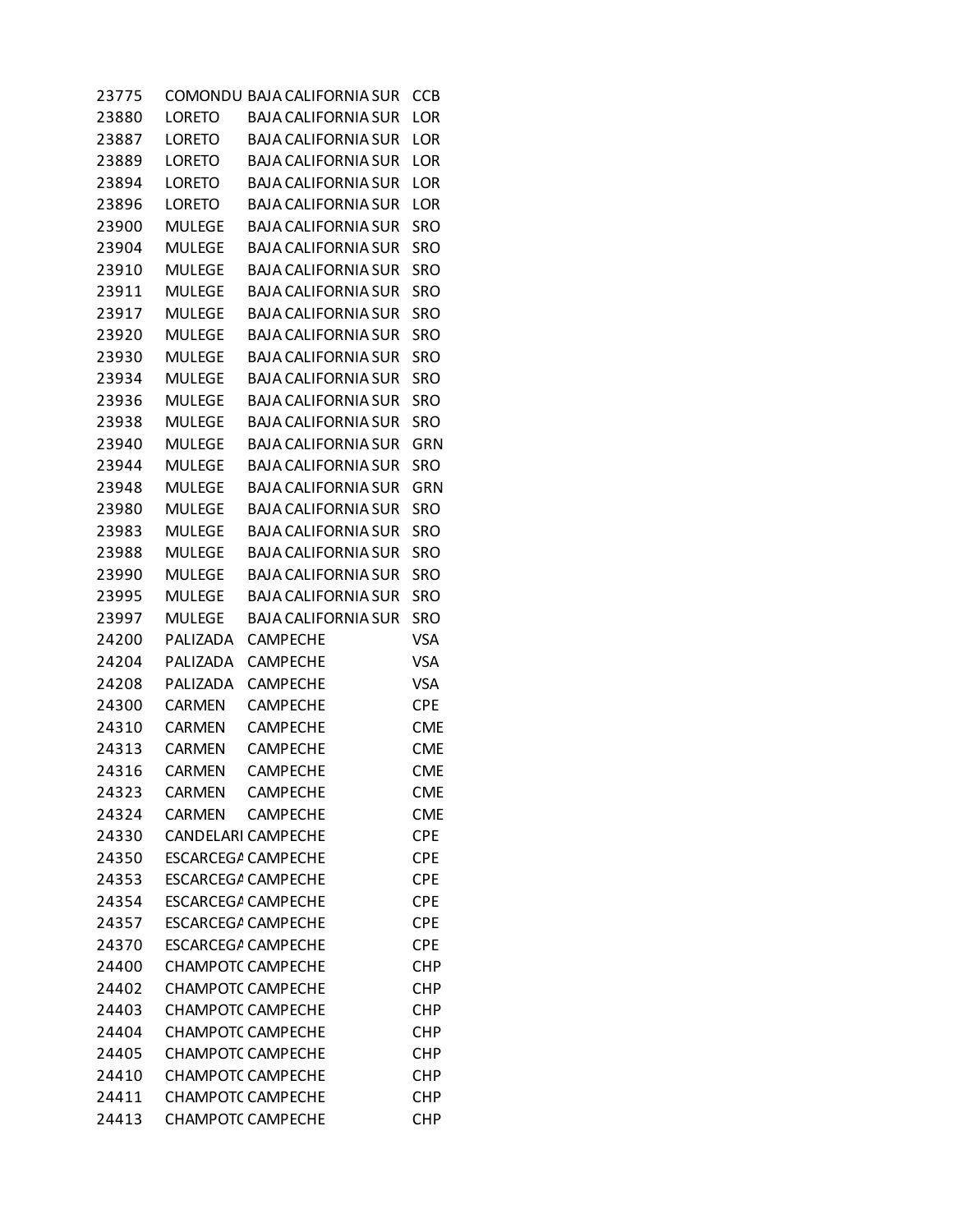| 24415 | CHAMPOTC CAMPECHE         | CHP        |
|-------|---------------------------|------------|
| 24416 | <b>CHAMPOTC CAMPECHE</b>  | CHP        |
| 24418 | <b>CHAMPOTC CAMPECHE</b>  | CHP        |
| 24419 | <b>CHAMPOTC CAMPECHE</b>  | CHP        |
| 24420 | <b>CHAMPOTC CAMPECHE</b>  | <b>CHP</b> |
| 24421 | <b>CHAMPOTC CAMPECHE</b>  | <b>CHP</b> |
| 24423 | <b>CHAMPOTC CAMPECHE</b>  | CHP        |
| 24424 | <b>CHAMPOTC CAMPECHE</b>  | CHP        |
| 24425 | <b>CHAMPOTC CAMPECHE</b>  | <b>CHP</b> |
| 24430 | <b>CHAMPOTC CAMPECHE</b>  | <b>CHP</b> |
| 24433 | <b>CHAMPOTC CAMPECHE</b>  | <b>CHP</b> |
| 24435 | <b>CHAMPOTC CAMPECHE</b>  | <b>CHP</b> |
| 24440 | <b>CHAMPOTC CAMPECHE</b>  | CHP        |
| 24445 | <b>CHAMPOTC CAMPECHE</b>  | CHP        |
| 24450 | <b>CHAMPOTC CAMPECHE</b>  | <b>CHP</b> |
| 24451 | <b>CHAMPOTC CAMPECHE</b>  | <b>CHP</b> |
| 24459 | <b>CHAMPOTC CAMPECHE</b>  | <b>CHP</b> |
|       |                           |            |
| 24460 | <b>CHAMPOTC CAMPECHE</b>  | <b>CHP</b> |
| 24462 | <b>CHAMPOTC CAMPECHE</b>  | CHP        |
| 24464 | <b>CHAMPOTC CAMPECHE</b>  | CHP        |
| 24500 | <b>CAMPECHE CAMPECHE</b>  | <b>CPE</b> |
| 24505 | <b>CAMPECHE CAMPECHE</b>  | <b>CPE</b> |
| 24510 | <b>CAMPECHE CAMPECHE</b>  | <b>CPE</b> |
| 24517 | <b>CAMPECHE CAMPECHE</b>  | <b>CPE</b> |
| 24520 | <b>CAMPECHE CAMPECHE</b>  | <b>CPE</b> |
| 24530 | <b>CAMPECHE CAMPECHE</b>  | <b>CPE</b> |
| 24532 | <b>CAMPECHE CAMPECHE</b>  | <b>CPE</b> |
| 24536 | <b>CAMPECHE CAMPECHE</b>  | CPE        |
| 24537 | <b>CAMPECHE CAMPECHE</b>  | <b>CPE</b> |
| 24538 | <b>CAMPECHE CAMPECHE</b>  | <b>CPE</b> |
| 24540 | <b>CAMPECHE CAMPECHE</b>  | <b>CPE</b> |
| 24550 | <b>CAMPECHE CAMPECHE</b>  | <b>CPE</b> |
| 24552 | <b>CAMPECHE CAMPECHE</b>  | <b>CPE</b> |
| 24553 | <b>CAMPECHE CAMPECHE</b>  | CPE        |
| 24557 | <b>CAMPECHE CAMPECHE</b>  | CPE        |
| 24560 | <b>CAMPECHE CAMPECHE</b>  | <b>CPE</b> |
| 24561 | <b>CAMPECHE CAMPECHE</b>  | <b>CPE</b> |
| 24562 | <b>CAMPECHE CAMPECHE</b>  | <b>CPE</b> |
| 24564 | <b>CAMPECHE CAMPECHE</b>  | <b>CPE</b> |
| 24570 | <b>CAMPECHE CAMPECHE</b>  | CPE        |
| 24572 | <b>CAMPECHE CAMPECHE</b>  | <b>CPE</b> |
| 24573 | <b>CAMPECHE CAMPECHE</b>  | <b>CPE</b> |
| 24575 | <b>CAMPECHE CAMPECHE</b>  | <b>CPE</b> |
| 24600 | <b>HOPELCHEI CAMPECHE</b> | <b>CPE</b> |
| 24603 | <b>HOPELCHEI CAMPECHE</b> | <b>CPE</b> |
| 24604 | <b>HOPELCHEI CAMPECHE</b> | CPE        |
| 24605 | <b>HOPELCHEI CAMPECHE</b> | <b>CPE</b> |
| 24606 | <b>HOPELCHEI CAMPECHE</b> | <b>CPE</b> |
|       |                           |            |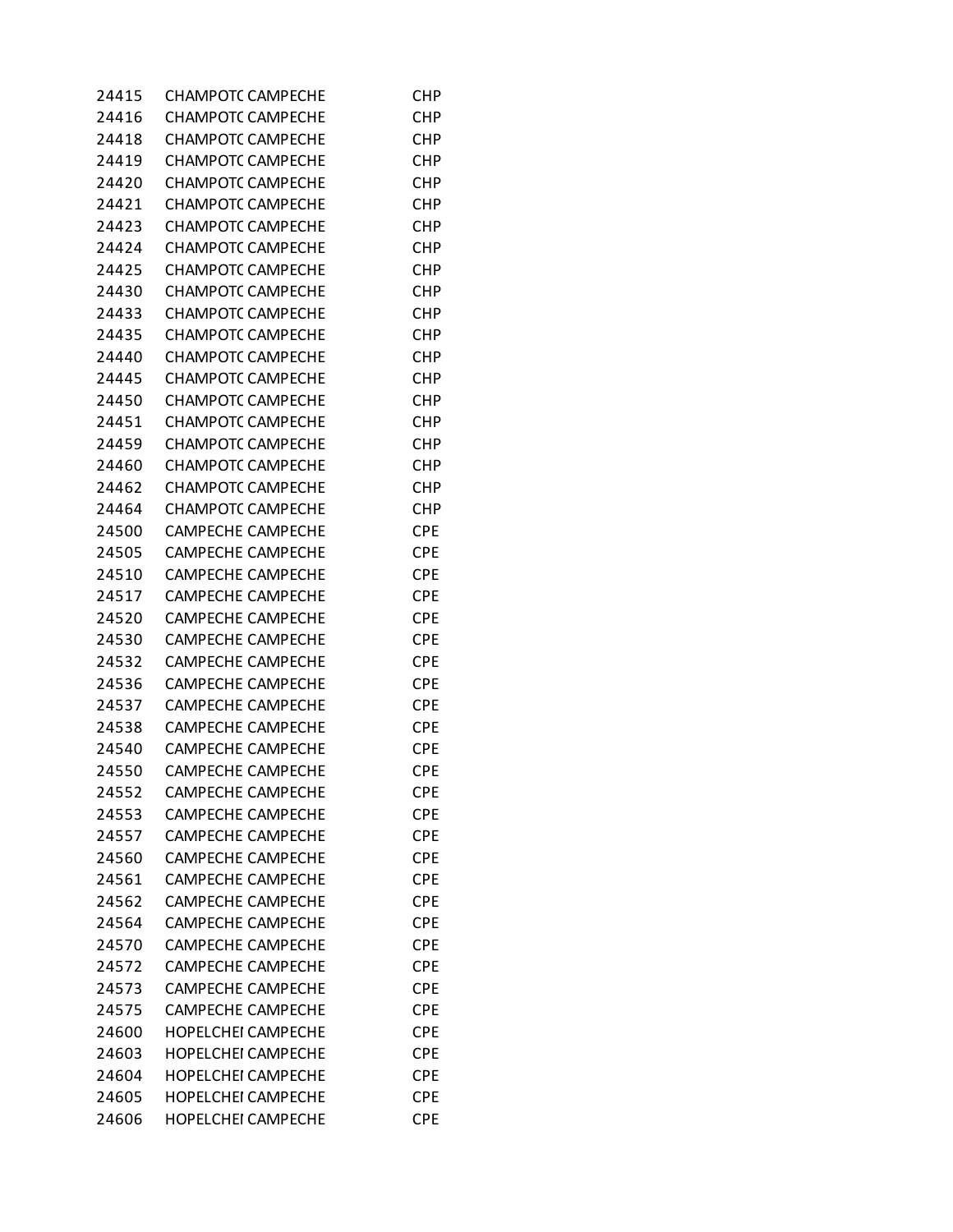| 24607 |                | <b>HOPELCHEI CAMPECHE</b> | CPE        |
|-------|----------------|---------------------------|------------|
| 24609 |                | <b>HOPELCHEI CAMPECHE</b> | <b>CPE</b> |
| 24611 |                | <b>HOPELCHEI CAMPECHE</b> | <b>CPE</b> |
| 24620 |                | <b>HOPELCHEI CAMPECHE</b> | <b>CPE</b> |
| 24640 |                | <b>CALAKMUL CAMPECHE</b>  | <b>CTM</b> |
| 24665 |                | <b>HOPELCHEI CAMPECHE</b> | <b>CPE</b> |
| 24678 |                | HOPELCHEI CAMPECHE        | <b>CPE</b> |
| 24700 | <b>TENABO</b>  | <b>CAMPECHE</b>           | <b>CPE</b> |
| 24703 | <b>TENABO</b>  | <b>CAMPECHE</b>           | <b>CPE</b> |
| 24704 | <b>TENABO</b>  | <b>CAMPECHE</b>           | <b>CPE</b> |
| 24705 | <b>TENABO</b>  | <b>CAMPECHE</b>           | <b>CPE</b> |
| 24706 | <b>TENABO</b>  | <b>CAMPECHE</b>           | <b>CPE</b> |
| 24707 | <b>TENABO</b>  | <b>CAMPECHE</b>           | <b>CPE</b> |
| 24720 | <b>TENABO</b>  | <b>CAMPECHE</b>           | <b>CPE</b> |
| 24723 | <b>TENABO</b>  | <b>CAMPECHE</b>           | <b>CPE</b> |
| 24730 | <b>TENABO</b>  | <b>CAMPECHE</b>           | <b>CPE</b> |
| 24732 | <b>TENABO</b>  | <b>CAMPECHE</b>           | <b>CPE</b> |
| 24733 | <b>TENABO</b>  | <b>CAMPECHE</b>           | <b>CPE</b> |
| 24740 | <b>TENABO</b>  | <b>CAMPECHE</b>           | <b>CPE</b> |
|       |                | <b>CAMPECHE</b>           |            |
| 24746 | <b>TENABO</b>  |                           | <b>CPE</b> |
| 24800 |                | <b>HECELCHAI CAMPECHE</b> | <b>CPE</b> |
| 24810 |                | <b>HECELCHAI CAMPECHE</b> | <b>CPE</b> |
| 24813 |                | <b>HECELCHAI CAMPECHE</b> | <b>CPE</b> |
| 24820 |                | <b>HECELCHAI CAMPECHE</b> | <b>CPE</b> |
| 24826 |                | <b>HECELCHAI CAMPECHE</b> | <b>CPE</b> |
| 24828 |                | <b>HECELCHAI CAMPECHE</b> | <b>CPE</b> |
| 24830 |                | <b>HECELCHAI CAMPECHE</b> | <b>CPE</b> |
| 24831 |                | <b>HECELCHAI CAMPECHE</b> | <b>CPE</b> |
| 24836 |                | <b>HECELCHAI CAMPECHE</b> | <b>CPE</b> |
| 24837 |                | <b>HECELCHAI CAMPECHE</b> | <b>CPE</b> |
| 24839 |                | <b>HECELCHAI CAMPECHE</b> | <b>CPE</b> |
| 24860 |                | <b>HECELCHAI CAMPECHE</b> | <b>CPE</b> |
| 24863 |                | <b>HECELCHAI CAMPECHE</b> | <b>CPE</b> |
| 24900 | <b>CALKINI</b> | <b>CAMPECHE</b>           | <b>CPE</b> |
| 24902 | <b>CALKINI</b> | <b>CAMPECHE</b>           | <b>CPE</b> |
| 24903 | <b>CALKINI</b> | <b>CAMPECHE</b>           | <b>CPE</b> |
| 24904 | <b>CALKINI</b> | <b>CAMPECHE</b>           | <b>CPE</b> |
| 24905 | <b>CALKINI</b> | <b>CAMPECHE</b>           | <b>CPE</b> |
| 24910 | <b>CALKINI</b> | CAMPECHE                  | <b>CPE</b> |
| 24915 | <b>CALKINI</b> | <b>CAMPECHE</b>           | <b>CPE</b> |
| 24916 | <b>CALKINI</b> | <b>CAMPECHE</b>           | <b>CPE</b> |
| 24917 | <b>CALKINI</b> | <b>CAMPECHE</b>           | <b>CPE</b> |
| 24920 | <b>CALKINI</b> | <b>CAMPECHE</b>           | <b>CPE</b> |
| 24921 | CALKINI        | <b>CAMPECHE</b>           | <b>CPE</b> |
| 24922 | <b>CALKINI</b> | CAMPECHE                  | <b>CPE</b> |
| 24923 | <b>CALKINI</b> | <b>CAMPECHE</b>           | <b>CPE</b> |
| 24925 | <b>CALKINI</b> | <b>CAMPECHE</b>           | <b>CPE</b> |
| 24929 | <b>CALKINI</b> | <b>CAMPECHE</b>           | <b>CPE</b> |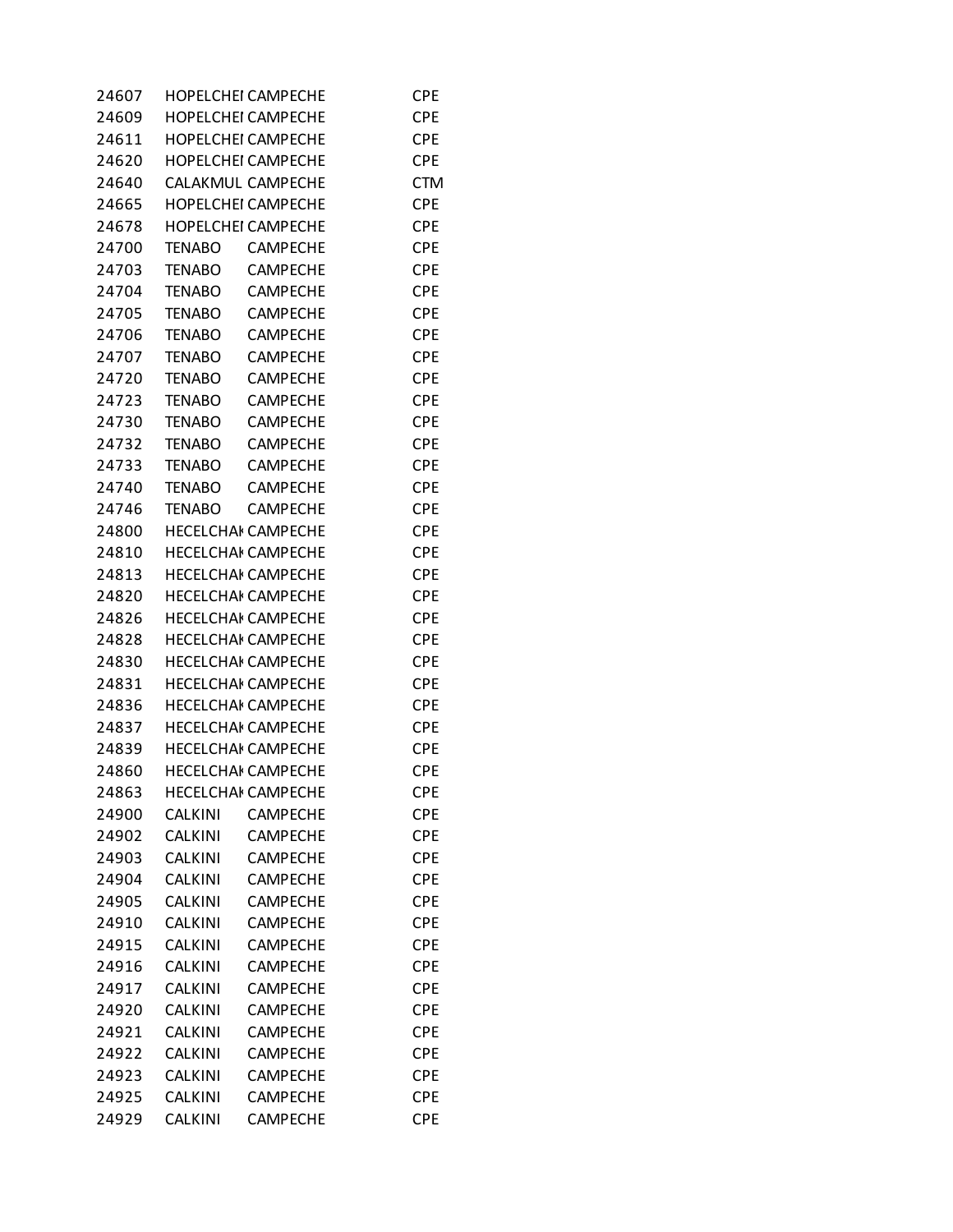| <b>CALKINI</b> | <b>CAMPECHE</b>                                                                                                                                                                                                                                                                                          | <b>CPE</b>                                                                                                                                                                                                                                                                                                                                                                                                                                                                                          |
|----------------|----------------------------------------------------------------------------------------------------------------------------------------------------------------------------------------------------------------------------------------------------------------------------------------------------------|-----------------------------------------------------------------------------------------------------------------------------------------------------------------------------------------------------------------------------------------------------------------------------------------------------------------------------------------------------------------------------------------------------------------------------------------------------------------------------------------------------|
| CALKINI        | <b>CAMPECHE</b>                                                                                                                                                                                                                                                                                          | <b>CPE</b>                                                                                                                                                                                                                                                                                                                                                                                                                                                                                          |
| <b>CALKINI</b> | <b>CAMPECHE</b>                                                                                                                                                                                                                                                                                          | <b>CPE</b>                                                                                                                                                                                                                                                                                                                                                                                                                                                                                          |
| SALTILLO       | <b>COAHUILA</b>                                                                                                                                                                                                                                                                                          | <b>SLW</b>                                                                                                                                                                                                                                                                                                                                                                                                                                                                                          |
| SALTILLO       | <b>COAHUILA</b>                                                                                                                                                                                                                                                                                          | <b>SLW</b>                                                                                                                                                                                                                                                                                                                                                                                                                                                                                          |
| SALTILLO       |                                                                                                                                                                                                                                                                                                          | <b>SLW</b>                                                                                                                                                                                                                                                                                                                                                                                                                                                                                          |
|                |                                                                                                                                                                                                                                                                                                          | <b>SLW</b>                                                                                                                                                                                                                                                                                                                                                                                                                                                                                          |
|                |                                                                                                                                                                                                                                                                                                          | <b>SLW</b>                                                                                                                                                                                                                                                                                                                                                                                                                                                                                          |
|                |                                                                                                                                                                                                                                                                                                          | <b>SLW</b>                                                                                                                                                                                                                                                                                                                                                                                                                                                                                          |
|                |                                                                                                                                                                                                                                                                                                          | <b>SLW</b>                                                                                                                                                                                                                                                                                                                                                                                                                                                                                          |
|                |                                                                                                                                                                                                                                                                                                          | <b>SLW</b>                                                                                                                                                                                                                                                                                                                                                                                                                                                                                          |
|                |                                                                                                                                                                                                                                                                                                          | <b>SLW</b>                                                                                                                                                                                                                                                                                                                                                                                                                                                                                          |
|                |                                                                                                                                                                                                                                                                                                          | <b>SLW</b>                                                                                                                                                                                                                                                                                                                                                                                                                                                                                          |
|                |                                                                                                                                                                                                                                                                                                          | <b>SLW</b>                                                                                                                                                                                                                                                                                                                                                                                                                                                                                          |
|                |                                                                                                                                                                                                                                                                                                          | <b>SLW</b>                                                                                                                                                                                                                                                                                                                                                                                                                                                                                          |
|                |                                                                                                                                                                                                                                                                                                          | <b>SLW</b>                                                                                                                                                                                                                                                                                                                                                                                                                                                                                          |
|                |                                                                                                                                                                                                                                                                                                          | <b>SLW</b>                                                                                                                                                                                                                                                                                                                                                                                                                                                                                          |
|                |                                                                                                                                                                                                                                                                                                          | <b>SLW</b>                                                                                                                                                                                                                                                                                                                                                                                                                                                                                          |
|                |                                                                                                                                                                                                                                                                                                          | <b>SLW</b>                                                                                                                                                                                                                                                                                                                                                                                                                                                                                          |
|                |                                                                                                                                                                                                                                                                                                          | <b>SLW</b>                                                                                                                                                                                                                                                                                                                                                                                                                                                                                          |
|                |                                                                                                                                                                                                                                                                                                          | <b>SLW</b>                                                                                                                                                                                                                                                                                                                                                                                                                                                                                          |
|                |                                                                                                                                                                                                                                                                                                          | <b>SLW</b>                                                                                                                                                                                                                                                                                                                                                                                                                                                                                          |
|                |                                                                                                                                                                                                                                                                                                          | <b>SLW</b>                                                                                                                                                                                                                                                                                                                                                                                                                                                                                          |
|                |                                                                                                                                                                                                                                                                                                          | <b>SLW</b>                                                                                                                                                                                                                                                                                                                                                                                                                                                                                          |
|                |                                                                                                                                                                                                                                                                                                          | <b>SLW</b>                                                                                                                                                                                                                                                                                                                                                                                                                                                                                          |
|                |                                                                                                                                                                                                                                                                                                          | <b>SLW</b>                                                                                                                                                                                                                                                                                                                                                                                                                                                                                          |
|                |                                                                                                                                                                                                                                                                                                          | <b>SLW</b>                                                                                                                                                                                                                                                                                                                                                                                                                                                                                          |
|                |                                                                                                                                                                                                                                                                                                          | <b>SLW</b>                                                                                                                                                                                                                                                                                                                                                                                                                                                                                          |
|                |                                                                                                                                                                                                                                                                                                          | <b>SLW</b>                                                                                                                                                                                                                                                                                                                                                                                                                                                                                          |
|                | <b>COAHUILA</b>                                                                                                                                                                                                                                                                                          | <b>SLW</b>                                                                                                                                                                                                                                                                                                                                                                                                                                                                                          |
| SALTILLO       | <b>COAHUILA</b>                                                                                                                                                                                                                                                                                          | <b>SLW</b>                                                                                                                                                                                                                                                                                                                                                                                                                                                                                          |
|                |                                                                                                                                                                                                                                                                                                          | <b>SLW</b>                                                                                                                                                                                                                                                                                                                                                                                                                                                                                          |
| SALTILLO       | COAHUILA                                                                                                                                                                                                                                                                                                 | <b>SLW</b>                                                                                                                                                                                                                                                                                                                                                                                                                                                                                          |
| SALTILLO       |                                                                                                                                                                                                                                                                                                          | <b>SLW</b>                                                                                                                                                                                                                                                                                                                                                                                                                                                                                          |
| SALTILLO       | <b>COAHUILA</b>                                                                                                                                                                                                                                                                                          | <b>SLW</b>                                                                                                                                                                                                                                                                                                                                                                                                                                                                                          |
| SALTILLO       | <b>COAHUILA</b>                                                                                                                                                                                                                                                                                          | <b>SLW</b>                                                                                                                                                                                                                                                                                                                                                                                                                                                                                          |
| SALTILLO       | <b>COAHUILA</b>                                                                                                                                                                                                                                                                                          | <b>SLW</b>                                                                                                                                                                                                                                                                                                                                                                                                                                                                                          |
| SALTILLO       | <b>COAHUILA</b>                                                                                                                                                                                                                                                                                          | <b>SLW</b>                                                                                                                                                                                                                                                                                                                                                                                                                                                                                          |
| <b>ARTEAGA</b> | <b>COAHUILA</b>                                                                                                                                                                                                                                                                                          | <b>SLW</b>                                                                                                                                                                                                                                                                                                                                                                                                                                                                                          |
| <b>ARTEAGA</b> | <b>COAHUILA</b>                                                                                                                                                                                                                                                                                          | <b>SLW</b>                                                                                                                                                                                                                                                                                                                                                                                                                                                                                          |
| <b>ARTEAGA</b> | <b>COAHUILA</b>                                                                                                                                                                                                                                                                                          | <b>SLW</b>                                                                                                                                                                                                                                                                                                                                                                                                                                                                                          |
| <b>ARTEAGA</b> | <b>COAHUILA</b>                                                                                                                                                                                                                                                                                          | <b>SLW</b>                                                                                                                                                                                                                                                                                                                                                                                                                                                                                          |
| ARTEAGA        | <b>COAHUILA</b>                                                                                                                                                                                                                                                                                          | <b>SLW</b>                                                                                                                                                                                                                                                                                                                                                                                                                                                                                          |
| <b>ARTEAGA</b> | <b>COAHUILA</b>                                                                                                                                                                                                                                                                                          | <b>SLW</b>                                                                                                                                                                                                                                                                                                                                                                                                                                                                                          |
| <b>ARTEAGA</b> | <b>COAHUILA</b>                                                                                                                                                                                                                                                                                          | <b>SLW</b>                                                                                                                                                                                                                                                                                                                                                                                                                                                                                          |
| ARTEAGA        | <b>COAHUILA</b>                                                                                                                                                                                                                                                                                          | <b>SLW</b>                                                                                                                                                                                                                                                                                                                                                                                                                                                                                          |
| <b>ARTEAGA</b> | <b>COAHUILA</b>                                                                                                                                                                                                                                                                                          | <b>SLW</b>                                                                                                                                                                                                                                                                                                                                                                                                                                                                                          |
| ARTEAGA        | <b>COAHUILA</b>                                                                                                                                                                                                                                                                                          | <b>SLW</b>                                                                                                                                                                                                                                                                                                                                                                                                                                                                                          |
|                | SALTILLO<br>SALTILLO<br>SALTILLO<br>SALTILLO<br>SALTILLO<br>SALTILLO<br>SALTILLO<br>SALTILLO<br>SALTILLO<br>SALTILLO<br>SALTILLO<br>SALTILLO<br>SALTILLO<br>SALTILLO<br>SALTILLO<br>SALTILLO<br>SALTILLO<br>SALTILLO<br>SALTILLO<br>SALTILLO<br>SALTILLO<br>SALTILLO<br>SALTILLO<br>SALTILLO<br>SALTILLO | <b>COAHUILA</b><br><b>COAHUILA</b><br><b>COAHUILA</b><br><b>COAHUILA</b><br><b>COAHUILA</b><br><b>COAHUILA</b><br><b>COAHUILA</b><br><b>COAHUILA</b><br><b>COAHUILA</b><br><b>COAHUILA</b><br><b>COAHUILA</b><br><b>COAHUILA</b><br><b>COAHUILA</b><br><b>COAHUILA</b><br><b>COAHUILA</b><br><b>COAHUILA</b><br><b>COAHUILA</b><br><b>COAHUILA</b><br><b>COAHUILA</b><br><b>COAHUILA</b><br><b>COAHUILA</b><br><b>COAHUILA</b><br><b>COAHUILA</b><br><b>COAHUILA</b><br><b>COAHUILA</b><br>COAHUILA |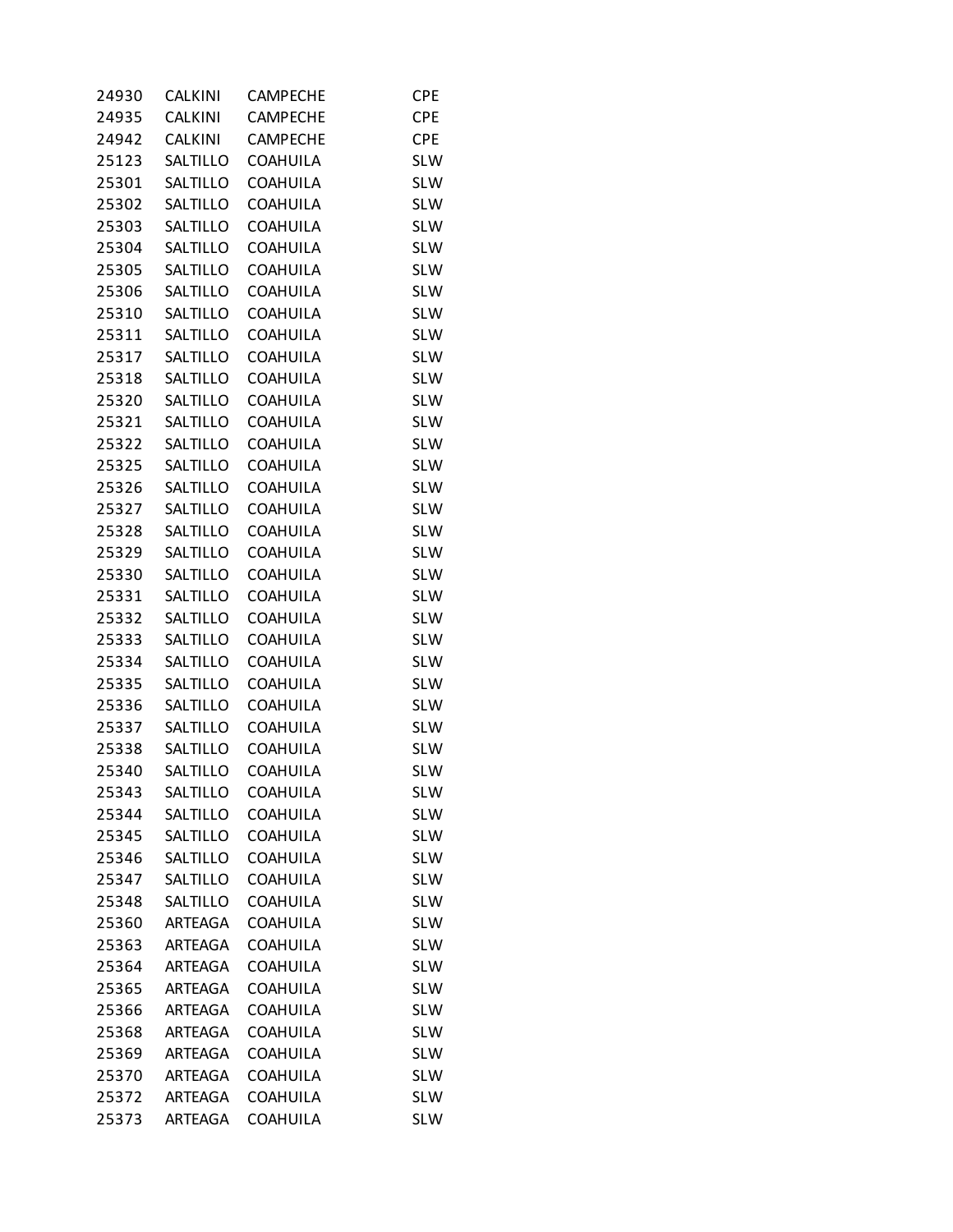| 25374 | ARTEAGA                 | <b>COAHUILA</b>           | <b>SLW</b> |
|-------|-------------------------|---------------------------|------------|
| 25375 | ARTEAGA                 | <b>COAHUILA</b>           | <b>SLW</b> |
|       | 25376 ARTEAGA           | <b>COAHUILA</b>           | <b>SLW</b> |
|       | 25380 ARTEAGA           | <b>COAHUILA</b>           | <b>SLW</b> |
| 25382 | ARTEAGA                 | <b>COAHUILA</b>           | <b>SLW</b> |
| 25385 | ARTEAGA                 | <b>COAHUILA</b>           | <b>SLW</b> |
| 25386 | ARTEAGA                 | <b>COAHUILA</b>           | <b>SLW</b> |
| 25387 | ARTEAGA                 | <b>COAHUILA</b>           | <b>SLW</b> |
|       | 25389 ARTEAGA           | <b>COAHUILA</b>           | <b>SLW</b> |
| 25390 | ARTEAGA                 | <b>COAHUILA</b>           | <b>SLW</b> |
| 25395 | ARTEAGA                 | <b>COAHUILA</b>           | <b>SLW</b> |
| 25396 | ARTEAGA                 | <b>COAHUILA</b>           | <b>SLW</b> |
| 25398 | ARTEAGA                 | <b>COAHUILA</b>           | <b>SLW</b> |
| 25399 | ARTEAGA                 | COAHUILA                  | <b>SLW</b> |
| 25400 | <b>JUAREZ</b>           | <b>COAHUILA</b>           | SBA        |
| 25402 | JUAREZ                  | <b>COAHUILA</b>           | SBA        |
| 25410 | JUAREZ                  | <b>COAHUILA</b>           | SBA        |
| 25414 | JUAREZ                  | <b>COAHUILA</b>           | SBA        |
| 25415 | JUAREZ                  | <b>COAHUILA</b>           | SBA        |
| 25418 | JUAREZ                  | COAHUILA                  | SBA        |
| 25419 | <b>JUAREZ</b>           | <b>COAHUILA</b>           | SBA        |
|       | 25420 PROGRESO COAHUILA |                           | SBA        |
| 25430 |                         | PROGRESO COAHUILA         | SBA        |
| 25431 |                         | PROGRESO COAHUILA         | SBA        |
| 25440 |                         | PROGRESO COAHUILA         | SBA        |
| 25443 |                         | PROGRESO COAHUILA         | SBA        |
| 25446 |                         | PROGRESO COAHUILA         | SBA        |
| 25447 |                         | PROGRESO COAHUILA         | SBA        |
| 25450 |                         | PROGRESO COAHUILA         | SBA        |
| 25457 |                         | PROGRESO COAHUILA         | SBA        |
| 25458 |                         | PROGRESO COAHUILA         | SBA        |
| 25460 |                         | PROGRESO COAHUILA         | SBA        |
| 25469 |                         | PROGRESO COAHUILA         | <b>SBA</b> |
| 25500 |                         | SAN BUENA COAHUILA        | <b>MVA</b> |
| 25503 |                         | SAN BUENA COAHUILA        | <b>MVA</b> |
| 25504 |                         | <b>SAN BUENA COAHUILA</b> | <b>MVA</b> |
| 25505 |                         | SAN BUENA COAHUILA        | <b>MVA</b> |
| 25506 |                         | SAN BUENA COAHUILA        | <b>MVA</b> |
| 25507 |                         | <b>SAN BUENA COAHUILA</b> | <b>MVA</b> |
| 25508 |                         | SAN BUENA COAHUILA        | <b>MVA</b> |
| 25530 |                         | SAN BUENA COAHUILA        | <b>MVA</b> |
| 25532 |                         | SAN BUENA COAHUILA        | <b>MVA</b> |
| 25533 |                         | SAN BUENA COAHUILA        | <b>MVA</b> |
| 25534 |                         | SAN BUENA COAHUILA        | <b>MVA</b> |
| 25535 |                         | SAN BUENA COAHUILA        | <b>MVA</b> |
| 25536 |                         | SAN BUENA COAHUILA        | <b>MVA</b> |
| 25540 |                         | ABASOLO COAHUILA          | <b>MVA</b> |
| 25543 |                         | ABASOLO COAHUILA          | <b>MVA</b> |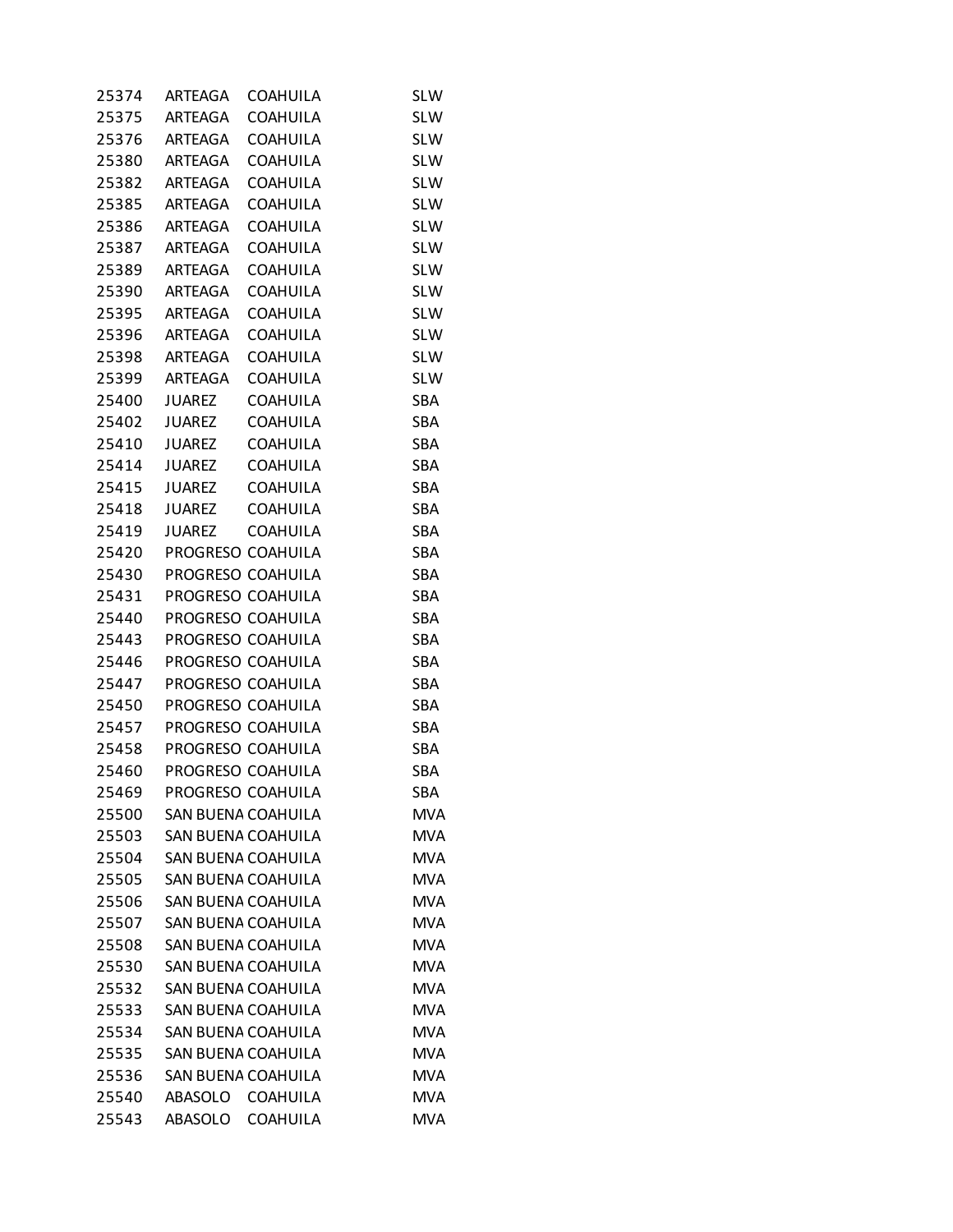| 25544 | ABASOLO           | <b>COAHUILA</b>   | <b>MVA</b> |
|-------|-------------------|-------------------|------------|
| 25545 | ABASOLO           | <b>COAHUILA</b>   | <b>MVA</b> |
| 25546 | ABASOLO           | <b>COAHUILA</b>   | <b>MVA</b> |
| 25547 | ABASOLO           | <b>COAHUILA</b>   | <b>MVA</b> |
| 25550 | ABASOLO           | <b>COAHUILA</b>   | <b>MVA</b> |
| 25553 | ABASOLO           | <b>COAHUILA</b>   | <b>MVA</b> |
| 25554 | ABASOLO           | <b>COAHUILA</b>   | <b>MVA</b> |
| 25555 | ABASOLO           | <b>COAHUILA</b>   | <b>MVA</b> |
| 25556 | ABASOLO           | <b>COAHUILA</b>   | <b>MVA</b> |
| 25560 | ABASOLO           | <b>COAHUILA</b>   | <b>MVA</b> |
| 25565 | ABASOLO           | <b>COAHUILA</b>   | <b>MVA</b> |
| 25567 | ABASOLO           | <b>COAHUILA</b>   | <b>MVA</b> |
| 25570 | CANDELA           | <b>COAHUILA</b>   | <b>MVA</b> |
| 25571 | CANDELA           | <b>COAHUILA</b>   | <b>MVA</b> |
| 25576 | CANDELA           | <b>COAHUILA</b>   | <b>MVA</b> |
| 25590 | CANDELA COAHUILA  |                   | <b>MVA</b> |
| 25800 | FRONTERA          | <b>COAHUILA</b>   | <b>MVA</b> |
| 25810 | FRONTERA COAHUILA |                   | <b>MVA</b> |
| 25830 | MONCLOV/ COAHUILA |                   | <b>MVA</b> |
| 25831 | MONCLOV/ COAHUILA |                   | <b>MVA</b> |
| 25833 | MONCLOV/ COAHUILA |                   | <b>MVA</b> |
| 25834 | MONCLOV/ COAHUILA |                   | <b>MVA</b> |
| 25836 | MONCLOV/ COAHUILA |                   | <b>MVA</b> |
| 25839 | MONCLOV/ COAHUILA |                   | <b>MVA</b> |
| 25844 | MONCLOV/ COAHUILA |                   | <b>MVA</b> |
| 25845 | MONCLOV/ COAHUILA |                   | <b>MVA</b> |
| 25847 | MONCLOV/ COAHUILA |                   | <b>MVA</b> |
| 25851 | MONCLOV/ COAHUILA |                   | <b>MVA</b> |
| 25852 | MONCLOV/ COAHUILA |                   | <b>MVA</b> |
| 25853 | MONCLOV/ COAHUILA |                   | <b>MVA</b> |
| 25855 |                   | MONCLOV/ COAHUILA | <b>MVA</b> |
| 25866 | MONCLOV/ COAHUILA |                   | <b>MVA</b> |
| 25870 | CASTANOS COAHUILA |                   | <b>MVA</b> |
| 25873 | CASTANOS COAHUILA |                   | <b>MVA</b> |
| 25874 | CASTANOS          | <b>COAHUILA</b>   | <b>MVA</b> |
| 25875 | CASTANOS          | <b>COAHUILA</b>   | <b>MVA</b> |
| 25876 | CASTANOS COAHUILA |                   | <b>MVA</b> |
| 25877 | <b>CASTANOS</b>   | <b>COAHUILA</b>   | <b>MVA</b> |
| 25880 | <b>CASTANOS</b>   | <b>COAHUILA</b>   | <b>MVA</b> |
| 25884 | <b>CASTANOS</b>   | <b>COAHUILA</b>   | <b>MVA</b> |
| 25885 | <b>CASTANOS</b>   | <b>COAHUILA</b>   | <b>MVA</b> |
| 25886 | <b>CASTANOS</b>   | <b>COAHUILA</b>   | <b>MVA</b> |
| 25887 | CASTANOS COAHUILA |                   | <b>MVA</b> |
| 25890 | <b>CASTANOS</b>   | <b>COAHUILA</b>   | <b>MVA</b> |
| 25893 | <b>CASTANOS</b>   | <b>COAHUILA</b>   | <b>MVA</b> |
| 25895 | <b>CASTANOS</b>   | <b>COAHUILA</b>   | <b>MVA</b> |
| 25896 | <b>CASTANOS</b>   | <b>COAHUILA</b>   | <b>MVA</b> |
| 25898 | CASTANOS COAHUILA |                   | <b>MVA</b> |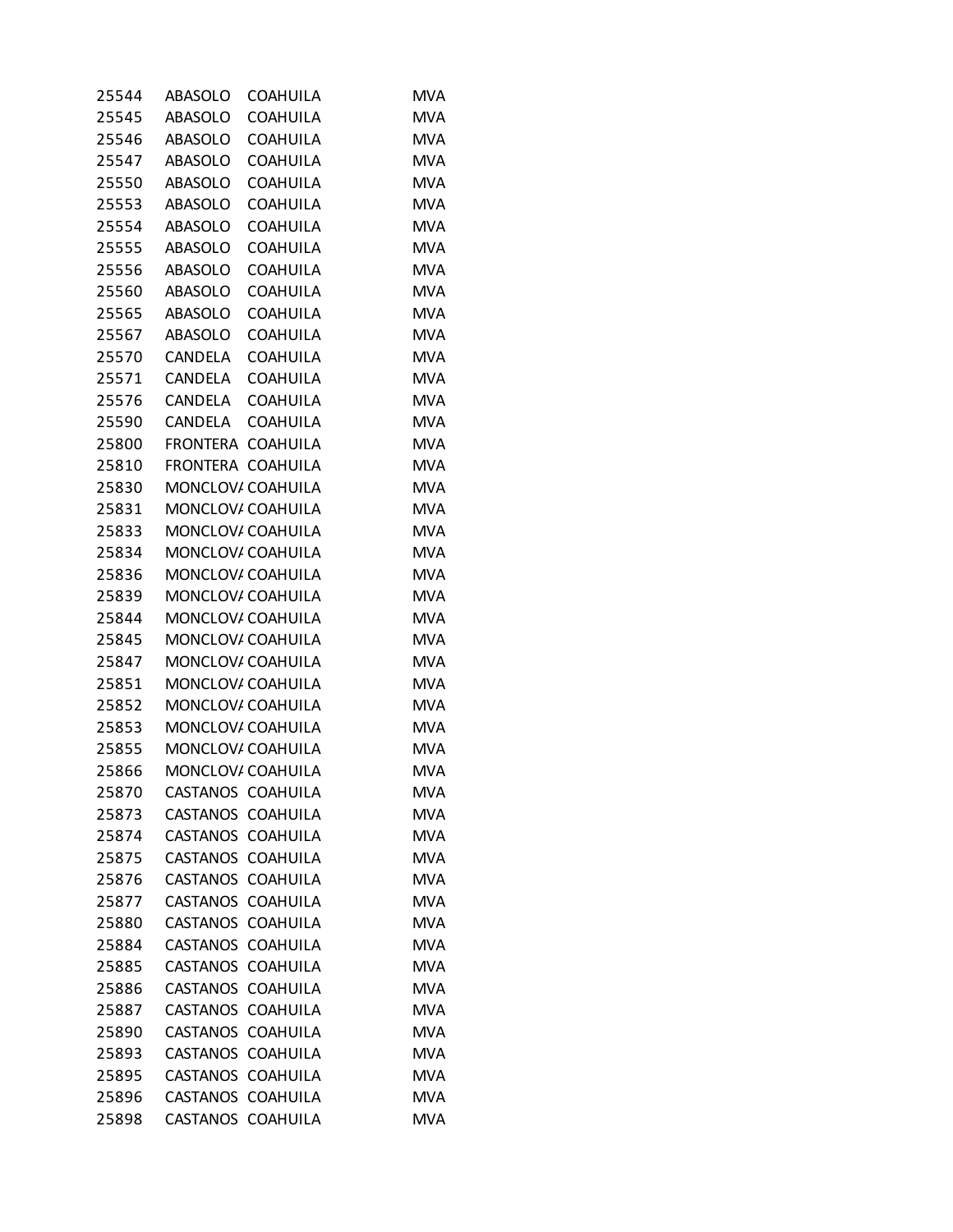| 25908 | RAMOS ARI COAHUILA         | <b>SLW</b> |
|-------|----------------------------|------------|
| 25910 | RAMOS ARI COAHUILA         | <b>SLW</b> |
| 25913 | RAMOS ARI COAHUILA         | <b>SLW</b> |
| 25914 | RAMOS ARI COAHUILA         | <b>SLW</b> |
| 25915 | RAMOS ARI COAHUILA         | <b>SLW</b> |
| 25916 | RAMOS ARI COAHUILA         | <b>SLW</b> |
| 25917 | RAMOS ARI COAHUILA         | <b>SLW</b> |
| 25918 | RAMOS ARI COAHUILA         | <b>SLW</b> |
| 25920 | RAMOS ARI COAHUILA         | <b>SLW</b> |
| 25923 | RAMOS ARI COAHUILA         | <b>SLW</b> |
| 25924 | RAMOS ARI COAHUILA         | <b>SLW</b> |
| 25925 | RAMOS ARI COAHUILA         | <b>SLW</b> |
| 25926 | RAMOS ARI COAHUILA         | <b>SLW</b> |
| 25927 | RAMOS ARI COAHUILA         | <b>SLW</b> |
| 25929 | RAMOS ARI COAHUILA         | <b>SLW</b> |
| 25932 | RAMOS ARI COAHUILA         | <b>SLW</b> |
| 25933 | RAMOS ARI COAHUILA         | <b>SLW</b> |
| 25934 | RAMOS ARI COAHUILA         | <b>SLW</b> |
| 25935 | RAMOS ARI COAHUILA         | <b>SLW</b> |
| 25936 | RAMOS ARI COAHUILA         | <b>SLW</b> |
| 25937 | RAMOS ARI COAHUILA         | <b>SLW</b> |
| 25942 | RAMOS ARI COAHUILA         | <b>SLW</b> |
| 25944 | RAMOS ARI COAHUILA         | <b>SLW</b> |
| 25946 | RAMOS ARI COAHUILA         | <b>SLW</b> |
| 25947 | RAMOS ARI COAHUILA         | <b>SLW</b> |
| 25949 | RAMOS ARI COAHUILA         | <b>SLW</b> |
| 25950 | <b>GENERAL CI COAHUILA</b> | <b>SLW</b> |
| 25952 | <b>GENERAL CI COAHUILA</b> | <b>SLW</b> |
| 25953 | <b>GENERAL CI COAHUILA</b> | <b>SLW</b> |
| 25954 | <b>GENERAL CI COAHUILA</b> | <b>SLW</b> |
| 25955 | <b>GENERAL CI COAHUILA</b> | <b>SLW</b> |
| 25960 | <b>GENERAL CI COAHUILA</b> | <b>SLW</b> |
| 25961 | <b>GENERAL CI COAHUILA</b> | <b>SLW</b> |
| 25966 | <b>GENERAL CI COAHUILA</b> | <b>SLW</b> |
| 25967 | <b>GENERAL CI COAHUILA</b> | <b>SLW</b> |
| 25970 | <b>GENERAL CI COAHUILA</b> | <b>SLW</b> |
| 25974 | <b>GENERAL CI COAHUILA</b> | <b>SLW</b> |
| 25975 | <b>GENERAL CI COAHUILA</b> | <b>SLW</b> |
| 25976 | <b>GENERAL CI COAHUILA</b> | <b>SLW</b> |
| 25977 | <b>GENERAL CI COAHUILA</b> | <b>SLW</b> |
| 25978 | <b>GENERAL CI COAHUILA</b> | <b>SLW</b> |
| 25979 | <b>GENERAL CI COAHUILA</b> | <b>SLW</b> |
| 25980 | <b>GENERAL CI COAHUILA</b> | <b>SLW</b> |
| 25981 | <b>GENERAL CI COAHUILA</b> | <b>SLW</b> |
| 25984 | <b>GENERAL CI COAHUILA</b> | <b>SLW</b> |
| 25985 | <b>GENERAL CI COAHUILA</b> | <b>SLW</b> |
| 25986 | <b>GENERAL CI COAHUILA</b> | <b>SLW</b> |
| 25987 | <b>GENERAL CI COAHUILA</b> | <b>SLW</b> |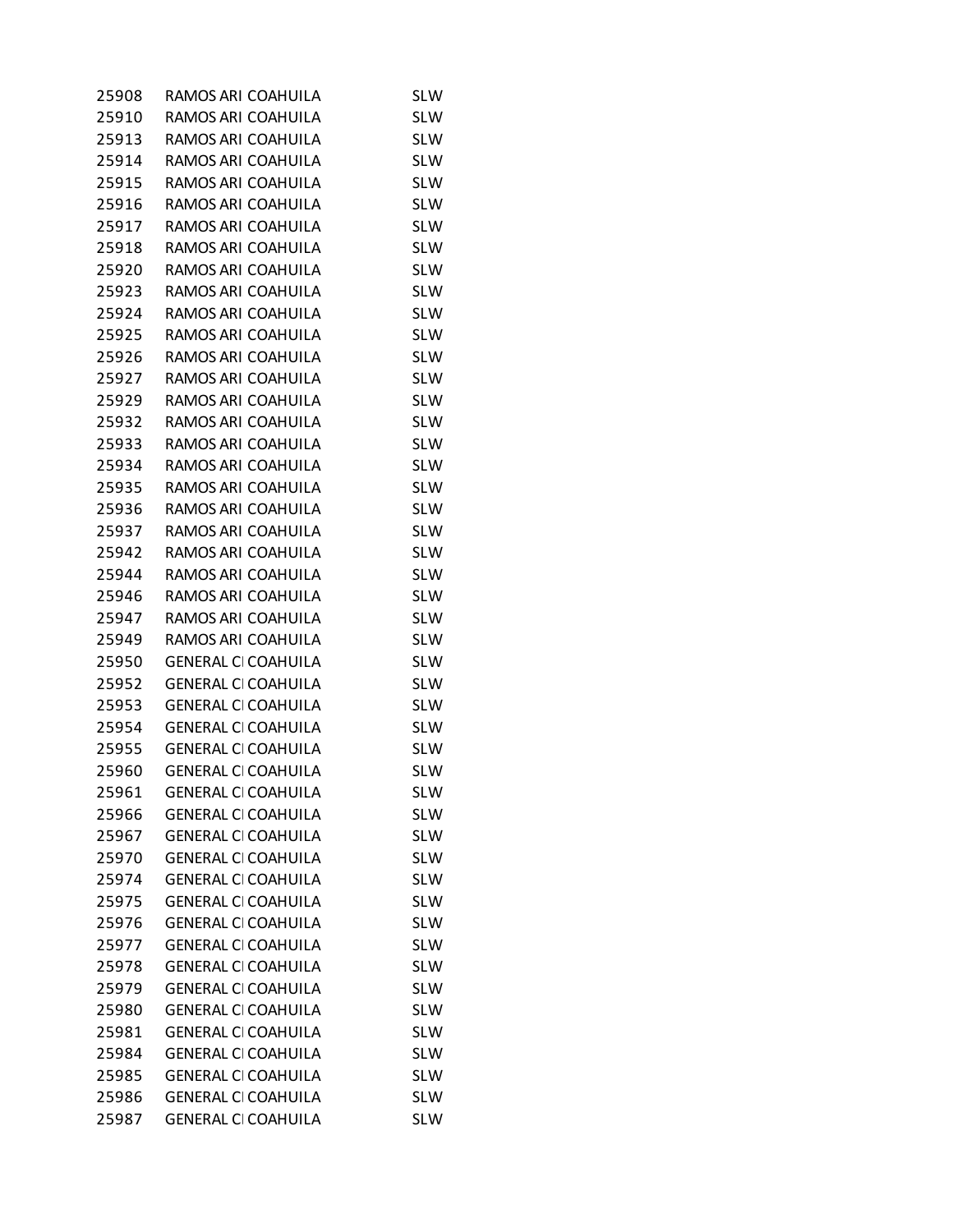| 25989 | <b>GENERAL CI COAHUILA</b> |                 | <b>SLW</b> |
|-------|----------------------------|-----------------|------------|
| 25990 | <b>GENERAL CI COAHUILA</b> |                 | <b>SLW</b> |
| 25992 | <b>GENERAL CI COAHUILA</b> |                 | <b>SLW</b> |
| 25993 | <b>GENERAL CI COAHUILA</b> |                 | <b>SLW</b> |
| 25994 | <b>GENERAL CI COAHUILA</b> |                 | <b>SLW</b> |
| 25998 | <b>GENERAL CI COAHUILA</b> |                 | <b>SLW</b> |
| 26013 | PIEDRAS NE COAHUILA        |                 | <b>PDN</b> |
| 26014 | PIEDRAS NE COAHUILA        |                 | <b>PDN</b> |
| 26015 | PIEDRAS NE COAHUILA        |                 | <b>PDN</b> |
| 26016 | PIEDRAS NE COAHUILA        |                 | <b>PDN</b> |
| 26018 | PIEDRAS NE COAHUILA        |                 | <b>PDN</b> |
| 26030 | PIEDRAS NE COAHUILA        |                 | PDN        |
| 26033 | PIEDRAS NE COAHUILA        |                 | <b>PDN</b> |
| 26034 | PIEDRAS NE COAHUILA        |                 | <b>PDN</b> |
| 26035 | PIEDRAS NE COAHUILA        |                 | <b>PDN</b> |
| 26050 | PIEDRAS NE COAHUILA        |                 | <b>PDN</b> |
| 26060 | PIEDRAS NE COAHUILA        |                 | <b>PDN</b> |
| 26063 | PIEDRAS NE COAHUILA        |                 | PDN        |
| 26064 | PIEDRAS NE COAHUILA        |                 | <b>PDN</b> |
| 26065 | PIEDRAS NE COAHUILA        |                 | <b>PDN</b> |
| 26068 | PIEDRAS NE COAHUILA        |                 | <b>PDN</b> |
| 26069 | PIEDRAS NE COAHUILA        |                 | <b>PDN</b> |
| 26073 | PIEDRAS NE COAHUILA        |                 | <b>PDN</b> |
| 26080 | PIEDRAS NE COAHUILA        |                 | PDN        |
| 26083 | PIEDRAS NE COAHUILA        |                 | <b>PDN</b> |
| 26085 | PIEDRAS NE COAHUILA        |                 | <b>PDN</b> |
| 26086 | PIEDRAS NE COAHUILA        |                 | <b>PDN</b> |
| 26088 | PIEDRAS NE COAHUILA        |                 | <b>PDN</b> |
| 26089 | PIEDRAS NE COAHUILA        |                 | <b>PDN</b> |
| 26090 | PIEDRAS NE COAHUILA        |                 | PDN        |
| 26092 | PIEDRAS NE COAHUILA        |                 | PDN        |
| 26093 | PIEDRAS NE COAHUILA        |                 | PDN        |
| 26094 | PIEDRAS NE COAHUILA        |                 | PDN        |
| 26095 | PIEDRAS NE COAHUILA        |                 | PDN        |
| 26096 | PIEDRAS NE COAHUILA        |                 | <b>PDN</b> |
| 26099 | PIEDRAS NE COAHUILA        |                 | PDN        |
| 26110 | PIEDRAS NE COAHUILA        |                 | <b>PDN</b> |
| 26114 | PIEDRAS NE COAHUILA        |                 | <b>PDN</b> |
| 26119 | PIEDRAS NE COAHUILA        |                 | PDN        |
| 26120 | PIEDRAS NE COAHUILA        |                 | <b>PDN</b> |
| 26124 | PIEDRAS NE COAHUILA        |                 | <b>PDN</b> |
| 26133 | PIEDRAS NE COAHUILA        |                 | PDN        |
| 26137 | PIEDRAS NE COAHUILA        |                 | <b>PDN</b> |
| 26140 | PIEDRAS NE COAHUILA        |                 | <b>PDN</b> |
| 26170 | <b>NAVA</b>                | <b>COAHUILA</b> | <b>ALE</b> |
| 26172 | <b>NAVA</b>                | COAHUILA        | ALE        |
| 26173 | <b>NAVA</b>                | <b>COAHUILA</b> | <b>ALE</b> |
| 26174 | <b>NAVA</b>                | <b>COAHUILA</b> | <b>ALE</b> |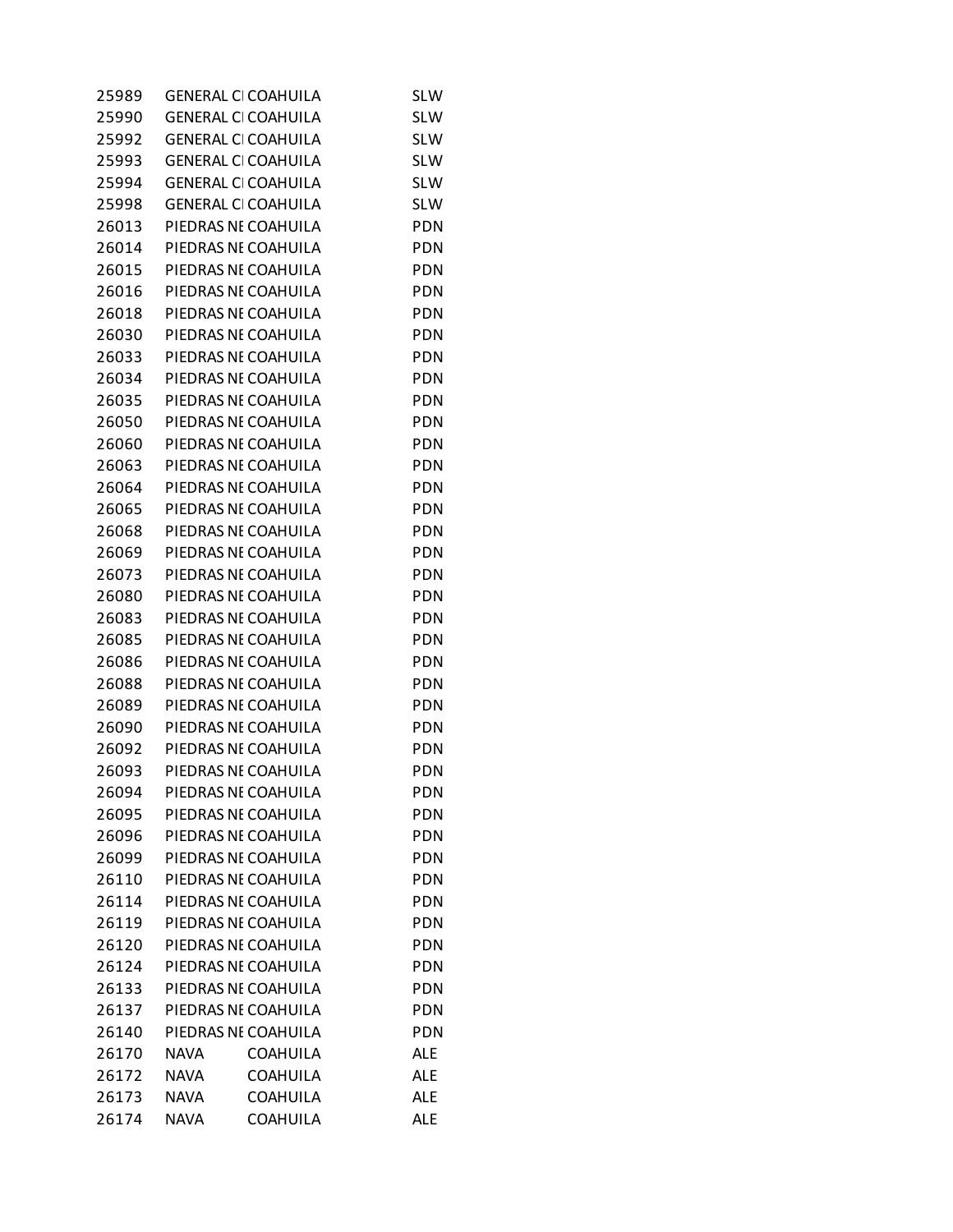| 26175 | <b>NAVA</b>  | COAHUILA        | <b>ALE</b> |
|-------|--------------|-----------------|------------|
| 26176 | <b>NAVA</b>  | COAHUILA        | <b>ALE</b> |
| 26177 | <b>NAVA</b>  | <b>COAHUILA</b> | <b>ALE</b> |
| 26180 | <b>NAVA</b>  | COAHUILA        | ALE        |
| 26183 | <b>NAVA</b>  | <b>COAHUILA</b> | <b>PDN</b> |
| 26185 | <b>NAVA</b>  | <b>COAHUILA</b> | PDN        |
| 26190 | <b>NAVA</b>  | COAHUILA        | <b>ALE</b> |
| 26193 | <b>NAVA</b>  | COAHUILA        | <b>ALE</b> |
| 26200 | <b>ACUNA</b> | <b>COAHUILA</b> | CAC        |
| 26210 | <b>ACUNA</b> | COAHUILA        | CAC        |
| 26215 | <b>ACUNA</b> | <b>COAHUILA</b> | CAC        |
| 26220 | <b>ACUNA</b> | <b>COAHUILA</b> | CAC        |
| 26230 | <b>ACUNA</b> | COAHUILA        | CAC        |
| 26233 | <b>ACUNA</b> | COAHUILA        | CAC        |
| 26234 | <b>ACUNA</b> | <b>COAHUILA</b> | CAC        |
| 26235 | <b>ACUNA</b> | COAHUILA        | CAC        |
| 26236 | <b>ACUNA</b> | <b>COAHUILA</b> | CAC        |
| 26237 | <b>ACUNA</b> | <b>COAHUILA</b> | CAC        |
| 26238 | <b>ACUNA</b> | COAHUILA        | CAC        |
| 26239 | <b>ACUNA</b> | COAHUILA        | CAC        |
| 26240 | <b>ACUNA</b> | <b>COAHUILA</b> | CAC        |
| 26248 | <b>ACUNA</b> | COAHUILA        | CAC        |
| 26249 | <b>ACUNA</b> | <b>COAHUILA</b> | CAC        |
| 26250 | <b>ACUNA</b> | COAHUILA        | CAC        |
| 26260 | <b>ACUNA</b> | COAHUILA        | CAC        |
| 26263 | <b>ACUNA</b> | COAHUILA        | CAC        |
| 26264 | <b>ACUNA</b> | <b>COAHUILA</b> | CAC        |
| 26269 | <b>ACUNA</b> | COAHUILA        | CAC        |
| 26270 | <b>ACUNA</b> | <b>COAHUILA</b> | CAC        |
| 26272 | <b>ACUNA</b> | COAHUILA        | CAC        |
| 26278 | <b>ACUNA</b> | <b>COAHUILA</b> | CAC        |
| 26279 | <b>ACUNA</b> | <b>COAHUILA</b> | CAC        |
| 26280 | <b>ACUNA</b> | <b>COAHUILA</b> | CAC        |
| 26282 | <b>ACUNA</b> | <b>COAHUILA</b> | CAC        |
| 26283 | <b>ACUNA</b> | <b>COAHUILA</b> | CAC        |
| 26284 | <b>ACUNA</b> | <b>COAHUILA</b> | CAC        |
| 26288 | <b>ACUNA</b> | COAHUILA        | CAC        |
| 26289 | <b>ACUNA</b> | <b>COAHUILA</b> | CAC        |
| 26290 | <b>ACUNA</b> | <b>COAHUILA</b> | CAC        |
| 26293 | <b>ACUNA</b> | <b>COAHUILA</b> | CAC        |
| 26299 | <b>ACUNA</b> | <b>COAHUILA</b> | CAC        |
| 26300 | <b>ACUNA</b> | <b>COAHUILA</b> | CAC        |
| 26302 | <b>ACUNA</b> | COAHUILA        | CAC        |
| 26305 | <b>ACUNA</b> | <b>COAHUILA</b> | CAC        |
| 26307 | <b>ACUNA</b> | <b>COAHUILA</b> | CAC        |
| 26308 | <b>ACUNA</b> | <b>COAHUILA</b> | CAC        |
| 26309 | <b>ACUNA</b> | <b>COAHUILA</b> | CAC        |
| 26310 | <b>ACUNA</b> | <b>COAHUILA</b> | CAC        |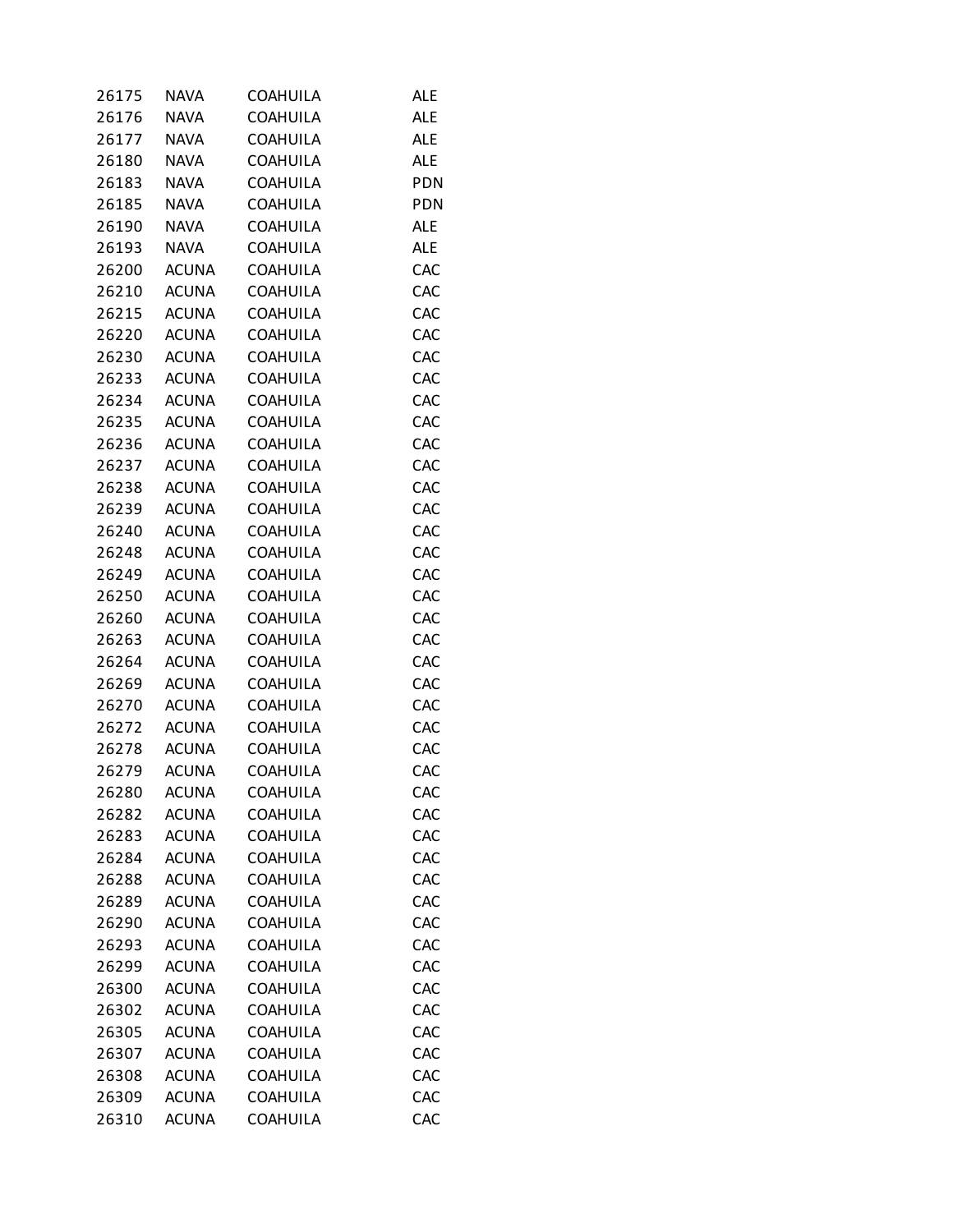| 26315 | <b>ACUNA</b>      | COAHUILA         | CAC        |
|-------|-------------------|------------------|------------|
| 26320 | <b>ACUNA</b>      | <b>COAHUILA</b>  | CAC        |
| 26328 | ACUNA             | <b>COAHUILA</b>  | CAC        |
| 26342 | MUZQUIZ COAHUILA  |                  | SBA        |
| 26343 | <b>MUZQUIZ</b>    | <b>COAHUILA</b>  | SBA        |
| 26344 | <b>MUZQUIZ</b>    | <b>COAHUILA</b>  | SBA        |
| 26345 |                   | MUZQUIZ COAHUILA | SBA        |
| 26346 |                   | MUZQUIZ COAHUILA | SBA        |
| 26350 |                   | MUZQUIZ COAHUILA | SBA        |
| 26353 |                   | MUZQUIZ COAHUILA | SBA        |
| 26364 | <b>MUZQUIZ</b>    | <b>COAHUILA</b>  | SBA        |
| 26365 | <b>MUZQUIZ</b>    | <b>COAHUILA</b>  | SBA        |
| 26400 | JIMENEZ           | <b>COAHUILA</b>  | PDN        |
| 26401 | JIMENEZ           | <b>COAHUILA</b>  | <b>PDN</b> |
| 26405 | <b>JIMENEZ</b>    | <b>COAHUILA</b>  | <b>PDN</b> |
| 26409 | JIMENEZ COAHUILA  |                  | <b>PDN</b> |
| 26410 | JIMENEZ           | <b>COAHUILA</b>  | PDN        |
| 26411 | JIMENEZ           | <b>COAHUILA</b>  | <b>PDN</b> |
| 26412 | JIMENEZ           | <b>COAHUILA</b>  | <b>PDN</b> |
| 26415 | JIMENEZ           | <b>COAHUILA</b>  | <b>PDN</b> |
|       | 26420 JIMENEZ     | <b>COAHUILA</b>  | <b>PDN</b> |
| 26429 | JIMENEZ COAHUILA  |                  | <b>PDN</b> |
| 26431 | JIMENEZ           | <b>COAHUILA</b>  | <b>PDN</b> |
| 26435 | <b>JIMENEZ</b>    | <b>COAHUILA</b>  | <b>PDN</b> |
| 26450 | ZARAGOZA COAHUILA |                  | <b>ALE</b> |
| 26452 | ZARAGOZA COAHUILA |                  | <b>ALE</b> |
| 26453 | ZARAGOZA COAHUILA |                  | <b>ALE</b> |
| 26454 | ZARAGOZA COAHUILA |                  | <b>ALE</b> |
| 26459 | ZARAGOZA COAHUILA |                  | <b>ALE</b> |
| 26460 | ZARAGOZA COAHUILA |                  | <b>ALE</b> |
| 26463 | ZARAGOZA COAHUILA |                  | <b>ALE</b> |
| 26464 | ZARAGOZA COAHUILA |                  | <b>ALE</b> |
| 26465 | ZARAGOZA COAHUILA |                  | <b>ALE</b> |
| 26467 | ZARAGOZA COAHUILA |                  | ALE        |
| 26485 | ZARAGOZA COAHUILA |                  | <b>ALE</b> |
| 26486 | ZARAGOZA COAHUILA |                  | <b>ALE</b> |
| 26500 | MORELOS COAHUILA  |                  | <b>ALE</b> |
| 26503 | MORELOS           | <b>COAHUILA</b>  | <b>ALE</b> |
| 26504 | MORELOS           | <b>COAHUILA</b>  | <b>ALE</b> |
| 26505 | <b>MORELOS</b>    | <b>COAHUILA</b>  | ALE        |
| 26506 | <b>MORELOS</b>    | <b>COAHUILA</b>  | ALE        |
| 26507 | MORELOS           | <b>COAHUILA</b>  | <b>ALE</b> |
| 26510 | <b>MORELOS</b>    | <b>COAHUILA</b>  | ALE        |
| 26513 | <b>MORELOS</b>    | <b>COAHUILA</b>  | <b>ALE</b> |
| 26514 | <b>MORELOS</b>    | <b>COAHUILA</b>  | <b>ALE</b> |
| 26515 | <b>MORELOS</b>    | COAHUILA         | ALE        |
| 26516 | <b>MORELOS</b>    | <b>COAHUILA</b>  | <b>ALE</b> |
| 26517 | <b>MORELOS</b>    | <b>COAHUILA</b>  | <b>ALE</b> |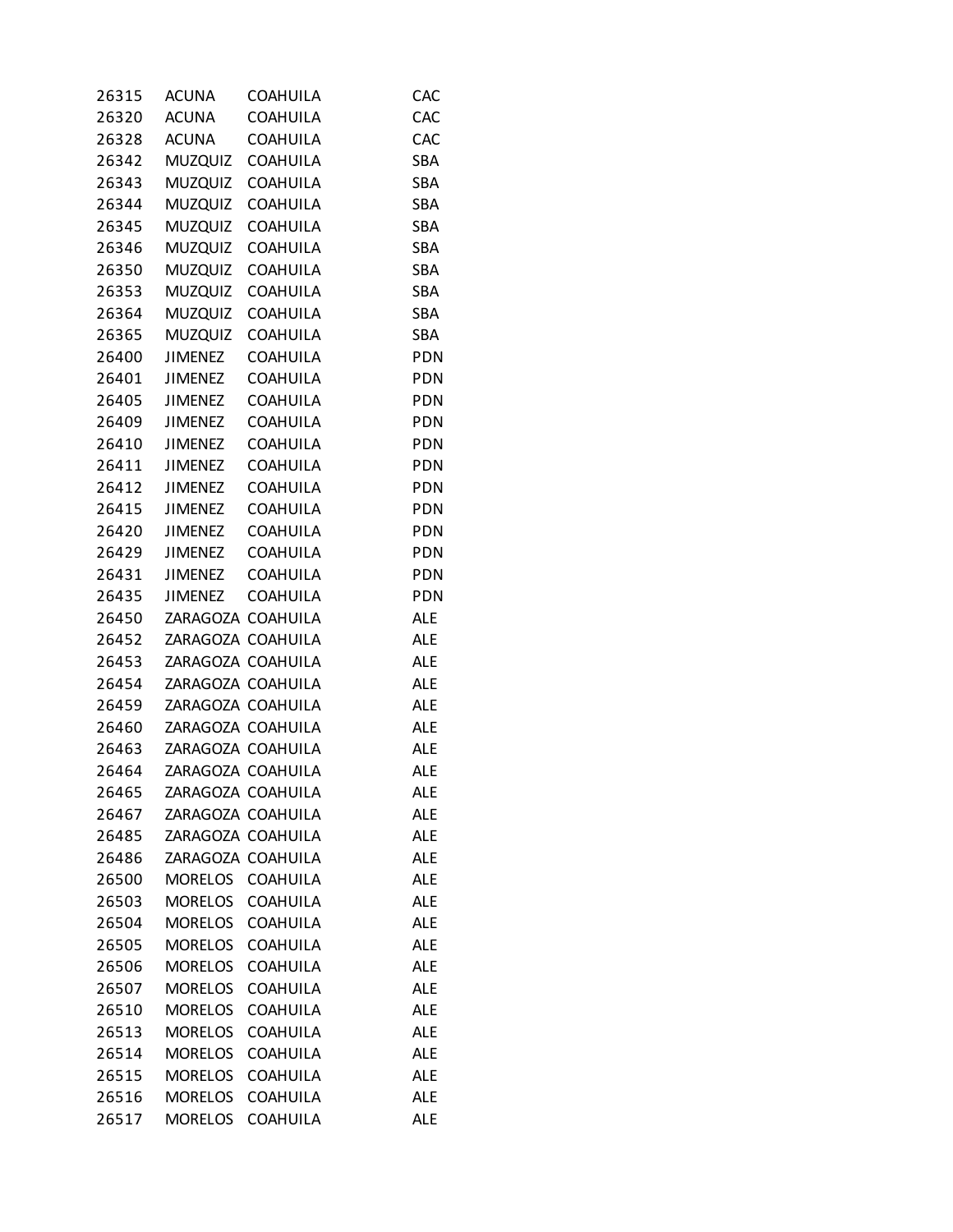| 26520 | <b>MORELOS</b> | <b>COAHUILA</b>     | <b>ALE</b> |
|-------|----------------|---------------------|------------|
| 26524 | MORELOS        | <b>COAHUILA</b>     | <b>ALE</b> |
| 26525 | <b>MORELOS</b> | <b>COAHUILA</b>     | <b>ALE</b> |
| 26526 | MORELOS        | <b>COAHUILA</b>     | <b>ALE</b> |
| 26530 | <b>ALLENDE</b> | <b>COAHUILA</b>     | <b>ALE</b> |
| 26532 | ALLENDE        | <b>COAHUILA</b>     | <b>ALE</b> |
| 26533 | ALLENDE        | <b>COAHUILA</b>     | <b>ALE</b> |
| 26534 | ALLENDE        | <b>COAHUILA</b>     | <b>ALE</b> |
| 26540 | ALLENDE        | <b>COAHUILA</b>     | <b>ALE</b> |
|       | 26543 ALLENDE  | <b>COAHUILA</b>     | <b>ALE</b> |
| 26544 | ALLENDE        | <b>COAHUILA</b>     | <b>ALE</b> |
| 26545 | ALLENDE        | <b>COAHUILA</b>     | <b>ALE</b> |
| 26546 | <b>ALLENDE</b> | <b>COAHUILA</b>     | <b>ALE</b> |
|       | 26547 ALLENDE  | <b>COAHUILA</b>     | <b>ALE</b> |
| 26550 | ALLENDE        | <b>COAHUILA</b>     | <b>ALE</b> |
|       | 26553 ALLENDE  | <b>COAHUILA</b>     | <b>ALE</b> |
| 26554 | ALLENDE        | <b>COAHUILA</b>     | <b>ALE</b> |
|       | 26555 ALLENDE  | <b>COAHUILA</b>     | <b>ALE</b> |
| 26556 | <b>ALLENDE</b> | <b>COAHUILA</b>     | <b>ALE</b> |
|       | 26557 ALLENDE  | <b>COAHUILA</b>     | <b>ALE</b> |
| 26563 | ALLENDE        | <b>COAHUILA</b>     | <b>ALE</b> |
|       | 26564 ALLENDE  | <b>COAHUILA</b>     | <b>ALE</b> |
| 26565 | ALLENDE        | <b>COAHUILA</b>     | <b>ALE</b> |
| 26566 | ALLENDE        | <b>COAHUILA</b>     | <b>ALE</b> |
| 26567 | <b>ALLENDE</b> | <b>COAHUILA</b>     | <b>ALE</b> |
| 26570 | <b>ALLENDE</b> | <b>COAHUILA</b>     | <b>ALE</b> |
| 26573 | ALLENDE        | <b>COAHUILA</b>     | <b>ALE</b> |
| 26574 | ALLENDE        | <b>COAHUILA</b>     | <b>ALE</b> |
| 26575 | ALLENDE        | <b>COAHUILA</b>     | <b>ALE</b> |
| 26577 | ALLENDE        | <b>COAHUILA</b>     | <b>ALE</b> |
| 26580 | ALLENDE        | <b>COAHUILA</b>     | <b>ALE</b> |
| 26584 | <b>ALLENDE</b> | <b>COAHUILA</b>     | <b>ALE</b> |
| 26590 | <b>ALLENDE</b> | COAHUILA            | <b>ALE</b> |
| 26593 | <b>ALLENDE</b> | <b>COAHUILA</b>     | <b>ALE</b> |
| 26595 | <b>ALLENDE</b> | <b>COAHUILA</b>     | <b>ALE</b> |
| 26596 | ALLENDE        | <b>COAHUILA</b>     | <b>ALE</b> |
| 26597 | ALLENDE        | COAHUILA            | <b>ALE</b> |
| 26603 |                | VILLA UNIO COAHUILA | <b>ALE</b> |
| 26604 |                | VILLA UNIO COAHUILA | <b>ALE</b> |
| 26605 |                | VILLA UNIO COAHUILA | <b>ALE</b> |
| 26606 |                | VILLA UNIO COAHUILA | <b>ALE</b> |
| 26607 |                | VILLA UNIO COAHUILA | <b>ALE</b> |
| 26610 |                | VILLA UNIO COAHUILA | <b>ALE</b> |
| 26613 |                | VILLA UNIO COAHUILA | <b>ALE</b> |
| 26614 |                | VILLA UNIO COAHUILA | <b>ALE</b> |
| 26615 |                | VILLA UNIO COAHUILA | <b>ALE</b> |
| 26616 |                | VILLA UNIO COAHUILA | <b>ALE</b> |
| 26617 |                | VILLA UNIO COAHUILA | <b>ALE</b> |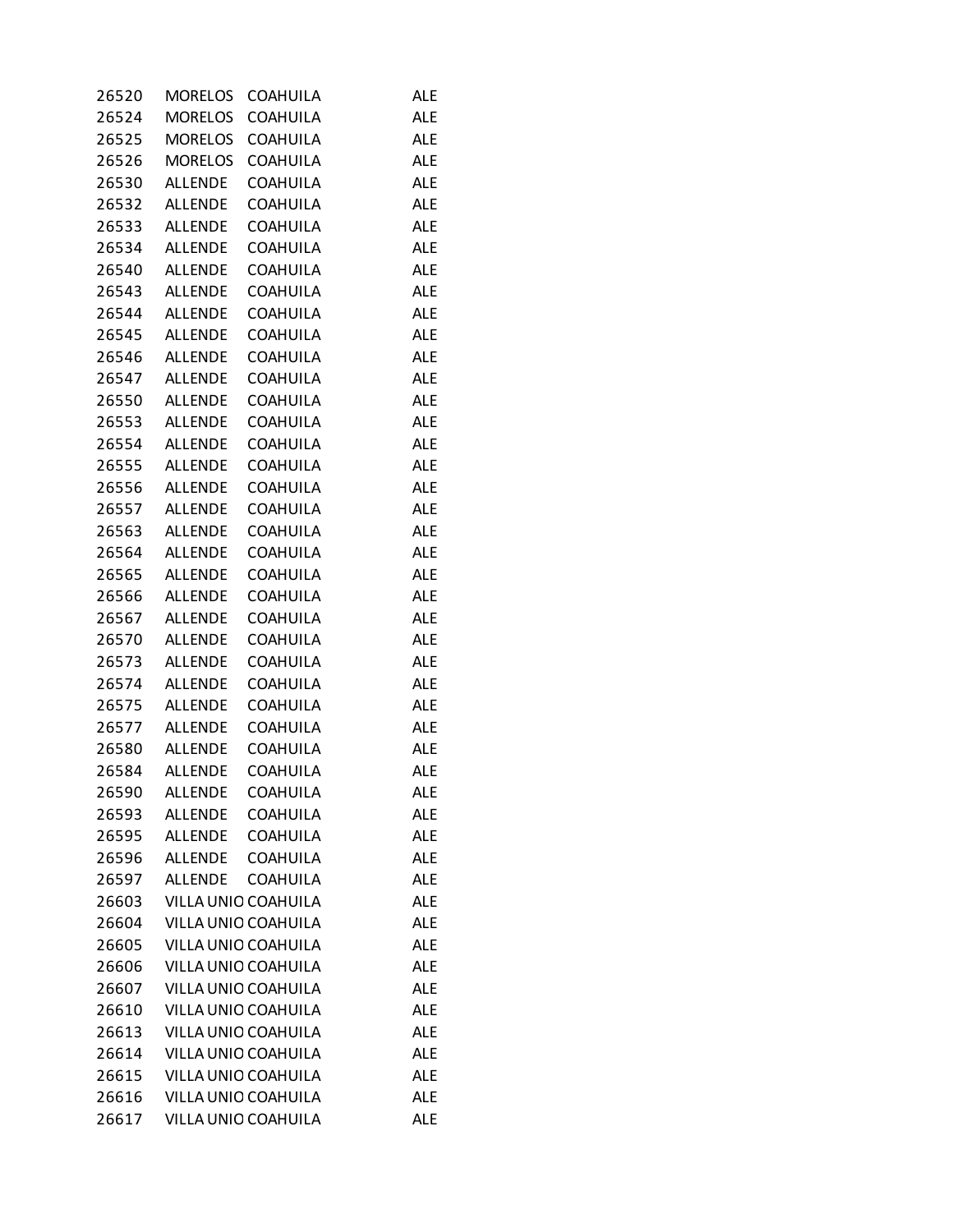| 26620 |                | VILLA UNIO COAHUILA      | <b>ALE</b> |
|-------|----------------|--------------------------|------------|
| 26623 |                | VILLA UNIO COAHUILA      | <b>ALE</b> |
| 26624 |                | VILLA UNIO COAHUILA      | <b>ALE</b> |
| 26625 |                | VILLA UNIO COAHUILA      | ALE        |
| 26626 |                | VILLA UNIO COAHUILA      | <b>ALE</b> |
| 26627 |                | VILLA UNIO COAHUILA      | <b>ALE</b> |
| 26630 |                | VILLA UNIO COAHUILA      | <b>ALE</b> |
| 26633 |                | VILLA UNIO COAHUILA      | <b>ALE</b> |
| 26634 |                | VILLA UNIO COAHUILA      | <b>ALE</b> |
| 26635 |                | VILLA UNIO COAHUILA      | <b>ALE</b> |
| 26636 |                | VILLA UNIO COAHUILA      | <b>ALE</b> |
| 26637 |                | VILLA UNIO COAHUILA      | <b>ALE</b> |
| 26640 |                | <b>GUERRERO COAHUILA</b> | <b>PDN</b> |
| 26643 |                | <b>GUERRERO COAHUILA</b> | <b>PDN</b> |
| 26650 |                | <b>GUERRERO COAHUILA</b> | PDN        |
| 26659 |                | <b>GUERRERO COAHUILA</b> | <b>PDN</b> |
| 26660 |                | <b>GUERRERO COAHUILA</b> | <b>PDN</b> |
| 26662 |                | <b>GUERRERO COAHUILA</b> | PDN        |
| 26670 | HIDALGO        | <b>COAHUILA</b>          | <b>NLD</b> |
| 26690 | <b>HIDALGO</b> | <b>COAHUILA</b>          | <b>NLD</b> |
| 26695 | <b>HIDALGO</b> | <b>COAHUILA</b>          | <b>NLD</b> |
| 26943 |                | SAN JUAN E COAHUILA      | SBA        |
| 27053 | <b>TORREON</b> | <b>COAHUILA</b>          | <b>TRC</b> |
| 27054 | <b>TORREON</b> | <b>COAHUILA</b>          | <b>TRC</b> |
| 27055 | <b>TORREON</b> | COAHUILA                 | <b>TRC</b> |
| 27070 | <b>TORREON</b> | <b>COAHUILA</b>          | <b>TRC</b> |
| 27073 | <b>TORREON</b> | <b>COAHUILA</b>          | <b>TRC</b> |
| 27083 | <b>TORREON</b> | COAHUILA                 | <b>TRC</b> |
| 27084 | <b>TORREON</b> | <b>COAHUILA</b>          | <b>TRC</b> |
| 27086 | <b>TORREON</b> | <b>COAHUILA</b>          | <b>TRC</b> |
| 27087 | <b>TORREON</b> | COAHUILA                 | <b>TRC</b> |
| 27090 | <b>TORREON</b> | <b>COAHUILA</b>          | <b>TRC</b> |
| 27096 | TORREON        | <b>COAHUILA</b>          | TRC        |
| 27098 | <b>TORREON</b> | <b>COAHUILA</b>          | <b>TRC</b> |
| 27103 | <b>TORREON</b> | <b>COAHUILA</b>          | <b>TRC</b> |
| 27106 | <b>TORREON</b> | COAHUILA                 | <b>TRC</b> |
| 27170 | <b>TORREON</b> | <b>COAHUILA</b>          | <b>TRC</b> |
| 27180 | <b>TORREON</b> | <b>COAHUILA</b>          | <b>TRC</b> |
| 27275 | <b>TORREON</b> | <b>COAHUILA</b>          | <b>TRC</b> |
| 27293 | <b>TORREON</b> | <b>COAHUILA</b>          | <b>TRC</b> |
| 27294 | <b>TORREON</b> | <b>COAHUILA</b>          | <b>TRC</b> |
| 27295 | <b>TORREON</b> | <b>COAHUILA</b>          | <b>TRC</b> |
| 27296 | <b>TORREON</b> | <b>COAHUILA</b>          | TRC        |
| 27298 | <b>TORREON</b> | <b>COAHUILA</b>          | <b>TRC</b> |
| 27299 | <b>TORREON</b> | <b>COAHUILA</b>          | <b>TRC</b> |
| 27380 | <b>TORREON</b> | <b>COAHUILA</b>          | <b>TRC</b> |
| 27390 | <b>TORREON</b> | <b>COAHUILA</b>          | <b>TRC</b> |
| 27397 | <b>TORREON</b> | <b>COAHUILA</b>          | <b>TRC</b> |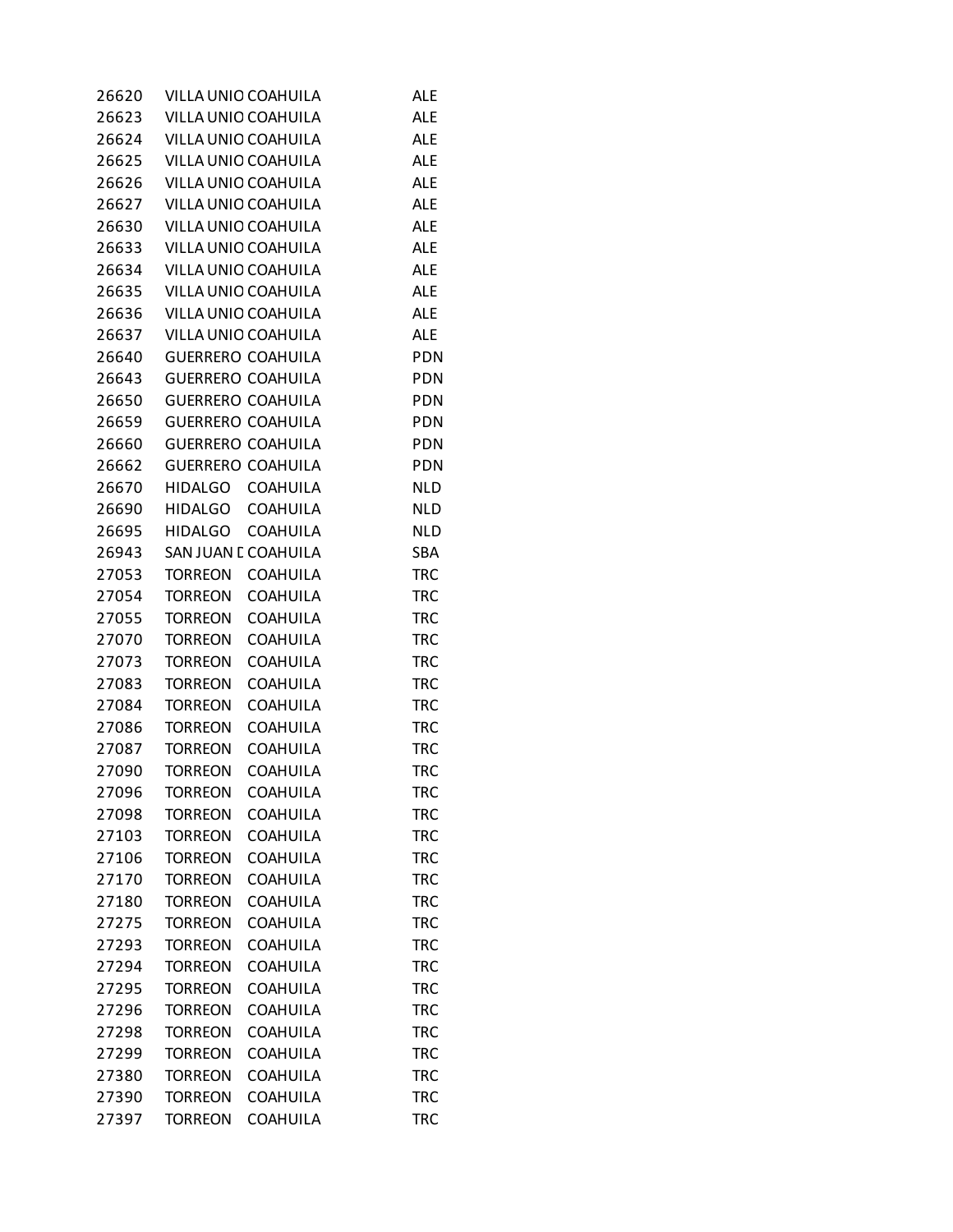| 27400 | TORREON                          | <b>COAHUILA</b> | <b>TRC</b> |
|-------|----------------------------------|-----------------|------------|
| 27403 | <b>TORREON</b>                   | COAHUILA        | <b>TRC</b> |
| 27405 | <b>TORREON</b>                   | <b>COAHUILA</b> | <b>TRC</b> |
| 27406 | <b>TORREON</b>                   | <b>COAHUILA</b> | <b>TRC</b> |
| 27407 | <b>TORREON</b>                   | <b>COAHUILA</b> | <b>TRC</b> |
| 27410 | <b>TORREON</b>                   | <b>COAHUILA</b> | <b>TRC</b> |
| 27412 | <b>TORREON</b>                   | COAHUILA        | <b>TRC</b> |
| 27413 | <b>TORREON</b>                   | <b>COAHUILA</b> | <b>TRC</b> |
| 27414 | <b>TORREON</b>                   | <b>COAHUILA</b> | <b>TRC</b> |
| 27415 | <b>TORREON</b>                   | <b>COAHUILA</b> | <b>TRC</b> |
| 27416 | <b>TORREON</b>                   | <b>COAHUILA</b> | <b>TRC</b> |
| 27420 | <b>TORREON</b>                   | <b>COAHUILA</b> | <b>TRC</b> |
| 27422 | <b>TORREON</b>                   | COAHUILA        | <b>TRC</b> |
| 27423 | <b>TORREON</b>                   | <b>COAHUILA</b> | <b>TRC</b> |
| 27424 | <b>TORREON</b>                   | <b>COAHUILA</b> | <b>TRC</b> |
| 27425 | <b>TORREON</b>                   | <b>COAHUILA</b> | <b>TRC</b> |
| 27426 | <b>TORREON</b>                   | <b>COAHUILA</b> | <b>TRC</b> |
|       |                                  |                 | <b>TRC</b> |
| 27427 | <b>TORREON</b><br><b>TORREON</b> | <b>COAHUILA</b> |            |
| 27430 |                                  | COAHUILA        | <b>TRC</b> |
| 27433 | <b>TORREON</b>                   | <b>COAHUILA</b> | <b>TRC</b> |
| 27434 | <b>TORREON</b>                   | <b>COAHUILA</b> | <b>TRC</b> |
| 27435 | <b>TORREON</b>                   | <b>COAHUILA</b> | <b>TRC</b> |
| 27436 | <b>TORREON</b>                   | <b>COAHUILA</b> | <b>TRC</b> |
| 27438 | <b>TORREON</b>                   | <b>COAHUILA</b> | <b>TRC</b> |
| 27440 | MATAMOR(COAHUILA                 |                 | <b>SPO</b> |
| 27442 | MATAMOR(COAHUILA                 |                 | <b>SPO</b> |
| 27443 | MATAMOR(COAHUILA                 |                 | <b>SPO</b> |
| 27444 | MATAMOR(COAHUILA                 |                 | <b>SPO</b> |
| 27445 | MATAMOR(COAHUILA                 |                 | <b>SPO</b> |
| 27446 | MATAMOR(COAHUILA                 |                 | <b>SPO</b> |
| 27447 | MATAMOR(COAHUILA                 |                 | <b>SPO</b> |
| 27448 | MATAMOR(COAHUILA                 |                 | <b>SPO</b> |
| 27449 | MATAMOR(COAHUILA                 |                 | <b>SPO</b> |
| 27450 | <b>MATAMORI COAHUILA</b>         |                 | <b>SPO</b> |
| 27452 | MATAMOR(COAHUILA                 |                 | SPO        |
| 27453 | <b>MATAMORI COAHUILA</b>         |                 | <b>SPO</b> |
| 27454 | <b>MATAMORI COAHUILA</b>         |                 | <b>SPO</b> |
| 27455 | <b>MATAMORI COAHUILA</b>         |                 | <b>SPO</b> |
| 27456 | <b>MATAMORI COAHUILA</b>         |                 | <b>SPO</b> |
| 27457 | <b>MATAMORI COAHUILA</b>         |                 | SPO        |
| 27458 | <b>MATAMORI COAHUILA</b>         |                 | <b>SPO</b> |
| 27459 | <b>MATAMORI COAHUILA</b>         |                 | <b>SPO</b> |
| 27460 | <b>MATAMORI COAHUILA</b>         |                 | SPO        |
| 27463 | <b>MATAMORI COAHUILA</b>         |                 | <b>SPO</b> |
| 27464 | <b>MATAMORI COAHUILA</b>         |                 | <b>SPO</b> |
| 27465 | <b>MATAMORI COAHUILA</b>         |                 | SPO        |
| 27466 | <b>MATAMORI COAHUILA</b>         |                 | <b>SPO</b> |
| 27467 | MATAMOR(COAHUILA                 |                 | <b>SPO</b> |
|       |                                  |                 |            |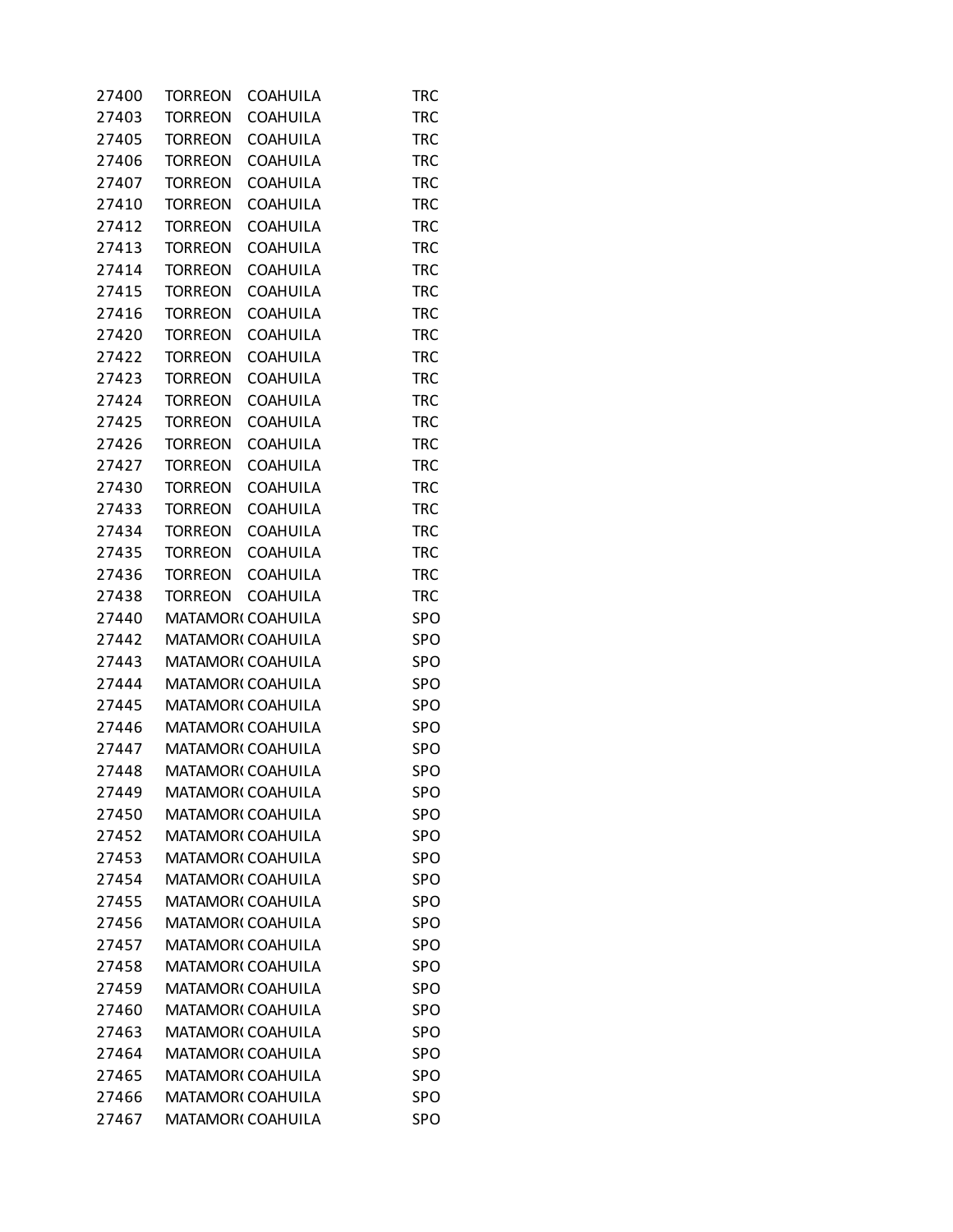| 27468 | MATAMOR( COAHUILA        |                 | SPO        |
|-------|--------------------------|-----------------|------------|
| 27470 | <b>MATAMORI COAHUILA</b> |                 | SPO        |
| 27473 | <b>MATAMORI COAHUILA</b> |                 | <b>SPO</b> |
| 27474 | MATAMOR(COAHUILA         |                 | SPO        |
| 27475 | <b>MATAMORI COAHUILA</b> |                 | <b>SPO</b> |
| 27476 | <b>MATAMORI COAHUILA</b> |                 | <b>SPO</b> |
| 27477 | MATAMOR(COAHUILA         |                 | SPO        |
| 27478 | <b>MATAMORI COAHUILA</b> |                 | SPO        |
| 27500 | <b>OCAMPO</b>            | <b>COAHUILA</b> | <b>MVA</b> |
| 27502 | OCAMPO                   | <b>COAHUILA</b> | <b>MVA</b> |
| 27505 | <b>OCAMPO</b>            | <b>COAHUILA</b> | <b>MVA</b> |
| 27507 | <b>OCAMPO</b>            | <b>COAHUILA</b> | <b>MVA</b> |
| 27508 | OCAMPO                   | <b>COAHUILA</b> | <b>MVA</b> |
| 27510 | <b>OCAMPO</b>            | <b>COAHUILA</b> | <b>MVA</b> |
| 27511 | <b>OCAMPO</b>            | <b>COAHUILA</b> | <b>MVA</b> |
| 27512 | <b>OCAMPO</b>            | COAHUILA        | <b>MVA</b> |
| 27514 | <b>OCAMPO</b>            | <b>COAHUILA</b> | <b>MVA</b> |
| 27515 | <b>OCAMPO</b>            | <b>COAHUILA</b> | <b>MVA</b> |
| 27516 | OCAMPO                   | <b>COAHUILA</b> | <b>MVA</b> |
| 27517 | <b>OCAMPO</b>            | <b>COAHUILA</b> | <b>MVA</b> |
| 27518 | <b>OCAMPO</b>            | <b>COAHUILA</b> | <b>MVA</b> |
| 27520 | <b>OCAMPO</b>            | COAHUILA        | <b>MVA</b> |
| 27521 | <b>OCAMPO</b>            | <b>COAHUILA</b> | <b>MVA</b> |
| 27525 | <b>OCAMPO</b>            | <b>COAHUILA</b> | <b>MVA</b> |
| 27526 | OCAMPO                   | COAHUILA        | <b>MVA</b> |
| 27527 | <b>OCAMPO</b>            | <b>COAHUILA</b> | <b>MVA</b> |
| 27529 | <b>OCAMPO</b>            | <b>COAHUILA</b> | <b>MVA</b> |
| 27530 | OCAMPO                   | COAHUILA        | <b>MVA</b> |
| 27531 | <b>OCAMPO</b>            | <b>COAHUILA</b> | <b>MVA</b> |
| 27533 | <b>OCAMPO</b>            | <b>COAHUILA</b> | <b>MVA</b> |
| 27534 | OCAMPO                   | COAHUILA        | <b>MVA</b> |
| 27535 | <b>OCAMPO</b>            | <b>COAHUILA</b> | <b>MVA</b> |
| 27537 | <b>OCAMPO</b>            | <b>COAHUILA</b> | <b>MVA</b> |
| 27538 | <b>OCAMPO</b>            | <b>COAHUILA</b> | <b>MVA</b> |
| 27540 | <b>OCAMPO</b>            | <b>COAHUILA</b> | <b>MVA</b> |
| 27544 | <b>OCAMPO</b>            | <b>COAHUILA</b> | <b>MVA</b> |
| 27545 | <b>OCAMPO</b>            | <b>COAHUILA</b> | <b>MVA</b> |
| 27546 | <b>OCAMPO</b>            | <b>COAHUILA</b> | <b>MVA</b> |
| 27547 | <b>OCAMPO</b>            | <b>COAHUILA</b> | <b>MVA</b> |
| 27549 | <b>OCAMPO</b>            | <b>COAHUILA</b> | <b>MVA</b> |
| 27550 | NADADORE COAHUILA        |                 | <b>MVA</b> |
| 27560 | NADADORE COAHUILA        |                 | <b>MVA</b> |
| 27565 | NADADORE COAHUILA        |                 | <b>MVA</b> |
| 27570 | NADADORE COAHUILA        |                 | <b>MVA</b> |
| 27579 | NADADORE COAHUILA        |                 | <b>MVA</b> |
| 27580 | NADADORE COAHUILA        |                 | <b>MVA</b> |
| 27587 | NADADORE COAHUILA        |                 | <b>MVA</b> |
| 27588 | NADADORE COAHUILA        |                 | <b>MVA</b> |
|       |                          |                 |            |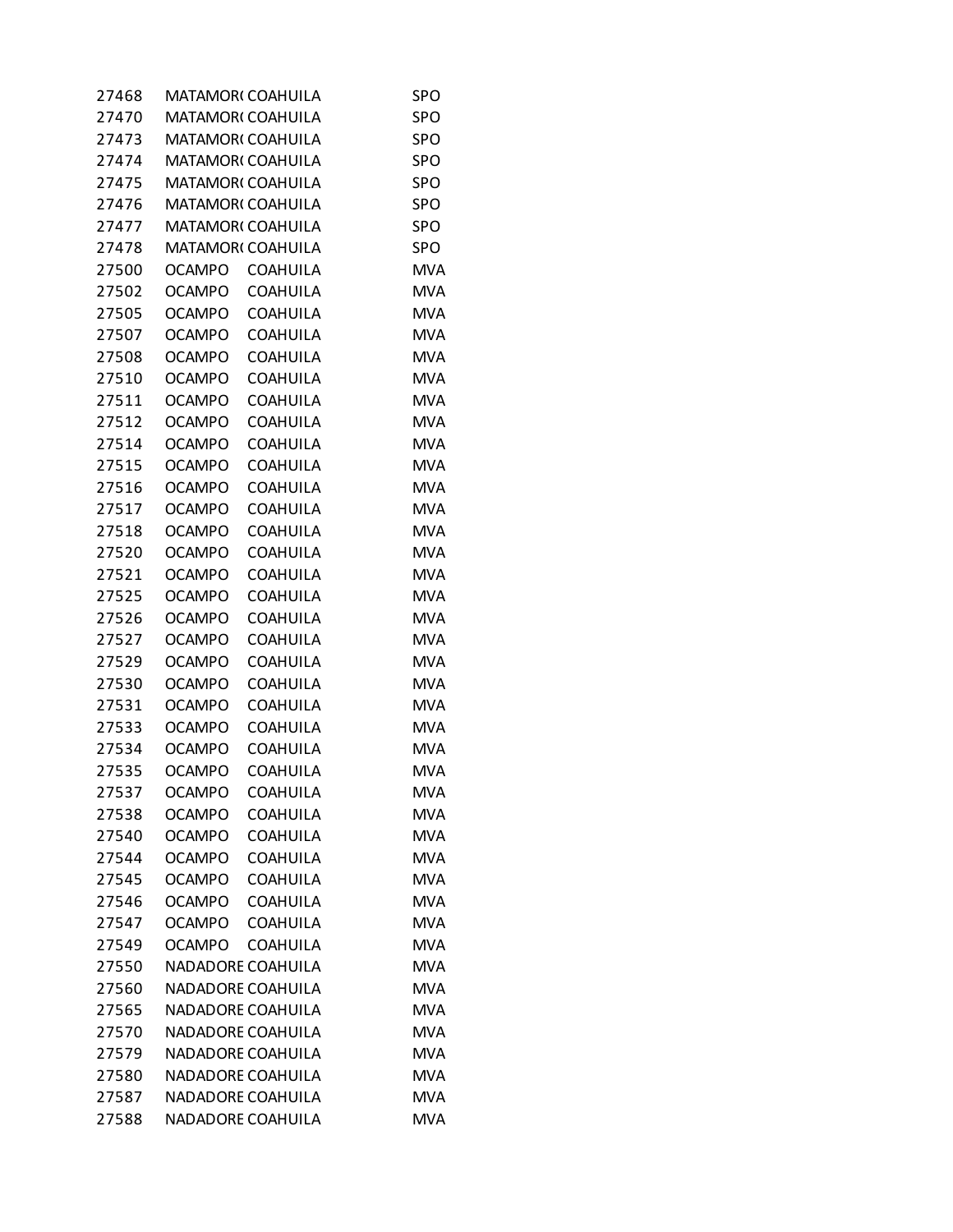| 27640 | <b>CUATRO CII COAHUILA</b> | MVA        |
|-------|----------------------------|------------|
| 27642 | <b>CUATRO CII COAHUILA</b> | MVA        |
| 27643 | CUATRO CII COAHUILA        | <b>MVA</b> |
| 27644 | <b>CUATRO CII COAHUILA</b> | <b>MVA</b> |
| 27645 | <b>CUATRO CII COAHUILA</b> | <b>MVA</b> |
| 27646 | <b>CUATRO CII COAHUILA</b> | <b>MVA</b> |
| 27650 | <b>CUATRO CII COAHUILA</b> | <b>MVA</b> |
| 27652 | <b>CUATRO CII COAHUILA</b> | <b>MVA</b> |
| 27655 | <b>CUATRO CII COAHUILA</b> | <b>MVA</b> |
| 27656 | <b>CUATRO CII COAHUILA</b> | <b>MVA</b> |
| 27657 | <b>CUATRO CII COAHUILA</b> | <b>MVA</b> |
| 27658 | <b>CUATRO CII COAHUILA</b> | <b>MVA</b> |
| 27660 | <b>CUATRO CII COAHUILA</b> | <b>MVA</b> |
| 27680 | <b>CUATRO CII COAHUILA</b> | <b>MVA</b> |
| 27682 | CUATRO CII COAHUILA        | <b>MVA</b> |
| 27684 | <b>CUATRO CII COAHUILA</b> | <b>MVA</b> |
| 27689 | <b>CUATRO CII COAHUILA</b> | <b>MVA</b> |
| 27690 | <b>CUATRO CII COAHUILA</b> | <b>MVA</b> |
| 27695 | <b>CUATRO CII COAHUILA</b> | <b>MVA</b> |
| 27700 | LAMADRID COAHUILA          | <b>MVA</b> |
| 27720 | LAMADRID COAHUILA          | <b>MVA</b> |
| 27739 | LAMADRID COAHUILA          | <b>MVA</b> |
| 27750 | SACRAMEN COAHUILA          | <b>MVA</b> |
| 27755 | SACRAMEN COAHUILA          | <b>MVA</b> |
| 27758 | SACRAMEN COAHUILA          | <b>MVA</b> |
| 27780 | SACRAMEN COAHUILA          | <b>MVA</b> |
| 27800 | SAN PEDRO COAHUILA         | <b>SPO</b> |
| 27804 | SAN PEDRO COAHUILA         | <b>SPO</b> |
| 27805 | <b>SAN PEDRO COAHUILA</b>  | <b>SPO</b> |
| 27810 | SAN PEDRO COAHUILA         | SPO        |
| 27811 | SAN PEDRO COAHUILA         | SPO        |
| 27812 | <b>SAN PEDRO COAHUILA</b>  | <b>SPO</b> |
| 27813 | <b>SAN PEDRO COAHUILA</b>  | <b>SPO</b> |
| 27820 | <b>SAN PEDRO COAHUILA</b>  | SPO        |
| 27822 | <b>SAN PEDRO COAHUILA</b>  | <b>SPO</b> |
| 27823 | <b>SAN PEDRO COAHUILA</b>  | <b>SPO</b> |
| 27830 | <b>SAN PEDRO COAHUILA</b>  | SPO        |
| 27838 | <b>SAN PEDRO COAHUILA</b>  | <b>SPO</b> |
| 27839 | <b>SAN PEDRO COAHUILA</b>  | SPO        |
| 27840 | <b>SAN PEDRO COAHUILA</b>  | <b>SPO</b> |
| 27845 | <b>SAN PEDRO COAHUILA</b>  | SPO        |
| 27846 | <b>SAN PEDRO COAHUILA</b>  | <b>SPO</b> |
| 27847 | <b>SAN PEDRO COAHUILA</b>  | <b>SPO</b> |
| 27848 | <b>SAN PEDRO COAHUILA</b>  | <b>SPO</b> |
| 27850 | <b>SAN PEDRO COAHUILA</b>  | SPO        |
| 27860 | SAN PEDRO COAHUILA         | SPO        |
| 27863 | <b>SAN PEDRO COAHUILA</b>  | <b>SPO</b> |
| 27870 | SAN PEDRO COAHUILA         | <b>SPO</b> |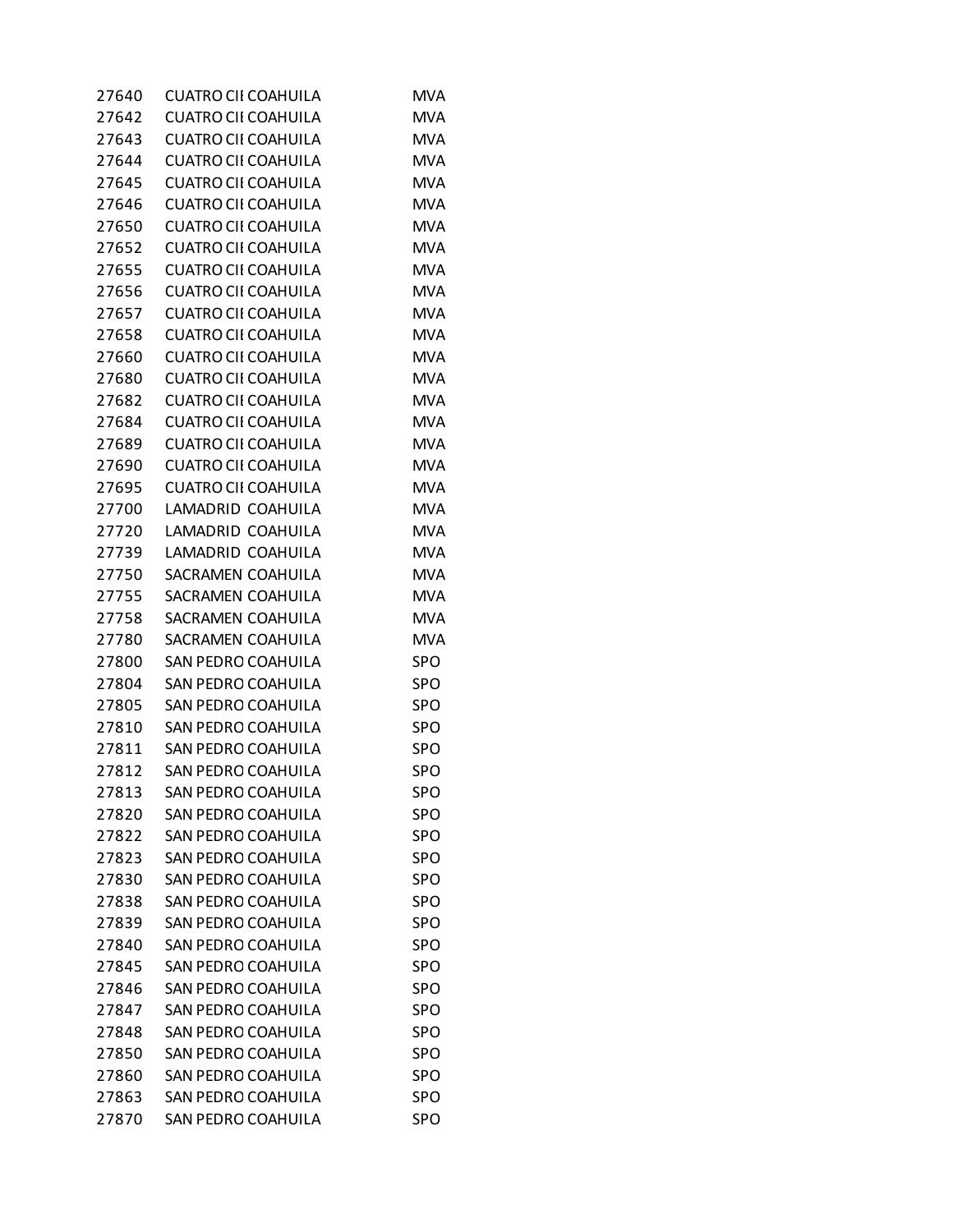| 27880 | SAN PEDRO COAHUILA        | SPO        |
|-------|---------------------------|------------|
| 27890 | <b>SAN PEDRO COAHUILA</b> | <b>SPO</b> |
| 27900 | <b>FRANCISCO COAHUILA</b> | <b>SPO</b> |
| 27902 | <b>FRANCISCO COAHUILA</b> | <b>SPO</b> |
| 27904 | <b>FRANCISCO COAHUILA</b> | <b>SPO</b> |
| 27905 | <b>FRANCISCO COAHUILA</b> | <b>SPO</b> |
| 27906 | <b>FRANCISCO COAHUILA</b> | <b>SPO</b> |
| 27907 | <b>FRANCISCO COAHUILA</b> | <b>SPO</b> |
| 27908 | <b>FRANCISCO COAHUILA</b> | <b>SPO</b> |
| 27911 | <b>FRANCISCO COAHUILA</b> | <b>SPO</b> |
| 27913 | <b>FRANCISCO COAHUILA</b> | <b>SPO</b> |
| 27914 | <b>FRANCISCO COAHUILA</b> | <b>SPO</b> |
| 27915 | <b>FRANCISCO COAHUILA</b> | <b>SPO</b> |
| 27916 | <b>FRANCISCO COAHUILA</b> | <b>SPO</b> |
| 27917 | <b>FRANCISCO COAHUILA</b> | <b>SPO</b> |
| 27918 | <b>FRANCISCO COAHUILA</b> | <b>SPO</b> |
| 27920 | <b>FRANCISCO COAHUILA</b> | <b>SPO</b> |
| 27923 | <b>FRANCISCO COAHUILA</b> | <b>SPO</b> |
| 27924 | <b>FRANCISCO COAHUILA</b> | <b>SPO</b> |
| 27925 | <b>FRANCISCO COAHUILA</b> | <b>SPO</b> |
| 27926 | <b>FRANCISCO COAHUILA</b> | <b>SPO</b> |
| 27927 | <b>FRANCISCO COAHUILA</b> | <b>SPO</b> |
| 27930 | <b>FRANCISCO COAHUILA</b> | <b>SPO</b> |
| 27933 | <b>FRANCISCO COAHUILA</b> | <b>SPO</b> |
| 27934 | <b>FRANCISCO COAHUILA</b> | SPO        |
| 27935 | <b>FRANCISCO COAHUILA</b> | <b>SPO</b> |
| 27936 | <b>FRANCISCO COAHUILA</b> | <b>SPO</b> |
| 27938 | <b>FRANCISCO COAHUILA</b> | <b>SPO</b> |
| 27940 | SAN PEDRO COAHUILA        | <b>SPO</b> |
| 27943 | SAN PEDRO COAHUILA        | <b>SPO</b> |
| 27944 | SAN PEDRO COAHUILA        | SPO        |
| 27945 | SAN PEDRO COAHUILA        | <b>SPO</b> |
| 27946 | SAN PEDRO COAHUILA        | <b>SPO</b> |
| 27947 | <b>SAN PEDRO COAHUILA</b> | <b>SPO</b> |
| 27948 | <b>SAN PEDRO COAHUILA</b> | <b>SPO</b> |
| 27950 | <b>SAN PEDRO COAHUILA</b> | <b>SPO</b> |
| 27953 | <b>SAN PEDRO COAHUILA</b> | SPO        |
| 27954 | <b>SAN PEDRO COAHUILA</b> | <b>SPO</b> |
| 27955 | <b>SAN PEDRO COAHUILA</b> | <b>SPO</b> |
| 27956 | SAN PEDRO COAHUILA        | SPO        |
| 27957 | <b>SAN PEDRO COAHUILA</b> | <b>SPO</b> |
| 27958 | <b>SAN PEDRO COAHUILA</b> | <b>SPO</b> |
| 27960 | <b>SAN PEDRO COAHUILA</b> | SPO        |
| 27965 | <b>SAN PEDRO COAHUILA</b> | <b>SPO</b> |
| 27966 | <b>SAN PEDRO COAHUILA</b> | <b>SPO</b> |
| 27967 | SAN PEDRO COAHUILA        | SPO        |
| 27970 | <b>SAN PEDRO COAHUILA</b> | <b>SPO</b> |
| 27974 | SAN PEDRO COAHUILA        | <b>SPO</b> |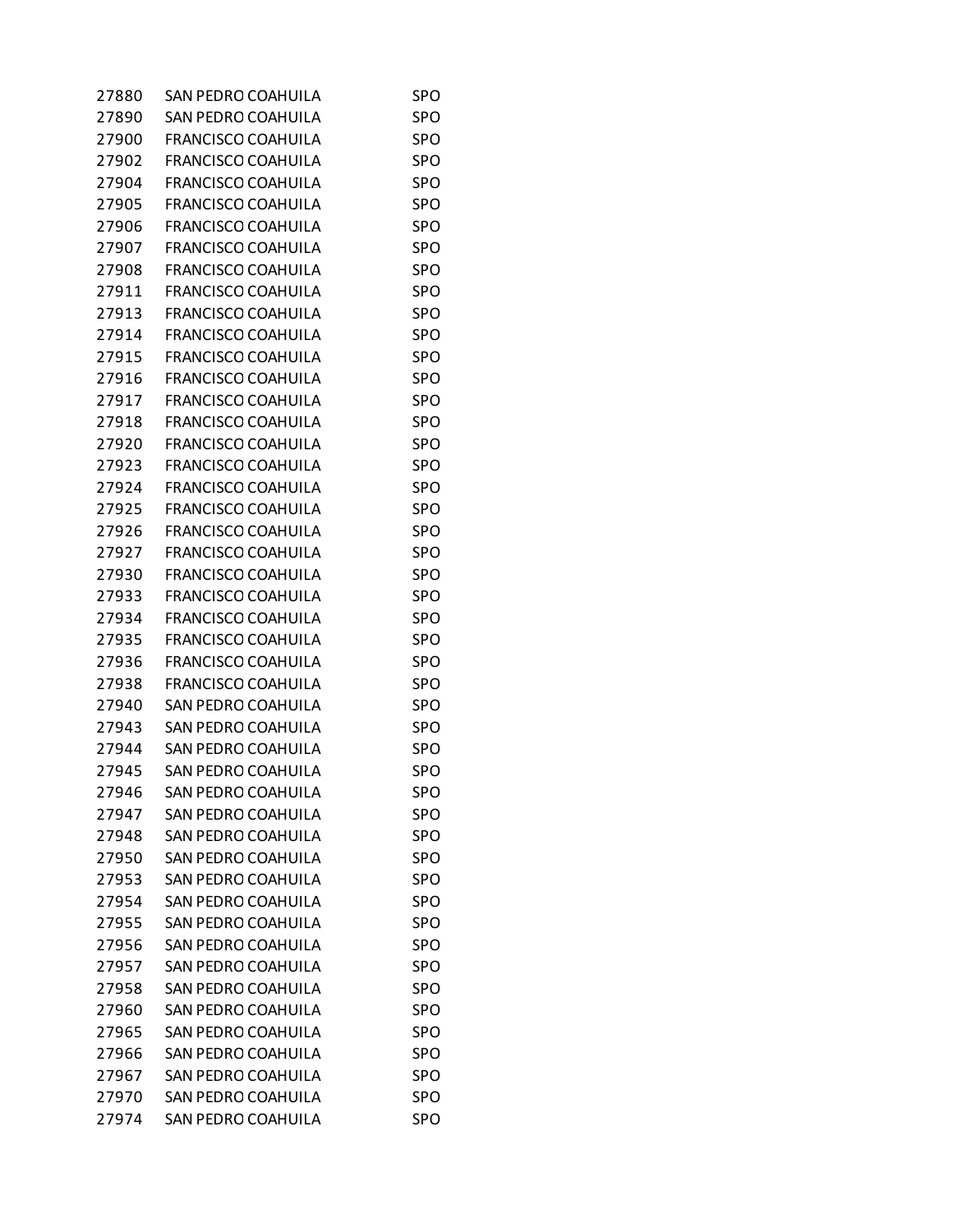| 27975 | SAN PEDRO COAHUILA        |                 | SPO        |
|-------|---------------------------|-----------------|------------|
| 27976 | <b>SAN PEDRO COAHUILA</b> |                 | <b>SPO</b> |
| 27977 | SAN PEDRO COAHUILA        |                 | <b>SPO</b> |
| 27980 | <b>PARRAS</b>             | COAHUILA        | <b>SLW</b> |
| 27983 | <b>PARRAS</b>             | <b>COAHUILA</b> | <b>SLW</b> |
| 27984 | <b>PARRAS</b>             | <b>COAHUILA</b> | <b>SLW</b> |
| 27985 | <b>PARRAS</b>             | COAHUILA        | <b>SLW</b> |
| 27986 | <b>PARRAS</b>             | <b>COAHUILA</b> | <b>SLW</b> |
| 27987 | PARRAS                    | <b>COAHUILA</b> | <b>SLW</b> |
| 27988 | <b>PARRAS</b>             | COAHUILA        | <b>SLW</b> |
| 27989 | <b>PARRAS</b>             | <b>COAHUILA</b> | <b>SLW</b> |
| 27990 | <b>PARRAS</b>             | <b>COAHUILA</b> | <b>SLW</b> |
| 27991 | <b>PARRAS</b>             | COAHUILA        | <b>SLW</b> |
| 27992 | <b>PARRAS</b>             | <b>COAHUILA</b> | <b>SLW</b> |
| 27993 | PARRAS                    | <b>COAHUILA</b> | <b>SLW</b> |
| 27994 | <b>PARRAS</b>             | COAHUILA        | <b>SLW</b> |
| 27995 | <b>PARRAS</b>             | <b>COAHUILA</b> | <b>SLW</b> |
| 27996 | <b>PARRAS</b>             | <b>COAHUILA</b> | <b>SLW</b> |
| 27997 | <b>PARRAS</b>             | <b>COAHUILA</b> | <b>SLW</b> |
| 28310 | ARMERIA                   | <b>COLIMA</b>   | <b>TCM</b> |
| 28313 | ARMERIA                   | <b>COLIMA</b>   | <b>TCM</b> |
| 28315 | ARMERIA                   | COLIMA          | <b>TCM</b> |
| 28317 | ARMERIA                   | <b>COLIMA</b>   | <b>TCM</b> |
| 28320 | ARMERIA                   | <b>COLIMA</b>   | <b>TCM</b> |
| 28330 | ARMERIA                   | <b>COLIMA</b>   | <b>TCM</b> |
| 28340 | ARMERIA                   | <b>COLIMA</b>   | <b>TCM</b> |
| 28350 | ARMERIA                   | <b>COLIMA</b>   | <b>TCM</b> |
| 28450 | <b>COMALA</b>             | <b>COLIMA</b>   | <b>COL</b> |
| 28452 | <b>COMALA</b>             | <b>COLIMA</b>   | <b>COL</b> |
| 28454 | COMALA                    | <b>COLIMA</b>   | <b>COL</b> |
| 28459 | COMALA                    | <b>COLIMA</b>   | <b>COL</b> |
| 28460 | COMALA                    | <b>COLIMA</b>   | <b>COL</b> |
| 28521 | <b>CUAUHTEN COLIMA</b>    |                 | COL        |
| 28522 | <b>CUAUHTEN COLIMA</b>    |                 | <b>COL</b> |
| 28523 | <b>CUAUHTEN COLIMA</b>    |                 | <b>COL</b> |
| 28530 | <b>CUAUHTEN COLIMA</b>    |                 | <b>COL</b> |
| 28531 | <b>CUAUHTEN COLIMA</b>    |                 | <b>COL</b> |
| 28553 | <b>CUAUHTEN COLIMA</b>    |                 | <b>COL</b> |
| 28554 | <b>CUAUHTEN COLIMA</b>    |                 | <b>COL</b> |
| 28555 | <b>CUAUHTEN COLIMA</b>    |                 | <b>COL</b> |
| 28557 | <b>CUAUHTEN COLIMA</b>    |                 | <b>COL</b> |
| 28590 | <b>CUAUHTEN COLIMA</b>    |                 | <b>COL</b> |
| 28597 | <b>CUAUHTEN COLIMA</b>    |                 | <b>COL</b> |
| 28599 | <b>CUAUHTEN COLIMA</b>    |                 | <b>COL</b> |
| 28600 | <b>COLIMA</b>             | <b>COLIMA</b>   | <b>COL</b> |
| 28626 | COLIMA                    | <b>COLIMA</b>   | <b>COL</b> |
| 28627 | COLIMA                    | <b>COLIMA</b>   | <b>COL</b> |
| 28628 | COLIMA                    | <b>COLIMA</b>   | <b>COL</b> |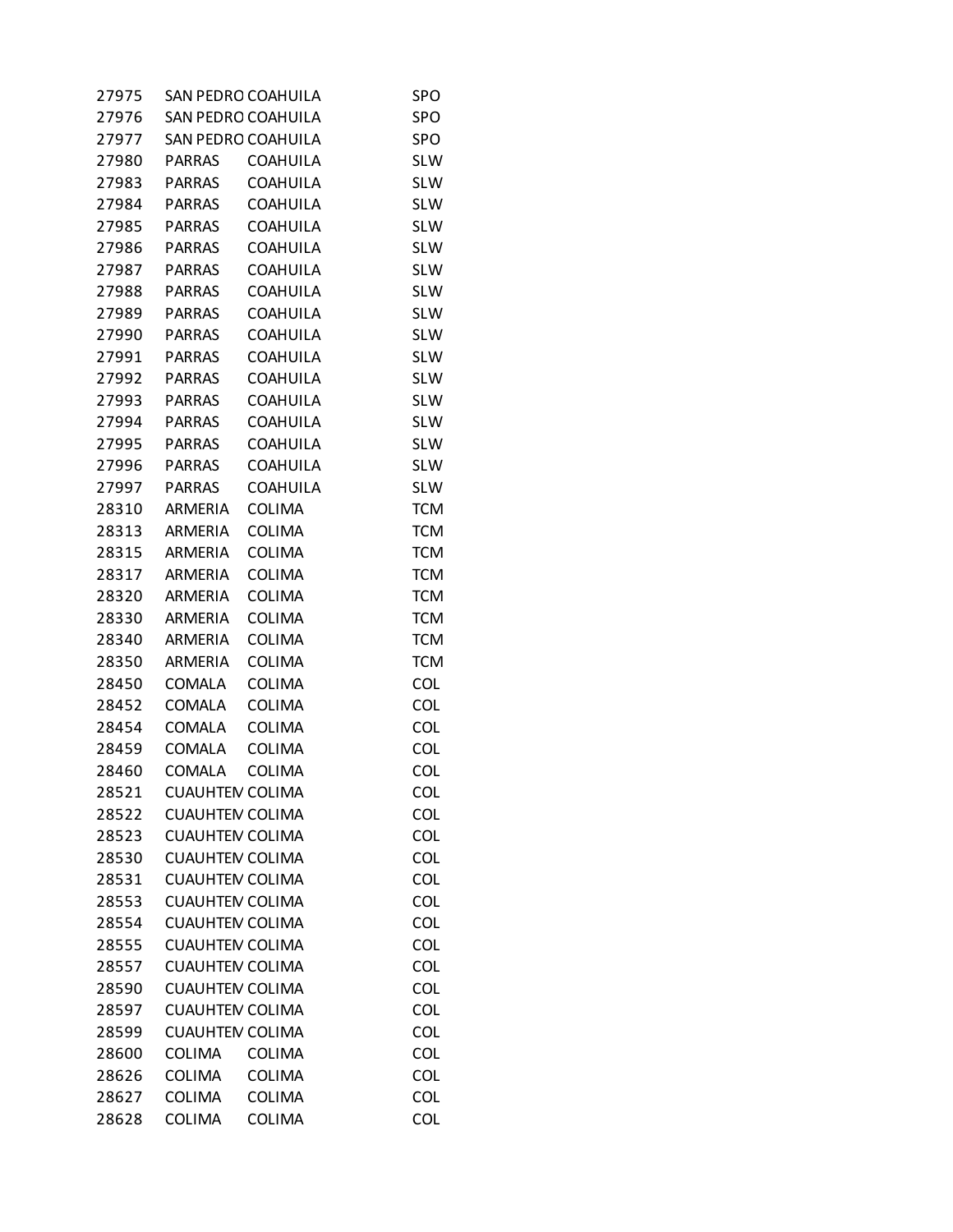| 28629 | <b>COLIMA</b>           | <b>COLIMA</b>             | <b>COL</b> |
|-------|-------------------------|---------------------------|------------|
| 28630 | <b>COLIMA</b>           | <b>COLIMA</b>             | <b>COL</b> |
| 28634 | COLIMA                  | <b>COLIMA</b>             | COL        |
| 28638 | <b>COLIMA</b>           | <b>COLIMA</b>             | <b>COL</b> |
| 28640 | <b>COLIMA</b>           | <b>COLIMA</b>             | <b>COL</b> |
| 28645 | <b>COLIMA</b>           | <b>COLIMA</b>             | <b>COL</b> |
| 28646 | <b>COLIMA</b>           | <b>COLIMA</b>             | <b>COL</b> |
| 28647 | <b>COLIMA</b>           | <b>COLIMA</b>             | <b>COL</b> |
| 28650 | <b>COLIMA</b>           | <b>COLIMA</b>             | <b>COL</b> |
| 28655 | <b>COLIMA</b>           | <b>COLIMA</b>             | <b>COL</b> |
| 28656 | <b>COLIMA</b>           | <b>COLIMA</b>             | <b>COL</b> |
| 28700 | IXTLAHUAC COLIMA        |                           | <b>TCM</b> |
| 28703 | IXTLAHUAC COLIMA        |                           | <b>TCM</b> |
| 28704 | IXTLAHUAC COLIMA        |                           | <b>TCM</b> |
| 28705 | <b>IXTLAHUAC COLIMA</b> |                           | <b>TCM</b> |
| 28720 | IXTLAHUAC COLIMA        |                           | <b>TCM</b> |
| 28724 | IXTLAHUAC COLIMA        |                           | <b>TCM</b> |
| 28730 | IXTLAHUAC COLIMA        |                           | <b>TCM</b> |
| 28733 | IXTLAHUAC COLIMA        |                           | <b>TCM</b> |
| 28734 | <b>IXTLAHUAC COLIMA</b> |                           | <b>TCM</b> |
| 28735 | IXTLAHUAC COLIMA        |                           | <b>TCM</b> |
| 28736 | IXTLAHUAC COLIMA        |                           | <b>TCM</b> |
| 28750 | MINATITLAI COLIMA       |                           | <b>COL</b> |
| 28760 | MINATITLAI COLIMA       |                           | <b>COL</b> |
| 28765 | <b>MINATITLA COLIMA</b> |                           | <b>COL</b> |
| 28766 | MINATITLAI COLIMA       |                           | <b>COL</b> |
| 28767 | MINATITLAI COLIMA       |                           | <b>COL</b> |
| 28770 | MINATITLAI COLIMA       |                           | <b>COL</b> |
| 28772 | <b>MINATITLA COLIMA</b> |                           | COL        |
| 28773 | MINATITLAI COLIMA       |                           | COL        |
| 28774 | MINATITLAI COLIMA       |                           | <b>COL</b> |
| 28780 | MINATITLAI COLIMA       |                           | <b>COL</b> |
| 28784 | MINATITLAI COLIMA       |                           | <b>COL</b> |
| 28788 | MINATITLAI COLIMA       |                           | <b>COL</b> |
| 28792 | MINATITLAI COLIMA       |                           | <b>COL</b> |
| 28795 | MINATITLAI COLIMA       |                           | <b>COL</b> |
|       | MINATITLAI COLIMA       |                           | COL        |
| 28796 |                         |                           |            |
| 28900 | TECOMAN                 | <b>COLIMA</b>             | <b>TCM</b> |
| 28910 | TECOMAN                 | <b>COLIMA</b>             | <b>TCM</b> |
| 28915 | TECOMAN COLIMA          |                           | <b>TCM</b> |
| 28920 | <b>TECOMAN</b>          | <b>COLIMA</b>             | <b>TCM</b> |
| 28929 | TECOMAN                 | <b>COLIMA</b>             | <b>TCM</b> |
| 28935 | TECOMAN COLIMA          |                           | <b>TCM</b> |
| 29100 |                         | <b>TUXTLA GU CHIAPAS</b>  | <b>TGZ</b> |
| 29124 |                         | <b>SAN FERNAI CHIAPAS</b> | <b>TGZ</b> |
| 29125 |                         | <b>SAN FERNAI CHIAPAS</b> | <b>TGZ</b> |
| 29127 |                         | <b>SAN FERNAI CHIAPAS</b> | <b>TGZ</b> |
| 29129 |                         | <b>SAN FERNAI CHIAPAS</b> | <b>TGZ</b> |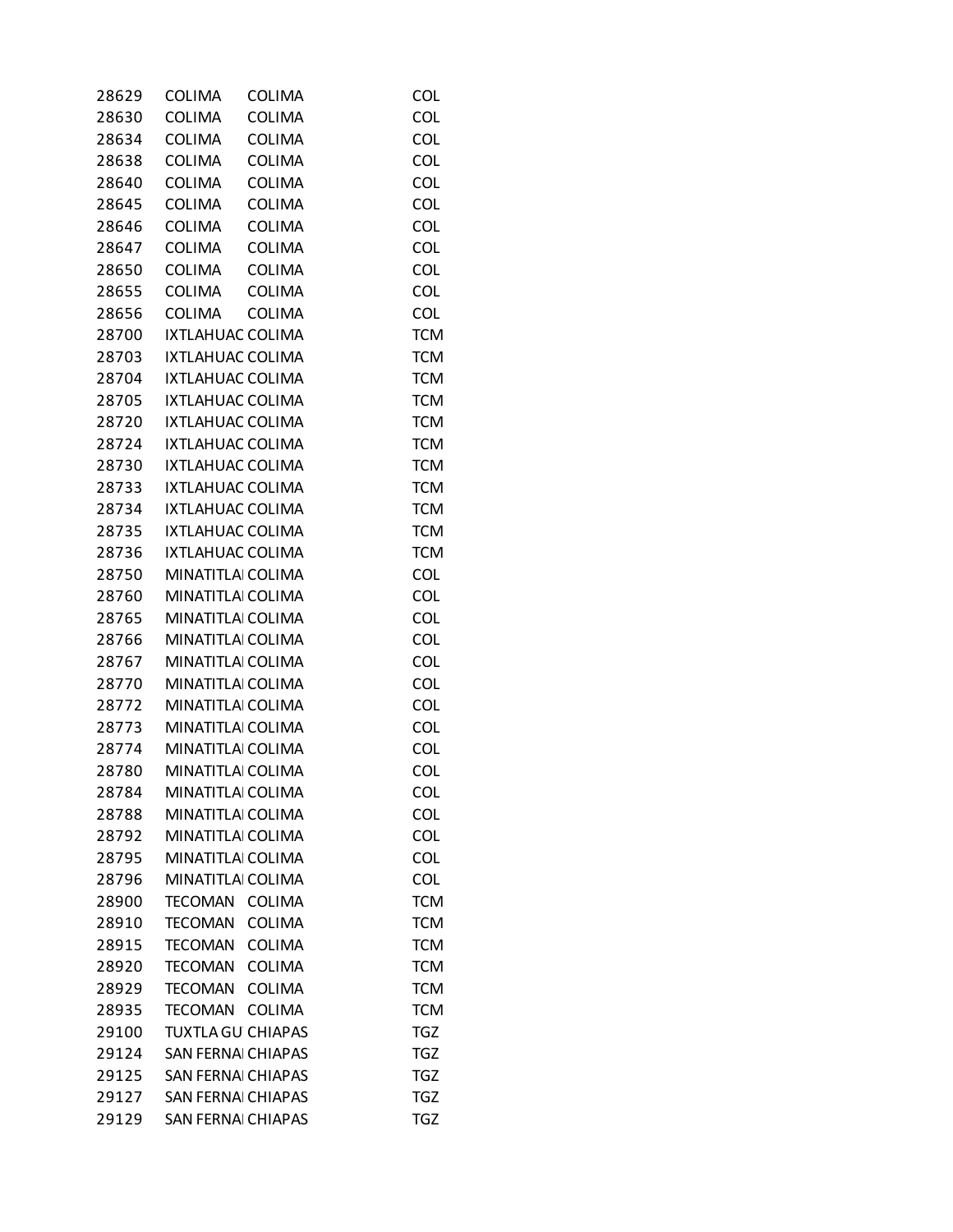| 29133 | <b>BERRIOZAB CHIAPAS</b>  | TGZ        |
|-------|---------------------------|------------|
| 29136 | <b>BERRIOZAB CHIAPAS</b>  | <b>TGZ</b> |
| 29142 | OCOZOCOA CHIAPAS          | <b>TGZ</b> |
| 29143 | OCOZOCOA CHIAPAS          | TGZ        |
| 29144 | OCOZOCOA CHIAPAS          | <b>TGZ</b> |
| 29145 | OCOZOCOA CHIAPAS          | TGZ        |
| 29146 | OCOZOCOA CHIAPAS          | TGZ        |
| 29147 | OCOZOCOA CHIAPAS          | <b>TGZ</b> |
| 29148 | OCOZOCOA CHIAPAS          | <b>TGZ</b> |
| 29150 | SUCHIAPA CHIAPAS          | <b>TGZ</b> |
| 29151 | SUCHIAPA CHIAPAS          | <b>TGZ</b> |
| 29163 | CHIAPA DE CHIAPAS         | TGZ        |
| 29165 | CHIAPA DE CHIAPAS         | TGZ        |
| 29166 | CHIAPA DE CHIAPAS         | <b>TGZ</b> |
| 29167 | CHIAPA DE CHIAPAS         | <b>TGZ</b> |
| 29168 | CHIAPA DE CHIAPAS         | TGZ        |
| 29169 | CHIAPA DE CHIAPAS         | <b>TGZ</b> |
| 29170 | CHIAPA DE CHIAPAS         | TGZ        |
| 29174 | CHIAPA DE CHIAPAS         | TGZ        |
| 29177 | CHIAPA DE CHIAPAS         | <b>TGZ</b> |
| 29178 | CHIAPA DE CHIAPAS         | <b>TGZ</b> |
| 29179 | CHIAPA DE CHIAPAS         | TGZ        |
| 29183 | CHIAPA DE CHIAPAS         | <b>SCL</b> |
| 29191 | <b>OSUMACIN CHIAPAS</b>   | TGZ        |
| 29210 | <b>SAN CRISTC CHIAPAS</b> | <b>SCL</b> |
| 29213 | <b>SAN CRISTC CHIAPAS</b> | <b>SCL</b> |
| 29214 | <b>SAN CRISTC CHIAPAS</b> | <b>SCL</b> |
| 29218 | <b>SAN CRISTC CHIAPAS</b> | <b>SCL</b> |
| 29220 | <b>SAN CRISTC CHIAPAS</b> | <b>SCL</b> |
| 29230 | <b>SAN CRISTC CHIAPAS</b> | SCL        |
| 29236 | <b>SAN CRISTC CHIAPAS</b> | <b>SCL</b> |
| 29242 | <b>SAN CRISTC CHIAPAS</b> | <b>SCL</b> |
| 29243 | <b>SAN CRISTC CHIAPAS</b> | SCL        |
| 29244 | <b>SAN CRISTC CHIAPAS</b> | <b>SCL</b> |
| 29246 | <b>SAN CRISTC CHIAPAS</b> | <b>SCL</b> |
| 29247 | <b>SAN CRISTC CHIAPAS</b> | SCL        |
| 29249 | <b>SAN CRISTC CHIAPAS</b> | <b>SCL</b> |
| 29254 | <b>SAN CRISTC CHIAPAS</b> | <b>SCL</b> |
| 29255 | <b>SAN CRISTC CHIAPAS</b> | <b>SCL</b> |
| 29256 | <b>SAN CRISTC CHIAPAS</b> | <b>SCL</b> |
| 29258 | <b>SAN CRISTC CHIAPAS</b> | <b>SCL</b> |
| 29260 | <b>SAN CRISTC CHIAPAS</b> | <b>SCL</b> |
| 29263 | <b>SAN CRISTC CHIAPAS</b> | <b>SCL</b> |
| 29264 | <b>SAN CRISTC CHIAPAS</b> | <b>SCL</b> |
| 29265 | <b>SAN CRISTC CHIAPAS</b> | <b>SCL</b> |
| 29266 | <b>SAN CRISTC CHIAPAS</b> | <b>SCL</b> |
| 29267 | <b>SAN CRISTC CHIAPAS</b> | <b>SCL</b> |
| 29270 | <b>SAN CRISTC CHIAPAS</b> | <b>SCL</b> |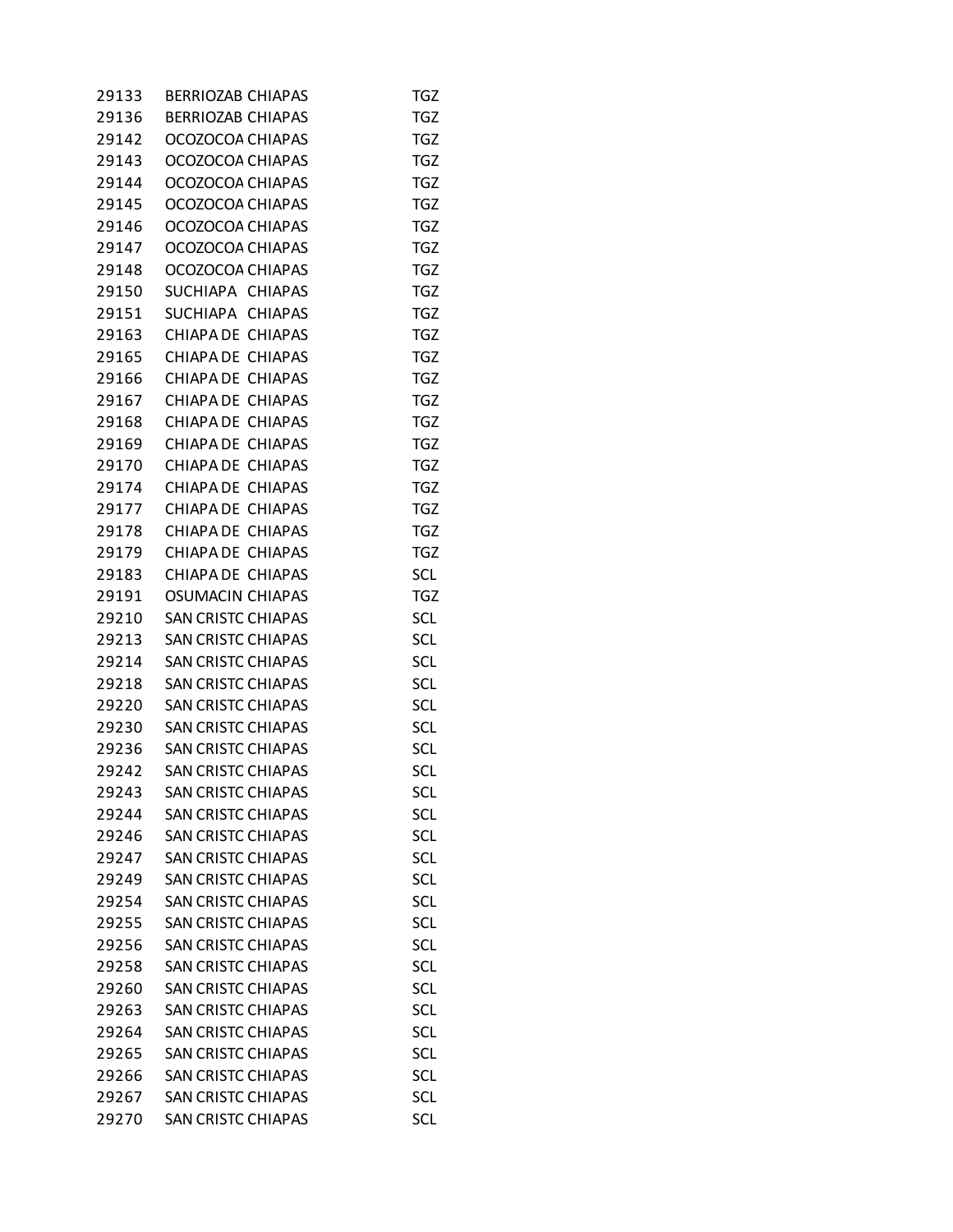| 29277 | <b>SAN CRISTC CHIAPAS</b> |                | <b>SCL</b>               |
|-------|---------------------------|----------------|--------------------------|
| 29278 | <b>SAN CRISTC CHIAPAS</b> |                | <b>SCL</b>               |
| 29279 | <b>SAN CRISTC CHIAPAS</b> |                | <b>SCL</b>               |
| 29280 | <b>SAN CRISTC CHIAPAS</b> |                | <b>SCL</b>               |
| 29286 | <b>SAN CRISTC CHIAPAS</b> |                | <b>SCL</b>               |
| 29288 | <b>SAN CRISTC CHIAPAS</b> |                | SCL                      |
| 29289 | <b>SAN CRISTC CHIAPAS</b> |                | <b>SCL</b>               |
| 29290 | <b>SAN CRISTC CHIAPAS</b> |                | <b>SCL</b>               |
| 29294 | <b>SAN CRISTC CHIAPAS</b> |                | SCL                      |
| 29296 | <b>SAN CRISTC CHIAPAS</b> |                | <b>SCL</b>               |
| 29297 | <b>SAN CRISTC CHIAPAS</b> |                | <b>SCL</b>               |
| 29299 | <b>SAN CRISTC CHIAPAS</b> |                | <b>SCL</b>               |
| 29314 | <b>SAN CRISTC CHIAPAS</b> |                | <b>SCL</b>               |
| 29316 | <b>SAN CRISTC CHIAPAS</b> |                | <b>SCL</b>               |
| 29321 | CHAMULA CHIAPAS           |                | <b>SCL</b>               |
| 29323 | CHAMULA CHIAPAS           |                | <b>SCL</b>               |
| 29325 | CHAMULA CHIAPAS           |                | <b>SCL</b>               |
| 29326 | CHAMULA CHIAPAS           |                | <b>SCL</b>               |
| 29327 | CHAMULA CHIAPAS           |                | <b>SCL</b>               |
|       | CHAMULA CHIAPAS           |                |                          |
| 29329 | CHAMULA CHIAPAS           |                | <b>SCL</b><br><b>SCL</b> |
| 29330 |                           |                |                          |
| 29332 | CHAMULA CHIAPAS           |                | <b>SCL</b>               |
| 29333 | CHAMULA                   | <b>CHIAPAS</b> | <b>SCL</b>               |
| 29334 | CHAMULA                   | <b>CHIAPAS</b> | <b>SCL</b>               |
| 29335 | CHAMULA CHIAPAS           |                | <b>SCL</b>               |
| 29336 | CHAMULA                   | <b>CHIAPAS</b> | <b>SCL</b>               |
| 29337 | CHAMULA CHIAPAS           |                | <b>SCL</b>               |
| 29341 | <b>IXTAPA</b>             | <b>CHIAPAS</b> | <b>SCL</b>               |
| 29342 | <b>IXTAPA</b>             | <b>CHIAPAS</b> | <b>TGZ</b>               |
| 29345 | <b>IXTAPA</b>             | <b>CHIAPAS</b> | TGZ                      |
| 29346 | <b>IXTAPA</b>             | <b>CHIAPAS</b> | <b>SCL</b>               |
| 29347 | <b>IXTAPA</b>             | <b>CHIAPAS</b> | <b>SCL</b>               |
| 29348 | <b>IXTAPA</b>             | <b>CHIAPAS</b> | TGZ                      |
| 29349 | <b>IXTAPA</b>             | <b>CHIAPAS</b> | <b>SCL</b>               |
| 29355 | <b>ZINACANTA CHIAPAS</b>  |                | <b>SCL</b>               |
| 29360 | ZINACANTA CHIAPAS         |                | <b>SCL</b>               |
| 29364 | <b>ZINACANTA CHIAPAS</b>  |                | SCL                      |
| 29365 | <b>ZINACANTA CHIAPAS</b>  |                | SCL                      |
| 29367 | ZINACANTA CHIAPAS         |                | <b>SCL</b>               |
| 29369 | ZINACANTA CHIAPAS         |                | <b>SCL</b>               |
| 29372 | <b>ACALA</b>              | <b>CHIAPAS</b> | <b>SCL</b>               |
| 29374 | <b>ACALA</b>              | <b>CHIAPAS</b> | <b>SCL</b>               |
| 29376 | ACALA                     | <b>CHIAPAS</b> | SCL                      |
| 29377 | <b>ACALA</b>              | <b>CHIAPAS</b> | <b>SCL</b>               |
| 29380 | <b>EMILIANO 2 CHIAPAS</b> |                | <b>TGZ</b>               |
| 29382 | <b>EMILIANO 2 CHIAPAS</b> |                | <b>TGZ</b>               |
| 29383 | <b>EMILIANO 2 CHIAPAS</b> |                | SCL                      |
| 29384 | ACALA                     | <b>CHIAPAS</b> | <b>SCL</b>               |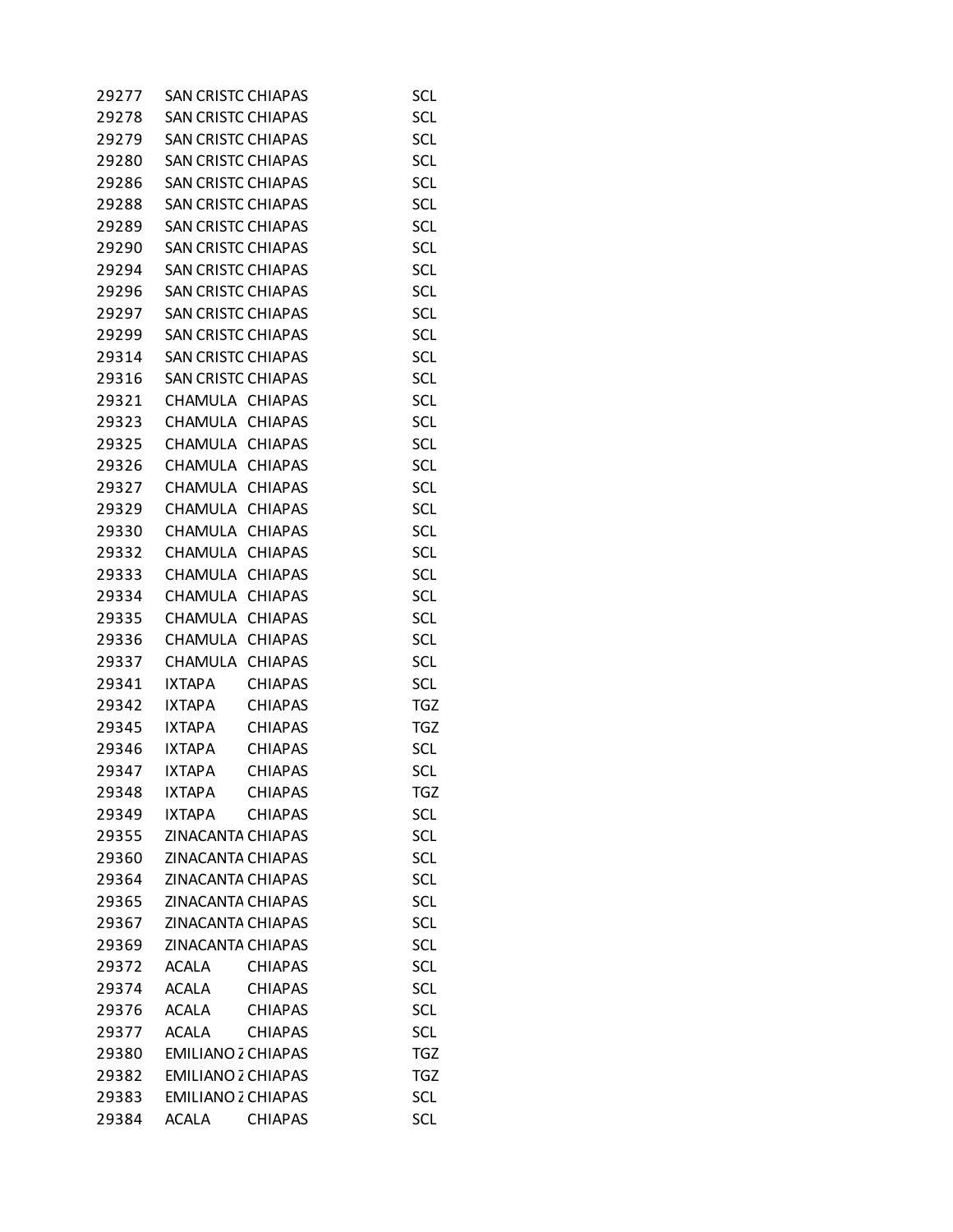| 29385 | ACALA                     | <b>CHIAPAS</b> | <b>SCL</b> |
|-------|---------------------------|----------------|------------|
| 29386 | <b>EMILIANO 2 CHIAPAS</b> |                | <b>SCL</b> |
| 29387 | <b>ACALA</b>              | <b>CHIAPAS</b> | <b>SCL</b> |
| 29390 | CHIAPILLA CHIAPAS         |                | <b>SCL</b> |
| 29395 | CHIAPILLA CHIAPAS         |                | <b>SCL</b> |
| 29403 | SAN LUCAS CHIAPAS         |                | SCL        |
| 29405 | SAN LUCAS CHIAPAS         |                | <b>SCL</b> |
| 29412 | TEOPISCA                  | <b>CHIAPAS</b> | <b>SCL</b> |
| 29415 | TEOPISCA                  | <b>CHIAPAS</b> | SCL        |
| 29416 | TEOPISCA CHIAPAS          |                | <b>SCL</b> |
| 29417 | TEOPISCA CHIAPAS          |                | <b>SCL</b> |
| 29420 | TEOPISCA                  | <b>CHIAPAS</b> | <b>SCL</b> |
| 29430 | <b>AMATENAN CHIAPAS</b>   |                | <b>SCL</b> |
| 29432 | <b>AMATENAN CHIAPAS</b>   |                | <b>SCL</b> |
| 29433 | AMATENAN CHIAPAS          |                | SCL        |
| 29434 | <b>AMATENAN CHIAPAS</b>   |                | <b>SCL</b> |
| 29435 | <b>AMATENAN CHIAPAS</b>   |                | <b>SCL</b> |
| 29439 | <b>AMATENAN CHIAPAS</b>   |                | SCL        |
| 29441 | CHANAL                    |                |            |
|       |                           | <b>CHIAPAS</b> | <b>CMN</b> |
| 29444 | CHANAL                    | <b>CHIAPAS</b> | <b>SCL</b> |
| 29446 | CHANAL                    | <b>CHIAPAS</b> | <b>CMN</b> |
| 29451 | OXCHUC                    | <b>CHIAPAS</b> | SCL        |
| 29453 | <b>OXCHUC</b>             | <b>CHIAPAS</b> | SCL        |
| 29454 | <b>OXCHUC</b>             | <b>CHIAPAS</b> | <b>SCL</b> |
| 29455 | OXCHUC                    | <b>CHIAPAS</b> | <b>SCL</b> |
| 29460 | <b>OXCHUC</b>             | <b>CHIAPAS</b> | <b>SCL</b> |
| 29461 | <b>OXCHUC</b>             | <b>CHIAPAS</b> | SCL        |
| 29462 | <b>OXCHUC</b>             | <b>CHIAPAS</b> | <b>SCL</b> |
| 29463 | <b>OXCHUC</b>             | <b>CHIAPAS</b> | <b>SCL</b> |
| 29470 | HUIXTAN                   | <b>CHIAPAS</b> | <b>SCL</b> |
| 29471 | <b>HUIXTAN</b>            | <b>CHIAPAS</b> | <b>SCL</b> |
| 29472 | <b>HUIXTAN</b>            | <b>CHIAPAS</b> | <b>SCL</b> |
| 29473 | <b>HUIXTAN</b>            | <b>CHIAPAS</b> | <b>SCL</b> |
| 29474 | <b>HUIXTAN</b>            | <b>CHIAPAS</b> | <b>SCL</b> |
| 29475 | <b>HUIXTAN</b>            | <b>CHIAPAS</b> | <b>SCL</b> |
| 29477 | <b>HUIXTAN</b>            | <b>CHIAPAS</b> | <b>SCL</b> |
| 29480 | <b>TENEJAPA</b>           | <b>CHIAPAS</b> | <b>SCL</b> |
| 29481 | <b>TENEJAPA</b>           | <b>CHIAPAS</b> | <b>SCL</b> |
| 29482 | <b>TENEJAPA</b>           | <b>CHIAPAS</b> | <b>SCL</b> |
| 29483 | <b>TENEJAPA</b>           | <b>CHIAPAS</b> | <b>SCL</b> |
| 29486 | <b>TENEJAPA</b>           | <b>CHIAPAS</b> | <b>SCL</b> |
| 29487 | <b>TENEJAPA</b>           | <b>CHIAPAS</b> | SCL        |
| 29489 | <b>TENEJAPA</b>           | <b>CHIAPAS</b> | <b>SCL</b> |
| 29490 | <b>MITONTIC</b>           | <b>CHIAPAS</b> | <b>SCL</b> |
| 29493 | <b>MITONTIC</b>           | <b>CHIAPAS</b> | <b>SCL</b> |
| 29494 | <b>MITONTIC</b>           | <b>CHIAPAS</b> | <b>SCL</b> |
| 29495 | <b>MITONTIC</b>           | <b>CHIAPAS</b> | <b>SCL</b> |
| 29500 | REFORMA                   | <b>CHIAPAS</b> | <b>VSA</b> |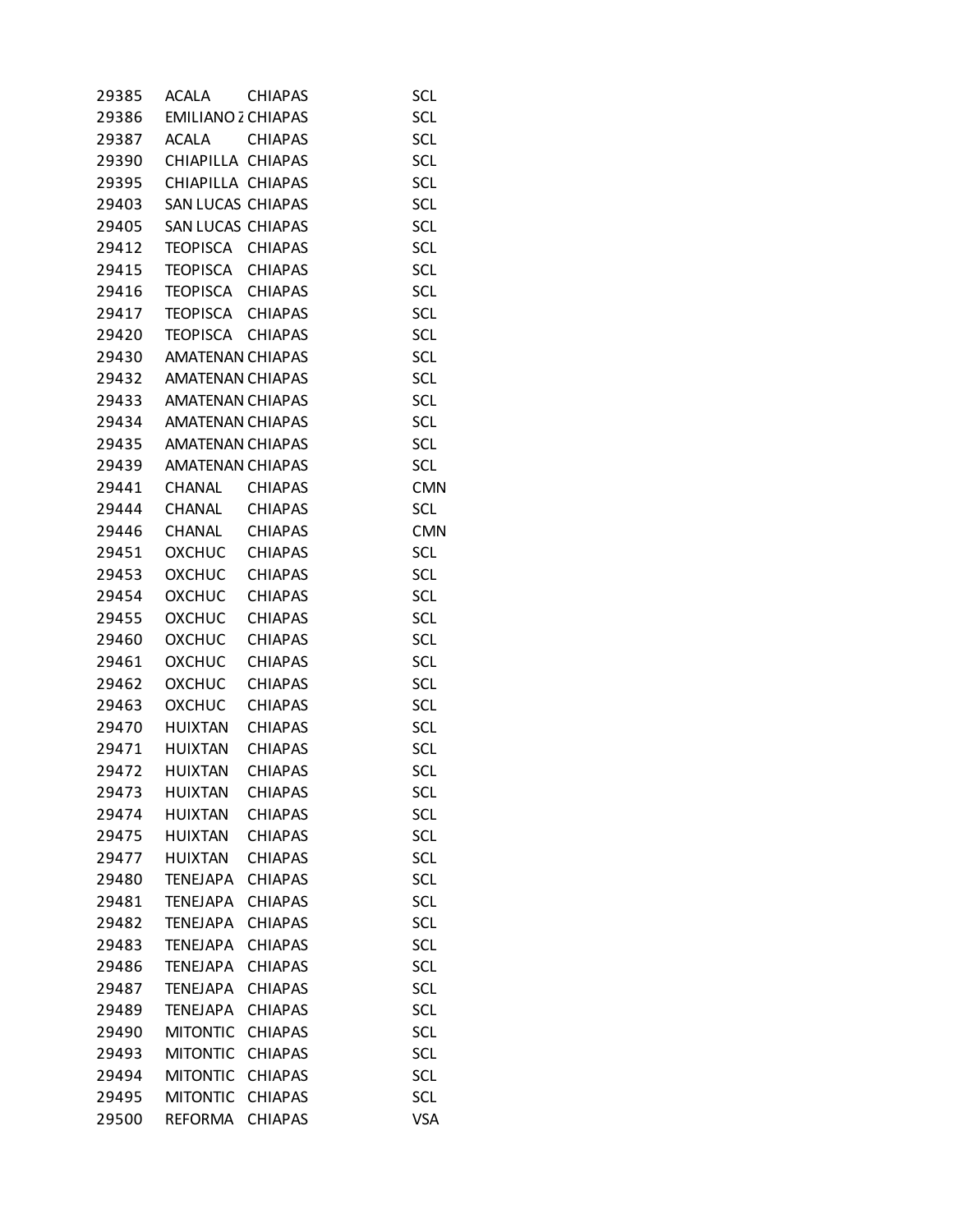| 29503 | REFORMA                  | <b>CHIAPAS</b> | VSA        |
|-------|--------------------------|----------------|------------|
| 29504 | <b>REFORMA</b>           | <b>CHIAPAS</b> | <b>VSA</b> |
| 29506 | REFORMA                  | <b>CHIAPAS</b> | <b>VSA</b> |
| 29507 | REFORMA                  | <b>CHIAPAS</b> | <b>VSA</b> |
| 29508 | <b>REFORMA</b>           | <b>CHIAPAS</b> | <b>VSA</b> |
| 29509 | REFORMA                  | <b>CHIAPAS</b> | <b>VSA</b> |
| 29510 | <b>JUAREZ</b>            | <b>CHIAPAS</b> | <b>VSA</b> |
| 29513 | JUAREZ                   | <b>CHIAPAS</b> | <b>VSA</b> |
| 29514 | <b>JUAREZ</b>            | <b>CHIAPAS</b> | <b>VSA</b> |
| 29515 | JUAREZ                   | <b>CHIAPAS</b> | <b>VSA</b> |
| 29516 | JUAREZ                   | <b>CHIAPAS</b> | <b>VSA</b> |
| 29517 | JUAREZ                   | <b>CHIAPAS</b> | <b>VSA</b> |
| 29518 | JUAREZ                   | <b>CHIAPAS</b> | <b>VSA</b> |
| 29519 | <b>JUAREZ</b>            | <b>CHIAPAS</b> | <b>VSA</b> |
| 29520 | PICHUCALC CHIAPAS        |                | <b>VSA</b> |
| 29523 | PICHUCALC CHIAPAS        |                | <b>VSA</b> |
| 29524 | PICHUCALC CHIAPAS        |                | <b>VSA</b> |
| 29525 | PICHUCALC CHIAPAS        |                | <b>VSA</b> |
| 29526 | PICHUCALC CHIAPAS        |                | <b>VSA</b> |
| 29528 | PICHUCALC CHIAPAS        |                | <b>VSA</b> |
| 29530 | PICHUCALC CHIAPAS        |                | <b>VSA</b> |
| 29533 | PICHUCALC CHIAPAS        |                | <b>VSA</b> |
| 29534 | PICHUCALC CHIAPAS        |                | <b>VSA</b> |
| 29535 | PICHUCALC CHIAPAS        |                | <b>VSA</b> |
| 29537 | PICHUCALC CHIAPAS        |                | <b>VSA</b> |
| 29540 | SUNUAPA CHIAPAS          |                | <b>VSA</b> |
| 29542 | SUNUAPA CHIAPAS          |                | <b>VSA</b> |
| 29545 | SUNUAPA CHIAPAS          |                | <b>VSA</b> |
| 29547 | SUNUAPA                  | <b>CHIAPAS</b> | <b>VSA</b> |
| 29550 | <b>OSTUACAN CHIAPAS</b>  |                | <b>VSA</b> |
| 29553 | <b>OSTUACAN CHIAPAS</b>  |                | <b>VSA</b> |
| 29554 | <b>OSTUACAN CHIAPAS</b>  |                | <b>VSA</b> |
| 29555 | <b>OSTUACAN CHIAPAS</b>  |                | <b>VSA</b> |
| 29556 | <b>OSTUACAN CHIAPAS</b>  |                | <b>TGZ</b> |
| 29557 | <b>OSTUACAN CHIAPAS</b>  |                | <b>VSA</b> |
| 29560 | <b>FRANCISCO CHIAPAS</b> |                | <b>TGZ</b> |
| 29562 | <b>FRANCISCO CHIAPAS</b> |                | <b>TGZ</b> |
| 29564 | <b>FRANCISCO CHIAPAS</b> |                | <b>TGZ</b> |
| 29570 | <b>IXTACOMIT CHIAPAS</b> |                | <b>VSA</b> |
| 29571 | <b>IXTACOMIT CHIAPAS</b> |                | <b>TGZ</b> |
| 29572 | <b>IXTACOMIT CHIAPAS</b> |                | <b>TGZ</b> |
| 29573 | <b>IXTACOMIT CHIAPAS</b> |                | <b>TGZ</b> |
| 29574 | <b>IXTACOMIT CHIAPAS</b> |                | <b>VSA</b> |
| 29575 | <b>IXTACOMIT CHIAPAS</b> |                | <b>VSA</b> |
| 29576 | <b>IXTACOMIT CHIAPAS</b> |                | <b>VSA</b> |
| 29578 | <b>IXTACOMIT CHIAPAS</b> |                | <b>VSA</b> |
| 29579 | <b>IXTACOMIT CHIAPAS</b> |                | <b>VSA</b> |
| 29580 | SOLOSUCHI CHIAPAS        |                | <b>VSA</b> |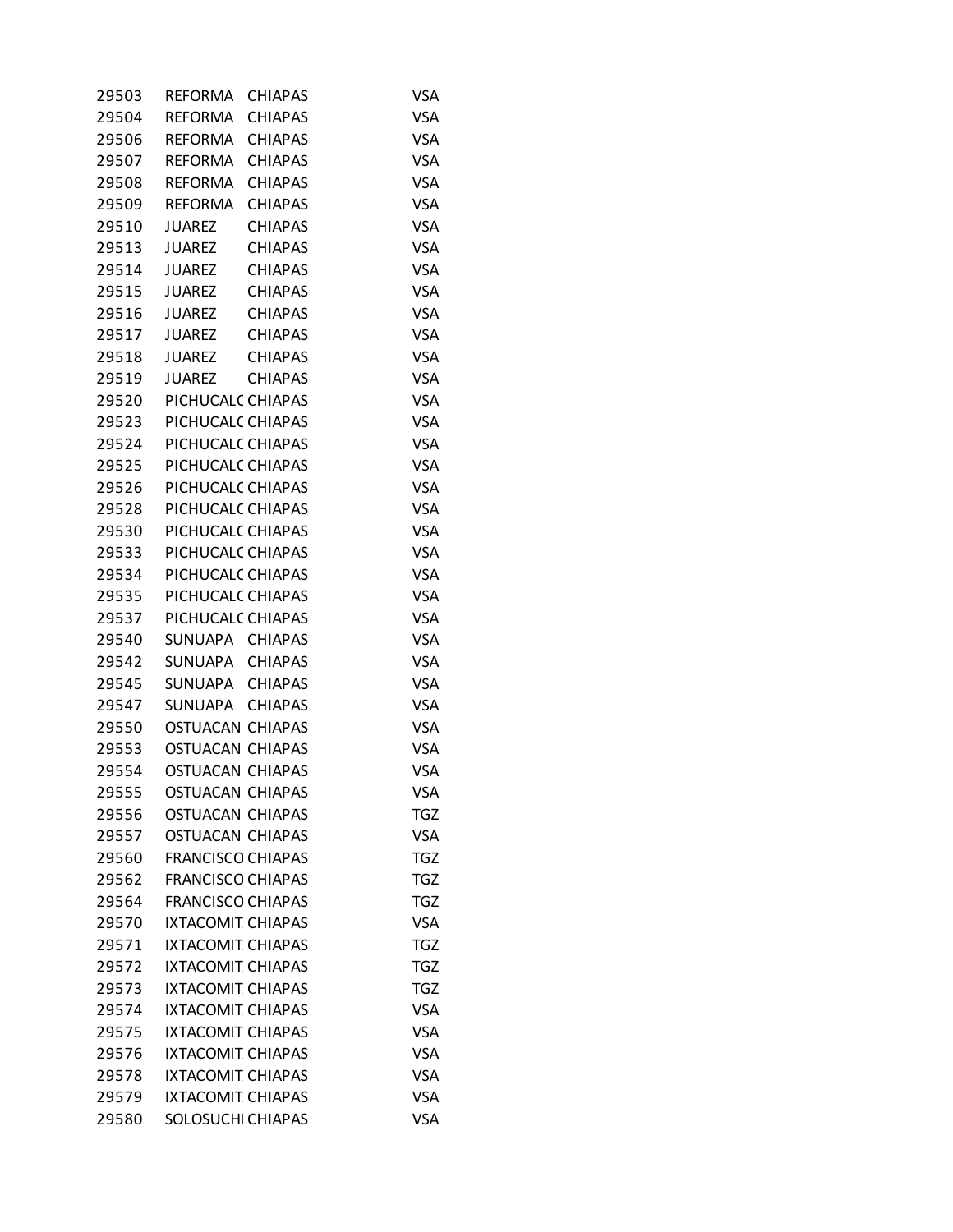| 29583 | SOLOSUCHI CHIAPAS                 | VSA        |
|-------|-----------------------------------|------------|
| 29585 | SOLOSUCHI CHIAPAS                 | <b>TGZ</b> |
| 29586 | SOLOSUCH CHIAPAS                  | <b>TGZ</b> |
| 29587 | SOLOSUCH CHIAPAS                  | <b>TGZ</b> |
| 29588 | SOLOSUCHI CHIAPAS                 | <b>TGZ</b> |
| 29590 | IXTAPANGA CHIAPAS                 | <b>VSA</b> |
| 29593 | IXTAPANGA CHIAPAS                 | <b>VSA</b> |
| 29596 | IXTAPANGA CHIAPAS                 | <b>VSA</b> |
| 29598 | IXTAPANGA CHIAPAS                 | <b>VSA</b> |
| 29600 | MEZCALAP, CHIAPAS                 | <b>VSA</b> |
| 29603 | MEZCALAP/ CHIAPAS                 | <b>TGZ</b> |
| 29605 | MEZCALAP/ CHIAPAS                 | <b>TGZ</b> |
| 29606 | MEZCALAP, CHIAPAS                 | <b>TGZ</b> |
| 29608 | MEZCALAP/ CHIAPAS                 | <b>TGZ</b> |
| 29609 | MEZCALAP/ CHIAPAS                 | <b>TGZ</b> |
| 29613 |                                   | <b>TGZ</b> |
|       | TECPATAN CHIAPAS                  |            |
| 29614 | TECPATAN<br><b>CHIAPAS</b>        | <b>TGZ</b> |
| 29615 | TECPATAN<br><b>CHIAPAS</b>        | <b>TGZ</b> |
| 29616 | TECPATAN CHIAPAS                  | <b>TGZ</b> |
| 29617 | TECPATAN<br><b>CHIAPAS</b>        | <b>TGZ</b> |
| 29618 | TECPATAN<br><b>CHIAPAS</b>        | <b>TGZ</b> |
| 29619 | TECPATAN CHIAPAS                  | <b>TGZ</b> |
| 29620 | COPAINALA CHIAPAS                 | <b>TGZ</b> |
| 29623 | COPAINALA CHIAPAS                 | <b>TGZ</b> |
| 29624 | COPAINALA CHIAPAS                 | <b>TGZ</b> |
| 29625 | COPAINALA CHIAPAS                 | <b>TGZ</b> |
| 29626 | COPAINALA CHIAPAS                 | <b>TGZ</b> |
| 29627 | COPAINALA CHIAPAS                 | TGZ        |
| 29630 | COPAINALA CHIAPAS                 | <b>TGZ</b> |
| 29633 | COPAINALA CHIAPAS                 | TGZ        |
| 29634 | COPAINALA CHIAPAS                 | <b>TGZ</b> |
| 29635 | COPAINALA CHIAPAS                 | <b>TGZ</b> |
| 29636 | COPAINALA CHIAPAS                 | TGZ        |
| 29652 | COAPILLA CHIAPAS                  | <b>TGZ</b> |
| 29653 | COAPILLA<br><b>CHIAPAS</b>        | <b>TGZ</b> |
| 29654 | <b>CHIAPAS</b><br>COAPILLA        | <b>TGZ</b> |
| 29655 | COAPILLA CHIAPAS                  | <b>TGZ</b> |
| 29660 | <b>PANTEPEC</b><br><b>CHIAPAS</b> | <b>VSA</b> |
| 29661 | <b>CHIAPAS</b><br>PANTEPEC        | <b>TGZ</b> |
| 29670 | <b>CHIAPAS</b><br>TAPALAPA        | <b>VSA</b> |
| 29680 | <b>OCOTEPEC</b><br><b>CHIAPAS</b> | <b>TGZ</b> |
| 29683 | <b>CHIAPAS</b><br>OCOTEPEC        | <b>TGZ</b> |
| 29684 | OCOTEPEC CHIAPAS                  | <b>TGZ</b> |
| 29685 | OCOTEPEC<br><b>CHIAPAS</b>        | <b>TGZ</b> |
| 29686 | OCOTEPEC CHIAPAS                  | <b>TGZ</b> |
| 29687 | OCOTEPEC CHIAPAS                  | <b>TGZ</b> |
| 29690 | <b>CHAPULTEI CHIAPAS</b>          | <b>VSA</b> |
| 29691 | <b>CHAPULTEI CHIAPAS</b>          | <b>TGZ</b> |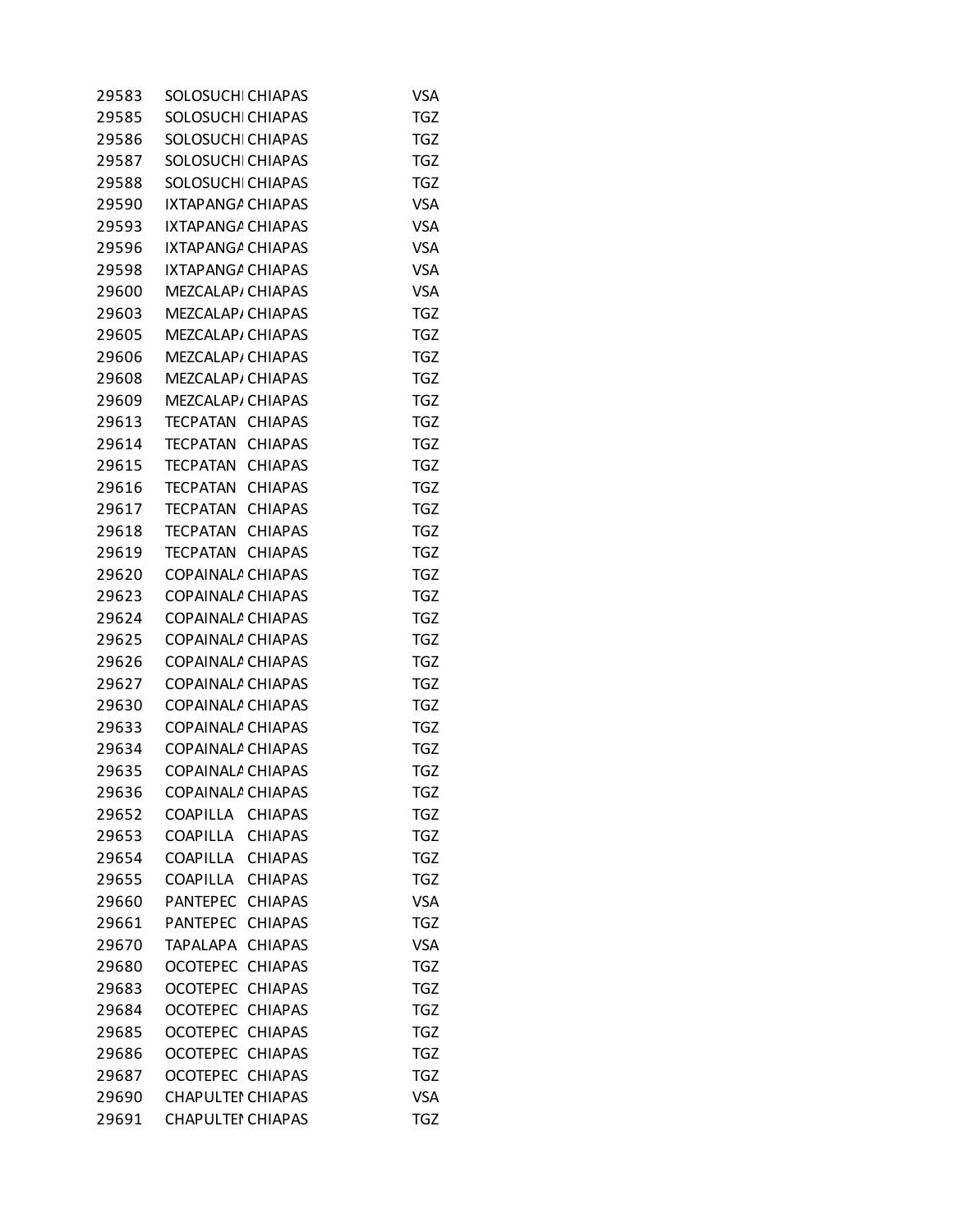| 29692 | <b>CHAPULTEI CHIAPAS</b> |                | TGZ        |
|-------|--------------------------|----------------|------------|
| 29693 | <b>CHAPULTEI CHIAPAS</b> |                | <b>TGZ</b> |
| 29702 | <b>AMATAN</b>            | <b>CHIAPAS</b> | <b>SCL</b> |
| 29703 | AMATAN CHIAPAS           |                | SCL        |
| 29704 | AMATAN                   | <b>CHIAPAS</b> | SCL        |
| 29705 | AMATAN                   | <b>CHIAPAS</b> | <b>SCL</b> |
| 29707 | <b>AMATAN</b>            | CHIAPAS        | <b>SCL</b> |
| 29710 | <b>HUITIUPAN CHIAPAS</b> |                | <b>SCL</b> |
| 29713 | <b>HUITIUPAN CHIAPAS</b> |                | <b>SCL</b> |
| 29714 | <b>HUITIUPAN CHIAPAS</b> |                | <b>SCL</b> |
| 29715 | <b>HUITIUPAN CHIAPAS</b> |                | SCL        |
| 29716 | HUITIUPAN CHIAPAS        |                | <b>SCL</b> |
| 29717 | <b>HUITIUPAN CHIAPAS</b> |                | <b>SCL</b> |
| 29720 | IXHUATAN CHIAPAS         |                | <b>TGZ</b> |
| 29721 | IXHUATAN CHIAPAS         |                | <b>TGZ</b> |
| 29722 | IXHUATAN CHIAPAS         |                | <b>TGZ</b> |
| 29723 | IXHUATAN                 | <b>CHIAPAS</b> | <b>TGZ</b> |
| 29724 | IXHUATAN                 | <b>CHIAPAS</b> | TGZ        |
| 29725 | IXHUATAN CHIAPAS         |                | TGZ        |
| 29726 | IXHUATAN                 | <b>CHIAPAS</b> | <b>VSA</b> |
| 29729 | IXHUATAN                 | <b>CHIAPAS</b> | <b>TGZ</b> |
| 29730 | TAPILULA                 | <b>CHIAPAS</b> | <b>VSA</b> |
| 29733 | <b>TAPILULA</b>          | <b>CHIAPAS</b> | <b>TGZ</b> |
| 29734 | TAPILULA                 | <b>CHIAPAS</b> | TGZ        |
| 29735 | TAPILULA                 | <b>CHIAPAS</b> | TGZ        |
| 29736 | <b>TAPILULA</b>          | <b>CHIAPAS</b> | <b>TGZ</b> |
| 29737 | TAPILULA                 | <b>CHIAPAS</b> | <b>TGZ</b> |
| 29740 | <b>RAYON</b>             | <b>CHIAPAS</b> | <b>TGZ</b> |
| 29744 | <b>RAYON</b>             | <b>CHIAPAS</b> | <b>SCL</b> |
| 29745 | <b>RAYON</b>             | <b>CHIAPAS</b> | SCL        |
| 29746 | <b>RAYON</b>             | <b>CHIAPAS</b> | <b>SCL</b> |
|       | 29753 PUEBLONL CHIAPAS   |                | <b>SCL</b> |
| 29754 | PUEBLO NL CHIAPAS        |                | <b>SCL</b> |
| 29755 | PUEBLO NL CHIAPAS        |                | <b>SCL</b> |
| 29756 | PUEBLO NU CHIAPAS        |                | <b>SCL</b> |
| 29759 | RINCON CH CHIAPAS        |                | <b>TGZ</b> |
| 29761 | <b>JITOTOL</b>           | <b>CHIAPAS</b> | <b>SCL</b> |
| 29763 | <b>JITOTOL</b>           | <b>CHIAPAS</b> | <b>SCL</b> |
| 29764 | <b>JITOTOL</b>           | <b>CHIAPAS</b> | <b>SCL</b> |
| 29766 | <b>JITOTOL</b>           | <b>CHIAPAS</b> | <b>SCL</b> |
| 29767 | <b>JITOTOL</b>           | <b>CHIAPAS</b> | <b>SCL</b> |
| 29768 | <b>JITOTOL</b>           | <b>CHIAPAS</b> | SCL        |
| 29773 | <b>BOCHIL</b>            | <b>CHIAPAS</b> | <b>SCL</b> |
| 29774 | <b>BOCHIL</b>            | <b>CHIAPAS</b> | <b>TGZ</b> |
| 29775 | <b>BOCHIL</b>            | <b>CHIAPAS</b> | <b>TGZ</b> |
| 29776 | <b>BOCHIL</b>            | <b>CHIAPAS</b> | <b>TGZ</b> |
| 29777 | <b>BOCHIL</b>            | <b>CHIAPAS</b> | <b>TGZ</b> |
| 29780 | SOYALO                   | <b>CHIAPAS</b> | <b>TGZ</b> |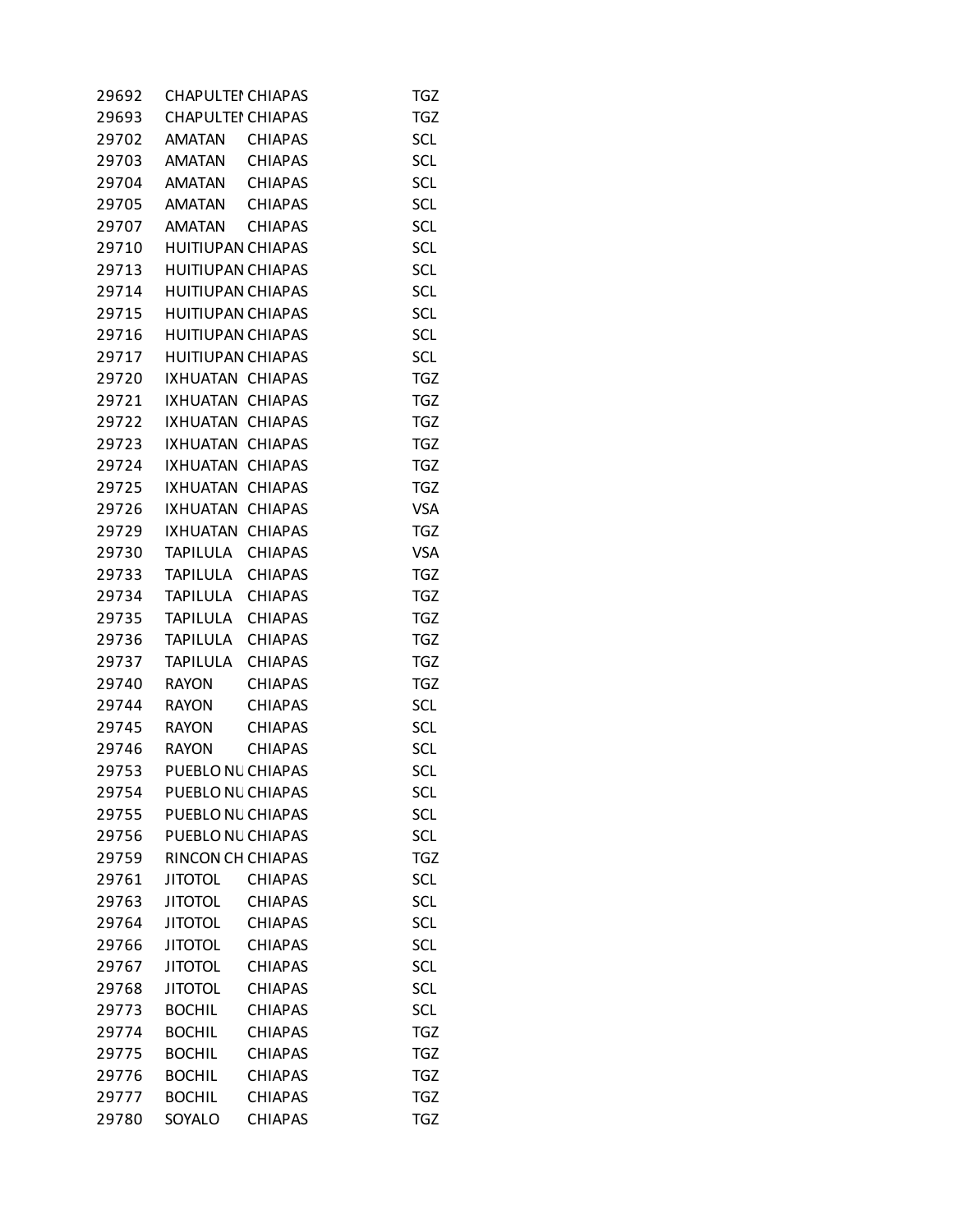| 29782 | SOYALO                    | <b>CHIAPAS</b> | TGZ        |
|-------|---------------------------|----------------|------------|
| 29783 | SOYALO                    | <b>CHIAPAS</b> | <b>TGZ</b> |
| 29790 | SAN JUAN C CHIAPAS        |                | <b>SCL</b> |
| 29792 | SAN JUAN C CHIAPAS        |                | <b>SCL</b> |
| 29793 | SAN JUAN C CHIAPAS        |                | <b>SCL</b> |
| 29794 | <b>SAN JUAN C CHIAPAS</b> |                | SCL        |
| 29795 | SAN JUAN C CHIAPAS        |                | <b>SCL</b> |
| 29796 | SAN JUAN C CHIAPAS        |                | <b>SCL</b> |
| 29797 | SAN JUAN C CHIAPAS        |                | <b>SCL</b> |
| 29798 | SAN JUAN C CHIAPAS        |                | <b>SCL</b> |
| 29802 | SABANILLA CHIAPAS         |                | <b>SCL</b> |
| 29803 | SABANILLA CHIAPAS         |                | SCL        |
| 29804 | SABANILLA CHIAPAS         |                | <b>SCL</b> |
| 29810 | SABANILLA CHIAPAS         |                | <b>SCL</b> |
| 29813 | SABANILLA CHIAPAS         |                | <b>SCL</b> |
| 29814 | SABANILLA CHIAPAS         |                | <b>SCL</b> |
| 29815 | SABANILLA CHIAPAS         |                | <b>SCL</b> |
| 29816 | SABANILLA CHIAPAS         |                | SCL        |
| 29822 | SIMOJOVEL CHIAPAS         |                | <b>TGZ</b> |
| 29823 | SIMOJOVEL CHIAPAS         |                | <b>SCL</b> |
| 29824 | SIMOJOVEL CHIAPAS         |                | <b>SCL</b> |
| 29825 | SIMOJOVEL CHIAPAS         |                | <b>SCL</b> |
| 29826 | SIMOJOVEL CHIAPAS         |                | <b>SCL</b> |
| 29827 | <b>SAN ANDRE CHIAPAS</b>  |                | SCL        |
| 29828 | SAN ANDRE CHIAPAS         |                | <b>SCL</b> |
| 29829 | <b>SAN ANDRE CHIAPAS</b>  |                | <b>SCL</b> |
| 29830 | SIMOJOVEL CHIAPAS         |                | <b>SCL</b> |
| 29833 | SIMOJOVEL CHIAPAS         |                | <b>SCL</b> |
| 29834 | SIMOJOVEL CHIAPAS         |                | <b>SCL</b> |
| 29835 | SIMOJOVEL CHIAPAS         |                | <b>SCL</b> |
| 29836 | SIMOJOVEL CHIAPAS         |                | <b>SCL</b> |
| 29837 | SIMOJOVEL CHIAPAS         |                | <b>SCL</b> |
| 29840 | EL BOSQUE CHIAPAS         |                | <b>SCL</b> |
| 29842 | EL BOSQUE CHIAPAS         |                | <b>SCL</b> |
| 29843 | EL BOSQUE CHIAPAS         |                | SCL        |
| 29844 | EL BOSQUE CHIAPAS         |                | <b>SCL</b> |
| 29845 | EL BOSQUE CHIAPAS         |                | SCL        |
| 29846 | EL BOSQUE CHIAPAS         |                | <b>SCL</b> |
| 29848 | EL BOSQUE CHIAPAS         |                | <b>SCL</b> |
| 29850 | <b>CHALCHIHL CHIAPAS</b>  |                | <b>SCL</b> |
| 29851 | CHALCHIHL CHIAPAS         |                | <b>SCL</b> |
| 29852 | CHALCHIHL CHIAPAS         |                | <b>SCL</b> |
| 29853 | CHALCHIHL CHIAPAS         |                | <b>SCL</b> |
| 29854 | <b>CHALCHIHL CHIAPAS</b>  |                | <b>SCL</b> |
| 29855 | CHALCHIHL CHIAPAS         |                | <b>SCL</b> |
| 29857 | CHALCHIHL CHIAPAS         |                | <b>SCL</b> |
| 29861 | LARRAINZA CHIAPAS         |                | <b>SCL</b> |
| 29862 | LARRAINZA CHIAPAS         |                | <b>SCL</b> |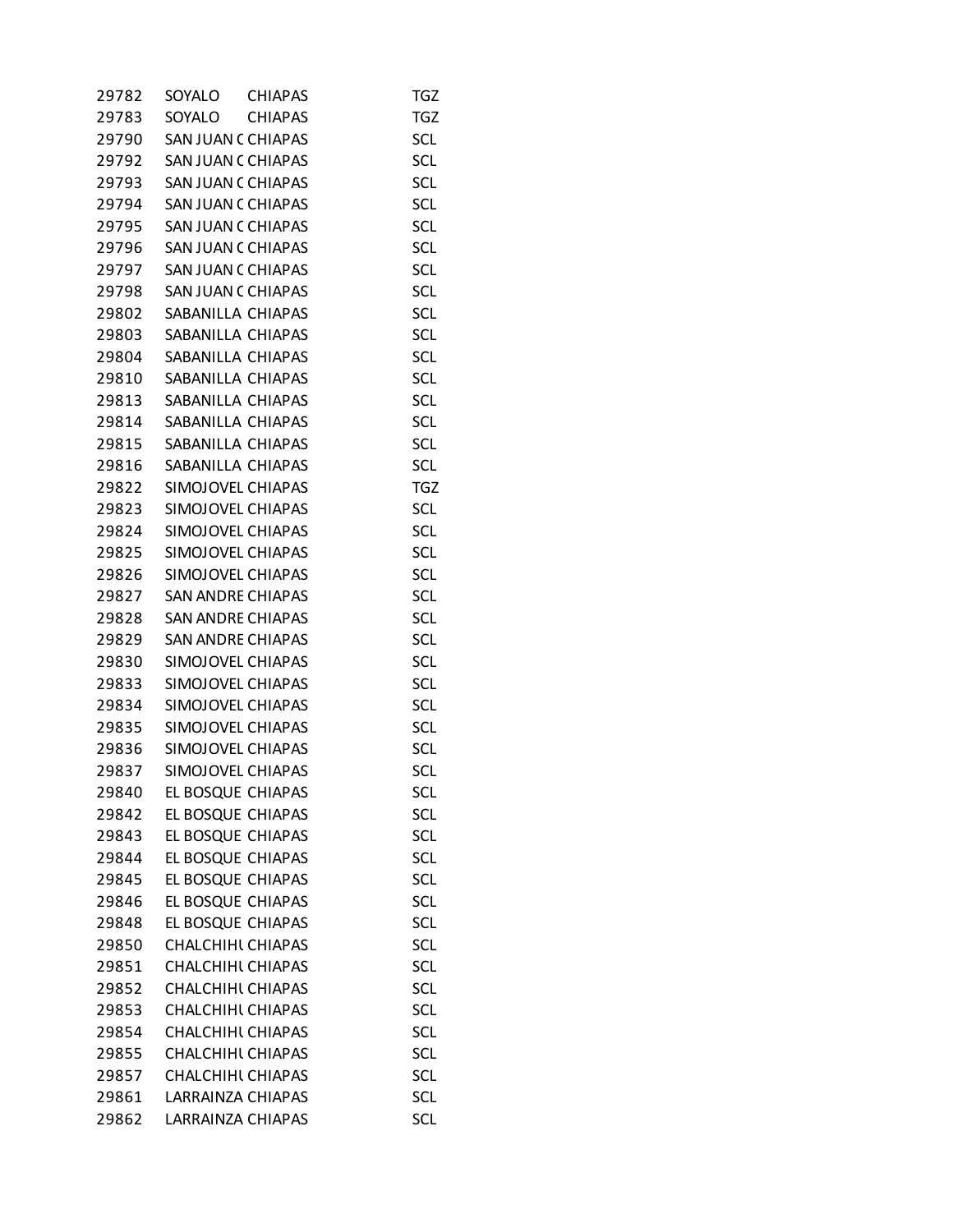| 29863 | LARRAINZA CHIAPAS        |                | <b>SCL</b> |
|-------|--------------------------|----------------|------------|
| 29864 | LARRAINZA CHIAPAS        |                | <b>SCL</b> |
| 29865 | LARRAINZA CHIAPAS        |                | SCL        |
| 29866 | LARRAINZA CHIAPAS        |                | <b>SCL</b> |
| 29867 | SANTIAGO I CHIAPAS       |                | SCL        |
| 29868 | SANTIAGO I CHIAPAS       |                | SCL        |
| 29869 | SANTIAGO I CHIAPAS       |                | <b>SCL</b> |
| 29871 | <b>CHENALHO CHIAPAS</b>  |                | <b>SCL</b> |
| 29872 | <b>CHENALHO CHIAPAS</b>  |                | SCL        |
| 29873 | CHENALHO CHIAPAS         |                | <b>SCL</b> |
| 29875 | <b>CHENALHO CHIAPAS</b>  |                | <b>SCL</b> |
| 29876 | <b>CHENALHO CHIAPAS</b>  |                | SCL        |
| 29877 | ALDAMA CHIAPAS           |                | <b>SCL</b> |
| 29878 | ALDAMA                   | CHIAPAS        | <b>SCL</b> |
|       | 29879 ALDAMA CHIAPAS     |                | <b>SCL</b> |
|       | 29880 PANTELHO CHIAPAS   |                | <b>SCL</b> |
|       | 29881 PANTELHO CHIAPAS   |                | <b>SCL</b> |
|       | 29884 PANTELHO CHIAPAS   |                | SCL        |
|       |                          |                |            |
| 29885 | PANTELHO CHIAPAS         |                | <b>SCL</b> |
|       | 29887 PANTELHO CHIAPAS   |                | <b>SCL</b> |
| 29890 | <b>SITALA</b>            | <b>CHIAPAS</b> | SCL        |
| 29891 | SITALA                   | CHIAPAS        | <b>SCL</b> |
| 29895 | <b>SITALA</b>            | CHIAPAS        | <b>SCL</b> |
| 29896 | <b>SITALA</b>            | <b>CHIAPAS</b> | <b>SCL</b> |
| 29900 | SALTO DE A CHIAPAS       |                | <b>VSA</b> |
| 29912 | <b>TILA</b>              | <b>CHIAPAS</b> | <b>SCL</b> |
| 29915 | <b>TILA</b>              | <b>CHIAPAS</b> | SCL        |
| 29916 | <b>TILA</b>              | <b>CHIAPAS</b> | <b>SCL</b> |
| 29921 | TUMBALA CHIAPAS          |                | <b>SCL</b> |
| 29923 | TUMBALA                  | <b>CHIAPAS</b> | <b>SCL</b> |
| 29925 | TUMBALA                  | <b>CHIAPAS</b> | <b>SCL</b> |
| 29930 | YAJALON                  | <b>CHIAPAS</b> | <b>SCL</b> |
| 29932 | YAJALON                  | <b>CHIAPAS</b> | SCL        |
| 29944 | <b>CHILON</b>            | <b>CHIAPAS</b> | SCL        |
| 29945 | <b>CHILON</b>            | <b>CHIAPAS</b> | <b>SCL</b> |
| 29955 | <b>BENEMERIT CHIAPAS</b> |                | <b>VSA</b> |
| 29960 | PALENQUE CHIAPAS         |                | <b>VSA</b> |
| 29963 | PALENQUE CHIAPAS         |                | <b>VSA</b> |
| 29970 | LA LIBERTAI CHIAPAS      |                | <b>VSA</b> |
| 29976 | LA LIBERTAI CHIAPAS      |                | <b>VSA</b> |
| 30000 | <b>COMITAN E CHIAPAS</b> |                | <b>CMN</b> |
| 30010 | <b>COMITAN E CHIAPAS</b> |                | <b>CMN</b> |
| 30013 | <b>COMITAN E CHIAPAS</b> |                | <b>CMN</b> |
| 30015 | <b>COMITAN E CHIAPAS</b> |                | <b>CMN</b> |
| 30017 | <b>COMITAN E CHIAPAS</b> |                | <b>CMN</b> |
| 30018 | <b>COMITAN E CHIAPAS</b> |                | <b>CMN</b> |
| 30019 | <b>COMITAN E CHIAPAS</b> |                | <b>CMN</b> |
| 30020 | <b>COMITAN E CHIAPAS</b> |                | <b>CMN</b> |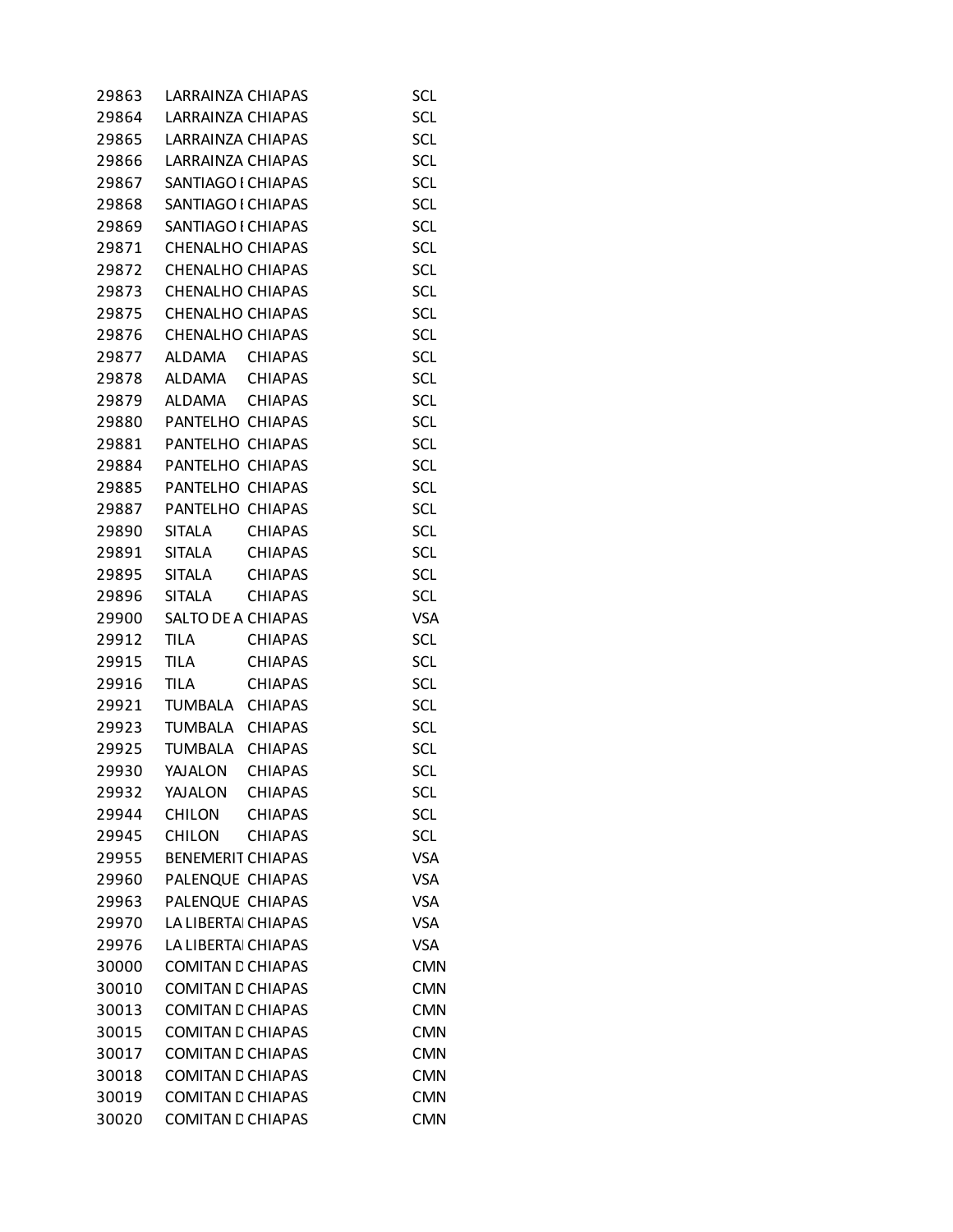| 30023 | <b>COMITAN E CHIAPAS</b>        | <b>CMN</b> |
|-------|---------------------------------|------------|
| 30028 | <b>COMITAN E CHIAPAS</b>        | <b>CMN</b> |
| 30029 | <b>COMITAN E CHIAPAS</b>        | <b>CMN</b> |
| 30030 | <b>COMITAN E CHIAPAS</b>        | <b>CMN</b> |
| 30033 | <b>COMITAN E CHIAPAS</b>        | <b>CMN</b> |
| 30034 | <b>COMITAN E CHIAPAS</b>        | <b>CMN</b> |
| 30036 | <b>COMITAN E CHIAPAS</b>        | <b>CMN</b> |
| 30037 | <b>COMITAN E CHIAPAS</b>        | <b>CMN</b> |
| 30038 | <b>COMITAN E CHIAPAS</b>        | <b>CMN</b> |
| 30039 | <b>COMITAN E CHIAPAS</b>        | <b>CMN</b> |
| 30040 | <b>COMITAN E CHIAPAS</b>        | <b>CMN</b> |
| 30043 | <b>COMITAN E CHIAPAS</b>        | <b>CMN</b> |
| 30060 | <b>COMITAN E CHIAPAS</b>        | <b>CMN</b> |
| 30063 | <b>COMITAN E CHIAPAS</b>        | <b>CMN</b> |
| 30064 | <b>COMITAN E CHIAPAS</b>        | <b>CMN</b> |
| 30065 | <b>COMITAN E CHIAPAS</b>        | <b>CMN</b> |
| 30067 | <b>COMITAN E CHIAPAS</b>        | <b>CMN</b> |
| 30068 | <b>COMITAN E CHIAPAS</b>        | <b>CMN</b> |
| 30069 | <b>COMITAN E CHIAPAS</b>        | <b>CMN</b> |
| 30070 | <b>COMITAN E CHIAPAS</b>        | <b>CMN</b> |
| 30073 | <b>COMITAN E CHIAPAS</b>        | <b>CMN</b> |
| 30074 | <b>COMITAN E CHIAPAS</b>        | <b>CMN</b> |
| 30075 | <b>COMITAN E CHIAPAS</b>        | <b>CMN</b> |
| 30076 | <b>COMITAN E CHIAPAS</b>        | <b>CMN</b> |
| 30077 | <b>COMITAN E CHIAPAS</b>        | <b>CMN</b> |
| 30078 | <b>COMITAN E CHIAPAS</b>        | <b>CMN</b> |
| 30090 | <b>COMITAN E CHIAPAS</b>        | <b>CMN</b> |
| 30093 | <b>COMITAN E CHIAPAS</b>        | <b>CMN</b> |
| 30096 | <b>COMITAN E CHIAPAS</b>        | <b>CMN</b> |
| 30099 | <b>COMITAN E CHIAPAS</b>        | <b>CMN</b> |
| 30100 | <b>COMITAN E CHIAPAS</b>        | <b>CMN</b> |
| 30101 | <b>COMITAN E CHIAPAS</b>        | <b>CMN</b> |
| 30102 | <b>COMITAN E CHIAPAS</b>        | <b>CMN</b> |
| 30103 | <b>COMITAN E CHIAPAS</b>        | <b>CMN</b> |
| 30104 | <b>COMITAN E CHIAPAS</b>        | <b>CMN</b> |
| 30105 | <b>COMITAN E CHIAPAS</b>        | <b>CMN</b> |
| 30106 | <b>COMITAN E CHIAPAS</b>        | <b>CMN</b> |
| 30107 | <b>COMITAN E CHIAPAS</b>        | <b>CMN</b> |
| 30108 | <b>COMITAN E CHIAPAS</b>        | <b>CMN</b> |
| 30109 | <b>COMITAN E CHIAPAS</b>        | <b>CMN</b> |
| 30110 | <b>TZIMOL</b><br><b>CHIAPAS</b> | <b>CMN</b> |
| 30111 | TZIMOL<br>CHIAPAS               | <b>CMN</b> |
| 30115 | TZIMOL<br><b>CHIAPAS</b>        | <b>CMN</b> |
| 30116 | TZIMOL<br><b>CHIAPAS</b>        | <b>CMN</b> |
| 30121 | <b>CHICOMUS CHIAPAS</b>         | <b>CMN</b> |
| 30123 | <b>CHICOMUS CHIAPAS</b>         | <b>CMN</b> |
| 30124 | <b>CHICOMUS CHIAPAS</b>         | <b>CMN</b> |
| 30125 | <b>CHICOMUS CHIAPAS</b>         | <b>CMN</b> |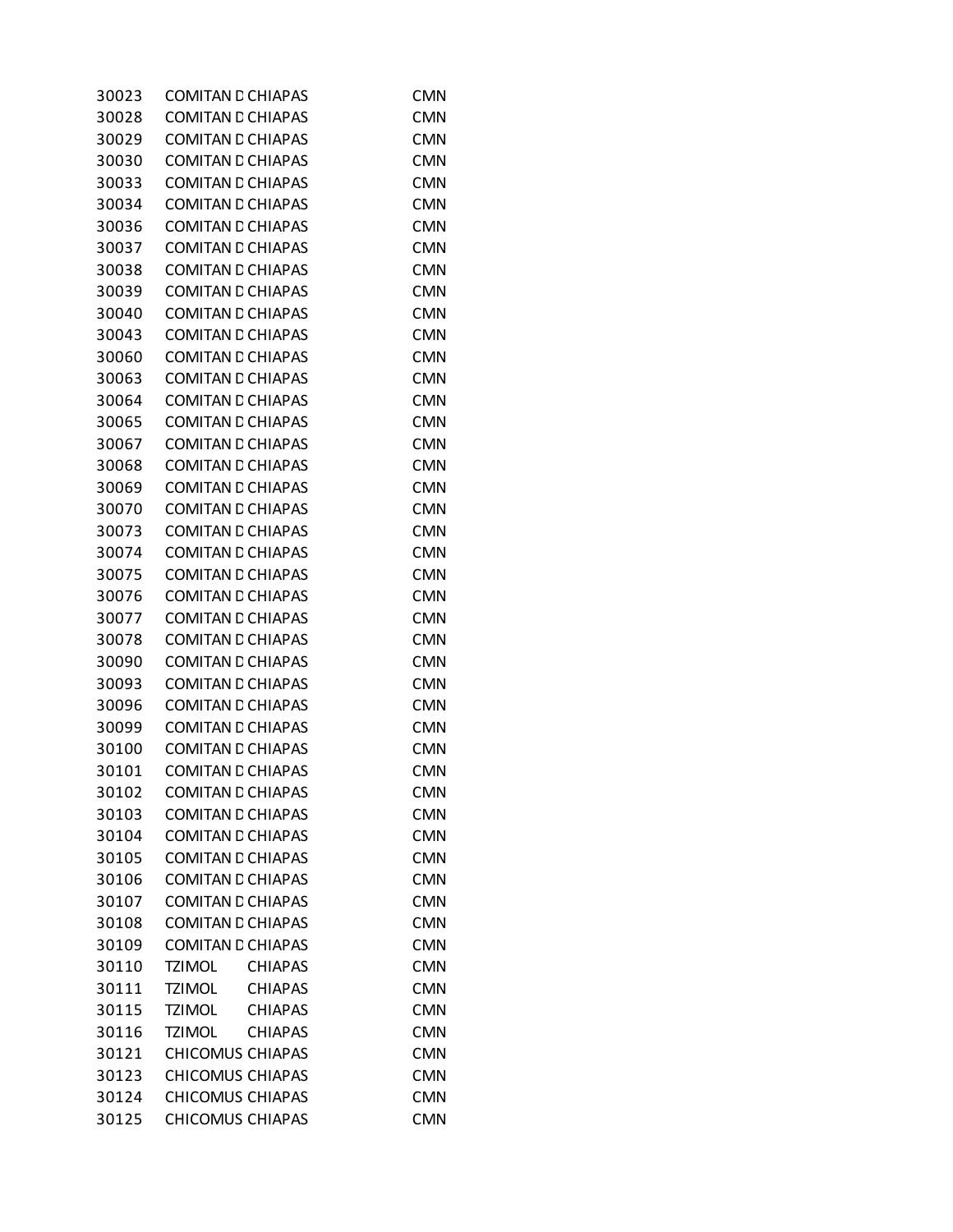| 30126 | <b>CHICOMUS CHIAPAS</b>    | <b>CMN</b> |
|-------|----------------------------|------------|
| 30127 | <b>CHICOMUS CHIAPAS</b>    | <b>CMN</b> |
| 30129 | <b>CHICOMUS CHIAPAS</b>    | <b>CMN</b> |
| 30130 | <b>BELLA VIST, CHIAPAS</b> | <b>CMN</b> |
| 30133 | <b>BELLA VIST/ CHIAPAS</b> | <b>CMN</b> |
| 30134 | <b>BELLA VIST, CHIAPAS</b> | <b>CMN</b> |
| 30135 | <b>BELLA VIST, CHIAPAS</b> | <b>CMN</b> |
| 30136 | <b>BELLA VIST/ CHIAPAS</b> | <b>CMN</b> |
| 30137 | <b>BELLA VIST, CHIAPAS</b> | <b>CMN</b> |
| 30140 | <b>FRONTERA CHIAPAS</b>    | <b>CMN</b> |
| 30143 | <b>FRONTERA CHIAPAS</b>    | <b>CMN</b> |
| 30145 | <b>FRONTERA CHIAPAS</b>    | <b>CMN</b> |
| 30147 | <b>FRONTERA CHIAPAS</b>    | <b>CMN</b> |
| 30148 | <b>FRONTERA CHIAPAS</b>    | <b>CMN</b> |
| 30150 | <b>FRONTERA CHIAPAS</b>    | <b>CMN</b> |
| 30151 | <b>FRONTERA CHIAPAS</b>    | <b>CMN</b> |
| 30152 | <b>FRONTERA CHIAPAS</b>    | <b>CMN</b> |
| 30153 | <b>FRONTERA CHIAPAS</b>    | <b>CMN</b> |
| 30154 | <b>FRONTERA CHIAPAS</b>    | <b>CMN</b> |
| 30155 | <b>FRONTERA CHIAPAS</b>    | <b>CMN</b> |
| 30160 | LA TRINITAI CHIAPAS        | <b>CMN</b> |
| 30162 | LA TRINITAI CHIAPAS        | <b>CMN</b> |
| 30163 | LA TRINITAI CHIAPAS        | <b>CMN</b> |
| 30164 | LA TRINITAI CHIAPAS        | <b>CMN</b> |
| 30165 | LA TRINITAI CHIAPAS        | <b>CMN</b> |
| 30166 | LA TRINITAI CHIAPAS        | <b>CMN</b> |
| 30167 | LA TRINITAI CHIAPAS        | <b>CMN</b> |
| 30168 | LA TRINITAI CHIAPAS        | <b>CMN</b> |
| 30172 | <b>LA INDEPEN CHIAPAS</b>  | <b>CMN</b> |
| 30173 | LA INDEPEN CHIAPAS         | <b>CMN</b> |
| 30174 | LA INDEPEN CHIAPAS         | <b>CMN</b> |
| 30176 | LA INDEPEN CHIAPAS         | <b>CMN</b> |
| 30178 | LA INDEPEN CHIAPAS         | <b>CMN</b> |
| 30185 | LAS MARGA CHIAPAS          | <b>CMN</b> |
| 30187 | LAS MARGA CHIAPAS          | <b>CMN</b> |
| 30188 | LAS MARGA CHIAPAS          | <b>CMN</b> |
| 30189 | LAS MARGA CHIAPAS          | <b>CMN</b> |
| 30193 | <b>ALTAMIRAN CHIAPAS</b>   | <b>CMN</b> |
| 30194 | <b>ALTAMIRAN CHIAPAS</b>   | <b>CMN</b> |
| 30195 | ALTAMIRAN CHIAPAS          | <b>CMN</b> |
| 30196 | <b>ALTAMIRAN CHIAPAS</b>   | <b>CMN</b> |
| 30197 | <b>ALTAMIRAN CHIAPAS</b>   | <b>CMN</b> |
| 30200 | <b>VENUSTIAN CHIAPAS</b>   | <b>CMN</b> |
| 30202 | <b>VENUSTIAN CHIAPAS</b>   | <b>TGZ</b> |
| 30203 | <b>VENUSTIAN CHIAPAS</b>   | <b>CMN</b> |
| 30204 | <b>VENUSTIAN CHIAPAS</b>   | <b>TGZ</b> |
| 30206 | <b>VENUSTIAN CHIAPAS</b>   | <b>SCL</b> |
| 30209 | <b>VENUSTIAN CHIAPAS</b>   | SCL        |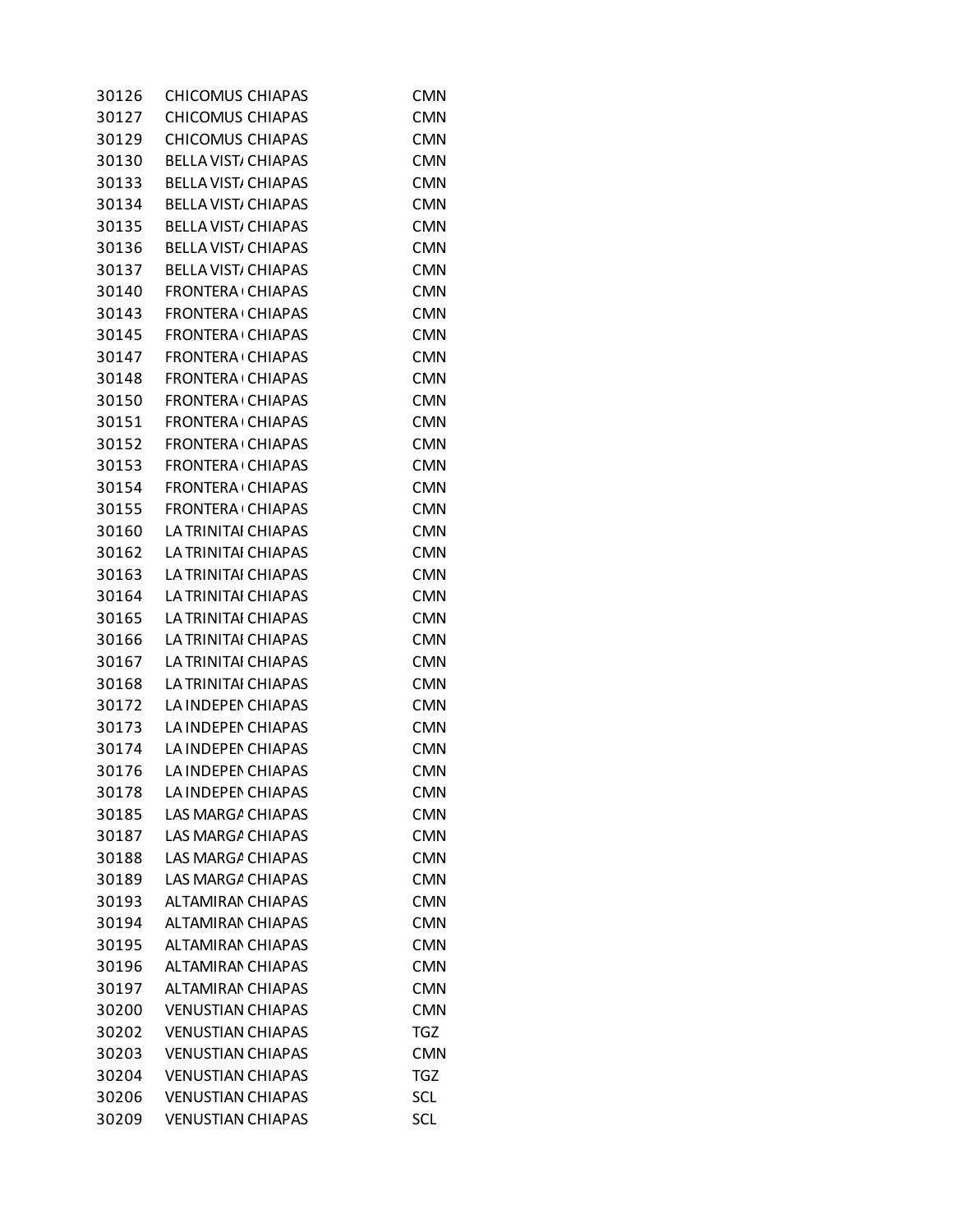| 30210 | <b>VENUSTIAN CHIAPAS</b>  | CMN        |
|-------|---------------------------|------------|
| 30220 | <b>VENUSTIAN CHIAPAS</b>  | <b>CMN</b> |
| 30223 | <b>VENUSTIAN CHIAPAS</b>  | TGZ        |
| 30224 | <b>VENUSTIAN CHIAPAS</b>  | TGZ        |
| 30225 | <b>VENUSTIAN CHIAPAS</b>  | <b>TGZ</b> |
| 30227 | <b>VENUSTIAN CHIAPAS</b>  | <b>TGZ</b> |
| 30233 | LAS MARGA CHIAPAS         | <b>CMN</b> |
| 30237 | LAS MARGA CHIAPAS         | <b>CMN</b> |
| 30330 | TOTOLAPA CHIAPAS          | <b>TGZ</b> |
| 30350 | LAS ROSAS CHIAPAS         | <b>CMN</b> |
| 30352 | <b>LAS ROSAS CHIAPAS</b>  | <b>CMN</b> |
| 30353 | LAS ROSAS CHIAPAS         | <b>CMN</b> |
| 30354 | LAS ROSAS CHIAPAS         | <b>CMN</b> |
| 30356 | LAS ROSAS CHIAPAS         | <b>CMN</b> |
| 30357 | LAS ROSAS CHIAPAS         | <b>CMN</b> |
| 30358 | LAS ROSAS CHIAPAS         | <b>CMN</b> |
| 30362 | LA CONCOF CHIAPAS         | <b>TGZ</b> |
| 30364 | LA CONCOF CHIAPAS         | <b>CMN</b> |
| 30367 | LA CONCOF CHIAPAS         | <b>CMN</b> |
| 30369 | LA CONCOF CHIAPAS         | <b>CMN</b> |
| 30378 | ANGEL ALBI CHIAPAS        | <b>CMN</b> |
| 30379 | ANGEL ALBI CHIAPAS        | <b>CMN</b> |
| 30389 | ANGEL ALBI CHIAPAS        | <b>CMN</b> |
| 30390 | SOCOLTEN/ CHIAPAS         | <b>CMN</b> |
| 30393 | SOCOLTEN/ CHIAPAS         | <b>CMN</b> |
| 30394 | SOCOLTEN/ CHIAPAS         | <b>CMN</b> |
| 30395 | SOCOLTEN/ CHIAPAS         | <b>CMN</b> |
| 30396 | SOCOLTEN/ CHIAPAS         | <b>CMN</b> |
| 30397 | SOCOLTEN/ CHIAPAS         | <b>CMN</b> |
| 30400 | CINTALAPA CHIAPAS         | TGZ        |
| 30406 | CINTALAPA CHIAPAS         | TGZ        |
| 30407 | CINTALAPA CHIAPAS         | <b>TGZ</b> |
| 30409 | <b>CINTALAPA CHIAPAS</b>  | <b>TGZ</b> |
| 30410 | <b>CINTALAPA CHIAPAS</b>  | <b>TGZ</b> |
| 30412 | <b>CINTALAPA CHIAPAS</b>  | <b>TGZ</b> |
| 30413 | CINTALAPA CHIAPAS         | <b>TGZ</b> |
| 30415 | <b>CINTALAPA CHIAPAS</b>  | <b>TGZ</b> |
| 30416 | <b>CINTALAPA CHIAPAS</b>  | <b>TGZ</b> |
| 30422 | CINTALAPA CHIAPAS         | <b>TGZ</b> |
| 30423 | <b>CINTALAPA CHIAPAS</b>  | <b>TGZ</b> |
| 30424 | <b>CINTALAPA CHIAPAS</b>  | <b>TGZ</b> |
| 30426 | CINTALAPA CHIAPAS         | <b>TGZ</b> |
| 30428 | CINTALAPA CHIAPAS         | <b>TGZ</b> |
| 30429 | CINTALAPA CHIAPAS         | <b>TGZ</b> |
| 30431 | <b>JIQUIPILAS CHIAPAS</b> | <b>TGZ</b> |
| 30433 | <b>JIQUIPILAS CHIAPAS</b> | <b>TGZ</b> |
| 30434 | <b>JIQUIPILAS CHIAPAS</b> | <b>TGZ</b> |
| 30437 | <b>JIQUIPILAS CHIAPAS</b> | <b>TGZ</b> |
|       |                           |            |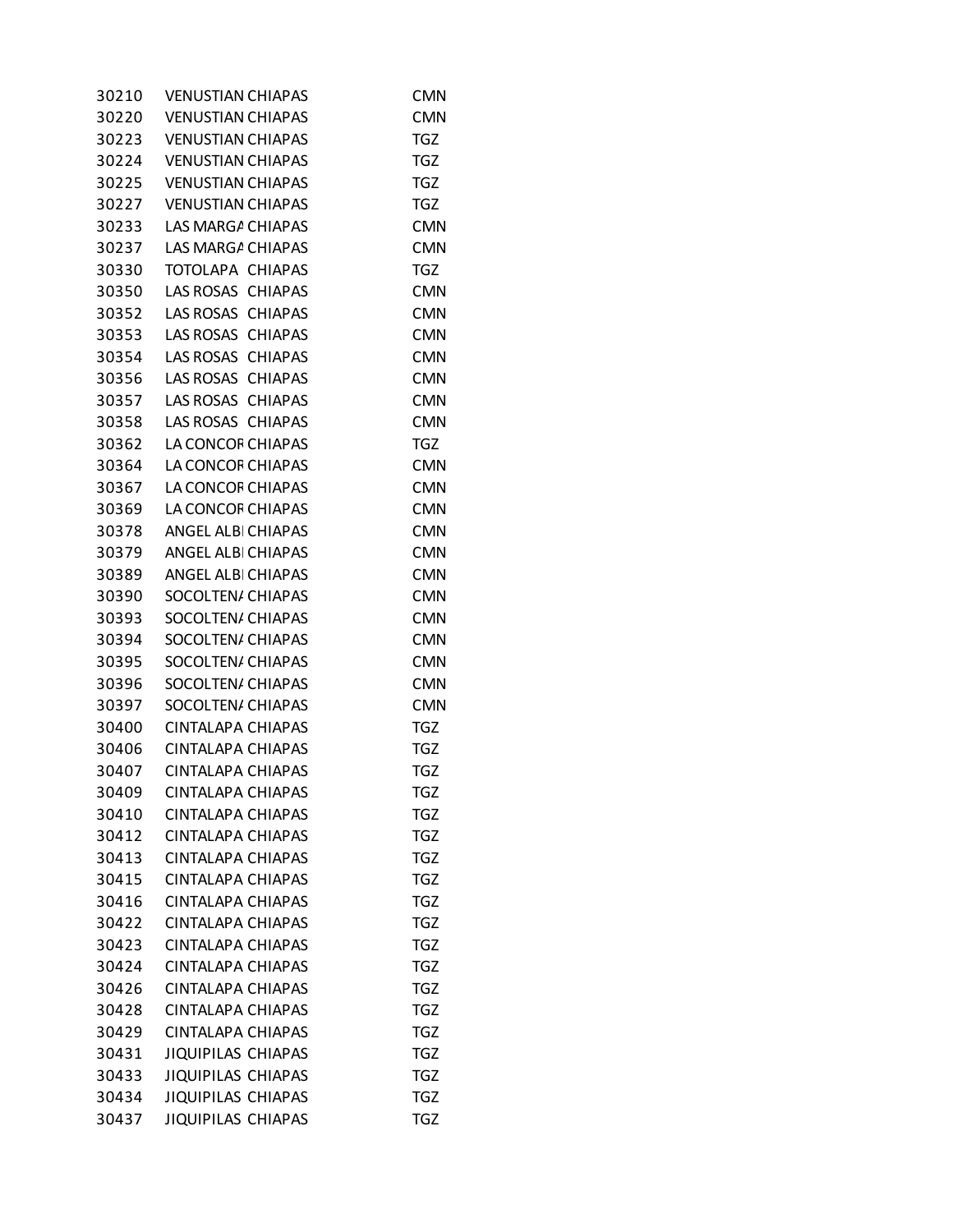| 30438 | <b>JIQUIPILAS CHIAPAS</b>       | TGZ        |
|-------|---------------------------------|------------|
| 30439 | <b>JIQUIPILAS CHIAPAS</b>       | <b>TGZ</b> |
| 30440 | JIQUIPILAS CHIAPAS              | ARR        |
| 30441 | <b>JIQUIPILAS CHIAPAS</b>       | <b>TGZ</b> |
| 30442 | <b>JIQUIPILAS CHIAPAS</b>       | <b>TGZ</b> |
| 30443 | JIQUIPILAS CHIAPAS              | <b>TGZ</b> |
| 30445 | <b>JIQUIPILAS CHIAPAS</b>       | <b>TGZ</b> |
| 30446 | <b>JIQUIPILAS CHIAPAS</b>       | <b>TGZ</b> |
| 30447 | JIQUIPILAS CHIAPAS              | <b>TGZ</b> |
| 30450 | ARRIAGA CHIAPAS                 | <b>ARR</b> |
|       | 30453 ARRIAGA CHIAPAS           | <b>ARR</b> |
|       | 30454 ARRIAGA CHIAPAS           | ARR        |
|       | 30455 ARRIAGA CHIAPAS           | ARR        |
|       | 30456 ARRIAGA CHIAPAS           | <b>ARR</b> |
|       | 30457 ARRIAGA CHIAPAS           | <b>ARR</b> |
|       | 30458 ARRIAGA CHIAPAS           | <b>ARR</b> |
|       | 30461 ARRIAGA CHIAPAS           | <b>ARR</b> |
|       | <b>CHIAPAS</b><br>30462 ARRIAGA | ARR        |
| 30463 | ARRIAGA CHIAPAS                 | ARR        |
|       |                                 |            |
|       | 30464 ARRIAGA CHIAPAS           | <b>ARR</b> |
|       | 30465 ARRIAGA CHIAPAS           | <b>ARR</b> |
|       | 30470 VILLAFLORI CHIAPAS        | <b>TGZ</b> |
| 30471 | <b>VILLAFLORI CHIAPAS</b>       | <b>TGZ</b> |
| 30472 | <b>VILLAFLORI CHIAPAS</b>       | <b>TGZ</b> |
| 30473 | <b>VILLAFLORI CHIAPAS</b>       | <b>TGZ</b> |
| 30475 | <b>VILLAFLORI CHIAPAS</b>       | <b>TGZ</b> |
| 30476 | <b>VILLAFLORI CHIAPAS</b>       | <b>TGZ</b> |
| 30478 | <b>VILLAFLORI CHIAPAS</b>       | <b>TGZ</b> |
|       | 30479 VILLAFLORI CHIAPAS        | <b>TGZ</b> |
| 30483 | <b>VILLAFLORI CHIAPAS</b>       | TGZ        |
| 30486 | <b>VILLAFLORI CHIAPAS</b>       | <b>TGZ</b> |
| 30487 | VILLAFLORI CHIAPAS              | <b>TGZ</b> |
| 30488 | <b>VILLAFLORI CHIAPAS</b>       | <b>TGZ</b> |
| 30491 | <b>VILLAFLORI CHIAPAS</b>       | <b>TGZ</b> |
| 30492 | <b>VILLAFLORI CHIAPAS</b>       | <b>TGZ</b> |
| 30493 | <b>VILLAFLORI CHIAPAS</b>       | <b>TGZ</b> |
| 30494 | <b>VILLAFLORI CHIAPAS</b>       | <b>TGZ</b> |
| 30495 | <b>VILLAFLORI CHIAPAS</b>       | <b>TGZ</b> |
| 30496 | <b>VILLAFLORI CHIAPAS</b>       | <b>TGZ</b> |
| 30498 | <b>VILLAFLORI CHIAPAS</b>       | <b>TGZ</b> |
| 30499 | <b>VILLAFLORI CHIAPAS</b>       | <b>TGZ</b> |
| 30500 | <b>TONALA</b><br><b>CHIAPAS</b> | ARR        |
| 30503 | <b>TONALA</b><br><b>CHIAPAS</b> | <b>ARR</b> |
| 30520 | VILLA CORZ CHIAPAS              | <b>TGZ</b> |
| 30527 | VILLA CORZ CHIAPAS              | <b>TGZ</b> |
| 30528 | EL PARRAL CHIAPAS               | <b>TGZ</b> |
| 30529 | EL PARRAL CHIAPAS               | <b>TGZ</b> |
| 30534 | VILLA CORZ CHIAPAS              | <b>TGZ</b> |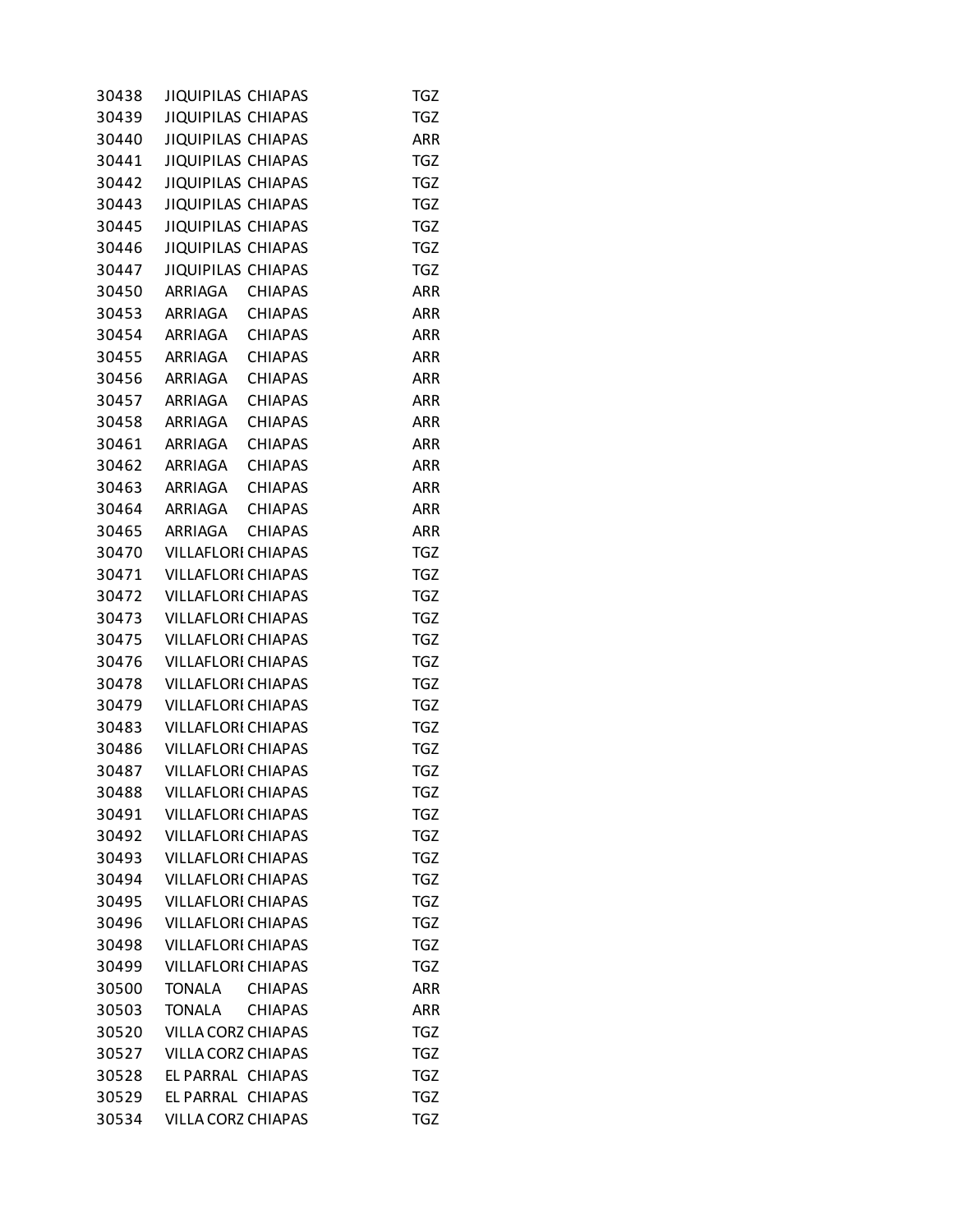| 30535 | VILLA CORZ CHIAPAS       |                | <b>TGZ</b> |
|-------|--------------------------|----------------|------------|
| 30537 | VILLA CORZ CHIAPAS       |                | TGZ        |
| 30540 | PIJIJIAPAN CHIAPAS       |                | ARR        |
| 30560 | <b>MAPASTEPI CHIAPAS</b> |                | <b>TAP</b> |
| 30563 | <b>MAPASTEPI CHIAPAS</b> |                | <b>TAP</b> |
| 30564 | <b>MAPASTEPI CHIAPAS</b> |                | <b>TAP</b> |
| 30567 | MAPASTEPI CHIAPAS        |                | TAP        |
| 30573 | <b>MAPASTEPI CHIAPAS</b> |                | TAP        |
| 30580 | <b>ACAPETAHL CHIAPAS</b> |                | TAP        |
| 30582 | <b>ACAPETAHL CHIAPAS</b> |                | <b>TAP</b> |
| 30583 | <b>ACAPETAHL CHIAPAS</b> |                | <b>TAP</b> |
| 30584 | <b>ACAPETAHL CHIAPAS</b> |                | <b>TAP</b> |
| 30585 | <b>ACAPETAHL CHIAPAS</b> |                | TAP        |
| 30586 | <b>ACAPETAHL CHIAPAS</b> |                | TAP        |
| 30587 | <b>ACAPETAHL CHIAPAS</b> |                | TAP        |
| 30593 | ACACOYAG CHIAPAS         |                | <b>TAP</b> |
| 30594 | <b>ACACOYAG CHIAPAS</b>  |                | <b>TAP</b> |
| 30595 | <b>ACACOYAG CHIAPAS</b>  |                | <b>TAP</b> |
| 30596 | ACACOYAG CHIAPAS         |                | <b>TAP</b> |
| 30597 | <b>ACACOYAG CHIAPAS</b>  |                | TAP        |
| 30600 | <b>ESCUINTLA CHIAPAS</b> |                | TAP        |
| 30603 | <b>ESCUINTLA CHIAPAS</b> |                | <b>TAP</b> |
| 30604 | <b>ESCUINTLA CHIAPAS</b> |                | <b>TAP</b> |
| 30605 | <b>ESCUINTLA CHIAPAS</b> |                | <b>TAP</b> |
| 30606 | ESCUINTLA CHIAPAS        |                | TAP        |
| 30607 | <b>ESCUINTLA CHIAPAS</b> |                | TAP        |
| 30610 | <b>ESCUINTLA CHIAPAS</b> |                | TAP        |
| 30613 | <b>ESCUINTLA CHIAPAS</b> |                | TAP        |
| 30614 | <b>ESCUINTLA CHIAPAS</b> |                | TAP        |
| 30615 | <b>ESCUINTLA CHIAPAS</b> |                | <b>TAP</b> |
| 30616 | ESCUINTLA CHIAPAS        |                | TAP        |
| 30617 | <b>ESCUINTLA CHIAPAS</b> |                | TAP        |
| 30620 | VILLA COM. CHIAPAS       |                | <b>TAP</b> |
| 30623 | VILLA COM, CHIAPAS       |                | TAP        |
| 30624 | VILLA COM. CHIAPAS       |                | <b>TAP</b> |
| 30625 | VILLA COM, CHIAPAS       |                | <b>TAP</b> |
| 30626 | VILLA COM, CHIAPAS       |                | <b>TAP</b> |
| 30627 | VILLA COM, CHIAPAS       |                | <b>TAP</b> |
| 30630 | VILLA COM, CHIAPAS       |                | <b>TAP</b> |
| 30633 | VILLA COM, CHIAPAS       |                | TAP        |
| 30634 | VILLA COM. CHIAPAS       |                | TAP        |
| 30635 | VILLA COM, CHIAPAS       |                | <b>TAP</b> |
| 30636 | VILLA COM. CHIAPAS       |                | <b>TAP</b> |
| 30637 | VILLA COM, CHIAPAS       |                | <b>TAP</b> |
| 30640 | <b>HUIXTLA</b>           | <b>CHIAPAS</b> | <b>TAP</b> |
| 30643 | HUIXTLA                  | <b>CHIAPAS</b> | TAP        |
| 30644 | <b>HUIXTLA</b>           | <b>CHIAPAS</b> | TAP        |
| 30645 | <b>HUIXTLA</b>           | <b>CHIAPAS</b> | <b>TAP</b> |
|       |                          |                |            |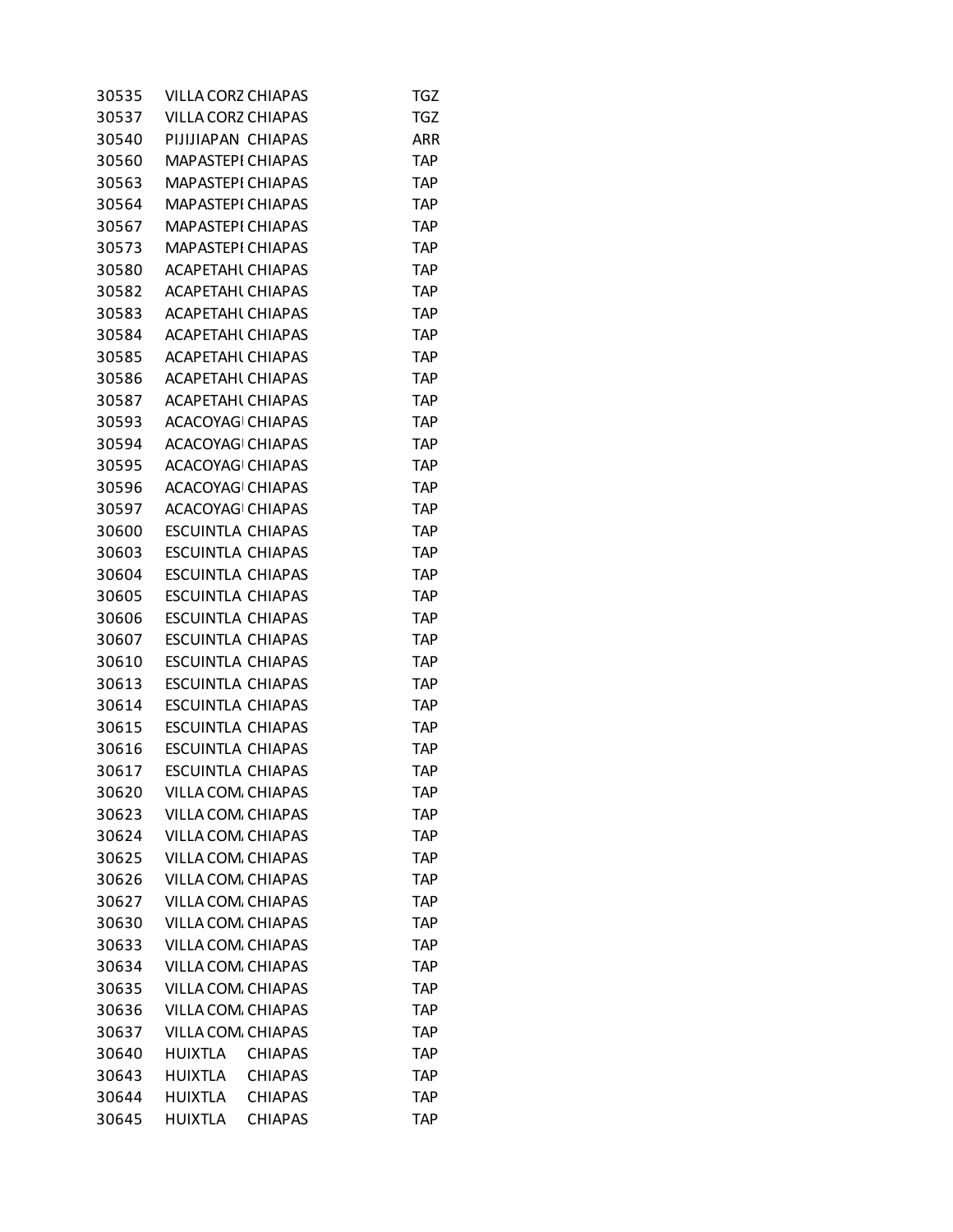| 30646 | HUIXTLA                       | <b>CHIAPAS</b> | TAP        |
|-------|-------------------------------|----------------|------------|
| 30647 | <b>HUIXTLA</b>                | <b>CHIAPAS</b> | <b>TAP</b> |
| 30648 | <b>HUIXTLA</b>                | <b>CHIAPAS</b> | <b>TAP</b> |
| 30649 | <b>HUIXTLA</b>                | <b>CHIAPAS</b> | TAP        |
| 30654 | MAZATAN                       | <b>CHIAPAS</b> | <b>TAP</b> |
| 30655 | MAZATAN                       | <b>CHIAPAS</b> | <b>TAP</b> |
| 30656 | <b>MAZATAN</b>                | <b>CHIAPAS</b> | <b>TAP</b> |
| 30660 | <b>HUEHUETA CHIAPAS</b>       |                | <b>TAP</b> |
| 30662 | <b>HUEHUETA CHIAPAS</b>       |                | <b>TAP</b> |
| 30664 | <b>HUEHUETA CHIAPAS</b>       |                | <b>TAP</b> |
| 30665 | <b>HUEHUETA CHIAPAS</b>       |                | <b>TAP</b> |
| 30666 | <b>HUEHUETA CHIAPAS</b>       |                | <b>TAP</b> |
| 30667 | <b>HUEHUETA CHIAPAS</b>       |                | <b>TAP</b> |
| 30670 | <b>HUEHUETA CHIAPAS</b>       |                | <b>TAP</b> |
| 30673 | <b>HUEHUETA CHIAPAS</b>       |                | <b>TAP</b> |
| 30674 | <b>HUEHUETA CHIAPAS</b>       |                | <b>TAP</b> |
| 30675 | <b>HUEHUETA CHIAPAS</b>       |                | <b>TAP</b> |
| 30676 | <b>HUEHUETA CHIAPAS</b>       |                | <b>TAP</b> |
| 30677 | <b>HUEHUETA CHIAPAS</b>       |                | <b>TAP</b> |
| 30680 | TUZANTAN CHIAPAS              |                | <b>TAP</b> |
| 30683 | TUZANTAN CHIAPAS              |                | <b>TAP</b> |
| 30686 | TUZANTAN CHIAPAS              |                | <b>TAP</b> |
| 30689 | TUZANTAN CHIAPAS              |                | <b>TAP</b> |
| 30690 | TUZANTAN CHIAPAS              |                | <b>TAP</b> |
| 30693 | TUZANTAN CHIAPAS              |                | <b>TAP</b> |
| 30695 | TUZANTAN CHIAPAS              |                | <b>TAP</b> |
| 30700 | TAPACHUL, CHIAPAS             |                | <b>TAP</b> |
| 30705 | TAPACHUL <sub>I</sub> CHIAPAS |                | <b>TAP</b> |
| 30709 | <b>TAPACHUL, CHIAPAS</b>      |                | <b>TAP</b> |
| 30710 | TAPACHUL <sub>I</sub> CHIAPAS |                | <b>TAP</b> |
| 30716 | TAPACHUL, CHIAPAS             |                | <b>TAP</b> |
| 30718 | TAPACHUL, CHIAPAS             |                | <b>TAP</b> |
| 30719 | TAPACHUL, CHIAPAS             |                | TAP        |
| 30720 | TAPACHUL, CHIAPAS             |                | <b>TAP</b> |
| 30723 | TAPACHUL, CHIAPAS             |                | <b>TAP</b> |
| 30724 | TAPACHUL, CHIAPAS             |                | <b>TAP</b> |
| 30725 | <b>TAPACHUL</b> , CHIAPAS     |                | <b>TAP</b> |
| 30726 | TAPACHUL, CHIAPAS             |                | <b>TAP</b> |
| 30729 | <b>TAPACHUL</b> , CHIAPAS     |                | <b>TAP</b> |
| 30730 | TAPACHUL, CHIAPAS             |                | <b>TAP</b> |
| 30734 | TAPACHUL, CHIAPAS             |                | <b>TAP</b> |
| 30735 | TAPACHUL, CHIAPAS             |                | <b>TAP</b> |
| 30736 | <b>TAPACHUL, CHIAPAS</b>      |                | TAP        |
| 30737 | TAPACHUL, CHIAPAS             |                | <b>TAP</b> |
| 30738 | TAPACHUL, CHIAPAS             |                | <b>TAP</b> |
| 30739 | TAPACHUL, CHIAPAS             |                | <b>TAP</b> |
| 30740 | TAPACHUL, CHIAPAS             |                | <b>TAP</b> |
| 30745 | TAPACHUL <sub>I</sub> CHIAPAS |                | <b>TAP</b> |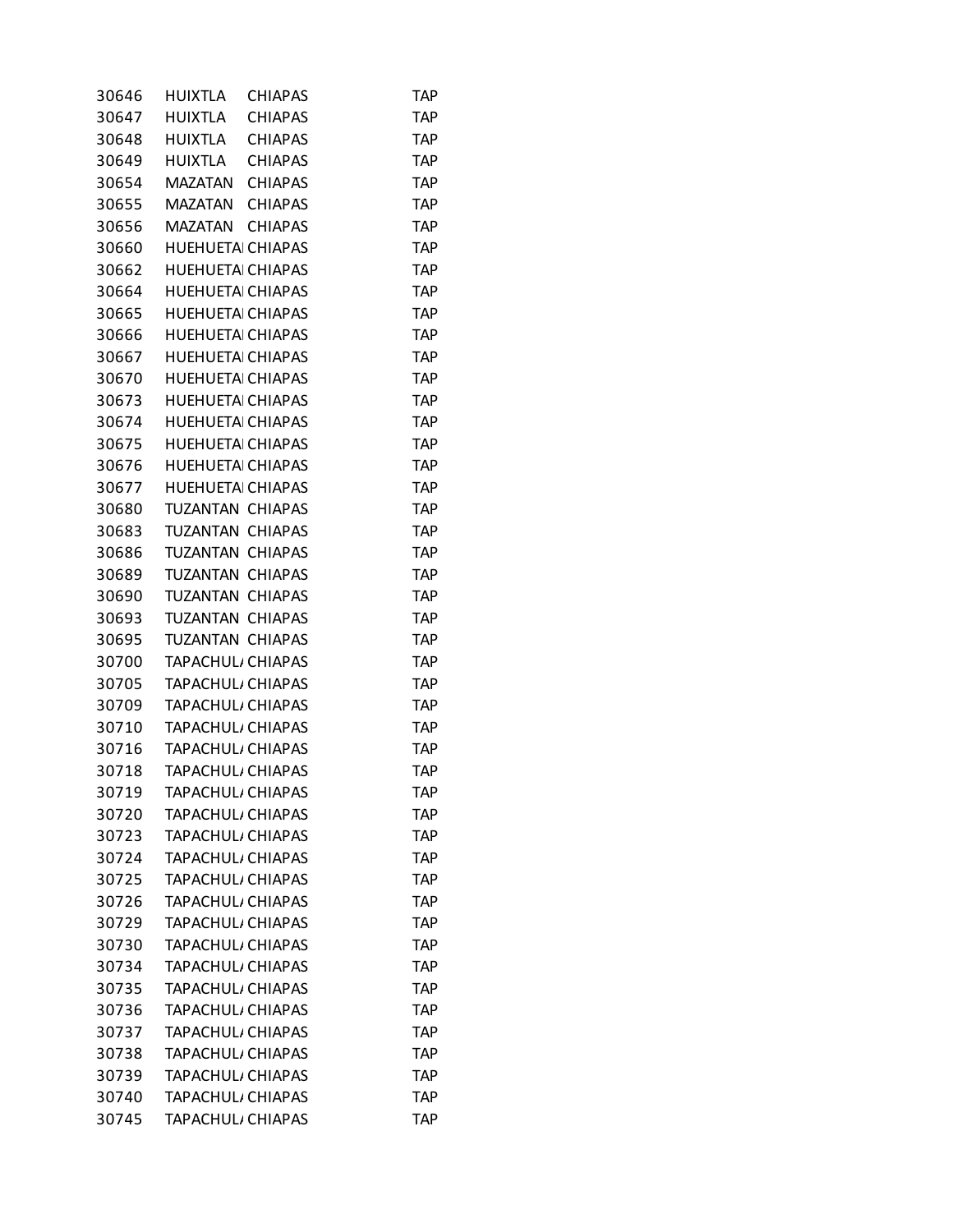| 30747 | TAPACHUL, CHIAPAS             | TAP        |
|-------|-------------------------------|------------|
| 30748 | <b>TAPACHUL</b> , CHIAPAS     | <b>TAP</b> |
| 30749 | <b>TAPACHUL, CHIAPAS</b>      | <b>TAP</b> |
| 30750 | TAPACHUL, CHIAPAS             | TAP        |
| 30755 | <b>TAPACHUL, CHIAPAS</b>      | <b>TAP</b> |
| 30757 | TAPACHUL <sub>I</sub> CHIAPAS | <b>TAP</b> |
| 30760 | TAPACHUL, CHIAPAS             | TAP        |
| 30763 | <b>TAPACHUL, CHIAPAS</b>      | TAP        |
| 30766 | TAPACHUL <sub>I</sub> CHIAPAS | <b>TAP</b> |
| 30767 | <b>TAPACHUL CHIAPAS</b>       | TAP        |
| 30768 | <b>TAPACHUL, CHIAPAS</b>      | <b>TAP</b> |
| 30769 | TAPACHUL <sub>I</sub> CHIAPAS | <b>TAP</b> |
| 30770 | TAPACHUL, CHIAPAS             | TAP        |
| 30778 | <b>TAPACHUL, CHIAPAS</b>      | TAP        |
| 30779 | TAPACHUL <sub>I</sub> CHIAPAS | <b>TAP</b> |
| 30780 | TAPACHUL, CHIAPAS             | TAP        |
| 30783 | <b>TAPACHUL, CHIAPAS</b>      | <b>TAP</b> |
| 30784 | TAPACHUL <sub>I</sub> CHIAPAS | <b>TAP</b> |
| 30785 | TAPACHUL, CHIAPAS             | TAP        |
| 30786 | <b>TAPACHUL, CHIAPAS</b>      | TAP        |
| 30787 | TAPACHUL CHIAPAS              | <b>TAP</b> |
| 30788 | TAPACHUL, CHIAPAS             | TAP        |
| 30789 | <b>TAPACHUL, CHIAPAS</b>      | <b>TAP</b> |
| 30790 | TAPACHUL <sub>I</sub> CHIAPAS | <b>TAP</b> |
| 30792 | TAPACHUL, CHIAPAS             | TAP        |
| 30793 | <b>TAPACHUL, CHIAPAS</b>      | TAP        |
| 30794 | TAPACHUL <sub>I</sub> CHIAPAS | <b>TAP</b> |
| 30795 | TAPACHUL <sub>I</sub> CHIAPAS | TAP        |
| 30796 | <b>TAPACHUL</b> , CHIAPAS     | <b>TAP</b> |
| 30797 | TAPACHUL <sub>I</sub> CHIAPAS | <b>TAP</b> |
| 30798 | TAPACHUL, CHIAPAS             | TAP        |
| 30799 | TAPACHUL <sub>/</sub> CHIAPAS | TAP        |
| 30802 | TAPACHUL, CHIAPAS             | <b>TAP</b> |
| 30803 | TAPACHUL, CHIAPAS             | TAP        |
| 30804 | <b>TAPACHUL</b> , CHIAPAS     | TAP        |
| 30805 | TAPACHUL, CHIAPAS             | TAP        |
| 30806 | <b>TAPACHUL</b> , CHIAPAS     | TAP        |
| 30807 | TAPACHUL <sub>/</sub> CHIAPAS | TAP        |
| 30808 | TAPACHUL, CHIAPAS             | <b>TAP</b> |
| 30809 | <b>TAPACHUL CHIAPAS</b>       | TAP        |
| 30812 | TAPACHUL <sub>/</sub> CHIAPAS | <b>TAP</b> |
| 30813 | TAPACHUL, CHIAPAS             | <b>TAP</b> |
| 30814 | <b>TAPACHUL, CHIAPAS</b>      | TAP        |
| 30815 | TAPACHUL <sub>/</sub> CHIAPAS | TAP        |
| 30816 | TAPACHUL, CHIAPAS             | <b>TAP</b> |
| 30817 | TAPACHUL, CHIAPAS             | TAP        |
| 30818 | <b>TAPACHUL, CHIAPAS</b>      | TAP        |
| 30820 | TAPACHUL <sub>I</sub> CHIAPAS | <b>TAP</b> |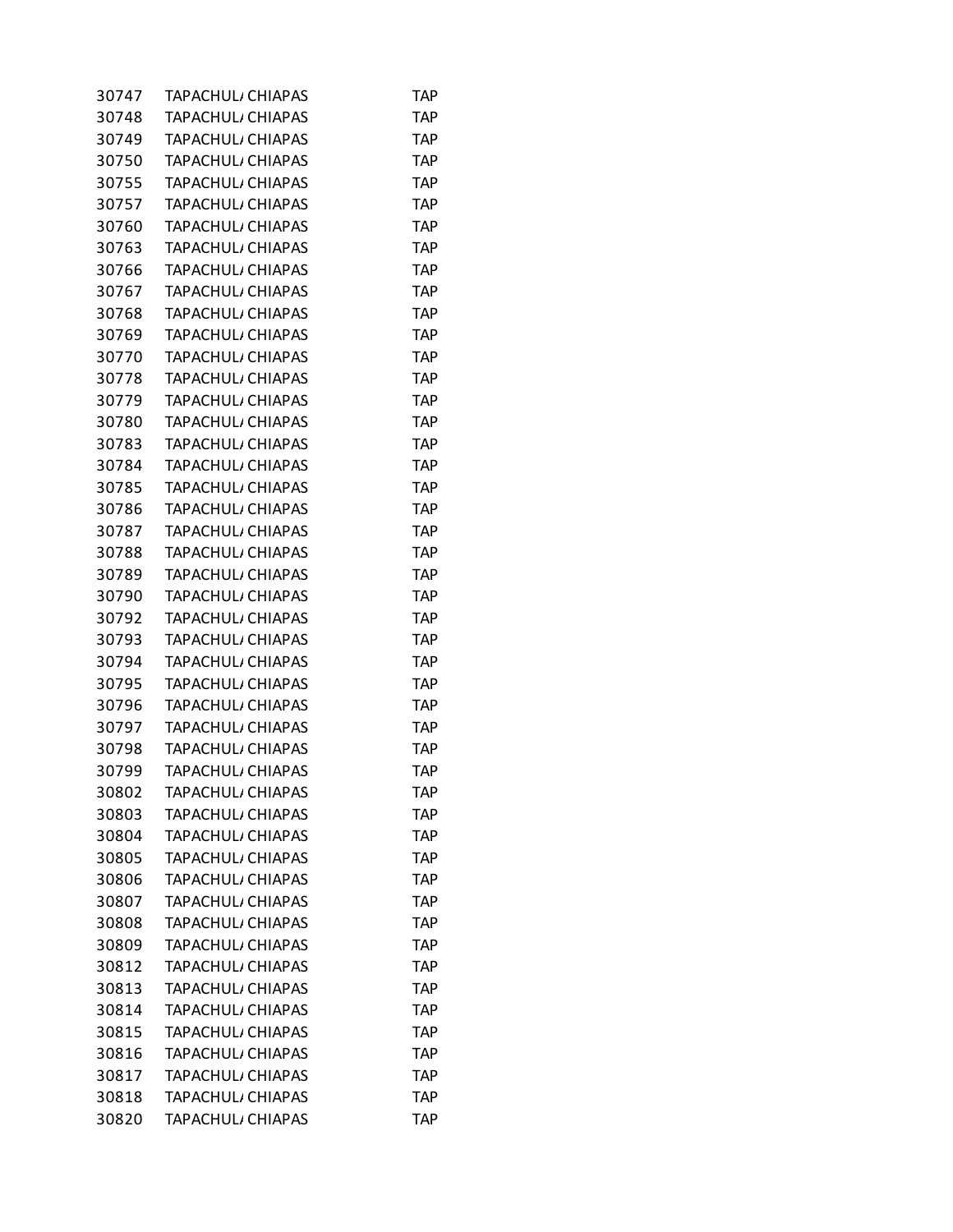| 30823 | TAPACHUL, CHIAPAS                 | TAP        |
|-------|-----------------------------------|------------|
| 30824 | TAPACHUL, CHIAPAS                 | <b>TAP</b> |
| 30825 | TAPACHUL, CHIAPAS                 | <b>TAP</b> |
| 30827 | TAPACHUL <sub>I</sub> CHIAPAS     | TAP        |
| 30828 | TAPACHUL, CHIAPAS                 | <b>TAP</b> |
| 30829 | <b>TAPACHUL, CHIAPAS</b>          | <b>TAP</b> |
| 30830 | TAPACHUL, CHIAPAS                 | TAP        |
| 30832 | TAPACHUL, CHIAPAS                 | TAP        |
| 30833 | TAPACHUL <sub>I</sub> CHIAPAS     | <b>TAP</b> |
| 30834 | TAPACHUL <sub>I</sub> CHIAPAS     | <b>TAP</b> |
| 30835 | <b>TAPACHUL</b> , CHIAPAS         | <b>TAP</b> |
| 30836 | TAPACHUL <sub>I</sub> CHIAPAS     | <b>TAP</b> |
| 30837 | TAPACHUL, CHIAPAS                 | TAP        |
| 30838 | TAPACHUL, CHIAPAS                 | TAP        |
| 30839 | TAPACHUL <sub>I</sub> CHIAPAS     | <b>TAP</b> |
| 30840 | SUCHIATE CHIAPAS                  | <b>CHC</b> |
| 30843 | SUCHIATE<br><b>CHIAPAS</b>        | <b>CHC</b> |
| 30844 | <b>CHIAPAS</b><br>SUCHIATE        | <b>CHC</b> |
| 30846 | SUCHIATE CHIAPAS                  | TAP        |
| 30847 | <b>SUCHIATE</b><br><b>CHIAPAS</b> | <b>TAP</b> |
| 30850 | <b>FRONTERA   CHIAPAS</b>         | <b>TAP</b> |
| 30851 | <b>FRONTERA   CHIAPAS</b>         | <b>TAP</b> |
| 30852 | <b>FRONTERA   CHIAPAS</b>         | <b>TAP</b> |
| 30853 | <b>FRONTERAI CHIAPAS</b>          | <b>TAP</b> |
| 30854 | <b>FRONTERA   CHIAPAS</b>         | TAP        |
| 30855 | <b>FRONTERA   CHIAPAS</b>         | TAP        |
| 30858 | FRONTERA   CHIAPAS                | TAP        |
| 30860 | METAPA<br><b>CHIAPAS</b>          | TAP        |
| 30861 | <b>METAPA</b><br><b>CHIAPAS</b>   | <b>TAP</b> |
| 30862 | <b>CHIAPAS</b><br><b>METAPA</b>   | <b>TAP</b> |
| 30866 | <b>TUXTLA CHI CHIAPAS</b>         | TAP        |
| 30867 | <b>TUXTLA CHI CHIAPAS</b>         | TAP        |
| 30868 | TUXTLA CHI CHIAPAS                | <b>TAP</b> |
| 30869 | <b>TUXTLA CHI CHIAPAS</b>         | TAP        |
| 30870 | <b>TUXTLA CHI CHIAPAS</b>         | <b>TAP</b> |
| 30871 | <b>TUXTLA CHI CHIAPAS</b>         | TAP        |
| 30874 | <b>TUXTLA CHI CHIAPAS</b>         | TAP        |
| 30875 | <b>TUXTLA CHI CHIAPAS</b>         | TAP        |
| 30876 | <b>TUXTLA CHI CHIAPAS</b>         | <b>TAP</b> |
| 30877 | <b>TUXTLA CHI CHIAPAS</b>         | TAP        |
| 30880 | UNION JUA CHIAPAS                 | <b>TAP</b> |
| 30881 | UNION JUA CHIAPAS                 | TAP        |
| 30883 | UNION JUA CHIAPAS                 | TAP        |
| 30884 | UNION JUA CHIAPAS                 | TAP        |
| 30885 | UNION JUA CHIAPAS                 | <b>TAP</b> |
| 30890 | CACAHOAT. CHIAPAS                 | TAP        |
| 30892 | CACAHOAT CHIAPAS                  | TAP        |
| 30893 | CACAHOAT CHIAPAS                  | <b>TAP</b> |
|       |                                   |            |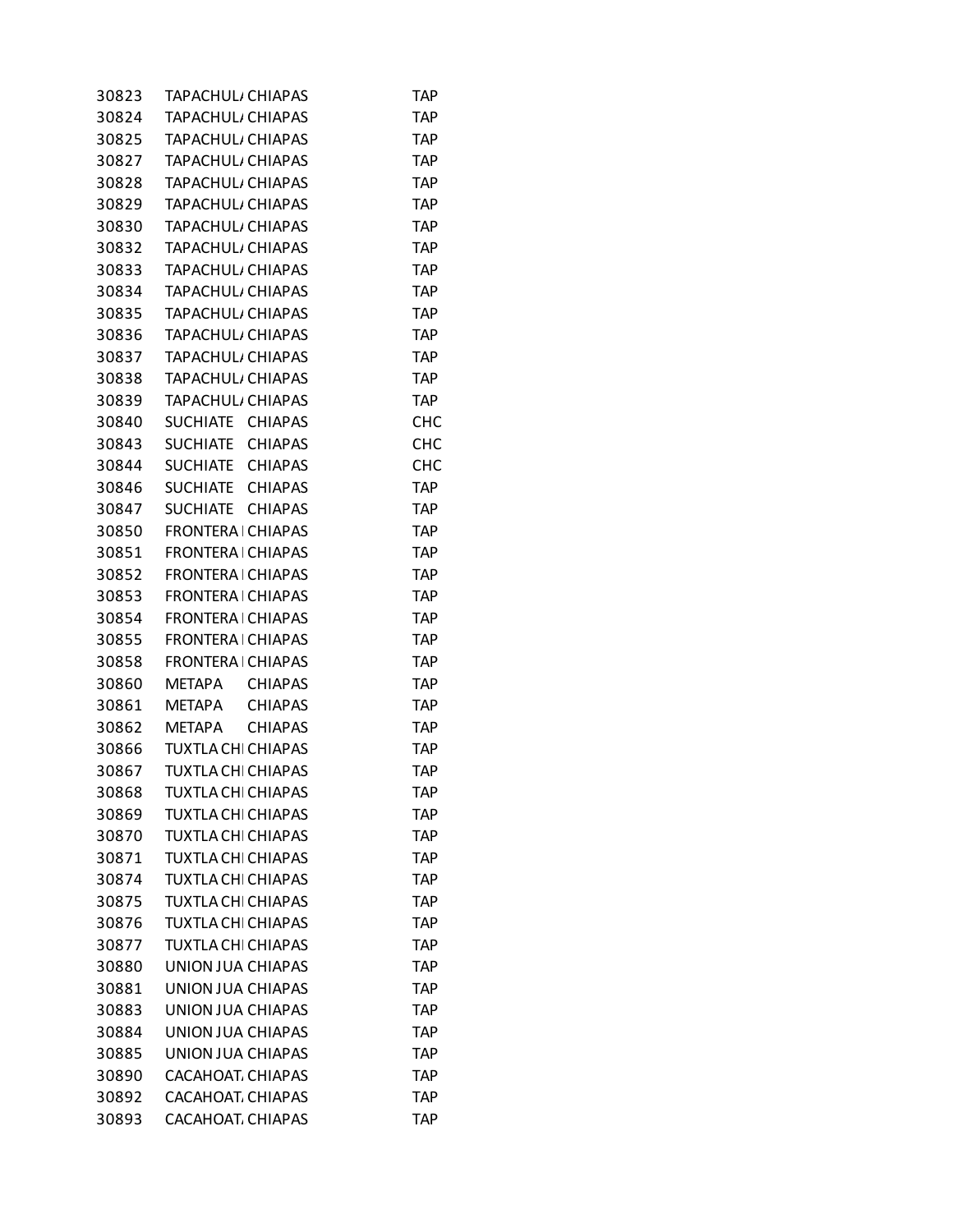| 30894 | CACAHOAT CHIAPAS          | TAP        |
|-------|---------------------------|------------|
| 30895 | CACAHOAT CHIAPAS          | TAP        |
| 30896 | CACAHOAT CHIAPAS          | TAP        |
| 30897 | CACAHOAT, CHIAPAS         | TAP        |
| 30898 | CACAHOAT, CHIAPAS         | <b>TAP</b> |
| 30902 | MOTOZINTI CHIAPAS         | TAP        |
| 30903 | <b>MOTOZINTI CHIAPAS</b>  | TAP        |
| 30904 | MOTOZINTI CHIAPAS         | TAP        |
| 30905 | <b>MOTOZINTI CHIAPAS</b>  | TAP        |
| 30906 | MOTOZINTI CHIAPAS         | TAP        |
| 30907 | <b>MOTOZINTI CHIAPAS</b>  | TAP        |
| 30910 | MOTOZINTI CHIAPAS         | TAP        |
| 30911 | <b>MOTOZINTI CHIAPAS</b>  | TAP        |
| 30913 | <b>MOTOZINTI CHIAPAS</b>  | TAP        |
| 30914 | MOTOZINTI CHIAPAS         | <b>TAP</b> |
| 30915 | MOTOZINTI CHIAPAS         | TAP        |
| 30916 | <b>MOTOZINTI CHIAPAS</b>  | TAP        |
| 30917 | MOTOZINTI CHIAPAS         | TAP        |
| 30918 | <b>MOTOZINTI CHIAPAS</b>  | TAP        |
| 30919 | <b>MOTOZINTI CHIAPAS</b>  | TAP        |
| 30920 | MAZAPA DE CHIAPAS         | <b>CMN</b> |
| 30923 | MAZAPA DE CHIAPAS         | TAP        |
| 30924 | MAZAPA DE CHIAPAS         | TAP        |
| 30925 | MAZAPA DE CHIAPAS         | <b>TAP</b> |
| 30926 | MAZAPA DE CHIAPAS         | TAP        |
| 30927 | MAZAPA DE CHIAPAS         | TAP        |
| 30930 | <b>AMATENAN CHIAPAS</b>   | TAP        |
| 30933 | AMATENAN CHIAPAS          | <b>TAP</b> |
| 30934 | <b>AMATENAN CHIAPAS</b>   | TAP        |
| 30935 | <b>AMATENAN CHIAPAS</b>   | <b>TAP</b> |
| 30936 | <b>AMATENAN CHIAPAS</b>   | TAP        |
| 30937 | <b>AMATENAN CHIAPAS</b>   | TAP        |
| 30940 | <b>AMATENAN CHIAPAS</b>   | <b>CMN</b> |
| 30945 | <b>AMATENAN CHIAPAS</b>   | TAP        |
| 30950 | <b>BEJUCAL DI CHIAPAS</b> | <b>CMN</b> |
| 30953 | <b>BEJUCAL DI CHIAPAS</b> | TAP        |
| 30954 | <b>BEJUCAL DI CHIAPAS</b> | TAP        |
| 30955 | <b>BEJUCAL DI CHIAPAS</b> | <b>TAP</b> |
| 30956 | <b>BEJUCAL DI CHIAPAS</b> | <b>TAP</b> |
| 30957 | <b>BEJUCAL DI CHIAPAS</b> | <b>TAP</b> |
| 30960 | LA GRANDE CHIAPAS         | <b>TAP</b> |
| 30963 | LA GRANDE CHIAPAS         | <b>TAP</b> |
| 30964 | LA GRANDE CHIAPAS         | TAP        |
| 30965 | LA GRANDE CHIAPAS         | <b>TAP</b> |
| 30966 | LA GRANDE CHIAPAS         | <b>TAP</b> |
| 30967 | LA GRANDE CHIAPAS         | TAP        |
| 30970 | EL PORVENI CHIAPAS        | <b>TAP</b> |
| 30973 | EL PORVENI CHIAPAS        | <b>TAP</b> |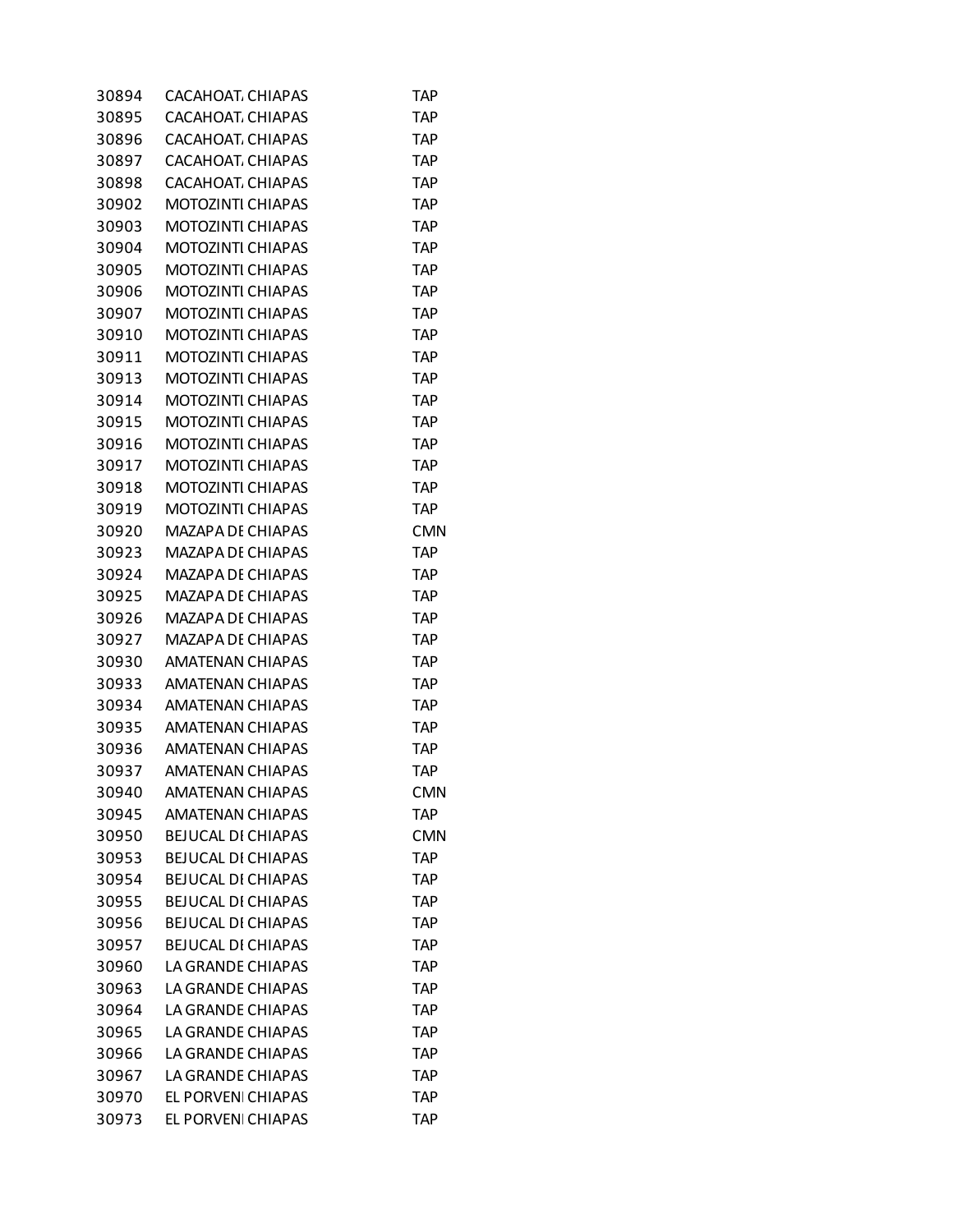| 30974          | EL PORVENI CHIAPAS      |                           | TAP        |
|----------------|-------------------------|---------------------------|------------|
| 30975          | EL PORVENI CHIAPAS      |                           | <b>TAP</b> |
| 30976          | EL PORVENI CHIAPAS      |                           | <b>TAP</b> |
| 30977          | EL PORVENI CHIAPAS      |                           | <b>TAP</b> |
| 30980          | SILTEPEC CHIAPAS        |                           | <b>CMN</b> |
| 30983          | SILTEPEC                | <b>CHIAPAS</b>            | <b>TAP</b> |
| 30984          | SILTEPEC CHIAPAS        |                           | <b>TAP</b> |
| 30985          | <b>SILTEPEC</b>         | CHIAPAS                   | <b>TAP</b> |
| 30986          | SILTEPEC CHIAPAS        |                           | <b>TAP</b> |
| 30988          | SILTEPEC CHIAPAS        |                           | <b>TAP</b> |
| 30992          | <b>HONDURAS CHIAPAS</b> |                           | <b>TAP</b> |
| 30993          | <b>SILTEPEC</b>         | <b>CHIAPAS</b>            | <b>TAP</b> |
| 30994          | <b>SILTEPEC</b>         | CHIAPAS                   | <b>TAP</b> |
| 31122          |                         | CHIHUAHU CHIHUAHUA        | CUU        |
| 31127          |                         | CHIHUAHU CHIHUAHUA        | CUU        |
| 31583          |                         | <b>CUAUHTEN CHIHUAHUA</b> | <b>CCH</b> |
| 31600          |                         | <b>CUAUHTEN CHIHUAHUA</b> | <b>CCH</b> |
| 31604          |                         | <b>CUAUHTEN CHIHUAHUA</b> | <b>CCH</b> |
|                |                         | <b>CUAUHTEN CHIHUAHUA</b> | <b>CCH</b> |
| 31605          |                         | <b>CUAUHTEN CHIHUAHUA</b> |            |
| 31606<br>31607 |                         |                           | <b>CCH</b> |
|                |                         | <b>CUAUHTEN CHIHUAHUA</b> | <b>CCH</b> |
| 31608          |                         | <b>CUAUHTEN CHIHUAHUA</b> | <b>CCH</b> |
| 31609          |                         | <b>CUAUHTEN CHIHUAHUA</b> | <b>CCH</b> |
| 31610          |                         | <b>CUAUHTEN CHIHUAHUA</b> | <b>CCH</b> |
| 31611          |                         | CUAUHTEN CHIHUAHUA        | <b>CCH</b> |
| 31612          |                         | <b>CUAUHTEN CHIHUAHUA</b> | <b>CCH</b> |
| 31613          |                         | <b>CUAUHTEN CHIHUAHUA</b> | <b>CCH</b> |
| 31614          |                         | <b>CUAUHTEN CHIHUAHUA</b> | <b>CCH</b> |
| 31615          |                         | <b>CUAUHTEN CHIHUAHUA</b> | <b>CCH</b> |
| 31620          |                         | CHIHUAHU CHIHUAHUA        | CUU        |
| 31622          |                         | CHIHUAHU CHIHUAHUA        | CUU        |
| 31623          |                         | CHIHUAHU CHIHUAHUA        | CUU        |
| 31624          |                         | CHIHUAHU CHIHUAHUA        | CUU        |
| 31625          |                         | CHIHUAHU CHIHUAHUA        | CUU        |
| 31626          |                         | CHIHUAHU CHIHUAHUA        | CUU        |
| 31627          |                         | CHIHUAHU CHIHUAHUA        | CUU        |
| 31628          |                         | CHIHUAHU CHIHUAHUA        | CUU        |
| 31630          |                         | CHIHUAHU CHIHUAHUA        | CUU        |
| 31631          |                         | CHIHUAHU CHIHUAHUA        | CUU        |
| 31632          |                         | CHIHUAHU CHIHUAHUA        | CUU        |
| 31633          |                         | CHIHUAHU CHIHUAHUA        | CUU        |
| 31640          |                         | RIVA PALAC CHIHUAHUA      | <b>CCH</b> |
| 31643          |                         | RIVA PALAC CHIHUAHUA      | <b>CCH</b> |
| 31644          |                         | RIVA PALAC CHIHUAHUA      | <b>CCH</b> |
| 31645          |                         | RIVA PALAC CHIHUAHUA      | <b>CCH</b> |
| 31646          |                         | RIVA PALAC CHIHUAHUA      | <b>CCH</b> |
| 31647          |                         | RIVA PALAC CHIHUAHUA      | <b>CCH</b> |
| 31650          |                         | AQUILES SE CHIHUAHUA      | CUU        |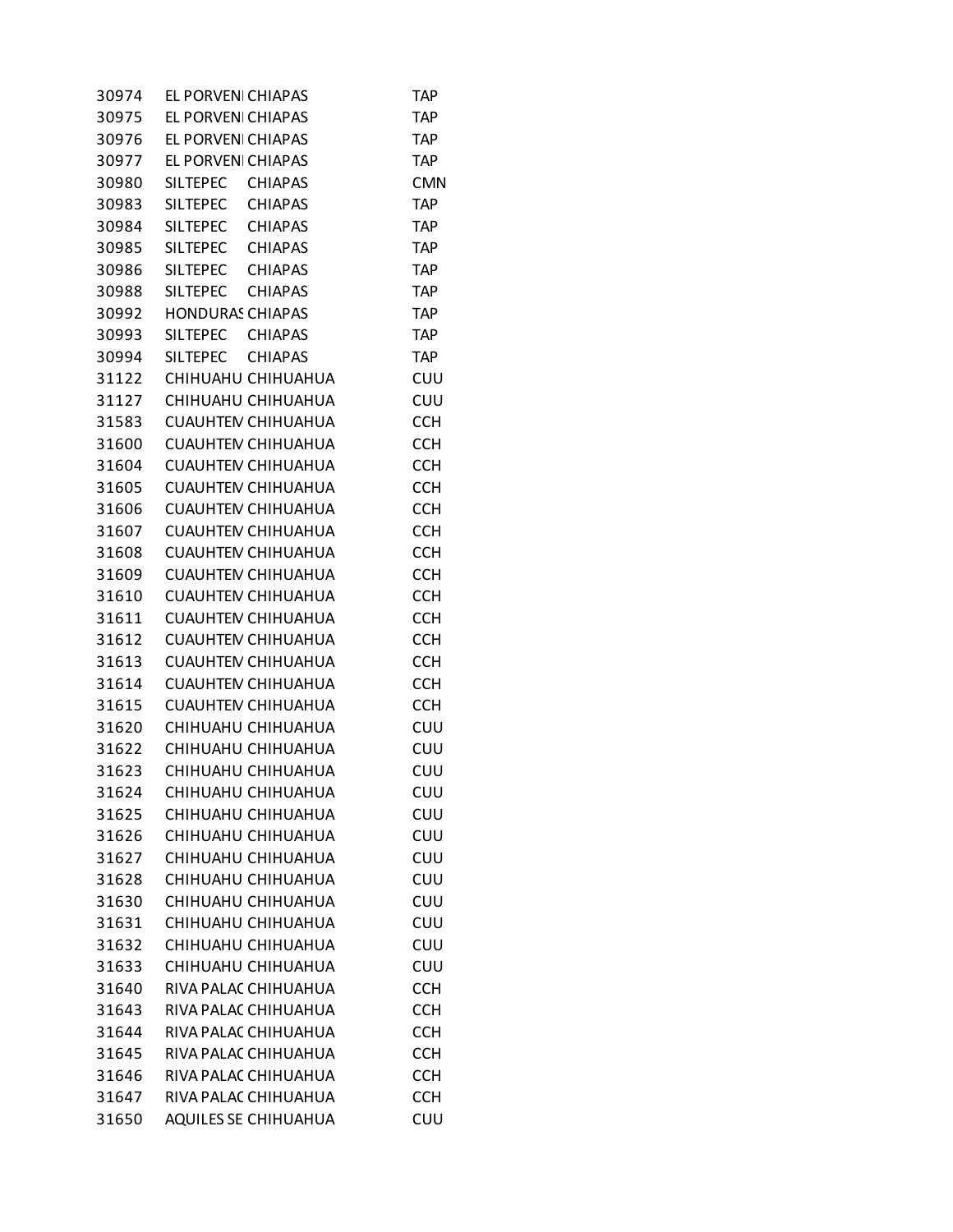| 31652 | AQUILES SE CHIHUAHUA       | CUU        |
|-------|----------------------------|------------|
| 31653 | AQUILES SE CHIHUAHUA       | CUU        |
| 31657 | AQUILES SE CHIHUAHUA       | CUU        |
| 31660 | BACHINIVA CHIHUAHUA        | <b>CCH</b> |
| 31663 | <b>BACHINIVA CHIHUAHUA</b> | <b>CCH</b> |
| 31665 | BACHINIVA CHIHUAHUA        | <b>CCH</b> |
| 31667 | BACHINIVA CHIHUAHUA        | <b>CCH</b> |
| 31670 | BACHINIVA CHIHUAHUA        | <b>CCH</b> |
| 31671 | BACHINIVA CHIHUAHUA        | <b>CCH</b> |
| 31672 | BACHINIVA CHIHUAHUA        | <b>CCH</b> |
| 31673 | <b>BACHINIVA CHIHUAHUA</b> | <b>CCH</b> |
| 31674 | BACHINIVA CHIHUAHUA        | <b>CCH</b> |
| 31675 | BACHINIVA CHIHUAHUA        | <b>CCH</b> |
| 31677 | BACHINIVA CHIHUAHUA        | <b>CCH</b> |
| 31680 | <b>GUERRERO CHIHUAHUA</b>  | <b>CCH</b> |
| 31681 | <b>GUERRERO CHIHUAHUA</b>  | <b>CCH</b> |
| 31683 | <b>GUERRERO CHIHUAHUA</b>  | <b>CCH</b> |
| 31684 | <b>GUERRERO CHIHUAHUA</b>  | <b>CCH</b> |
|       |                            | <b>CCH</b> |
| 31685 | <b>GUERRERO CHIHUAHUA</b>  |            |
| 31686 | <b>GUERRERO CHIHUAHUA</b>  | <b>CCH</b> |
| 31687 | <b>GUERRERO CHIHUAHUA</b>  | <b>CCH</b> |
| 31688 | <b>GUERRERO CHIHUAHUA</b>  | <b>CCH</b> |
| 31690 | <b>GUERRERO CHIHUAHUA</b>  | <b>CCH</b> |
| 31691 | <b>GUERRERO CHIHUAHUA</b>  | <b>CCH</b> |
| 31693 | <b>GUERRERO CHIHUAHUA</b>  | <b>CCH</b> |
| 31694 | <b>GUERRERO CHIHUAHUA</b>  | <b>CCH</b> |
| 31695 | <b>GUERRERO CHIHUAHUA</b>  | <b>CCH</b> |
| 31696 | <b>GUERRERO CHIHUAHUA</b>  | <b>CCH</b> |
| 31697 | <b>GUERRERO CHIHUAHUA</b>  | <b>CCH</b> |
| 31698 | <b>GUERRERO CHIHUAHUA</b>  | <b>CCH</b> |
| 31699 | <b>GUERRERO CHIHUAHUA</b>  | <b>CCH</b> |
| 31700 | NUEVO CAS CHIHUAHUA        | <b>NCG</b> |
| 31704 | NUEVO CAS CHIHUAHUA        | <b>NCG</b> |
| 31710 | NUEVO CAS CHIHUAHUA        | <b>NCG</b> |
| 31719 | NUEVO CAS CHIHUAHUA        | <b>NCG</b> |
| 31720 | NUEVO CAS CHIHUAHUA        | <b>NCG</b> |
| 31730 | NUEVO CAS CHIHUAHUA        | <b>NCG</b> |
| 31735 | NUEVO CAS CHIHUAHUA        | <b>NCG</b> |
| 31750 | NUEVO CAS CHIHUAHUA        | <b>NCG</b> |
| 31755 | NUEVO CAS CHIHUAHUA        | <b>NCG</b> |
| 31758 | NUEVO CAS CHIHUAHUA        | <b>NCG</b> |
| 31760 | NUEVO CAS CHIHUAHUA        | <b>NCG</b> |
| 31770 | NUEVO CAS CHIHUAHUA        | <b>NCG</b> |
| 31777 | NUEVO CAS CHIHUAHUA        | <b>NCG</b> |
| 31778 | NUEVO CAS CHIHUAHUA        | <b>NCG</b> |
| 31780 | NUEVO CAS CHIHUAHUA        | <b>NCG</b> |
| 31783 | NUEVO CAS CHIHUAHUA        | <b>NCG</b> |
| 31789 | NUEVO CAS CHIHUAHUA        | <b>NCG</b> |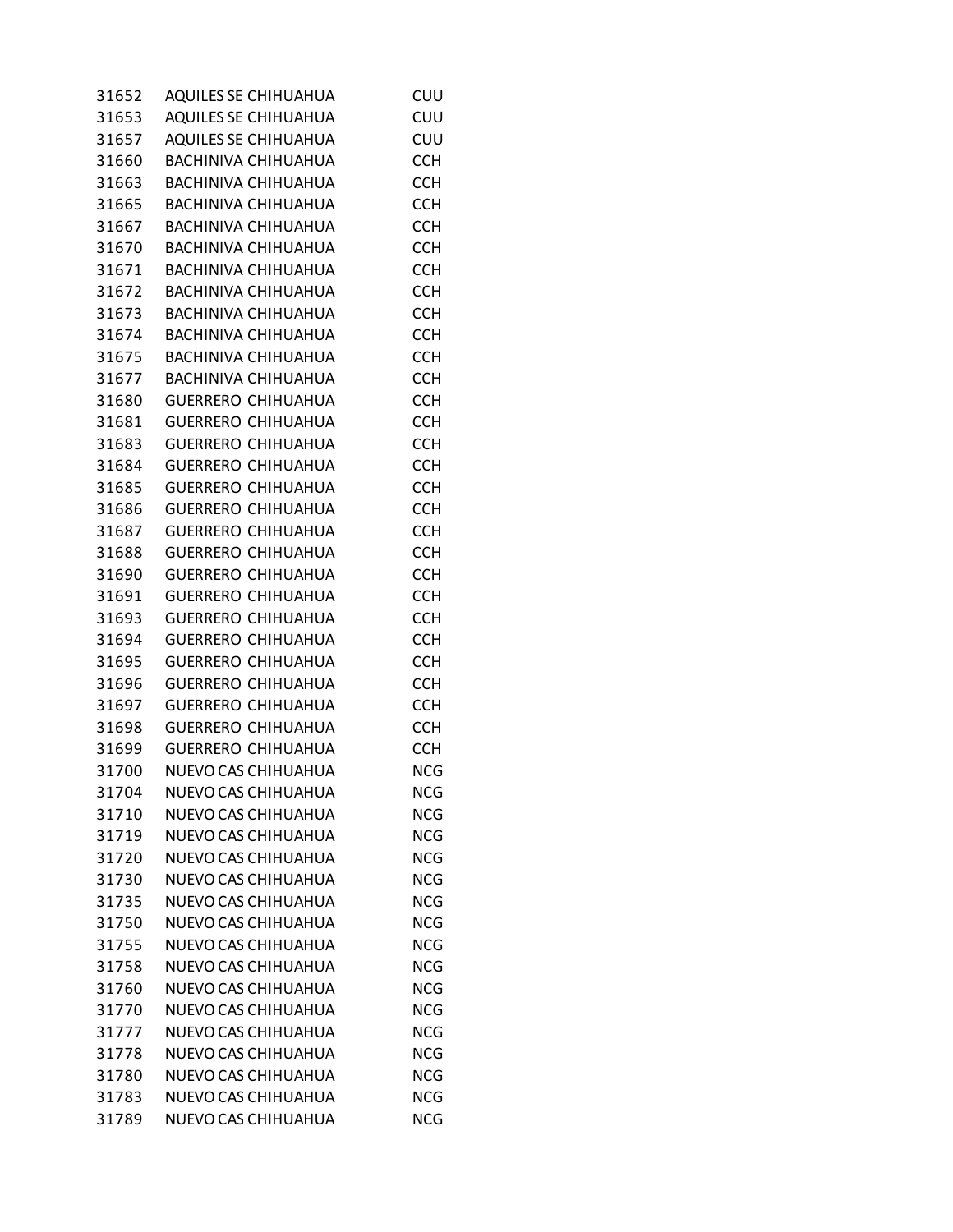| 31803 |       | NUEVO CAS CHIHUAHUA         | <b>NCG</b> |
|-------|-------|-----------------------------|------------|
| 31806 |       | NUEVO CAS CHIHUAHUA         | <b>NCG</b> |
| 31807 |       | NUEVO CAS CHIHUAHUA         | <b>NCG</b> |
| 31810 |       | NUEVO CAS CHIHUAHUA         | <b>NCG</b> |
| 31820 |       | <b>ASCENSION CHIHUAHUA</b>  | <b>NCG</b> |
| 31821 |       | <b>ASCENSION CHIHUAHUA</b>  | <b>NCG</b> |
| 31822 |       | ASCENSION CHIHUAHUA         | <b>NCG</b> |
| 31823 |       | <b>ASCENSION CHIHUAHUA</b>  | <b>NCG</b> |
| 31825 |       | <b>ASCENSION CHIHUAHUA</b>  | <b>NCG</b> |
| 31829 |       | ASCENSION CHIHUAHUA         | <b>NCG</b> |
| 31830 |       | <b>ASCENSION CHIHUAHUA</b>  | <b>NCG</b> |
| 31831 |       | <b>ASCENSION CHIHUAHUA</b>  | <b>NCG</b> |
| 31832 |       | ASCENSION CHIHUAHUA         | <b>NCG</b> |
| 31837 |       | <b>ASCENSION CHIHUAHUA</b>  | <b>NCG</b> |
| 31840 | JANOS | <b>CHIHUAHUA</b>            | <b>NCG</b> |
| 31844 | JANOS | <b>CHIHUAHUA</b>            | <b>NCG</b> |
| 31845 | JANOS | CHIHUAHUA                   | <b>NCG</b> |
| 31846 | JANOS | <b>CHIHUAHUA</b>            | <b>NCG</b> |
| 31847 | JANOS | <b>CHIHUAHUA</b>            | <b>NCG</b> |
| 31849 | JANOS | CHIHUAHUA                   | <b>NCG</b> |
| 31850 |       | <b>CASAS GRAI CHIHUAHUA</b> | <b>NCG</b> |
| 31851 |       | CASAS GRAI CHIHUAHUA        | <b>NCG</b> |
| 31852 |       | <b>CASAS GRAI CHIHUAHUA</b> | <b>NCG</b> |
| 31854 |       | CASAS GRAI CHIHUAHUA        | <b>NCG</b> |
| 31855 |       | CASAS GRAI CHIHUAHUA        | <b>NCG</b> |
| 31856 |       | CASAS GRAI CHIHUAHUA        | <b>NCG</b> |
| 31857 |       | <b>CASAS GRAI CHIHUAHUA</b> | <b>NCG</b> |
| 31858 |       | CASAS GRAI CHIHUAHUA        | <b>NCG</b> |
| 31859 |       | <b>CASAS GRAI CHIHUAHUA</b> | <b>NCG</b> |
| 31860 |       | CASAS GRAI CHIHUAHUA        | <b>NCG</b> |
| 31861 |       | <b>CASAS GRAI CHIHUAHUA</b> | <b>NCG</b> |
| 31862 |       | <b>CASAS GRAI CHIHUAHUA</b> | <b>NCG</b> |
| 31863 |       | <b>CASAS GRAI CHIHUAHUA</b> | <b>NCG</b> |
| 31870 |       | GALEANA CHIHUAHUA           | <b>NCG</b> |
| 31880 |       | <b>BUENAVEN CHIHUAHUA</b>   | <b>NCG</b> |
| 31881 |       | <b>BUENAVEN CHIHUAHUA</b>   | <b>NCG</b> |
| 31883 |       | <b>BUENAVEN CHIHUAHUA</b>   | <b>NCG</b> |
| 31884 |       | <b>BUENAVEN CHIHUAHUA</b>   | <b>NCG</b> |
| 31885 |       | <b>BUENAVEN CHIHUAHUA</b>   | <b>NCG</b> |
| 31886 |       | <b>BUENAVEN CHIHUAHUA</b>   | <b>NCG</b> |
| 31890 |       | <b>BUENAVEN CHIHUAHUA</b>   | <b>NCG</b> |
| 31891 |       | <b>BUENAVEN CHIHUAHUA</b>   | <b>NCG</b> |
| 31893 |       | <b>BUENAVEN CHIHUAHUA</b>   | <b>NCG</b> |
| 31894 |       | <b>BUENAVEN CHIHUAHUA</b>   | <b>NCG</b> |
| 31895 |       | <b>BUENAVEN CHIHUAHUA</b>   | <b>NCG</b> |
| 31896 |       | <b>BUENAVEN CHIHUAHUA</b>   | <b>NCG</b> |
| 31897 |       | <b>BUENAVEN CHIHUAHUA</b>   | <b>NCG</b> |
| 31898 |       | <b>BUENAVEN CHIHUAHUA</b>   | <b>NCG</b> |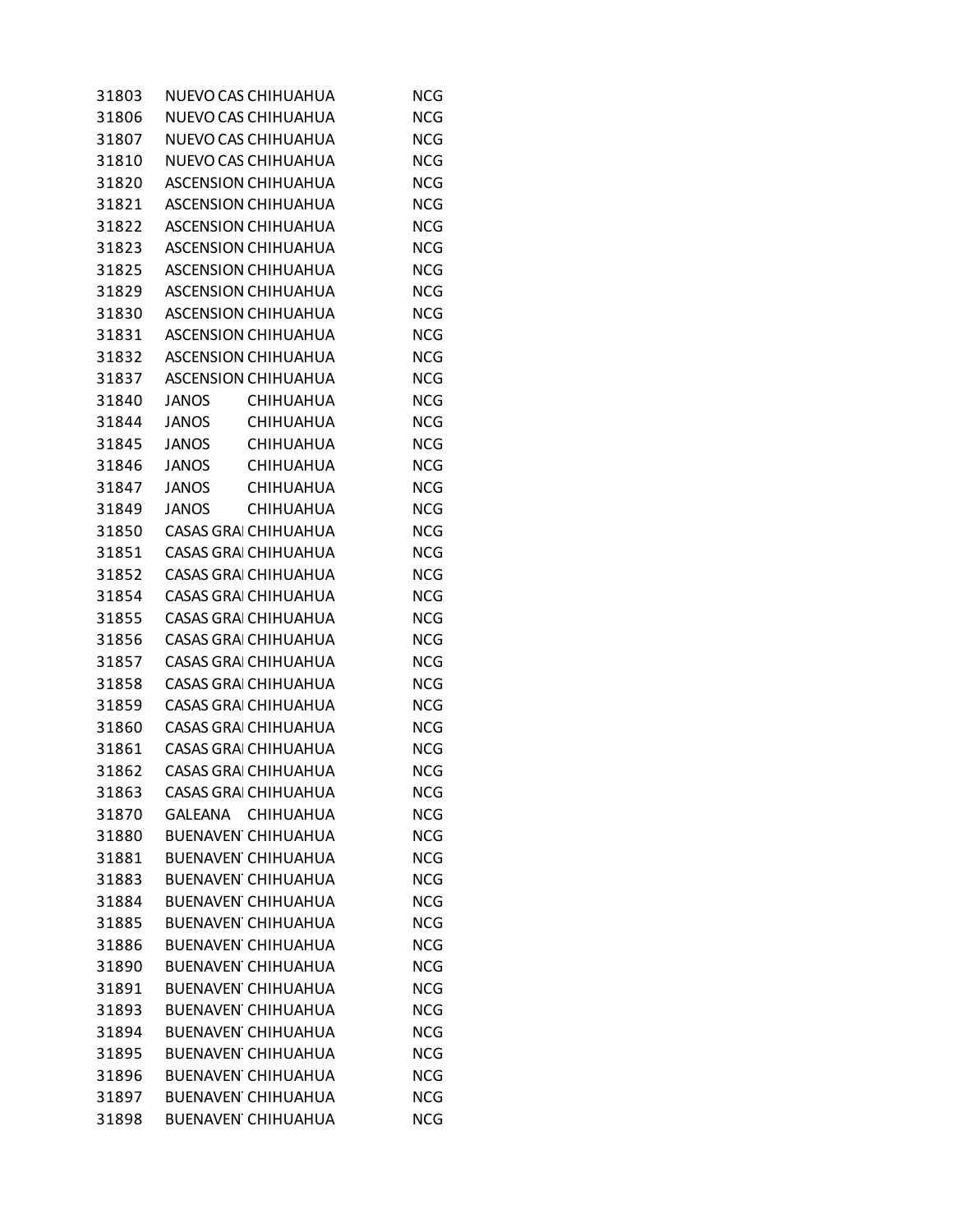| 31899 | <b>BUENAVEN CHIHUAHUA</b>         | <b>NCG</b> |
|-------|-----------------------------------|------------|
| 31900 | <b>GOMEZ FAF CHIHUAHUA</b>        | <b>CCH</b> |
| 31901 | <b>GOMEZ FAF CHIHUAHUA</b>        | <b>CCH</b> |
| 31902 | <b>GOMEZ FAF CHIHUAHUA</b>        | <b>CCH</b> |
| 31904 | <b>GOMEZ FAF CHIHUAHUA</b>        | <b>CCH</b> |
| 31908 | <b>GOMEZ FAF CHIHUAHUA</b>        | <b>CCH</b> |
| 31910 | <b>GOMEZ FAF CHIHUAHUA</b>        | <b>CCH</b> |
| 31911 | <b>GOMEZ FAF CHIHUAHUA</b>        | <b>CCH</b> |
| 31915 | <b>GOMEZ FAF CHIHUAHUA</b>        | <b>CCH</b> |
| 31920 | IGNACIO ZA CHIHUAHUA              | <b>CCH</b> |
| 31921 | IGNACIO ZA CHIHUAHUA              | <b>CCH</b> |
| 31922 | IGNACIO ZA CHIHUAHUA              | <b>CCH</b> |
| 31924 | IGNACIO ZA CHIHUAHUA              | <b>CCH</b> |
| 31927 | IGNACIO ZA CHIHUAHUA              | <b>CCH</b> |
| 31928 | IGNACIO ZA CHIHUAHUA              | <b>CCH</b> |
| 31930 | IGNACIO ZA CHIHUAHUA              | <b>CCH</b> |
| 31931 | IGNACIO ZA CHIHUAHUA              | <b>CCH</b> |
| 31933 | IGNACIO ZA CHIHUAHUA              | <b>CCH</b> |
| 31940 | MADERA CHIHUAHUA                  | <b>CCH</b> |
| 31942 | MADERA<br><b>CHIHUAHUA</b>        | <b>CCH</b> |
| 31943 | MADERA<br>CHIHUAHUA               | <b>CCH</b> |
| 31944 | MADERA<br>CHIHUAHUA               | <b>CCH</b> |
| 31945 | MADERA<br><b>CHIHUAHUA</b>        | <b>CCH</b> |
| 31950 | MADERA<br>CHIHUAHUA               | <b>CCH</b> |
| 31953 | MADERA<br><b>CHIHUAHUA</b>        | <b>CCH</b> |
| 31954 | <b>MADERA</b><br><b>CHIHUAHUA</b> | <b>CCH</b> |
| 31955 | MADERA<br><b>CHIHUAHUA</b>        | <b>CCH</b> |
| 31956 | MADERA<br><b>CHIHUAHUA</b>        | <b>CCH</b> |
| 31957 | MADERA<br><b>CHIHUAHUA</b>        | <b>CCH</b> |
| 31958 | MADERA<br>CHIHUAHUA               | <b>CCH</b> |
| 31959 | MADERA<br><b>CHIHUAHUA</b>        | <b>CCH</b> |
| 31960 | NAMIQUIP, CHIHUAHUA               | <b>CCH</b> |
| 31962 | NAMIQUIP, CHIHUAHUA               | <b>CCH</b> |
| 31963 | NAMIQUIP, CHIHUAHUA               | <b>CCH</b> |
| 31964 | NAMIQUIP, CHIHUAHUA               | <b>CCH</b> |
| 31965 | NAMIQUIP, CHIHUAHUA               | <b>CCH</b> |
| 31966 | NAMIQUIP, CHIHUAHUA               | <b>CCH</b> |
| 31967 | NAMIQUIP, CHIHUAHUA               | <b>CCH</b> |
| 31970 | NAMIQUIP, CHIHUAHUA               | <b>CCH</b> |
| 31971 | NAMIQUIP, CHIHUAHUA               | <b>CCH</b> |
| 31972 | NAMIQUIP, CHIHUAHUA               | <b>CCH</b> |
| 31973 | NAMIQUIP, CHIHUAHUA               | <b>CCH</b> |
| 31974 | NAMIQUIP, CHIHUAHUA               | <b>CCH</b> |
| 31976 | NAMIQUIP, CHIHUAHUA               | <b>CCH</b> |
| 31977 | NAMIQUIP, CHIHUAHUA               | <b>CCH</b> |
| 31978 | NAMIQUIP, CHIHUAHUA               | <b>CCH</b> |
| 31979 | NAMIQUIP, CHIHUAHUA               | <b>CCH</b> |
| 31990 | MATACHI CHIHUAHUA                 | <b>CCH</b> |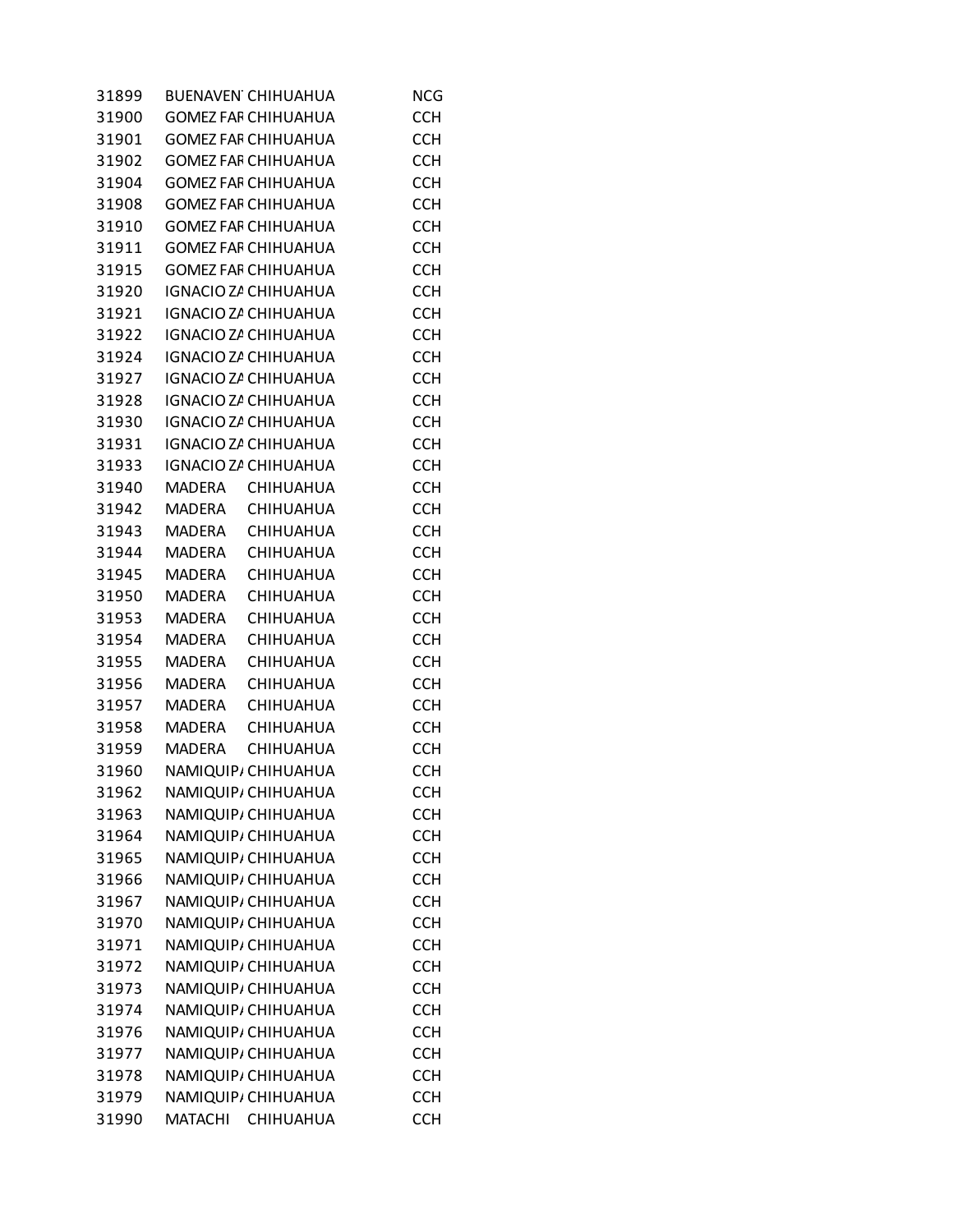| 31991 | MATACHI        | CHIHUAHUA                 | <b>CCH</b> |
|-------|----------------|---------------------------|------------|
| 31992 | <b>MATACHI</b> | CHIHUAHUA                 | <b>CCH</b> |
| 31994 | <b>MATACHI</b> | CHIHUAHUA                 | <b>CCH</b> |
| 31996 | <b>MATACHI</b> | <b>CHIHUAHUA</b>          | <b>CCH</b> |
| 31997 | <b>MATACHI</b> | CHIHUAHUA                 | <b>CCH</b> |
| 32100 | <b>JUAREZ</b>  | CHIHUAHUA                 | <b>CJS</b> |
| 32107 | JUAREZ         | CHIHUAHUA                 | <b>CJS</b> |
| 32108 | JUAREZ         | CHIHUAHUA                 | <b>CJS</b> |
| 32109 | <b>JUAREZ</b>  | CHIHUAHUA                 | <b>CJS</b> |
| 32150 | <b>JUAREZ</b>  | CHIHUAHUA                 | <b>CJS</b> |
| 32153 | JUAREZ         | CHIHUAHUA                 | <b>CJS</b> |
| 32159 | <b>JUAREZ</b>  | CHIHUAHUA                 | <b>CJS</b> |
| 32180 | JUAREZ         | CHIHUAHUA                 | <b>CJS</b> |
| 32200 | JUAREZ         | CHIHUAHUA                 | <b>CJS</b> |
| 32210 | <b>JUAREZ</b>  | CHIHUAHUA                 | <b>CJS</b> |
| 32215 | <b>JUAREZ</b>  | CHIHUAHUA                 | <b>CJS</b> |
| 32217 | JUAREZ         | CHIHUAHUA                 | <b>CJS</b> |
| 32220 | <b>JUAREZ</b>  | CHIHUAHUA                 | <b>CJS</b> |
| 32223 | JUAREZ         | CHIHUAHUA                 | <b>CJS</b> |
| 32448 | JUAREZ         | <b>CHIHUAHUA</b>          | <b>CJS</b> |
| 32594 | <b>JUAREZ</b>  | CHIHUAHUA                 | <b>CJS</b> |
| 32599 | <b>JUAREZ</b>  | CHIHUAHUA                 | <b>CJS</b> |
| 32674 | JUAREZ         | <b>CHIHUAHUA</b>          | <b>CJS</b> |
| 32695 | <b>JUAREZ</b>  | CHIHUAHUA                 | <b>CJS</b> |
| 32696 | JUAREZ         | CHIHUAHUA                 | <b>CJS</b> |
| 32703 |                | JUAREZ CHIHUAHUA          | <b>CJS</b> |
| 32704 |                | JUAREZ CHIHUAHUA          | <b>CJS</b> |
| 32730 |                | JUAREZ CHIHUAHUA          | <b>CJS</b> |
| 32740 |                | <b>GUADALUP CHIHUAHUA</b> | <b>CJS</b> |
| 32741 |                | <b>GUADALUP CHIHUAHUA</b> | <b>CJS</b> |
| 32742 |                | <b>GUADALUP CHIHUAHUA</b> | <b>CJS</b> |
| 32743 |                | <b>GUADALUP CHIHUAHUA</b> | <b>CJS</b> |
| 32750 |                | <b>GUADALUP CHIHUAHUA</b> | <b>CJS</b> |
| 32754 |                | <b>GUADALUP CHIHUAHUA</b> | <b>CJS</b> |
| 32758 |                | <b>GUADALUP CHIHUAHUA</b> | <b>CJS</b> |
| 32760 |                | <b>GUADALUP CHIHUAHUA</b> | <b>CJS</b> |
| 32765 |                | <b>GUADALUP CHIHUAHUA</b> | <b>CJS</b> |
| 32767 |                | <b>GUADALUP CHIHUAHUA</b> | <b>CJS</b> |
| 32770 |                | <b>GUADALUP CHIHUAHUA</b> | <b>CJS</b> |
| 32774 |                | <b>GUADALUP CHIHUAHUA</b> | <b>CJS</b> |
| 32776 |                | <b>GUADALUP CHIHUAHUA</b> | <b>CJS</b> |
| 32777 |                | <b>GUADALUP CHIHUAHUA</b> | <b>CJS</b> |
| 32780 |                | PRAXEDIS C CHIHUAHUA      | <b>CJS</b> |
| 32783 |                | PRAXEDIS C CHIHUAHUA      | <b>CJS</b> |
| 32785 |                | PRAXEDIS C CHIHUAHUA      | <b>CJS</b> |
| 32789 |                | PRAXEDIS C CHIHUAHUA      | <b>CJS</b> |
| 32790 |                | PRAXEDIS C CHIHUAHUA      | <b>CJS</b> |
| 32793 |                | PRAXEDIS C CHIHUAHUA      | <b>CJS</b> |
|       |                |                           |            |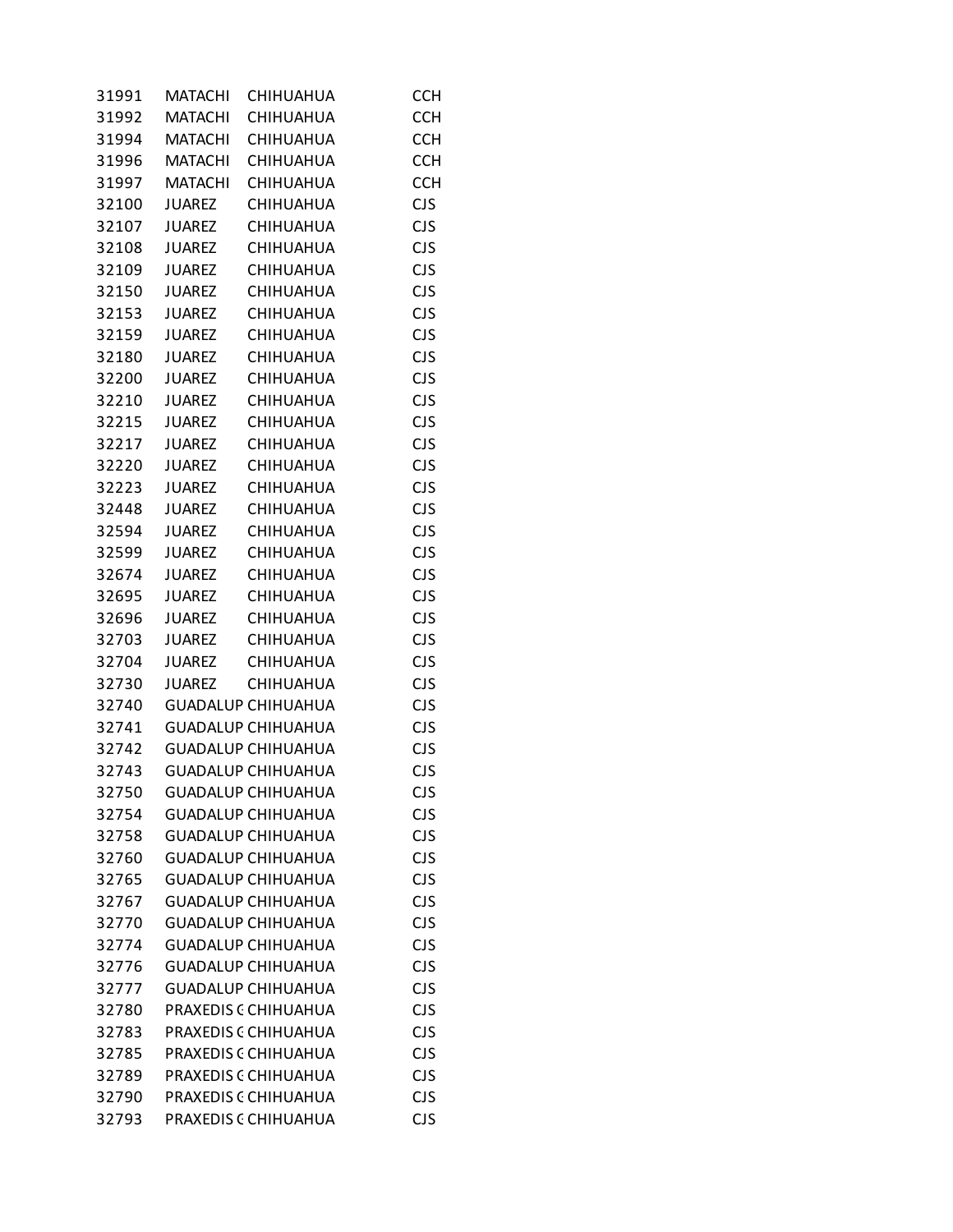| 32794 |                | PRAXEDIS (CHIHUAHUA  | <b>CJS</b> |
|-------|----------------|----------------------|------------|
| 32797 |                | PRAXEDIS C CHIHUAHUA | <b>CJS</b> |
| 32800 |                | AHUMADA CHIHUAHUA    | <b>CJS</b> |
| 32811 |                | AHUMADA CHIHUAHUA    | <b>CJS</b> |
| 32812 |                | AHUMADA CHIHUAHUA    | <b>CJS</b> |
| 32813 |                | AHUMADA CHIHUAHUA    | <b>CJS</b> |
| 32814 |                | AHUMADA CHIHUAHUA    | <b>CJS</b> |
| 32815 |                | AHUMADA CHIHUAHUA    | <b>CJS</b> |
| 32816 |                | AHUMADA CHIHUAHUA    | <b>CJS</b> |
| 32818 |                | AHUMADA CHIHUAHUA    | <b>CJS</b> |
| 32820 |                | AHUMADA CHIHUAHUA    | <b>CJS</b> |
| 32830 |                | AHUMADA CHIHUAHUA    | <b>CJS</b> |
| 32840 |                | AHUMADA CHIHUAHUA    | <b>CJS</b> |
| 32845 |                | AHUMADA CHIHUAHUA    | <b>CJS</b> |
| 32847 |                | AHUMADA CHIHUAHUA    | <b>CJS</b> |
| 32850 |                | COYAME DE CHIHUAHUA  | CUU        |
| 32853 |                | COYAME DI CHIHUAHUA  | CUU        |
| 32854 |                | COYAME DE CHIHUAHUA  | CUU        |
| 32880 |                | OJINAGA CHIHUAHUA    | CUU        |
| 32882 | OJINAGA        | <b>CHIHUAHUA</b>     | CUU        |
| 32883 | OJINAGA        | <b>CHIHUAHUA</b>     | CUU        |
| 32884 |                | OJINAGA CHIHUAHUA    | CUU        |
| 32885 | OJINAGA        | <b>CHIHUAHUA</b>     | CUU        |
| 32886 | OJINAGA        | CHIHUAHUA            | CUU        |
| 32887 | OJINAGA        | <b>CHIHUAHUA</b>     | CUU        |
| 32888 | <b>OJINAGA</b> | <b>CHIHUAHUA</b>     | CUU        |
| 32889 | OJINAGA        | <b>CHIHUAHUA</b>     | CUU        |
| 32890 | OJINAGA        | CHIHUAHUA            | CUU        |
| 32891 | OJINAGA        | <b>CHIHUAHUA</b>     | CUU        |
| 32893 | OJINAGA        | CHIHUAHUA            | CUU        |
| 32894 | OJINAGA        | <b>CHIHUAHUA</b>     | CUU        |
| 32895 | <b>OJINAGA</b> | CHIHUAHUA            | CUU        |
| 32896 | <b>OJINAGA</b> | CHIHUAHUA            | CUU        |
| 32897 | <b>OJINAGA</b> | CHIHUAHUA            | CUU        |
| 32900 | <b>ALDAMA</b>  | CHIHUAHUA            | CUU        |
| 32902 | <b>ALDAMA</b>  | CHIHUAHUA            | CUU        |
| 32903 | <b>ALDAMA</b>  | CHIHUAHUA            | CUU        |
| 32907 | <b>ALDAMA</b>  | <b>CHIHUAHUA</b>     | CUU        |
| 32910 | <b>ALDAMA</b>  | CHIHUAHUA            | CUU        |
| 32912 | ALDAMA         | CHIHUAHUA            | CUU        |
| 32913 | <b>ALDAMA</b>  | CHIHUAHUA            | CUU        |
| 32914 | <b>ALDAMA</b>  | CHIHUAHUA            | CUU        |
| 32917 | ALDAMA         | CHIHUAHUA            | CUU        |
| 32918 | <b>ALDAMA</b>  | <b>CHIHUAHUA</b>     | CUU        |
| 32920 | <b>ALDAMA</b>  | CHIHUAHUA            | CUU        |
| 32925 | ALDAMA         | CHIHUAHUA            | CUU        |
| 32930 | <b>ALDAMA</b>  | CHIHUAHUA            | CUU        |
| 32932 | <b>ALDAMA</b>  | CHIHUAHUA            | CUU        |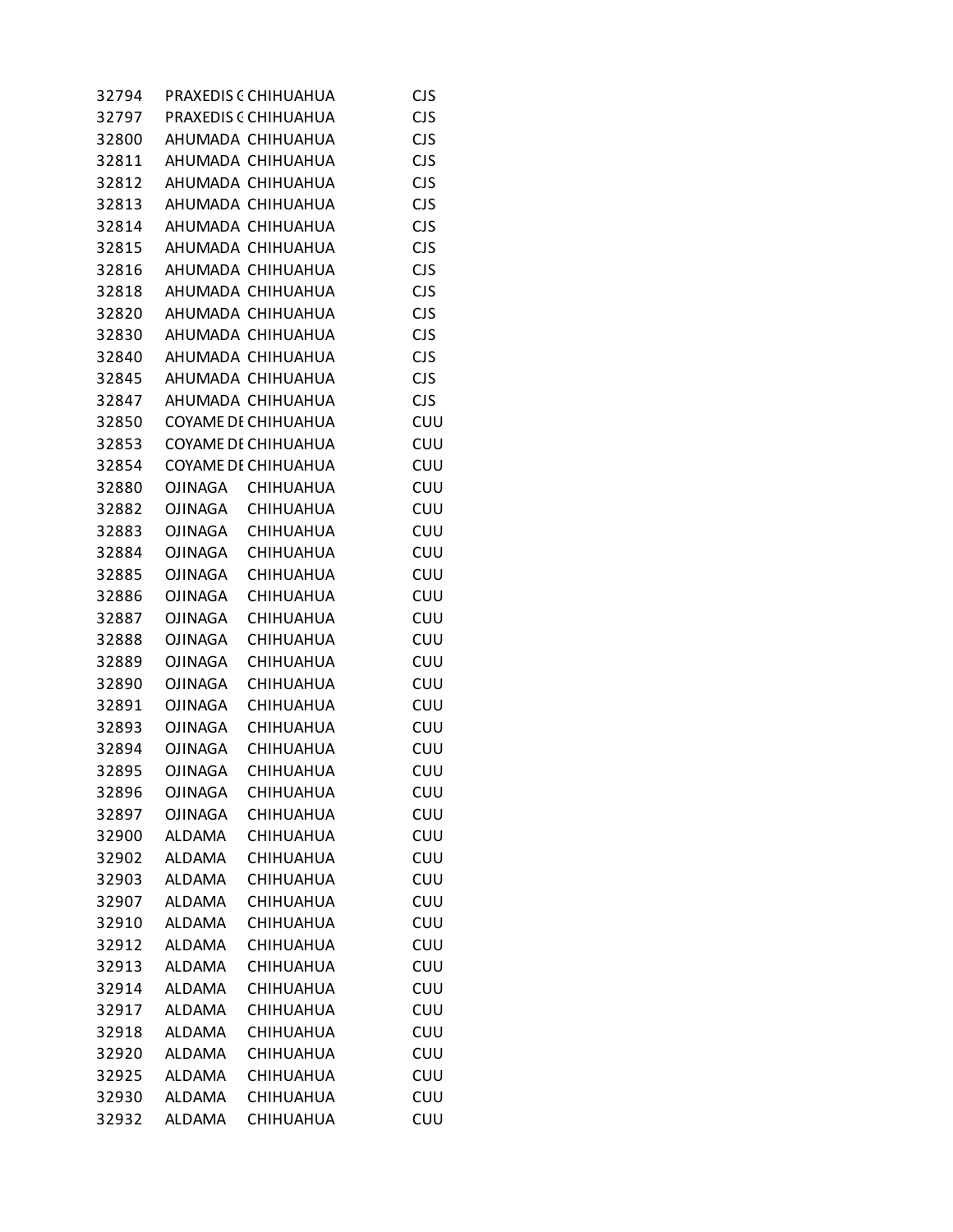| 32933 | ALDAMA         | <b>CHIHUAHUA</b>           | CUU        |
|-------|----------------|----------------------------|------------|
| 32934 | <b>ALDAMA</b>  | <b>CHIHUAHUA</b>           | CUU        |
| 32939 | ALDAMA         | CHIHUAHUA                  | CUU        |
| 32940 | ALDAMA         | <b>CHIHUAHUA</b>           | CUU        |
| 32944 | ALDAMA         | CHIHUAHUA                  | CUU        |
| 32945 | ALDAMA         | <b>CHIHUAHUA</b>           | CUU        |
| 32947 | <b>ALDAMA</b>  | <b>CHIHUAHUA</b>           | CUU        |
| 32948 | ALDAMA         | <b>CHIHUAHUA</b>           | CUU        |
|       | 32949 ALDAMA   | CHIHUAHUA                  | CUU        |
| 32950 | JULIMES        | <b>CHIHUAHUA</b>           | <b>DLS</b> |
| 32951 | JULIMES        | <b>CHIHUAHUA</b>           | <b>DLS</b> |
| 32952 | <b>JULIMES</b> | <b>CHIHUAHUA</b>           | <b>DLS</b> |
| 32953 |                | JULIMES CHIHUAHUA          | <b>DLS</b> |
|       |                | 32955 JULIMES CHIHUAHUA    | <b>DLS</b> |
| 32957 |                | JULIMES CHIHUAHUA          | <b>DLS</b> |
| 32958 |                | JULIMES CHIHUAHUA          | <b>DLS</b> |
| 32980 |                | MANUEL BE CHIHUAHUA        | CUU        |
| 32985 |                | MANUEL BE CHIHUAHUA        | CUU        |
|       |                |                            | CUU        |
| 32992 |                | <b>MANUEL BE CHIHUAHUA</b> |            |
| 32994 |                | <b>MANUEL BE CHIHUAHUA</b> | CUU        |
| 32995 |                | MANUEL BE CHIHUAHUA        | CUU        |
| 32996 |                | MANUEL BE CHIHUAHUA        | <b>CUU</b> |
| 32997 |                | <b>MANUEL BE CHIHUAHUA</b> | CUU        |
| 32998 |                | MANUEL BE CHIHUAHUA        | CUU        |
| 33120 |                | ROSALES CHIHUAHUA          | <b>DLS</b> |
| 33123 | ROSALES        | <b>CHIHUAHUA</b>           | <b>DLS</b> |
| 33124 |                | ROSALES CHIHUAHUA          | <b>DLS</b> |
| 33125 |                | ROSALES CHIHUAHUA          | <b>DLS</b> |
| 33126 | <b>ROSALES</b> | <b>CHIHUAHUA</b>           | <b>DLS</b> |
| 33127 | ROSALES        | <b>CHIHUAHUA</b>           | <b>DLS</b> |
| 33128 |                | ROSALES CHIHUAHUA          | <b>DLS</b> |
| 33130 |                | MEOQUI CHIHUAHUA           | <b>DLS</b> |
| 33131 | <b>MEOQUI</b>  | CHIHUAHUA                  | <b>DLS</b> |
| 33132 | <b>MEOQUI</b>  | CHIHUAHUA                  | <b>DLS</b> |
| 33133 | <b>MEOQUI</b>  | CHIHUAHUA                  | <b>DLS</b> |
| 33135 | <b>MEOQUI</b>  | <b>CHIHUAHUA</b>           | <b>DLS</b> |
| 33136 | MEOQUI         | CHIHUAHUA                  | <b>DLS</b> |
| 33137 | <b>MEOQUI</b>  | <b>CHIHUAHUA</b>           | <b>DLS</b> |
| 33138 | <b>MEOQUI</b>  | CHIHUAHUA                  | <b>DLS</b> |
| 33139 | <b>MEOQUI</b>  | CHIHUAHUA                  | <b>DLS</b> |
| 33140 |                | DR. BELISAI CHIHUAHUA      | <b>CCH</b> |
| 33142 |                | DR. BELISAI CHIHUAHUA      | <b>CCH</b> |
| 33145 |                | DR. BELISAI CHIHUAHUA      | <b>CCH</b> |
| 33146 |                | DR. BELISAI CHIHUAHUA      | <b>CCH</b> |
| 33147 |                | DR. BELISAI CHIHUAHUA      | <b>CCH</b> |
| 33148 |                | DR. BELISAI CHIHUAHUA      | <b>CCH</b> |
| 33150 | SATEVO         | CHIHUAHUA                  | <b>DLS</b> |
| 33151 | SATEVO         | CHIHUAHUA                  | <b>DLS</b> |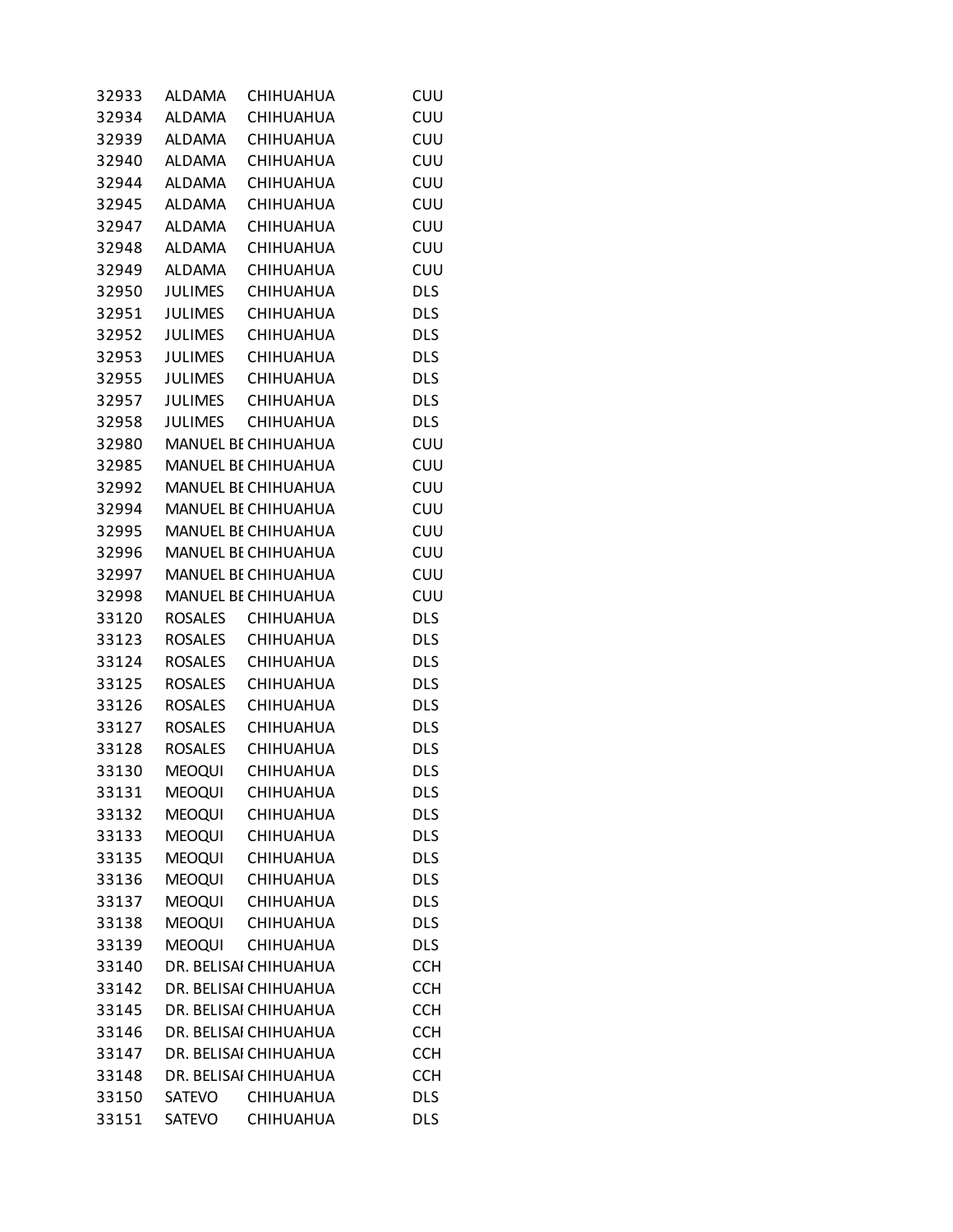| 33153 | SATEVO         | CHIHUAHUA                 | <b>DLS</b> |
|-------|----------------|---------------------------|------------|
| 33154 | <b>SATEVO</b>  | <b>CHIHUAHUA</b>          | <b>DLS</b> |
| 33156 | SATEVO         | CHIHUAHUA                 | <b>DLS</b> |
| 33157 | <b>SATEVO</b>  | <b>CHIHUAHUA</b>          | <b>DLS</b> |
| 33158 | SATEVO         | <b>CHIHUAHUA</b>          | <b>DLS</b> |
| 33159 | SATEVO         | CHIHUAHUA                 | <b>DLS</b> |
| 33170 |                | NONOAVA CHIHUAHUA         | <b>CCH</b> |
| 33179 |                | NONOAVA CHIHUAHUA         | <b>CCH</b> |
| 33180 |                | <b>GUACHOCI CHIHUAHUA</b> | <b>GCH</b> |
| 33183 |                | <b>GUACHOCI CHIHUAHUA</b> | <b>GCH</b> |
| 33184 |                | <b>GUACHOCI CHIHUAHUA</b> | <b>GCH</b> |
| 33185 |                | <b>GUACHOCI CHIHUAHUA</b> | <b>GCH</b> |
| 33186 |                | <b>GUACHOCI CHIHUAHUA</b> | <b>GCH</b> |
| 33187 |                | <b>GUACHOCI CHIHUAHUA</b> | <b>GCH</b> |
| 33188 |                | <b>GUACHOCI CHIHUAHUA</b> | <b>GCH</b> |
| 33190 |                | <b>GUACHOCI CHIHUAHUA</b> | <b>GCH</b> |
|       |                |                           |            |
| 33193 |                | <b>GUACHOCI CHIHUAHUA</b> | <b>GCH</b> |
| 33194 |                | <b>GUACHOCI CHIHUAHUA</b> | <b>GCH</b> |
| 33195 |                | <b>GUACHOCI CHIHUAHUA</b> | <b>GCH</b> |
| 33196 |                | <b>GUACHOCI CHIHUAHUA</b> | <b>GCH</b> |
| 33197 |                | <b>GUACHOCI CHIHUAHUA</b> | <b>GCH</b> |
| 33198 |                | <b>GUACHOCI CHIHUAHUA</b> | <b>GCH</b> |
| 33200 |                | BOCOYNA CHIHUAHUA         | <b>CCH</b> |
| 33201 | BOCOYNA        | CHIHUAHUA                 | <b>CCH</b> |
| 33202 |                | BOCOYNA CHIHUAHUA         | <b>CCH</b> |
| 33203 | <b>BOCOYNA</b> | <b>CHIHUAHUA</b>          | <b>CCH</b> |
| 33205 | BOCOYNA        | CHIHUAHUA                 | <b>CCH</b> |
| 33208 |                | BOCOYNA CHIHUAHUA         | <b>CCH</b> |
| 33209 | <b>BOCOYNA</b> | CHIHUAHUA                 | <b>CCH</b> |
| 33210 | BOCOYNA        | CHIHUAHUA                 | <b>CCH</b> |
| 33217 |                | BOCOYNA CHIHUAHUA         | <b>CCH</b> |
| 33220 | <b>BOCOYNA</b> | CHIHUAHUA                 | <b>CCH</b> |
| 33226 | <b>BOCOYNA</b> | <b>CHIHUAHUA</b>          | <b>CCH</b> |
| 33227 |                | BOCOYNA CHIHUAHUA         | <b>CCH</b> |
| 33228 |                | BOCOYNA CHIHUAHUA         | <b>CCH</b> |
| 33233 |                | BOCOYNA CHIHUAHUA         | <b>CCH</b> |
| 33237 |                | BOCOYNA CHIHUAHUA         | <b>CCH</b> |
| 33260 |                | <b>GRAN MOR CHIHUAHUA</b> | <b>CCH</b> |
| 33261 |                | <b>GRAN MOR CHIHUAHUA</b> | <b>CCH</b> |
| 33262 |                | <b>GRAN MOR CHIHUAHUA</b> | <b>CCH</b> |
| 33263 |                | <b>GRAN MOR CHIHUAHUA</b> | <b>CCH</b> |
| 33264 |                | <b>GRAN MOR CHIHUAHUA</b> | <b>CCH</b> |
| 33265 |                | <b>GRAN MOR CHIHUAHUA</b> | <b>CCH</b> |
| 33266 |                | <b>GRAN MOR CHIHUAHUA</b> | <b>CCH</b> |
| 33268 |                | <b>GRAN MOR CHIHUAHUA</b> | <b>CCH</b> |
| 33269 |                | <b>GRAN MOR CHIHUAHUA</b> | <b>CCH</b> |
| 33270 |                | SANTA ISAB CHIHUAHUA      | <b>CCH</b> |
| 33273 |                | SANTA ISAB CHIHUAHUA      | <b>CCH</b> |
|       |                |                           |            |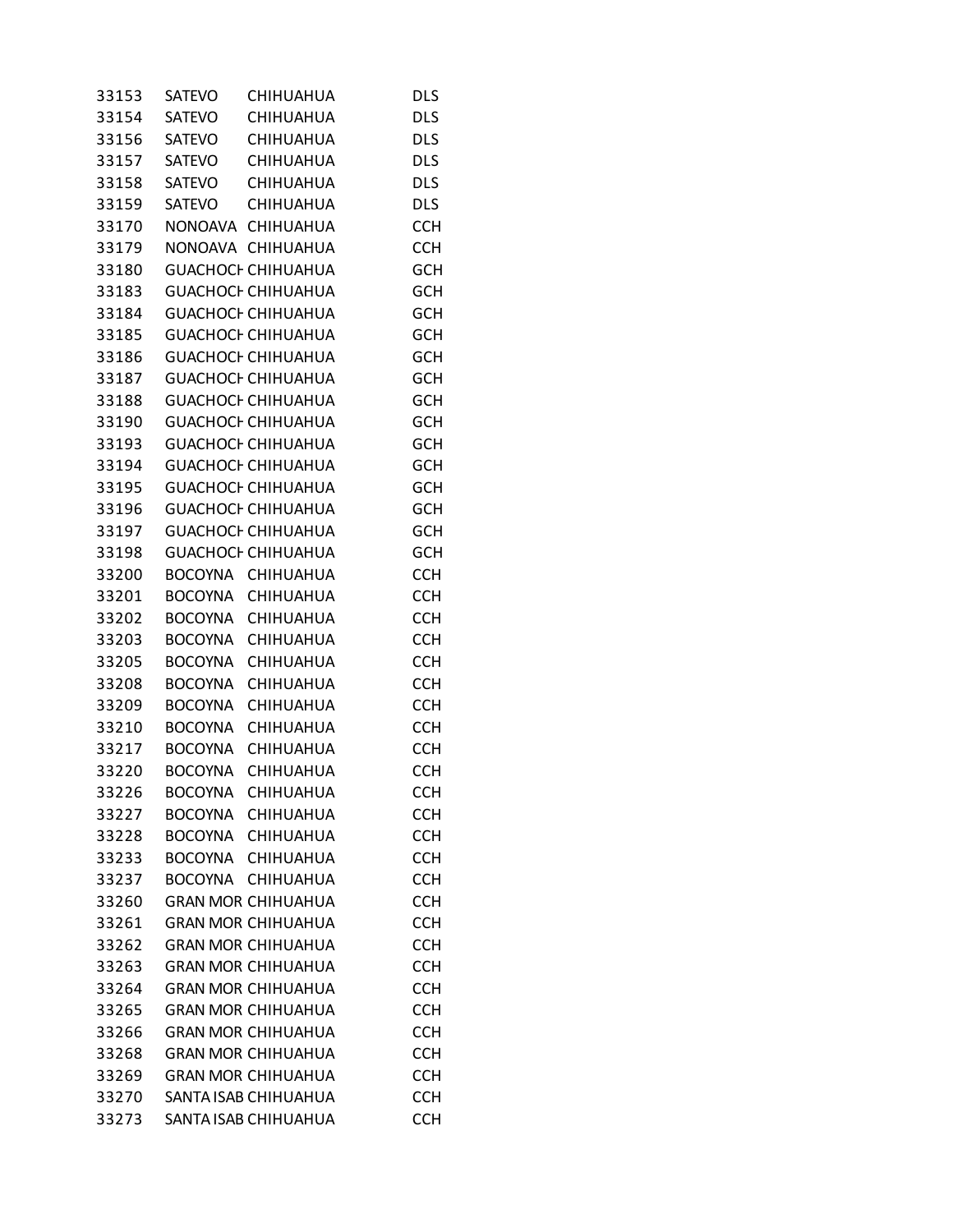| 33274 |                 | SANTA ISAB CHIHUAHUA       | <b>CCH</b> |
|-------|-----------------|----------------------------|------------|
| 33275 |                 | SANTA ISAB CHIHUAHUA       | <b>CCH</b> |
| 33276 |                 | SANTA ISAB CHIHUAHUA       | <b>CCH</b> |
| 33277 |                 | SANTA ISAB CHIHUAHUA       | <b>CCH</b> |
| 33300 | URUACHI         | <b>CHIHUAHUA</b>           | <b>CCH</b> |
| 33301 | URUACHI         | CHIHUAHUA                  | <b>CCH</b> |
| 33303 | URUACHI         | <b>CHIHUAHUA</b>           | <b>CCH</b> |
| 33304 | URUACHI         | <b>CHIHUAHUA</b>           | <b>CCH</b> |
| 33305 | URUACHI         | CHIHUAHUA                  | <b>CCH</b> |
| 33306 | URUACHI         | CHIHUAHUA                  | <b>CCH</b> |
| 33307 | <b>URUACHI</b>  | CHIHUAHUA                  | <b>CCH</b> |
| 33309 | URUACHI         | CHIHUAHUA                  | <b>CCH</b> |
| 33310 | URUACHI         | <b>CHIHUAHUA</b>           | <b>CCH</b> |
| 33314 | <b>URUACHI</b>  | <b>CHIHUAHUA</b>           | <b>CCH</b> |
| 33315 | <b>URUACHI</b>  | CHIHUAHUA                  | <b>CCH</b> |
|       |                 |                            | <b>CCH</b> |
| 33316 | <b>URUACHI</b>  | CHIHUAHUA                  |            |
| 33318 | <b>URUACHI</b>  | CHIHUAHUA                  | <b>CCH</b> |
| 33320 | <b>OCAMPO</b>   | <b>CHIHUAHUA</b>           | <b>CCH</b> |
| 33323 | <b>OCAMPO</b>   | <b>CHIHUAHUA</b>           | <b>CCH</b> |
| 33324 | <b>OCAMPO</b>   | <b>CHIHUAHUA</b>           | <b>CCH</b> |
| 33325 | <b>OCAMPO</b>   | CHIHUAHUA                  | <b>CCH</b> |
| 33326 | <b>OCAMPO</b>   | CHIHUAHUA                  | <b>CCH</b> |
| 33327 | <b>OCAMPO</b>   | CHIHUAHUA                  | <b>CCH</b> |
| 33330 | <b>OCAMPO</b>   | CHIHUAHUA                  | <b>CCH</b> |
| 33333 | <b>OCAMPO</b>   | CHIHUAHUA                  | <b>CCH</b> |
| 33334 | <b>OCAMPO</b>   | <b>CHIHUAHUA</b>           | <b>CCH</b> |
| 33335 | <b>OCAMPO</b>   | CHIHUAHUA                  | <b>CCH</b> |
| 33336 | <b>OCAMPO</b>   | CHIHUAHUA                  | <b>CCH</b> |
| 33337 | <b>OCAMPO</b>   | CHIHUAHUA                  | <b>CCH</b> |
| 33340 | <b>MORIS</b>    | <b>CHIHUAHUA</b>           | <b>CCH</b> |
| 33346 | <b>MORIS</b>    | CHIHUAHUA                  | <b>CCH</b> |
| 33347 | <b>MORIS</b>    | CHIHUAHUA                  | <b>CCH</b> |
| 33350 | <b>MORIS</b>    | <b>CHIHUAHUA</b>           | <b>CCH</b> |
| 33360 | <b>CHINIPAS</b> | CHIHUAHUA                  | <b>CCH</b> |
| 33363 | <b>CHINIPAS</b> | <b>CHIHUAHUA</b>           | <b>CCH</b> |
| 33364 | <b>CHINIPAS</b> | <b>CHIHUAHUA</b>           | <b>CCH</b> |
| 33365 | <b>CHINIPAS</b> | <b>CHIHUAHUA</b>           | <b>CCH</b> |
| 33366 | <b>CHINIPAS</b> | <b>CHIHUAHUA</b>           | <b>CCH</b> |
| 33367 | CHINIPAS        | CHIHUAHUA                  | <b>CCH</b> |
| 33370 |                 | MAGUARIC CHIHUAHUA         | <b>CCH</b> |
| 33400 |                 | <b>BATOPILAS CHIHUAHUA</b> | <b>CCH</b> |
| 33403 |                 | <b>BATOPILAS CHIHUAHUA</b> | <b>GCH</b> |
| 33406 |                 | <b>BATOPILAS CHIHUAHUA</b> | <b>GCH</b> |
| 33407 |                 | <b>BATOPILAS CHIHUAHUA</b> | <b>GCH</b> |
| 33408 |                 | <b>BATOPILAS CHIHUAHUA</b> | <b>GCH</b> |
| 33410 |                 | <b>BATOPILAS CHIHUAHUA</b> | GCH        |
| 33413 |                 | <b>BATOPILAS CHIHUAHUA</b> | <b>GCH</b> |
| 33415 |                 | <b>BATOPILAS CHIHUAHUA</b> | GCH        |
|       |                 |                            |            |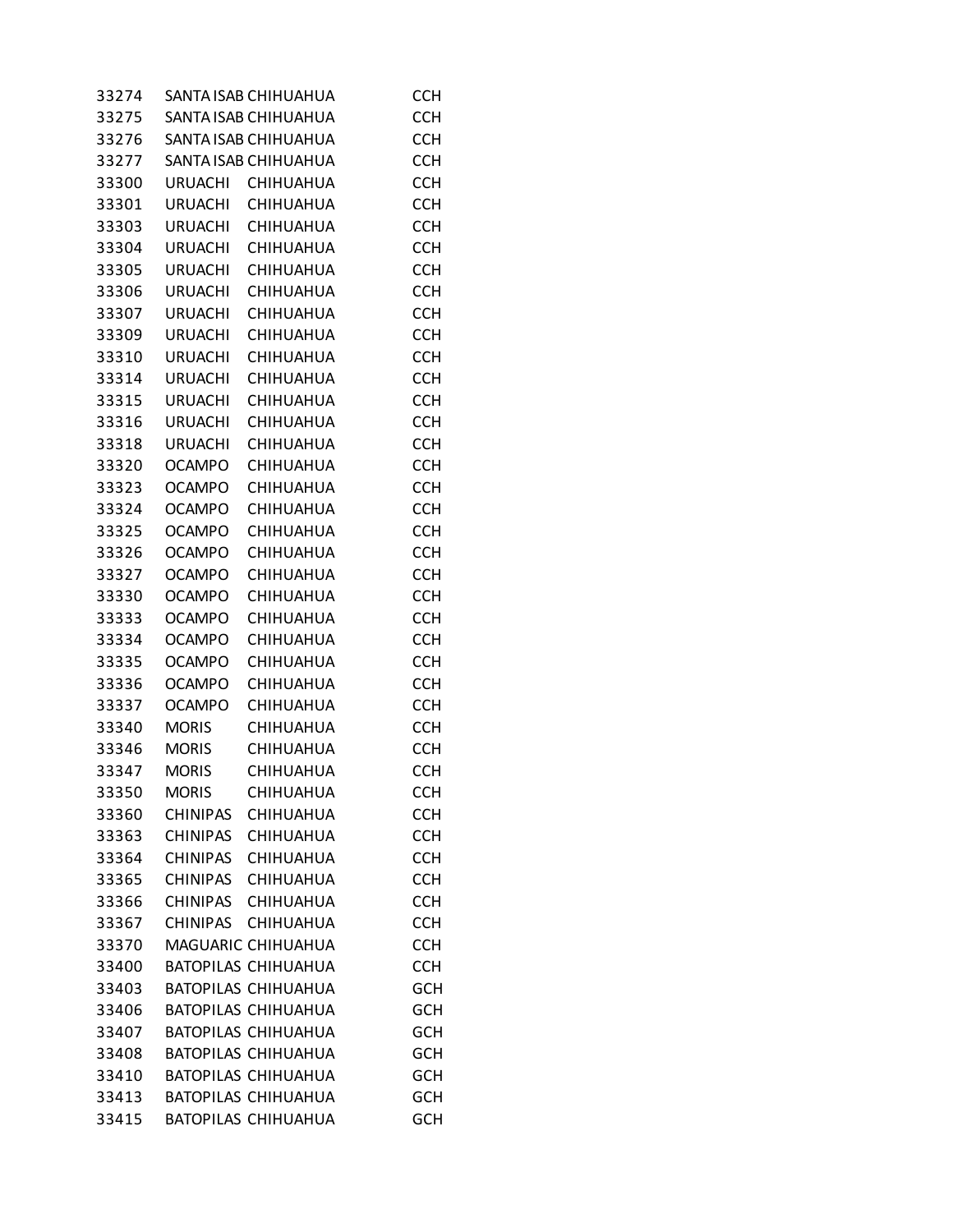| 33416 |                | <b>BATOPILAS CHIHUAHUA</b> | <b>GCH</b> |
|-------|----------------|----------------------------|------------|
| 33418 |                | BATOPILAS CHIHUAHUA        | <b>GCH</b> |
| 33419 |                | BATOPILAS CHIHUAHUA        | <b>GCH</b> |
| 33420 |                | URIQUE CHIHUAHUA           | <b>CCH</b> |
| 33421 |                | URIQUE CHIHUAHUA           | <b>CCH</b> |
| 33422 |                | URIQUE CHIHUAHUA           | <b>CCH</b> |
| 33423 |                | URIQUE CHIHUAHUA           | <b>CCH</b> |
| 33424 |                | URIQUE CHIHUAHUA           | <b>CCH</b> |
| 33425 |                | URIQUE CHIHUAHUA           | <b>CCH</b> |
| 33426 |                | URIQUE CHIHUAHUA           | <b>CCH</b> |
| 33430 |                | URIQUE CHIHUAHUA           | <b>CCH</b> |
| 33431 |                | URIQUE CHIHUAHUA           | <b>CCH</b> |
| 33432 |                | URIQUE CHIHUAHUA           | <b>CCH</b> |
| 33433 |                | URIQUE CHIHUAHUA           | <b>CCH</b> |
| 33435 |                | URIQUE CHIHUAHUA           | <b>CCH</b> |
| 33440 |                | URIQUE CHIHUAHUA           | <b>CCH</b> |
| 33443 |                | URIQUE CHIHUAHUA           | <b>CCH</b> |
| 33444 |                | URIQUE CHIHUAHUA           | <b>CCH</b> |
| 33500 |                | SAN FRANC CHIHUAHUA        | <b>PAR</b> |
|       |                | 33504 SAN FRANC CHIHUAHUA  |            |
|       |                |                            | PAR        |
|       |                | 33505 SAN FRANC CHIHUAHUA  | <b>PAR</b> |
| 33506 |                | SAN FRANC CHIHUAHUA        | PAR        |
|       |                | 33515 SAN FRANC CHIHUAHUA  | PAR        |
| 33516 |                | SAN FRANC CHIHUAHUA        | <b>PAR</b> |
| 33517 |                | SAN FRANC CHIHUAHUA        | <b>PAR</b> |
|       |                | 33540 HUEJOTITA CHIHUAHUA  | PAR        |
| 33544 |                | HUEJOTITAI CHIHUAHUA       | PAR        |
|       |                | 33545 HUEJOTITAI CHIHUAHUA | PAR        |
| 33550 |                | EL TULE CHIHUAHUA          | PAR        |
|       |                | 33551 ELTULE CHIHUAHUA     | PAR        |
|       |                | 33553 EL TULE CHIHUAHUA    | <b>PAR</b> |
| 33555 |                | EL TULE CHIHUAHUA          | PAR        |
| 33560 | <b>BALLEZA</b> | CHIHUAHUA                  | <b>PAR</b> |
| 33563 | <b>BALLEZA</b> | <b>CHIHUAHUA</b>           | <b>PAR</b> |
| 33564 | <b>BALLEZA</b> | <b>CHIHUAHUA</b>           | <b>PAR</b> |
| 33565 | <b>BALLEZA</b> | <b>CHIHUAHUA</b>           | <b>PAR</b> |
| 33566 | <b>BALLEZA</b> | CHIHUAHUA                  | <b>PAR</b> |
| 33567 | <b>BALLEZA</b> | CHIHUAHUA                  | <b>PAR</b> |
| 33570 | <b>BALLEZA</b> | <b>CHIHUAHUA</b>           | <b>PAR</b> |
| 33573 | <b>BALLEZA</b> | <b>CHIHUAHUA</b>           | <b>PAR</b> |
| 33574 | <b>BALLEZA</b> | <b>CHIHUAHUA</b>           | <b>PAR</b> |
| 33575 | <b>BALLEZA</b> | CHIHUAHUA                  | <b>PAR</b> |
| 33576 | BALLEZA        | CHIHUAHUA                  | <b>PAR</b> |
| 33577 | <b>BALLEZA</b> | <b>CHIHUAHUA</b>           | <b>PAR</b> |
| 33580 |                | SANTA BARI CHIHUAHUA       | <b>PAR</b> |
| 33583 |                | SANTA BARI CHIHUAHUA       | <b>PAR</b> |
| 33584 |                | SANTA BARI CHIHUAHUA       | PAR        |
| 33585 |                | SANTA BARI CHIHUAHUA       | PAR        |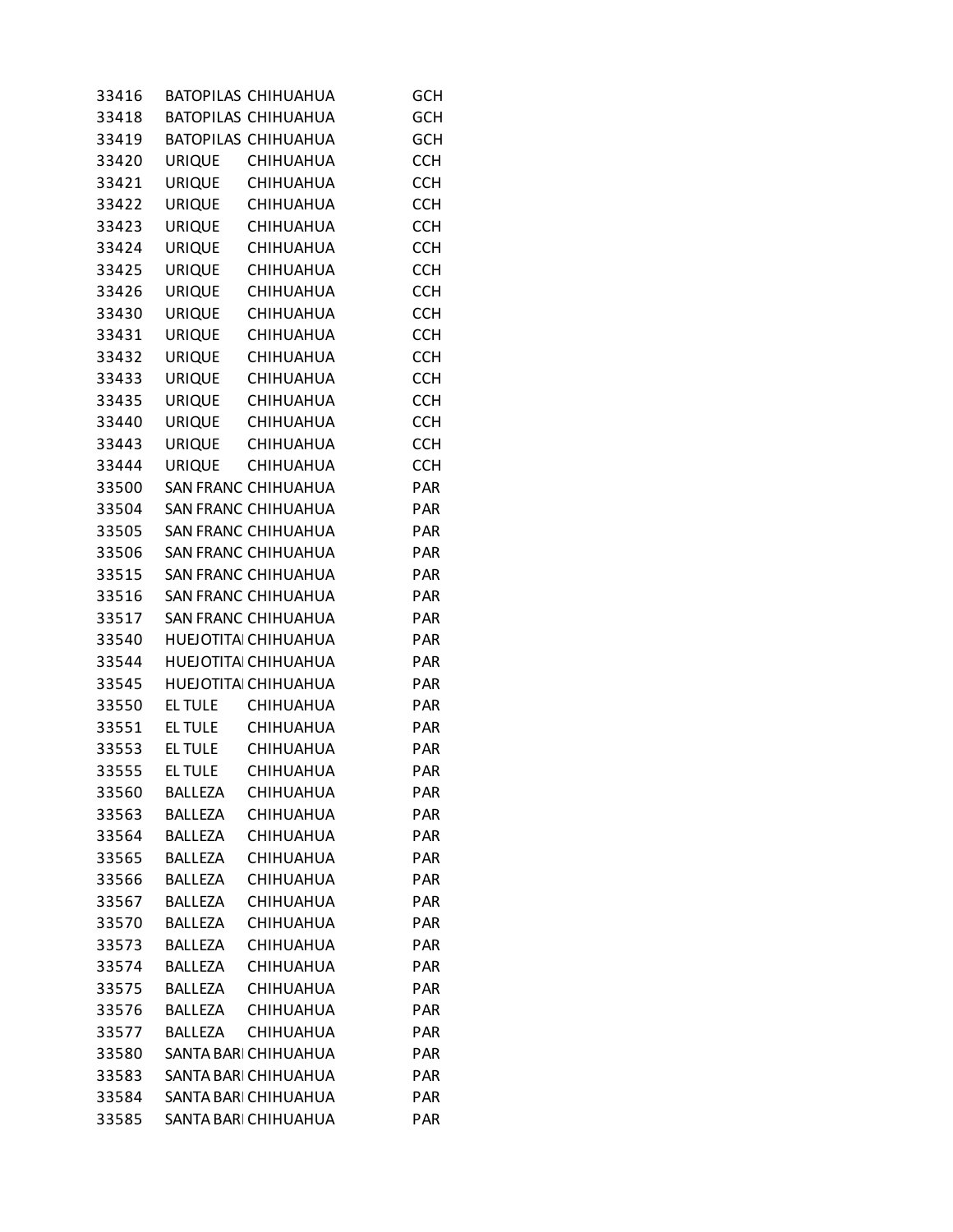| 33586 | SANTA BARI CHIHUAHUA         |                  | <b>PAR</b> |
|-------|------------------------------|------------------|------------|
| 33587 | SANTA BARI CHIHUAHUA         |                  | <b>PAR</b> |
| 33590 | SANTA BARI CHIHUAHUA         |                  | <b>PAR</b> |
| 33593 | SANTA BARI CHIHUAHUA         |                  | <b>PAR</b> |
| 33594 | SANTA BARI CHIHUAHUA         |                  | <b>PAR</b> |
| 33595 | SANTA BARI CHIHUAHUA         |                  | <b>PAR</b> |
| 33596 | SANTA BARI CHIHUAHUA         |                  | <b>PAR</b> |
| 33597 | SANTA BARI CHIHUAHUA         |                  | <b>PAR</b> |
| 33600 | CAMARGO CHIHUAHUA            |                  | CDO        |
| 33601 | CAMARGO CHIHUAHUA            |                  | CDO        |
| 33604 | CAMARGO CHIHUAHUA            |                  | CDO        |
| 33605 | CAMARGO CHIHUAHUA            |                  | CDO        |
| 33610 | CAMARGO CHIHUAHUA            |                  | CDO        |
| 33618 | CAMARGO CHIHUAHUA            |                  | CDO        |
| 33620 | SAUCILLO CHIHUAHUA           |                  | <b>DLS</b> |
| 33623 | SAUCILLO CHIHUAHUA           |                  | <b>DLS</b> |
| 33624 | SAUCILLO CHIHUAHUA           |                  | <b>DLS</b> |
| 33625 | SAUCILLO CHIHUAHUA           |                  | <b>DLS</b> |
| 33626 | SAUCILLO CHIHUAHUA           |                  | <b>DLS</b> |
| 33627 | SAUCILLO CHIHUAHUA           |                  | <b>DLS</b> |
| 33630 | SAUCILLO CHIHUAHUA           |                  | <b>DLS</b> |
| 33633 | SAUCILLO CHIHUAHUA           |                  | <b>DLS</b> |
| 33640 | SAUCILLO CHIHUAHUA           |                  | <b>DLS</b> |
| 33643 | SAUCILLO CHIHUAHUA           |                  | <b>DLS</b> |
| 33647 | SAUCILLO CHIHUAHUA           |                  | <b>DLS</b> |
| 33650 | VALLE DE Z/ CHIHUAHUA        |                  | <b>PAR</b> |
| 33651 | VALLE DE Z/ CHIHUAHUA        |                  | <b>PAR</b> |
| 33652 | VALLE DE Z/ CHIHUAHUA        |                  | <b>PAR</b> |
| 33653 | <b>VALLE DE Z/ CHIHUAHUA</b> |                  | <b>PAR</b> |
|       | 33654 VALLEDEZ/CHIHUAHUA     |                  | <b>PAR</b> |
| 33655 | VALLE DE Z/ CHIHUAHUA        |                  | <b>PAR</b> |
| 33656 | VALLE DE Z/ CHIHUAHUA        |                  | <b>PAR</b> |
| 33660 | VALLE DE Z/ CHIHUAHUA        |                  | PAR        |
| 33663 | VALLE DE Z/ CHIHUAHUA        |                  | <b>PAR</b> |
| 33665 | VALLE DE Z/ CHIHUAHUA        |                  | <b>PAR</b> |
| 33669 | VALLE DE Z/ CHIHUAHUA        |                  | <b>PAR</b> |
| 33670 | LA CRUZ CHIHUAHUA            |                  | CDO        |
| 33671 | LA CRUZ                      | <b>CHIHUAHUA</b> | CDO        |
| 33673 | LA CRUZ                      | <b>CHIHUAHUA</b> | CDO        |
| 33677 | LA CRUZ CHIHUAHUA            |                  | CDO        |
| 33679 | <b>LA CRUZ</b>               | <b>CHIHUAHUA</b> | CDO        |
| 33680 | SAN FRANC CHIHUAHUA          |                  | CDO        |
| 33681 | SAN FRANC CHIHUAHUA          |                  | CDO        |
| 33682 | <b>SAN FRANC CHIHUAHUA</b>   |                  | CDO        |
| 33683 | SAN FRANC CHIHUAHUA          |                  | CDO        |
| 33687 | SAN FRANC CHIHUAHUA          |                  | CDO        |
| 33690 | <b>SAN FRANC CHIHUAHUA</b>   |                  | CDO        |
| 33693 | SAN FRANC CHIHUAHUA          |                  | CDO        |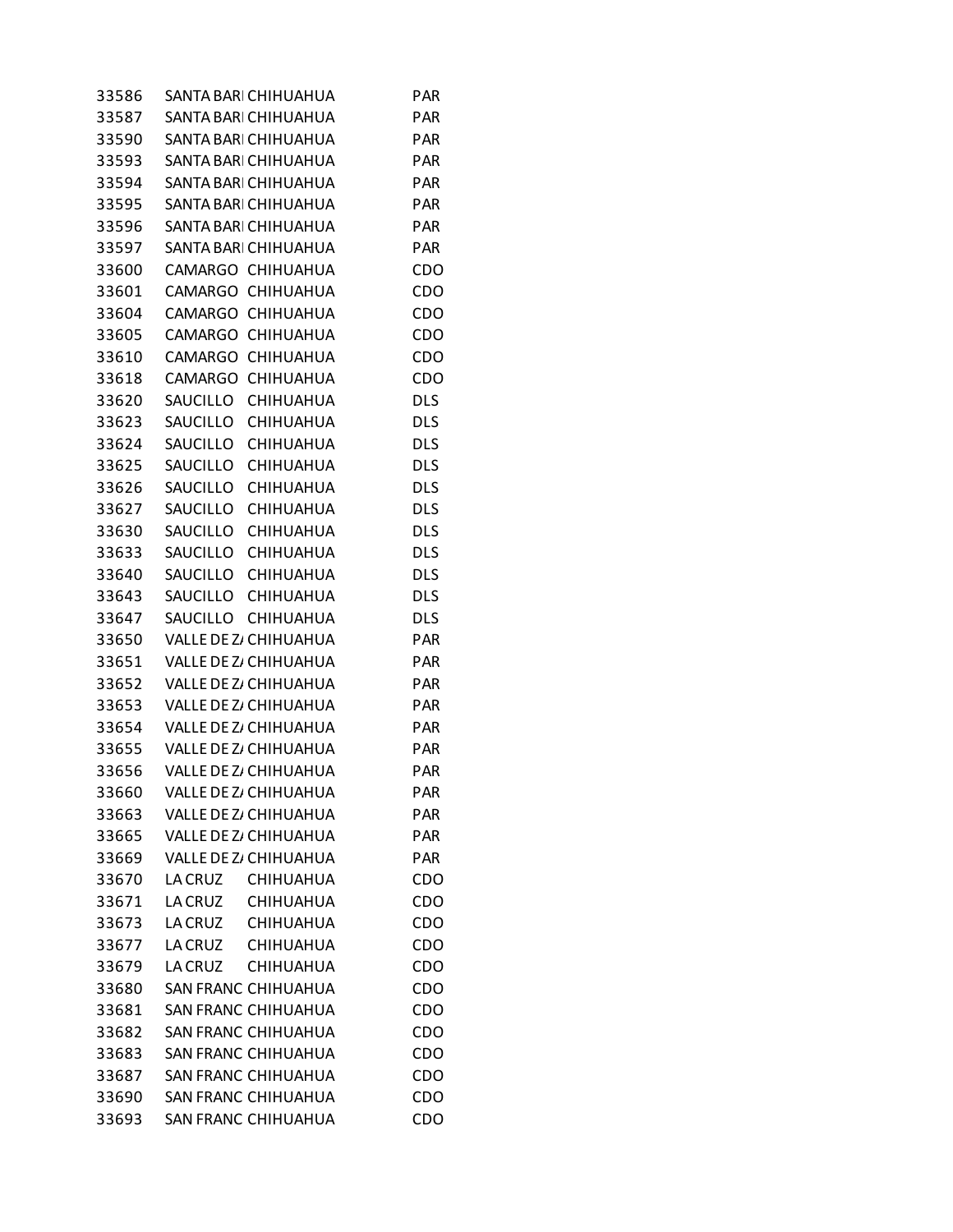| 33710 | CAMARGO CHIHUAHUA          | CDO        |
|-------|----------------------------|------------|
| 33720 | CAMARGO CHIHUAHUA          | CDO        |
| 33730 | CAMARGO CHIHUAHUA          | CDO        |
| 33737 | CAMARGO CHIHUAHUA          | CDO        |
| 33738 | CAMARGO CHIHUAHUA          | CDO        |
| 33739 | CAMARGO CHIHUAHUA          | CDO        |
| 33740 | CAMARGO CHIHUAHUA          | CDO        |
| 33747 | CAMARGO CHIHUAHUA          | CDO        |
| 33748 | CAMARGO CHIHUAHUA          | CDO        |
| 33749 | CAMARGO CHIHUAHUA          | CDO        |
| 33750 | CAMARGO CHIHUAHUA          | CDO        |
| 33759 | CAMARGO CHIHUAHUA          | CDO        |
| 33760 | CAMARGO CHIHUAHUA          | CDO        |
| 33765 | CAMARGO CHIHUAHUA          | CDO        |
| 33768 | CAMARGO CHIHUAHUA          | CDO        |
| 33769 | CAMARGO CHIHUAHUA          | CDO        |
| 33770 | CAMARGO CHIHUAHUA          | CDO        |
|       | CAMARGO CHIHUAHUA          |            |
| 33777 |                            | CDO        |
| 33778 | CAMARGO CHIHUAHUA          | CDO        |
| 33779 | CAMARGO CHIHUAHUA          | CDO        |
| 33800 | HIDALGO D CHIHUAHUA        | <b>PAR</b> |
| 33810 | HIDALGO D CHIHUAHUA        | <b>PAR</b> |
| 33814 | HIDALGO D CHIHUAHUA        | <b>PAR</b> |
| 33815 | HIDALGO D CHIHUAHUA        | <b>PAR</b> |
| 33816 | HIDALGO D CHIHUAHUA        | <b>PAR</b> |
| 33818 | HIDALGO D CHIHUAHUA        | <b>PAR</b> |
| 33820 | HIDALGO D CHIHUAHUA        | <b>PAR</b> |
| 33823 | HIDALGO D CHIHUAHUA        | <b>PAR</b> |
| 33824 | HIDALGO D CHIHUAHUA        | <b>PAR</b> |
| 33825 | HIDALGO D CHIHUAHUA        | <b>PAR</b> |
|       | 33826 HIDALGO D CHIHUAHUA  | <b>PAR</b> |
| 33827 | HIDALGO D CHIHUAHUA        | <b>PAR</b> |
| 33829 | HIDALGO D CHIHUAHUA        | <b>PAR</b> |
| 33830 | HIDALGO D CHIHUAHUA        | <b>PAR</b> |
| 33834 | HIDALGO D CHIHUAHUA        | <b>PAR</b> |
| 33836 | <b>HIDALGO D CHIHUAHUA</b> | <b>PAR</b> |
| 33839 | HIDALGO D CHIHUAHUA        | <b>PAR</b> |
| 33840 | <b>HIDALGO D CHIHUAHUA</b> | <b>PAR</b> |
| 33846 | HIDALGO D CHIHUAHUA        | <b>PAR</b> |
| 33848 | HIDALGO D CHIHUAHUA        | <b>PAR</b> |
| 33850 | HIDALGO D CHIHUAHUA        | <b>PAR</b> |
| 33855 | HIDALGO D CHIHUAHUA        | <b>PAR</b> |
| 33856 | HIDALGO D CHIHUAHUA        | <b>PAR</b> |
| 33857 | <b>HIDALGO D CHIHUAHUA</b> | <b>PAR</b> |
| 33858 | HIDALGO D CHIHUAHUA        | <b>PAR</b> |
| 33860 | HIDALGO D CHIHUAHUA        | <b>PAR</b> |
| 33863 | HIDALGO D CHIHUAHUA        | <b>PAR</b> |
| 33868 | HIDALGO D CHIHUAHUA        | <b>PAR</b> |
|       |                            |            |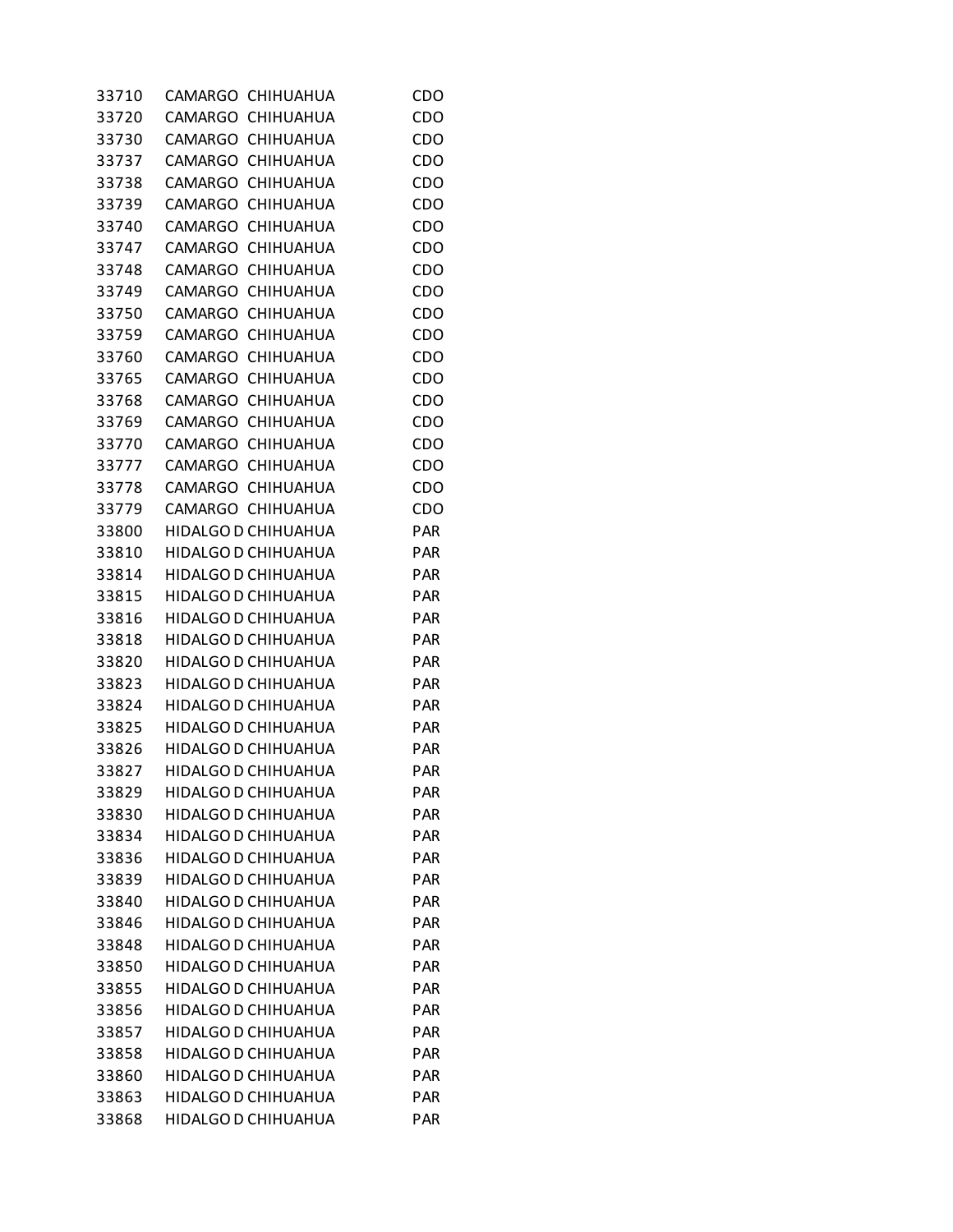| 33869 |                | HIDALGO D CHIHUAHUA        | <b>PAR</b> |
|-------|----------------|----------------------------|------------|
| 33870 |                | <b>HIDALGO D CHIHUAHUA</b> | <b>PAR</b> |
| 33873 |                | HIDALGO D CHIHUAHUA        | <b>PAR</b> |
| 33879 |                | HIDALGO D CHIHUAHUA        | PAR        |
| 33880 |                | HIDALGO D CHIHUAHUA        | <b>PAR</b> |
| 33884 |                | HIDALGO D CHIHUAHUA        | <b>PAR</b> |
| 33885 |                | HIDALGO D CHIHUAHUA        | <b>PAR</b> |
| 33886 |                | HIDALGO D CHIHUAHUA        | <b>PAR</b> |
| 33890 |                | HIDALGO D CHIHUAHUA        | <b>PAR</b> |
| 33896 |                | HIDALGO D CHIHUAHUA        | <b>PAR</b> |
| 33898 |                | HIDALGO D CHIHUAHUA        | <b>PAR</b> |
| 33900 |                | HIDALGO D CHIHUAHUA        | <b>PAR</b> |
| 33903 |                | HIDALGO D CHIHUAHUA        | <b>PAR</b> |
| 33904 |                | HIDALGO D CHIHUAHUA        | <b>PAR</b> |
| 33905 |                | HIDALGO D CHIHUAHUA        | <b>PAR</b> |
| 33906 |                | HIDALGO D CHIHUAHUA        | <b>PAR</b> |
| 33907 |                | HIDALGO D CHIHUAHUA        | <b>PAR</b> |
| 33910 |                | HIDALGO D CHIHUAHUA        | <b>PAR</b> |
| 33913 |                | HIDALGO D CHIHUAHUA        | <b>PAR</b> |
| 33914 |                | HIDALGO D CHIHUAHUA        | <b>PAR</b> |
| 33915 |                | HIDALGO D CHIHUAHUA        | <b>PAR</b> |
| 33916 |                | HIDALGO D CHIHUAHUA        | <b>PAR</b> |
| 33917 |                | HIDALGO D CHIHUAHUA        | <b>PAR</b> |
| 33920 | ALLENDE        | <b>CHIHUAHUA</b>           | <b>PAR</b> |
| 33922 |                | ALLENDE CHIHUAHUA          | <b>PAR</b> |
| 33923 | ALLENDE        | <b>CHIHUAHUA</b>           | <b>PAR</b> |
| 33924 | ALLENDE        | <b>CHIHUAHUA</b>           | <b>PAR</b> |
| 33925 |                | ALLENDE CHIHUAHUA          | <b>PAR</b> |
| 33928 | ALLENDE        | <b>CHIHUAHUA</b>           | <b>PAR</b> |
| 33929 | ALLENDE        | <b>CHIHUAHUA</b>           | <b>PAR</b> |
| 33930 | ALLENDE        | <b>CHIHUAHUA</b>           | <b>PAR</b> |
| 33935 | <b>ALLENDE</b> | <b>CHIHUAHUA</b>           | <b>PAR</b> |
| 33936 | <b>ALLENDE</b> | CHIHUAHUA                  | <b>PAR</b> |
| 33939 | <b>ALLENDE</b> | CHIHUAHUA                  | <b>PAR</b> |
| 33940 | <b>LOPEZ</b>   | CHIHUAHUA                  | <b>JMZ</b> |
| 33943 | <b>LOPEZ</b>   | CHIHUAHUA                  | <b>JMZ</b> |
| 33944 | <b>LOPEZ</b>   | <b>CHIHUAHUA</b>           | JMZ        |
| 33945 | <b>LOPEZ</b>   | CHIHUAHUA                  | <b>JMZ</b> |
| 33946 | <b>LOPEZ</b>   | CHIHUAHUA                  | <b>JMZ</b> |
| 33947 | LOPEZ          | <b>CHIHUAHUA</b>           | <b>JMZ</b> |
| 33950 | LOPEZ          | <b>CHIHUAHUA</b>           | <b>JMZ</b> |
| 33953 | <b>LOPEZ</b>   | <b>CHIHUAHUA</b>           | <b>JMZ</b> |
| 33954 | LOPEZ          | CHIHUAHUA                  | JMZ        |
| 33955 | <b>LOPEZ</b>   | CHIHUAHUA                  | <b>JMZ</b> |
| 33956 | <b>LOPEZ</b>   | CHIHUAHUA                  | <b>JMZ</b> |
| 33957 | <b>LOPEZ</b>   | <b>CHIHUAHUA</b>           | <b>JMZ</b> |
| 33960 |                | MATAMOR( CHIHUAHUA         | PAR        |
| 33961 |                | MATAMOR( CHIHUAHUA         | PAR        |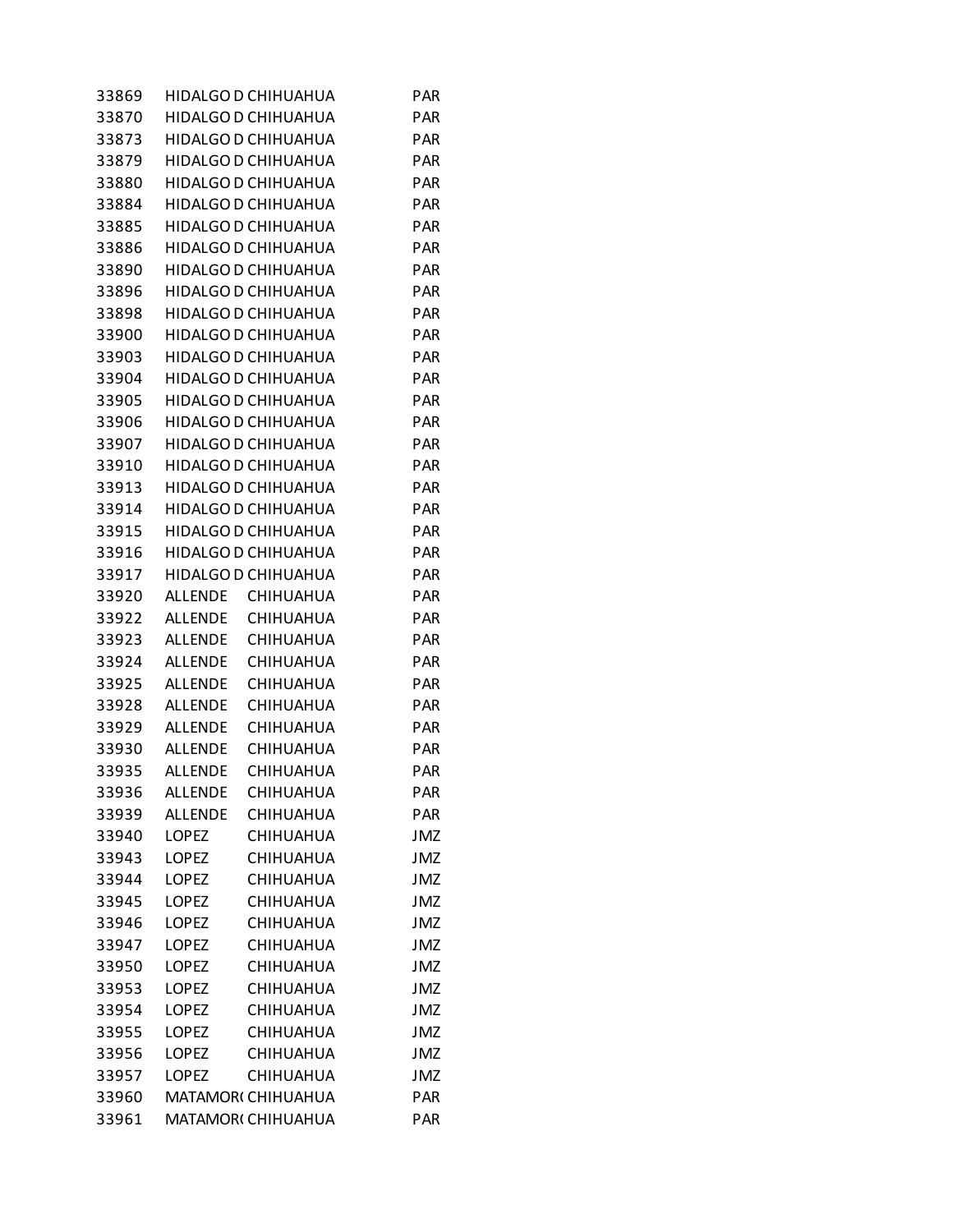| 33962 |                 | <b>MATAMORI CHIHUAHUA</b> | PAR        |
|-------|-----------------|---------------------------|------------|
| 33963 |                 | <b>MATAMORI CHIHUAHUA</b> | <b>PAR</b> |
| 33964 |                 | <b>MATAMORI CHIHUAHUA</b> | <b>PAR</b> |
| 33969 |                 | MATAMOR(CHIHUAHUA         | <b>PAR</b> |
| 33970 | <b>JIMENEZ</b>  | <b>CHIHUAHUA</b>          | <b>JMZ</b> |
| 33973 | JIMENEZ         | <b>CHIHUAHUA</b>          | <b>JMZ</b> |
| 33974 | JIMENEZ         | <b>CHIHUAHUA</b>          | JMZ        |
| 33975 | JIMENEZ         | <b>CHIHUAHUA</b>          | <b>JMZ</b> |
| 33976 |                 | JIMENEZ CHIHUAHUA         | <b>JMZ</b> |
| 33977 | JIMENEZ         | <b>CHIHUAHUA</b>          | <b>JMZ</b> |
| 33978 | <b>JIMENEZ</b>  | <b>CHIHUAHUA</b>          | <b>JMZ</b> |
| 33980 | JIMENEZ         | <b>CHIHUAHUA</b>          | <b>JMZ</b> |
| 33983 | JIMENEZ         | CHIHUAHUA                 | JMZ        |
| 33984 |                 | JIMENEZ CHIHUAHUA         | <b>JMZ</b> |
| 33985 |                 | JIMENEZ CHIHUAHUA         | <b>JMZ</b> |
| 33986 | JIMENEZ         | <b>CHIHUAHUA</b>          | JMZ        |
| 33987 | <b>JIMENEZ</b>  | <b>CHIHUAHUA</b>          | <b>JMZ</b> |
| 33990 |                 | CORONADC CHIHUAHUA        | <b>PAR</b> |
| 33991 |                 | CORONADC CHIHUAHUA        | <b>PAR</b> |
| 33992 |                 | CORONADC CHIHUAHUA        | <b>PAR</b> |
| 33993 |                 | CORONADC CHIHUAHUA        | <b>PAR</b> |
| 33995 |                 | CORONADC CHIHUAHUA        | <b>PAR</b> |
| 33996 |                 | <b>CORONADC CHIHUAHUA</b> | <b>PAR</b> |
| 33997 |                 | CORONADC CHIHUAHUA        | <b>PAR</b> |
| 34143 |                 | DURANGO DURANGO           | <b>DGO</b> |
| 34300 |                 | DURANGO DURANGO           | <b>DGO</b> |
| 34303 |                 | DURANGO DURANGO           | <b>DGO</b> |
| 34304 |                 | DURANGO DURANGO           | <b>DGO</b> |
| 34305 |                 | DURANGO DURANGO           | <b>DGO</b> |
| 34306 |                 | DURANGO DURANGO           | <b>DGO</b> |
| 34307 |                 | DURANGO DURANGO           | DGO        |
| 34308 | DURANGO DURANGO |                           | <b>DGO</b> |
| 34311 | <b>DURANGO</b>  | <b>DURANGO</b>            | <b>DGO</b> |
| 34313 | <b>DURANGO</b>  | <b>DURANGO</b>            | <b>DGO</b> |
| 34314 | <b>DURANGO</b>  | <b>DURANGO</b>            | <b>DGO</b> |
| 34315 | <b>DURANGO</b>  | <b>DURANGO</b>            | <b>DGO</b> |
| 34316 | <b>DURANGO</b>  | <b>DURANGO</b>            | <b>DGO</b> |
| 34317 | <b>DURANGO</b>  | <b>DURANGO</b>            | <b>DGO</b> |
| 34319 | <b>DURANGO</b>  | <b>DURANGO</b>            | <b>DGO</b> |
| 34320 | <b>DURANGO</b>  | <b>DURANGO</b>            | DGO        |
| 34321 | <b>DURANGO</b>  | <b>DURANGO</b>            | <b>DGO</b> |
| 34323 | <b>DURANGO</b>  | <b>DURANGO</b>            | <b>DGO</b> |
| 34324 | <b>DURANGO</b>  | <b>DURANGO</b>            | DGO        |
| 34325 | <b>DURANGO</b>  | <b>DURANGO</b>            | <b>DGO</b> |
| 34326 | <b>DURANGO</b>  | <b>DURANGO</b>            | <b>DGO</b> |
| 34327 | <b>DURANGO</b>  | <b>DURANGO</b>            | DGO        |
| 34330 | <b>DURANGO</b>  | <b>DURANGO</b>            | <b>DGO</b> |
| 34334 | DURANGO DURANGO |                           | <b>DGO</b> |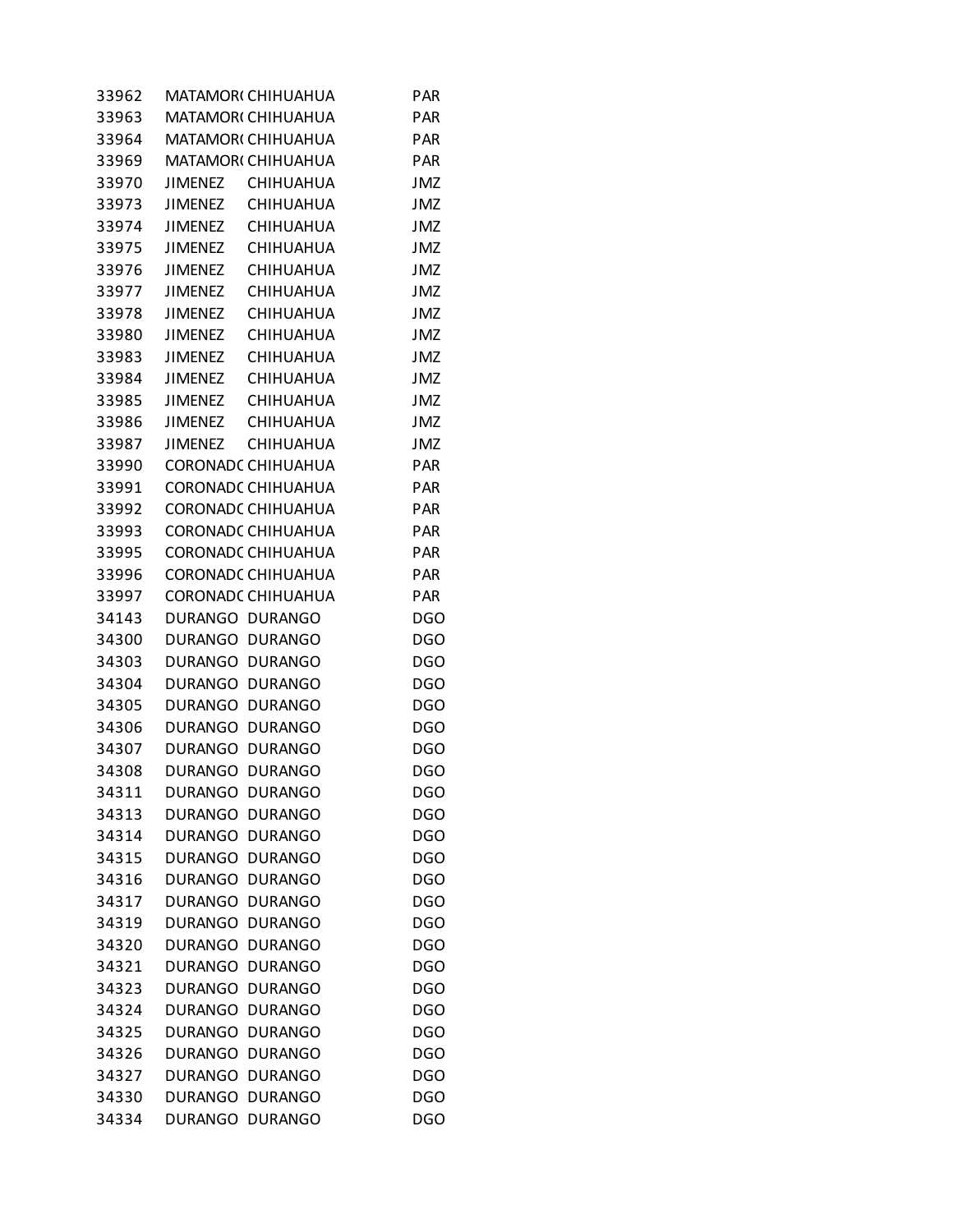| 34340 | <b>DURANGO</b>   | <b>DURANGO</b>            | DGO        |
|-------|------------------|---------------------------|------------|
| 34345 | <b>DURANGO</b>   | <b>DURANGO</b>            | DGO        |
| 34346 | <b>DURANGO</b>   | <b>DURANGO</b>            | <b>DGO</b> |
| 34348 | DURANGO          | <b>DURANGO</b>            | DGO        |
| 34350 | <b>DURANGO</b>   | <b>DURANGO</b>            | <b>DGO</b> |
| 34354 | <b>DURANGO</b>   | <b>DURANGO</b>            | <b>DGO</b> |
| 34358 | DURANGO          | <b>DURANGO</b>            | DGO        |
| 34360 | <b>DURANGO</b>   | <b>DURANGO</b>            | <b>DGO</b> |
| 34363 | <b>DURANGO</b>   | <b>DURANGO</b>            | <b>DGO</b> |
| 34364 | <b>DURANGO</b>   | <b>DURANGO</b>            | <b>DGO</b> |
| 34365 | <b>DURANGO</b>   | <b>DURANGO</b>            | <b>DGO</b> |
| 34366 | <b>DURANGO</b>   | <b>DURANGO</b>            | <b>DGO</b> |
| 34371 | DURANGO          | <b>DURANGO</b>            | DGO        |
| 34373 | <b>DURANGO</b>   | <b>DURANGO</b>            | <b>DGO</b> |
| 34374 | <b>DURANGO</b>   | <b>DURANGO</b>            | <b>DGO</b> |
| 34375 | DURANGO          | <b>DURANGO</b>            | <b>DGO</b> |
| 34376 | <b>DURANGO</b>   | <b>DURANGO</b>            | <b>DGO</b> |
|       |                  |                           |            |
| 34377 | <b>DURANGO</b>   | <b>DURANGO</b>            | <b>DGO</b> |
| 34378 | DURANGO          | <b>DURANGO</b>            | DGO        |
| 34380 | <b>DURANGO</b>   | <b>DURANGO</b>            | <b>DGO</b> |
| 34383 | <b>DURANGO</b>   | <b>DURANGO</b>            | <b>DGO</b> |
| 34384 | <b>DURANGO</b>   | <b>DURANGO</b>            | <b>DGO</b> |
| 34385 | <b>DURANGO</b>   | <b>DURANGO</b>            | <b>DGO</b> |
| 34386 | <b>DURANGO</b>   | <b>DURANGO</b>            | <b>DGO</b> |
| 34387 | DURANGO          | <b>DURANGO</b>            | DGO        |
| 34390 | <b>DURANGO</b>   | <b>DURANGO</b>            | <b>DGO</b> |
| 34393 | <b>DURANGO</b>   | <b>DURANGO</b>            | <b>DGO</b> |
| 34394 | DURANGO          | <b>DURANGO</b>            | <b>DGO</b> |
| 34395 | <b>DURANGO</b>   | <b>DURANGO</b>            | <b>DGO</b> |
| 34396 | <b>DURANGO</b>   | <b>DURANGO</b>            | <b>DGO</b> |
| 34397 | DURANGO          | <b>DURANGO</b>            | DGO        |
| 34398 | <b>DURANGO</b>   | <b>DURANGO</b>            | DGO        |
| 34400 | CANATLAN DURANGO |                           | <b>DGO</b> |
| 34403 |                  | CANATLAN DURANGO          | <b>DGO</b> |
| 34404 |                  | CANATLAN DURANGO          | <b>DGO</b> |
| 34405 |                  | CANATLAN DURANGO          | <b>DGO</b> |
| 34406 |                  | CANATLAN DURANGO          | DGO        |
| 34407 |                  | CANATLAN DURANGO          | <b>DGO</b> |
| 34410 |                  | <b>NUEVO IDE, DURANGO</b> | SQP        |
| 34413 |                  | <b>NUEVO IDE, DURANGO</b> | SQP        |
| 34414 |                  | NUEVO IDE, DURANGO        | SQP        |
| 34415 |                  | <b>NUEVO IDE, DURANGO</b> | SQP        |
| 34416 |                  | NUEVO IDE. DURANGO        | SQP        |
| 34417 |                  | NUEVO IDE, DURANGO        | SQP        |
| 34420 |                  | NUEVO IDE, DURANGO        | SQP        |
| 34423 |                  | NUEVO IDE. DURANGO        | SQP        |
| 34424 |                  | NUEVO IDE, DURANGO        | SQP        |
| 34425 |                  | NUEVO IDE DURANGO         | SQP        |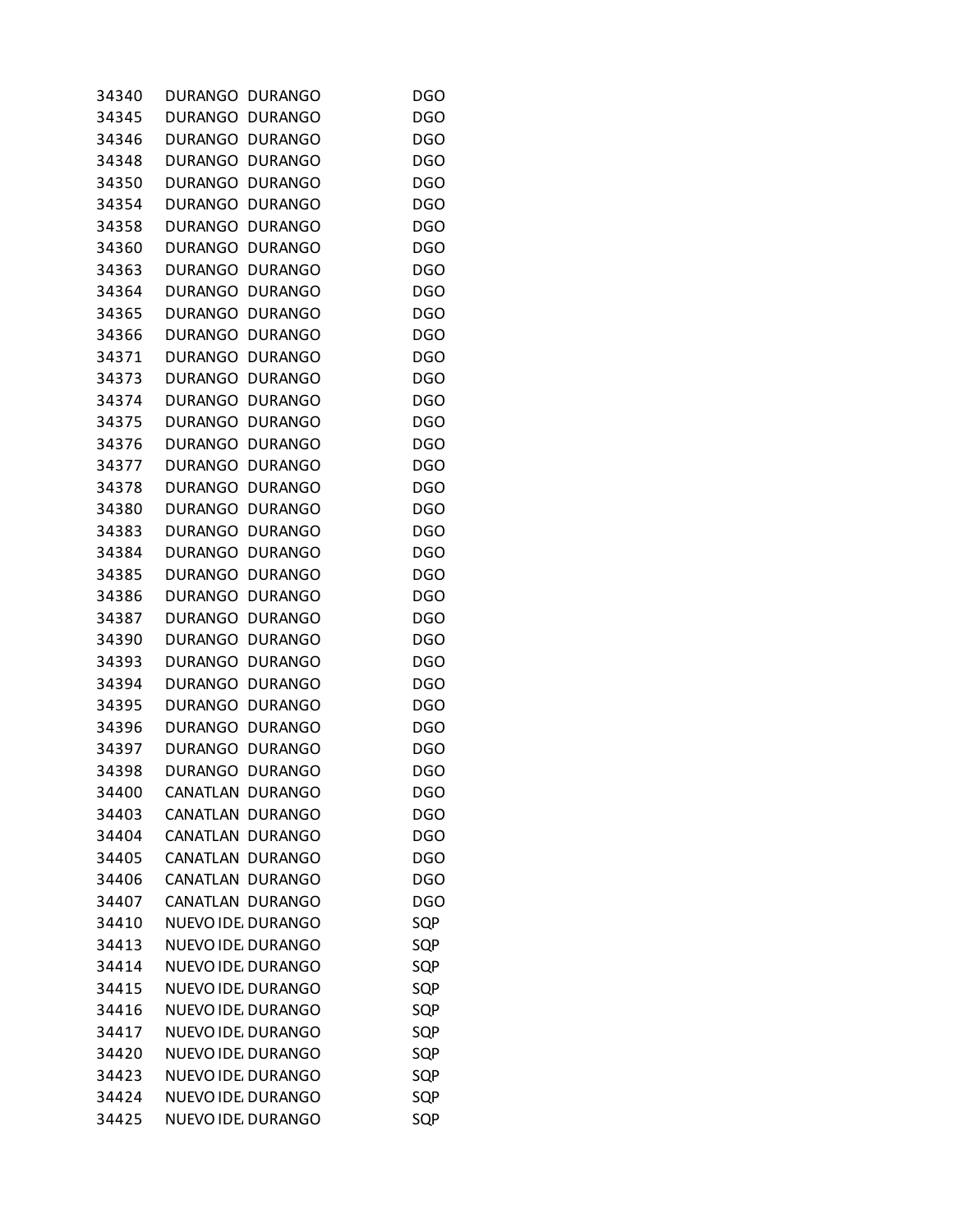| 34426 | NUEVO IDE, DURANGO         | SQP        |
|-------|----------------------------|------------|
| 34427 | NUEVO IDE DURANGO          | SQP        |
| 34430 | NUEVO IDE, DURANGO         | SQP        |
| 34433 | NUEVO IDE DURANGO          | SQP        |
| 34434 | NUEVO IDE. DURANGO         | SQP        |
| 34435 | NUEVO IDE, DURANGO         | SQP        |
| 34436 | NUEVO IDE. DURANGO         | SQP        |
| 34437 | NUEVO IDE DURANGO          | SQP        |
| 34440 | CANATLAN DURANGO           | DGO        |
| 34443 | CANATLAN DURANGO           | DGO        |
| 34444 | CANATLAN DURANGO           | <b>DGO</b> |
| 34445 | CANATLAN DURANGO           | <b>DGO</b> |
| 34446 | CANATLAN DURANGO           | DGO        |
| 34450 | CANATLAN DURANGO           | <b>DGO</b> |
| 34453 | CANATLAN<br><b>DURANGO</b> | <b>DGO</b> |
| 34454 | CANATLAN DURANGO           | <b>DGO</b> |
| 34455 | CANATLAN DURANGO           | <b>DGO</b> |
| 34456 | CANATLAN<br><b>DURANGO</b> | <b>DGO</b> |
| 34457 | CANATLAN DURANGO           | DGO        |
| 34460 | CANATLAN DURANGO           | <b>DGO</b> |
| 34463 | CANATLAN<br><b>DURANGO</b> | <b>DGO</b> |
| 34464 | CANATLAN DURANGO           | <b>DGO</b> |
| 34465 | CANATLAN DURANGO           | <b>DGO</b> |
| 34466 | CANATLAN DURANGO           | <b>DGO</b> |
| 34467 | CANATLAN DURANGO           | DGO        |
| 34480 | SAN JUAN E DURANGO         | <b>DGO</b> |
| 34482 | SAN JUAN E DURANGO         | <b>DGO</b> |
| 34483 | SAN JUAN E DURANGO         | DGO        |
| 34484 | SAN JUAN E DURANGO         | <b>DGO</b> |
| 34485 | SAN JUAN E DURANGO         | <b>DGO</b> |
| 34486 | SAN JUAN E DURANGO         | DGO        |
| 34487 | SAN JUAN E DURANGO         | <b>DGO</b> |
| 34488 | SAN JUAN E DURANGO         | <b>DGO</b> |
| 34490 | <b>SAN JUAN E DURANGO</b>  | <b>DGO</b> |
|       |                            |            |
| 34493 | SAN JUAN E DURANGO         | <b>DGO</b> |
| 34494 | SAN JUAN E DURANGO         | <b>DGO</b> |
| 34495 | SAN JUAN E DURANGO         | <b>DGO</b> |
| 34496 | SAN JUAN E DURANGO         | <b>DGO</b> |
| 34497 | SAN JUAN E DURANGO         | <b>DGO</b> |
| 34580 | TAMAZULA DURANGO           | <b>CUL</b> |
| 34600 | SANTIAGO I DURANGO         | SQP        |
| 34603 | SANTIAGO I DURANGO         | SQP        |
| 34604 | SANTIAGO I DURANGO         | SQP        |
| 34605 | SANTIAGO I DURANGO         | SQP        |
| 34606 | SANTIAGO I DURANGO         | SQP        |
| 34607 | SANTIAGO I DURANGO         | SQP        |
| 34610 | SANTIAGO I DURANGO         | SQP        |
| 34613 | SANTIAGO I DURANGO         | SQP        |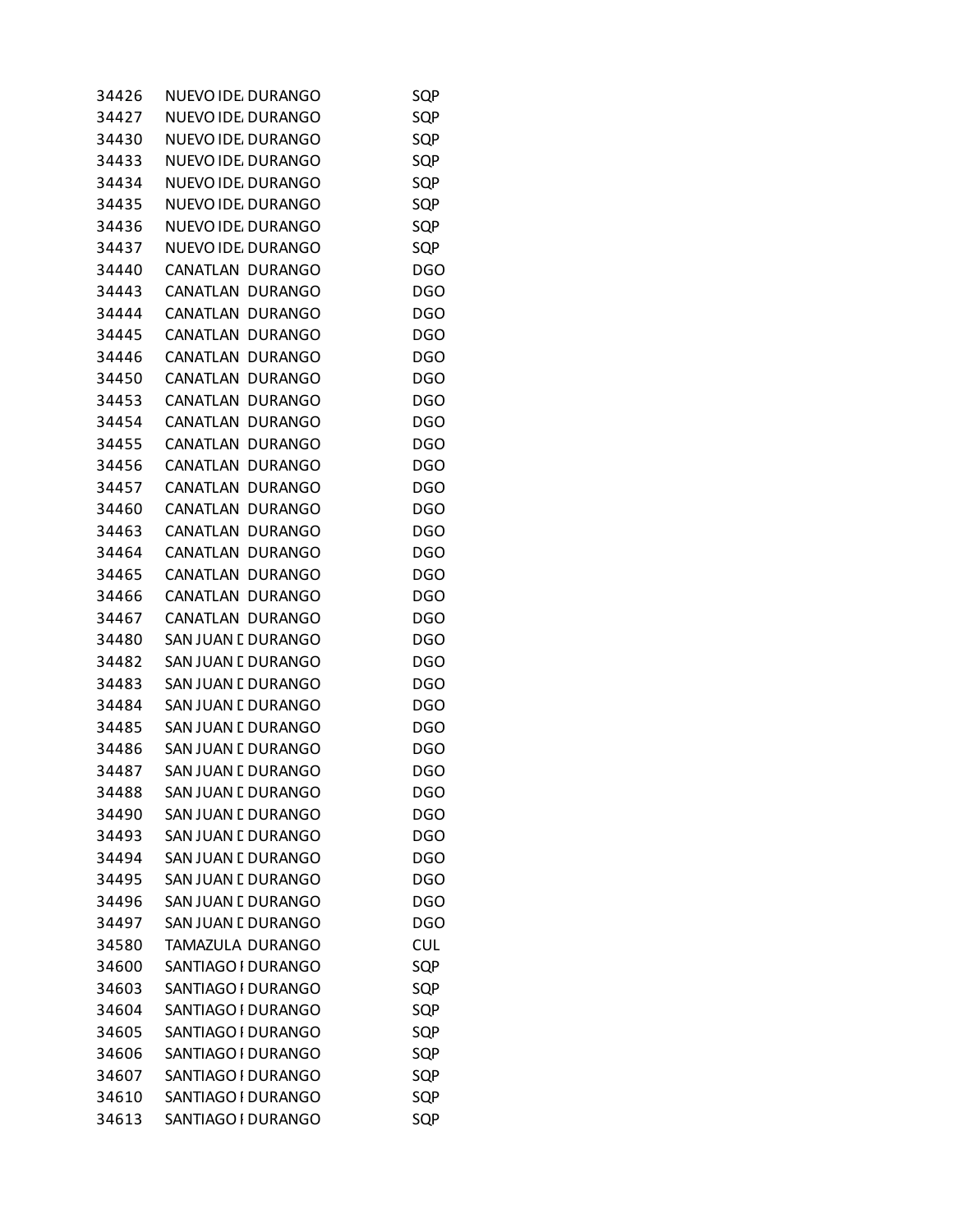| 34614 | SANTIAGO I DURANGO      | SQP        |
|-------|-------------------------|------------|
| 34615 | SANTIAGO I DURANGO      | SQP        |
| 34616 | SANTIAGO I DURANGO      | SQP        |
| 34617 | SANTIAGO I DURANGO      | SQP        |
| 34620 | SANTIAGO I DURANGO      | SQP        |
| 34623 | SANTIAGO I DURANGO      | SQP        |
| 34624 | SANTIAGO I DURANGO      | SQP        |
| 34625 | SANTIAGO I DURANGO      | SQP        |
| 34626 | SANTIAGO I DURANGO      | SQP        |
| 34627 | SANTIAGO I DURANGO      | SQP        |
| 34630 | SANTIAGO I DURANGO      | SQP        |
| 34634 | SANTIAGO I DURANGO      | SQP        |
| 34635 | SANTIAGO I DURANGO      | SQP        |
| 34636 | SANTIAGO I DURANGO      | SQP        |
| 34637 | SANTIAGO I DURANGO      | SQP        |
| 34638 | SANTIAGO I DURANGO      | SQP        |
| 34639 | SANTIAGO I DURANGO      | SQP        |
| 34640 | SANTIAGO I DURANGO      | SQP        |
| 34644 | SANTIAGO I DURANGO      | SQP        |
| 34645 | SANTIAGO I DURANGO      | SQP        |
| 34646 | SANTIAGO I DURANGO      | SQP        |
| 34647 | SANTIAGO I DURANGO      | SQP        |
| 34648 | SANTIAGO I DURANGO      | SQP        |
| 34649 | SANTIAGO I DURANGO      | SQP        |
| 34700 | GUADALUP DURANGO        | DGO        |
| 34703 | <b>GUADALUP DURANGO</b> | DGO        |
| 34704 | <b>GUADALUP DURANGO</b> | <b>DGO</b> |
| 34705 | <b>GUADALUP DURANGO</b> | <b>DGO</b> |
| 34706 | <b>GUADALUP DURANGO</b> | <b>DGO</b> |
| 34707 | <b>GUADALUP DURANGO</b> | <b>DGO</b> |
| 34710 | GUADALUP DURANGO        | <b>DGO</b> |
| 34713 | <b>GUADALUP DURANGO</b> | <b>DGO</b> |
| 34714 | <b>GUADALUP DURANGO</b> | <b>DGO</b> |
| 34715 | <b>GUADALUP DURANGO</b> | <b>DGO</b> |
| 34716 | <b>GUADALUP DURANGO</b> | <b>DGO</b> |
| 34717 | <b>GUADALUP DURANGO</b> | <b>DGO</b> |
| 34720 | <b>GUADALUP DURANGO</b> | <b>DGO</b> |
| 34723 | <b>GUADALUP DURANGO</b> | <b>DGO</b> |
| 34724 | <b>GUADALUP DURANGO</b> | <b>DGO</b> |
| 34725 | <b>GUADALUP DURANGO</b> | <b>DGO</b> |
| 34726 | <b>GUADALUP DURANGO</b> | <b>DGO</b> |
| 34727 | <b>GUADALUP DURANGO</b> | <b>DGO</b> |
| 34730 | <b>GUADALUP DURANGO</b> | <b>DGO</b> |
| 34733 | <b>GUADALUP DURANGO</b> | <b>DGO</b> |
| 34734 | <b>GUADALUP DURANGO</b> | <b>DGO</b> |
| 34735 | <b>GUADALUP DURANGO</b> | <b>DGO</b> |
| 34736 | <b>GUADALUP DURANGO</b> | <b>DGO</b> |
| 34737 | <b>GUADALUP DURANGO</b> | <b>DGO</b> |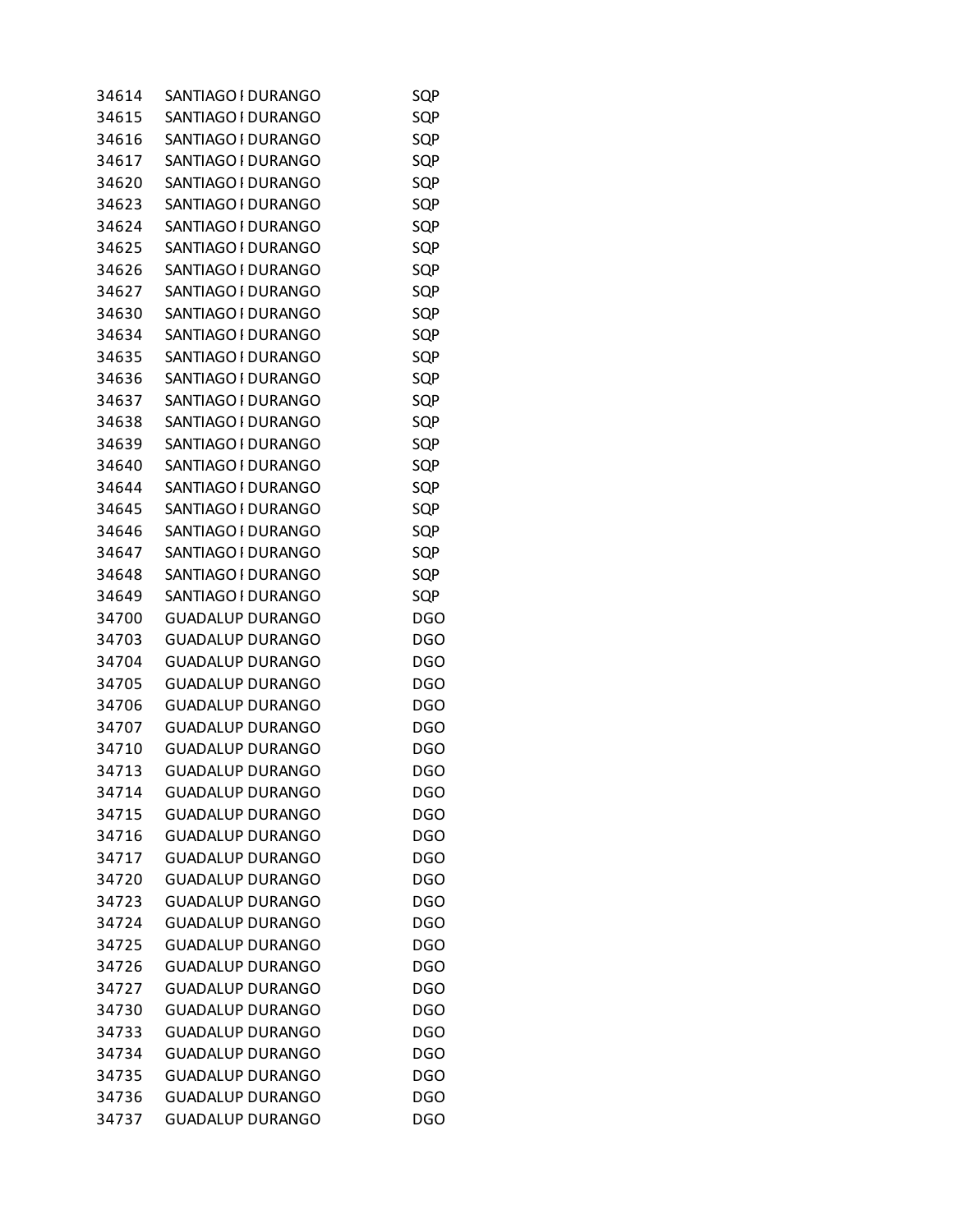| 34740 | PENON BLA DURANGO        | <b>DGO</b> |
|-------|--------------------------|------------|
| 34743 | PENON BLA DURANGO        | <b>DGO</b> |
| 34744 | PENON BLA DURANGO        | <b>DGO</b> |
| 34745 | PENON BLA DURANGO        | <b>DGO</b> |
| 34746 | PENON BLA DURANGO        | <b>DGO</b> |
| 34747 | PENON BLA DURANGO        | <b>DGO</b> |
| 34748 | PENON BLA DURANGO        | DGO        |
| 34753 | PENON BLA DURANGO        | <b>DGO</b> |
| 34754 | PENON BLA DURANGO        | <b>DGO</b> |
| 34755 | PENON BLA DURANGO        | <b>DGO</b> |
| 34757 | PENON BLA DURANGO        | <b>DGO</b> |
| 34760 | PENON BLA DURANGO        | <b>DGO</b> |
| 34763 | PENON BLA DURANGO        | <b>DGO</b> |
| 34764 | PENON BLA DURANGO        | <b>DGO</b> |
| 34765 | PENON BLA DURANGO        | <b>DGO</b> |
| 34766 | PENON BLA DURANGO        | <b>DGO</b> |
| 34767 | PENON BLA DURANGO        | <b>DGO</b> |
| 34768 | PENON BLA DURANGO        | <b>DGO</b> |
| 34770 | PANUCO DI DURANGO        | <b>DGO</b> |
| 34773 | PANUCO DI DURANGO        | <b>DGO</b> |
| 34774 | PANUCO DI DURANGO        | <b>DGO</b> |
| 34775 | PANUCO DI DURANGO        | <b>DGO</b> |
| 34776 | PANUCO DI DURANGO        | <b>DGO</b> |
| 34777 | PANUCO DI DURANGO        | <b>DGO</b> |
| 34780 | PANUCO DI DURANGO        | <b>DGO</b> |
| 34782 | PANUCO DI DURANGO        | <b>DGO</b> |
| 34783 | PANUCO DI DURANGO        | <b>DGO</b> |
| 34785 | PANUCO DI DURANGO        | <b>DGO</b> |
| 34787 | PANUCO DI DURANGO        | <b>DGO</b> |
| 34788 | PANUCO DI DURANGO        | <b>DGO</b> |
| 34790 | PANUCO DI DURANGO        | DGO        |
| 34793 | PANUCO DI DURANGO        | <b>DGO</b> |
| 34794 | PANUCO DI DURANGO        | <b>DGO</b> |
| 34795 | PANUCO DI DURANGO        | <b>DGO</b> |
| 34842 | NOMBRE DI DURANGO        | <b>DGO</b> |
| 34843 | NOMBRE DI DURANGO        | <b>DGO</b> |
| 34844 | <b>NOMBRE DI DURANGO</b> | <b>DGO</b> |
| 34845 | NOMBRE DI DURANGO        | <b>DGO</b> |
| 34848 | NOMBRE DI DURANGO        | <b>DGO</b> |
| 34850 | <b>NOMBRE DI DURANGO</b> | <b>DGO</b> |
| 34854 | NOMBRE DI DURANGO        | <b>DGO</b> |
| 34860 | <b>NOMBRE DI DURANGO</b> | <b>DGO</b> |
| 34863 | <b>NOMBRE DI DURANGO</b> | <b>DGO</b> |
| 34864 | NOMBRE DI DURANGO        | <b>DGO</b> |
| 34866 | NOMBRE DI DURANGO        | <b>DGO</b> |
| 34867 | <b>NOMBRE DI DURANGO</b> | <b>DGO</b> |
| 34880 | NOMBRE DI DURANGO        | <b>DGO</b> |
| 34885 | NOMBRE DI DURANGO        | <b>DGO</b> |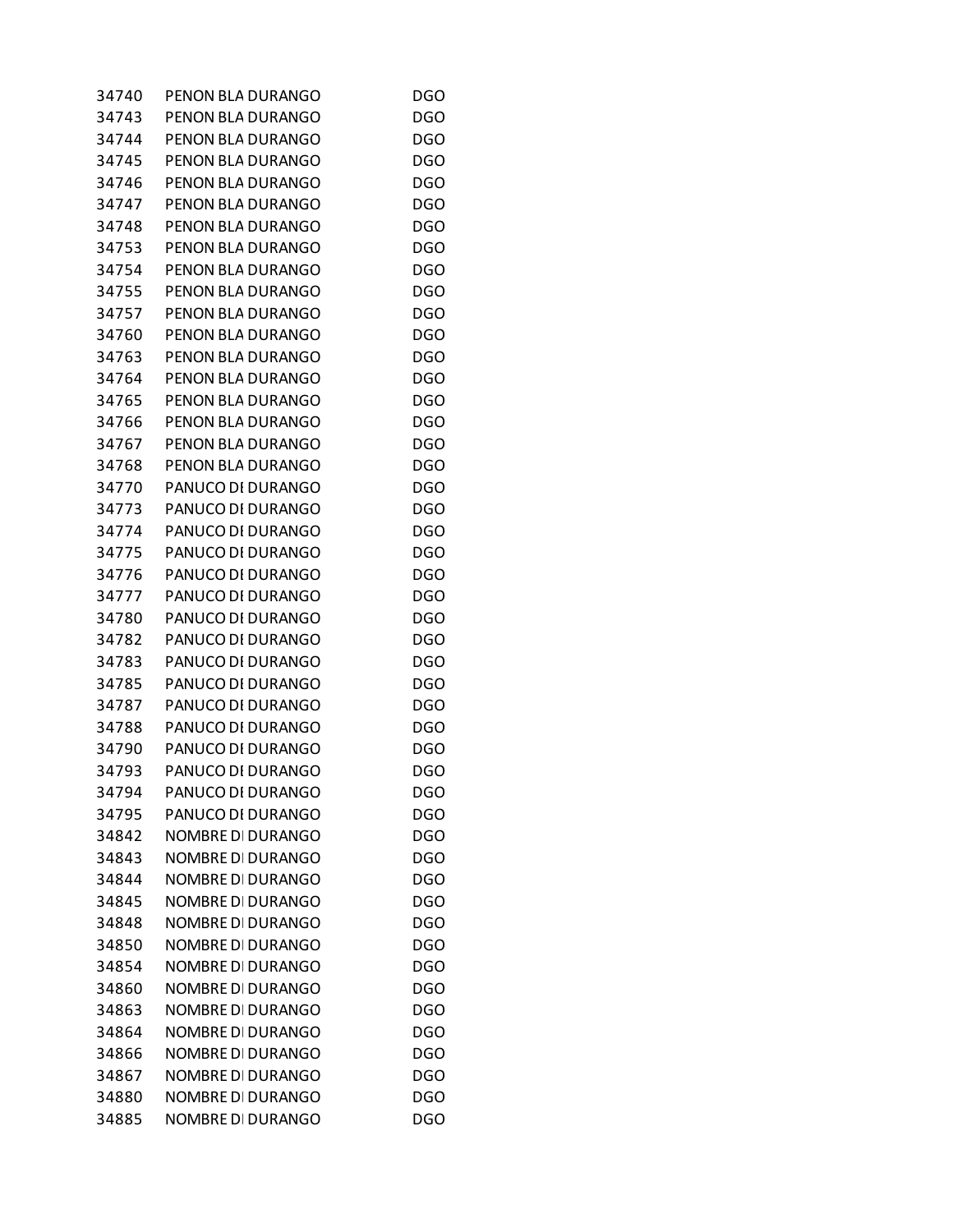| 34890 |               | <b>VICENTE GL DURANGO</b> | <b>VGO</b> |
|-------|---------------|---------------------------|------------|
| 34892 |               | <b>VICENTE GL DURANGO</b> | <b>VGO</b> |
| 34893 |               | <b>VICENTE GL DURANGO</b> | <b>VGO</b> |
| 34894 |               | <b>VICENTE GL DURANGO</b> | <b>VGO</b> |
| 34895 |               | <b>VICENTE GL DURANGO</b> | <b>VGO</b> |
| 34896 |               | <b>VICENTE GL DURANGO</b> | <b>VGO</b> |
| 34897 |               | <b>VICENTE GL DURANGO</b> | <b>VGO</b> |
| 34898 |               | <b>VICENTE GL DURANGO</b> | <b>VGO</b> |
| 34900 | <b>SUCHIL</b> | <b>DURANGO</b>            | <b>VGO</b> |
| 34903 | SUCHIL        | <b>DURANGO</b>            | <b>VGO</b> |
| 34904 | <b>SUCHIL</b> | <b>DURANGO</b>            | <b>VGO</b> |
| 34905 | <b>SUCHIL</b> | <b>DURANGO</b>            | <b>VGO</b> |
| 34906 | <b>SUCHIL</b> | <b>DURANGO</b>            | <b>VGO</b> |
| 34907 | <b>SUCHIL</b> | <b>DURANGO</b>            | <b>VGO</b> |
| 34910 | <b>SUCHIL</b> | <b>DURANGO</b>            | <b>VGO</b> |
| 34913 | <b>SUCHIL</b> | <b>DURANGO</b>            | <b>VGO</b> |
| 34915 | <b>SUCHIL</b> | <b>DURANGO</b>            | <b>VGO</b> |
| 34917 | <b>SUCHIL</b> | <b>DURANGO</b>            | <b>VGO</b> |
| 34920 | <b>SUCHIL</b> | <b>DURANGO</b>            | <b>VGO</b> |
| 34923 | <b>SUCHIL</b> | <b>DURANGO</b>            | <b>VGO</b> |
| 34926 | <b>SUCHIL</b> | <b>DURANGO</b>            | <b>VGO</b> |
| 34927 | <b>SUCHIL</b> | <b>DURANGO</b>            | <b>VGO</b> |
| 34930 | <b>SUCHIL</b> | <b>DURANGO</b>            | <b>VGO</b> |
| 34933 | <b>SUCHIL</b> | <b>DURANGO</b>            | <b>VGO</b> |
| 34934 | <b>SUCHIL</b> | <b>DURANGO</b>            | <b>VGO</b> |
| 34935 | <b>SUCHIL</b> | DURANGO                   | <b>VGO</b> |
| 34936 | <b>SUCHIL</b> | DURANGO                   | <b>VGO</b> |
| 34937 | <b>SUCHIL</b> | <b>DURANGO</b>            | <b>VGO</b> |
| 34940 |               | PUEBLO NU DURANGO         | <b>DGO</b> |
| 34942 |               | PUEBLO NL DURANGO         | <b>DGO</b> |
| 34945 |               | PUEBLO NL DURANGO         | <b>DGO</b> |
| 34946 |               | PUEBLO NU DURANGO         | <b>DGO</b> |
| 34947 |               | PUEBLONL DURANGO          | <b>DGO</b> |
| 34948 |               | PUEBLO NL DURANGO         | <b>DGO</b> |
| 34950 |               | PUEBLO NL DURANGO         | <b>DGO</b> |
| 34953 |               | PUEBLO NL DURANGO         | <b>DGO</b> |
| 34954 |               | PUEBLO NL DURANGO         | <b>DGO</b> |
| 34955 |               | PUEBLO NL DURANGO         | <b>DGO</b> |
| 34956 |               | PUEBLO NL DURANGO         | <b>DGO</b> |
| 34957 |               | PUEBLO NL DURANGO         | <b>DGO</b> |
| 34960 |               | PUEBLO NL DURANGO         | <b>DGO</b> |
| 34963 |               | PUEBLO NL DURANGO         | <b>DGO</b> |
| 34964 |               | PUEBLO NL DURANGO         | <b>DGO</b> |
| 34965 |               | PUEBLO NL DURANGO         | <b>DGO</b> |
| 34966 |               | PUEBLO NL DURANGO         | <b>DGO</b> |
| 34967 |               | PUEBLO NL DURANGO         | <b>DGO</b> |
| 34968 |               | PUEBLO NL DURANGO         | <b>DGO</b> |
| 34973 |               | MEZQUITAL DURANGO         | <b>DGO</b> |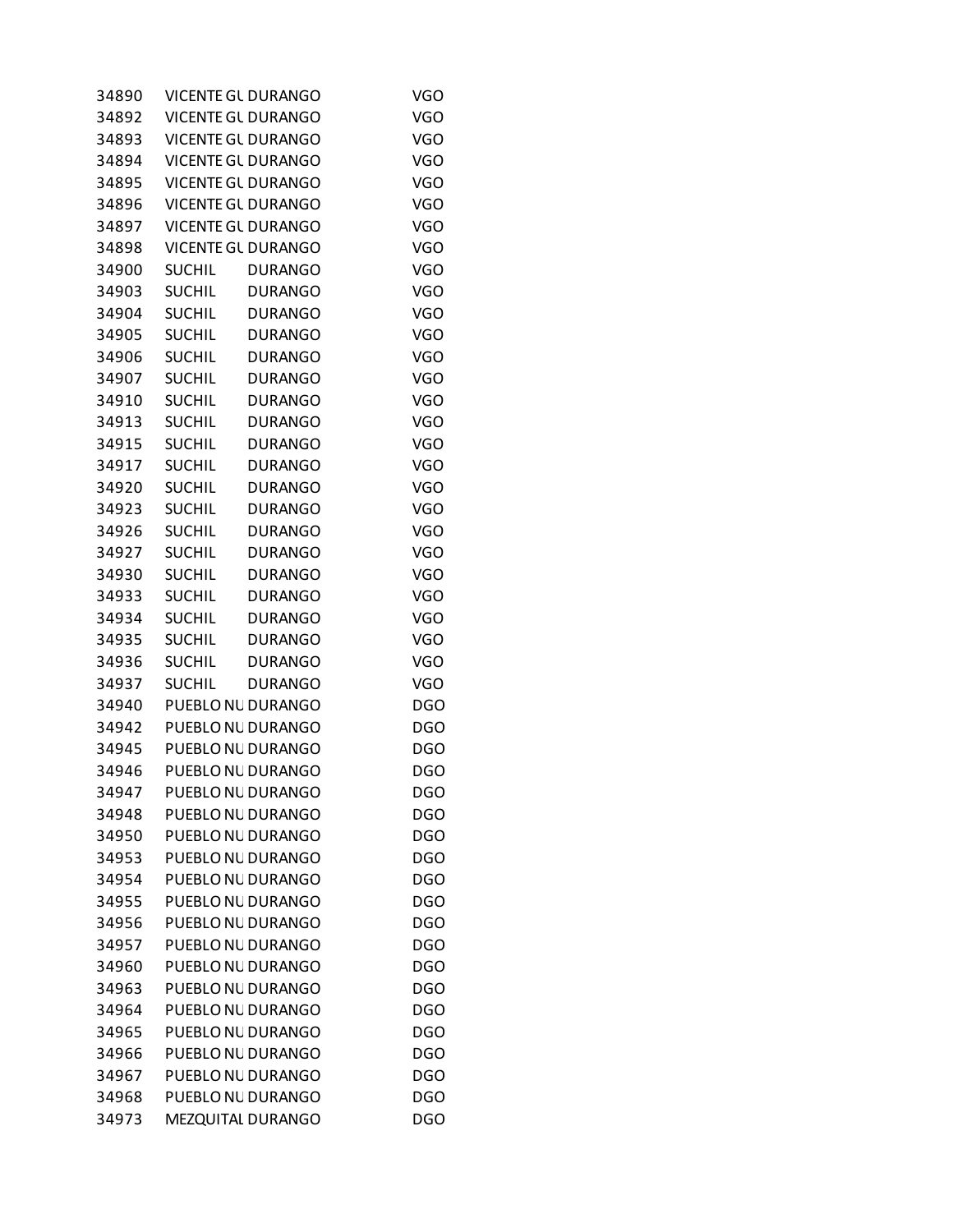| 34974 | MEZQUITAL DURANGO        | DGO        |
|-------|--------------------------|------------|
| 34975 | MEZQUITAL DURANGO        | <b>DGO</b> |
| 34976 | MEZQUITAL DURANGO        | <b>DGO</b> |
| 34977 | MEZQUITAL DURANGO        | <b>DGO</b> |
| 34978 | MEZQUITAL DURANGO        | <b>DGO</b> |
| 34983 | MEZQUITAL DURANGO        | <b>DGO</b> |
| 34984 | MEZQUITAL DURANGO        | <b>DGO</b> |
| 34985 | MEZQUITAL DURANGO        | <b>DGO</b> |
| 34986 | MEZQUITAL DURANGO        | <b>DGO</b> |
| 34987 | MEZQUITAL DURANGO        | <b>DGO</b> |
| 34988 | MEZQUITAL DURANGO        | <b>DGO</b> |
| 34993 | MEZQUITAL DURANGO        | <b>DGO</b> |
| 34994 | MEZQUITAL DURANGO        | <b>DGO</b> |
| 34995 | MEZQUITAL DURANGO        | <b>DGO</b> |
| 34996 | MEZQUITAL DURANGO        | <b>DGO</b> |
| 34997 | MEZQUITAL DURANGO        | <b>DGO</b> |
| 35013 | <b>GOMEZ PAL DURANGO</b> | <b>TRC</b> |
| 35016 | <b>GOMEZ PAL DURANGO</b> | <b>TRC</b> |
| 35017 | <b>GOMEZ PAL DURANGO</b> | <b>TRC</b> |
| 35019 | <b>GOMEZ PAL DURANGO</b> | <b>TRC</b> |
| 35023 | <b>GOMEZ PAL DURANGO</b> | <b>TRC</b> |
| 35024 | <b>GOMEZ PAL DURANGO</b> | <b>TRC</b> |
| 35025 | <b>GOMEZ PAL DURANGO</b> | <b>TRC</b> |
| 35026 | <b>GOMEZ PAL DURANGO</b> | <b>TRC</b> |
| 35027 | <b>GOMEZ PAL DURANGO</b> | <b>TRC</b> |
| 35075 | <b>GOMEZ PAL DURANGO</b> | <b>TRC</b> |
| 35099 | <b>GOMEZ PAL DURANGO</b> | <b>TRC</b> |
| 35100 | <b>GOMEZ PAL DURANGO</b> | <b>TRC</b> |
| 35101 | <b>GOMEZ PAL DURANGO</b> | <b>TRC</b> |
| 35102 | <b>GOMEZ PAL DURANGO</b> | <b>TRC</b> |
| 35103 | <b>GOMEZ PAL DURANGO</b> | <b>TRC</b> |
| 35104 | <b>GOMEZ PAL DURANGO</b> | <b>TRC</b> |
| 35105 | <b>GOMEZ PAL DURANGO</b> | TRC        |
| 35106 | <b>GOMEZ PAL DURANGO</b> | TRC        |
| 35107 | <b>GOMEZ PAL DURANGO</b> | <b>TRC</b> |
| 35108 | <b>GOMEZ PAL DURANGO</b> | <b>TRC</b> |
| 35109 | <b>GOMEZ PAL DURANGO</b> | TRC        |
| 35110 | <b>GOMEZ PAL DURANGO</b> | TRC        |
| 35111 | <b>GOMEZ PAL DURANGO</b> | <b>TRC</b> |
| 35112 | <b>GOMEZ PAL DURANGO</b> | TRC        |
| 35113 | <b>GOMEZ PAL DURANGO</b> | <b>TRC</b> |
| 35114 | <b>GOMEZ PAL DURANGO</b> | <b>TRC</b> |
| 35115 | <b>GOMEZ PAL DURANGO</b> | TRC        |
| 35117 | <b>GOMEZ PAL DURANGO</b> | TRC        |
| 35118 | <b>GOMEZ PAL DURANGO</b> | <b>TRC</b> |
| 35119 | <b>GOMEZ PAL DURANGO</b> | TRC        |
| 35120 | <b>GOMEZ PAL DURANGO</b> | TRC        |
| 35121 | <b>GOMEZ PAL DURANGO</b> | <b>TRC</b> |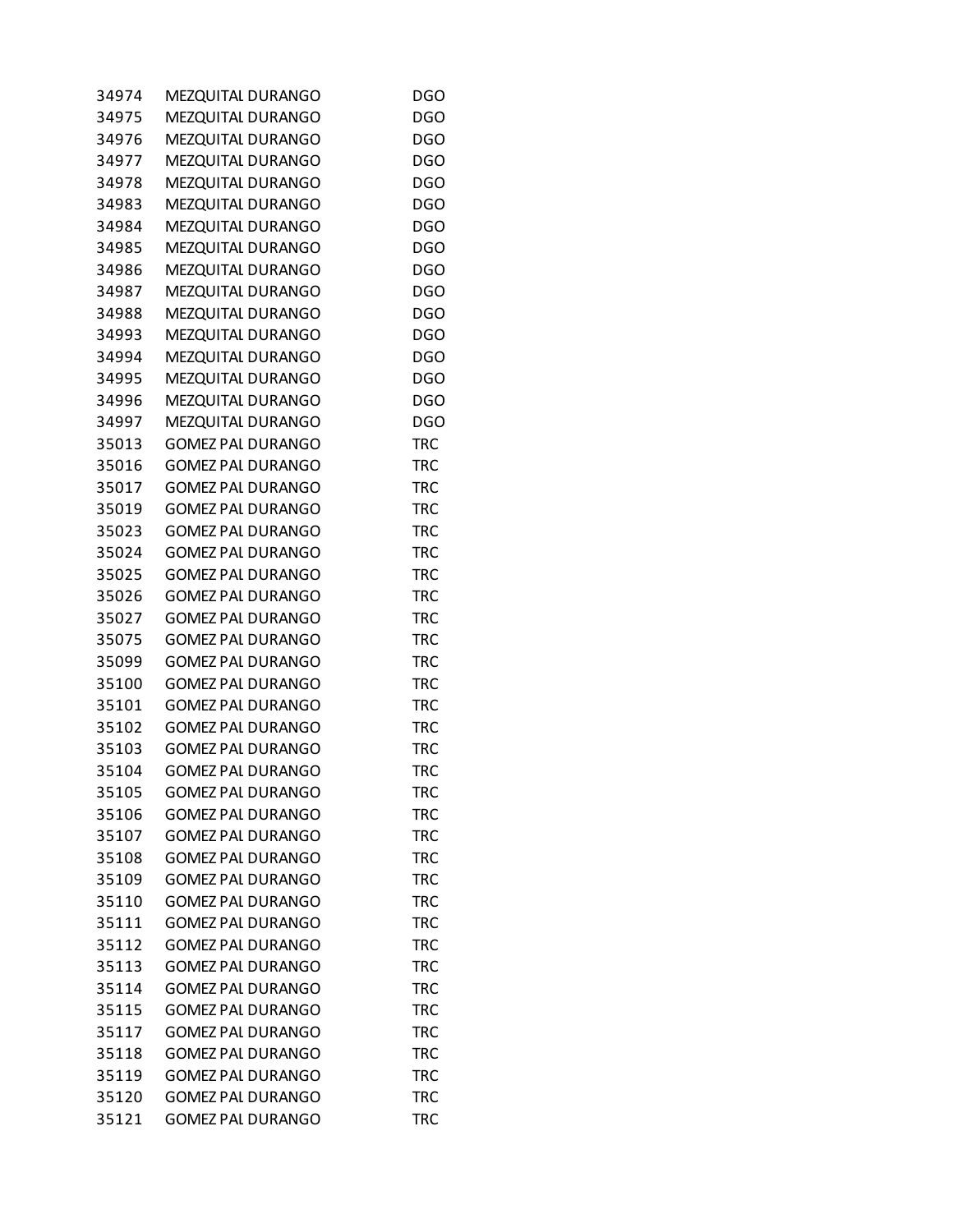| 35123 | <b>GOMEZ PAL DURANGO</b> |                | TRC        |
|-------|--------------------------|----------------|------------|
| 35125 | <b>GOMEZ PAL DURANGO</b> |                | <b>TRC</b> |
| 35127 | <b>GOMEZ PAL DURANGO</b> |                | <b>TRC</b> |
| 35128 | <b>GOMEZ PAL DURANGO</b> |                | <b>TRC</b> |
| 35129 | <b>GOMEZ PAL DURANGO</b> |                | <b>TRC</b> |
| 35130 | <b>GOMEZ PAL DURANGO</b> |                | <b>TRC</b> |
| 35132 | <b>GOMEZ PAL DURANGO</b> |                | <b>TRC</b> |
| 35133 | <b>GOMEZ PAL DURANGO</b> |                | <b>TRC</b> |
| 35134 | <b>GOMEZ PAL DURANGO</b> |                | <b>TRC</b> |
| 35135 | <b>GOMEZ PAL DURANGO</b> |                | <b>TRC</b> |
| 35136 | <b>GOMEZ PAL DURANGO</b> |                | <b>TRC</b> |
| 35137 | <b>GOMEZ PAL DURANGO</b> |                | <b>TRC</b> |
| 35138 | <b>GOMEZ PAL DURANGO</b> |                | <b>TRC</b> |
| 35139 | <b>GOMEZ PAL DURANGO</b> |                | <b>TRC</b> |
| 35141 | <b>GOMEZ PAL DURANGO</b> |                | <b>TRC</b> |
| 35143 | <b>GOMEZ PAL DURANGO</b> |                | <b>TRC</b> |
| 35144 | <b>GOMEZ PAL DURANGO</b> |                | <b>TRC</b> |
| 35146 | <b>GOMEZ PAL DURANGO</b> |                | <b>TRC</b> |
| 35147 | <b>GOMEZ PAL DURANGO</b> |                | <b>TRC</b> |
| 35153 | <b>LERDO</b>             | <b>DURANGO</b> | <b>TRC</b> |
| 35154 | <b>LERDO</b>             | <b>DURANGO</b> | <b>TRC</b> |
| 35156 | LERDO                    | <b>DURANGO</b> | <b>TRC</b> |
| 35157 | <b>LERDO</b>             | <b>DURANGO</b> | <b>TRC</b> |
| 35160 | <b>LERDO</b>             | <b>DURANGO</b> | <b>TRC</b> |
| 35163 | <b>LERDO</b>             | <b>DURANGO</b> | <b>TRC</b> |
| 35164 | <b>LERDO</b>             | <b>DURANGO</b> | <b>TRC</b> |
| 35165 | <b>LERDO</b>             | <b>DURANGO</b> | <b>TRC</b> |
| 35166 | LERDO                    | <b>DURANGO</b> | <b>TRC</b> |
| 35167 | <b>LERDO</b>             | <b>DURANGO</b> | <b>TRC</b> |
| 35169 | <b>LERDO</b>             | <b>DURANGO</b> | <b>TRC</b> |
| 35170 | <b>LERDO</b>             | <b>DURANGO</b> | TRC        |
| 35171 | <b>LERDO</b>             | <b>DURANGO</b> | TRC        |
| 35173 | <b>LERDO</b>             | <b>DURANGO</b> | TRC        |
| 35174 | <b>LERDO</b>             | <b>DURANGO</b> | <b>TRC</b> |
| 35175 | <b>LERDO</b>             | <b>DURANGO</b> | <b>TRC</b> |
| 35177 | <b>LERDO</b>             | <b>DURANGO</b> | <b>TRC</b> |
| 35179 | LERDO                    | <b>DURANGO</b> | <b>TRC</b> |
| 35180 | <b>LERDO</b>             | <b>DURANGO</b> | <b>TRC</b> |
| 35181 | <b>LERDO</b>             | <b>DURANGO</b> | <b>TRC</b> |
| 35182 | <b>LERDO</b>             | <b>DURANGO</b> | <b>TRC</b> |
| 35183 | <b>LERDO</b>             | <b>DURANGO</b> | <b>TRC</b> |
| 35185 | <b>LERDO</b>             | <b>DURANGO</b> | <b>TRC</b> |
| 35186 | LERDO                    | <b>DURANGO</b> | <b>TRC</b> |
| 35187 | <b>LERDO</b>             | <b>DURANGO</b> | <b>TRC</b> |
| 35188 | <b>LERDO</b>             | <b>DURANGO</b> | <b>TRC</b> |
| 35189 | <b>LERDO</b>             | <b>DURANGO</b> | <b>TRC</b> |
| 35190 | <b>LERDO</b>             | <b>DURANGO</b> | <b>TRC</b> |
| 35191 | <b>LERDO</b>             | <b>DURANGO</b> | <b>TRC</b> |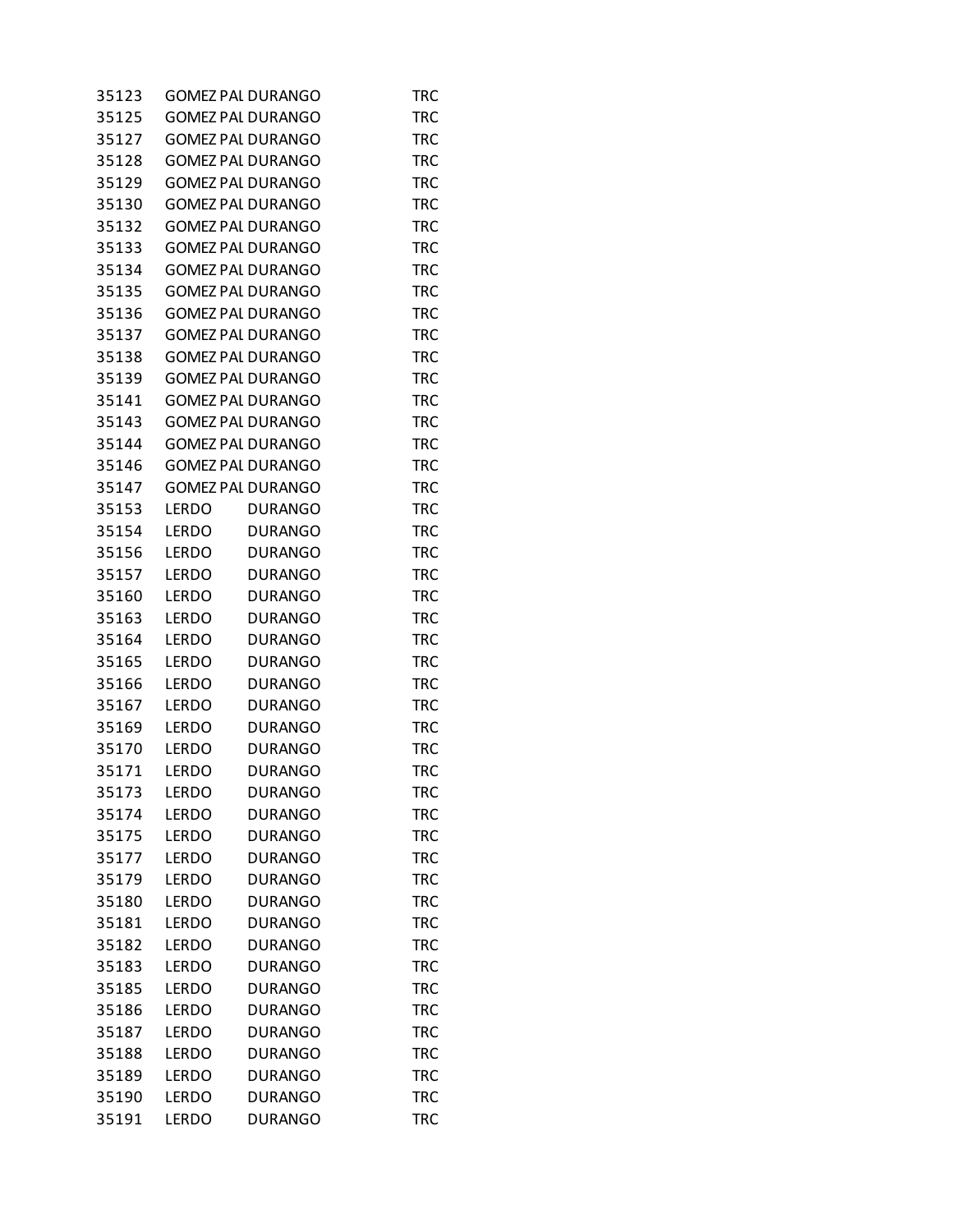| 35192 | LERDO         | <b>DURANGO</b>                 | TRC        |
|-------|---------------|--------------------------------|------------|
| 35193 | <b>LERDO</b>  | <b>DURANGO</b>                 | <b>TRC</b> |
| 35196 | <b>LERDO</b>  | <b>DURANGO</b>                 | <b>TRC</b> |
| 35197 | LERDO         | <b>DURANGO</b>                 | <b>TRC</b> |
| 35199 | <b>LERDO</b>  | <b>DURANGO</b>                 | <b>TRC</b> |
| 35210 | <b>MAPIMI</b> | <b>DURANGO</b>                 | <b>TRC</b> |
| 35213 | <b>MAPIMI</b> | <b>DURANGO</b>                 | <b>TRC</b> |
| 35214 | <b>MAPIMI</b> | <b>DURANGO</b>                 | <b>TRC</b> |
| 35219 | <b>MAPIMI</b> | <b>DURANGO</b>                 | <b>TRC</b> |
| 35220 | <b>MAPIMI</b> | <b>DURANGO</b>                 | <b>TRC</b> |
| 35222 | <b>MAPIMI</b> | <b>DURANGO</b>                 | <b>TRC</b> |
| 35223 | <b>MAPIMI</b> | <b>DURANGO</b>                 | <b>TRC</b> |
| 35224 | <b>MAPIMI</b> | <b>DURANGO</b>                 | <b>TRC</b> |
| 35226 | <b>MAPIMI</b> | <b>DURANGO</b>                 | <b>TRC</b> |
| 35227 | <b>MAPIMI</b> | <b>DURANGO</b>                 | <b>TRC</b> |
| 35230 | <b>MAPIMI</b> | <b>DURANGO</b>                 | <b>TRC</b> |
| 35233 | <b>MAPIMI</b> | <b>DURANGO</b>                 | <b>TRC</b> |
| 35235 | <b>MAPIMI</b> | <b>DURANGO</b>                 | <b>TRC</b> |
| 35236 | <b>MAPIMI</b> | <b>DURANGO</b>                 | <b>TRC</b> |
| 35238 | <b>MAPIMI</b> |                                |            |
|       | <b>MAPIMI</b> | <b>DURANGO</b>                 | <b>TRC</b> |
| 35239 |               | <b>DURANGO</b>                 | <b>TRC</b> |
| 35241 | <b>MAPIMI</b> | <b>DURANGO</b>                 | <b>TRC</b> |
| 35244 | <b>MAPIMI</b> | <b>DURANGO</b>                 | <b>TRC</b> |
| 35245 | <b>MAPIMI</b> | <b>DURANGO</b>                 | <b>TRC</b> |
| 35246 | <b>MAPIMI</b> | <b>DURANGO</b>                 | <b>TRC</b> |
| 35247 | <b>MAPIMI</b> | <b>DURANGO</b>                 | <b>TRC</b> |
| 35248 | <b>MAPIMI</b> | <b>DURANGO</b>                 | <b>TRC</b> |
| 35250 |               | TLAHUALIL <sub>'</sub> DURANGO | <b>TRC</b> |
| 35253 |               | TLAHUALIL <sub>I</sub> DURANGO | <b>TRC</b> |
| 35254 |               | TLAHUALIL <sup>I</sup> DURANGO | <b>TRC</b> |
| 35255 |               | TLAHUALIL <sub>'</sub> DURANGO | <b>TRC</b> |
| 35256 |               | TLAHUALIL <sub>'</sub> DURANGO | <b>TRC</b> |
| 35257 |               | TLAHUALIL <sub>'</sub> DURANGO | TRC        |
| 35260 |               | TLAHUALIL <sup>I</sup> DURANGO | <b>TRC</b> |
| 35263 |               | TLAHUALIL <sub>'</sub> DURANGO | <b>TRC</b> |
| 35264 |               | TLAHUALIL <sub>'</sub> DURANGO | <b>TRC</b> |
| 35265 |               | TLAHUALIL <sub>I</sub> DURANGO | <b>TRC</b> |
| 35266 |               | TLAHUALIL <sub>I</sub> DURANGO | <b>TRC</b> |
| 35267 |               | TLAHUALIL <sub>'</sub> DURANGO | <b>TRC</b> |
| 35270 |               | TLAHUALIL <sub>I</sub> DURANGO | TRC        |
| 35274 |               | TLAHUALIL <sub>'</sub> DURANGO | <b>TRC</b> |
| 35275 |               | TLAHUALIL <sup>I</sup> DURANGO | <b>TRC</b> |
| 35280 |               | TLAHUALIL <sub>I</sub> DURANGO | <b>TRC</b> |
| 35283 |               | TLAHUALIL <sub>I</sub> DURANGO | <b>TRC</b> |
| 35284 |               | TLAHUALIL <sub>'</sub> DURANGO | <b>TRC</b> |
| 35286 |               | TLAHUALIL <sub>I</sub> DURANGO | TRC        |
| 35293 |               | TLAHUALIL <sub>'</sub> DURANGO | <b>TRC</b> |
| 35296 |               | TLAHUALIL <sub>I</sub> DURANGO | <b>TRC</b> |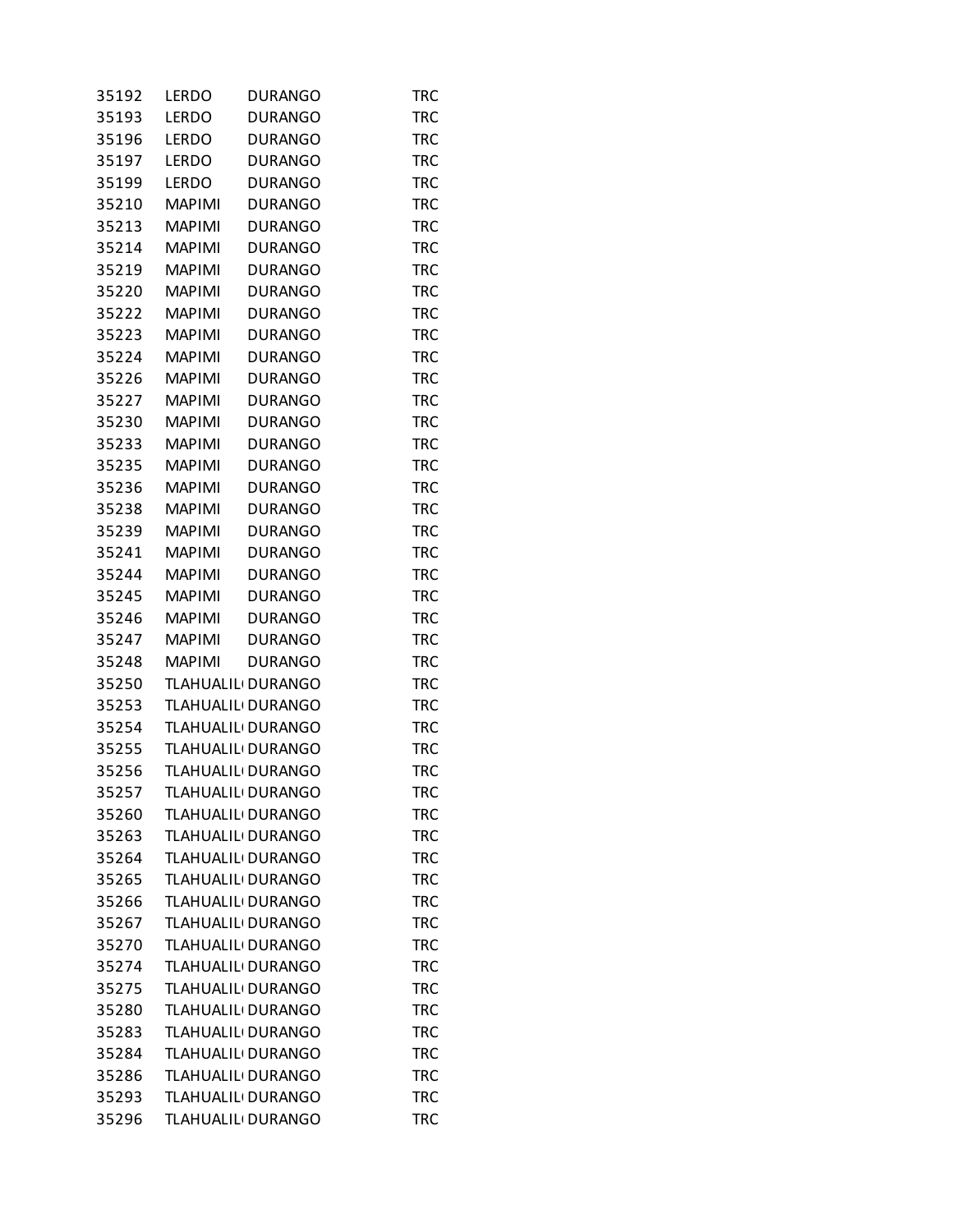| 35297 |                | TLAHUALIL <sup>I</sup> DURANGO | TRC        |
|-------|----------------|--------------------------------|------------|
| 35300 | <b>HIDALGO</b> | <b>DURANGO</b>                 | <b>PAR</b> |
| 35310 | <b>HIDALGO</b> | <b>DURANGO</b>                 | <b>PAR</b> |
| 35313 | <b>HIDALGO</b> | <b>DURANGO</b>                 | <b>PAR</b> |
| 35314 | <b>HIDALGO</b> | <b>DURANGO</b>                 | <b>PAR</b> |
| 35315 | <b>HIDALGO</b> | <b>DURANGO</b>                 | PAR        |
| 35316 | <b>HIDALGO</b> | <b>DURANGO</b>                 | <b>PAR</b> |
| 35317 | <b>HIDALGO</b> | <b>DURANGO</b>                 | <b>PAR</b> |
| 35320 | <b>HIDALGO</b> | <b>DURANGO</b>                 | <b>PAR</b> |
| 35323 | <b>HIDALGO</b> | <b>DURANGO</b>                 | <b>PAR</b> |
| 35324 | <b>HIDALGO</b> | <b>DURANGO</b>                 | PAR        |
| 35325 | <b>HIDALGO</b> | <b>DURANGO</b>                 | PAR        |
| 35326 | <b>HIDALGO</b> | <b>DURANGO</b>                 | <b>PAR</b> |
| 35327 | <b>HIDALGO</b> | <b>DURANGO</b>                 | <b>PAR</b> |
| 35330 | <b>HIDALGO</b> | <b>DURANGO</b>                 | <b>PAR</b> |
| 35333 | <b>HIDALGO</b> | <b>DURANGO</b>                 | <b>PAR</b> |
| 35334 | <b>HIDALGO</b> | <b>DURANGO</b>                 | PAR        |
|       | <b>HIDALGO</b> |                                | PAR        |
| 35335 |                | <b>DURANGO</b>                 |            |
| 35336 | <b>HIDALGO</b> | <b>DURANGO</b>                 | <b>PAR</b> |
| 35337 | <b>HIDALGO</b> | <b>DURANGO</b>                 | <b>PAR</b> |
| 35340 | <b>HIDALGO</b> | <b>DURANGO</b>                 | <b>PAR</b> |
| 35343 | <b>HIDALGO</b> | <b>DURANGO</b>                 | <b>PAR</b> |
| 35344 | <b>HIDALGO</b> | <b>DURANGO</b>                 | <b>PAR</b> |
| 35345 | <b>HIDALGO</b> | <b>DURANGO</b>                 | PAR        |
| 35346 | <b>HIDALGO</b> | <b>DURANGO</b>                 | <b>PAR</b> |
| 35347 | <b>HIDALGO</b> | <b>DURANGO</b>                 | <b>PAR</b> |
| 35350 | <b>OCAMPO</b>  | <b>DURANGO</b>                 | <b>PAR</b> |
| 35353 | <b>OCAMPO</b>  | <b>DURANGO</b>                 | <b>PAR</b> |
| 35354 | <b>OCAMPO</b>  | <b>DURANGO</b>                 | PAR        |
| 35355 | <b>OCAMPO</b>  | <b>DURANGO</b>                 | PAR        |
| 35356 | <b>OCAMPO</b>  | <b>DURANGO</b>                 | <b>PAR</b> |
| 35357 | <b>OCAMPO</b>  | <b>DURANGO</b>                 | <b>PAR</b> |
| 35360 | <b>OCAMPO</b>  | <b>DURANGO</b>                 | PAR        |
| 35363 | <b>OCAMPO</b>  | <b>DURANGO</b>                 | <b>PAR</b> |
| 35364 | <b>OCAMPO</b>  | <b>DURANGO</b>                 | <b>PAR</b> |
| 35366 | <b>OCAMPO</b>  | <b>DURANGO</b>                 | <b>PAR</b> |
| 35367 | <b>OCAMPO</b>  | <b>DURANGO</b>                 | <b>PAR</b> |
| 35368 | <b>OCAMPO</b>  | <b>DURANGO</b>                 | <b>PAR</b> |
| 35370 | <b>OCAMPO</b>  | <b>DURANGO</b>                 | PAR        |
| 35371 | <b>OCAMPO</b>  | <b>DURANGO</b>                 | <b>PAR</b> |
| 35373 | <b>OCAMPO</b>  | <b>DURANGO</b>                 | <b>PAR</b> |
| 35374 | <b>OCAMPO</b>  | <b>DURANGO</b>                 | <b>PAR</b> |
| 35375 | <b>OCAMPO</b>  | <b>DURANGO</b>                 | <b>PAR</b> |
| 35380 | <b>OCAMPO</b>  | <b>DURANGO</b>                 | <b>PAR</b> |
| 35381 | <b>OCAMPO</b>  | <b>DURANGO</b>                 | PAR        |
| 35383 | OCAMPO         | <b>DURANGO</b>                 | <b>PAR</b> |
| 35385 | <b>OCAMPO</b>  | <b>DURANGO</b>                 | <b>PAR</b> |
| 35390 | <b>OCAMPO</b>  | <b>DURANGO</b>                 | <b>PAR</b> |
|       |                |                                |            |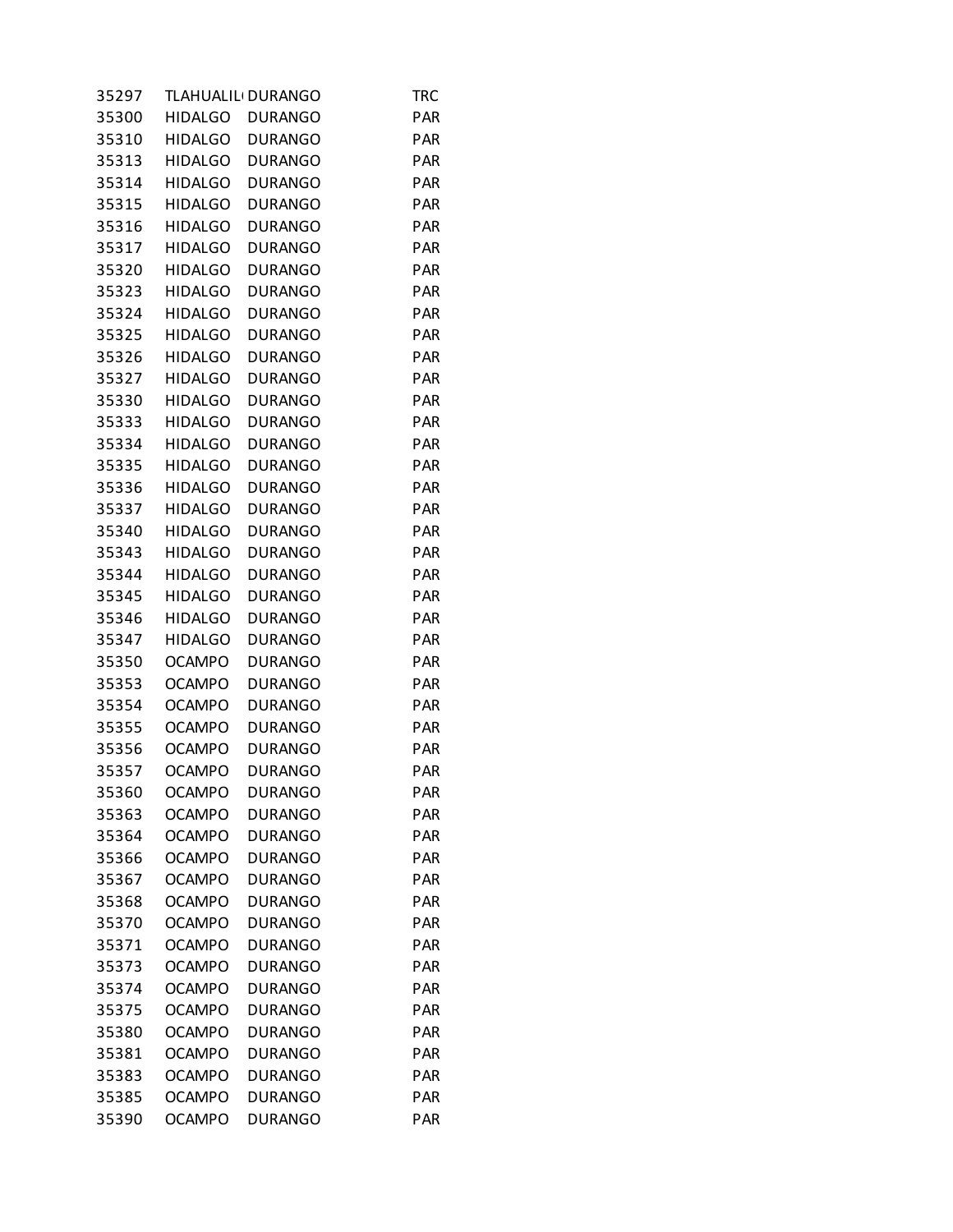| 35393 | <b>OCAMPO</b> | <b>DURANGO</b>           | <b>PAR</b> |
|-------|---------------|--------------------------|------------|
| 35395 | <b>OCAMPO</b> | <b>DURANGO</b>           | <b>PAR</b> |
| 35500 | <b>INDE</b>   | <b>DURANGO</b>           | <b>PAR</b> |
| 35510 | <b>INDE</b>   | <b>DURANGO</b>           | <b>PAR</b> |
| 35513 | <b>INDE</b>   | <b>DURANGO</b>           | <b>PAR</b> |
| 35514 | <b>INDE</b>   | <b>DURANGO</b>           | <b>PAR</b> |
| 35516 | <b>INDE</b>   | <b>DURANGO</b>           | <b>PAR</b> |
| 35520 | <b>INDE</b>   | <b>DURANGO</b>           | <b>PAR</b> |
| 35525 | <b>INDE</b>   | <b>DURANGO</b>           | PAR        |
| 35526 | <b>INDE</b>   | <b>DURANGO</b>           | <b>PAR</b> |
| 35530 | <b>INDE</b>   | <b>DURANGO</b>           | <b>PAR</b> |
| 35536 | <b>INDE</b>   | <b>DURANGO</b>           | PAR        |
| 35540 | <b>INDE</b>   | <b>DURANGO</b>           | <b>PAR</b> |
| 35545 | <b>INDE</b>   | <b>DURANGO</b>           | <b>PAR</b> |
| 35547 | <b>INDE</b>   | <b>DURANGO</b>           | <b>PAR</b> |
| 35550 |               | SAN PEDRO DURANGO        | <b>DGO</b> |
| 35553 |               | <b>SAN PEDRO DURANGO</b> | <b>DGO</b> |
| 35554 |               | <b>SAN PEDRO DURANGO</b> | <b>DGO</b> |
| 35555 |               | SAN PEDRO DURANGO        | DGO        |
| 35556 |               | <b>SAN PEDRO DURANGO</b> | <b>DGO</b> |
| 35560 |               | <b>SAN PEDRO DURANGO</b> | <b>DGO</b> |
| 35563 |               | SAN PEDRO DURANGO        | DGO        |
| 35565 |               | SAN PEDRO DURANGO        | <b>DGO</b> |
| 35567 |               | <b>SAN PEDRO DURANGO</b> | <b>DGO</b> |
| 35573 |               | SAN PEDRO DURANGO        | DGO        |
| 35574 |               | <b>SAN PEDRO DURANGO</b> | <b>DGO</b> |
| 35575 |               | <b>SAN PEDRO DURANGO</b> | <b>DGO</b> |
| 35576 |               | SAN PEDRO DURANGO        | DGO        |
| 35577 |               | SAN PEDRO DURANGO        | <b>DGO</b> |
| 35580 |               | SAN PEDRO DURANGO        | <b>DGO</b> |
| 35584 |               | SAN PEDRO DURANGO        | DGO        |
| 35585 |               | <b>SAN PEDRO DURANGO</b> | <b>DGO</b> |
| 35586 |               | <b>SAN PEDRO DURANGO</b> | <b>DGO</b> |
| 35590 |               | <b>SAN PEDRO DURANGO</b> | DGO        |
| 35593 |               | <b>SAN PEDRO DURANGO</b> | <b>DGO</b> |
| 35594 |               | <b>SAN PEDRO DURANGO</b> | <b>DGO</b> |
| 35610 |               | <b>TEPEHUANI DURANGO</b> | SQP        |
| 35614 |               | <b>TEPEHUANI DURANGO</b> | SQP        |
| 35615 |               | TEPEHUANI DURANGO        | SQP        |
| 35616 |               | TEPEHUANI DURANGO        | SQP        |
| 35617 |               | <b>TEPEHUANI DURANGO</b> | SQP        |
| 35620 |               | <b>TEPEHUANI DURANGO</b> | SQP        |
| 35623 |               | <b>TEPEHUANI DURANGO</b> | SQP        |
| 35624 |               | <b>TEPEHUANI DURANGO</b> | SQP        |
| 35625 |               | TEPEHUANI DURANGO        | SQP        |
| 35626 |               | TEPEHUANI DURANGO        | SQP        |
| 35627 |               | TEPEHUANI DURANGO        | SQP        |
| 35630 |               | TEPEHUANI DURANGO        | SQP        |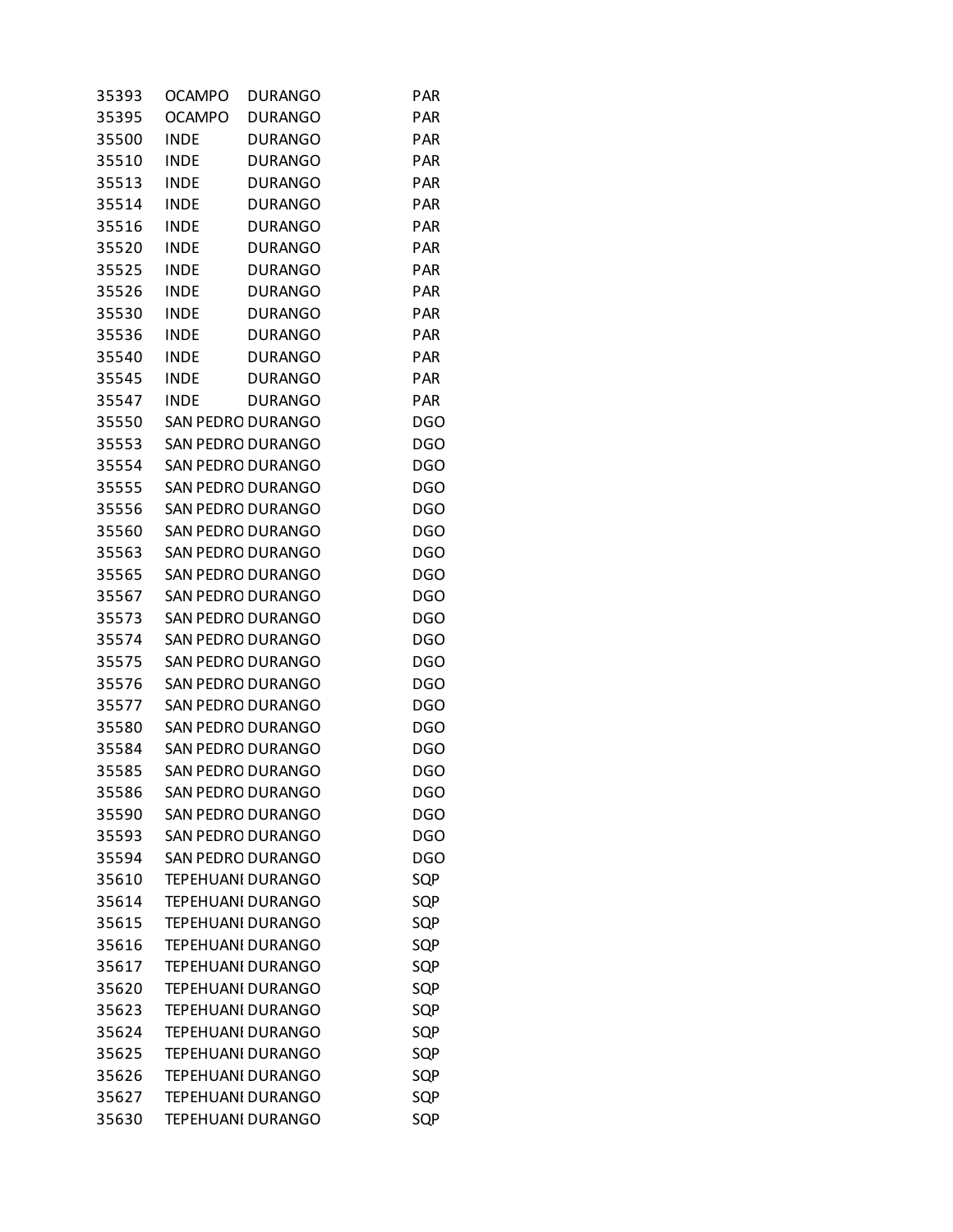| 35633 | TEPEHUANI DURANGO        |                | SQP        |
|-------|--------------------------|----------------|------------|
| 35634 | <b>TEPEHUANI DURANGO</b> |                | SQP        |
| 35635 | TEPEHUANI DURANGO        |                | SQP        |
| 35636 | TEPEHUANI DURANGO        |                | SQP        |
| 35637 | TEPEHUANI DURANGO        |                | SQP        |
| 35640 | <b>TEPEHUANI DURANGO</b> |                | SQP        |
| 35643 | TEPEHUANI DURANGO        |                | SQP        |
| 35644 | <b>TEPEHUANI DURANGO</b> |                | SQP        |
| 35645 | TEPEHUANI DURANGO        |                | SQP        |
| 35646 | TEPEHUANI DURANGO        |                | SQP        |
| 35647 | <b>TEPEHUANI DURANGO</b> |                | SQP        |
| 35650 | EL ORO                   | <b>DURANGO</b> | PAR        |
| 35654 | EL ORO                   | <b>DURANGO</b> | PAR        |
| 35656 | EL ORO                   | <b>DURANGO</b> | <b>PAR</b> |
| 35657 | EL ORO                   | <b>DURANGO</b> | PAR        |
| 35660 | EL ORO                   | <b>DURANGO</b> | PAR        |
| 35663 | EL ORO                   | <b>DURANGO</b> | PAR        |
| 35664 | EL ORO                   | <b>DURANGO</b> | PAR        |
| 35665 | EL ORO                   | <b>DURANGO</b> | PAR        |
| 35666 | EL ORO                   | <b>DURANGO</b> | <b>PAR</b> |
| 35667 | EL ORO                   | <b>DURANGO</b> | PAR        |
| 35670 | EL ORO                   | <b>DURANGO</b> | PAR        |
| 35673 | EL ORO                   | <b>DURANGO</b> | PAR        |
| 35674 | EL ORO                   | <b>DURANGO</b> | PAR        |
| 35675 | EL ORO                   | <b>DURANGO</b> | PAR        |
| 35676 | EL ORO                   | <b>DURANGO</b> | <b>PAR</b> |
| 35677 | EL ORO                   | <b>DURANGO</b> | PAR        |
| 35680 | EL ORO                   | <b>DURANGO</b> | PAR        |
| 35683 | EL ORO                   | <b>DURANGO</b> | PAR        |
| 35684 | EL ORO                   | <b>DURANGO</b> | PAR        |
| 35685 | EL ORO                   | <b>DURANGO</b> | PAR        |
| 35686 | EL ORO                   | <b>DURANGO</b> | <b>PAR</b> |
| 35687 | EL ORO                   | <b>DURANGO</b> | PAR        |
| 35690 | EL ORO                   | <b>DURANGO</b> | <b>PAR</b> |
| 35693 | EL ORO                   | <b>DURANGO</b> | <b>PAR</b> |
| 35694 | EL ORO                   | <b>DURANGO</b> | <b>PAR</b> |
| 35695 | EL ORO                   | <b>DURANGO</b> | <b>PAR</b> |
| 35696 | EL ORO                   | <b>DURANGO</b> | <b>PAR</b> |
| 35697 | EL ORO                   | <b>DURANGO</b> | <b>PAR</b> |
| 35698 | EL ORO                   | <b>DURANGO</b> | PAR        |
| 35740 | SAN LUIS DI DURANGO      |                | <b>TRC</b> |
| 35744 | SAN LUIS DI DURANGO      |                | <b>TRC</b> |
| 35745 | SAN LUIS DI DURANGO      |                | TRC        |
| 35746 | SAN LUIS DI DURANGO      |                | <b>TRC</b> |
| 35750 | SAN LUIS DI DURANGO      |                | <b>TRC</b> |
| 35753 | SAN LUIS DI DURANGO      |                | <b>TRC</b> |
| 35754 | SAN LUIS DI DURANGO      |                | <b>TRC</b> |
| 35756 | SAN LUIS DI DURANGO      |                | <b>TRC</b> |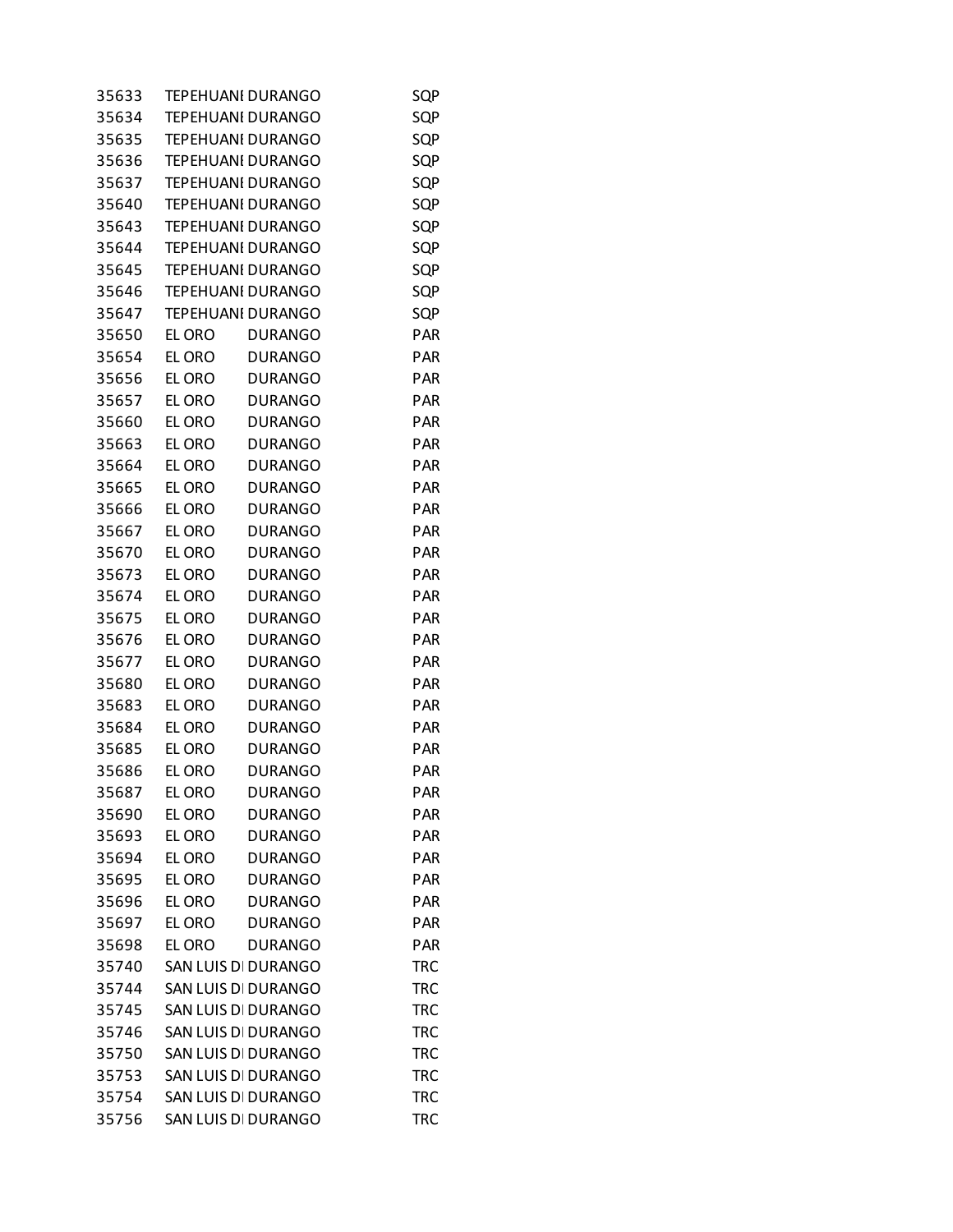| 35760 | RODEO        | <b>DURANGO</b>          | <b>DGO</b> |
|-------|--------------|-------------------------|------------|
| 35763 | <b>RODEO</b> | <b>DURANGO</b>          | <b>DGO</b> |
| 35764 | <b>RODEO</b> | <b>DURANGO</b>          | <b>DGO</b> |
| 35765 | <b>RODEO</b> | <b>DURANGO</b>          | <b>DGO</b> |
| 35766 | <b>RODEO</b> | <b>DURANGO</b>          | <b>DGO</b> |
| 35767 | <b>RODEO</b> | <b>DURANGO</b>          | <b>DGO</b> |
| 35770 | <b>RODEO</b> | <b>DURANGO</b>          | <b>DGO</b> |
| 35773 | <b>RODEO</b> | <b>DURANGO</b>          | <b>DGO</b> |
| 35774 | <b>RODEO</b> | <b>DURANGO</b>          | <b>DGO</b> |
| 35775 | <b>RODEO</b> | <b>DURANGO</b>          | <b>DGO</b> |
| 35776 | <b>RODEO</b> | <b>DURANGO</b>          | <b>DGO</b> |
| 35780 | <b>RODEO</b> | <b>DURANGO</b>          | <b>DGO</b> |
| 35783 | <b>RODEO</b> | <b>DURANGO</b>          | <b>DGO</b> |
| 35784 | <b>RODEO</b> | <b>DURANGO</b>          | <b>DGO</b> |
| 35785 | <b>RODEO</b> | <b>DURANGO</b>          | <b>DGO</b> |
| 35786 | <b>RODEO</b> | <b>DURANGO</b>          | <b>DGO</b> |
| 35787 | <b>RODEO</b> | <b>DURANGO</b>          | <b>DGO</b> |
| 35800 |              | <b>CUENCAME DURANGO</b> | <b>CUE</b> |
| 35803 |              | <b>CUENCAME DURANGO</b> | <b>CUE</b> |
| 35804 |              | <b>CUENCAME DURANGO</b> | <b>CUE</b> |
| 35805 |              | <b>CUENCAME DURANGO</b> | <b>CUE</b> |
| 35806 |              | <b>CUENCAME DURANGO</b> | <b>CUE</b> |
| 35807 |              | <b>CUENCAME DURANGO</b> | <b>CUE</b> |
| 35810 |              | <b>CUENCAME DURANGO</b> | <b>CUE</b> |
| 35813 |              | <b>CUENCAME DURANGO</b> | <b>CUE</b> |
| 35814 |              | <b>CUENCAME DURANGO</b> | <b>CUE</b> |
| 35815 |              | <b>CUENCAME DURANGO</b> | <b>CUE</b> |
| 35816 |              | <b>CUENCAME DURANGO</b> | <b>CUE</b> |
| 35817 |              | <b>CUENCAME DURANGO</b> | <b>CUE</b> |
| 35820 |              | <b>CUENCAME DURANGO</b> | <b>CUE</b> |
| 35823 |              | <b>CUENCAME DURANGO</b> | <b>CUE</b> |
| 35824 |              | <b>CUENCAME DURANGO</b> | <b>CUE</b> |
| 35825 |              | <b>CUENCAME DURANGO</b> | <b>CUE</b> |
| 35826 |              | <b>CUENCAME DURANGO</b> | <b>CUE</b> |
| 35827 |              | <b>CUENCAME DURANGO</b> | <b>CUE</b> |
| 35830 |              | <b>CUENCAME DURANGO</b> | <b>CUE</b> |
| 35833 |              | <b>CUENCAME DURANGO</b> | <b>CUE</b> |
| 35834 |              | <b>CUENCAME DURANGO</b> | <b>CUE</b> |
| 35835 |              | <b>CUENCAME DURANGO</b> | <b>CUE</b> |
| 35837 |              | <b>CUENCAME DURANGO</b> | <b>CUE</b> |
| 35840 |              | <b>CUENCAME DURANGO</b> | <b>CUE</b> |
| 35844 |              | <b>CUENCAME DURANGO</b> | <b>CUE</b> |
| 35846 |              | <b>CUENCAME DURANGO</b> | <b>CUE</b> |
| 35847 |              | <b>CUENCAME DURANGO</b> | <b>CUE</b> |
| 35850 |              | <b>CUENCAME DURANGO</b> | <b>CUE</b> |
| 35853 |              | <b>CUENCAME DURANGO</b> | <b>CUE</b> |
| 35854 |              | <b>CUENCAME DURANGO</b> | <b>CUE</b> |
| 35856 |              | <b>CUENCAME DURANGO</b> | <b>CUE</b> |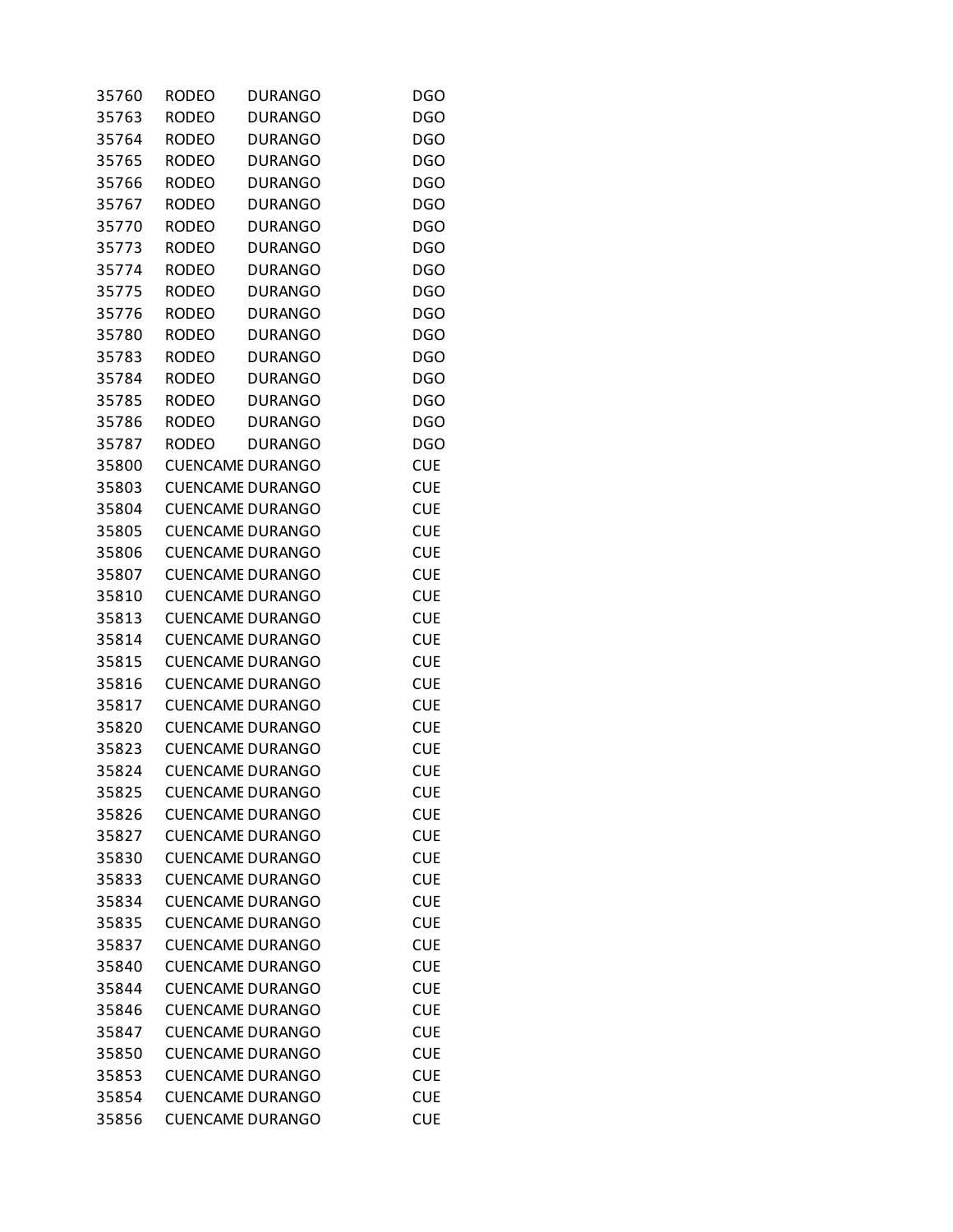| 35857 | <b>CUENCAME DURANGO</b>   | <b>CUE</b> |
|-------|---------------------------|------------|
| 35860 | <b>CUENCAME DURANGO</b>   | <b>CUE</b> |
| 35863 | <b>CUENCAME DURANGO</b>   | <b>CUE</b> |
| 35864 | <b>CUENCAME DURANGO</b>   | <b>CUE</b> |
| 35865 | <b>CUENCAME DURANGO</b>   | <b>CUE</b> |
| 35870 | <b>CUENCAME DURANGO</b>   | <b>CUE</b> |
| 35874 | <b>CUENCAME DURANGO</b>   | <b>CUE</b> |
| 35875 | <b>CUENCAME DURANGO</b>   | <b>CUE</b> |
| 35876 | <b>CUENCAME DURANGO</b>   | <b>CUE</b> |
| 35877 | <b>CUENCAME DURANGO</b>   | <b>CUE</b> |
| 35880 | SANTA CLAI DURANGO        | <b>TRC</b> |
| 35883 | SANTA CLAI DURANGO        | <b>TRC</b> |
| 35884 | SANTA CLAI DURANGO        | TRC        |
| 35885 | SANTA CLAI DURANGO        | <b>TRC</b> |
| 35886 | SANTA CLAI DURANGO        | <b>TRC</b> |
| 35887 | SANTA CLAI DURANGO        | <b>TRC</b> |
| 35888 | SANTA CLAI DURANGO        | <b>TRC</b> |
| 35890 | SANTA CLAI DURANGO        | <b>TRC</b> |
| 35893 | SANTA CLAI DURANGO        | TRC        |
| 35894 | SANTA CLAI DURANGO        | <b>TRC</b> |
| 35895 | SANTA CLAI DURANGO        | <b>TRC</b> |
| 35896 | SANTA CLAI DURANGO        | <b>TRC</b> |
| 35900 | SAN JUAN E DURANGO        | <b>TRC</b> |
| 35901 | SAN JUAN E DURANGO        | <b>TRC</b> |
| 35903 | SAN JUAN E DURANGO        | TRC        |
| 35904 | SAN JUAN E DURANGO        | <b>TRC</b> |
| 35905 | SAN JUAN E DURANGO        | <b>TRC</b> |
| 35907 | SAN JUAN E DURANGO        | <b>TRC</b> |
| 35910 | SAN JUAN E DURANGO        | <b>TRC</b> |
| 35911 | SAN JUAN E DURANGO        | <b>TRC</b> |
| 35917 | SAN JUAN E DURANGO        | TRC        |
| 35918 | SAN JUAN E DURANGO        | <b>TRC</b> |
| 35920 | SAN JUAN E DURANGO        | TRC        |
| 35922 | SAN JUAN L DURANGO        | <b>TRC</b> |
| 35923 | SAN JUAN E DURANGO        | <b>TRC</b> |
| 35925 | <b>SAN JUAN E DURANGO</b> | <b>TRC</b> |
| 35930 | SAN JUAN E DURANGO        | <b>TRC</b> |
| 35932 | SAN JUAN E DURANGO        | <b>TRC</b> |
| 35937 | SAN JUAN E DURANGO        | <b>TRC</b> |
| 35938 | SAN JUAN E DURANGO        | TRC        |
| 35940 | SAN JUAN E DURANGO        | <b>TRC</b> |
| 35942 | SAN JUAN E DURANGO        | <b>TRC</b> |
| 35944 | SAN JUAN E DURANGO        | <b>TRC</b> |
| 35945 | SAN JUAN E DURANGO        | <b>TRC</b> |
| 35947 | SAN JUAN E DURANGO        | <b>TRC</b> |
| 35950 | <b>GENERAL SI DURANGO</b> | <b>CUE</b> |
| 35953 | <b>GENERAL SI DURANGO</b> | <b>CUE</b> |
| 35954 | <b>GENERAL SI DURANGO</b> | <b>CUE</b> |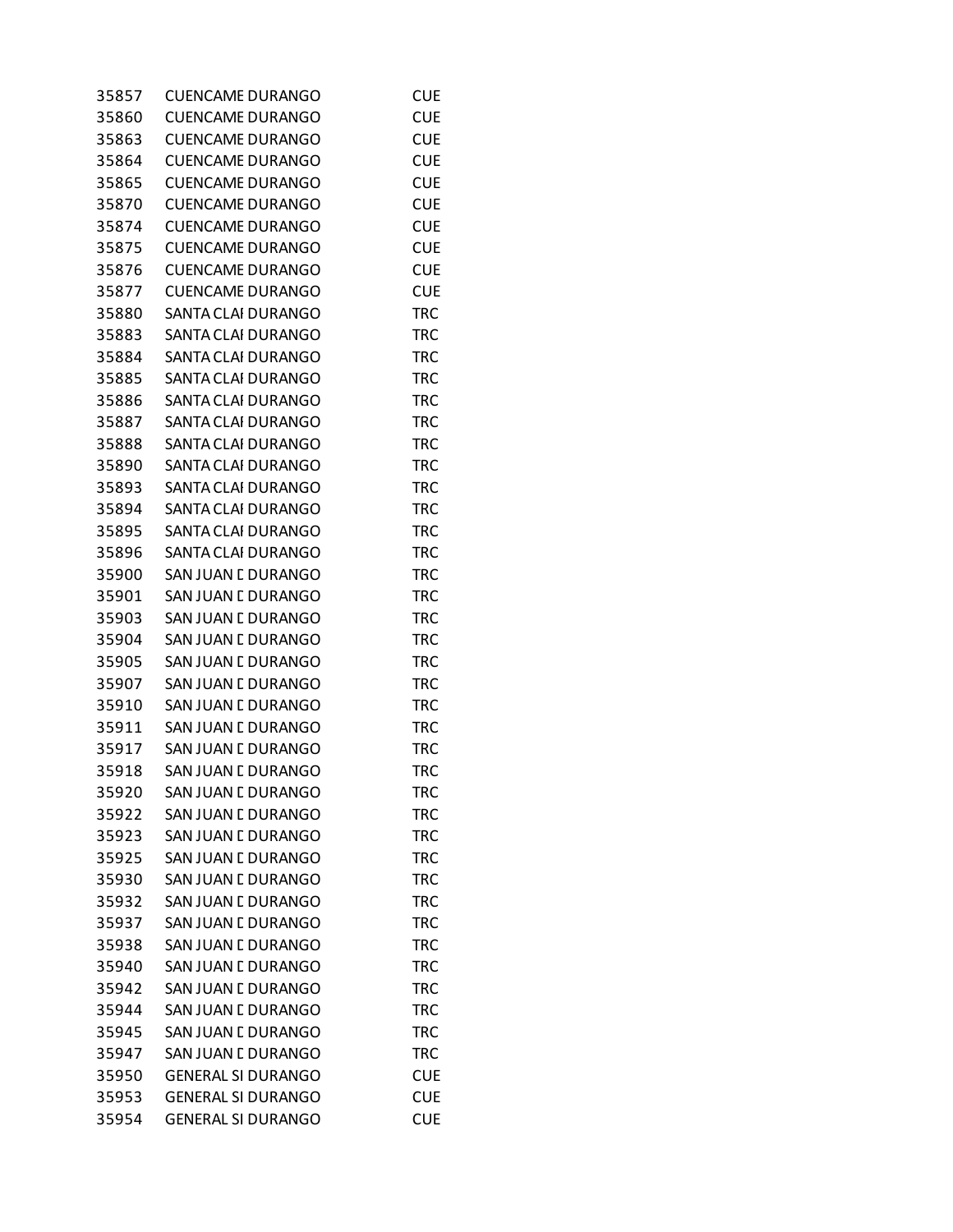| 35955 | <b>GENERAL SI DURANGO</b>          | <b>CUE</b>               |
|-------|------------------------------------|--------------------------|
| 35956 | <b>GENERAL SI DURANGO</b>          | <b>CUE</b>               |
| 35960 | <b>GENERAL SI DURANGO</b>          | <b>CUE</b>               |
| 35963 | <b>GENERAL SI DURANGO</b>          | <b>CUE</b>               |
| 35965 | <b>GENERAL SI DURANGO</b>          | <b>CUE</b>               |
| 35966 | <b>GENERAL SI DURANGO</b>          | <b>CUE</b>               |
| 35970 | <b>GENERAL SI DURANGO</b>          | <b>CUE</b>               |
| 35973 | <b>GENERAL SI DURANGO</b>          | <b>CUE</b>               |
| 35974 | <b>GENERAL SI DURANGO</b>          | <b>CUE</b>               |
| 35975 | <b>GENERAL SI DURANGO</b>          | <b>CUE</b>               |
| 35977 | <b>GENERAL SI DURANGO</b>          | <b>CUE</b>               |
| 35980 | <b>GENERAL SI DURANGO</b>          | <b>CUE</b>               |
| 35983 | <b>GENERAL SI DURANGO</b>          | <b>CUE</b>               |
| 35984 | <b>GENERAL SI DURANGO</b>          | <b>CUE</b>               |
| 35986 | <b>GENERAL SI DURANGO</b>          | <b>CUE</b>               |
| 35987 | <b>GENERAL SI DURANGO</b>          | <b>CUE</b>               |
| 36014 | <b>GUANAJUA GUANAJUATO</b>         | <b>GTO</b>               |
| 36016 | <b>GUANAJUA GUANAJUATO</b>         | <b>GTO</b>               |
| 36204 | ROMITA GUANAJUATO                  | LEN                      |
| 36207 | ROMITA<br><b>GUANAJUATO</b>        | LEN                      |
| 36214 | ROMITA<br><b>GUANAJUATO</b>        | LEN                      |
| 36216 | ROMITA<br><b>GUANAJUATO</b>        | <b>SFR</b>               |
| 36217 | <b>ROMITA</b><br><b>GUANAJUATO</b> | <b>SFR</b>               |
| 36220 | GUANAJUA GUANAJUATO                | <b>GTO</b>               |
| 36223 | GUANAJUA GUANAJUATO                | GTO                      |
| 36224 | <b>GUANAJUA GUANAJUATO</b>         | <b>GTO</b>               |
| 36225 | GUANAJUA GUANAJUATO                | <b>GTO</b>               |
| 36227 | <b>GUANAJUA GUANAJUATO</b>         | GTO                      |
| 36228 | <b>GUANAJUA GUANAJUATO</b>         | <b>GTO</b>               |
| 36230 | GUANAJUA GUANAJUATO                | <b>GTO</b>               |
| 36233 | <b>GUANAJUA GUANAJUATO</b>         | GTO                      |
| 36234 | <b>GUANAJUA GUANAJUATO</b>         | <b>GTO</b>               |
| 36235 | <b>GUANAJUA GUANAJUATO</b>         | <b>GTO</b>               |
| 36236 | <b>GUANAJUA GUANAJUATO</b>         | <b>SFR</b>               |
| 36237 | <b>GUANAJUA GUANAJUATO</b>         | GTO                      |
| 36243 | <b>GUANAJUA GUANAJUATO</b>         | <b>GTO</b>               |
| 36244 | <b>GUANAJUA GUANAJUATO</b>         | GTO                      |
| 36245 | <b>GUANAJUA GUANAJUATO</b>         | <b>GTO</b>               |
| 36246 | <b>GUANAJUA GUANAJUATO</b>         | <b>GTO</b>               |
| 36247 | <b>GUANAJUA GUANAJUATO</b>         | GTO                      |
| 36268 | <b>GUANAJUA GUANAJUATO</b>         | <b>GTO</b>               |
| 36420 | PURISIMA I GUANAJUATO              | <b>SFR</b>               |
| 36423 | PURISIMA I GUANAJUATO              | <b>SFR</b>               |
| 36424 | PURISIMA I GUANAJUATO              |                          |
| 36425 | PURISIMA I GUANAJUATO              | <b>SFR</b><br><b>SFR</b> |
| 36426 | PURISIMA I GUANAJUATO              | <b>SFR</b>               |
| 36430 | PURISIMA I GUANAJUATO              |                          |
| 36433 | PURISIMA I GUANAJUATO              | <b>SFR</b><br><b>SFR</b> |
|       |                                    |                          |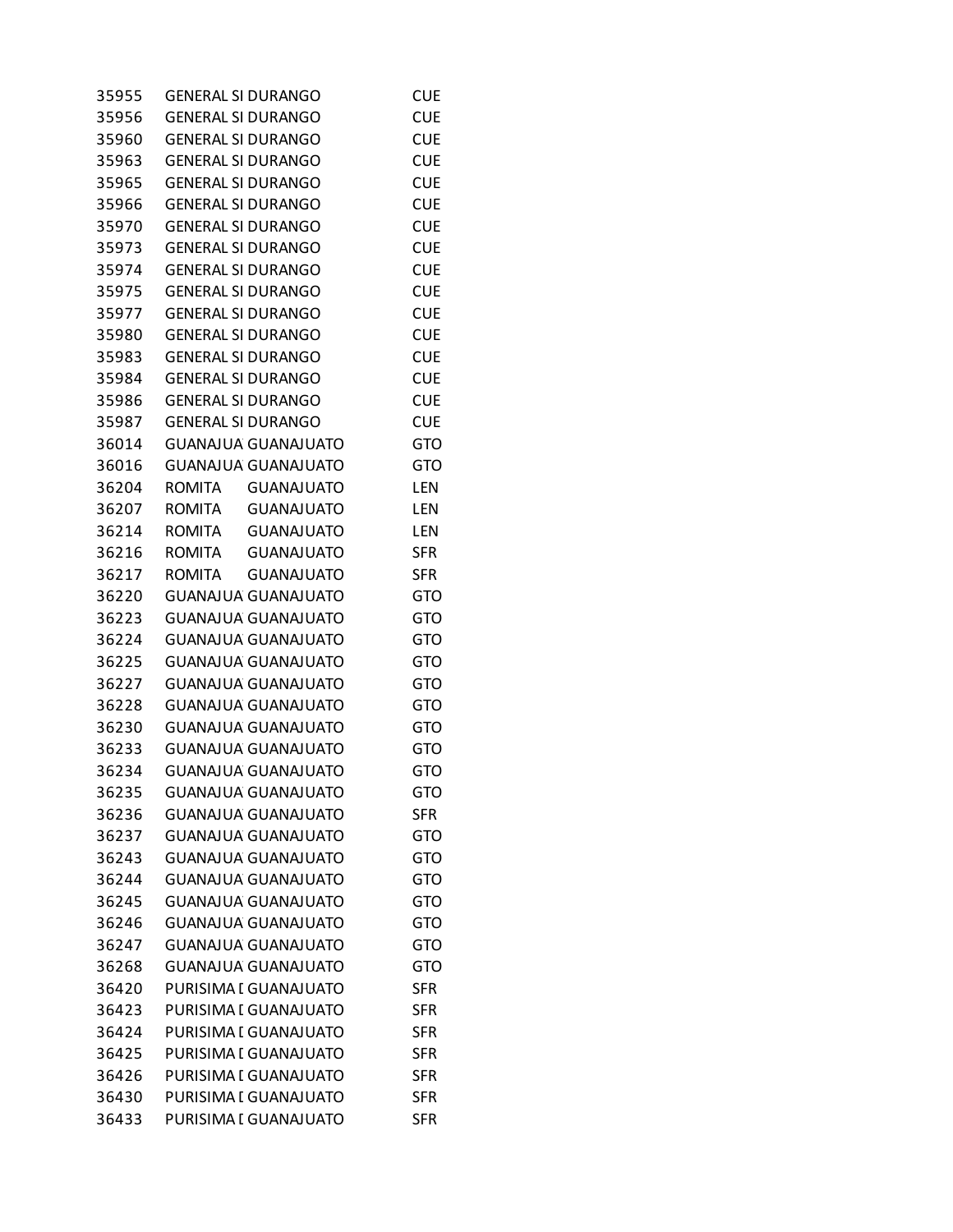| 36434 | PURISIMA I GUANAJUATO                | <b>SFR</b> |
|-------|--------------------------------------|------------|
| 36435 | PURISIMA I GUANAJUATO                | <b>SFR</b> |
| 36436 | PURISIMA I GUANAJUATO                | <b>SFR</b> |
| 36437 | PURISIMA I GUANAJUATO                | <b>SFR</b> |
| 36440 | <b>SAN FRANC GUANAJUATO</b>          | <b>SFR</b> |
| 36442 | SAN FRANC GUANAJUATO                 | <b>SFR</b> |
| 36446 | SAN FRANC GUANAJUATO                 | <b>SFR</b> |
| 36447 | <b>SAN FRANC GUANAJUATO</b>          | <b>SFR</b> |
| 36450 | SAN FRANC GUANAJUATO                 | <b>SFR</b> |
| 36452 | SAN FRANC GUANAJUATO                 | <b>SFR</b> |
| 36453 | SAN FRANC GUANAJUATO                 | <b>SFR</b> |
| 36454 | SAN FRANC GUANAJUATO                 | <b>SFR</b> |
| 36456 | SAN FRANC GUANAJUATO                 | <b>SFR</b> |
| 36457 | <b>SAN FRANC GUANAJUATO</b>          | <b>SFR</b> |
| 36458 | <b>SAN FRANC GUANAJUATO</b>          | <b>SFR</b> |
| 36459 | SAN FRANC GUANAJUATO                 | <b>SFR</b> |
| 36460 | SAN FRANC GUANAJUATO                 | <b>SFR</b> |
| 36462 | SAN FRANC GUANAJUATO                 | <b>SFR</b> |
| 36463 | <b>SAN FRANC GUANAJUATO</b>          | <b>SFR</b> |
| 36465 | <b>SAN FRANC GUANAJUATO</b>          | <b>SFR</b> |
| 36466 | SAN FRANC GUANAJUATO                 | <b>SFR</b> |
| 36467 | SAN FRANC GUANAJUATO                 | <b>SFR</b> |
|       |                                      |            |
| 36468 | SAN FRANC GUANAJUATO                 | <b>SFR</b> |
| 36470 | <b>MANUEL DI GUANAJUATO</b>          | <b>SFR</b> |
| 36473 | <b>MANUEL DI GUANAJUATO</b>          | <b>SFR</b> |
| 36474 | <b>MANUEL DI GUANAJUATO</b>          | <b>SFR</b> |
| 36476 | <b>MANUEL DI GUANAJUATO</b>          | <b>SFR</b> |
| 36477 | <b>MANUEL DI GUANAJUATO</b>          | <b>SFR</b> |
| 36480 | <b>MANUEL DI GUANAJUATO</b>          | <b>SFR</b> |
| 36483 | <b>MANUEL DI GUANAJUATO</b>          | <b>SFR</b> |
| 36484 | <b>MANUEL DI GUANAJUATO</b>          | <b>SFR</b> |
| 36485 | MANUEL DI GUANAJUATO                 | <b>SFR</b> |
| 36486 | <b>MANUEL DI GUANAJUATO</b>          | <b>SFR</b> |
| 36487 | MANUEL DI GUANAJUATO                 | SFR        |
| 36490 | <b>MANUEL DI GUANAJUATO</b>          | <b>SFR</b> |
| 36493 | <b>MANUEL DI GUANAJUATO</b>          | <b>SFR</b> |
| 36494 | MANUEL DI GUANAJUATO                 | <b>SFR</b> |
| 36495 | <b>MANUEL DI GUANAJUATO</b>          | <b>SFR</b> |
| 36496 | <b>MANUEL DI GUANAJUATO</b>          | <b>SFR</b> |
| 36497 | MANUEL DI GUANAJUATO                 | <b>SFR</b> |
| 36511 | IRAPUATO GUANAJUATO                  | <b>IRA</b> |
| 36512 | <b>IRAPUATO</b><br><b>GUANAJUATO</b> | IRA        |
| 36515 | IRAPUATO<br><b>GUANAJUATO</b>        | IRA        |
| 36540 | <b>IRAPUATO</b><br><b>GUANAJUATO</b> | IRA        |
| 36554 | <b>IRAPUATO</b><br><b>GUANAJUATO</b> | <b>IRA</b> |
| 36555 | <b>IRAPUATO</b><br><b>GUANAJUATO</b> | IRA        |
| 36557 | <b>IRAPUATO</b><br><b>GUANAJUATO</b> | IRA        |
| 36570 | <b>IRAPUATO</b><br><b>GUANAJUATO</b> | <b>IRA</b> |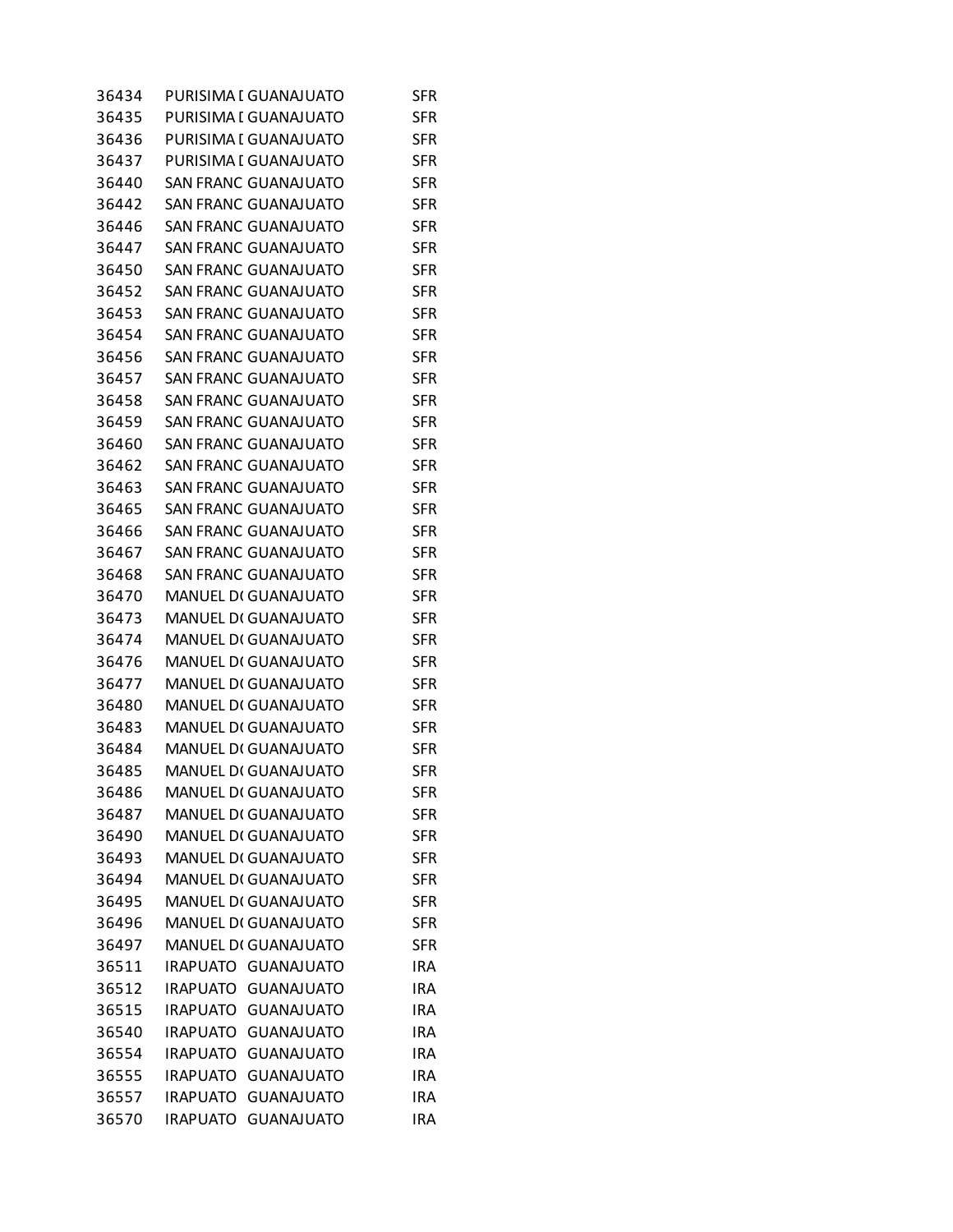| 36576 | IRAPUATO        | GUANAJUATO          | <b>IRA</b> |
|-------|-----------------|---------------------|------------|
| 36578 | <b>IRAPUATO</b> | <b>GUANAJUATO</b>   | <b>IRA</b> |
| 36580 | <b>IRAPUATO</b> | <b>GUANAJUATO</b>   | <b>IRA</b> |
| 36584 | <b>IRAPUATO</b> | <b>GUANAJUATO</b>   | IRA        |
| 36585 | <b>IRAPUATO</b> | <b>GUANAJUATO</b>   | <b>IRA</b> |
| 36587 | <b>IRAPUATO</b> | <b>GUANAJUATO</b>   | IRA        |
| 36589 | <b>IRAPUATO</b> | <b>GUANAJUATO</b>   | IRA        |
| 36593 | <b>IRAPUATO</b> | <b>GUANAJUATO</b>   | IRA        |
| 36595 | <b>IRAPUATO</b> | <b>GUANAJUATO</b>   | <b>IRA</b> |
| 36625 | <b>IRAPUATO</b> | <b>GUANAJUATO</b>   | IRA        |
| 36643 | <b>IRAPUATO</b> | <b>GUANAJUATO</b>   | <b>IRA</b> |
| 36645 | <b>IRAPUATO</b> | <b>GUANAJUATO</b>   | IRA        |
| 36646 | IRAPUATO        | <b>GUANAJUATO</b>   | IRA        |
| 36648 | <b>IRAPUATO</b> | <b>GUANAJUATO</b>   | IRA        |
| 36691 | <b>IRAPUATO</b> | <b>GUANAJUATO</b>   | IRA        |
| 36747 |                 | SALAMANC GUANAJUATO | <b>SCA</b> |
| 36776 |                 | SALAMANC GUANAJUATO | <b>SCA</b> |
| 36787 |                 | SALAMANC GUANAJUATO | <b>SCA</b> |
| 36800 | IRAPUATO        | <b>GUANAJUATO</b>   | IRA        |
| 36804 | <b>IRAPUATO</b> | <b>GUANAJUATO</b>   | IRA        |
| 36805 | <b>IRAPUATO</b> | <b>GUANAJUATO</b>   | <b>IRA</b> |
| 36806 | <b>IRAPUATO</b> | <b>GUANAJUATO</b>   | IRA        |
| 36807 | <b>IRAPUATO</b> | <b>GUANAJUATO</b>   | <b>IRA</b> |
| 36813 | <b>IRAPUATO</b> | <b>GUANAJUATO</b>   | IRA        |
| 36816 | IRAPUATO        | <b>GUANAJUATO</b>   | <b>IRA</b> |
| 36817 | <b>IRAPUATO</b> | <b>GUANAJUATO</b>   | <b>IRA</b> |
| 36818 | <b>IRAPUATO</b> | <b>GUANAJUATO</b>   | IRA        |
| 36821 | <b>IRAPUATO</b> | <b>GUANAJUATO</b>   | IRA        |
| 36822 | <b>IRAPUATO</b> | <b>GUANAJUATO</b>   | IRA        |
| 36823 | <b>IRAPUATO</b> | <b>GUANAJUATO</b>   | IRA        |
| 36825 | <b>IRAPUATO</b> | <b>GUANAJUATO</b>   | <b>IRA</b> |
| 36826 | <b>IRAPUATO</b> | <b>GUANAJUATO</b>   | IRA        |
| 36827 | <b>IRAPUATO</b> | <b>GUANAJUATO</b>   | <b>IRA</b> |
| 36830 | <b>IRAPUATO</b> | <b>GUANAJUATO</b>   | IRA        |
| 36833 | <b>IRAPUATO</b> | <b>GUANAJUATO</b>   | IRA        |
| 36834 | <b>IRAPUATO</b> | <b>GUANAJUATO</b>   | IRA        |
| 36835 | <b>IRAPUATO</b> | <b>GUANAJUATO</b>   | IRA        |
| 36836 | <b>IRAPUATO</b> | <b>GUANAJUATO</b>   | IRA        |
| 36837 | <b>IRAPUATO</b> | <b>GUANAJUATO</b>   | <b>SCA</b> |
| 36840 | <b>IRAPUATO</b> | <b>GUANAJUATO</b>   | <b>IRA</b> |
| 36843 | <b>IRAPUATO</b> | <b>GUANAJUATO</b>   | <b>IRA</b> |
| 36844 | <b>IRAPUATO</b> | <b>GUANAJUATO</b>   | <b>IRA</b> |
| 36845 | <b>IRAPUATO</b> | <b>GUANAJUATO</b>   | IRA        |
| 36846 | <b>IRAPUATO</b> | <b>GUANAJUATO</b>   | <b>IRA</b> |
| 36847 | <b>IRAPUATO</b> | <b>GUANAJUATO</b>   | IRA        |
| 36849 | <b>IRAPUATO</b> | <b>GUANAJUATO</b>   | IRA        |
| 36850 |                 | SALAMANC GUANAJUATO | <b>SCA</b> |
| 36853 |                 | SALAMANC GUANAJUATO | <b>SCA</b> |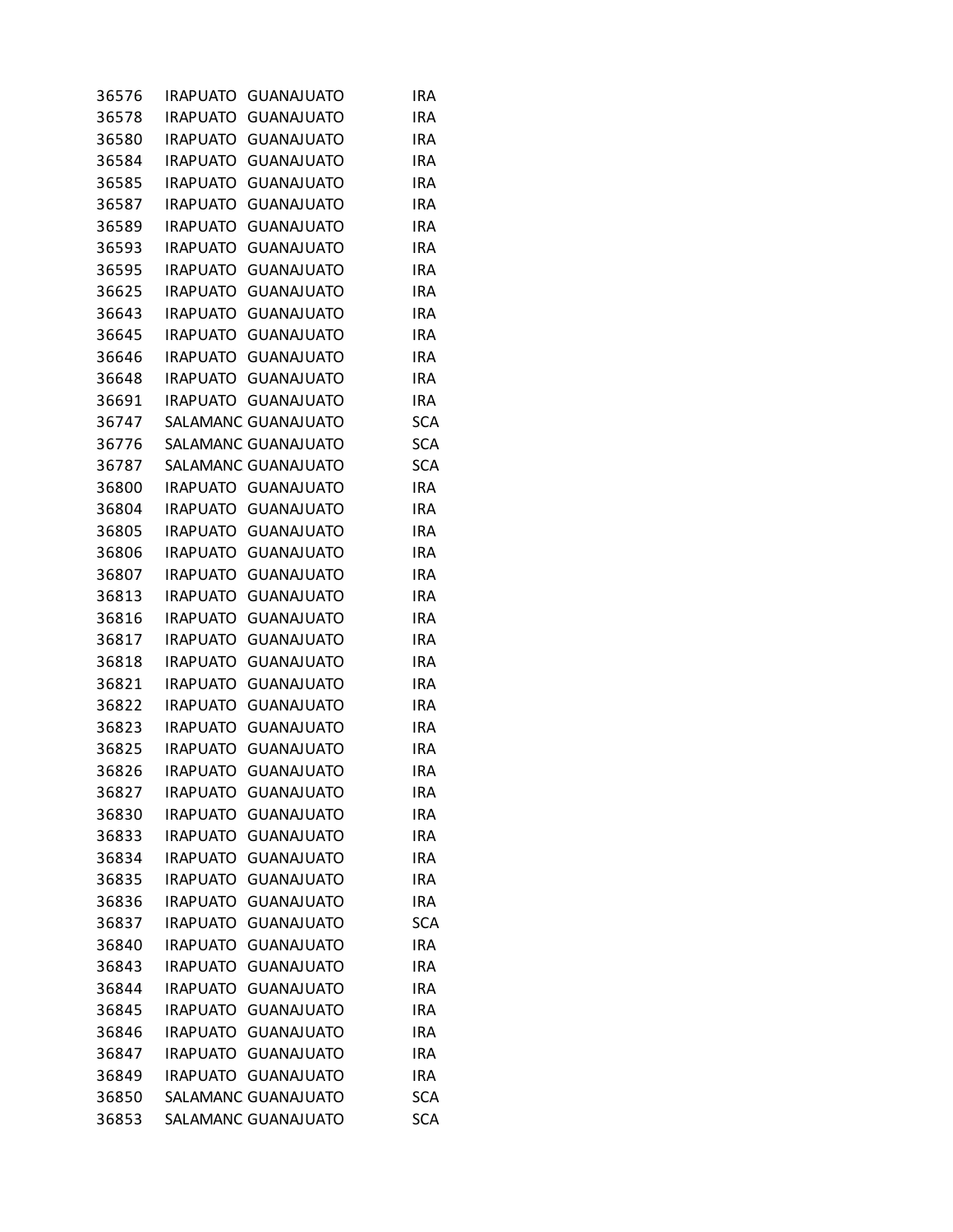| 36854 |                | SALAMANC GUANAJUATO  | SCA        |
|-------|----------------|----------------------|------------|
| 36855 |                | SALAMANC GUANAJUATO  | <b>SCA</b> |
| 36856 |                | SALAMANC GUANAJUATO  | <b>SCA</b> |
| 36857 |                | SALAMANC GUANAJUATO  | <b>SCA</b> |
| 36858 |                | SALAMANC GUANAJUATO  | <b>SCA</b> |
| 36864 |                | SALAMANC GUANAJUATO  | <b>SCA</b> |
| 36865 |                | SALAMANC GUANAJUATO  | <b>SCA</b> |
| 36866 |                | SALAMANC GUANAJUATO  | <b>SCA</b> |
| 36870 |                | SALAMANC GUANAJUATO  | <b>SCA</b> |
| 36873 |                | SALAMANC GUANAJUATO  | <b>SCA</b> |
| 36874 |                | SALAMANC GUANAJUATO  | <b>SCA</b> |
| 36875 |                | SALAMANC GUANAJUATO  | <b>SCA</b> |
| 36876 |                | SALAMANC GUANAJUATO  | <b>SCA</b> |
| 36877 |                | SALAMANC GUANAJUATO  | <b>SCA</b> |
| 36878 |                | SALAMANC GUANAJUATO  | <b>SCA</b> |
| 36880 |                | SALAMANC GUANAJUATO  | <b>SCA</b> |
| 36884 |                | SALAMANC GUANAJUATO  | <b>SCA</b> |
| 36885 |                | SALAMANC GUANAJUATO  | <b>SCA</b> |
| 36886 |                | SALAMANC GUANAJUATO  | <b>SCA</b> |
| 36887 |                | SALAMANC GUANAJUATO  | <b>SCA</b> |
| 36888 |                | SALAMANC GUANAJUATO  | <b>SCA</b> |
| 36893 |                | PUEBLO NU GUANAJUATO | <b>SCA</b> |
| 36897 |                | PUEBLO NU GUANAJUATO | <b>SCA</b> |
| 36900 | PENJAMO        | <b>GUANAJUATO</b>    | PJO        |
| 36913 | <b>PENJAMO</b> | <b>GUANAJUATO</b>    | LPD        |
| 36914 | PENJAMO        | <b>GUANAJUATO</b>    | LPD        |
| 36915 | PENJAMO        | <b>GUANAJUATO</b>    | LPD        |
| 36916 | PENJAMO        | <b>GUANAJUATO</b>    | PJO        |
| 36917 | PENJAMO        | <b>GUANAJUATO</b>    | <b>LPD</b> |
| 36920 | PENJAMO        | <b>GUANAJUATO</b>    | PJO        |
| 36923 | <b>PENJAMO</b> | <b>GUANAJUATO</b>    | LPD        |
| 36924 | PENJAMO        | <b>GUANAJUATO</b>    | PJO        |
| 36925 | PENJAMO        | <b>GUANAJUATO</b>    | LPD        |
| 36926 | PENJAMO        | <b>GUANAJUATO</b>    | LPD        |
| 36927 | PENJAMO        | <b>GUANAJUATO</b>    | PJO        |
| 36930 | PENJAMO        | <b>GUANAJUATO</b>    | LPD        |
| 36933 | PENJAMO        | <b>GUANAJUATO</b>    | PJO        |
| 36934 | PENJAMO        | <b>GUANAJUATO</b>    | LPD        |
| 36935 | PENJAMO        | <b>GUANAJUATO</b>    | PJO        |
| 36936 | PENJAMO        | <b>GUANAJUATO</b>    | LPD        |
| 36937 | PENJAMO        | <b>GUANAJUATO</b>    | LPD        |
| 36938 | PENJAMO        | <b>GUANAJUATO</b>    | PJO        |
| 36940 | PENJAMO        | <b>GUANAJUATO</b>    | PJO        |
| 36943 | PENJAMO        | <b>GUANAJUATO</b>    | LPD        |
| 36944 | PENJAMO        | <b>GUANAJUATO</b>    | LPD        |
| 36945 | PENJAMO        | <b>GUANAJUATO</b>    | PJO        |
| 36946 | PENJAMO        | <b>GUANAJUATO</b>    | LPD        |
| 36947 | PENJAMO        | <b>GUANAJUATO</b>    | PJO        |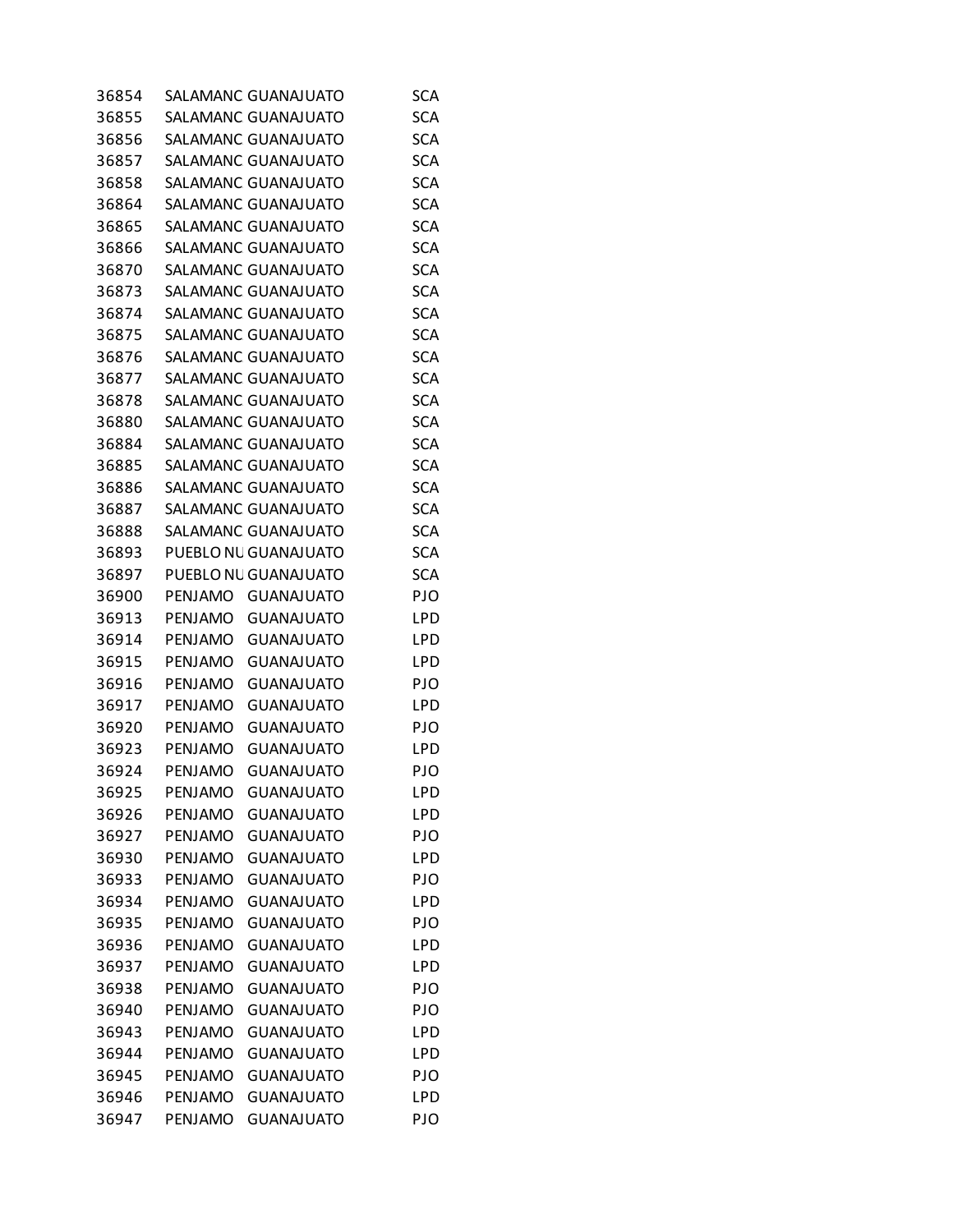| 36948 | PENJAMO        | <b>GUANAJUATO</b>          | PJO        |
|-------|----------------|----------------------------|------------|
| 36960 |                | <b>CUERAMAR GUANAJUATO</b> | CRO        |
| 36963 |                | <b>CUERAMAR GUANAJUATO</b> | <b>IRA</b> |
| 36964 |                | <b>CUERAMAR GUANAJUATO</b> | <b>LPD</b> |
| 36965 |                | <b>CUERAMAR GUANAJUATO</b> | <b>IRA</b> |
| 36967 |                | <b>CUERAMAR GUANAJUATO</b> | <b>IRA</b> |
| 36968 |                | <b>CUERAMAR GUANAJUATO</b> | SFR        |
| 36969 |                | <b>CUERAMAR GUANAJUATO</b> | <b>IRA</b> |
| 36970 | ABASOLO        | <b>GUANAJUATO</b>          | <b>IRA</b> |
| 36973 | ABASOLO        | <b>GUANAJUATO</b>          | <b>IRA</b> |
| 36974 | ABASOLO        | <b>GUANAJUATO</b>          | <b>IRA</b> |
| 36975 | ABASOLO        | <b>GUANAJUATO</b>          | <b>IRA</b> |
| 36976 | ABASOLO        | <b>GUANAJUATO</b>          | <b>IRA</b> |
| 36977 | <b>ABASOLO</b> | <b>GUANAJUATO</b>          | <b>IRA</b> |
| 36980 | <b>ABASOLO</b> | <b>GUANAJUATO</b>          | <b>IRA</b> |
| 36983 | <b>ABASOLO</b> | <b>GUANAJUATO</b>          | LEN        |
| 36984 | ABASOLO        | <b>GUANAJUATO</b>          | <b>IRA</b> |
| 36985 | ABASOLO        | <b>GUANAJUATO</b>          | <b>IRA</b> |
| 36986 | <b>ABASOLO</b> | <b>GUANAJUATO</b>          | <b>IRA</b> |
| 36987 | <b>ABASOLO</b> | <b>GUANAJUATO</b>          | <b>IRA</b> |
| 36990 |                | HUANIMAR GUANAJUATO        | PJO        |
| 36995 |                | <b>HUANIMAR GUANAJUATO</b> | <b>IRA</b> |
| 37276 | LEON           | <b>GUANAJUATO</b>          | LEN        |
| 37600 |                | SAN FELIPE GUANAJUATO      | <b>SLO</b> |
| 37603 |                | SAN FELIPE GUANAJUATO      | LEN        |
| 37604 |                | SAN FELIPE GUANAJUATO      | LEN        |
| 37605 |                | SAN FELIPE GUANAJUATO      | LEN        |
| 37606 |                | SAN FELIPE GUANAJUATO      | LEN        |
| 37610 |                | SAN FELIPE GUANAJUATO      | <b>SLO</b> |
| 37611 |                | SAN FELIPE GUANAJUATO      | <b>GTO</b> |
| 37613 |                | SAN FELIPE GUANAJUATO      | GTO        |
| 37614 |                | SAN FELIPE GUANAJUATO      | LGM        |
| 37615 |                | SAN FELIPE GUANAJUATO      | LEN        |
| 37616 |                | SAN FELIPE GUANAJUATO      | <b>SMA</b> |
| 37620 |                | SAN FELIPE GUANAJUATO      | <b>SLO</b> |
| 37623 |                | SAN FELIPE GUANAJUATO      | LEN        |
| 37624 |                | SAN FELIPE GUANAJUATO      | LGM        |
| 37625 |                | SAN FELIPE GUANAJUATO      | LEN        |
| 37630 | <b>OCAMPO</b>  | <b>GUANAJUATO</b>          | LGM        |
| 37631 | OCAMPO         | <b>GUANAJUATO</b>          | LGM        |
| 37632 | <b>OCAMPO</b>  | <b>GUANAJUATO</b>          | <b>LGM</b> |
| 37634 | <b>OCAMPO</b>  | <b>GUANAJUATO</b>          | <b>SMA</b> |
| 37635 | <b>OCAMPO</b>  | <b>GUANAJUATO</b>          | <b>SMA</b> |
| 37636 | <b>OCAMPO</b>  | <b>GUANAJUATO</b>          | <b>LGM</b> |
| 37640 | <b>OCAMPO</b>  | <b>GUANAJUATO</b>          | <b>SMA</b> |
| 37641 | <b>OCAMPO</b>  | <b>GUANAJUATO</b>          | LGM        |
| 37642 | <b>OCAMPO</b>  | <b>GUANAJUATO</b>          | LGM        |
| 37643 | <b>OCAMPO</b>  | <b>GUANAJUATO</b>          | LGM        |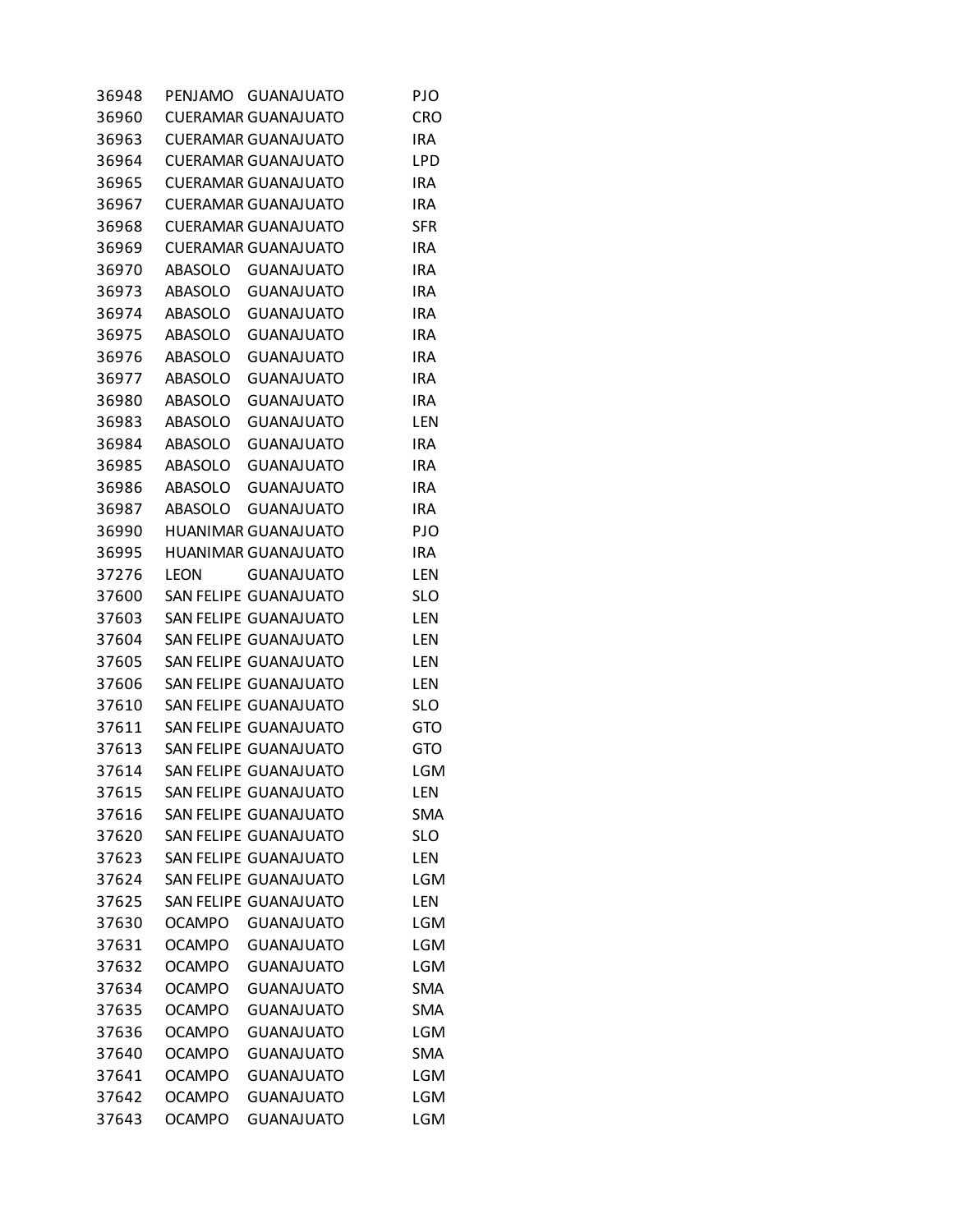| 37644 | OCAMPO        | <b>GUANAJUATO</b>           | LGM        |
|-------|---------------|-----------------------------|------------|
| 37645 | <b>OCAMPO</b> | <b>GUANAJUATO</b>           | <b>SMA</b> |
| 37646 | <b>OCAMPO</b> | <b>GUANAJUATO</b>           | <b>LGM</b> |
| 37647 | <b>OCAMPO</b> | <b>GUANAJUATO</b>           | LGM        |
| 37650 | LEON          | <b>GUANAJUATO</b>           | LEN        |
| 37653 | LEON          | <b>GUANAJUATO</b>           | LEN        |
| 37654 | LEON          | <b>GUANAJUATO</b>           | LEN        |
| 37655 | LEON          | <b>GUANAJUATO</b>           | LEN        |
| 37666 | LEON          | <b>GUANAJUATO</b>           | LEN        |
| 37693 | LEON          | <b>GUANAJUATO</b>           | LGM        |
| 37803 |               | DOLORES H GUANAJUATO        | <b>SMA</b> |
| 37804 |               | DOLORES H GUANAJUATO        | <b>SMA</b> |
| 37805 |               | DOLORES H GUANAJUATO        | <b>SMA</b> |
| 37806 |               | DOLORES H GUANAJUATO        | <b>SMA</b> |
| 37807 |               | DOLORES H GUANAJUATO        | <b>SMA</b> |
| 37810 |               | DOLORES H GUANAJUATO        | <b>SMA</b> |
| 37813 |               | DOLORES H GUANAJUATO        | <b>SMA</b> |
| 37814 |               | DOLORES H GUANAJUATO        | <b>SMA</b> |
| 37816 |               | DOLORES H GUANAJUATO        | <b>SMA</b> |
| 37817 |               | DOLORES H GUANAJUATO        | <b>SMA</b> |
| 37819 |               | DOLORES H GUANAJUATO        | <b>SMA</b> |
| 37820 |               | DOLORES H GUANAJUATO        | <b>SMA</b> |
| 37821 |               | DOLORES H GUANAJUATO        | <b>SMA</b> |
| 37823 |               | DOLORES H GUANAJUATO        | <b>SMA</b> |
| 37824 |               | DOLORES H GUANAJUATO        | <b>SMA</b> |
| 37825 |               | DOLORES H GUANAJUATO        | <b>LEN</b> |
| 37826 |               | DOLORES H GUANAJUATO        | <b>SMA</b> |
| 37828 |               | DOLORES H GUANAJUATO        | <b>SMA</b> |
| 37829 |               | DOLORES H GUANAJUATO        | <b>SMA</b> |
| 37830 |               | DOLORES H GUANAJUATO        | <b>SMA</b> |
| 37832 |               | DOLORES H GUANAJUATO        | <b>SMA</b> |
| 37838 |               | DOLORES H GUANAJUATO        | <b>SMA</b> |
| 37840 |               | <b>DOLORES H GUANAJUATO</b> | <b>SMA</b> |
| 37842 |               | DOLORES H GUANAJUATO        | <b>SMA</b> |
| 37843 |               | DOLORES H GUANAJUATO        | <b>SMA</b> |
| 37844 |               | <b>DOLORES H GUANAJUATO</b> | <b>SMA</b> |
| 37846 |               | DOLORES H GUANAJUATO        | <b>SMA</b> |
| 37848 |               | <b>DOLORES H GUANAJUATO</b> | <b>SMA</b> |
| 37849 |               | DOLORES H GUANAJUATO        | <b>SMA</b> |
| 37850 |               | SAN DIEGO GUANAJUATO        | <b>SMA</b> |
| 37853 |               | SAN DIEGO GUANAJUATO        | <b>SMA</b> |
| 37854 |               | SAN DIEGO GUANAJUATO        | <b>SMA</b> |
| 37855 |               | SAN DIEGO GUANAJUATO        | <b>SMA</b> |
| 37856 |               | SAN DIEGO GUANAJUATO        | <b>SMA</b> |
| 37857 |               | SAN DIEGO GUANAJUATO        | <b>SMA</b> |
| 37860 |               | SAN DIEGO GUANAJUATO        | <b>SMA</b> |
| 37864 |               | SAN DIEGO GUANAJUATO        | <b>SMA</b> |
| 37866 |               | SAN DIEGO GUANAJUATO        | <b>SMA</b> |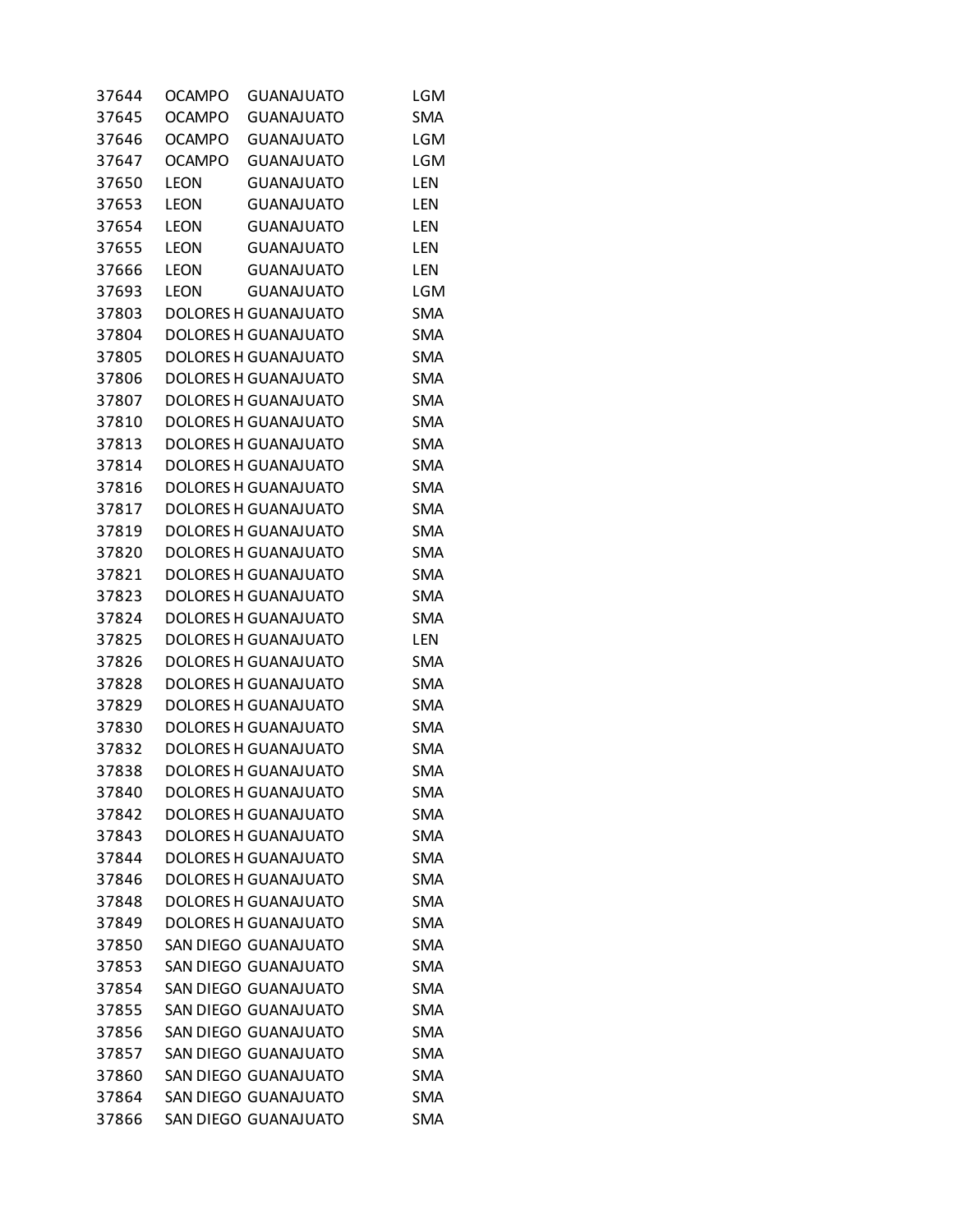| 37867 |                 | SAN DIEGO GUANAJUATO        | SMA        |
|-------|-----------------|-----------------------------|------------|
| 37870 |                 | SAN DIEGO GUANAJUATO        | <b>SMA</b> |
| 37873 |                 | SAN DIEGO GUANAJUATO        | <b>SMA</b> |
| 37874 |                 | SAN DIEGO GUANAJUATO        | <b>SMA</b> |
| 37875 |                 | SAN DIEGO GUANAJUATO        | <b>SMA</b> |
| 37876 |                 | SAN DIEGO GUANAJUATO        | <b>SMA</b> |
| 37883 |                 | <b>SAN MIGUE GUANAJUATO</b> | <b>SMA</b> |
| 37884 |                 | <b>SAN MIGUE GUANAJUATO</b> | <b>SMA</b> |
| 37885 |                 | SAN MIGUE GUANAJUATO        | <b>SMA</b> |
| 37886 |                 | <b>SAN MIGUE GUANAJUATO</b> | <b>SMA</b> |
| 37887 |                 | <b>SAN MIGUE GUANAJUATO</b> | <b>SMA</b> |
| 37888 |                 | <b>SAN MIGUE GUANAJUATO</b> | <b>SMA</b> |
| 37890 |                 | SAN MIGUE GUANAJUATO        | <b>SMA</b> |
| 37892 |                 | <b>SAN MIGUE GUANAJUATO</b> | <b>SMA</b> |
| 37893 |                 | SAN MIGUE GUANAJUATO        | <b>SMA</b> |
| 37894 |                 | <b>SAN MIGUE GUANAJUATO</b> | <b>SMA</b> |
| 37895 |                 | <b>SAN MIGUE GUANAJUATO</b> | <b>SMA</b> |
| 37896 |                 | <b>SAN MIGUE GUANAJUATO</b> | <b>SMA</b> |
| 37897 |                 | SAN MIGUE GUANAJUATO        | <b>SMA</b> |
| 37898 |                 | <b>SAN MIGUE GUANAJUATO</b> | <b>SMA</b> |
| 37903 |                 | SAN LUIS DI GUANAJUATO      | <b>SJI</b> |
| 37904 |                 | SAN LUIS DI GUANAJUATO      | <b>SJI</b> |
| 37905 |                 | SAN LUIS DI GUANAJUATO      | <b>SJI</b> |
| 37913 |                 | SAN LUIS DI GUANAJUATO      | SJI        |
| 37914 |                 | SAN LUIS DI GUANAJUATO      | <b>SJI</b> |
| 37915 |                 | SAN LUIS DI GUANAJUATO      | <b>SJI</b> |
| 37916 |                 | SAN LUIS DI GUANAJUATO      | <b>SJI</b> |
| 37917 |                 | SAN LUIS DI GUANAJUATO      | <b>SJI</b> |
| 37918 |                 | SAN LUIS DI GUANAJUATO      | <b>RVE</b> |
| 37920 | <b>VICTORIA</b> | <b>GUANAJUATO</b>           | <b>SJI</b> |
| 37923 |                 | VICTORIA GUANAJUATO         | <b>RVE</b> |
| 37925 | VICTORIA        | <b>GUANAJUATO</b>           | <b>SJI</b> |
| 37928 | <b>VICTORIA</b> | <b>GUANAJUATO</b>           | <b>SJI</b> |
| 37930 | <b>XICHU</b>    | <b>GUANAJUATO</b>           | <b>SJI</b> |
| 37932 | <b>XICHU</b>    | <b>GUANAJUATO</b>           | <b>RVE</b> |
| 37934 | <b>XICHU</b>    | <b>GUANAJUATO</b>           | <b>RVE</b> |
| 37936 | <b>XICHU</b>    | <b>GUANAJUATO</b>           | <b>RVE</b> |
| 37940 | <b>ATARJEA</b>  | <b>GUANAJUATO</b>           | <b>SJI</b> |
| 37943 | <b>ATARJEA</b>  | <b>GUANAJUATO</b>           | <b>RVE</b> |
| 37944 | <b>ATARJEA</b>  | <b>GUANAJUATO</b>           | <b>RVE</b> |
| 37948 | <b>ATARJEA</b>  | <b>GUANAJUATO</b>           | <b>RVE</b> |
| 37950 |                 | SANTA CAT/ GUANAJUATO       | <b>SJI</b> |
| 37953 |                 | SANTA CAT/ GUANAJUATO       | <b>SJI</b> |
| 37954 |                 | SANTA CAT/ GUANAJUATO       | <b>SJI</b> |
| 37955 |                 | SANTA CAT/ GUANAJUATO       | SJI        |
| 37960 |                 | <b>DOCTOR MI GUANAJUATO</b> | SJI        |
| 37967 |                 | <b>DOCTOR MI GUANAJUATO</b> | SJI        |
| 37970 |                 | TIERRA BLA GUANAJUATO       | <b>SJI</b> |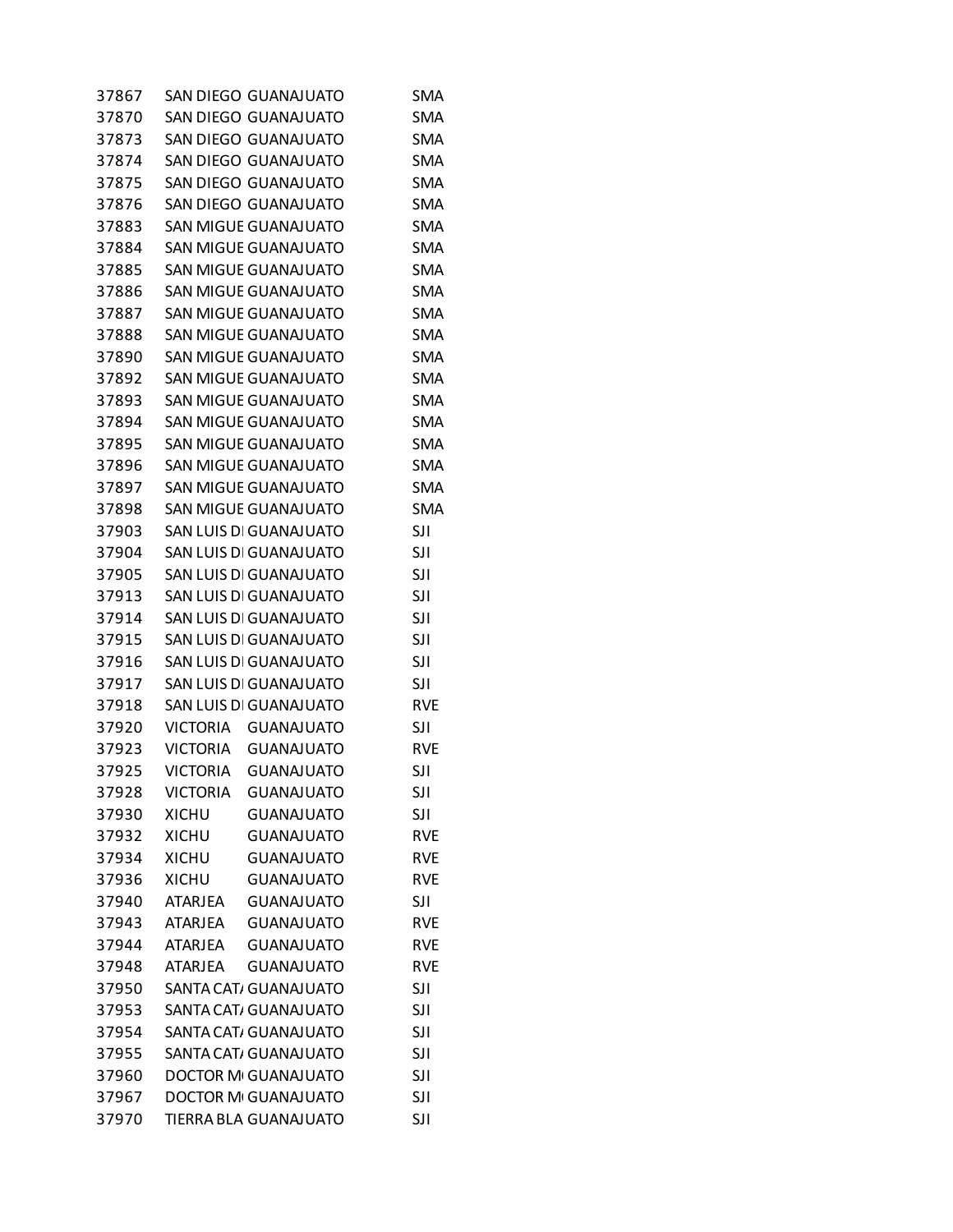| 37973 |               | TIERRA BLA GUANAJUATO        | <b>SJI</b> |
|-------|---------------|------------------------------|------------|
| 37974 |               | TIERRA BLA GUANAJUATO        | <b>SJI</b> |
| 37977 |               | <b>TIERRA BLA GUANAJUATO</b> | SJI        |
| 37984 |               | SAN JOSE IT GUANAJUATO       | SJI        |
| 37993 |               | SAN JOSE IT GUANAJUATO       | SJI        |
| 37994 |               | SAN JOSE IT GUANAJUATO       | <b>SJI</b> |
| 37995 |               | SAN JOSE IT GUANAJUATO       | <b>SJI</b> |
| 37996 |               | SAN JOSE IT GUANAJUATO       | SJI        |
| 38063 | <b>CELAYA</b> | <b>GUANAJUATO</b>            | <b>CEL</b> |
| 38085 | <b>CELAYA</b> | <b>GUANAJUATO</b>            | <b>CEL</b> |
| 38094 | <b>CELAYA</b> | <b>GUANAJUATO</b>            | <b>CEL</b> |
| 38095 | <b>CELAYA</b> | <b>GUANAJUATO</b>            | <b>CEL</b> |
| 38096 | <b>CELAYA</b> | <b>GUANAJUATO</b>            | <b>CEL</b> |
| 38097 | <b>CELAYA</b> | <b>GUANAJUATO</b>            | <b>CEL</b> |
| 38098 | <b>CELAYA</b> | <b>GUANAJUATO</b>            | <b>CEL</b> |
| 38099 | <b>CELAYA</b> | <b>GUANAJUATO</b>            | <b>CEL</b> |
| 38100 | <b>CELAYA</b> | <b>GUANAJUATO</b>            | <b>CEL</b> |
| 38104 | <b>CELAYA</b> | <b>GUANAJUATO</b>            | <b>CEL</b> |
| 38105 | <b>CELAYA</b> | <b>GUANAJUATO</b>            | <b>CEL</b> |
| 38110 | <b>CELAYA</b> | <b>GUANAJUATO</b>            | <b>CEL</b> |
| 38114 | <b>CELAYA</b> | <b>GUANAJUATO</b>            | <b>CEL</b> |
| 38115 | <b>CELAYA</b> | <b>GUANAJUATO</b>            | <b>CEL</b> |
| 38117 | <b>CELAYA</b> | <b>GUANAJUATO</b>            | <b>CEL</b> |
| 38118 | <b>CELAYA</b> | <b>GUANAJUATO</b>            | <b>CEL</b> |
| 38119 | <b>CELAYA</b> | <b>GUANAJUATO</b>            | <b>CEL</b> |
| 38120 | <b>CELAYA</b> | <b>GUANAJUATO</b>            | <b>CEL</b> |
| 38123 | <b>CELAYA</b> | <b>GUANAJUATO</b>            | <b>CEL</b> |
| 38124 | <b>CELAYA</b> | <b>GUANAJUATO</b>            | <b>CEL</b> |
| 38125 | <b>CELAYA</b> | <b>GUANAJUATO</b>            | <b>CEL</b> |
| 38126 | <b>CELAYA</b> | <b>GUANAJUATO</b>            | <b>CEL</b> |
| 38127 | <b>CELAYA</b> | <b>GUANAJUATO</b>            | <b>CEL</b> |
| 38133 | <b>CELAYA</b> | <b>GUANAJUATO</b>            | <b>CEL</b> |
| 38135 | CELAYA        | <b>GUANAJUATO</b>            | <b>CEL</b> |
| 38137 | CELAYA        | <b>GUANAJUATO</b>            | <b>CEL</b> |
| 38140 | <b>CELAYA</b> | <b>GUANAJUATO</b>            | <b>CEL</b> |
| 38143 | <b>CELAYA</b> | <b>GUANAJUATO</b>            | <b>CEL</b> |
| 38144 | <b>CELAYA</b> | <b>GUANAJUATO</b>            | <b>CEL</b> |
| 38145 | <b>CELAYA</b> | <b>GUANAJUATO</b>            | <b>CEL</b> |
| 38147 | <b>CELAYA</b> | <b>GUANAJUATO</b>            | <b>CEL</b> |
| 38150 | <b>CELAYA</b> | <b>GUANAJUATO</b>            | <b>CEL</b> |
| 38152 | <b>CELAYA</b> | <b>GUANAJUATO</b>            | <b>CEL</b> |
| 38153 | <b>CELAYA</b> | <b>GUANAJUATO</b>            | <b>CEL</b> |
| 38154 | <b>CELAYA</b> | <b>GUANAJUATO</b>            | <b>CEL</b> |
| 38155 | <b>CELAYA</b> | <b>GUANAJUATO</b>            | <b>CEL</b> |
| 38156 | <b>CELAYA</b> | <b>GUANAJUATO</b>            | <b>CEL</b> |
| 38157 | <b>CELAYA</b> | <b>GUANAJUATO</b>            | <b>CEL</b> |
| 38159 | <b>CELAYA</b> | <b>GUANAJUATO</b>            | <b>CEL</b> |
| 38163 |               | APASEO EL GUANAJUATO         | <b>CEL</b> |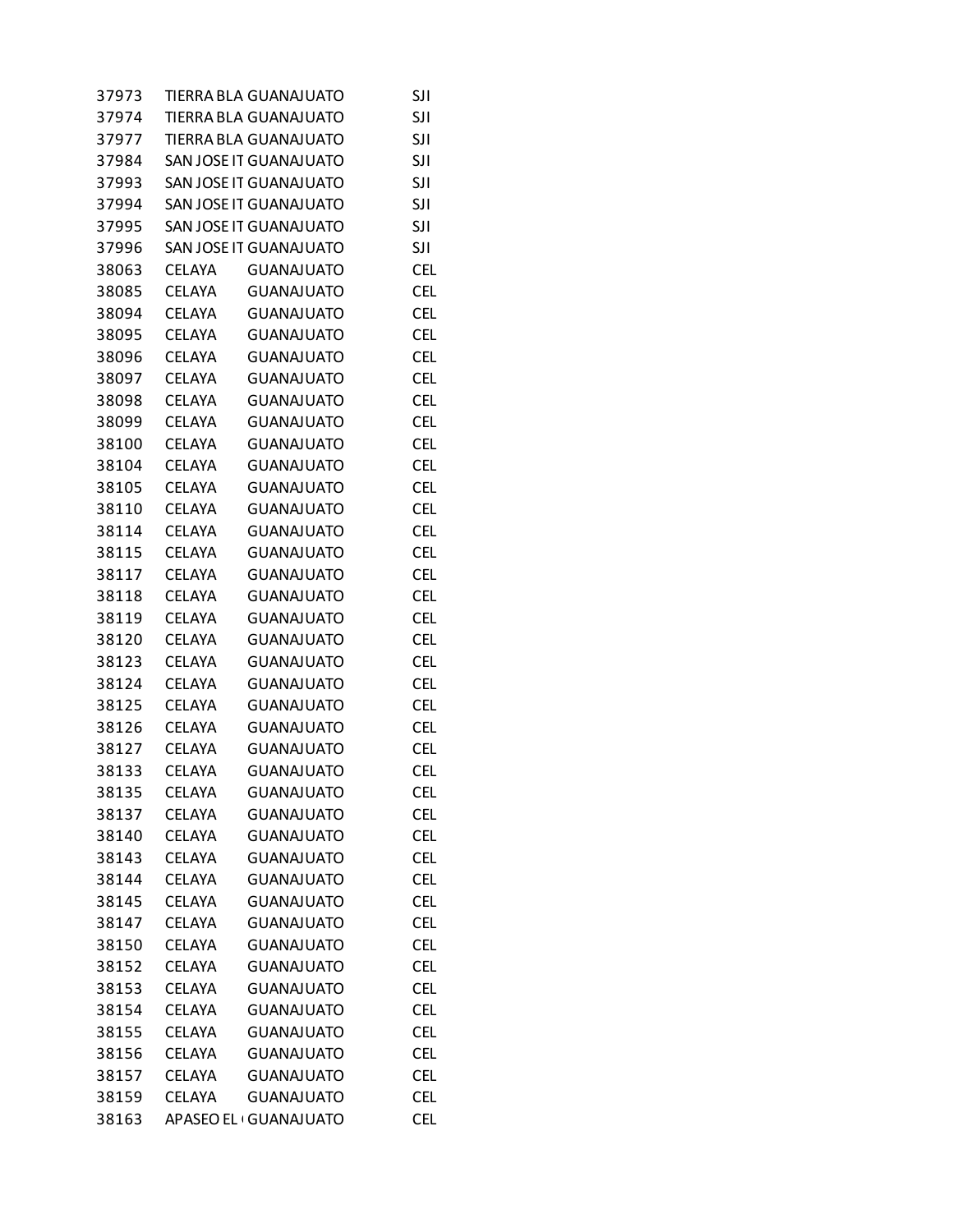| 38164 | APASEO EL GUANAJUATO        | <b>CEL</b>      |
|-------|-----------------------------|-----------------|
| 38165 | APASEO EL GUANAJUATO        | <b>CEL</b>      |
| 38166 | APASEO EL GUANAJUATO        | <b>CEL</b>      |
| 38170 | APASEO EL GUANAJUATO        | <b>CEL</b>      |
| 38173 | APASEO EL GUANAJUATO        | <b>IRA</b>      |
| 38174 | APASEO EL GUANAJUATO        | <b>CEL</b>      |
| 38175 | APASEO EL GUANAJUATO        | IRA             |
| 38176 | APASEO EL GUANAJUATO        | <b>CEL</b>      |
| 38180 | APASEO EL GUANAJUATO        | QR <sub>2</sub> |
| 38183 | APASEO EL GUANAJUATO        | QR <sub>2</sub> |
| 38184 | APASEO EL GUANAJUATO        | QR <sub>2</sub> |
| 38195 | APASEO EL GUANAJUATO        | <b>CEL</b>      |
| 38200 | COMONFOI GUANAJUATO         | <b>SMA</b>      |
| 38202 | COMONFOI GUANAJUATO         | <b>SMA</b>      |
| 38203 | <b>COMONFOI GUANAJUATO</b>  | <b>SMA</b>      |
| 38204 | <b>COMONFOI GUANAJUATO</b>  | <b>SMA</b>      |
| 38205 | <b>COMONFOI GUANAJUATO</b>  | <b>SMA</b>      |
| 38206 | COMONFOI GUANAJUATO         | <b>SMA</b>      |
| 38207 | <b>COMONFOI GUANAJUATO</b>  | <b>CEL</b>      |
| 38210 | <b>COMONFOI GUANAJUATO</b>  | <b>SMA</b>      |
| 38213 | <b>COMONFOI GUANAJUATO</b>  | <b>CEL</b>      |
| 38214 | <b>COMONFOI GUANAJUATO</b>  | <b>CEL</b>      |
| 38216 | COMONFOI GUANAJUATO         | <b>CEL</b>      |
| 38217 | COMONFOI GUANAJUATO         | <b>CEL</b>      |
| 38220 | COMONFOI GUANAJUATO         | <b>SMA</b>      |
| 38223 | COMONFOI GUANAJUATO         | <b>CEL</b>      |
| 38224 | COMONFOI GUANAJUATO         | <b>SMA</b>      |
| 38225 | <b>COMONFOI GUANAJUATO</b>  | <b>IRA</b>      |
| 38226 | COMONFOI GUANAJUATO         | <b>SMA</b>      |
| 38227 | <b>COMONFOI GUANAJUATO</b>  | <b>CEL</b>      |
| 38240 | SANTA CRU GUANAJUATO        | <b>CEL</b>      |
| 38243 | SANTA CRU GUANAJUATO        | <b>CEL</b>      |
| 38244 | SANTA CRU GUANAJUATO        | <b>SCA</b>      |
| 38245 | SANTA CRU GUANAJUATO        | <b>CEL</b>      |
| 38246 | SANTA CRU GUANAJUATO        | <b>CEL</b>      |
| 38247 | SANTA CRU GUANAJUATO        | <b>SCA</b>      |
| 38250 | SANTA CRU GUANAJUATO        | <b>CEL</b>      |
| 38253 | SANTA CRU GUANAJUATO        | <b>CEL</b>      |
| 38254 | SANTA CRU GUANAJUATO        | <b>CEL</b>      |
| 38255 | SANTA CRU GUANAJUATO        | <b>CEL</b>      |
| 38256 | SANTA CRU GUANAJUATO        | <b>CEL</b>      |
| 38257 | SANTA CRU GUANAJUATO        | <b>SCA</b>      |
| 38260 | <b>VILLAGRAN GUANAJUATO</b> | <b>CEL</b>      |
| 38263 | <b>VILLAGRAN GUANAJUATO</b> | <b>SCA</b>      |
| 38265 | <b>VILLAGRAN GUANAJUATO</b> | <b>CEL</b>      |
| 38269 | VILLAGRAN GUANAJUATO        | <b>SCA</b>      |
| 38271 | <b>VILLAGRAN GUANAJUATO</b> | <b>CEL</b>      |
| 38272 | <b>VILLAGRAN GUANAJUATO</b> | <b>CEL</b>      |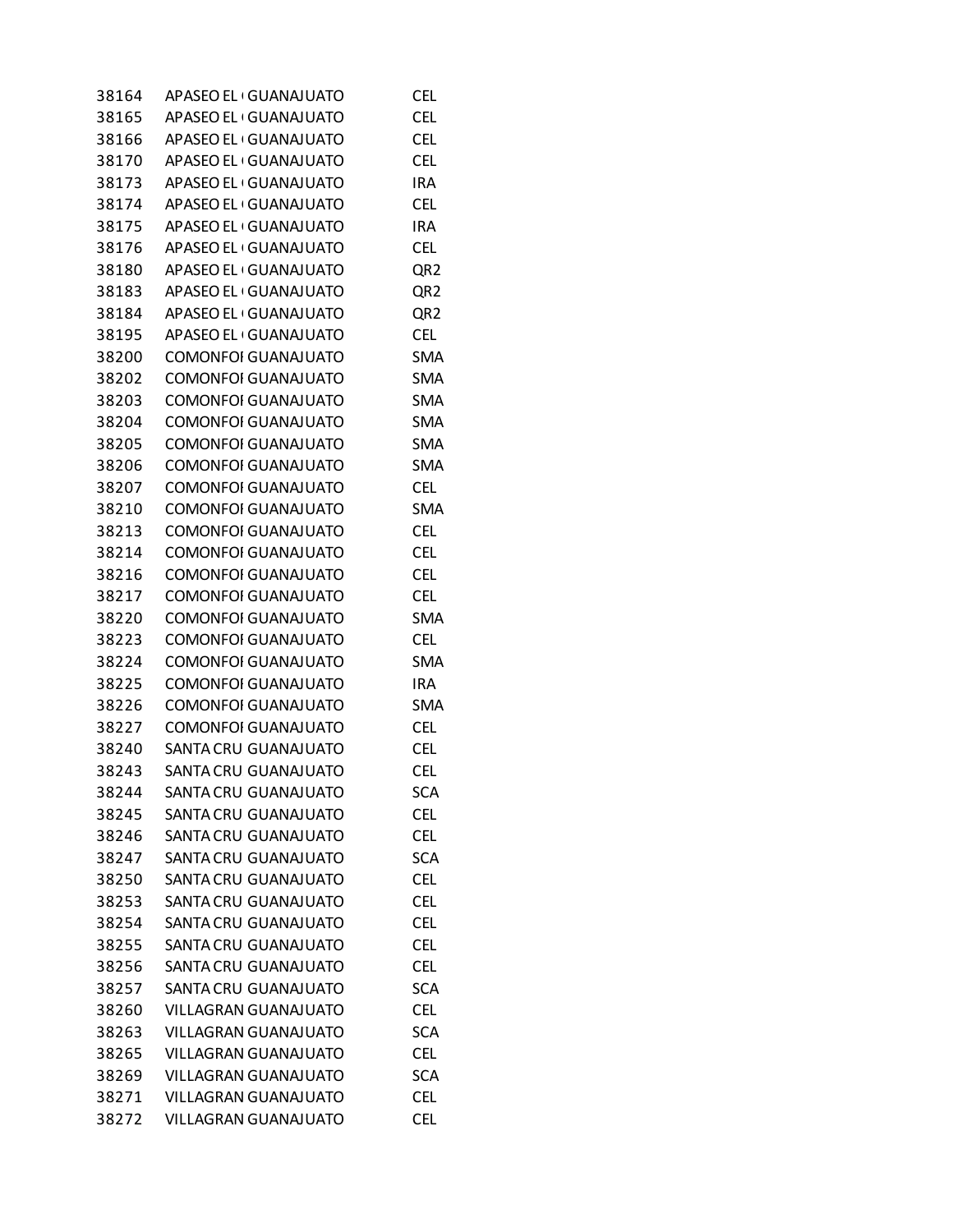| 38273 | VILLAGRAN GUANAJUATO                 | <b>SCA</b> |
|-------|--------------------------------------|------------|
| 38280 | <b>VILLAGRAN GUANAJUATO</b>          | <b>CEL</b> |
| 38290 | <b>VILLAGRAN GUANAJUATO</b>          | <b>CEL</b> |
| 38291 | <b>VILLAGRAN GUANAJUATO</b>          | <b>CEL</b> |
| 38294 | <b>VILLAGRAN GUANAJUATO</b>          | <b>CEL</b> |
| 38300 | CORTAZAR<br>GUANAJUATO               | <b>CEL</b> |
| 38309 | CORTAZAR<br><b>GUANAJUATO</b>        | <b>CEL</b> |
| 38310 | <b>CORTAZAR</b><br><b>GUANAJUATO</b> | <b>CEL</b> |
| 38312 | <b>CORTAZAR</b><br><b>GUANAJUATO</b> | <b>CEL</b> |
| 38314 | <b>CORTAZAR</b><br><b>GUANAJUATO</b> | <b>CEL</b> |
| 38315 | <b>CORTAZAR</b><br><b>GUANAJUATO</b> | <b>CEL</b> |
| 38317 | <b>CORTAZAR</b><br><b>GUANAJUATO</b> | <b>CEL</b> |
| 38320 | <b>GUANAJUATO</b><br>CORTAZAR        | <b>CEL</b> |
| 38322 | CORTAZAR<br>GUANAJUATO               | <b>CEL</b> |
| 38324 | <b>CORTAZAR</b><br><b>GUANAJUATO</b> | <b>CEL</b> |
| 38325 | <b>CORTAZAR</b><br><b>GUANAJUATO</b> | <b>CEL</b> |
| 38329 | <b>CORTAZAR</b><br><b>GUANAJUATO</b> | <b>CEL</b> |
| 38330 | <b>CORTAZAR</b><br><b>GUANAJUATO</b> | <b>CEL</b> |
| 38332 | CORTAZAR<br><b>GUANAJUATO</b>        | <b>CEL</b> |
| 38333 | CORTAZAR<br><b>GUANAJUATO</b>        | <b>CEL</b> |
| 38334 | CORTAZAR<br><b>GUANAJUATO</b>        | <b>CEL</b> |
| 38335 | <b>CORTAZAR</b><br><b>GUANAJUATO</b> | <b>CEL</b> |
| 38337 | <b>CORTAZAR</b><br><b>GUANAJUATO</b> | <b>CEL</b> |
| 38338 | CORTAZAR<br><b>GUANAJUATO</b>        | <b>CEL</b> |
| 38342 | CORTAZAR<br><b>GUANAJUATO</b>        | <b>CEL</b> |
| 38343 | CORTAZAR<br>GUANAJUATO               | <b>CEL</b> |
| 38344 | CORTAZAR<br><b>GUANAJUATO</b>        | <b>CEL</b> |
| 38345 | <b>CORTAZAR</b><br><b>GUANAJUATO</b> | <b>CEL</b> |
| 38346 | <b>CORTAZAR</b><br><b>GUANAJUATO</b> | <b>CEL</b> |
| 38349 | CORTAZAR<br><b>GUANAJUATO</b>        | CEL        |
| 38350 | <b>GUANAJUATO</b><br>CORTAZAR        | CEL        |
| 38356 | CORTAZAR<br><b>GUANAJUATO</b>        | CEL        |
| 38357 | <b>CORTAZAR</b><br><b>GUANAJUATO</b> | <b>CEL</b> |
| 38358 | <b>CORTAZAR</b><br><b>GUANAJUATO</b> | <b>CEL</b> |
| 38359 | <b>CORTAZAR</b><br><b>GUANAJUATO</b> | <b>CEL</b> |
| 38360 | <b>CORTAZAR</b><br><b>GUANAJUATO</b> | <b>CEL</b> |
| 38362 | <b>GUANAJUATO</b><br><b>CORTAZAR</b> | <b>CEL</b> |
| 38363 | <b>CORTAZAR</b><br><b>GUANAJUATO</b> | <b>CEL</b> |
| 38370 | <b>CORTAZAR</b><br><b>GUANAJUATO</b> | <b>CEL</b> |
| 38373 | <b>GUANAJUATO</b><br><b>CORTAZAR</b> | <b>CEL</b> |
| 38374 | <b>CORTAZAR</b><br><b>GUANAJUATO</b> | <b>CEL</b> |
| 38375 | <b>CORTAZAR</b><br><b>GUANAJUATO</b> | <b>CEL</b> |
| 38380 | <b>GUANAJUATO</b><br>CORTAZAR        | <b>CEL</b> |
| 38383 | <b>CORTAZAR</b><br><b>GUANAJUATO</b> | <b>CEL</b> |
| 38390 | <b>CORTAZAR</b><br><b>GUANAJUATO</b> | <b>CEL</b> |
| 38395 | CORTAZAR<br><b>GUANAJUATO</b>        | <b>CEL</b> |
| 38410 | <b>VALLE DE S/ GUANAJUATO</b>        | <b>SCA</b> |
| 38413 | VALLE DE S/ GUANAJUATO               | <b>SCA</b> |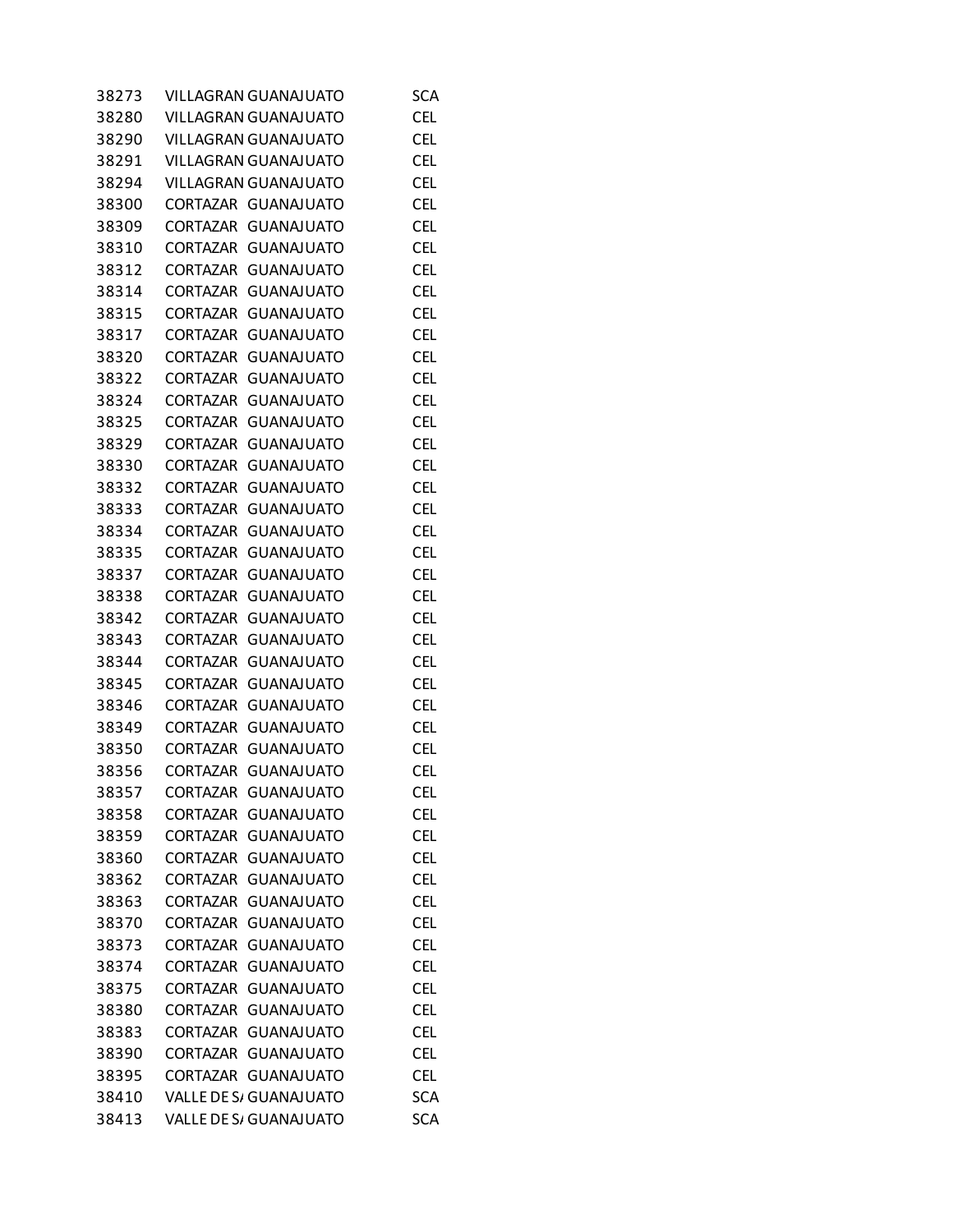| 38414 | VALLE DE S/ GUANAJUATO                           | SCA                      |
|-------|--------------------------------------------------|--------------------------|
| 38415 | <b>VALLE DE S/ GUANAJUATO</b>                    | <b>SCA</b>               |
| 38416 | VALLE DE S/ GUANAJUATO                           | <b>SCA</b>               |
| 38417 | VALLE DE S/ GUANAJUATO                           | <b>SCA</b>               |
| 38420 | <b>VALLE DE S/ GUANAJUATO</b>                    | <b>SCA</b>               |
| 38423 | VALLE DE S/ GUANAJUATO                           | <b>SCA</b>               |
| 38424 | VALLE DE S/ GUANAJUATO                           | <b>SCA</b>               |
| 38425 | <b>VALLE DE S/ GUANAJUATO</b>                    | <b>SCA</b>               |
| 38426 | VALLE DE S/ GUANAJUATO                           | <b>SCA</b>               |
| 38427 | VALLE DE S/ GUANAJUATO                           | <b>SCA</b>               |
| 38430 | <b>VALLE DE S/ GUANAJUATO</b>                    | <b>SCA</b>               |
| 38433 | VALLE DE S/ GUANAJUATO                           | <b>MRL</b>               |
| 38434 | VALLE DE S/ GUANAJUATO                           | <b>SCA</b>               |
| 38435 | <b>VALLE DE S/ GUANAJUATO</b>                    | MRL                      |
| 38436 | VALLE DE S/ GUANAJUATO                           | <b>MRL</b>               |
| 38437 | VALLE DE S/ GUANAJUATO                           | <b>MRL</b>               |
| 38440 | <b>VALLE DE S/ GUANAJUATO</b>                    | <b>SCA</b>               |
| 38443 | <b>VALLE DE S/ GUANAJUATO</b>                    | <b>SCA</b>               |
| 38445 | VALLE DE S/ GUANAJUATO                           | <b>MRL</b>               |
| 38446 | <b>VALLE DE S/ GUANAJUATO</b>                    | <b>SCA</b>               |
| 38447 | <b>VALLE DE S/ GUANAJUATO</b>                    | <b>SCA</b>               |
| 38450 | VALLE DE S/ GUANAJUATO                           | <b>SCA</b>               |
| 38453 | <b>VALLE DE S/ GUANAJUATO</b>                    | <b>MRL</b>               |
| 38454 | VALLE DE S/ GUANAJUATO                           | <b>MRL</b>               |
| 38455 | VALLE DE S/ GUANAJUATO                           | <b>MRL</b>               |
| 38456 | VALLE DE S/ GUANAJUATO                           | MRL                      |
| 38457 | VALLE DE S/ GUANAJUATO                           | <b>MRL</b>               |
| 38460 | VALLE DE S/ GUANAJUATO                           | <b>SCA</b>               |
| 38463 | <b>VALLE DE S/ GUANAJUATO</b>                    | <b>MRL</b>               |
| 38464 | <b>VALLE DE S/ GUANAJUATO</b>                    | <b>SCA</b>               |
| 38465 | VALLE DE S/ GUANAJUATO                           | <b>MRL</b>               |
| 38466 | <b>VALLE DE S/ GUANAJUATO</b>                    | <b>MRL</b>               |
| 38467 | <b>VALLE DE S/ GUANAJUATO</b>                    | <b>MRL</b>               |
| 38470 | JARAL DEL I GUANAJUATO                           | <b>CEL</b>               |
| 38473 | <b>JARAL DEL I GUANAJUATO</b>                    | <b>CEL</b>               |
| 38474 | JARAL DEL I GUANAJUATO                           | <b>CEL</b>               |
| 38475 | JARAL DEL I GUANAJUATO                           | <b>MRL</b>               |
| 38476 | JARAL DEL I GUANAJUATO                           | <b>SCA</b>               |
| 38477 | JARAL DEL I GUANAJUATO                           | <b>CEL</b>               |
| 38480 | JARAL DEL I GUANAJUATO                           | <b>CEL</b>               |
| 38483 | JARAL DEL I GUANAJUATO                           | <b>CEL</b>               |
| 38484 | <b>JARAL DEL I GUANAJUATO</b>                    | <b>MRL</b>               |
|       | JARAL DEL I GUANAJUATO                           | MRL                      |
| 38485 |                                                  |                          |
| 38486 | JARAL DEL I GUANAJUATO<br>JARAL DEL I GUANAJUATO | <b>MRL</b><br><b>CEL</b> |
| 38487 |                                                  |                          |
| 38488 | JARAL DEL I GUANAJUATO                           | <b>SCA</b>               |
| 38490 | CORTAZAR GUANAJUATO<br>CORTAZAR GUANAJUATO       | <b>CEL</b><br><b>SCA</b> |
| 38493 |                                                  |                          |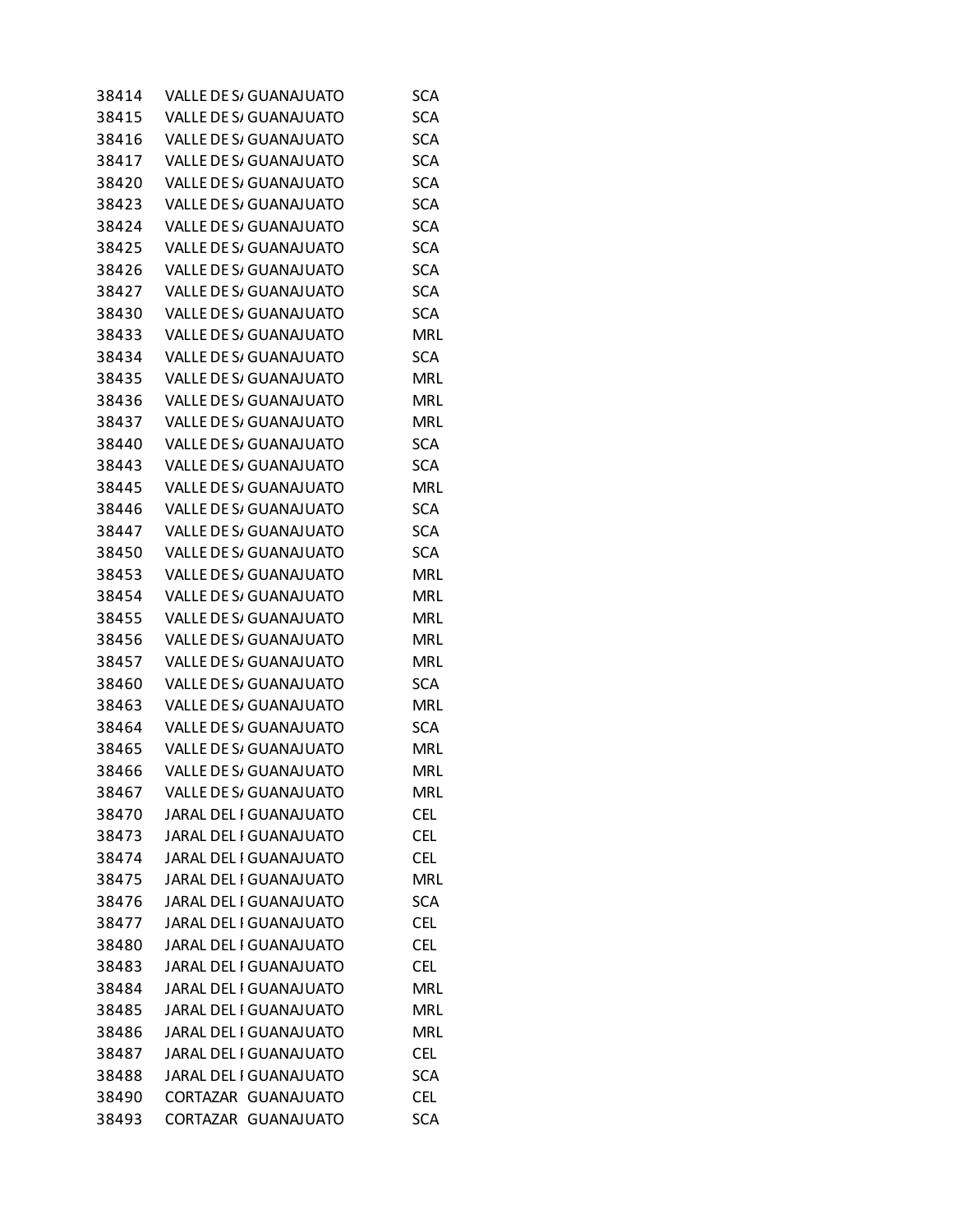| 38494 | CORTAZAR<br><b>GUANAJUATO</b> | <b>CEL</b>      |
|-------|-------------------------------|-----------------|
| 38495 | CORTAZAR<br><b>GUANAJUATO</b> | <b>CEL</b>      |
| 38496 | CORTAZAR GUANAJUATO           | <b>CEL</b>      |
| 38503 | APASEO EL, GUANAJUATO         | <b>CEL</b>      |
| 38504 | APASEO EL GUANAJUATO          | <b>CEL</b>      |
| 38505 | APASEO EL GUANAJUATO          | <b>CEL</b>      |
| 38506 | APASEO EL, GUANAJUATO         | <b>CEL</b>      |
| 38507 | APASEO EL, GUANAJUATO         | <b>CEL</b>      |
| 38510 | APASEO EL, GUANAJUATO         | <b>CEL</b>      |
| 38513 | APASEO EL GUANAJUATO          | <b>CEL</b>      |
| 38514 | APASEO EL, GUANAJUATO         | QR <sub>2</sub> |
| 38515 | APASEO EL, GUANAJUATO         | QR <sub>2</sub> |
| 38520 | APASEO EL, GUANAJUATO         | <b>CEL</b>      |
| 38523 | APASEO EL, GUANAJUATO         | <b>CEL</b>      |
| 38524 | APASEO EL, GUANAJUATO         | <b>CEL</b>      |
| 38530 | APASEO EL, GUANAJUATO         | <b>CEL</b>      |
| 38540 | <b>JERECUARC GUANAJUATO</b>   | <b>CEL</b>      |
| 38542 | <b>JERECUARC GUANAJUATO</b>   | <b>CEL</b>      |
| 38544 | <b>JERECUARC GUANAJUATO</b>   | <b>CEL</b>      |
| 38550 | JERECUARC GUANAJUATO          | <b>CEL</b>      |
| 38560 | <b>JERECUARC GUANAJUATO</b>   | <b>CEL</b>      |
| 38570 | <b>JERECUARC GUANAJUATO</b>   | <b>CEL</b>      |
| 38580 | <b>JERECUARC GUANAJUATO</b>   | <b>CEL</b>      |
| 38583 | <b>JERECUARC GUANAJUATO</b>   | QR <sub>2</sub> |
| 38585 | <b>JERECUARC GUANAJUATO</b>   | QR <sub>2</sub> |
| 38586 | JERECUARC GUANAJUATO          | QR <sub>2</sub> |
| 38590 | CORONEO GUANAJUATO            | QR <sub>2</sub> |
| 38596 | CORONEO GUANAJUATO            | <b>CEL</b>      |
| 38600 | ACAMBARC GUANAJUATO           | AMB             |
| 38610 | <b>ACAMBARC GUANAJUATO</b>    | <b>CEL</b>      |
| 38612 | <b>ACAMBARC GUANAJUATO</b>    | <b>CEL</b>      |
| 38613 | <b>ACAMBARC GUANAJUATO</b>    | <b>CEL</b>      |
| 38614 | <b>ACAMBARC GUANAJUATO</b>    | <b>CEL</b>      |
| 38620 | <b>ACAMBARC GUANAJUATO</b>    | <b>CEL</b>      |
| 38623 | <b>ACAMBARC GUANAJUATO</b>    | <b>CEL</b>      |
| 38624 | <b>ACAMBARC GUANAJUATO</b>    | <b>CEL</b>      |
| 38625 | <b>ACAMBARC GUANAJUATO</b>    | <b>CEL</b>      |
| 38630 | <b>ACAMBARC GUANAJUATO</b>    | <b>CEL</b>      |
| 38640 | ACAMBARC GUANAJUATO           | <b>CEL</b>      |
| 38642 | <b>ACAMBARC GUANAJUATO</b>    | <b>CEL</b>      |
| 38650 | <b>ACAMBARC GUANAJUATO</b>    | <b>CEL</b>      |
| 38652 | <b>ACAMBARC GUANAJUATO</b>    | <b>CEL</b>      |
| 38653 | <b>ACAMBARC GUANAJUATO</b>    | <b>CEL</b>      |
| 38654 | <b>ACAMBARC GUANAJUATO</b>    | <b>CEL</b>      |
| 38660 | ACAMBARC GUANAJUATO           | <b>CEL</b>      |
| 38664 | <b>ACAMBARC GUANAJUATO</b>    | <b>CEL</b>      |
| 38670 | <b>ACAMBARC GUANAJUATO</b>    | AMB             |
| 38672 | <b>ACAMBARC GUANAJUATO</b>    | <b>CEL</b>      |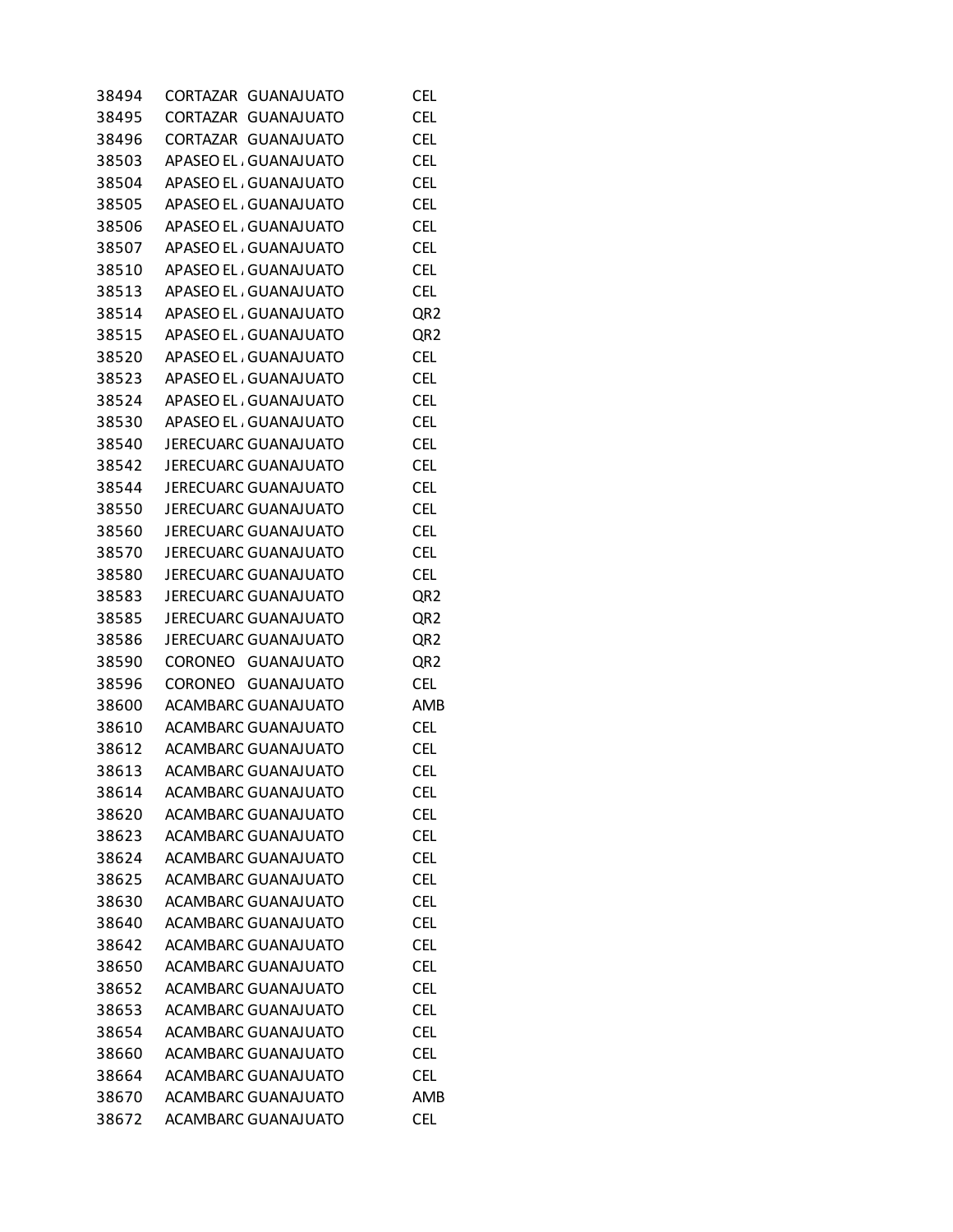| 38673 | ACAMBARC GUANAJUATO          | <b>CEL</b>      |
|-------|------------------------------|-----------------|
| 38674 | ACAMBARC GUANAJUATO          | <b>CEL</b>      |
| 38675 | <b>ACAMBARC GUANAJUATO</b>   | <b>CEL</b>      |
| 38676 | <b>ACAMBARC GUANAJUATO</b>   | <b>CEL</b>      |
| 38679 | <b>ACAMBARC GUANAJUATO</b>   | <b>CEL</b>      |
| 38680 | <b>ACAMBARC GUANAJUATO</b>   | <b>CEL</b>      |
| 38683 | <b>ACAMBARC GUANAJUATO</b>   | <b>CEL</b>      |
| 38689 | ACAMBARC GUANAJUATO          | <b>CEL</b>      |
| 38700 | TARIMORO GUANAJUATO          | <b>CEL</b>      |
| 38701 | TARIMORO GUANAJUATO          | <b>CEL</b>      |
| 38702 | TARIMORO GUANAJUATO          | <b>CEL</b>      |
| 38705 | TARIMORO GUANAJUATO          | <b>CEL</b>      |
| 38710 | TARIMORO GUANAJUATO          | <b>CEL</b>      |
| 38720 | TARIMORO GUANAJUATO          | <b>CEL</b>      |
| 38725 | TARIMORO GUANAJUATO          | <b>CEL</b>      |
| 38727 | TARIMORO GUANAJUATO          | LPD             |
| 38730 | <b>ACAMBARC GUANAJUATO</b>   | <b>CEL</b>      |
| 38735 | <b>ACAMBARC GUANAJUATO</b>   | <b>CEL</b>      |
| 38737 | <b>ACAMBARC GUANAJUATO</b>   | MRL             |
| 38740 | ACAMBARC GUANAJUATO          | <b>CEL</b>      |
| 38743 | ACAMBARC GUANAJUATO          | <b>MRL</b>      |
| 38745 | <b>ACAMBARC GUANAJUATO</b>   | <b>MRL</b>      |
| 38747 | ACAMBARC GUANAJUATO          | <b>CEL</b>      |
| 38750 | <b>ACAMBARC GUANAJUATO</b>   | <b>CEL</b>      |
| 38753 | <b>ACAMBARC GUANAJUATO</b>   | MRL             |
| 38760 | ACAMBARC GUANAJUATO          | <b>CEL</b>      |
| 38766 | ACAMBARC GUANAJUATO          | <b>CEL</b>      |
| 38770 | <b>ACAMBARC GUANAJUATO</b>   | <b>CEL</b>      |
| 38776 | <b>ACAMBARC GUANAJUATO</b>   | <b>MRL</b>      |
| 38777 | <b>ACAMBARC GUANAJUATO</b>   | <b>MRL</b>      |
| 38780 | <b>ACAMBARC GUANAJUATO</b>   | <b>CEL</b>      |
| 38783 | ACAMBARC GUANAJUATO          | <b>CEL</b>      |
| 38785 | <b>ACAMBARC GUANAJUATO</b>   | <b>CEL</b>      |
| 38787 | <b>ACAMBARC GUANAJUATO</b>   | <b>CEL</b>      |
| 38790 | TARANDAC GUANAJUATO          | <b>CEL</b>      |
| 38793 | TARANDAC GUANAJUATO          | QR <sub>2</sub> |
| 38900 | SALVATIERI GUANAJUATO        | SVT             |
| 38903 | SALVATIERI GUANAJUATO        | <b>CEL</b>      |
| 38904 | SALVATIERI GUANAJUATO        | <b>MRL</b>      |
| 38905 | SALVATIERI GUANAJUATO        | <b>MRL</b>      |
| 38909 | SALVATIERI GUANAJUATO        | <b>CEL</b>      |
|       | <b>SALVATIERF GUANAJUATO</b> | <b>CEL</b>      |
| 38910 | SALVATIERI GUANAJUATO        | <b>CEL</b>      |
| 38911 |                              |                 |
| 38912 | SALVATIERI GUANAJUATO        | <b>CEL</b>      |
| 38914 | SALVATIERI GUANAJUATO        | <b>MRL</b>      |
| 38920 | SALVATIERF GUANAJUATO        | <b>CEL</b>      |
| 38921 | SALVATIERI GUANAJUATO        | <b>CEL</b>      |
| 38927 | SALVATIERI GUANAJUATO        | <b>MRL</b>      |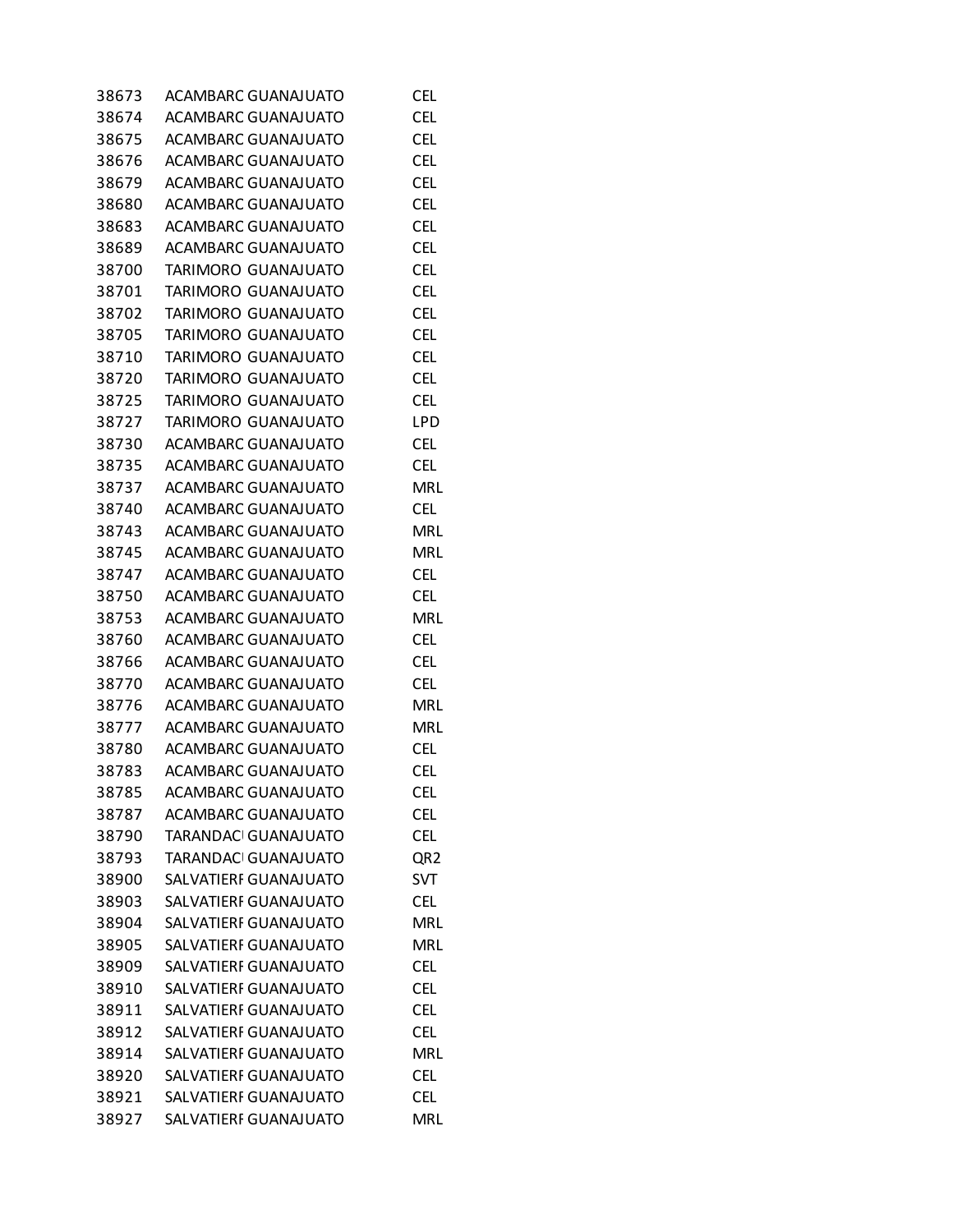| 38930 |                            | SALVATIERI GUANAJUATO      | SVT        |
|-------|----------------------------|----------------------------|------------|
| 38931 |                            | SALVATIERI GUANAJUATO      | <b>CEL</b> |
| 38932 |                            | SALVATIERI GUANAJUATO      | <b>CEL</b> |
| 38933 |                            | SALVATIERF GUANAJUATO      | <b>CEL</b> |
| 38940 | YURIRIA                    | <b>GUANAJUATO</b>          | <b>MRL</b> |
| 38943 | YURIRIA                    | <b>GUANAJUATO</b>          | <b>MRL</b> |
| 38944 | YURIRIA                    | <b>GUANAJUATO</b>          | <b>MRL</b> |
| 38945 | YURIRIA                    | GUANAJUATO                 | <b>MRL</b> |
| 38946 | YURIRIA                    | GUANAJUATO                 | <b>MRL</b> |
| 38947 | YURIRIA                    | <b>GUANAJUATO</b>          | <b>MRL</b> |
| 38950 | YURIRIA                    | <b>GUANAJUATO</b>          | <b>MRL</b> |
| 38953 | YURIRIA                    | <b>GUANAJUATO</b>          | <b>MRL</b> |
| 38954 | YURIRIA                    | GUANAJUATO                 | <b>MRL</b> |
| 38955 | YURIRIA                    | GUANAJUATO                 | <b>MRL</b> |
| 38956 | <b>YURIRIA</b>             | <b>GUANAJUATO</b>          | <b>MRL</b> |
| 38957 | YURIRIA                    | <b>GUANAJUATO</b>          | <b>MRL</b> |
| 38958 | YURIRIA                    | <b>GUANAJUATO</b>          | <b>MRL</b> |
| 38960 | YURIRIA                    | <b>GUANAJUATO</b>          | <b>MRL</b> |
| 38963 | YURIRIA                    | GUANAJUATO                 | <b>MRL</b> |
| 38964 | YURIRIA                    | <b>GUANAJUATO</b>          | <b>MRL</b> |
| 38965 | YURIRIA                    | <b>GUANAJUATO</b>          | <b>MRL</b> |
| 38966 | YURIRIA                    | <b>GUANAJUATO</b>          | <b>MRL</b> |
| 38967 | YURIRIA                    | <b>GUANAJUATO</b>          | <b>MRL</b> |
| 38970 |                            | SANTIAGO I GUANAJUATO      | <b>CEL</b> |
| 38973 |                            | SANTIAGO I GUANAJUATO      | <b>MRL</b> |
| 38974 |                            | SANTIAGO I GUANAJUATO      | <b>CEL</b> |
| 38975 |                            | SANTIAGO I GUANAJUATO      | <b>MRL</b> |
| 38977 |                            | SANTIAGO I GUANAJUATO      | <b>MRL</b> |
| 38978 |                            | SANTIAGO I GUANAJUATO      | <b>MRL</b> |
| 38986 |                            | URIANGAT( GUANAJUATO       | <b>MRL</b> |
| 38987 |                            | URIANGAT( GUANAJUATO       | <b>MRL</b> |
| 38988 |                            | URIANGAT(GUANAJUATO        | <b>MRL</b> |
| 38989 |                            | URIANGAT(GUANAJUATO        | <b>MRL</b> |
| 38990 |                            | <b>MOROLEON GUANAJUATO</b> | <b>MRL</b> |
| 38994 |                            | <b>MOROLEON GUANAJUATO</b> | <b>MRL</b> |
| 38995 |                            | <b>MOROLEON GUANAJUATO</b> | <b>MRL</b> |
| 38996 |                            | <b>MOROLEON GUANAJUATO</b> | <b>MRL</b> |
| 38997 |                            | <b>MOROLEON GUANAJUATO</b> | <b>MRL</b> |
| 39100 | <b>CHILPANCII GUERRERO</b> |                            | <b>CHL</b> |
| 39101 | <b>CHILPANCII GUERRERO</b> |                            | <b>CHL</b> |
| 39120 | <b>CHILPANCII GUERRERO</b> |                            | <b>CHL</b> |
| 39122 | <b>CHILPANCII GUERRERO</b> |                            | <b>CHL</b> |
| 39126 | <b>CHILPANCII GUERRERO</b> |                            | <b>CHL</b> |
| 39127 | <b>CHILPANCII GUERRERO</b> |                            | <b>CHL</b> |
| 39131 | <b>GENERAL H GUERRERO</b>  |                            | <b>CHL</b> |
| 39132 | <b>GENERAL H GUERRERO</b>  |                            | <b>CHL</b> |
| 39133 | <b>GENERAL H GUERRERO</b>  |                            | <b>CHL</b> |
| 39134 | <b>GENERAL H GUERRERO</b>  |                            | <b>CHL</b> |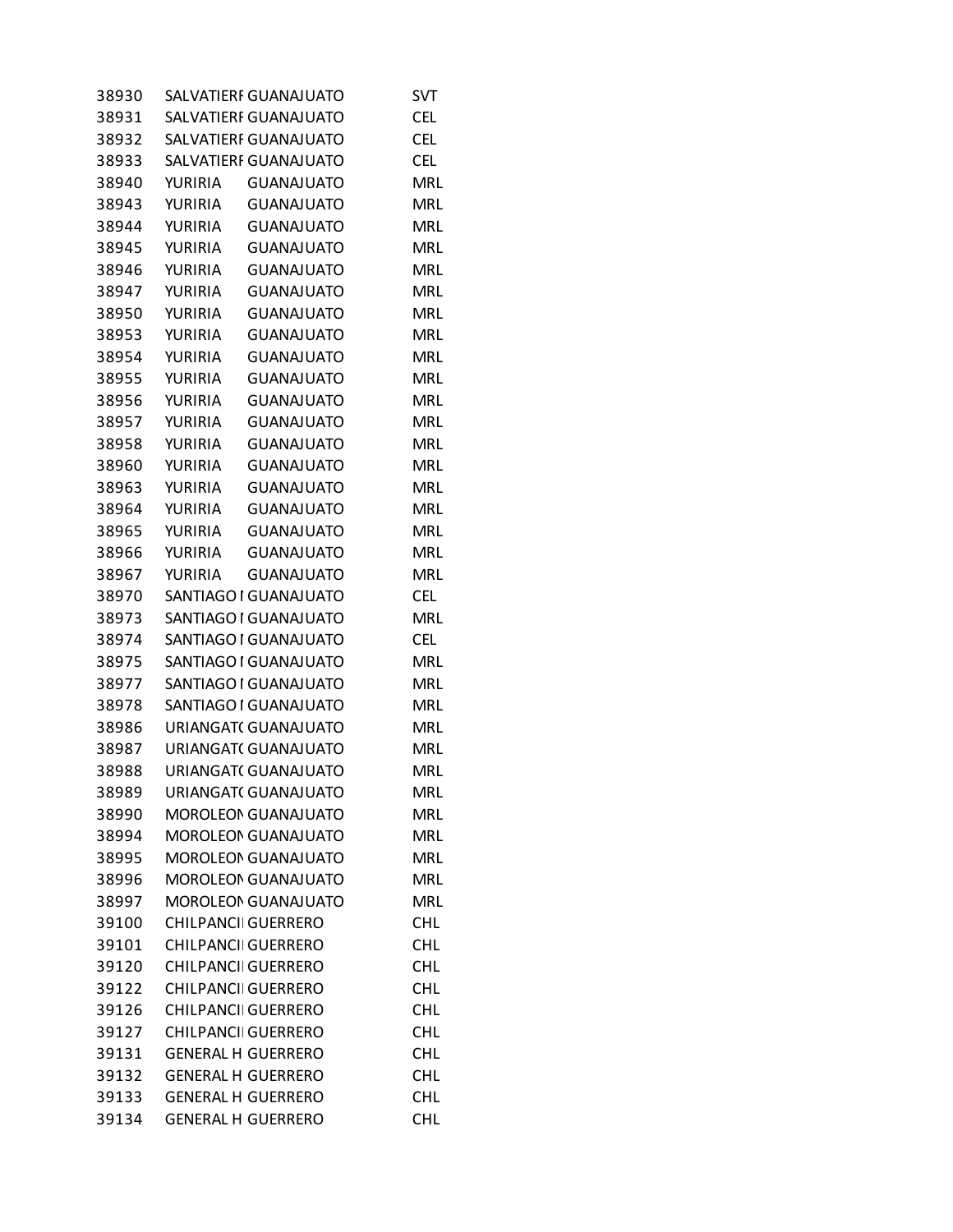| 39135 | <b>GENERAL H GUERRERO</b>   | <b>CHL</b> |
|-------|-----------------------------|------------|
| 39136 | <b>GENERAL H GUERRERO</b>   | CHL        |
| 39137 | <b>GENERAL H GUERRERO</b>   | CHL        |
| 39138 | <b>GENERAL H GUERRERO</b>   | <b>CHL</b> |
| 39141 | <b>GENERAL H GUERRERO</b>   | <b>CHL</b> |
| 39142 | <b>GENERAL H GUERRERO</b>   | <b>CHL</b> |
| 39143 | <b>GENERAL H GUERRERO</b>   | <b>CHL</b> |
| 39144 | <b>GENERAL H GUERRERO</b>   | <b>CHL</b> |
| 39145 | <b>GENERAL H GUERRERO</b>   | <b>CHL</b> |
| 39149 | <b>GENERAL H GUERRERO</b>   | <b>CHL</b> |
| 39150 | LEONARDO GUERRERO           | <b>CHL</b> |
| 39151 | LEONARDO GUERRERO           | <b>CHL</b> |
| 39154 | LEONARDO GUERRERO           | <b>CHL</b> |
| 39155 | LEONARDO GUERRERO           | CHL        |
| 39159 | LEONARDO GUERRERO           | <b>CHL</b> |
| 39162 | LEONARDO GUERRERO           | <b>CHL</b> |
| 39164 | LEONARDO GUERRERO           | <b>CHL</b> |
| 39165 | <b>LEONARDO GUERRERO</b>    | <b>CHL</b> |
| 39166 | LEONARDO GUERRERO           | <b>CHL</b> |
| 39169 | LEONARDO GUERRERO           | CHL        |
| 39170 | <b>TIXTLA DE C GUERRERO</b> | <b>CHL</b> |
| 39172 | <b>TIXTLA DE C GUERRERO</b> | <b>CHL</b> |
| 39173 | <b>TIXTLA DE C GUERRERO</b> | <b>CHL</b> |
| 39174 | <b>TIXTLA DE C GUERRERO</b> | <b>CHL</b> |
| 39175 | <b>TIXTLA DE C GUERRERO</b> | <b>CHL</b> |
| 39177 | <b>TIXTLA DE C GUERRERO</b> | <b>CHL</b> |
| 39178 | <b>TIXTLA DE C GUERRERO</b> | <b>CHL</b> |
| 39179 | <b>TIXTLA DE C GUERRERO</b> | <b>CHL</b> |
| 39180 | <b>TIXTLA DE C GUERRERO</b> | <b>CHL</b> |
| 39183 | <b>TIXTLA DE C GUERRERO</b> | <b>CHL</b> |
| 39190 | <b>TIXTLA DE C GUERRERO</b> | <b>CHL</b> |
| 39193 | <b>TIXTLA DE C GUERRERO</b> | <b>CHL</b> |
| 39195 | TIXTLA DE C GUERRERO        | <b>CHL</b> |
| 39196 | <b>TIXTLA DE C GUERRERO</b> | <b>CHL</b> |
| 39197 | <b>TIXTLA DE C GUERRERO</b> | <b>CHL</b> |
| 39198 | <b>TIXTLA DE C GUERRERO</b> | <b>CHL</b> |
| 39199 | <b>TIXTLA DE C GUERRERO</b> | <b>CHL</b> |
| 39200 | AYUTLA DE GUERRERO          | <b>ACA</b> |
| 39202 | AYUTLA DE GUERRERO          | <b>ACA</b> |
| 39203 | AYUTLA DE GUERRERO          | <b>ACA</b> |
| 39204 | AYUTLA DE GUERRERO          | <b>ACA</b> |
| 39205 | AYUTLA DE GUERRERO          | <b>ACA</b> |
| 39206 | AYUTLA DE GUERRERO          | <b>ACA</b> |
| 39207 | AYUTLA DE GUERRERO          | <b>ACA</b> |
| 39208 | AYUTLA DE GUERRERO          | <b>ACA</b> |
| 39209 | AYUTLA DE GUERRERO          | <b>ACA</b> |
| 39211 | AYUTLA DE GUERRERO          | <b>ACA</b> |
| 39212 | AYUTLA DE GUERRERO          | <b>ACA</b> |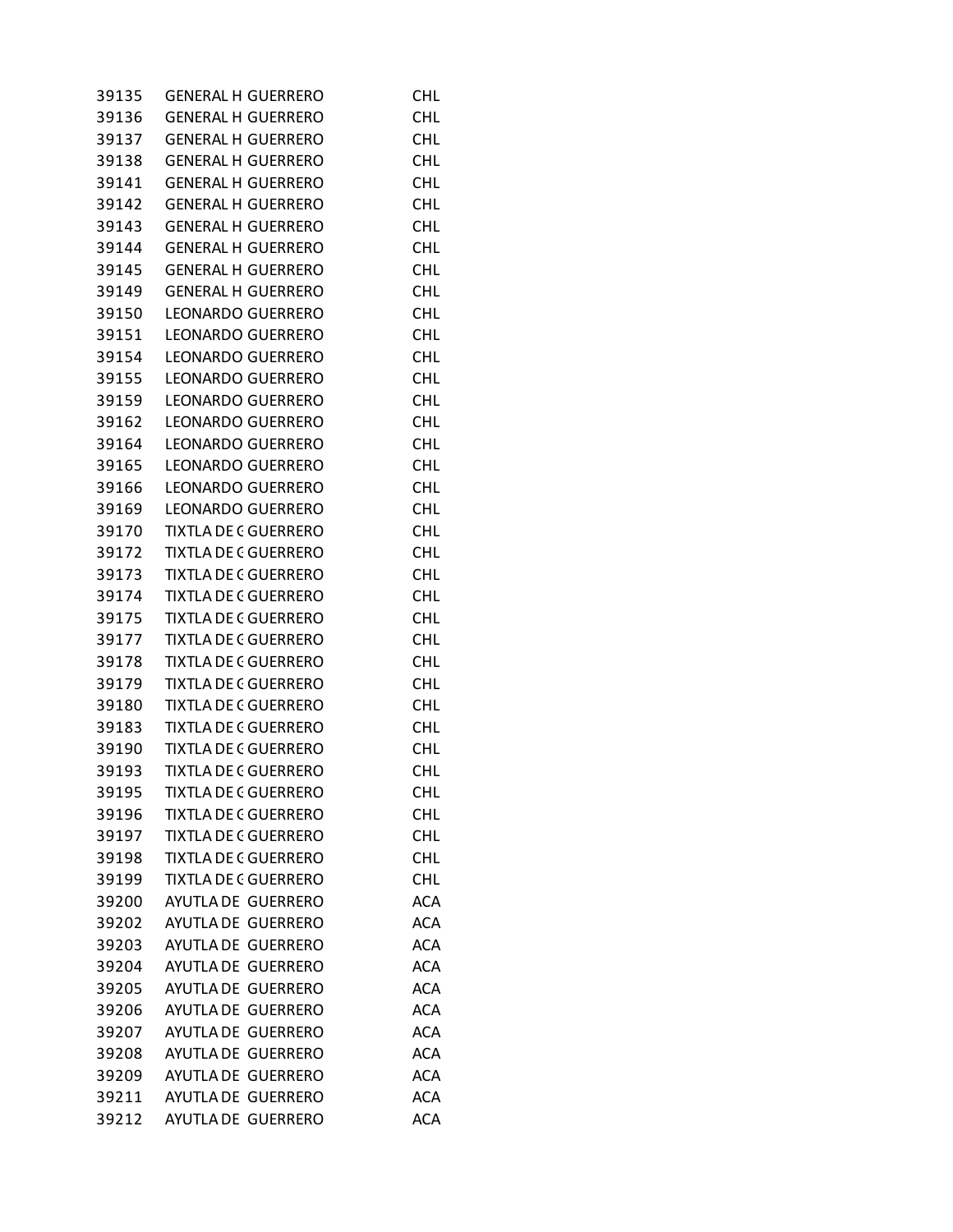| 39216 | AYUTLA DE GUERRERO        | ACA        |
|-------|---------------------------|------------|
| 39217 | AYUTLA DE GUERRERO        | <b>ACA</b> |
| 39218 | AYUTLA DE GUERRERO        | <b>ACA</b> |
| 39219 | AYUTLA DE GUERRERO        | <b>ACA</b> |
| 39220 | AYUTLA DE GUERRERO        | <b>ACA</b> |
| 39221 | AYUTLA DE GUERRERO        | <b>ACA</b> |
| 39222 | AYUTLA DE GUERRERO        | <b>ACA</b> |
| 39223 | AYUTLA DE GUERRERO        | <b>ACA</b> |
| 39224 | AYUTLA DE GUERRERO        | <b>ACA</b> |
| 39225 | AYUTLA DE GUERRERO        | <b>ACA</b> |
| 39229 | AYUTLA DE GUERRERO        | <b>ACA</b> |
| 39232 | MOCHITLAI GUERRERO        | <b>CHL</b> |
| 39233 | MOCHITLAI GUERRERO        | <b>CHL</b> |
| 39234 | <b>MOCHITLAI GUERRERO</b> | <b>CHL</b> |
| 39235 | MOCHITLAI GUERRERO        | <b>CHL</b> |
| 39236 | MOCHITLAI GUERRERO        | <b>CHL</b> |
| 39237 | MOCHITLAI GUERRERO        | <b>CHL</b> |
| 39240 | MOCHITLAI GUERRERO        | <b>CHL</b> |
| 39241 | <b>MOCHITLAI GUERRERO</b> | <b>CHL</b> |
| 39249 | MOCHITLAI GUERRERO        | <b>CHL</b> |
| 39252 | <b>QUECHULTI GUERRERO</b> | <b>CHL</b> |
| 39253 | <b>QUECHULTI GUERRERO</b> | <b>CHL</b> |
| 39255 | <b>QUECHULTI GUERRERO</b> | <b>CHL</b> |
| 39256 | <b>QUECHULTI GUERRERO</b> | <b>CHL</b> |
| 39257 | <b>QUECHULTI GUERRERO</b> | <b>CHL</b> |
| 39258 | <b>QUECHULTI GUERRERO</b> | <b>CHL</b> |
| 39259 | <b>QUECHULTI GUERRERO</b> | <b>CHL</b> |
| 39261 | <b>QUECHULTI GUERRERO</b> | <b>CHL</b> |
| 39263 | <b>QUECHULTI GUERRERO</b> | <b>CHL</b> |
| 39264 | <b>QUECHULTI GUERRERO</b> | <b>CHL</b> |
| 39265 | <b>QUECHULTI GUERRERO</b> | <b>CHL</b> |
| 39266 | <b>QUECHULTI GUERRERO</b> | <b>CHL</b> |
| 39267 | <b>QUECHULTI GUERRERO</b> | <b>CHL</b> |
| 39269 | <b>QUECHULTI GUERRERO</b> | <b>CHL</b> |
| 39430 | ACAPULCO GUERRERO         | <b>ACA</b> |
| 39510 | ACAPULCO GUERRERO         | <b>ACA</b> |
| 39528 | ACAPULCO GUERRERO         | <b>ACA</b> |
| 39562 | ACAPULCO GUERRERO         | <b>ACA</b> |
| 39613 | <b>ACAPULCO GUERRERO</b>  | <b>ACA</b> |
| 39620 | <b>ACAPULCO GUERRERO</b>  | <b>ACA</b> |
| 39703 | ACAPULCO GUERRERO         | <b>ACA</b> |
| 39704 | ACAPULCO GUERRERO         | <b>ACA</b> |
| 39710 | ACAPULCO GUERRERO         | <b>ACA</b> |
| 39714 | ACAPULCO GUERRERO         | <b>ACA</b> |
| 39720 | <b>ACAPULCO GUERRERO</b>  | <b>ACA</b> |
| 39747 | <b>ACAPULCO GUERRERO</b>  | <b>ACA</b> |
| 39748 | ACAPULCO GUERRERO         | <b>ACA</b> |
| 39753 | ACAPULCO GUERRERO         | <b>ACA</b> |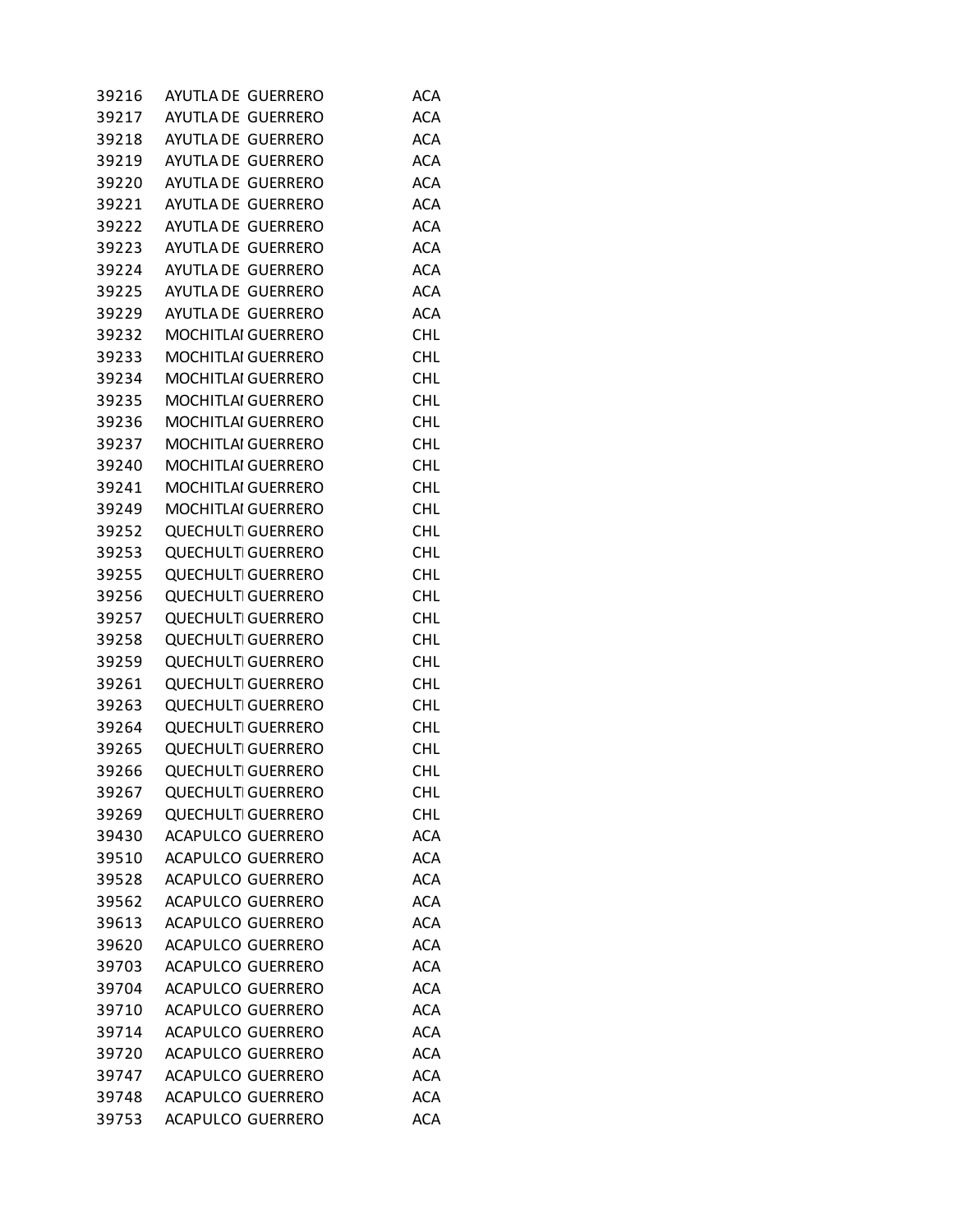| 39759 | ACAPULCO GUERRERO           | ACA        |
|-------|-----------------------------|------------|
| 39773 | <b>ACAPULCO GUERRERO</b>    | <b>ACA</b> |
| 39774 | ACAPULCO GUERRERO           | <b>ACA</b> |
| 39787 | ACAPULCO GUERRERO           | <b>ACA</b> |
| 39790 | <b>ACAPULCO GUERRERO</b>    | <b>ACA</b> |
| 39866 | ACAPULCO GUERRERO           | <b>ACA</b> |
| 39900 | ACAPULCO GUERRERO           | <b>ACA</b> |
| 39911 | <b>ACAPULCO GUERRERO</b>    | <b>ACA</b> |
| 39917 | ACAPULCO GUERRERO           | <b>ACA</b> |
| 39918 | ACAPULCO GUERRERO           | <b>ACA</b> |
| 39919 | ACAPULCO GUERRERO           | <b>ACA</b> |
| 39922 | ACAPULCO GUERRERO           | <b>ACA</b> |
| 39923 | ACAPULCO GUERRERO           | <b>ACA</b> |
| 39924 | <b>ACAPULCO GUERRERO</b>    | <b>ACA</b> |
| 39925 | ACAPULCO GUERRERO           | <b>ACA</b> |
| 39927 | ACAPULCO GUERRERO           | <b>ACA</b> |
| 39928 | ACAPULCO GUERRERO           | <b>ACA</b> |
| 39931 | ACAPULCO GUERRERO           | <b>ACA</b> |
| 39940 | <b>JUAN R. ESC GUERRERO</b> | <b>CHL</b> |
| 39941 | <b>JUAN R. ESC GUERRERO</b> | <b>CHL</b> |
| 39942 | <b>JUAN R. ESC GUERRERO</b> | <b>CHL</b> |
| 39944 | JUAN R. ESC GUERRERO        | CHL        |
| 39950 | <b>JUAN R. ESC GUERRERO</b> | <b>CHL</b> |
| 39960 | <b>SAN MARC( GUERRERO</b>   | <b>ACA</b> |
| 39963 | <b>SAN MARC( GUERRERO</b>   | <b>ACA</b> |
| 39964 | <b>SAN MARC( GUERRERO</b>   | <b>ACA</b> |
| 39965 | <b>SAN MARC( GUERRERO</b>   | <b>ACA</b> |
| 39966 | <b>SAN MARC( GUERRERO</b>   | <b>ACA</b> |
| 39967 | <b>SAN MARC( GUERRERO</b>   | <b>ACA</b> |
| 39968 | <b>SAN MARC( GUERRERO</b>   | <b>ACA</b> |
| 39971 | <b>SAN MARC( GUERRERO</b>   | <b>ACA</b> |
| 39985 | <b>SAN MARC( GUERRERO</b>   | <b>ACA</b> |
| 39989 | <b>SAN MARC( GUERRERO</b>   | <b>ACA</b> |
| 39990 | <b>SAN MARC( GUERRERO</b>   | <b>ACA</b> |
| 39992 | <b>SAN MARC( GUERRERO</b>   | <b>ACA</b> |
| 39995 | <b>SAN MARC( GUERRERO</b>   | <b>ACA</b> |
| 39997 | <b>SAN MARC( GUERRERO</b>   | <b>ACA</b> |
| 40109 | <b>IGUALA DE GUERRERO</b>   | IGU        |
| 40118 | <b>IGUALA DE GUERRERO</b>   | IGU        |
| 40130 | HUITZUCO   GUERRERO         | IGU        |
| 40132 | <b>HUITZUCO GUERRERO</b>    | IGU        |
| 40133 | HUITZUCO GUERRERO           | IGU        |
| 40134 | <b>HUITZUCO GUERRERO</b>    | IGU        |
| 40142 | <b>HUITZUCO GUERRERO</b>    | IGU        |
| 40152 | HUITZUCO GUERRERO           | IGU        |
| 40160 | <b>TEPECOACL GUERRERO</b>   | IGU        |
| 40165 | <b>TEPECOACL GUERRERO</b>   | IGU        |
| 40166 | <b>TEPECOACL GUERRERO</b>   | IGU        |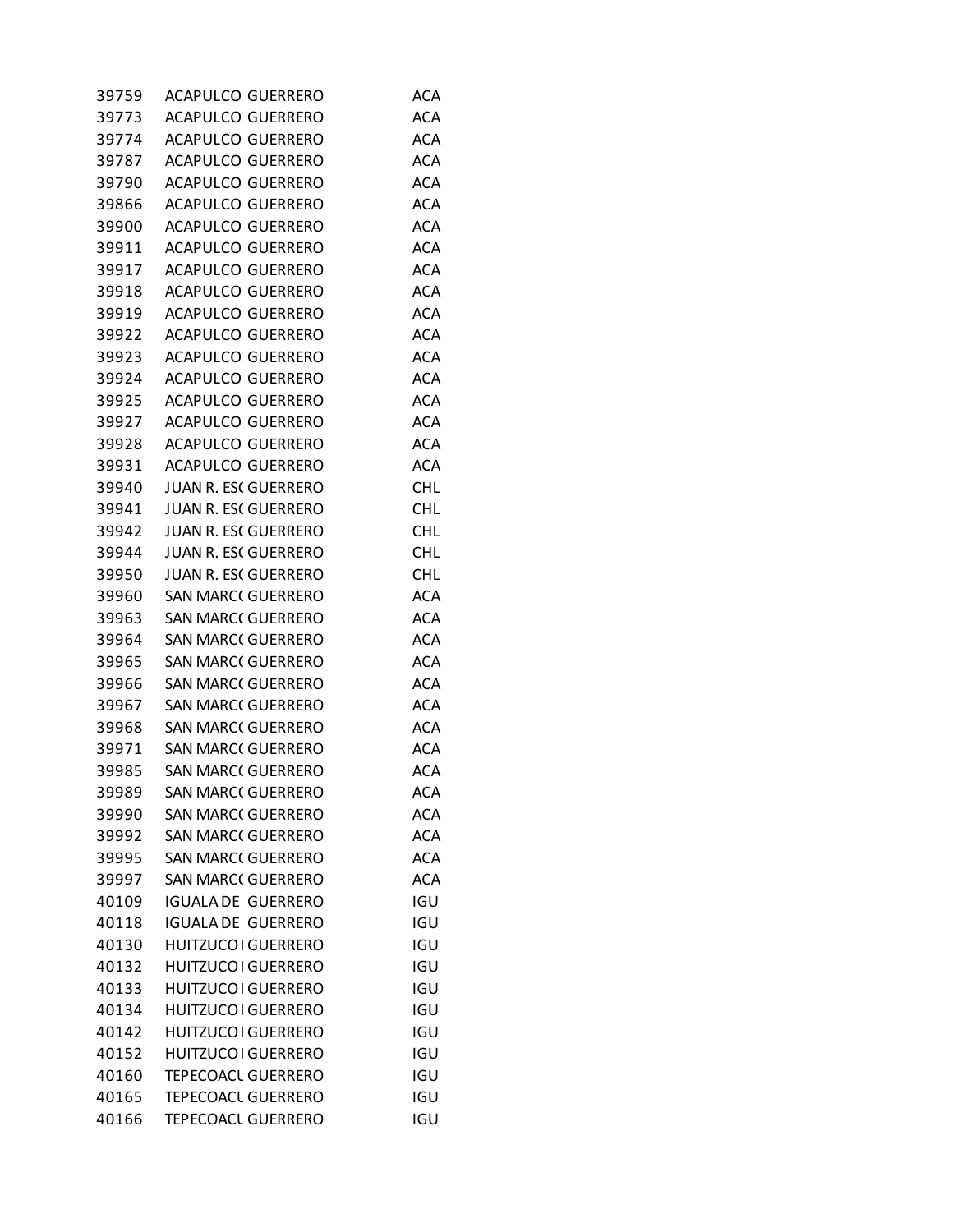| 40174 |                | <b>TEPECOACL GUERRERO</b>  | IGU        |
|-------|----------------|----------------------------|------------|
| 40180 |                | <b>EDUARDO I GUERRERO</b>  | CHL        |
| 40181 |                | EDUARDO I GUERRERO         | CHL        |
| 40182 |                | EDUARDO I GUERRERO         | <b>CHL</b> |
| 40185 |                | <b>EDUARDO I GUERRERO</b>  | <b>CHL</b> |
| 40186 |                | EDUARDO I GUERRERO         | <b>CHL</b> |
| 40187 |                | EDUARDO I GUERRERO         | <b>CHL</b> |
| 40188 |                | <b>EDUARDO I GUERRERO</b>  | <b>CHL</b> |
| 40189 |                | EDUARDO I GUERRERO         | <b>CHL</b> |
| 40192 |                | EDUARDO I GUERRERO         | <b>CHL</b> |
| 40193 |                | <b>EDUARDO I GUERRERO</b>  | <b>CHL</b> |
| 40194 |                | EDUARDO I GUERRERO         | <b>CHL</b> |
| 40195 |                | EDUARDO I GUERRERO         | <b>CHL</b> |
| 40199 |                | EDUARDO I GUERRERO         | <b>CHL</b> |
| 40302 |                | TAXCO DE A GUERRERO        | <b>TAX</b> |
| 40303 |                | TAXCO DE A GUERRERO        | <b>TAX</b> |
| 40306 |                | TAXCO DE A GUERRERO        | <b>TAX</b> |
| 40314 |                | TAXCO DE A GUERRERO        | <b>TAX</b> |
| 40321 |                | <b>TAXCO DE A GUERRERO</b> | <b>TAX</b> |
| 40323 |                | TAXCO DE A GUERRERO        | <b>TAX</b> |
| 40325 |                | TAXCO DE A GUERRERO        | <b>TAX</b> |
| 40326 |                | <b>TAXCO DE A GUERRERO</b> | <b>TAX</b> |
| 40329 |                | TAXCO DE A GUERRERO        | <b>TAX</b> |
| 40330 |                | <b>BUENAVIST GUERRERO</b>  | IGU        |
| 40333 |                | <b>BUENAVIST GUERRERO</b>  | IGU        |
| 40334 |                | <b>BUENAVIST GUERRERO</b>  | IGU        |
| 40335 |                | <b>BUENAVIST GUERRERO</b>  | IGU        |
| 40336 |                | <b>BUENAVIST GUERRERO</b>  | IGU        |
| 40337 |                | <b>BUENAVIST GUERRERO</b>  | IGU        |
| 40338 |                | <b>BUENAVIST GUERRERO</b>  | IGU        |
| 40340 |                | <b>BUENAVIST GUERRERO</b>  | IGU        |
| 40341 |                | <b>BUENAVIST GUERRERO</b>  | IGU        |
| 40342 |                | <b>BUENAVIST GUERRERO</b>  | IGU        |
| 40347 |                | <b>BUENAVIST GUERRERO</b>  | IGU        |
|       |                | <b>BUENAVIST GUERRERO</b>  |            |
| 40348 |                |                            | IGU        |
| 40350 |                | <b>BUENAVIST GUERRERO</b>  | IGU        |
| 40355 |                | <b>BUENAVIST GUERRERO</b>  | IGU        |
| 40360 | <b>TETIPAC</b> | <b>GUERRERO</b>            | <b>TAX</b> |
| 40364 | <b>TETIPAC</b> | <b>GUERRERO</b>            | <b>TAX</b> |
| 40370 | <b>TETIPAC</b> | <b>GUERRERO</b>            | <b>TAX</b> |
| 40371 | <b>TETIPAC</b> | <b>GUERRERO</b>            | <b>TAX</b> |
| 40373 | <b>TETIPAC</b> | <b>GUERRERO</b>            | <b>TAX</b> |
| 40374 | <b>TETIPAC</b> | <b>GUERRERO</b>            | <b>TAX</b> |
| 40376 | <b>TETIPAC</b> | <b>GUERRERO</b>            | <b>TAX</b> |
| 40380 | PILCAYA        | <b>GUERRERO</b>            | <b>TAX</b> |
| 40381 | PILCAYA        | <b>GUERRERO</b>            | <b>TAX</b> |
| 40382 | PILCAYA        | <b>GUERRERO</b>            | <b>TAX</b> |
| 40383 | PILCAYA        | <b>GUERRERO</b>            | <b>TAX</b> |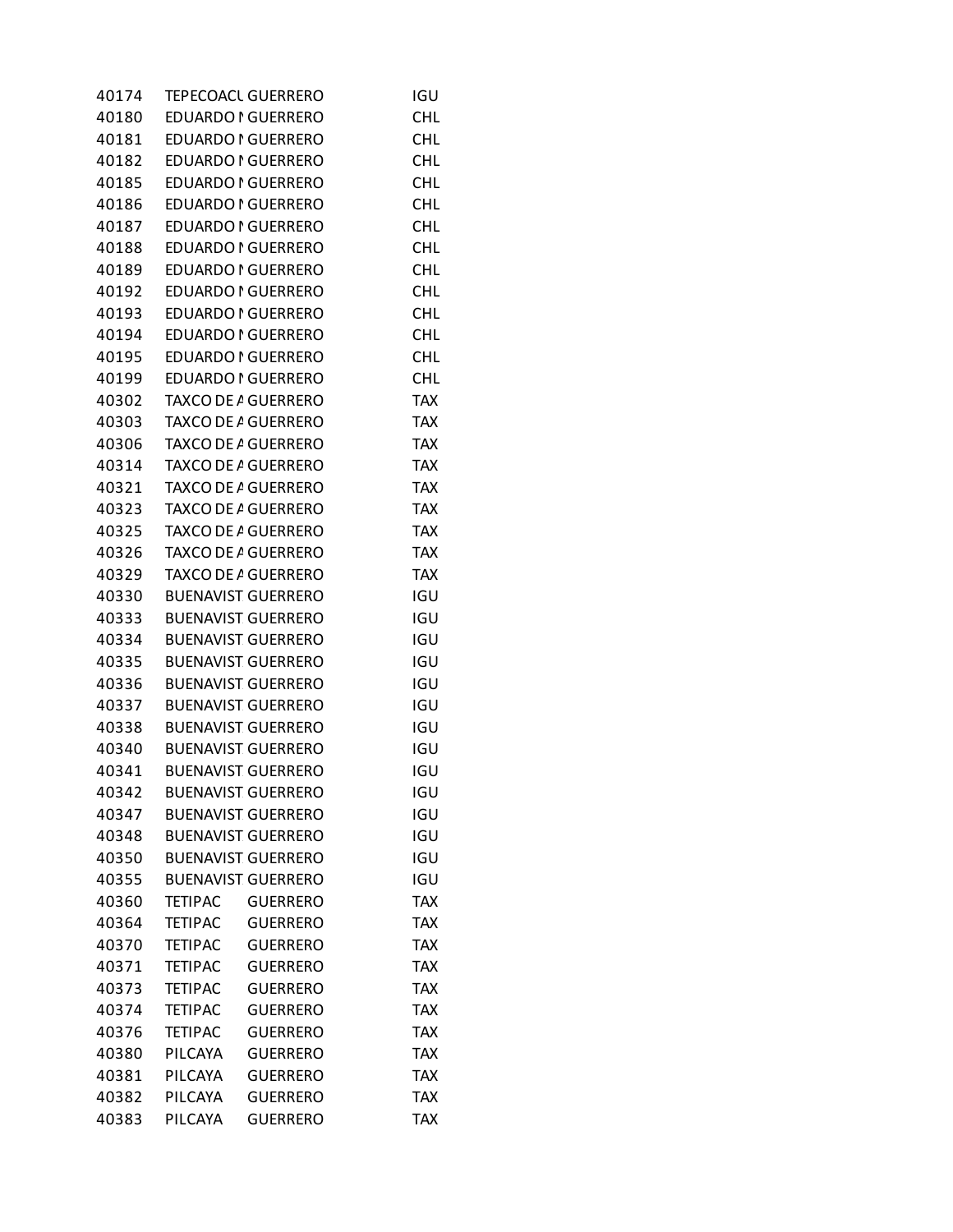| 40387 | PILCAYA | <b>GUERRERO</b>           | <b>TAX</b> |
|-------|---------|---------------------------|------------|
| 40390 | PILCAYA | <b>GUERRERO</b>           | <b>TAX</b> |
| 40391 | PILCAYA | <b>GUERRERO</b>           | <b>TAX</b> |
| 40392 | PILCAYA | <b>GUERRERO</b>           | <b>TAX</b> |
| 40394 | PILCAYA | <b>GUERRERO</b>           | <b>TAX</b> |
| 40395 | PILCAYA | <b>GUERRERO</b>           | <b>TAX</b> |
| 40396 | PILCAYA | <b>GUERRERO</b>           | <b>TAX</b> |
| 40397 | PILCAYA | <b>GUERRERO</b>           | <b>TAX</b> |
| 40398 | PILCAYA | <b>GUERRERO</b>           | <b>TAX</b> |
| 40430 |         | <b>IXCATEOPA GUERRERO</b> | <b>TAX</b> |
| 40431 |         | <b>IXCATEOPA GUERRERO</b> | IGU        |
| 40436 |         | <b>IXCATEOPA GUERRERO</b> | IGU        |
| 40440 |         | IXCATEOPA GUERRERO        | IGU        |
| 40441 |         | <b>IXCATEOPA GUERRERO</b> | IGU        |
| 40444 |         | <b>IXCATEOPA GUERRERO</b> | IGU        |
| 40450 |         | <b>IXCATEOPA GUERRERO</b> | IGU        |
| 40451 |         | <b>IXCATEOPA GUERRERO</b> | IGU        |
| 40453 |         | <b>IXCATEOPA GUERRERO</b> | IGU        |
| 40461 |         | PEDRO ASC GUERRERO        | IGU        |
| 40463 |         | PEDRO ASC GUERRERO        | IGU        |
| 40464 |         | PEDRO ASC GUERRERO        | IGU        |
| 40465 |         | PEDRO ASC GUERRERO        | IGU        |
| 40466 |         | PEDRO ASC GUERRERO        | IGU        |
| 40469 |         | PEDRO ASC GUERRERO        | IGU        |
| 40470 |         | PEDRO ASC GUERRERO        | IGU        |
| 40471 |         | PEDRO ASC GUERRERO        | IGU        |
| 40472 |         | PEDRO ASC GUERRERO        | IGU        |
| 40473 |         | PEDRO ASC GUERRERO        | IGU        |
| 40474 |         | PEDRO ASC GUERRERO        | IGU        |
| 40477 |         | PEDRO ASC GUERRERO        | IGU        |
| 40479 |         | PEDRO ASC GUERRERO        | <b>IGU</b> |
| 40700 |         | <b>COYUCA DE GUERRERO</b> | ZIH        |
| 40701 |         | <b>COYUCA DE GUERRERO</b> | ZIH        |
| 40702 |         | <b>COYUCA DE GUERRERO</b> | <b>ZIH</b> |
| 40703 |         | <b>COYUCA DE GUERRERO</b> | <b>ZIH</b> |
| 40704 |         | <b>COYUCA DE GUERRERO</b> | <b>ZIH</b> |
| 40705 |         | <b>COYUCA DE GUERRERO</b> | <b>ZIH</b> |
| 40706 |         | <b>COYUCA DE GUERRERO</b> | <b>ZIH</b> |
| 40708 |         | <b>COYUCA DE GUERRERO</b> | <b>ZIH</b> |
| 40709 |         | <b>COYUCA DE GUERRERO</b> | <b>ZIH</b> |
| 40710 |         | <b>COYUCA DE GUERRERO</b> | <b>ZIH</b> |
| 40711 |         | <b>COYUCA DE GUERRERO</b> | <b>ZIH</b> |
| 40712 |         | <b>COYUCA DE GUERRERO</b> | <b>ZIH</b> |
| 40714 |         | <b>COYUCA DE GUERRERO</b> | <b>ZIH</b> |
| 40715 |         | <b>COYUCA DE GUERRERO</b> | <b>ZIH</b> |
| 40716 |         | <b>COYUCA DE GUERRERO</b> | <b>ZIH</b> |
| 40717 |         | <b>COYUCA DE GUERRERO</b> | <b>ZIH</b> |
| 40720 |         | <b>COYUCA DE GUERRERO</b> | <b>ZIH</b> |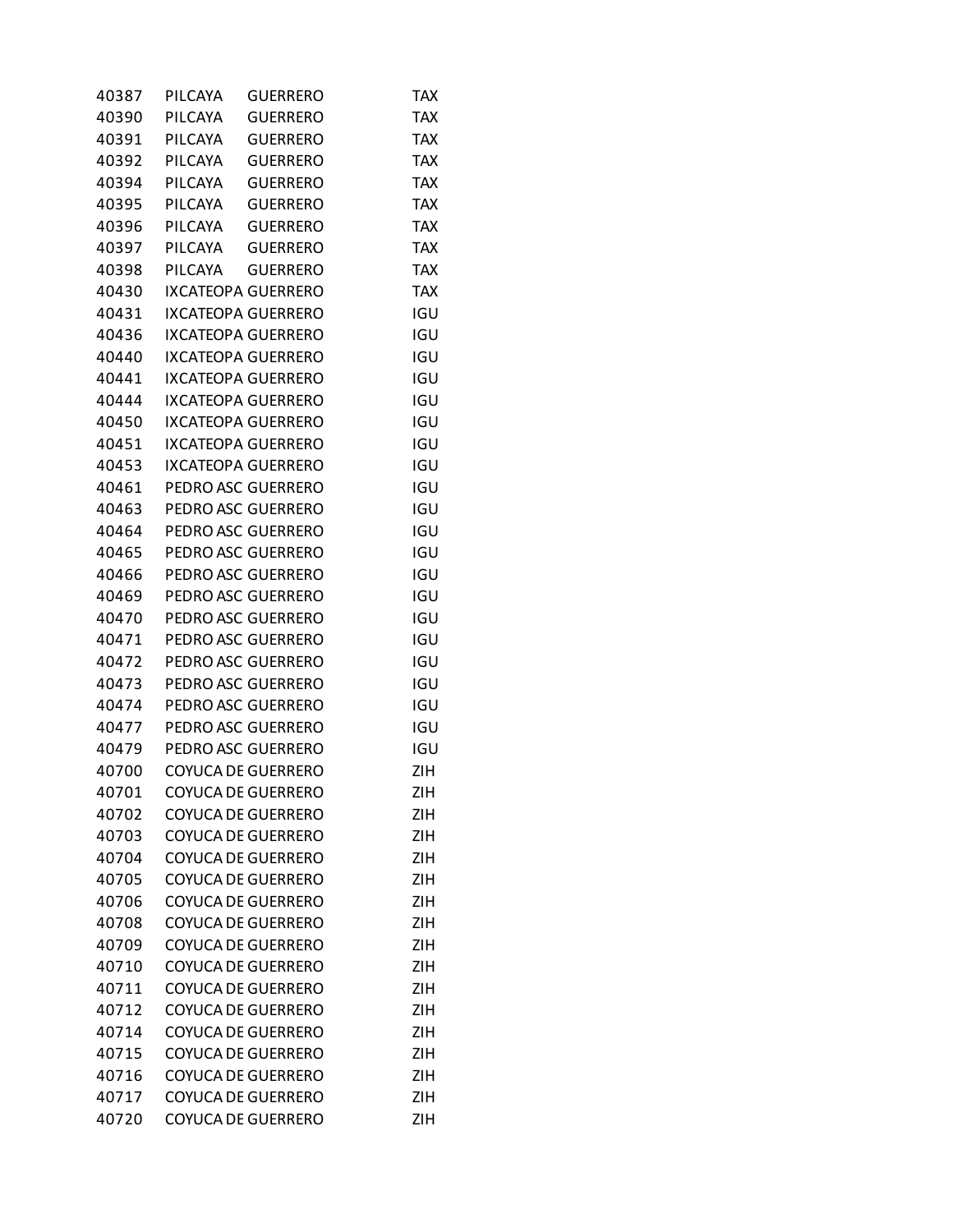| 40723 | <b>COYUCA DE GUERRERO</b> |                 | <b>ZIH</b> |
|-------|---------------------------|-----------------|------------|
| 40727 | <b>COYUCA DE GUERRERO</b> |                 | <b>ZIH</b> |
| 40729 | <b>COYUCA DE GUERRERO</b> |                 | ZIH        |
| 40800 | LA UNION E GUERRERO       |                 | <b>CLC</b> |
| 40802 | LA UNION E GUERRERO       |                 | <b>CLC</b> |
| 40804 | LA UNION E GUERRERO       |                 | <b>CLC</b> |
| 40807 | LA UNION E GUERRERO       |                 | <b>CLC</b> |
| 40810 | LA UNION E GUERRERO       |                 | <b>CLC</b> |
| 40811 | LA UNION E GUERRERO       |                 | <b>CLC</b> |
| 40812 | LA UNION E GUERRERO       |                 | <b>CLC</b> |
| 40814 | LA UNION E GUERRERO       |                 | <b>CLC</b> |
| 40815 | LA UNION E GUERRERO       |                 | <b>CLC</b> |
| 40816 | LA UNION E GUERRERO       |                 | <b>CLC</b> |
| 40820 | LA UNION E GUERRERO       |                 | <b>CLC</b> |
| 40824 | LA UNION E GUERRERO       |                 | <b>CLC</b> |
| 40825 | LA UNION E GUERRERO       |                 | <b>CLC</b> |
| 40827 | LA UNION E GUERRERO       |                 | <b>CLC</b> |
|       |                           |                 |            |
| 40828 | LA UNION E GUERRERO       |                 | <b>CLC</b> |
| 40829 | LA UNION E GUERRERO       |                 | <b>CLC</b> |
| 40830 | <b>PETATLAN</b>           | <b>GUERRERO</b> | <b>ZIH</b> |
| 40831 | PETATLAN                  | <b>GUERRERO</b> | <b>ZIH</b> |
| 40832 | <b>PETATLAN</b>           | <b>GUERRERO</b> | <b>ZIH</b> |
| 40833 | PETATLAN                  | <b>GUERRERO</b> | <b>ZIH</b> |
| 40834 | PETATLAN                  | <b>GUERRERO</b> | <b>ZIH</b> |
| 40835 | <b>PETATLAN</b>           | <b>GUERRERO</b> | <b>ZIH</b> |
| 40836 | <b>PETATLAN</b>           | <b>GUERRERO</b> | <b>ZIH</b> |
| 40837 | PETATLAN                  | <b>GUERRERO</b> | <b>ZIH</b> |
| 40840 | <b>PETATLAN</b>           | <b>GUERRERO</b> | <b>ZIH</b> |
| 40841 | PETATLAN                  | <b>GUERRERO</b> | <b>ZIH</b> |
| 40843 | PETATLAN                  | <b>GUERRERO</b> | <b>ZIH</b> |
| 40845 | PETATLAN                  | <b>GUERRERO</b> | <b>ZIH</b> |
| 40847 | PETATLAN                  | <b>GUERRERO</b> | ZIH        |
| 40849 | PETATLAN                  | <b>GUERRERO</b> | ZIH        |
| 40850 | PETATLAN                  | <b>GUERRERO</b> | <b>ZIH</b> |
| 40852 | <b>PETATLAN</b>           | <b>GUERRERO</b> | <b>ZIH</b> |
| 40853 | PETATLAN                  | <b>GUERRERO</b> | <b>ZIH</b> |
| 40854 | PETATLAN                  | <b>GUERRERO</b> | <b>ZIH</b> |
| 40855 | PETATLAN                  | <b>GUERRERO</b> | <b>ZIH</b> |
| 40857 | PETATLAN                  | <b>GUERRERO</b> | ZIH        |
| 40859 | PETATLAN                  | <b>GUERRERO</b> | <b>ZIH</b> |
| 40860 | <b>COAHUAYU GUERRERO</b>  |                 | <b>ZIH</b> |
| 40870 | <b>COAHUAYU GUERRERO</b>  |                 | <b>ZIH</b> |
| 40880 | ZIHUATANE GUERRERO        |                 | <b>ZIH</b> |
| 40881 | ZIHUATANE GUERRERO        |                 | <b>ZIH</b> |
| 40882 | ZIHUATANE GUERRERO        |                 | <b>ZIH</b> |
| 40883 | ZIHUATANE GUERRERO        |                 | <b>ZIH</b> |
| 40884 | ZIHUATANE GUERRERO        |                 | <b>ZIH</b> |
| 40885 | ZIHUATANE GUERRERO        |                 | ZIH        |
|       |                           |                 |            |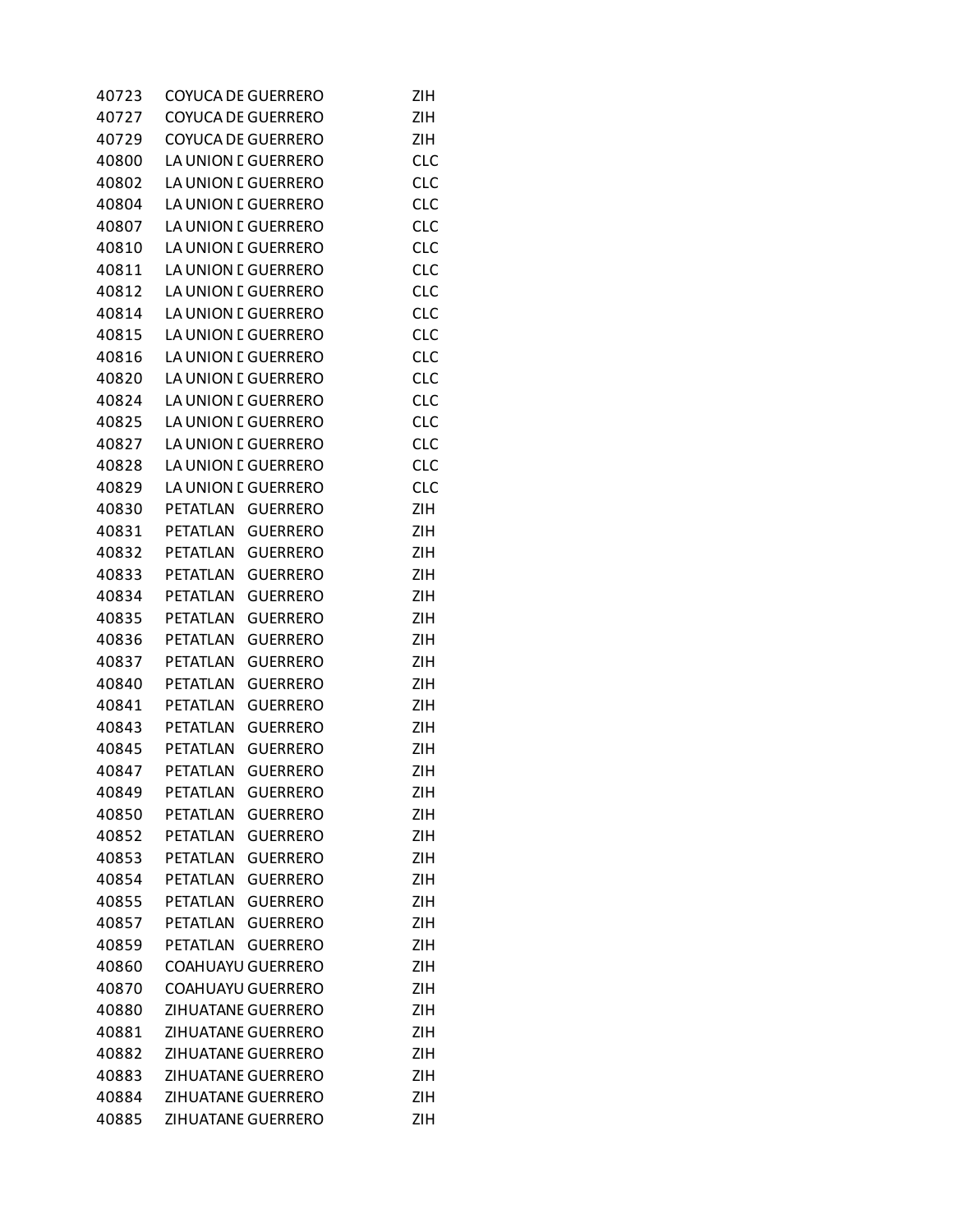| 40886 |                            | ZIHUATANE GUERRERO         | ZIH        |
|-------|----------------------------|----------------------------|------------|
| 40888 | ZIHUATANE GUERRERO         |                            | <b>ZIH</b> |
| 40889 | ZIHUATANE GUERRERO         |                            | ZIH        |
| 40890 | ZIHUATANE GUERRERO         |                            | ZIH        |
| 40892 | ZIHUATANE GUERRERO         |                            | <b>ZIH</b> |
| 40893 | ZIHUATANE GUERRERO         |                            | ZIH        |
| 40894 | ZIHUATANE GUERRERO         |                            | ZIH        |
| 40895 | ZIHUATANE GUERRERO         |                            | ZIH        |
| 40896 | ZIHUATANE GUERRERO         |                            | ZIH        |
| 40897 | ZIHUATANE GUERRERO         |                            | <b>ZIH</b> |
| 40900 | <b>TECPAN DE GUERRERO</b>  |                            | <b>ACA</b> |
| 40903 | <b>TECPAN DE GUERRERO</b>  |                            | <b>ACA</b> |
| 40913 | <b>TECPAN DE GUERRERO</b>  |                            | <b>ACA</b> |
| 40930 |                            | <b>ATOYAC DE GUERRERO</b>  | <b>ACA</b> |
| 40974 |                            | <b>COYUCA DE GUERRERO</b>  | <b>ACA</b> |
| 40980 |                            | <b>COYUCA DE GUERRERO</b>  | <b>ACA</b> |
| 40982 |                            | <b>COYUCA DE GUERRERO</b>  | <b>ACA</b> |
| 40983 |                            | <b>COYUCA DE GUERRERO</b>  | <b>ACA</b> |
| 40984 |                            | <b>COYUCA DE GUERRERO</b>  | <b>ACA</b> |
| 40994 |                            | <b>COYUCA DE GUERRERO</b>  | <b>ACA</b> |
| 41100 |                            | <b>CHILAPA DI GUERRERO</b> | <b>CHL</b> |
| 41103 |                            | <b>CHILAPA DI GUERRERO</b> | <b>CHL</b> |
| 41104 |                            | <b>CHILAPA DI GUERRERO</b> | <b>CHL</b> |
| 41105 |                            | <b>CHILAPA DI GUERRERO</b> | <b>CHL</b> |
| 41107 |                            | <b>CHILAPA DI GUERRERO</b> | <b>CHL</b> |
| 41110 |                            | <b>CHILAPA DI GUERRERO</b> | CHL        |
| 41300 | <b>TLAPA DE C GUERRERO</b> |                            | CHL        |
| 41304 | <b>TLAPA DE C GUERRERO</b> |                            | CHL        |
| 41330 | <b>TLAPA DE C GUERRERO</b> |                            | <b>CHL</b> |
| 41402 | <b>ZAPOTITLAI GUERRERO</b> |                            | <b>CHL</b> |
| 41403 |                            | <b>ZAPOTITLAI GUERRERO</b> | <b>CHL</b> |
| 41404 | <b>ZAPOTITLAI GUERRERO</b> |                            | <b>CHL</b> |
| 41405 | ZAPOTITLAI GUERRERO        |                            | <b>CHL</b> |
| 41406 | ZAPOTITLAI GUERRERO        |                            | <b>CHL</b> |
| 41407 | <b>ZAPOTITLAI GUERRERO</b> |                            | <b>CHL</b> |
| 41408 | <b>ZAPOTITLAI GUERRERO</b> |                            | <b>CHL</b> |
| 41441 | <b>ATLIXTAC</b>            | <b>GUERRERO</b>            | <b>CHL</b> |
| 41442 | <b>ATLIXTAC</b>            | <b>GUERRERO</b>            | <b>CHL</b> |
| 41443 | <b>ATLIXTAC</b>            | <b>GUERRERO</b>            | <b>CHL</b> |
| 41444 | <b>ATLIXTAC</b>            | <b>GUERRERO</b>            | <b>CHL</b> |
| 41446 | <b>ATLIXTAC</b>            | <b>GUERRERO</b>            | CHL        |
| 41450 | <b>ATLIXTAC</b>            | <b>GUERRERO</b>            | <b>CHL</b> |
| 41451 | <b>ATLIXTAC</b>            | <b>GUERRERO</b>            | <b>CHL</b> |
| 41452 | <b>ATLIXTAC</b>            | <b>GUERRERO</b>            | <b>CHL</b> |
| 41460 | <b>ATLIXTAC</b>            | <b>GUERRERO</b>            | <b>CHL</b> |
| 41461 | <b>ATLIXTAC</b>            | <b>GUERRERO</b>            | <b>CHL</b> |
| 41462 | <b>ATLIXTAC</b>            | <b>GUERRERO</b>            | <b>CHL</b> |
| 41463 | <b>ATLIXTAC</b>            | <b>GUERRERO</b>            | <b>CHL</b> |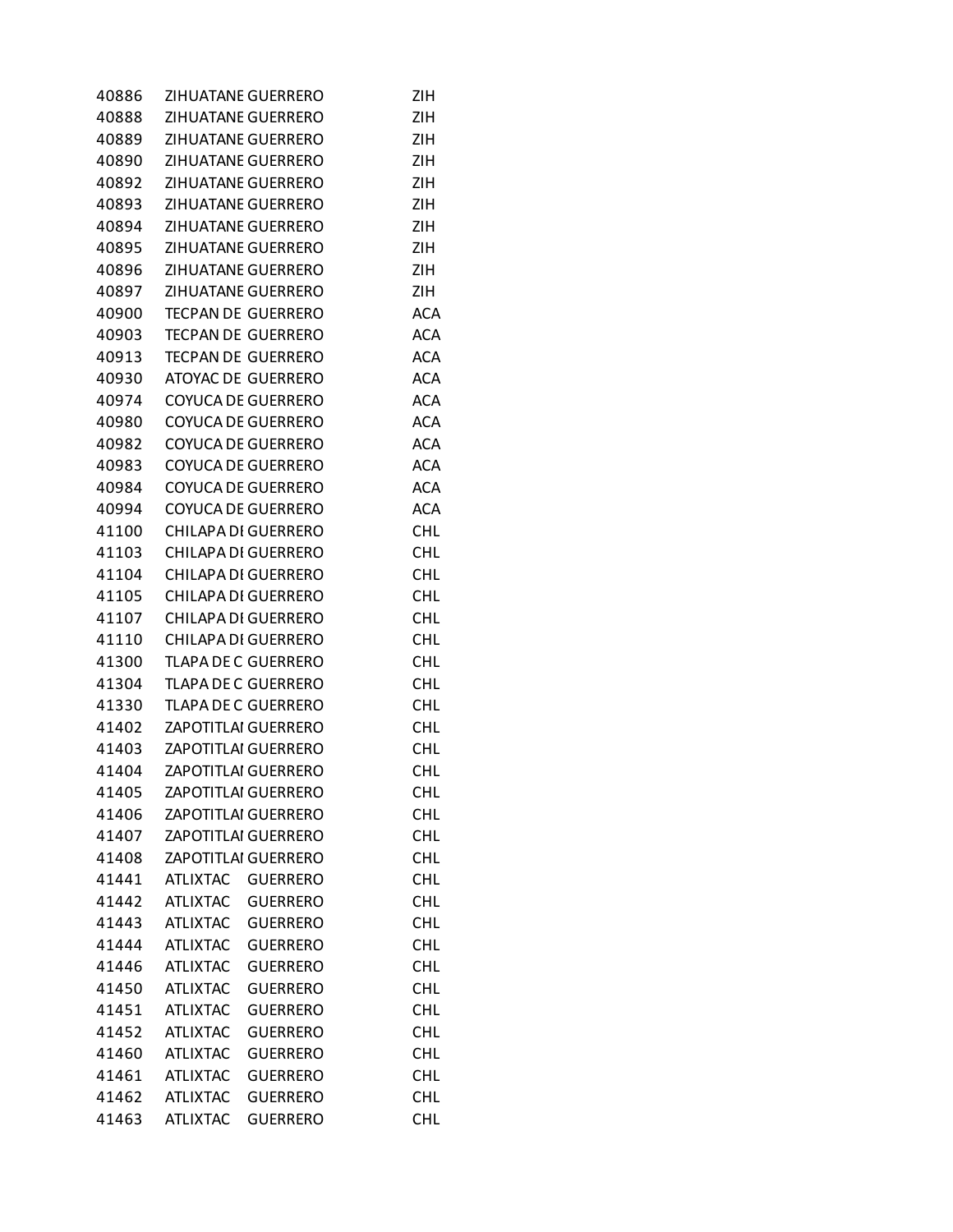| 41636          |               | SAN LUIS AI GUERRERO      | <b>PNN</b>               |
|----------------|---------------|---------------------------|--------------------------|
| 41700          |               | OMETEPEC GUERRERO         | PNN                      |
| 41703          |               | OMETEPEC GUERRERO         | <b>PNN</b>               |
| 41704          |               | OMETEPEC GUERRERO         | <b>PNN</b>               |
| 41705          |               | OMETEPEC GUERRERO         | <b>PNN</b>               |
| 41707          |               | <b>OMETEPEC GUERRERO</b>  | <b>PNN</b>               |
| 41710          |               | OMETEPEC GUERRERO         | <b>PNN</b>               |
| 41711          |               | OMETEPEC GUERRERO         | <b>PNN</b>               |
| 41723          |               | <b>OMETEPEC GUERRERO</b>  | <b>PNN</b>               |
| 41725          |               | OMETEPEC GUERRERO         | <b>PNN</b>               |
| 41726          |               | OMETEPEC GUERRERO         | <b>PNN</b>               |
| 41729          |               | <b>OMETEPEC GUERRERO</b>  | <b>PNN</b>               |
| 41730          |               | OMETEPEC GUERRERO         | <b>PNN</b>               |
| 41731          |               | OMETEPEC GUERRERO         | <b>PNN</b>               |
| 41733          |               | <b>OMETEPEC GUERRERO</b>  | <b>PNN</b>               |
| 41734          |               | OMETEPEC GUERRERO         | <b>PNN</b>               |
| 41735          |               | OMETEPEC GUERRERO         | <b>PNN</b>               |
| 41736          |               | OMETEPEC GUERRERO         | <b>PNN</b>               |
|                |               |                           | <b>PNN</b>               |
| 41741<br>41742 |               | <b>TLACOACHI GUERRERO</b> |                          |
|                |               | <b>TLACOACHI GUERRERO</b> | <b>PNN</b><br><b>PNN</b> |
| 41743          |               | <b>TLACOACHI GUERRERO</b> |                          |
| 41750          |               | <b>TLACOACHI GUERRERO</b> | <b>PNN</b>               |
| 41753          |               | <b>TLACOACHI GUERRERO</b> | <b>PNN</b>               |
| 41754          |               | <b>TLACOACHI GUERRERO</b> | <b>PNN</b>               |
| 41755          |               | TLACOACHI GUERRERO        | <b>PNN</b>               |
| 41760          |               | <b>TLACOACHI GUERRERO</b> | <b>PNN</b>               |
| 41761          |               | <b>TLACOACHI GUERRERO</b> | <b>PNN</b>               |
| 41762          |               | <b>TLACOACHI GUERRERO</b> | <b>PNN</b>               |
| 41763          |               | <b>TLACOACHI GUERRERO</b> | <b>PNN</b>               |
| 41771          |               | <b>XOCHISTLA GUERRERO</b> | <b>PNN</b>               |
| 41772          |               | <b>XOCHISTLA GUERRERO</b> | PNN                      |
| 41774          |               | <b>XOCHISTLA GUERRERO</b> | <b>PNN</b>               |
| 41775          |               | <b>XOCHISTLA GUERRERO</b> | PNN                      |
| 41780          |               | <b>XOCHISTLA GUERRERO</b> | <b>PNN</b>               |
| 41781          |               | <b>XOCHISTLA GUERRERO</b> | <b>PNN</b>               |
| 41782          |               | <b>XOCHISTLA GUERRERO</b> | <b>PNN</b>               |
| 41783          |               | <b>XOCHISTLA GUERRERO</b> | <b>PNN</b>               |
| 41790          |               | <b>XOCHISTLA GUERRERO</b> | <b>PNN</b>               |
| 41800          |               | <b>FLORENCIO GUERRERO</b> | <b>ACA</b>               |
| 41811          |               | <b>FLORENCIO GUERRERO</b> | <b>ACA</b>               |
| 41820          |               | <b>FLORENCIO GUERRERO</b> | <b>ACA</b>               |
| 41821          |               | <b>FLORENCIO GUERRERO</b> | <b>ACA</b>               |
| 41830          |               | <b>FLORENCIO GUERRERO</b> | <b>ACA</b>               |
| 41872          | COPALA        | <b>GUERRERO</b>           | <b>ACA</b>               |
| 41873          | COPALA        | <b>GUERRERO</b>           | <b>ACA</b>               |
| 41874          | COPALA        | <b>GUERRERO</b>           | <b>ACA</b>               |
| 41879          | <b>COPALA</b> | <b>GUERRERO</b>           | <b>ACA</b>               |
| 41880          | <b>COPALA</b> | <b>GUERRERO</b>           | <b>ACA</b>               |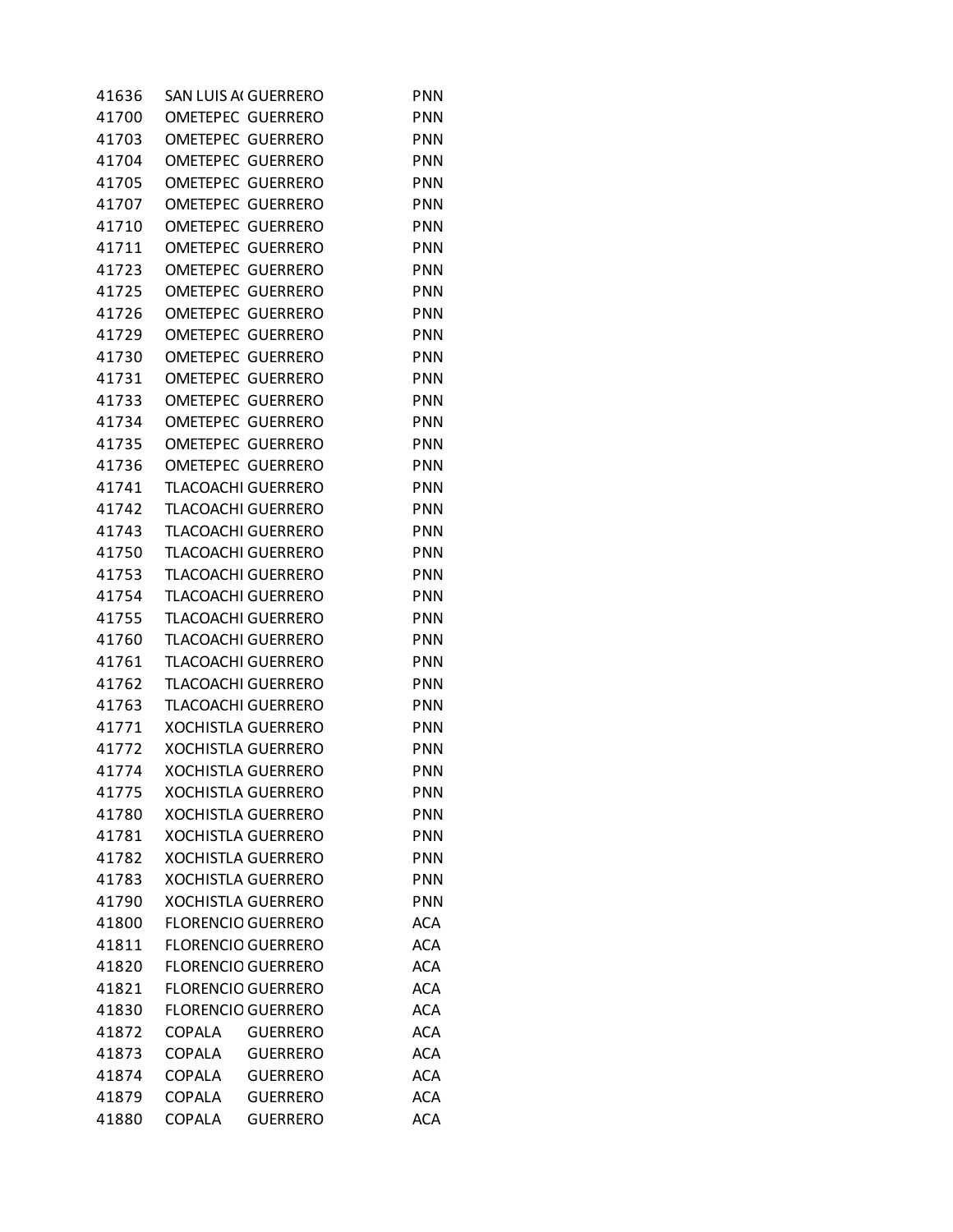| 41887 | COPALA            | <b>GUERRERO</b>            | ACA        |
|-------|-------------------|----------------------------|------------|
| 41890 | <b>COPALA</b>     | <b>GUERRERO</b>            | <b>ACA</b> |
| 41892 | <b>COPALA</b>     | <b>GUERRERO</b>            | <b>ACA</b> |
| 41905 | <b>AZOYU</b>      | <b>GUERRERO</b>            | <b>PNN</b> |
| 41906 | <b>AZOYU</b>      | <b>GUERRERO</b>            | PNN        |
| 41907 | <b>AZOYU</b>      | <b>GUERRERO</b>            | PNN        |
| 41910 | <b>AZOYU</b>      | <b>GUERRERO</b>            | <b>PNN</b> |
| 41913 | <b>AZOYU</b>      | <b>GUERRERO</b>            | <b>PNN</b> |
| 41914 | <b>AZOYU</b>      | <b>GUERRERO</b>            | <b>PNN</b> |
| 41915 | <b>AZOYU</b>      | <b>GUERRERO</b>            | <b>PNN</b> |
| 41916 | <b>AZOYU</b>      | <b>GUERRERO</b>            | PNN        |
| 41917 | <b>AZOYU</b>      | <b>GUERRERO</b>            | PNN        |
| 41922 | <b>JUCHITAN</b>   | <b>GUERRERO</b>            | <b>JCH</b> |
| 41924 | <b>JUCHITAN</b>   | <b>GUERRERO</b>            | <b>JCH</b> |
| 41926 | <b>JUCHITAN</b>   | <b>GUERRERO</b>            | <b>JCH</b> |
| 41927 | <b>JUCHITAN</b>   | <b>GUERRERO</b>            | <b>JCH</b> |
| 41928 | <b>JUCHITAN</b>   | <b>GUERRERO</b>            | <b>JCH</b> |
| 41936 |                   | MARQUELI/ GUERRERO         | <b>PNN</b> |
| 41943 |                   | <b>CUAJINICUI GUERRERO</b> | <b>PNN</b> |
| 41944 |                   | <b>CUAJINICUI GUERRERO</b> | <b>PNN</b> |
| 41945 |                   | <b>CUAJINICUI GUERRERO</b> | <b>PNN</b> |
| 41946 |                   | <b>CUAJINICUI GUERRERO</b> | <b>PNN</b> |
| 41947 |                   | <b>CUAJINICUI GUERRERO</b> | PNN        |
| 41948 |                   | <b>CUAJINICUI GUERRERO</b> | PNN        |
| 41949 |                   | <b>CUAJINICUI GUERRERO</b> | <b>PNN</b> |
| 41952 |                   | <b>CUAJINICUI GUERRERO</b> | <b>PNN</b> |
| 41953 |                   | <b>CUAJINICUI GUERRERO</b> | <b>PNN</b> |
| 41954 |                   | <b>CUAJINICUI GUERRERO</b> | <b>PNN</b> |
| 41955 |                   | <b>CUAJINICUI GUERRERO</b> | PNN        |
| 41962 |                   | <b>CUAJINICUI GUERRERO</b> | PNN        |
| 41963 |                   | <b>CUAJINICUI GUERRERO</b> | <b>PNN</b> |
| 41965 |                   | <b>CUAJINICUI GUERRERO</b> | <b>PNN</b> |
| 41968 |                   | <b>CUAJINICUI GUERRERO</b> | <b>PNN</b> |
| 42110 | PACHUCA L HIDALGO |                            | <b>PCH</b> |
| 42115 | PACHUCA L HIDALGO |                            | <b>PCH</b> |
| 42119 | PACHUCA L HIDALGO |                            | <b>PCH</b> |
| 42120 | MINERAL D HIDALGO |                            | <b>PCH</b> |
| 42124 | MINERAL D HIDALGO |                            | <b>PCH</b> |
| 42130 | MINERAL D HIDALGO |                            | <b>PCH</b> |
| 42133 | MINERAL D HIDALGO |                            | <b>PCH</b> |
| 42134 | MINERAL D HIDALGO |                            | <b>PCH</b> |
| 42135 | MINERAL D HIDALGO |                            | <b>PCH</b> |
| 42136 | MINERAL D HIDALGO |                            | <b>PCH</b> |
| 42137 | MINERAL D HIDALGO |                            | <b>PCH</b> |
| 42138 | MINERAL D HIDALGO |                            | <b>PCH</b> |
| 42140 | MINERAL D HIDALGO |                            | <b>PCH</b> |
| 42143 | MINERAL D HIDALGO |                            | <b>PCH</b> |
| 42144 | MINERAL D HIDALGO |                            | <b>PCH</b> |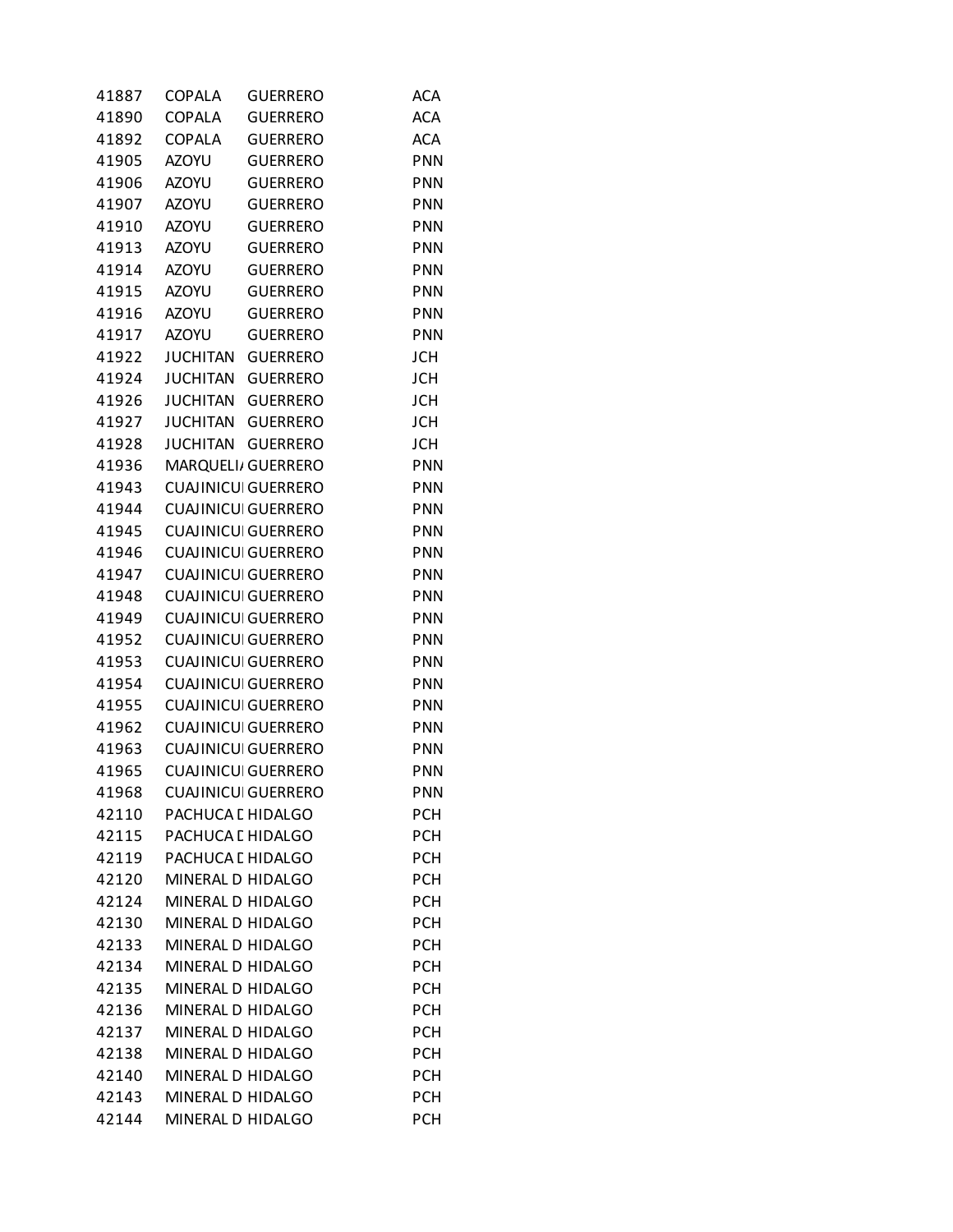| 42145 | MINERAL D HIDALGO               | <b>PCH</b> |
|-------|---------------------------------|------------|
| 42146 | MINERAL D HIDALGO               | <b>PCH</b> |
| 42151 | AJACUBA HIDALGO                 | <b>TUA</b> |
| 42152 | AJACUBA HIDALGO                 | <b>TUA</b> |
| 42153 | AJACUBA HIDALGO                 | <b>TUA</b> |
| 42156 | AJACUBA HIDALGO                 | <b>TUA</b> |
| 42162 | SAN AGUST HIDALGO               | <b>PCH</b> |
| 42164 | SAN AGUST HIDALGO               | <b>PCH</b> |
| 42175 | SAN AGUST HIDALGO               | <b>PCH</b> |
| 42176 | SAN AGUST HIDALGO               | <b>PCH</b> |
| 42180 | MINERAL D HIDALGO               | <b>PCH</b> |
| 42190 | ZAPOTLAN   HIDALGO              | <b>PCH</b> |
| 42191 | ZAPOTLAN   HIDALGO              | <b>PCH</b> |
| 42192 | ZAPOTLAN   HIDALGO              | <b>PCH</b> |
| 42195 | ZAPOTLAN   HIDALGO              | <b>PCH</b> |
| 42196 | ZAPOTLAN   HIDALGO              | <b>PCH</b> |
|       |                                 |            |
| 42198 | ZAPOTLAN   HIDALGO              | <b>PCH</b> |
| 42200 | JACALA DE HIDALGO               | IXQ        |
| 42201 | JACALA DE HIDALGO               | IXQ        |
| 42204 | JACALA DE HIDALGO               | IXQ        |
| 42205 | JACALA DE HIDALGO               | <b>SJR</b> |
| 42220 | PISAFLORE! HIDALGO              | <b>TCE</b> |
| 42221 | PISAFLORE! HIDALGO              | <b>TCE</b> |
| 42222 | PISAFLORE! HIDALGO              | <b>TCE</b> |
| 42223 | PISAFLORE! HIDALGO              | <b>TCE</b> |
| 42224 | PISAFLORE! HIDALGO              | <b>TCE</b> |
| 42225 | PISAFLORE! HIDALGO              | <b>TCE</b> |
| 42230 | PISAFLORE! HIDALGO              | <b>TCE</b> |
| 42232 | PISAFLORE: HIDALGO              | <b>TCE</b> |
| 42233 | PISAFLORE: HIDALGO              | <b>TCE</b> |
|       | 42234 PISAFLORE! HIDALGO        | <b>TCE</b> |
|       | 42235 PISAFLORE! HIDALGO        | <b>TCE</b> |
| 42236 | PISAFLORE! HIDALGO              | <b>TCE</b> |
| 42237 | PISAFLORE: HIDALGO              | <b>TCE</b> |
| 42239 | PISAFLORE: HIDALGO              | <b>TCE</b> |
| 42240 | <b>HIDALGO</b><br><b>PACULA</b> | IXQ        |
| 42260 | LA MISION HIDALGO               | IXQ        |
| 42262 | LA MISION HIDALGO               | <b>SJR</b> |
| 42265 | LA MISION HIDALGO               | <b>TUA</b> |
| 42266 | LA MISION HIDALGO               | <b>PCH</b> |
| 42267 | LA MISION HIDALGO               | <b>SJR</b> |
| 42268 | LA MISION HIDALGO               | <b>PCH</b> |
| 42273 | LA MISION HIDALGO               | <b>PCH</b> |
| 42282 | CHAPULHU HIDALGO                | <b>TCE</b> |
| 42283 | CHAPULHU HIDALGO                | <b>TCE</b> |
| 42284 | CHAPULHU HIDALGO                | <b>TCE</b> |
| 42285 | CHAPULHU HIDALGO                | <b>TCE</b> |
| 42286 | CHAPULHU HIDALGO                | <b>TCE</b> |
|       |                                 |            |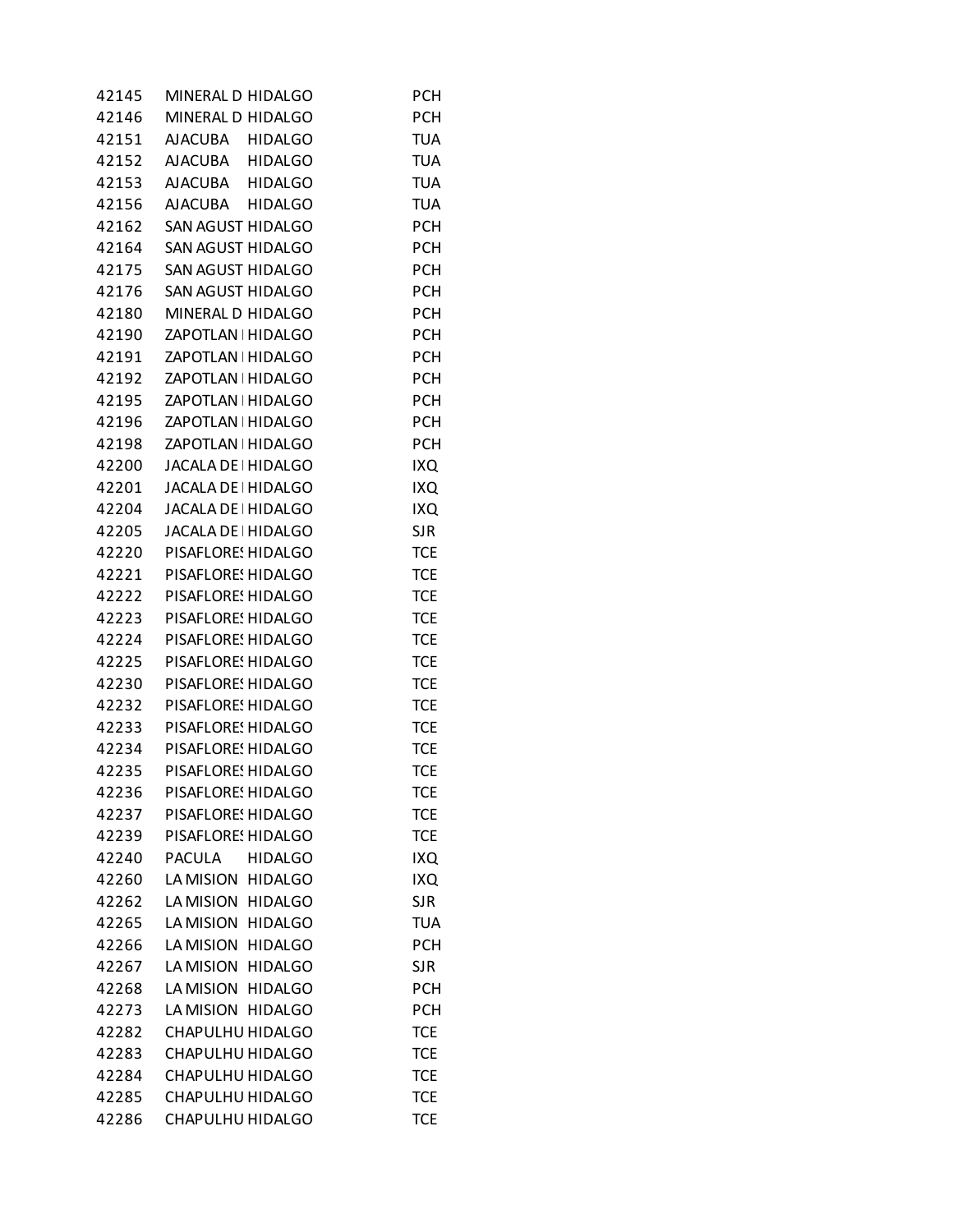| 42290 | CHAPULHU HIDALGO         |                | TCE        |
|-------|--------------------------|----------------|------------|
| 42291 | CHAPULHU HIDALGO         |                | <b>TCE</b> |
| 42294 | CHAPULHU HIDALGO         |                | <b>TCE</b> |
| 42295 | CHAPULHU HIDALGO         |                | <b>TCE</b> |
| 42296 | CHAPULHU HIDALGO         |                | <b>TCE</b> |
| 42298 | CHAPULHU HIDALGO         |                | <b>TCE</b> |
| 42320 | IXMIQUILP. HIDALGO       |                | IXQ        |
| 42326 | IXMIQUILP. HIDALGO       |                | IXQ        |
| 42327 | IXMIQUILP. HIDALGO       |                | IXQ        |
| 42330 | ZIMAPAN HIDALGO          |                | <b>IXQ</b> |
| 42332 | ZIMAPAN HIDALGO          |                | IXQ        |
| 42334 | ZIMAPAN HIDALGO          |                | IXQ        |
| 42335 | ZIMAPAN HIDALGO          |                | IXQ        |
| 42336 | ZIMAPAN HIDALGO          |                | IXQ        |
|       | 42337 ZIMAPAN HIDALGO    |                | IXQ        |
| 42338 | ZIMAPAN HIDALGO          |                | <b>IXQ</b> |
| 42339 | ZIMAPAN                  | <b>HIDALGO</b> |            |
|       |                          |                | IXQ        |
| 42341 | ZIMAPAN                  | <b>HIDALGO</b> | IXQ        |
| 42342 | ZIMAPAN                  | <b>HIDALGO</b> | IXQ        |
| 42344 | ZIMAPAN HIDALGO          |                | IXQ        |
| 42348 | ZIMAPAN HIDALGO          |                | IXQ        |
| 42350 | ZIMAPAN HIDALGO          |                | IXQ        |
| 42351 | ZIMAPAN HIDALGO          |                | IXQ        |
| 42370 | CARDONAL HIDALGO         |                | IXQ        |
| 42377 | CARDONAL HIDALGO         |                | IXQ        |
| 42380 | <b>TASQUILLO HIDALGO</b> |                | IXQ        |
| 42381 | TASQUILLO HIDALGO        |                | IXQ        |
| 42384 | <b>TASQUILLO HIDALGO</b> |                | IXQ        |
| 42386 | TASQUILLO HIDALGO        |                | IXQ        |
| 42390 | ALFAJAYUC HIDALGO        |                | IXQ        |
| 42396 | ALFAJAYUC HIDALGO        |                | IXQ        |
| 42403 | <b>HUICHAPAI HIDALGO</b> |                | <b>SJR</b> |
| 42410 | <b>HUICHAPAI HIDALGO</b> |                | <b>SJR</b> |
| 42412 | HUICHAPAI HIDALGO        |                | <b>SJR</b> |
| 42414 | HUICHAPAI HIDALGO        |                | <b>SJR</b> |
| 42416 | <b>HUICHAPAI HIDALGO</b> |                | <b>SJR</b> |
| 42420 | <b>HUICHAPAI HIDALGO</b> |                | <b>SJR</b> |
| 42430 | <b>HUICHAPAI HIDALGO</b> |                | <b>SJR</b> |
| 42438 | <b>HUICHAPAI HIDALGO</b> |                | <b>SJR</b> |
| 42460 | <b>TECOZAUTL HIDALGO</b> |                | <b>SJR</b> |
| 42485 | NOPALA DE HIDALGO        |                | <b>SJR</b> |
| 42500 | <b>ACTOPAN</b>           | <b>HIDALGO</b> | <b>PCH</b> |
| 42503 | ACTOPAN HIDALGO          |                | <b>PCH</b> |
| 42504 | <b>ACTOPAN</b>           | <b>HIDALGO</b> | <b>PCH</b> |
| 42505 | <b>ACTOPAN</b>           | <b>HIDALGO</b> | <b>PCH</b> |
| 42506 | <b>ACTOPAN</b>           | <b>HIDALGO</b> | <b>PCH</b> |
| 42510 | <b>ACTOPAN</b>           | <b>HIDALGO</b> | <b>PCH</b> |
| 42512 | <b>ACTOPAN</b>           | <b>HIDALGO</b> | <b>PCH</b> |
|       |                          |                |            |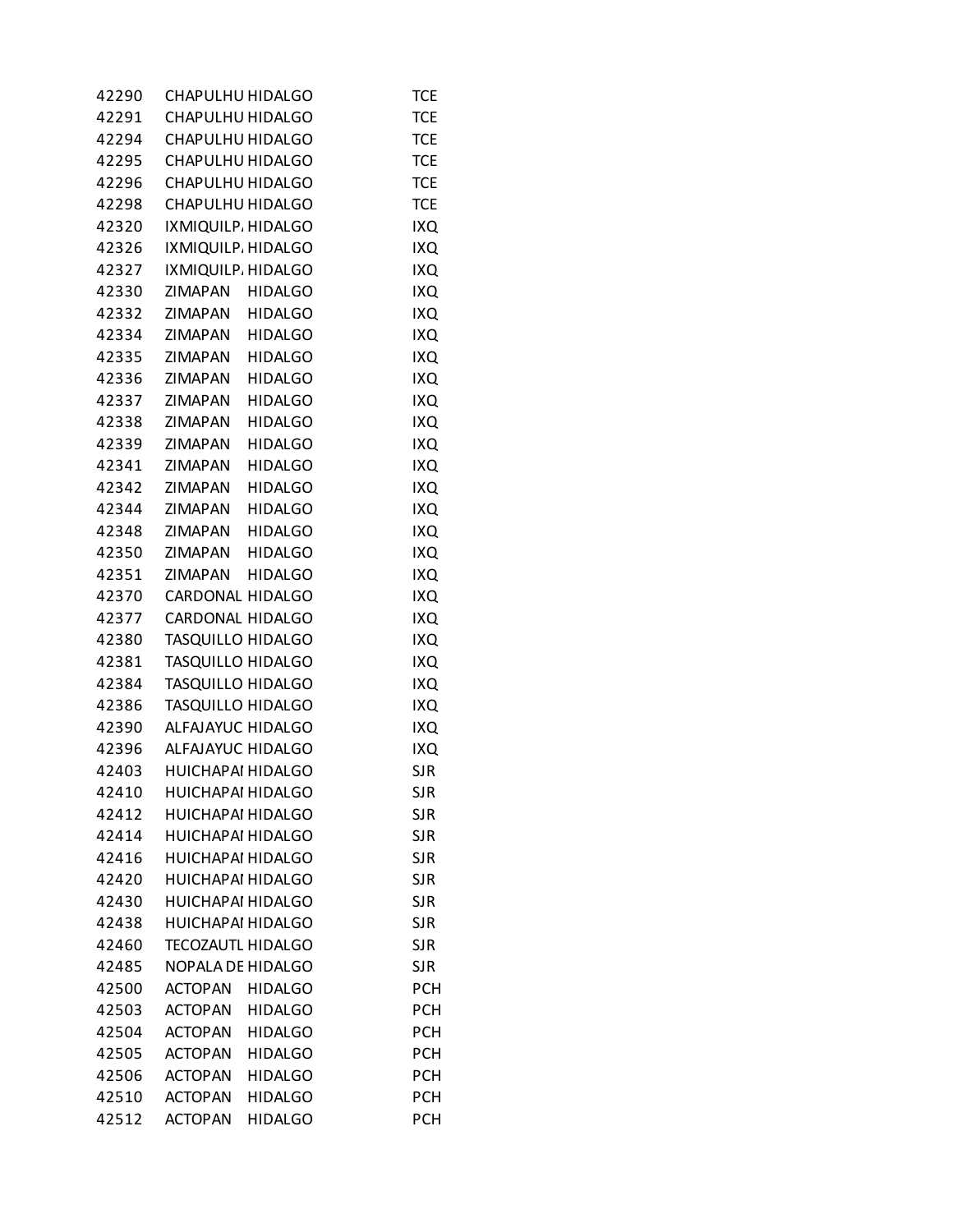| 42523 | <b>ACTOPAN</b><br><b>HIDALGO</b> | PCH        |
|-------|----------------------------------|------------|
| 42600 | ACTOPAN HIDALGO                  | <b>PCH</b> |
| 42601 | ACTOPAN HIDALGO                  | <b>PCH</b> |
| 42603 | ACTOPAN HIDALGO                  | <b>PCH</b> |
| 42604 | ACTOPAN HIDALGO                  | <b>PCH</b> |
| 42608 | ACTOPAN HIDALGO                  | <b>PCH</b> |
| 42613 | ACTOPAN HIDALGO                  | <b>PCH</b> |
| 42620 | SANTIAGO I HIDALGO               | <b>PCH</b> |
| 42623 | SANTIAGO I HIDALGO               | <b>PCH</b> |
| 42624 | SANTIAGO I HIDALGO               | <b>PCH</b> |
| 42626 | SANTIAGO I HIDALGO               | <b>PCH</b> |
| 42627 | SANTIAGO I HIDALGO               | <b>PCH</b> |
| 42630 | SANTIAGO I HIDALGO               | <b>PCH</b> |
| 42640 | SAN SALVAI HIDALGO               | <b>PCH</b> |
| 42642 | SAN SALVAI HIDALGO               | <b>PCH</b> |
| 42645 | SAN SALVAI HIDALGO               | <b>PCH</b> |
| 42650 | <b>SAN SALVAI HIDALGO</b>        | <b>PCH</b> |
| 42651 | SAN SALVAI HIDALGO               | <b>PCH</b> |
| 42653 | SAN SALVAI HIDALGO               | <b>PCH</b> |
| 42655 | SAN SALVAI HIDALGO               | <b>PCH</b> |
| 42656 | SAN SALVAI HIDALGO               | <b>PCH</b> |
| 42660 | <b>FRANCISCO HIDALGO</b>         | <b>IXQ</b> |
| 42663 | <b>FRANCISCO HIDALGO</b>         | IXQ        |
| 42664 | <b>FRANCISCO HIDALGO</b>         | IXQ        |
| 42665 | <b>FRANCISCO HIDALGO</b>         | IXQ        |
| 42666 | <b>FRANCISCO HIDALGO</b>         | <b>IXQ</b> |
| 42667 | <b>FRANCISCO HIDALGO</b>         | IXQ        |
| 42670 | <b>FRANCISCO HIDALGO</b>         | <b>IXQ</b> |
| 42671 | <b>FRANCISCO HIDALGO</b>         | IXQ        |
| 42672 | <b>FRANCISCO HIDALGO</b>         | IXQ        |
| 42680 | EL ARENAL HIDALGO                | PCH        |
| 42684 | EL ARENAL HIDALGO                | PCH        |
| 42685 | EL ARENAL HIDALGO                | <b>PCH</b> |
| 42690 | EL ARENAL HIDALGO                | PCH        |
| 42693 | EL ARENAL HIDALGO                | PCH        |
| 42695 | EL ARENAL HIDALGO                | <b>PCH</b> |
| 42700 | MIXQUIAHI HIDALGO                | IXQ        |
| 42710 | MIXQUIAHI HIDALGO                | IXQ        |
| 42718 | MIXQUIAHI HIDALGO                | IXQ        |
| 42719 | MIXQUIAHI HIDALGO                | IXQ        |
| 42723 | MIXQUIAHI HIDALGO                | IXQ        |
| 42724 | MIXQUIAHI HIDALGO                | IXQ        |
| 42725 | MIXQUIAHI HIDALGO                | IXQ        |
| 42727 | MIXQUIAHI HIDALGO                | IXQ        |
| 42728 | MIXQUIAHI HIDALGO                | IXQ        |
| 42729 | MIXQUIAHI HIDALGO                | IXQ        |
| 42730 | PROGRESO HIDALGO                 | IXQ        |
| 42733 | PROGRESO HIDALGO                 | IXQ        |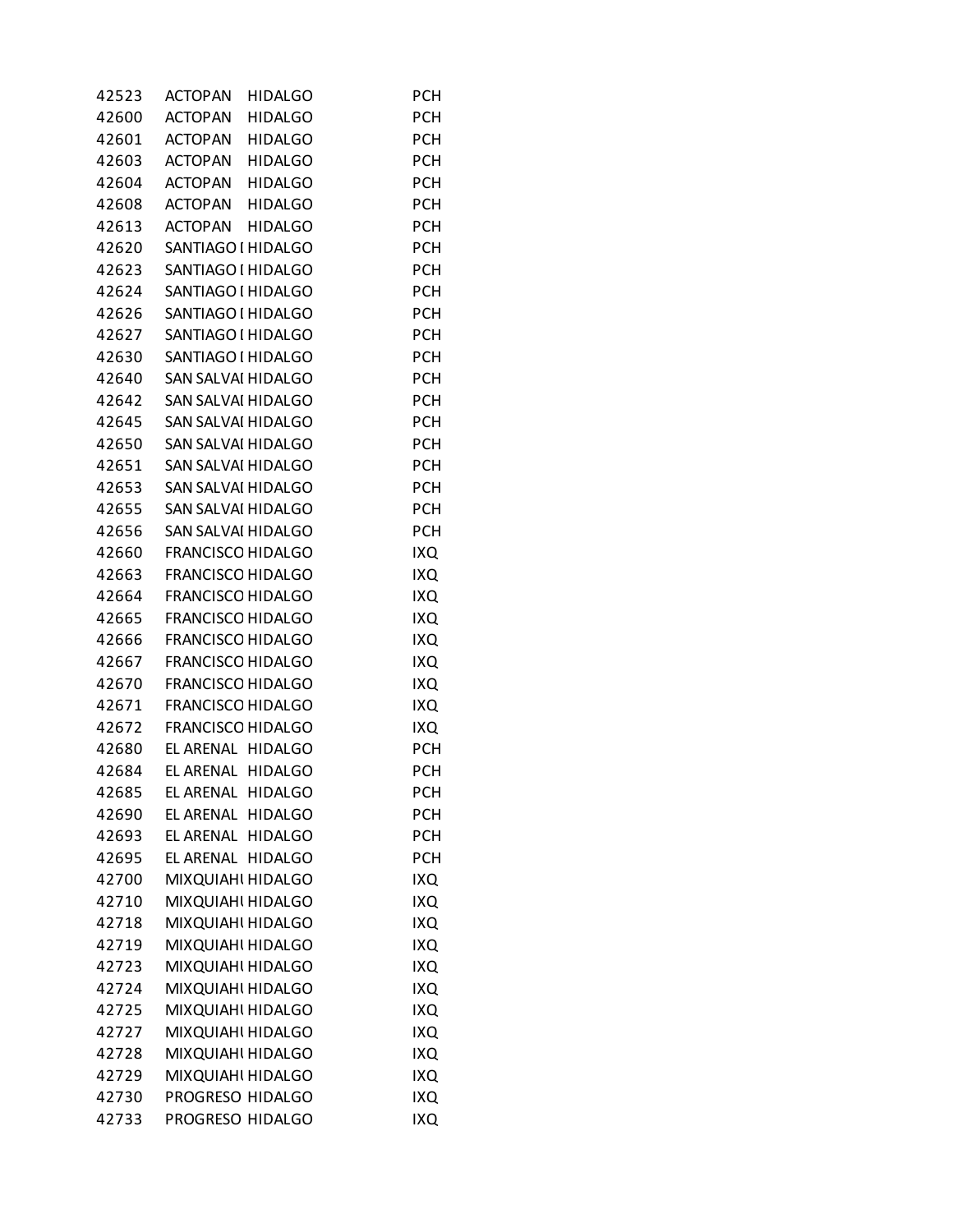| 42734 | PROGRESO HIDALGO          | IXQ        |
|-------|---------------------------|------------|
| 42740 | PROGRESO HIDALGO          | IXQ        |
| 42743 | PROGRESO HIDALGO          | IXQ        |
| 42745 | PROGRESO HIDALGO          | IXQ        |
| 42746 | PROGRESO HIDALGO          | IXQ        |
| 42747 | PROGRESO HIDALGO          | IXQ        |
| 42748 | PROGRESO HIDALGO          | IXQ        |
| 42750 | CHILCUAU1 HIDALGO         | IXQ        |
| 42753 | CHILCUAU1 HIDALGO         | IXQ        |
| 42757 | CHILCUAU1 HIDALGO         | IXQ        |
| 42764 | <b>TEZONTEPE HIDALGO</b>  | <b>TUA</b> |
| 42765 | <b>TEZONTEPE HIDALGO</b>  | <b>TUA</b> |
| 42767 | <b>TEZONTEPE HIDALGO</b>  | <b>TUA</b> |
| 42771 | <b>TEZONTEPE HIDALGO</b>  | <b>TUA</b> |
| 42775 | <b>TEZONTEPE HIDALGO</b>  | <b>TUA</b> |
| 42776 | <b>TEZONTEPE HIDALGO</b>  | <b>TUA</b> |
| 42777 | <b>TEZONTEPE HIDALGO</b>  | <b>TUA</b> |
| 42780 | <b>TLAHUELILI HIDALGO</b> | <b>TUA</b> |
| 42783 | <b>TLAHUELILI HIDALGO</b> | <b>TUA</b> |
| 42784 | <b>TLAHUELILI HIDALGO</b> | <b>TUA</b> |
| 42785 | <b>TLAHUELILI HIDALGO</b> | <b>TUA</b> |
| 42789 | <b>TLAHUELILI HIDALGO</b> | <b>TUA</b> |
|       |                           |            |
| 42790 | <b>TLAHUELILI HIDALGO</b> | <b>TUA</b> |
| 42793 | <b>TLAHUELILI HIDALGO</b> | <b>TUA</b> |
| 42794 | <b>TLAHUELILI HIDALGO</b> | <b>TUA</b> |
| 42795 | <b>TLAHUELILI HIDALGO</b> | <b>TUA</b> |
| 42825 | TULA DE AL HIDALGO        | <b>TUA</b> |
| 42835 | TULA DE AL HIDALGO        | <b>TUA</b> |
| 42852 | TEPEJI DEL   HIDALGO      | <b>TUA</b> |
| 42853 | TEPEJI DEL   HIDALGO      | <b>TUA</b> |
| 42866 | TEPEJI DEL   HIDALGO      | <b>TUA</b> |
| 42875 | TEPEJI DEL   HIDALGO      | <b>TUA</b> |
| 42880 | TEPEJI DEL   HIDALGO      | <b>TUA</b> |
| 42883 | TEPEJI DEL   HIDALGO      | <b>TUA</b> |
| 42884 | TEPEJI DEL   HIDALGO      | <b>TUA</b> |
| 42890 | TEPEJI DEL   HIDALGO      | <b>TUA</b> |
| 42893 | TEPEJI DEL   HIDALGO      | <b>TUA</b> |
| 42894 | TEPEJI DEL   HIDALGO      | <b>TUA</b> |
| 42895 | TEPEJI DEL   HIDALGO      | <b>TUA</b> |
| 42900 | CHAPANTO HIDALGO          | <b>TUA</b> |
| 42905 | <b>CHAPANTO HIDALGO</b>   | <b>TUA</b> |
| 42906 | <b>CHAPANTO HIDALGO</b>   | <b>TUA</b> |
| 42913 | <b>CHAPANTO HIDALGO</b>   | <b>TUA</b> |
| 42921 | <b>TEPETITLAN HIDALGO</b> | <b>TUA</b> |
| 42925 | <b>TEPETITLAN HIDALGO</b> | <b>TUA</b> |
| 42926 | <b>TEPETITLAN HIDALGO</b> | <b>TUA</b> |
| 42930 | <b>TEPETITLAN HIDALGO</b> | <b>TUA</b> |
| 42933 | <b>TEPETITLAN HIDALGO</b> | <b>TUA</b> |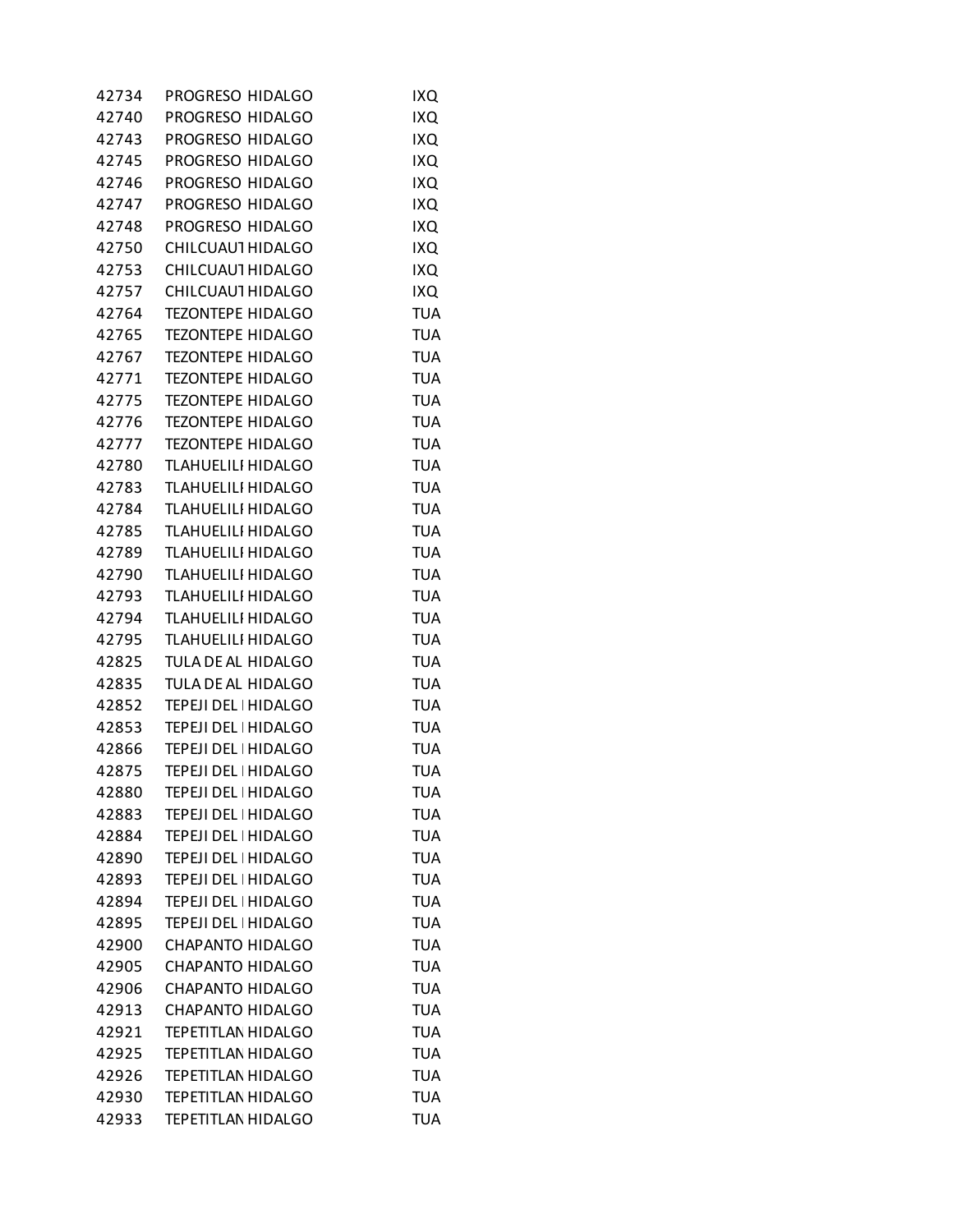| 42934 | <b>TEPETITLAN HIDALGO</b> | <b>TUA</b> |
|-------|---------------------------|------------|
| 42943 | <b>TETEPANGC HIDALGO</b>  | <b>TUA</b> |
| 42950 | TLAXCOAP/ HIDALGO         | <b>TUA</b> |
| 42954 | TLAXCOAP/ HIDALGO         | <b>TUA</b> |
| 42960 | TLAXCOAP/ HIDALGO         | <b>TUA</b> |
| 42964 | TLAXCOAP/ HIDALGO         | <b>TUA</b> |
| 42965 | TLAXCOAP/ HIDALGO         | <b>TUA</b> |
| 42967 | TLAXCOAP/ HIDALGO         | <b>TUA</b> |
| 42970 | ATITALAQU HIDALGO         | <b>TUA</b> |
| 42973 | ATITALAQU HIDALGO         | <b>TUA</b> |
| 42976 | ATITALAQU HIDALGO         | <b>TUA</b> |
| 42980 | <b>ATOTONILC HIDALGO</b>  | <b>TUA</b> |
| 42982 | <b>ATOTONILC HIDALGO</b>  | <b>TUA</b> |
| 42985 | <b>ATOTONILC HIDALGO</b>  | <b>TUA</b> |
| 42988 | <b>ATOTONILC HIDALGO</b>  | <b>TUA</b> |
| 42990 | <b>ATOTONILC HIDALGO</b>  | <b>TUA</b> |
| 42994 | <b>ATOTONILC HIDALGO</b>  | <b>TUA</b> |
| 42995 | <b>ATOTONILC HIDALGO</b>  | <b>TUA</b> |
| 43000 | <b>HUEJUTLA I HIDALGO</b> | <b>HUE</b> |
| 43001 | <b>HUEJUTLA I HIDALGO</b> | <b>HUE</b> |
| 43002 | HUEJUTLA I HIDALGO        | <b>HUE</b> |
| 43003 | HUEJUTLA I HIDALGO        | <b>HUE</b> |
|       |                           |            |
| 43004 | <b>HUEJUTLA I HIDALGO</b> | <b>HUE</b> |
| 43005 | <b>HUEJUTLA I HIDALGO</b> | <b>HUE</b> |
| 43006 | <b>HUEJUTLA I HIDALGO</b> | <b>HUE</b> |
| 43010 | <b>HUEJUTLA I HIDALGO</b> | <b>HUE</b> |
| 43011 | HUEJUTLA I HIDALGO        | <b>HUE</b> |
| 43014 | HUEJUTLA I HIDALGO        | <b>HUE</b> |
| 43015 | <b>HUEJUTLA I HIDALGO</b> | <b>HUE</b> |
| 43016 | <b>HUEJUTLA I HIDALGO</b> | <b>HUE</b> |
| 43017 | HUEJUTLA I HIDALGO        | <b>HUE</b> |
| 43018 | HUEJUTLA I HIDALGO        | <b>HUE</b> |
| 43019 | HUEJUTLA I HIDALGO        | <b>HUE</b> |
| 43020 | SAN FELIPE HIDALGO        | <b>TCE</b> |
| 43021 | <b>SAN FELIPE HIDALGO</b> | <b>TCE</b> |
| 43022 | <b>SAN FELIPE HIDALGO</b> | <b>TCE</b> |
| 43023 | SAN FELIPE HIDALGO        | <b>TCE</b> |
| 43024 | SAN FELIPE HIDALGO        | <b>TCE</b> |
| 43025 | SAN FELIPE HIDALGO        | <b>TCE</b> |
| 43029 | <b>SAN FELIPE HIDALGO</b> | <b>TCE</b> |
| 43030 | <b>SAN FELIPE HIDALGO</b> | <b>TCE</b> |
| 43033 | <b>SAN FELIPE HIDALGO</b> | <b>TCE</b> |
| 43034 | SAN FELIPE HIDALGO        | <b>TCE</b> |
| 43035 | SAN FELIPE HIDALGO        | <b>TCE</b> |
| 43036 | SAN FELIPE HIDALGO        | <b>TCE</b> |
| 43037 | SAN FELIPE HIDALGO        | <b>TCE</b> |
| 43038 | SAN FELIPE HIDALGO        | <b>TCE</b> |
| 43039 | SAN FELIPE HIDALGO        | <b>TCE</b> |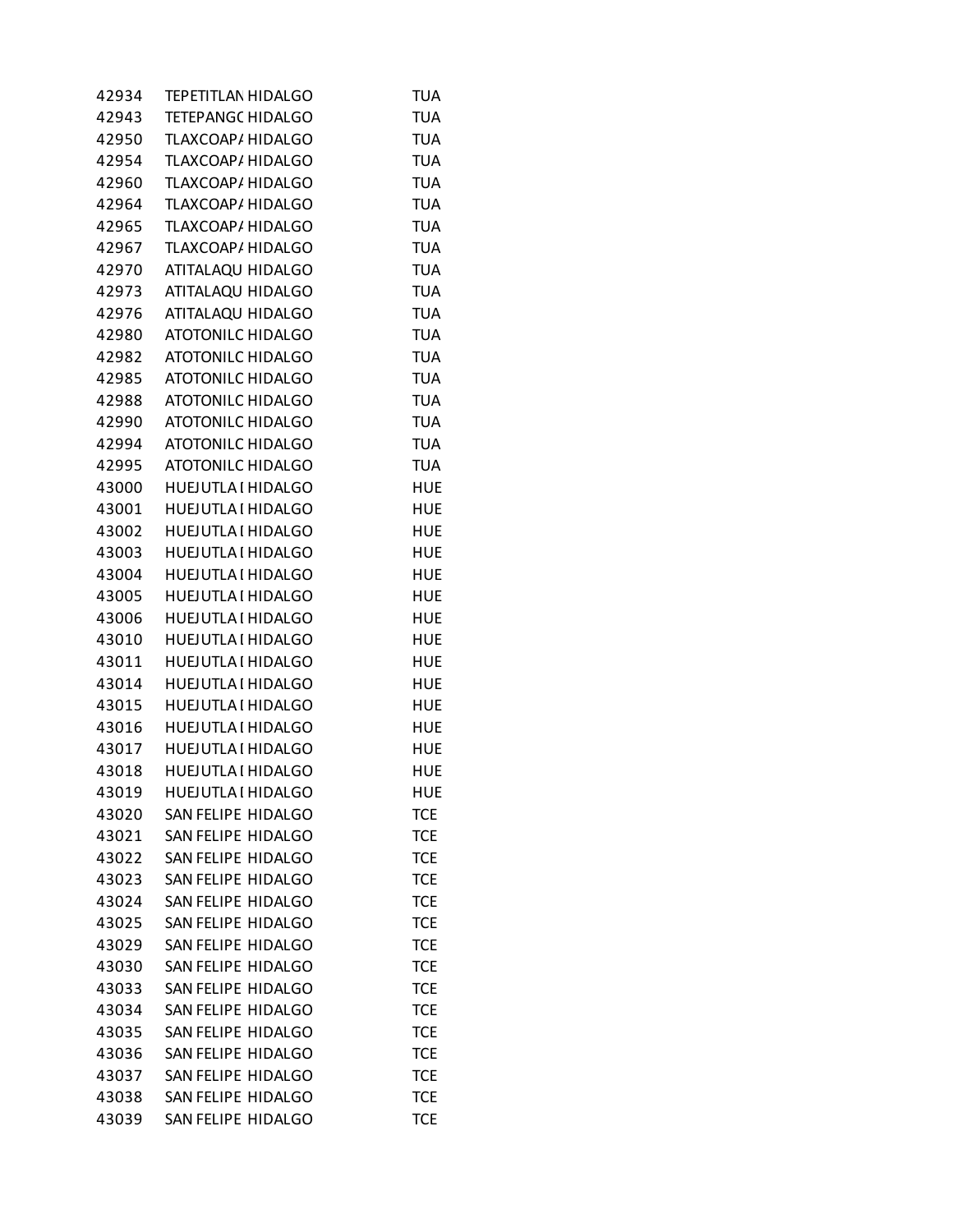| 43040 | JALTOCAN                 | <b>HIDALGO</b> | <b>TUL</b> |
|-------|--------------------------|----------------|------------|
| 43041 | <b>JALTOCAN</b>          | <b>HIDALGO</b> | <b>TUL</b> |
|       | 43042 JALTOCAN HIDALGO   |                | <b>TUL</b> |
|       | 43043 JALTOCAN HIDALGO   |                | <b>TUL</b> |
| 43044 | JALTOCAN                 | <b>HIDALGO</b> | <b>TUL</b> |
| 43045 | <b>JALTOCAN</b>          | <b>HIDALGO</b> | <b>TUL</b> |
| 43046 | <b>JALTOCAN</b>          | <b>HIDALGO</b> | <b>TUL</b> |
| 43047 | <b>JALTOCAN</b>          | <b>HIDALGO</b> | <b>TUL</b> |
|       | 43050 HUAUTLA            | <b>HIDALGO</b> | <b>HUE</b> |
|       | 43051 HUAUTLA HIDALGO    |                | <b>HUE</b> |
|       | 43052 HUAUTLA            | <b>HIDALGO</b> | <b>HUE</b> |
| 43053 | HUAUTLA                  | <b>HIDALGO</b> | <b>HUE</b> |
| 43054 | HUAUTLA HIDALGO          |                | <b>HUE</b> |
| 43055 | HUAUTLA HIDALGO          |                | <b>HUE</b> |
| 43056 | HUAUTLA HIDALGO          |                | <b>HUE</b> |
|       | 43059 HUAUTLA HIDALGO    |                | <b>HUE</b> |
| 43120 | <b>TEPEHUAC/ HIDALGO</b> |                | <b>TCE</b> |
| 43121 | TEPEHUAC/ HIDALGO        |                | <b>HUE</b> |
| 43123 | <b>TEPEHUAC/ HIDALGO</b> |                | <b>HUE</b> |
| 43124 | <b>TEPEHUAC/ HIDALGO</b> |                | <b>HUE</b> |
| 43125 | TEPEHUAC/ HIDALGO        |                | <b>HUE</b> |
| 43126 | TEPEHUAC/ HIDALGO        |                | <b>HUE</b> |
| 43127 | <b>TEPEHUAC/ HIDALGO</b> |                | <b>HUE</b> |
| 43130 | TEPEHUAC/ HIDALGO        |                | <b>TCE</b> |
| 43131 | <b>TEPEHUAC/ HIDALGO</b> |                | <b>HUE</b> |
| 43132 | TEPEHUAC/ HIDALGO        |                | <b>HUE</b> |
| 43135 | TEPEHUAC/ HIDALGO        |                | <b>HUE</b> |
| 43138 | TEPEHUAC/ HIDALGO        |                | <b>HUE</b> |
| 43139 | <b>TEPEHUAC/ HIDALGO</b> |                | <b>HUE</b> |
| 43146 | LOLOTLA HIDALGO          |                | <b>PCH</b> |
| 43147 | LOLOTLA HIDALGO          |                | <b>PCH</b> |
| 43151 | <b>TLANCHINC HIDALGO</b> |                | <b>HUE</b> |
| 43153 | TLANCHINC HIDALGO        |                | <b>HUE</b> |
| 43154 | <b>TLANCHINC HIDALGO</b> |                | <b>HUE</b> |
| 43155 | <b>TLANCHINC HIDALGO</b> |                | <b>HUE</b> |
| 43156 | <b>TLANCHINC HIDALGO</b> |                | HUE        |
| 43157 | <b>TLANCHINC HIDALGO</b> |                | HUE        |
| 43159 | <b>TLANCHINC HIDALGO</b> |                | <b>HUE</b> |
| 43160 | <b>TLANCHINC HIDALGO</b> |                | <b>HUE</b> |
| 43161 | <b>TLANCHINC HIDALGO</b> |                | HUE        |
| 43162 | <b>TLANCHINC HIDALGO</b> |                | <b>HUE</b> |
| 43163 | <b>TLANCHINC HIDALGO</b> |                | HUE        |
| 43164 | <b>TLANCHINC HIDALGO</b> |                | HUE        |
| 43165 | <b>TLANCHINC HIDALGO</b> |                | <b>HUE</b> |
| 43167 | <b>TLANCHINC HIDALGO</b> |                | <b>HUE</b> |
| 43168 | <b>TLANCHINC HIDALGO</b> |                | HUE        |
| 43202 | ZACUALTIP, HIDALGO       |                | <b>PCH</b> |
| 43203 | ZACUALTIP, HIDALGO       |                | <b>PCH</b> |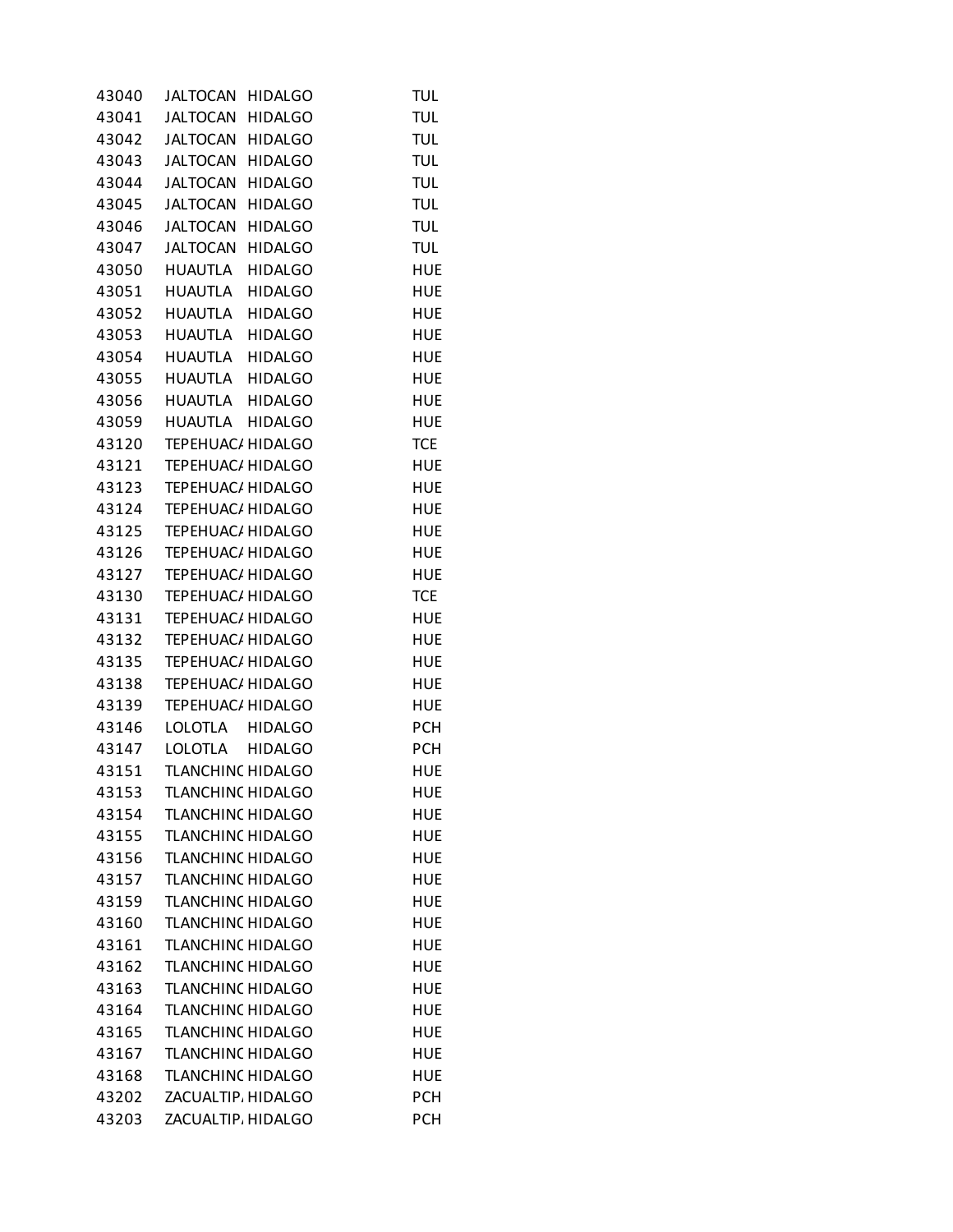| 43204 |                | ZACUALTIP, HIDALGO        | <b>PCH</b> |
|-------|----------------|---------------------------|------------|
| 43205 |                | ZACUALTIP, HIDALGO        | <b>PCH</b> |
| 43223 |                | ZACUALTIP, HIDALGO        | <b>PCH</b> |
| 43224 |                | ZACUALTIP, HIDALGO        | <b>PCH</b> |
| 43231 |                | CALNALI HIDALGO           | <b>HUE</b> |
| 43232 |                | CALNALI HIDALGO           | <b>HUE</b> |
| 43233 |                | CALNALI HIDALGO           | <b>HUE</b> |
| 43234 |                | CALNALI HIDALGO           | <b>HUE</b> |
| 43235 |                | CALNALI HIDALGO           | <b>HUE</b> |
| 43236 |                | CALNALI HIDALGO           | <b>HUE</b> |
| 43237 | CALNALI        | <b>HIDALGO</b>            | <b>HUE</b> |
| 43238 | CALNALI        | <b>HIDALGO</b>            | <b>HUE</b> |
| 43239 | CALNALI        | <b>HIDALGO</b>            | <b>HUE</b> |
| 43240 |                | CALNALI HIDALGO           | <b>HUE</b> |
| 43243 |                | CALNALI HIDALGO           | <b>HUE</b> |
| 43244 |                | CALNALI HIDALGO           | <b>HUE</b> |
| 43245 |                | CALNALI HIDALGO           | <b>HUE</b> |
| 43247 | CALNALI        | HIDALGO                   | <b>HUE</b> |
| 43248 | <b>CALNALI</b> | HIDALGO                   | <b>HUE</b> |
| 43250 |                | XOCHICOA HIDALGO          | <b>PCH</b> |
| 43270 |                | <b>TIANGUISTI HIDALGO</b> | <b>PCH</b> |
| 43300 |                | <b>ATOTONILC HIDALGO</b>  | <b>PCH</b> |
| 43304 |                | <b>ATOTONILC HIDALGO</b>  | <b>PCH</b> |
| 43305 |                | <b>ATOTONILC HIDALGO</b>  | <b>PCH</b> |
| 43306 |                | <b>ATOTONILC HIDALGO</b>  | <b>PCH</b> |
| 43307 |                | <b>ATOTONILC HIDALGO</b>  | <b>PCH</b> |
| 43311 |                | <b>ATOTONILC HIDALGO</b>  | <b>PCH</b> |
| 43313 |                | <b>ATOTONILC HIDALGO</b>  | <b>PCH</b> |
| 43323 |                | <b>ATOTONILC HIDALGO</b>  | <b>PCH</b> |
| 43324 |                | <b>ATOTONILC HIDALGO</b>  | <b>PCH</b> |
| 43326 |                | <b>ATOTONILC HIDALGO</b>  | <b>PCH</b> |
| 43327 |                | <b>ATOTONILC HIDALGO</b>  | <b>PCH</b> |
| 43330 |                | ELOXOCHIT HIDALGO         | <b>TUL</b> |
| 43355 |                | <b>METZTITLAI HIDALGO</b> | <b>PCH</b> |
| 43360 |                | <b>METZTITLAI HIDALGO</b> | <b>PCH</b> |
| 43370 |                | <b>METZTITLAI HIDALGO</b> | <b>PCH</b> |
| 43374 |                | <b>METZTITLAI HIDALGO</b> | <b>PCH</b> |
| 43420 |                | <b>HUEHUETL, HIDALGO</b>  | <b>TUL</b> |
| 43430 |                | HUEHUETL, HIDALGO         | <b>TUL</b> |
| 43431 |                | <b>HUEHUETL, HIDALGO</b>  | <b>TUL</b> |
| 43440 |                | <b>SAN BARTO HIDALGO</b>  | <b>TUL</b> |
| 43449 |                | <b>SAN BARTO HIDALGO</b>  | <b>TUL</b> |
| 43453 |                | <b>SAN BARTO HIDALGO</b>  | <b>TUL</b> |
| 43454 |                | <b>SAN BARTO HIDALGO</b>  | <b>TUL</b> |
| 43456 |                | <b>SAN BARTO HIDALGO</b>  | <b>TUL</b> |
| 43463 |                | AGUA BLAN HIDALGO         | <b>TUL</b> |
| 43464 |                | AGUA BLAN HIDALGO         | <b>TUL</b> |
| 43473 |                | AGUA BLAN HIDALGO         | <b>TUL</b> |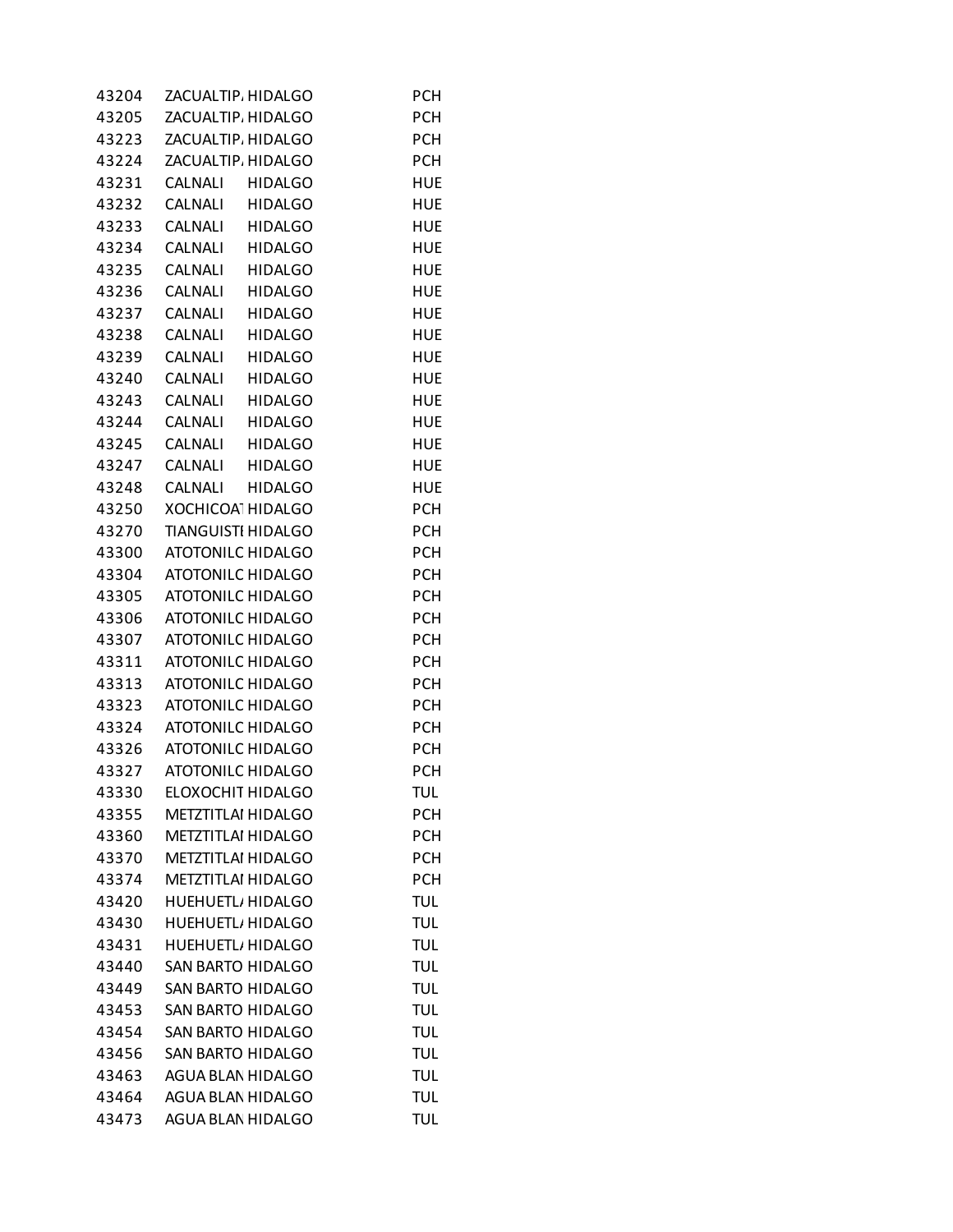| 43474 | AGUA BLAN HIDALGO         | TUL        |
|-------|---------------------------|------------|
| 43484 | <b>TENANGO L HIDALGO</b>  | <b>TUL</b> |
| 43485 | <b>TENANGO L HIDALGO</b>  | <b>TUL</b> |
| 43486 | <b>TENANGO L HIDALGO</b>  | <b>TUL</b> |
| 43487 | <b>TENANGO L HIDALGO</b>  | <b>TUL</b> |
| 43488 | <b>TENANGO L HIDALGO</b>  | <b>TUL</b> |
| 43493 | <b>TENANGO L HIDALGO</b>  | <b>TUL</b> |
| 43500 | <b>HUASCA DE HIDALGO</b>  | <b>PCH</b> |
| 43503 | <b>HUASCA DE HIDALGO</b>  | <b>PCH</b> |
| 43517 | <b>HUASCA DE HIDALGO</b>  | <b>PCH</b> |
| 43540 | ACATLAN<br><b>HIDALGO</b> | <b>TUL</b> |
| 43542 | ACATLAN HIDALGO           | <b>TUL</b> |
| 43550 | ACATLAN HIDALGO           | <b>TUL</b> |
| 43553 | ACATLAN HIDALGO           | <b>TUL</b> |
| 43554 | ACATLAN HIDALGO           | <b>TUL</b> |
| 43560 | OMITLAN D HIDALGO         | <b>PCH</b> |
| 43563 |                           |            |
|       | <b>OMITLAN D HIDALGO</b>  | <b>PCH</b> |
| 43564 | <b>OMITLAN D HIDALGO</b>  | <b>PCH</b> |
| 43565 | <b>OMITLAN D HIDALGO</b>  | <b>PCH</b> |
| 43568 | <b>OMITLAN D HIDALGO</b>  | <b>PCH</b> |
| 43574 | <b>OMITLAN D HIDALGO</b>  | <b>PCH</b> |
| 43575 | <b>OMITLAN D HIDALGO</b>  | <b>PCH</b> |
| 43576 | <b>OMITLAN D HIDALGO</b>  | <b>PCH</b> |
| 43583 | EPAZOYUC/ HIDALGO         | <b>PCH</b> |
| 43586 | EPAZOYUC/ HIDALGO         | <b>PCH</b> |
| 43587 | EPAZOYUC/ HIDALGO         | <b>PCH</b> |
| 43590 | EPAZOYUC/ HIDALGO         | <b>PCH</b> |
| 43593 | EPAZOYUC/ HIDALGO         | <b>PCH</b> |
| 43594 | EPAZOYUC/ HIDALGO         | <b>PCH</b> |
| 43595 | EPAZOYUC/ HIDALGO         | <b>PCH</b> |
| 43596 | EPAZOYUC/ HIDALGO         | <b>PCH</b> |
| 43628 | <b>TULANCINC HIDALGO</b>  | <b>TUL</b> |
| 43629 | <b>TULANCINC HIDALGO</b>  | TUL        |
| 43685 | TULANCINC HIDALGO         | <b>TUL</b> |
| 43710 | <b>TULANCINC HIDALGO</b>  | <b>TUL</b> |
| 43713 | TULANCINC HIDALGO         | <b>TUL</b> |
| 43715 | <b>TULANCINC HIDALGO</b>  | <b>TUL</b> |
| 43720 | ACAXOCHI1 HIDALGO         | <b>TUL</b> |
| 43723 | ACAXOCHI1 HIDALGO         | <b>TUL</b> |
| 43725 | ACAXOCHI1 HIDALGO         | <b>TUL</b> |
| 43726 | ACAXOCHI1 HIDALGO         | <b>TUL</b> |
| 43728 | ACAXOCHI1 HIDALGO         | <b>TUL</b> |
| 43730 | ACAXOCHI1 HIDALGO         | <b>TUL</b> |
| 43733 | ACAXOCHI1 HIDALGO         | <b>TUL</b> |
| 43734 | ACAXOCHI1 HIDALGO         | <b>TUL</b> |
| 43735 | ACAXOCHI1 HIDALGO         | <b>TUL</b> |
| 43736 | ACAXOCHI1 HIDALGO         | <b>TUL</b> |
| 43740 | <b>CUAUTEPE( HIDALGO</b>  | <b>TUL</b> |
|       |                           |            |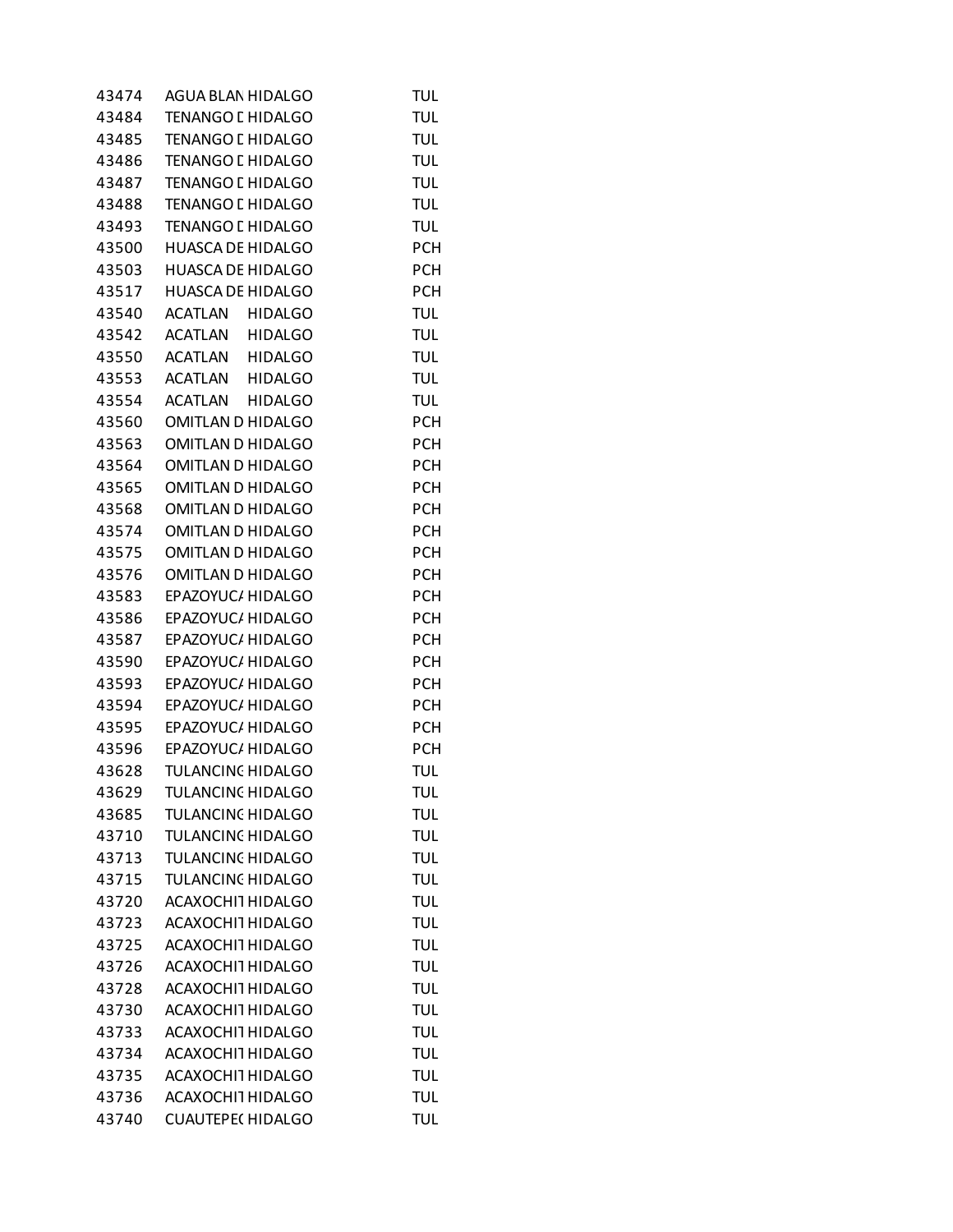| 43745 | <b>CUAUTEPE( HIDALGO</b>      | TUL        |
|-------|-------------------------------|------------|
| 43748 | <b>CUAUTEPE( HIDALGO</b>      | <b>TUL</b> |
| 43750 | <b>CUAUTEPE( HIDALGO</b>      | <b>TUL</b> |
| 43760 | SANTIAGO HIDALGO              | TUL        |
| 43763 | SANTIAGO 1 HIDALGO            | <b>TUL</b> |
| 43764 | SANTIAGO <sup>1</sup> HIDALGO | <b>TUL</b> |
| 43770 | SANTIAGO HIDALGO              | TUL        |
| 43780 | SINGUILUC HIDALGO             | TUL        |
| 43785 | SINGUILUC HIDALGO             | <b>TUL</b> |
| 43786 | SINGUILUC HIDALGO             | <b>TUL</b> |
| 43787 | SINGUILUC HIDALGO             | <b>TUL</b> |
| 43788 | SINGUILUC HIDALGO             | <b>TUL</b> |
| 43790 | SINGUILUC HIDALGO             | TUL        |
| 43795 | SINGUILUC HIDALGO             | TUL        |
| 43797 | SINGUILUC HIDALGO             | <b>TUL</b> |
| 43817 | TIZAYUCA HIDALGO              | <b>PCH</b> |
| 43823 | TIZAYUCA HIDALGO              | <b>PCH</b> |
| 43824 | TIZAYUCA HIDALGO              | <b>PCH</b> |
| 43830 | ZEMPOALA HIDALGO              | <b>PCH</b> |
| 43834 | ZEMPOALA HIDALGO              | <b>PCH</b> |
| 43837 | ZEMPOALA HIDALGO              | <b>PCH</b> |
| 43838 | ZEMPOALA HIDALGO              | <b>PCH</b> |
| 43840 | ZEMPOALA HIDALGO              | <b>PCH</b> |
| 43844 | ZEMPOALA HIDALGO              | <b>PCH</b> |
| 43845 | ZEMPOALA HIDALGO              | <b>PCH</b> |
| 43848 | ZEMPOALA HIDALGO              | <b>PCH</b> |
| 43850 | ZEMPOALA HIDALGO              | <b>PCH</b> |
| 43854 | ZEMPOALA HIDALGO              | <b>PCH</b> |
| 43855 | ZEMPOALA HIDALGO              | <b>PCH</b> |
| 43860 | <b>TOLCAYUC/ HIDALGO</b>      | <b>PCH</b> |
| 43862 | <b>TOLCAYUC/ HIDALGO</b>      | <b>PCH</b> |
| 43863 | <b>TOLCAYUC/ HIDALGO</b>      | <b>PCH</b> |
| 43864 | TOLCAYUC/ HIDALGO             | <b>PCH</b> |
| 43866 | TOLCAYUC/ HIDALGO             | <b>PCH</b> |
| 43873 | <b>TOLCAYUC/ HIDALGO</b>      | <b>PCH</b> |
| 43874 | <b>TOLCAYUC/ HIDALGO</b>      | <b>PCH</b> |
| 43875 | <b>TOLCAYUC/ HIDALGO</b>      | <b>PCH</b> |
| 43876 | <b>TOLCAYUC/ HIDALGO</b>      | <b>PCH</b> |
| 43880 | VILLA DE TE HIDALGO           | <b>PCH</b> |
| 43883 | VILLA DE TE HIDALGO           | <b>PCH</b> |
| 43884 | VILLA DE TE HIDALGO           | <b>PCH</b> |
| 43885 | VILLA DE TE HIDALGO           | <b>PCH</b> |
| 43890 | VILLA DE TE HIDALGO           | <b>PCH</b> |
| 43893 | VILLA DE TE HIDALGO           | <b>PCH</b> |
| 43894 | VILLA DE TE HIDALGO           | <b>PCH</b> |
| 43895 | VILLA DE TE HIDALGO           | <b>PCH</b> |
| 43897 | VILLA DE TE HIDALGO           | <b>PCH</b> |
| 43900 | <b>APAN</b><br><b>HIDALGO</b> | <b>PCH</b> |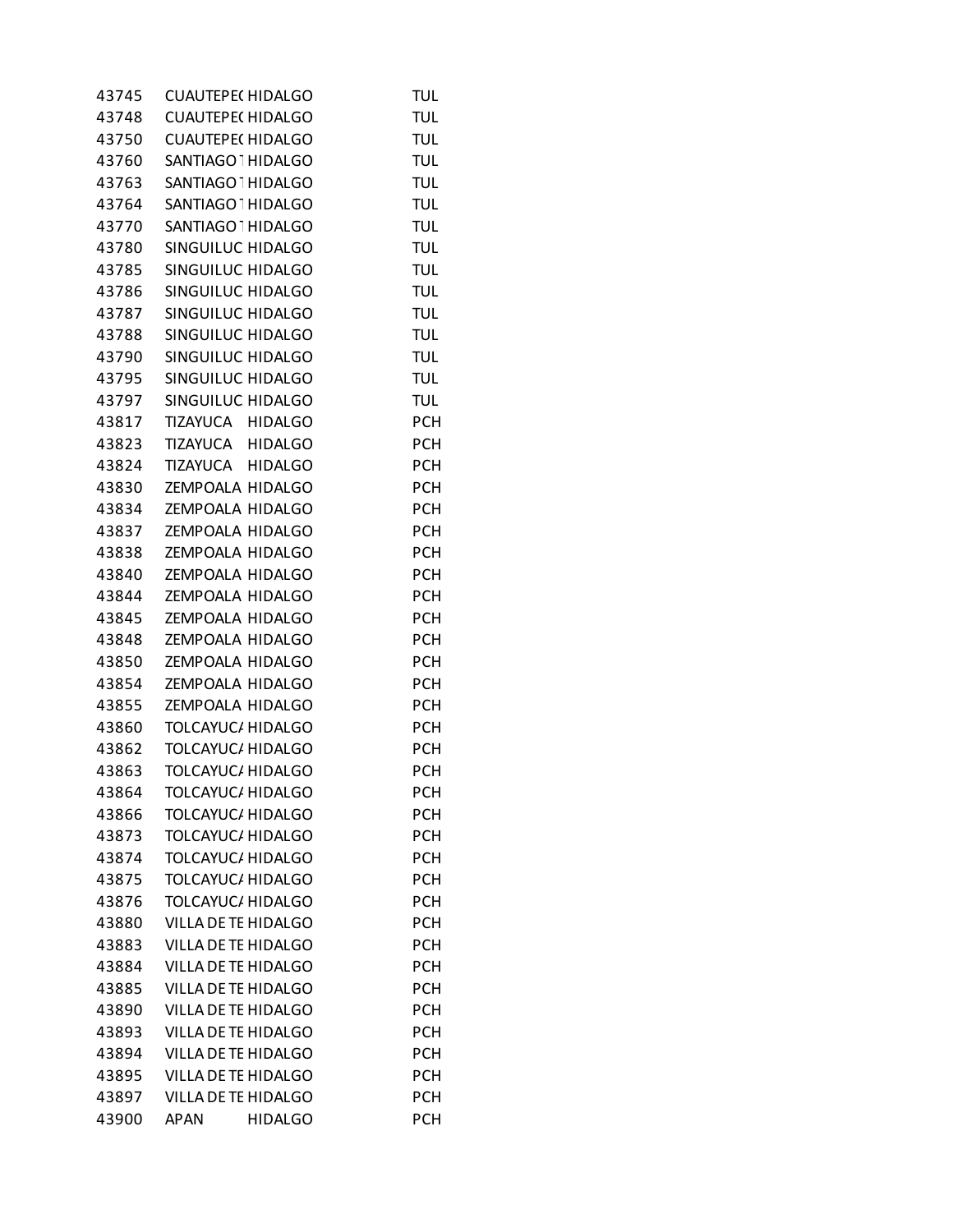| 43902 | APAN        | <b>HIDALGO</b>            | PCH        |
|-------|-------------|---------------------------|------------|
| 43903 | <b>APAN</b> | <b>HIDALGO</b>            | PCH        |
| 43904 | <b>APAN</b> | <b>HIDALGO</b>            | <b>PCH</b> |
| 43905 | <b>APAN</b> | <b>HIDALGO</b>            | <b>PCH</b> |
| 43906 | <b>APAN</b> | <b>HIDALGO</b>            | <b>PCH</b> |
| 43907 | <b>APAN</b> | <b>HIDALGO</b>            | <b>PCH</b> |
| 43908 | <b>APAN</b> | <b>HIDALGO</b>            | <b>PCH</b> |
| 43909 | <b>APAN</b> | <b>HIDALGO</b>            | <b>PCH</b> |
| 43916 | <b>APAN</b> | <b>HIDALGO</b>            | <b>PCH</b> |
| 43918 | <b>APAN</b> | <b>HIDALGO</b>            | <b>PCH</b> |
| 43919 | <b>APAN</b> | <b>HIDALGO</b>            | <b>PCH</b> |
| 43920 | <b>APAN</b> | <b>HIDALGO</b>            | <b>PCH</b> |
| 43921 | <b>APAN</b> | <b>HIDALGO</b>            | <b>PCH</b> |
| 43922 | <b>APAN</b> | <b>HIDALGO</b>            | <b>PCH</b> |
| 43924 | <b>APAN</b> | <b>HIDALGO</b>            | <b>PCH</b> |
| 43930 |             | TLANALAPA HIDALGO         | <b>PCH</b> |
| 43933 |             | TLANALAPA HIDALGO         | <b>PCH</b> |
| 43935 |             | TLANALAPA HIDALGO         | <b>PCH</b> |
|       |             | ALMOLOYA HIDALGO          |            |
| 43940 |             |                           | <b>PCH</b> |
| 43943 |             | ALMOLOYA HIDALGO          | <b>PCH</b> |
| 43945 |             | ALMOLOYA HIDALGO          | <b>PCH</b> |
| 43946 |             | ALMOLOYA HIDALGO          | <b>PCH</b> |
| 43948 |             | ALMOLOYA HIDALGO          | <b>PCH</b> |
| 43953 |             | ALMOLOYA HIDALGO          | <b>PCH</b> |
| 43954 |             | ALMOLOYA HIDALGO          | <b>PCH</b> |
| 43955 |             | ALMOLOYA HIDALGO          | <b>PCH</b> |
| 43956 |             | ALMOLOYA HIDALGO          | <b>PCH</b> |
| 43960 |             | <b>EMILIANO 2 HIDALGO</b> | <b>PCH</b> |
| 43961 |             | <b>EMILIANO 2 HIDALGO</b> | <b>PCH</b> |
| 43963 |             | <b>EMILIANO 2 HIDALGO</b> | <b>PCH</b> |
| 43964 |             | <b>EMILIANO 2 HIDALGO</b> | <b>PCH</b> |
| 43966 |             | <b>EMILIANO 2 HIDALGO</b> | PCH        |
| 43970 |             | <b>TEPEAPULC HIDALGO</b>  | <b>PCH</b> |
| 43973 |             | <b>TEPEAPULC HIDALGO</b>  | <b>PCH</b> |
| 43974 |             | <b>TEPEAPULC HIDALGO</b>  | <b>PCH</b> |
| 43975 |             | <b>TEPEAPULC HIDALGO</b>  | <b>PCH</b> |
| 43976 |             | <b>TEPEAPULC HIDALGO</b>  | <b>PCH</b> |
| 43977 |             | <b>TEPEAPULC HIDALGO</b>  | <b>PCH</b> |
| 43983 |             | <b>TEPEAPULC HIDALGO</b>  | <b>PCH</b> |
| 43985 |             | <b>TEPEAPULC HIDALGO</b>  | PCH        |
| 43987 |             | <b>TEPEAPULC HIDALGO</b>  | <b>PCH</b> |
| 43990 |             | <b>TEPEAPULC HIDALGO</b>  | <b>PCH</b> |
| 43991 |             | <b>TEPEAPULC HIDALGO</b>  | <b>PCH</b> |
| 43993 |             | <b>TEPEAPULC HIDALGO</b>  | <b>PCH</b> |
| 43994 |             | <b>TEPEAPULC HIDALGO</b>  | <b>PCH</b> |
| 43995 |             | <b>TEPEAPULC HIDALGO</b>  | PCH        |
| 43996 |             | <b>TEPEAPULC HIDALGO</b>  | PCH        |
| 43997 |             | <b>TEPEAPULC HIDALGO</b>  | <b>PCH</b> |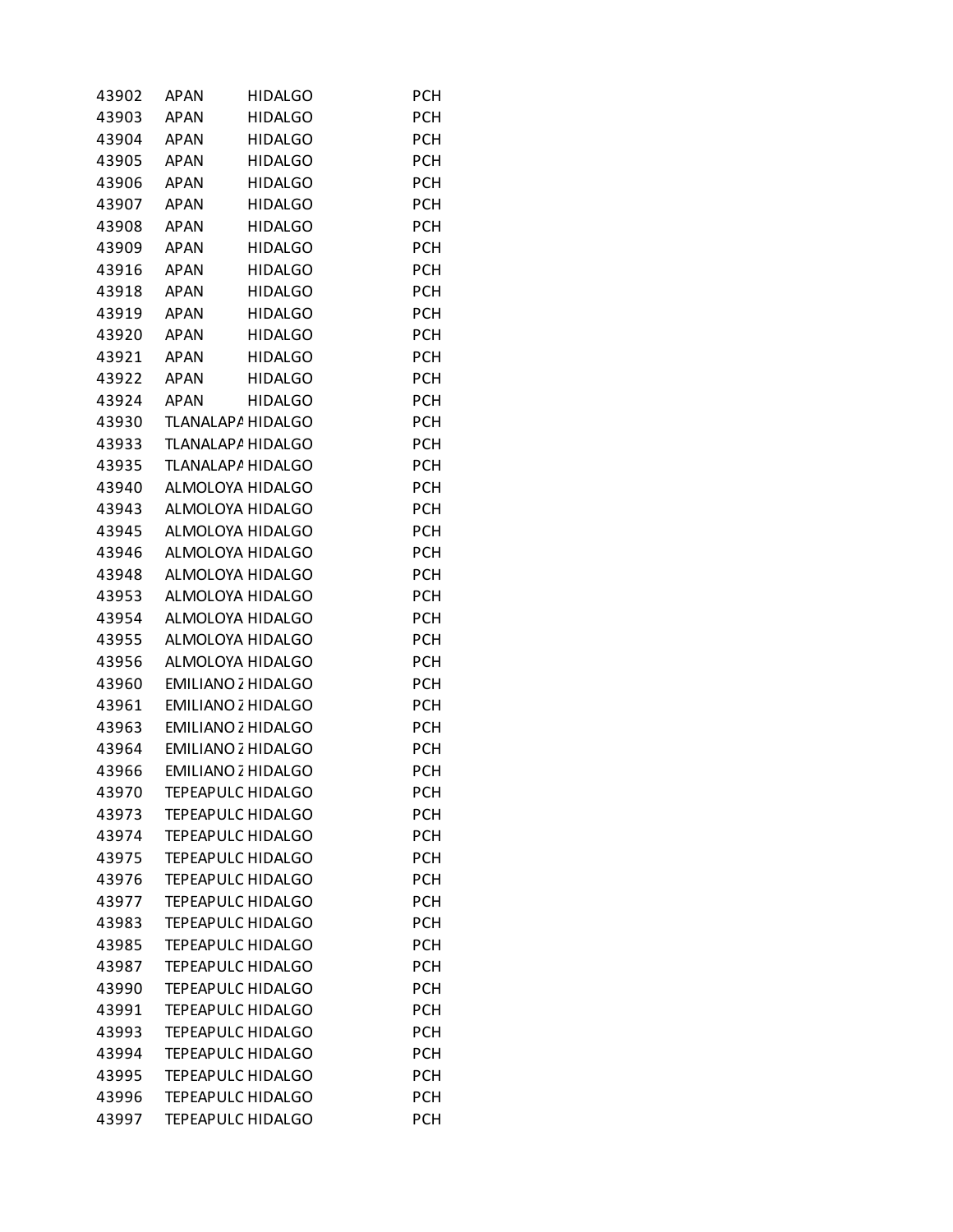| 43998 | <b>TEPEAPULC HIDALGO</b>  |                | <b>PCH</b> |
|-------|---------------------------|----------------|------------|
| 45115 | ZAPOPAN JALISCO           |                | <b>GDL</b> |
| 45242 | ZAPOPAN JALISCO           |                | GDL        |
| 45245 | ZAPOPAN JALISCO           |                | GDL        |
| 45250 | <b>SAN CRISTC JALISCO</b> |                | <b>GDN</b> |
| 45255 | <b>SAN CRISTC JALISCO</b> |                | GDN        |
| 45256 | <b>SAN CRISTC JALISCO</b> |                | GDL        |
| 45257 | <b>SAN CRISTC JALISCO</b> |                | GDL        |
| 45259 | <b>SAN CRISTC JALISCO</b> |                | GDL        |
| 45260 | IXTLAHUAC JALISCO         |                | <b>GDN</b> |
| 45270 | <b>IXTLAHUAC JALISCO</b>  |                | <b>GDN</b> |
| 45274 | <b>IXTLAHUAC JALISCO</b>  |                | GDL        |
| 45275 | IXTLAHUAC JALISCO         |                | <b>GDN</b> |
| 45276 | <b>IXTLAHUAC JALISCO</b>  |                | GDN        |
| 45277 | <b>IXTLAHUAC JALISCO</b>  |                | <b>GDN</b> |
| 45279 | <b>IXTLAHUAC JALISCO</b>  |                | <b>GDN</b> |
| 45280 | <b>IXTLAHUAC JALISCO</b>  |                | <b>GDN</b> |
| 45281 | <b>IXTLAHUAC JALISCO</b>  |                | GDN        |
| 45286 | IXTLAHUAC JALISCO         |                | <b>GDN</b> |
| 45287 | <b>IXTLAHUAC JALISCO</b>  |                | GDN        |
| 45290 | <b>IXTLAHUAC JALISCO</b>  |                | GDN        |
| 45299 | <b>IXTLAHUAC JALISCO</b>  |                | <b>GDN</b> |
| 45302 | <b>TALA</b>               | <b>JALISCO</b> | <b>GDN</b> |
| 45303 | <b>TALA</b>               | <b>JALISCO</b> | GDN        |
| 45305 | <b>TALA</b>               | <b>JALISCO</b> | <b>GDN</b> |
| 45306 | <b>TALA</b>               | <b>JALISCO</b> | GDN        |
| 45307 | <b>TALA</b>               | <b>JALISCO</b> | GDN        |
| 45308 | <b>TALA</b>               | <b>JALISCO</b> | <b>GDN</b> |
| 45310 | <b>TALA</b>               | <b>JALISCO</b> | GDN        |
| 45320 | <b>TALA</b>               | <b>JALISCO</b> | GDN        |
| 45325 | <b>TALA</b>               | <b>JALISCO</b> | <b>GDN</b> |
| 45330 | <b>TALA</b>               | <b>JALISCO</b> | <b>GDN</b> |
| 45331 | <b>TALA</b>               | <b>JALISCO</b> | GDN        |
| 45335 | <b>TALA</b>               | <b>JALISCO</b> | <b>GDN</b> |
| 45340 | <b>TALA</b>               | <b>JALISCO</b> | GDL        |
| 45341 | <b>TALA</b>               | <b>JALISCO</b> | GDN        |
| 45345 | <b>TALA</b>               | <b>JALISCO</b> | <b>GDN</b> |
| 45347 | <b>TALA</b>               | <b>JALISCO</b> | <b>GDN</b> |
| 45348 | <b>TALA</b>               | <b>JALISCO</b> | GDN        |
| 45349 | <b>TALA</b>               | <b>JALISCO</b> | GDN        |
| 45353 | EL ARENAL JALISCO         |                | GDL        |
| 45355 | EL ARENAL                 | <b>JALISCO</b> | GDN        |
| 45360 | EL ARENAL                 | <b>JALISCO</b> | <b>GDN</b> |
| 45368 | EL ARENAL                 | <b>JALISCO</b> | <b>GDN</b> |
| 45390 | AMATITAN                  | <b>JALISCO</b> | <b>GDN</b> |
| 45395 | AMATITAN                  | <b>JALISCO</b> | <b>GDN</b> |
| 45398 | AMATITAN                  | <b>JALISCO</b> | <b>GDN</b> |
| 45399 | AMATITAN                  | <b>JALISCO</b> | <b>GDN</b> |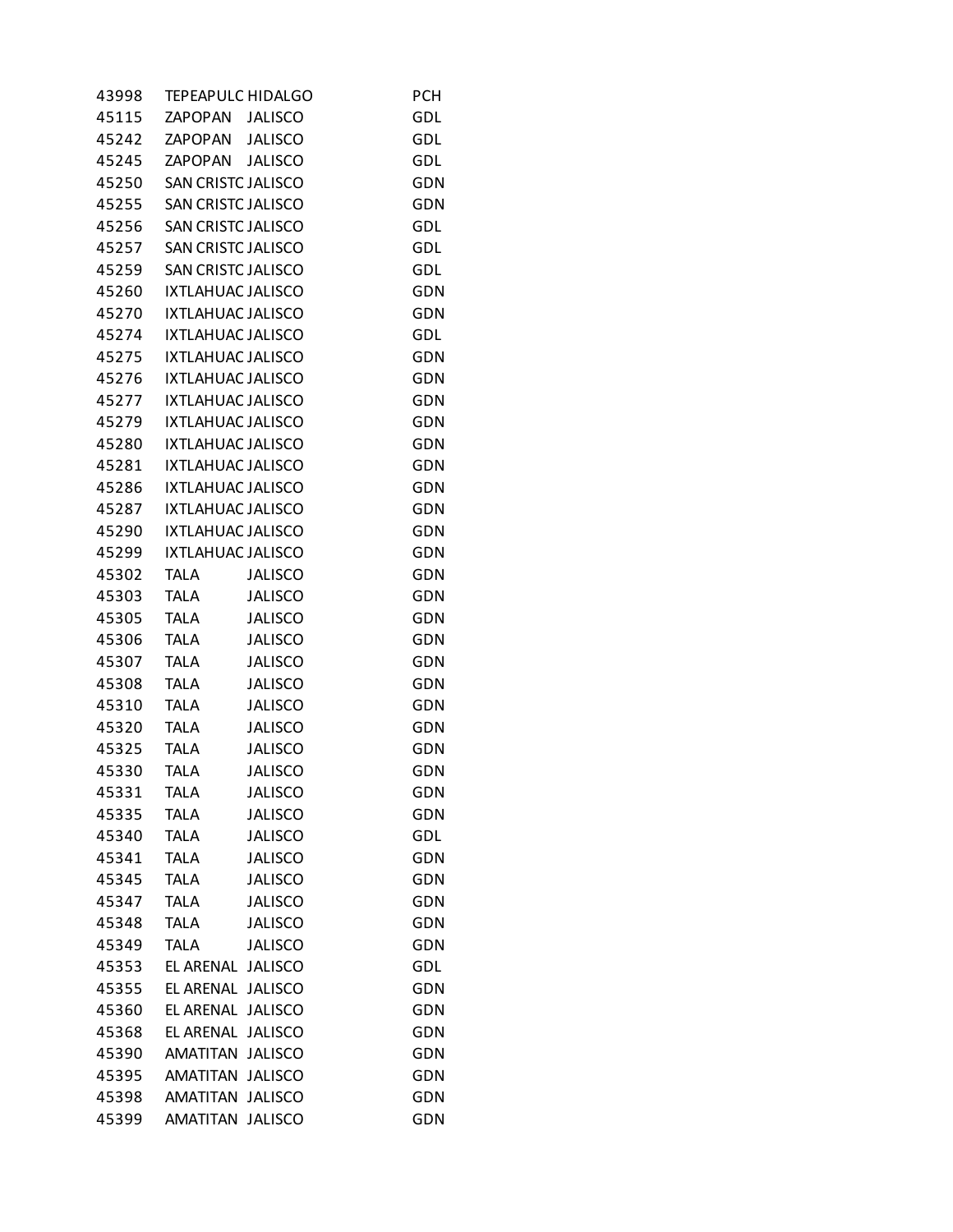| 45415 | <b>TONALA</b>            | <b>JALISCO</b> | GDL        |
|-------|--------------------------|----------------|------------|
| 45432 | ZAPOTLANE JALISCO        |                | GDL        |
| 45434 | ZAPOTLANE JALISCO        |                | GDL        |
| 45435 | ZAPOTLANE JALISCO        |                | GDL        |
| 45436 | ZAPOTLANI JALISCO        |                | GDL        |
| 45437 | ZAPOTLANE JALISCO        |                | GDL        |
| 45438 | ZAPOTLANE JALISCO        |                | GDL        |
| 45439 | ZAPOTLANE JALISCO        |                | GDL        |
| 45440 | ZAPOTLANI JALISCO        |                | GDL        |
| 45443 | ZAPOTLANE JALISCO        |                | GDL        |
| 45444 | ZAPOTLANI JALISCO        |                | <b>GDL</b> |
| 45445 | ZAPOTLANE JALISCO        |                | GDL        |
| 45446 | ZAPOTLANE JALISCO        |                | GDL        |
| 45448 | ZAPOTLANE JALISCO        |                | GDL        |
| 45450 | ZAPOTLANE JALISCO        |                | GDL        |
| 45452 | ZAPOTLANE JALISCO        |                | GDL        |
| 45453 | ZAPOTLANE JALISCO        |                | <b>GDL</b> |
| 45454 | ZAPOTLANE JALISCO        |                | GDL        |
| 45455 | ZAPOTLANE JALISCO        |                | GDL        |
| 45460 | ZAPOTLANE JALISCO        |                | GDL        |
| 45462 | ZAPOTLANI JALISCO        |                | GDL        |
| 45464 | ZAPOTLANE JALISCO        |                | GDL        |
| 45465 | ZAPOTLANE JALISCO        |                | <b>GDL</b> |
| 45470 | <b>ACATIC</b>            | <b>JALISCO</b> | GDL        |
| 45473 | <b>ACATIC</b>            | <b>JALISCO</b> | GDL        |
| 45474 | <b>ACATIC</b>            | <b>JALISCO</b> | GDL        |
| 45475 | <b>ACATIC</b>            | <b>JALISCO</b> | GDL        |
| 45476 | <b>ACATIC</b>            | <b>JALISCO</b> | GDL        |
| 45477 | <b>ACATIC</b>            | <b>JALISCO</b> | GDL        |
| 45478 | <b>ACATIC</b>            | <b>JALISCO</b> | GDL        |
| 45479 | <b>ACATIC</b>            | <b>JALISCO</b> | GDL        |
| 45480 | <b>CUQUIO</b>            | <b>JALISCO</b> | GDL        |
| 45482 | <b>CUQUIO</b>            | <b>JALISCO</b> | <b>GDL</b> |
| 45483 | <b>CUQUIO</b>            | <b>JALISCO</b> | GDL        |
| 45484 | <b>CUQUIO</b>            | <b>JALISCO</b> | GDL        |
| 45485 | <b>CUQUIO</b>            | <b>JALISCO</b> | <b>GDL</b> |
| 45486 | <b>CUQUIO</b>            | <b>JALISCO</b> | <b>GDL</b> |
| 45487 | <b>CUQUIO</b>            | <b>JALISCO</b> | GDL        |
| 45488 | <b>CUQUIO</b>            | <b>JALISCO</b> | <b>GDL</b> |
| 45492 | <b>CUQUIO</b>            | <b>JALISCO</b> | GDL        |
| 45493 | <b>CUQUIO</b>            | <b>JALISCO</b> | GDL        |
| 45494 | <b>CUQUIO</b>            | <b>JALISCO</b> | <b>GDL</b> |
| 45495 | <b>CUQUIO</b>            | <b>JALISCO</b> | <b>GDL</b> |
| 45496 | <b>CUQUIO</b>            | <b>JALISCO</b> | GDL        |
| 45687 | EL SALTO                 | <b>JALISCO</b> | <b>GDL</b> |
| 45706 | <b>ACATLAN D JALISCO</b> |                | <b>GDL</b> |
| 45710 | <b>ACATLAN D JALISCO</b> |                | GDL        |
| 45712 | <b>ACATLAN D JALISCO</b> |                | <b>GDL</b> |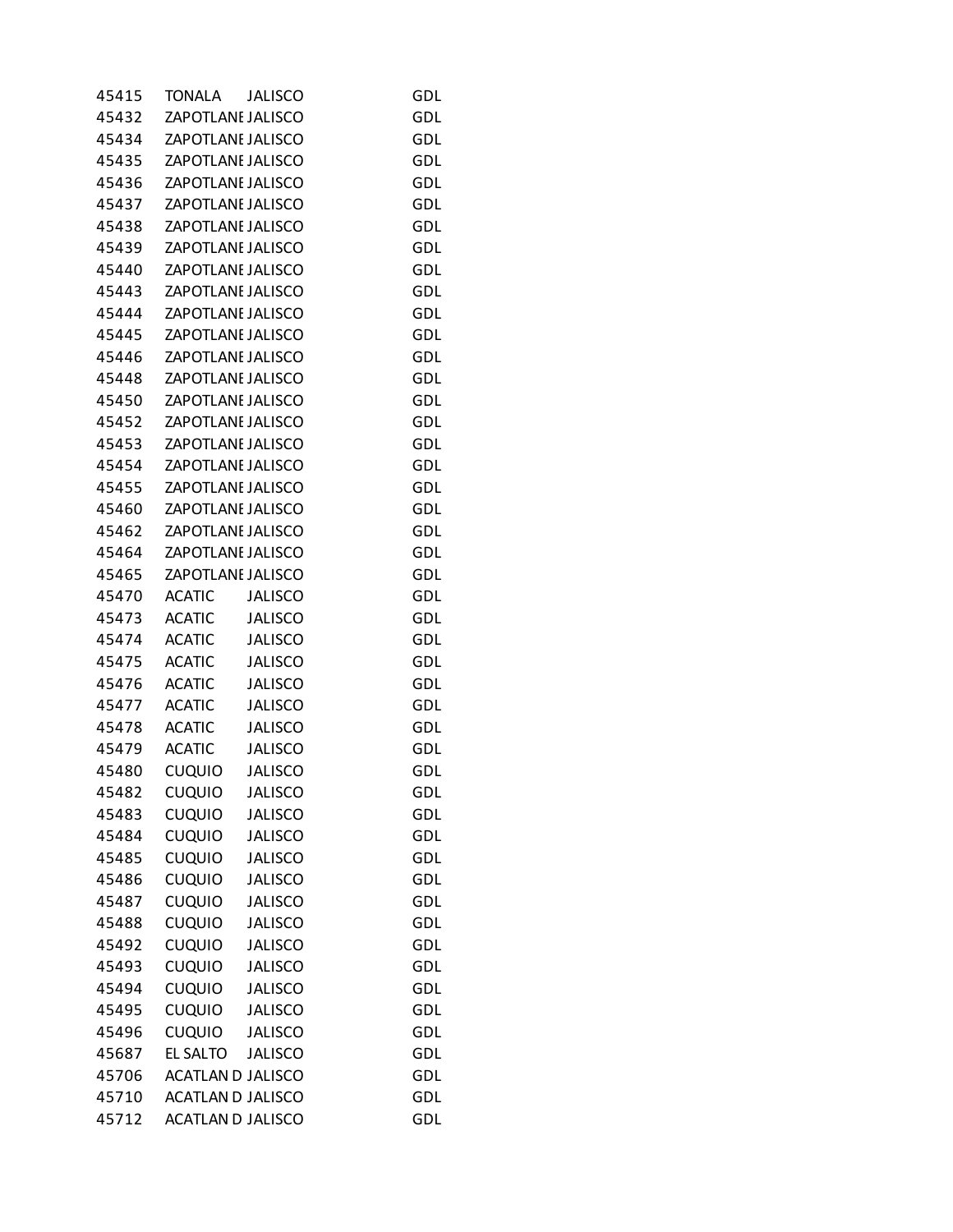| 45713 | <b>ACATLAN D JALISCO</b> | <b>GDL</b> |
|-------|--------------------------|------------|
| 45718 | <b>ACATLAN D JALISCO</b> | GDL        |
| 45720 | <b>ACATLAN D JALISCO</b> | <b>GDL</b> |
| 45732 | VILLA CORC JALISCO       | <b>GDL</b> |
| 45737 | VILLA CORC JALISCO       | GDL        |
| 45740 | VILLA CORC JALISCO       | GDL        |
| 45744 | VILLA CORC JALISCO       | GDL        |
| 45745 | VILLA CORC JALISCO       | GDL        |
| 45746 | VILLA CORC JALISCO       | GDL        |
| 45750 | ZACOALCO JALISCO         | <b>GDL</b> |
| 45752 | ZACOALCO JALISCO         | GDL        |
| 45753 | ZACOALCO JALISCO         | GDL        |
| 45754 | ZACOALCO JALISCO         | GDL        |
| 45755 | ZACOALCO JALISCO         | GDL        |
| 45756 | ZACOALCO JALISCO         | GDL        |
| 45757 | ZACOALCO JALISCO         | <b>GDL</b> |
| 45758 | ZACOALCO JALISCO         | GDL        |
| 45760 | ZACOALCO JALISCO         | GDL        |
| 45763 | ZACOALCO JALISCO         | GDL        |
| 45764 | ZACOALCO JALISCO         | GDL        |
| 45765 | ZACOALCO JALISCO         | GDL        |
| 45766 | ZACOALCO JALISCO         | <b>GDL</b> |
| 45767 | ZACOALCO JALISCO         | GDL        |
| 45770 | ZACOALCO JALISCO         | GDL        |
| 45773 | ZACOALCO JALISCO         | GDL        |
| 45774 | ZACOALCO JALISCO         | GDL        |
| 45775 | ZACOALCO JALISCO         | GDL        |
| 45776 | ZACOALCO JALISCO         | <b>GDL</b> |
| 45780 | ZACOALCO JALISCO         | GDL        |
| 45783 | ZACOALCO JALISCO         | GDL        |
| 45784 | ZACOALCO JALISCO         | GDL        |
| 45785 | ZACOALCO JALISCO         | GDL        |
| 45786 | ZACOALCO JALISCO         | GDL        |
| 45787 | ZACOALCO JALISCO         | GDL        |
| 45788 | ZACOALCO JALISCO         | GDL        |
| 45789 | ZACOALCO JALISCO         | GDL        |
| 45796 | ATEMAJAC   JALISCO       | <b>CGN</b> |
| 45798 | ATEMAJAC   JALISCO       | <b>CGN</b> |
| 45799 | ATEMAJAC   JALISCO       | <b>CGN</b> |
| 45802 | <b>JOCOTEPEC JALISCO</b> | GDL        |
| 45803 | <b>JOCOTEPEC JALISCO</b> | GDL        |
| 45804 | <b>JOCOTEPEC JALISCO</b> | GDL        |
| 45805 | <b>JOCOTEPEC JALISCO</b> | GDL        |
| 45806 | <b>JOCOTEPEC JALISCO</b> | GDL        |
| 45810 | <b>JOCOTEPEC JALISCO</b> | GDL        |
| 45811 | <b>JOCOTEPEC JALISCO</b> | GDL        |
| 45812 | JOCOTEPEC JALISCO        | GDL        |
| 45815 | <b>JOCOTEPEC JALISCO</b> | <b>GDL</b> |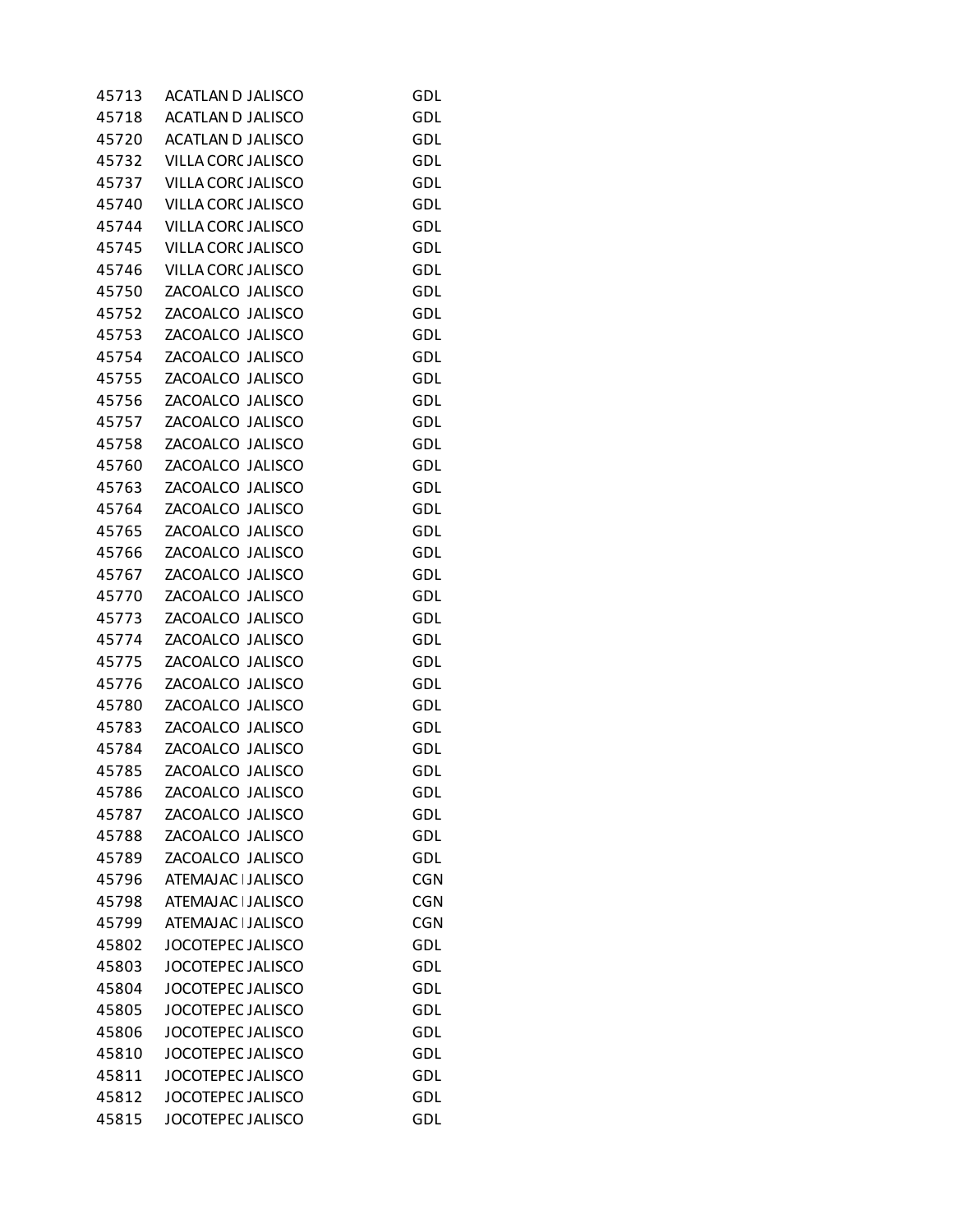| 45816 | <b>JOCOTEPEC JALISCO</b> | GDL        |
|-------|--------------------------|------------|
| 45825 | <b>JOCOTEPEC JALISCO</b> | GDL        |
| 45830 | JOCOTEPEC JALISCO        | GDL        |
| 45840 | <b>JOCOTEPEC JALISCO</b> | GDL        |
| 45850 | <b>IXTLAHUAC JALISCO</b> | GDL        |
| 45857 | IXTLAHUAC JALISCO        | GDL        |
| 45870 | IXTLAHUAC JALISCO        | GDL        |
| 45875 | <b>IXTLAHUAC JALISCO</b> | GDL        |
| 45877 | <b>IXTLAHUAC JALISCO</b> | GDL        |
| 45880 | <b>JUANACATI JALISCO</b> | GDL        |
| 45883 | <b>JUANACATI JALISCO</b> | GDL        |
| 45884 | <b>JUANACATI JALISCO</b> | GDL        |
| 45887 | <b>JUANACATI JALISCO</b> | GDL        |
| 45890 | <b>JUANACATI JALISCO</b> | GDL        |
| 45896 | <b>JUANACATI JALISCO</b> | GDL        |
| 45899 | <b>JUANACATI JALISCO</b> | GDL        |
| 45905 |                          | GDL        |
|       | CHAPALA JALISCO          |            |
| 45935 | CHAPALA JALISCO          | GDL        |
| 45940 | CHAPALA JALISCO          | GDL        |
| 45963 | PONCITLAN JALISCO        | GDL        |
| 45964 | PONCITLAN JALISCO        | GDL        |
| 45967 | PONCITLAN JALISCO        | GDL        |
| 45970 | PONCITLAN JALISCO        | <b>OCN</b> |
| 45975 | PONCITLAN JALISCO        | GDL        |
| 45978 | PONCITLAN JALISCO        | GDL        |
| 45979 | PONCITLAN JALISCO        | GDL        |
| 45982 | ZAPOTLAN   JALISCO       | <b>OCN</b> |
| 45983 | ZAPOTLAN   JALISCO       | <b>OCN</b> |
| 45984 | ZAPOTLAN   JALISCO       | <b>OCN</b> |
| 45986 | ZAPOTLAN   JALISCO       | <b>OCN</b> |
| 45987 | ZAPOTLAN   JALISCO       | <b>OCN</b> |
| 45988 | ZAPOTLAN   JALISCO       | <b>OCN</b> |
| 45990 | ZAPOTLAN   JALISCO       | <b>OCN</b> |
| 45992 | ZAPOTLAN   JALISCO       | <b>OCN</b> |
| 45993 | ZAPOTLAN   JALISCO       | <b>OCN</b> |
| 45994 | ZAPOTLAN   JALISCO       | <b>OCN</b> |
| 45995 | ZAPOTLAN   JALISCO       | <b>OCN</b> |
| 45996 | ZAPOTLAN   JALISCO       | <b>OCN</b> |
| 45997 | ZAPOTLAN   JALISCO       | <b>OCN</b> |
| 45998 | ZAPOTLAN   JALISCO       | <b>OCN</b> |
| 46000 | <b>HUEJUQUIL JALISCO</b> | ZCL        |
| 46002 | <b>HUEJUQUIL JALISCO</b> | <b>ZCL</b> |
| 46003 | HUEJUQUIL JALISCO        | ZCL        |
| 46006 | <b>HUEJUQUIL JALISCO</b> | <b>ZCL</b> |
| 46007 | HUEJUQUIL JALISCO        | <b>ZCL</b> |
| 46008 | <b>HUEJUQUIL JALISCO</b> | ZCL        |
| 46010 | HUEJUQUIL JALISCO        | <b>ZCL</b> |
| 46020 | HUEJUQUIL JALISCO        | <b>ZCL</b> |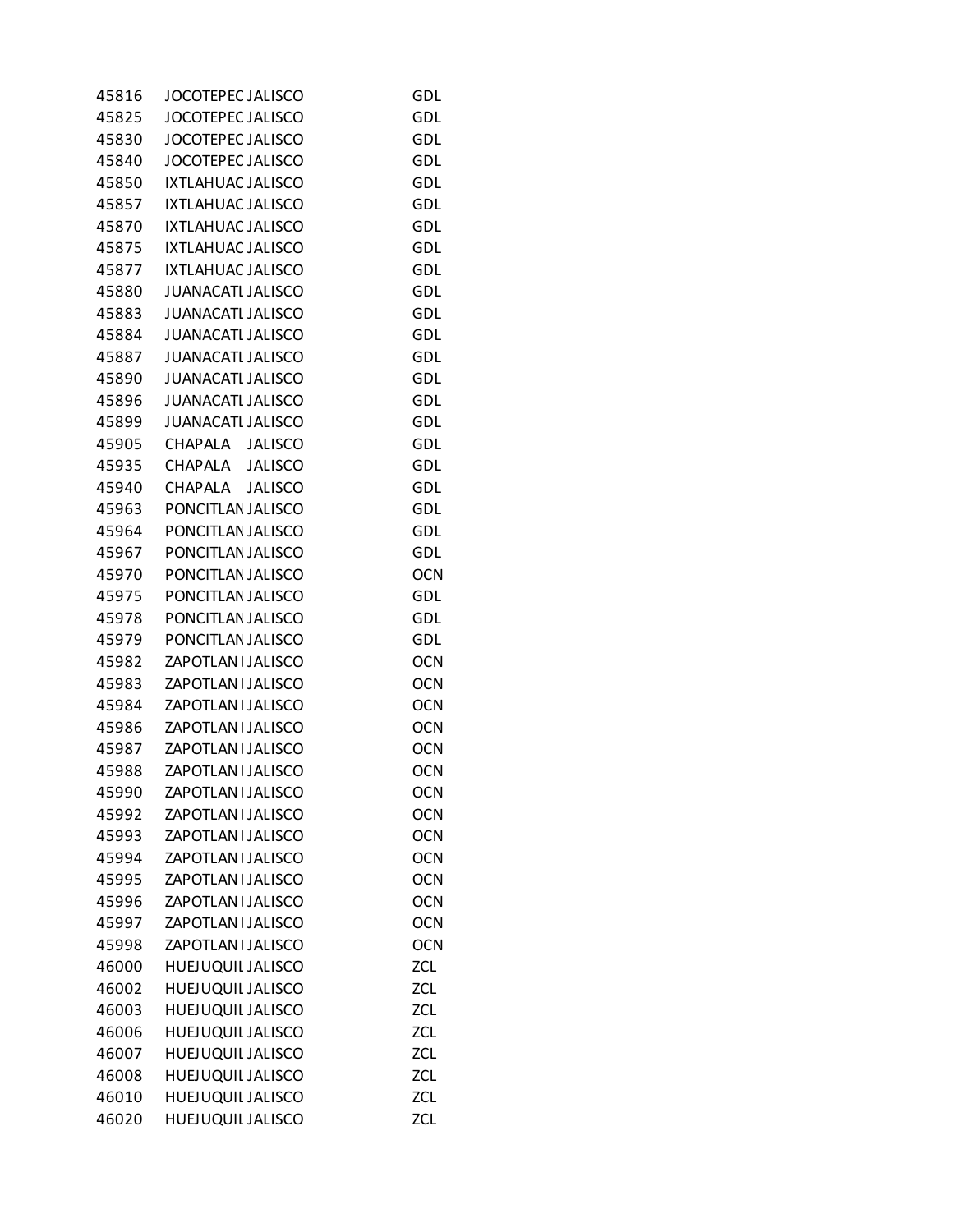| 46023 | <b>HUEJUQUIL JALISCO</b>         | <b>ZCL</b> |
|-------|----------------------------------|------------|
| 46030 | HUEJUQUIL JALISCO                | ZCL        |
| 46040 | MEZQUITIC JALISCO                | <b>ZCL</b> |
| 46050 | MEZQUITIC JALISCO                | ZCL        |
| 46060 | MEZQUITIC JALISCO                | <b>ZCL</b> |
| 46070 | MEZQUITIC JALISCO                | <b>ZCL</b> |
| 46100 | VILLA GUEF JALISCO               | ZCL        |
| 46110 | <b>VILLA GUEF JALISCO</b>        | <b>ZCL</b> |
| 46130 | BOLANOS JALISCO                  | <b>ZCL</b> |
| 46140 | BOLANOS JALISCO                  | <b>ZCL</b> |
| 46145 | BOLANOS JALISCO                  | GDN        |
| 46170 | <b>TOTATICHE JALISCO</b>         | ZCL        |
| 46180 | <b>TOTATICHE JALISCO</b>         | ZCL        |
| 46200 | COLOTLAN JALISCO                 | ZCL        |
| 46203 | COLOTLAN JALISCO                 | ZCL        |
| 46204 | COLOTLAN JALISCO                 | ZCL        |
| 46205 | COLOTLAN JALISCO                 | <b>ZCL</b> |
| 46208 | COLOTLAN JALISCO                 | <b>ZCL</b> |
| 46240 | SANTA MAF JALISCO                | ZCL        |
| 46260 | HUEJUCAR JALISCO                 | <b>ZCL</b> |
| 46300 | CHIMALTIT. JALISCO               | <b>ZCL</b> |
| 46350 | SAN MARTII JALISCO               | <b>ZCL</b> |
| 46402 | <b>TEQUILA</b><br><b>JALISCO</b> | <b>GDN</b> |
| 46403 | TEQUILA<br><b>JALISCO</b>        | <b>GDN</b> |
| 46404 | <b>TEQUILA</b><br><b>JALISCO</b> | GDN        |
| 46405 | TEQUILA<br><b>JALISCO</b>        | GDN        |
| 46407 | <b>TEQUILA</b><br><b>JALISCO</b> | GDN        |
| 46408 | TEQUILA<br><b>JALISCO</b>        | GDN        |
| 46409 | <b>TEQUILA</b><br><b>JALISCO</b> | <b>GDN</b> |
| 46420 | <b>TEQUILA</b><br><b>JALISCO</b> | GDN        |
| 46430 | <b>TEQUILA</b><br><b>JALISCO</b> | GDN        |
| 46433 | <b>TEQUILA</b><br><b>JALISCO</b> | GDN        |
| 46440 | <b>HOSTOTIPA JALISCO</b>         | GDN        |
| 46445 | <b>HOSTOTIPA JALISCO</b>         | GDN        |
| 46446 | <b>HOSTOTIPA JALISCO</b>         | GDN        |
| 46448 | <b>HOSTOTIPA JALISCO</b>         | GDN        |
| 46450 | <b>HOSTOTIPA JALISCO</b>         | GDN        |
| 46454 | <b>HOSTOTIPA JALISCO</b>         | GDN        |
| 46455 | <b>HOSTOTIPA JALISCO</b>         | GDN        |
| 46457 | <b>HOSTOTIPA JALISCO</b>         | GDN        |
| 46460 | <b>HOSTOTIPA JALISCO</b>         | GDN        |
| 46463 | <b>HOSTOTIPA JALISCO</b>         | GDN        |
| 46466 | <b>HOSTOTIPA JALISCO</b>         | GDN        |
| 46472 | <b>MAGDALEN JALISCO</b>          | GDN        |
| 46473 | <b>MAGDALEN JALISCO</b>          | GDN        |
| 46474 | MAGDALEN JALISCO                 | GDN        |
| 46475 | <b>MAGDALEN JALISCO</b>          | GDN        |
| 46480 | MAGDALEN JALISCO                 | GDN        |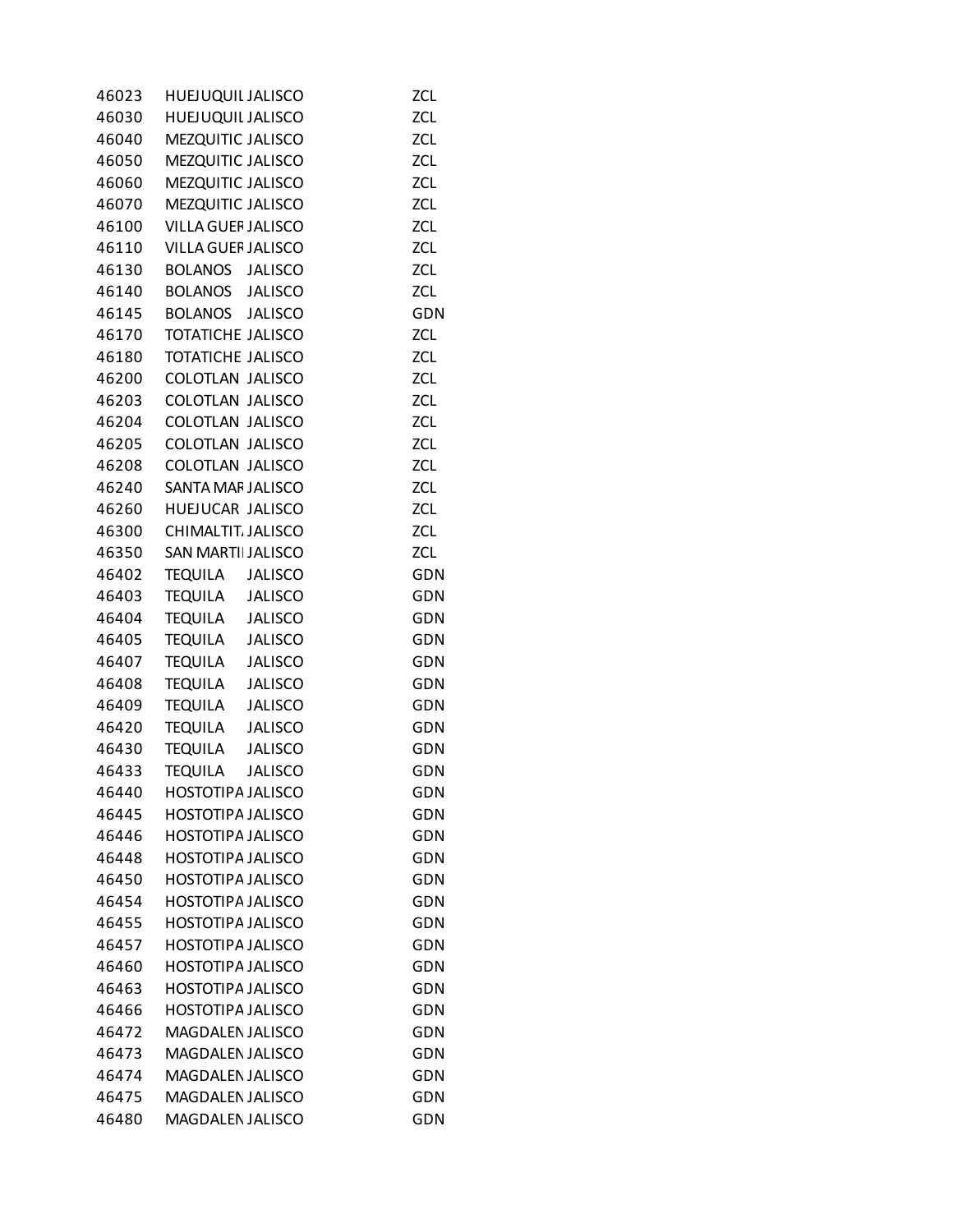| 46488 | MAGDALEN JALISCO        |                | GDN        |
|-------|-------------------------|----------------|------------|
| 46489 | MAGDALEN JALISCO        |                | GDN        |
| 46490 | <b>MAGDALEN JALISCO</b> |                | GDN        |
| 46495 | MAGDALEN JALISCO        |                | <b>GDN</b> |
| 46502 | ETZATLAN JALISCO        |                | GDN        |
| 46503 | ETZATLAN                | <b>JALISCO</b> | GDN        |
| 46506 | ETZATLAN                | <b>JALISCO</b> | GDN        |
| 46507 | ETZATLAN                | <b>JALISCO</b> | GDN        |
| 46520 | ETZATLAN JALISCO        |                | GDN        |
| 46525 | ETZATLAN JALISCO        |                | <b>GDN</b> |
| 46530 | ETZATLAN JALISCO        |                | GDN        |
| 46532 | ETZATLAN JALISCO        |                | <b>GDN</b> |
| 46535 | ETZATLAN JALISCO        |                | <b>GDN</b> |
| 46540 | <b>SAN MARC(JALISCO</b> |                | GDN        |
| 46545 | <b>SAN MARC(JALISCO</b> |                | GDN        |
| 46560 | SAN JUANI1 JALISCO      |                | <b>GDN</b> |
| 46565 | SAN JUANI1 JALISCO      |                | GDN        |
| 46566 | SAN JUANI1 JALISCO      |                | <b>GDN</b> |
| 46570 | SAN JUANIT JALISCO      |                | <b>GDN</b> |
| 46572 | SAN JUANI1 JALISCO      |                | GDN        |
| 46573 | SAN JUANI1 JALISCO      |                | GDN        |
| 46574 | SAN JUANIT JALISCO      |                | <b>GDN</b> |
| 46580 | SAN JUANI1 JALISCO      |                | GDN        |
| 46610 | AMECA                   | <b>JALISCO</b> | <b>GDN</b> |
| 46614 | AMECA                   | <b>JALISCO</b> | <b>GDN</b> |
| 46615 | <b>AMECA</b>            | <b>JALISCO</b> | GDN        |
| 46616 | AMECA                   | <b>JALISCO</b> | <b>GDN</b> |
| 46620 | AMECA                   | <b>JALISCO</b> | <b>GDN</b> |
| 46626 | <b>AMECA</b>            | <b>JALISCO</b> | GDN        |
| 46627 | AMECA                   | <b>JALISCO</b> | GDN        |
| 46630 | AMECA                   | <b>JALISCO</b> | GDN        |
| 46640 | <b>AMECA</b>            | <b>JALISCO</b> | GDN        |
| 46649 | <b>AMECA</b>            | <b>JALISCO</b> | GDN        |
| 46686 | <b>AMECA</b>            | <b>JALISCO</b> | GDN        |
| 46687 | <b>AMECA</b>            | <b>JALISCO</b> | GDN        |
| 46688 | <b>AMECA</b>            | <b>JALISCO</b> | GDN        |
| 46689 | AMECA                   | <b>JALISCO</b> | GDN        |
| 46700 | <b>AMECA</b>            | <b>JALISCO</b> | GDN        |
| 46706 | <b>AMECA</b>            | <b>JALISCO</b> | GDN        |
| 46707 | <b>AMECA</b>            | <b>JALISCO</b> | GDN        |
| 46708 | <b>AMECA</b>            | <b>JALISCO</b> | GDN        |
| 46709 | AMECA                   | <b>JALISCO</b> | GDN        |
| 46710 | AMECA                   | <b>JALISCO</b> | GDN        |
| 46715 | <b>AMECA</b>            | <b>JALISCO</b> | GDN        |
| 46716 | <b>AMECA</b>            | <b>JALISCO</b> | GDN        |
| 46717 | <b>AMECA</b>            | <b>JALISCO</b> | GDN        |
| 46718 | <b>AMECA</b>            | <b>JALISCO</b> | GDN        |
| 46719 | <b>AMECA</b>            | <b>JALISCO</b> | GDN        |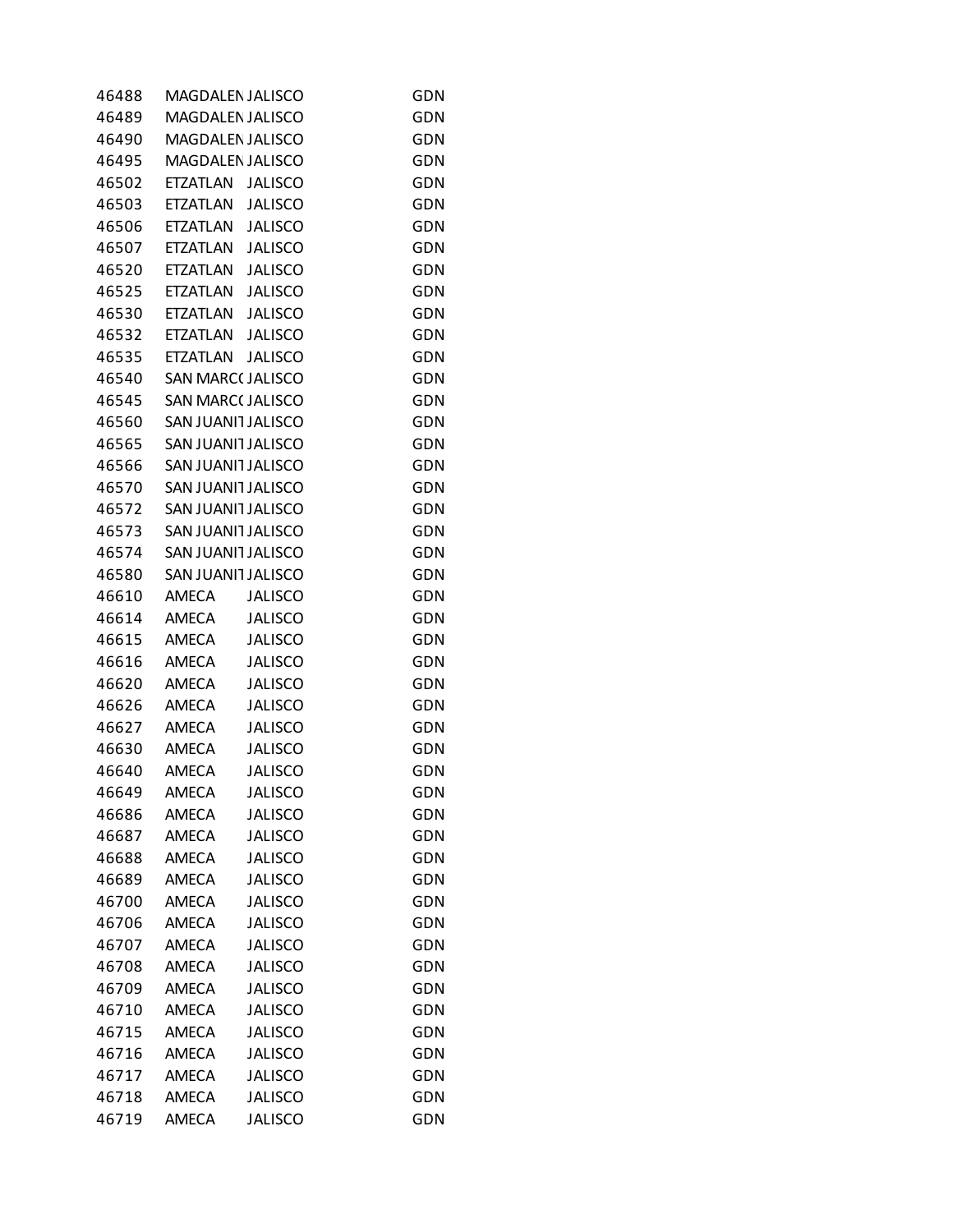| 46720 | <b>AMECA</b>              | <b>JALISCO</b> | GDN        |
|-------|---------------------------|----------------|------------|
| 46723 | <b>AMECA</b>              | <b>JALISCO</b> | GDN        |
| 46724 | <b>AMECA</b>              | <b>JALISCO</b> | GDN        |
| 46725 | AMECA                     | <b>JALISCO</b> | GDN        |
| 46726 | AMECA                     | JALISCO        | GDN        |
| 46728 | AMECA                     | JALISCO        | GDN        |
| 46729 | AMECA                     | <b>JALISCO</b> | GDN        |
| 46732 | AHUALULC JALISCO          |                | GDN        |
| 46733 | AHUALULC JALISCO          |                | GDN        |
| 46734 | AHUALULC JALISCO          |                | <b>GDN</b> |
| 46735 | AHUALULC JALISCO          |                | GDN        |
| 46736 | AHUALULC JALISCO          |                | GDN        |
| 46737 | AHUALULC JALISCO          |                | GDN        |
| 46738 | AHUALULC JALISCO          |                | GDN        |
| 46740 | AHUALULC JALISCO          |                | GDN        |
| 46745 | AHUALULC JALISCO          |                | <b>GDN</b> |
| 46746 | AHUALULC JALISCO          |                | GDN        |
| 46749 | AHUALULC JALISCO          |                | GDN        |
| 46750 | AHUALULC JALISCO          |                | GDN        |
| 46756 | AHUALULC JALISCO          |                | GDN        |
| 46757 | AHUALULC JALISCO          |                | <b>GDN</b> |
| 46758 | AHUALULC JALISCO          |                | <b>GDN</b> |
| 46760 | <b>TEUCHITLAI JALISCO</b> |                | GDN        |
| 46762 | <b>TEUCHITLAI JALISCO</b> |                | <b>GDN</b> |
| 46763 | <b>TEUCHITLAI JALISCO</b> |                | <b>GDN</b> |
| 46764 | <b>TEUCHITLAI JALISCO</b> |                | GDN        |
| 46765 | <b>TEUCHITLAI JALISCO</b> |                | <b>GDN</b> |
| 46775 | <b>SAN MARTI JALISCO</b>  |                | GDL        |
| 46776 | <b>SAN MARTILJALISCO</b>  |                | GDL        |
| 46777 | SAN MARTII JALISCO        |                | GDL        |
| 46780 | SAN MARTII JALISCO        |                | GDL        |
| 46783 | <b>SAN MARTILJALISCO</b>  |                | GDL        |
| 46785 | <b>SAN MARTILJALISCO</b>  |                | GDL        |
| 46790 | <b>SAN MARTII JALISCO</b> |                | <b>GDL</b> |
| 46792 | <b>SAN MARTII JALISCO</b> |                | GDL        |
| 46794 | <b>SAN MARTILJALISCO</b>  |                | <b>GDL</b> |
| 46797 | SAN MARTII JALISCO        |                | GDL        |
| 46798 | <b>SAN MARTILJALISCO</b>  |                | GDL        |
| 46799 | <b>SAN MARTII JALISCO</b> |                | <b>GDL</b> |
| 46800 | <b>GUACHINAL JALISCO</b>  |                | <b>GDN</b> |
| 46810 | <b>GUACHINA JALISCO</b>   |                | GDN        |
| 46815 | <b>GUACHINA JALISCO</b>   |                | <b>GDN</b> |
| 46820 | <b>GUACHINAL JALISCO</b>  |                | GDN        |
| 46826 | <b>GUACHINA JALISCO</b>   |                | GDN        |
| 46827 | <b>GUACHINA JALISCO</b>   |                | <b>GDN</b> |
| 46829 | <b>GUACHINAL JALISCO</b>  |                | <b>GDN</b> |
| 46830 | <b>GUACHINA JALISCO</b>   |                | GDN        |
| 46840 | <b>GUACHINAI JALISCO</b>  |                | <b>GDN</b> |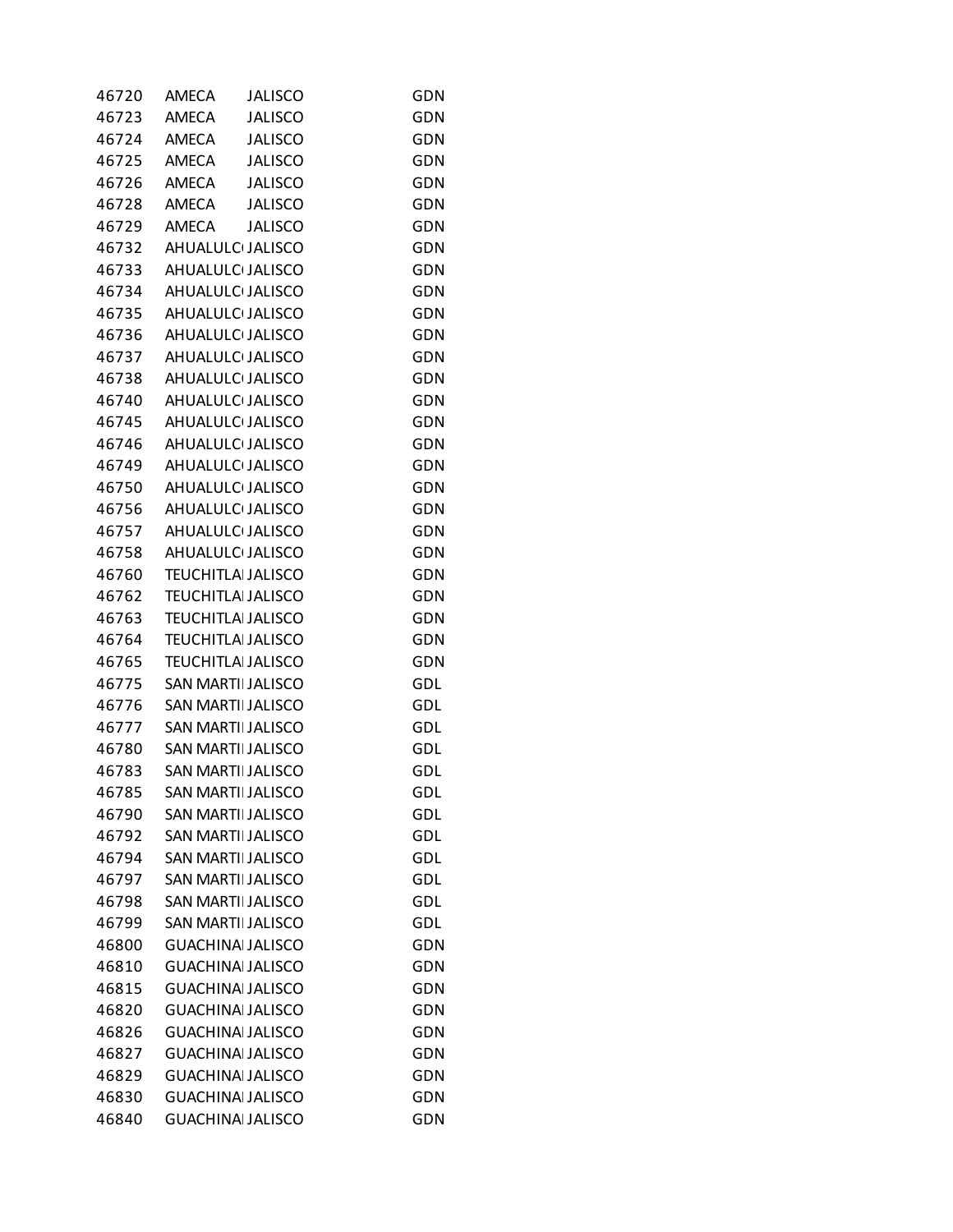| 46845 | <b>GUACHINAI JALISCO</b>         | GDN        |
|-------|----------------------------------|------------|
| 46846 | <b>GUACHINA JALISCO</b>          | GDN        |
| 46850 | <b>MIXTLAN</b><br><b>JALISCO</b> | GDN        |
| 46855 | MIXTLAN<br><b>JALISCO</b>        | <b>GDN</b> |
| 46905 | MASCOTA<br><b>JALISCO</b>        | <b>PVR</b> |
| 46907 | <b>JALISCO</b><br>MASCOTA        | <b>PVR</b> |
| 46920 | MASCOTA<br><b>JALISCO</b>        | <b>PVR</b> |
| 46930 | <b>MASCOTA</b><br><b>JALISCO</b> | <b>PVR</b> |
| 46934 | <b>MASCOTA</b><br><b>JALISCO</b> | <b>PVR</b> |
| 46935 | MASCOTA<br><b>JALISCO</b>        | <b>PVR</b> |
| 46937 | <b>MASCOTA</b><br><b>JALISCO</b> | <b>PVR</b> |
| 46940 | MASCOTA<br><b>JALISCO</b>        | <b>PVR</b> |
| 46943 | MASCOTA<br><b>JALISCO</b>        | <b>PVR</b> |
| 46945 | MASCOTA<br><b>JALISCO</b>        | <b>PVR</b> |
| 46950 | MASCOTA<br><b>JALISCO</b>        | <b>PVR</b> |
| 46960 | SAN SEBAS1 JALISCO               | <b>PVR</b> |
| 46963 | SAN SEBAST JALISCO               | PVR        |
| 46966 | <b>SAN SEBAST JALISCO</b>        | <b>PVR</b> |
| 46967 | SAN SEBASI JALISCO               | <b>PVR</b> |
| 46970 | SAN SEBASI JALISCO               | <b>PVR</b> |
| 46974 | <b>SAN SEBAST JALISCO</b>        | <b>PVR</b> |
| 46975 | SAN SEBAS1 JALISCO               | <b>PVR</b> |
| 46980 | SAN SEBAS1 JALISCO               | <b>PVR</b> |
| 46984 | SAN SEBASI JALISCO               | <b>PVR</b> |
| 46995 | SAN SEBASI JALISCO               | <b>PVR</b> |
| 46996 | SAN SEBASI JALISCO               | <b>PVR</b> |
| 46997 | SAN SEBASI JALISCO               | <b>PVR</b> |
| 47014 | SAN JUAN E JALISCO               | SDL        |
| 47100 | SAN JUAN E JALISCO               | <b>SDL</b> |
| 47103 | SAN JUAN E JALISCO               | SDL        |
| 47105 | SAN JUAN E JALISCO               | <b>SDL</b> |
| 47106 | SAN JUAN E JALISCO               | SDL        |
| 47107 | SAN JUAN E JALISCO               | SDL        |
| 47109 | SAN JUAN E JALISCO               | SDL        |
| 47110 | SAN JUAN E JALISCO               | SDL        |
| 47116 | SAN JUAN E JALISCO               | SDL        |
| 47117 | SAN JUAN E JALISCO               | SDL        |
| 47118 | SAN JUAN E JALISCO               | SDL        |
| 47119 | SAN JUAN E JALISCO               | SDL        |
| 47130 | <b>JALOSTOTI1 JALISCO</b>        | SML        |
| 47138 | <b>JALOSTOTI1 JALISCO</b>        | SML        |
| 47150 | <b>SAN MIGUE JALISCO</b>         | SML        |
| 47154 | SAN MIGUE JALISCO                | SML        |
| 47160 | <b>SAN MIGUE JALISCO</b>         | SML        |
| 47185 | ARANDAS<br><b>JALISCO</b>        | ARA        |
| 47200 | <b>TEOCALTICI JALISCO</b>        | TП         |
| 47202 | <b>TEOCALTICI JALISCO</b>        | TП         |
| 47203 | <b>TEOCALTICI JALISCO</b>        | TTT        |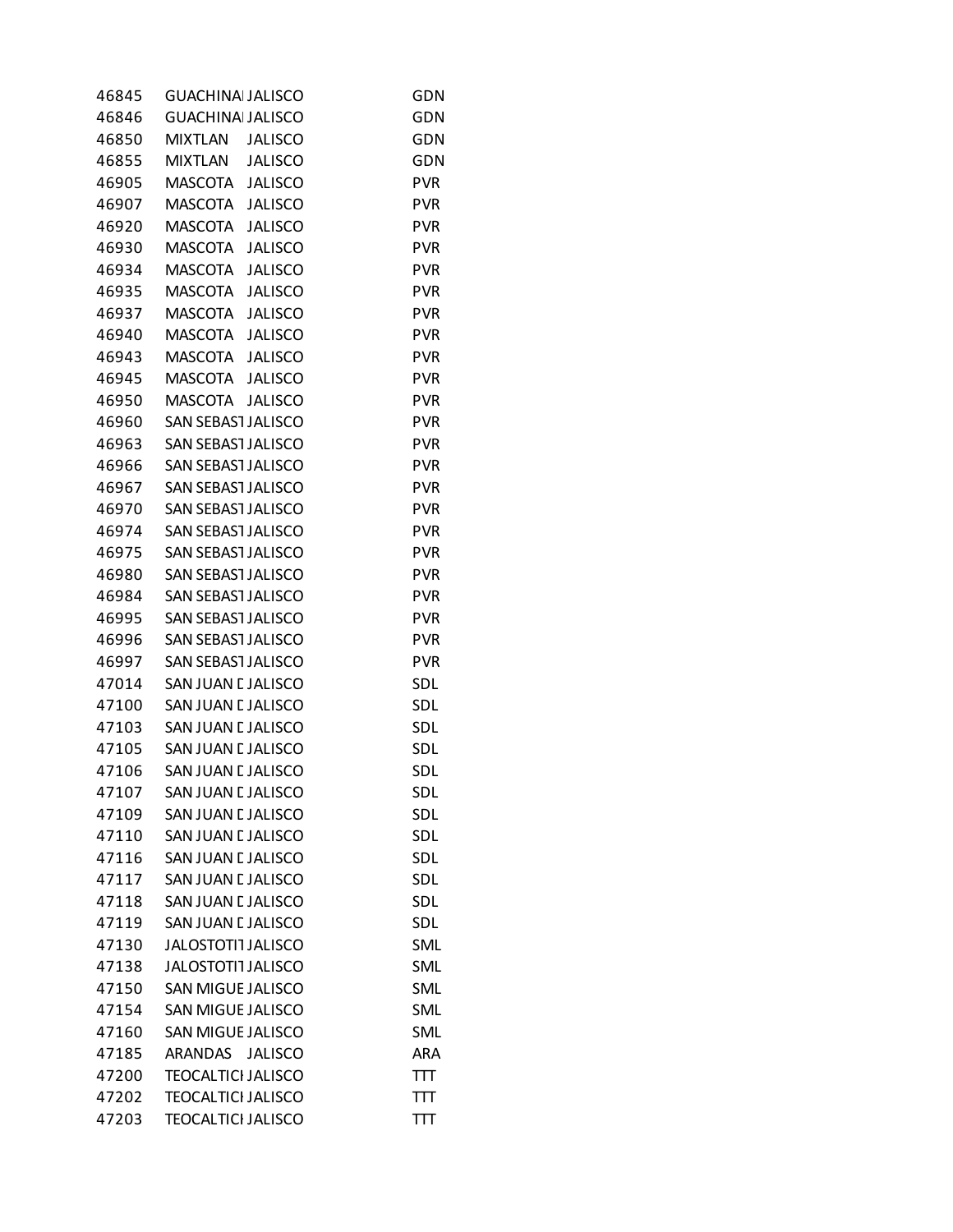| 47204 | <b>TEOCALTICI JALISCO</b> | πт         |
|-------|---------------------------|------------|
| 47206 | <b>TEOCALTICI JALISCO</b> | TTT        |
| 47207 | <b>TEOCALTICI JALISCO</b> | TП         |
| 47210 | <b>TEOCALTICI JALISCO</b> | SDL        |
| 47212 | <b>TEOCALTICI JALISCO</b> | <b>SDL</b> |
| 47213 | <b>TEOCALTICI JALISCO</b> | SDL        |
| 47214 | <b>TEOCALTICI JALISCO</b> | <b>SDL</b> |
| 47215 | <b>TEOCALTICI JALISCO</b> | SDL        |
| 47216 | <b>TEOCALTICI JALISCO</b> | <b>SDL</b> |
| 47217 | <b>TEOCALTICI JALISCO</b> | <b>SDL</b> |
| 47218 | <b>TEOCALTICI JALISCO</b> | <b>SDL</b> |
| 47220 | <b>TEOCALTICI JALISCO</b> | <b>SDL</b> |
| 47223 | <b>TEOCALTICI JALISCO</b> | TП         |
| 47224 | <b>TEOCALTICI JALISCO</b> | TП         |
| 47225 | <b>TEOCALTICI JALISCO</b> | <b>SDL</b> |
| 47226 | <b>TEOCALTICI JALISCO</b> | <b>SDL</b> |
| 47227 | <b>TEOCALTICI JALISCO</b> | <b>SDL</b> |
| 47228 | <b>TEOCALTICI JALISCO</b> | <b>SDL</b> |
| 47229 |                           | <b>SDL</b> |
| 47230 | <b>TEOCALTICI JALISCO</b> |            |
|       | <b>TEOCALTICI JALISCO</b> | <b>SDL</b> |
| 47232 | <b>TEOCALTICI JALISCO</b> | <b>SDL</b> |
| 47235 | <b>TEOCALTICI JALISCO</b> | <b>SDL</b> |
| 47236 | <b>TEOCALTICI JALISCO</b> | <b>SDL</b> |
| 47237 | <b>TEOCALTICI JALISCO</b> | SDL        |
| 47238 | <b>TEOCALTICI JALISCO</b> | SDL        |
| 47239 | <b>TEOCALTICI JALISCO</b> | SDL        |
| 47240 | <b>TEOCALTICI JALISCO</b> | SDL        |
| 47243 | <b>TEOCALTICI JALISCO</b> | SDL        |
| 47244 | <b>TEOCALTICI JALISCO</b> | SDL        |
| 47245 | <b>TEOCALTICI JALISCO</b> | SDL        |
| 47246 | <b>TEOCALTICI JALISCO</b> | SDL        |
| 47247 | <b>TEOCALTICI JALISCO</b> | <b>SDL</b> |
| 47248 | <b>TEOCALTICI JALISCO</b> | SDL        |
| 47249 | <b>TEOCALTICI JALISCO</b> | <b>SDL</b> |
| 47275 | <b>ENCARNAC JALISCO</b>   | AGU        |
| 47290 | <b>ENCARNAC JALISCO</b>   | AGU        |
| 47295 | <b>ENCARNACI JALISCO</b>  | AGU        |
| 47296 | <b>ENCARNAC JALISCO</b>   | AGU        |
| 47298 | <b>ENCARNAC JALISCO</b>   | AGU        |
| 47300 | YAHUALICA JALISCO         | TП         |
| 47302 | YAHUALICA JALISCO         | πт         |
| 47303 | YAHUALICA JALISCO         | πт         |
| 47308 | YAHUALICA JALISCO         | πт         |
| 47309 | YAHUALICA JALISCO         | πт         |
| 47310 | YAHUALICA JALISCO         | πт         |
| 47313 | YAHUALICA JALISCO         | πт         |
| 47314 | YAHUALICA JALISCO         | TП         |
| 47315 | YAHUALICA JALISCO         | TTT        |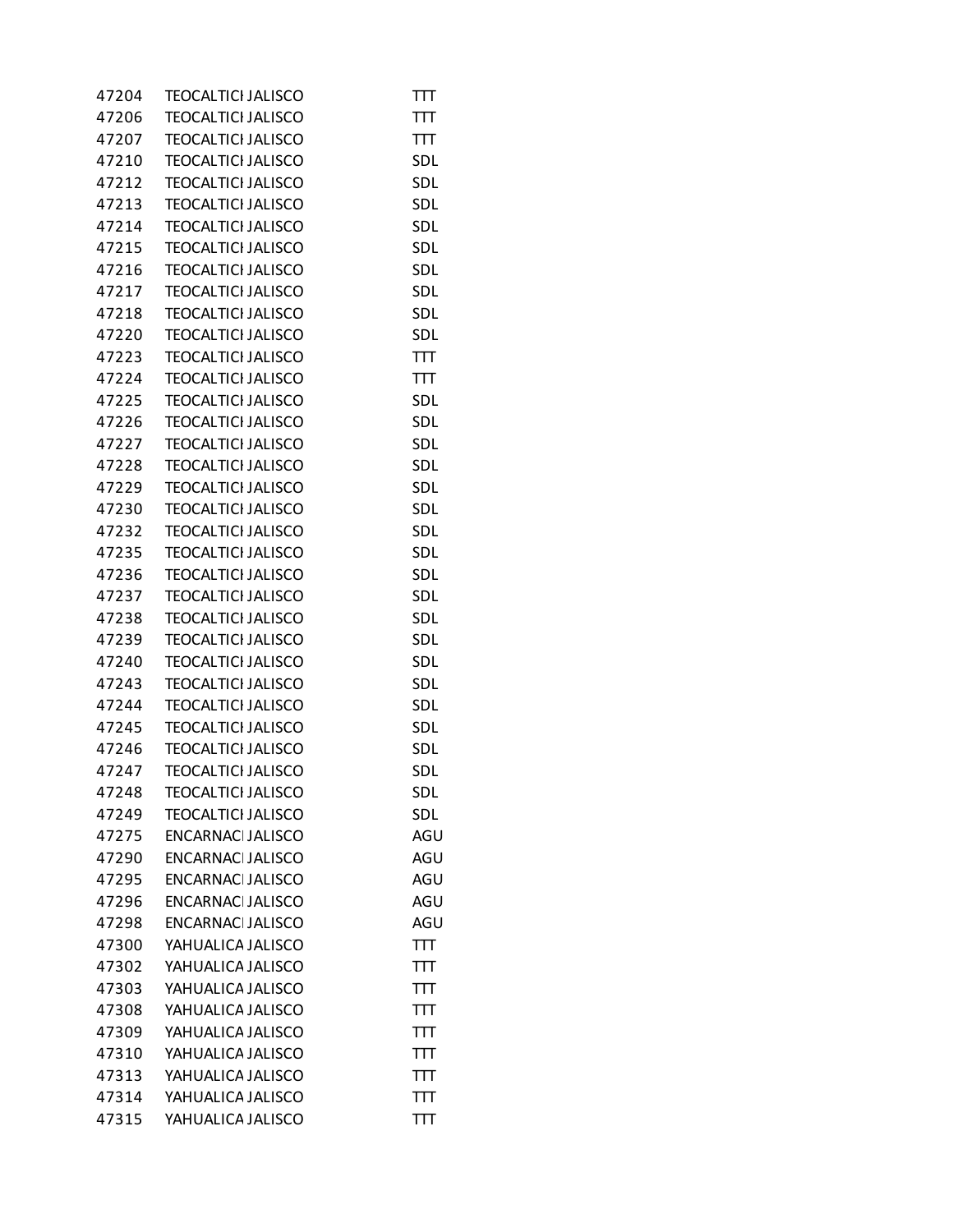| 47320 | YAHUALICA JALISCO         | πт         |
|-------|---------------------------|------------|
| 47325 | YAHUALICA JALISCO         | TП         |
| 47327 | YAHUALICA JALISCO         | TTT        |
| 47330 | YAHUALICA JALISCO         | TП         |
| 47334 | YAHUALICA JALISCO         | TП         |
| 47335 | YAHUALICA JALISCO         | TTT        |
| 47336 | YAHUALICA JALISCO         | TП         |
| 47337 | YAHUALICA JALISCO         | TП         |
| 47338 | YAHUALICA JALISCO         | TTT        |
| 47339 | YAHUALICA JALISCO         | TП         |
| 47340 | <b>MEXTICACA JALISCO</b>  | TTT        |
| 47343 | MEXTICACA JALISCO         | TTT        |
| 47344 | MEXTICACA JALISCO         | TП         |
| 47347 | <b>MEXTICACA JALISCO</b>  | TП         |
| 47348 | MEXTICACA JALISCO         | TTT        |
| 47350 | MEXTICACA JALISCO         | TП         |
| 47359 | MEXTICACA JALISCO         | TTT        |
| 47360 | CANADAS E JALISCO         | TTT        |
| 47368 | CANADAS E JALISCO         | TП         |
| 47369 | CANADAS E JALISCO         | TП         |
| 47370 | <b>CANADAS E JALISCO</b>  | TTT        |
| 47373 | CANADAS E JALISCO         | TП         |
| 47374 | CANADAS E JALISCO         | TTT        |
| 47378 | CANADAS E JALISCO         | TTT        |
| 47383 | VALLE DE G JALISCO        | TП         |
| 47384 | VALLE DE G JALISCO        | TП         |
| 47386 | VALLE DE G JALISCO        | TTT        |
| 47398 | VALLE DE G JALISCO        | TП         |
| 47500 | <b>LAGOS DE NJALISCO</b>  | <b>LGM</b> |
| 47504 | LAGOS DE NJALISCO         | LGM        |
| 47506 | LAGOS DE NJALISCO         | LGM        |
| 47510 | <b>LAGOS DE NJALISCO</b>  | LGM        |
| 47513 | <b>LAGOS DE NJALISCO</b>  | LGM        |
| 47514 | <b>LAGOS DE NJALISCO</b>  | LGM        |
| 47515 | <b>LAGOS DE NJALISCO</b>  | LGM        |
| 47520 | <b>LAGOS DE NJALISCO</b>  | <b>LGM</b> |
| 47522 | LAGOS DE NJALISCO         | <b>LGM</b> |
| 47525 | <b>LAGOS DE NJALISCO</b>  | <b>LGM</b> |
| 47540 | <b>OJUELOS DI JALISCO</b> | LGM        |
| 47546 | <b>OJUELOS DI JALISCO</b> | LGM        |
| 47547 | <b>OJUELOS DI JALISCO</b> | LGM        |
| 47548 | <b>OJUELOS DI JALISCO</b> | <b>LGM</b> |
| 47549 | <b>OJUELOS DI JALISCO</b> | <b>LGM</b> |
| 47550 | <b>OJUELOS DI JALISCO</b> | <b>LGM</b> |
| 47560 | <b>OJUELOS DI JALISCO</b> | LGM        |
| 47565 | <b>OJUELOS DI JALISCO</b> | LGM        |
| 47570 | UNION DE SJALISCO         | <b>LGM</b> |
| 47574 | UNION DE SJALISCO         | <b>LGM</b> |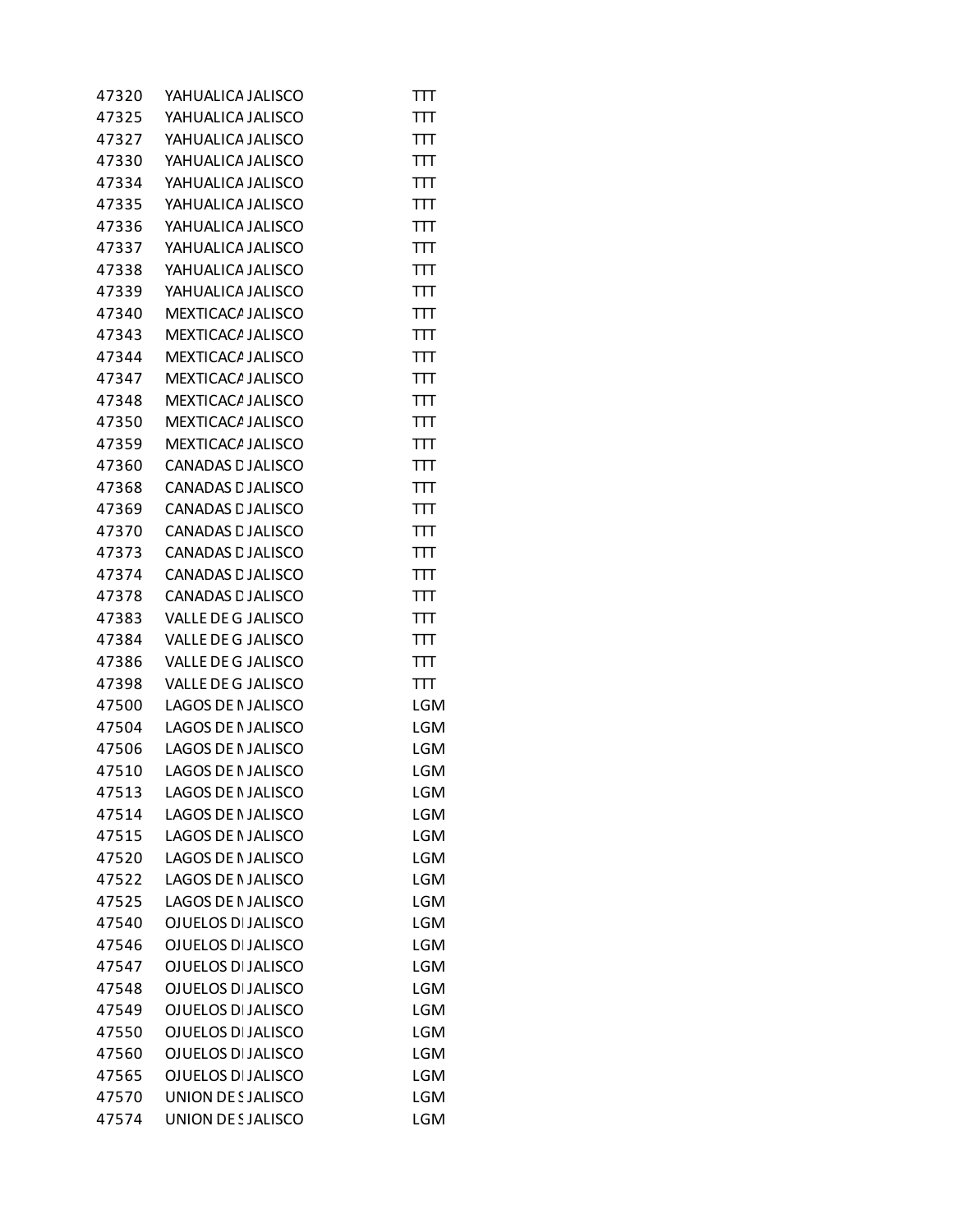| 47575 | UNION DE SJALISCO                                    |                | <b>LGM</b>               |
|-------|------------------------------------------------------|----------------|--------------------------|
| 47580 | UNION DE SJALISCO                                    |                | <b>LGM</b>               |
| 47585 | UNION DE SJALISCO                                    |                | <b>LGM</b>               |
| 47587 | UNION DE SJALISCO                                    |                | LGM                      |
| 47590 | SAN DIEGO JALISCO                                    |                | <b>SFR</b>               |
| 47597 | SAN DIEGO JALISCO                                    |                | <b>SFR</b>               |
| 47657 | <b>TEPATITLAN JALISCO</b>                            |                | GDL                      |
| 47707 | <b>TEPATITLAN JALISCO</b>                            |                | GDL                      |
| 47710 | <b>TEPATITLAN JALISCO</b>                            |                | TTT                      |
| 47716 | <b>TEPATITLAN JALISCO</b>                            |                | GDL                      |
| 47720 | <b>TEPATITLAN JALISCO</b>                            |                | TTT                      |
| 47723 | <b>TEPATITLAN JALISCO</b>                            |                | GDL                      |
| 47724 | <b>TEPATITLAN JALISCO</b>                            |                | GDL                      |
| 47725 | <b>TEPATITLAN JALISCO</b>                            |                | GDL                      |
| 47726 | <b>TEPATITLAN JALISCO</b>                            |                | TTT                      |
| 47727 | <b>TEPATITLAN JALISCO</b>                            |                | GDL                      |
| 47732 | TOTOTLAN JALISCO                                     |                | <b>OCN</b>               |
| 47733 | TOTOTLAN JALISCO                                     |                | <b>OCN</b>               |
| 47755 | <b>ATOTONILC JALISCO</b>                             |                | ATL                      |
|       |                                                      |                |                          |
| 47760 | <b>ATOTONILC JALISCO</b><br><b>ATOTONILC JALISCO</b> |                | <b>ATL</b><br><b>ATL</b> |
| 47764 |                                                      |                |                          |
| 47765 | <b>ATOTONILC JALISCO</b>                             |                | ATL                      |
| 47766 | <b>ATOTONILC JALISCO</b>                             |                | <b>ATL</b>               |
| 47767 | <b>ATOTONILC JALISCO</b>                             |                | ATL                      |
| 47768 | <b>ATOTONILC JALISCO</b>                             |                | <b>ATL</b>               |
| 47769 | <b>ATOTONILC JALISCO</b>                             |                | <b>ATL</b>               |
| 47770 | <b>ATOTONILC JALISCO</b>                             |                | ATL                      |
| 47775 | <b>ATOTONILC JALISCO</b>                             |                | ATL                      |
| 47777 | <b>ATOTONILC JALISCO</b>                             |                | <b>ATL</b>               |
| 47778 | <b>ATOTONILC JALISCO</b>                             |                | atl                      |
| 47779 | <b>ATOTONILC JALISCO</b>                             |                | atl                      |
| 47780 | OCOTLAN JALISCO                                      |                | <b>OCN</b>               |
| 47785 | <b>OCOTLAN</b>                                       | <b>JALISCO</b> | <b>OCN</b>               |
| 47786 | <b>OCOTLAN</b>                                       | <b>JALISCO</b> | <b>OCN</b>               |
| 47797 | <b>OCOTLAN</b>                                       | <b>JALISCO</b> | <b>OCN</b>               |
| 47798 | <b>OCOTLAN</b>                                       | <b>JALISCO</b> | <b>OCN</b>               |
| 47799 | <b>OCOTLAN</b>                                       | <b>JALISCO</b> | <b>OCN</b>               |
| 47903 | <b>JAMAY</b>                                         | <b>JALISCO</b> | <b>OCN</b>               |
| 47905 | <b>JAMAY</b>                                         | <b>JALISCO</b> | <b>OCN</b>               |
| 47909 | <b>JAMAY</b>                                         | <b>JALISCO</b> | <b>OCN</b>               |
| 47914 | <b>LA BARCA</b>                                      | <b>JALISCO</b> | <b>OCN</b>               |
| 47915 | LA BARCA                                             | <b>JALISCO</b> | <b>OCN</b>               |
| 47916 | LA BARCA                                             | <b>JALISCO</b> | <b>OCN</b>               |
| 47917 | <b>LA BARCA</b>                                      | <b>JALISCO</b> | <b>OCN</b>               |
| 47918 | LA BARCA                                             | <b>JALISCO</b> | <b>OCN</b>               |
| 47924 | LA BARCA                                             | <b>JALISCO</b> | <b>OCN</b>               |
| 47925 | <b>LA BARCA</b>                                      | <b>JALISCO</b> | <b>OCN</b>               |
| 47926 | LA BARCA                                             | <b>JALISCO</b> | <b>OCN</b>               |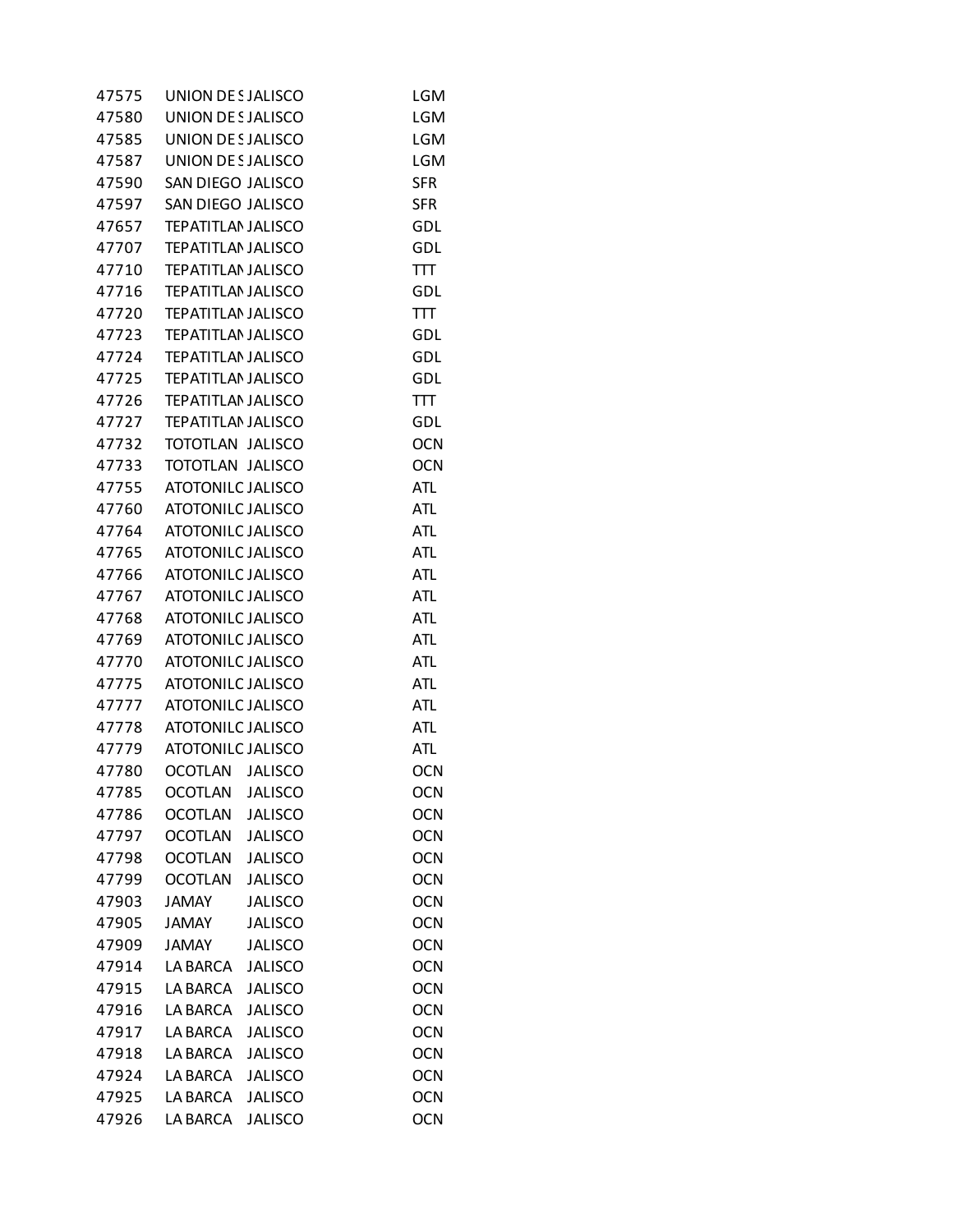| 47927 | LA BARCA                  | <b>JALISCO</b> | <b>OCN</b> |
|-------|---------------------------|----------------|------------|
| 47934 | AYOTLAN                   | <b>JALISCO</b> | <b>OCN</b> |
| 47935 | AYOTLAN                   | <b>JALISCO</b> | <b>ATL</b> |
| 47936 | AYOTLAN                   | <b>JALISCO</b> | <b>OCN</b> |
| 47937 | AYOTLAN                   | <b>JALISCO</b> | <b>OCN</b> |
| 47938 | AYOTLAN                   | <b>JALISCO</b> | <b>OCN</b> |
| 47939 | AYOTLAN                   | <b>JALISCO</b> | <b>OCN</b> |
| 47940 | AYOTLAN                   | <b>JALISCO</b> | LPD        |
|       | 47945 AYOTLAN             | <b>JALISCO</b> | <b>ATL</b> |
| 47946 | AYOTLAN                   | <b>JALISCO</b> | <b>OCN</b> |
| 47947 | AYOTLAN                   | <b>JALISCO</b> | <b>OCN</b> |
| 47948 | AYOTLAN JALISCO           |                | <b>OCN</b> |
| 47949 | AYOTLAN                   | <b>JALISCO</b> | <b>OCN</b> |
| 47950 | <b>JESUS MARI JALISCO</b> |                | <b>ARA</b> |
| 47952 | <b>JESUS MARI JALISCO</b> |                | <b>ARA</b> |
| 47955 | <b>JESUS MARI JALISCO</b> |                | <b>ARA</b> |
| 47956 | <b>JESUS MARI JALISCO</b> |                | <b>ARA</b> |
| 47957 | <b>JESUS MARI JALISCO</b> |                | <b>ARA</b> |
| 47958 | <b>JESUS MARI JALISCO</b> |                | <b>ARA</b> |
| 47959 | <b>JESUS MARI JALISCO</b> |                | <b>ARA</b> |
| 47960 | <b>JESUS MARI JALISCO</b> |                | <b>ARA</b> |
| 47964 | <b>JESUS MARI JALISCO</b> |                | <b>ARA</b> |
| 47965 | <b>JESUS MARI JALISCO</b> |                | <b>ARA</b> |
| 47970 | <b>JESUS MARI JALISCO</b> |                | <b>ARA</b> |
| 47974 | <b>JESUS MARI JALISCO</b> |                | ARA        |
| 47975 | <b>JESUS MARI JALISCO</b> |                | <b>ARA</b> |
| 47976 | <b>JESUS MARI JALISCO</b> |                | <b>ARA</b> |
| 47977 | <b>JESUS MARI JALISCO</b> |                | ARA        |
| 47980 | <b>DEGOLLAD JALISCO</b>   |                | LPD        |
| 47990 | DEGOLLAD JALISCO          |                | LPD        |
| 48000 | UNION DE 1 JALISCO        |                | AUT        |
| 48010 | UNION DE 1 JALISCO        |                | <b>AUT</b> |
| 48017 | UNION DE 1 JALISCO        |                | <b>AUT</b> |
| 48020 | UNION DE 1 JALISCO        |                | <b>AUT</b> |
| 48026 | UNION DE 1 JALISCO        |                | AUT        |
| 48030 | UNION DE 1 JALISCO        |                | <b>AUT</b> |
| 48035 | UNION DE 1 JALISCO        |                | AUT        |
| 48040 | UNION DE 1 JALISCO        |                | AUT        |
| 48047 | UNION DE 1 JALISCO        |                | <b>AUT</b> |
| 48048 | UNION DE 1 JALISCO        |                | AUT        |
| 48050 | <b>AYUTLA</b>             | <b>JALISCO</b> | <b>AUT</b> |
| 48060 | <b>AYUTLA</b>             | <b>JALISCO</b> | AUT        |
| 48064 | <b>AYUTLA</b>             | <b>JALISCO</b> | AUT        |
| 48065 | <b>AYUTLA</b>             | <b>JALISCO</b> | <b>AUT</b> |
| 48068 | <b>AYUTLA</b>             | <b>JALISCO</b> | <b>AUT</b> |
| 48070 | <b>AYUTLA</b>             | <b>JALISCO</b> | AUT        |
| 48075 | <b>AYUTLA</b>             | <b>JALISCO</b> | <b>AUT</b> |
| 48076 | <b>AYUTLA</b>             | <b>JALISCO</b> | <b>AUT</b> |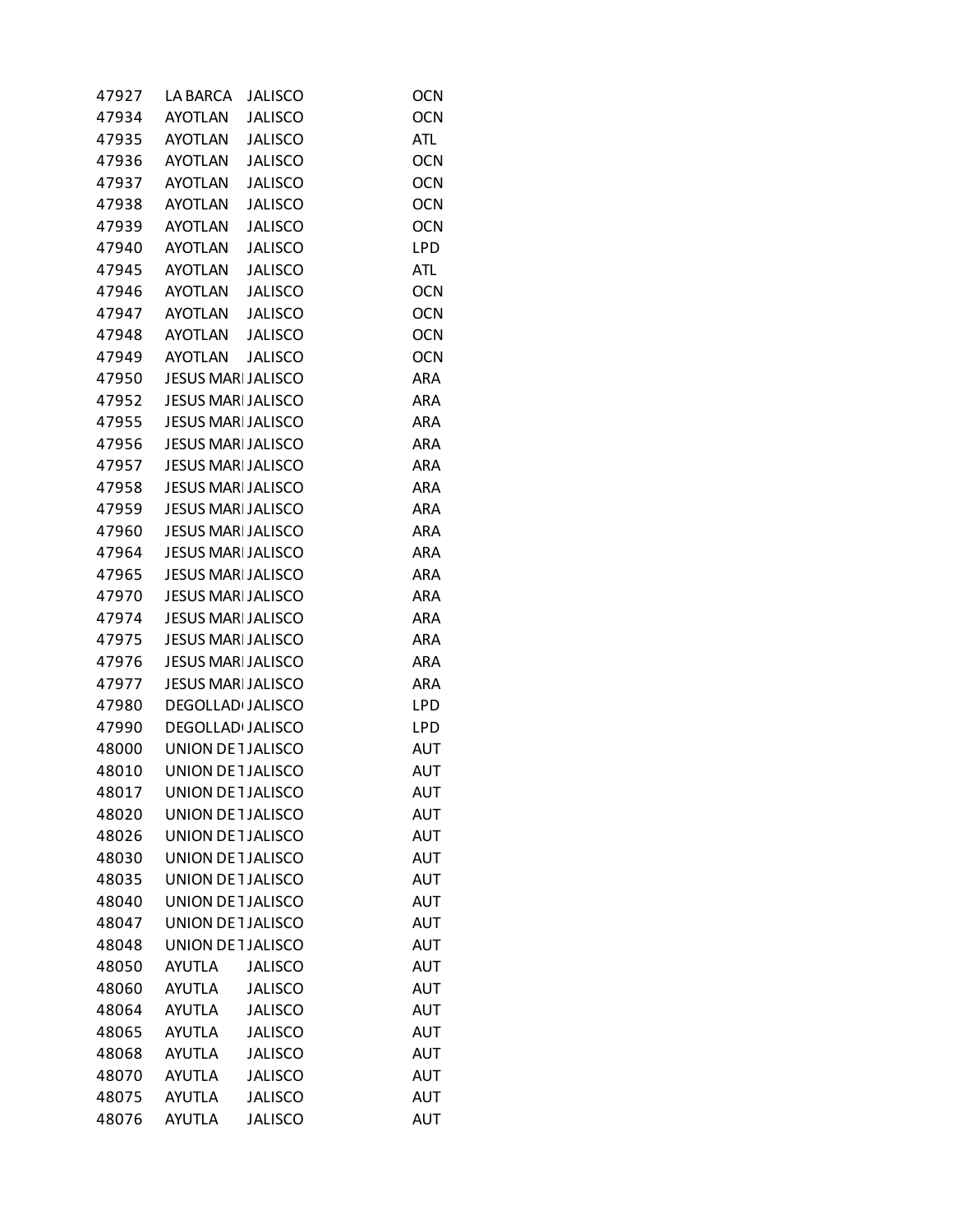| 48077 | <b>AYUTLA</b>            | <b>JALISCO</b> | AUT        |
|-------|--------------------------|----------------|------------|
| 48078 | <b>AYUTLA</b>            | <b>JALISCO</b> | <b>AUT</b> |
| 48080 | <b>AYUTLA</b>            | <b>JALISCO</b> | <b>AUT</b> |
| 48084 | AYUTLA                   | <b>JALISCO</b> | AUT        |
| 48085 | AYUTLA                   | <b>JALISCO</b> | <b>AUT</b> |
| 48086 | <b>AYUTLA</b>            | <b>JALISCO</b> | <b>AUT</b> |
| 48087 | AYUTLA                   | <b>JALISCO</b> | <b>AUT</b> |
| 48089 | <b>AYUTLA</b>            | <b>JALISCO</b> | <b>AUT</b> |
| 48090 | AYUTLA                   | <b>JALISCO</b> | <b>AUT</b> |
| 48093 | AYUTLA                   | <b>JALISCO</b> | AUT        |
| 48095 | AYUTLA                   | <b>JALISCO</b> | <b>AUT</b> |
| 48096 | AYUTLA                   | <b>JALISCO</b> | <b>AUT</b> |
| 48098 | AYUTLA                   | <b>JALISCO</b> | <b>AUT</b> |
| 48100 | ATENGUILL JALISCO        |                | GDN        |
| 48110 | ATENGUILL JALISCO        |                | GDN        |
| 48120 | ATENGUILL JALISCO        |                | GDN        |
| 48130 | ATENGUILL JALISCO        |                | GDN        |
| 48135 | ATENGUILL JALISCO        |                | GDN        |
| 48136 | ATENGUILL JALISCO        |                | GDN        |
| 48139 | ATENGUILL JALISCO        |                | GDN        |
| 48140 | <b>ATENGUILL JALISCO</b> |                | GDN        |
| 48145 | ATENGUILL JALISCO        |                | GDN        |
| 48146 | ATENGUILL JALISCO        |                | GDN        |
| 48150 | CUAUTLA                  | <b>JALISCO</b> | <b>AUT</b> |
| 48153 | CUAUTLA JALISCO          |                | <b>AUT</b> |
| 48155 | <b>CUAUTLA</b>           | <b>JALISCO</b> | <b>AUT</b> |
| 48159 | <b>CUAUTLA</b>           | <b>JALISCO</b> | <b>AUT</b> |
| 48160 | ATENGO                   | <b>JALISCO</b> | AUT        |
| 48165 | <b>ATENGO</b>            | <b>JALISCO</b> | <b>AUT</b> |
| 48166 | <b>ATENGO</b>            | <b>JALISCO</b> | <b>AUT</b> |
| 48170 | <b>ATENGO</b>            | <b>JALISCO</b> | AUT        |
| 48175 | <b>ATENGO</b>            | <b>JALISCO</b> | <b>AUT</b> |
| 48180 | <b>ATENGO</b>            | <b>JALISCO</b> | AUT        |
| 48185 | <b>ATENGO</b>            | <b>JALISCO</b> | AUT        |
| 48190 | <b>ATENGO</b>            | <b>JALISCO</b> | <b>AUT</b> |
| 48193 | <b>ATENGO</b>            | <b>JALISCO</b> | <b>AUT</b> |
| 48199 | <b>ATENGO</b>            | <b>JALISCO</b> | <b>AUT</b> |
| 48203 | TALPA DE A JALISCO       |                | <b>PVR</b> |
| 48207 | TALPA DE A JALISCO       |                | <b>PVR</b> |
| 48210 | TALPA DE A JALISCO       |                | <b>PVR</b> |
| 48211 | TALPA DE A JALISCO       |                | <b>PVR</b> |
| 48213 | TALPA DE A JALISCO       |                | <b>PVR</b> |
| 48220 | TALPA DE A JALISCO       |                | <b>PVR</b> |
| 48240 | TALPA DE A JALISCO       |                | <b>PVR</b> |
| 48245 | TALPA DE A JALISCO       |                | <b>PVR</b> |
| 48250 | TALPA DE A JALISCO       |                | <b>PVR</b> |
| 48255 | TALPA DE A JALISCO       |                | <b>PVR</b> |
| 48256 | TALPA DE A JALISCO       |                | <b>PVR</b> |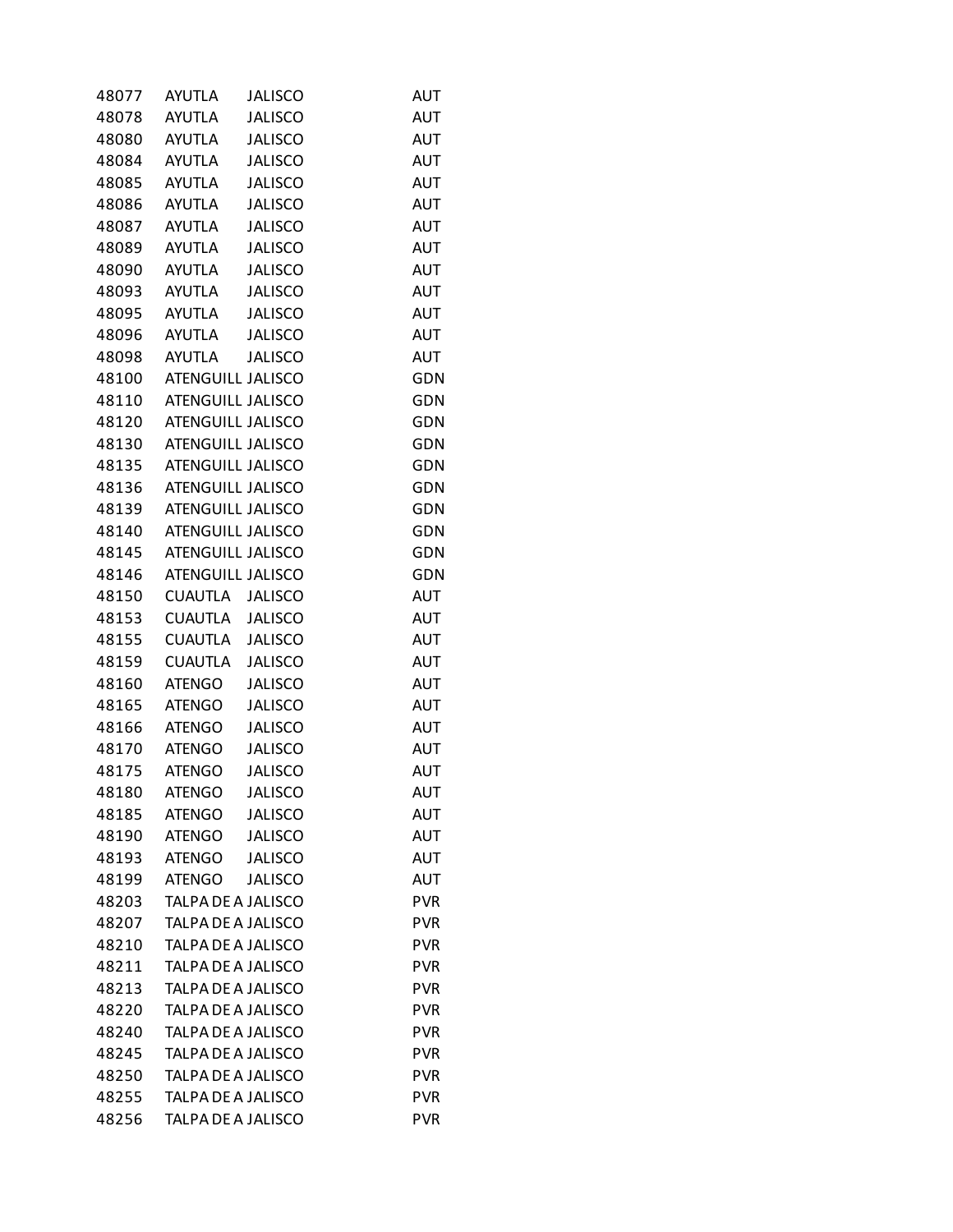| 48259 | TALPA DE A JALISCO       |                | <b>PVR</b> |
|-------|--------------------------|----------------|------------|
| 48260 | PUERTO VA JALISCO        |                | <b>PVR</b> |
| 48262 | PUERTO VA JALISCO        |                | <b>PVR</b> |
| 48264 | PUERTO VA JALISCO        |                | <b>PVR</b> |
| 48266 | PUERTO VA JALISCO        |                | <b>PVR</b> |
| 48267 | PUERTO VA JALISCO        |                | <b>PVR</b> |
| 48276 | PUERTO VA JALISCO        |                | <b>PVR</b> |
| 48283 | PUERTO VA JALISCO        |                | <b>PVR</b> |
| 48284 | PUERTO VA JALISCO        |                | <b>PVR</b> |
| 48292 | PUERTO VA JALISCO        |                | <b>PVR</b> |
| 48400 | <b>CABO CORF JALISCO</b> |                | <b>PVR</b> |
| 48451 | <b>TOMATLAN JALISCO</b>  |                | <b>PVR</b> |
| 48453 | <b>TOMATLAN JALISCO</b>  |                | <b>PVR</b> |
| 48455 | <b>TOMATLAN JALISCO</b>  |                | <b>PVR</b> |
| 48457 | <b>TOMATLAN JALISCO</b>  |                | <b>PVR</b> |
| 48458 | <b>TOMATLAN JALISCO</b>  |                | <b>PVR</b> |
| 48461 | <b>TOMATLAN JALISCO</b>  |                | <b>PVR</b> |
| 48464 | <b>TOMATLAN JALISCO</b>  |                | <b>PVR</b> |
| 48465 | <b>TOMATLAN JALISCO</b>  |                | <b>PVR</b> |
| 48466 | <b>TOMATLAN JALISCO</b>  |                | <b>PVR</b> |
| 48470 | <b>TOMATLAN JALISCO</b>  |                | <b>PVR</b> |
| 48475 | <b>TOMATLAN JALISCO</b>  |                | <b>PVR</b> |
| 48479 | <b>TOMATLAN JALISCO</b>  |                | <b>PVR</b> |
| 48480 | <b>TOMATLAN JALISCO</b>  |                | <b>PVR</b> |
| 48481 | TOMATLAN JALISCO         |                | <b>PVR</b> |
| 48485 | <b>TOMATLAN JALISCO</b>  |                | <b>PVR</b> |
| 48490 | <b>TOMATLAN JALISCO</b>  |                | <b>PVR</b> |
| 48491 | <b>TOMATLAN JALISCO</b>  |                | <b>PVR</b> |
| 48495 | <b>TOMATLAN JALISCO</b>  |                | <b>PVR</b> |
| 48496 | <b>TOMATLAN JALISCO</b>  |                | <b>PVR</b> |
| 48502 | COCULA                   | <b>JALISCO</b> | GDL        |
| 48503 | COCULA                   | <b>JALISCO</b> | GDL        |
| 48504 | COCULA                   | <b>JALISCO</b> | GDL        |
| 48506 | COCULA                   | <b>JALISCO</b> | <b>GDL</b> |
| 48507 | COCULA                   | <b>JALISCO</b> | <b>GDL</b> |
| 48508 | COCULA                   | <b>JALISCO</b> | GDL        |
| 48509 | COCULA                   | <b>JALISCO</b> | GDL        |
| 48510 | COCULA                   | <b>JALISCO</b> | <b>GDL</b> |
| 48512 | COCULA                   | <b>JALISCO</b> | GDL        |
| 48520 | COCULA                   | <b>JALISCO</b> | GDL        |
| 48525 | COCULA                   | <b>JALISCO</b> | <b>GDL</b> |
| 48526 | <b>COCULA</b>            | <b>JALISCO</b> | GDL        |
| 48530 | COCULA                   | <b>JALISCO</b> | GDL        |
| 48532 | COCULA                   | <b>JALISCO</b> | <b>GDL</b> |
| 48540 | <b>TECOLOTLA JALISCO</b> |                | <b>AUT</b> |
| 48542 | <b>TECOLOTLA JALISCO</b> |                | AUT        |
| 48546 | <b>TECOLOTLA JALISCO</b> |                | <b>AUT</b> |
| 48550 | <b>TECOLOTLA JALISCO</b> |                | <b>AUT</b> |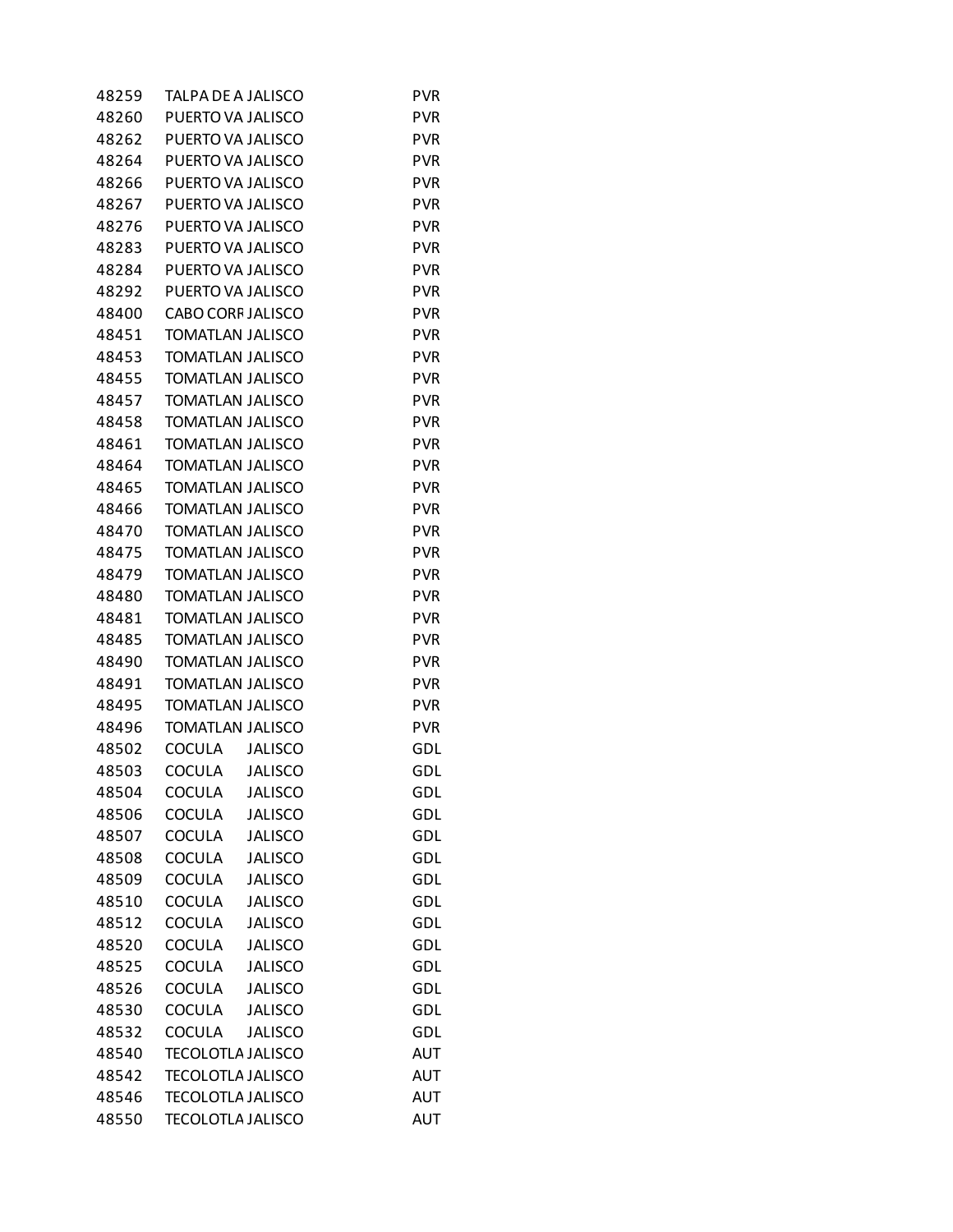| 48553 | <b>TECOLOTLA JALISCO</b>  |                | AUT        |
|-------|---------------------------|----------------|------------|
| 48554 | <b>TECOLOTLA JALISCO</b>  |                | <b>AUT</b> |
| 48555 | <b>TECOLOTLA JALISCO</b>  |                | <b>AUT</b> |
| 48556 | <b>TECOLOTLA JALISCO</b>  |                | AUT        |
| 48558 | <b>TECOLOTLA JALISCO</b>  |                | <b>AUT</b> |
| 48559 | <b>TECOLOTLA JALISCO</b>  |                | <b>AUT</b> |
| 48560 | <b>TECOLOTLA JALISCO</b>  |                | AUT        |
| 48563 | <b>TECOLOTLA JALISCO</b>  |                | <b>AUT</b> |
| 48564 | <b>TECOLOTLA JALISCO</b>  |                | <b>AUT</b> |
| 48568 | <b>TECOLOTLA JALISCO</b>  |                | AUT        |
| 48569 | <b>TECOLOTLA JALISCO</b>  |                | <b>AUT</b> |
| 48570 | <b>TENAMAXT JALISCO</b>   |                | <b>AUT</b> |
| 48575 | <b>TENAMAXT JALISCO</b>   |                | AUT        |
| 48577 | <b>TENAMAXT JALISCO</b>   |                | <b>AUT</b> |
| 48580 | <b>TENAMAXT JALISCO</b>   |                | <b>AUT</b> |
| 48585 | <b>TENAMAXT JALISCO</b>   |                | AUT        |
| 48590 | <b>TENAMAXT JALISCO</b>   |                | <b>AUT</b> |
| 48592 | <b>TENAMAXT JALISCO</b>   |                | <b>AUT</b> |
| 48595 | <b>TENAMAXT JALISCO</b>   |                | AUT        |
| 48600 | <b>JUCHITLAN JALISCO</b>  |                | <b>AUT</b> |
| 48605 | <b>JUCHITLAN JALISCO</b>  |                | <b>AUT</b> |
| 48610 | <b>JUCHITLAN JALISCO</b>  |                | AUT        |
| 48615 | <b>JUCHITLAN JALISCO</b>  |                | <b>AUT</b> |
| 48620 | <b>JUCHITLAN JALISCO</b>  |                | <b>AUT</b> |
| 48625 | <b>JUCHITLAN JALISCO</b>  |                | AUT        |
| 48628 | <b>JUCHITLAN JALISCO</b>  |                | AUT        |
| 48630 | <b>JUCHITLAN JALISCO</b>  |                | <b>AUT</b> |
| 48634 | <b>JUCHITLAN JALISCO</b>  |                | AUT        |
| 48635 | <b>JUCHITLAN JALISCO</b>  |                | <b>AUT</b> |
| 48650 | CHIQUILIST JALISCO        |                | <b>AUT</b> |
| 48654 | CHIQUILIST JALISCO        |                | AUT        |
| 48655 | <b>CHIQUILIST JALISCO</b> |                | AUT        |
| 48670 | <b>EJUTLA</b>             | <b>JALISCO</b> | <b>AUT</b> |
| 48679 | <b>EJUTLA</b>             | <b>JALISCO</b> | AUT        |
| 48680 | <b>EJUTLA</b>             | <b>JALISCO</b> | AUT        |
| 48685 | <b>EJUTLA</b>             | <b>JALISCO</b> | AUT        |
| 48686 | <b>EJUTLA</b>             | <b>JALISCO</b> | AUT        |
| 48700 | <b>EL LIMON</b>           | <b>JALISCO</b> | <b>AUT</b> |
| 48708 | <b>EL LIMON</b>           | <b>JALISCO</b> | AUT        |
| 48710 | EL LIMON                  | <b>JALISCO</b> | AUT        |
| 48715 | <b>EL LIMON</b>           | <b>JALISCO</b> | <b>AUT</b> |
| 48720 | <b>EL LIMON</b>           | <b>JALISCO</b> | AUT        |
| 48725 | EL LIMON                  | <b>JALISCO</b> | AUT        |
| 48730 | <b>EL LIMON</b>           | <b>JALISCO</b> | <b>AUT</b> |
| 48739 | <b>EL LIMON</b>           | <b>JALISCO</b> | AUT        |
| 48745 | EL GRULLO JALISCO         |                | AUT        |
| 48748 | EL GRULLO JALISCO         |                | AUT        |
| 48750 | EL GRULLO JALISCO         |                | <b>AUT</b> |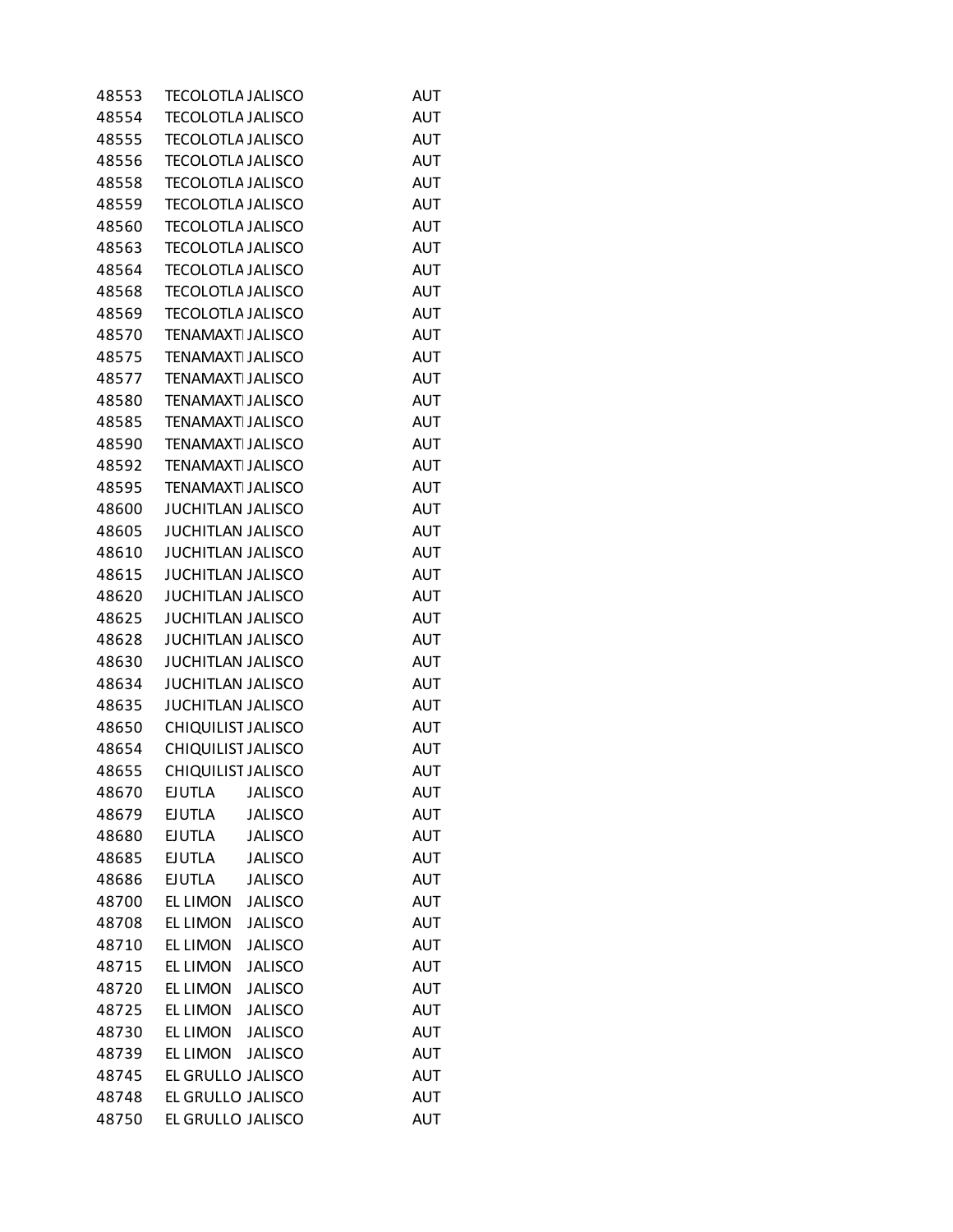| 48753          | EL GRULLO JALISCO               | AUT               |
|----------------|---------------------------------|-------------------|
| 48760          | <b>JALISCO</b><br><b>TONAYA</b> | AUT               |
| 48763          | <b>TONAYA</b><br><b>JALISCO</b> | <b>AUT</b>        |
| 48764          | <b>TONAYA</b><br><b>JALISCO</b> | AUT               |
| 48765          | <b>TONAYA</b><br><b>JALISCO</b> | AUT               |
| 48766          | <b>TONAYA</b><br><b>JALISCO</b> | <b>AUT</b>        |
| 48767          | <b>JALISCO</b><br><b>TONAYA</b> | AUT               |
| 48768          | <b>TONAYA</b><br><b>JALISCO</b> | AUT               |
| 48769          | <b>TONAYA</b><br><b>JALISCO</b> | <b>AUT</b>        |
| 48770          | <b>TUXCACUE: JALISCO</b>        | AUT               |
| 48775          | <b>TUXCACUE: JALISCO</b>        | <b>AUT</b>        |
| 48777          | <b>TUXCACUE! JALISCO</b>        | <b>AUT</b>        |
| 48778          | <b>TUXCACUE: JALISCO</b>        | AUT               |
| 48780          | <b>TUXCACUE: JALISCO</b>        | AUT               |
| 48785          | <b>TUXCACUE! JALISCO</b>        | <b>AUT</b>        |
| 48786          | <b>TUXCACUE! JALISCO</b>        | AUT               |
| 48788          | <b>TUXCACUE: JALISCO</b>        | <b>AUT</b>        |
| 48790          | <b>TUXCACUE! JALISCO</b>        | <b>AUT</b>        |
| 48793          | <b>TUXCACUE! JALISCO</b>        | AUT               |
|                | <b>TUXCACUE: JALISCO</b>        |                   |
| 48795          | <b>VILLA PURII JALISCO</b>      | AUT<br><b>AUT</b> |
| 48800<br>48802 | VILLA PURII JALISCO             |                   |
|                |                                 | AUT               |
| 48803          | <b>VILLA PURII JALISCO</b>      | <b>AUT</b>        |
| 48804          | <b>VILLA PURII JALISCO</b>      | <b>AUT</b>        |
| 48805          | VILLA PURII JALISCO             | AUT               |
| 48806          | <b>VILLA PURII JALISCO</b>      | AUT               |
| 48815          | <b>VILLA PURII JALISCO</b>      | <b>AUT</b>        |
| 48816          | VILLA PURII JALISCO             | AUT               |
| 48820          | <b>VILLA PURII JALISCO</b>      | <b>AUT</b>        |
| 48823          | <b>VILLA PURII JALISCO</b>      | <b>AUT</b>        |
| 48824          | VILLA PURII JALISCO             | <b>AUT</b>        |
| 48825          | <b>VILLA PURII JALISCO</b>      | AUT               |
| 48826          | <b>VILLA PURII JALISCO</b>      | <b>AUT</b>        |
| 48827          | <b>VILLA PURII JALISCO</b>      | AUT               |
| 48830          | <b>VILLA PURII JALISCO</b>      | AUT               |
| 48833          | <b>VILLA PURII JALISCO</b>      | <b>AUT</b>        |
| 48835          | <b>VILLA PURII JALISCO</b>      | <b>AUT</b>        |
| 48836          | <b>VILLA PURII JALISCO</b>      | AUT               |
| 48837          | <b>VILLA PURII JALISCO</b>      | <b>AUT</b>        |
| 48840          | <b>VILLA PURII JALISCO</b>      | AUT               |
| 48843          | <b>VILLA PURII JALISCO</b>      | AUT               |
| 48844          | <b>VILLA PURII JALISCO</b>      | <b>AUT</b>        |
| 48845          | <b>VILLA PURII JALISCO</b>      | AUT               |
| 48847          | <b>VILLA PURII JALISCO</b>      | AUT               |
| 48850          | LA HUERTA JALISCO               | <b>AUT</b>        |
| 48906          | <b>AUTLAN DE JALISCO</b>        | AUT               |
| 48907          | <b>AUTLAN DE JALISCO</b>        | AUT               |
| 48908          | AUTLAN DE JALISCO               | <b>AUT</b>        |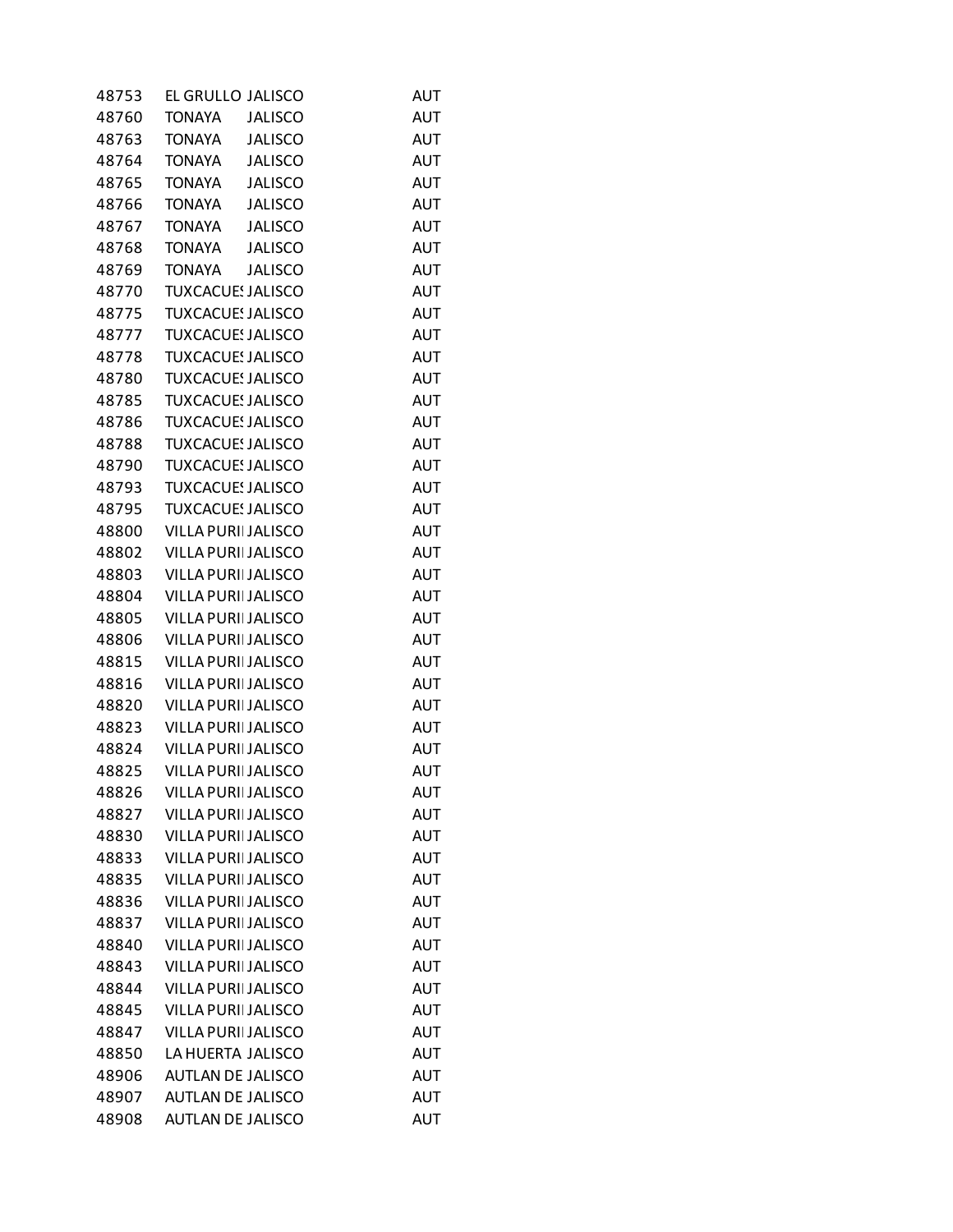| 48909          | <b>AUTLAN DE JALISCO</b> | AUT        |
|----------------|--------------------------|------------|
| 48910          | <b>AUTLAN DE JALISCO</b> | AUT        |
| 48914          | <b>AUTLAN DE JALISCO</b> | AUT        |
| 48915          | AUTLAN DE JALISCO        | AUT        |
| 48916          | <b>AUTLAN DE JALISCO</b> | AUT        |
| 48917          | <b>AUTLAN DE JALISCO</b> | <b>AUT</b> |
| 48918          | AUTLAN DE JALISCO        | AUT        |
| 48919          | <b>AUTLAN DE JALISCO</b> | <b>AUT</b> |
| 48920          | <b>AUTLAN DE JALISCO</b> | <b>AUT</b> |
| 48922          | AUTLAN DE JALISCO        | AUT        |
| 48923          | <b>AUTLAN DE JALISCO</b> | <b>AUT</b> |
| 48926          | <b>AUTLAN DE JALISCO</b> | <b>AUT</b> |
| 48936          | CASIMIRO (JALISCO        | AUT        |
| 48938          | CASIMIRO (JALISCO        | AUT        |
| 48939          | CASIMIRO (JALISCO        | <b>AUT</b> |
| 48940          | CASIMIRO (JALISCO        | AUT        |
| 48942          | CASIMIRO (JALISCO        | <b>AUT</b> |
|                | CASIMIRO (JALISCO        | <b>AUT</b> |
| 48943<br>48944 |                          |            |
|                | CASIMIRO (JALISCO        | <b>AUT</b> |
| 48945          | CASIMIRO (JALISCO        | AUT        |
| 48946          | CASIMIRO (JALISCO        | AUT        |
| 48947          | CASIMIRO (JALISCO        | AUT        |
| 48948          | CASIMIRO (JALISCO        | <b>AUT</b> |
| 48950          | CUAUTITLA JALISCO        | <b>AUT</b> |
| 48953          | CUAUTITLA JALISCO        | AUT        |
| 48954          | CUAUTITLA JALISCO        | AUT        |
| 48955          | CUAUTITLA JALISCO        | AUT        |
| 48959          | CUAUTITLA JALISCO        | AUT        |
| 48960          | <b>CUAUTITLA JALISCO</b> | <b>AUT</b> |
| 48962          | CUAUTITLA JALISCO        | <b>AUT</b> |
| 48963          | CUAUTITLA JALISCO        | AUT        |
| 48964          | <b>CUAUTITLA JALISCO</b> | <b>AUT</b> |
| 48965          | <b>CUAUTITLA JALISCO</b> | <b>AUT</b> |
| 48966          | CUAUTITLA JALISCO        | <b>AUT</b> |
| 48967          | CUAUTITLA JALISCO        | AUT        |
| 48986          | CIHUATLAN JALISCO        | ZLO        |
| 48989          | CIHUATLAN JALISCO        | ZLO        |
| 48995          | CIHUATLAN JALISCO        | ZLO        |
| 49016          | ZAPOTLAN   JALISCO       | <b>CGN</b> |
| 49106          | ZAPOTLAN   JALISCO       | <b>CGN</b> |
| 49110          | ZAPOTLAN   JALISCO       | <b>CGN</b> |
| 49112          | ZAPOTLAN   JALISCO       | <b>CGN</b> |
| 49113          | ZAPOTLAN   JALISCO       | <b>CGN</b> |
| 49120          | <b>GOMEZ FAF JALISCO</b> | CGN        |
| 49123          | <b>GOMEZ FAF JALISCO</b> | CGN        |
| 49124          | <b>GOMEZ FAF JALISCO</b> | <b>CGN</b> |
| 49126          | <b>GOMEZ FAF JALISCO</b> | <b>CGN</b> |
| 49130          | <b>GOMEZ FAF JALISCO</b> | CGN        |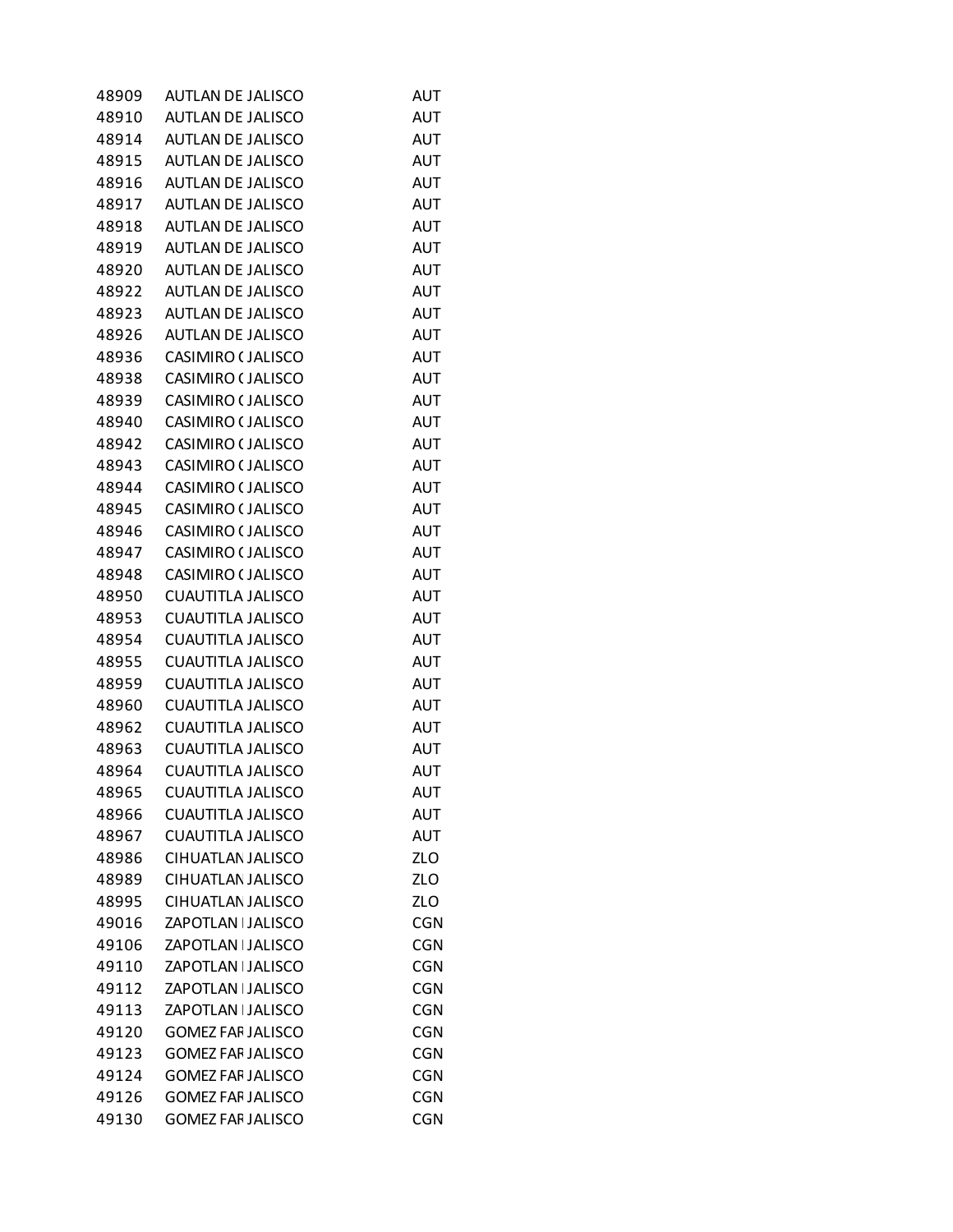| <b>GOMEZ FAF JALISCO</b>             | <b>CGN</b>                                                                                                                                                                                                                                                                                                                                                                                                                                                                                                                                                                                                                                                                                                                                                                                  |
|--------------------------------------|---------------------------------------------------------------------------------------------------------------------------------------------------------------------------------------------------------------------------------------------------------------------------------------------------------------------------------------------------------------------------------------------------------------------------------------------------------------------------------------------------------------------------------------------------------------------------------------------------------------------------------------------------------------------------------------------------------------------------------------------------------------------------------------------|
| <b>CONCEPCIC JALISCO</b>             | <b>SHY</b>                                                                                                                                                                                                                                                                                                                                                                                                                                                                                                                                                                                                                                                                                                                                                                                  |
| <b>ATOYAC</b><br><b>JALISCO</b>      | <b>CGN</b>                                                                                                                                                                                                                                                                                                                                                                                                                                                                                                                                                                                                                                                                                                                                                                                  |
| ATOYAC<br><b>JALISCO</b>             | <b>CGN</b>                                                                                                                                                                                                                                                                                                                                                                                                                                                                                                                                                                                                                                                                                                                                                                                  |
| <b>TECHALUTA JALISCO</b>             | <b>CGN</b>                                                                                                                                                                                                                                                                                                                                                                                                                                                                                                                                                                                                                                                                                                                                                                                  |
|                                      | <b>CGN</b>                                                                                                                                                                                                                                                                                                                                                                                                                                                                                                                                                                                                                                                                                                                                                                                  |
|                                      | <b>CGN</b>                                                                                                                                                                                                                                                                                                                                                                                                                                                                                                                                                                                                                                                                                                                                                                                  |
|                                      | CGN                                                                                                                                                                                                                                                                                                                                                                                                                                                                                                                                                                                                                                                                                                                                                                                         |
|                                      | <b>CGN</b>                                                                                                                                                                                                                                                                                                                                                                                                                                                                                                                                                                                                                                                                                                                                                                                  |
|                                      | <b>CGN</b>                                                                                                                                                                                                                                                                                                                                                                                                                                                                                                                                                                                                                                                                                                                                                                                  |
| <b>TEOCUITATI JALISCO</b>            | <b>CGN</b>                                                                                                                                                                                                                                                                                                                                                                                                                                                                                                                                                                                                                                                                                                                                                                                  |
|                                      | <b>CGN</b>                                                                                                                                                                                                                                                                                                                                                                                                                                                                                                                                                                                                                                                                                                                                                                                  |
|                                      | <b>CGN</b>                                                                                                                                                                                                                                                                                                                                                                                                                                                                                                                                                                                                                                                                                                                                                                                  |
|                                      | CGN                                                                                                                                                                                                                                                                                                                                                                                                                                                                                                                                                                                                                                                                                                                                                                                         |
|                                      | <b>CGN</b>                                                                                                                                                                                                                                                                                                                                                                                                                                                                                                                                                                                                                                                                                                                                                                                  |
|                                      | <b>CGN</b>                                                                                                                                                                                                                                                                                                                                                                                                                                                                                                                                                                                                                                                                                                                                                                                  |
|                                      | <b>CGN</b>                                                                                                                                                                                                                                                                                                                                                                                                                                                                                                                                                                                                                                                                                                                                                                                  |
|                                      | <b>CGN</b>                                                                                                                                                                                                                                                                                                                                                                                                                                                                                                                                                                                                                                                                                                                                                                                  |
| TAPALPA                              | <b>CGN</b>                                                                                                                                                                                                                                                                                                                                                                                                                                                                                                                                                                                                                                                                                                                                                                                  |
|                                      | <b>CGN</b>                                                                                                                                                                                                                                                                                                                                                                                                                                                                                                                                                                                                                                                                                                                                                                                  |
|                                      | <b>CGN</b>                                                                                                                                                                                                                                                                                                                                                                                                                                                                                                                                                                                                                                                                                                                                                                                  |
|                                      | <b>CGN</b>                                                                                                                                                                                                                                                                                                                                                                                                                                                                                                                                                                                                                                                                                                                                                                                  |
|                                      | <b>SHY</b>                                                                                                                                                                                                                                                                                                                                                                                                                                                                                                                                                                                                                                                                                                                                                                                  |
|                                      | <b>SHY</b>                                                                                                                                                                                                                                                                                                                                                                                                                                                                                                                                                                                                                                                                                                                                                                                  |
|                                      | GDL                                                                                                                                                                                                                                                                                                                                                                                                                                                                                                                                                                                                                                                                                                                                                                                         |
|                                      | GDL                                                                                                                                                                                                                                                                                                                                                                                                                                                                                                                                                                                                                                                                                                                                                                                         |
|                                      | GDL                                                                                                                                                                                                                                                                                                                                                                                                                                                                                                                                                                                                                                                                                                                                                                                         |
|                                      | GDL                                                                                                                                                                                                                                                                                                                                                                                                                                                                                                                                                                                                                                                                                                                                                                                         |
|                                      | GDL                                                                                                                                                                                                                                                                                                                                                                                                                                                                                                                                                                                                                                                                                                                                                                                         |
|                                      | <b>SHY</b>                                                                                                                                                                                                                                                                                                                                                                                                                                                                                                                                                                                                                                                                                                                                                                                  |
|                                      | SHY                                                                                                                                                                                                                                                                                                                                                                                                                                                                                                                                                                                                                                                                                                                                                                                         |
|                                      | SHY                                                                                                                                                                                                                                                                                                                                                                                                                                                                                                                                                                                                                                                                                                                                                                                         |
|                                      | <b>SHY</b>                                                                                                                                                                                                                                                                                                                                                                                                                                                                                                                                                                                                                                                                                                                                                                                  |
| <b>VALLE DE JUJALISCO</b>            | <b>SHY</b>                                                                                                                                                                                                                                                                                                                                                                                                                                                                                                                                                                                                                                                                                                                                                                                  |
|                                      | <b>SHY</b>                                                                                                                                                                                                                                                                                                                                                                                                                                                                                                                                                                                                                                                                                                                                                                                  |
|                                      | <b>SHY</b>                                                                                                                                                                                                                                                                                                                                                                                                                                                                                                                                                                                                                                                                                                                                                                                  |
|                                      | <b>CGN</b>                                                                                                                                                                                                                                                                                                                                                                                                                                                                                                                                                                                                                                                                                                                                                                                  |
| <b>TAMAZULA JALISCO</b>              | <b>CGN</b>                                                                                                                                                                                                                                                                                                                                                                                                                                                                                                                                                                                                                                                                                                                                                                                  |
|                                      | <b>CGN</b>                                                                                                                                                                                                                                                                                                                                                                                                                                                                                                                                                                                                                                                                                                                                                                                  |
|                                      |                                                                                                                                                                                                                                                                                                                                                                                                                                                                                                                                                                                                                                                                                                                                                                                             |
|                                      |                                                                                                                                                                                                                                                                                                                                                                                                                                                                                                                                                                                                                                                                                                                                                                                             |
| TAMAZULA JALISCO                     | <b>CGN</b>                                                                                                                                                                                                                                                                                                                                                                                                                                                                                                                                                                                                                                                                                                                                                                                  |
| TAMAZULA JALISCO<br>TAMAZULA JALISCO | <b>CGN</b>                                                                                                                                                                                                                                                                                                                                                                                                                                                                                                                                                                                                                                                                                                                                                                                  |
| TAMAZULA JALISCO                     | <b>CGN</b><br><b>CGN</b>                                                                                                                                                                                                                                                                                                                                                                                                                                                                                                                                                                                                                                                                                                                                                                    |
| <b>TAMAZULA JALISCO</b>              | <b>CGN</b>                                                                                                                                                                                                                                                                                                                                                                                                                                                                                                                                                                                                                                                                                                                                                                                  |
| TAMAZULA JALISCO                     | <b>CGN</b>                                                                                                                                                                                                                                                                                                                                                                                                                                                                                                                                                                                                                                                                                                                                                                                  |
| TAMAZULA JALISCO                     | <b>CGN</b>                                                                                                                                                                                                                                                                                                                                                                                                                                                                                                                                                                                                                                                                                                                                                                                  |
| TAMAZULA JALISCO                     | <b>CGN</b>                                                                                                                                                                                                                                                                                                                                                                                                                                                                                                                                                                                                                                                                                                                                                                                  |
|                                      | <b>TEOCUITATI JALISCO</b><br><b>TEOCUITATI JALISCO</b><br><b>TEOCUITATI JALISCO</b><br><b>TEOCUITATI JALISCO</b><br><b>TEOCUITATI JALISCO</b><br><b>TEOCUITATI JALISCO</b><br><b>TEOCUITATI JALISCO</b><br><b>TEOCUITATI JALISCO</b><br>SAYULA<br><b>JALISCO</b><br>TAPALPA JALISCO<br>TAPALPA JALISCO<br>TAPALPA JALISCO<br><b>JALISCO</b><br><b>TAPALPA</b><br><b>JALISCO</b><br>AMACUECA JALISCO<br>AMACUECA JALISCO<br><b>TIZAPAN EL JALISCO</b><br><b>TIZAPAN EL JALISCO</b><br><b>TUXCUECA JALISCO</b><br><b>TUXCUECA JALISCO</b><br>TUXCUECA JALISCO<br>TUXCUECA JALISCO<br><b>TUXCUECA JALISCO</b><br>LA MANZAN JALISCO<br>MAZAMITL JALISCO<br>MAZAMITL/ JALISCO<br>MAZAMITL/ JALISCO<br><b>QUITUPAN JALISCO</b><br><b>QUITUPAN JALISCO</b><br>TAMAZULA JALISCO<br>TAMAZULA JALISCO |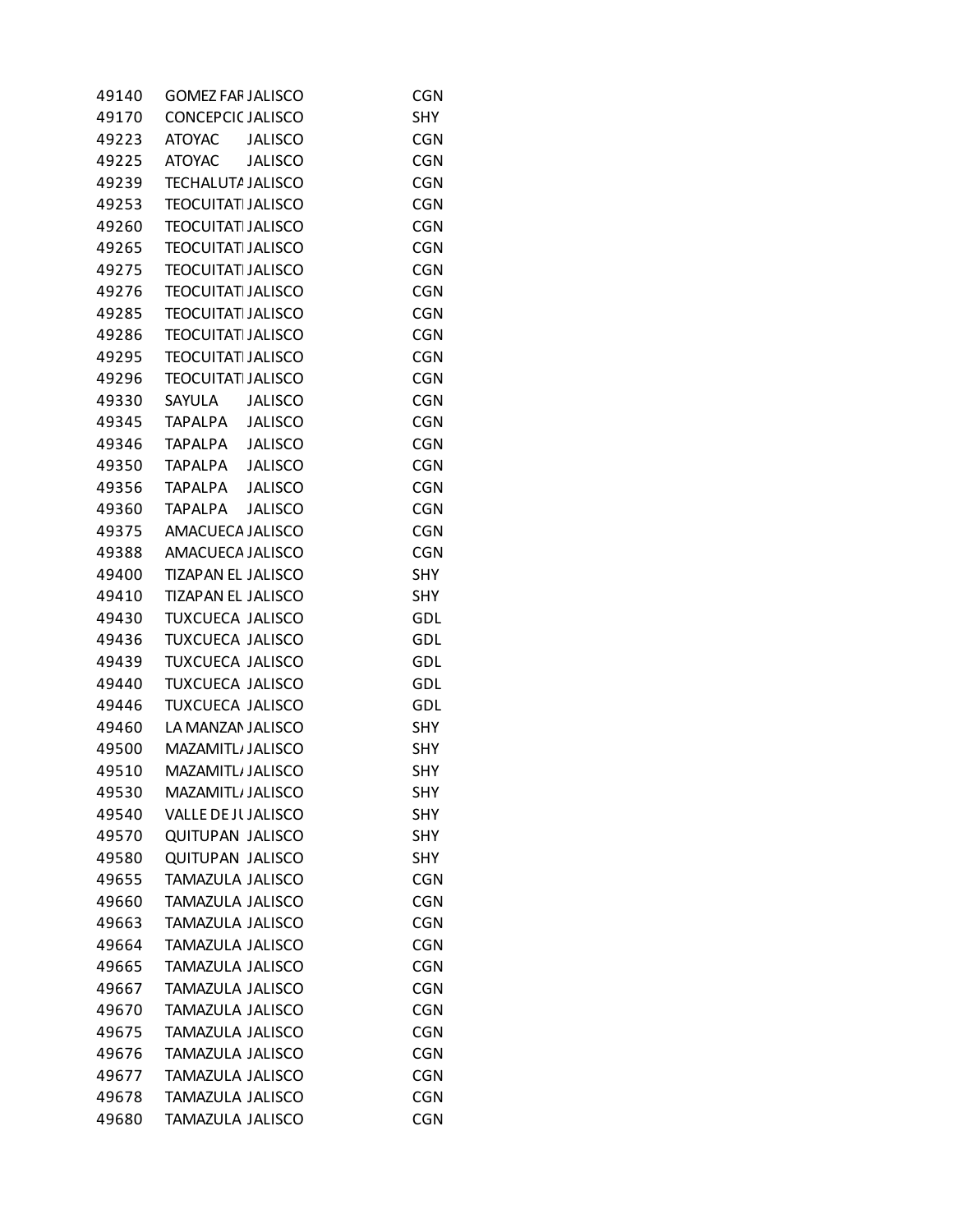| 49685 | TAMAZULA JALISCO          |                | <b>CGN</b> |
|-------|---------------------------|----------------|------------|
| 49687 | TAMAZULA JALISCO          |                | <b>CGN</b> |
| 49690 | <b>TAMAZULA JALISCO</b>   |                | <b>CGN</b> |
| 49700 | <b>SAN GABRII JALISCO</b> |                | <b>AUT</b> |
| 49705 | <b>SAN GABRII JALISCO</b> |                | <b>AUT</b> |
| 49710 | <b>SAN GABRII JALISCO</b> |                | <b>AUT</b> |
| 49714 | SAN GABRII JALISCO        |                | AUT        |
| 49720 | <b>SAN GABRII JALISCO</b> |                | <b>AUT</b> |
| 49728 | <b>SAN GABRII JALISCO</b> |                | <b>AUT</b> |
| 49730 | <b>SAN GABRII JALISCO</b> |                | AUT        |
| 49735 | <b>SAN GABRII JALISCO</b> |                | <b>AUT</b> |
| 49738 | <b>SAN GABRII JALISCO</b> |                | <b>AUT</b> |
| 49740 | SAN GABRII JALISCO        |                | AUT        |
| 49744 | <b>SAN GABRII JALISCO</b> |                | <b>AUT</b> |
| 49750 | TOLIMAN                   | <b>JALISCO</b> | <b>CGN</b> |
| 49754 | TOLIMAN                   | <b>JALISCO</b> | <b>CGN</b> |
| 49755 | TOLIMAN                   | <b>JALISCO</b> | CGN        |
| 49756 | TOLIMAN                   | <b>JALISCO</b> | <b>CGN</b> |
| 49757 | TOLIMAN                   | <b>JALISCO</b> | <b>CGN</b> |
| 49758 | <b>TOLIMAN</b>            | <b>JALISCO</b> | <b>CGN</b> |
| 49759 | TOLIMAN                   | <b>JALISCO</b> | <b>CGN</b> |
| 49760 | TOLIMAN                   | <b>JALISCO</b> | <b>CGN</b> |
| 49764 | TOLIMAN                   | <b>JALISCO</b> | <b>CGN</b> |
| 49765 | TOLIMAN                   | <b>JALISCO</b> | <b>CGN</b> |
| 49767 | TOLIMAN                   | <b>JALISCO</b> | <b>CGN</b> |
| 49769 | <b>TOLIMAN</b>            | <b>JALISCO</b> | <b>CGN</b> |
| 49770 | ZAPOTITLAI JALISCO        |                | <b>CGN</b> |
| 49775 | ZAPOTITLAI JALISCO        |                | <b>CGN</b> |
| 49779 | ZAPOTITLAI JALISCO        |                | <b>CGN</b> |
| 49780 | ZAPOTITLAI JALISCO        |                | <b>CGN</b> |
| 49783 | ZAPOTITLAI JALISCO        |                | <b>CGN</b> |
| 49784 | ZAPOTITLAI JALISCO        |                | <b>CGN</b> |
| 49786 | ZAPOTITLAI JALISCO        |                | CGN        |
| 49789 | ZAPOTITLAI JALISCO        |                | <b>CGN</b> |
| 49840 | <b>TONILA</b>             | <b>JALISCO</b> | <b>COL</b> |
| 49848 | <b>TONILA</b>             | <b>JALISCO</b> | <b>COL</b> |
| 49850 | <b>TONILA</b>             | <b>JALISCO</b> | <b>COL</b> |
| 49860 | <b>TONILA</b>             | <b>JALISCO</b> | <b>COL</b> |
| 49867 | <b>TONILA</b>             | <b>JALISCO</b> | <b>COL</b> |
| 49869 | <b>TONILA</b>             | <b>JALISCO</b> | <b>COL</b> |
| 49870 | <b>PIHUAMO</b>            | <b>JALISCO</b> | <b>COL</b> |
| 49873 | PIHUAMO                   | <b>JALISCO</b> | <b>COL</b> |
| 49874 | PIHUAMO                   | <b>JALISCO</b> | <b>COL</b> |
| 49875 | PIHUAMO                   | <b>JALISCO</b> | <b>COL</b> |
| 49876 | <b>PIHUAMO</b>            | <b>JALISCO</b> | <b>COL</b> |
| 49877 | PIHUAMO                   | <b>JALISCO</b> | <b>COL</b> |
| 49883 | PIHUAMO                   | <b>JALISCO</b> | <b>COL</b> |
| 49885 | PIHUAMO                   | <b>JALISCO</b> | <b>COL</b> |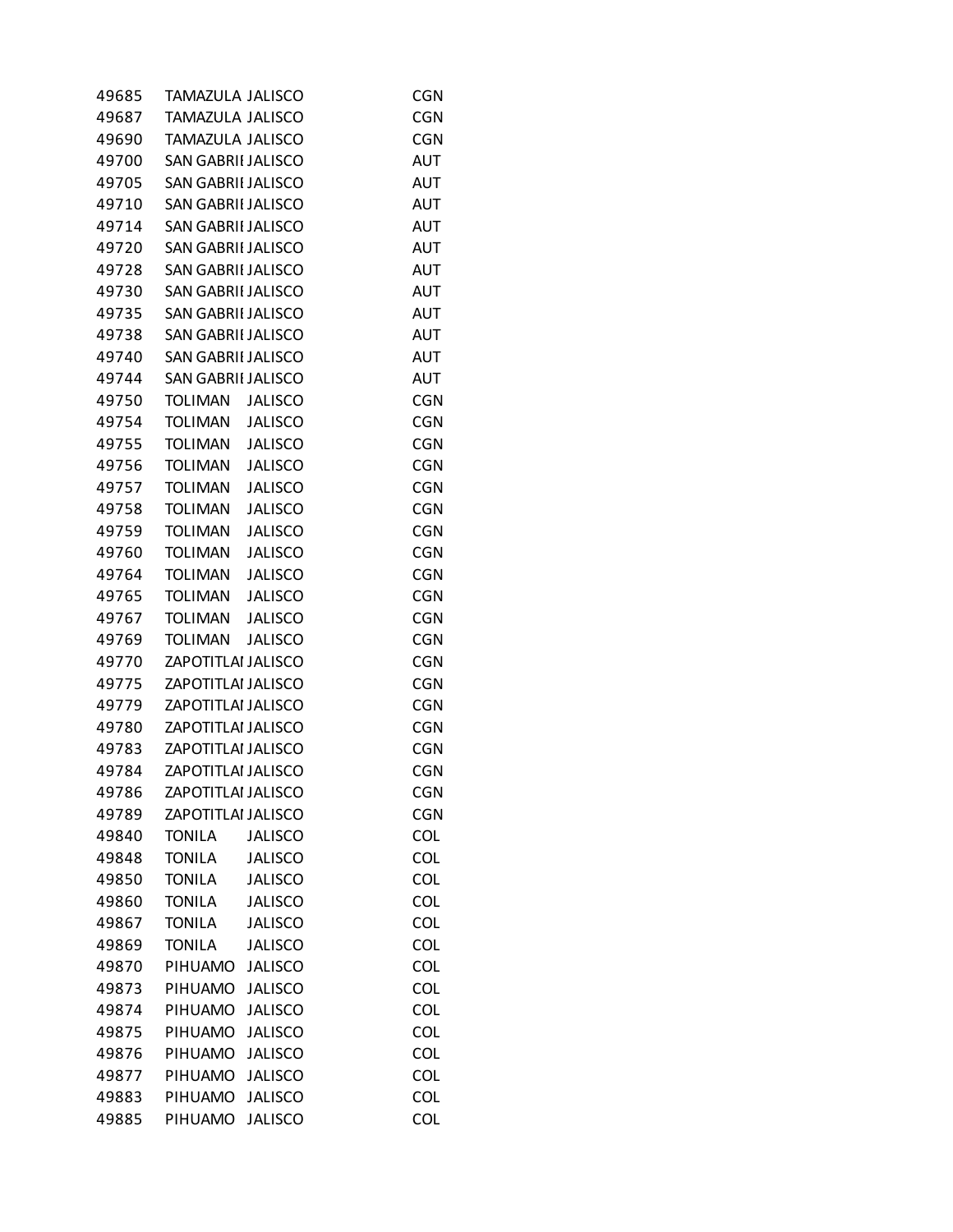| 49886 | PIHUAMO                   | <b>JALISCO</b>                  | <b>COL</b>      |
|-------|---------------------------|---------------------------------|-----------------|
| 49887 | PIHUAMO                   | <b>JALISCO</b>                  | <b>COL</b>      |
| 49893 | PIHUAMO                   | <b>JALISCO</b>                  | <b>COL</b>      |
| 49894 | PIHUAMO                   | <b>JALISCO</b>                  | <b>COL</b>      |
| 49895 | PIHUAMO                   | <b>JALISCO</b>                  | COL             |
| 49896 | PIHUAMO                   | <b>JALISCO</b>                  | COL             |
| 49897 | PIHUAMO JALISCO           |                                 | <b>COL</b>      |
| 49900 | <b>TECALITLAN JALISCO</b> |                                 | <b>CGN</b>      |
| 49902 | <b>TECALITLAN JALISCO</b> |                                 | <b>CGN</b>      |
| 49903 | <b>TECALITLAN JALISCO</b> |                                 | <b>CGN</b>      |
| 49904 | <b>TECALITLAN JALISCO</b> |                                 | <b>CGN</b>      |
| 49910 | <b>TECALITLAN JALISCO</b> |                                 | <b>CGN</b>      |
| 49920 | <b>TECALITLAN JALISCO</b> |                                 | <b>AUT</b>      |
| 49924 | <b>TECALITLAN JALISCO</b> |                                 | <b>CGN</b>      |
| 49925 | <b>TECALITLAN JALISCO</b> |                                 | <b>CGN</b>      |
| 49940 | <b>TECALITLAN JALISCO</b> |                                 | <b>CGN</b>      |
| 50250 | <b>TOLUCA</b>             | EDO. DE MEXICO                  | <b>TLC</b>      |
| 50255 | TOLUCA                    | EDO. DE MEXICO                  | <b>TLC</b>      |
| 50256 | <b>TOLUCA</b>             | EDO. DE MEXICO                  | TL <sub>2</sub> |
| 50257 | <b>TOLUCA</b>             | EDO. DE MEXICO                  | <b>TLC</b>      |
| 50258 | <b>TOLUCA</b>             | EDO. DE MEXICO                  | TL <sub>2</sub> |
| 50260 | <b>TOLUCA</b>             | EDO. DE MEXICO                  | <b>TLC</b>      |
| 50274 | <b>TOLUCA</b>             | EDO. DE MEXICO                  | <b>TLC</b>      |
| 50284 | <b>TOLUCA</b>             | EDO. DE MEXICO                  | TL <sub>2</sub> |
| 50285 | <b>TOLUCA</b>             | EDO. DE MEXICO                  | <b>TLC</b>      |
| 50286 | <b>TOLUCA</b>             | EDO. DE MEXICO                  | <b>TLC</b>      |
| 50295 | <b>TOLUCA</b>             | EDO. DE MEXICO                  | <b>TLC</b>      |
| 50300 |                           | ACAMBAY E EDO. DE MEXICO        | TL <sub>2</sub> |
| 50306 |                           | <b>ACAMBAY L EDO. DE MEXICO</b> | TL <sub>2</sub> |
| 50314 |                           | ACAMBAY E EDO. DE MEXICO        | TL <sub>2</sub> |
| 50325 |                           | ACAMBAY E EDO. DE MEXICO        | TL <sub>2</sub> |
| 50326 |                           | ACAMBAY L EDO. DE MEXICO        | TL <sub>2</sub> |
| 50330 |                           | ACAMBAY L EDO. DE MEXICO        | TL <sub>2</sub> |
| 50333 |                           | ACAMBAY L EDO. DE MEXICO        | TL <sub>2</sub> |
| 50340 |                           | ACAMBAY L EDO. DE MEXICO        | TL <sub>2</sub> |
| 50350 |                           | ACAMBAY L EDO. DE MEXICO        | TL <sub>2</sub> |
| 50353 |                           | ACAMBAY E EDO. DE MEXICO        | TL <sub>2</sub> |
| 50360 | ACULCO                    | EDO. DE MEXICO                  | TL <sub>2</sub> |
| 50370 | <b>ACULCO</b>             | EDO. DE MEXICO                  | TL <sub>2</sub> |
| 50376 | ACULCO                    | EDO. DE MEXICO                  | TL <sub>2</sub> |
| 50380 | <b>ACULCO</b>             | EDO. DE MEXICO                  | TL <sub>2</sub> |
| 50386 | <b>ACULCO</b>             | EDO. DE MEXICO                  | TL <sub>2</sub> |
| 50400 |                           | TEMASCAL(EDO. DE MEXICO         | TL <sub>2</sub> |
| 50410 |                           | TEMASCAL(EDO. DE MEXICO         | TL <sub>2</sub> |
| 50413 |                           | TEMASCAL(EDO. DE MEXICO         | TL <sub>2</sub> |
| 50415 |                           | TEMASCAL(EDO. DE MEXICO         | TL <sub>2</sub> |
| 50430 |                           | TEMASCAL(EDO. DE MEXICO         | TL <sub>2</sub> |
| 50434 |                           | TEMASCAL(EDO. DE MEXICO         | TL <sub>2</sub> |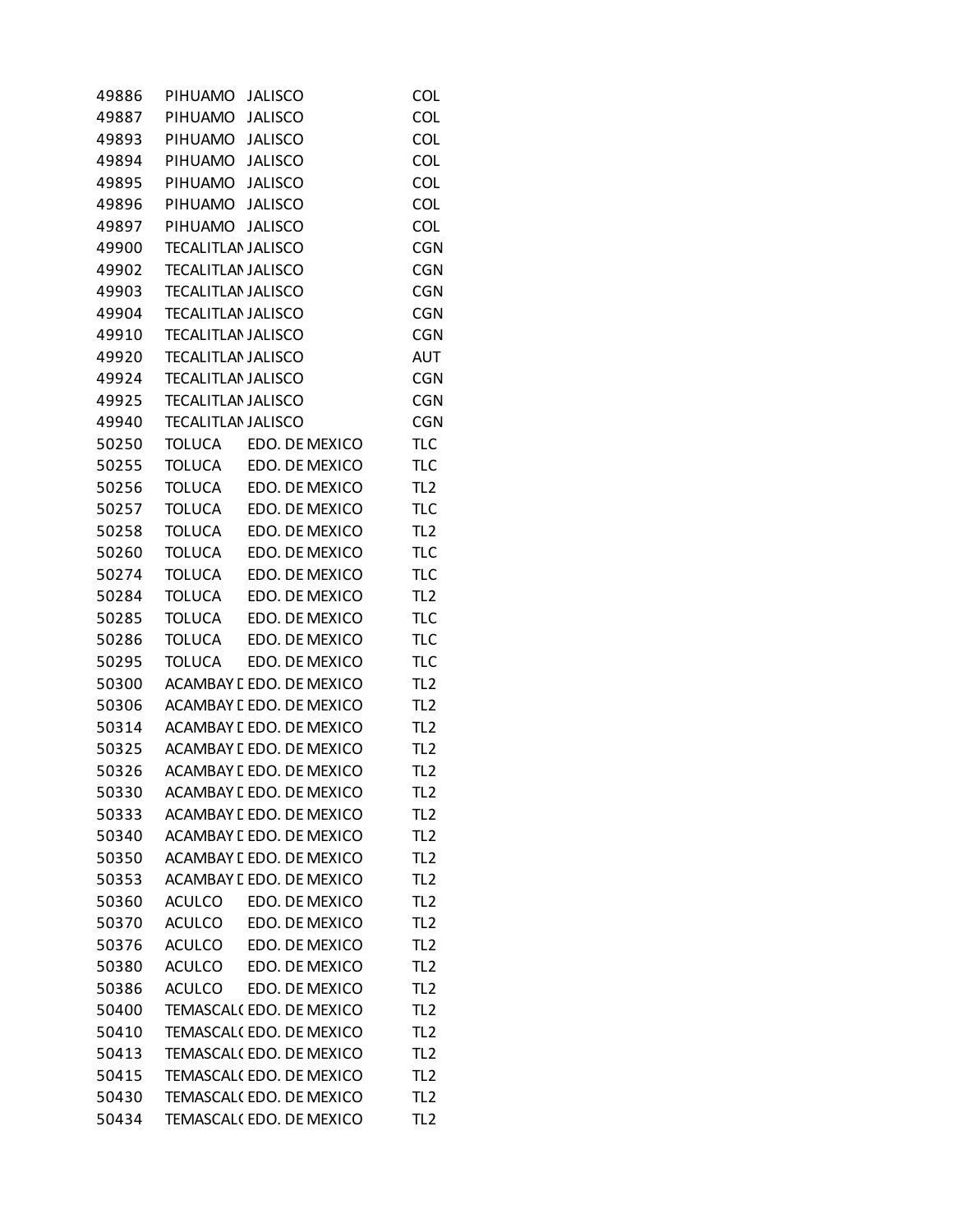| 50440 |                 | TEMASCAL(EDO. DE MEXICO | TL <sub>2</sub> |
|-------|-----------------|-------------------------|-----------------|
| 50445 |                 | TEMASCAL(EDO. DE MEXICO | TL <sub>2</sub> |
| 50456 |                 | ATLACOMU EDO. DE MEXICO | TL <sub>2</sub> |
| 50460 |                 | ATLACOMU EDO. DE MEXICO | TL <sub>2</sub> |
| 50463 |                 | ATLACOMU EDO. DE MEXICO | TL <sub>2</sub> |
| 50464 |                 | ATLACOMU EDO. DE MEXICO | TL <sub>2</sub> |
| 50465 |                 | ATLACOMU EDO. DE MEXICO | TL <sub>2</sub> |
| 50466 |                 | ATLACOMU EDO. DE MEXICO | TL <sub>2</sub> |
| 50470 |                 | ATLACOMU EDO. DE MEXICO | TL <sub>2</sub> |
| 50473 |                 | ATLACOMU EDO. DE MEXICO | TL <sub>2</sub> |
| 50474 |                 | ATLACOMU EDO. DE MEXICO | TL <sub>2</sub> |
| 50475 |                 | ATLACOMU EDO. DE MEXICO | TL <sub>2</sub> |
| 50476 |                 | ATLACOMU EDO. DE MEXICO | TL <sub>2</sub> |
| 50480 |                 | ATLACOMU EDO. DE MEXICO | TL <sub>2</sub> |
| 50483 |                 | ATLACOMU EDO. DE MEXICO | TL <sub>2</sub> |
| 50484 |                 | ATLACOMU EDO. DE MEXICO | <b>TLC</b>      |
| 50485 |                 | ATLACOMU EDO. DE MEXICO | TL <sub>2</sub> |
| 50486 |                 | ATLACOMU EDO. DE MEXICO | TL <sub>2</sub> |
| 50487 |                 | ATLACOMU EDO. DE MEXICO | TL <sub>2</sub> |
| 50490 |                 | ATLACOMU EDO. DE MEXICO | TL <sub>2</sub> |
| 50497 |                 | ATLACOMU EDO. DE MEXICO | TL <sub>2</sub> |
| 50500 | <b>TIMILPAN</b> | EDO. DE MEXICO          | TL <sub>2</sub> |
| 50503 | TIMILPAN        | EDO. DE MEXICO          | <b>TUA</b>      |
| 50504 | <b>TIMILPAN</b> | EDO. DE MEXICO          | <b>TUA</b>      |
| 50505 | <b>TIMILPAN</b> | EDO. DE MEXICO          | <b>TUA</b>      |
| 50523 | <b>TIMILPAN</b> | EDO. DE MEXICO          | <b>TUA</b>      |
| 50524 | TIMILPAN        | EDO. DE MEXICO          | <b>TUA</b>      |
| 50540 | <b>TIMILPAN</b> | EDO. DE MEXICO          | TL <sub>2</sub> |
| 50550 | <b>MORELOS</b>  | EDO. DE MEXICO          | TL <sub>2</sub> |
| 50554 | <b>MORELOS</b>  | EDO. DE MEXICO          | <b>TLC</b>      |
| 50559 | <b>MORELOS</b>  | EDO. DE MEXICO          | TL <sub>2</sub> |
| 50563 | <b>MORELOS</b>  | EDO. DE MEXICO          | TL <sub>2</sub> |
| 50564 | <b>MORELOS</b>  | EDO. DE MEXICO          | TL2             |
| 50565 | <b>MORELOS</b>  | EDO. DE MEXICO          | TL <sub>2</sub> |
| 50566 | <b>MORELOS</b>  | EDO. DE MEXICO          | TL <sub>2</sub> |
| 50567 | <b>MORELOS</b>  | EDO. DE MEXICO          | <b>TLC</b>      |
| 50570 | <b>MORELOS</b>  | EDO. DE MEXICO          | <b>TLC</b>      |
| 50573 | <b>MORELOS</b>  | EDO. DE MEXICO          | TL <sub>2</sub> |
| 50574 | <b>MORELOS</b>  | EDO. DE MEXICO          | TL <sub>2</sub> |
| 50575 | <b>MORELOS</b>  | EDO. DE MEXICO          | <b>TLC</b>      |
| 50583 | <b>MORELOS</b>  | EDO. DE MEXICO          | TL <sub>2</sub> |
| 50586 | <b>MORELOS</b>  | EDO. DE MEXICO          | TL <sub>2</sub> |
| 50597 | <b>MORELOS</b>  | EDO. DE MEXICO          | TL <sub>2</sub> |
| 50600 | EL ORO          | EDO. DE MEXICO          | TL <sub>2</sub> |
| 50601 | EL ORO          | EDO. DE MEXICO          | <b>TLC</b>      |
| 50603 | EL ORO          | EDO. DE MEXICO          | TL <sub>2</sub> |
| 50604 | EL ORO          | EDO. DE MEXICO          | TL <sub>2</sub> |
| 50610 | EL ORO          | EDO. DE MEXICO          | TL <sub>2</sub> |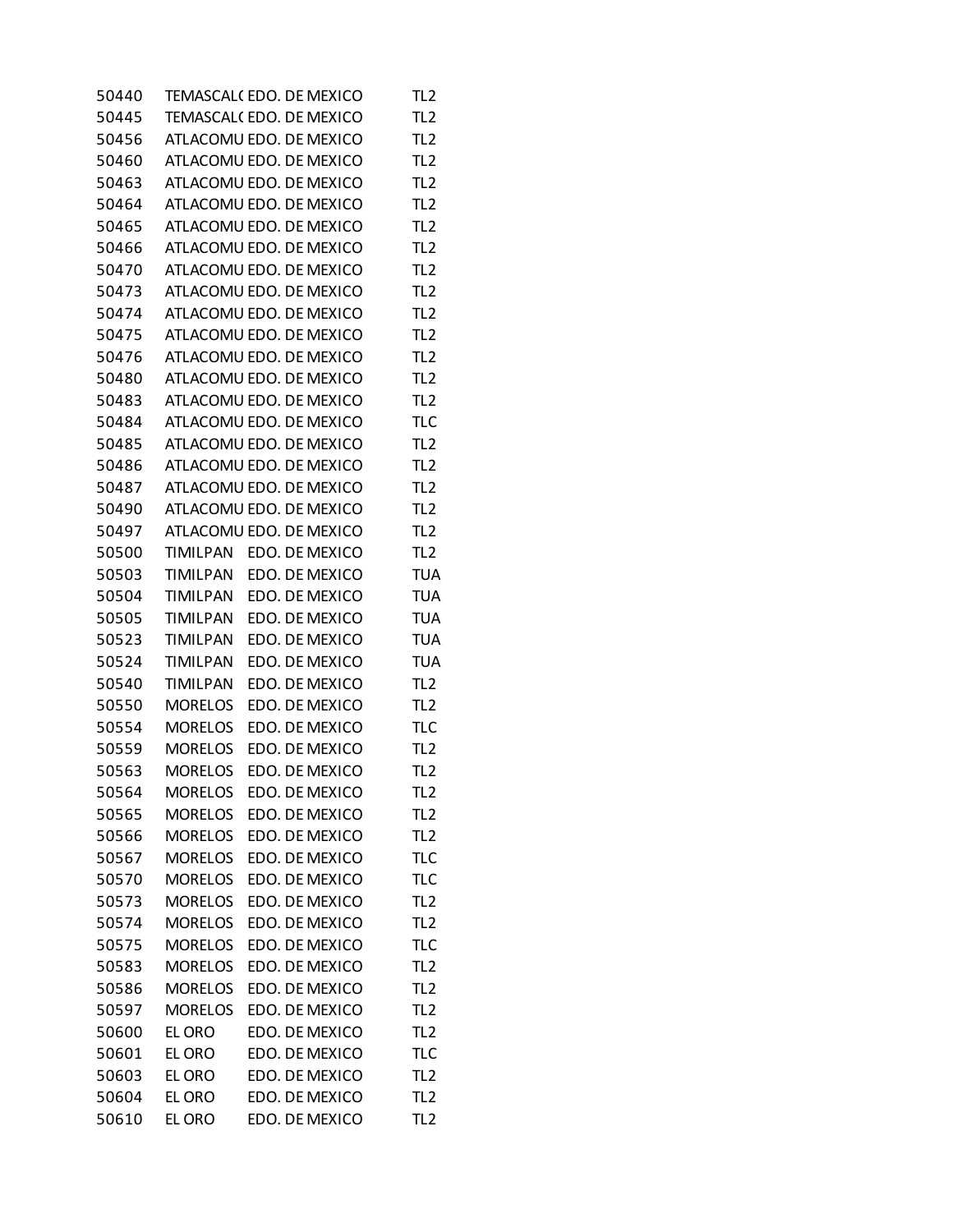| 50613 | el oro | EDO. DE MEXICO            | TL <sub>2</sub> |
|-------|--------|---------------------------|-----------------|
| 50625 | EL ORO | EDO. DE MEXICO            | <b>TLC</b>      |
| 50626 | EL ORO | EDO. DE MEXICO            | TL <sub>2</sub> |
| 50627 | EL ORO | EDO. DE MEXICO            | TL <sub>2</sub> |
| 50630 | EL ORO | EDO. DE MEXICO            | TL <sub>2</sub> |
| 50633 | EL ORO | EDO. DE MEXICO            | TL <sub>2</sub> |
| 50634 | EL ORO | EDO. DE MEXICO            | <b>TLC</b>      |
| 50635 | EL ORO | EDO. DE MEXICO            | <b>TLC</b>      |
| 50636 | EL ORO | EDO. DE MEXICO            | <b>TLC</b>      |
| 50640 |        | SAN FELIPE EDO. DE MEXICO | TL <sub>2</sub> |
| 50653 |        | SAN FELIPE EDO. DE MEXICO | TL <sub>2</sub> |
| 50654 |        | SAN FELIPE EDO. DE MEXICO | <b>TLC</b>      |
| 50655 |        | SAN FELIPE EDO. DE MEXICO | <b>TLC</b>      |
| 50656 |        | SAN FELIPE EDO. DE MEXICO | <b>TLC</b>      |
| 50660 |        | SAN JOSE D EDO. DE MEXICO | TL <sub>2</sub> |
| 50663 |        | SAN JOSE D EDO. DE MEXICO | <b>TLC</b>      |
| 50664 |        | SAN JOSE D EDO. DE MEXICO | <b>TLC</b>      |
| 50665 |        | SAN JOSE D EDO. DE MEXICO | <b>TLC</b>      |
| 50666 |        | SAN JOSE D EDO. DE MEXICO | <b>TLC</b>      |
| 50667 |        | SAN JOSE D EDO. DE MEXICO | <b>TLC</b>      |
| 50668 |        | SAN JOSE D EDO. DE MEXICO | <b>TLC</b>      |
| 50670 |        | SAN JOSE D EDO. DE MEXICO | <b>TLC</b>      |
| 50673 |        | SAN JOSE D EDO. DE MEXICO | <b>TLC</b>      |
| 50674 |        | SAN JOSE D EDO. DE MEXICO | <b>TLC</b>      |
| 50675 |        | SAN JOSE D EDO. DE MEXICO | <b>TLC</b>      |
| 50676 |        | SAN JOSE D EDO. DE MEXICO | <b>TLC</b>      |
| 50677 |        | SAN JOSE D EDO. DE MEXICO | <b>TLC</b>      |
| 50678 |        | SAN JOSE D EDO. DE MEXICO | <b>TLC</b>      |
| 50680 |        | SAN FELIPE EDO. DE MEXICO | <b>TLC</b>      |
| 50683 |        | SAN FELIPE EDO. DE MEXICO | <b>TLC</b>      |
| 50684 |        | SAN FELIPE EDO. DE MEXICO | <b>TLC</b>      |
| 50685 |        | SAN FELIPE EDO. DE MEXICO | <b>TLC</b>      |
| 50686 |        | SAN FELIPE EDO. DE MEXICO | TLC             |
| 50687 |        | SAN FELIPE EDO. DE MEXICO | <b>TLC</b>      |
| 50693 |        | SAN FELIPE EDO. DE MEXICO | <b>TLC</b>      |
| 50694 |        | SAN FELIPE EDO. DE MEXICO | <b>TLC</b>      |
| 50695 |        | SAN FELIPE EDO. DE MEXICO | <b>TLC</b>      |
| 50696 |        | SAN FELIPE EDO. DE MEXICO | <b>TLC</b>      |
| 50697 |        | SAN FELIPE EDO. DE MEXICO | <b>TLC</b>      |
| 50700 |        | JOCOTITLAI EDO. DE MEXICO | TL <sub>2</sub> |
| 50710 |        | JOCOTITLAI EDO. DE MEXICO | TL <sub>2</sub> |
| 50714 |        | JOCOTITLAI EDO. DE MEXICO | TL <sub>2</sub> |
| 50715 |        | JOCOTITLAI EDO. DE MEXICO | TL <sub>2</sub> |
| 50716 |        | JOCOTITLAI EDO. DE MEXICO | <b>TLC</b>      |
| 50717 |        | JOCOTITLAI EDO. DE MEXICO | TL <sub>2</sub> |
| 50720 |        | JOCOTITLAI EDO. DE MEXICO | TL <sub>2</sub> |
| 50724 |        | JOCOTITLAI EDO. DE MEXICO | TL <sub>2</sub> |
| 50725 |        | JOCOTITLAI EDO. DE MEXICO | <b>TLC</b>      |
|       |        |                           |                 |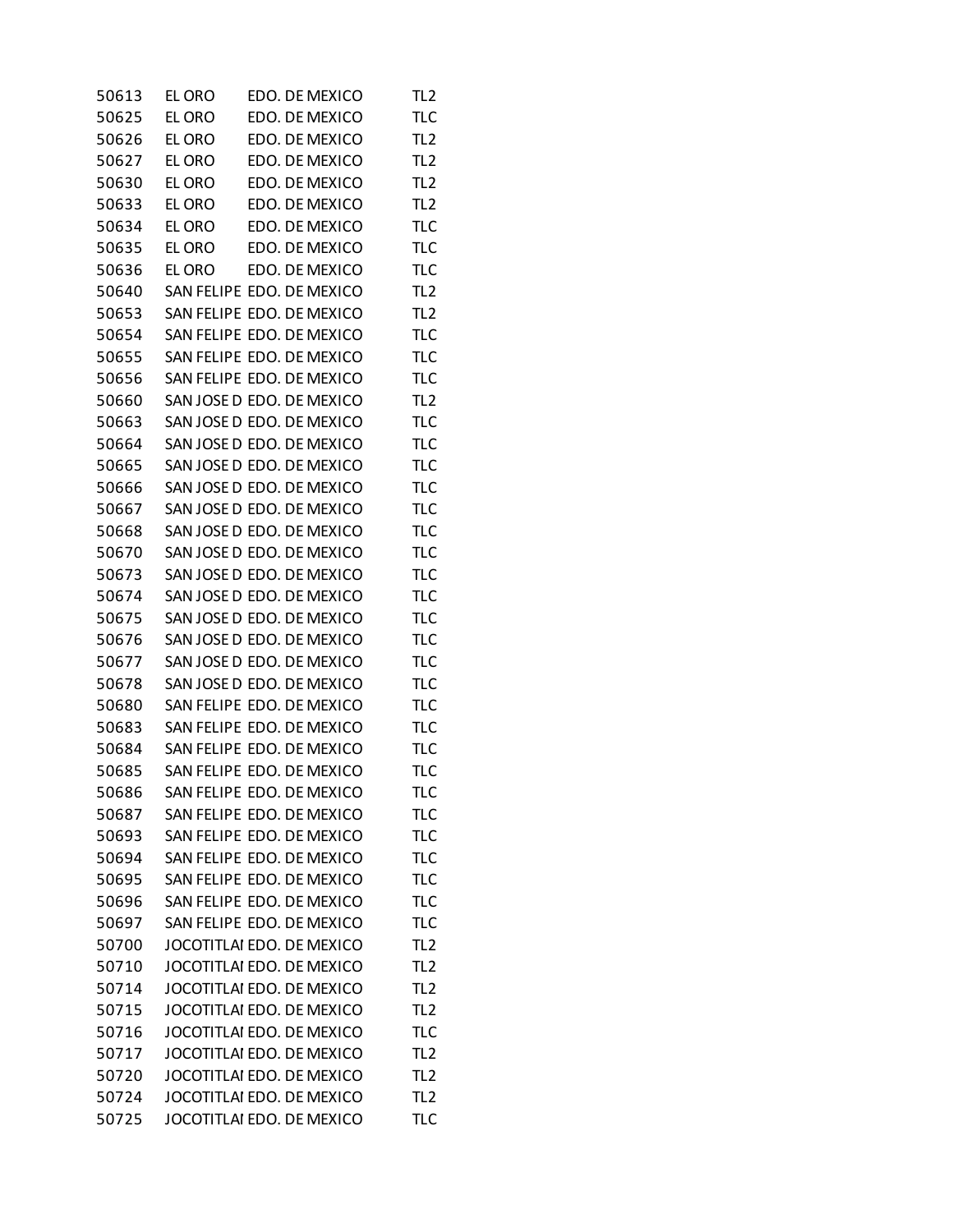| 50726 | JOCOTITLAI EDO. DE MEXICO |  |                | TL <sub>2</sub> |
|-------|---------------------------|--|----------------|-----------------|
| 50727 | JOCOTITLAI EDO. DE MEXICO |  |                | TL <sub>2</sub> |
| 50733 | JOCOTITLAI EDO. DE MEXICO |  |                | TL <sub>2</sub> |
| 50734 | JOCOTITLAI EDO. DE MEXICO |  |                | TL <sub>2</sub> |
| 50736 | JOCOTITLAI EDO. DE MEXICO |  |                | TL <sub>2</sub> |
| 50737 | JOCOTITLAI EDO. DE MEXICO |  |                | TL <sub>2</sub> |
| 50744 | IXTLAHUAC EDO. DE MEXICO  |  |                | TL <sub>2</sub> |
| 50750 | IXTLAHUAC EDO. DE MEXICO  |  |                | TL <sub>2</sub> |
| 50753 | IXTLAHUAC EDO. DE MEXICO  |  |                | TL <sub>2</sub> |
| 50754 | IXTLAHUAC EDO. DE MEXICO  |  |                | TL <sub>2</sub> |
| 50755 | IXTLAHUAC EDO. DE MEXICO  |  |                | TL <sub>2</sub> |
| 50760 | IXTLAHUAC EDO. DE MEXICO  |  |                | TL <sub>2</sub> |
| 50764 | IXTLAHUAC EDO. DE MEXICO  |  |                | TL <sub>2</sub> |
| 50770 | IXTLAHUAC EDO. DE MEXICO  |  |                | TL <sub>2</sub> |
| 50773 | IXTLAHUAC EDO. DE MEXICO  |  |                | TL <sub>2</sub> |
| 50774 | IXTLAHUAC EDO. DE MEXICO  |  |                | TL <sub>2</sub> |
| 50775 | IXTLAHUAC EDO. DE MEXICO  |  |                | TL <sub>2</sub> |
| 50780 | IXTLAHUAC EDO. DE MEXICO  |  |                | TL <sub>2</sub> |
| 50783 | IXTLAHUAC EDO. DE MEXICO  |  |                | TL <sub>2</sub> |
| 50785 | IXTLAHUAC EDO. DE MEXICO  |  |                | TL <sub>2</sub> |
| 50800 | JIQUIPILCO EDO. DE MEXICO |  |                | TL <sub>2</sub> |
| 50810 | JIQUIPILCO EDO. DE MEXICO |  |                | TL <sub>2</sub> |
| 50813 | JIQUIPILCO EDO. DE MEXICO |  |                | <b>TLC</b>      |
| 50814 | JIQUIPILCO EDO. DE MEXICO |  |                | <b>TLC</b>      |
| 50815 | JIQUIPILCO EDO. DE MEXICO |  |                | <b>TLC</b>      |
| 50816 | JIQUIPILCO EDO. DE MEXICO |  |                | <b>TLC</b>      |
| 50820 | JIQUIPILCO EDO. DE MEXICO |  |                | TL <sub>2</sub> |
| 50823 | JIQUIPILCO EDO. DE MEXICO |  |                | <b>TLC</b>      |
| 50824 | JIQUIPILCO EDO. DE MEXICO |  |                | TL <sub>2</sub> |
| 50825 | JIQUIPILCO EDO. DE MEXICO |  |                | <b>TLC</b>      |
| 50826 | JIQUIPILCO EDO. DE MEXICO |  |                | TL <sub>2</sub> |
| 50830 | JIQUIPILCO EDO. DE MEXICO |  |                | TL <sub>2</sub> |
| 50833 | JIQUIPILCO EDO. DE MEXICO |  |                | TLC             |
| 50834 | JIQUIPILCO EDO. DE MEXICO |  |                | TL <sub>2</sub> |
| 50835 | JIQUIPILCO EDO. DE MEXICO |  |                | TL <sub>2</sub> |
| 50836 | JIQUIPILCO EDO. DE MEXICO |  |                | <b>TLC</b>      |
| 50840 | JIQUIPILCO EDO. DE MEXICO |  |                | TL <sub>2</sub> |
| 50843 | JIQUIPILCO EDO. DE MEXICO |  |                | TL <sub>2</sub> |
| 50844 | JIQUIPILCO EDO. DE MEXICO |  |                | <b>TLC</b>      |
| 50845 | JIQUIPILCO EDO. DE MEXICO |  |                | <b>TLC</b>      |
| 50846 | JIQUIPILCO EDO. DE MEXICO |  |                | TL <sub>2</sub> |
| 50847 | JIQUIPILCO EDO. DE MEXICO |  |                | <b>TLC</b>      |
| 50848 | JIQUIPILCO EDO. DE MEXICO |  |                | TL <sub>2</sub> |
| 50860 | TEMOAYA                   |  | EDO. DE MEXICO | <b>TLC</b>      |
| 50863 | <b>TEMOAYA</b>            |  | EDO. DE MEXICO | <b>TLC</b>      |
| 50864 | <b>TEMOAYA</b>            |  | EDO. DE MEXICO | <b>TLC</b>      |
| 50865 | <b>TEMOAYA</b>            |  | EDO. DE MEXICO | <b>TLC</b>      |
| 50866 | <b>TEMOAYA</b>            |  | EDO. DE MEXICO | <b>TLC</b>      |
|       |                           |  |                |                 |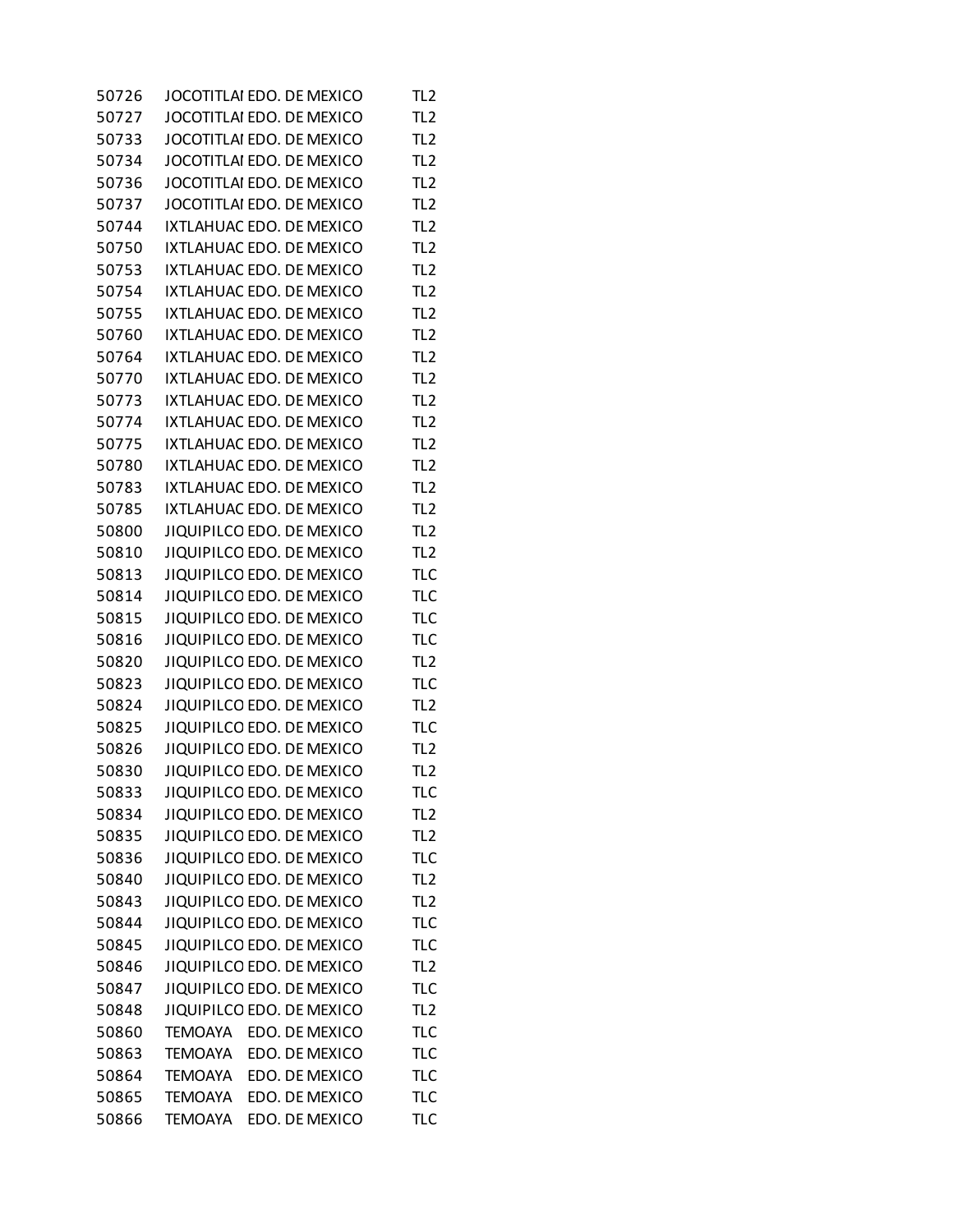| 50867 | TEMOAYA        | EDO. DE MEXICO             | TLC             |
|-------|----------------|----------------------------|-----------------|
| 50870 | <b>TEMOAYA</b> | EDO. DE MEXICO             | TL <sub>2</sub> |
| 50874 | TEMOAYA        | EDO. DE MEXICO             | TL <sub>2</sub> |
| 50880 | <b>TEMOAYA</b> | EDO. DE MEXICO             | TL <sub>2</sub> |
| 50884 | <b>TEMOAYA</b> | EDO. DE MEXICO             | TL <sub>2</sub> |
| 50885 | TEMOAYA        | EDO. DE MEXICO             | TL <sub>2</sub> |
| 50890 | TEMOAYA        | EDO. DE MEXICO             | TL <sub>2</sub> |
| 50893 | <b>TEMOAYA</b> | EDO. DE MEXICO             | <b>TLC</b>      |
| 50894 | <b>TEMOAYA</b> | EDO. DE MEXICO             | <b>TLC</b>      |
| 50895 | <b>TEMOAYA</b> | EDO. DE MEXICO             | <b>TLC</b>      |
| 50896 | <b>TEMOAYA</b> | EDO. DE MEXICO             | <b>TLC</b>      |
| 50900 |                | ALMOLOYA EDO. DE MEXICO    | TL <sub>2</sub> |
| 50903 |                | ALMOLOYA EDO. DE MEXICO    | TL <sub>2</sub> |
| 50904 |                | ALMOLOYA EDO. DE MEXICO    | TL <sub>2</sub> |
| 50906 |                | ALMOLOYA EDO. DE MEXICO    | TL <sub>2</sub> |
| 50907 |                | ALMOLOYA EDO. DE MEXICO    | TL <sub>2</sub> |
| 50910 |                | ALMOLOYA EDO. DE MEXICO    | <b>TLC</b>      |
| 50920 |                | ALMOLOYA EDO. DE MEXICO    | TL <sub>2</sub> |
| 50924 |                | ALMOLOYA EDO. DE MEXICO    | TL <sub>2</sub> |
| 50925 |                | ALMOLOYA EDO. DE MEXICO    | <b>TLC</b>      |
| 50926 |                | ALMOLOYA EDO. DE MEXICO    | TL <sub>2</sub> |
| 50927 |                | ALMOLOYA EDO. DE MEXICO    | <b>TLC</b>      |
| 50930 |                | ALMOLOYA EDO. DE MEXICO    | TL <sub>2</sub> |
| 50933 |                | ALMOLOYA EDO. DE MEXICO    | TL <sub>2</sub> |
| 50934 |                | ALMOLOYA EDO. DE MEXICO    | TL <sub>2</sub> |
| 50935 |                | ALMOLOYA EDO. DE MEXICO    | TL <sub>2</sub> |
| 50940 |                | ALMOLOYA EDO. DE MEXICO    | TL <sub>2</sub> |
| 50943 |                | ALMOLOYA EDO. DE MEXICO    | TL <sub>2</sub> |
| 50944 |                | ALMOLOYA EDO. DE MEXICO    | <b>TLC</b>      |
| 50945 |                | ALMOLOYA EDO. DE MEXICO    | <b>TLC</b>      |
| 50946 |                | ALMOLOYA EDO. DE MEXICO    | TL <sub>2</sub> |
| 50960 |                | VILLA VICT(EDO. DE MEXICO  | TL <sub>2</sub> |
| 50963 |                | VILLA VICT( EDO. DE MEXICO | TL <sub>2</sub> |
| 50964 |                | VILLA VICT(EDO, DE MEXICO  | <b>TLC</b>      |
| 50965 |                | VILLA VICT(EDO. DE MEXICO  | TL <sub>2</sub> |
| 50966 |                | VILLA VICT(EDO. DE MEXICO  | <b>TLC</b>      |
| 50967 |                | VILLA VICT(EDO. DE MEXICO  | <b>TLC</b>      |
| 50970 |                | VILLA VICT(EDO. DE MEXICO  | <b>TLC</b>      |
| 50973 |                | VILLA VICT(EDO. DE MEXICO  | TL <sub>2</sub> |
| 50974 |                | VILLA VICT(EDO, DE MEXICO  | TL <sub>2</sub> |
| 50975 |                | VILLA VICT(EDO, DE MEXICO  | TL <sub>2</sub> |
| 50980 |                | VILLA VICT(EDO. DE MEXICO  | <b>TLC</b>      |
| 50983 |                | VILLA VICT(EDO. DE MEXICO  | <b>TLC</b>      |
| 50984 |                | VILLA VICT(EDO. DE MEXICO  | <b>TLC</b>      |
| 50985 |                | VILLA VICT(EDO. DE MEXICO  | TL <sub>2</sub> |
| 50986 |                | VILLA VICT(EDO. DE MEXICO  | TL <sub>2</sub> |
| 50987 |                | VILLA VICT(EDO. DE MEXICO  | TL <sub>2</sub> |
| 50990 |                | VILLA VICT(EDO. DE MEXICO  | <b>TLC</b>      |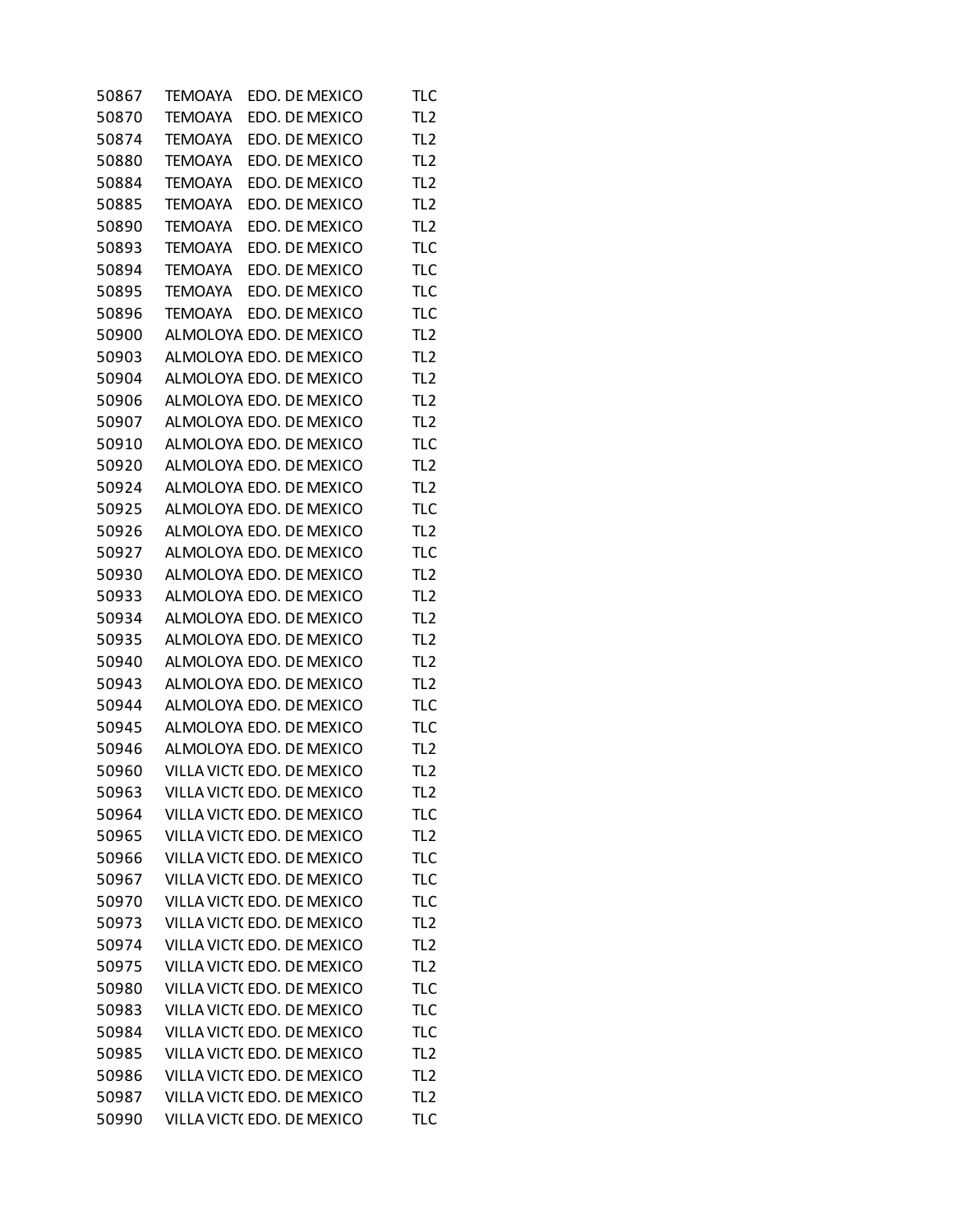| VILLA VICT(EDO. DE MEXICO  | TL <sub>2</sub>                                                                                                                                                                                                                                                                                                                                                                                                                                                                                                                                                                                                                                                          |
|----------------------------|--------------------------------------------------------------------------------------------------------------------------------------------------------------------------------------------------------------------------------------------------------------------------------------------------------------------------------------------------------------------------------------------------------------------------------------------------------------------------------------------------------------------------------------------------------------------------------------------------------------------------------------------------------------------------|
| VILLA VICT(EDO. DE MEXICO  | <b>TLC</b>                                                                                                                                                                                                                                                                                                                                                                                                                                                                                                                                                                                                                                                               |
| VILLA VICT(EDO. DE MEXICO  | TL <sub>2</sub>                                                                                                                                                                                                                                                                                                                                                                                                                                                                                                                                                                                                                                                          |
| VILLA VICT(EDO. DE MEXICO  | <b>TLC</b>                                                                                                                                                                                                                                                                                                                                                                                                                                                                                                                                                                                                                                                               |
| VILLA VICT(EDO. DE MEXICO  | <b>TLC</b>                                                                                                                                                                                                                                                                                                                                                                                                                                                                                                                                                                                                                                                               |
| VILLA DE AL EDO. DE MEXICO | TL <sub>2</sub>                                                                                                                                                                                                                                                                                                                                                                                                                                                                                                                                                                                                                                                          |
| VILLA DE AL EDO. DE MEXICO | <b>TLC</b>                                                                                                                                                                                                                                                                                                                                                                                                                                                                                                                                                                                                                                                               |
|                            | <b>TLC</b>                                                                                                                                                                                                                                                                                                                                                                                                                                                                                                                                                                                                                                                               |
|                            | <b>TLC</b>                                                                                                                                                                                                                                                                                                                                                                                                                                                                                                                                                                                                                                                               |
|                            | <b>TLC</b>                                                                                                                                                                                                                                                                                                                                                                                                                                                                                                                                                                                                                                                               |
|                            | TL <sub>2</sub>                                                                                                                                                                                                                                                                                                                                                                                                                                                                                                                                                                                                                                                          |
|                            | <b>TLC</b>                                                                                                                                                                                                                                                                                                                                                                                                                                                                                                                                                                                                                                                               |
|                            | <b>TLC</b>                                                                                                                                                                                                                                                                                                                                                                                                                                                                                                                                                                                                                                                               |
|                            | TL <sub>2</sub>                                                                                                                                                                                                                                                                                                                                                                                                                                                                                                                                                                                                                                                          |
|                            | TL <sub>2</sub>                                                                                                                                                                                                                                                                                                                                                                                                                                                                                                                                                                                                                                                          |
|                            | <b>TLC</b>                                                                                                                                                                                                                                                                                                                                                                                                                                                                                                                                                                                                                                                               |
|                            | <b>TLC</b>                                                                                                                                                                                                                                                                                                                                                                                                                                                                                                                                                                                                                                                               |
|                            | <b>TLC</b>                                                                                                                                                                                                                                                                                                                                                                                                                                                                                                                                                                                                                                                               |
|                            | <b>TLC</b>                                                                                                                                                                                                                                                                                                                                                                                                                                                                                                                                                                                                                                                               |
|                            | <b>TLC</b>                                                                                                                                                                                                                                                                                                                                                                                                                                                                                                                                                                                                                                                               |
|                            | TL <sub>2</sub>                                                                                                                                                                                                                                                                                                                                                                                                                                                                                                                                                                                                                                                          |
|                            | TL <sub>2</sub>                                                                                                                                                                                                                                                                                                                                                                                                                                                                                                                                                                                                                                                          |
|                            | TL <sub>2</sub>                                                                                                                                                                                                                                                                                                                                                                                                                                                                                                                                                                                                                                                          |
|                            | TL <sub>2</sub>                                                                                                                                                                                                                                                                                                                                                                                                                                                                                                                                                                                                                                                          |
| VILLA DE AL EDO. DE MEXICO | TL <sub>2</sub>                                                                                                                                                                                                                                                                                                                                                                                                                                                                                                                                                                                                                                                          |
|                            | TL <sub>2</sub>                                                                                                                                                                                                                                                                                                                                                                                                                                                                                                                                                                                                                                                          |
|                            | TL <sub>2</sub>                                                                                                                                                                                                                                                                                                                                                                                                                                                                                                                                                                                                                                                          |
|                            | <b>TLC</b>                                                                                                                                                                                                                                                                                                                                                                                                                                                                                                                                                                                                                                                               |
| DONATO GI EDO. DE MEXICO   | <b>TLC</b>                                                                                                                                                                                                                                                                                                                                                                                                                                                                                                                                                                                                                                                               |
| DONATO GI EDO. DE MEXICO   | TL <sub>2</sub>                                                                                                                                                                                                                                                                                                                                                                                                                                                                                                                                                                                                                                                          |
|                            | TL <sub>2</sub>                                                                                                                                                                                                                                                                                                                                                                                                                                                                                                                                                                                                                                                          |
|                            | TL <sub>2</sub>                                                                                                                                                                                                                                                                                                                                                                                                                                                                                                                                                                                                                                                          |
| DONATO GI EDO. DE MEXICO   | TL <sub>2</sub>                                                                                                                                                                                                                                                                                                                                                                                                                                                                                                                                                                                                                                                          |
| DONATO GI EDO. DE MEXICO   | TL <sub>2</sub>                                                                                                                                                                                                                                                                                                                                                                                                                                                                                                                                                                                                                                                          |
| DONATO GI EDO. DE MEXICO   | <b>TLC</b>                                                                                                                                                                                                                                                                                                                                                                                                                                                                                                                                                                                                                                                               |
| DONATO GI EDO. DE MEXICO   | TL <sub>2</sub>                                                                                                                                                                                                                                                                                                                                                                                                                                                                                                                                                                                                                                                          |
| DONATO GI EDO. DE MEXICO   | <b>TLC</b>                                                                                                                                                                                                                                                                                                                                                                                                                                                                                                                                                                                                                                                               |
| IXTAPAN DI EDO. DE MEXICO  | <b>TLC</b>                                                                                                                                                                                                                                                                                                                                                                                                                                                                                                                                                                                                                                                               |
| IXTAPAN DI EDO. DE MEXICO  | <b>TLC</b>                                                                                                                                                                                                                                                                                                                                                                                                                                                                                                                                                                                                                                                               |
| IXTAPAN DI EDO. DE MEXICO  | <b>TLC</b>                                                                                                                                                                                                                                                                                                                                                                                                                                                                                                                                                                                                                                                               |
| IXTAPAN DI EDO. DE MEXICO  | <b>TLC</b>                                                                                                                                                                                                                                                                                                                                                                                                                                                                                                                                                                                                                                                               |
| IXTAPAN DI EDO. DE MEXICO  | <b>TLC</b>                                                                                                                                                                                                                                                                                                                                                                                                                                                                                                                                                                                                                                                               |
| IXTAPAN DI EDO. DE MEXICO  | <b>TLC</b>                                                                                                                                                                                                                                                                                                                                                                                                                                                                                                                                                                                                                                                               |
| IXTAPAN DI EDO. DE MEXICO  | <b>TLC</b>                                                                                                                                                                                                                                                                                                                                                                                                                                                                                                                                                                                                                                                               |
| IXTAPAN DI EDO. DE MEXICO  | <b>TLC</b>                                                                                                                                                                                                                                                                                                                                                                                                                                                                                                                                                                                                                                                               |
| IXTAPAN DI EDO. DE MEXICO  | <b>TLC</b>                                                                                                                                                                                                                                                                                                                                                                                                                                                                                                                                                                                                                                                               |
| IXTAPAN DI EDO. DE MEXICO  | TL <sub>2</sub>                                                                                                                                                                                                                                                                                                                                                                                                                                                                                                                                                                                                                                                          |
| SANTO TON EDO. DE MEXICO   | <b>TLC</b>                                                                                                                                                                                                                                                                                                                                                                                                                                                                                                                                                                                                                                                               |
|                            | VILLA DE AL EDO. DE MEXICO<br>VILLA DE AL EDO. DE MEXICO<br>VILLA DE AL EDO. DE MEXICO<br>VILLA DE AL EDO. DE MEXICO<br>VILLA DE AL EDO. DE MEXICO<br>VILLA DE AL EDO. DE MEXICO<br>VILLA DE AL EDO. DE MEXICO<br>VILLA DE AL EDO. DE MEXICO<br>VILLA DE AL EDO. DE MEXICO<br>VILLA DE AL EDO. DE MEXICO<br>VILLA DE AL EDO. DE MEXICO<br>VILLA DE AL EDO. DE MEXICO<br>VILLA DE AL EDO. DE MEXICO<br>VILLA DE AL EDO. DE MEXICO<br>VILLA DE AL EDO. DE MEXICO<br>VILLA DE AL EDO. DE MEXICO<br>VILLA DE AL EDO. DE MEXICO<br>VILLA DE AL EDO. DE MEXICO<br>DONATO GI EDO. DE MEXICO<br>DONATO GI EDO. DE MEXICO<br>DONATO GI EDO. DE MEXICO<br>DONATO GI EDO. DE MEXICO |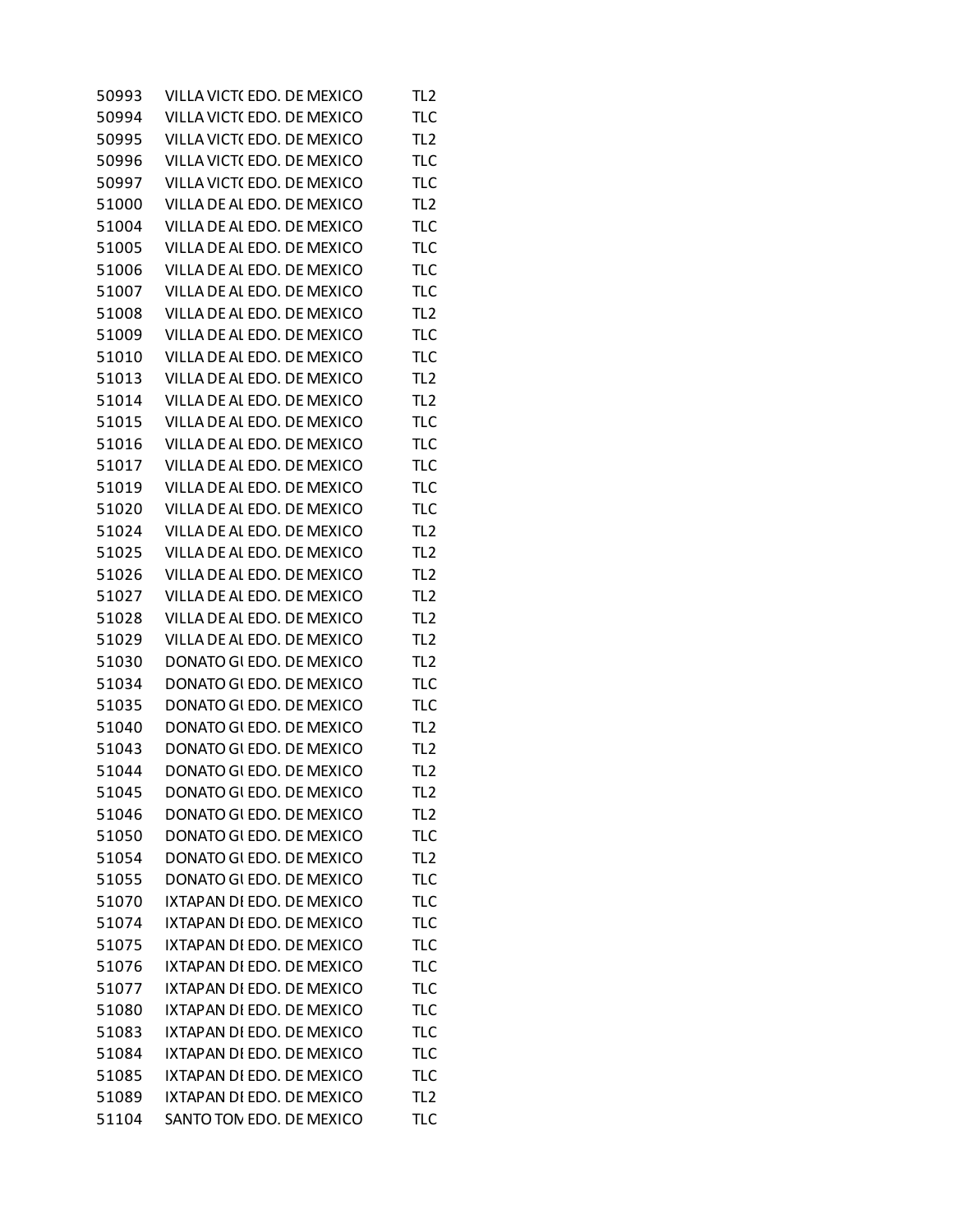| 51105 | SANTO TON EDO. DE MEXICO   | <b>TLC</b>      |
|-------|----------------------------|-----------------|
| 51106 | SANTO TON EDO. DE MEXICO   | <b>TLC</b>      |
| 51108 | SANTO TON EDO. DE MEXICO   | <b>TLC</b>      |
| 51139 | OTZOLOAP/EDO. DE MEXICO    | <b>TLC</b>      |
| 51200 | VALLE DE BI EDO. DE MEXICO | TL <sub>2</sub> |
| 51206 | VALLE DE BI EDO. DE MEXICO | TL <sub>2</sub> |
| 51207 | VALLE DE BI EDO. DE MEXICO | TL <sub>2</sub> |
| 51208 | VALLE DE BI EDO. DE MEXICO | TL <sub>2</sub> |
| 51209 | VALLE DE BI EDO. DE MEXICO | TL <sub>2</sub> |
| 51210 | VALLE DE BI EDO. DE MEXICO | TL <sub>2</sub> |
| 51217 | VALLE DE BI EDO. DE MEXICO | TL <sub>2</sub> |
| 51218 | VALLE DE BI EDO. DE MEXICO | TL <sub>2</sub> |
| 51219 | VALLE DE BI EDO. DE MEXICO | TL <sub>2</sub> |
| 51225 | VALLE DE BI EDO. DE MEXICO | TL <sub>2</sub> |
| 51226 | VALLE DE BI EDO. DE MEXICO | TL <sub>2</sub> |
| 51227 | VALLE DE BI EDO. DE MEXICO | TL <sub>2</sub> |
| 51229 | VALLE DE BI EDO. DE MEXICO | TL <sub>2</sub> |
| 51230 | VALLE DE BI EDO. DE MEXICO | TL <sub>2</sub> |
| 51237 | VALLE DE BI EDO. DE MEXICO | TL <sub>2</sub> |
| 51238 | VALLE DE BI EDO. DE MEXICO | TL <sub>2</sub> |
| 51240 | VALLE DE BI EDO. DE MEXICO | TL <sub>2</sub> |
| 51246 | VALLE DE BI EDO. DE MEXICO | TL <sub>2</sub> |
| 51247 | VALLE DE BI EDO. DE MEXICO | TL <sub>2</sub> |
| 51248 | VALLE DE BI EDO. DE MEXICO | TL <sub>2</sub> |
| 51266 | AMANALCC EDO. DE MEXICO    | <b>TLC</b>      |
| 51267 | AMANALCC EDO. DE MEXICO    | <b>TLC</b>      |
| 51270 | AMANALCC EDO. DE MEXICO    | <b>TLC</b>      |
| 51280 | AMANALCC EDO. DE MEXICO    | <b>TLC</b>      |
| 51285 | AMANALCC EDO. DE MEXICO    | <b>TLC</b>      |
| 51300 | TEMASCAL1 EDO. DE MEXICO   | TL <sub>2</sub> |
| 51303 | TEMASCAL1 EDO. DE MEXICO   | <b>TLC</b>      |
| 51305 | TEMASCAL1 EDO. DE MEXICO   | <b>TLC</b>      |
| 51310 | TEMASCAL1 EDO. DE MEXICO   | TLC             |
| 51315 | TEMASCAL1 EDO. DE MEXICO   | <b>TLC</b>      |
| 51320 | TEMASCAL1 EDO. DE MEXICO   | TL <sub>2</sub> |
| 51323 | TEMASCAL1 EDO. DE MEXICO   | TL <sub>2</sub> |
| 51324 | TEMASCAL1 EDO. DE MEXICO   | TL <sub>2</sub> |
| 51326 | TEMASCAL1 EDO. DE MEXICO   | TL <sub>2</sub> |
| 51340 | TEMASCAL1 EDO. DE MEXICO   | TL <sub>2</sub> |
| 51344 | TEMASCAL1 EDO. DE MEXICO   | TL <sub>2</sub> |
| 51345 | TEMASCAL1 EDO. DE MEXICO   | TL <sub>2</sub> |
| 51364 | ZINACANTE EDO. DE MEXICO   | TL <sub>2</sub> |
| 51366 | ZINACANTE EDO. DE MEXICO   | <b>TLC</b>      |
| 51370 | ZINACANTE EDO. DE MEXICO   | TL <sub>2</sub> |
| 51373 | ZINACANTE EDO. DE MEXICO   | TL <sub>2</sub> |
| 51374 | ZINACANTE EDO. DE MEXICO   | TL <sub>2</sub> |
| 51375 | ZINACANTE EDO. DE MEXICO   | TL <sub>2</sub> |
| 51385 | ZINACANTE EDO. DE MEXICO   | TL <sub>2</sub> |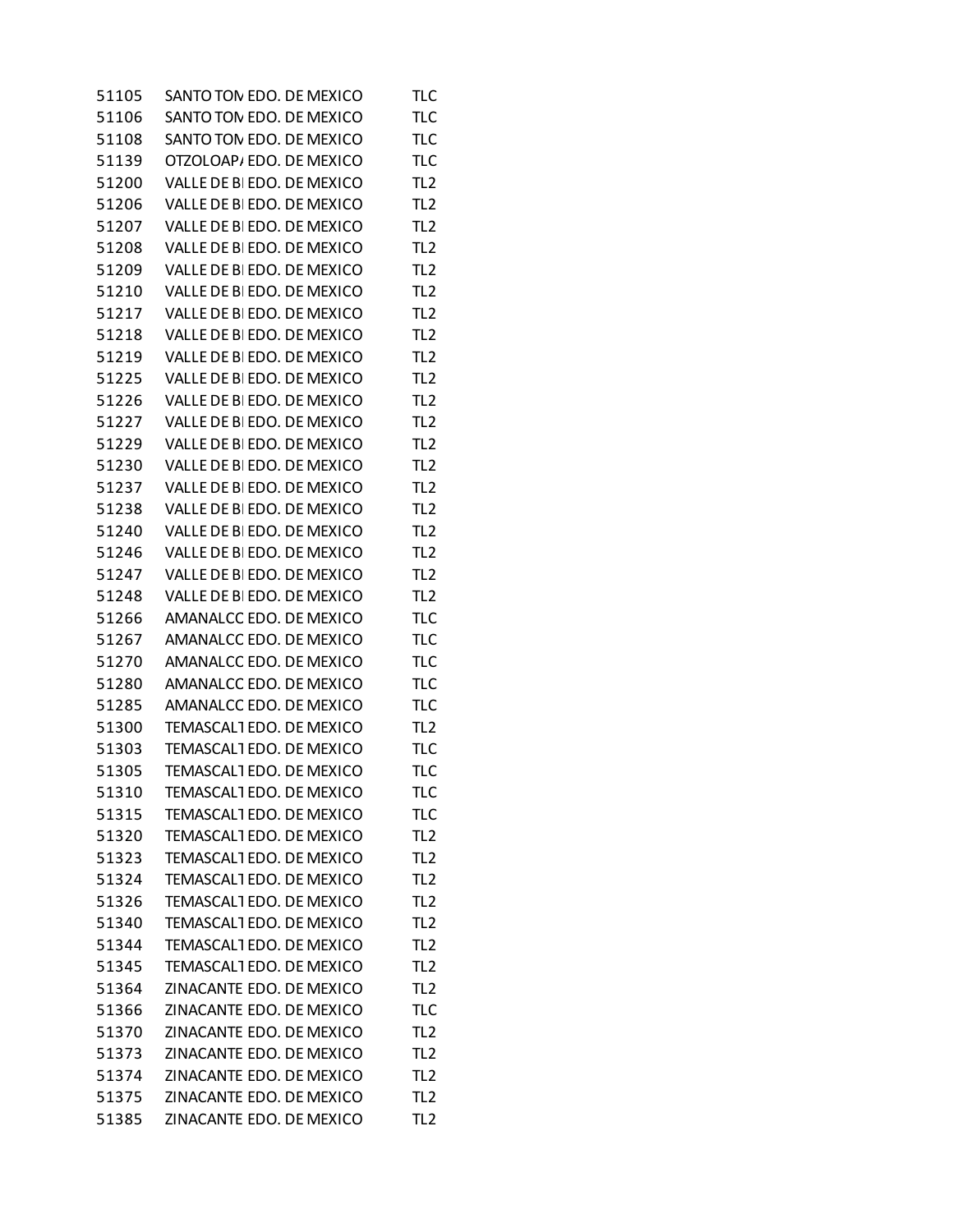| 51386 | ZINACANTE EDO. DE MEXICO |  |                | TL <sub>2</sub> |
|-------|--------------------------|--|----------------|-----------------|
| 51390 | ZINACANTE EDO. DE MEXICO |  |                | TL <sub>2</sub> |
| 51393 | ZINACANTE EDO. DE MEXICO |  |                | TL <sub>2</sub> |
| 51400 | TEJUPILCO EDO. DE MEXICO |  |                | TL <sub>2</sub> |
| 51412 | TEJUPILCO EDO. DE MEXICO |  |                | TL <sub>2</sub> |
| 51413 | TEJUPILCO EDO. DE MEXICO |  |                | <b>TAX</b>      |
| 51418 | TEJUPILCO EDO. DE MEXICO |  |                | <b>TLC</b>      |
| 51422 | TEJUPILCO EDO, DE MEXICO |  |                | <b>TAX</b>      |
| 51424 | TEJUPILCO EDO. DE MEXICO |  |                | <b>TAX</b>      |
| 51425 | TEJUPILCO EDO. DE MEXICO |  |                | <b>TAX</b>      |
| 51440 | LUVIANOS                 |  | EDO. DE MEXICO | TL <sub>2</sub> |
| 51474 | SAN SIMON EDO. DE MEXICO |  |                | TL <sub>2</sub> |
| 51475 | SAN SIMON EDO. DE MEXICO |  |                | TL <sub>2</sub> |
| 51476 | SAN SIMON EDO. DE MEXICO |  |                | TL <sub>2</sub> |
| 51477 | SAN SIMON EDO. DE MEXICO |  |                | TL <sub>2</sub> |
| 51479 | SAN SIMON EDO. DE MEXICO |  |                | <b>TLC</b>      |
| 51480 | SAN SIMON EDO. DE MEXICO |  |                | <b>TLC</b>      |
| 51483 | SAN SIMON EDO. DE MEXICO |  |                | TL <sub>2</sub> |
| 51484 | SAN SIMON EDO. DE MEXICO |  |                | TL <sub>2</sub> |
| 51485 | SAN SIMON EDO. DE MEXICO |  |                | <b>TLC</b>      |
| 51486 | SAN SIMON EDO. DE MEXICO |  |                | <b>TLC</b>      |
| 51510 | AMATEPEC EDO. DE MEXICO  |  |                | TL <sub>2</sub> |
| 51513 | AMATEPEC EDO. DE MEXICO  |  |                | TL <sub>2</sub> |
| 51514 | <b>AMATEPEC</b>          |  | EDO. DE MEXICO | TL <sub>2</sub> |
| 51515 | AMATEPEC EDO. DE MEXICO  |  |                | TL <sub>2</sub> |
| 51516 | <b>AMATEPEC</b>          |  | EDO. DE MEXICO | TL <sub>2</sub> |
| 51517 | <b>AMATEPEC</b>          |  | EDO. DE MEXICO | TL <sub>2</sub> |
| 51518 | AMATEPEC EDO. DE MEXICO  |  |                | <b>TLC</b>      |
| 51523 | <b>AMATEPEC</b>          |  | EDO. DE MEXICO | TL <sub>2</sub> |
| 51524 | <b>AMATEPEC</b>          |  | EDO. DE MEXICO | TL <sub>2</sub> |
| 51525 | AMATEPEC EDO. DE MEXICO  |  |                | TL <sub>2</sub> |
| 51526 | AMATEPEC EDO. DE MEXICO  |  |                | TL <sub>2</sub> |
| 51527 | AMATEPEC EDO. DE MEXICO  |  |                | TL2             |
| 51540 | AMATEPEC EDO. DE MEXICO  |  |                | TL <sub>2</sub> |
| 51543 | AMATEPEC EDO. DE MEXICO  |  |                | TL <sub>2</sub> |
| 51544 | AMATEPEC EDO. DE MEXICO  |  |                | TL <sub>2</sub> |
| 51553 | TLATLAYA                 |  | EDO. DE MEXICO | TL <sub>2</sub> |
| 51554 | <b>TLATLAYA</b>          |  | EDO. DE MEXICO | TL <sub>2</sub> |
| 51555 | <b>TLATLAYA</b>          |  | EDO. DE MEXICO | TL <sub>2</sub> |
| 51556 | <b>TLATLAYA</b>          |  | EDO. DE MEXICO | TL <sub>2</sub> |
| 51557 | <b>TLATLAYA</b>          |  | EDO. DE MEXICO | TL <sub>2</sub> |
| 51558 | <b>TLATLAYA</b>          |  | EDO. DE MEXICO | TL <sub>2</sub> |
| 51559 | TLATLAYA                 |  | EDO. DE MEXICO | TL <sub>2</sub> |
| 51560 | <b>TLATLAYA</b>          |  | EDO. DE MEXICO | TL <sub>2</sub> |
| 51564 | <b>TLATLAYA</b>          |  | EDO. DE MEXICO | TL <sub>2</sub> |
| 51565 | <b>TLATLAYA</b>          |  | EDO. DE MEXICO | TL <sub>2</sub> |
| 51566 | <b>TLATLAYA</b>          |  | EDO. DE MEXICO | TL <sub>2</sub> |
| 51568 | <b>TLATLAYA</b>          |  | EDO. DE MEXICO | TL <sub>2</sub> |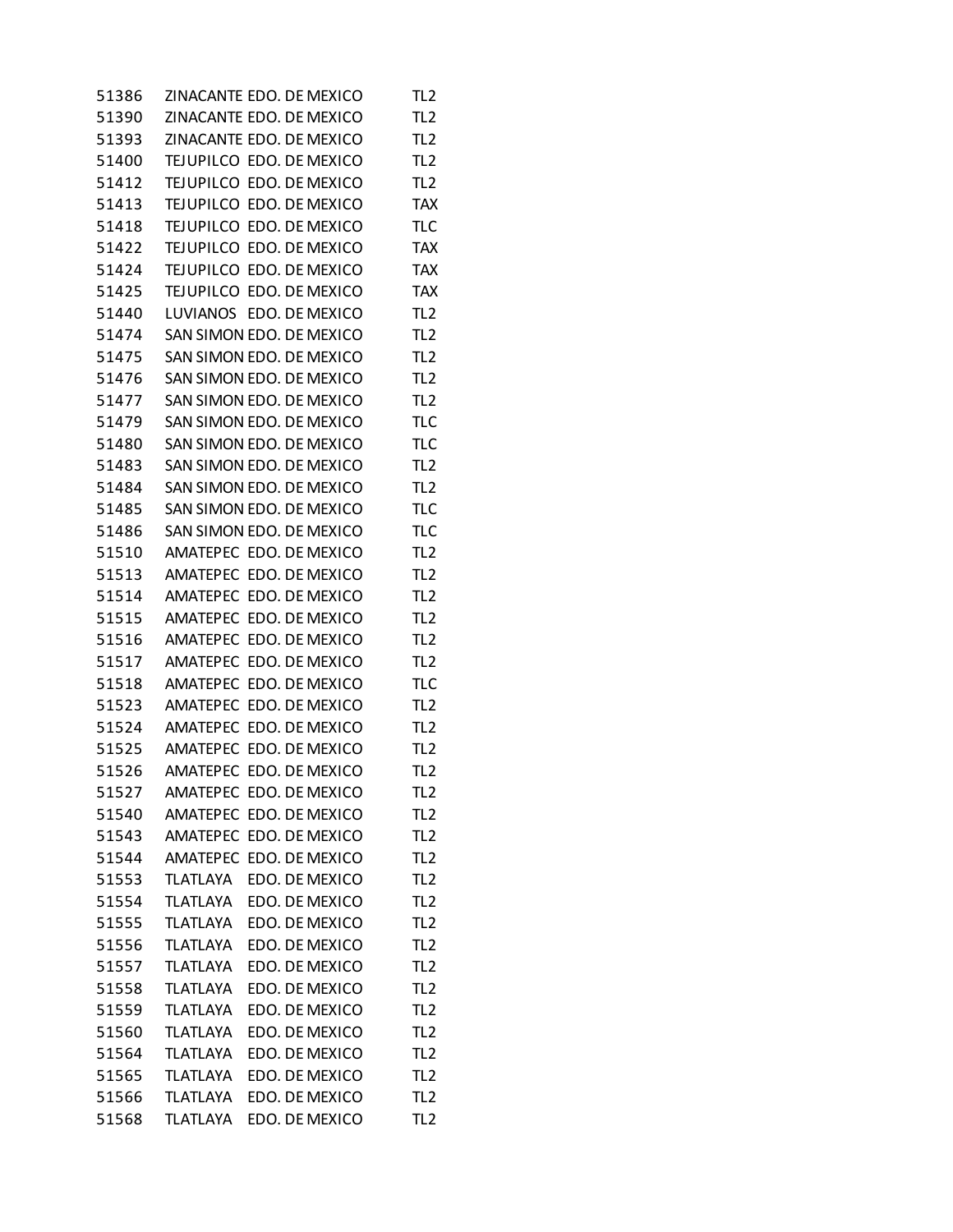| 51569 | TLATLAYA        | EDO. DE MEXICO                   | TL <sub>2</sub> |
|-------|-----------------|----------------------------------|-----------------|
| 51570 | <b>TLATLAYA</b> | EDO. DE MEXICO                   | TL <sub>2</sub> |
| 51572 | <b>TLATLAYA</b> | EDO. DE MEXICO                   | TL <sub>2</sub> |
| 51573 | <b>TLATLAYA</b> | EDO. DE MEXICO                   | TL <sub>2</sub> |
| 51574 | <b>TLATLAYA</b> | EDO. DE MEXICO                   | TL <sub>2</sub> |
| 51575 | <b>TLATLAYA</b> | EDO. DE MEXICO                   | TL <sub>2</sub> |
| 51576 | <b>TLATLAYA</b> | EDO. DE MEXICO                   | TL <sub>2</sub> |
| 51577 | <b>TLATLAYA</b> | EDO. DE MEXICO                   | TL <sub>2</sub> |
| 51578 | <b>TLATLAYA</b> | EDO. DE MEXICO                   | TL <sub>2</sub> |
| 51579 | <b>TLATLAYA</b> | EDO. DE MEXICO                   | TL <sub>2</sub> |
| 51580 | <b>TLATLAYA</b> | EDO. DE MEXICO                   | TL <sub>2</sub> |
| 51584 | <b>TLATLAYA</b> | EDO. DE MEXICO                   | TL <sub>2</sub> |
| 51587 | <b>TLATLAYA</b> | EDO. DE MEXICO                   | TL <sub>2</sub> |
| 51588 | <b>TLATLAYA</b> | EDO. DE MEXICO                   | TL <sub>2</sub> |
| 51598 | <b>TLATLAYA</b> | EDO. DE MEXICO                   | TL <sub>2</sub> |
| 51599 | <b>TLATLAYA</b> | EDO. DE MEXICO                   | TL <sub>2</sub> |
| 51600 | <b>SULTEPEC</b> | EDO. DE MEXICO                   | TL <sub>2</sub> |
| 51603 | <b>SULTEPEC</b> | EDO. DE MEXICO                   | TL <sub>2</sub> |
| 51604 | <b>SULTEPEC</b> | EDO. DE MEXICO                   | TL <sub>2</sub> |
| 51605 | <b>SULTEPEC</b> | EDO. DE MEXICO                   | TL <sub>2</sub> |
| 51606 | <b>SULTEPEC</b> | EDO. DE MEXICO                   | TL <sub>2</sub> |
| 51607 | <b>SULTEPEC</b> | EDO. DE MEXICO                   | TL <sub>2</sub> |
| 51610 | <b>SULTEPEC</b> | EDO. DE MEXICO                   | TL <sub>2</sub> |
| 51613 | <b>SULTEPEC</b> | EDO. DE MEXICO                   | TL <sub>2</sub> |
| 51620 | <b>SULTEPEC</b> | EDO. DE MEXICO                   | TL <sub>2</sub> |
| 51623 | <b>SULTEPEC</b> | EDO. DE MEXICO                   | TL <sub>2</sub> |
| 51634 | <b>SULTEPEC</b> | EDO. DE MEXICO                   | TL <sub>2</sub> |
| 51635 | <b>SULTEPEC</b> | EDO. DE MEXICO                   | TL <sub>2</sub> |
| 51636 | <b>SULTEPEC</b> | EDO. DE MEXICO                   | TL <sub>2</sub> |
| 51637 | <b>SULTEPEC</b> | EDO. DE MEXICO                   | TL <sub>2</sub> |
| 51640 | <b>SULTEPEC</b> | EDO. DE MEXICO                   | TL <sub>2</sub> |
| 51650 | <b>SULTEPEC</b> | EDO. DE MEXICO                   | TL <sub>2</sub> |
| 51674 |                 | TEXCALTITL EDO. DE MEXICO        | TL <sub>2</sub> |
| 51675 |                 | TEXCALTITL EDO. DE MEXICO        | TL <sub>2</sub> |
| 51676 |                 | TEXCALTITL EDO. DE MEXICO        | <b>TAX</b>      |
| 51680 |                 | TEXCALTITL EDO. DE MEXICO        | TL <sub>2</sub> |
| 51694 |                 | TEXCALTITL EDO. DE MEXICO        | <b>TAX</b>      |
| 51695 |                 | <b>TEXCALTITL EDO. DE MEXICO</b> | <b>TAX</b>      |
| 51697 |                 | TEXCALTITL EDO. DE MEXICO        | <b>TAX</b>      |
| 51700 |                 | COATEPEC I EDO. DE MEXICO        | TL <sub>2</sub> |
| 51703 |                 | COATEPEC I EDO. DE MEXICO        | TL <sub>2</sub> |
| 51705 |                 | COATEPEC I EDO. DE MEXICO        | TL <sub>2</sub> |
| 51713 |                 | COATEPEC I EDO. DE MEXICO        | <b>TAX</b>      |
| 51714 |                 | COATEPEC I EDO. DE MEXICO        | <b>TAX</b>      |
| 51716 |                 | COATEPEC I EDO. DE MEXICO        | <b>TAX</b>      |
| 51720 |                 | COATEPEC I EDO. DE MEXICO        | <b>TAX</b>      |
| 51723 |                 | COATEPEC I EDO. DE MEXICO        | TL <sub>2</sub> |
| 51724 |                 | COATEPEC I EDO. DE MEXICO        | <b>TAX</b>      |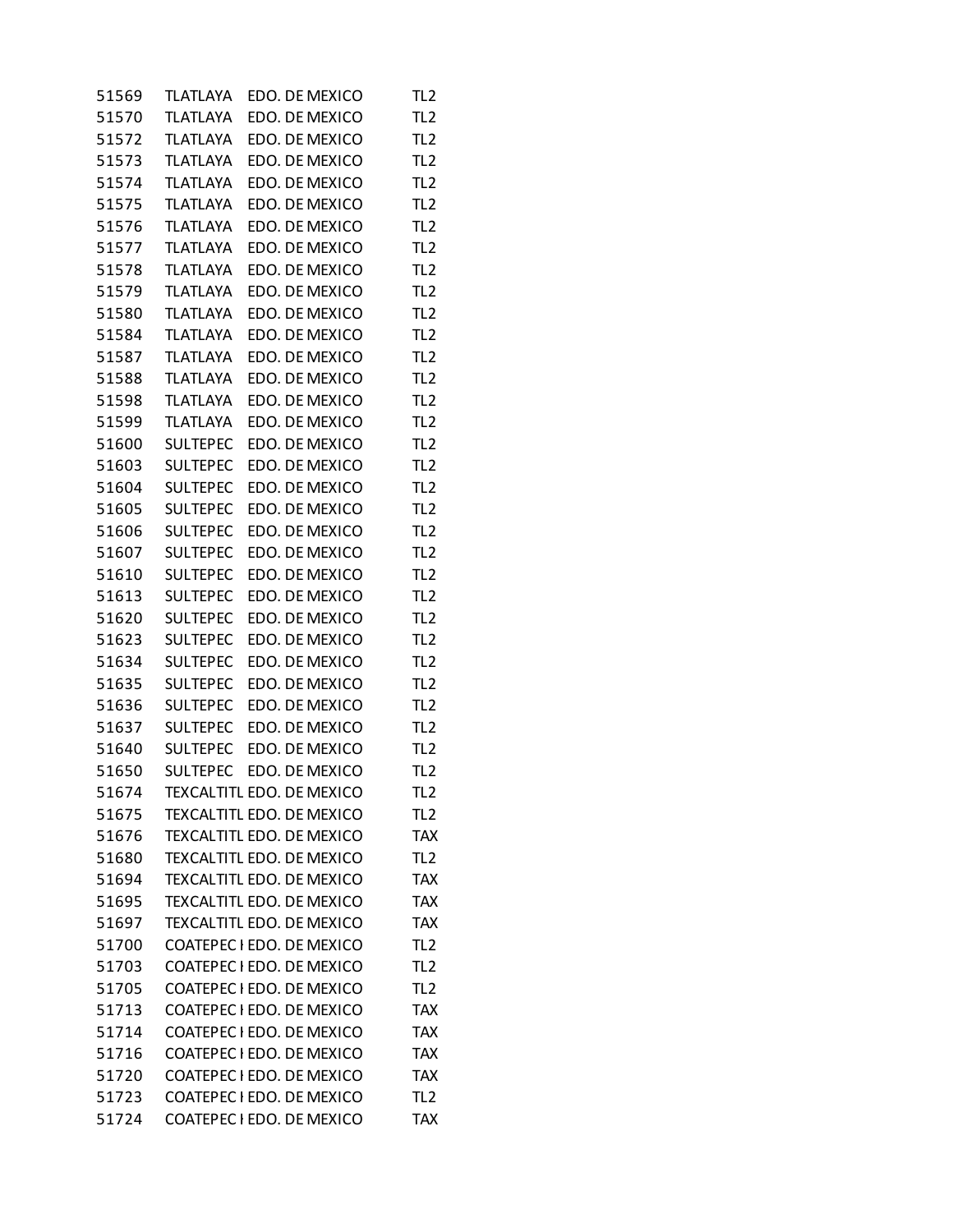| 51725 | COATEPEC I EDO. DE MEXICO | TL <sub>2</sub> |
|-------|---------------------------|-----------------|
| 51726 | COATEPEC I EDO. DE MEXICO | TL <sub>2</sub> |
| 51727 | COATEPEC I EDO. DE MEXICO | TL <sub>2</sub> |
| 51730 | COATEPEC I EDO. DE MEXICO | <b>TAX</b>      |
| 51733 | COATEPEC I EDO. DE MEXICO | TL <sub>2</sub> |
| 51734 | COATEPEC I EDO. DE MEXICO | <b>TAX</b>      |
| 51735 | COATEPEC I EDO. DE MEXICO | TL <sub>2</sub> |
| 51753 | COATEPEC I EDO. DE MEXICO | <b>TAX</b>      |
| 51754 | COATEPEC I EDO. DE MEXICO | <b>TAX</b>      |
| 51760 | VILLA GUEF EDO. DE MEXICO | TL <sub>2</sub> |
| 51766 | VILLA GUEF EDO. DE MEXICO | TL <sub>2</sub> |
| 51773 | VILLA GUEF EDO. DE MEXICO | TL <sub>2</sub> |
| 51775 | VILLA GUEF EDO. DE MEXICO | TL <sub>2</sub> |
| 51783 | VILLA GUEF EDO. DE MEXICO | TL <sub>2</sub> |
| 51784 | VILLA GUEF EDO. DE MEXICO | TL <sub>2</sub> |
| 51785 | VILLA GUEF EDO. DE MEXICO | TL <sub>2</sub> |
| 51786 | VILLA GUEF EDO. DE MEXICO | TL <sub>2</sub> |
| 51800 | ZACUALPAI EDO. DE MEXICO  | TL <sub>2</sub> |
| 51810 | ZACUALPAI EDO. DE MEXICO  | <b>TAX</b>      |
| 51813 | ZACUALPAI EDO. DE MEXICO  | <b>TAX</b>      |
| 51814 | ZACUALPAI EDO. DE MEXICO  | <b>TAX</b>      |
| 51815 | ZACUALPAI EDO. DE MEXICO  | <b>TAX</b>      |
| 51816 | ZACUALPAI EDO. DE MEXICO  | <b>TAX</b>      |
| 51817 | ZACUALPAI EDO. DE MEXICO  | <b>TAX</b>      |
| 51820 | ZACUALPAI EDO. DE MEXICO  | <b>TAX</b>      |
| 51825 | ZACUALPAI EDO. DE MEXICO  | <b>TAX</b>      |
| 51826 | ZACUALPAI EDO. DE MEXICO  | <b>TAX</b>      |
| 51827 | ZACUALPAI EDO. DE MEXICO  | <b>TAX</b>      |
| 51850 | ZACUALPAI EDO. DE MEXICO  | <b>TAX</b>      |
| 51854 | ZACUALPAI EDO. DE MEXICO  | <b>TAX</b>      |
| 51855 | ZACUALPAI EDO. DE MEXICO  | <b>TAX</b>      |
| 51856 | ZACUALPAI EDO. DE MEXICO  | <b>TAX</b>      |
| 51857 | ZACUALPAI EDO. DE MEXICO  | TAX             |
| 51860 | ALMOLOYA EDO. DE MEXICO   | TL <sub>2</sub> |
| 51863 | ALMOLOYA EDO. DE MEXICO   | <b>TAX</b>      |
| 51864 | ALMOLOYA EDO. DE MEXICO   | <b>TAX</b>      |
| 51865 | ALMOLOYA EDO. DE MEXICO   | TL <sub>2</sub> |
| 51866 | ALMOLOYA EDO. DE MEXICO   | <b>TAX</b>      |
| 51867 | ALMOLOYA EDO. DE MEXICO   | TL <sub>2</sub> |
| 51870 | ALMOLOYA EDO. DE MEXICO   | <b>TAX</b>      |
| 51874 | ALMOLOYA EDO. DE MEXICO   | TL <sub>2</sub> |
| 51875 | ALMOLOYA EDO. DE MEXICO   | TL <sub>2</sub> |
| 51880 | ALMOLOYA EDO. DE MEXICO   | TL <sub>2</sub> |
| 51883 | ALMOLOYA EDO. DE MEXICO   | TL <sub>2</sub> |
| 51900 | IXTAPAN DI EDO. DE MEXICO | TL <sub>2</sub> |
| 51904 | IXTAPAN DI EDO. DE MEXICO | TL <sub>2</sub> |
| 51905 | IXTAPAN DI EDO. DE MEXICO | TL <sub>2</sub> |
| 51906 | IXTAPAN DI EDO. DE MEXICO | TL <sub>2</sub> |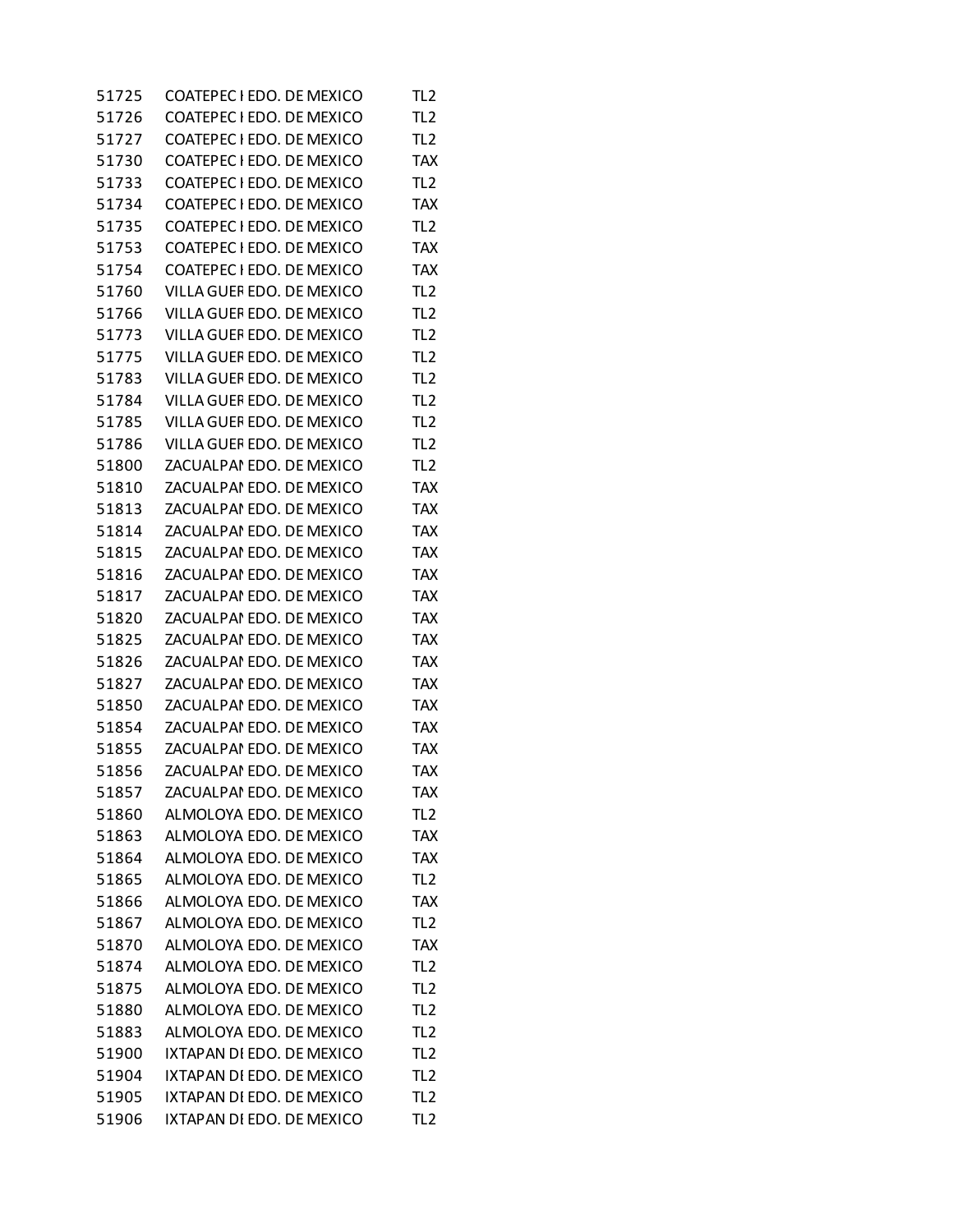| 51907 | IXTAPAN DI EDO. DE MEXICO |  |                | TL2             |
|-------|---------------------------|--|----------------|-----------------|
| 51910 | IXTAPAN DI EDO. DE MEXICO |  |                | <b>TAX</b>      |
| 51915 | IXTAPAN DI EDO. DE MEXICO |  |                | <b>TAX</b>      |
| 51916 | IXTAPAN DI EDO. DE MEXICO |  |                | <b>TAX</b>      |
| 51917 | IXTAPAN DI EDO. DE MEXICO |  |                | TL <sub>2</sub> |
| 51920 | IXTAPAN DI EDO. DE MEXICO |  |                | <b>TAX</b>      |
| 51923 | IXTAPAN DI EDO. DE MEXICO |  |                | TL <sub>2</sub> |
| 51924 | IXTAPAN DI EDO. DE MEXICO |  |                | TL <sub>2</sub> |
| 51930 | IXTAPAN DI EDO. DE MEXICO |  |                | <b>TAX</b>      |
| 51933 | IXTAPAN DI EDO. DE MEXICO |  |                | TL <sub>2</sub> |
| 51936 | IXTAPAN DI EDO. DE MEXICO |  |                | <b>TAX</b>      |
| 51937 | IXTAPAN DI EDO. DE MEXICO |  |                | <b>TAX</b>      |
| 51950 | TONATICO EDO. DE MEXICO   |  |                | TL <sub>2</sub> |
| 51953 | <b>TONATICO</b>           |  | EDO. DE MEXICO | TL <sub>2</sub> |
| 51954 | <b>TONATICO</b>           |  | EDO. DE MEXICO | TL <sub>2</sub> |
| 51955 | TONATICO                  |  | EDO. DE MEXICO | TL <sub>2</sub> |
| 51956 | <b>TONATICO</b>           |  | EDO. DE MEXICO | TL <sub>2</sub> |
| 51959 | <b>TONATICO</b>           |  | EDO. DE MEXICO | TL <sub>2</sub> |
| 51960 | <b>TONATICO</b>           |  | EDO. DE MEXICO | <b>TAX</b>      |
| 51963 | <b>TONATICO</b>           |  | EDO. DE MEXICO | <b>TAX</b>      |
| 51964 | <b>TONATICO</b>           |  | EDO. DE MEXICO | <b>TAX</b>      |
| 51970 | TONATICO                  |  | EDO. DE MEXICO | <b>TAX</b>      |
| 51973 | <b>TONATICO</b>           |  | EDO. DE MEXICO | <b>TAX</b>      |
| 51974 | TONATICO                  |  | EDO. DE MEXICO | TL <sub>2</sub> |
| 51977 | TONATICO                  |  | EDO. DE MEXICO | TL <sub>2</sub> |
| 51980 | ZUMPAHU/ EDO. DE MEXICO   |  |                | TL <sub>2</sub> |
| 51984 | ZUMPAHU/ EDO. DE MEXICO   |  |                | TL <sub>2</sub> |
| 51985 | ZUMPAHU/ EDO. DE MEXICO   |  |                | <b>TAX</b>      |
| 51986 | ZUMPAHU/ EDO. DE MEXICO   |  |                | <b>TAX</b>      |
| 51987 | ZUMPAHU/ EDO. DE MEXICO   |  |                | <b>TAX</b>      |
| 51988 | ZUMPAHU/ EDO. DE MEXICO   |  |                | <b>TAX</b>      |
| 51989 | ZUMPAHU/ EDO. DE MEXICO   |  |                | <b>TAX</b>      |
| 51990 | ZUMPAHU/EDO, DE MEXICO    |  |                | TAX             |
| 51994 | ZUMPAHU/ EDO. DE MEXICO   |  |                | TL <sub>2</sub> |
| 51995 | ZUMPAHU/ EDO. DE MEXICO   |  |                | TL <sub>2</sub> |
| 51996 | ZUMPAHU/ EDO. DE MEXICO   |  |                | TL <sub>2</sub> |
| 51997 | ZUMPAHU/ EDO. DE MEXICO   |  |                | TL <sub>2</sub> |
| 52040 | LERMA                     |  | EDO. DE MEXICO | <b>TLC</b>      |
| 52043 | LERMA                     |  | EDO. DE MEXICO | <b>TLC</b>      |
| 52044 | LERMA                     |  | EDO. DE MEXICO | <b>TLC</b>      |
| 52050 | LERMA                     |  | EDO. DE MEXICO | <b>TLC</b>      |
| 52065 | XONACATL, EDO. DE MEXICO  |  |                | <b>TLC</b>      |
| 52080 | OTZOLOTEF EDO. DE MEXICO  |  |                | <b>TLC</b>      |
| 52082 | OTZOLOTEF EDO. DE MEXICO  |  |                | <b>TLC</b>      |
| 52083 | OTZOLOTEF EDO. DE MEXICO  |  |                | <b>TLC</b>      |
| 52094 | OTZOLOTEF EDO. DE MEXICO  |  |                | <b>TLC</b>      |
| 52145 | METEPEC EDO. DE MEXICO    |  |                | <b>TLC</b>      |
| 52180 | MEXICALTZ EDO. DE MEXICO  |  |                | TL <sub>2</sub> |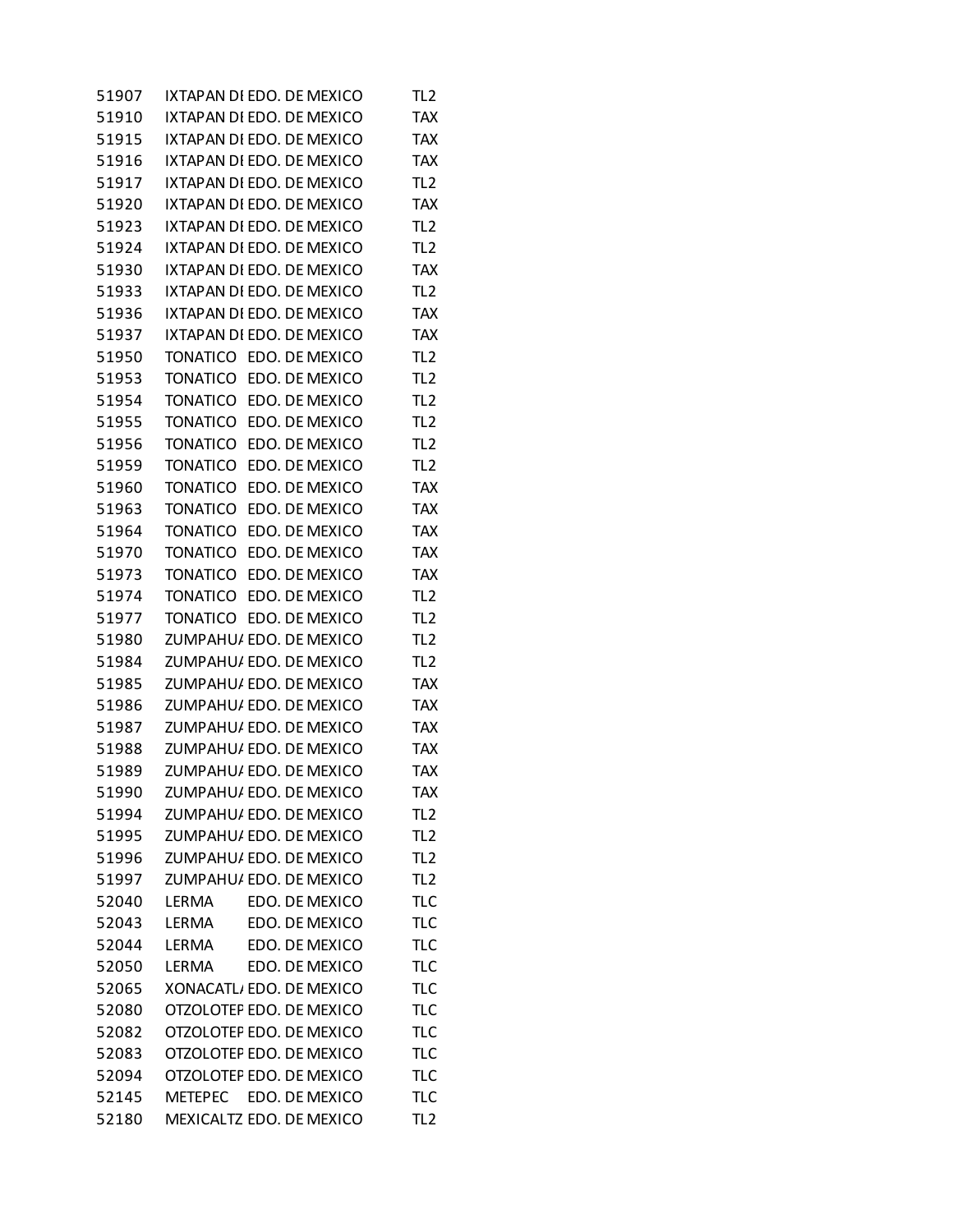| 52182 | MEXICALTZ EDO. DE MEXICO        |  |                | TL2             |
|-------|---------------------------------|--|----------------|-----------------|
| 52183 | MEXICALTZ EDO. DE MEXICO        |  |                | TL <sub>2</sub> |
| 52184 | MEXICALTZ EDO. DE MEXICO        |  |                | TL <sub>2</sub> |
| 52185 | MEXICALTZ EDO. DE MEXICO        |  |                | TL <sub>2</sub> |
| 52186 | MEXICALTZ EDO. DE MEXICO        |  |                | TL <sub>2</sub> |
| 52187 | MEXICALTZ EDO. DE MEXICO        |  |                | TL <sub>2</sub> |
| 52189 | MEXICALTZ EDO. DE MEXICO        |  |                | TL <sub>2</sub> |
| 52200 | CALIMAYA EDO. DE MEXICO         |  |                | TL <sub>2</sub> |
| 52210 | <b>CALIMAYA</b>                 |  | EDO. DE MEXICO | TL <sub>2</sub> |
| 52213 | CALIMAYA EDO. DE MEXICO         |  |                | TL <sub>2</sub> |
| 52215 | CALIMAYA                        |  | EDO. DE MEXICO | TL <sub>2</sub> |
| 52220 | CALIMAYA                        |  | EDO. DE MEXICO | TL <sub>2</sub> |
| 52223 | CALIMAYA                        |  | EDO. DE MEXICO | TL <sub>2</sub> |
| 52224 | CALIMAYA                        |  | EDO. DE MEXICO | TL <sub>2</sub> |
| 52225 | CALIMAYA                        |  | EDO. DE MEXICO | TL <sub>2</sub> |
| 52226 | CALIMAYA                        |  | EDO. DE MEXICO | TL <sub>2</sub> |
| 52227 | CALIMAYA                        |  | EDO. DE MEXICO | TL <sub>2</sub> |
| 52230 | <b>CALIMAYA</b>                 |  | EDO. DE MEXICO | TL <sub>2</sub> |
| 52233 | CALIMAYA                        |  | EDO. DE MEXICO | TL <sub>2</sub> |
| 52234 | <b>CALIMAYA</b>                 |  | EDO. DE MEXICO | TL <sub>2</sub> |
| 52235 | CALIMAYA                        |  | EDO. DE MEXICO | TL <sub>2</sub> |
| 52236 | CALIMAYA EDO. DE MEXICO         |  |                | TL <sub>2</sub> |
| 52240 | CHAPULTEI EDO. DE MEXICO        |  |                | TL <sub>2</sub> |
| 52243 | CHAPULTEI EDO. DE MEXICO        |  |                | TL <sub>2</sub> |
| 52244 | CHAPULTEI EDO. DE MEXICO        |  |                | TL <sub>2</sub> |
| 52253 | CHAPULTEI EDO. DE MEXICO        |  |                | TL <sub>2</sub> |
| 52254 | CHAPULTEI EDO. DE MEXICO        |  |                | TL <sub>2</sub> |
| 52280 | SAN ANTON EDO. DE MEXICO        |  |                | TL <sub>2</sub> |
| 52282 | SAN ANTON EDO. DE MEXICO        |  |                | TL <sub>2</sub> |
| 52286 | SAN ANTON EDO. DE MEXICO        |  |                | TL <sub>2</sub> |
| 52303 | TENANGO I EDO. DE MEXICO        |  |                | TL <sub>2</sub> |
| 52304 | TENANGO I EDO. DE MEXICO        |  |                | TL <sub>2</sub> |
| 52305 | TENANGO E EDO. DE MEXICO        |  |                | TL <sub>2</sub> |
| 52307 | TENANGO [ EDO. DE MEXICO        |  |                | TL <sub>2</sub> |
| 52310 | TENANGO L EDO. DE MEXICO        |  |                | TL <sub>2</sub> |
| 52315 | <b>TENANGO [ EDO, DE MEXICO</b> |  |                | TL <sub>2</sub> |
| 52316 | TENANGO I EDO. DE MEXICO        |  |                | TL <sub>2</sub> |
| 52317 | TENANGO L EDO. DE MEXICO        |  |                | TL <sub>2</sub> |
| 52320 | TENANGO I EDO. DE MEXICO        |  |                | TL <sub>2</sub> |
| 52323 | TENANGO L EDO. DE MEXICO        |  |                | TL <sub>2</sub> |
| 52330 | TENANGO L EDO. DE MEXICO        |  |                | TL <sub>2</sub> |
| 52333 | TENANGO L EDO. DE MEXICO        |  |                | TL <sub>2</sub> |
| 52334 | TENANGO L EDO. DE MEXICO        |  |                | TL <sub>2</sub> |
| 52336 | TENANGO L EDO. DE MEXICO        |  |                | TL <sub>2</sub> |
| 52337 | TENANGO E EDO. DE MEXICO        |  |                | TL <sub>2</sub> |
| 52340 | TENANGO I EDO. DE MEXICO        |  |                | TL <sub>2</sub> |
| 52343 | TENANGO I EDO. DE MEXICO        |  |                | TL <sub>2</sub> |
| 52345 | TENANGO I EDO. DE MEXICO        |  |                | TL <sub>2</sub> |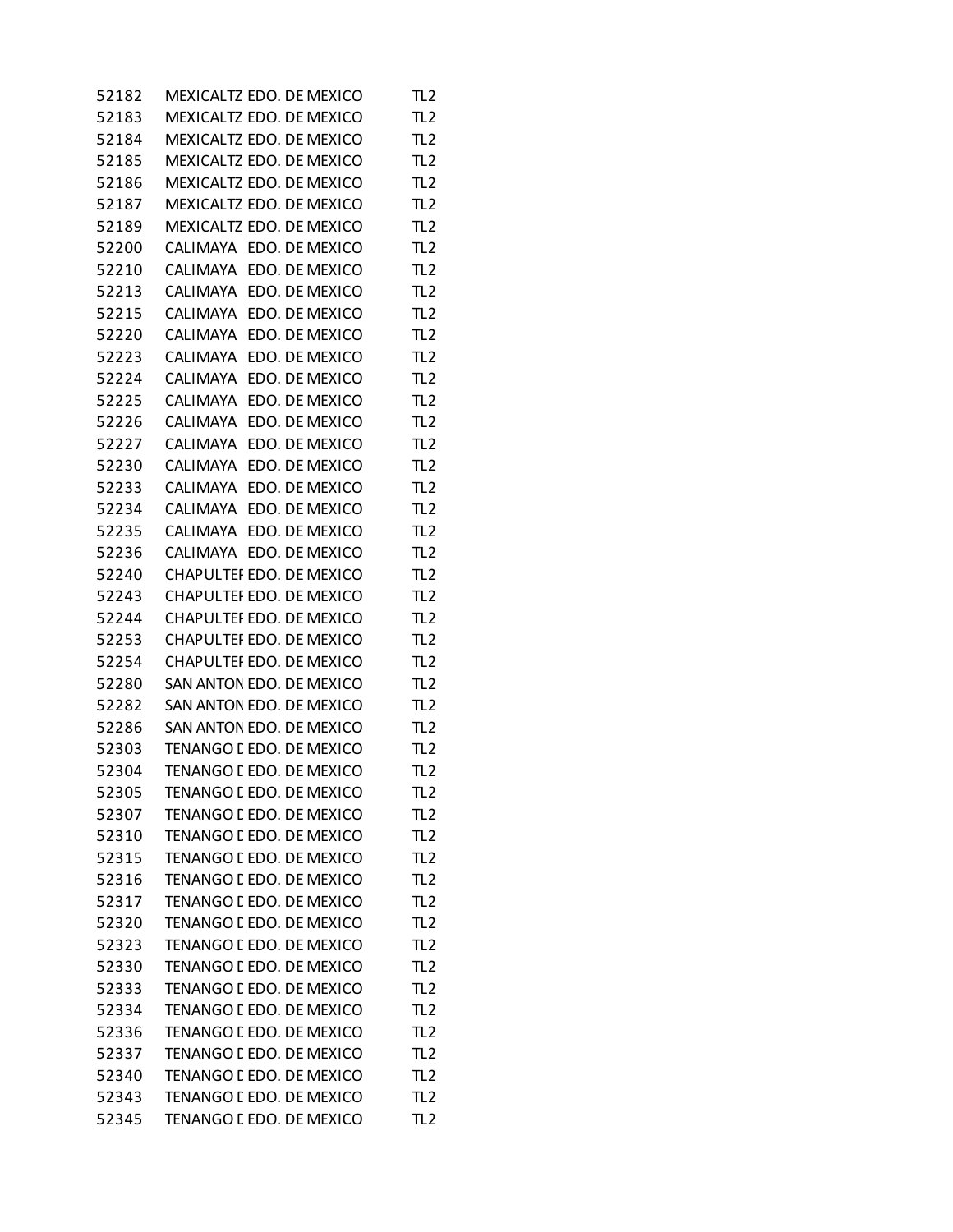| 52346          | TENANGO E EDO. DE MEXICO           |  |                                  | TL <sub>2</sub>          |
|----------------|------------------------------------|--|----------------------------------|--------------------------|
| 52347          | <b>TENANGO [ EDO, DE MEXICO</b>    |  |                                  | TL <sub>2</sub>          |
| 52350          | TENANGO I EDO. DE MEXICO           |  |                                  | TL <sub>2</sub>          |
| 52353          | TENANGO E EDO. DE MEXICO           |  |                                  | TL <sub>2</sub>          |
| 52354          | TENANGO I EDO. DE MEXICO           |  |                                  | TL <sub>2</sub>          |
| 52355          | TENANGO I EDO. DE MEXICO           |  |                                  | TL <sub>2</sub>          |
| 52356          | TENANGO E EDO. DE MEXICO           |  |                                  | TL <sub>2</sub>          |
| 52357          | TENANGO L EDO. DE MEXICO           |  |                                  | TL <sub>2</sub>          |
| 52360          | <b>RAYON</b>                       |  | EDO. DE MEXICO                   | TL <sub>2</sub>          |
| 52362          | <b>RAYON</b>                       |  | EDO. DE MEXICO                   | TL <sub>2</sub>          |
| 52363          | <b>RAYON</b>                       |  | EDO. DE MEXICO                   | TL <sub>2</sub>          |
| 52364          | <b>RAYON</b>                       |  | EDO. DE MEXICO                   | TL <sub>2</sub>          |
| 52365          | <b>RAYON</b>                       |  | EDO. DE MEXICO                   | TL <sub>2</sub>          |
| 52366          | <b>RAYON</b>                       |  | EDO. DE MEXICO                   | TL <sub>2</sub>          |
| 52367          | <b>RAYON</b>                       |  | EDO. DE MEXICO                   | TL <sub>2</sub>          |
| 52374          | JOQUICING EDO. DE MEXICO           |  |                                  | TL <sub>2</sub>          |
| 52376          | JOQUICING EDO. DE MEXICO           |  |                                  | TL <sub>2</sub>          |
| 52387          | JOQUICING EDO. DE MEXICO           |  |                                  | TL <sub>2</sub>          |
| 52410          | TENANCINC EDO. DE MEXICO           |  |                                  | TL <sub>2</sub>          |
| 52434          | TENANCINC EDO. DE MEXICO           |  |                                  | TL <sub>2</sub>          |
| 52435          | TENANCINC EDO. DE MEXICO           |  |                                  | TL <sub>2</sub>          |
| 52440          | MALINALC(EDO. DE MEXICO            |  |                                  | TL <sub>2</sub>          |
| 52443          | MALINALC(EDO. DE MEXICO            |  |                                  | <b>CVA</b>               |
| 52463          | MALINALC(EDO. DE MEXICO            |  |                                  | <b>CVA</b>               |
| 52465          | MALINALC(EDO. DE MEXICO            |  |                                  | <b>CVA</b>               |
| 52466          | MALINALC(EDO. DE MEXICO            |  |                                  | <b>CVA</b>               |
| 52467          | MALINALC(EDO. DE MEXICO            |  |                                  | <b>CVA</b>               |
| 52473          | MALINALC(EDO. DE MEXICO            |  |                                  | <b>TAX</b>               |
| 52476          | MALINALC(EDO, DE MEXICO            |  |                                  | <b>TAX</b>               |
| 52480          | <b>OCUILAN</b>                     |  | EDO. DE MEXICO                   | TL <sub>2</sub>          |
| 52484          | <b>OCUILAN</b>                     |  | EDO. DE MEXICO                   | TL <sub>2</sub>          |
| 52485          | <b>OCUILAN</b>                     |  | EDO. DE MEXICO                   | TL <sub>2</sub>          |
| 52486          | <b>OCUILAN</b>                     |  | EDO. DE MEXICO                   | <b>CVA</b>               |
| 52487          | <b>OCUILAN</b>                     |  | EDO. DE MEXICO                   | TL <sub>2</sub>          |
| 52490          | <b>OCUILAN</b>                     |  | EDO. DE MEXICO                   | TL <sub>2</sub>          |
| 52493          | <b>OCUILAN</b>                     |  | EDO. DE MEXICO                   | <b>CVA</b>               |
| 52494          | <b>OCUILAN</b>                     |  | EDO. DE MEXICO                   | <b>CVA</b>               |
| 52495          | <b>OCUILAN</b>                     |  | EDO. DE MEXICO                   |                          |
| 52496          | <b>OCUILAN</b>                     |  | EDO. DE MEXICO                   | <b>CVA</b><br><b>CVA</b> |
| 52497          |                                    |  | EDO. DE MEXICO                   | <b>CVA</b>               |
| 52500          | <b>OCUILAN</b><br><b>ATIZAPAN</b>  |  | EDO. DE MEXICO                   | TL <sub>2</sub>          |
| 52503          | <b>ATIZAPAN</b>                    |  | EDO. DE MEXICO                   | TL <sub>2</sub>          |
|                |                                    |  | EDO. DE MEXICO                   |                          |
| 52504          | <b>ATIZAPAN</b>                    |  |                                  | TL <sub>2</sub>          |
| 52505<br>52506 | <b>ATIZAPAN</b><br><b>ATIZAPAN</b> |  | EDO. DE MEXICO<br>EDO. DE MEXICO | TL <sub>2</sub>          |
|                | ALMOLOYA EDO. DE MEXICO            |  |                                  | TL <sub>2</sub>          |
| 52540          |                                    |  |                                  | TL <sub>2</sub>          |
| 52542          | ALMOLOYA EDO. DE MEXICO            |  |                                  | TL <sub>2</sub>          |
| 52543          | ALMOLOYA EDO. DE MEXICO            |  |                                  | TL <sub>2</sub>          |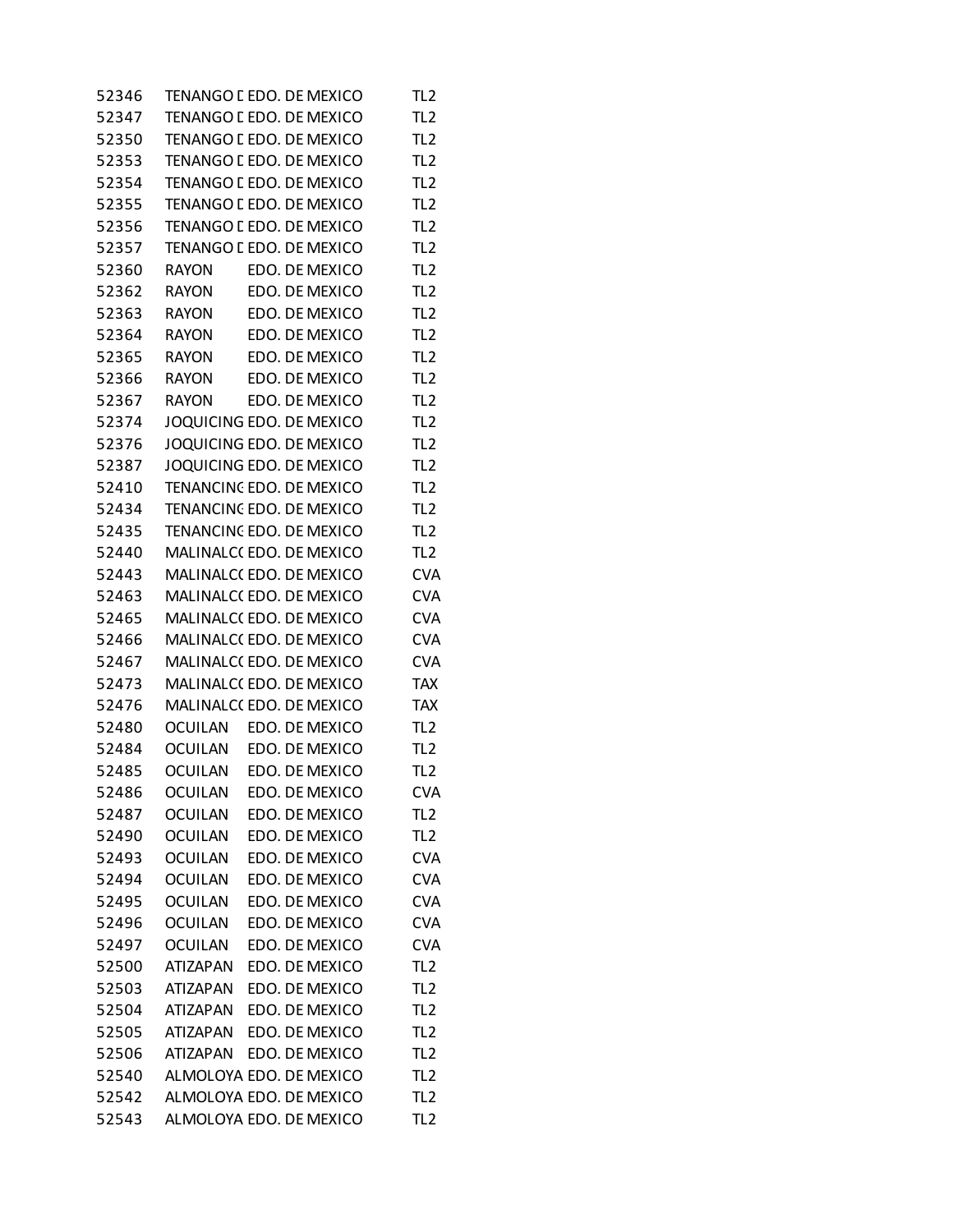| 52544 | ALMOLOYA EDO. DE MEXICO            | TL <sub>2</sub> |
|-------|------------------------------------|-----------------|
| 52570 | TEXCALYAC EDO. DE MEXICO           | TL <sub>2</sub> |
| 52603 | TIANGUISTI EDO. DE MEXICO          | TL <sub>2</sub> |
| 52604 | TIANGUISTI EDO. DE MEXICO          | TL <sub>2</sub> |
| 52605 | TIANGUISTI EDO. DE MEXICO          | TL <sub>2</sub> |
| 52613 | TIANGUISTI EDO. DE MEXICO          | TL <sub>2</sub> |
| 52614 | TIANGUISTI EDO. DE MEXICO          | TL <sub>2</sub> |
| 52640 | TIANGUISTI EDO. DE MEXICO          | TL <sub>2</sub> |
| 52644 | TIANGUISTI EDO. DE MEXICO          | TL <sub>2</sub> |
| 52645 | TIANGUISTI EDO. DE MEXICO          | TL <sub>2</sub> |
| 52646 | TIANGUISTI EDO. DE MEXICO          | TL <sub>2</sub> |
| 52653 | TIANGUISTI EDO. DE MEXICO          | TL <sub>2</sub> |
| 52654 | TIANGUISTI EDO. DE MEXICO          | TL <sub>2</sub> |
| 52660 | TIANGUISTI EDO. DE MEXICO          | TL <sub>2</sub> |
| 52663 | TIANGUISTI EDO. DE MEXICO          | TL <sub>2</sub> |
| 52664 | TIANGUISTI EDO. DE MEXICO          | TL <sub>2</sub> |
| 52665 | TIANGUISTI EDO. DE MEXICO          | TL <sub>2</sub> |
| 52666 | TIANGUISTI EDO. DE MEXICO          | TL <sub>2</sub> |
| 52667 | TIANGUISTI EDO. DE MEXICO          | TL <sub>2</sub> |
| 52680 | XALATLACC EDO. DE MEXICO           | TL <sub>2</sub> |
| 52683 | XALATLACC EDO. DE MEXICO           | TL <sub>2</sub> |
| 52684 | XALATLACC EDO. DE MEXICO           | TL <sub>2</sub> |
| 52685 | XALATLACC EDO. DE MEXICO           | TL <sub>2</sub> |
| 52686 | XALATLACC EDO. DE MEXICO           | TL <sub>2</sub> |
| 52688 | XALATLACC EDO. DE MEXICO           | TL <sub>2</sub> |
| 52689 | XALATLACC EDO. DE MEXICO           | TL <sub>2</sub> |
| 52700 | CAPULHUA EDO. DE MEXICO            | TL <sub>2</sub> |
| 52710 | CAPULHUA EDO. DE MEXICO            | TL <sub>2</sub> |
| 52713 | CAPULHUA EDO. DE MEXICO            | TL <sub>2</sub> |
| 52714 | CAPULHUA EDO. DE MEXICO            | TL <sub>2</sub> |
| 52720 | CAPULHUA EDO. DE MEXICO            | TL <sub>2</sub> |
| 52723 | CAPULHUA EDO. DE MEXICO            | TL <sub>2</sub> |
| 52730 | CAPULHUA EDO. DE MEXICO            | TL <sub>2</sub> |
| 52733 | CAPULHUA EDO. DE MEXICO            | TL <sub>2</sub> |
| 52740 | OCOYOACA EDO. DE MEXICO            | TL <sub>2</sub> |
| 52743 | OCOYOACA EDO. DE MEXICO            | TL <sub>2</sub> |
| 52750 | OCOYOACA EDO. DE MEXICO            | TL <sub>2</sub> |
| 52753 | OCOYOACA EDO. DE MEXICO            | TL <sub>2</sub> |
| 52754 | OCOYOACA EDO. DE MEXICO            | TL <sub>2</sub> |
| 52755 | OCOYOACA EDO. DE MEXICO            | TL <sub>2</sub> |
| 52756 | OCOYOACA EDO. DE MEXICO            | TL <sub>2</sub> |
| 54220 | POLOTITLA EDO. DE MEXICO           | <b>SJR</b>      |
| 54250 | JILOTEPEC EDO. DE MEXICO           | <b>TUA</b>      |
| 54253 | <b>JILOTEPEC</b><br>EDO. DE MEXICO | <b>TUA</b>      |
| 54255 | <b>JILOTEPEC</b><br>EDO. DE MEXICO | <b>TUA</b>      |
| 54260 | EDO. DE MEXICO<br><b>JILOTEPEC</b> | <b>TUA</b>      |
| 54270 | <b>JILOTEPEC</b><br>EDO. DE MEXICO | <b>TUA</b>      |
| 54276 | <b>JILOTEPEC</b><br>EDO. DE MEXICO | <b>TUA</b>      |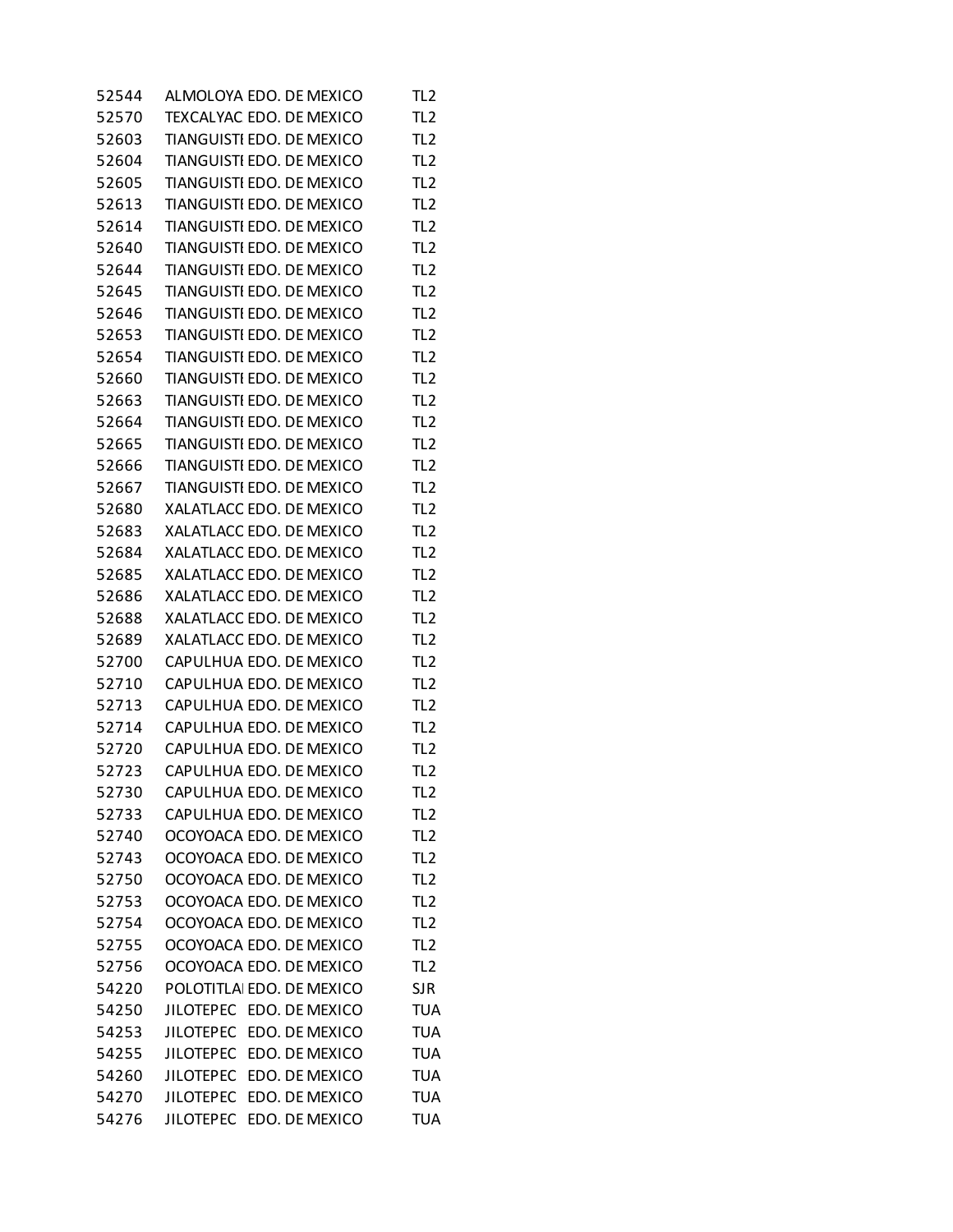| 54280 | SOYANIQUI EDO. DE MEXICO  |  |                | TUA             |
|-------|---------------------------|--|----------------|-----------------|
| 54290 | SOYANIQUI EDO. DE MEXICO  |  |                | TUA             |
| 54300 | VILLA DEL CEDO. DE MEXICO |  |                | MX <sub>2</sub> |
| 54310 | VILLA DEL CEDO. DE MEXICO |  |                | MX <sub>2</sub> |
| 54313 | VILLA DEL CEDO. DE MEXICO |  |                | MX <sub>2</sub> |
| 54314 | VILLA DEL CEDO. DE MEXICO |  |                | MX <sub>2</sub> |
| 54315 | VILLA DEL CEDO. DE MEXICO |  |                | MX <sub>2</sub> |
| 54320 | VILLA DEL CEDO. DE MEXICO |  |                | MX <sub>2</sub> |
| 54324 | VILLA DEL CEDO. DE MEXICO |  |                | MX <sub>2</sub> |
| 54325 | VILLA DEL CEDO. DE MEXICO |  |                | MX <sub>2</sub> |
| 54326 | VILLA DEL CEDO. DE MEXICO |  |                | MX <sub>2</sub> |
| 54327 | VILLA DEL CEDO. DE MEXICO |  |                | MX <sub>2</sub> |
| 54330 | VILLA DEL CEDO. DE MEXICO |  |                | MX <sub>2</sub> |
| 54333 | VILLA DEL CEDO. DE MEXICO |  |                | MX <sub>2</sub> |
| 54334 | VILLA DEL CEDO. DE MEXICO |  |                | MX <sub>2</sub> |
| 54335 | VILLA DEL CEDO. DE MEXICO |  |                | MX <sub>2</sub> |
| 54336 | VILLA DEL CEDO. DE MEXICO |  |                | MX <sub>2</sub> |
| 54337 | VILLA DEL CEDO. DE MEXICO |  |                | MX <sub>2</sub> |
| 54340 | VILLA DEL CEDO. DE MEXICO |  |                | MX <sub>2</sub> |
| 54345 | VILLA DEL CEDO. DE MEXICO |  |                | MX <sub>2</sub> |
| 54346 | VILLA DEL CEDO. DE MEXICO |  |                | MX <sub>2</sub> |
| 54360 | CHAPA DE I EDO. DE MEXICO |  |                | <b>TUA</b>      |
| 54480 | ISIDRO FAB EDO. DE MEXICO |  |                | MX <sub>2</sub> |
| 54483 | ISIDRO FAB EDO. DE MEXICO |  |                | MX <sub>2</sub> |
| 54484 | ISIDRO FAB EDO. DE MEXICO |  |                | MX <sub>2</sub> |
| 54485 | ISIDRO FAB EDO. DE MEXICO |  |                | MX <sub>2</sub> |
| 54486 | ISIDRO FAB EDO. DE MEXICO |  |                | MX <sub>2</sub> |
| 54490 | ISIDRO FAB EDO. DE MEXICO |  |                | MX <sub>2</sub> |
| 54493 | ISIDRO FAB EDO. DE MEXICO |  |                | MX <sub>2</sub> |
| 54494 | ISIDRO FAB EDO. DE MEXICO |  |                | MX <sub>2</sub> |
| 54495 | ISIDRO FAB EDO. DE MEXICO |  |                | MX <sub>2</sub> |
| 55660 | APAXCO                    |  | EDO. DE MEXICO | <b>MXE</b>      |
| 55663 | <b>APAXCO</b>             |  | EDO. DE MEXICO | <b>MXE</b>      |
| 55664 | <b>APAXCO</b>             |  | EDO. DE MEXICO | <b>MXE</b>      |
| 55665 | <b>APAXCO</b>             |  | EDO. DE MEXICO | <b>MXE</b>      |
| 55666 | <b>APAXCO</b>             |  | EDO. DE MEXICO | <b>MXE</b>      |
| 55667 | <b>APAXCO</b>             |  | EDO. DE MEXICO | <b>MXE</b>      |
| 55670 | HUEYPOXTI EDO. DE MEXICO  |  |                | <b>MXE</b>      |
| 55673 | HUEYPOXTI EDO. DE MEXICO  |  |                | <b>MXE</b>      |
| 55676 | HUEYPOXTI EDO. DE MEXICO  |  |                | <b>MXE</b>      |
| 55679 | HUEYPOXTI EDO. DE MEXICO  |  |                | <b>MXE</b>      |
| 55680 | HUEYPOXTI EDO. DE MEXICO  |  |                | <b>MXE</b>      |
| 55683 | HUEYPOXTI EDO. DE MEXICO  |  |                | <b>MXE</b>      |
| 55684 | HUEYPOXTI EDO. DE MEXICO  |  |                | <b>MXE</b>      |
| 55685 | HUEYPOXTI EDO. DE MEXICO  |  |                | <b>MXE</b>      |
| 55689 | HUEYPOXTI EDO. DE MEXICO  |  |                | <b>MXE</b>      |
| 55690 | HUEYPOXTI EDO. DE MEXICO  |  |                | <b>MXE</b>      |
| 55694 | HUEYPOXTI EDO. DE MEXICO  |  |                | <b>MXE</b>      |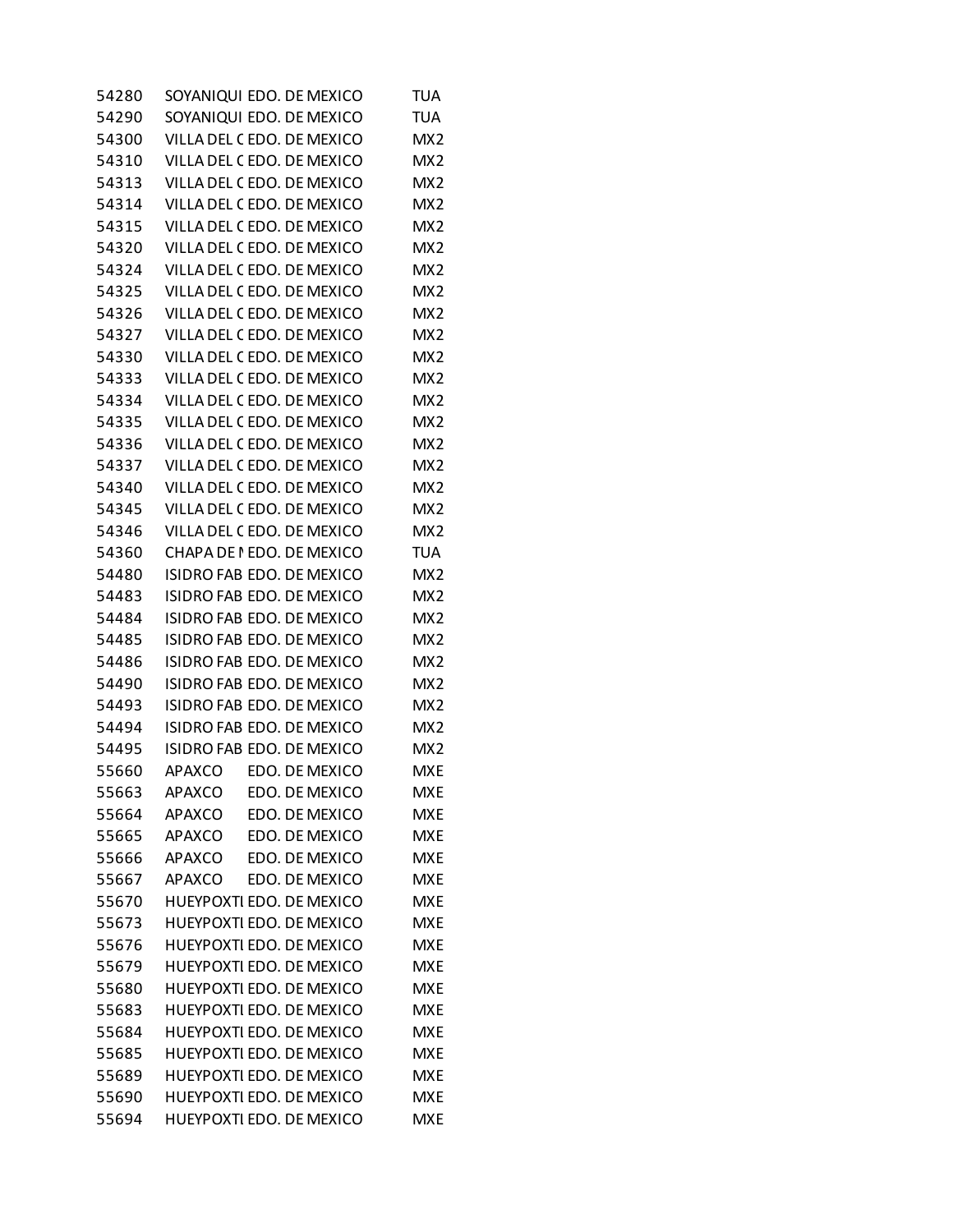| 55697 | HUEYPOXTI EDO. DE MEXICO |  |                | MXE        |
|-------|--------------------------|--|----------------|------------|
| 55859 | SAN MARTILEDO, DE MEXICO |  |                | MXE        |
| 55900 | <b>OTUMBA</b>            |  | EDO. DE MEXICO | <b>MXE</b> |
| 55913 | <b>OTUMBA</b>            |  | EDO. DE MEXICO | <b>MXE</b> |
| 55914 | <b>OTUMBA</b>            |  | EDO. DE MEXICO | <b>MXE</b> |
| 55916 | <b>OTUMBA</b>            |  | EDO. DE MEXICO | <b>MXE</b> |
| 55920 | OTUMBA                   |  | EDO. DE MEXICO | <b>MXE</b> |
| 55923 | <b>OTUMBA</b>            |  | EDO. DE MEXICO | <b>MXE</b> |
| 55924 | <b>OTUMBA</b>            |  | EDO. DE MEXICO | <b>MXE</b> |
| 55925 | <b>OTUMBA</b>            |  | EDO. DE MEXICO | <b>MXE</b> |
| 55926 | <b>OTUMBA</b>            |  | EDO. DE MEXICO | <b>MXE</b> |
| 55927 | <b>OTUMBA</b>            |  | EDO. DE MEXICO | <b>MXE</b> |
| 55930 | <b>OTUMBA</b>            |  | EDO. DE MEXICO | <b>MXE</b> |
| 55934 | <b>OTUMBA</b>            |  | EDO. DE MEXICO | <b>MXE</b> |
| 55935 | <b>OTUMBA</b>            |  | EDO. DE MEXICO | <b>MXE</b> |
| 55936 | <b>OTUMBA</b>            |  | EDO. DE MEXICO | <b>MXE</b> |
| 55937 | <b>OTUMBA</b>            |  | EDO. DE MEXICO | <b>MXE</b> |
| 55940 | AXAPUSCO EDO. DE MEXICO  |  |                | <b>MXE</b> |
| 55943 | AXAPUSCO EDO. DE MEXICO  |  |                | <b>MXE</b> |
| 55950 | AXAPUSCO EDO. DE MEXICO  |  |                | <b>MXE</b> |
| 55952 | AXAPUSCO EDO. DE MEXICO  |  |                | <b>MXE</b> |
| 55954 | AXAPUSCO EDO. DE MEXICO  |  |                | <b>MXE</b> |
| 55955 | AXAPUSCO EDO. DE MEXICO  |  |                | <b>MXE</b> |
| 55956 | AXAPUSCO EDO. DE MEXICO  |  |                | <b>MXE</b> |
| 55960 | AXAPUSCO EDO. DE MEXICO  |  |                | <b>MXE</b> |
| 55963 | AXAPUSCO EDO. DE MEXICO  |  |                | <b>MXE</b> |
| 55965 | AXAPUSCO EDO. DE MEXICO  |  |                | <b>MXE</b> |
| 55966 | AXAPUSCO EDO. DE MEXICO  |  |                | <b>MXE</b> |
| 55970 | NOPALTEPE EDO. DE MEXICO |  |                | <b>MXE</b> |
| 55973 | NOPALTEPE EDO. DE MEXICO |  |                | <b>MXE</b> |
| 55975 | NOPALTEPE EDO. DE MEXICO |  |                | <b>MXE</b> |
| 55976 | NOPALTEPE EDO. DE MEXICO |  |                | <b>MXE</b> |
| 55977 | NOPALTEPE EDO. DE MEXICO |  |                | <b>MXE</b> |
| 55978 | NOPALTEPE EDO. DE MEXICO |  |                | <b>MXE</b> |
| 55980 | TEMASCAL/EDO. DE MEXICO  |  |                | <b>MXE</b> |
| 55983 | TEMASCAL/EDO. DE MEXICO  |  |                | <b>MXE</b> |
| 55984 | TEMASCAL/EDO. DE MEXICO  |  |                | <b>MXE</b> |
| 55985 | TEMASCAL/EDO. DE MEXICO  |  |                | <b>MXE</b> |
| 55988 | TEMASCAL/EDO. DE MEXICO  |  |                | <b>MXE</b> |
| 55989 | TEMASCAL/EDO. DE MEXICO  |  |                | <b>MXE</b> |
| 55990 | TEMASCAL/EDO. DE MEXICO  |  |                | <b>MXE</b> |
| 55993 | TEMASCAL/EDO. DE MEXICO  |  |                | <b>MXE</b> |
| 55994 | TEMASCAL/EDO. DE MEXICO  |  |                | <b>MXE</b> |
| 55995 | TEMASCAL/EDO. DE MEXICO  |  |                | <b>MXE</b> |
| 55996 | TEMASCAL/EDO. DE MEXICO  |  |                | <b>MXE</b> |
| 55997 | TEMASCAL/EDO. DE MEXICO  |  |                | <b>MXE</b> |
| 55998 | TEMASCAL/EDO. DE MEXICO  |  |                | <b>MXE</b> |
| 56070 | TEPETLAOX EDO. DE MEXICO |  |                | <b>MXE</b> |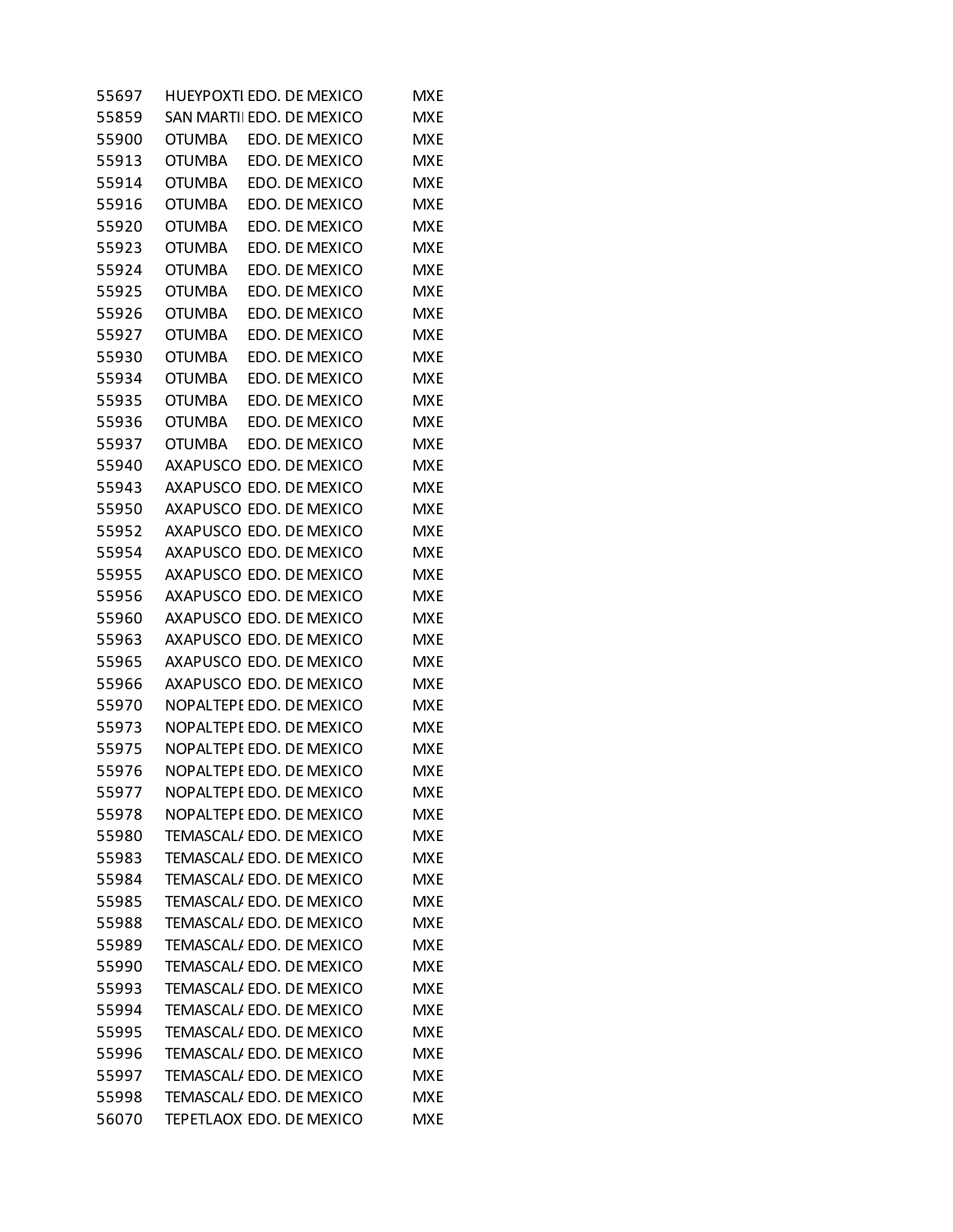| 56074 |                 | TEPETLAOX EDO. DE MEXICO        | MXE        |
|-------|-----------------|---------------------------------|------------|
| 56075 |                 | TEPETLAOX EDO. DE MEXICO        | MXE        |
| 56077 |                 | TEPETLAOX EDO. DE MEXICO        | <b>MXE</b> |
| 56078 |                 | TEPETLAOX EDO. DE MEXICO        | <b>MXE</b> |
| 56080 |                 | TEPETLAOX EDO. DE MEXICO        | <b>MXE</b> |
| 56083 |                 | TEPETLAOX EDO. DE MEXICO        | <b>MXE</b> |
| 56085 |                 | TEPETLAOX EDO. DE MEXICO        | <b>MXE</b> |
| 56086 |                 | TEPETLAOX EDO. DE MEXICO        | <b>MXE</b> |
| 56087 |                 | TEPETLAOX EDO. DE MEXICO        | <b>MXE</b> |
| 56093 |                 | TEPETLAOX EDO. DE MEXICO        | <b>MXE</b> |
| 56800 | <b>OZUMBA</b>   | EDO. DE MEXICO                  | <b>MXO</b> |
| 56803 | OZUMBA          | EDO. DE MEXICO                  | <b>MXO</b> |
| 56804 | OZUMBA          | EDO. DE MEXICO                  | MXO        |
| 56805 | OZUMBA          | EDO. DE MEXICO                  | MXO        |
| 56806 | OZUMBA          | EDO. DE MEXICO                  | <b>MXO</b> |
| 56810 | OZUMBA          | EDO. DE MEXICO                  | <b>MXO</b> |
| 56813 | <b>OZUMBA</b>   | EDO. DE MEXICO                  | <b>MXO</b> |
| 56814 | OZUMBA          | EDO. DE MEXICO                  | <b>MXO</b> |
| 56815 | OZUMBA          | EDO. DE MEXICO                  | MXO        |
| 56816 | OZUMBA          | EDO. DE MEXICO                  | <b>MXO</b> |
| 56820 | <b>OZUMBA</b>   | EDO. DE MEXICO                  | <b>MXO</b> |
| 56863 |                 | JUCHITEPE(EDO, DE MEXICO        | <b>CVA</b> |
| 56870 |                 | <b>JUCHITEPE(EDO. DE MEXICO</b> | <b>CVA</b> |
| 56880 |                 | TEPETLIXPA EDO. DE MEXICO       | <b>MXO</b> |
| 56884 |                 | TEPETLIXPA EDO. DE MEXICO       | MXO        |
| 56885 |                 | TEPETLIXPA EDO. DE MEXICO       | <b>MXO</b> |
| 56886 |                 | TEPETLIXPA EDO. DE MEXICO       | <b>MXO</b> |
| 56890 |                 | TEPETLIXPA EDO. DE MEXICO       | <b>MXO</b> |
| 56893 |                 | TEPETLIXPA EDO. DE MEXICO       | <b>MXO</b> |
| 56894 |                 | TEPETLIXPA EDO. DE MEXICO       | <b>MXO</b> |
| 56895 |                 | TEPETLIXPA EDO. DE MEXICO       | MXO        |
| 56970 |                 | ATLAUTLA EDO. DE MEXICO         | MXO        |
| 56973 | <b>ATLAUTLA</b> | EDO. DE MEXICO                  | MXO        |
| 56974 | <b>ATLAUTLA</b> | EDO. DE MEXICO                  | <b>MXO</b> |
| 56975 | <b>ATLAUTLA</b> | EDO. DE MEXICO                  | <b>MXO</b> |
| 56976 | <b>ATLAUTLA</b> | EDO. DE MEXICO                  | <b>MXO</b> |
| 56980 |                 | ATLAUTLA EDO. DE MEXICO         | <b>MXO</b> |
| 56982 | <b>ATLAUTLA</b> | EDO. DE MEXICO                  | <b>MXO</b> |
| 56983 | <b>ATLAUTLA</b> | EDO. DE MEXICO                  | <b>MXO</b> |
| 56984 | ATLAUTLA        | EDO. DE MEXICO                  | <b>MXO</b> |
| 56990 |                 | ECATZINGO EDO. DE MEXICO        | <b>MXO</b> |
| 56993 |                 | ECATZINGO EDO. DE MEXICO        | <b>MXO</b> |
| 56996 |                 | ECATZINGO EDO. DE MEXICO        | <b>MXO</b> |
| 58301 | <b>MORELIA</b>  | <b>MICHOACAN</b>                | <b>MLM</b> |
| 58302 | <b>MORELIA</b>  | <b>MICHOACAN</b>                | <b>MLM</b> |
| 58310 | MORELIA         | <b>MICHOACAN</b>                | <b>MLM</b> |
| 58312 | <b>MORELIA</b>  | MICHOACAN                       | <b>MLM</b> |
| 58320 | <b>MORELIA</b>  | <b>MICHOACAN</b>                | <b>MLM</b> |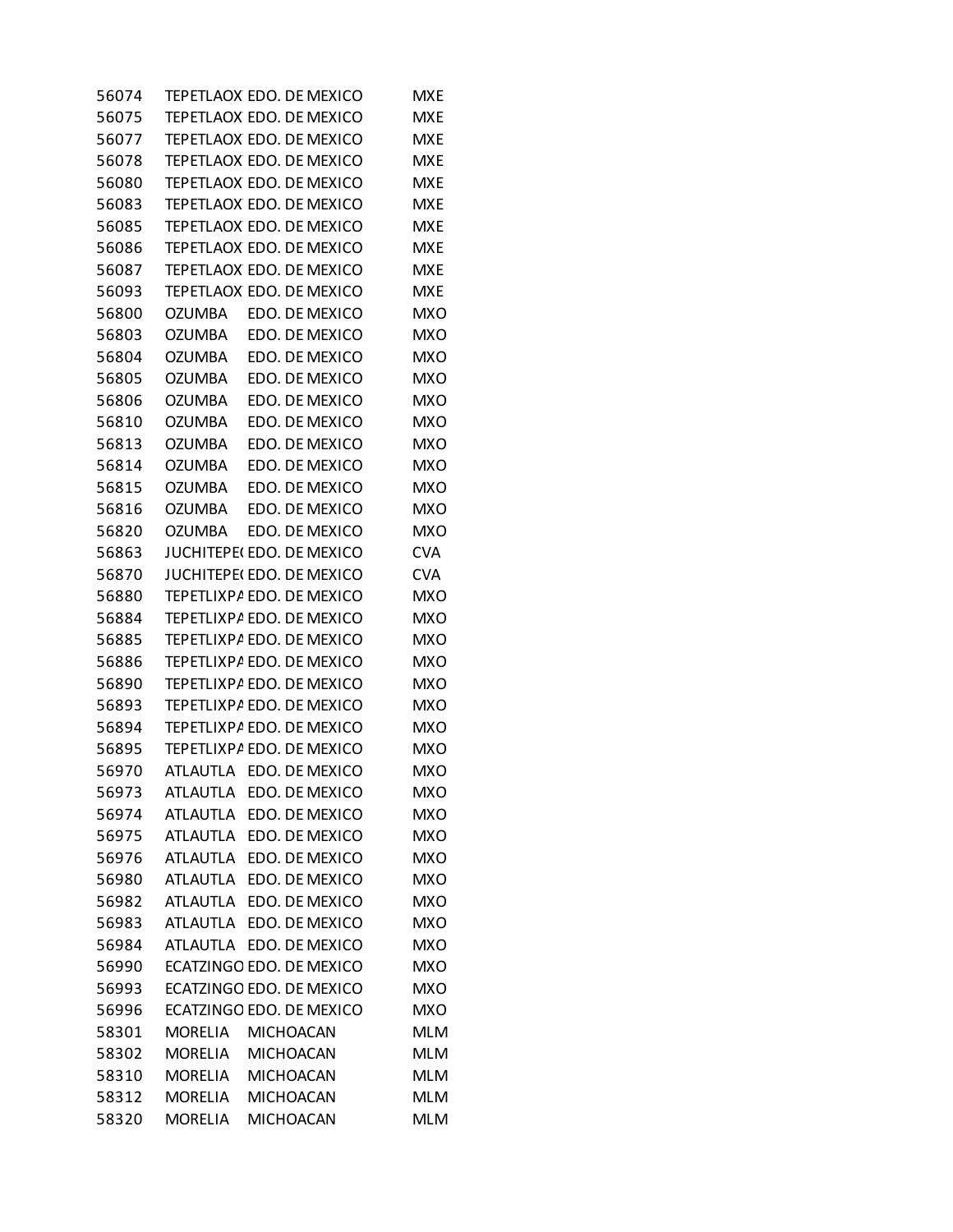| 58323 | <b>MORELIA</b> | <b>MICHOACAN</b>            | <b>MLM</b> |
|-------|----------------|-----------------------------|------------|
| 58331 | <b>MORELIA</b> | <b>MICHOACAN</b>            | <b>MLM</b> |
| 58332 | MORELIA        | <b>MICHOACAN</b>            | <b>MLM</b> |
| 58333 | MORELIA        | <b>MICHOACAN</b>            | <b>MLM</b> |
| 58340 |                | MORELIA MICHOACAN           | <b>MLM</b> |
| 58341 | MORELIA        | <b>MICHOACAN</b>            | <b>MLM</b> |
| 58342 | MORELIA        | <b>MICHOACAN</b>            | <b>MLM</b> |
| 58348 |                | MORELIA MICHOACAN           | <b>MLM</b> |
| 58357 | MORELIA        | <b>MICHOACAN</b>            | <b>MLM</b> |
| 58360 |                | HUANIQUE MICHOACAN          | <b>ZCP</b> |
| 58362 |                | HUANIQUE MICHOACAN          | <b>MRL</b> |
| 58363 |                | HUANIQUE MICHOACAN          | <b>MRL</b> |
| 58364 |                | HUANIQUE MICHOACAN          | <b>MRL</b> |
| 58365 |                | HUANIQUE MICHOACAN          | <b>MRL</b> |
| 58380 |                | HUANIQUE MICHOACAN          | <b>ZCP</b> |
| 58383 |                | HUANIQUE MICHOACAN          | <b>MRL</b> |
| 58384 |                | HUANIQUE MICHOACAN          | <b>MRL</b> |
| 58390 |                | HUANIQUE MICHOACAN          | <b>ZCP</b> |
| 58398 |                | HUANIQUE MICHOACAN          | <b>ZCP</b> |
| 58400 |                | COENEO MICHOACAN            | <b>ZCP</b> |
| 58403 |                | COENEO MICHOACAN            | <b>ZCP</b> |
| 58410 | COENEO         | <b>MICHOACAN</b>            | <b>ZCP</b> |
| 58414 |                | COENEO MICHOACAN            | <b>ZCP</b> |
| 58420 |                | QUIROGA MICHOACAN           | <b>PTZ</b> |
| 58430 |                | QUIROGA MICHOACAN           | PTZ        |
| 58440 |                | TZINTZUNT. MICHOACAN        | <b>PTZ</b> |
| 58442 |                | TZINTZUNT. MICHOACAN        | <b>PTZ</b> |
| 58447 |                | TZINTZUNT. MICHOACAN        | <b>PTZ</b> |
| 58480 |                | MADERO MICHOACAN            | <b>MLM</b> |
| 58490 | MADERO         | <b>MICHOACAN</b>            | <b>MLM</b> |
| 58500 |                | PURUANDI MICHOACAN          | PJO        |
| 58503 |                | PURUANDI MICHOACAN          | <b>PUR</b> |
| 58508 |                | PURUANDI MICHOACAN          | PJO        |
| 58511 |                | PURUANDI MICHOACAN          | PJO        |
| 58512 |                | PURUANDI MICHOACAN          | <b>MRL</b> |
| 58513 |                | PURUANDI MICHOACAN          | <b>PJO</b> |
| 58514 |                | PURUANDI MICHOACAN          | <b>MRL</b> |
| 58515 |                | PURUANDI MICHOACAN          | <b>MRL</b> |
| 58516 |                | PURUANDI MICHOACAN          | <b>MRL</b> |
| 58517 |                | PURUANDI MICHOACAN          | <b>MRL</b> |
| 58523 |                | PURUANDI MICHOACAN          | <b>MRL</b> |
| 58524 |                | PURUANDI MICHOACAN          | <b>MRL</b> |
| 58530 |                | PURUANDI MICHOACAN          | <b>PJO</b> |
| 58531 |                | PURUANDI MICHOACAN          | PJO        |
| 58532 |                | PURUANDI MICHOACAN          | PJO        |
| 58533 |                | PURUANDI MICHOACAN          | <b>MRL</b> |
| 58540 |                | <b>JOSE SIXTO MICHOACAN</b> | PJO        |
| 58542 |                | <b>JOSE SIXTO MICHOACAN</b> | PJO        |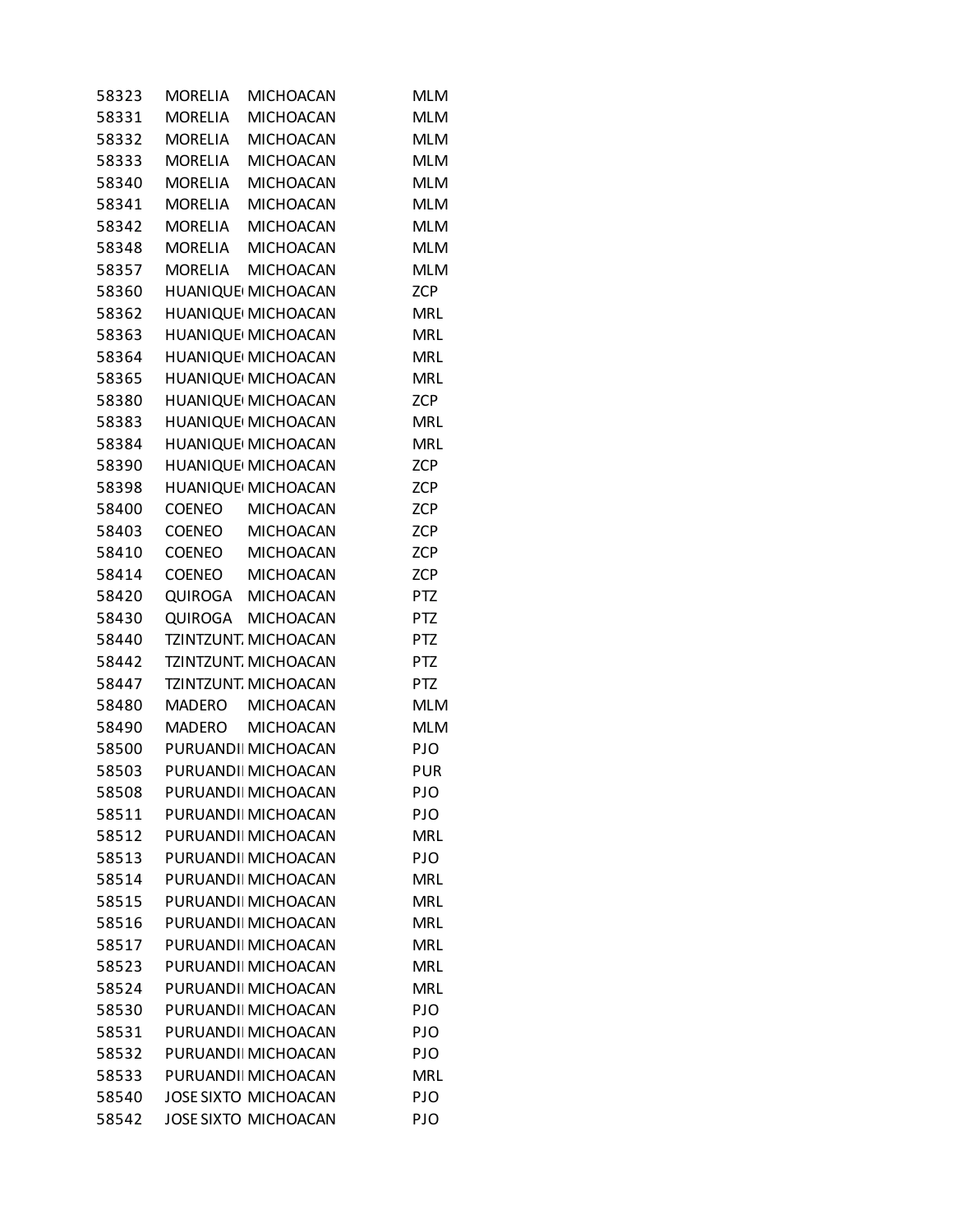| 58543 |        | <b>JOSE SIXTO MICHOACAN</b> | PJO        |
|-------|--------|-----------------------------|------------|
| 58544 |        | <b>JOSE SIXTO MICHOACAN</b> | PJO        |
| 58546 |        | <b>JOSE SIXTO MICHOACAN</b> | <b>MRL</b> |
| 58547 |        | <b>JOSE SIXTO MICHOACAN</b> | <b>MRL</b> |
| 58550 |        | ANGAMACI MICHOACAN          | PJO        |
| 58552 |        | ANGAMACI MICHOACAN          | LPD        |
| 58557 |        | ANGAMACI MICHOACAN          | LPD        |
| 58558 |        | ANGAMACI MICHOACAN          | PJO        |
| 58559 |        | ANGAMACI MICHOACAN          | LPD        |
| 58560 |        | ANGAMACI MICHOACAN          | PJO        |
| 58563 |        | ANGAMACI MICHOACAN          | LPD        |
| 58564 |        | ANGAMACI MICHOACAN          | LPD        |
| 58566 |        | ANGAMACI MICHOACAN          | PJO        |
| 58567 |        | ANGAMACI MICHOACAN          | PJO        |
| 58570 |        | PANINDICL MICHOACAN         | <b>ZCP</b> |
| 58574 |        | PANINDICL MICHOACAN         | ZRA        |
| 58578 |        | PANINDICL MICHOACAN         | <b>ZCP</b> |
| 58579 |        | PANINDICL MICHOACAN         | LPD        |
| 58580 |        | PANINDICL MICHOACAN         | <b>ZCP</b> |
| 58581 |        | PANINDICL MICHOACAN         | <b>ZRA</b> |
| 58585 |        | PANINDICL MICHOACAN         | LPD        |
| 58586 |        | PANINDICL MICHOACAN         | <b>ZRA</b> |
| 58590 |        | PANINDICL MICHOACAN         | <b>ZCP</b> |
| 58591 |        | PANINDICL MICHOACAN         | <b>MRL</b> |
| 58593 |        | PANINDICL MICHOACAN         | LPD        |
| 58594 |        | PANINDICL MICHOACAN         | <b>ZCP</b> |
| 58598 |        | PANINDICL MICHOACAN         | LPD        |
| 58616 | ZACAPU | <b>MICHOACAN</b>            | <b>ZCP</b> |
| 58654 | ZACAPU | <b>MICHOACAN</b>            | <b>ZCP</b> |
| 58660 | ZACAPU | <b>MICHOACAN</b>            | <b>ZCP</b> |
| 58664 | ZACAPU | <b>MICHOACAN</b>            | <b>ZCP</b> |
| 58667 | ZACAPU | <b>MICHOACAN</b>            | <b>ZCP</b> |
| 58670 | ZACAPU | <b>MICHOACAN</b>            | ZCP        |
| 58676 | ZACAPU | <b>MICHOACAN</b>            | <b>ZCP</b> |
| 58677 | ZACAPU | <b>MICHOACAN</b>            | <b>ZCP</b> |
| 58685 | ZACAPU | <b>MICHOACAN</b>            | <b>ZCP</b> |
| 58688 | ZACAPU | <b>MICHOACAN</b>            | ZCP        |
| 58689 | ZACAPU | <b>MICHOACAN</b>            | <b>ZCP</b> |
| 58690 | ZACAPU | <b>MICHOACAN</b>            | <b>ZCP</b> |
| 58698 | ZACAPU | <b>MICHOACAN</b>            | <b>ZCP</b> |
| 58701 | ZACAPU | <b>MICHOACAN</b>            | <b>ZCP</b> |
| 58710 | ZACAPU | <b>MICHOACAN</b>            | <b>ZCP</b> |
| 58711 | ZACAPU | <b>MICHOACAN</b>            | ZCP        |
| 58716 | ZACAPU | <b>MICHOACAN</b>            | <b>ZCP</b> |
| 58720 | ZACAPU | <b>MICHOACAN</b>            | <b>ZCP</b> |
| 58727 | ZACAPU | <b>MICHOACAN</b>            | ZRA        |
| 58728 | ZACAPU | <b>MICHOACAN</b>            | <b>ZRA</b> |
| 58730 | ZACAPU | <b>MICHOACAN</b>            | <b>ZCP</b> |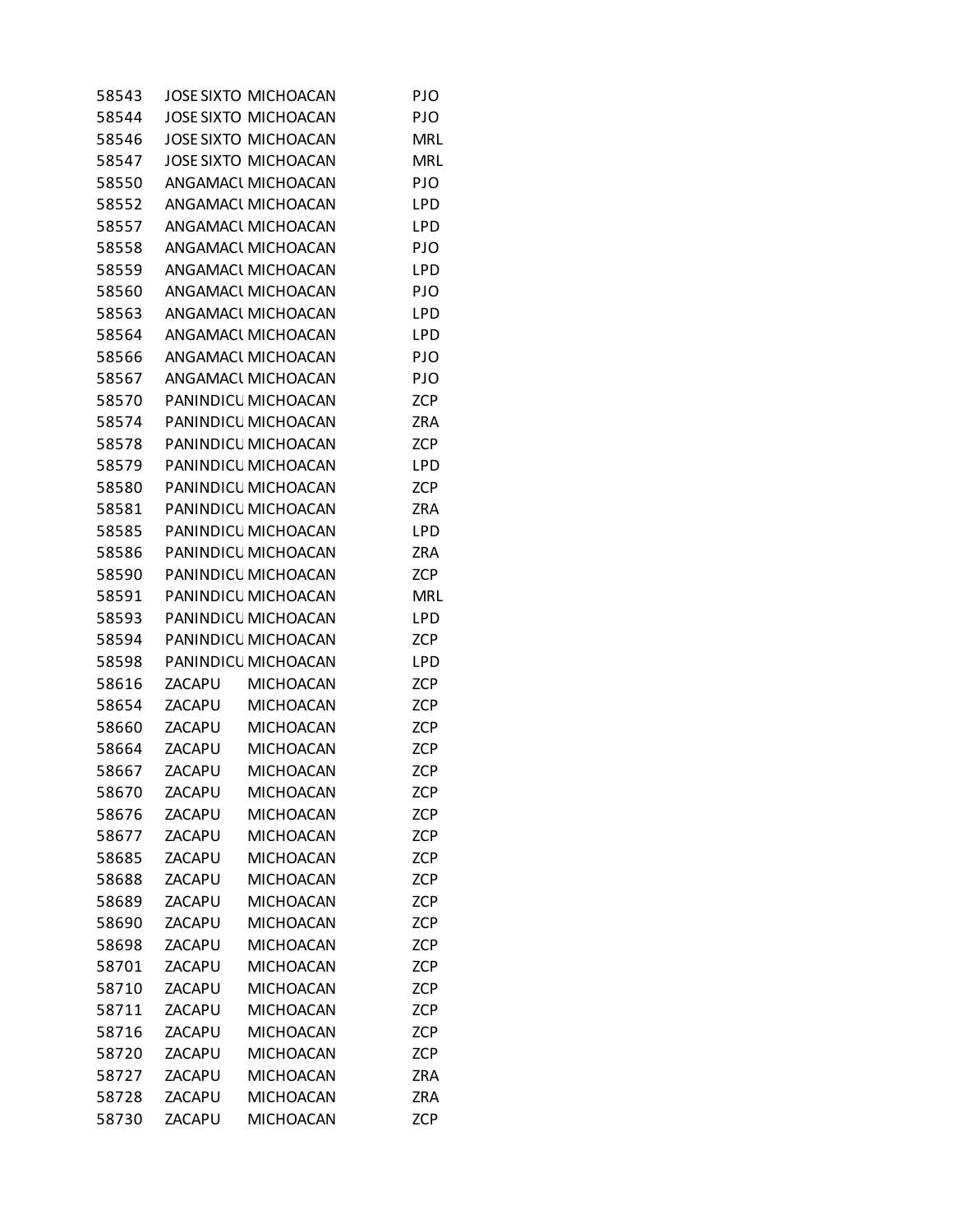| 58731 | ZACAPU         | MICHOACAN                 | ZCP        |
|-------|----------------|---------------------------|------------|
| 58740 |                | TLAZAZALC, MICHOACAN      | <b>ZRA</b> |
| 58741 |                | TLAZAZALC, MICHOACAN      | <b>ZRA</b> |
| 58742 |                | TLAZAZALC, MICHOACAN      | <b>ZRA</b> |
| 58743 |                | TLAZAZALC, MICHOACAN      | ZRA        |
| 58744 |                | TLAZAZALC, MICHOACAN      | <b>ZRA</b> |
| 58745 |                | TLAZAZALC, MICHOACAN      | <b>ZRA</b> |
| 58746 |                | TLAZAZALC, MICHOACAN      | <b>ZRA</b> |
| 58750 |                | TLAZAZALC, MICHOACAN      | <b>ZRA</b> |
| 58751 |                | TLAZAZALC, MICHOACAN      | <b>ZRA</b> |
| 58753 |                | TLAZAZALC, MICHOACAN      | <b>ZRA</b> |
| 58754 |                | TLAZAZALC, MICHOACAN      | <b>ZRA</b> |
| 58755 |                | TLAZAZALC, MICHOACAN      | <b>ZRA</b> |
| 58760 |                | PUREPERO MICHOACAN        | <b>ZRA</b> |
| 58762 |                | PUREPERO MICHOACAN        | <b>ZRA</b> |
| 58763 |                | PUREPERO MICHOACAN        | <b>ZRA</b> |
| 58764 |                | PUREPERO MICHOACAN        | <b>ZRA</b> |
| 58765 |                | PUREPERO MICHOACAN        | <b>ZRA</b> |
| 58766 |                | PUREPERO MICHOACAN        | <b>ZRA</b> |
| 58767 |                | PUREPERO MICHOACAN        | <b>ZRA</b> |
| 58770 |                | PUREPERO MICHOACAN        | <b>ZRA</b> |
| 58774 |                | PUREPERO MICHOACAN        | ZRA        |
| 58780 | <b>JIMENEZ</b> | <b>MICHOACAN</b>          | <b>ZCP</b> |
| 58782 | <b>JIMENEZ</b> | <b>MICHOACAN</b>          | ZRA        |
| 58783 | <b>JIMENEZ</b> | <b>MICHOACAN</b>          | <b>ZRA</b> |
| 58785 | <b>JIMENEZ</b> | <b>MICHOACAN</b>          | <b>ZRA</b> |
| 58786 | <b>JIMENEZ</b> | <b>MICHOACAN</b>          | <b>ZRA</b> |
| 58787 | <b>JIMENEZ</b> | <b>MICHOACAN</b>          | ZRA        |
| 58788 | <b>JIMENEZ</b> | <b>MICHOACAN</b>          | ZRA        |
| 58790 | <b>JIMENEZ</b> | <b>MICHOACAN</b>          | <b>ZCP</b> |
| 58793 | <b>JIMENEZ</b> | <b>MICHOACAN</b>          | <b>MRL</b> |
| 58794 | <b>JIMENEZ</b> | <b>MICHOACAN</b>          | <b>MRL</b> |
| 58795 | <b>JIMENEZ</b> | <b>MICHOACAN</b>          | <b>MRL</b> |
| 58796 | <b>JIMENEZ</b> | <b>MICHOACAN</b>          | <b>MRL</b> |
| 58800 | <b>MORELOS</b> | <b>MICHOACAN</b>          | <b>MRL</b> |
| 58803 | MORELOS        | <b>MICHOACAN</b>          | <b>MRL</b> |
| 58804 |                | MORELOS MICHOACAN         | <b>MRL</b> |
| 58805 | <b>MORELOS</b> | MICHOACAN                 | <b>MRL</b> |
| 58807 | MORELOS        | <b>MICHOACAN</b>          | <b>MRL</b> |
| 58820 |                | HUANDACA MICHOACAN        | <b>MRL</b> |
| 58825 |                | HUANDACA MICHOACAN        | <b>MRL</b> |
| 58827 |                | <b>HUANDACA MICHOACAN</b> | <b>MRL</b> |
| 58830 |                | HUANDACA MICHOACAN        | <b>MRL</b> |
| 58833 |                | HUANDACA MICHOACAN        | <b>MRL</b> |
| 58840 | <b>CUITZEO</b> | <b>MICHOACAN</b>          | <b>MRL</b> |
| 58842 | <b>CUITZEO</b> | <b>MICHOACAN</b>          | <b>MRL</b> |
| 58845 | <b>CUITZEO</b> | MICHOACAN                 | <b>MRL</b> |
| 58846 | <b>CUITZEO</b> | <b>MICHOACAN</b>          | <b>MRL</b> |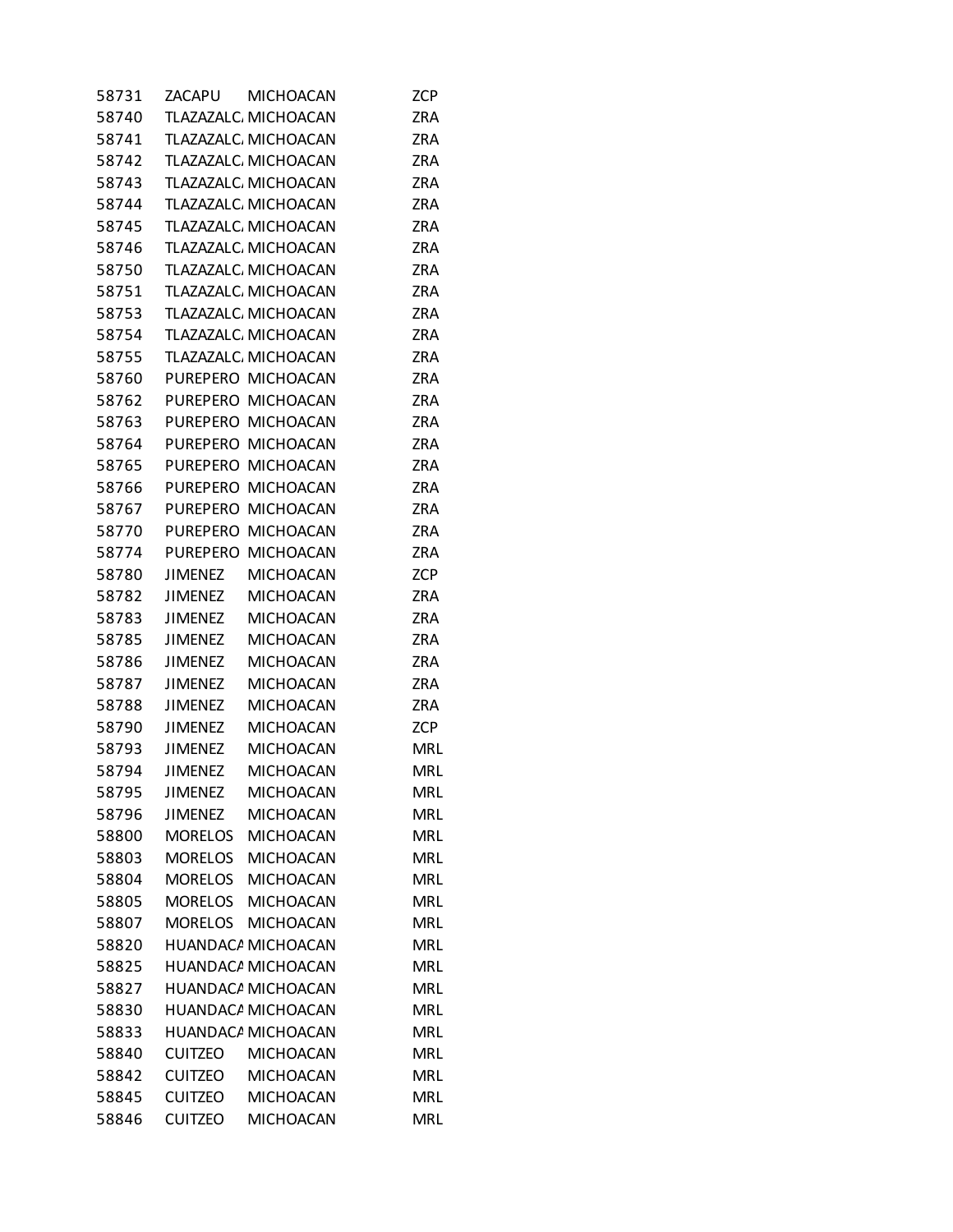| 58850 | <b>CUITZEO</b> | <b>MICHOACAN</b>           | <b>MRL</b> |
|-------|----------------|----------------------------|------------|
| 58853 | <b>CUITZEO</b> | <b>MICHOACAN</b>           | MRL        |
| 58854 |                | CUITZEO MICHOACAN          | <b>MRL</b> |
| 58855 |                | CUITZEO MICHOACAN          | <b>MRL</b> |
| 58860 |                | CHUCANDI MICHOACAN         | <b>MRL</b> |
| 58862 |                | CHUCANDI MICHOACAN         | <b>MRL</b> |
| 58868 |                | CHUCANDI MICHOACAN         | <b>MRL</b> |
| 58870 |                | COPANDAR MICHOACAN         | <b>MLM</b> |
| 58880 |                | TARIMBAR( MICHOACAN        | <b>MLM</b> |
| 58883 |                | TARIMBAR( MICHOACAN        | <b>MLM</b> |
| 58890 |                | TARIMBAR( MICHOACAN        | <b>MLM</b> |
| 58891 |                | TARIMBAR( MICHOACAN        | <b>MLM</b> |
| 58893 |                | TARIMBAR( MICHOACAN        | <b>MLM</b> |
| 58895 |                | TARIMBAR( MICHOACAN        | <b>MLM</b> |
| 58900 |                | SANTA ANA MICHOACAN        | <b>MRL</b> |
| 58905 |                | SANTA ANA MICHOACAN        | <b>MRL</b> |
| 58909 |                | SANTA ANA MICHOACAN        | <b>MRL</b> |
| 58910 |                | SANTA ANA MICHOACAN        | <b>MRL</b> |
| 58912 |                | SANTA ANA MICHOACAN        | <b>MRL</b> |
| 58913 |                | SANTA ANA MICHOACAN        | <b>MRL</b> |
| 58914 |                | SANTA ANA MICHOACAN        | <b>MRL</b> |
| 58915 |                | SANTA ANA MICHOACAN        | <b>MRL</b> |
| 58918 |                | SANTA ANA MICHOACAN        | <b>MRL</b> |
| 58919 |                | SANTA ANA MICHOACAN        | <b>MRL</b> |
| 58920 |                | ALVARO OB MICHOACAN        | <b>MLM</b> |
| 58925 |                | ALVARO OB MICHOACAN        | <b>MLM</b> |
| 58926 |                | ALVARO OB MICHOACAN        | <b>MLM</b> |
| 58928 |                | ALVARO OB MICHOACAN        | <b>MLM</b> |
| 58930 |                | ZINAPECUA MICHOACAN        | <b>MLM</b> |
| 58931 |                | ZINAPECUA MICHOACAN        | <b>MLM</b> |
| 58932 |                | ZINAPECUA MICHOACAN        | <b>MLM</b> |
| 58935 |                | ZINAPECUA MICHOACAN        | <b>MLM</b> |
| 58936 |                | ZINAPECUA MICHOACAN        | <b>MLM</b> |
| 58937 |                | ZINAPECUA MICHOACAN        | <b>MLM</b> |
| 58938 |                | ZINAPECUA MICHOACAN        | <b>MLM</b> |
| 58940 |                | ZINAPECUA MICHOACAN        | <b>MLM</b> |
| 58942 |                | ZINAPECUA MICHOACAN        | <b>MLM</b> |
| 58944 |                | ZINAPECUA MICHOACAN        | <b>MLM</b> |
| 58945 |                | ZINAPECUA MICHOACAN        | <b>MLM</b> |
| 58946 |                | ZINAPECUA MICHOACAN        | <b>MLM</b> |
| 58948 |                | ZINAPECUA MICHOACAN        | <b>MLM</b> |
| 58949 |                | ZINAPECUA MICHOACAN        | <b>MLM</b> |
| 58950 |                | ZINAPECUA MICHOACAN        | <b>MLM</b> |
| 58953 |                | ZINAPECUA MICHOACAN        | <b>MLM</b> |
| 58960 |                | ZINAPECUA MICHOACAN        | <b>MLM</b> |
| 58962 |                | ZINAPECUA MICHOACAN        | <b>MLM</b> |
| 58963 |                | ZINAPECUA MICHOACAN        | <b>MLM</b> |
| 58970 |                | <b>INDAPARAI MICHOACAN</b> | <b>MLM</b> |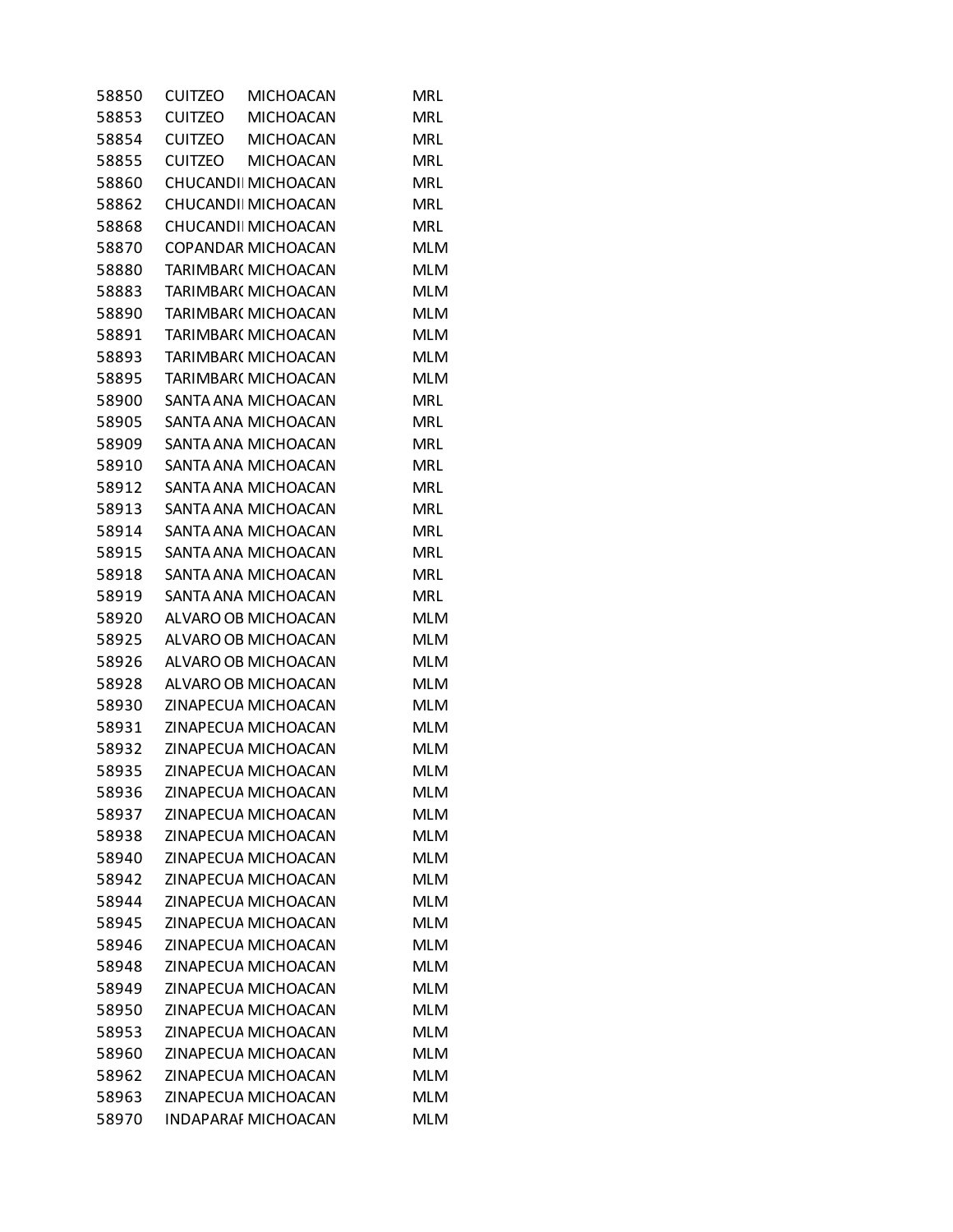| 58972 | <b>INDAPARAI MICHOACAN</b>  | <b>MLM</b> |
|-------|-----------------------------|------------|
| 58977 | <b>INDAPARAF MICHOACAN</b>  | <b>MLM</b> |
| 58980 | <b>QUERENDA MICHOACAN</b>   | <b>MLM</b> |
| 59102 | SAHUAYO MICHOACAN           | <b>SHY</b> |
| 59105 | SAHUAYO MICHOACAN           | SHY        |
| 59121 | BRISENAS MICHOACAN          | SHY        |
| 59122 | BRISENAS MICHOACAN          | SHY        |
| 59140 | COJUMATL MICHOACAN          | SHY        |
| 59143 | COJUMATL, MICHOACAN         | SHY        |
| 59144 | COJUMATL MICHOACAN          | <b>SHY</b> |
| 59146 | COJUMATL MICHOACAN          | SHY        |
| 59150 | COJUMATL MICHOACAN          | SHY        |
| 59154 | COJUMATL, MICHOACAN         | SHY        |
| 59155 | COJUMATL MICHOACAN          | SHY        |
| 59160 | <b>VENUSTIAN MICHOACAN</b>  | SHY        |
| 59163 | <b>VENUSTIAN MICHOACAN</b>  | <b>SHY</b> |
| 59164 | <b>VENUSTIAN MICHOACAN</b>  | SHY        |
| 59165 | <b>VENUSTIAN MICHOACAN</b>  | SHY        |
| 59167 | <b>VENUSTIAN MICHOACAN</b>  | SHY        |
| 59168 | <b>VENUSTIAN MICHOACAN</b>  | SHY        |
| 59170 | <b>VENUSTIAN MICHOACAN</b>  | SHY        |
| 59173 | <b>VENUSTIAN MICHOACAN</b>  | <b>SHY</b> |
| 59175 | <b>VENUSTIAN MICHOACAN</b>  | SHY        |
| 59180 | PAJACUAR/ MICHOACAN         | SHY        |
| 59183 | PAJACUAR/ MICHOACAN         | <b>SHY</b> |
| 59184 | PAJACUAR/ MICHOACAN         | <b>SHY</b> |
| 59185 | PAJACUAR/ MICHOACAN         | SHY        |
| 59186 | PAJACUAR/ MICHOACAN         | SHY        |
| 59190 | PAJACUAR/ MICHOACAN         | SHY        |
| 59193 | PAJACUAR/ MICHOACAN         | <b>SHY</b> |
| 59194 | PAJACUAR/ MICHOACAN         | <b>SHY</b> |
|       | 59195 PAJACUAR/ MICHOACAN   | <b>SHY</b> |
| 59203 | VISTA HERN MICHOACAN        | <b>SHY</b> |
| 59204 | <b>VISTA HERN MICHOACAN</b> | SHY        |
| 59205 | <b>VISTA HERN MICHOACAN</b> | <b>SHY</b> |
| 59206 | VISTA HERN MICHOACAN        | LPD        |
| 59230 | <b>TANHUATO MICHOACAN</b>   | <b>YRO</b> |
| 59233 | <b>TANHUATO MICHOACAN</b>   | LPD        |
| 59234 | <b>TANHUATO MICHOACAN</b>   | ZRA        |
| 59235 | <b>TANHUATO MICHOACAN</b>   | <b>ZRA</b> |
| 59237 | <b>TANHUATO MICHOACAN</b>   | <b>ZRA</b> |
| 59240 | <b>TANHUATO MICHOACAN</b>   | <b>LPD</b> |
| 59243 | <b>TANHUATO MICHOACAN</b>   | <b>LPD</b> |
| 59244 | <b>TANHUATO MICHOACAN</b>   | <b>ZRA</b> |
| 59250 | YURECUARI MICHOACAN         | <b>YRO</b> |
| 59253 | YURECUARI MICHOACAN         | LPD        |
| 59254 | YURECUARI MICHOACAN         | LPD        |
| 59256 | YURECUARI MICHOACAN         | LPD        |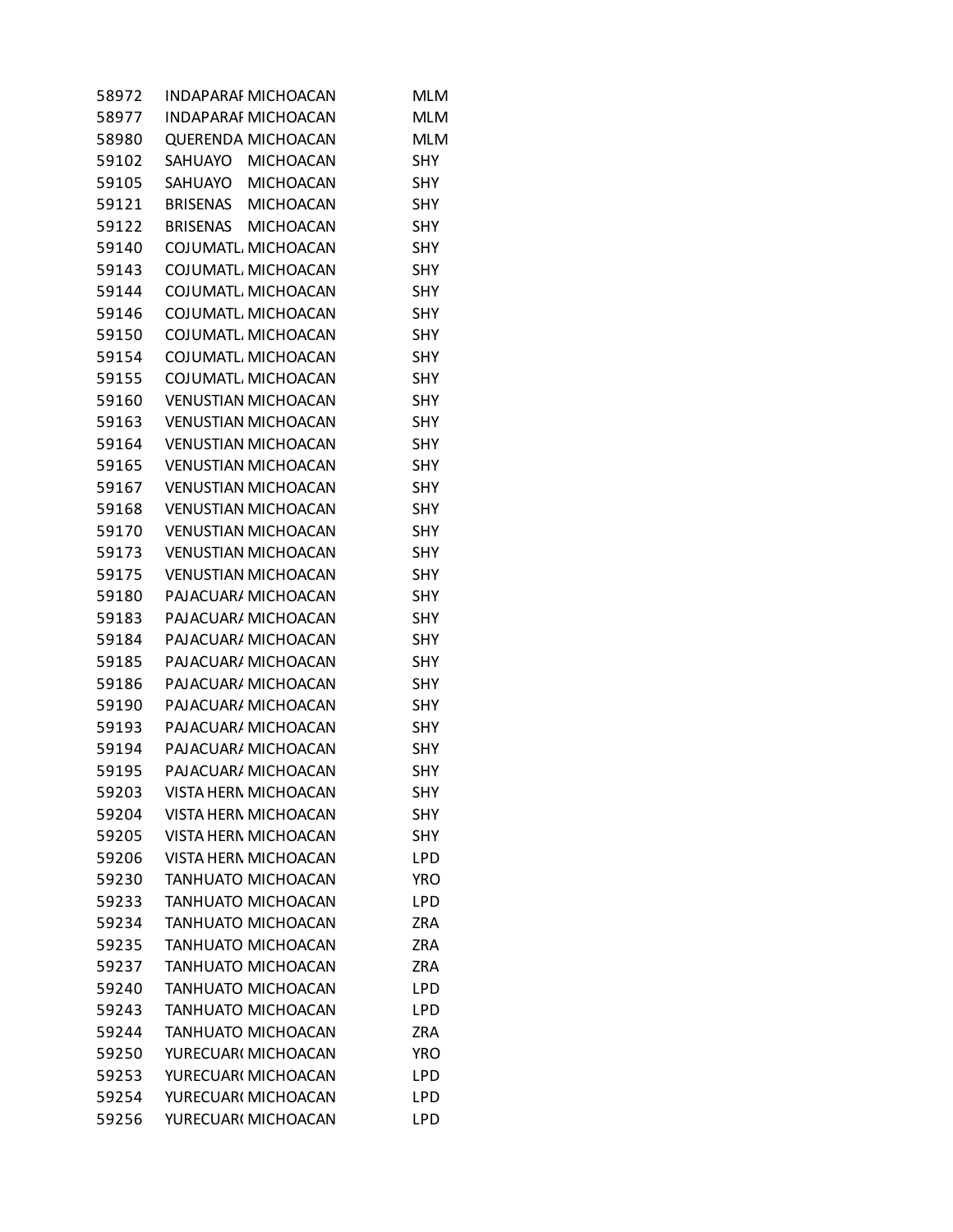| 59257 |                  | YURECUARI MICHOACAN | LPD        |
|-------|------------------|---------------------|------------|
| 59258 |                  | YURECUARI MICHOACAN | LPD        |
| 59262 |                  | YURECUAR( MICHOACAN | LPD        |
| 59263 |                  | YURECUARI MICHOACAN | LPD        |
| 59264 |                  | YURECUARI MICHOACAN | LPD        |
| 59265 |                  | YURECUAR( MICHOACAN | LPD        |
| 59266 |                  | YURECUARI MICHOACAN | LPD        |
| 59267 |                  | YURECUARI MICHOACAN | LPD        |
| 59280 | <b>IXTLAN</b>    | <b>MICHOACAN</b>    | ZRA        |
| 59283 | <b>IXTLAN</b>    | <b>MICHOACAN</b>    | ZRA        |
| 59284 | <b>IXTLAN</b>    | <b>MICHOACAN</b>    | <b>ZRA</b> |
| 59285 | <b>IXTLAN</b>    | <b>MICHOACAN</b>    | ZRA        |
| 59286 | <b>IXTLAN</b>    | <b>MICHOACAN</b>    | ZRA        |
| 59290 | <b>IXTLAN</b>    | <b>MICHOACAN</b>    | ZRA        |
| 59295 | <b>IXTLAN</b>    | <b>MICHOACAN</b>    | ZRA        |
| 59296 | <b>IXTLAN</b>    | <b>MICHOACAN</b>    | ZRA        |
| 59297 | <b>IXTLAN</b>    | <b>MICHOACAN</b>    | <b>ZRA</b> |
| 59393 | LA PIEDAD        | <b>MICHOACAN</b>    | <b>LPD</b> |
| 59400 | LA PIEDAD        | <b>MICHOACAN</b>    | <b>LPD</b> |
| 59410 | <b>LA PIEDAD</b> | <b>MICHOACAN</b>    | LPD        |
| 59414 | LA PIEDAD        | <b>MICHOACAN</b>    | LPD        |
| 59415 | LA PIEDAD        | <b>MICHOACAN</b>    | LPD        |
| 59420 | LA PIEDAD        | <b>MICHOACAN</b>    | LPD        |
| 59424 | LA PIEDAD        | <b>MICHOACAN</b>    | LPD        |
| 59425 | LA PIEDAD        | <b>MICHOACAN</b>    | LPD        |
| 59426 | <b>LA PIEDAD</b> | <b>MICHOACAN</b>    | LPD        |
| 59427 | LA PIEDAD        | <b>MICHOACAN</b>    | LPD        |
| 59428 | LA PIEDAD        | <b>MICHOACAN</b>    | LPD        |
| 59430 | <b>NUMARAN</b>   | <b>MICHOACAN</b>    | LPD        |
| 59433 | NUMARAN          | <b>MICHOACAN</b>    | LPD        |
| 59434 | NUMARAN          | <b>MICHOACAN</b>    | LPD        |
| 59435 | NUMARAN          | <b>MICHOACAN</b>    | LPD        |
| 59436 |                  | NUMARAN MICHOACAN   | LPD        |
| 59438 |                  | NUMARAN MICHOACAN   | LPD        |
| 59440 |                  | CHURINTZI MICHOACAN |            |
| 59443 |                  | CHURINTZI MICHOACAN | LPD<br>ZRA |
| 59444 |                  | CHURINTZI MICHOACAN | <b>ZRA</b> |
| 59445 |                  | CHURINTZI MICHOACAN |            |
| 59446 |                  |                     | LPD        |
|       |                  | CHURINTZI MICHOACAN | LPD        |
| 59447 |                  | CHURINTZI MICHOACAN | LPD        |
| 59450 |                  | CHURINTZI MICHOACAN | <b>ZRA</b> |
| 59451 |                  | CHURINTZI MICHOACAN | <b>ZRA</b> |
| 59453 |                  | CHURINTZI MICHOACAN | <b>ZRA</b> |
| 59454 |                  | CHURINTZI MICHOACAN | <b>ZRA</b> |
| 59455 |                  | CHURINTZI MICHOACAN | <b>ZRA</b> |
| 59460 |                  | ZINAPARO MICHOACAN  | LPD        |
| 59463 | ZINAPARO         | <b>MICHOACAN</b>    | <b>LPD</b> |
| 59464 | ZINAPARO         | <b>MICHOACAN</b>    | LPD        |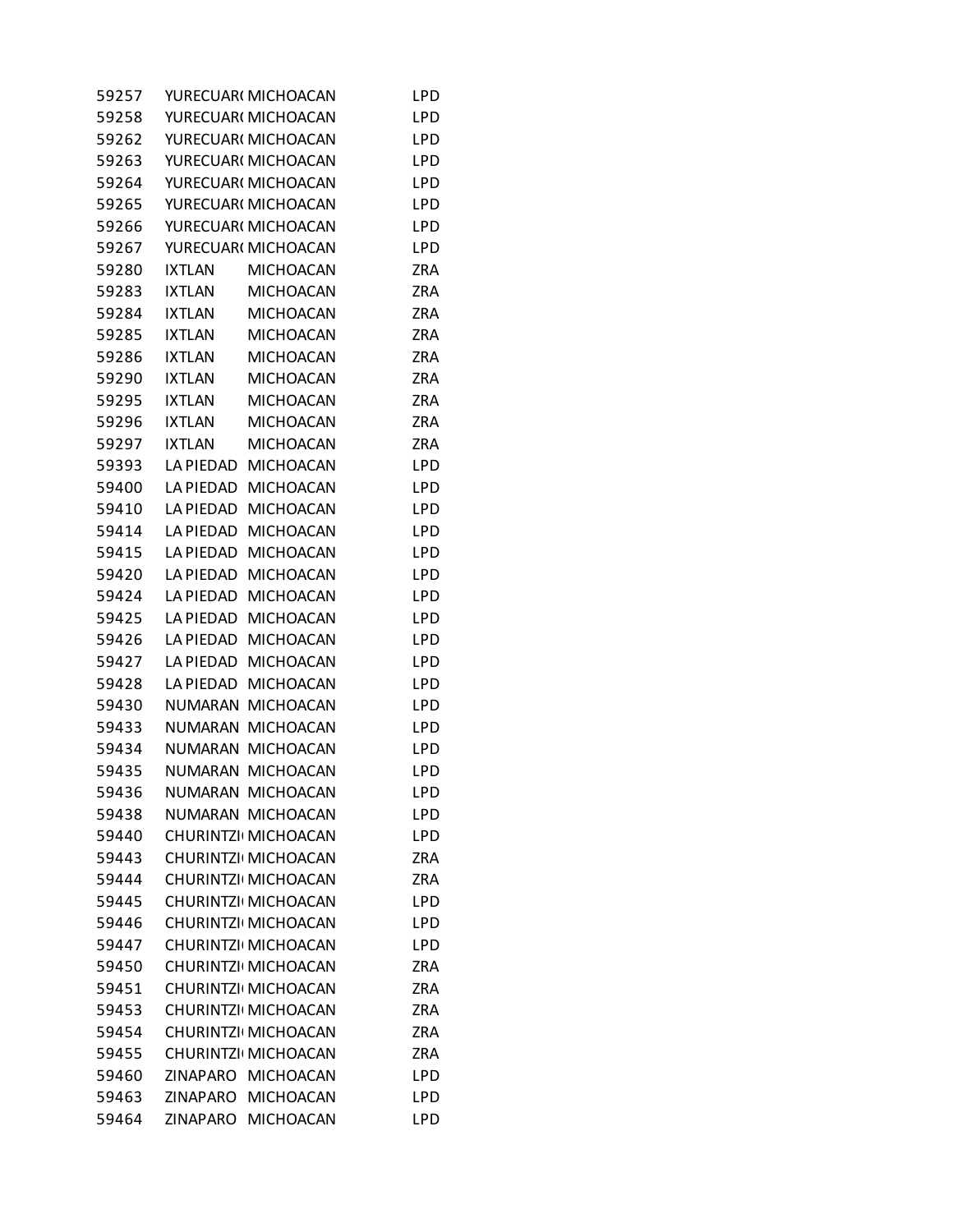| 59466 |                 | ZINAPARO MICHOACAN  | LPD        |  |
|-------|-----------------|---------------------|------------|--|
| 59467 |                 | ZINAPARO MICHOACAN  | <b>LPD</b> |  |
| 59470 |                 | PENJAMILL MICHOACAN | <b>LPD</b> |  |
| 59472 |                 | PENJAMILL MICHOACAN | <b>LPD</b> |  |
| 59473 |                 | PENJAMILL MICHOACAN | <b>LPD</b> |  |
| 59474 |                 | PENJAMILL MICHOACAN | <b>LPD</b> |  |
| 59475 |                 | PENJAMILL MICHOACAN | <b>LPD</b> |  |
| 59476 |                 | PENJAMILL MICHOACAN | <b>LPD</b> |  |
| 59478 |                 | PENJAMILL MICHOACAN | <b>LPD</b> |  |
| 59480 |                 | PENJAMILL MICHOACAN | <b>LPD</b> |  |
| 59481 |                 | PENJAMILL MICHOACAN | <b>LPD</b> |  |
| 59482 |                 | PENJAMILL MICHOACAN | <b>LPD</b> |  |
| 59490 |                 | PENJAMILL MICHOACAN | <b>LPD</b> |  |
| 59493 |                 | PENJAMILL MICHOACAN | <b>LPD</b> |  |
| 59494 |                 | PENJAMILL MICHOACAN | <b>ZRA</b> |  |
| 59497 |                 | PENJAMILL MICHOACAN | ZRA        |  |
| 59498 |                 | PENJAMILL MICHOACAN | ZRA        |  |
| 59500 |                 | MARCOS C/ MICHOACAN | <b>SHY</b> |  |
| 59503 |                 | MARCOS C/ MICHOACAN | <b>SHY</b> |  |
| 59504 |                 | MARCOS C/ MICHOACAN | <b>SHY</b> |  |
| 59505 |                 | MARCOS C/ MICHOACAN | <b>SHY</b> |  |
| 59506 |                 | MARCOS C/ MICHOACAN | <b>SHY</b> |  |
| 59507 |                 | MARCOS C/ MICHOACAN | <b>SHY</b> |  |
| 59508 |                 | MARCOS C/ MICHOACAN | <b>SHY</b> |  |
| 59520 |                 | JIQUILPAN MICHOACAN | <b>SHY</b> |  |
| 59523 |                 | JIQUILPAN MICHOACAN | <b>SHY</b> |  |
| 59524 |                 | JIQUILPAN MICHOACAN | <b>SHY</b> |  |
| 59525 |                 | JIQUILPAN MICHOACAN | <b>SHY</b> |  |
| 59526 |                 | JIQUILPAN MICHOACAN | <b>SHY</b> |  |
| 59527 |                 | JIQUILPAN MICHOACAN | <b>SHY</b> |  |
| 59530 |                 | JIQUILPAN MICHOACAN | <b>SHY</b> |  |
| 59531 |                 | JIQUILPAN MICHOACAN | SHY        |  |
| 59534 |                 | JIQUILPAN MICHOACAN | SHY        |  |
| 59540 |                 | JIQUILPAN MICHOACAN | <b>SHY</b> |  |
| 59543 |                 | JIQUILPAN MICHOACAN | SHY        |  |
| 59544 |                 | JIQUILPAN MICHOACAN | <b>SHY</b> |  |
| 59545 |                 | JIQUILPAN MICHOACAN | <b>SHY</b> |  |
| 59546 |                 | JIQUILPAN MICHOACAN | SHY        |  |
| 59547 |                 | JIQUILPAN MICHOACAN | SHY        |  |
| 59550 |                 | VILLAMAR MICHOACAN  | <b>SHY</b> |  |
| 59552 |                 | VILLAMAR MICHOACAN  | SHY        |  |
| 59553 | VILLAMAR        | <b>MICHOACAN</b>    | SHY        |  |
| 59554 |                 | VILLAMAR MICHOACAN  | <b>SHY</b> |  |
| 59557 | VILLAMAR        | <b>MICHOACAN</b>    | SHY        |  |
| 59560 | <b>VILLAMAR</b> | <b>MICHOACAN</b>    | <b>SHY</b> |  |
| 59563 | <b>VILLAMAR</b> | <b>MICHOACAN</b>    | <b>SHY</b> |  |
| 59566 | VILLAMAR        | <b>MICHOACAN</b>    | <b>SHY</b> |  |
| 59570 | VILLAMAR        | <b>MICHOACAN</b>    | <b>SHY</b> |  |
|       |                 |                     |            |  |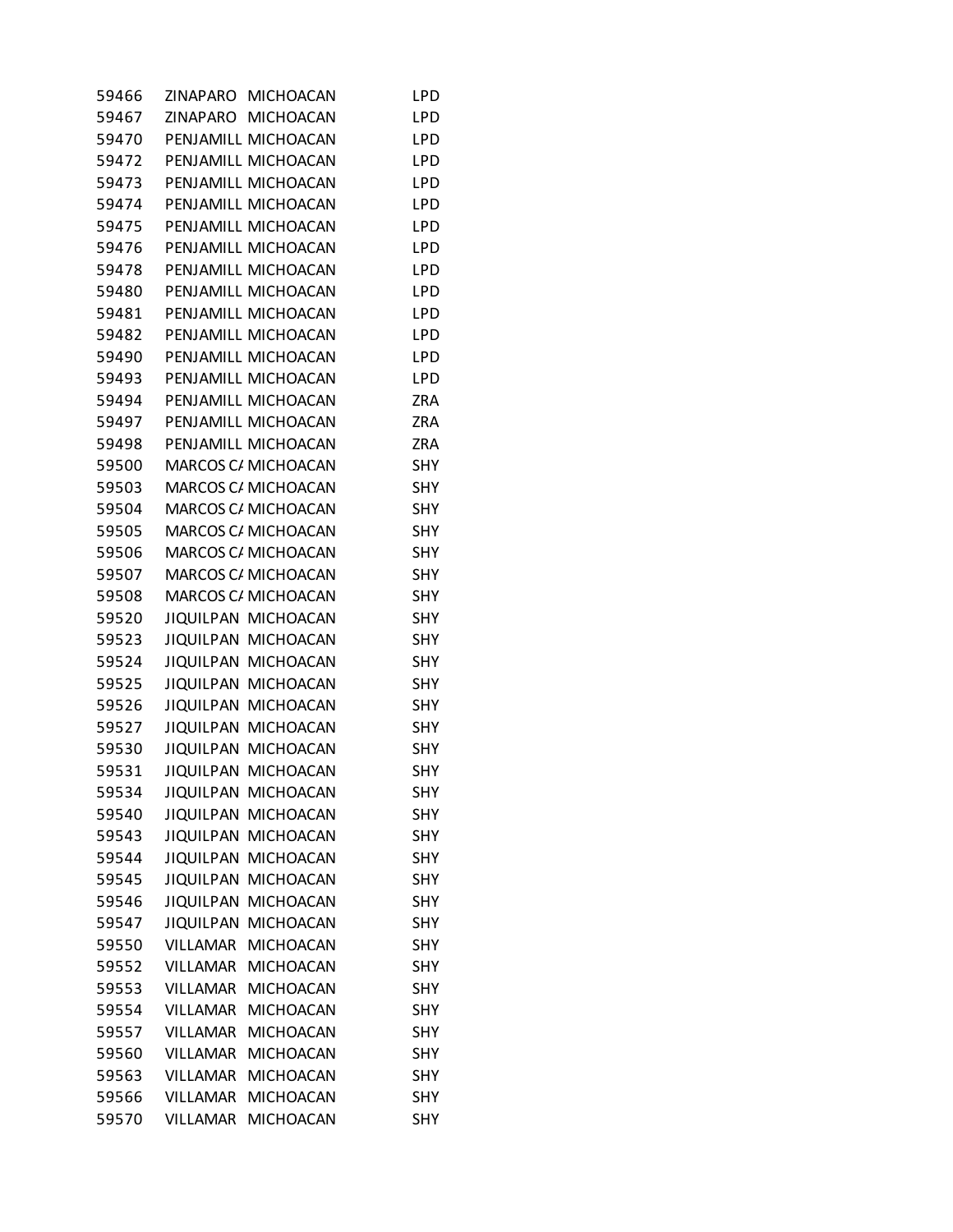| 59573 | VILLAMAR        | <b>MICHOACAN</b>           | SHY        |
|-------|-----------------|----------------------------|------------|
| 59574 | <b>VILLAMAR</b> | <b>MICHOACAN</b>           | SHY        |
| 59575 | VILLAMAR        | <b>MICHOACAN</b>           | SHY        |
| 59576 | VILLAMAR        | <b>MICHOACAN</b>           | <b>SHY</b> |
| 59577 | <b>VILLAMAR</b> | <b>MICHOACAN</b>           | SHY        |
| 59578 | VILLAMAR        | <b>MICHOACAN</b>           | <b>SHY</b> |
| 59580 |                 | CHAVINDA MICHOACAN         | ZRA        |
| 59590 |                 | CHAVINDA MICHOACAN         | <b>ZRA</b> |
| 59593 |                 | CHAVINDA MICHOACAN         | <b>SHY</b> |
| 59594 |                 | CHAVINDA MICHOACAN         | <b>ZRA</b> |
| 59595 |                 | CHAVINDA MICHOACAN         | <b>ZRA</b> |
| 59625 | ZAMORA          | <b>MICHOACAN</b>           | <b>ZRA</b> |
| 59626 | ZAMORA          | <b>MICHOACAN</b>           | ZRA        |
| 59627 | <b>ZAMORA</b>   | <b>MICHOACAN</b>           | <b>ZRA</b> |
| 59697 | ZAMORA          | <b>MICHOACAN</b>           | <b>ZRA</b> |
| 59700 | ZAMORA          | <b>MICHOACAN</b>           | <b>ZRA</b> |
| 59703 | <b>ZAMORA</b>   | <b>MICHOACAN</b>           | <b>ZRA</b> |
| 59710 | <b>ZAMORA</b>   | <b>MICHOACAN</b>           | <b>ZRA</b> |
| 59711 | <b>ZAMORA</b>   | <b>MICHOACAN</b>           | <b>ZRA</b> |
| 59712 | <b>ZAMORA</b>   | <b>MICHOACAN</b>           | <b>ZRA</b> |
| 59713 | <b>ZAMORA</b>   | <b>MICHOACAN</b>           | <b>ZRA</b> |
| 59714 | ZAMORA          | <b>MICHOACAN</b>           | <b>ZRA</b> |
| 59715 | <b>ZAMORA</b>   | <b>MICHOACAN</b>           | <b>ZRA</b> |
| 59716 | <b>ZAMORA</b>   | <b>MICHOACAN</b>           | ZRA        |
| 59720 | <b>ZAMORA</b>   | <b>MICHOACAN</b>           | <b>ZRA</b> |
| 59721 | <b>ZAMORA</b>   | <b>MICHOACAN</b>           | <b>ZRA</b> |
| 59723 | <b>ZAMORA</b>   | <b>MICHOACAN</b>           | <b>ZRA</b> |
| 59724 | <b>ZAMORA</b>   | <b>MICHOACAN</b>           | <b>ZRA</b> |
| 59730 |                 | ECUANDUR MICHOACAN         | <b>ZRA</b> |
| 59732 |                 | ECUANDUR MICHOACAN         | ZRA        |
| 59734 |                 | ECUANDUR MICHOACAN         | ZRA        |
| 59735 |                 | ECUANDUR MICHOACAN         | ZRA        |
| 59736 |                 | <b>ECUANDUR MICHOACAN</b>  | ZRA        |
| 59737 |                 | ECUANDUR MICHOACAN         | <b>ZRA</b> |
| 59740 |                 | ECUANDUR MICHOACAN         | <b>ZRA</b> |
| 59744 |                 | ECUANDUR MICHOACAN         | <b>ZRA</b> |
| 59745 |                 | <b>ECUANDUR MICHOACAN</b>  | <b>ZRA</b> |
| 59750 |                 | <b>TANGANCI( MICHOACAN</b> | <b>ZRA</b> |
| 59753 |                 | <b>TANGANCI( MICHOACAN</b> | ZRA        |
| 59758 |                 | <b>TANGANCI( MICHOACAN</b> | <b>ZRA</b> |
| 59759 |                 | <b>TANGANCI( MICHOACAN</b> | <b>ZRA</b> |
| 59760 |                 | <b>TANGANCI( MICHOACAN</b> | <b>ZRA</b> |
| 59762 |                 | <b>TANGANCI( MICHOACAN</b> | <b>ZRA</b> |
| 59763 |                 | <b>TANGANCI( MICHOACAN</b> | <b>ZRA</b> |
| 59764 |                 | <b>TANGANCI( MICHOACAN</b> | ZRA        |
| 59765 |                 | <b>TANGANCI( MICHOACAN</b> | ZRA        |
| 59766 |                 | <b>TANGANCI( MICHOACAN</b> | ZRA        |
| 59770 |                 | TANGANCI( MICHOACAN        | <b>ZRA</b> |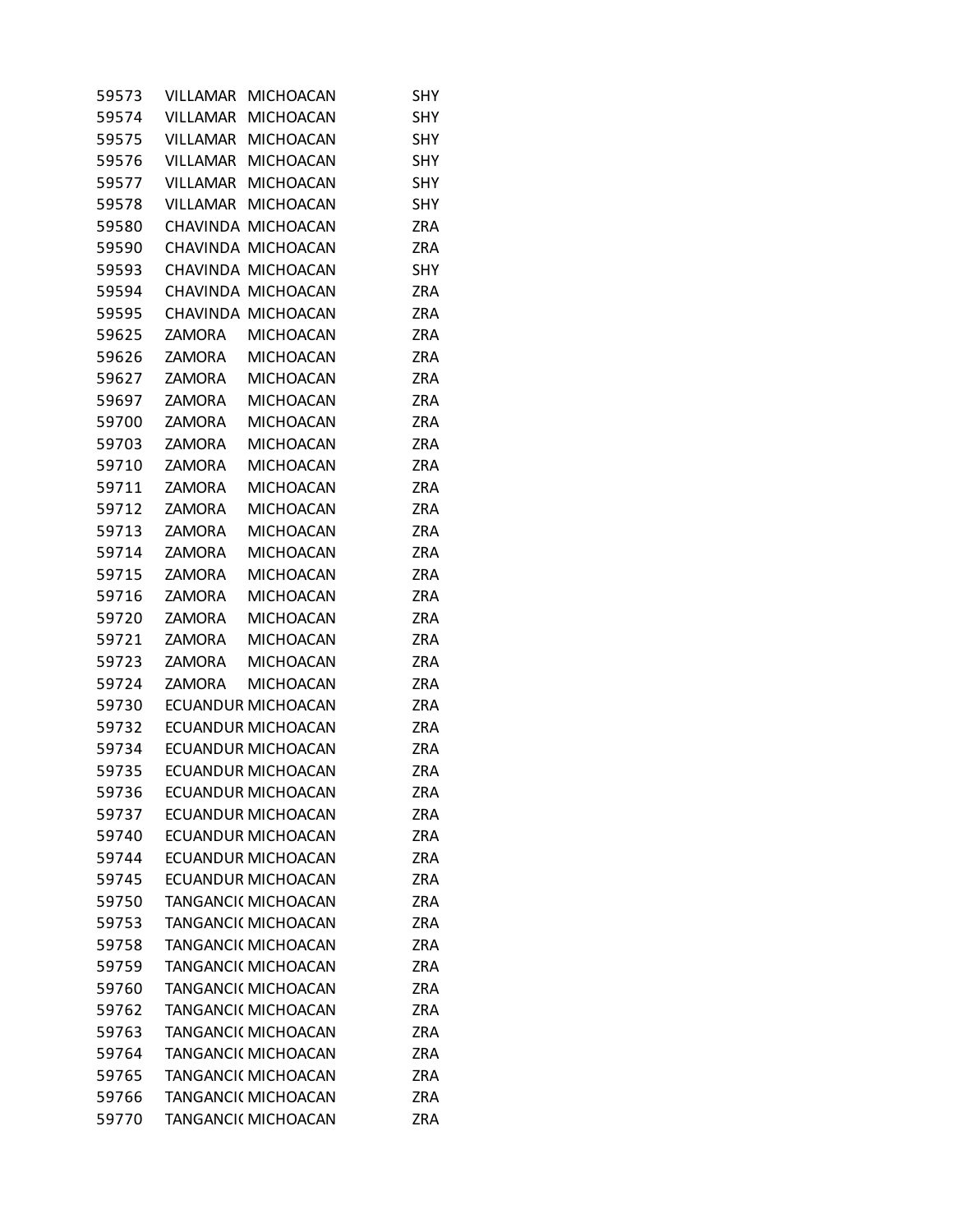| 59773 |               | TANGANCI( MICHOACAN | <b>ZRA</b> |
|-------|---------------|---------------------|------------|
| 59774 |               | TANGANCI( MICHOACAN | ZRA        |
| 59775 |               | TANGANCI( MICHOACAN | <b>ZRA</b> |
| 59776 |               | TANGANCI( MICHOACAN | <b>ZRA</b> |
| 59780 |               | CHILCHOTA MICHOACAN | <b>ZRA</b> |
| 59783 |               | CHILCHOTA MICHOACAN | <b>ZRA</b> |
| 59786 |               | CHILCHOTA MICHOACAN | <b>ZRA</b> |
| 59787 |               | CHILCHOTA MICHOACAN | <b>ZRA</b> |
| 59790 |               | CHILCHOTA MICHOACAN | <b>ZRA</b> |
| 59791 |               | CHILCHOTA MICHOACAN | <b>ZRA</b> |
| 59792 |               | CHILCHOTA MICHOACAN | <b>ZRA</b> |
| 59793 |               | CHILCHOTA MICHOACAN | <b>ZRA</b> |
| 59794 |               | CHILCHOTA MICHOACAN | <b>ZRA</b> |
| 59795 |               | CHILCHOTA MICHOACAN | ZRA        |
| 59796 |               | CHILCHOTA MICHOACAN | <b>ZRA</b> |
| 59797 |               | CHILCHOTA MICHOACAN | <b>ZRA</b> |
| 59799 |               | CHILCHOTA MICHOACAN | <b>ZRA</b> |
| 59824 | <b>JACONA</b> | <b>MICHOACAN</b>    | <b>ZRA</b> |
| 59833 | <b>JACONA</b> | <b>MICHOACAN</b>    | <b>ZRA</b> |
| 59834 | <b>JACONA</b> | <b>MICHOACAN</b>    | <b>ZRA</b> |
| 59835 | <b>JACONA</b> | <b>MICHOACAN</b>    | <b>ZRA</b> |
| 59836 | <b>JACONA</b> | <b>MICHOACAN</b>    | <b>ZRA</b> |
| 59840 | <b>JACONA</b> | <b>MICHOACAN</b>    | <b>ZRA</b> |
| 59843 | <b>JACONA</b> | <b>MICHOACAN</b>    | <b>ZRA</b> |
| 59844 | <b>JACONA</b> | <b>MICHOACAN</b>    | <b>ZRA</b> |
| 59845 | <b>JACONA</b> | <b>MICHOACAN</b>    | ZRA        |
| 59853 | <b>JACONA</b> | <b>MICHOACAN</b>    | <b>ZRA</b> |
| 59855 | <b>JACONA</b> | <b>MICHOACAN</b>    | <b>ZRA</b> |
| 59856 | <b>JACONA</b> | <b>MICHOACAN</b>    | <b>ZRA</b> |
| 59860 | <b>JACONA</b> | <b>MICHOACAN</b>    | <b>ZRA</b> |
| 59873 | <b>JACONA</b> | <b>MICHOACAN</b>    | <b>ZRA</b> |
| 59884 | <b>JACONA</b> | <b>MICHOACAN</b>    | ZRA        |
| 59885 | <b>JACONA</b> | <b>MICHOACAN</b>    | ZRA        |
| 59890 | <b>JACONA</b> | <b>MICHOACAN</b>    | ZRA        |
| 59894 | <b>JACONA</b> | <b>MICHOACAN</b>    | ZRA        |
| 59900 | <b>JACONA</b> | <b>MICHOACAN</b>    | <b>ZRA</b> |
| 59904 | <b>JACONA</b> | <b>MICHOACAN</b>    | ZRA        |
| 59905 | <b>JACONA</b> | MICHOACAN           | ZRA        |
| 59906 | <b>JACONA</b> | <b>MICHOACAN</b>    | <b>ZRA</b> |
| 59908 | <b>JACONA</b> | <b>MICHOACAN</b>    | <b>ZRA</b> |
| 59920 |               | TANGAMAN MICHOACAN  | ZRA        |
| 59921 |               | TANGAMAN MICHOACAN  | <b>ZRA</b> |
| 59922 |               | TANGAMAN MICHOACAN  | ZRA        |
| 59923 |               | TANGAMAN MICHOACAN  | ZRA        |
| 59925 |               | TANGAMAN MICHOACAN  | <b>ZRA</b> |
| 59926 |               | TANGAMAN MICHOACAN  | <b>ZRA</b> |
| 59927 |               | TANGAMAN MICHOACAN  | <b>ZRA</b> |
| 59928 |               | TANGAMAN MICHOACAN  | ZRA        |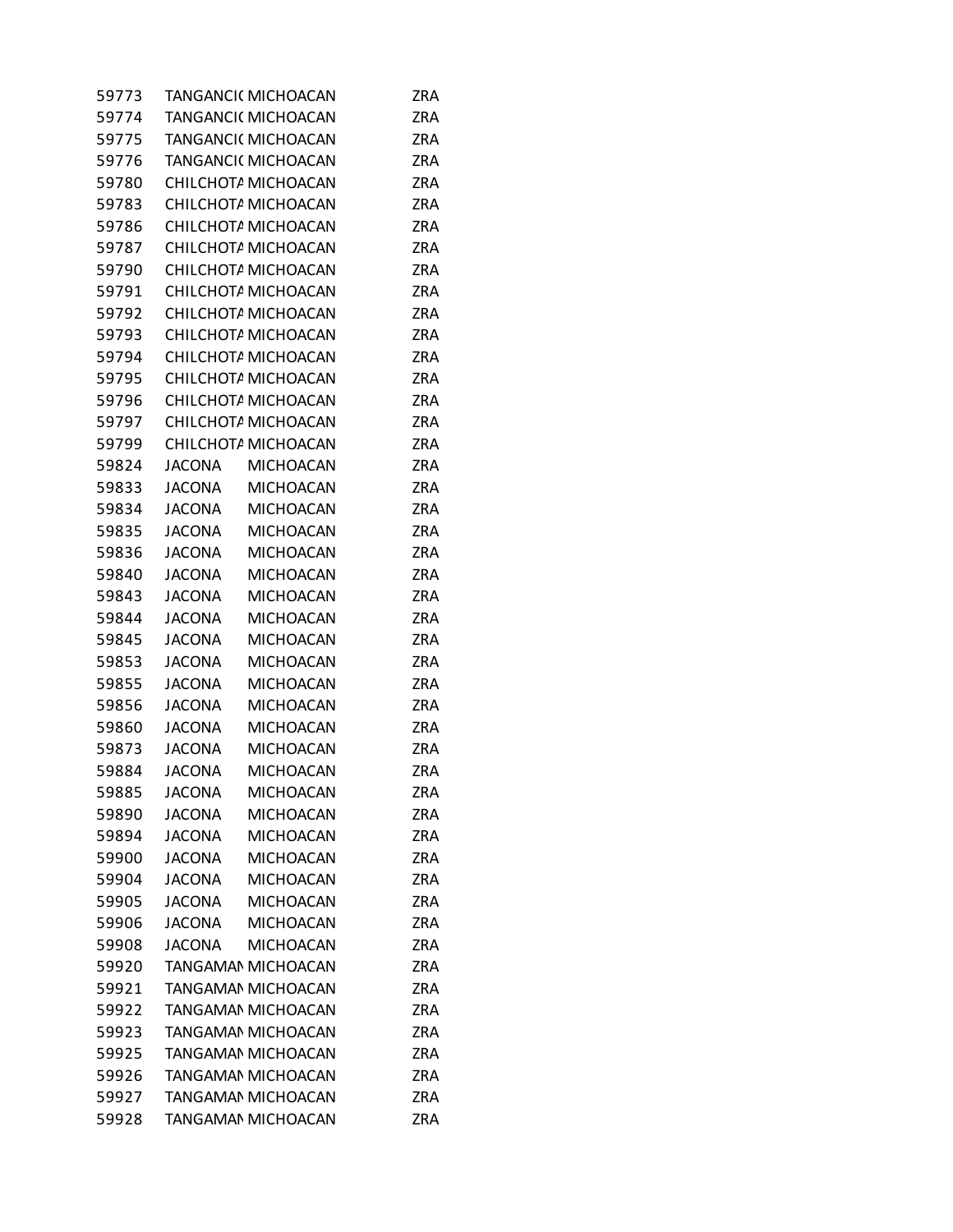| 59930 |                | TANGAMAN MICHOACAN         | <b>ZRA</b> |
|-------|----------------|----------------------------|------------|
| 59931 |                | <b>TANGAMAN MICHOACAN</b>  | <b>ZRA</b> |
| 59934 |                | TANGAMAN MICHOACAN         | ZRA        |
| 59935 |                | TANGAMAN MICHOACAN         | <b>ZRA</b> |
| 59937 |                | TANGAMAN MICHOACAN         | <b>ZRA</b> |
| 59940 | <b>COTIJA</b>  | <b>MICHOACAN</b>           | <b>CTA</b> |
| 59943 | <b>COTIJA</b>  | <b>MICHOACAN</b>           | SHY        |
| 59944 | <b>COTIJA</b>  | <b>MICHOACAN</b>           | <b>SHY</b> |
| 59945 | COTIJA         | <b>MICHOACAN</b>           | <b>SHY</b> |
| 59946 | COTIJA         | <b>MICHOACAN</b>           | <b>SHY</b> |
| 59947 | <b>COTIJA</b>  | <b>MICHOACAN</b>           | SHY        |
| 59948 | <b>COTIJA</b>  | <b>MICHOACAN</b>           | SHY        |
| 59950 | <b>COTIJA</b>  | <b>MICHOACAN</b>           | SHY        |
| 59953 | <b>COTIJA</b>  | <b>MICHOACAN</b>           | <b>SHY</b> |
| 59954 | COTIJA         | <b>MICHOACAN</b>           | <b>SHY</b> |
| 59955 | <b>COTIJA</b>  | <b>MICHOACAN</b>           | <b>SHY</b> |
| 59956 | <b>COTIJA</b>  | <b>MICHOACAN</b>           | SHY        |
| 59957 | <b>COTIJA</b>  | <b>MICHOACAN</b>           | SHY        |
| 59958 | <b>COTIJA</b>  | <b>MICHOACAN</b>           | <b>SHY</b> |
| 59960 | <b>TOCUMBO</b> | <b>MICHOACAN</b>           | <b>ZRA</b> |
| 59963 | <b>TOCUMBO</b> | <b>MICHOACAN</b>           | <b>ZRA</b> |
| 59964 | <b>TOCUMBO</b> | <b>MICHOACAN</b>           | <b>ZRA</b> |
| 59965 | <b>TOCUMBO</b> | <b>MICHOACAN</b>           | <b>ZRA</b> |
| 59966 | TOCUMBO        | <b>MICHOACAN</b>           | ZRA        |
| 59967 | <b>TOCUMBO</b> | <b>MICHOACAN</b>           | <b>SHY</b> |
| 59970 | <b>TOCUMBO</b> | <b>MICHOACAN</b>           | <b>ZRA</b> |
| 59972 | <b>TOCUMBO</b> | <b>MICHOACAN</b>           | <b>SHY</b> |
| 59973 |                | TOCUMBO MICHOACAN          | ZRA        |
| 59974 | <b>TOCUMBO</b> | <b>MICHOACAN</b>           | <b>ZRA</b> |
| 59975 | <b>TOCUMBO</b> | <b>MICHOACAN</b>           | SHY        |
| 59980 |                | TINGUINDI MICHOACAN        | ZRA        |
| 59983 |                | TINGUINDI MICHOACAN        | ZRA        |
| 59986 |                | TINGUINDI MICHOACAN        | ZRA        |
| 59987 |                | TINGUINDI MICHOACAN        | ZRA        |
| 59990 |                | TINGUINDI MICHOACAN        | SHY        |
| 59991 |                | TINGUINDI MICHOACAN        | <b>ZRA</b> |
| 59993 |                | <b>TINGUINDI MICHOACAN</b> | ZRA        |
| 59995 |                | TINGUINDI MICHOACAN        | <b>ZRA</b> |
| 60014 | URUAPAN        | <b>MICHOACAN</b>           | <b>UPN</b> |
| 60200 | URUAPAN        | <b>MICHOACAN</b>           | <b>UPN</b> |
| 60202 | <b>URUAPAN</b> | <b>MICHOACAN</b>           | <b>UPN</b> |
| 60210 | <b>URUAPAN</b> | <b>MICHOACAN</b>           | <b>UPN</b> |
| 60211 | <b>URUAPAN</b> | <b>MICHOACAN</b>           | UPN        |
| 60213 | <b>URUAPAN</b> | <b>MICHOACAN</b>           | <b>UPN</b> |
| 60230 | <b>URUAPAN</b> | <b>MICHOACAN</b>           | <b>UPN</b> |
| 60235 | <b>URUAPAN</b> | <b>MICHOACAN</b>           | UPN        |
| 60240 |                | CHARAPAN MICHOACAN         | <b>UPN</b> |
| 60242 |                | CHARAPAN MICHOACAN         | ZRA        |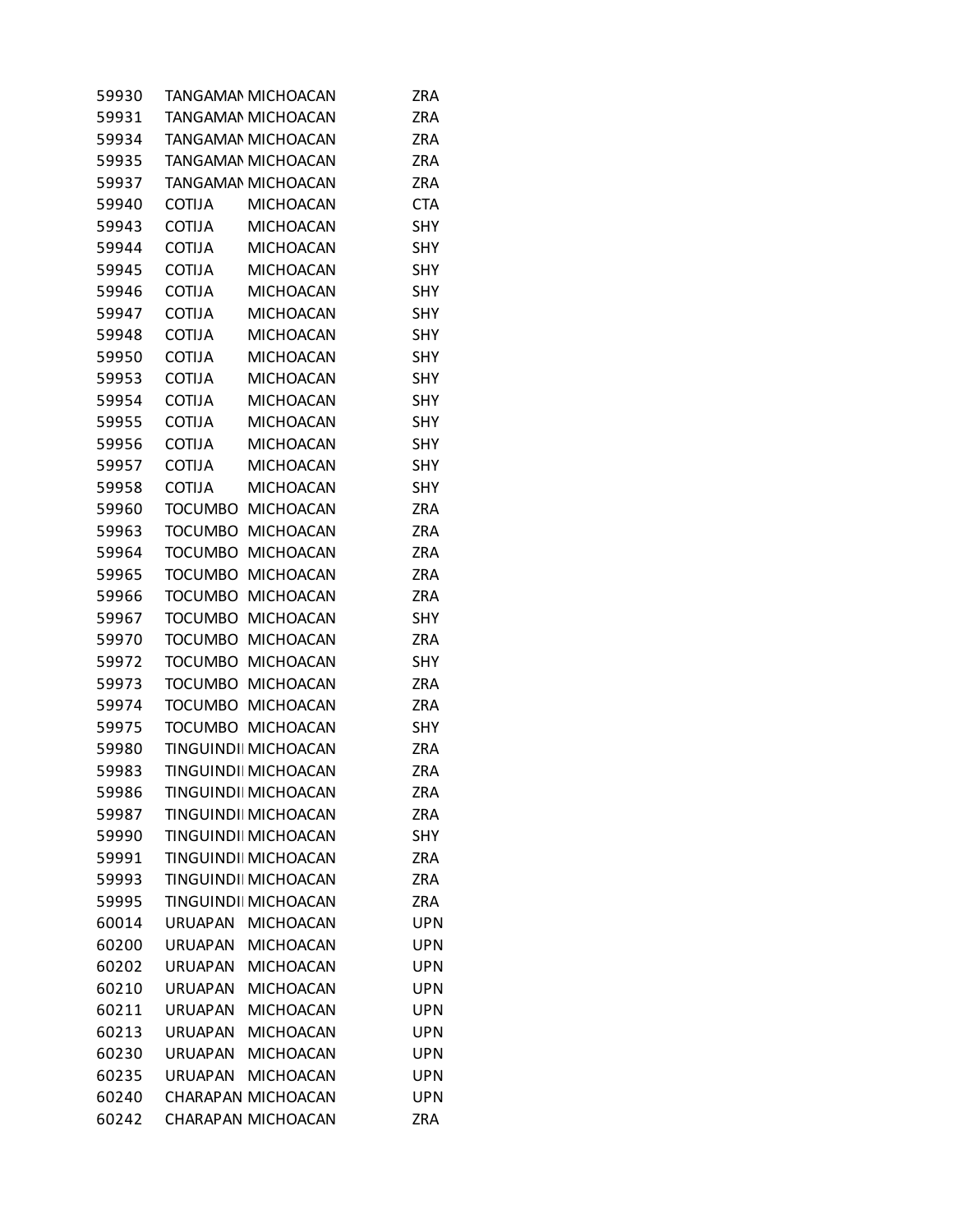| 60244 |                  | CHARAPAN MICHOACAN         | <b>ZRA</b> |
|-------|------------------|----------------------------|------------|
| 60250 | PARACHO          | <b>MICHOACAN</b>           | <b>UPN</b> |
| 60251 | <b>PARACHO</b>   | <b>MICHOACAN</b>           | <b>UPN</b> |
| 60252 | PARACHO          | <b>MICHOACAN</b>           | <b>UPN</b> |
| 60256 | <b>PARACHO</b>   | <b>MICHOACAN</b>           | <b>UPN</b> |
| 60257 | <b>PARACHO</b>   | MICHOACAN                  | <b>UPN</b> |
| 60258 | <b>PARACHO</b>   | <b>MICHOACAN</b>           | <b>UPN</b> |
| 60259 | <b>PARACHO</b>   | <b>MICHOACAN</b>           | <b>UPN</b> |
| 60260 | <b>PARACHO</b>   | <b>MICHOACAN</b>           | <b>UPN</b> |
| 60262 | PARACHO          | <b>MICHOACAN</b>           | <b>UPN</b> |
| 60265 | <b>PARACHO</b>   | <b>MICHOACAN</b>           | <b>UPN</b> |
| 60266 | <b>PARACHO</b>   | <b>MICHOACAN</b>           | <b>UPN</b> |
| 60270 | <b>CHERAN</b>    | <b>MICHOACAN</b>           | <b>UPN</b> |
| 60271 | <b>CHERAN</b>    | <b>MICHOACAN</b>           | <b>ZRA</b> |
| 60280 |                  | NAHUATZEI MICHOACAN        | <b>UPN</b> |
| 60290 |                  | TINGAMBA MICHOACAN         | <b>UPN</b> |
| 60364 | <b>LOS REYES</b> | <b>MICHOACAN</b>           | <b>ZRA</b> |
| 60373 | <b>LOS REYES</b> | <b>MICHOACAN</b>           | <b>ZRA</b> |
| 60376 | <b>LOS REYES</b> | <b>MICHOACAN</b>           | <b>ZRA</b> |
| 60377 | <b>LOS REYES</b> | <b>MICHOACAN</b>           | <b>ZRA</b> |
| 60380 | <b>LOS REYES</b> | <b>MICHOACAN</b>           | <b>ZRA</b> |
| 60384 | <b>LOS REYES</b> | <b>MICHOACAN</b>           | <b>ZRA</b> |
| 60385 | <b>LOS REYES</b> | <b>MICHOACAN</b>           | <b>ZRA</b> |
| 60390 | <b>LOS REYES</b> | MICHOACAN                  | <b>ZRA</b> |
| 60394 | <b>LOS REYES</b> | <b>MICHOACAN</b>           | <b>ZRA</b> |
| 60400 | <b>LOS REYES</b> | <b>MICHOACAN</b>           | <b>ZRA</b> |
| 60410 | <b>LOS REYES</b> | <b>MICHOACAN</b>           | <b>ZRA</b> |
| 60413 | <b>LOS REYES</b> | <b>MICHOACAN</b>           | <b>ZRA</b> |
| 60414 | <b>LOS REYES</b> | <b>MICHOACAN</b>           | <b>ZRA</b> |
| 60420 | LOS REYES        | <b>MICHOACAN</b>           | ZRA        |
| 60422 | <b>LOS REYES</b> | MICHOACAN                  | <b>ZRA</b> |
| 60423 | <b>LOS REYES</b> | <b>MICHOACAN</b>           | <b>ZRA</b> |
| 60424 | <b>LOS REYES</b> | <b>MICHOACAN</b>           | ZRA        |
| 60425 | <b>LOS REYES</b> | <b>MICHOACAN</b>           | <b>ZRA</b> |
| 60430 | <b>LOS REYES</b> | <b>MICHOACAN</b>           | <b>ZRA</b> |
| 60431 | LOS REYES        | <b>MICHOACAN</b>           | <b>ZRA</b> |
| 60432 | <b>LOS REYES</b> | <b>MICHOACAN</b>           | ZRA        |
| 60434 | <b>LOS REYES</b> | <b>MICHOACAN</b>           | <b>ZRA</b> |
| 60435 | <b>LOS REYES</b> | <b>MICHOACAN</b>           | <b>ZRA</b> |
| 60440 | PERIBAN          | <b>MICHOACAN</b>           | ZRA        |
| 60443 | PERIBAN          | <b>MICHOACAN</b>           | <b>ZRA</b> |
| 60460 |                  | TANCITARO MICHOACAN        | <b>ZRA</b> |
| 60470 |                  | TANCITARO MICHOACAN        | ZRA        |
| 60480 |                  | TANCITARO MICHOACAN        | <b>ZRA</b> |
| 60490 |                  | <b>NUEVO PAF MICHOACAN</b> | <b>UPN</b> |
| 60540 |                  | <b>TEPALCATE MICHOACAN</b> | APZ        |
| 60547 |                  | <b>TEPALCATE MICHOACAN</b> | <b>APZ</b> |
| 60553 |                  | TEPALCATE MICHOACAN        | <b>APZ</b> |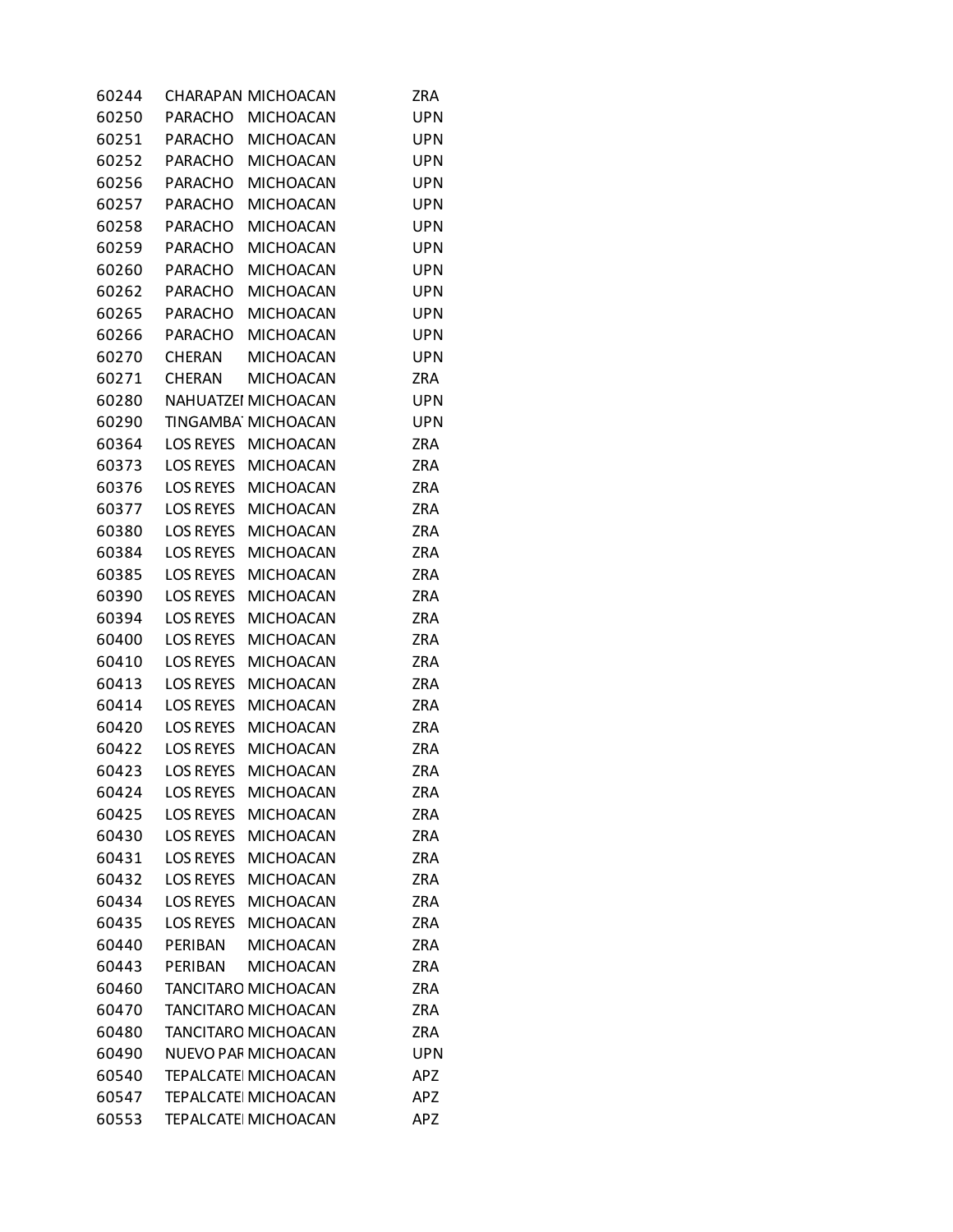| 60554 |                | <b>TEPALCATE MICHOACAN</b> | <b>APZ</b> |
|-------|----------------|----------------------------|------------|
| 60556 |                | <b>TEPALCATE MICHOACAN</b> | <b>APZ</b> |
| 60557 |                | <b>TEPALCATE MICHOACAN</b> | <b>APZ</b> |
| 60586 |                | AGUILILLA MICHOACAN        | <b>APZ</b> |
| 60800 |                | COAHUAYA MICHOACAN         | <b>TCM</b> |
| 60803 |                | COAHUAYA MICHOACAN         | <b>TCM</b> |
| 60804 |                | COAHUAYA MICHOACAN         | <b>TCM</b> |
| 60805 |                | COAHUAYA MICHOACAN         | <b>TCM</b> |
| 60806 |                | COAHUAYA MICHOACAN         | <b>APZ</b> |
| 60807 |                | COAHUAYA MICHOACAN         | <b>APZ</b> |
| 60810 |                | COAHUAYA MICHOACAN         | <b>APZ</b> |
| 60814 |                | COAHUAYA MICHOACAN         | <b>APZ</b> |
| 60815 |                | COAHUAYA MICHOACAN         | <b>APZ</b> |
| 60821 |                | CHINICUIL/ MICHOACAN       | <b>APZ</b> |
| 60822 |                | CHINICUIL/ MICHOACAN       | <b>APZ</b> |
| 60823 |                | CHINICUIL/ MICHOACAN       | <b>APZ</b> |
| 60824 |                | CHINICUIL/ MICHOACAN       | <b>APZ</b> |
| 60825 |                | CHINICUIL/ MICHOACAN       | <b>APZ</b> |
| 60826 |                | CHINICUIL/ MICHOACAN       | <b>APZ</b> |
| 60827 |                | CHINICUIL/ MICHOACAN       | <b>APZ</b> |
| 60828 |                | CHINICUIL/ MICHOACAN       | <b>APZ</b> |
| 60855 |                | COALCOMA MICHOACAN         | <b>APZ</b> |
| 60856 |                | COALCOMA MICHOACAN         | <b>APZ</b> |
| 60857 |                | COALCOMA MICHOACAN         | <b>APZ</b> |
| 60863 |                | COALCOMA MICHOACAN         | <b>APZ</b> |
| 60867 |                | COALCOMA MICHOACAN         | <b>APZ</b> |
| 60873 | AQUILA         | <b>MICHOACAN</b>           | <b>CLC</b> |
| 60874 | AQUILA         | <b>MICHOACAN</b>           | <b>APZ</b> |
| 60875 | AQUILA         | <b>MICHOACAN</b>           | <b>CLC</b> |
| 60876 | aquila         | <b>MICHOACAN</b>           | <b>APZ</b> |
| 60877 | AQUILA         | <b>MICHOACAN</b>           | <b>APZ</b> |
| 60878 | AQUILA         | <b>MICHOACAN</b>           | <b>APZ</b> |
| 60883 | <b>AQUILA</b>  | <b>MICHOACAN</b>           | <b>CLC</b> |
| 60884 | <b>AQUILA</b>  | <b>MICHOACAN</b>           | <b>CLC</b> |
| 60885 | <b>AQUILA</b>  | MICHOACAN                  | <b>CLC</b> |
| 60886 | <b>AQUILA</b>  | <b>MICHOACAN</b>           | <b>CLC</b> |
| 60887 | <b>AQUILA</b>  | <b>MICHOACAN</b>           | <b>CLC</b> |
| 60888 | <b>AQUILA</b>  | <b>MICHOACAN</b>           | <b>CLC</b> |
| 60921 | ARTEAGA        | <b>MICHOACAN</b>           | <b>CLC</b> |
| 60923 | ARTEAGA        | <b>MICHOACAN</b>           | <b>CLC</b> |
| 60924 | ARTEAGA        | <b>MICHOACAN</b>           | <b>CLC</b> |
| 60925 | <b>ARTEAGA</b> | <b>MICHOACAN</b>           | <b>CLC</b> |
| 60926 | ARTEAGA        | <b>MICHOACAN</b>           | <b>CLC</b> |
| 60927 | <b>ARTEAGA</b> | <b>MICHOACAN</b>           | <b>CLC</b> |
| 60929 | ARTEAGA        | <b>MICHOACAN</b>           | <b>CLC</b> |
| 60930 | ARTEAGA        | <b>MICHOACAN</b>           | <b>CLC</b> |
| 60932 | ARTEAGA        | <b>MICHOACAN</b>           | <b>CLC</b> |
| 60933 | ARTEAGA        | <b>MICHOACAN</b>           | <b>CLC</b> |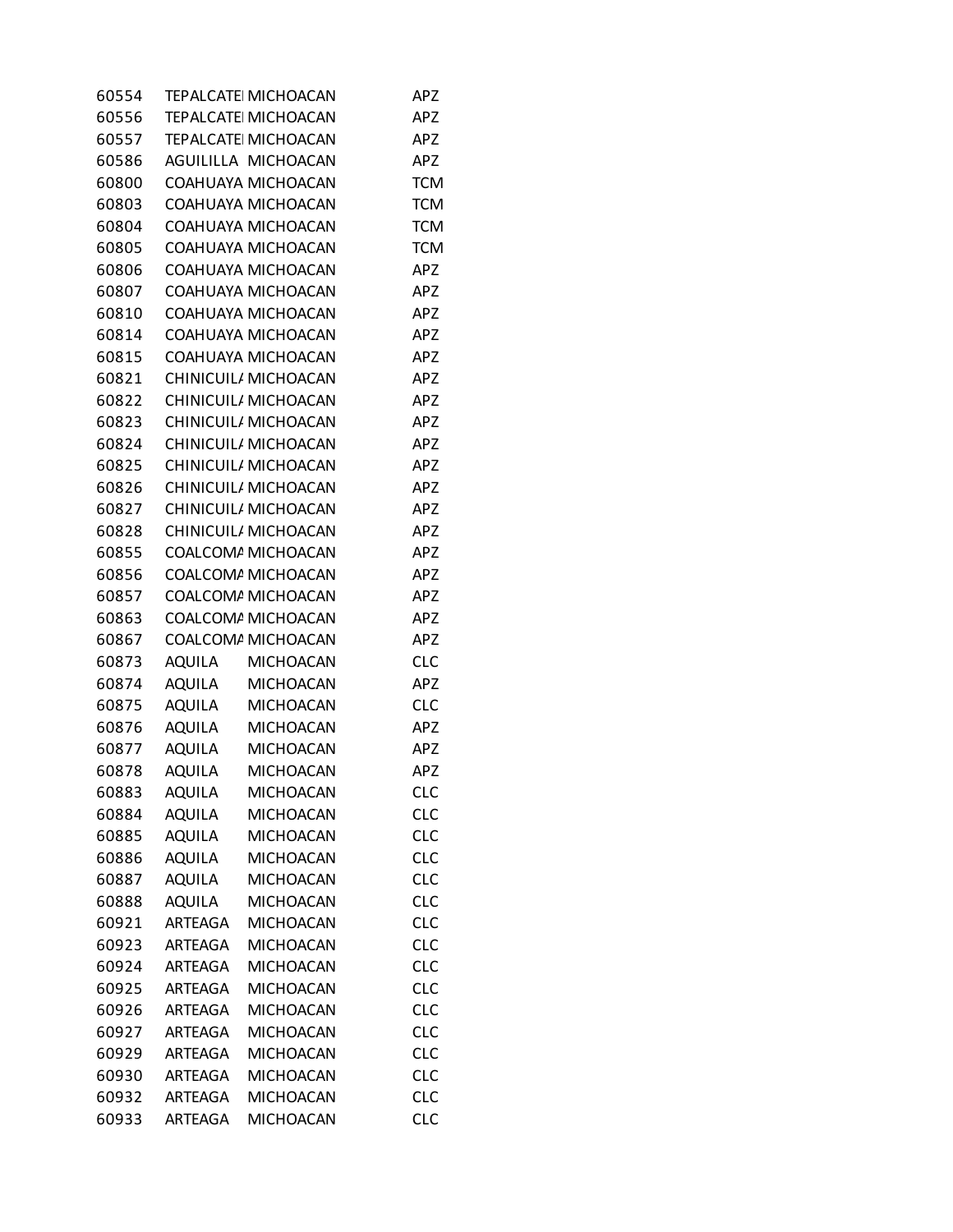| 60934 | ARTEAGA         | <b>MICHOACAN</b>           | <b>CLC</b>      |
|-------|-----------------|----------------------------|-----------------|
| 60935 | ARTEAGA         | <b>MICHOACAN</b>           | <b>CLC</b>      |
| 60936 | ARTEAGA         | <b>MICHOACAN</b>           | <b>CLC</b>      |
| 60938 | ARTEAGA         | <b>MICHOACAN</b>           | <b>CLC</b>      |
| 60940 | ARTEAGA         | <b>MICHOACAN</b>           | <b>CLC</b>      |
| 60943 | ARTEAGA         | <b>MICHOACAN</b>           | <b>CLC</b>      |
| 60944 | ARTEAGA         | <b>MICHOACAN</b>           | <b>CLC</b>      |
| 60945 | ARTEAGA         | <b>MICHOACAN</b>           | <b>CLC</b>      |
| 60948 | ARTEAGA         | <b>MICHOACAN</b>           | <b>CLC</b>      |
| 60970 |                 | LAZARO CAI MICHOACAN       | <b>CLC</b>      |
| 60985 |                 | LAZARO CAI MICHOACAN       | <b>CLC</b>      |
| 60987 |                 | LAZARO CAI MICHOACAN       | <b>CLC</b>      |
| 61000 |                 | EPITACIO H MICHOACAN       | <b>SJR</b>      |
| 61002 |                 | EPITACIO H MICHOACAN       | QR <sub>2</sub> |
| 61003 |                 | EPITACIO H MICHOACAN       | QR <sub>2</sub> |
| 61004 |                 | EPITACIO H MICHOACAN       | <b>SJR</b>      |
| 61005 |                 | EPITACIO H MICHOACAN       | QR <sub>2</sub> |
| 61006 |                 | EPITACIO H MICHOACAN       | <b>SJR</b>      |
| 61007 |                 | EPITACIO H MICHOACAN       | QR2             |
| 61008 |                 | EPITACIO H MICHOACAN       | QR <sub>2</sub> |
|       |                 | 61012 EPITACIO H MICHOACAN | QR <sub>2</sub> |
| 61014 |                 | EPITACIO H MICHOACAN       | QR <sub>2</sub> |
| 61015 |                 | EPITACIO H MICHOACAN       | <b>SJR</b>      |
| 61016 |                 | EPITACIO H MICHOACAN       | <b>SJR</b>      |
| 61017 |                 | EPITACIO H MICHOACAN       | <b>SJR</b>      |
| 61018 |                 | EPITACIO H MICHOACAN       | QR <sub>2</sub> |
| 61020 |                 | CONTEPEC MICHOACAN         | <b>MVT</b>      |
| 61023 |                 | CONTEPEC MICHOACAN         | <b>SJR</b>      |
| 61024 |                 | CONTEPEC MICHOACAN         | <b>SJR</b>      |
| 61025 | CONTEPEC        | <b>MICHOACAN</b>           | <b>SJR</b>      |
| 61026 |                 | CONTEPEC MICHOACAN         | <b>SJR</b>      |
| 61030 |                 | CONTEPEC MICHOACAN         | <b>MVT</b>      |
| 61034 |                 | CONTEPEC MICHOACAN         | <b>SJR</b>      |
| 61035 | <b>CONTEPEC</b> | <b>MICHOACAN</b>           | <b>SJR</b>      |
| 61036 | <b>CONTEPEC</b> | <b>MICHOACAN</b>           | <b>SJR</b>      |
| 61037 | <b>CONTEPEC</b> | <b>MICHOACAN</b>           | <b>SJR</b>      |
| 61040 | <b>CONTEPEC</b> | MICHOACAN                  | <b>MVT</b>      |
| 61041 | <b>CONTEPEC</b> | <b>MICHOACAN</b>           | <b>MVT</b>      |
| 61042 | <b>CONTEPEC</b> | <b>MICHOACAN</b>           | <b>MVT</b>      |
| 61043 | <b>CONTEPEC</b> | <b>MICHOACAN</b>           | <b>MVT</b>      |
| 61046 | <b>CONTEPEC</b> | <b>MICHOACAN</b>           | <b>ZCR</b>      |
| 61047 | <b>CONTEPEC</b> | <b>MICHOACAN</b>           | <b>ZCR</b>      |
| 61048 | <b>CONTEPEC</b> | <b>MICHOACAN</b>           | <b>ZCR</b>      |
| 61050 | <b>CONTEPEC</b> | <b>MICHOACAN</b>           | <b>MVT</b>      |
| 61051 | <b>CONTEPEC</b> | <b>MICHOACAN</b>           | <b>MVT</b>      |
| 61053 | <b>CONTEPEC</b> | <b>MICHOACAN</b>           | <b>ZCR</b>      |
| 61054 | <b>CONTEPEC</b> | <b>MICHOACAN</b>           | <b>ZCR</b>      |
| 61055 | <b>CONTEPEC</b> | <b>MICHOACAN</b>           | <b>ZCR</b>      |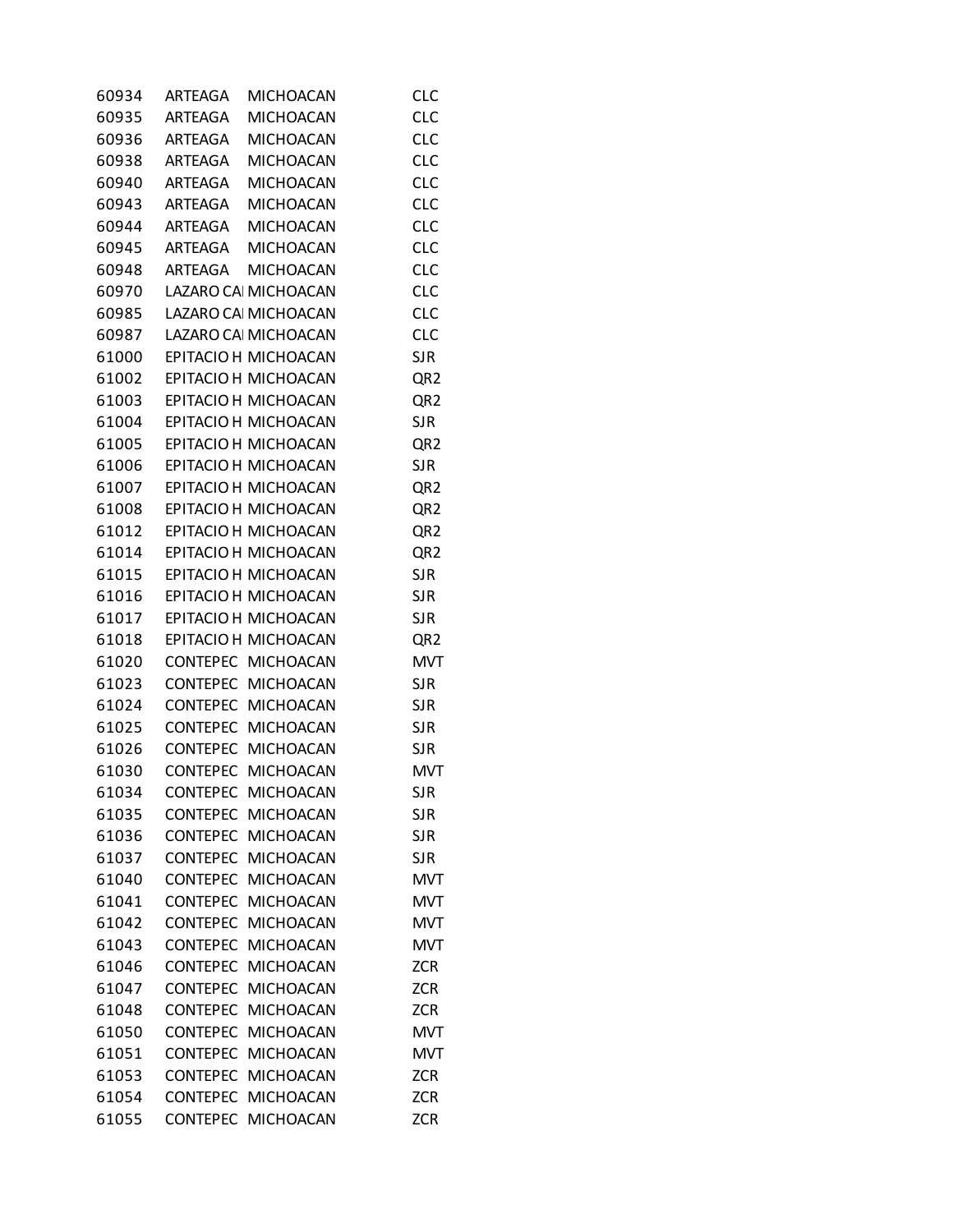| 61070<br><b>TLALPUJAH MICHOACAN</b><br><b>MVT</b><br>61113<br>HIDALGO MICHOACAN<br><b>HGM</b><br>61114<br>HIDALGO MICHOACAN<br><b>HGM</b><br><b>HGM</b><br>61115<br>HIDALGO MICHOACAN<br><b>HGM</b><br>61116<br>HIDALGO<br><b>MICHOACAN</b><br><b>MICHOACAN</b><br><b>HGM</b><br>61125<br>HIDALGO<br>61128<br><b>HIDALGO</b><br><b>MICHOACAN</b><br><b>HGM</b><br>61134<br>HIDALGO<br><b>MICHOACAN</b><br><b>HGM</b><br>61136<br><b>MICHOACAN</b><br><b>HGM</b><br>HIDALGO<br><b>MICHOACAN</b><br><b>HGM</b><br>61137<br><b>HIDALGO</b><br><b>HGM</b><br>61139<br>HIDALGO<br><b>MICHOACAN</b><br>61143<br><b>MICHOACAN</b><br><b>HGM</b><br><b>HIDALGO</b><br>61149<br><b>HIDALGO</b><br><b>MICHOACAN</b><br><b>HGM</b><br>61153<br><b>HIDALGO</b><br><b>MICHOACAN</b><br><b>HGM</b><br>61154<br>HIDALGO<br><b>MICHOACAN</b><br><b>HGM</b><br><b>MICHOACAN</b><br><b>HGM</b><br>61155<br><b>HIDALGO</b><br><b>HGM</b><br>61156<br><b>HIDALGO</b><br><b>MICHOACAN</b><br>61165<br><b>MICHOACAN</b><br><b>HGM</b><br><b>HIDALGO</b><br>61168<br><b>HIDALGO</b><br><b>MICHOACAN</b><br><b>HGM</b><br>61169<br><b>HIDALGO</b><br><b>MICHOACAN</b><br><b>HGM</b><br>61170<br>HIDALGO<br><b>MICHOACAN</b><br><b>HGM</b><br><b>MICHOACAN</b><br><b>HGM</b><br>61173<br><b>HIDALGO</b><br><b>HGM</b><br>61183<br><b>HIDALGO</b><br><b>MICHOACAN</b><br>61190<br><b>HIDALGO</b><br><b>MICHOACAN</b><br><b>HGM</b><br>61194<br><b>HIDALGO</b><br><b>MICHOACAN</b><br><b>HGM</b><br>61195<br><b>HIDALGO</b><br><b>MICHOACAN</b><br><b>HGM</b><br>61200<br>HIDALGO<br><b>MICHOACAN</b><br><b>HGM</b><br>61204<br><b>MICHOACAN</b><br><b>HGM</b><br>HIDALGO<br><b>HGM</b><br>61210<br>HIDALGO<br><b>MICHOACAN</b><br><b>MICHOACAN</b><br><b>HGM</b><br>61220<br>HIDALGO<br>61225<br><b>HIDALGO</b><br><b>MICHOACAN</b><br><b>HGM</b><br>61230<br>HIDALGO<br><b>MICHOACAN</b><br><b>HGM</b><br><b>MICHOACAN</b><br><b>HGM</b><br>61231<br>HIDALGO<br>61250<br><b>MARAVATI( MICHOACAN</b><br>MVT<br>61253<br>MARAVATI( MICHOACAN<br><b>MVT</b><br><b>MARAVATI( MICHOACAN</b><br>61254<br>MVT<br>61258<br><b>MARAVATI( MICHOACAN</b><br><b>MVT</b><br><b>MVT</b><br>61259<br>MARAVATI( MICHOACAN<br>61262<br>MARAVATI( MICHOACAN<br><b>MVT</b><br>61263<br><b>MARAVATI( MICHOACAN</b><br>MVT<br>61264<br>MARAVATI( MICHOACAN<br><b>MVT</b><br><b>MARAVATI( MICHOACAN</b><br>61266<br>MVT<br>61274<br><b>MARAVATI( MICHOACAN</b><br><b>MVT</b><br>61279<br>MARAVATI( MICHOACAN<br><b>ZCR</b> | 61060 | TLALPUJAH MICHOACAN | <b>MVT</b> |
|-----------------------------------------------------------------------------------------------------------------------------------------------------------------------------------------------------------------------------------------------------------------------------------------------------------------------------------------------------------------------------------------------------------------------------------------------------------------------------------------------------------------------------------------------------------------------------------------------------------------------------------------------------------------------------------------------------------------------------------------------------------------------------------------------------------------------------------------------------------------------------------------------------------------------------------------------------------------------------------------------------------------------------------------------------------------------------------------------------------------------------------------------------------------------------------------------------------------------------------------------------------------------------------------------------------------------------------------------------------------------------------------------------------------------------------------------------------------------------------------------------------------------------------------------------------------------------------------------------------------------------------------------------------------------------------------------------------------------------------------------------------------------------------------------------------------------------------------------------------------------------------------------------------------------------------------------------------------------------------------------------------------------------------------------------------------------------------------------------------------------------------------------------------------------------------------------------------------------------------------------------------------------------------------------------------------------------------------------------------------------------------------------------------------------------------------------------------------------------|-------|---------------------|------------|
|                                                                                                                                                                                                                                                                                                                                                                                                                                                                                                                                                                                                                                                                                                                                                                                                                                                                                                                                                                                                                                                                                                                                                                                                                                                                                                                                                                                                                                                                                                                                                                                                                                                                                                                                                                                                                                                                                                                                                                                                                                                                                                                                                                                                                                                                                                                                                                                                                                                                             |       |                     |            |
|                                                                                                                                                                                                                                                                                                                                                                                                                                                                                                                                                                                                                                                                                                                                                                                                                                                                                                                                                                                                                                                                                                                                                                                                                                                                                                                                                                                                                                                                                                                                                                                                                                                                                                                                                                                                                                                                                                                                                                                                                                                                                                                                                                                                                                                                                                                                                                                                                                                                             |       |                     |            |
|                                                                                                                                                                                                                                                                                                                                                                                                                                                                                                                                                                                                                                                                                                                                                                                                                                                                                                                                                                                                                                                                                                                                                                                                                                                                                                                                                                                                                                                                                                                                                                                                                                                                                                                                                                                                                                                                                                                                                                                                                                                                                                                                                                                                                                                                                                                                                                                                                                                                             |       |                     |            |
|                                                                                                                                                                                                                                                                                                                                                                                                                                                                                                                                                                                                                                                                                                                                                                                                                                                                                                                                                                                                                                                                                                                                                                                                                                                                                                                                                                                                                                                                                                                                                                                                                                                                                                                                                                                                                                                                                                                                                                                                                                                                                                                                                                                                                                                                                                                                                                                                                                                                             |       |                     |            |
|                                                                                                                                                                                                                                                                                                                                                                                                                                                                                                                                                                                                                                                                                                                                                                                                                                                                                                                                                                                                                                                                                                                                                                                                                                                                                                                                                                                                                                                                                                                                                                                                                                                                                                                                                                                                                                                                                                                                                                                                                                                                                                                                                                                                                                                                                                                                                                                                                                                                             |       |                     |            |
|                                                                                                                                                                                                                                                                                                                                                                                                                                                                                                                                                                                                                                                                                                                                                                                                                                                                                                                                                                                                                                                                                                                                                                                                                                                                                                                                                                                                                                                                                                                                                                                                                                                                                                                                                                                                                                                                                                                                                                                                                                                                                                                                                                                                                                                                                                                                                                                                                                                                             |       |                     |            |
|                                                                                                                                                                                                                                                                                                                                                                                                                                                                                                                                                                                                                                                                                                                                                                                                                                                                                                                                                                                                                                                                                                                                                                                                                                                                                                                                                                                                                                                                                                                                                                                                                                                                                                                                                                                                                                                                                                                                                                                                                                                                                                                                                                                                                                                                                                                                                                                                                                                                             |       |                     |            |
|                                                                                                                                                                                                                                                                                                                                                                                                                                                                                                                                                                                                                                                                                                                                                                                                                                                                                                                                                                                                                                                                                                                                                                                                                                                                                                                                                                                                                                                                                                                                                                                                                                                                                                                                                                                                                                                                                                                                                                                                                                                                                                                                                                                                                                                                                                                                                                                                                                                                             |       |                     |            |
|                                                                                                                                                                                                                                                                                                                                                                                                                                                                                                                                                                                                                                                                                                                                                                                                                                                                                                                                                                                                                                                                                                                                                                                                                                                                                                                                                                                                                                                                                                                                                                                                                                                                                                                                                                                                                                                                                                                                                                                                                                                                                                                                                                                                                                                                                                                                                                                                                                                                             |       |                     |            |
|                                                                                                                                                                                                                                                                                                                                                                                                                                                                                                                                                                                                                                                                                                                                                                                                                                                                                                                                                                                                                                                                                                                                                                                                                                                                                                                                                                                                                                                                                                                                                                                                                                                                                                                                                                                                                                                                                                                                                                                                                                                                                                                                                                                                                                                                                                                                                                                                                                                                             |       |                     |            |
|                                                                                                                                                                                                                                                                                                                                                                                                                                                                                                                                                                                                                                                                                                                                                                                                                                                                                                                                                                                                                                                                                                                                                                                                                                                                                                                                                                                                                                                                                                                                                                                                                                                                                                                                                                                                                                                                                                                                                                                                                                                                                                                                                                                                                                                                                                                                                                                                                                                                             |       |                     |            |
|                                                                                                                                                                                                                                                                                                                                                                                                                                                                                                                                                                                                                                                                                                                                                                                                                                                                                                                                                                                                                                                                                                                                                                                                                                                                                                                                                                                                                                                                                                                                                                                                                                                                                                                                                                                                                                                                                                                                                                                                                                                                                                                                                                                                                                                                                                                                                                                                                                                                             |       |                     |            |
|                                                                                                                                                                                                                                                                                                                                                                                                                                                                                                                                                                                                                                                                                                                                                                                                                                                                                                                                                                                                                                                                                                                                                                                                                                                                                                                                                                                                                                                                                                                                                                                                                                                                                                                                                                                                                                                                                                                                                                                                                                                                                                                                                                                                                                                                                                                                                                                                                                                                             |       |                     |            |
|                                                                                                                                                                                                                                                                                                                                                                                                                                                                                                                                                                                                                                                                                                                                                                                                                                                                                                                                                                                                                                                                                                                                                                                                                                                                                                                                                                                                                                                                                                                                                                                                                                                                                                                                                                                                                                                                                                                                                                                                                                                                                                                                                                                                                                                                                                                                                                                                                                                                             |       |                     |            |
|                                                                                                                                                                                                                                                                                                                                                                                                                                                                                                                                                                                                                                                                                                                                                                                                                                                                                                                                                                                                                                                                                                                                                                                                                                                                                                                                                                                                                                                                                                                                                                                                                                                                                                                                                                                                                                                                                                                                                                                                                                                                                                                                                                                                                                                                                                                                                                                                                                                                             |       |                     |            |
|                                                                                                                                                                                                                                                                                                                                                                                                                                                                                                                                                                                                                                                                                                                                                                                                                                                                                                                                                                                                                                                                                                                                                                                                                                                                                                                                                                                                                                                                                                                                                                                                                                                                                                                                                                                                                                                                                                                                                                                                                                                                                                                                                                                                                                                                                                                                                                                                                                                                             |       |                     |            |
|                                                                                                                                                                                                                                                                                                                                                                                                                                                                                                                                                                                                                                                                                                                                                                                                                                                                                                                                                                                                                                                                                                                                                                                                                                                                                                                                                                                                                                                                                                                                                                                                                                                                                                                                                                                                                                                                                                                                                                                                                                                                                                                                                                                                                                                                                                                                                                                                                                                                             |       |                     |            |
|                                                                                                                                                                                                                                                                                                                                                                                                                                                                                                                                                                                                                                                                                                                                                                                                                                                                                                                                                                                                                                                                                                                                                                                                                                                                                                                                                                                                                                                                                                                                                                                                                                                                                                                                                                                                                                                                                                                                                                                                                                                                                                                                                                                                                                                                                                                                                                                                                                                                             |       |                     |            |
|                                                                                                                                                                                                                                                                                                                                                                                                                                                                                                                                                                                                                                                                                                                                                                                                                                                                                                                                                                                                                                                                                                                                                                                                                                                                                                                                                                                                                                                                                                                                                                                                                                                                                                                                                                                                                                                                                                                                                                                                                                                                                                                                                                                                                                                                                                                                                                                                                                                                             |       |                     |            |
|                                                                                                                                                                                                                                                                                                                                                                                                                                                                                                                                                                                                                                                                                                                                                                                                                                                                                                                                                                                                                                                                                                                                                                                                                                                                                                                                                                                                                                                                                                                                                                                                                                                                                                                                                                                                                                                                                                                                                                                                                                                                                                                                                                                                                                                                                                                                                                                                                                                                             |       |                     |            |
|                                                                                                                                                                                                                                                                                                                                                                                                                                                                                                                                                                                                                                                                                                                                                                                                                                                                                                                                                                                                                                                                                                                                                                                                                                                                                                                                                                                                                                                                                                                                                                                                                                                                                                                                                                                                                                                                                                                                                                                                                                                                                                                                                                                                                                                                                                                                                                                                                                                                             |       |                     |            |
|                                                                                                                                                                                                                                                                                                                                                                                                                                                                                                                                                                                                                                                                                                                                                                                                                                                                                                                                                                                                                                                                                                                                                                                                                                                                                                                                                                                                                                                                                                                                                                                                                                                                                                                                                                                                                                                                                                                                                                                                                                                                                                                                                                                                                                                                                                                                                                                                                                                                             |       |                     |            |
|                                                                                                                                                                                                                                                                                                                                                                                                                                                                                                                                                                                                                                                                                                                                                                                                                                                                                                                                                                                                                                                                                                                                                                                                                                                                                                                                                                                                                                                                                                                                                                                                                                                                                                                                                                                                                                                                                                                                                                                                                                                                                                                                                                                                                                                                                                                                                                                                                                                                             |       |                     |            |
|                                                                                                                                                                                                                                                                                                                                                                                                                                                                                                                                                                                                                                                                                                                                                                                                                                                                                                                                                                                                                                                                                                                                                                                                                                                                                                                                                                                                                                                                                                                                                                                                                                                                                                                                                                                                                                                                                                                                                                                                                                                                                                                                                                                                                                                                                                                                                                                                                                                                             |       |                     |            |
|                                                                                                                                                                                                                                                                                                                                                                                                                                                                                                                                                                                                                                                                                                                                                                                                                                                                                                                                                                                                                                                                                                                                                                                                                                                                                                                                                                                                                                                                                                                                                                                                                                                                                                                                                                                                                                                                                                                                                                                                                                                                                                                                                                                                                                                                                                                                                                                                                                                                             |       |                     |            |
|                                                                                                                                                                                                                                                                                                                                                                                                                                                                                                                                                                                                                                                                                                                                                                                                                                                                                                                                                                                                                                                                                                                                                                                                                                                                                                                                                                                                                                                                                                                                                                                                                                                                                                                                                                                                                                                                                                                                                                                                                                                                                                                                                                                                                                                                                                                                                                                                                                                                             |       |                     |            |
|                                                                                                                                                                                                                                                                                                                                                                                                                                                                                                                                                                                                                                                                                                                                                                                                                                                                                                                                                                                                                                                                                                                                                                                                                                                                                                                                                                                                                                                                                                                                                                                                                                                                                                                                                                                                                                                                                                                                                                                                                                                                                                                                                                                                                                                                                                                                                                                                                                                                             |       |                     |            |
|                                                                                                                                                                                                                                                                                                                                                                                                                                                                                                                                                                                                                                                                                                                                                                                                                                                                                                                                                                                                                                                                                                                                                                                                                                                                                                                                                                                                                                                                                                                                                                                                                                                                                                                                                                                                                                                                                                                                                                                                                                                                                                                                                                                                                                                                                                                                                                                                                                                                             |       |                     |            |
|                                                                                                                                                                                                                                                                                                                                                                                                                                                                                                                                                                                                                                                                                                                                                                                                                                                                                                                                                                                                                                                                                                                                                                                                                                                                                                                                                                                                                                                                                                                                                                                                                                                                                                                                                                                                                                                                                                                                                                                                                                                                                                                                                                                                                                                                                                                                                                                                                                                                             |       |                     |            |
|                                                                                                                                                                                                                                                                                                                                                                                                                                                                                                                                                                                                                                                                                                                                                                                                                                                                                                                                                                                                                                                                                                                                                                                                                                                                                                                                                                                                                                                                                                                                                                                                                                                                                                                                                                                                                                                                                                                                                                                                                                                                                                                                                                                                                                                                                                                                                                                                                                                                             |       |                     |            |
|                                                                                                                                                                                                                                                                                                                                                                                                                                                                                                                                                                                                                                                                                                                                                                                                                                                                                                                                                                                                                                                                                                                                                                                                                                                                                                                                                                                                                                                                                                                                                                                                                                                                                                                                                                                                                                                                                                                                                                                                                                                                                                                                                                                                                                                                                                                                                                                                                                                                             |       |                     |            |
|                                                                                                                                                                                                                                                                                                                                                                                                                                                                                                                                                                                                                                                                                                                                                                                                                                                                                                                                                                                                                                                                                                                                                                                                                                                                                                                                                                                                                                                                                                                                                                                                                                                                                                                                                                                                                                                                                                                                                                                                                                                                                                                                                                                                                                                                                                                                                                                                                                                                             |       |                     |            |
|                                                                                                                                                                                                                                                                                                                                                                                                                                                                                                                                                                                                                                                                                                                                                                                                                                                                                                                                                                                                                                                                                                                                                                                                                                                                                                                                                                                                                                                                                                                                                                                                                                                                                                                                                                                                                                                                                                                                                                                                                                                                                                                                                                                                                                                                                                                                                                                                                                                                             |       |                     |            |
|                                                                                                                                                                                                                                                                                                                                                                                                                                                                                                                                                                                                                                                                                                                                                                                                                                                                                                                                                                                                                                                                                                                                                                                                                                                                                                                                                                                                                                                                                                                                                                                                                                                                                                                                                                                                                                                                                                                                                                                                                                                                                                                                                                                                                                                                                                                                                                                                                                                                             |       |                     |            |
|                                                                                                                                                                                                                                                                                                                                                                                                                                                                                                                                                                                                                                                                                                                                                                                                                                                                                                                                                                                                                                                                                                                                                                                                                                                                                                                                                                                                                                                                                                                                                                                                                                                                                                                                                                                                                                                                                                                                                                                                                                                                                                                                                                                                                                                                                                                                                                                                                                                                             |       |                     |            |
|                                                                                                                                                                                                                                                                                                                                                                                                                                                                                                                                                                                                                                                                                                                                                                                                                                                                                                                                                                                                                                                                                                                                                                                                                                                                                                                                                                                                                                                                                                                                                                                                                                                                                                                                                                                                                                                                                                                                                                                                                                                                                                                                                                                                                                                                                                                                                                                                                                                                             |       |                     |            |
|                                                                                                                                                                                                                                                                                                                                                                                                                                                                                                                                                                                                                                                                                                                                                                                                                                                                                                                                                                                                                                                                                                                                                                                                                                                                                                                                                                                                                                                                                                                                                                                                                                                                                                                                                                                                                                                                                                                                                                                                                                                                                                                                                                                                                                                                                                                                                                                                                                                                             |       |                     |            |
|                                                                                                                                                                                                                                                                                                                                                                                                                                                                                                                                                                                                                                                                                                                                                                                                                                                                                                                                                                                                                                                                                                                                                                                                                                                                                                                                                                                                                                                                                                                                                                                                                                                                                                                                                                                                                                                                                                                                                                                                                                                                                                                                                                                                                                                                                                                                                                                                                                                                             |       |                     |            |
|                                                                                                                                                                                                                                                                                                                                                                                                                                                                                                                                                                                                                                                                                                                                                                                                                                                                                                                                                                                                                                                                                                                                                                                                                                                                                                                                                                                                                                                                                                                                                                                                                                                                                                                                                                                                                                                                                                                                                                                                                                                                                                                                                                                                                                                                                                                                                                                                                                                                             |       |                     |            |
|                                                                                                                                                                                                                                                                                                                                                                                                                                                                                                                                                                                                                                                                                                                                                                                                                                                                                                                                                                                                                                                                                                                                                                                                                                                                                                                                                                                                                                                                                                                                                                                                                                                                                                                                                                                                                                                                                                                                                                                                                                                                                                                                                                                                                                                                                                                                                                                                                                                                             |       |                     |            |
|                                                                                                                                                                                                                                                                                                                                                                                                                                                                                                                                                                                                                                                                                                                                                                                                                                                                                                                                                                                                                                                                                                                                                                                                                                                                                                                                                                                                                                                                                                                                                                                                                                                                                                                                                                                                                                                                                                                                                                                                                                                                                                                                                                                                                                                                                                                                                                                                                                                                             |       |                     |            |
|                                                                                                                                                                                                                                                                                                                                                                                                                                                                                                                                                                                                                                                                                                                                                                                                                                                                                                                                                                                                                                                                                                                                                                                                                                                                                                                                                                                                                                                                                                                                                                                                                                                                                                                                                                                                                                                                                                                                                                                                                                                                                                                                                                                                                                                                                                                                                                                                                                                                             |       |                     |            |
|                                                                                                                                                                                                                                                                                                                                                                                                                                                                                                                                                                                                                                                                                                                                                                                                                                                                                                                                                                                                                                                                                                                                                                                                                                                                                                                                                                                                                                                                                                                                                                                                                                                                                                                                                                                                                                                                                                                                                                                                                                                                                                                                                                                                                                                                                                                                                                                                                                                                             |       |                     |            |
|                                                                                                                                                                                                                                                                                                                                                                                                                                                                                                                                                                                                                                                                                                                                                                                                                                                                                                                                                                                                                                                                                                                                                                                                                                                                                                                                                                                                                                                                                                                                                                                                                                                                                                                                                                                                                                                                                                                                                                                                                                                                                                                                                                                                                                                                                                                                                                                                                                                                             |       |                     |            |
| <b>MICHOACAN</b><br>61280<br><b>IRIMBO</b><br>MVT                                                                                                                                                                                                                                                                                                                                                                                                                                                                                                                                                                                                                                                                                                                                                                                                                                                                                                                                                                                                                                                                                                                                                                                                                                                                                                                                                                                                                                                                                                                                                                                                                                                                                                                                                                                                                                                                                                                                                                                                                                                                                                                                                                                                                                                                                                                                                                                                                           |       |                     |            |
| <b>IRIMBO</b><br><b>MICHOACAN</b><br>61282<br>MVT                                                                                                                                                                                                                                                                                                                                                                                                                                                                                                                                                                                                                                                                                                                                                                                                                                                                                                                                                                                                                                                                                                                                                                                                                                                                                                                                                                                                                                                                                                                                                                                                                                                                                                                                                                                                                                                                                                                                                                                                                                                                                                                                                                                                                                                                                                                                                                                                                           |       |                     |            |
| 61283<br><b>IRIMBO</b><br><b>MICHOACAN</b><br><b>MVT</b>                                                                                                                                                                                                                                                                                                                                                                                                                                                                                                                                                                                                                                                                                                                                                                                                                                                                                                                                                                                                                                                                                                                                                                                                                                                                                                                                                                                                                                                                                                                                                                                                                                                                                                                                                                                                                                                                                                                                                                                                                                                                                                                                                                                                                                                                                                                                                                                                                    |       |                     |            |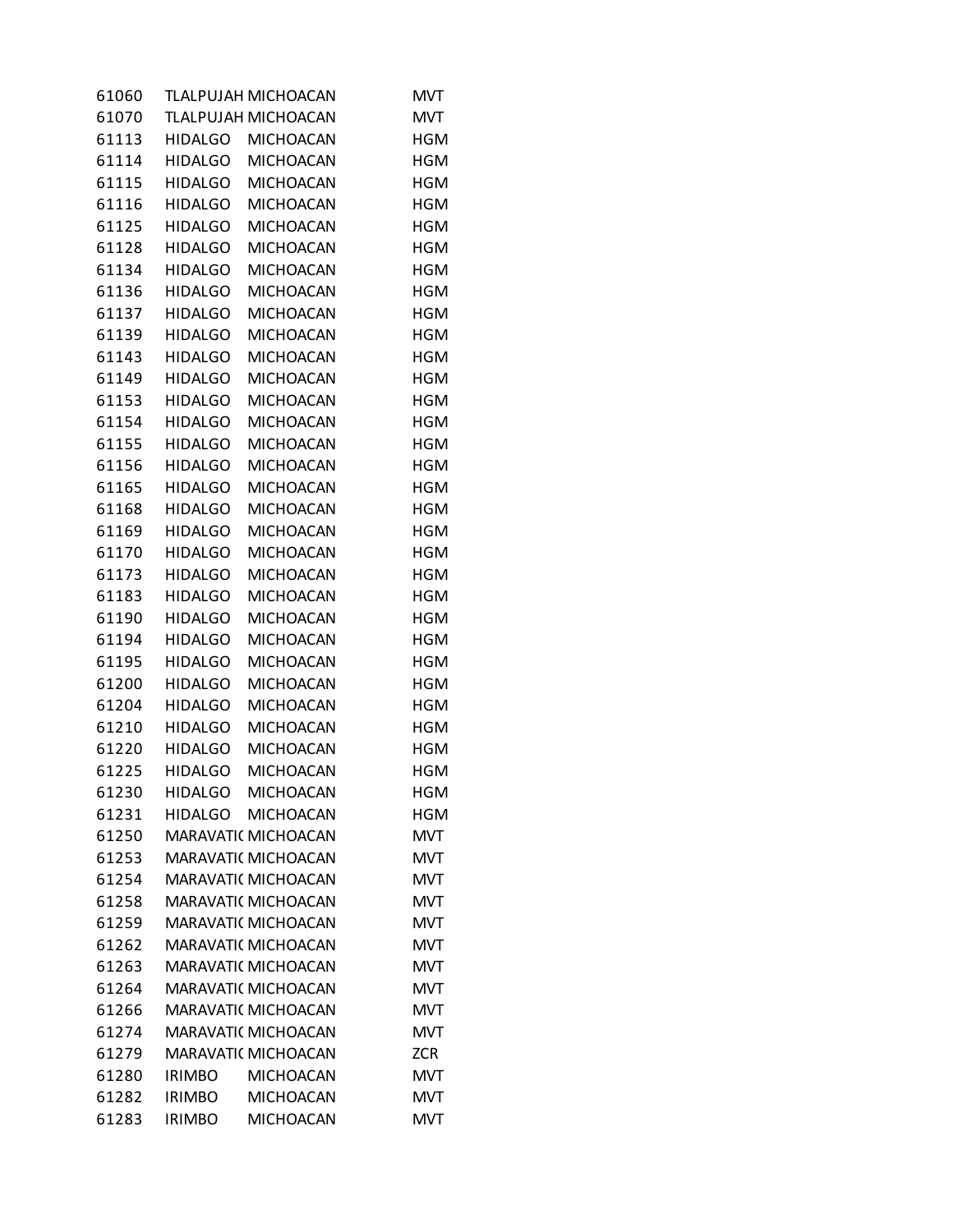| 61284          | <b>IRIMBO</b>  | <b>MICHOACAN</b>                           | MVT                      |
|----------------|----------------|--------------------------------------------|--------------------------|
| 61285          | <b>IRIMBO</b>  | <b>MICHOACAN</b>                           | <b>MVT</b>               |
| 61286          | <b>IRIMBO</b>  | <b>MICHOACAN</b>                           | <b>MVT</b>               |
| 61287          | <b>IRIMBO</b>  | <b>MICHOACAN</b>                           | <b>MVT</b>               |
| 61288          | <b>IRIMBO</b>  | <b>MICHOACAN</b>                           | <b>MVT</b>               |
| 61290          | <b>SENGUIO</b> | <b>MICHOACAN</b>                           | <b>MVT</b>               |
| 61300          | <b>CHARO</b>   | <b>MICHOACAN</b>                           | <b>MLM</b>               |
| 61310          | <b>CHARO</b>   | <b>MICHOACAN</b>                           | <b>MLM</b>               |
| 61311          | <b>CHARO</b>   | <b>MICHOACAN</b>                           | <b>MLM</b>               |
| 61312          | <b>CHARO</b>   | <b>MICHOACAN</b>                           | <b>MLM</b>               |
| 61364          | <b>TZITZIO</b> | <b>MICHOACAN</b>                           | <b>MLM</b>               |
| 61370          |                | TIQUICHEO MICHOACAN                        | <b>ZCR</b>               |
| 61400          | <b>APORO</b>   | <b>MICHOACAN</b>                           | <b>MVT</b>               |
| 61420          | <b>TUXPAN</b>  | <b>MICHOACAN</b>                           | <b>ZCR</b>               |
| 61423          | <b>TUXPAN</b>  | <b>MICHOACAN</b>                           | <b>ZCR</b>               |
| 61424          | <b>TUXPAN</b>  | <b>MICHOACAN</b>                           | <b>ZCR</b>               |
| 61426          | <b>TUXPAN</b>  | <b>MICHOACAN</b>                           | <b>ZCR</b>               |
| 61427          | <b>TUXPAN</b>  | <b>MICHOACAN</b>                           | <b>ZCR</b>               |
| 61428          | <b>TUXPAN</b>  | <b>MICHOACAN</b>                           | <b>ZCR</b>               |
| 61430          | <b>TUXPAN</b>  | <b>MICHOACAN</b>                           | <b>ZCR</b>               |
| 61470          |                | JUNGAPEO MICHOACAN                         | <b>ZCR</b>               |
| 61472          |                | JUNGAPEO MICHOACAN                         | <b>ZCR</b>               |
|                |                | JUNGAPEO MICHOACAN                         |                          |
| 61490          |                |                                            | <b>ZCR</b>               |
| 61525<br>61528 |                | ZITACUARO MICHOACAN<br>ZITACUARO MICHOACAN | <b>ZCR</b><br><b>ZCR</b> |
|                |                |                                            |                          |
| 61529          |                | ZITACUARO MICHOACAN                        | <b>ZCR</b>               |
| 61530          |                | ZITACUARO MICHOACAN                        | <b>ZCR</b>               |
| 61533          |                | ZITACUARO MICHOACAN                        | <b>ZCR</b>               |
| 61534          |                | ZITACUARO MICHOACAN                        | <b>ZCR</b>               |
| 61539          |                | ZITACUARO MICHOACAN                        | <b>ZCR</b>               |
| 61540          |                | TUZANTLA MICHOACAN                         | <b>ZCR</b>               |
| 61570          |                | JUAREZ MICHOACAN                           | <b>ZCR</b>               |
| 61573          | <b>JUAREZ</b>  | <b>MICHOACAN</b>                           | ZCR                      |
| 61590          |                | SUSUPUATI MICHOACAN                        | <b>ZCR</b>               |
| 61604          |                | PATZCUAR( MICHOACAN                        | PTZ                      |
| 61610          |                | PATZCUAR( MICHOACAN                        | PTZ                      |
| 61613          |                | PATZCUAR( MICHOACAN                        | PTZ                      |
| 61614          |                | PATZCUAR(MICHOACAN                         | <b>PTZ</b>               |
| 61615          |                | PATZCUAR( MICHOACAN                        | <b>PTZ</b>               |
| 61616          |                | PATZCUAR( MICHOACAN                        | PTZ                      |
| 61617          |                | PATZCUAR( MICHOACAN                        | <b>PTZ</b>               |
| 61620          |                | PATZCUAR( MICHOACAN                        | <b>PTZ</b>               |
| 61630          |                | ERONGARI( MICHOACAN                        | <b>PTZ</b>               |
| 61632          |                | ERONGARI( MICHOACAN                        | <b>PTZ</b>               |
| 61640          |                | HUIRAMBA MICHOACAN                         | <b>PTZ</b>               |
| 61652          |                | TACAMBAR MICHOACAN                         | PTZ                      |
| 61654          |                | TACAMBAR MICHOACAN                         | PTZ                      |
| 61680          |                | TURICATO MICHOACAN                         | PTZ                      |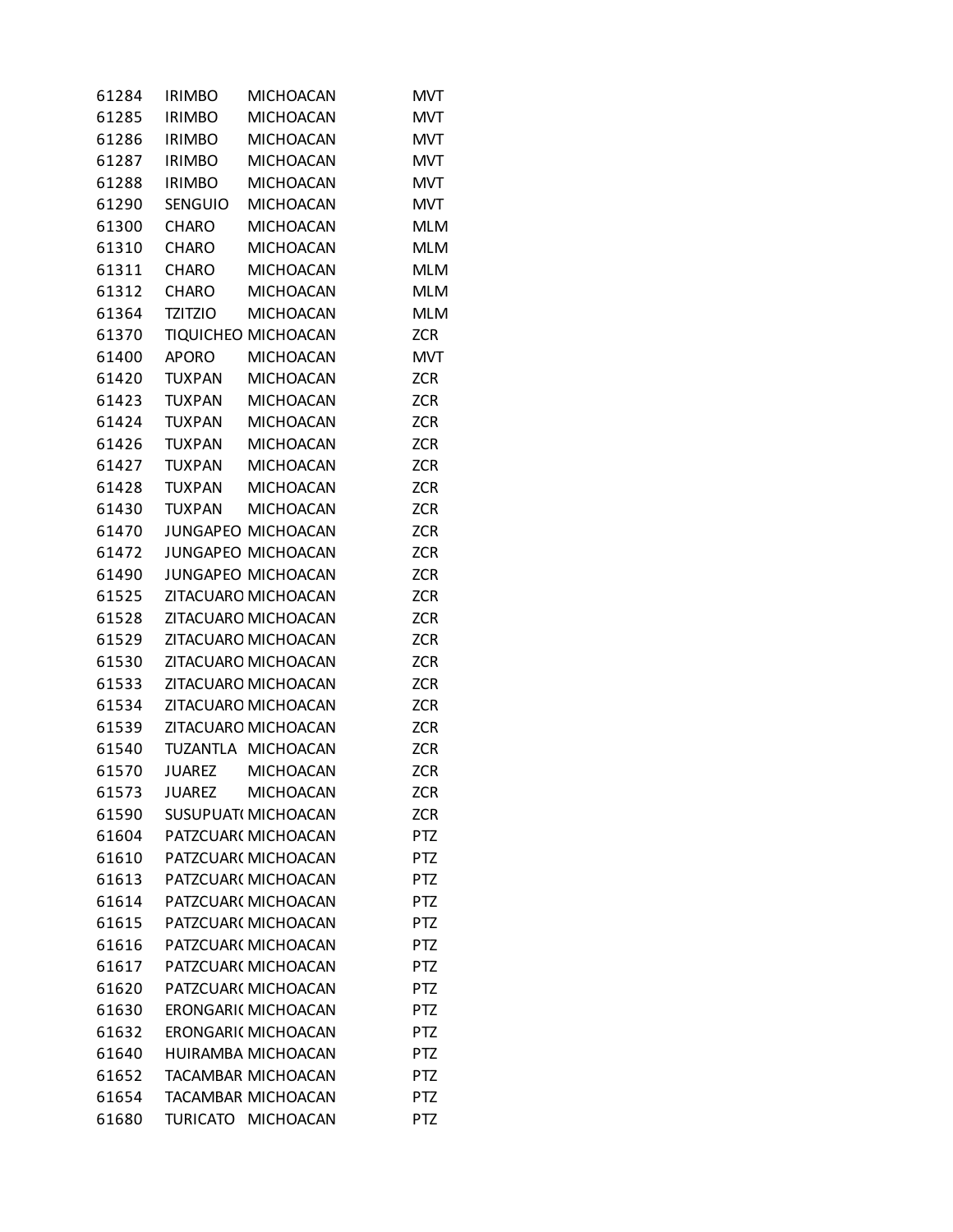| 61697 |                          | TURICATO MICHOACAN          | <b>PTZ</b> |
|-------|--------------------------|-----------------------------|------------|
| 61745 |                          | <b>GABRIEL ZA MICHOACAN</b> | <b>UPN</b> |
| 61810 |                          | SALVADOR MICHOACAN          | <b>PTZ</b> |
| 61820 |                          | SALVADOR MICHOACAN          | PTZ        |
| 61840 | <b>ARIO</b>              | <b>MICHOACAN</b>            | <b>PTZ</b> |
| 61887 |                          | CHURUMU MICHOACAN           | <b>CLC</b> |
| 61892 |                          | CHURUMU MICHOACAN           | APZ        |
| 61900 |                          | NOCUPETA MICHOACAN          | <b>MLM</b> |
| 61950 |                          | HUETAMO MICHOACAN           | <b>ZCR</b> |
| 61952 |                          | HUETAMO MICHOACAN           | <b>ZCR</b> |
| 61954 |                          | HUETAMO MICHOACAN           | <b>MLM</b> |
| 61955 | HUETAMO                  | <b>MICHOACAN</b>            | <b>CLC</b> |
| 61963 |                          | HUETAMO MICHOACAN           | <b>CLC</b> |
| 61964 |                          | HUETAMO MICHOACAN           | APZ        |
|       |                          | 61965 HUETAMO MICHOACAN     | <b>CLC</b> |
| 61966 |                          | HUETAMO MICHOACAN           | APZ        |
| 61969 |                          | HUETAMO MICHOACAN           | APZ        |
| 61971 | HUETAMO                  | <b>MICHOACAN</b>            | <b>ZCR</b> |
| 61972 |                          | HUETAMO MICHOACAN           | <b>ZCR</b> |
| 61973 |                          | HUETAMO MICHOACAN           | <b>ZCR</b> |
| 61974 |                          | HUETAMO MICHOACAN           | <b>ZCR</b> |
| 61975 |                          | HUETAMO MICHOACAN           | <b>ZCR</b> |
| 61976 |                          | HUETAMO MICHOACAN           | <b>ZCR</b> |
| 61990 |                          | SAN LUCAS MICHOACAN         | <b>ZCR</b> |
| 61991 |                          | SAN LUCAS MICHOACAN         | <b>ZCR</b> |
| 61992 |                          | SAN LUCAS MICHOACAN         | <b>ZCR</b> |
| 61993 |                          | SAN LUCAS MICHOACAN         | <b>ZCR</b> |
| 61994 |                          | SAN LUCAS MICHOACAN         | <b>ZCR</b> |
| 61995 |                          | SAN LUCAS MICHOACAN         | <b>ZCR</b> |
| 61997 |                          | SAN LUCAS MICHOACAN         | <b>ZCR</b> |
| 62510 | HUITZILAC MORELOS        |                             | <b>CVA</b> |
| 62514 | HUITZILAC MORELOS        |                             | <b>CVA</b> |
| 62517 | HUITZILAC MORELOS        |                             | <b>CVA</b> |
| 62520 | <b>TEPOZTLAN MORELOS</b> |                             | <b>CVA</b> |
| 62523 | <b>TEPOZTLAN MORELOS</b> |                             | <b>CVA</b> |
| 62524 | <b>TEPOZTLAN MORELOS</b> |                             | <b>CVA</b> |
| 62525 | <b>TEPOZTLAN MORELOS</b> |                             | <b>CVA</b> |
| 62526 | <b>TEPOZTLAN MORELOS</b> |                             | <b>CVA</b> |
| 62527 | <b>TEPOZTLAN MORELOS</b> |                             | <b>CVA</b> |
| 62528 | <b>TEPOZTLAN MORELOS</b> |                             | <b>CVA</b> |
| 62530 | <b>TLALNEPAN MORELOS</b> |                             | <b>CTL</b> |
| 62534 | <b>TLALNEPAN MORELOS</b> |                             | <b>CVA</b> |
| 62535 | <b>TLALNEPAN MORELOS</b> |                             | <b>CTL</b> |
| 62536 | <b>TLALNEPAN MORELOS</b> |                             | <b>CVA</b> |
| 62540 | <b>TLAYACAPA MORELOS</b> |                             | <b>CTL</b> |
| 62543 | <b>TLAYACAPA MORELOS</b> |                             | <b>CVA</b> |
| 62544 | <b>TLAYACAPA MORELOS</b> |                             | <b>CVA</b> |
| 62545 | <b>TLAYACAPA MORELOS</b> |                             | <b>CVA</b> |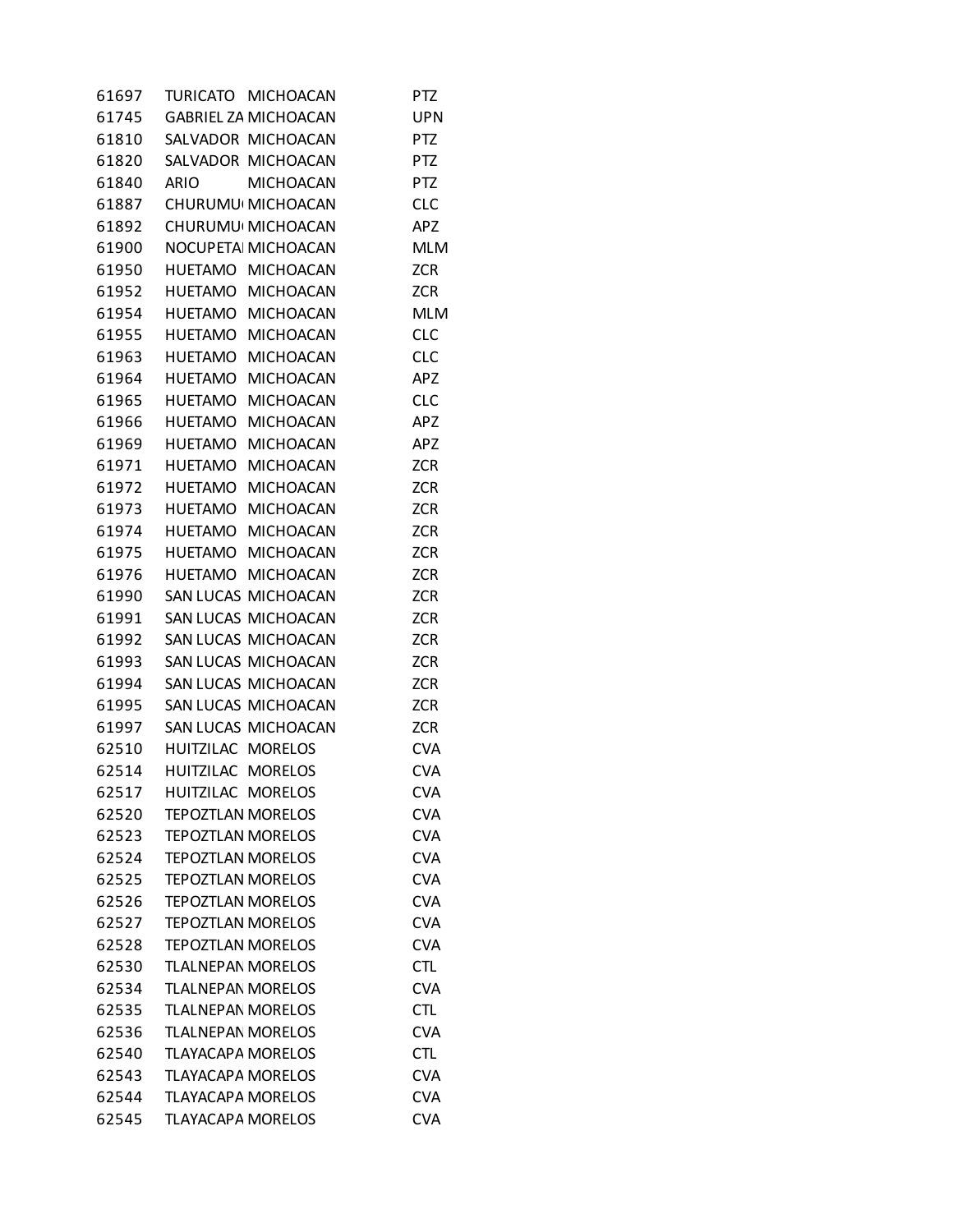| 62546 | <b>TLAYACAPA MORELOS</b> |                | <b>CVA</b> |
|-------|--------------------------|----------------|------------|
| 62547 | <b>TLAYACAPA MORELOS</b> |                | <b>CVA</b> |
| 62580 | TEMIXCO                  | <b>MORELOS</b> | <b>CVA</b> |
| 62583 | TEMIXCO                  | <b>MORELOS</b> | <b>CVA</b> |
| 62585 | TEMIXCO                  | <b>MORELOS</b> | <b>CVA</b> |
| 62586 | TEMIXCO                  | <b>MORELOS</b> | <b>CVA</b> |
| 62587 | TEMIXCO                  | <b>MORELOS</b> | <b>CVA</b> |
| 62588 | TEMIXCO                  | <b>MORELOS</b> | <b>CVA</b> |
| 62590 | TEMIXCO                  | <b>MORELOS</b> | <b>CVA</b> |
| 62600 | <b>MIACATLAN MORELOS</b> |                | <b>MZC</b> |
| 62607 | <b>MIACATLAN MORELOS</b> |                | <b>CVA</b> |
| 62608 | <b>MIACATLAN MORELOS</b> |                | <b>CVA</b> |
| 62610 | <b>COATLAN D MORELOS</b> |                | <b>MZC</b> |
| 62613 | <b>COATLAN D MORELOS</b> |                | <b>CVA</b> |
| 62614 | <b>COATLAN D MORELOS</b> |                | <b>MZC</b> |
| 62615 | <b>COATLAN D MORELOS</b> |                | <b>CVA</b> |
| 62616 | <b>COATLAN D MORELOS</b> |                | <b>CVA</b> |
| 62620 | TETECALA                 | <b>MORELOS</b> | <b>MZC</b> |
| 62623 | TETECALA                 | <b>MORELOS</b> | <b>CVA</b> |
| 62624 | TETECALA MORELOS         |                | <b>CVA</b> |
| 62625 | TETECALA MORELOS         |                | <b>CVA</b> |
| 62626 | TETECALA                 | <b>MORELOS</b> | <b>CVA</b> |
| 62630 | <b>MAZATEPE( MORELOS</b> |                | <b>MZC</b> |
| 62633 | <b>MAZATEPE( MORELOS</b> |                | <b>MZC</b> |
| 62634 | <b>MAZATEPE( MORELOS</b> |                | <b>MZC</b> |
| 62635 | <b>MAZATEPE( MORELOS</b> |                | <b>CVA</b> |
| 62636 | <b>MAZATEPE( MORELOS</b> |                | <b>CVA</b> |
| 62640 | AMACUZAC MORELOS         |                | <b>CVA</b> |
| 62643 | <b>AMACUZAC MORELOS</b>  |                | <b>CVA</b> |
| 62644 | AMACUZAC MORELOS         |                | <b>CVA</b> |
| 62645 | AMACUZAC MORELOS         |                | <b>CVA</b> |
| 62646 | <b>AMACUZAC MORELOS</b>  |                | <b>CVA</b> |
| 62647 | AMACUZAC MORELOS         |                | <b>CVA</b> |
| 62653 | <b>AMACUZAC MORELOS</b>  |                | <b>CVA</b> |
| 62654 | <b>AMACUZAC MORELOS</b>  |                | <b>CVA</b> |
| 62655 | <b>AMACUZAC MORELOS</b>  |                | <b>CVA</b> |
| 62656 | <b>AMACUZAC MORELOS</b>  |                | <b>CVA</b> |
| 62660 | PUENTE DE MORELOS        |                | <b>CVA</b> |
| 62662 | PUENTE DE MORELOS        |                | <b>CVA</b> |
| 62663 | PUENTE DE MORELOS        |                | <b>CVA</b> |
| 62664 | <b>PUENTE DE MORELOS</b> |                | <b>CVA</b> |
| 62665 | PUENTE DE MORELOS        |                | <b>CVA</b> |
| 62666 | PUENTE DE MORELOS        |                | <b>CVA</b> |
| 62668 | PUENTE DE MORELOS        |                | <b>CVA</b> |
| 62670 | PUENTE DE MORELOS        |                | <b>CVA</b> |
| 62676 | PUENTE DE MORELOS        |                | <b>CVA</b> |
| 62680 | PUENTE DE MORELOS        |                | <b>CVA</b> |
| 62684 | PUENTE DE MORELOS        |                | <b>CVA</b> |
|       |                          |                |            |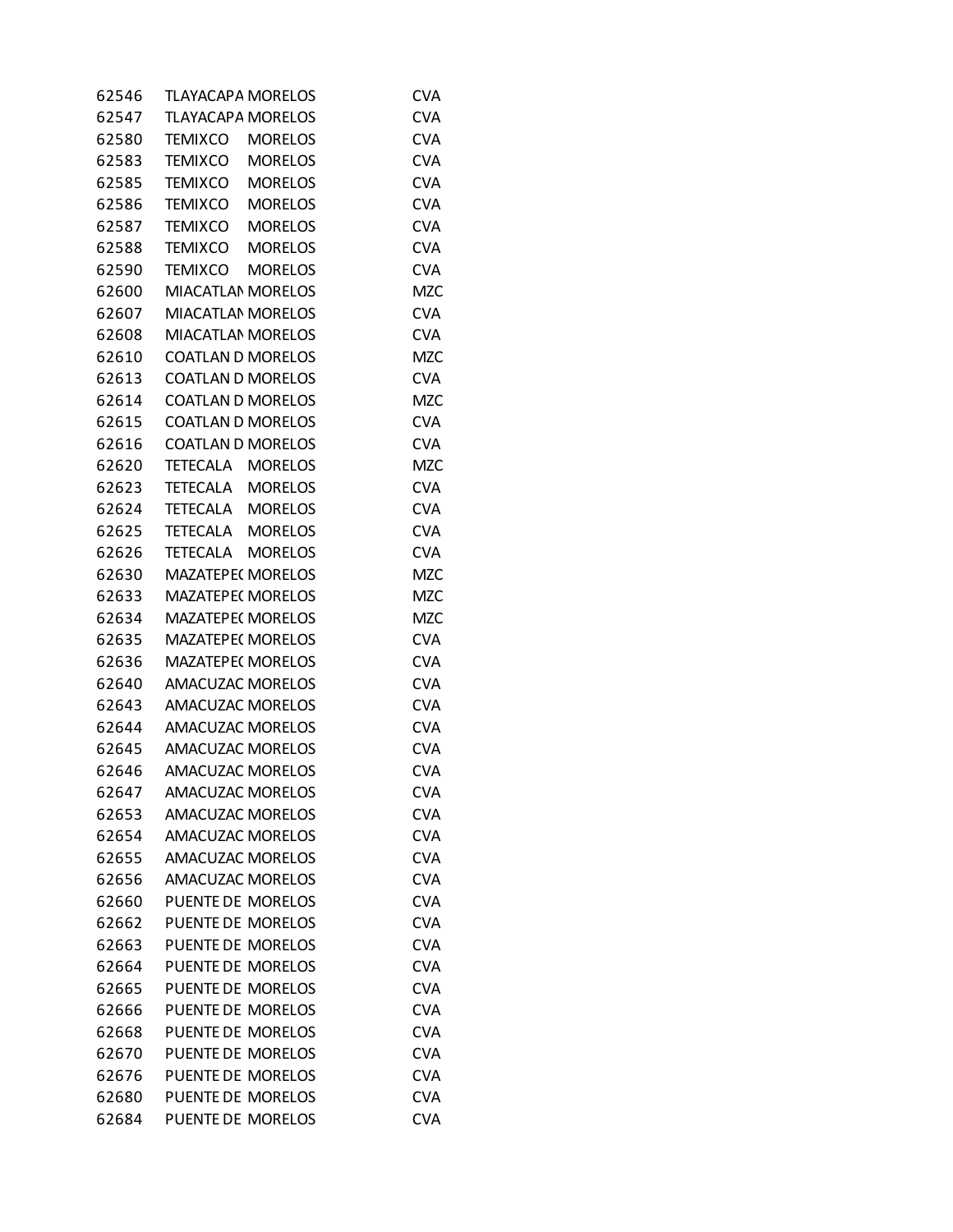| 62685 | PUENTE DE MORELOS         |                | <b>CVA</b> |
|-------|---------------------------|----------------|------------|
| 62686 | PUENTE DE MORELOS         |                | <b>CVA</b> |
| 62690 | PUENTE DE MORELOS         |                | <b>CVA</b> |
| 62693 | PUENTE DE MORELOS         |                | <b>CVA</b> |
| 62694 | <b>PUENTE DE MORELOS</b>  |                | <b>CVA</b> |
| 62695 | PUENTE DE MORELOS         |                | <b>CVA</b> |
| 62696 | PUENTE DE MORELOS         |                | <b>CVA</b> |
| 62697 | PUENTE DE MORELOS         |                | <b>CVA</b> |
| 62700 | <b>AYALA</b>              | <b>MORELOS</b> | <b>CVA</b> |
| 62704 | AYALA                     | <b>MORELOS</b> | <b>CVA</b> |
| 62710 | AYALA                     | <b>MORELOS</b> | <b>CVA</b> |
| 62713 | AYALA                     | <b>MORELOS</b> | <b>CVA</b> |
| 62714 | <b>AYALA</b>              | <b>MORELOS</b> | <b>CVA</b> |
| 62715 | <b>AYALA</b>              | <b>MORELOS</b> | <b>CVA</b> |
| 62717 | <b>AYALA</b>              | <b>MORELOS</b> | <b>CVA</b> |
| 62718 | <b>AYALA</b>              | <b>MORELOS</b> | <b>CVA</b> |
| 62720 | <b>AYALA</b>              | <b>MORELOS</b> | <b>CVA</b> |
| 62723 | AYALA                     | <b>MORELOS</b> | <b>CVA</b> |
| 62724 | AYALA                     | <b>MORELOS</b> | <b>CVA</b> |
| 62725 | <b>AYALA</b>              | <b>MORELOS</b> | <b>CVA</b> |
| 62730 | YAUTEPEC                  | <b>MORELOS</b> | <b>CVA</b> |
| 62732 | <b>YAUTEPEC</b>           | <b>MORELOS</b> | <b>CTL</b> |
| 62733 | YAUTEPEC                  | <b>MORELOS</b> | <b>CTL</b> |
| 62736 | YAUTEPEC                  | <b>MORELOS</b> | <b>CTL</b> |
| 62737 | YAUTEPEC                  | <b>MORELOS</b> | <b>CTL</b> |
| 62738 | YAUTEPEC                  | <b>MORELOS</b> | <b>CTL</b> |
| 62739 | YAUTEPEC                  | <b>MORELOS</b> | <b>CTL</b> |
| 62755 | CUAUTLA                   | <b>MORELOS</b> | <b>CTL</b> |
| 62756 | <b>CUAUTLA</b>            | <b>MORELOS</b> | <b>CTL</b> |
| 62757 | <b>CUAUTLA</b>            | <b>MORELOS</b> | <b>CTL</b> |
| 62760 | <b>EMILIANO 2 MORELOS</b> |                | <b>CVA</b> |
| 62765 | <b>EMILIANO 2 MORELOS</b> |                | <b>CVA</b> |
| 62766 | <b>EMILIANO 2 MORELOS</b> |                | <b>CVA</b> |
| 62767 | <b>EMILIANO 2 MORELOS</b> |                | <b>CVA</b> |
| 62770 | TLALTIZAPA MORELOS        |                | <b>CVA</b> |
| 62772 | TLALTIZAPA MORELOS        |                | <b>CVA</b> |
| 62773 | <b>TLALTIZAPA MORELOS</b> |                | <b>CVA</b> |
| 62774 | TLALTIZAPA MORELOS        |                | <b>CVA</b> |
| 62775 | TLALTIZAPA MORELOS        |                | <b>CVA</b> |
| 62776 | TLALTIZAPA MORELOS        |                | <b>CVA</b> |
| 62777 | TLALTIZAPA MORELOS        |                | <b>CVA</b> |
| 62778 | <b>TLALTIZAPA MORELOS</b> |                | <b>CVA</b> |
| 62790 | <b>XOCHITEPE MORELOS</b>  |                | <b>CVA</b> |
| 62793 | <b>XOCHITEPE MORELOS</b>  |                | <b>CVA</b> |
| 62794 | <b>XOCHITEPE MORELOS</b>  |                | <b>CVA</b> |
| 62795 | <b>XOCHITEPE MORELOS</b>  |                | <b>CVA</b> |
| 62796 | <b>XOCHITEPE MORELOS</b>  |                | <b>CVA</b> |
| 62797 | <b>XOCHITEPE MORELOS</b>  |                | <b>CVA</b> |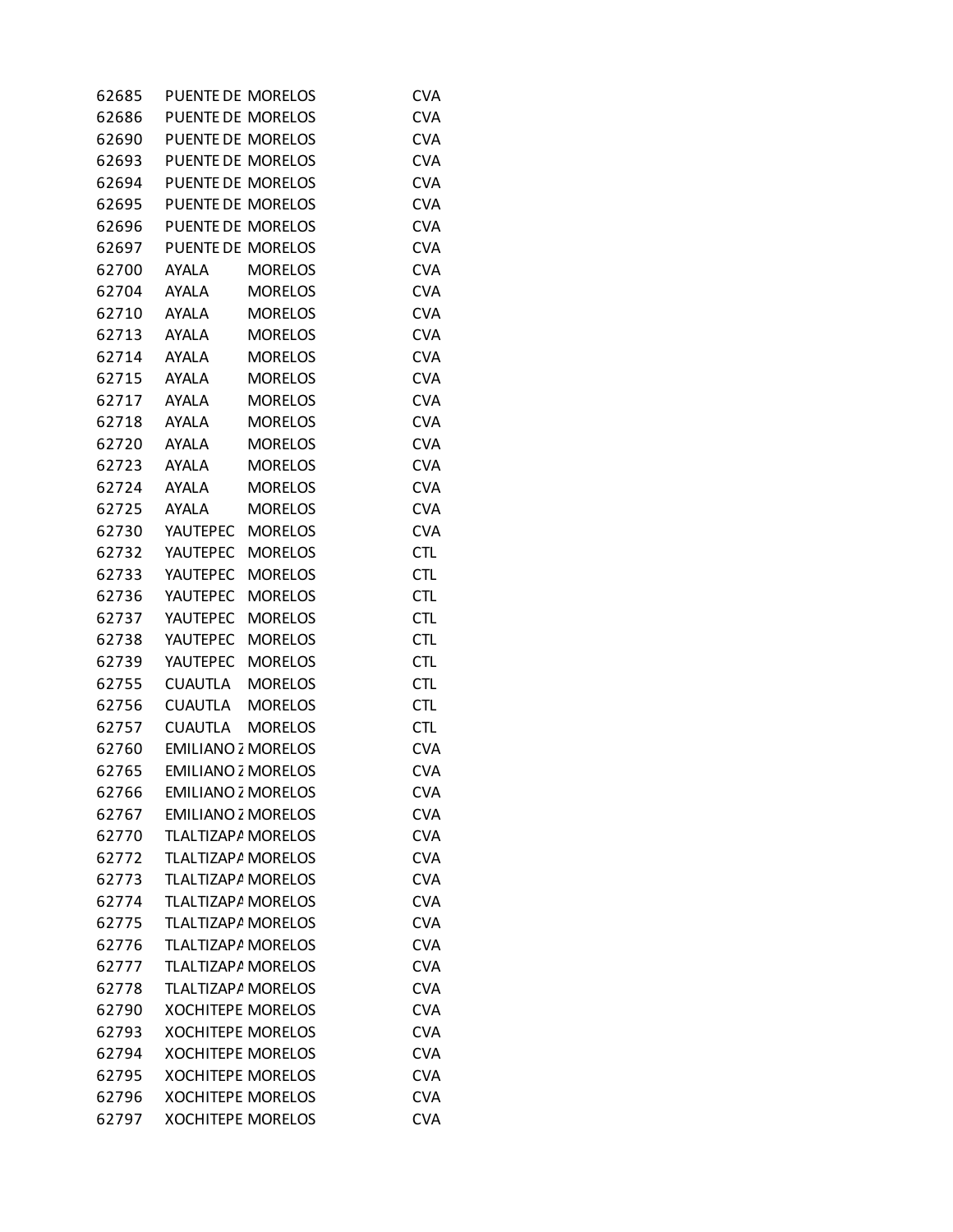| 62800 | TETELA DEL MORELOS        |                | <b>CTL</b> |
|-------|---------------------------|----------------|------------|
| 62802 | <b>TETELA DEL MORELOS</b> |                | <b>CTL</b> |
| 62803 | <b>TETELA DEL MORELOS</b> |                | <b>CVA</b> |
| 62804 | <b>TETELA DEL MORELOS</b> |                | <b>CTL</b> |
| 62810 | <b>TETELA DEL MORELOS</b> |                | <b>CTL</b> |
| 62812 | <b>TETELA DEL MORELOS</b> |                | <b>CVA</b> |
| 62813 | <b>TETELA DEL MORELOS</b> |                | <b>CTL</b> |
| 62814 | <b>TETELA DEL MORELOS</b> |                | <b>CTL</b> |
| 62815 | <b>TETELA DEL MORELOS</b> |                | <b>CTL</b> |
| 62820 | YECAPIXTL/ MORELOS        |                | <b>CTL</b> |
| 62824 | YECAPIXTL/ MORELOS        |                | <b>CTL</b> |
| 62825 | YECAPIXTL/ MORELOS        |                | <b>CTL</b> |
| 62826 | YECAPIXTL/ MORELOS        |                | <b>CTL</b> |
| 62827 | YECAPIXTL/ MORELOS        |                | <b>CTL</b> |
| 62828 | YECAPIXTL/ MORELOS        |                | <b>CTL</b> |
| 62833 | <b>TOTOLAPAI MORELOS</b>  |                | <b>CVA</b> |
| 62834 | <b>TOTOLAPAI MORELOS</b>  |                | <b>CVA</b> |
| 62840 | <b>ATLATLAHL MORELOS</b>  |                | <b>CTL</b> |
| 62847 | <b>ATLATLAHL MORELOS</b>  |                | <b>CTL</b> |
| 62850 | <b>OCUITUCO MORELOS</b>   |                | <b>CTL</b> |
| 62853 | <b>OCUITUCO MORELOS</b>   |                | <b>CVA</b> |
| 62856 | <b>OCUITUCO MORELOS</b>   |                | <b>CVA</b> |
| 62857 | <b>OCUITUCO MORELOS</b>   |                | <b>CVA</b> |
| 62860 | OCUITUCO MORELOS          |                | <b>CVA</b> |
| 62863 | <b>OCUITUCO MORELOS</b>   |                | <b>CVA</b> |
| 62864 | <b>OCUITUCO MORELOS</b>   |                | <b>CVA</b> |
| 62865 | OCUITUCO MORELOS          |                | <b>CVA</b> |
| 62866 | <b>OCUITUCO MORELOS</b>   |                | <b>CVA</b> |
| 62867 | <b>OCUITUCO MORELOS</b>   |                | <b>CVA</b> |
| 62870 | <b>TEMOAC</b>             | <b>MORELOS</b> | <b>CTL</b> |
| 62873 | <b>TEMOAC</b>             | <b>MORELOS</b> | <b>CVA</b> |
| 62880 | <b>TEMOAC</b>             | <b>MORELOS</b> | <b>CVA</b> |
| 62885 | <b>TEMOAC</b>             | <b>MORELOS</b> | <b>CVA</b> |
| 62887 | <b>TEMOAC</b>             | <b>MORELOS</b> | <b>CVA</b> |
| 62893 | <b>ZACUALPAI MORELOS</b>  |                | <b>CVA</b> |
| 62896 | <b>ZACUALPAI MORELOS</b>  |                | <b>CVA</b> |
| 62897 | <b>ZACUALPAI MORELOS</b>  |                | <b>CVA</b> |
| 62906 | <b>JOJUTLA</b>            | <b>MORELOS</b> | <b>CVA</b> |
| 62907 | <b>JOJUTLA</b>            | <b>MORELOS</b> | <b>CVA</b> |
| 62908 | <b>JOJUTLA</b>            | <b>MORELOS</b> | <b>CVA</b> |
| 62910 | <b>JOJUTLA</b>            | <b>MORELOS</b> | <b>CVA</b> |
| 62912 | <b>JOJUTLA</b>            | <b>MORELOS</b> | <b>CVA</b> |
| 62913 | <b>JOJUTLA</b>            | <b>MORELOS</b> | <b>CVA</b> |
| 62914 | <b>JOJUTLA</b>            | <b>MORELOS</b> | <b>CVA</b> |
| 62915 | <b>JOJUTLA</b>            | <b>MORELOS</b> | <b>CVA</b> |
| 62916 | <b>JOJUTLA</b>            | <b>MORELOS</b> | <b>CVA</b> |
| 62917 | <b>JOJUTLA</b>            | <b>MORELOS</b> | <b>CVA</b> |
| 62920 | <b>TEPALCING MORELOS</b>  |                | <b>CTL</b> |
|       |                           |                |            |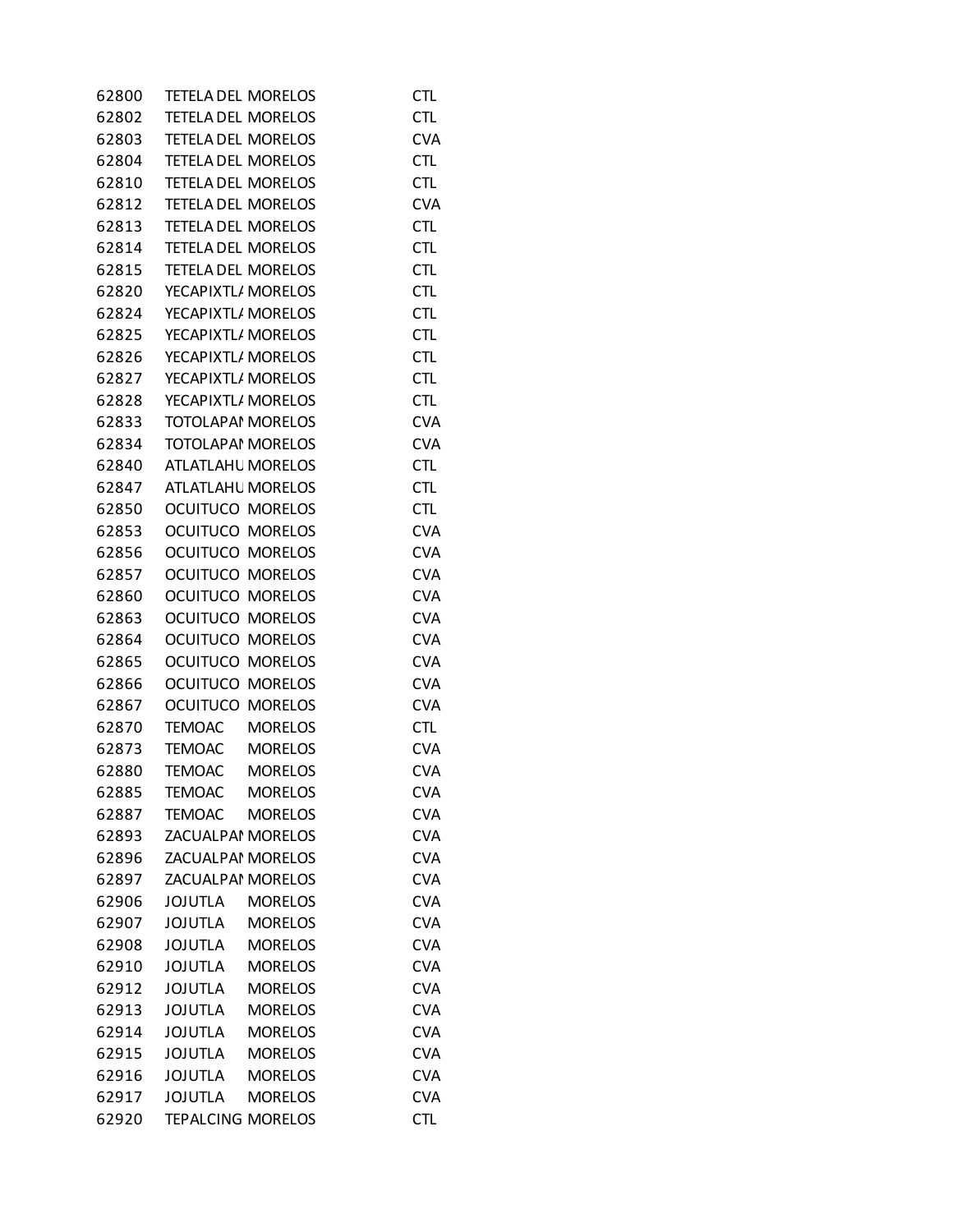| 62930 | <b>JONACATEF MORELOS</b>       | <b>CTL</b> |
|-------|--------------------------------|------------|
| 62950 | <b>AXOCHIAP/ MORELOS</b>       | <b>CTL</b> |
| 62957 | AXOCHIAP/ MORELOS              | <b>CTL</b> |
| 62965 | AXOCHIAP/ MORELOS              | <b>CVA</b> |
| 62966 | AXOCHIAP/ MORELOS              | <b>CVA</b> |
| 62970 | <b>JANTETELCI MORELOS</b>      | <b>CTL</b> |
| 62972 | <b>JANTETELCI MORELOS</b>      | <b>CTL</b> |
| 62973 | JANTETELC( MORELOS             | <b>CTL</b> |
| 62974 | <b>JANTETELCI MORELOS</b>      | <b>CTL</b> |
| 62975 | JANTETELC( MORELOS             | <b>CTL</b> |
| 62976 | <b>JANTETELCI MORELOS</b>      | <b>CTL</b> |
| 62977 | <b>JANTETELCI MORELOS</b>      | <b>CTL</b> |
| 62978 | <b>JANTETELCI MORELOS</b>      | <b>CVA</b> |
| 62980 | <b>TLAQUILTEI MORELOS</b>      | <b>CVA</b> |
| 62982 | <b>TLAQUILTEI MORELOS</b>      | <b>CVA</b> |
| 62983 | <b>TLAQUILTEI MORELOS</b>      | <b>CVA</b> |
| 62984 | <b>TLAQUILTEI MORELOS</b>      | <b>CVA</b> |
| 62985 | <b>TLAQUILTEI MORELOS</b>      | <b>CVA</b> |
| 62986 | <b>TLAQUILTEI MORELOS</b>      | <b>CVA</b> |
| 62987 | <b>TLAQUILTEI MORELOS</b>      | <b>CVA</b> |
| 62988 | <b>TLAQUILTEI MORELOS</b>      | <b>CVA</b> |
| 62990 | <b>TLAQUILTEI MORELOS</b>      | <b>CVA</b> |
| 62993 | <b>TLAQUILTEI MORELOS</b>      | <b>CVA</b> |
| 62994 | <b>TLAQUILTEI MORELOS</b>      | <b>CVA</b> |
| 62995 | <b>TLAQUILTEI MORELOS</b>      | <b>CVA</b> |
| 62996 | <b>TLAQUILTEI MORELOS</b>      | <b>CVA</b> |
| 63165 | <b>NAYARIT</b><br><b>TEPIC</b> | <b>TPC</b> |
| 63380 | SANTIAGO I NAYARIT             | <b>TPC</b> |
| 63384 | SANTIAGO I NAYARIT             | <b>TPC</b> |
| 63385 | SANTIAGO I NAYARIT             | <b>TPC</b> |
| 63386 | SANTIAGO I NAYARIT             | <b>TPC</b> |
| 63400 | <b>ACAPONET/ NAYARIT</b>       | <b>TPC</b> |
| 63403 | <b>ACAPONET/ NAYARIT</b>       | TPC        |
| 63404 | <b>ACAPONET, NAYARIT</b>       | TPC        |
| 63405 | <b>ACAPONET, NAYARIT</b>       | <b>TPC</b> |
| 63406 | <b>ACAPONET, NAYARIT</b>       | <b>TPC</b> |
| 63407 | <b>ACAPONET/ NAYARIT</b>       | TPC        |
| 63408 | <b>ACAPONET, NAYARIT</b>       | <b>TPC</b> |
| 63409 | <b>ACAPONET/ NAYARIT</b>       | <b>TPC</b> |
| 63410 | <b>ACAPONET, NAYARIT</b>       | <b>TPC</b> |
| 63412 | <b>ACAPONET, NAYARIT</b>       | <b>TPC</b> |
| 63413 | <b>ACAPONET/ NAYARIT</b>       | <b>TPC</b> |
| 63414 | <b>ACAPONET, NAYARIT</b>       | TPC        |
| 63415 | <b>ACAPONET, NAYARIT</b>       | <b>TPC</b> |
| 63416 | <b>ACAPONET, NAYARIT</b>       | <b>TPC</b> |
| 63420 | <b>ACAPONET, NAYARIT</b>       | TPC        |
| 63421 | <b>ACAPONET, NAYARIT</b>       | <b>TPC</b> |
| 63423 | <b>ACAPONET, NAYARIT</b>       | <b>TPC</b> |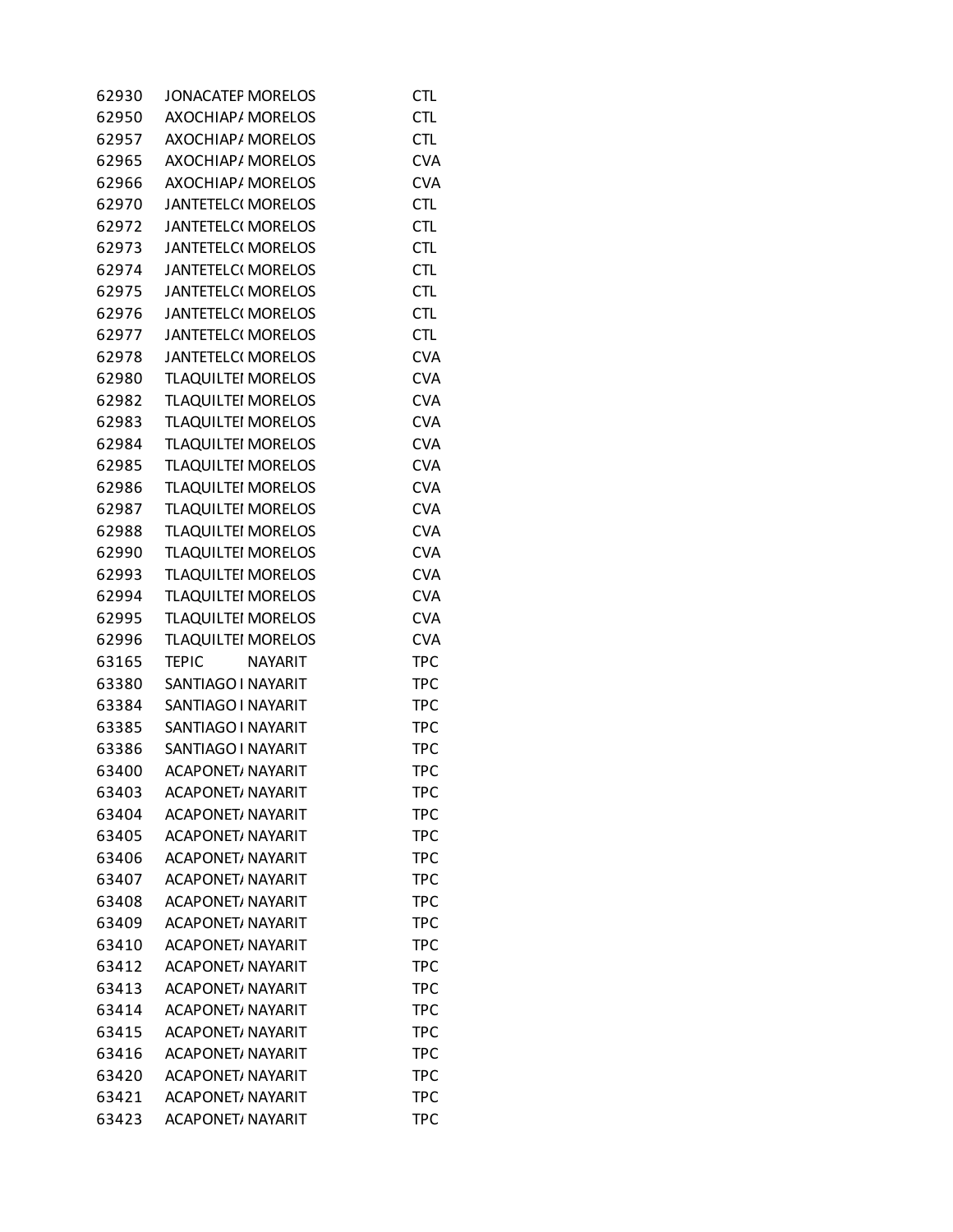| 63424 | <b>ACAPONET, NAYARIT</b> |                | TPC        |
|-------|--------------------------|----------------|------------|
| 63425 | ACAPONET, NAYARIT        |                | <b>TPC</b> |
| 63426 | <b>ACAPONET, NAYARIT</b> |                | <b>TPC</b> |
| 63427 | ACAPONET/ NAYARIT        |                | TPC        |
| 63429 | <b>ACAPONET, NAYARIT</b> |                | <b>TPC</b> |
| 63438 | <b>ACAPONET, NAYARIT</b> |                | <b>TPC</b> |
| 63440 | TECUALA                  | <b>NAYARIT</b> | TPC        |
| 63443 | <b>TECUALA</b>           | <b>NAYARIT</b> | <b>TPC</b> |
| 63444 | <b>TECUALA</b>           | <b>NAYARIT</b> | <b>TPC</b> |
| 63445 | <b>TECUALA</b>           | <b>NAYARIT</b> | TPC        |
| 63446 | <b>TECUALA</b>           | <b>NAYARIT</b> | <b>TPC</b> |
| 63447 | <b>TECUALA</b>           | <b>NAYARIT</b> | <b>TPC</b> |
| 63449 | <b>TECUALA</b>           | <b>NAYARIT</b> | TPC        |
| 63453 | <b>TECUALA</b>           | <b>NAYARIT</b> | <b>TPC</b> |
| 63456 | <b>TECUALA</b>           | <b>NAYARIT</b> | <b>TPC</b> |
| 63457 | <b>TECUALA</b>           | <b>NAYARIT</b> | <b>TPC</b> |
| 63458 | <b>TECUALA</b>           | <b>NAYARIT</b> | <b>TPC</b> |
| 63459 | <b>TECUALA</b>           | <b>NAYARIT</b> | <b>TPC</b> |
| 63460 | <b>TECUALA</b>           | <b>NAYARIT</b> | TPC        |
| 63463 | <b>TECUALA</b>           | <b>NAYARIT</b> | <b>TPC</b> |
| 63464 | TECUALA                  | <b>NAYARIT</b> | <b>TPC</b> |
| 63466 | <b>TECUALA</b>           | <b>NAYARIT</b> | <b>TPC</b> |
| 63470 | <b>TECUALA</b>           | <b>NAYARIT</b> | <b>TPC</b> |
| 63480 | <b>HUAJICORI</b>         | <b>NAYARIT</b> | <b>TPC</b> |
| 63484 | HUAJICORI NAYARIT        |                | TPC        |
| 63485 | HUAJICORI                | <b>NAYARIT</b> | <b>TPC</b> |
| 63486 | HUAJICORI NAYARIT        |                | <b>TPC</b> |
| 63487 | HUAJICORI NAYARIT        |                | <b>TPC</b> |
| 63489 | HUAJICORI NAYARIT        |                | <b>TPC</b> |
| 63494 | HUAJICORI NAYARIT        |                | <b>TPC</b> |
| 63495 | HUAJICORI NAYARIT        |                | TPC        |
| 63496 | HUAJICORI NAYARIT        |                | <b>TPC</b> |
| 63497 | HUAJICORI NAYARIT        |                | TPC        |
| 63498 | HUAJICORI NAYARIT        |                | TPC        |
| 63499 | HUAJICORI                | <b>NAYARIT</b> | TPC        |
| 63500 | <b>TEPIC</b>             | <b>NAYARIT</b> | <b>TPC</b> |
| 63501 | TEPIC                    | <b>NAYARIT</b> | <b>TPC</b> |
| 63502 | <b>TEPIC</b>             | <b>NAYARIT</b> | <b>TPC</b> |
| 63503 | <b>TEPIC</b>             | <b>NAYARIT</b> | <b>TPC</b> |
| 63504 | TEPIC                    | <b>NAYARIT</b> | TPC        |
| 63505 | <b>TEPIC</b>             | <b>NAYARIT</b> | <b>TPC</b> |
| 63506 | <b>TEPIC</b>             | <b>NAYARIT</b> | <b>TPC</b> |
| 63507 | <b>TEPIC</b>             | <b>NAYARIT</b> | TPC        |
| 63508 | <b>TEPIC</b>             | <b>NAYARIT</b> | <b>TPC</b> |
| 63509 | <b>TEPIC</b>             | <b>NAYARIT</b> | <b>TPC</b> |
| 63510 | TEPIC                    | <b>NAYARIT</b> | TPC        |
| 63512 | TEPIC                    | <b>NAYARIT</b> | <b>TPC</b> |
| 63513 | <b>TEPIC</b>             | NAYARIT        | <b>TPC</b> |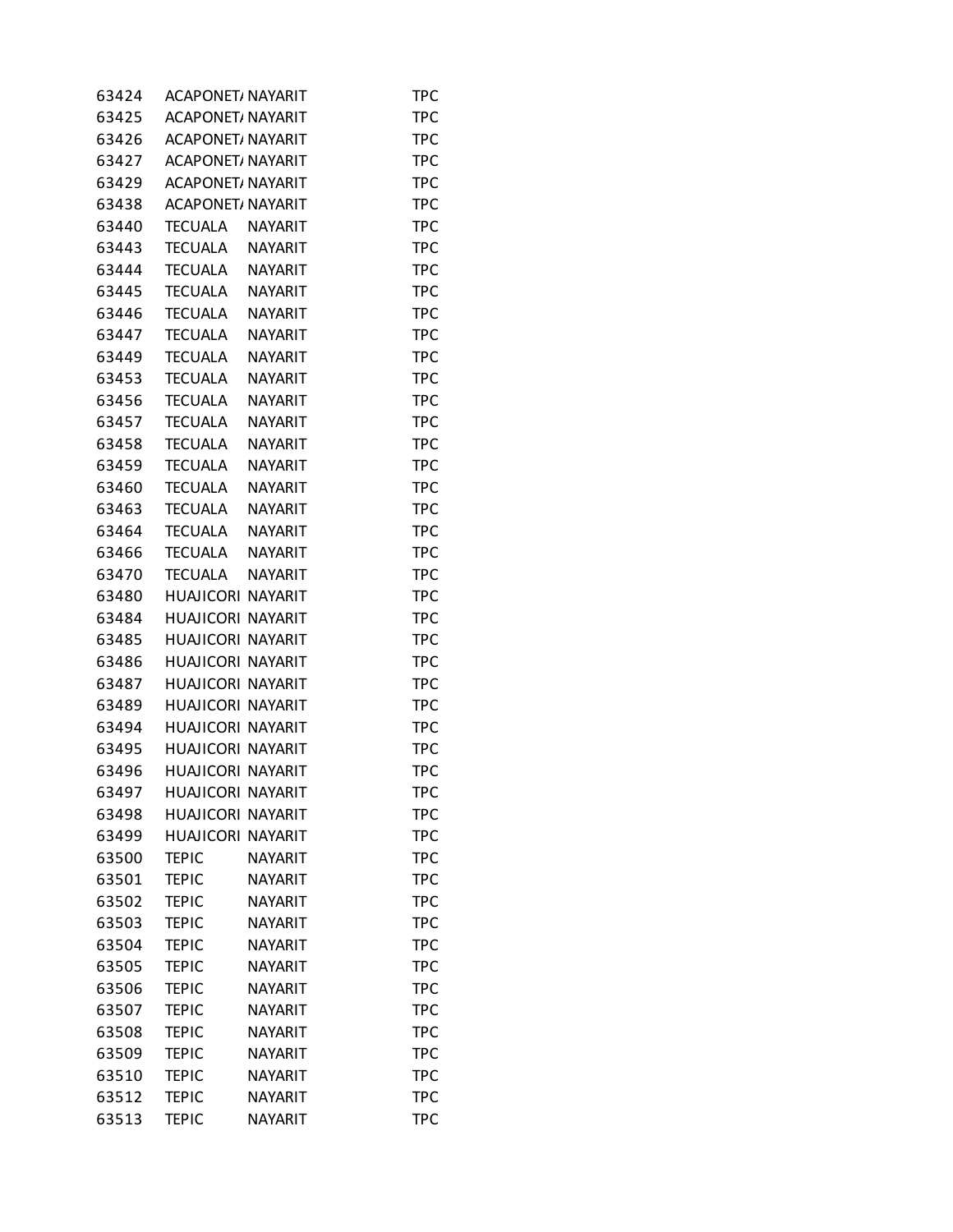| 63514 | TEPIC              | <b>NAYARIT</b> | TPC        |
|-------|--------------------|----------------|------------|
| 63515 | <b>TEPIC</b>       | NAYARIT        | <b>TPC</b> |
| 63516 | <b>TEPIC</b>       | <b>NAYARIT</b> | <b>TPC</b> |
| 63517 | <b>TEPIC</b>       | <b>NAYARIT</b> | TPC        |
| 63518 | <b>TEPIC</b>       | NAYARIT        | <b>TPC</b> |
| 63519 | <b>TEPIC</b>       | <b>NAYARIT</b> | <b>TPC</b> |
| 63520 | <b>TEPIC</b>       | <b>NAYARIT</b> | TPC        |
| 63522 | <b>TEPIC</b>       | <b>NAYARIT</b> | <b>TPC</b> |
| 63523 | <b>TEPIC</b>       | <b>NAYARIT</b> | <b>TPC</b> |
| 63524 | <b>TEPIC</b>       | <b>NAYARIT</b> | <b>TPC</b> |
| 63526 | <b>TEPIC</b>       | <b>NAYARIT</b> | <b>TPC</b> |
| 63527 | <b>TEPIC</b>       | <b>NAYARIT</b> | <b>TPC</b> |
| 63528 | <b>TEPIC</b>       | <b>NAYARIT</b> | TPC        |
| 63529 | <b>TEPIC</b>       | <b>NAYARIT</b> | <b>TPC</b> |
| 63550 | SANTIAGO I NAYARIT |                | <b>TPC</b> |
| 63552 | SANTIAGO I NAYARIT |                | <b>TPC</b> |
| 63553 | SANTIAGO I NAYARIT |                | <b>TPC</b> |
| 63554 | SANTIAGO I NAYARIT |                | <b>TPC</b> |
| 63555 | SANTIAGO I NAYARIT |                | TPC        |
| 63556 | SANTIAGO I NAYARIT |                | <b>TPC</b> |
| 63557 | SANTIAGO I NAYARIT |                | <b>TPC</b> |
| 63558 | SANTIAGO I NAYARIT |                | <b>TPC</b> |
| 63559 | SANTIAGO I NAYARIT |                | <b>TPC</b> |
| 63560 | SANTIAGO I NAYARIT |                | <b>TPC</b> |
| 63561 | SANTIAGO I NAYARIT |                | TPC        |
| 63562 | SANTIAGO I NAYARIT |                | <b>TPC</b> |
| 63563 | SANTIAGO I NAYARIT |                | <b>TPC</b> |
| 63564 | SANTIAGO I NAYARIT |                | <b>TPC</b> |
| 63565 | SANTIAGO I NAYARIT |                | <b>TPC</b> |
| 63567 | SANTIAGO I NAYARIT |                | <b>TPC</b> |
| 63568 | SANTIAGO I NAYARIT |                | TPC        |
| 63570 | SANTIAGO I NAYARIT |                | <b>TPC</b> |
| 63573 | SANTIAGO I NAYARIT |                | <b>TPC</b> |
| 63575 | SANTIAGO I NAYARIT |                | <b>TPC</b> |
| 63576 | SANTIAGO I NAYARIT |                | <b>TPC</b> |
| 63577 | SANTIAGO I NAYARIT |                | <b>TPC</b> |
| 63578 | SANTIAGO I NAYARIT |                | TPC        |
| 63579 | SANTIAGO I NAYARIT |                | <b>TPC</b> |
| 63580 | LA YESCA           | <b>NAYARIT</b> | <b>TPC</b> |
| 63582 | LA YESCA           | <b>NAYARIT</b> | TPC        |
| 63583 | <b>LA YESCA</b>    | <b>NAYARIT</b> | <b>TPC</b> |
| 63584 | LA YESCA           | <b>NAYARIT</b> | <b>TPC</b> |
| 63586 | <b>LA YESCA</b>    | <b>NAYARIT</b> | TPC        |
| 63587 | <b>LA YESCA</b>    | <b>NAYARIT</b> | <b>TPC</b> |
| 63590 | LA YESCA           | <b>NAYARIT</b> | <b>TPC</b> |
| 63593 | <b>LA YESCA</b>    | <b>NAYARIT</b> | TPC        |
| 63594 | <b>LA YESCA</b>    | <b>NAYARIT</b> | <b>TPC</b> |
| 63595 | LA YESCA           | NAYARIT        | <b>TPC</b> |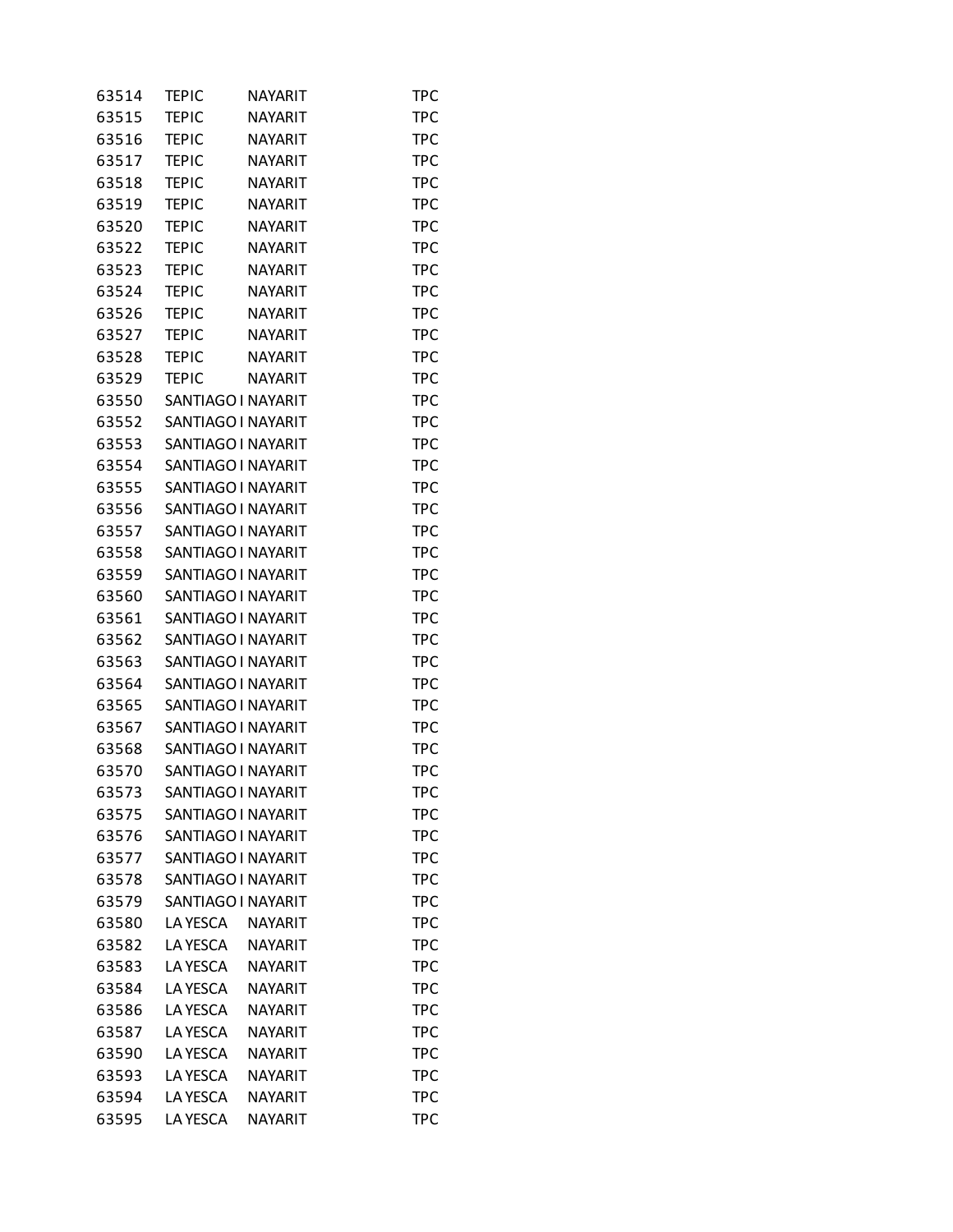| 63596 | LA YESCA                | NAYARIT        | TPC        |
|-------|-------------------------|----------------|------------|
| 63597 | LA YESCA                | <b>NAYARIT</b> | <b>TPC</b> |
| 63603 | <b>RUIZ</b>             | <b>NAYARIT</b> | <b>TPC</b> |
| 63604 | <b>RUIZ</b>             | <b>NAYARIT</b> | <b>TPC</b> |
| 63605 | <b>RUIZ</b>             | <b>NAYARIT</b> | <b>TPC</b> |
| 63606 | <b>RUIZ</b>             | <b>NAYARIT</b> | <b>TPC</b> |
| 63607 | <b>RUIZ</b>             | <b>NAYARIT</b> | TPC        |
| 63610 | <b>RUIZ</b>             | <b>NAYARIT</b> | <b>TPC</b> |
| 63613 | <b>RUIZ</b>             | <b>NAYARIT</b> | <b>TPC</b> |
| 63614 | <b>RUIZ</b>             | <b>NAYARIT</b> | <b>TPC</b> |
| 63615 | <b>RUIZ</b>             | <b>NAYARIT</b> | <b>TPC</b> |
| 63616 | <b>RUIZ</b>             | <b>NAYARIT</b> | <b>TPC</b> |
| 63617 | <b>RUIZ</b>             | <b>NAYARIT</b> | TPC        |
| 63618 | <b>RUIZ</b>             | <b>NAYARIT</b> | <b>TPC</b> |
| 63619 | <b>RUIZ</b>             | <b>NAYARIT</b> | <b>TPC</b> |
| 63620 | <b>RUIZ</b>             | <b>NAYARIT</b> | <b>TPC</b> |
| 63622 | <b>RUIZ</b>             | <b>NAYARIT</b> | <b>TPC</b> |
| 63623 | <b>RUIZ</b>             | <b>NAYARIT</b> | <b>TPC</b> |
| 63625 | <b>RUIZ</b>             | <b>NAYARIT</b> | TPC        |
| 63626 | <b>RUIZ</b>             | <b>NAYARIT</b> | <b>TPC</b> |
| 63627 | <b>RUIZ</b>             | <b>NAYARIT</b> | <b>TPC</b> |
| 63628 | <b>RUIZ</b>             | <b>NAYARIT</b> | <b>TPC</b> |
| 63630 | ROSAMORA NAYARIT        |                | <b>TPC</b> |
| 63633 | ROSAMORA NAYARIT        |                | <b>TPC</b> |
| 63634 | ROSAMORA NAYARIT        |                | TPC        |
| 63635 | ROSAMORA NAYARIT        |                | <b>TPC</b> |
| 63636 | ROSAMORA NAYARIT        |                | <b>TPC</b> |
| 63637 | ROSAMORA NAYARIT        |                | <b>TPC</b> |
| 63638 | ROSAMORA NAYARIT        |                | <b>TPC</b> |
| 63640 | ROSAMORA NAYARIT        |                | <b>TPC</b> |
| 63643 | ROSAMORA NAYARIT        |                | TPC        |
| 63644 | ROSAMORA NAYARIT        |                | <b>TPC</b> |
| 63645 | ROSAMORA NAYARIT        |                | <b>TPC</b> |
| 63646 | ROSAMORA NAYARIT        |                | TPC        |
| 63648 | ROSAMORA NAYARIT        |                | TPC        |
| 63650 | ROSAMORA NAYARIT        |                | <b>TPC</b> |
| 63652 | ROSAMORA NAYARIT        |                | <b>TPC</b> |
| 63655 | ROSAMORA NAYARIT        |                | <b>TPC</b> |
| 63656 | ROSAMORA NAYARIT        |                | <b>TPC</b> |
| 63657 | ROSAMORA NAYARIT        |                | TPC        |
| 63658 | ROSAMORA NAYARIT        |                | <b>TPC</b> |
| 63660 | TUXPAN                  | NAYARIT        | <b>TPC</b> |
| 63670 | <b>TUXPAN</b>           | NAYARIT        | <b>TPC</b> |
| 63706 | <b>COMPOSTE NAYARIT</b> |                | <b>TPC</b> |
| 63707 | <b>COMPOSTE NAYARIT</b> |                | <b>TPC</b> |
| 63708 | <b>COMPOSTE NAYARIT</b> |                | TPC        |
| 63709 | <b>COMPOSTE NAYARIT</b> |                | <b>PVR</b> |
| 63710 | <b>COMPOSTE NAYARIT</b> |                | <b>PVR</b> |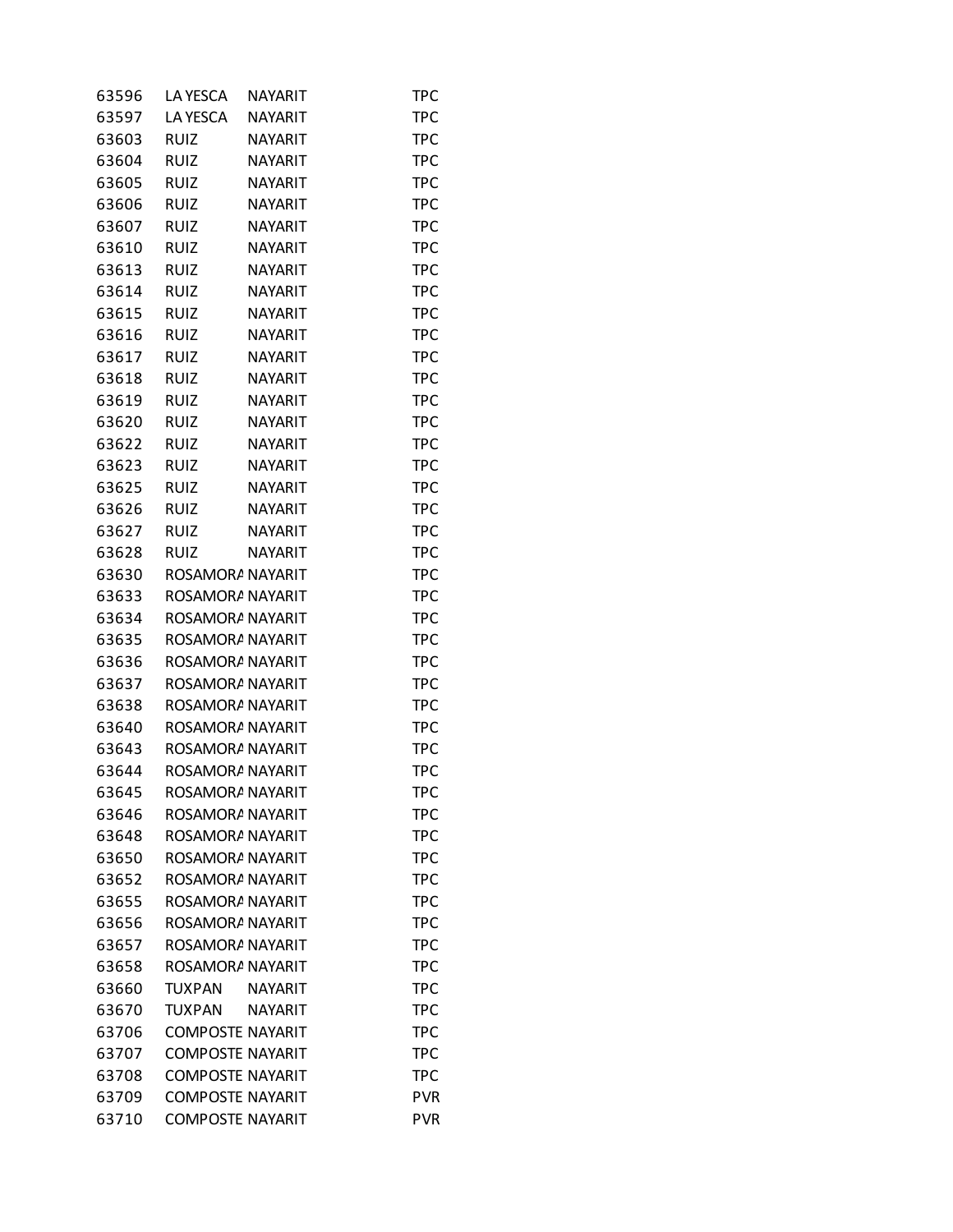| 63713 | <b>COMPOSTE NAYARIT</b>   |                | TPC        |
|-------|---------------------------|----------------|------------|
| 63714 | <b>COMPOSTE NAYARIT</b>   |                | <b>TPC</b> |
| 63715 | <b>COMPOSTE NAYARIT</b>   |                | <b>PVR</b> |
| 63717 | <b>COMPOSTE NAYARIT</b>   |                | <b>TPC</b> |
| 63719 | <b>COMPOSTE NAYARIT</b>   |                | <b>TPC</b> |
| 63720 | <b>COMPOSTE NAYARIT</b>   |                | <b>PVR</b> |
| 63722 | <b>COMPOSTE NAYARIT</b>   |                | <b>TPC</b> |
| 63723 | <b>COMPOSTE NAYARIT</b>   |                | <b>PVR</b> |
| 63724 | <b>COMPOSTE NAYARIT</b>   |                | <b>PVR</b> |
| 63726 | <b>BAHIA DE B NAYARIT</b> |                | <b>PVR</b> |
| 63728 | <b>BAHIA DE B NAYARIT</b> |                | <b>PVR</b> |
| 63729 | <b>BAHIA DE B NAYARIT</b> |                | <b>PVR</b> |
| 63730 | BAHIA DE B NAYARIT        |                | <b>PVR</b> |
| 63736 | <b>BAHIA DE B NAYARIT</b> |                | <b>PVR</b> |
| 63737 | <b>BAHIA DE B NAYARIT</b> |                | <b>PVR</b> |
| 63738 | <b>BAHIA DE B NAYARIT</b> |                | <b>PVR</b> |
| 63739 | <b>BAHIA DE B NAYARIT</b> |                | <b>PVR</b> |
| 63740 | SAN BLAS                  | <b>NAYARIT</b> | <b>TPC</b> |
| 63742 | SAN BLAS                  | <b>NAYARIT</b> | TPC        |
| 63743 | <b>SAN BLAS</b>           | <b>NAYARIT</b> | <b>TPC</b> |
| 63744 | <b>SAN BLAS</b>           | <b>NAYARIT</b> | <b>TPC</b> |
| 63745 | <b>SAN BLAS</b>           | <b>NAYARIT</b> | TPC        |
| 63750 | <b>SAN BLAS</b>           | <b>NAYARIT</b> | <b>TPC</b> |
| 63751 | <b>SAN BLAS</b>           | <b>NAYARIT</b> | <b>TPC</b> |
| 63753 | <b>SAN BLAS</b>           | <b>NAYARIT</b> | TPC        |
| 63754 | <b>SAN BLAS</b>           | <b>NAYARIT</b> | <b>TPC</b> |
| 63755 | <b>SAN BLAS</b>           | <b>NAYARIT</b> | <b>TPC</b> |
| 63756 | <b>SAN BLAS</b>           | <b>NAYARIT</b> | TPC        |
| 63757 | <b>SAN BLAS</b>           | <b>NAYARIT</b> | <b>TPC</b> |
| 63758 | <b>SAN BLAS</b>           | <b>NAYARIT</b> | <b>TPC</b> |
| 63760 | <b>SAN BLAS</b>           | <b>NAYARIT</b> | TPC        |
| 63762 | <b>SAN BLAS</b>           | <b>NAYARIT</b> | <b>TPC</b> |
| 63763 | <b>SAN BLAS</b>           | NAYARIT        | TPC        |
| 63764 | <b>SAN BLAS</b>           | <b>NAYARIT</b> | <b>TPC</b> |
| 63765 | <b>SAN BLAS</b>           | <b>NAYARIT</b> | <b>TPC</b> |
| 63766 | <b>SAN BLAS</b>           | <b>NAYARIT</b> | <b>TPC</b> |
| 63770 | <b>SAN BLAS</b>           | <b>NAYARIT</b> | <b>TPC</b> |
| 63771 | <b>SAN BLAS</b>           | <b>NAYARIT</b> | <b>TPC</b> |
| 63772 | <b>SAN BLAS</b>           | <b>NAYARIT</b> | <b>TPC</b> |
| 63773 | <b>SAN BLAS</b>           | <b>NAYARIT</b> | TPC        |
| 63774 | <b>SAN BLAS</b>           | <b>NAYARIT</b> | <b>TPC</b> |
| 63775 | <b>SAN BLAS</b>           | <b>NAYARIT</b> | <b>TPC</b> |
| 63776 | <b>SAN BLAS</b>           | <b>NAYARIT</b> | TPC        |
| 63777 | <b>SAN BLAS</b>           | <b>NAYARIT</b> | <b>TPC</b> |
| 63779 | <b>SAN BLAS</b>           | NAYARIT        | <b>MZT</b> |
| 63788 | <b>XALISCO</b>            | NAYARIT        | <b>TPC</b> |
| 63790 | <b>XALISCO</b>            | <b>NAYARIT</b> | <b>TPC</b> |
| 63793 | <b>XALISCO</b>            | NAYARIT        | <b>TPC</b> |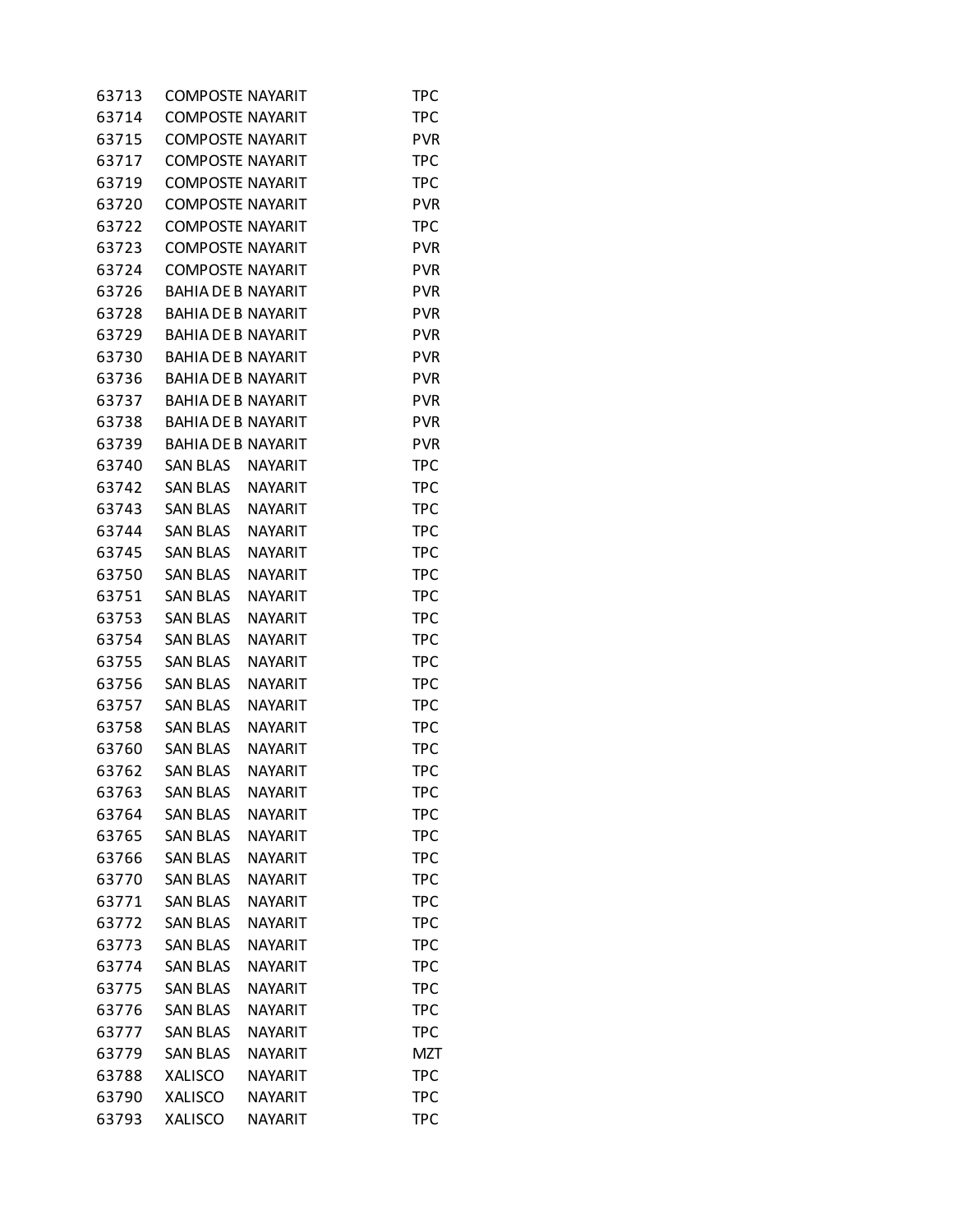| 63795 | XALISCO                  | NAYARIT        | <b>TPC</b> |
|-------|--------------------------|----------------|------------|
| 63797 | <b>XALISCO</b>           | NAYARIT        | <b>TPC</b> |
| 63800 | <b>SAN PEDRO NAYARIT</b> |                | <b>TPC</b> |
| 63804 | SAN PEDRO NAYARIT        |                | <b>TPC</b> |
| 63806 | <b>SAN PEDRO NAYARIT</b> |                | <b>TPC</b> |
| 63807 | <b>SAN PEDRO NAYARIT</b> |                | <b>TPC</b> |
| 63809 | SAN PEDRO NAYARIT        |                | TPC        |
| 63810 | <b>SAN PEDRO NAYARIT</b> |                | <b>TPC</b> |
| 63820 | <b>SAN PEDRO NAYARIT</b> |                | <b>TPC</b> |
| 63826 | <b>SAN PEDRO NAYARIT</b> |                | <b>TPC</b> |
| 63830 | SANTA MAF NAYARIT        |                | <b>TPC</b> |
| 63833 | SANTA MAF NAYARIT        |                | <b>TPC</b> |
| 63834 | SANTA MAF NAYARIT        |                | TPC        |
| 63835 | SANTA MAF NAYARIT        |                | <b>TPC</b> |
| 63836 | SANTA MAF NAYARIT        |                | <b>TPC</b> |
| 63837 | SANTA MAF NAYARIT        |                | <b>TPC</b> |
| 63840 | <b>SANTA MAF NAYARIT</b> |                | <b>TPC</b> |
| 63843 | <b>SANTA MAF NAYARIT</b> |                | <b>TPC</b> |
| 63844 | SANTA MAF NAYARIT        |                | TPC        |
| 63845 | SANTA MAF NAYARIT        |                | <b>TPC</b> |
| 63850 | <b>SANTA MAF NAYARIT</b> |                | <b>TPC</b> |
| 63853 | SANTA MAF NAYARIT        |                | <b>TPC</b> |
| 63854 | SANTA MAF NAYARIT        |                | <b>TPC</b> |
| 63856 | SANTA MAF NAYARIT        |                | <b>TPC</b> |
| 63865 | SANTA MAF NAYARIT        |                | TPC        |
| 63866 | SANTA MAF NAYARIT        |                | <b>TPC</b> |
| 63867 | SANTA MAF NAYARIT        |                | <b>TPC</b> |
| 63870 | SANTA MAF NAYARIT        |                | <b>TPC</b> |
| 63874 | SANTA MAF NAYARIT        |                | <b>TPC</b> |
| 63880 | JALA                     | <b>NAYARIT</b> | <b>TPC</b> |
| 63883 | JALA                     | <b>NAYARIT</b> | TPC        |
| 63885 | JALA                     | <b>NAYARIT</b> | <b>TPC</b> |
| 63886 | <b>JALA</b>              | NAYARIT        | TPC        |
| 63887 | <b>JALA</b>              | <b>NAYARIT</b> | <b>TPC</b> |
| 63890 | <b>JALA</b>              | <b>NAYARIT</b> | <b>TPC</b> |
| 63893 | <b>JALA</b>              | NAYARIT        | <b>TPC</b> |
| 63894 | <b>JALA</b>              | <b>NAYARIT</b> | <b>TPC</b> |
| 63895 | <b>JALA</b>              | <b>NAYARIT</b> | <b>TPC</b> |
| 63897 | <b>JALA</b>              | <b>NAYARIT</b> | <b>TPC</b> |
| 63899 | <b>JALA</b>              | <b>NAYARIT</b> | <b>TPC</b> |
| 63904 | AHUACATL, NAYARIT        |                | <b>TPC</b> |
| 63905 | AHUACATL, NAYARIT        |                | <b>TPC</b> |
| 63910 | AHUACATL, NAYARIT        |                | <b>TPC</b> |
| 63911 | AHUACATL, NAYARIT        |                | <b>TPC</b> |
| 63913 | AHUACATL, NAYARIT        |                | <b>TPC</b> |
| 63914 | AHUACATL, NAYARIT        |                | <b>TPC</b> |
| 63915 | AHUACATL, NAYARIT        |                | <b>TPC</b> |
| 63920 | AHUACATL, NAYARIT        |                | <b>TPC</b> |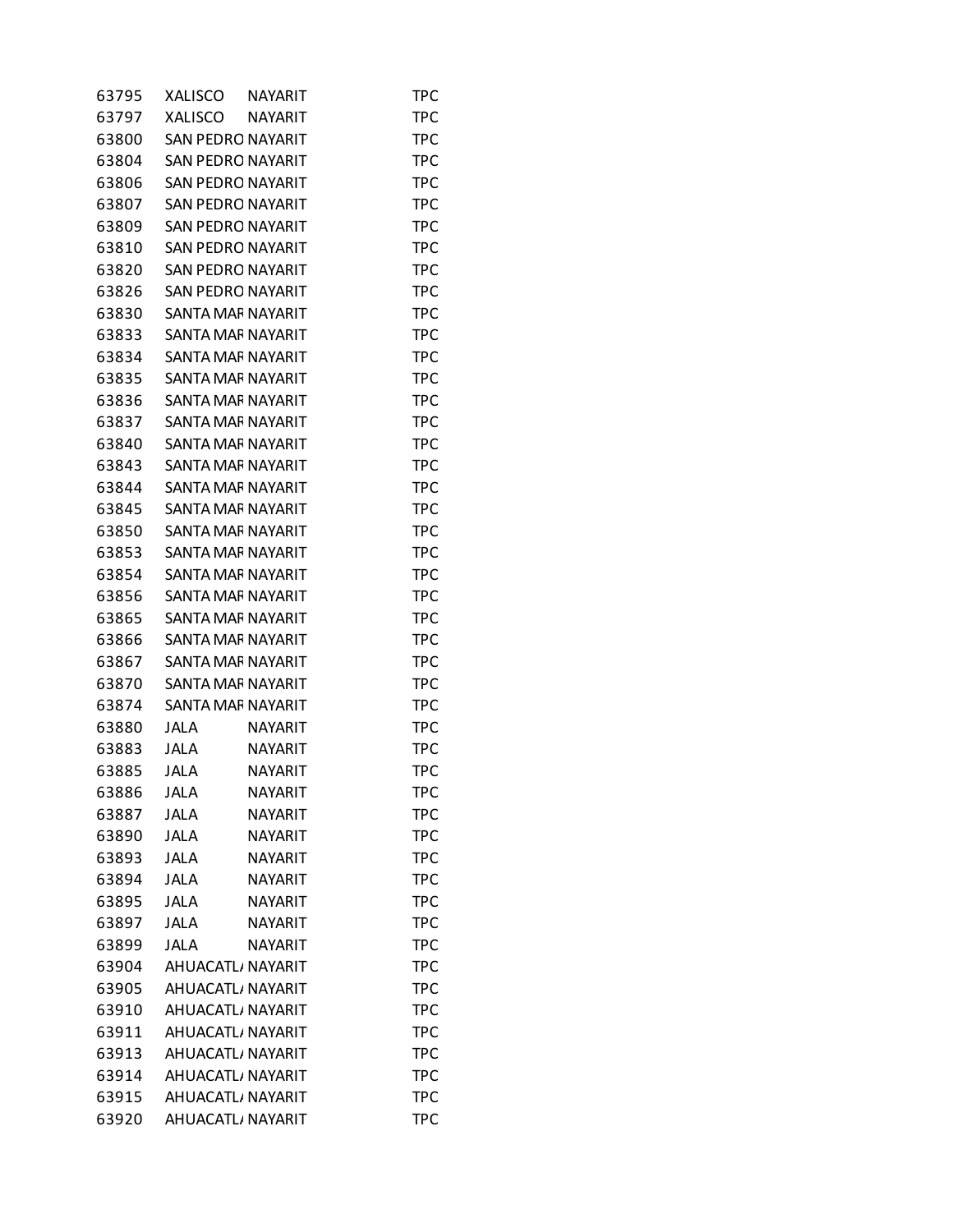| 63923 | AHUACATL, NAYARIT                   | TPC             |
|-------|-------------------------------------|-----------------|
| 63925 | AHUACATL, NAYARIT                   | <b>TPC</b>      |
| 63927 | AHUACATL, NAYARIT                   | <b>TPC</b>      |
| 63928 | AHUACATL, NAYARIT                   | <b>TPC</b>      |
| 63930 | AHUACATL, NAYARIT                   | <b>TPC</b>      |
| 63935 | AHUACATL, NAYARIT                   | <b>TPC</b>      |
| 63938 | AHUACATL, NAYARIT                   | <b>TPC</b>      |
| 63944 | <b>IXTLAN DEL NAYARIT</b>           | <b>TPC</b>      |
| 63945 | <b>IXTLAN DEL NAYARIT</b>           | <b>TPC</b>      |
| 63946 | IXTLAN DEL NAYARIT                  | <b>TPC</b>      |
| 63947 | <b>IXTLAN DEL NAYARIT</b>           | <b>TPC</b>      |
| 63954 | <b>IXTLAN DEL NAYARIT</b>           | <b>TPC</b>      |
| 63957 | IXTLAN DEL NAYARIT                  | <b>TPC</b>      |
| 63958 | <b>IXTLAN DEL NAYARIT</b>           | <b>TPC</b>      |
| 63959 | <b>IXTLAN DEL NAYARIT</b>           | <b>TPC</b>      |
| 63960 | AMATLAN E NAYARIT                   | <b>TPC</b>      |
| 63963 | <b>AMATLAN E NAYARIT</b>            | <b>TPC</b>      |
| 63967 | AMATLAN E NAYARIT                   | <b>TPC</b>      |
| 63968 | AMATLAN E NAYARIT                   | <b>TPC</b>      |
| 63969 | AMATLAN E NAYARIT                   | <b>TPC</b>      |
| 63970 | AMATLAN E NAYARIT                   | <b>TPC</b>      |
| 63973 | AMATLAN E NAYARIT                   | <b>TPC</b>      |
| 63974 | <b>AMATLAN E NAYARIT</b>            | <b>TPC</b>      |
| 63975 | AMATLAN E NAYARIT                   | <b>TPC</b>      |
| 63980 | AMATLAN E NAYARIT                   | <b>TPC</b>      |
| 63985 | <b>AMATLAN E NAYARIT</b>            | <b>TPC</b>      |
| 63990 | AMATLAN E NAYARIT                   | <b>TPC</b>      |
| 63996 | AMATLAN E NAYARIT                   | <b>TPC</b>      |
| 65000 | ANAHUAC NUEVO LEON                  | <b>NLD</b>      |
| 65001 | ANAHUAC<br>NUEVO LEON               | <b>NLD</b>      |
| 65004 | <b>ANAHUAC</b><br>NUEVO LEON        | <b>NLD</b>      |
| 65010 | ANAHUAC<br><b>NUEVO LEON</b>        | <b>NLD</b>      |
| 65030 | <b>ANAHUAC</b><br><b>NUEVO LEON</b> | <b>NLD</b>      |
| 65032 | ANAHUAC<br><b>NUEVO LEON</b>        | <b>NLD</b>      |
| 65033 | <b>NUEVO LEON</b><br>ANAHUAC        | <b>NLD</b>      |
| 65034 | <b>NUEVO LEON</b><br>ANAHUAC        | <b>NLD</b>      |
| 65036 | ANAHUAC<br><b>NUEVO LEON</b>        | <b>NLD</b>      |
| 65040 | ANAHUAC<br><b>NUEVO LEON</b>        | <b>NLD</b>      |
| 65042 | ANAHUAC<br><b>NUEVO LEON</b>        | <b>NLD</b>      |
| 65057 | ANAHUAC NUEVO LEON                  | <b>NLD</b>      |
| 65059 | <b>ANAHUAC</b><br>NUEVO LEON        | <b>NLD</b>      |
| 65070 | LAMPAZOS NUEVO LEON                 | MT <sub>2</sub> |
| 65075 | LAMPAZOS NUEVO LEON                 | MT <sub>2</sub> |
| 65076 | LAMPAZOS NUEVO LEON                 | MT <sub>2</sub> |
| 65080 | LAMPAZOS NUEVO LEON                 | MT <sub>2</sub> |
| 65088 | LAMPAZOS NUEVO LEON                 | MT <sub>2</sub> |
| 65090 | LAMPAZOS NUEVO LEON                 | MT <sub>2</sub> |
| 65092 | LAMPAZOS NUEVO LEON                 | MT <sub>2</sub> |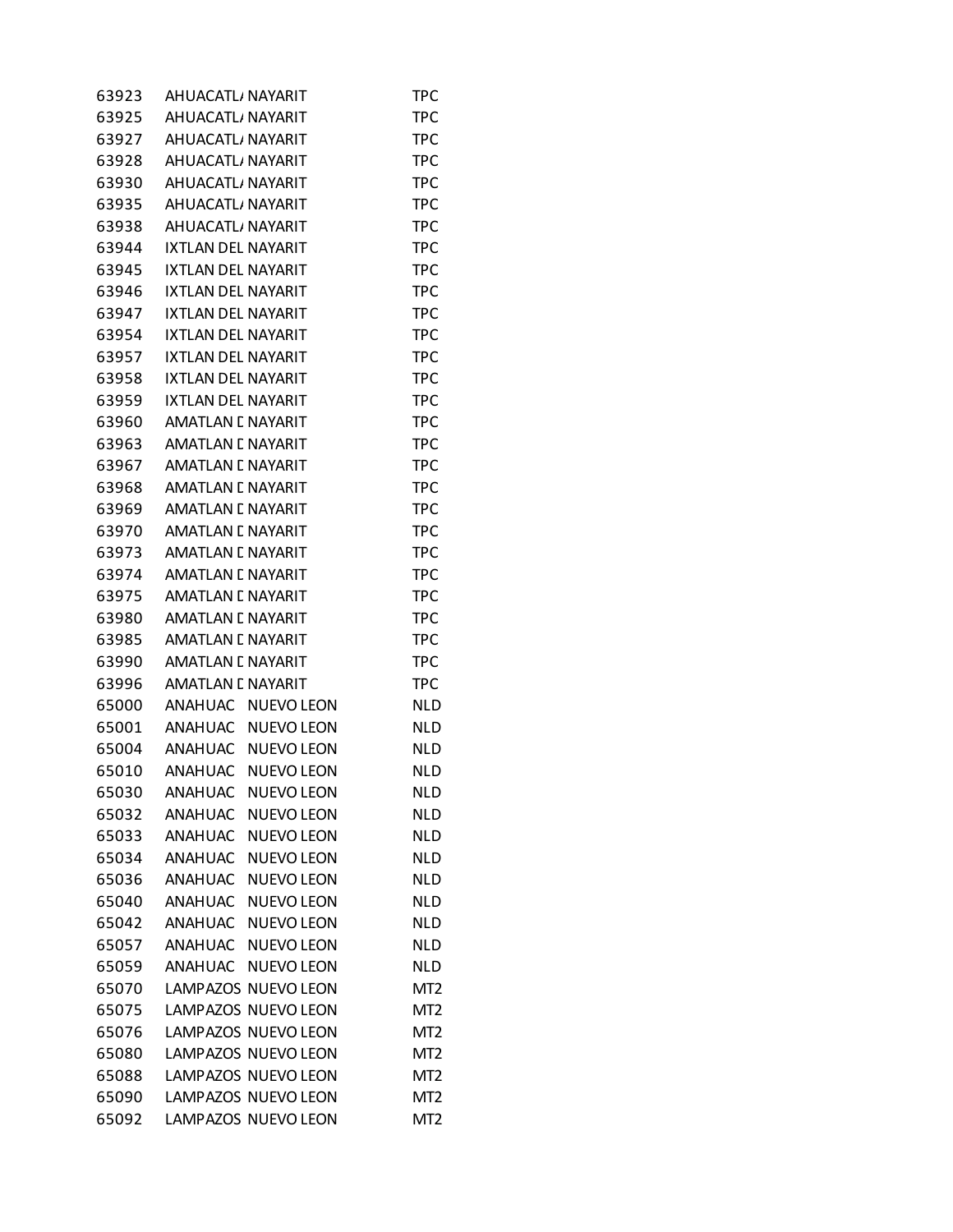| 65100 | <b>MINA</b> | <b>NUEVO LEON</b>            | MT <sub>2</sub>  |
|-------|-------------|------------------------------|------------------|
| 65105 | <b>MINA</b> | <b>NUEVO LEON</b>            | MT <sub>2</sub>  |
| 65110 | <b>MINA</b> | <b>NUEVO LEON</b>            | MT <sub>2</sub>  |
| 65115 | <b>MINA</b> | <b>NUEVO LEON</b>            | MT <sub>2</sub>  |
| 65116 | <b>MINA</b> | <b>NUEVO LEON</b>            | MT <sub>2</sub>  |
| 65118 | <b>MINA</b> | <b>NUEVO LEON</b>            | MT <sub>2</sub>  |
| 65140 | <b>MINA</b> | <b>NUEVO LEON</b>            | MT <sub>2</sub>  |
| 65150 |             | <b>BUSTAMAN NUEVO LEON</b>   | MT <sub>2</sub>  |
| 65200 |             | SABINAS HI NUEVO LEON        | SAB              |
| 65210 |             | SABINAS HI NUEVO LEON        | SAB              |
| 65220 |             | SABINAS HI NUEVO LEON        | SAB              |
| 65230 |             | SABINAS HI NUEVO LEON        | SAB              |
| 65233 |             | SABINAS HI NUEVO LEON        | SAB              |
| 65234 |             | SABINAS HI NUEVO LEON        | SAB              |
| 65240 |             | SABINAS HI NUEVO LEON        | SAB              |
| 65243 |             | SABINAS HI NUEVO LEON        | SAB              |
| 65244 |             | SABINAS HI NUEVO LEON        | SAB              |
| 65249 |             | SABINAS HI NUEVO LEON        | SAB              |
| 65250 |             | SABINAS HI NUEVO LEON        | SAB              |
| 65255 |             | SABINAS HI NUEVO LEON        | <b>SAB</b>       |
| 65256 |             | SABINAS HI NUEVO LEON        | SAB              |
| 65257 |             | SABINAS HI NUEVO LEON        | SAB              |
| 65260 |             | SABINAS HI NUEVO LEON        | SAB              |
| 65270 |             | SABINAS HI NUEVO LEON        | SAB              |
| 65272 |             | SABINAS HI NUEVO LEON        | SAB              |
| 65276 |             | SABINAS HI NUEVO LEON        | SAB              |
| 65280 |             | SABINAS HI NUEVO LEON        | SAB              |
| 65288 |             | SABINAS HI NUEVO LEON        | SAB              |
| 65289 |             | SABINAS HI NUEVO LEON        | SAB              |
| 65290 |             | SABINAS HI NUEVO LEON        | SAB              |
| 65299 |             | SABINAS HI NUEVO LEON        | SAB              |
| 65300 |             | SABINAS HI NUEVO LEON        | SAB              |
| 65302 |             | SABINAS HI NUEVO LEON        | SAB              |
| 65336 |             | <b>SABINAS HI NUEVO LEON</b> | SAB              |
| 65340 |             | SABINAS HI NUEVO LEON        | SAB              |
| 65347 |             | SABINAS HI NUEVO LEON        | SAB              |
| 65348 |             | SABINAS HI NUEVO LEON        | SAB              |
| 65350 |             | <b>VILLALDAN NUEVO LEON</b>  | M <sub>T</sub> 2 |
| 65357 |             | VILLALDAN NUEVO LEON         | MT <sub>2</sub>  |
| 65390 |             | VILLALDAN NUEVO LEON         | MT <sub>2</sub>  |
| 65395 |             | VILLALDAN NUEVO LEON         | M <sub>T</sub> 2 |
| 65400 |             | VALLECILL( NUEVO LEON        | SAB              |
| 65410 |             | VALLECILLC NUEVO LEON        | SAB              |
| 65415 |             | <b>VALLECILLC NUEVO LEON</b> | SAB              |
| 65419 |             | <b>VALLECILLC NUEVO LEON</b> | SAB              |
| 65420 |             | VALLECILLC NUEVO LEON        | SAB              |
| 65429 |             | VALLECILLC NUEVO LEON        | SAB              |
| 65430 |             | VALLECILLC NUEVO LEON        | SAB              |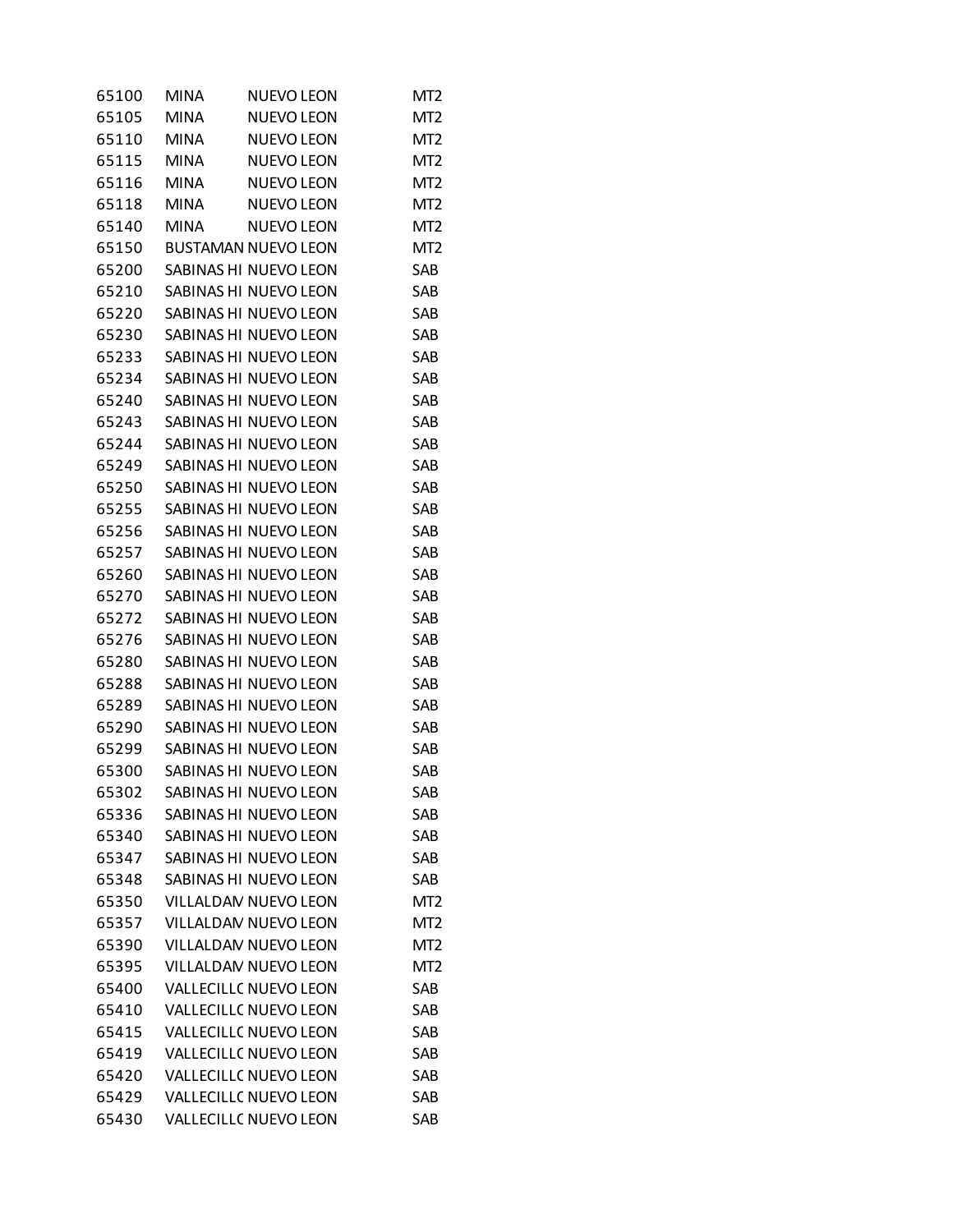| 65436 | <b>VALLECILLC NUEVO LEON</b>  | SAB             |
|-------|-------------------------------|-----------------|
| 65440 | <b>VALLECILLC NUEVO LEON</b>  | SAB             |
| 65449 | <b>VALLECILLC NUEVO LEON</b>  | SAB             |
| 65500 | SALINAS VII NUEVO LEON        | MT <sub>2</sub> |
| 65503 | SALINAS VII NUEVO LEON        | MT <sub>2</sub> |
| 65504 | SALINAS VII NUEVO LEON        | MT <sub>2</sub> |
| 65505 | SALINAS VII NUEVO LEON        | MT <sub>2</sub> |
| 65510 | SALINAS VII NUEVO LEON        | MT <sub>2</sub> |
| 65513 | SALINAS VII NUEVO LEON        | MT <sub>2</sub> |
| 65514 | <b>SALINAS VII NUEVO LEON</b> | MT <sub>2</sub> |
| 65515 | SALINAS VII NUEVO LEON        | MT <sub>2</sub> |
| 65516 | SALINAS VII NUEVO LEON        | MT <sub>2</sub> |
| 65517 | SALINAS VII NUEVO LEON        | MT <sub>2</sub> |
| 65520 | SALINAS VII NUEVO LEON        | MT <sub>2</sub> |
| 65523 | SALINAS VII NUEVO LEON        | MT <sub>2</sub> |
| 65524 | SALINAS VII NUEVO LEON        | MT <sub>2</sub> |
| 65525 | SALINAS VII NUEVO LEON        | MT <sub>2</sub> |
| 65526 | SALINAS VII NUEVO LEON        | MT <sub>2</sub> |
| 65527 | <b>SALINAS VII NUEVO LEON</b> | MT <sub>2</sub> |
| 65528 | <b>SALINAS VII NUEVO LEON</b> | MT <sub>2</sub> |
| 65530 | SALINAS VII NUEVO LEON        | MT <sub>2</sub> |
| 65533 | SALINAS VII NUEVO LEON        | MT <sub>2</sub> |
|       |                               |                 |
| 65534 | SALINAS VII NUEVO LEON        | MT <sub>2</sub> |
| 65535 | SALINAS VII NUEVO LEON        | MT <sub>2</sub> |
| 65536 | SALINAS VII NUEVO LEON        | MT <sub>2</sub> |
| 65537 | SALINAS VII NUEVO LEON        | MT <sub>2</sub> |
| 65543 | SALINAS VII NUEVO LEON        | MT <sub>2</sub> |
| 65544 | SALINAS VII NUEVO LEON        | MT <sub>2</sub> |
| 65545 | SALINAS VII NUEVO LEON        | MT <sub>2</sub> |
| 65546 | <b>SALINAS VII NUEVO LEON</b> | MT <sub>2</sub> |
| 65547 | <b>SALINAS VII NUEVO LEON</b> | MT <sub>2</sub> |
| 65548 | SALINAS VII NUEVO LEON        | MT <sub>2</sub> |
| 65550 | <b>CIENEGA DI NUEVO LEON</b>  | MT <sub>2</sub> |
| 65554 | <b>CIENEGA DI NUEVO LEON</b>  | MT <sub>2</sub> |
| 65555 | <b>CIENEGA DI NUEVO LEON</b>  | MT <sub>2</sub> |
| 65556 | <b>CIENEGA DI NUEVO LEON</b>  | MT <sub>2</sub> |
| 65558 | <b>CIENEGA DI NUEVO LEON</b>  | MT <sub>2</sub> |
| 65559 | <b>CIENEGA DI NUEVO LEON</b>  | MT <sub>2</sub> |
| 65560 | <b>CIENEGA DI NUEVO LEON</b>  | MT <sub>2</sub> |
| 65562 | <b>CIENEGA DI NUEVO LEON</b>  | MT <sub>2</sub> |
| 65563 | <b>CIENEGA DI NUEVO LEON</b>  | MT <sub>2</sub> |
| 65564 | CIENEGA DI NUEVO LEON         | MT <sub>2</sub> |
| 65565 | CIENEGA DI NUEVO LEON         | MT <sub>2</sub> |
| 65567 | CIENEGA DI NUEVO LEON         | MT <sub>2</sub> |
| 65573 | CIENEGA DI NUEVO LEON         | MT <sub>2</sub> |
| 65580 | <b>CIENEGA DI NUEVO LEON</b>  | MT <sub>2</sub> |
| 65583 | CIENEGA DI NUEVO LEON         | MT <sub>2</sub> |
| 65600 | HIDALGO NUEVO LEON            | MT <sub>2</sub> |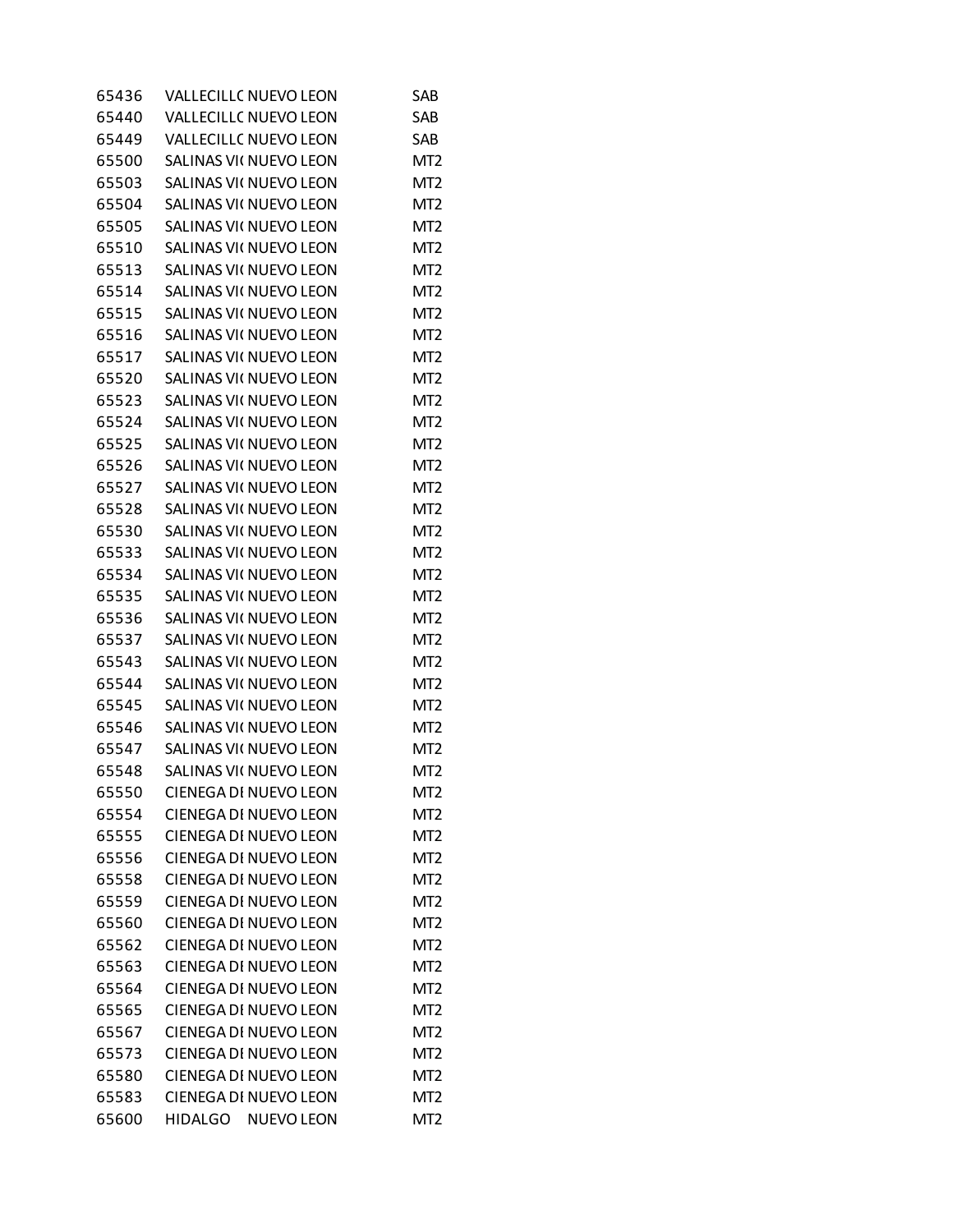| 65650 | ABASOLO       | <b>NUEVO LEON</b>            | MT <sub>2</sub> |
|-------|---------------|------------------------------|-----------------|
| 65653 | ABASOLO       | <b>NUEVO LEON</b>            | MT <sub>2</sub> |
| 65654 | ABASOLO       | <b>NUEVO LEON</b>            | MT <sub>2</sub> |
| 65660 |               | ABASOLO NUEVO LEON           | MT <sub>2</sub> |
| 65663 | ABASOLO       | <b>NUEVO LEON</b>            | MT <sub>2</sub> |
| 65700 | HIGUERAS      | <b>NUEVO LEON</b>            | MT <sub>2</sub> |
| 65706 |               | HIGUERAS NUEVO LEON          | MT <sub>2</sub> |
| 65719 | HIGUERAS      | <b>NUEVO LEON</b>            | MT <sub>2</sub> |
| 65750 |               | <b>GENERAL ZI NUEVO LEON</b> | MT <sub>2</sub> |
| 65760 |               | <b>GENERAL ZI NUEVO LEON</b> | MT <sub>2</sub> |
| 65766 |               | <b>GENERAL ZI NUEVO LEON</b> | MT <sub>2</sub> |
| 65776 |               | <b>GENERAL ZI NUEVO LEON</b> | MT <sub>2</sub> |
| 65780 |               | <b>GENERAL ZI NUEVO LEON</b> | MT <sub>2</sub> |
| 65806 |               | AGUALEGU NUEVO LEON          | MT <sub>2</sub> |
| 65819 |               | AGUALEGU NUEVO LEON          | MT <sub>2</sub> |
| 65823 |               | <b>AGUALEGU NUEVO LEON</b>   | MT <sub>2</sub> |
| 65830 |               | <b>AGUALEGU NUEVO LEON</b>   | MT <sub>2</sub> |
| 65835 |               | <b>AGUALEGU NUEVO LEON</b>   | MT <sub>2</sub> |
| 65837 |               | <b>AGUALEGU NUEVO LEON</b>   | MT <sub>2</sub> |
| 65850 |               | <b>GENERAL TI NUEVO LEON</b> | MT <sub>2</sub> |
| 65880 |               | <b>GENERAL TI NUEVO LEON</b> | MT <sub>2</sub> |
| 65900 |               | CERRALVO NUEVO LEON          | MT <sub>2</sub> |
| 65907 |               | CERRALVO NUEVO LEON          | MT <sub>2</sub> |
| 65920 |               | CERRALVO NUEVO LEON          | MT <sub>2</sub> |
| 65936 |               | CERRALVO NUEVO LEON          | MT <sub>2</sub> |
| 65940 |               | CERRALVO NUEVO LEON          | MT <sub>2</sub> |
| 65950 |               | MELCHOR ( NUEVO LEON         | MT <sub>2</sub> |
| 65957 |               | MELCHOR ( NUEVO LEON         | MT <sub>2</sub> |
| 65958 |               | <b>MELCHOR ( NUEVO LEON</b>  | MT <sub>2</sub> |
| 66014 | GARCIA        | <b>NUEVO LEON</b>            | <b>MTY</b>      |
| 66018 |               | GARCIA NUEVO LEON            | <b>MTY</b>      |
| 66043 |               | GARCIA NUEVO LEON            | <b>MTY</b>      |
| 66045 | <b>GARCIA</b> | <b>NUEVO LEON</b>            | <b>MTY</b>      |
| 66046 | <b>GARCIA</b> | <b>NUEVO LEON</b>            | <b>MTY</b>      |
| 66048 | <b>GARCIA</b> | <b>NUEVO LEON</b>            | <b>MTY</b>      |
| 66380 |               | SANTA CAT, NUEVO LEON        | <b>MTY</b>      |
| 66384 |               | SANTA CAT/ NUEVO LEON        | <b>MTY</b>      |
| 66550 |               | EL CARMEN NUEVO LEON         | MT <sub>2</sub> |
| 66553 |               | EL CARMEN NUEVO LEON         | MT <sub>2</sub> |
| 66556 |               | EL CARMEN NUEVO LEON         | MT <sub>2</sub> |
| 66557 |               | EL CARMEN NUEVO LEON         | MT <sub>2</sub> |
| 66559 |               | EL CARMEN NUEVO LEON         | MT <sub>2</sub> |
| 66563 |               | EL CARMEN NUEVO LEON         | MT <sub>2</sub> |
| 66580 |               | EL CARMEN NUEVO LEON         | MT <sub>2</sub> |
| 66583 |               | EL CARMEN NUEVO LEON         | MT <sub>2</sub> |
| 66650 |               | PESQUERIA NUEVO LEON         | MT <sub>2</sub> |
| 66653 |               | PESQUERIA NUEVO LEON         | MT <sub>2</sub> |
| 66655 |               | PESQUERIA NUEVO LEON         | MT <sub>2</sub> |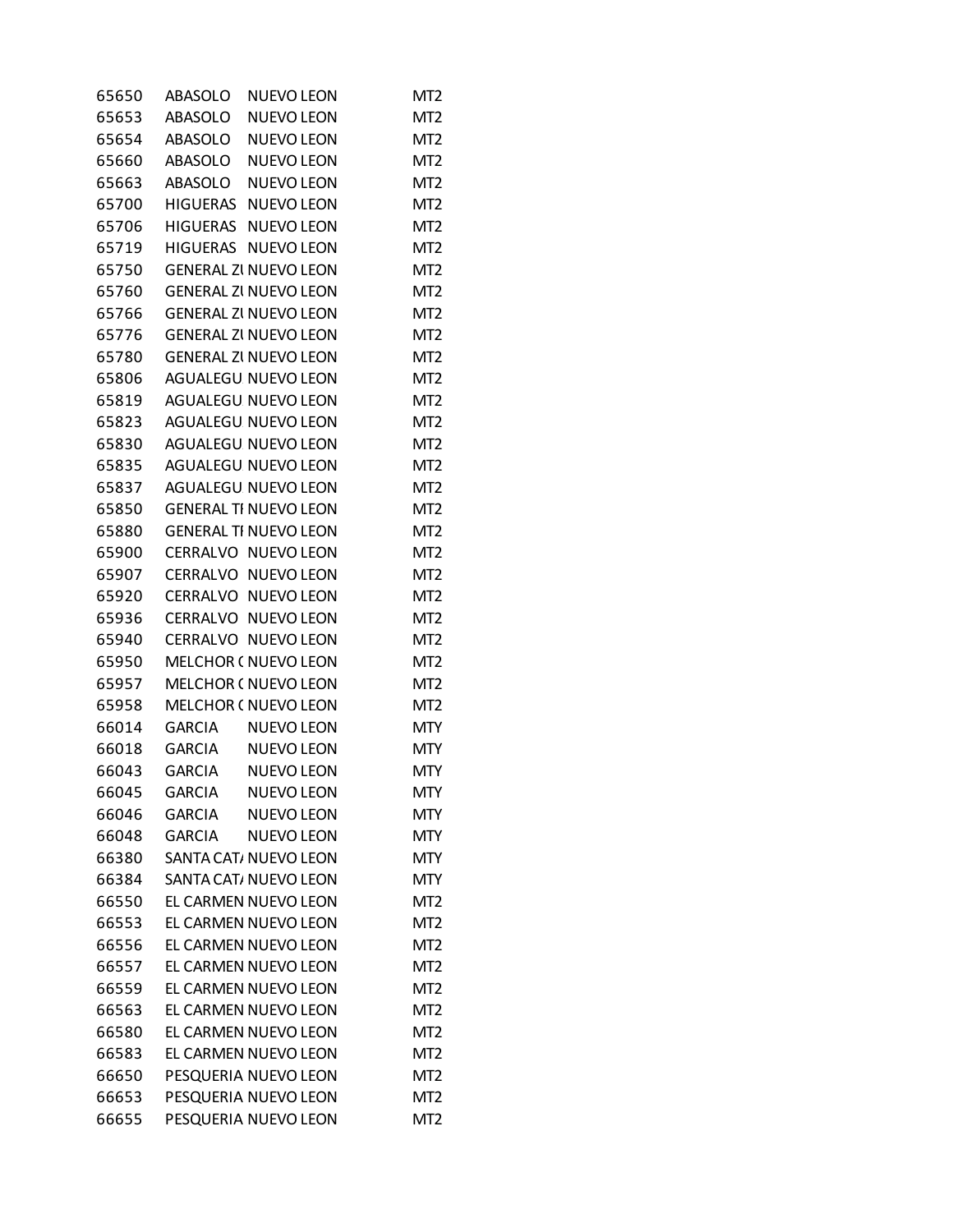| 66657 |                | PESQUERIA NUEVO LEON         | MT <sub>2</sub> |
|-------|----------------|------------------------------|-----------------|
| 66658 |                | PESQUERIA NUEVO LEON         | MT <sub>2</sub> |
| 66660 |                | PESQUERIA NUEVO LEON         | MT <sub>2</sub> |
| 66670 |                | PESQUERIA NUEVO LEON         | MT <sub>2</sub> |
| 66672 |                | PESQUERIA NUEVO LEON         | MT <sub>2</sub> |
| 66673 |                | PESQUERIA NUEVO LEON         | MT <sub>2</sub> |
| 66674 |                | PESQUERIA NUEVO LEON         | MT <sub>2</sub> |
| 66675 |                | PESQUERIA NUEVO LEON         | MT <sub>2</sub> |
| 66679 |                | PESQUERIA NUEVO LEON         | MT <sub>2</sub> |
| 66680 |                | PESQUERIA NUEVO LEON         | MT <sub>2</sub> |
| 66683 |                | PESQUERIA NUEVO LEON         | MT <sub>2</sub> |
| 66690 |                | PESQUERIA NUEVO LEON         | MT <sub>2</sub> |
| 66693 |                | PESQUERIA NUEVO LEON         | MT <sub>2</sub> |
| 66700 | <b>MARIN</b>   | <b>NUEVO LEON</b>            | MT <sub>2</sub> |
| 66708 | <b>MARIN</b>   | <b>NUEVO LEON</b>            | MT <sub>2</sub> |
| 66750 |                | DOCTOR G( NUEVO LEON         | MT <sub>2</sub> |
| 66770 |                | DOCTOR G( NUEVO LEON         | MT <sub>2</sub> |
| 66790 |                | DOCTOR G( NUEVO LEON         | MT <sub>2</sub> |
| 66793 |                | DOCTOR G( NUEVO LEON         | MT <sub>2</sub> |
| 66810 |                | LOS RAMOI NUEVO LEON         | MT3             |
| 66820 |                | LOS RAMOI NUEVO LEON         | MT3             |
| 66825 |                | LOS RAMOI NUEVO LEON         | MT3             |
| 66826 |                | LOS RAMOI NUEVO LEON         | MT3             |
| 66835 |                | LOS RAMOI NUEVO LEON         | MT3             |
| 66842 |                | LOS RAMOI NUEVO LEON         | MT3             |
| 66847 |                | LOS RAMOI NUEVO LEON         | MT3             |
| 66849 |                | LOS RAMOI NUEVO LEON         | MT3             |
| 67000 |                | <b>GENERAL BI NUEVO LEON</b> | MT3             |
| 67002 |                | <b>GENERAL BI NUEVO LEON</b> | MT3             |
| 67003 |                | <b>GENERAL BI NUEVO LEON</b> | MT3             |
| 67004 |                | <b>GENERAL BI NUEVO LEON</b> | MT3             |
| 67010 |                | <b>GENERAL BI NUEVO LEON</b> | MT3             |
| 67012 |                | <b>GENERAL BI NUEVO LEON</b> | MT3             |
| 67030 |                | <b>GENERAL BI NUEVO LEON</b> | MT3             |
| 67052 | <b>CHINA</b>   | <b>NUEVO LEON</b>            | MT3             |
| 67066 | <b>CHINA</b>   | <b>NUEVO LEON</b>            | MT3             |
| 67093 | <b>CHINA</b>   | <b>NUEVO LEON</b>            | MT3             |
| 67099 | <b>CHINA</b>   | <b>NUEVO LEON</b>            | MT3             |
| 67354 | <b>ALLENDE</b> | <b>NUEVO LEON</b>            | <b>ALL</b>      |
| 67362 | <b>ALLENDE</b> | <b>NUEVO LEON</b>            | <b>ALL</b>      |
| 67363 | <b>ALLENDE</b> | <b>NUEVO LEON</b>            | ALL             |
| 67370 | <b>ALLENDE</b> | <b>NUEVO LEON</b>            | ALL             |
| 67373 | <b>ALLENDE</b> | <b>NUEVO LEON</b>            | <b>ALL</b>      |
| 67374 | <b>ALLENDE</b> | <b>NUEVO LEON</b>            | ALL             |
| 67380 | <b>ALLENDE</b> | <b>NUEVO LEON</b>            | ALL             |
| 67383 | <b>ALLENDE</b> | <b>NUEVO LEON</b>            | ALL             |
| 67400 |                | <b>GENERAL TI NUEVO LEON</b> | ALL             |
| 67403 |                | <b>GENERAL TI NUEVO LEON</b> | <b>ALL</b>      |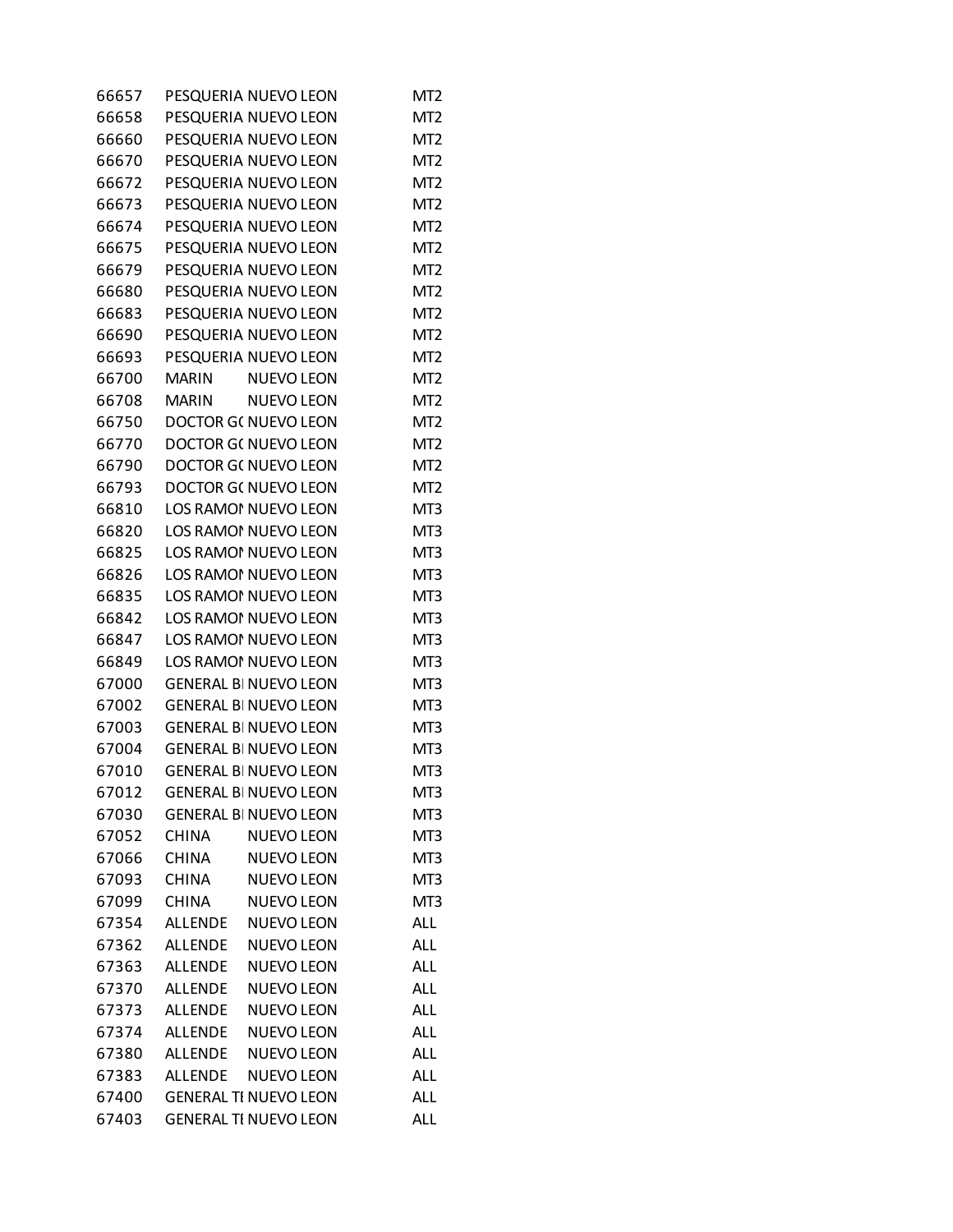| 67405 | <b>GENERAL TI NUEVO LEON</b> | ALL.       |
|-------|------------------------------|------------|
| 67406 | <b>GENERAL TI NUEVO LEON</b> | ALL.       |
| 67413 | <b>GENERAL TI NUEVO LEON</b> | <b>ALL</b> |
| 67414 | <b>GENERAL TI NUEVO LEON</b> | ALL        |
| 67415 | <b>GENERAL TI NUEVO LEON</b> | <b>ALL</b> |
| 67416 | <b>GENERAL TI NUEVO LEON</b> | <b>ALL</b> |
| 67417 | <b>GENERAL TI NUEVO LEON</b> | ALL        |
| 67423 | <b>GENERAL TI NUEVO LEON</b> | <b>ALL</b> |
| 67430 | <b>GENERAL TI NUEVO LEON</b> | <b>ALL</b> |
| 67440 | <b>GENERAL TI NUEVO LEON</b> | <b>ALL</b> |
| 67448 | <b>GENERAL TI NUEVO LEON</b> | <b>ALL</b> |
| 67453 | CADEREYTA NUEVO LEON         | MT3        |
| 67454 | CADEREYTA NUEVO LEON         | MT3        |
| 67456 | CADEREYTA NUEVO LEON         | MT3        |
| 67457 | CADEREYTA NUEVO LEON         | MT3        |
| 67458 | CADEREYTA NUEVO LEON         | MT3        |
| 67459 | CADEREYTA NUEVO LEON         | MT3        |
| 67460 | CADEREYTA NUEVO LEON         | MT3        |
| 67463 | CADEREYTA NUEVO LEON         | MT3        |
| 67464 | CADEREYTA NUEVO LEON         | MT3        |
| 67465 | CADEREYTA NUEVO LEON         | MT3        |
| 67467 | CADEREYTA NUEVO LEON         | MT3        |
| 67470 | CADEREYTA NUEVO LEON         | MT3        |
| 67473 | CADEREYTA NUEVO LEON         | MT3        |
| 67474 | CADEREYTA NUEVO LEON         | MT3        |
| 67475 | CADEREYTA NUEVO LEON         | MT3        |
| 67488 | CADEREYTA NUEVO LEON         | MT3        |
| 67490 | CADEREYTA NUEVO LEON         | MT3        |
| 67493 | CADEREYTA NUEVO LEON         | MT3        |
| 67496 | CADEREYTA NUEVO LEON         | MT3        |
| 67497 | CADEREYTA NUEVO LEON         | MT3        |
| 67498 | CADEREYTA NUEVO LEON         | MT3        |
| 67499 | CADEREYTA NUEVO LEON         | MT3        |
| 67535 | MONTEMO NUEVO LEON           | <b>ALL</b> |
| 67541 | <b>MONTEMOI NUEVO LEON</b>   | ALL        |
| 67543 | MONTEMOI NUEVO LEON          | <b>ALL</b> |
| 67544 | <b>MONTEMOI NUEVO LEON</b>   | <b>ALL</b> |
| 67554 | MONTEMO NUEVO LEON           | <b>ALL</b> |
| 67563 | MONTEMOI NUEVO LEON          | <b>ALL</b> |
| 67570 | <b>MONTEMOI NUEVO LEON</b>   | <b>ALL</b> |
| 67580 | <b>MONTEMOI NUEVO LEON</b>   | ALL        |
| 67587 | MONTEMOI NUEVO LEON          | <b>ALL</b> |
| 67588 | <b>MONTEMOI NUEVO LEON</b>   | <b>ALL</b> |
| 67589 | MONTEMOI NUEVO LEON          | <b>ALL</b> |
| 67590 | MONTEMOI NUEVO LEON          | <b>ALL</b> |
| 67599 | <b>MONTEMOI NUEVO LEON</b>   | <b>ALL</b> |
| 67600 | MONTEMOI NUEVO LEON          | ALL        |
| 67604 | MONTEMOI NUEVO LEON          | <b>ALL</b> |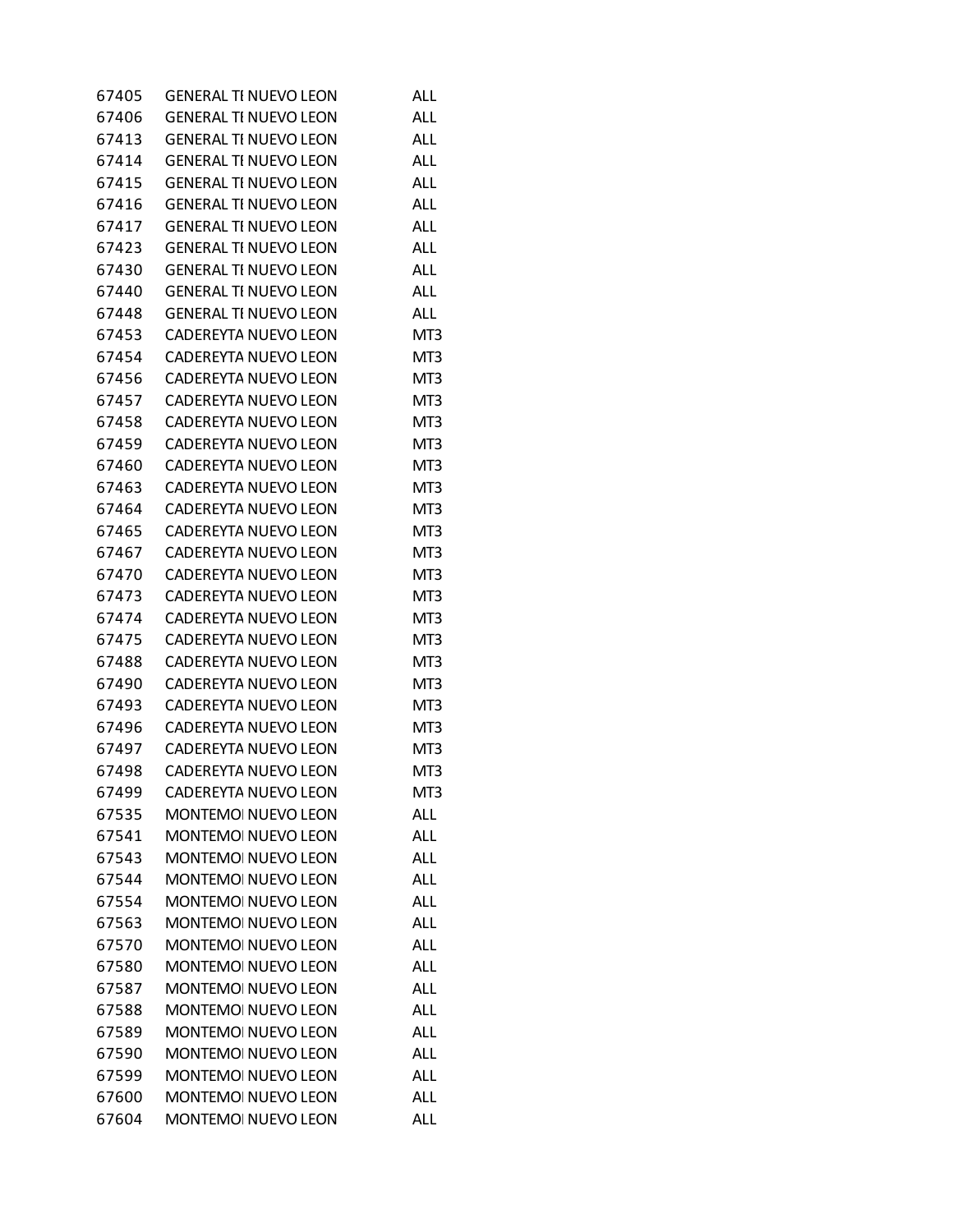| 67606 |                 | MONTEMO NUEVO LEON         | <b>ALL</b> |
|-------|-----------------|----------------------------|------------|
| 67607 |                 | <b>MONTEMOI NUEVO LEON</b> | ALL        |
| 67608 |                 | MONTEMOI NUEVO LEON        | ALL        |
| 67610 |                 | MONTEMO NUEVO LEON         | ALL        |
| 67611 |                 | MONTEMO NUEVO LEON         | ALL        |
| 67612 |                 | MONTEMO NUEVO LEON         | ALL        |
| 67613 |                 | MONTEMO NUEVO LEON         | ALL        |
| 67614 |                 | MONTEMOI NUEVO LEON        | ALL        |
| 67615 |                 | MONTEMO NUEVO LEON         | ALL        |
| 67616 |                 | MONTEMO NUEVO LEON         | ALL        |
| 67617 |                 | MONTEMO NUEVO LEON         | ALL        |
| 67618 |                 | MONTEMO NUEVO LEON         | ALL        |
| 67619 |                 | MONTEMO NUEVO LEON         | ALL        |
| 67637 |                 | MONTEMOI NUEVO LEON        | ALL        |
| 67639 |                 | MONTEMO NUEVO LEON         | ALL        |
| 67640 |                 | MONTEMO NUEVO LEON         | ALL        |
| 67715 | LINARES         | <b>NUEVO LEON</b>          | ALL        |
| 67716 | LINARES         | <b>NUEVO LEON</b>          | ALL        |
| 67754 | LINARES         | <b>NUEVO LEON</b>          | ALL        |
| 67756 | <b>LINARES</b>  | <b>NUEVO LEON</b>          | ALL        |
| 67760 | <b>LINARES</b>  | <b>NUEVO LEON</b>          | ALL        |
| 67767 | <b>LINARES</b>  | <b>NUEVO LEON</b>          | ALL        |
| 67768 | <b>LINARES</b>  | <b>NUEVO LEON</b>          | ALL        |
| 67769 | <b>LINARES</b>  | <b>NUEVO LEON</b>          | ALL        |
| 67770 | <b>LINARES</b>  | <b>NUEVO LEON</b>          | ALL        |
| 67778 | <b>LINARES</b>  | <b>NUEVO LEON</b>          | ALL        |
| 67779 | <b>LINARES</b>  | <b>NUEVO LEON</b>          | ALL        |
| 67780 | <b>LINARES</b>  | <b>NUEVO LEON</b>          | ALL        |
| 67800 | <b>LINARES</b>  | <b>NUEVO LEON</b>          | ALL        |
| 67802 | <b>LINARES</b>  | <b>NUEVO LEON</b>          | ALL        |
| 67803 | <b>LINARES</b>  | <b>NUEVO LEON</b>          | ALL        |
| 67804 | <b>LINARES</b>  | <b>NUEVO LEON</b>          | <b>ALL</b> |
| 67805 | <b>LINARES</b>  | <b>NUEVO LEON</b>          | <b>ALL</b> |
| 67806 | <b>LINARES</b>  | <b>NUEVO LEON</b>          | ALL        |
| 67808 | <b>LINARES</b>  | <b>NUEVO LEON</b>          | ALL        |
| 67809 | <b>LINARES</b>  | <b>NUEVO LEON</b>          | <b>ALL</b> |
| 67812 | <b>LINARES</b>  | <b>NUEVO LEON</b>          | <b>ALL</b> |
| 67815 | <b>LINARES</b>  | <b>NUEVO LEON</b>          | ALL        |
| 67816 | <b>LINARES</b>  | <b>NUEVO LEON</b>          | ALL        |
| 67817 | <b>LINARES</b>  | <b>NUEVO LEON</b>          | <b>ALL</b> |
| 67819 | <b>LINARES</b>  | <b>NUEVO LEON</b>          | ALL        |
| 67824 | <b>LINARES</b>  | <b>NUEVO LEON</b>          | ALL        |
| 67825 | <b>LINARES</b>  | <b>NUEVO LEON</b>          | <b>ALL</b> |
| 67826 | <b>LINARES</b>  | <b>NUEVO LEON</b>          | ALL        |
| 67828 | <b>LINARES</b>  | <b>NUEVO LEON</b>          | ALL        |
| 67830 | <b>ITURBIDE</b> | <b>NUEVO LEON</b>          | <b>ALL</b> |
| 67835 | <b>ITURBIDE</b> | <b>NUEVO LEON</b>          | ALL        |
| 67836 | <b>ITURBIDE</b> | <b>NUEVO LEON</b>          | <b>ALL</b> |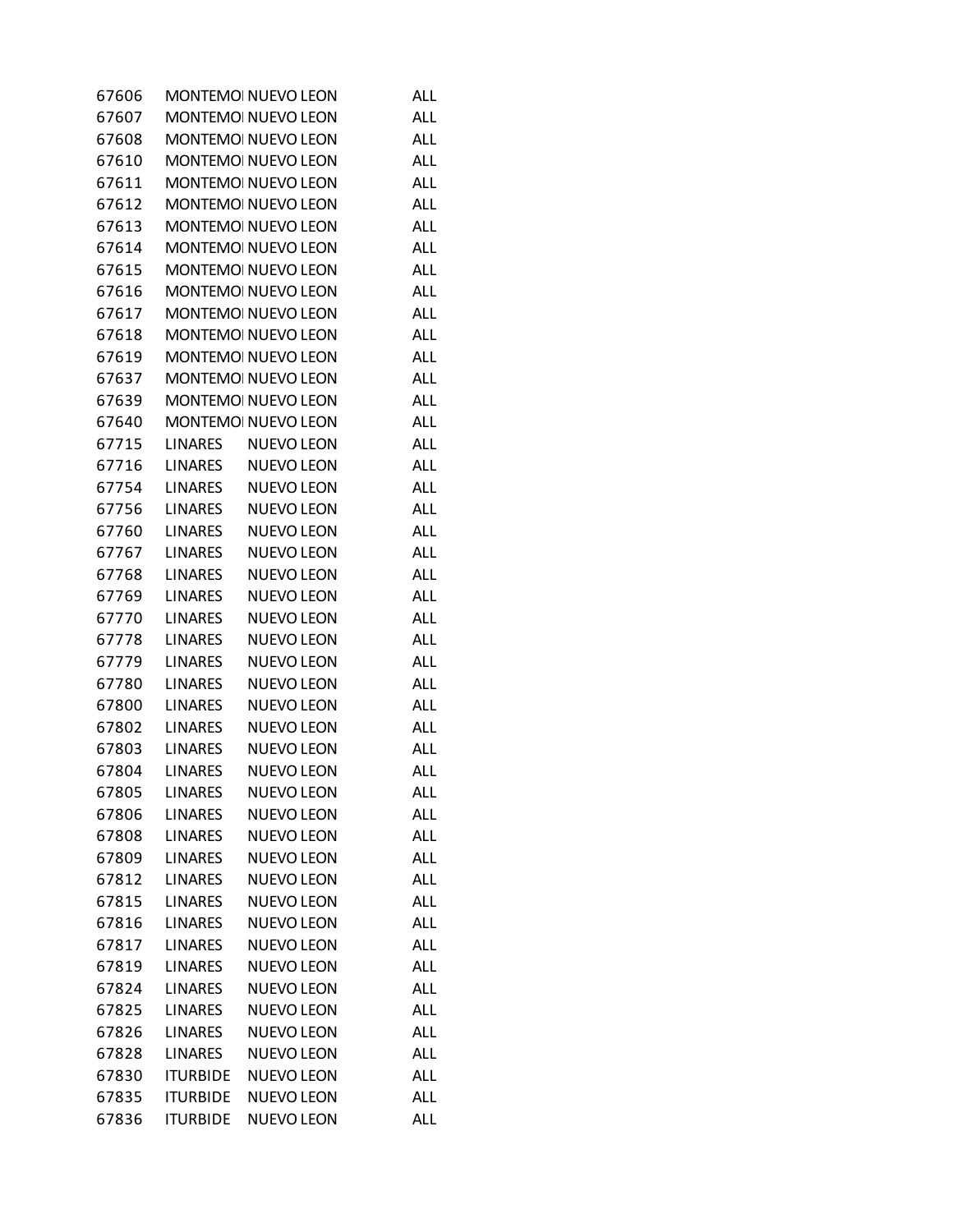| 67838 | ITURBIDE        | <b>NUEVO LEON</b>          | <b>ALL</b> |
|-------|-----------------|----------------------------|------------|
| 67840 | <b>ITURBIDE</b> | <b>NUEVO LEON</b>          | ALL        |
| 67842 | <b>ITURBIDE</b> | <b>NUEVO LEON</b>          | ALL        |
| 67844 | <b>ITURBIDE</b> | NUEVO LEON                 | <b>ALL</b> |
| 67845 | <b>ITURBIDE</b> | <b>NUEVO LEON</b>          | ALL        |
| 67846 | <b>ITURBIDE</b> | <b>NUEVO LEON</b>          | ALL        |
| 67847 | <b>ITURBIDE</b> | <b>NUEVO LEON</b>          | ALL        |
| 67849 | <b>ITURBIDE</b> | <b>NUEVO LEON</b>          | ALL        |
| 67850 | <b>GALEANA</b>  | <b>NUEVO LEON</b>          | <b>ALL</b> |
| 67852 | GALEANA         | <b>NUEVO LEON</b>          | <b>ALL</b> |
| 67853 | <b>GALEANA</b>  | <b>NUEVO LEON</b>          | ALL        |
| 67854 | <b>GALEANA</b>  | <b>NUEVO LEON</b>          | ALL        |
| 67855 | <b>GALEANA</b>  | <b>NUEVO LEON</b>          | ALL        |
| 67856 | <b>GALEANA</b>  | <b>NUEVO LEON</b>          | ALL        |
| 67857 | <b>GALEANA</b>  | <b>NUEVO LEON</b>          | ALL        |
| 67858 | GALEANA         | NUEVO LEON                 | <b>ALL</b> |
| 67860 | <b>GALEANA</b>  | <b>NUEVO LEON</b>          | ALL        |
| 67863 | <b>GALEANA</b>  | <b>NUEVO LEON</b>          | ALL        |
| 67864 | <b>GALEANA</b>  | <b>NUEVO LEON</b>          | ALL        |
| 67865 | <b>GALEANA</b>  | <b>NUEVO LEON</b>          | ALL        |
| 67866 | <b>GALEANA</b>  | <b>NUEVO LEON</b>          | ALL        |
| 67867 | GALEANA         | NUEVO LEON                 | <b>ALL</b> |
| 67868 | <b>GALEANA</b>  | <b>NUEVO LEON</b>          | ALL        |
| 67870 | <b>GALEANA</b>  | <b>NUEVO LEON</b>          | ALL        |
| 67872 | <b>GALEANA</b>  | NUEVO LEON                 | ALL        |
| 67873 | <b>GALEANA</b>  | <b>NUEVO LEON</b>          | ALL        |
| 67874 | <b>GALEANA</b>  | <b>NUEVO LEON</b>          | ALL        |
| 67875 | GALEANA         | NUEVO LEON                 | <b>ALL</b> |
| 67876 | <b>GALEANA</b>  | <b>NUEVO LEON</b>          | ALL        |
| 67877 | <b>GALEANA</b>  | <b>NUEVO LEON</b>          | ALL        |
| 67878 | <b>GALEANA</b>  | NUEVO LEON                 | <b>ALL</b> |
| 67900 |                 | DOCTOR AF NUEVO LEON       | <b>MTH</b> |
| 67907 |                 | DOCTOR AF NUEVO LEON       | <b>MTH</b> |
| 67912 |                 | DOCTOR AF NUEVO LEON       | <b>MTH</b> |
| 67915 |                 | DOCTOR AF NUEVO LEON       | MTH        |
| 67917 |                 | DOCTOR AF NUEVO LEON       | <b>MTH</b> |
| 67920 |                 | DOCTOR AF NUEVO LEON       | <b>MTH</b> |
| 67923 |                 | DOCTOR AF NUEVO LEON       | <b>MTH</b> |
| 67924 |                 | DOCTOR AF NUEVO LEON       | <b>MTH</b> |
| 67930 |                 | DOCTOR AF NUEVO LEON       | <b>MTH</b> |
| 67931 |                 | DOCTOR AF NUEVO LEON       | MTH        |
| 67932 |                 | DOCTOR AF NUEVO LEON       | <b>MTH</b> |
| 67935 |                 | DOCTOR AF NUEVO LEON       | <b>MTH</b> |
| 67936 |                 | DOCTOR AF NUEVO LEON       | <b>MTH</b> |
| 67938 |                 | DOCTOR AF NUEVO LEON       | <b>MTH</b> |
| 67940 |                 | <b>ARAMBERR NUEVO LEON</b> | <b>MTH</b> |
| 67945 |                 | <b>ARAMBERR NUEVO LEON</b> | MTH        |
| 67950 |                 | ARAMBERR NUEVO LEON        | <b>MTH</b> |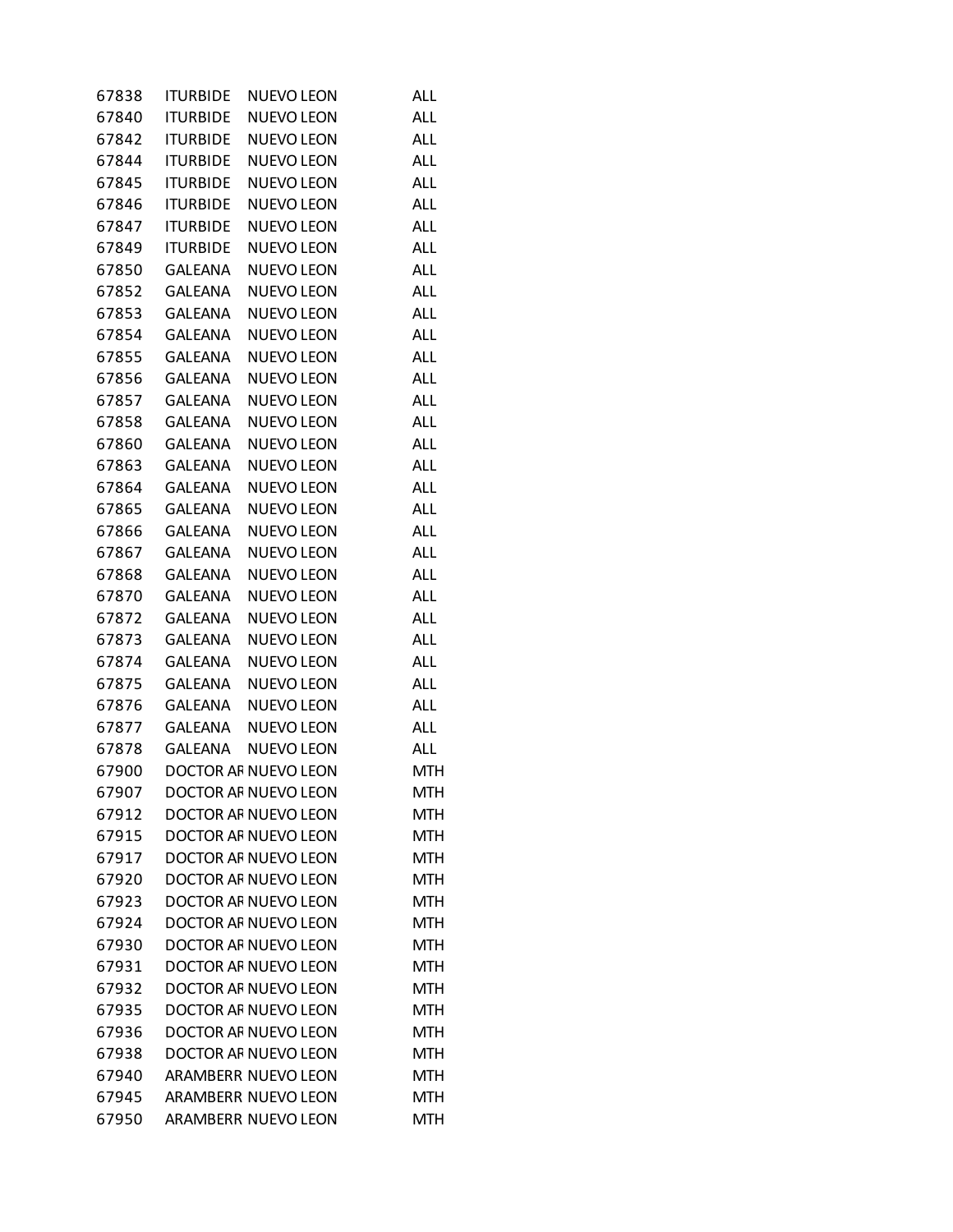| <b>GENERAL Z/ NUEVO LEON</b> | MTH                                                                                                                                                                                                                                                                                                                                         |
|------------------------------|---------------------------------------------------------------------------------------------------------------------------------------------------------------------------------------------------------------------------------------------------------------------------------------------------------------------------------------------|
| MIER Y NOF NUEVO LEON        | MTH                                                                                                                                                                                                                                                                                                                                         |
| SAN JUAN E OAXACA            | <b>OAX</b>                                                                                                                                                                                                                                                                                                                                  |
| SAN JUAN E OAXACA            | <b>OAX</b>                                                                                                                                                                                                                                                                                                                                  |
| SAN JERONI OAXACA            | <b>OAX</b>                                                                                                                                                                                                                                                                                                                                  |
|                              | <b>OAX</b>                                                                                                                                                                                                                                                                                                                                  |
|                              | <b>OAX</b>                                                                                                                                                                                                                                                                                                                                  |
|                              | <b>OAX</b>                                                                                                                                                                                                                                                                                                                                  |
| SANTIAGO <sup>-</sup> OAXACA | <b>OAX</b>                                                                                                                                                                                                                                                                                                                                  |
| SANTIAGO <sup>-</sup> OAXACA | <b>OAX</b>                                                                                                                                                                                                                                                                                                                                  |
| SAN PABLO OAXACA             | <b>OAX</b>                                                                                                                                                                                                                                                                                                                                  |
|                              | <b>OAX</b>                                                                                                                                                                                                                                                                                                                                  |
| MAGDALEN OAXACA              | <b>OAX</b>                                                                                                                                                                                                                                                                                                                                  |
|                              | <b>OAX</b>                                                                                                                                                                                                                                                                                                                                  |
|                              | <b>OAX</b>                                                                                                                                                                                                                                                                                                                                  |
|                              | <b>OAX</b>                                                                                                                                                                                                                                                                                                                                  |
|                              | <b>OAX</b>                                                                                                                                                                                                                                                                                                                                  |
|                              | <b>OAX</b>                                                                                                                                                                                                                                                                                                                                  |
|                              | <b>OAX</b>                                                                                                                                                                                                                                                                                                                                  |
|                              | <b>OAX</b>                                                                                                                                                                                                                                                                                                                                  |
|                              | <b>OAX</b>                                                                                                                                                                                                                                                                                                                                  |
|                              | <b>OAX</b>                                                                                                                                                                                                                                                                                                                                  |
|                              | <b>OAX</b>                                                                                                                                                                                                                                                                                                                                  |
|                              | <b>OAX</b>                                                                                                                                                                                                                                                                                                                                  |
| SANTIAGO <sup>-</sup> OAXACA | <b>OAX</b>                                                                                                                                                                                                                                                                                                                                  |
|                              | <b>OAX</b>                                                                                                                                                                                                                                                                                                                                  |
| OAXACA DE OAXACA             | <b>OAX</b>                                                                                                                                                                                                                                                                                                                                  |
| OAXACA DE OAXACA             | <b>OAX</b>                                                                                                                                                                                                                                                                                                                                  |
| SANTA MAF OAXACA             | <b>OAX</b>                                                                                                                                                                                                                                                                                                                                  |
| LOMA BON OAXACA              | <b>TXC</b>                                                                                                                                                                                                                                                                                                                                  |
| LOMA BON OAXACA              | TXC                                                                                                                                                                                                                                                                                                                                         |
| SAN JOSE IN OAXACA           | <b>TXC</b>                                                                                                                                                                                                                                                                                                                                  |
| COSOLAPA OAXACA              | TXC                                                                                                                                                                                                                                                                                                                                         |
| <b>ACATLAN D OAXACA</b>      | <b>TXC</b>                                                                                                                                                                                                                                                                                                                                  |
| <b>ACATLAN D OAXACA</b>      | <b>TXC</b>                                                                                                                                                                                                                                                                                                                                  |
| ACATLAN D OAXACA             | <b>TXC</b>                                                                                                                                                                                                                                                                                                                                  |
| ACATLAN D OAXACA             | <b>TXC</b>                                                                                                                                                                                                                                                                                                                                  |
| SAN MIGUE OAXACA             | <b>TXC</b>                                                                                                                                                                                                                                                                                                                                  |
| <b>SAN MIGUE OAXACA</b>      | <b>TXC</b>                                                                                                                                                                                                                                                                                                                                  |
| <b>SAN MIGUE OAXACA</b>      | TXC                                                                                                                                                                                                                                                                                                                                         |
| <b>AYOTZINTEI OAXACA</b>     | <b>TXC</b>                                                                                                                                                                                                                                                                                                                                  |
| AYOTZINTEI OAXACA            | <b>TXC</b>                                                                                                                                                                                                                                                                                                                                  |
| AYOTZINTEI OAXACA            | <b>TXC</b>                                                                                                                                                                                                                                                                                                                                  |
| SAN JUAN E OAXACA            | <b>TXC</b>                                                                                                                                                                                                                                                                                                                                  |
| <b>SAN PEDRO OAXACA</b>      | <b>TXC</b>                                                                                                                                                                                                                                                                                                                                  |
| <b>SAN PEDRO OAXACA</b>      | TXC                                                                                                                                                                                                                                                                                                                                         |
| SAN JOSE CI OAXACA           | <b>TXC</b>                                                                                                                                                                                                                                                                                                                                  |
| SAN JOSE CI OAXACA           | <b>TXC</b>                                                                                                                                                                                                                                                                                                                                  |
|                              | SAN JERONI OAXACA<br>SAN FRANC OAXACA<br>SANTIAGO OAXACA<br>SAN PABLO OAXACA<br>MAGDALEN OAXACA<br>MAGDALEN OAXACA<br>SANTIAGO ! OAXACA<br>SANTIAGO ! OAXACA<br>SAN JUAN E OAXACA<br>REYES ETLA OAXACA<br>SAN AGUST OAXACA<br>SANTO TON OAXACA<br>SAN FELIPE OAXACA<br>SANTA MAF OAXACA<br>SANTA MAF OAXACA<br>SANTIAGO <sup>1</sup> OAXACA |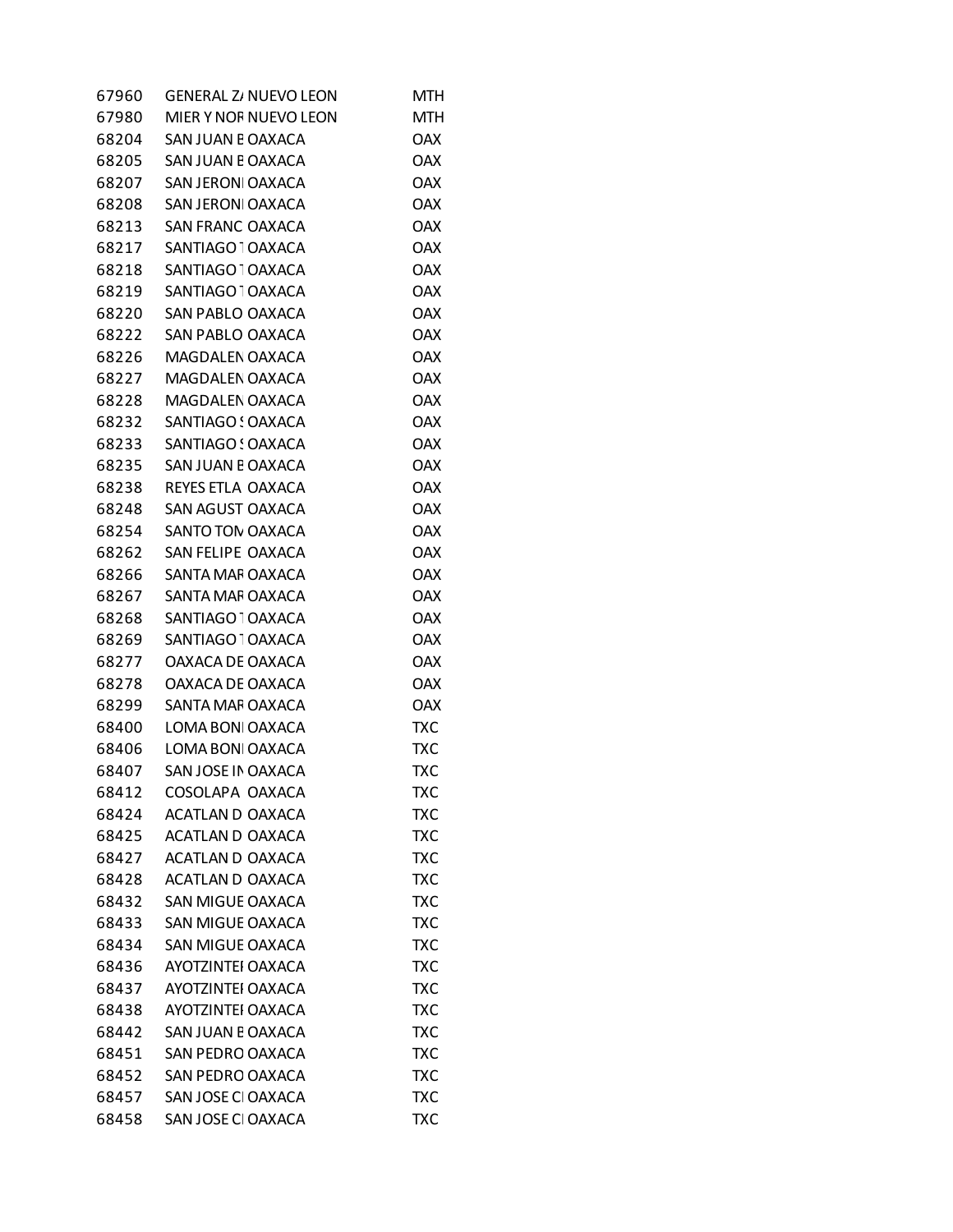| 68459 | SAN JOSE CI OAXACA           | TXC        |
|-------|------------------------------|------------|
| 68462 | SAN FELIPE OAXACA            | <b>TXC</b> |
| 68464 | SAN FELIPE OAXACA            | <b>TXC</b> |
| 68466 | SANTA MAF OAXACA             | TXC        |
| 68467 | SANTA MAF OAXACA             | <b>TXC</b> |
| 68468 | SANTA MAF OAXACA             | <b>TXC</b> |
| 68472 | SAN LUCAS OAXACA             | TXC        |
| 68473 | SAN LUCAS OAXACA             | <b>TXC</b> |
| 68474 | SAN LUCAS OAXACA             | <b>TXC</b> |
| 68475 | SAN LUCAS OAXACA             | <b>TXC</b> |
| 68476 | SAN LUCAS OAXACA             | <b>TXC</b> |
| 68477 | SAN LUCAS OAXACA             | <b>TXC</b> |
| 68479 | SAN LUCAS OAXACA             | TXC        |
| 68482 | SAN JUAN E OAXACA            | <b>TXC</b> |
| 68483 | SAN JUAN E OAXACA            | <b>TXC</b> |
| 68484 | SAN JUAN E OAXACA            | <b>TXC</b> |
| 68485 | SAN JUAN E OAXACA            | <b>TXC</b> |
| 68487 | SAN JUAN E OAXACA            | <b>TXC</b> |
| 68488 | SAN JUAN E OAXACA            | TXC        |
| 68490 | SAN FELIPE OAXACA            | <b>TXC</b> |
| 68491 | SAN FELIPE OAXACA            | <b>TXC</b> |
| 68493 | SAN FELIPE OAXACA            | TXC        |
| 68494 | SAN FELIPE OAXACA            | <b>TXC</b> |
| 68495 | SAN FELIPE OAXACA            | <b>TXC</b> |
| 68496 | SAN FELIPE OAXACA            | TXC        |
| 68497 | SAN FELIPE OAXACA            | <b>TXC</b> |
| 68500 | <b>HUAUTLA D OAXACA</b>      | <b>TEH</b> |
| 68503 | HUAUTLA D OAXACA             | <b>TEH</b> |
| 68504 | <b>HUAUTLA D OAXACA</b>      | <b>TEH</b> |
| 68505 | <b>HUAUTLA D OAXACA</b>      | <b>TEH</b> |
| 68508 | HUAUTLA D OAXACA             | TEH        |
| 68515 | SANTA ANA OAXACA             | TEH        |
| 68518 | SAN LOREN OAXACA             | TEH        |
| 68520 | <b>SAN FRANC OAXACA</b>      | <b>TEH</b> |
| 68524 | SAN PEDRO OAXACA             | <b>TEH</b> |
| 68527 | SANTA CRU OAXACA             | <b>TEH</b> |
| 68530 | ELOXOCHIT OAXACA             | <b>TEH</b> |
| 68535 | SANTIAGO <sup>-</sup> OAXACA | <b>TEH</b> |
| 68540 | TEOTITLAN OAXACA             | <b>TEH</b> |
| 68542 | TEOTITLAN OAXACA             | <b>TEH</b> |
| 68543 | TEOTITLAN OAXACA             | <b>TEH</b> |
| 68544 | SANTA MAF OAXACA             | <b>TEH</b> |
| 68545 | SANTA MAF OAXACA             | <b>TEH</b> |
| 68547 | <b>SAN MARTII OAXACA</b>     | <b>TEH</b> |
| 68548 | SAN MARTII OAXACA            | <b>TEH</b> |
| 68550 | <b>SAN JERONI OAXACA</b>     | <b>TEH</b> |
| 68551 | SAN JERONI OAXACA            | <b>TEH</b> |
| 68552 | SAN JERONI OAXACA            | <b>TEH</b> |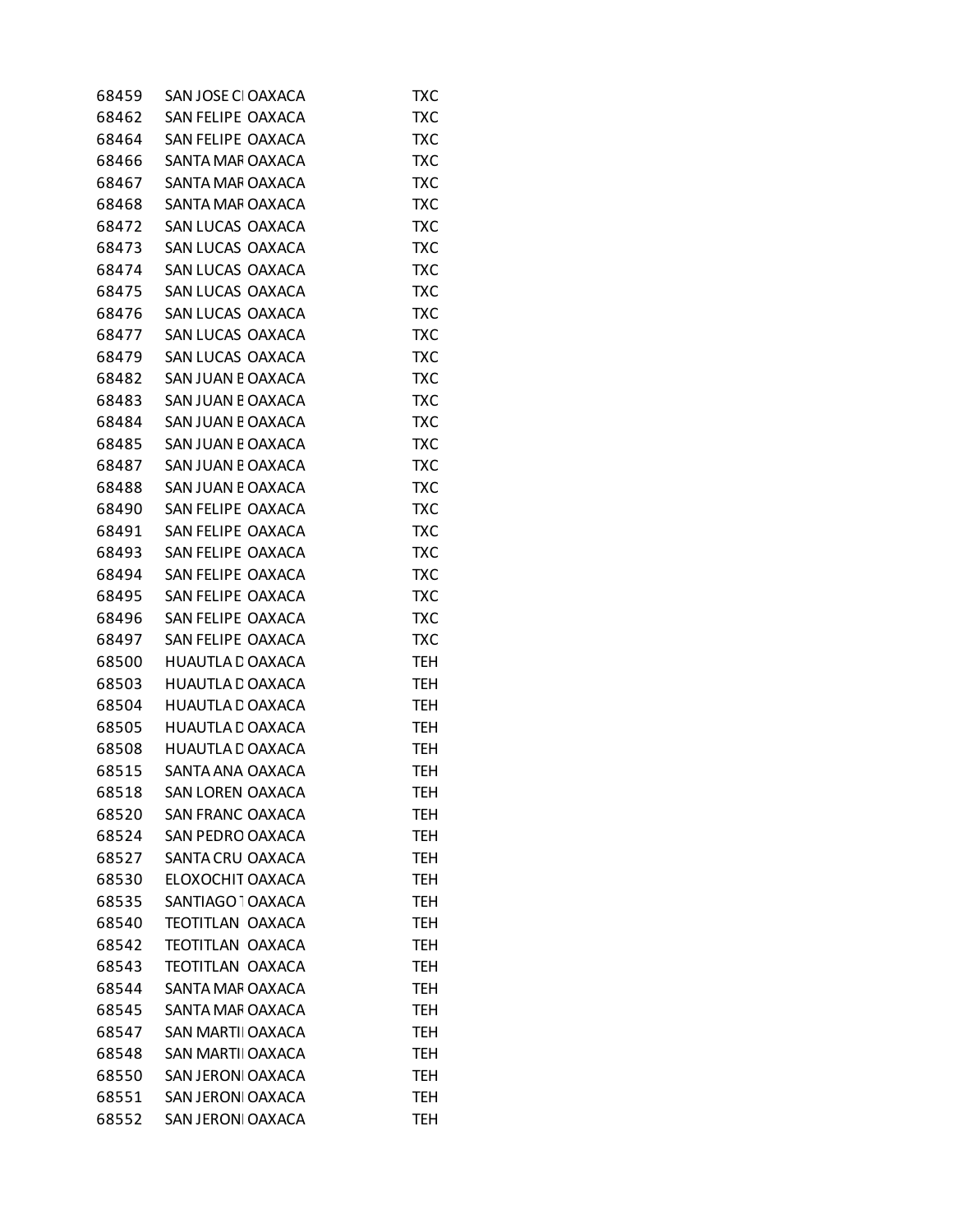| 68553 | SANTA MAF OAXACA         | <b>TEH</b> |
|-------|--------------------------|------------|
| 68557 | SAN JUAN COAXACA         | <b>TXC</b> |
| 68558 | SAN JUAN COAXACA         | <b>TXC</b> |
| 68560 | SAN LUCAS OAXACA         | <b>TEH</b> |
| 68561 | SAN LUCAS OAXACA         | <b>TEH</b> |
| 68562 | SAN LUCAS OAXACA         | TEH        |
| 68563 | SAN LUCAS OAXACA         | <b>TEH</b> |
| 68564 | SAN LUCAS OAXACA         | TEH        |
| 68569 | <b>SAN ANTON OAXACA</b>  | <b>TEH</b> |
| 68575 | SAN MATEC OAXACA         | <b>TEH</b> |
| 68577 | <b>SAN BARTO OAXACA</b>  | <b>TXC</b> |
| 68578 | SAN BARTO OAXACA         | <b>TXC</b> |
| 68580 | MAZATLAN OAXACA          | <b>TEH</b> |
| 68582 | <b>MAZATLAN OAXACA</b>   | TEH        |
| 68583 | MAZATLAN OAXACA          | <b>TEH</b> |
| 68584 | MAZATLAN OAXACA          | <b>TEH</b> |
| 68585 | SAN JUAN E OAXACA        | <b>TEH</b> |
| 68588 | SAN JUAN E OAXACA        | <b>TEH</b> |
| 68590 | SANTA MAF OAXACA         | <b>TEH</b> |
| 68595 | SANTA MAF OAXACA         | TEH        |
| 68600 | SAN JUAN E OAXACA        | <b>OAX</b> |
| 68601 | SAN JUAN E OAXACA        | <b>OAX</b> |
| 68603 | SAN JUAN E OAXACA        | <b>OAX</b> |
| 68606 | SAN JUAN E OAXACA        | <b>OAX</b> |
| 68607 | SAN JUAN E OAXACA        | <b>OAX</b> |
| 68609 | SAN JUAN E OAXACA        | <b>OAX</b> |
| 68620 | SAN PEDRO OAXACA         | <b>TXC</b> |
| 68621 | SAN PEDRO OAXACA         | <b>TXC</b> |
| 68622 | SAN PEDRO OAXACA         | <b>TXC</b> |
| 68627 | SANTA MAF OAXACA         | <b>TXC</b> |
| 68630 | SAN ANDRE OAXACA         | TXC        |
| 68631 | <b>SAN ANDRE OAXACA</b>  | TXC        |
| 68632 | <b>SAN ANDRE OAXACA</b>  | TXC        |
| 68633 | <b>SAN ANDRE OAXACA</b>  | <b>TXC</b> |
| 68635 | <b>SAN FRANC OAXACA</b>  | <b>TXC</b> |
| 68636 | <b>SAN FRANC OAXACA</b>  | TXC        |
| 68638 | SAN FRANC OAXACA         | <b>TXC</b> |
| 68645 | <b>SANTOS RE' OAXACA</b> | <b>OAX</b> |
| 68650 | SAN JUAN E OAXACA        | <b>TXC</b> |
| 68651 | SAN JUAN E OAXACA        | TXC        |
| 68652 | SAN JUAN E OAXACA        | <b>TXC</b> |
| 68655 | SANTA MAF OAXACA         | <b>OAX</b> |
| 68660 | SAN JUAN TOAXACA         | <b>OAX</b> |
| 68670 | <b>VALERIO TR OAXACA</b> | <b>OAX</b> |
| 68672 | <b>VALERIO TR OAXACA</b> | <b>OAX</b> |
| 68675 | SAN PEDRO OAXACA         | <b>OAX</b> |
| 68685 | SAN PEDRO OAXACA         | <b>OAX</b> |
| 68691 | SANTIAGO I OAXACA        | <b>OAX</b> |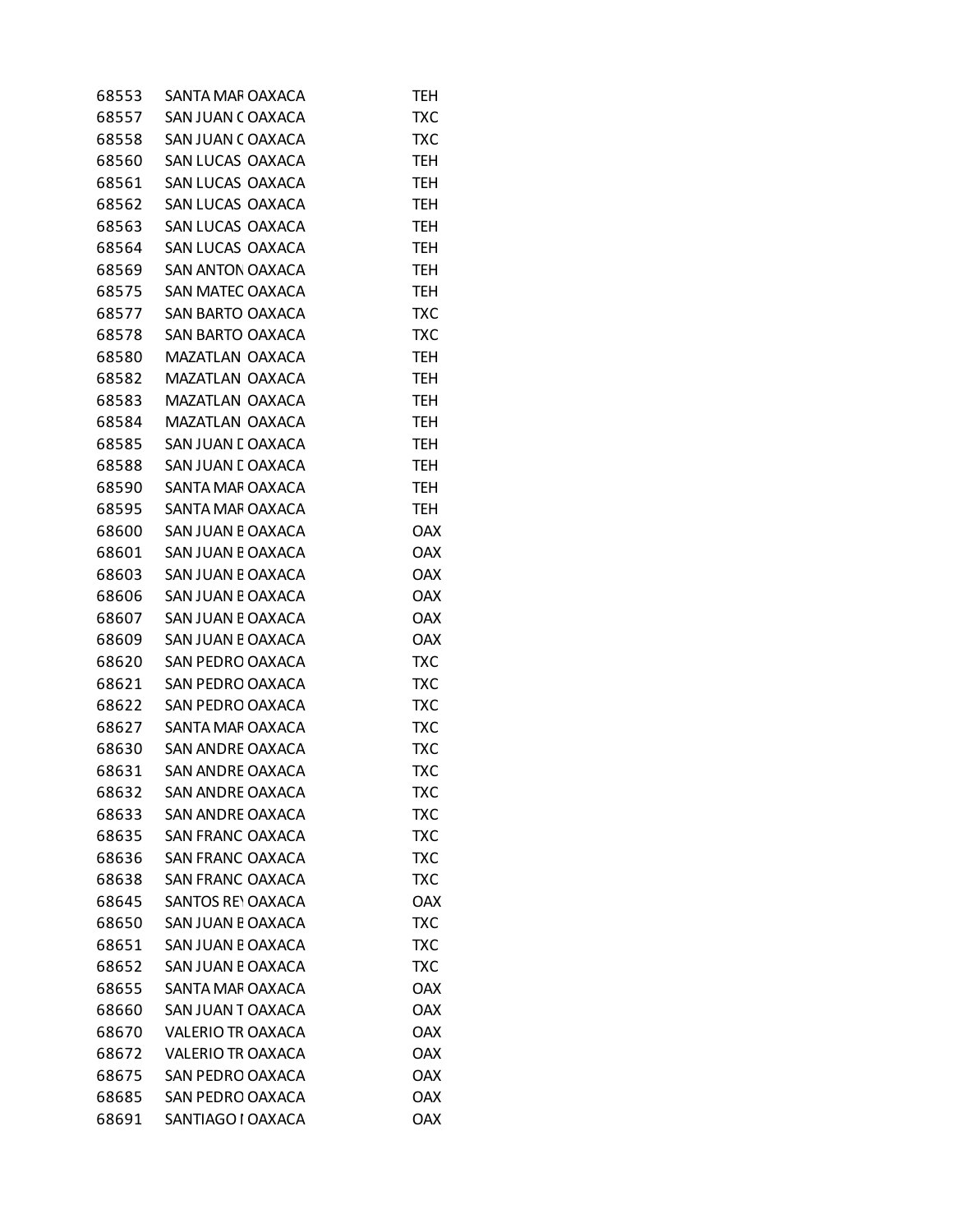| 68692 | SANTIAGO I OAXACA       | OAX        |
|-------|-------------------------|------------|
| 68694 | SANTIAGO I OAXACA       | <b>OAX</b> |
| 68695 | SANTIAGO I OAXACA       | <b>OAX</b> |
| 68696 | SANTIAGO I OAXACA       | <b>OAX</b> |
| 68700 | NATIVIDAD OAXACA        | <b>OAX</b> |
| 68704 | SAN JUAN COAXACA        | <b>OAX</b> |
| 68706 | SAN JUAN COAXACA        | <b>OAX</b> |
| 68707 | SAN PEDRO OAXACA        | <b>OAX</b> |
| 68708 | SAN PEDRO OAXACA        | <b>OAX</b> |
| 68710 | SANTIAGO (OAXACA        | <b>OAX</b> |
| 68711 | SANTIAGO (OAXACA        | <b>OAX</b> |
| 68712 | SANTIAGO (OAXACA        | <b>OAX</b> |
| 68714 | SANTIAGO (OAXACA        | <b>OAX</b> |
| 68715 | ABEJONES OAXACA         | <b>OAX</b> |
| 68720 | SAN PABLO OAXACA        | <b>OAX</b> |
| 68722 | SAN PABLO OAXACA        | <b>OAX</b> |
| 68726 | IXTLAN DE JOAXACA       | <b>OAX</b> |
| 68727 | IXTLAN DE JOAXACA       | <b>OAX</b> |
| 68728 | IXTLAN DE JOAXACA       | <b>OAX</b> |
| 68730 | SAN JUAN A OAXACA       | <b>OAX</b> |
| 68734 | SAN PEDRO OAXACA        | <b>OAX</b> |
| 68735 | SAN PEDRO OAXACA        | <b>OAX</b> |
| 68737 | <b>SAN MIGUE OAXACA</b> | <b>OAX</b> |
| 68740 | TEOCOCUIL OAXACA        | <b>OAX</b> |
| 68745 | SANTA ANA OAXACA        | <b>OAX</b> |
| 68748 | SAN JUAN E OAXACA       | <b>OAX</b> |
| 68750 | SANTA MAF OAXACA        | <b>OAX</b> |
| 68754 | SAN MIGUE OAXACA        | <b>OAX</b> |
| 68757 | SAN JUAN COAXACA        | <b>OAX</b> |
| 68760 | CAPULALP/ OAXACA        | <b>OAX</b> |
| 68764 | NUEVO ZOC OAXACA        | <b>OAX</b> |
| 68765 | NUEVO ZOC OAXACA        | <b>OAX</b> |
| 68767 | SANTIAGO > OAXACA       | <b>OAX</b> |
| 68768 | SANTIAGO ) OAXACA       | <b>OAX</b> |
| 68770 | <b>GUELATAO OAXACA</b>  | <b>OAX</b> |
| 68774 | SANTA CAT, OAXACA       | <b>OAX</b> |
| 68775 | SANTA CAT, OAXACA       | <b>OAX</b> |
| 68776 | SANTA CAT, OAXACA       | <b>OAX</b> |
| 68777 | SANTA CAT, OAXACA       | <b>OAX</b> |
| 68778 | SAN MIGUE OAXACA        | <b>OAX</b> |
| 68780 | SANTA CAT, OAXACA       | <b>OAX</b> |
| 68783 | SANTA CAT/OAXACA        | <b>OAX</b> |
| 68785 | SAN MIGUE OAXACA        | <b>OAX</b> |
| 68786 | SAN MIGUE OAXACA        | <b>OAX</b> |
| 68790 | SANTA MAF OAXACA        | <b>OAX</b> |
| 68795 | SANTIAGO I OAXACA       | <b>OAX</b> |
| 68796 | SANTIAGO I OAXACA       | <b>OAX</b> |
| 68800 | SAN ILDEFC OAXACA       | <b>OAX</b> |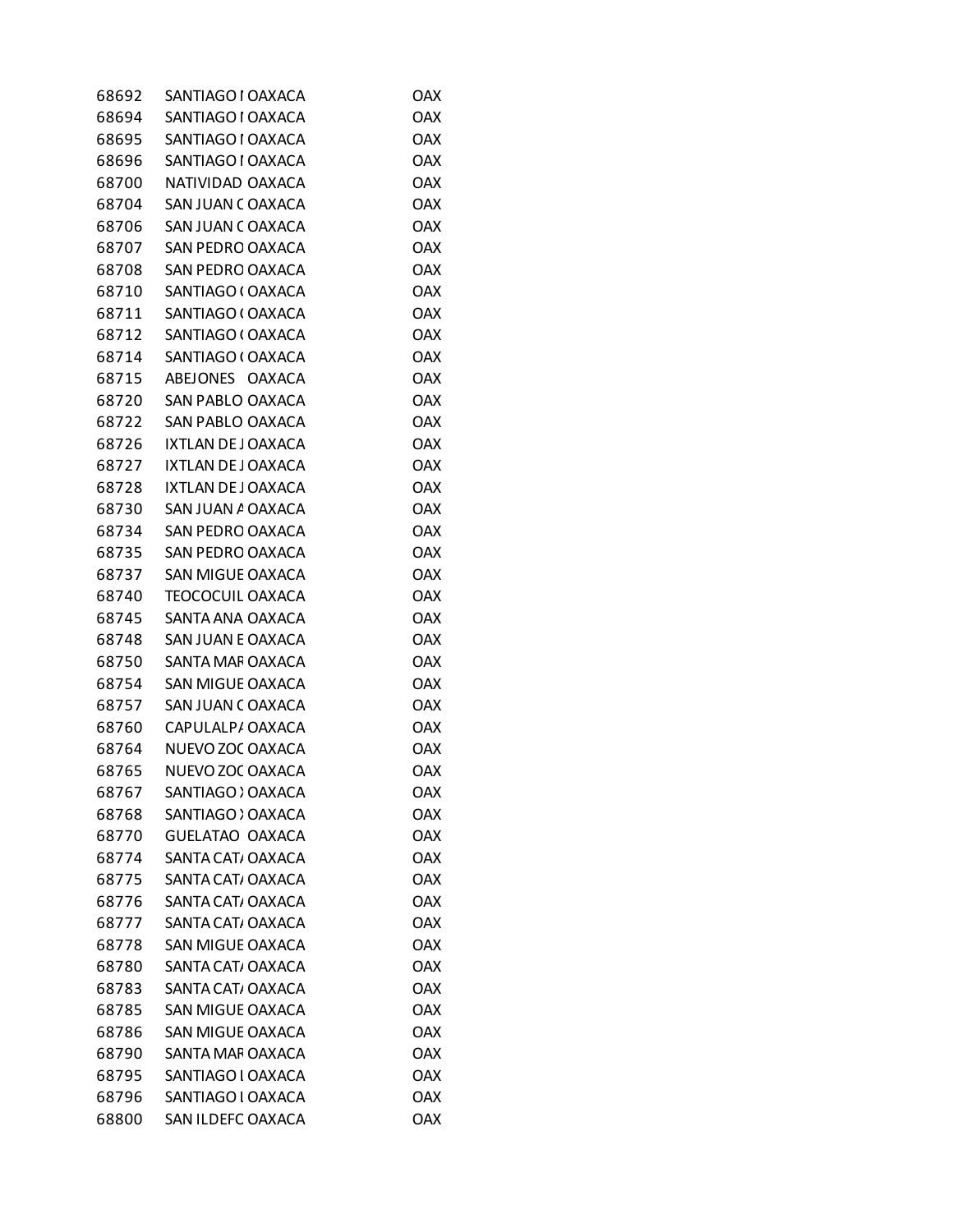| 68801 | SAN ILDEFC OAXACA        | OAX        |
|-------|--------------------------|------------|
| 68803 | SAN ILDEFC OAXACA        | <b>OAX</b> |
| 68804 | SAN ILDEFC OAXACA        | <b>OAX</b> |
| 68805 | SANTIAGO (OAXACA         | <b>OAX</b> |
| 68806 | SANTIAGO (OAXACA         | <b>OAX</b> |
| 68810 | SAN JUAN Y OAXACA        | <b>OAX</b> |
| 68811 | SAN JUAN Y OAXACA        | <b>OAX</b> |
| 68812 | SAN JUAN Y OAXACA        | <b>OAX</b> |
| 68814 | SANTIAGO I OAXACA        | <b>OAX</b> |
| 68817 | SAN JUAN Y OAXACA        | <b>OAX</b> |
| 68820 | VILLA TALE/ OAXACA       | <b>OAX</b> |
| 68821 | VILLA TALE/ OAXACA       | <b>OAX</b> |
| 68822 | VILLA TALE/ OAXACA       | <b>OAX</b> |
| 68824 | TANETZE DE OAXACA        | <b>OAX</b> |
| 68826 | <b>TANETZE DE OAXACA</b> | <b>OAX</b> |
| 68830 | SAN CRISTC OAXACA        | <b>OAX</b> |
| 68834 | SANTA MAF OAXACA         | <b>OAX</b> |
| 68837 | SANTO DON OAXACA         | <b>OAX</b> |
| 68840 | SANTA MAF OAXACA         | <b>OAX</b> |
| 68844 | SAN ANDRE OAXACA         | <b>OAX</b> |
| 68846 | <b>SAN ANDRE OAXACA</b>  | <b>OAX</b> |
| 68847 | SAN JUAN TOAXACA         | <b>OAX</b> |
| 68850 | SAN MELCH OAXACA         | <b>OAX</b> |
| 68851 | SAN MELCH OAXACA         | <b>OAX</b> |
| 68854 | SAN ANDRE OAXACA         | <b>OAX</b> |
| 68857 | <b>SAN BARTO OAXACA</b>  | <b>OAX</b> |
| 68860 | SAN BALTA, OAXACA        | <b>OAX</b> |
| 68861 | SAN BALTA, OAXACA        | <b>OAX</b> |
| 68865 | SAN BALTA, OAXACA        | <b>OAX</b> |
| 68866 | SANTIAGO : OAXACA        | <b>OAX</b> |
| 68870 | VILLA HIDA OAXACA        | <b>OAX</b> |
| 68875 | <b>SAN FRANC OAXACA</b>  | <b>OAX</b> |
| 68877 | SAN FRANC OAXACA         | <b>OAX</b> |
| 68880 | <b>SAN MATEC OAXACA</b>  | <b>OAX</b> |
| 68885 | <b>SAN PEDRO OAXACA</b>  | <b>OAX</b> |
| 68890 | SANTO DON OAXACA         | <b>OAX</b> |
| 68895 | SAN PABLO OAXACA         | <b>OAX</b> |
| 68900 | SANTIAGO (OAXACA         | <b>OAX</b> |
| 68906 | SANTIAGO (OAXACA         | <b>TXC</b> |
| 68907 | SANTIAGO (OAXACA         | TXC        |
| 68920 | SANTIAGO J OAXACA        | <b>TXC</b> |
| 68921 | SANTIAGO J OAXACA        | <b>TXC</b> |
| 68922 | SANTIAGO J OAXACA        | TXC        |
| 68923 | SANTIAGO J OAXACA        | <b>TXC</b> |
| 68924 | SANTIAGO J OAXACA        | <b>TXC</b> |
| 68925 | SANTIAGO J OAXACA        | TXC        |
| 68926 | SANTIAGO J OAXACA        | <b>TXC</b> |
| 68927 | SANTIAGO J OAXACA        | <b>OAX</b> |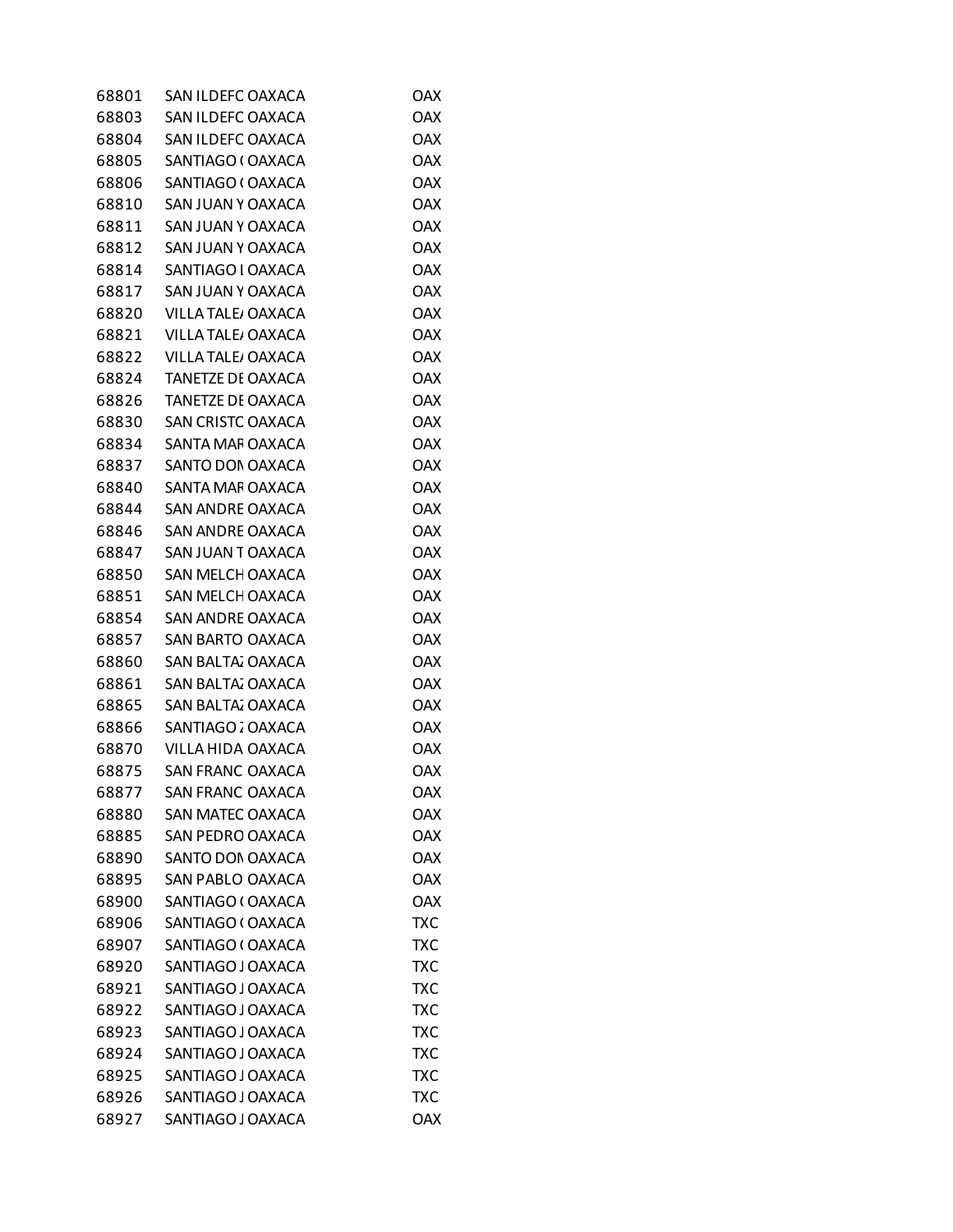| 68928 | SANTIAGO J OAXACA        | TXC        |
|-------|--------------------------|------------|
| 68940 | SAN JUAN L OAXACA        | <b>TXC</b> |
| 68941 | SAN JUAN L OAXACA        | <b>TXC</b> |
| 68942 | SAN JUAN L OAXACA        | TXC        |
| 68943 | SAN JUAN L OAXACA        | <b>TXC</b> |
| 68944 | SAN JUAN L OAXACA        | <b>TXC</b> |
| 68945 | SAN JUAN L OAXACA        | <b>TXC</b> |
| 68946 | SAN JUAN L OAXACA        | <b>TXC</b> |
| 68947 | SAN JUAN L OAXACA        | <b>TXC</b> |
| 68950 | SAN JUAN L OAXACA        | <b>OAX</b> |
| 68957 | SAN JUAN L OAXACA        | <b>TXC</b> |
| 68960 | SANTIAGO ' OAXACA        | <b>TXC</b> |
| 68961 | SANTIAGO ' OAXACA        | <b>TXC</b> |
| 68965 | SANTIAGO ' OAXACA        | <b>TXC</b> |
| 69000 | <b>HEROICA CI OAXACA</b> | <b>TEH</b> |
| 69003 | <b>HEROICA CI OAXACA</b> | <b>TEH</b> |
| 69004 | <b>HEROICA CI OAXACA</b> | <b>TEH</b> |
| 69005 | <b>HEROICA CI OAXACA</b> | <b>TEH</b> |
| 69006 | HEROICA CI OAXACA        | <b>TEH</b> |
| 69007 | <b>HEROICA CI OAXACA</b> | <b>TEH</b> |
| 69011 | SANTIAGO (OAXACA         | <b>TEH</b> |
| 69012 | SANTIAGO (OAXACA         | <b>TEH</b> |
| 69013 | SANTIAGO (OAXACA         | <b>TEH</b> |
| 69014 | SANTIAGO (OAXACA         | <b>TEH</b> |
| 69015 | SANTIAGO (OAXACA         | <b>TEH</b> |
| 69016 | SANTIAGO (OAXACA         | <b>TEH</b> |
| 69017 | SANTIAGO (OAXACA         | <b>TEH</b> |
| 69020 | COSOLTEPE OAXACA         | TEH        |
| 69021 | COSOLTEPE OAXACA         | <b>TEH</b> |
| 69023 | COSOLTEPE OAXACA         | <b>TEH</b> |
| 69031 | SAN PEDRO OAXACA         | TEH        |
| 69032 | SAN PEDRO OAXACA         | <b>TEH</b> |
| 69033 | <b>SAN PEDRO OAXACA</b>  | TEH        |
| 69034 | <b>SAN PEDRO OAXACA</b>  | TEH        |
| 69038 | <b>SAN PEDRO OAXACA</b>  | <b>TEH</b> |
| 69040 | SAN JUAN E OAXACA        | <b>TEH</b> |
| 69041 | SAN JUAN E OAXACA        | TEH        |
| 69045 | SANTA CAT, OAXACA        | <b>TEH</b> |
| 69047 | SANTA CAT/OAXACA         | <b>TEH</b> |
| 69052 | SANTIAGO I OAXACA        | <b>TEH</b> |
| 69070 | ASUNCION OAXACA          | <b>TEH</b> |
| 69080 | SANTA MAF OAXACA         | <b>TEH</b> |
| 69091 | SANTIAGO I OAXACA        | TEH        |
| 69092 | SANTIAGO I OAXACA        | <b>TEH</b> |
| 69510 | VILLA DE TA OAXACA       | <b>TEH</b> |
| 69516 | SAN PEDRO OAXACA         | TEH        |
| 69524 | <b>TEOTONGO OAXACA</b>   | <b>TEH</b> |
| 69565 | SAN BARTO OAXACA         | <b>OAX</b> |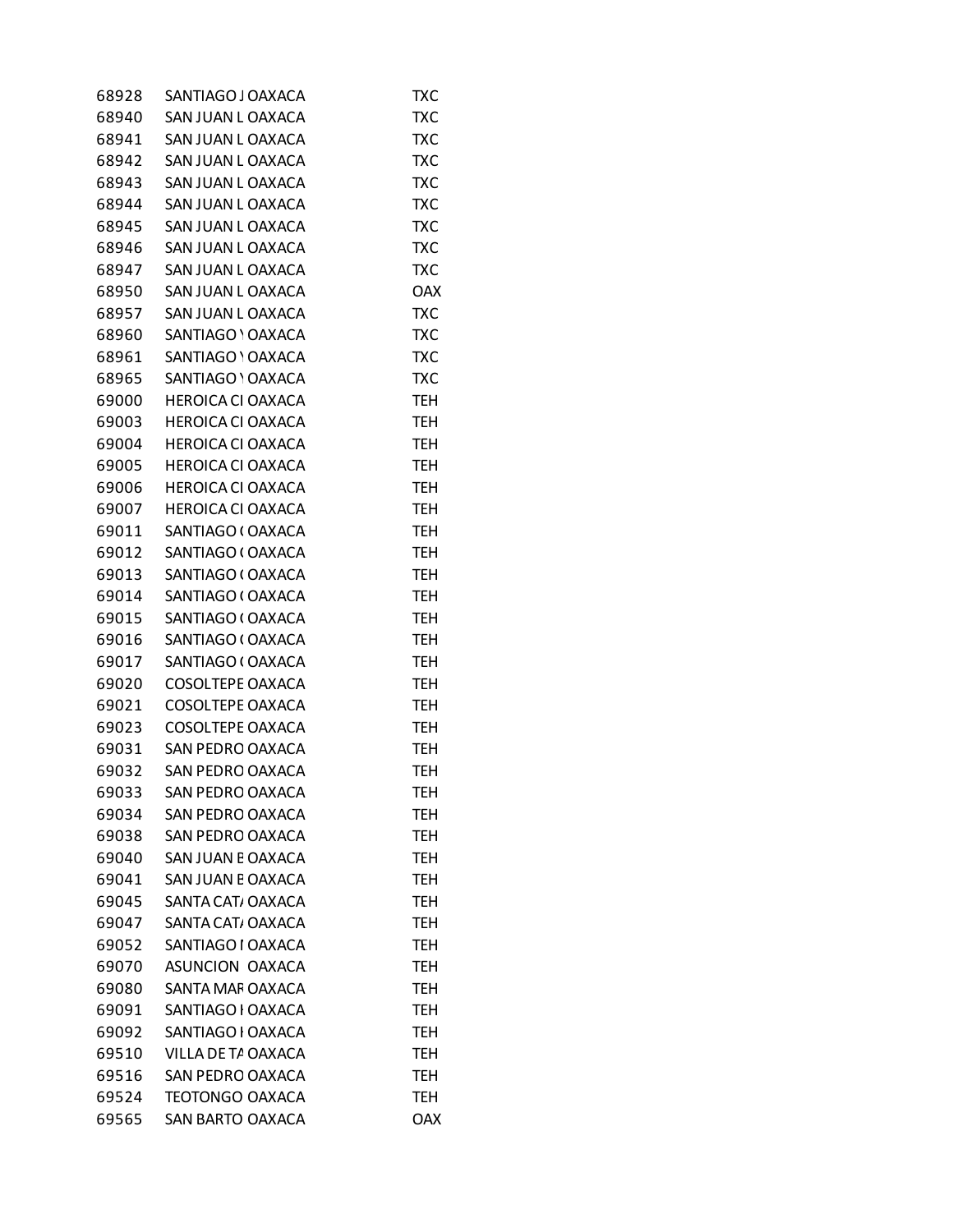| 69566 | SAN BARTO OAXACA             | OAX        |
|-------|------------------------------|------------|
| 69567 | <b>SAN BARTO OAXACA</b>      | <b>OAX</b> |
| 69577 | SANTO DON OAXACA             | <b>OAX</b> |
| 69590 | SAN PEDRO OAXACA             | <b>OAX</b> |
| 69591 | <b>SAN PEDRO OAXACA</b>      | <b>OAX</b> |
| 69595 | SANTIAGO I OAXACA            | <b>OAX</b> |
| 69600 | ASUNCION OAXACA              | <b>TXI</b> |
| 69603 | ASUNCION OAXACA              | <b>TXI</b> |
| 69605 | ASUNCION OAXACA              | <b>TXI</b> |
| 69606 | ASUNCION OAXACA              | <b>TXI</b> |
| 69607 | ASUNCION OAXACA              | <b>TXI</b> |
| 69608 | ASUNCION OAXACA              | <b>TXI</b> |
| 69609 | ASUNCION OAXACA              | <b>TXI</b> |
| 69615 | <b>SAN MIGUE OAXACA</b>      | <b>OAX</b> |
| 69616 | SAN MIGUE OAXACA             | <b>OAX</b> |
| 69620 | SANTA MAF OAXACA             | <b>OAX</b> |
| 69621 | SANTA MAF OAXACA             | <b>OAX</b> |
| 69625 | SANTIAGO / OAXACA            | <b>OAX</b> |
| 69626 | SANTIAGO / OAXACA            | <b>OAX</b> |
| 69627 | SANTIAGO / OAXACA            | <b>OAX</b> |
| 69630 | SANTA MAF OAXACA             | <b>OAX</b> |
| 69632 | SANTA MAF OAXACA             | <b>OAX</b> |
| 69633 | SANTA MAF OAXACA             | <b>OAX</b> |
| 69640 | SAN PEDRO OAXACA             | <b>OAX</b> |
| 69641 | SAN PEDRO OAXACA             | <b>OAX</b> |
| 69645 | <b>SAN PEDRO OAXACA</b>      | <b>OAX</b> |
| 69651 | SANTIAGO I OAXACA            | <b>OAX</b> |
| 69657 | SANTIAGO I OAXACA            | <b>OAX</b> |
| 69659 | SANTIAGO I OAXACA            | <b>OAX</b> |
| 69665 | <b>SAN ANDRE OAXACA</b>      | <b>OAX</b> |
| 69670 | SAN JUAN Y OAXACA            | <b>OAX</b> |
| 69675 | SAN JUAN S OAXACA            | <b>OAX</b> |
| 69676 | SAN JUAN S OAXACA            | <b>OAX</b> |
| 69680 | SANTIAGO <sup>-</sup> OAXACA | <b>OAX</b> |
| 69681 | SANTIAGO <sup>-</sup> OAXACA | <b>OAX</b> |
| 69685 | <b>SAN FRANC OAXACA</b>      | <b>OAX</b> |
| 69693 | SAN MATEC OAXACA             | <b>OAX</b> |
| 69695 | SANTA INES OAXACA            | <b>OAX</b> |
| 69696 | SANTA INES OAXACA            | <b>OAX</b> |
| 69800 | <b>HEROICA CI OAXACA</b>     | <b>TXI</b> |
| 69802 | <b>HEROICA CI OAXACA</b>     | <b>TXI</b> |
| 69803 | <b>HEROICA CI OAXACA</b>     | <b>TXI</b> |
| 69804 | <b>HEROICA CI OAXACA</b>     | TXI        |
| 69805 | <b>HEROICA CI OAXACA</b>     | TXI        |
| 69806 | <b>HEROICA CI OAXACA</b>     | TXI        |
| 69840 | <b>SAN MIGUE OAXACA</b>      | <b>OAX</b> |
| 69850 | <b>SAN BARTO OAXACA</b>      | <b>OAX</b> |
| 69862 | SAN AGUST OAXACA             | <b>OAX</b> |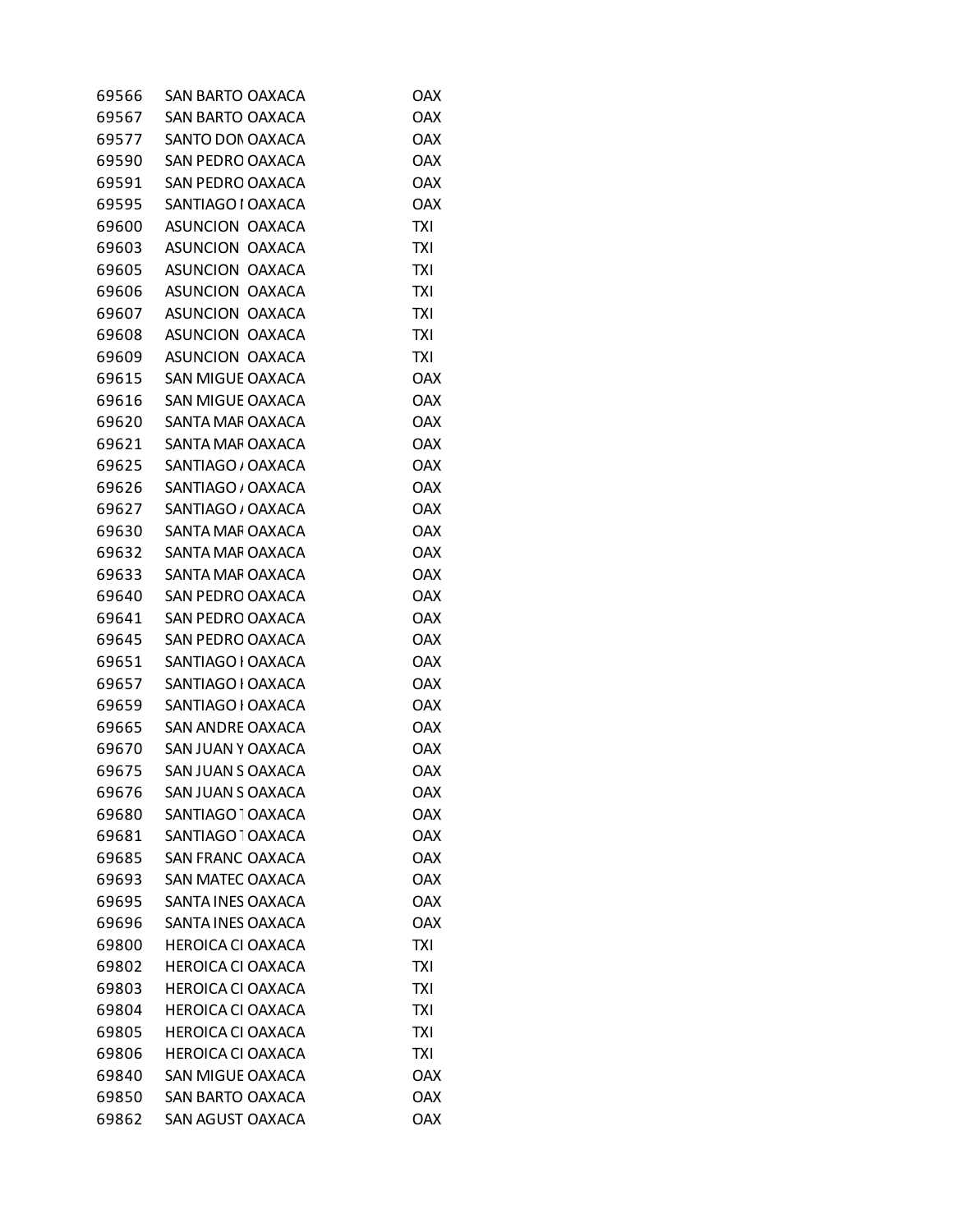| 69863 | SAN AGUST OAXACA             | <b>OAX</b> |
|-------|------------------------------|------------|
| 69880 | SANTA MAF OAXACA             | <b>OAX</b> |
| 69890 | SANTA MAF OAXACA             | <b>OAX</b> |
| 69891 | SANTA MAF OAXACA             | <b>OAX</b> |
| 69895 | SAN JUAN TOAXACA             | <b>OAX</b> |
| 69900 | MAGDALEN OAXACA              | <b>OAX</b> |
| 69901 | MAGDALEN OAXACA              | <b>OAX</b> |
| 69902 | MAGDALEN OAXACA              | <b>OAX</b> |
| 69903 | MAGDALEN OAXACA              | <b>OAX</b> |
| 69907 | MAGDALEN OAXACA              | <b>OAX</b> |
| 69908 | MAGDALEN OAXACA              | <b>OAX</b> |
| 69910 | MAGDALEN OAXACA              | <b>OAX</b> |
| 69912 | MAGDALEN OAXACA              | <b>OAX</b> |
| 69915 | SAN MIGUE OAXACA             | <b>OAX</b> |
| 69920 | MAGDALEN OAXACA              | <b>OAX</b> |
| 69925 | <b>SAN FRANC OAXACA</b>      | <b>OAX</b> |
| 69930 | SAN PEDRO OAXACA             | <b>OAX</b> |
| 69935 | SAN FRANC OAXACA             | <b>OAX</b> |
| 69936 | SAN FRANC OAXACA             | <b>OAX</b> |
| 69937 | SAN FRANC OAXACA             | <b>OAX</b> |
| 69940 | SANTIAGO OAXACA              | <b>OAX</b> |
| 69943 | SANTIAGO OAXACA              | <b>OAX</b> |
| 69944 | SANTIAGO OAXACA              | <b>OAX</b> |
| 69945 | SANTIAGO <sup>-</sup> OAXACA | <b>OAX</b> |
| 69946 | SAN JUAN E OAXACA            | <b>OAX</b> |
| 69950 | SAN ANDRE OAXACA             | <b>OAX</b> |
| 69953 | SAN ANDRE OAXACA             | <b>OAX</b> |
| 69954 | SAN ANDRE OAXACA             | <b>OAX</b> |
| 69955 | SAN JUAN TOAXACA             | <b>OAX</b> |
| 69957 | SAN JUAN TOAXACA             | <b>OAX</b> |
| 69960 | SANTO DON OAXACA             | <b>OAX</b> |
| 69962 | SANTO DON OAXACA             | <b>OAX</b> |
| 69963 | <b>SANTO DON OAXACA</b>      | <b>OAX</b> |
| 69964 | SANTO DON OAXACA             | <b>OAX</b> |
| 69965 | SANTO DON OAXACA             | <b>OAX</b> |
| 69966 | SANTO DON OAXACA             | <b>OAX</b> |
| 69970 | YUTANDUC OAXACA              | <b>OAX</b> |
| 69980 | <b>SAN PEDRO OAXACA</b>      | <b>OAX</b> |
| 69982 | <b>SAN PEDRO OAXACA</b>      | <b>OAX</b> |
| 69983 | <b>SAN PEDRO OAXACA</b>      | <b>OAX</b> |
| 69990 | <b>SAN MIGUE OAXACA</b>      | <b>OAX</b> |
| 69991 | <b>SAN MIGUE OAXACA</b>      | <b>OAX</b> |
| 69995 | <b>SAN MATEC OAXACA</b>      | <b>OAX</b> |
| 70010 | <b>HEROICA CI OAXACA</b>     | <b>JCH</b> |
| 70023 | <b>HEROICA CI OAXACA</b>     | <b>JCH</b> |
| 70024 | <b>HEROICA CI OAXACA</b>     | <b>JCH</b> |
| 70033 | <b>HEROICA CI OAXACA</b>     | <b>JCH</b> |
| 70043 | <b>HEROICA CI OAXACA</b>     | <b>JCH</b> |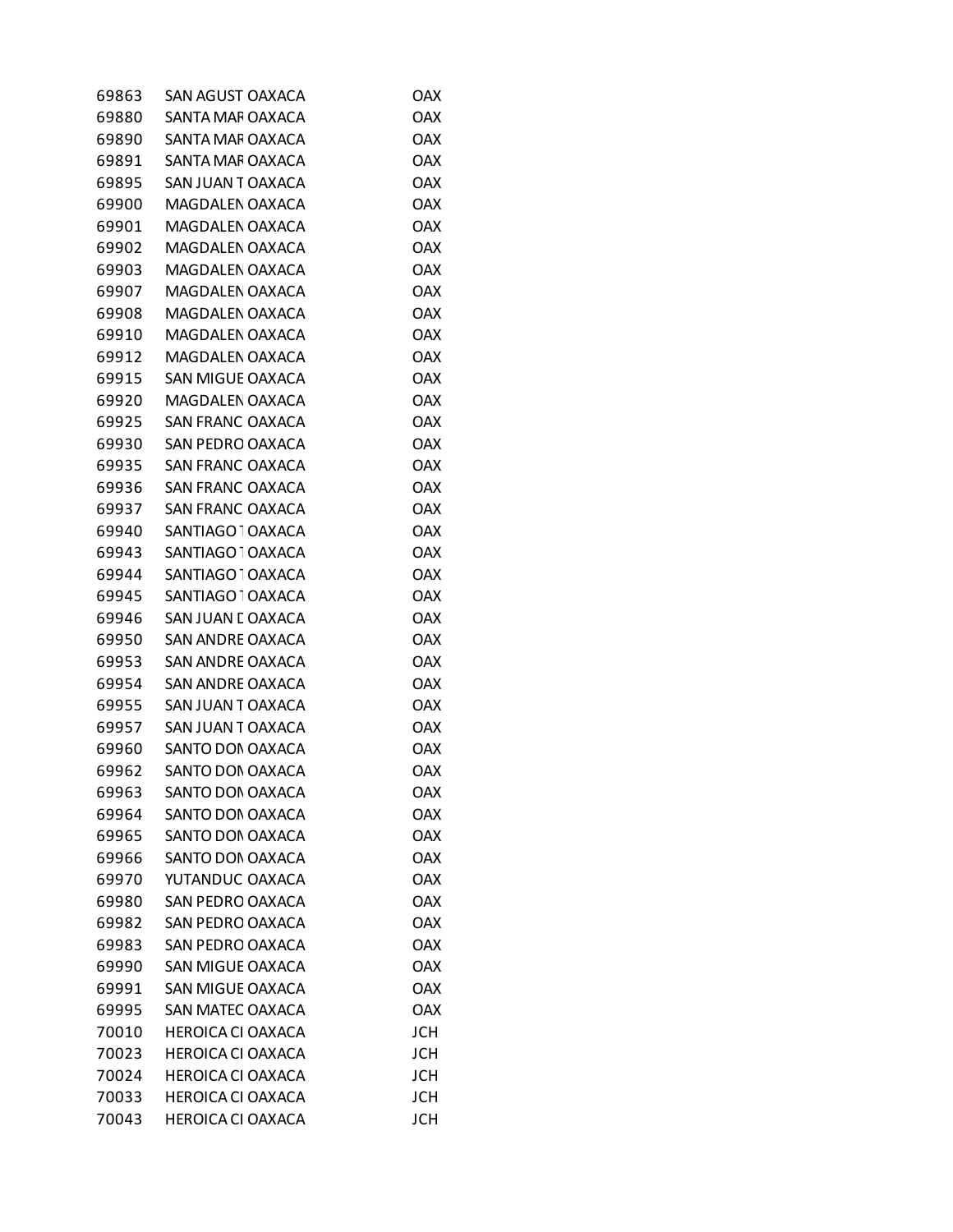| 70045<br><b>HEROICA CI OAXACA</b><br><b>JCH</b><br>70053<br><b>HEROICA CI OAXACA</b><br>JCH<br>70100<br><b>HEROICA CI OAXACA</b><br>JCH<br>70102<br><b>HEROICA CI OAXACA</b><br><b>JCH</b><br>70104<br><b>HEROICA CI OAXACA</b><br><b>JCH</b><br>70109<br><b>HEROICA CI OAXACA</b><br><b>JCH</b><br>70113<br>CIUDAD IX1 OAXACA<br>JCH<br>70115<br>CIUDAD IX1 OAXACA<br><b>JCH</b><br>70120<br>SANTO DON OAXACA<br>JCH<br>70121<br>SANTO DON OAXACA<br><b>JCH</b><br>70124<br>SANTO DON OAXACA<br><b>JCH</b><br>70130<br><b>JCH</b><br>SANTIAGO I OAXACA<br>70135<br>SANTIAGO I OAXACA<br>JCH |  |
|----------------------------------------------------------------------------------------------------------------------------------------------------------------------------------------------------------------------------------------------------------------------------------------------------------------------------------------------------------------------------------------------------------------------------------------------------------------------------------------------------------------------------------------------------------------------------------------------|--|
|                                                                                                                                                                                                                                                                                                                                                                                                                                                                                                                                                                                              |  |
|                                                                                                                                                                                                                                                                                                                                                                                                                                                                                                                                                                                              |  |
|                                                                                                                                                                                                                                                                                                                                                                                                                                                                                                                                                                                              |  |
|                                                                                                                                                                                                                                                                                                                                                                                                                                                                                                                                                                                              |  |
|                                                                                                                                                                                                                                                                                                                                                                                                                                                                                                                                                                                              |  |
|                                                                                                                                                                                                                                                                                                                                                                                                                                                                                                                                                                                              |  |
|                                                                                                                                                                                                                                                                                                                                                                                                                                                                                                                                                                                              |  |
|                                                                                                                                                                                                                                                                                                                                                                                                                                                                                                                                                                                              |  |
|                                                                                                                                                                                                                                                                                                                                                                                                                                                                                                                                                                                              |  |
|                                                                                                                                                                                                                                                                                                                                                                                                                                                                                                                                                                                              |  |
|                                                                                                                                                                                                                                                                                                                                                                                                                                                                                                                                                                                              |  |
|                                                                                                                                                                                                                                                                                                                                                                                                                                                                                                                                                                                              |  |
|                                                                                                                                                                                                                                                                                                                                                                                                                                                                                                                                                                                              |  |
| 70137<br>SAN DIONIS OAXACA<br><b>JCH</b>                                                                                                                                                                                                                                                                                                                                                                                                                                                                                                                                                     |  |
| 70138<br><b>SAN DIONIS OAXACA</b><br>JCH                                                                                                                                                                                                                                                                                                                                                                                                                                                                                                                                                     |  |
| 70141<br>ASUNCION OAXACA<br><b>JCH</b>                                                                                                                                                                                                                                                                                                                                                                                                                                                                                                                                                       |  |
| 70143<br>ASUNCION OAXACA<br><b>JCH</b>                                                                                                                                                                                                                                                                                                                                                                                                                                                                                                                                                       |  |
| ASUNCION OAXACA<br><b>JCH</b><br>70145                                                                                                                                                                                                                                                                                                                                                                                                                                                                                                                                                       |  |
| 70148<br>SAN FRANC OAXACA<br>JCH                                                                                                                                                                                                                                                                                                                                                                                                                                                                                                                                                             |  |
| 70150<br>UNION HID OAXACA<br><b>JCH</b>                                                                                                                                                                                                                                                                                                                                                                                                                                                                                                                                                      |  |
| 70155<br>SAN MIGUE OAXACA<br>JCH                                                                                                                                                                                                                                                                                                                                                                                                                                                                                                                                                             |  |
| 70156<br>SAN MIGUE OAXACA<br><b>JCH</b>                                                                                                                                                                                                                                                                                                                                                                                                                                                                                                                                                      |  |
| 70157<br>SAN MIGUE OAXACA<br><b>JCH</b>                                                                                                                                                                                                                                                                                                                                                                                                                                                                                                                                                      |  |
| 70158<br>SAN MIGUE OAXACA<br>JCH                                                                                                                                                                                                                                                                                                                                                                                                                                                                                                                                                             |  |
| 70161<br>SANTO DON OAXACA<br><b>ARR</b>                                                                                                                                                                                                                                                                                                                                                                                                                                                                                                                                                      |  |
| 70163<br>SANTO DON OAXACA<br><b>JCH</b>                                                                                                                                                                                                                                                                                                                                                                                                                                                                                                                                                      |  |
| 70164<br>SANTO DON OAXACA<br>JCH                                                                                                                                                                                                                                                                                                                                                                                                                                                                                                                                                             |  |
| 70165<br>SANTO DON OAXACA<br><b>JCH</b>                                                                                                                                                                                                                                                                                                                                                                                                                                                                                                                                                      |  |
| 70170<br>REFORMA L OAXACA<br><b>JCH</b>                                                                                                                                                                                                                                                                                                                                                                                                                                                                                                                                                      |  |
| SAN FRANC OAXACA<br>70175<br>JCH                                                                                                                                                                                                                                                                                                                                                                                                                                                                                                                                                             |  |
| 70177<br><b>SAN FRANC OAXACA</b><br><b>JCH</b>                                                                                                                                                                                                                                                                                                                                                                                                                                                                                                                                               |  |
| 70178<br><b>SAN FRANC OAXACA</b><br><b>JCH</b>                                                                                                                                                                                                                                                                                                                                                                                                                                                                                                                                               |  |
| SANTIAGO : OAXACA<br><b>OAX</b><br>70200                                                                                                                                                                                                                                                                                                                                                                                                                                                                                                                                                     |  |
| 70201<br>SANTIAGO : OAXACA<br><b>JCH</b>                                                                                                                                                                                                                                                                                                                                                                                                                                                                                                                                                     |  |
| 70206<br>SANTO DON OAXACA<br><b>OAX</b>                                                                                                                                                                                                                                                                                                                                                                                                                                                                                                                                                      |  |
| SANTO DON OAXACA<br>70207<br>JCH                                                                                                                                                                                                                                                                                                                                                                                                                                                                                                                                                             |  |
| 70211<br>SAN JUAN COAXACA<br><b>JCH</b>                                                                                                                                                                                                                                                                                                                                                                                                                                                                                                                                                      |  |
|                                                                                                                                                                                                                                                                                                                                                                                                                                                                                                                                                                                              |  |
| 70212<br>SAN JUAN COAXACA                                                                                                                                                                                                                                                                                                                                                                                                                                                                                                                                                                    |  |
| <b>JCH</b><br>70213<br>SAN JUAN COAXACA<br><b>MRO</b>                                                                                                                                                                                                                                                                                                                                                                                                                                                                                                                                        |  |
| 70215<br>SAN JUAN COAXACA<br><b>MRO</b>                                                                                                                                                                                                                                                                                                                                                                                                                                                                                                                                                      |  |
| 70222<br>SAN JUAN COAXACA<br><b>JCH</b>                                                                                                                                                                                                                                                                                                                                                                                                                                                                                                                                                      |  |
| SAN JUAN NOAXACA<br><b>JCH</b><br>70236                                                                                                                                                                                                                                                                                                                                                                                                                                                                                                                                                      |  |
| 70252<br>TOTONTEPI OAXACA<br><b>OAX</b>                                                                                                                                                                                                                                                                                                                                                                                                                                                                                                                                                      |  |
| 70253<br>TOTONTEPI OAXACA<br><b>OAX</b>                                                                                                                                                                                                                                                                                                                                                                                                                                                                                                                                                      |  |
| 70255<br>TOTONTEPI OAXACA<br><b>OAX</b>                                                                                                                                                                                                                                                                                                                                                                                                                                                                                                                                                      |  |
| 70257<br>TOTONTEPI OAXACA<br><b>OAX</b>                                                                                                                                                                                                                                                                                                                                                                                                                                                                                                                                                      |  |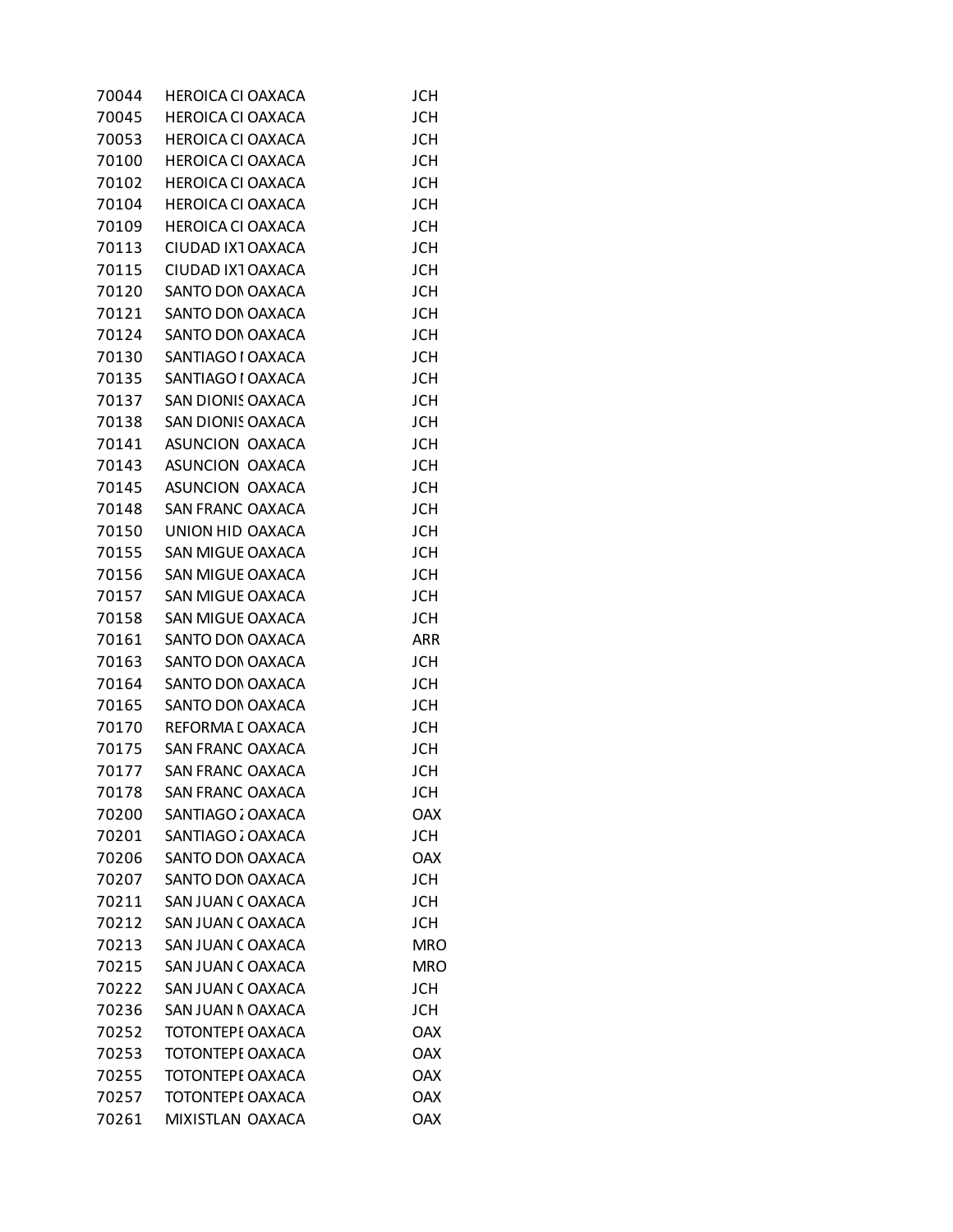| 70262 | MIXISTLAN OAXACA         | OAX        |
|-------|--------------------------|------------|
| 70263 | MIXISTLAN OAXACA         | <b>OAX</b> |
| 70265 | SANTA MAF OAXACA         | <b>OAX</b> |
| 70267 | SANTA MAF OAXACA         | <b>OAX</b> |
| 70280 | TAMAZULAI OAXACA         | <b>OAX</b> |
| 70281 | TAMAZULA OAXACA          | <b>OAX</b> |
| 70282 | TAMAZULA OAXACA          | <b>OAX</b> |
| 70284 | <b>SAN PEDRO OAXACA</b>  | <b>OAX</b> |
| 70304 | <b>MATIAS ROI OAXACA</b> | <b>MRO</b> |
| 70305 | MATIAS ROI OAXACA        | <b>JCH</b> |
| 70308 | <b>MATIAS ROI OAXACA</b> | <b>MRO</b> |
| 70309 | MATIAS ROI OAXACA        | <b>MRO</b> |
| 70312 | <b>MATIAS ROI OAXACA</b> | <b>MRO</b> |
| 70315 | <b>MATIAS ROI OAXACA</b> | <b>JCH</b> |
| 70317 | <b>MATIAS ROI OAXACA</b> | <b>MRO</b> |
| 70318 | MATIAS ROI OAXACA        | <b>JCH</b> |
| 70319 | <b>MATIAS ROI OAXACA</b> | <b>JCH</b> |
| 70328 | MATIAS ROI OAXACA        | <b>JCH</b> |
| 70331 | SAN JUAN COAXACA         | <b>JCH</b> |
| 70333 | SAN JUAN COAXACA         | <b>JCH</b> |
| 70334 | SAN JUAN COAXACA         | <b>JCH</b> |
| 70335 | SAN JUAN COAXACA         | <b>JCH</b> |
| 70341 | SAN JUAN COAXACA         | <b>JCH</b> |
| 70343 | SAN JUAN COAXACA         | <b>JCH</b> |
| 70346 | SAN JUAN COAXACA         | <b>JCH</b> |
| 70347 | SAN JUAN COAXACA         | <b>JCH</b> |
| 70354 | SANTO DON OAXACA         | <b>JCH</b> |
| 70356 | SANTO DON OAXACA         | <b>JCH</b> |
| 70363 | SANTA MAF OAXACA         | <b>JCH</b> |
| 70364 | SANTA MAF OAXACA         | <b>JCH</b> |
| 70370 | SANTA MAF OAXACA         | MRO        |
| 70371 | SANTA MAF OAXACA         | <b>JCH</b> |
| 70372 | SANTA MAF OAXACA         | <b>MRO</b> |
| 70373 | SANTA MAF OAXACA         | <b>JCH</b> |
| 70382 | EL BARRIO I OAXACA       | <b>JCH</b> |
| 70383 | EL BARRIO I OAXACA       | MRO        |
| 70384 | EL BARRIO I OAXACA       | <b>JCH</b> |
| 70390 | EL BARRIO I OAXACA       | <b>MRO</b> |
| 70391 | EL BARRIO I OAXACA       | <b>JCH</b> |
| 70392 | EL BARRIO I OAXACA       | <b>JCH</b> |
| 70393 | EL BARRIO I OAXACA       | <b>JCH</b> |
| 70400 | TLACOLULA OAXACA         | <b>OAX</b> |
| 70403 | TLACOLULA OAXACA         | <b>OAX</b> |
| 70404 | TLACOLULA OAXACA         | <b>OAX</b> |
| 70405 | TLACOLULA OAXACA         | <b>OAX</b> |
| 70406 | TLACOLULA OAXACA         | <b>OAX</b> |
| 70407 | SAN SEBASI OAXACA        | <b>OAX</b> |
| 70408 | SAN SEBASI OAXACA        | <b>OAX</b> |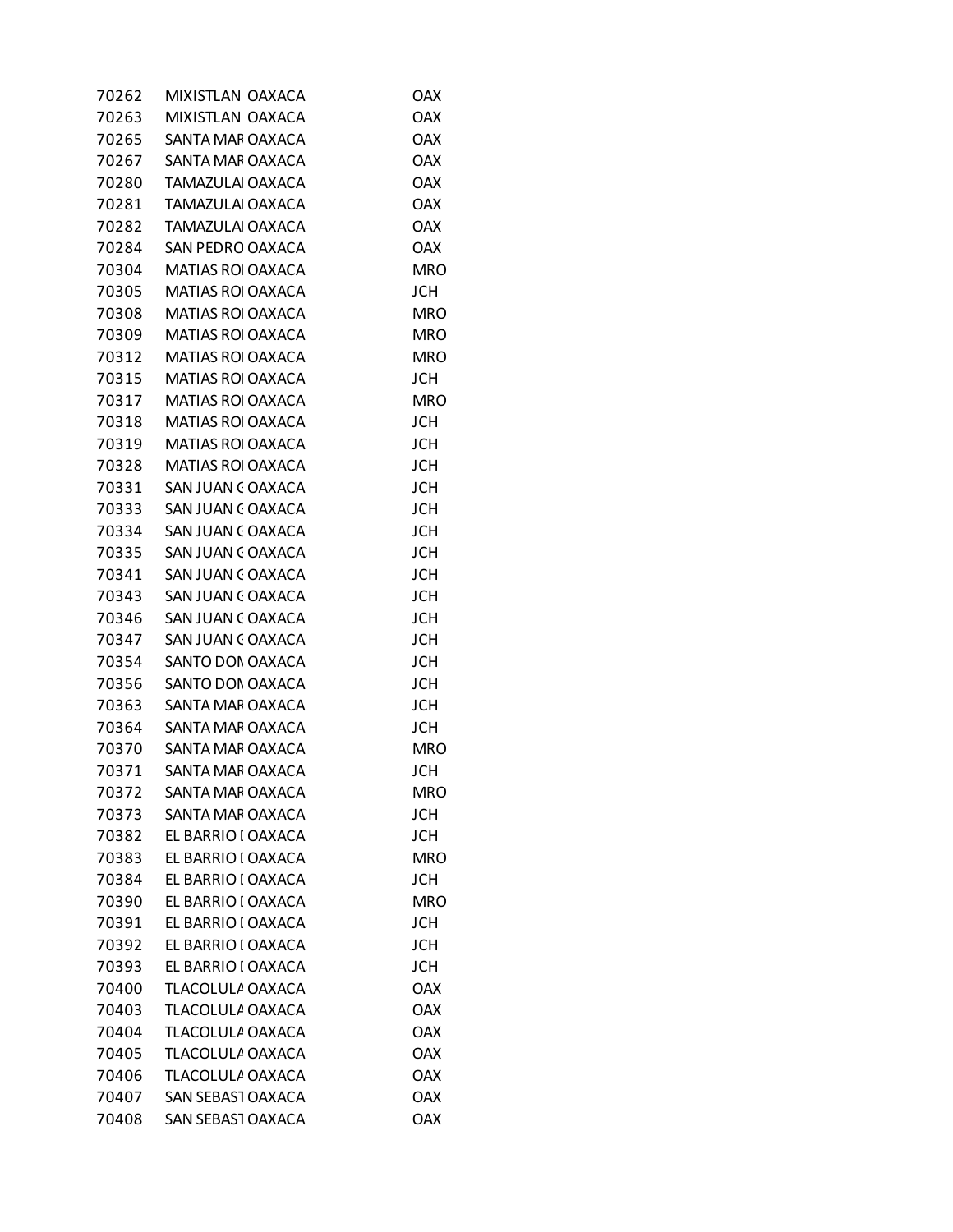| 70410 | VILLA DIAZ OAXACA        | OAX        |
|-------|--------------------------|------------|
| 70411 | VILLA DIAZ OAXACA        | <b>OAX</b> |
| 70412 | VILLA DIAZ OAXACA        | <b>OAX</b> |
| 70417 | SANTA MAF OAXACA         | <b>OAX</b> |
| 70420 | TEOTITLAN OAXACA         | <b>OAX</b> |
| 70423 | <b>TEOTITLAN OAXACA</b>  | <b>OAX</b> |
| 70426 | SAN SEBASI OAXACA        | <b>OAX</b> |
| 70428 | SANTA ANA OAXACA         | <b>OAX</b> |
| 70430 | SAN PABLO OAXACA         | <b>OAX</b> |
| 70434 | SAN PABLO OAXACA         | <b>OAX</b> |
| 70435 | SAN PABLO OAXACA         | <b>OAX</b> |
| 70436 | SAN PABLO OAXACA         | <b>OAX</b> |
| 70437 | SAN PABLO OAXACA         | <b>OAX</b> |
| 70440 | SANTIAGO I OAXACA        | <b>OAX</b> |
| 70442 | SANTIAGO I OAXACA        | <b>OAX</b> |
| 70445 | SANTIAGO I OAXACA        | <b>OAX</b> |
| 70446 | SANTO DON OAXACA         | <b>OAX</b> |
| 70450 | ROJAS DE C OAXACA        | <b>OAX</b> |
| 70453 | SAN JUAN TOAXACA         | <b>OAX</b> |
| 70456 | SANTA CRU OAXACA         | <b>OAX</b> |
| 70458 | MAGDALEN OAXACA          | <b>OAX</b> |
| 70460 | SAN JERONI OAXACA        | <b>OAX</b> |
| 70461 | SAN JERONI OAXACA        | <b>OAX</b> |
| 70464 | SAN JUAN COAXACA         | <b>OAX</b> |
| 70467 | SAN LUCAS OAXACA         | <b>OAX</b> |
| 70470 | SAN JUAN E OAXACA        | <b>OAX</b> |
| 70474 | SAN BARTO OAXACA         | <b>OAX</b> |
| 70477 | SAN LOREN OAXACA         | <b>OAX</b> |
| 70478 | <b>SAN LOREN OAXACA</b>  | <b>OAX</b> |
| 70479 | SAN LOREN OAXACA         | <b>OAX</b> |
| 70480 | SAN PEDRO OAXACA         | <b>OAX</b> |
| 70482 | SAN PEDRO OAXACA         | <b>OAX</b> |
| 70486 | SAN PEDRO OAXACA         | <b>SNC</b> |
| 70490 | SANTA MAF OAXACA         | <b>OAX</b> |
| 70494 | SANTA MAF OAXACA         | <b>OAX</b> |
| 70495 | <b>SAN DIONIS OAXACA</b> | <b>SNC</b> |
| 70496 | <b>SAN DIONIS OAXACA</b> | <b>OAX</b> |
| 70497 | <b>SAN DIONIS OAXACA</b> | <b>OAX</b> |
| 70498 | <b>SAN DIONIS OAXACA</b> | <b>OAX</b> |
| 70503 | SAN CARLO OAXACA         | <b>SNC</b> |
| 70504 | <b>SAN CARLO OAXACA</b>  | <b>SNC</b> |
| 70505 | SAN CARLO OAXACA         | <b>SNC</b> |
| 70506 | <b>SAN CARLO OAXACA</b>  | <b>SNC</b> |
| 70507 | <b>SAN CARLO OAXACA</b>  | <b>SNC</b> |
| 70508 | <b>SAN CARLO OAXACA</b>  | <b>SNC</b> |
| 70510 | SAN CARLO OAXACA         | <b>SNC</b> |
| 70513 | <b>SAN CARLO OAXACA</b>  | <b>SNC</b> |
| 70514 | SAN CARLO OAXACA         | <b>SNC</b> |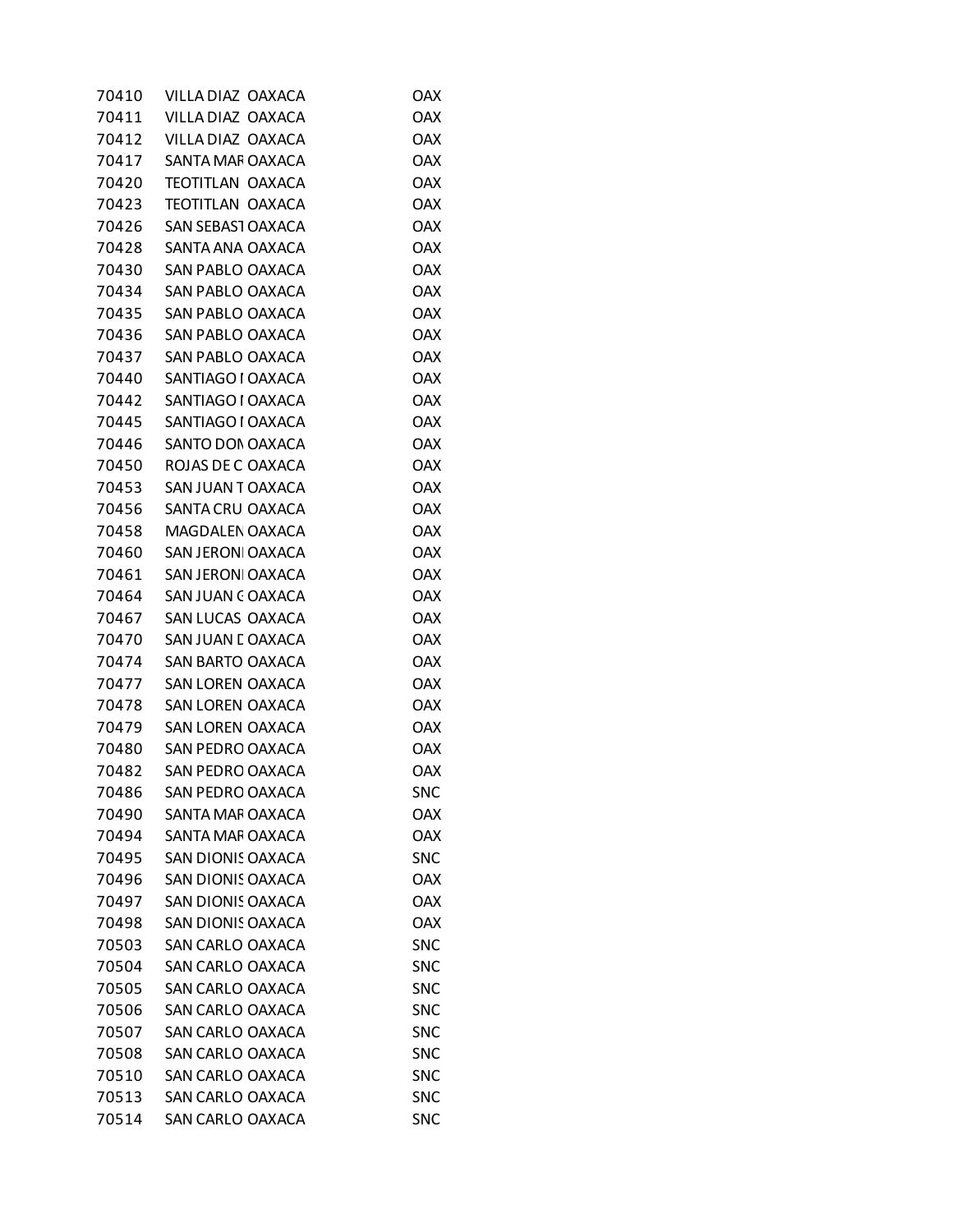| 70515 | SAN CARLO OAXACA        | <b>SNC</b> |
|-------|-------------------------|------------|
| 70516 | <b>SAN CARLO OAXACA</b> | <b>SNC</b> |
| 70517 | <b>SAN CARLO OAXACA</b> | <b>SNC</b> |
| 70530 | NEJAPA DE OAXACA        | <b>SNC</b> |
| 70547 | SAN JUAN L OAXACA       | <b>SNC</b> |
| 70550 | SAN BARTO OAXACA        | <b>SNC</b> |
| 70560 | SANTA MAF OAXACA        | <b>SNC</b> |
| 70561 | SANTA MAF OAXACA        | <b>SNC</b> |
| 70565 | SANTA MAF OAXACA        | <b>SNC</b> |
| 70570 | ASUNCION OAXACA         | <b>SNC</b> |
| 70575 | ASUNCION OAXACA         | <b>SNC</b> |
| 70586 | SANTA MAF OAXACA        | <b>HCO</b> |
| 70600 | SALINA CRL OAXACA       | <b>SNC</b> |
| 70610 | SALINA CRL OAXACA       | <b>SNC</b> |
| 70612 | SALINA CRL OAXACA       | <b>SNC</b> |
| 70613 | SALINA CRL OAXACA       | <b>SNC</b> |
| 70614 | SALINA CRL OAXACA       | <b>SNC</b> |
| 70615 | SALINA CRL OAXACA       | <b>SNC</b> |
| 70620 | SALINA CRL OAXACA       | <b>SNC</b> |
| 70630 | SALINA CRL OAXACA       | <b>SNC</b> |
| 70633 | SALINA CRL OAXACA       | <b>SNC</b> |
| 70640 | SALINA CRL OAXACA       | <b>SNC</b> |
| 70650 | SALINA CRL OAXACA       | <b>SNC</b> |
| 70660 | SALINA CRL OAXACA       | <b>SNC</b> |
| 70664 | SALINA CRL OAXACA       | <b>SNC</b> |
| 70665 | SALINA CRL OAXACA       | <b>SNC</b> |
| 70666 | SALINA CRL OAXACA       | <b>SNC</b> |
| 70670 | SALINA CRL OAXACA       | <b>SNC</b> |
| 70680 | SALINA CRL OAXACA       | <b>SNC</b> |
| 70690 | SALINA CRL OAXACA       | <b>SNC</b> |
| 70701 | SALINA CRL OAXACA       | <b>SNC</b> |
| 70702 | SALINA CRL OAXACA       | <b>SNC</b> |
| 70703 | SALINA CRL OAXACA       | <b>SNC</b> |
| 70704 | SALINA CRL OAXACA       | <b>SNC</b> |
| 70706 | SANTIAGO I OAXACA       | <b>JCH</b> |
| 70707 | SANTIAGO I OAXACA       | <b>SNC</b> |
| 70711 | SANTA MAF OAXACA        | <b>SNC</b> |
| 70713 | SANTA MAF OAXACA        | <b>SNC</b> |
| 70715 | SANTA MAF OAXACA        | <b>SNC</b> |
| 70716 | SANTA MAF OAXACA        | <b>SNC</b> |
| 70720 | SANTIAGO I OAXACA       | <b>JCH</b> |
| 70723 | SANTIAGO I OAXACA       | <b>SNC</b> |
| 70725 | <b>GUEVEA DE OAXACA</b> | <b>SNC</b> |
| 70726 | <b>GUEVEA DE OAXACA</b> | <b>SNC</b> |
| 70728 | <b>GUEVEA DE OAXACA</b> | <b>SNC</b> |
| 70730 | SANTO DON OAXACA        | <b>JCH</b> |
| 70735 | SANTA MAF OAXACA        | <b>SNC</b> |
| 70736 | SANTA MAF OAXACA        | <b>SNC</b> |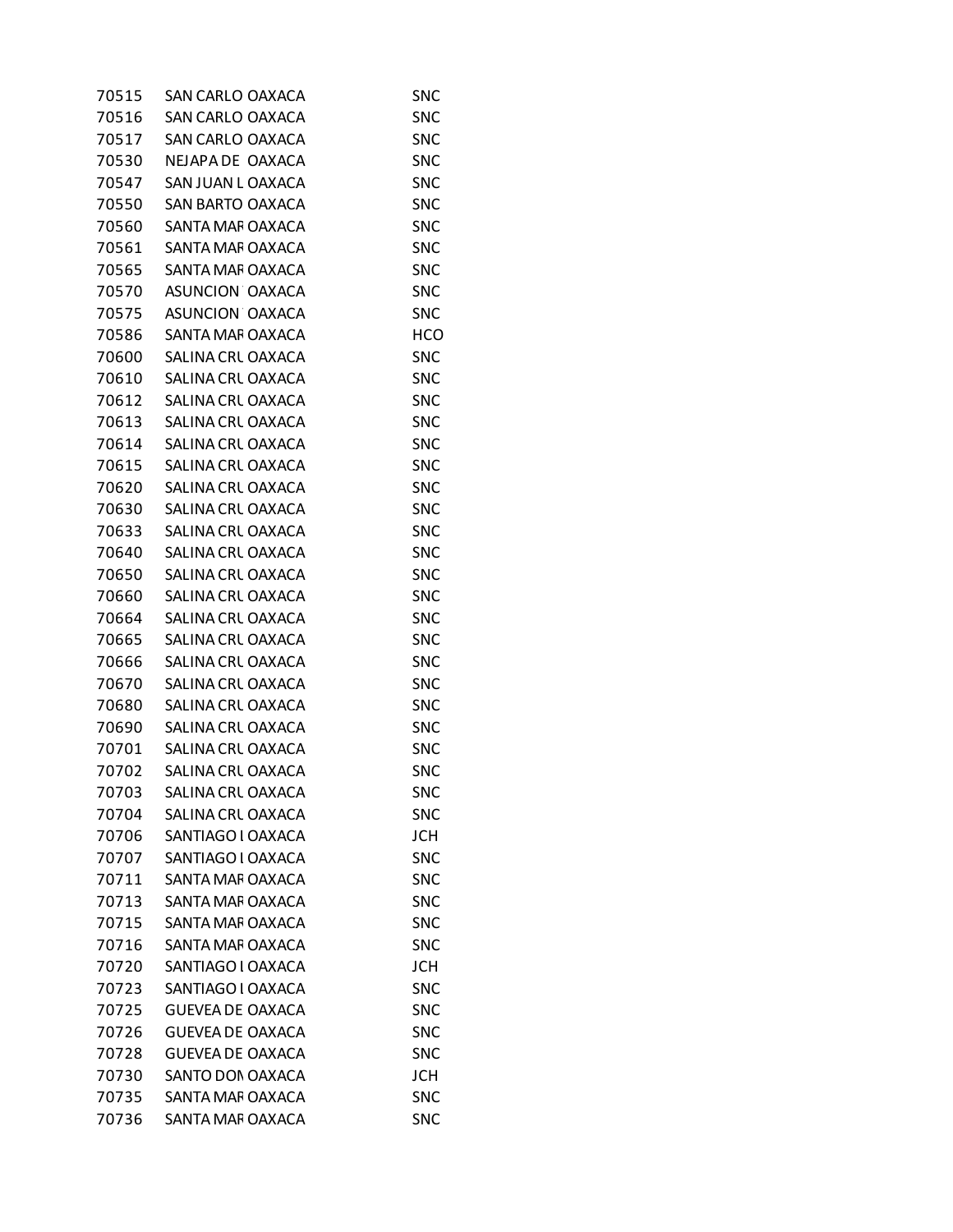| 70737 | SANTA MAF OAXACA               | <b>SNC</b> |
|-------|--------------------------------|------------|
| 70738 | SANTA MAF OAXACA               | <b>SNC</b> |
| 70740 | MAGDALEN OAXACA                | <b>SNC</b> |
| 70742 | MAGDALEN OAXACA                | <b>SNC</b> |
| 70744 | MAGDALEN OAXACA                | <b>SNC</b> |
| 70745 | MAGDALEN OAXACA                | <b>SNC</b> |
| 70746 | MAGDALEN OAXACA                | <b>SNC</b> |
| 70750 | <b>SAN PEDRO OAXACA</b>        | <b>JCH</b> |
| 70760 | SANTO DON OAXACA               | <b>SNC</b> |
| 70762 | SANTO DON OAXACA               | <b>SNC</b> |
| 70763 | SANTO DON OAXACA               | <b>SNC</b> |
| 70764 | SANTO DON OAXACA               | <b>SNC</b> |
| 70765 | SANTO DON OAXACA               | <b>SNC</b> |
| 70766 | SANTO DON OAXACA               | <b>SNC</b> |
| 70767 | SANTO DON OAXACA               | <b>SNC</b> |
| 70769 | SANTO DON OAXACA               | <b>SNC</b> |
| 70770 | <b>SAN PEDRO OAXACA</b>        | <b>SNC</b> |
| 70771 | <b>SAN PEDRO OAXACA</b>        | <b>SNC</b> |
| 70772 | <b>SAN PEDRO OAXACA</b>        |            |
|       |                                | <b>SNC</b> |
| 70773 | <b>SAN PEDRO OAXACA</b>        | <b>SNC</b> |
| 70774 | SAN PEDRO OAXACA               | <b>SNC</b> |
| 70775 | SAN PEDRO OAXACA               | <b>SNC</b> |
| 70776 | <b>SAN PEDRO OAXACA</b>        | <b>SNC</b> |
| 70777 | <b>SAN PEDRO OAXACA</b>        | <b>SNC</b> |
| 70778 | SAN PEDRO OAXACA               | <b>SNC</b> |
| 70780 | SAN MATEC OAXACA               | <b>SNC</b> |
| 70783 | SAN MATEC OAXACA               | <b>SNC</b> |
| 70784 | SAN MATEC OAXACA               | <b>SNC</b> |
| 70785 | SAN MATEC OAXACA               | <b>SNC</b> |
| 70786 | SAN BLAS A OAXACA              | <b>SNC</b> |
| 70787 | SAN BLAS A OAXACA              | <b>SNC</b> |
| 70789 | SAN BLAS A OAXACA              | <b>SNC</b> |
| 70790 | SANTIAGO / OAXACA              | <b>SNC</b> |
| 70795 | <b>SAN MIGUE OAXACA</b>        | <b>SNC</b> |
| 70800 | MIAHUATL, OAXACA               | <b>OAX</b> |
| 70802 | MIAHUATL, OAXACA               | OCO        |
| 70803 | MIAHUATL, OAXACA               | OCO        |
| 70805 | MIAHUATL, OAXACA               | OCO        |
| 70806 | SAN NICOL/OAXACA               | <b>OAX</b> |
| 70809 | <b>SAN SIMON OAXACA</b>        | <b>OAX</b> |
| 70811 | SAN LUIS AI OAXACA             | <b>OAX</b> |
| 70823 | SANTA CRU OAXACA               | <b>OAX</b> |
| 70826 | <b>MONJAS</b><br><b>OAXACA</b> | <b>OAX</b> |
| 70827 | <b>MONJAS</b><br><b>OAXACA</b> | <b>OAX</b> |
| 70830 | SANTA CAT/ OAXACA              | <b>OAX</b> |
| 70839 | <b>SAN PEDRO OAXACA</b>        | HCO        |
| 70843 | <b>SAN JERONI OAXACA</b>       | <b>PES</b> |
| 70844 | SAN JERONI OAXACA              | <b>PES</b> |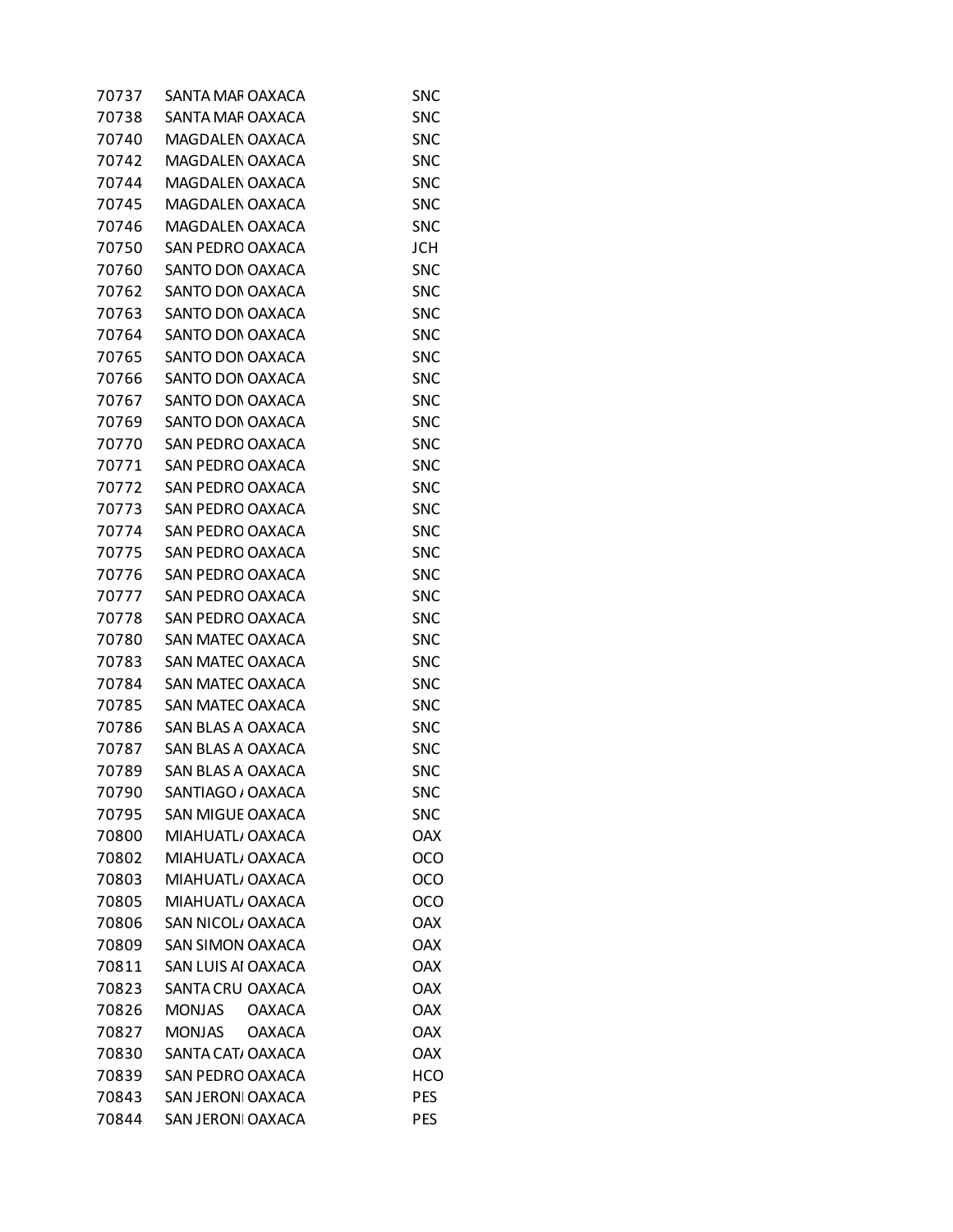| 70845 | <b>SAN JERONI OAXACA</b> | <b>PES</b> |
|-------|--------------------------|------------|
| 70850 | SAN SEBASI OAXACA        | <b>PES</b> |
| 70851 | <b>SAN SEBAST OAXACA</b> | <b>PES</b> |
| 70852 | SAN SEBASI OAXACA        | <b>PES</b> |
| 70854 | SAN SEBASI OAXACA        | <b>PES</b> |
| 70855 | SAN PABLO OAXACA         | <b>PES</b> |
| 70860 | SAN MATEC OAXACA         | HCO        |
| 70861 | SAN MATEC OAXACA         | <b>HCO</b> |
| 70862 | SAN MATEC OAXACA         | <b>HCO</b> |
| 70864 | SAN MATEC OAXACA         | HCO        |
| 70868 | <b>SAN ANDRE OAXACA</b>  | <b>HCO</b> |
| 70869 | SAN ANDRE OAXACA         | <b>HCO</b> |
| 70870 | SANTA MAF OAXACA         | HCO        |
| 70872 | SANTA MAF OAXACA         | <b>HCO</b> |
| 70873 | SANTA MAF OAXACA         | <b>HCO</b> |
| 70874 | SAN MIGUE OAXACA         | HCO        |
| 70875 | SAN MIGUE OAXACA         | <b>HCO</b> |
| 70877 | SAN SEBASI OAXACA        | <b>HCO</b> |
| 70878 | SAN SEBASI OAXACA        | HCO        |
| 70882 | <b>SAN MIGUE OAXACA</b>  | <b>HCO</b> |
| 70884 | SANTO DON OAXACA         | <b>HCO</b> |
| 70887 | SAN FRANC OAXACA         | HCO        |
| 70888 | <b>SAN FRANC OAXACA</b>  | <b>HCO</b> |
| 70889 | <b>SAN FRANC OAXACA</b>  | <b>HCO</b> |
| 70890 | SANTIAGO > OAXACA        | HCO        |
| 70893 | SANTIAGO > OAXACA        | <b>HCO</b> |
| 70894 | SAN MARCI OAXACA         | <b>HCO</b> |
| 70897 | SAN JUAN COAXACA         | HCO        |
| 70899 | SAN JUAN COAXACA         | <b>HCO</b> |
| 70900 | SAN PEDRO OAXACA         | HCO        |
| 70902 | SAN PEDRO OAXACA         | HCO        |
| 70904 | SAN PEDRO OAXACA         | HCO        |
| 70905 | <b>SAN PEDRO OAXACA</b>  | HCO        |
| 70906 | SANTO DON OAXACA         | <b>PES</b> |
| 70907 | SANTO DON OAXACA         | <b>PES</b> |
| 70908 | SANTO DON OAXACA         | <b>PES</b> |
| 70910 | SANTA CAT, OAXACA        | <b>PES</b> |
| 70920 | SAN AGUST OAXACA         | <b>PES</b> |
| 70921 | SAN AGUST OAXACA         | <b>PES</b> |
| 70923 | SAN AGUST OAXACA         | <b>PES</b> |
| 70924 | SAN AGUST OAXACA         | <b>PES</b> |
| 70925 | SAN AGUST OAXACA         | <b>PES</b> |
| 70926 | SAN AGUST OAXACA         | <b>PES</b> |
| 70927 | SAN AGUST OAXACA         | <b>PES</b> |
| 70930 | SAN BALTA, OAXACA        | <b>PES</b> |
| 70934 | SANTA MAF OAXACA         | <b>PES</b> |
| 70935 | SANTA MAF OAXACA         | <b>PES</b> |
| 70936 | SANTA MAF OAXACA         | <b>PES</b> |
|       |                          |            |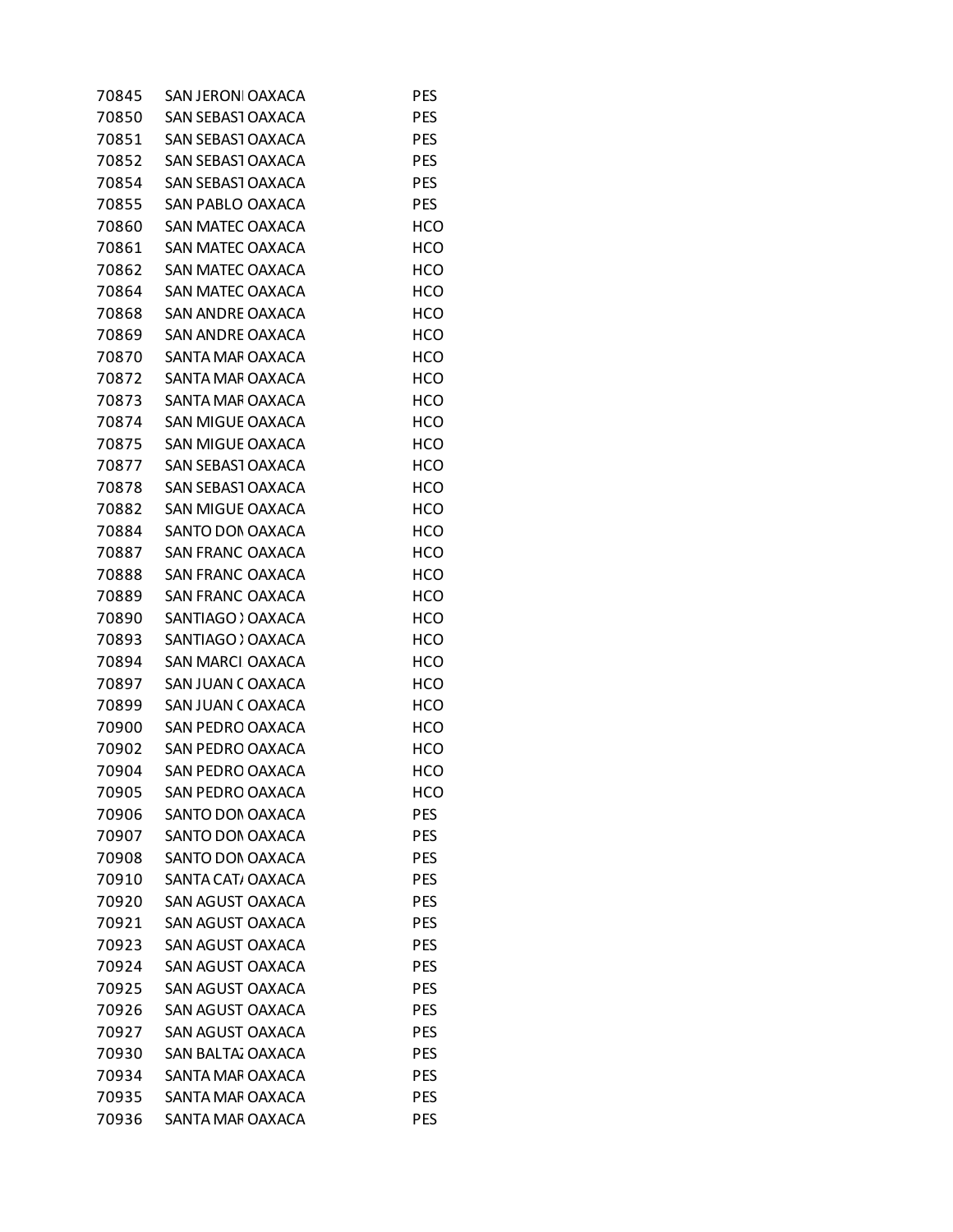| 70937 | SANTA MAF OAXACA        | PES        |
|-------|-------------------------|------------|
| 70940 | SAN BARTO OAXACA        | <b>PES</b> |
| 70942 | SAN BARTO OAXACA        | <b>PES</b> |
| 70943 | SAN BARTO OAXACA        | <b>PES</b> |
| 70945 | SANTA MAF OAXACA        | HCO        |
| 70947 | SANTA MAF OAXACA        | <b>HCO</b> |
| 70949 | SANTA MAF OAXACA        | PES        |
| 70952 | CANDELARI OAXACA        | <b>PES</b> |
| 70953 | CANDELARI OAXACA        | <b>PES</b> |
| 70954 | CANDELARI OAXACA        | <b>PES</b> |
| 70955 | CANDELARI OAXACA        | <b>PES</b> |
| 70956 | CANDELARI OAXACA        | <b>PES</b> |
| 70957 | CANDELARI OAXACA        | PES        |
| 70963 | PLUMA HIL OAXACA        | <b>PES</b> |
| 70964 | PLUMA HIL OAXACA        | <b>PES</b> |
| 70965 | PLUMA HIL OAXACA        | <b>PES</b> |
| 70966 | <b>SAN PEDRO OAXACA</b> | <b>PES</b> |
| 70967 | SAN PEDRO OAXACA        | <b>PES</b> |
| 70970 | SAN MATEC OAXACA        | PES        |
| 70980 | SANTA MAF OAXACA        | HCO        |
| 70984 | SANTA MAF OAXACA        | <b>HCO</b> |
| 70987 | SANTA MAF OAXACA        | HCO        |
| 70988 | SANTA MAF OAXACA        | <b>HCO</b> |
| 70989 | SANTA MAF OAXACA        | <b>HCO</b> |
| 70990 | SAN MIGUE OAXACA        | HCO        |
| 70991 | <b>SAN MIGUE OAXACA</b> | <b>PES</b> |
| 70992 | SAN MIGUE OAXACA        | <b>PES</b> |
| 70993 | SAN MIGUE OAXACA        | <b>PES</b> |
| 70994 | SAN MIGUE OAXACA        | <b>PES</b> |
| 70995 | SAN MIGUE OAXACA        | <b>PES</b> |
| 71002 | PUTLA VILL OAXACA       | PNN        |
| 71003 | PUTLA VILL OAXACA       | PNN        |
| 71006 | PUTLA VILL OAXACA       | PNN        |
| 71007 | PUTLA VILL OAXACA       | <b>PNN</b> |
| 71009 | PUTLA VILL OAXACA       | PNN        |
| 71012 | PUTLA VILL OAXACA       | <b>PNN</b> |
| 71013 | PUTLA VILL OAXACA       | <b>PNN</b> |
| 71014 | PUTLA VILL OAXACA       | <b>PNN</b> |
| 71020 | PUTLA VILL OAXACA       | <b>PNN</b> |
| 71021 | PUTLA VILL OAXACA       | PNN        |
| 71031 | CONSTANC OAXACA         | PNN        |
| 71033 | <b>CONSTANC OAXACA</b>  | <b>PNN</b> |
| 71041 | <b>MESONES H OAXACA</b> | <b>PNN</b> |
| 71043 | <b>MESONES H OAXACA</b> | <b>PNN</b> |
| 71047 | <b>MESONES H OAXACA</b> | <b>PNN</b> |
| 71050 | SANTA MAF OAXACA        | PNN        |
| 71053 | SANTA MAF OAXACA        | <b>PNN</b> |
| 71054 | SANTA MAF OAXACA        | <b>PNN</b> |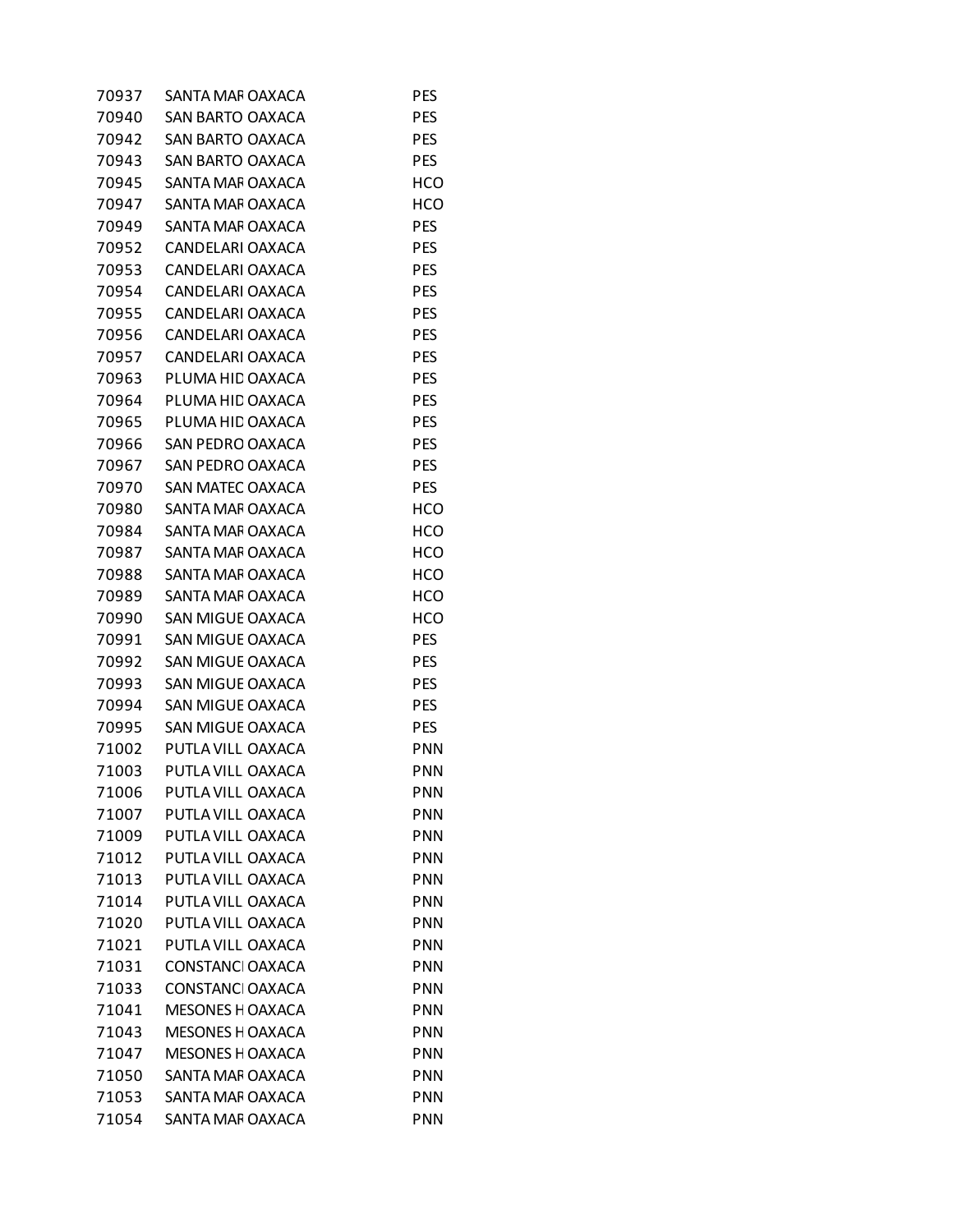| 71055 | SANTA MAF OAXACA        | <b>PNN</b> |
|-------|-------------------------|------------|
| 71056 | SANTA MAF OAXACA        | PNN        |
| 71057 | SANTA MAF OAXACA        | <b>PNN</b> |
| 71058 | SANTA MAF OAXACA        | <b>PNN</b> |
| 71060 | SANTA MAF OAXACA        | <b>PNN</b> |
| 71063 | SANTA MAF OAXACA        | <b>PNN</b> |
| 71064 | SANTA MAF OAXACA        | <b>PNN</b> |
| 71065 | SANTA MAF OAXACA        | <b>PNN</b> |
| 71066 | SANTA MAF OAXACA        | <b>PNN</b> |
| 71067 | SANTA MAF OAXACA        | <b>PNN</b> |
| 71068 | SANTA MAF OAXACA        | <b>PNN</b> |
| 71070 | <b>SAN PEDRO OAXACA</b> | <b>PNN</b> |
| 71076 | SAN PEDRO OAXACA        | <b>PNN</b> |
| 71081 | LA REFORM OAXACA        | <b>PNN</b> |
| 71083 | LA REFORM OAXACA        | <b>PNN</b> |
| 71087 | LA REFORM OAXACA        | <b>PNN</b> |
| 71092 | SANTA MAF OAXACA        | <b>PNN</b> |
| 71094 | SANTA MAF OAXACA        | <b>PNN</b> |
| 71096 | SANTA MAF OAXACA        | <b>PNN</b> |
| 71100 | CHALCATOI OAXACA        | <b>OAX</b> |
| 71113 | SANTA MAF OAXACA        | <b>PNN</b> |
| 71132 | SANTIAGO I OAXACA       | <b>PNN</b> |
| 71133 | SANTIAGO I OAXACA       | <b>PNN</b> |
| 71134 | SANTIAGO I OAXACA       | <b>PNN</b> |
| 71140 | SAN MIGUE OAXACA        | <b>PNN</b> |
| 71150 | SAN PABLO OAXACA        | <b>PNN</b> |
| 71152 | SAN PABLO OAXACA        | <b>OAX</b> |
| 71153 | SAN PABLO OAXACA        | <b>OAX</b> |
| 71154 | SAN PABLO OAXACA        | <b>OAX</b> |
| 71155 | SAN PABLO OAXACA        | <b>PNN</b> |
| 71156 | SANTA CRU OAXACA        | OAX        |
| 71157 | SANTA CRU OAXACA        | <b>OAX</b> |
| 71160 | SANTA LUCI OAXACA       | PNN        |
| 71170 | <b>SAN ANDRE OAXACA</b> | <b>PNN</b> |
| 71173 | <b>SAN ANDRE OAXACA</b> | <b>PNN</b> |
| 71174 | SAN ANDRE OAXACA        | <b>PNN</b> |
| 71175 | <b>SAN ANDRE OAXACA</b> | <b>PNN</b> |
| 71176 | SANTA MAF OAXACA        | <b>OAX</b> |
| 71180 | SANTIAGO ' OAXACA       | <b>PNN</b> |
| 71190 | SANTA CRU OAXACA        | PNN        |
| 71193 | SANTA CRU OAXACA        | <b>PNN</b> |
| 71194 | SANTA CRU OAXACA        | <b>PNN</b> |
| 71195 | SANTA CRU OAXACA        | <b>PNN</b> |
| 71196 | SANTA CRU OAXACA        | <b>PNN</b> |
| 71200 | ZIMATLAN I OAXACA       | <b>OAX</b> |
| 71202 | ZIMATLAN I OAXACA       | <b>OAX</b> |
| 71204 | ZIMATLAN I OAXACA       | <b>OAX</b> |
| 71205 | ZIMATLAN I OAXACA       | <b>OAX</b> |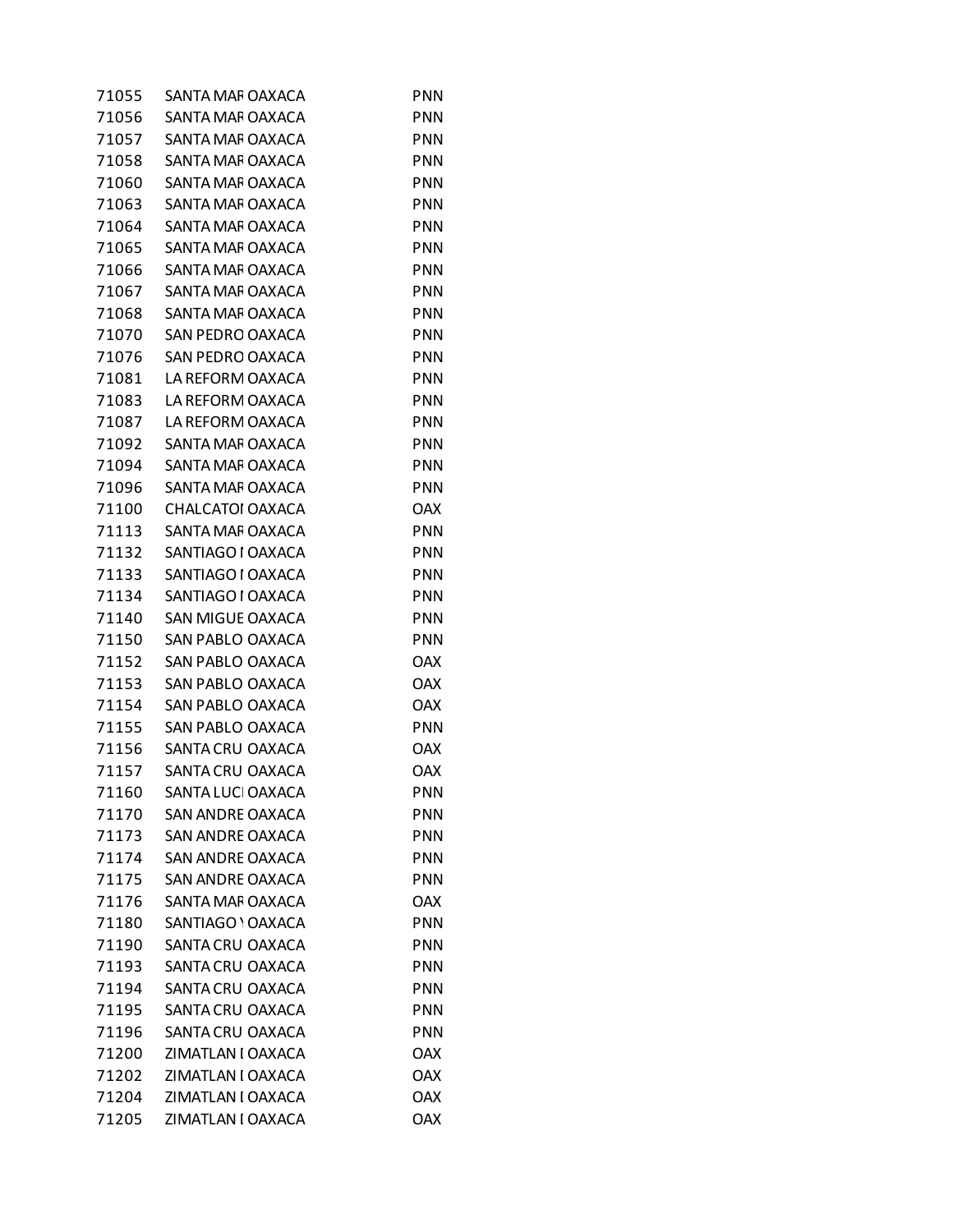| 71210 | SAN BERNA OAXACA        | OAX        |
|-------|-------------------------|------------|
| 71213 | SAN BERNA OAXACA        | <b>OAX</b> |
| 71214 | SANTA CRU OAXACA        | <b>OAX</b> |
| 71215 | SANTA CRU OAXACA        | <b>OAX</b> |
| 71217 | SANTA CRU OAXACA        | <b>OAX</b> |
| 71218 | SAN MIGUE OAXACA        | <b>OAX</b> |
| 71260 | SAN AGUST OAXACA        | <b>OAX</b> |
| 71265 | SAN PABLO OAXACA        | <b>OAX</b> |
| 71266 | SAN PABLO OAXACA        | <b>OAX</b> |
| 71267 | SAN PABLO OAXACA        | <b>OAX</b> |
| 71268 | SAN PABLO OAXACA        | <b>OAX</b> |
| 71270 | ANIMAS TRI OAXACA       | <b>OAX</b> |
| 71273 | ANIMAS TRI OAXACA       | <b>OAX</b> |
| 71274 | ANIMAS TRI OAXACA       | <b>OAX</b> |
| 71283 | SAN RAYML OAXACA        | <b>OAX</b> |
| 71284 | TRINIDAD Z OAXACA       | <b>OAX</b> |
| 71286 | TRINIDAD Z OAXACA       | <b>OAX</b> |
| 71290 | SANTA MAF OAXACA        | <b>OAX</b> |
| 71292 | SANTA MAF OAXACA        | <b>OAX</b> |
| 71294 | SAN BARTO OAXACA        | <b>OAX</b> |
| 71295 | SAN BARTO OAXACA        | <b>OAX</b> |
| 71297 | SANTA INES OAXACA       | <b>OAX</b> |
| 71305 | <b>SAN ANTON OAXACA</b> | <b>OAX</b> |
| 71306 | SAN ANTON OAXACA        | <b>PNN</b> |
| 71307 | SAN ANTON OAXACA        | <b>PNN</b> |
| 71308 | SAN ANTON OAXACA        | <b>OAX</b> |
| 71310 | VILLA DE ZA OAXACA      | <b>OAX</b> |
| 71313 | VILLA DE ZA OAXACA      | <b>OAX</b> |
| 71314 | VILLA DE ZA OAXACA      | <b>OAX</b> |
| 71315 | VILLA DE ZA OAXACA      | <b>OAX</b> |
| 71316 | VILLA DE ZA OAXACA      | <b>OAX</b> |
| 71326 | <b>SAN MIGUE OAXACA</b> | <b>OAX</b> |
| 71327 | <b>SAN MIGUE OAXACA</b> | <b>OAX</b> |
| 71328 | <b>SAN MIGUE OAXACA</b> | <b>OAX</b> |
| 71330 | SAN PABLO OAXACA        | <b>OAX</b> |
| 71333 | SAN PABLO OAXACA        | <b>OAX</b> |
| 71334 | SAN PABLO OAXACA        | <b>OAX</b> |
| 71336 | SANTA INES OAXACA       | <b>OAX</b> |
| 71337 | SANTA INES OAXACA       | <b>OAX</b> |
| 71338 | SANTA INES OAXACA       | <b>OAX</b> |
| 71340 | SANTA GER OAXACA        | <b>OAX</b> |
| 71343 | SANTA GER OAXACA        | <b>OAX</b> |
| 71345 | <b>SAN ANTON OAXACA</b> | <b>OAX</b> |
| 71347 | MAGDALEN OAXACA         | <b>OAX</b> |
| 71350 | SANTA CAT, OAXACA       | <b>OAX</b> |
| 71352 | SANTA CAT, OAXACA       | <b>OAX</b> |
| 71354 | SANTA CAT, OAXACA       | <b>OAX</b> |
| 71355 | AYOQUEZCI OAXACA        | <b>OAX</b> |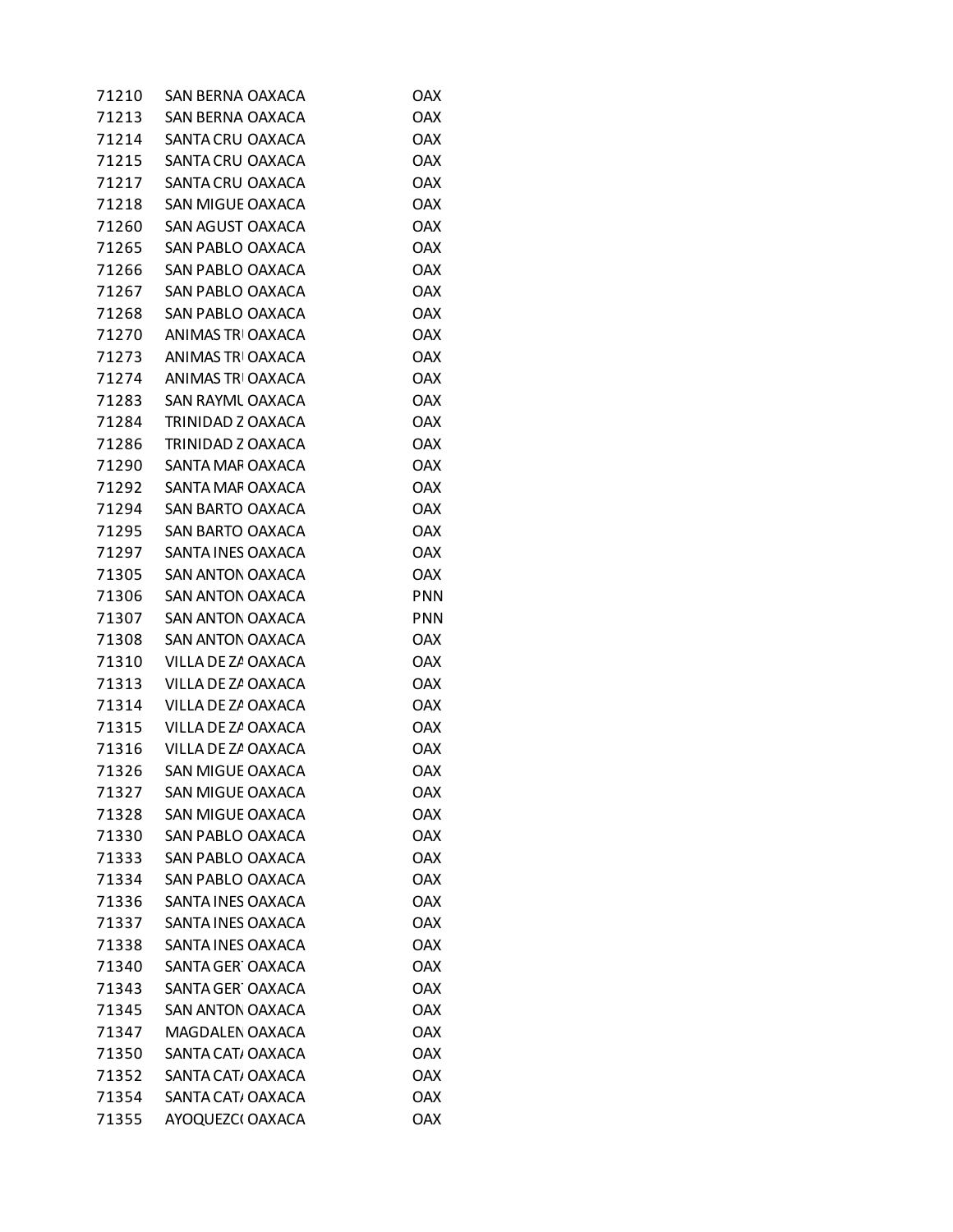| 71357 | AYOQUEZCI OAXACA             | <b>OAX</b> |
|-------|------------------------------|------------|
| 71359 | AYOQUEZCI OAXACA             | <b>OAX</b> |
| 71363 | SANTA ANA OAXACA             | <b>OAX</b> |
| 71364 | SANTA ANA OAXACA             | <b>OAX</b> |
| 71365 | SANTA CRU OAXACA             | <b>PNN</b> |
| 71366 | SANTA CRU OAXACA             | <b>PNN</b> |
| 71367 | SANTA CRU OAXACA             | <b>PNN</b> |
| 71368 | SANTA CRU OAXACA             | <b>PNN</b> |
| 71370 | <b>SAN FRANC OAXACA</b>      | <b>OAX</b> |
| 71372 | SAN FRANC OAXACA             | <b>OAX</b> |
| 71373 | <b>SAN FRANC OAXACA</b>      | <b>OAX</b> |
| 71374 | <b>SAN FRANC OAXACA</b>      | <b>OAX</b> |
| 71378 | SAN MATEC OAXACA             | <b>OAX</b> |
| 71380 | SANTIAGO <sup>-</sup> OAXACA | <b>OAX</b> |
| 71382 | SANTIAGO <sup>1</sup> OAXACA | <b>OAX</b> |
| 71383 | SANTIAGO <sup>1</sup> OAXACA | <b>OAX</b> |
| 71384 | SANTIAGO <sup>-</sup> OAXACA | <b>OAX</b> |
| 71385 | SANTIAGO / OAXACA            | <b>PNN</b> |
| 71386 | SANTIAGO / OAXACA            | <b>PNN</b> |
| 71387 | SANTIAGO / OAXACA            | <b>PNN</b> |
| 71388 | SANTIAGO / OAXACA            | <b>PNN</b> |
| 71395 | SANTO DON OAXACA             | <b>OAX</b> |
| 71397 | SANTO DON OAXACA             | <b>OAX</b> |
| 71403 | CUILAPAM OAXACA              | <b>OAX</b> |
| 71404 | CUILAPAM OAXACA              | <b>OAX</b> |
| 71405 | CUILAPAM OAXACA              | <b>OAX</b> |
| 71407 | CUILAPAM OAXACA              | <b>OAX</b> |
| 71408 | CUILAPAM OAXACA              | <b>OAX</b> |
| 71409 | CUILAPAM OAXACA              | <b>OAX</b> |
| 71413 | VILLA SOLA OAXACA            | <b>OAX</b> |
| 71414 | VILLA SOLA OAXACA            | <b>OAX</b> |
| 71417 | VILLA SOLA OAXACA            | <b>OAX</b> |
| 71418 | VILLA SOLA OAXACA            | <b>OAX</b> |
| 71424 | VILLA SOLA OAXACA            | <b>OAX</b> |
| 71425 | VILLA SOLA OAXACA            | <b>PES</b> |
| 71427 | VILLA SOLA OAXACA            | <b>OAX</b> |
| 71430 | SANTA MAF OAXACA             | <b>OAX</b> |
| 71450 | <b>SAN LOREN OAXACA</b>      | <b>OAX</b> |
| 71453 | <b>SAN LOREN OAXACA</b>      | <b>OAX</b> |
| 71454 | <b>SAN LOREN OAXACA</b>      | <b>OAX</b> |
| 71457 | <b>SAN LOREN OAXACA</b>      | <b>OAX</b> |
| 71459 | SAN LOREN OAXACA             | <b>OAX</b> |
| 71460 | SANTA MAF OAXACA             | <b>OAX</b> |
| 71461 | SANTA MAF OAXACA             | <b>OAX</b> |
| 71470 | <b>SAN FRANC OAXACA</b>      | <b>OAX</b> |
| 71480 | SAN ILDEFC OAXACA            | <b>OAX</b> |
| 71483 | SAN ILDEFC OAXACA            | <b>OAX</b> |
| 71490 | SANTIAGO I OAXACA            | <b>PES</b> |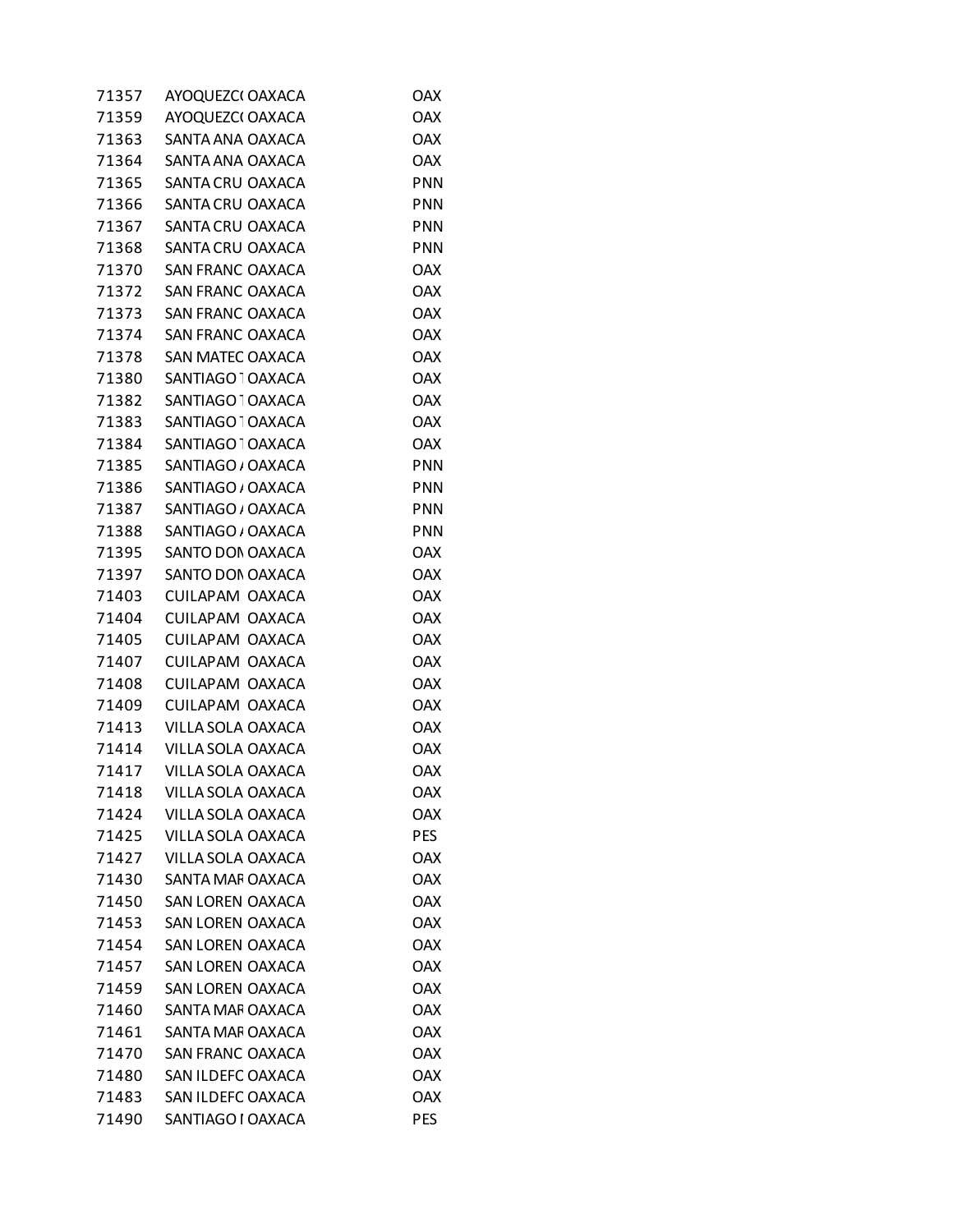| 71500 | HEROICA CI OAXACA        | oco        |
|-------|--------------------------|------------|
| 71502 | <b>HEROICA CI OAXACA</b> | OCO        |
| 71504 | <b>HEROICA CI OAXACA</b> | OCO        |
| 71505 | <b>HEROICA CI OAXACA</b> | OCO        |
| 71506 | <b>SAN MARTI OAXACA</b>  | <b>OAX</b> |
| 71510 | OCOTLAN D OAXACA         | OCO        |
| 71512 | OCOTLAN D OAXACA         | OCO        |
| 71514 | OCOTLAN E OAXACA         | OCO        |
| 71515 | OCOTLAN D OAXACA         | OCO        |
| 71516 | SANTA ANA OAXACA         | <b>OAX</b> |
| 71517 | SANTA ANA OAXACA         | <b>OAX</b> |
| 71520 | SAN ANTON OAXACA         | <b>OAX</b> |
| 71523 | ASUNCION OAXACA          | OCO        |
| 71525 | SAN PEDRO OAXACA         | <b>OAX</b> |
| 71526 | <b>SAN DIONIS OAXACA</b> | OCO        |
| 71528 | SAN DIONIS OAXACA        | OCO        |
| 71529 | MAGDALEN OAXACA          | OCO        |
| 71530 | SAN MIGUE OAXACA         | <b>OAX</b> |
| 71534 | SANTA CAT, OAXACA        | <b>OAX</b> |
| 71537 | SAN BALTA, OAXACA        | <b>OAX</b> |
| 71540 | SAN PEDRO OAXACA         | <b>OAX</b> |
| 71543 | SANTA LUCI OAXACA        | OCO        |
| 71545 | SAN JERONI OAXACA        | <b>OAX</b> |
| 71548 | <b>SAN ANDRE OAXACA</b>  | <b>OAX</b> |
| 71550 | SAN JOSE D OAXACA        | OCO        |
| 71552 | SAN JOSE D OAXACA        | OCO        |
| 71553 | SAN JOSE D OAXACA        | OCO        |
| 71557 | SAN PEDRO OAXACA         | <b>OAX</b> |
| 71560 | <b>SAN MARTI OAXACA</b>  | <b>OAX</b> |
| 71562 | <b>SAN MARTI OAXACA</b>  | <b>OAX</b> |
| 71565 | LA PE<br><b>OAXACA</b>   | <b>OAX</b> |
| 71566 | <b>OAXACA</b><br>LA PE   | <b>OAX</b> |
| 71567 | LA COMPAI OAXACA         | <b>OAX</b> |
| 71568 | LA COMPAI OAXACA         | <b>OAX</b> |
| 71569 | LA COMPAI OAXACA         | <b>OAX</b> |
| 71570 | COATECAS / OAXACA        | <b>OAX</b> |
| 71573 | COATECAS / OAXACA        | <b>OAX</b> |
| 71574 | COATECAS / OAXACA        | <b>OAX</b> |
| 71575 | SAN JUAN L OAXACA        | <b>OAX</b> |
| 71576 | SAN JUAN LOAXACA         | <b>OAX</b> |
| 71577 | SAN JUAN L OAXACA        | <b>OAX</b> |
| 71578 | SAN JUAN L OAXACA        | <b>OAX</b> |
| 71586 | TANICHE OAXACA           | <b>OAX</b> |
| 71588 | <b>SAN MIGUE OAXACA</b>  | OCO        |
| 71590 | YOGANA<br><b>OAXACA</b>  | <b>OAX</b> |
| 71595 | SAN VICENT OAXACA        | <b>OAX</b> |
| 71608 | SANTIAGO I OAXACA        | <b>PNN</b> |
| 71610 | SAN JUAN COAXACA         | <b>PNN</b> |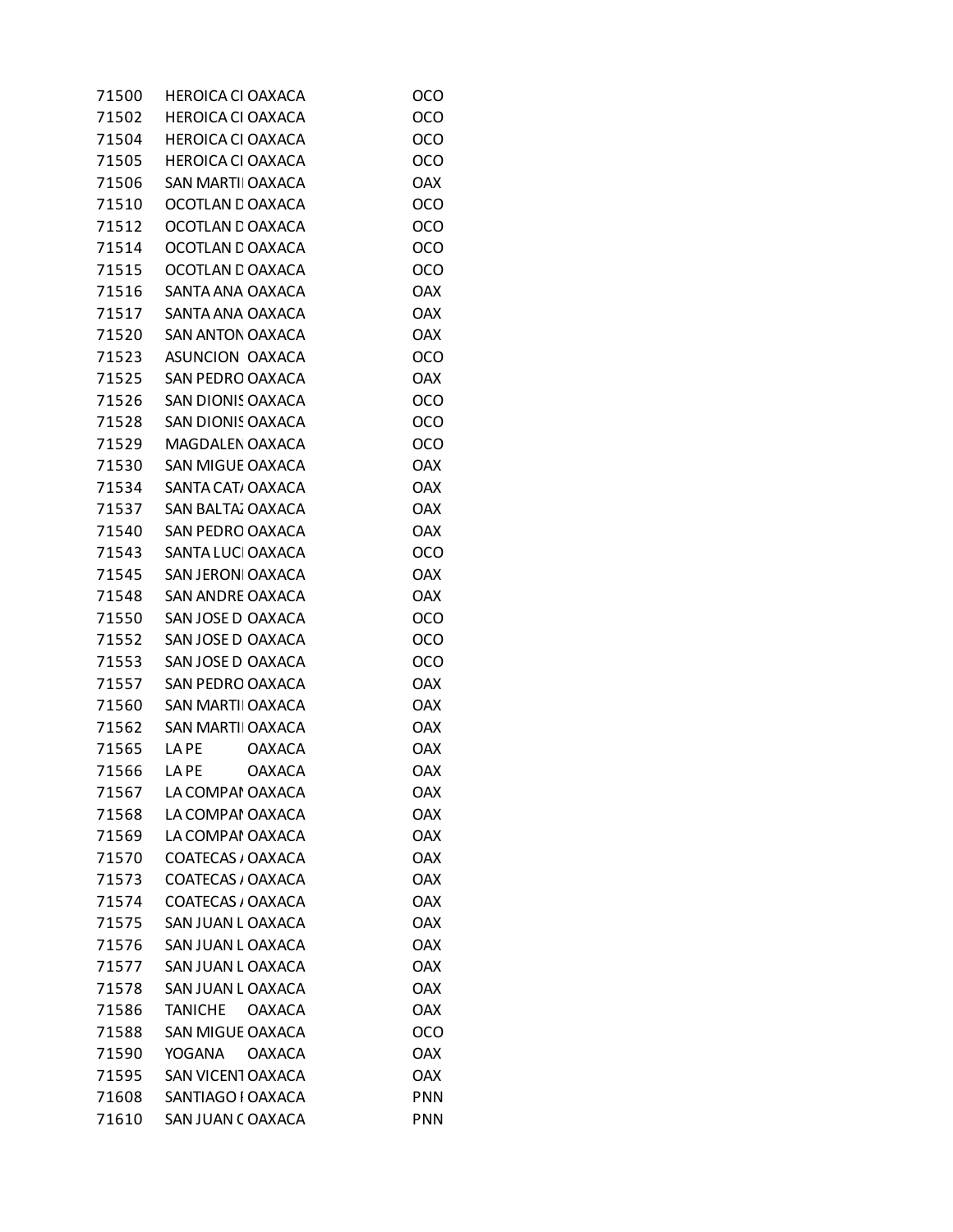| 71612 | SAN JUAN COAXACA             | <b>PNN</b> |
|-------|------------------------------|------------|
| 71613 | SAN JUAN COAXACA             | <b>PNN</b> |
| 71615 | SAN JUAN COAXACA             | PNN        |
| 71620 | SAN JUAN E OAXACA            | <b>PNN</b> |
| 71624 | SAN JUAN E OAXACA            | <b>PNN</b> |
| 71630 | MARTIRES I OAXACA            | <b>PNN</b> |
| 71631 | MARTIRES I OAXACA            | <b>PNN</b> |
| 71640 | SAN SEBASI OAXACA            | <b>PNN</b> |
| 71641 | <b>SAN SEBAST OAXACA</b>     | <b>PNN</b> |
| 71642 | SAN SEBASI OAXACA            | <b>PNN</b> |
| 71643 | SAN SEBASI OAXACA            | <b>PNN</b> |
| 71648 | SAN SEBASI OAXACA            | <b>PNN</b> |
| 71650 | SAN ANTON OAXACA             | <b>PNN</b> |
| 71655 | SANTA MAF OAXACA             | <b>PNN</b> |
| 71656 | SANTA MAF OAXACA             | <b>PNN</b> |
| 71670 | SAN MIGUE OAXACA             | <b>PNN</b> |
| 71671 | <b>SAN MIGUE OAXACA</b>      | <b>PNN</b> |
| 71675 | SAN MIGUE OAXACA             | <b>PNN</b> |
| 71678 | SAN MIGUE OAXACA             | <b>PNN</b> |
| 71683 | SANTIAGO <sup>-</sup> OAXACA | <b>PNN</b> |
| 71684 | SANTIAGO <sup>-</sup> OAXACA | <b>PNN</b> |
| 71685 | SANTIAGO <sup>-</sup> OAXACA | <b>PNN</b> |
| 71686 | <b>SAN JOSE E! OAXACA</b>    | <b>PNN</b> |
| 71699 | SANTO DON OAXACA             | <b>PNN</b> |
| 71700 | SANTIAGO J OAXACA            | <b>PNN</b> |
| 71702 | SANTIAGO J OAXACA            | <b>PNN</b> |
| 71703 | SANTIAGO J OAXACA            | <b>PNN</b> |
| 71704 | SANTIAGO J OAXACA            | <b>PNN</b> |
| 71705 | SANTIAGO J OAXACA            | <b>PNN</b> |
| 71706 | SANTIAGO J OAXACA            | <b>PNN</b> |
| 71707 | SANTIAGO J OAXACA            | PNN        |
| 71708 | SANTIAGO J OAXACA            | <b>PNN</b> |
| 71710 | <b>SAN PEDRO OAXACA</b>      | <b>PNN</b> |
| 71713 | <b>SAN PEDRO OAXACA</b>      | <b>PNN</b> |
| 71714 | <b>SAN PEDRO OAXACA</b>      | <b>PNN</b> |
| 71715 | <b>SAN PEDRO OAXACA</b>      | <b>PNN</b> |
| 71720 | SAN JUAN COAXACA             | <b>PNN</b> |
| 71721 | SAN JUAN COAXACA             | <b>PNN</b> |
| 71722 | SAN JUAN COAXACA             | <b>PNN</b> |
| 71724 | SAN JUAN COAXACA             | <b>PNN</b> |
| 71733 | SANTIAGO I OAXACA            | <b>PNN</b> |
| 71734 | SANTIAGO I OAXACA            | <b>PNN</b> |
| 71735 | SANTIAGO I OAXACA            | <b>PNN</b> |
| 71736 | SANTIAGO I OAXACA            | <b>PNN</b> |
| 71737 | SANTIAGO I OAXACA            | <b>PNN</b> |
| 71740 | SAN PEDRO OAXACA             | <b>PNN</b> |
| 71741 | <b>SAN PEDRO OAXACA</b>      | <b>PNN</b> |
| 71742 | SAN PEDRO OAXACA             | <b>PNN</b> |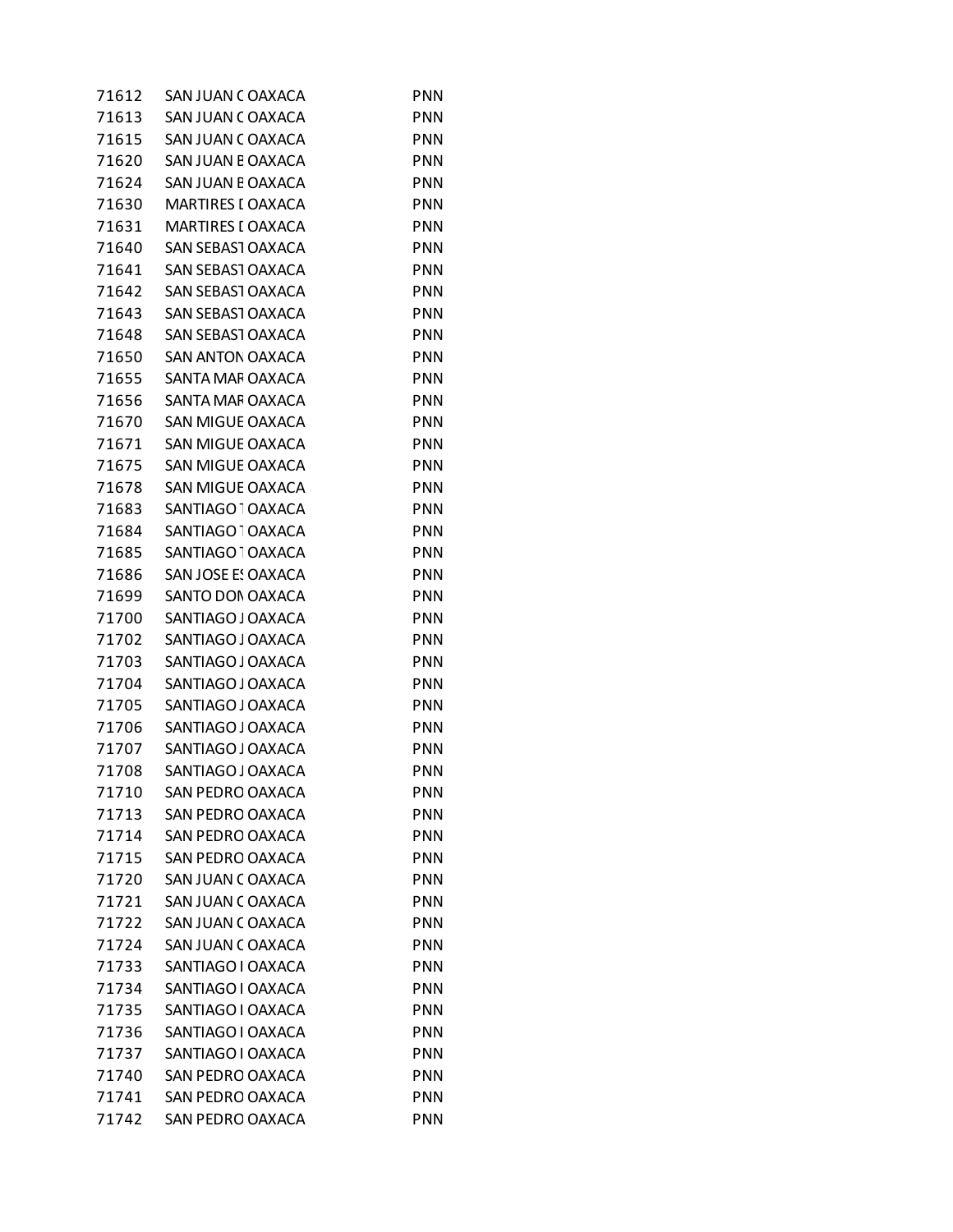| 71743 | SAN PEDRO OAXACA             | <b>PNN</b> |
|-------|------------------------------|------------|
| 71744 | <b>SAN PEDRO OAXACA</b>      | <b>PNN</b> |
| 71747 | <b>SAN PEDRO OAXACA</b>      | <b>PNN</b> |
| 71750 | PINOTEPA I OAXACA            | <b>PNN</b> |
| 71757 | PINOTEPA I OAXACA            | <b>PNN</b> |
| 71761 | <b>SAN LOREN OAXACA</b>      | <b>PNN</b> |
| 71762 | SAN LOREN OAXACA             | <b>PNN</b> |
| 71763 | <b>SAN LOREN OAXACA</b>      | <b>PNN</b> |
| 71764 | SAN AGUST OAXACA             | <b>PNN</b> |
| 71765 | SAN AGUST OAXACA             | <b>PNN</b> |
| 71766 | SAN AGUST OAXACA             | <b>PNN</b> |
| 71768 | SAN AGUST OAXACA             | <b>PNN</b> |
| 71770 | SAN ANDRE OAXACA             | <b>PNN</b> |
| 71771 | SAN ANDRE OAXACA             | <b>PNN</b> |
| 71777 | <b>SAN ANDRE OAXACA</b>      | <b>PNN</b> |
| 71780 | SANTA CAT, OAXACA            | <b>PNN</b> |
| 71784 | SANTIAGO <sup>-</sup> OAXACA | <b>PNN</b> |
| 71785 | SANTIAGO <sup>-</sup> OAXACA | <b>PNN</b> |
| 71786 | SANTIAGO <sup>-</sup> OAXACA | <b>PNN</b> |
| 71787 | SANTIAGO <sup>-</sup> OAXACA | <b>PNN</b> |
| 71788 | SANTIAGO <sup>-</sup> OAXACA | <b>PNN</b> |
| 71789 | SANTIAGO <sup>1</sup> OAXACA | <b>PNN</b> |
| 71791 | SANTA MAF OAXACA             | <b>PNN</b> |
| 71792 | SANTA MAF OAXACA             | <b>PNN</b> |
| 71799 | SANTA MAF OAXACA             | <b>PNN</b> |
| 71803 | VILLA DE TL OAXACA           | <b>PES</b> |
| 71804 | VILLA DE TL OAXACA           | <b>PNN</b> |
| 71805 | VILLA DE TL OAXACA           | <b>PES</b> |
| 71806 | VILLA DE TL OAXACA           | <b>PNN</b> |
| 71807 | VILLA DE TL OAXACA           | <b>PNN</b> |
| 71809 | VILLA DE TL OAXACA           | <b>PNN</b> |
| 71810 | VILLA DE TL OAXACA           | PES        |
| 71814 | VILLA DE TL OAXACA           | <b>PNN</b> |
| 71815 | VILLA DE TL OAXACA           | <b>PNN</b> |
| 71817 | VILLA DE TL OAXACA           | <b>PNN</b> |
| 71820 | VILLA DE TL OAXACA           | <b>PNN</b> |
| 71821 | VILLA DE TL OAXACA           | <b>PNN</b> |
| 71826 | VILLA DE TL OAXACA           | <b>PNN</b> |
| 71830 | VILLA DE TUOAXACA            | <b>PES</b> |
| 71831 | VILLA DE TL OAXACA           | <b>PES</b> |
| 71833 | VILLA DE TL OAXACA           | <b>PNN</b> |
| 71834 | VILLA DE TL OAXACA           | <b>PES</b> |
| 71835 | VILLA DE TL OAXACA           | <b>PES</b> |
| 71836 | VILLA DE TL OAXACA           | <b>PES</b> |
| 71837 | VILLA DE TL OAXACA           | <b>PES</b> |
| 71840 | VILLA DE TL OAXACA           | <b>PNN</b> |
| 71850 | TATALTEPE(OAXACA             | <b>PNN</b> |
| 71851 | TATALTEPE(OAXACA             | <b>PNN</b> |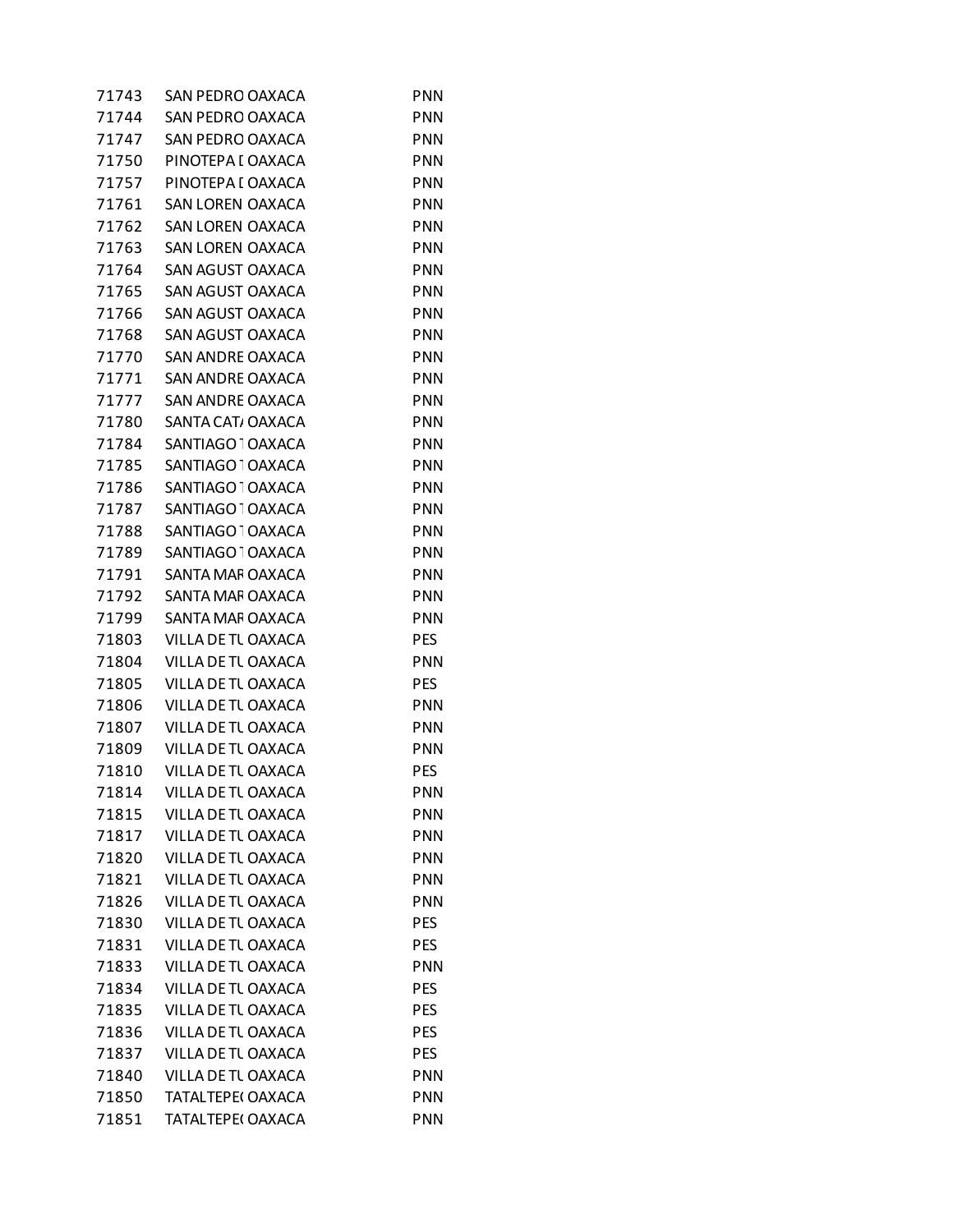| 71853 | TATALTEPE(OAXACA         |               | PNN        |
|-------|--------------------------|---------------|------------|
| 71854 | TATAL TEPE( OAXACA       |               | <b>PNN</b> |
| 71856 | TATALTEPE(OAXACA         |               | <b>PNN</b> |
| 71857 | TATALTEPE(OAXACA         |               | <b>PNN</b> |
| 71870 | SAN JUAN COAXACA         |               | <b>PES</b> |
| 71873 | SAN JUAN COAXACA         |               | <b>PES</b> |
| 71890 | SAN MIGUE OAXACA         |               | PES        |
| 71901 | SANTA CAT, OAXACA        |               | <b>PES</b> |
| 71910 | SANTA CAT/OAXACA         |               | <b>PES</b> |
| 71913 | SANTA CAT/OAXACA         |               | <b>PES</b> |
| 71914 | SANTA CAT/OAXACA         |               | <b>PES</b> |
| 71915 | SANTA CAT/ OAXACA        |               | <b>PES</b> |
| 71916 | SANTA CAT/OAXACA         |               | PES        |
| 71917 | SANTA CAT, OAXACA        |               | <b>PES</b> |
| 71920 | SAN PEDRO OAXACA         |               | <b>PES</b> |
| 71923 | SAN PEDRO OAXACA         |               | <b>PES</b> |
| 71930 | SANTIAGO ' OAXACA        |               | <b>PES</b> |
| 71940 | SAN JUAN L OAXACA        |               | <b>PES</b> |
| 71943 | SAN JUAN L OAXACA        |               | PES        |
| 71944 | SAN JUAN L OAXACA        |               | <b>PES</b> |
| 71945 | SAN JUAN L OAXACA        |               | <b>PES</b> |
| 71946 | SAN JUAN L OAXACA        |               | <b>PES</b> |
| 71947 | SAN JUAN L OAXACA        |               | <b>PES</b> |
| 71953 | SANTA MAF OAXACA         |               | <b>PES</b> |
| 71963 | SANTOS REYOAXACA         |               | PES        |
| 71964 | <b>SANTOS REY OAXACA</b> |               | <b>PES</b> |
| 71965 | <b>SANTOS REY OAXACA</b> |               | <b>PES</b> |
| 71966 | <b>SANTOS REY OAXACA</b> |               | <b>PES</b> |
| 71967 | <b>SANTOS RE' OAXACA</b> |               | <b>PES</b> |
| 71971 | <b>SAN GABRII OAXACA</b> |               | <b>PES</b> |
| 71973 | <b>SAN GABRII OAXACA</b> |               | PES        |
| 71974 | <b>SAN GABRII OAXACA</b> |               | <b>PES</b> |
| 71980 | SAN PEDRO OAXACA         |               | PES        |
| 71982 | <b>SAN PEDRO OAXACA</b>  |               | PES        |
| 71983 | <b>SAN PEDRO OAXACA</b>  |               | <b>PES</b> |
| 71984 | SAN PEDRO OAXACA         |               | <b>PES</b> |
| 71985 | SAN PEDRO OAXACA         |               | <b>PES</b> |
| 71986 | <b>SAN PEDRO OAXACA</b>  |               | <b>PES</b> |
| 71989 | SAN PEDRO OAXACA         |               | <b>PES</b> |
| 71990 | <b>SAN PEDRO OAXACA</b>  |               | PES        |
| 71992 | <b>SAN PEDRO OAXACA</b>  |               | <b>PES</b> |
| 71993 | SAN PEDRO OAXACA         |               | <b>PES</b> |
| 71994 | SAN PEDRO OAXACA         |               | <b>PES</b> |
| 71997 | <b>SAN PEDRO OAXACA</b>  |               | <b>PES</b> |
| 71998 | <b>SAN PEDRO OAXACA</b>  |               | <b>PES</b> |
| 72364 | <b>PUEBLA</b>            | <b>PUEBLA</b> | PUE        |
| 72584 | <b>PUEBLA</b>            | <b>PUEBLA</b> | <b>PUE</b> |
| 72596 | PUEBLA                   | <b>PUEBLA</b> | <b>PUE</b> |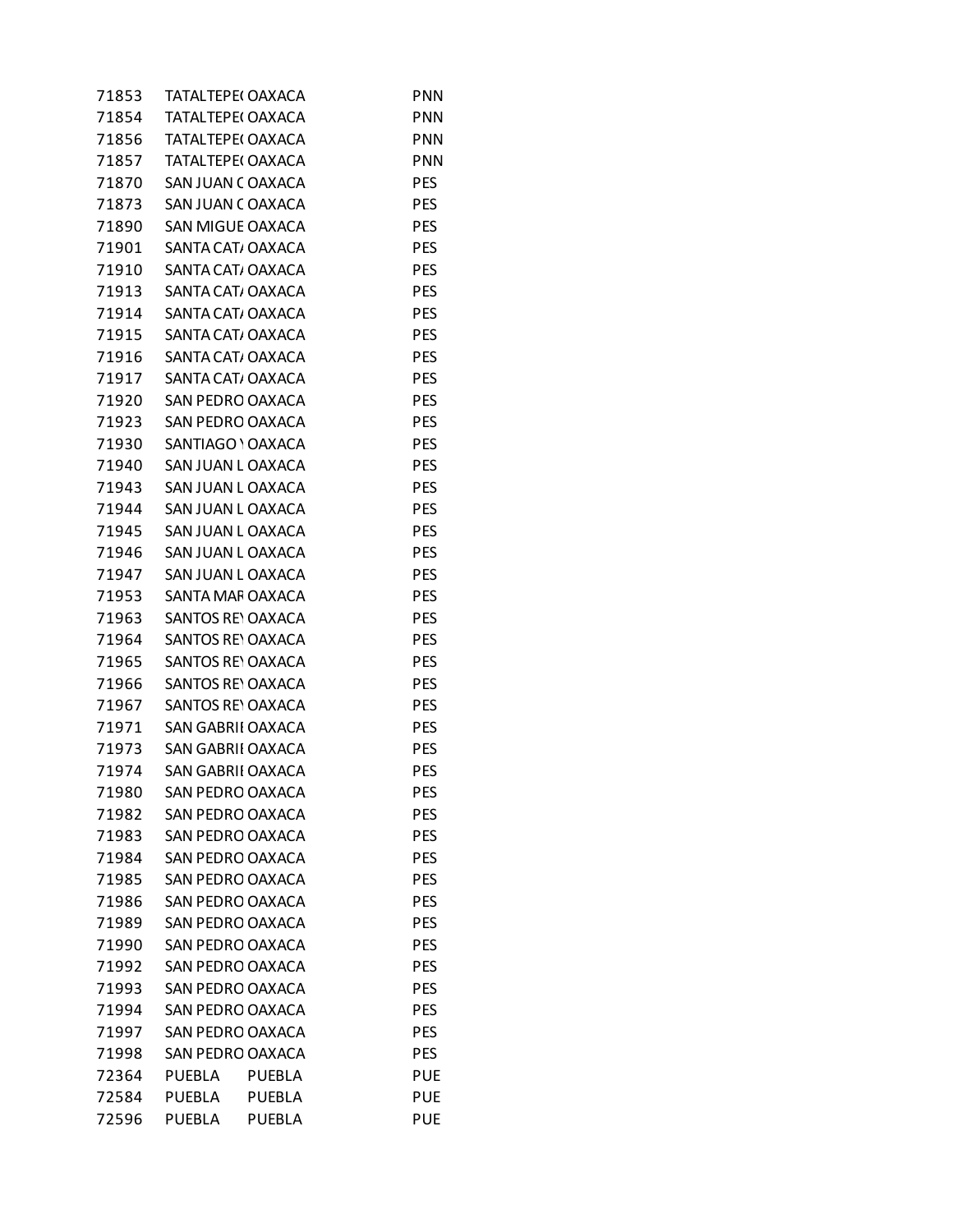| 72597 | PUEBLA                   | <b>PUEBLA</b> | <b>PUE</b>      |
|-------|--------------------------|---------------|-----------------|
| 72600 | <b>TLALTENAN PUEBLA</b>  |               | <b>PUE</b>      |
| 72640 | JUAN C. BO PUEBLA        |               | <b>SMT</b>      |
| 72660 | JUAN C. BO PUEBLA        |               | <b>SMT</b>      |
| 72665 | <b>JUAN C. BO PUEBLA</b> |               | <b>PUE</b>      |
| 72668 | JUAN C. BO PUEBLA        |               | <b>PUE</b>      |
| 72669 | JUAN C. BO PUEBLA        |               | <b>PUE</b>      |
| 72685 | <b>CORONANC PUEBLA</b>   |               | <b>PUE</b>      |
| 72848 | <b>SAN ANDRE PUEBLA</b>  |               | <b>PUE</b>      |
| 72850 | OCOYUCAN PUEBLA          |               | PU <sub>2</sub> |
| 72860 | OCOYUCAN PUEBLA          |               | PU <sub>2</sub> |
| 72861 | <b>OCOYUCAN PUEBLA</b>   |               | <b>PUE</b>      |
| 72863 | OCOYUCAN PUEBLA          |               | <b>PUE</b>      |
| 72864 | OCOYUCAN PUEBLA          |               | <b>PUE</b>      |
| 72867 | <b>OCOYUCAN PUEBLA</b>   |               | <b>PUE</b>      |
| 72900 | PUEBLA PUEBLA            |               | <b>PUE</b>      |
| 72943 | PUEBLA PUEBLA            |               | <b>PUE</b>      |
| 72960 | PUEBLA PUEBLA            |               | <b>PUE</b>      |
| 72970 | PUEBLA                   | PUEBLA        | <b>PUE</b>      |
| 72971 | PUEBLA PUEBLA            |               | <b>PUE</b>      |
|       | 72973 PUEBLA PUEBLA      |               | <b>PUE</b>      |
| 72975 | PUEBLA                   | <b>PUEBLA</b> | <b>PUE</b>      |
| 72977 | <b>PUEBLA</b>            | <b>PUEBLA</b> | <b>PUE</b>      |
| 72978 | PUEBLA                   | <b>PUEBLA</b> | <b>PUE</b>      |
| 72980 | <b>AMOZOC</b>            | <b>PUEBLA</b> | PU4             |
| 72985 | <b>AMOZOC</b>            | <b>PUEBLA</b> | <b>PUE</b>      |
| 72989 | <b>AMOZOC</b>            | PUEBLA        | <b>PUE</b>      |
| 72990 | <b>AMOZOC</b>            | <b>PUEBLA</b> | PU4             |
| 72992 | <b>AMOZOC</b>            | <b>PUEBLA</b> | PU4             |
| 72993 | <b>AMOZOC</b>            | <b>PUEBLA</b> | PU4             |
| 72994 | <b>AMOZOC</b>            | <b>PUEBLA</b> | PU4             |
| 72996 | <b>AMOZOC</b>            | <b>PUEBLA</b> | <b>PUE</b>      |
| 73000 | <b>FRANCISCO PUEBLA</b>  |               | PU <sub>3</sub> |
| 73060 | <b>TLAXCO</b>            | <b>PUEBLA</b> | PAZ             |
| 73063 | <b>TLAXCO</b>            | <b>PUEBLA</b> | PAZ             |
| 73064 | <b>TLAXCO</b>            | <b>PUEBLA</b> | PAZ             |
| 73065 | <b>TLAXCO</b>            | <b>PUEBLA</b> | PAZ             |
| 73068 | <b>TLAXCO</b>            | <b>PUEBLA</b> | PAZ             |
| 73069 | <b>TLAXCO</b>            | <b>PUEBLA</b> | PAZ             |
| 73080 | XICOTEPEC PUEBLA         |               | <b>TUL</b>      |
| 73090 | <b>XICOTEPEC PUEBLA</b>  |               | <b>TUL</b>      |
| 73100 | PAHUATLAI PUEBLA         |               | <b>TUL</b>      |
| 73110 | PAHUATLAI PUEBLA         |               | <b>TUL</b>      |
| 73120 | <b>HONEY</b>             | <b>PUEBLA</b> | <b>TUL</b>      |
| 73128 | <b>HONEY</b>             | <b>PUEBLA</b> | <b>TUL</b>      |
| 73129 | <b>HONEY</b>             | <b>PUEBLA</b> | <b>TUL</b>      |
| 73130 | <b>HONEY</b>             | <b>PUEBLA</b> | <b>TUL</b>      |
| 73134 | <b>HONEY</b>             | <b>PUEBLA</b> | <b>TUL</b>      |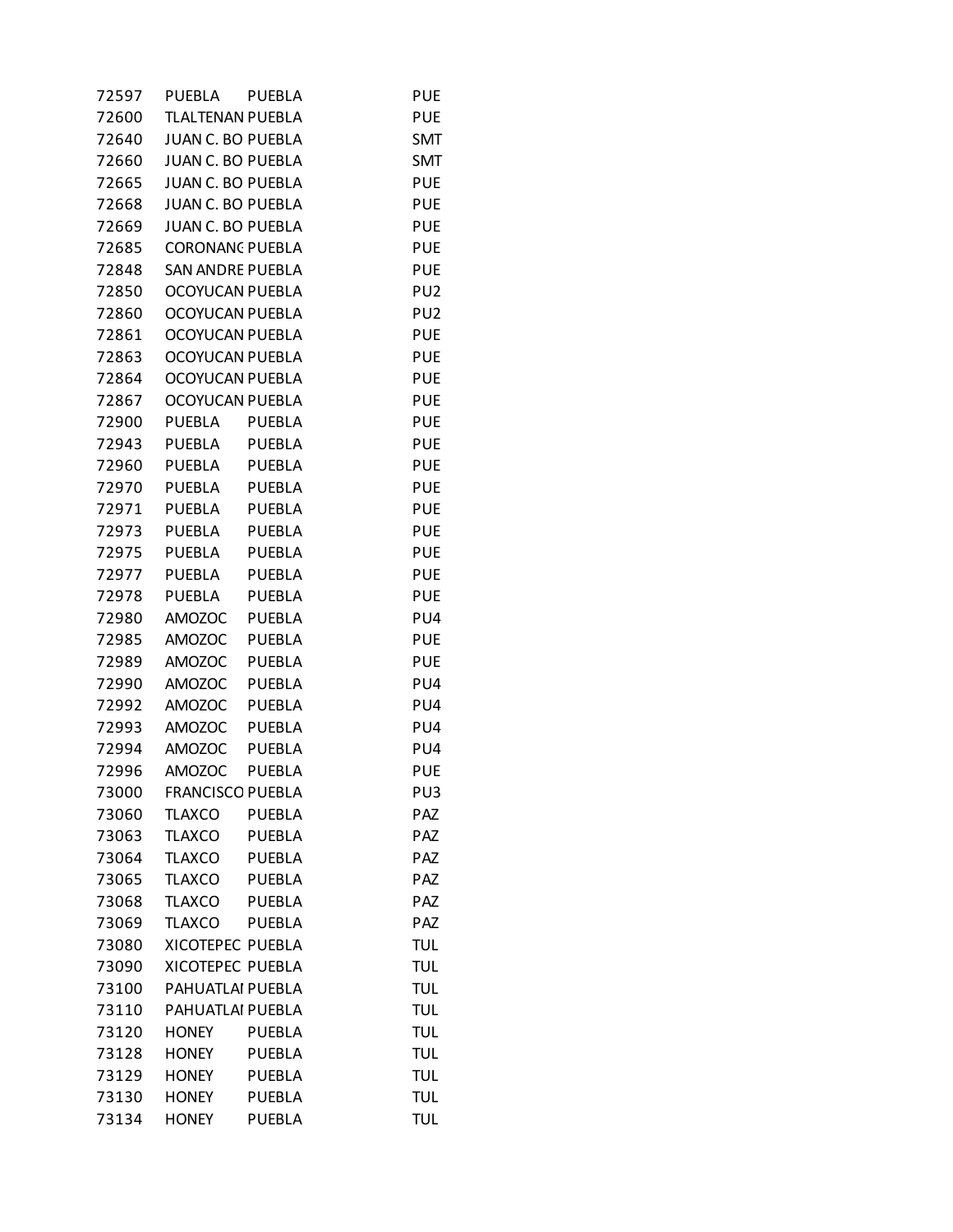| 73135 | HONEY                    | <b>PUEBLA</b> | <b>TUL</b> |
|-------|--------------------------|---------------|------------|
| 73160 | <b>HUAUCHIN PUEBLA</b>   |               | <b>TUL</b> |
| 73161 | HUAUCHIN PUEBLA          |               | <b>TUL</b> |
|       | 73165 HUAUCHIN PUEBLA    |               | <b>TUL</b> |
| 73168 | <b>HUAUCHIN PUEBLA</b>   |               | <b>TUL</b> |
| 73169 | <b>HUAUCHIN PUEBLA</b>   |               | <b>TUL</b> |
| 73170 | <b>HUAUCHIN PUEBLA</b>   |               | <b>TUL</b> |
| 73172 | <b>HUAUCHIN PUEBLA</b>   |               | <b>TUL</b> |
| 73173 | <b>HUAUCHIN PUEBLA</b>   |               | <b>TUL</b> |
| 73174 | <b>HUAUCHIN PUEBLA</b>   |               | <b>TUL</b> |
| 73175 | <b>HUAUCHIN PUEBLA</b>   |               | <b>TUL</b> |
| 73176 | <b>HUAUCHIN PUEBLA</b>   |               | <b>TUL</b> |
| 73177 | <b>HUAUCHIN PUEBLA</b>   |               | <b>TUL</b> |
| 73178 | <b>HUAUCHIN PUEBLA</b>   |               | <b>TUL</b> |
| 73180 | AHUAZOTEI PUEBLA         |               | <b>TUL</b> |
| 73181 | AHUAZOTEI PUEBLA         |               | <b>TUL</b> |
| 73185 | AHUAZOTEI PUEBLA         |               | <b>TUL</b> |
|       |                          |               |            |
| 73190 | AHUAZOTEI PUEBLA         |               | <b>TUL</b> |
| 73191 | AHUAZOTEI PUEBLA         |               | <b>TUL</b> |
|       | 73193 AHUAZOTEI PUEBLA   |               | <b>TUL</b> |
| 73195 | AHUAZOTEI PUEBLA         |               | <b>TUL</b> |
| 73200 | <b>JUAN GALII PUEBLA</b> |               | <b>TUL</b> |
| 73210 | <b>JUAN GALII PUEBLA</b> |               | <b>TUL</b> |
| 73220 | TLAOLA PUEBLA            |               | <b>TUL</b> |
| 73230 | TLAOLA PUEBLA            |               | <b>TUL</b> |
| 73246 | ZIHUATEUT PUEBLA         |               | <b>TUL</b> |
| 73298 | <b>CHIGNAHU PUEBLA</b>   |               | <b>PUE</b> |
| 73299 | <b>CHIGNAHU PUEBLA</b>   |               | <b>PUE</b> |
| 73300 | <b>CHIGNAHU PUEBLA</b>   |               | <b>APO</b> |
| 73304 | <b>CHIGNAHU PUEBLA</b>   |               | <b>PUE</b> |
| 73306 | CHIGNAHU PUEBLA          |               | <b>PUE</b> |
| 73308 | <b>CHIGNAHU PUEBLA</b>   |               | <b>PUE</b> |
| 73309 | <b>CHIGNAHU PUEBLA</b>   |               | <b>PUE</b> |
| 73310 | ZACATLAN PUEBLA          |               | APO        |
| 73312 | ZACATLAN                 | PUEBLA        | APO        |
| 73313 | ZACATLAN PUEBLA          |               | <b>APO</b> |
| 73314 | ZACATLAN PUEBLA          |               | <b>APO</b> |
| 73315 | ZACATLAN                 | <b>PUEBLA</b> | <b>APO</b> |
| 73316 | ZACATLAN                 | <b>PUEBLA</b> | <b>APO</b> |
| 73317 | ZACATLAN PUEBLA          |               | APO        |
| 73318 | ZACATLAN PUEBLA          |               | <b>APO</b> |
| 73319 | ZACATLAN                 | <b>PUEBLA</b> | APO        |
| 73320 | <b>CHICONCU. PUEBLA</b>  |               | TUL        |
| 73330 | AHUACATL, PUEBLA         |               | <b>APO</b> |
| 73360 | AMIXTLAN PUEBLA          |               | PU3        |
| 73370 | <b>TEPANGO C PUEBLA</b>  |               | PU3        |
| 73410 | COATEPEC PUEBLA          |               | PU3        |
| 73470 | HUEHUETL/ PUEBLA         |               | <b>MDT</b> |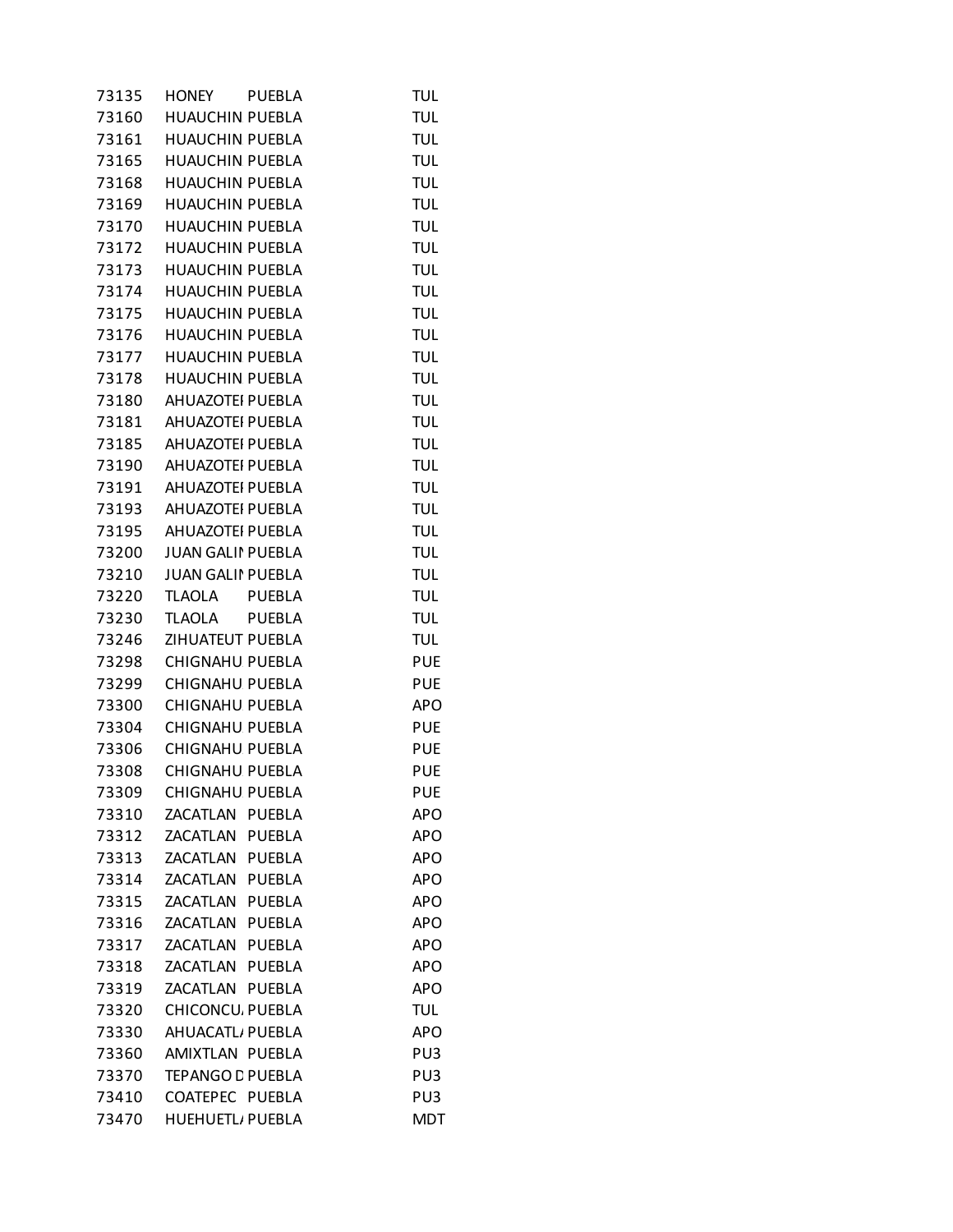| 73471 | HUEHUETL/ PUEBLA         |               | MDT        |
|-------|--------------------------|---------------|------------|
| 73474 | <b>HUEHUETL</b> , PUEBLA |               | <b>MDT</b> |
| 73475 | <b>HUEHUETL/PUEBLA</b>   |               | PU3        |
| 73476 | <b>HUEHUETL</b> , PUEBLA |               | <b>MDT</b> |
| 73480 | IXTEPEC PUEBLA           |               | PU3        |
| 73502 | <b>TENAMPUL PUEBLA</b>   |               | <b>MDT</b> |
| 73503 | <b>TENAMPUL PUEBLA</b>   |               | <b>MDT</b> |
| 73504 | <b>TENAMPUL PUEBLA</b>   |               | <b>MDT</b> |
| 73505 | <b>TENAMPUL PUEBLA</b>   |               | <b>MDT</b> |
| 73506 | <b>TENAMPUL PUEBLA</b>   |               | <b>MDT</b> |
| 73507 | <b>TENAMPUL PUEBLA</b>   |               | <b>MDT</b> |
| 73509 | <b>TENAMPUL PUEBLA</b>   |               | <b>MDT</b> |
| 73510 | TUZAMAPA PUEBLA          |               | <b>MDT</b> |
| 73514 | TUZAMAPA PUEBLA          |               | <b>MDT</b> |
| 73515 | TUZAMAPA PUEBLA          |               | <b>MDT</b> |
| 73516 | TUZAMAPA PUEBLA          |               | <b>MDT</b> |
| 73517 | <b>TUZAMAPA PUEBLA</b>   |               | <b>MDT</b> |
| 73518 | <b>TUZAMAPA PUEBLA</b>   |               | <b>MDT</b> |
| 73520 | CAXHUACA PUEBLA          |               | <b>MDT</b> |
| 73523 | CAXHUACA PUEBLA          |               | <b>MDT</b> |
| 73560 | <b>CUETZALAN PUEBLA</b>  |               | <b>TZN</b> |
| 73572 | AYOTOXCO PUEBLA          |               | <b>MDT</b> |
| 73573 | <b>AYOTOXCO PUEBLA</b>   |               | <b>MDT</b> |
| 73575 | AYOTOXCO PUEBLA          |               | <b>MDT</b> |
| 73576 | AYOTOXCO PUEBLA          |               | <b>MDT</b> |
| 73579 | <b>AYOTOXCO PUEBLA</b>   |               | <b>MDT</b> |
| 73580 | HUEYTAMA PUEBLA          |               | <b>TZN</b> |
| 73581 | HUEYTAMA PUEBLA          |               | <b>MDT</b> |
| 73583 | <b>HUEYTAMA PUEBLA</b>   |               | <b>MDT</b> |
| 73584 | HUEYTAMA PUEBLA          |               | <b>MDT</b> |
| 73585 | <b>HUEYTAMA PUEBLA</b>   |               | <b>MDT</b> |
| 73586 | <b>HUEYTAMA PUEBLA</b>   |               | <b>MDT</b> |
| 73588 | <b>HUEYTAMA PUEBLA</b>   |               | <b>MDT</b> |
| 73589 | HUEYTAMA PUEBLA          |               | <b>MDT</b> |
| 73590 | <b>ACATENO</b>           | <b>PUEBLA</b> | <b>MDT</b> |
| 73591 | <b>ACATENO</b>           | PUEBLA        | <b>MDT</b> |
| 73592 | ACATENO                  | PUEBLA        | <b>MDT</b> |
| 73593 | <b>ACATENO</b>           | <b>PUEBLA</b> | <b>MDT</b> |
| 73594 | <b>ACATENO</b>           | <b>PUEBLA</b> | <b>MDT</b> |
| 73595 | <b>ACATENO</b>           | PUEBLA        | <b>MDT</b> |
| 73596 | <b>ACATENO</b>           | <b>PUEBLA</b> | <b>MDT</b> |
| 73597 | <b>ACATENO</b>           | <b>PUEBLA</b> | <b>MDT</b> |
| 73598 | <b>ACATENO</b>           | <b>PUEBLA</b> | <b>MDT</b> |
| 73600 | <b>CUAUTEMP PUEBLA</b>   |               | PU3        |
| 73610 | <b>CUAUTEMP PUEBLA</b>   |               | PU3        |
| 73620 | AQUIXTLA PUEBLA          |               | <b>APO</b> |
| 73631 | <b>AQUIXTLA</b>          | <b>PUEBLA</b> | <b>PUE</b> |
| 73635 | AQUIXTLA PUEBLA          |               | <b>PUE</b> |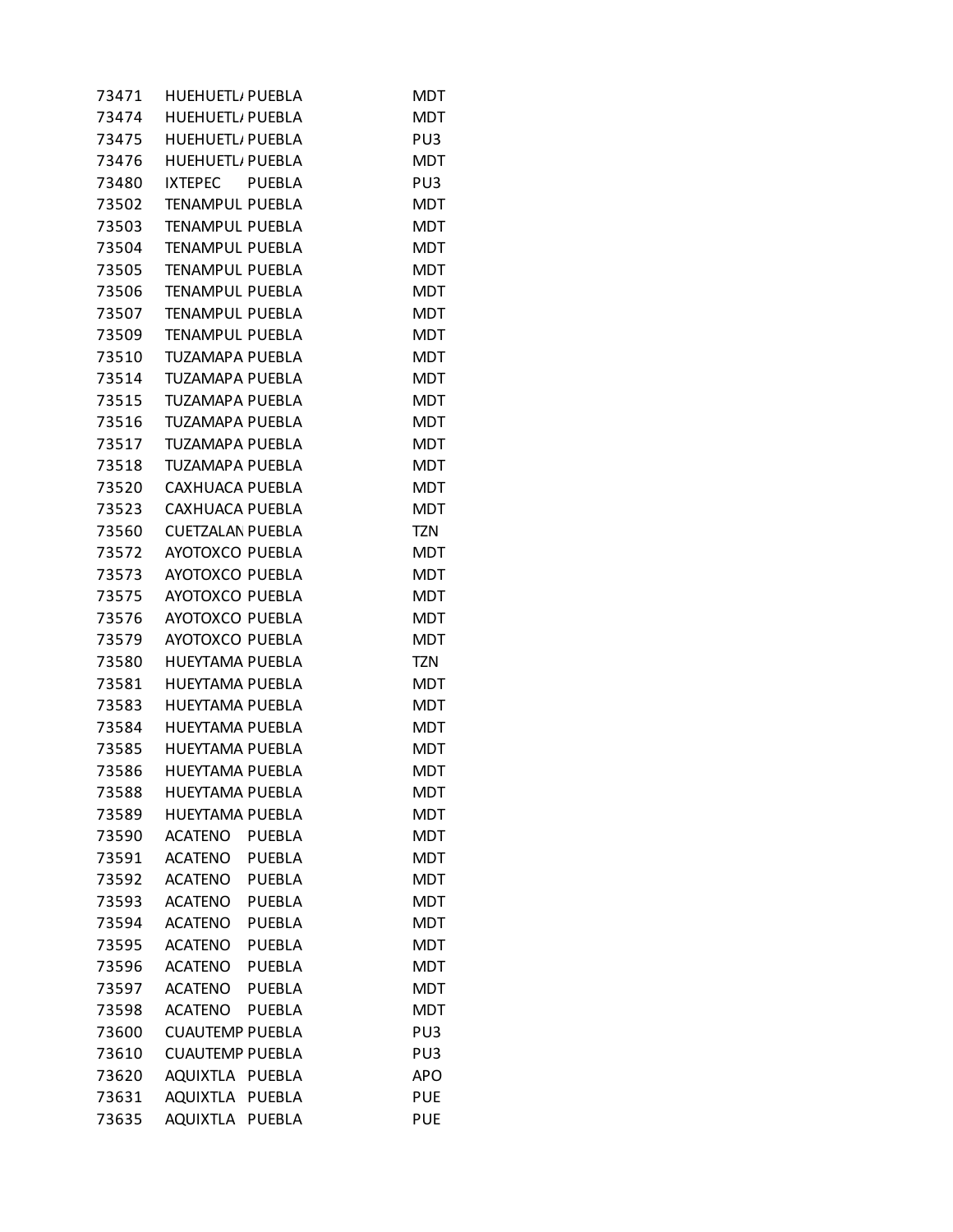| 73637 | AQUIXTLA PUEBLA              |               | <b>PUE</b> |
|-------|------------------------------|---------------|------------|
| 73638 | AQUIXTLA PUEBLA              |               | <b>PUE</b> |
| 73646 | <b>TETELA DE (PUEBLA</b>     |               | <b>APO</b> |
| 73680 | ZACAPOAX PUEBLA              |               | <b>TZN</b> |
| 73688 | ZACAPOAX <sup>-</sup> PUEBLA |               | <b>TZN</b> |
| 73691 | ZACAPOAX <sup>-</sup> PUEBLA |               | <b>TZN</b> |
| 73692 | ZACAPOAX <sup>-</sup> PUEBLA |               | <b>TZN</b> |
| 73700 | ZARAGOZA PUEBLA              |               | <b>TZN</b> |
| 73720 | IXTACAMA) PUEBLA             |               | <b>PUE</b> |
| 73721 | IXTACAMA) PUEBLA             |               | <b>PUE</b> |
| 73722 | <b>IXTACAMA) PUEBLA</b>      |               | <b>PUE</b> |
| 73723 | <b>IXTACAMA) PUEBLA</b>      |               | <b>PUE</b> |
| 73724 | IXTACAMA) PUEBLA             |               | <b>PUE</b> |
| 73725 | IXTACAMA) PUEBLA             |               | <b>PUE</b> |
| 73726 | IXTACAMA) PUEBLA             |               | <b>PUE</b> |
| 73730 | IXTACAMA) PUEBLA             |               | <b>APO</b> |
| 73732 | <b>IXTACAMA) PUEBLA</b>      |               | <b>PUE</b> |
| 73734 | <b>IXTACAMA) PUEBLA</b>      |               | <b>PUE</b> |
| 73735 | IXTACAMA) PUEBLA             |               | <b>PUE</b> |
| 73736 | IXTACAMA) PUEBLA             |               | <b>PUE</b> |
| 73737 | <b>IXTACAMA) PUEBLA</b>      |               | <b>PUE</b> |
| 73738 | IXTACAMA) PUEBLA             |               | <b>PUE</b> |
| 73739 | IXTACAMA) PUEBLA             |               | <b>PUE</b> |
| 73740 | ZAUTLA PUEBLA                |               | <b>TZN</b> |
| 73750 | ZAUTLA                       | PUEBLA        | TZN        |
| 73760 | OCOTEPEC PUEBLA              |               | <b>APO</b> |
| 73761 | OCOTEPEC PUEBLA              |               | <b>PUE</b> |
| 73763 | OCOTEPEC PUEBLA              |               | <b>PUE</b> |
| 73764 | <b>OCOTEPEC</b>              | PUEBLA        | <b>PUE</b> |
| 73765 | OCOTEPEC PUEBLA              |               | <b>PUE</b> |
| 73766 | OCOTEPEC PUEBLA              |               | <b>PUE</b> |
| 73770 | OCOTEPEC PUEBLA              |               | <b>PUE</b> |
| 73773 | <b>OCOTEPEC</b>              | <b>PUEBLA</b> | PUE        |
| 73774 | <b>OCOTEPEC</b>              | <b>PUEBLA</b> | <b>PUE</b> |
| 73780 | <b>LIBRES</b>                | <b>PUEBLA</b> | PU3        |
| 73783 | <b>LIBRES</b>                | <b>PUEBLA</b> | PU3        |
| 73785 | <b>LIBRES</b>                | <b>PUEBLA</b> | PU3        |
| 73790 | <b>LIBRES</b>                | <b>PUEBLA</b> | <b>PUE</b> |
| 73791 | <b>LIBRES</b>                | <b>PUEBLA</b> | <b>PUE</b> |
| 73792 | LIBRES                       | <b>PUEBLA</b> | <b>PUE</b> |
| 73795 | <b>LIBRES</b>                | <b>PUEBLA</b> | PU3        |
| 73796 | <b>LIBRES</b>                | <b>PUEBLA</b> | <b>PUE</b> |
| 73797 | <b>LIBRES</b>                | <b>PUEBLA</b> | PU3        |
| 73798 | <b>LIBRES</b>                | <b>PUEBLA</b> | <b>PUE</b> |
| 73799 | LIBRES                       | <b>PUEBLA</b> | <b>PUE</b> |
| 73800 | TEZIUTLAN PUEBLA             |               | <b>TZN</b> |
| 73803 | TEZIUTLAN PUEBLA             |               | <b>TZN</b> |
| 73811 | TEZIUTLAN PUEBLA             |               | <b>TZN</b> |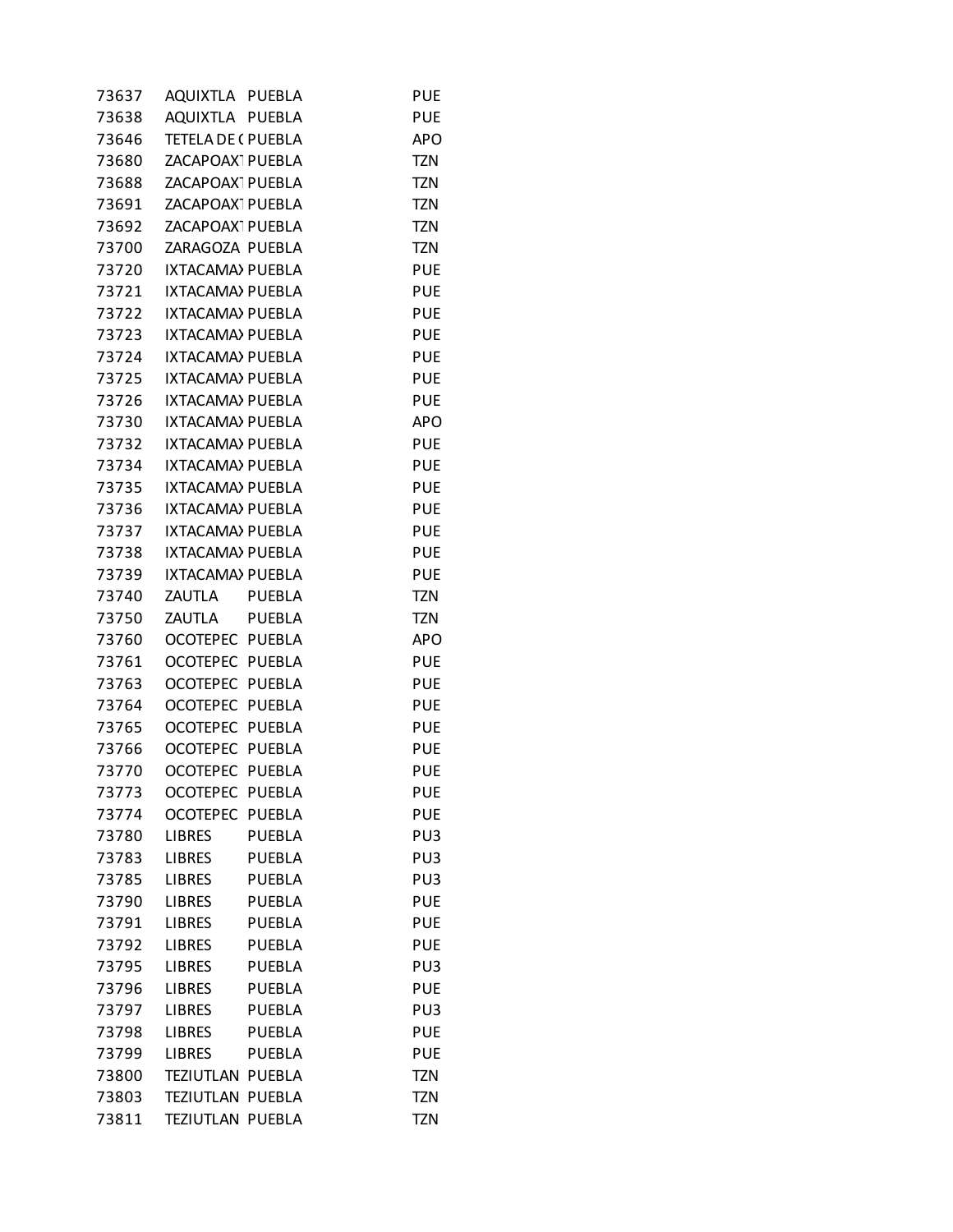| 73815 | TEZIUTLAN PUEBLA         | TZN        |
|-------|--------------------------|------------|
| 73816 | TEZIUTLAN PUEBLA         | <b>TZN</b> |
| 73820 | TEZIUTLAN PUEBLA         | <b>TZN</b> |
| 73830 | TEZIUTLAN PUEBLA         | <b>TZN</b> |
| 73831 | <b>TEZIUTLAN PUEBLA</b>  | <b>TZN</b> |
| 73840 | TEZIUTLAN PUEBLA         | <b>TZN</b> |
| 73841 | TEZIUTLAN PUEBLA         | <b>TZN</b> |
| 73850 | TEZIUTLAN PUEBLA         | <b>TZN</b> |
| 73860 | TEZIUTLAN PUEBLA         | <b>TZN</b> |
| 73863 | TEZIUTLAN PUEBLA         | <b>TZN</b> |
| 73870 | <b>TEZIUTLAN PUEBLA</b>  | <b>TZN</b> |
| 73880 | TEZIUTLAN PUEBLA         | <b>TZN</b> |
| 73881 | TEZIUTLAN PUEBLA         | <b>TZN</b> |
| 73885 | TEZIUTLAN PUEBLA         | <b>TZN</b> |
| 73886 | TEZIUTLAN PUEBLA         | <b>TZN</b> |
| 73887 | TEZIUTLAN PUEBLA         | <b>TZN</b> |
| 73890 | <b>TEZIUTLAN PUEBLA</b>  | <b>TZN</b> |
| 73895 | TEZIUTLAN PUEBLA         | <b>TZN</b> |
| 73899 | TEZIUTLAN PUEBLA         | <b>TZN</b> |
| 73900 | TLATLAUQL PUEBLA         | <b>TZN</b> |
| 73903 | TLATLAUQL PUEBLA         | <b>TZN</b> |
| 73904 | TLATLAUQL PUEBLA         | <b>TZN</b> |
| 73905 | TLATLAUQL PUEBLA         | <b>TZN</b> |
| 73906 | TLATLAUQL PUEBLA         | <b>TZN</b> |
| 73907 | TLATLAUQL PUEBLA         | <b>TZN</b> |
| 73909 | TLATLAUQL PUEBLA         | <b>TZN</b> |
| 73910 | YAONAHUA PUEBLA          | <b>TZN</b> |
| 73920 | HUEYAPAN PUEBLA          | <b>TZN</b> |
| 73930 | <b>TETELES DE PUEBLA</b> | <b>TZN</b> |
| 73935 | <b>TETELES DE PUEBLA</b> | <b>TZN</b> |
|       | 73940 ATEMPAN PUEBLA     | <b>TZN</b> |
|       | 73948 ATEMPAN PUEBLA     | <b>TZN</b> |
| 73950 | <b>CHIGNAUTI PUEBLA</b>  | tzn        |
| 73953 | <b>CHIGNAUTI PUEBLA</b>  | <b>PUE</b> |
| 73954 | <b>CHIGNAUTI PUEBLA</b>  | <b>PUE</b> |
| 73956 | <b>CHIGNAUTI PUEBLA</b>  | <b>PUE</b> |
| 73957 | <b>CHIGNAUTI PUEBLA</b>  | <b>PUE</b> |
| 73958 | <b>CHIGNAUTI PUEBLA</b>  | <b>PUE</b> |
| 73960 | TEZIUTLAN PUEBLA         | <b>TZN</b> |
| 73965 | <b>TEZIUTLAN PUEBLA</b>  | <b>TZN</b> |
| 73966 | <b>TEZIUTLAN PUEBLA</b>  | <b>TZN</b> |
| 73967 | TEZIUTLAN PUEBLA         | <b>TZN</b> |
| 73968 | TEZIUTLAN PUEBLA         | <b>TZN</b> |
| 73970 | XIUTETELC( PUEBLA        | <b>TZN</b> |
| 73972 | XIUTETELC( PUEBLA        | <b>TZN</b> |
| 73980 | CUYOACO PUEBLA           | PU3        |
| 73996 | TEPEYAHU/ PUEBLA         | PU3        |
| 74020 | <b>SAN MARTII PUEBLA</b> | SMT        |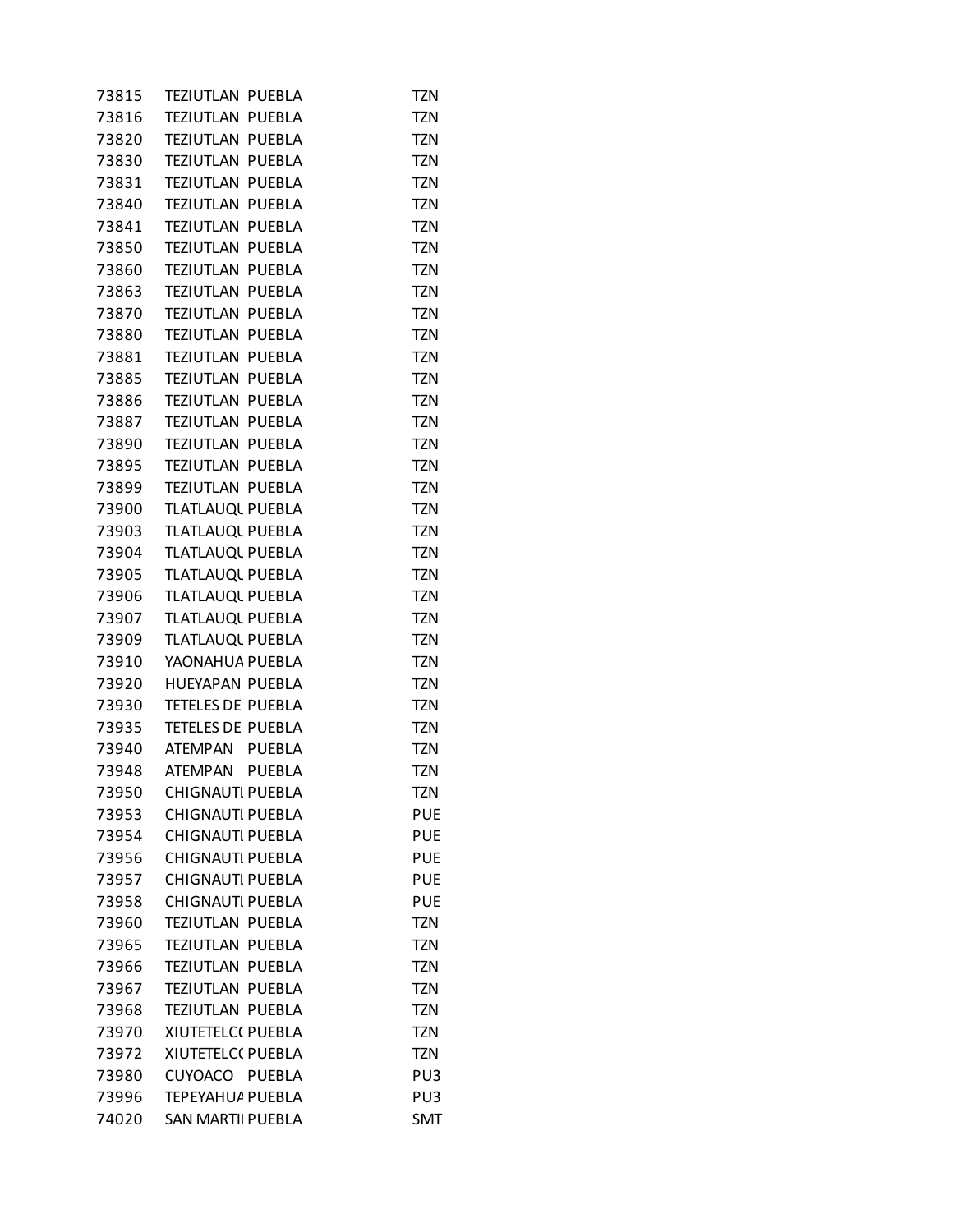| 74030 | SAN MARTII PUEBLA        |               | SMT             |
|-------|--------------------------|---------------|-----------------|
| 74031 | <b>SAN MARTII PUEBLA</b> |               | SMT             |
| 74040 | <b>SAN MARTII PUEBLA</b> |               | <b>SMT</b>      |
| 74059 | <b>SAN MARTII PUEBLA</b> |               | SMT             |
| 74060 | <b>SAN MARTII PUEBLA</b> |               | <b>SMT</b>      |
| 74070 | <b>SAN MARTII PUEBLA</b> |               | <b>SMT</b>      |
| 74110 | SAN MATIA: PUEBLA        |               | SMT             |
| 74115 | <b>SAN MATIA: PUEBLA</b> |               | <b>PUE</b>      |
| 74116 | <b>SAN MATIA: PUEBLA</b> |               | <b>SMT</b>      |
| 74117 | SAN MATIA: PUEBLA        |               | <b>PUE</b>      |
| 74120 | <b>SAN MARTII PUEBLA</b> |               | <b>SMT</b>      |
| 74122 | <b>SAN MARTII PUEBLA</b> |               | <b>SMT</b>      |
| 74125 | SAN MARTII PUEBLA        |               | SMT             |
| 74126 | <b>SAN MARTII PUEBLA</b> |               | <b>SMT</b>      |
| 74129 | <b>SAN MARTII PUEBLA</b> |               | <b>SMT</b>      |
| 74137 | SAN SALVAI PUEBLA        |               | <b>PUE</b>      |
| 74140 | SAN FELIPE PUEBLA        |               | <b>SMT</b>      |
| 74150 | CHIAUTZIN PUEBLA         |               | <b>SMT</b>      |
| 74160 | <b>HUEJOTZIN PUEBLA</b>  |               | SMT             |
| 74162 | <b>HUEJOTZIN PUEBLA</b>  |               | <b>PUE</b>      |
| 74168 | <b>HUEJOTZIN PUEBLA</b>  |               | <b>PUE</b>      |
| 74169 | HUEJOTZIN PUEBLA         |               | SMT             |
| 74170 | DOMINGO, PUEBLA          |               | <b>SMT</b>      |
| 74173 | DOMINGO, PUEBLA          |               | <b>SMT</b>      |
| 74215 | ATLIXCO PUEBLA           |               | PU <sub>2</sub> |
| 74227 | ATLIXCO PUEBLA           |               | PU <sub>2</sub> |
| 74239 | ATLIXCO PUEBLA           |               | PU <sub>2</sub> |
| 74250 | ATLIXCO PUEBLA           |               | PU <sub>2</sub> |
| 74295 | <b>ATLIXCO</b>           | <b>PUEBLA</b> | PU <sub>2</sub> |
| 74310 | <b>SAN JERONI PUEBLA</b> |               | PU <sub>2</sub> |
| 74320 | <b>SAN GREGC PUEBLA</b>  |               | PU2             |
| 74325 | <b>SAN GREGC PUEBLA</b>  |               | PU <sub>2</sub> |
| 74330 | <b>TOCHIMILC PUEBLA</b>  |               | PU <sub>2</sub> |
| 74334 | <b>TOCHIMILC PUEBLA</b>  |               | <b>PUE</b>      |
| 74335 | <b>TOCHIMILC PUEBLA</b>  |               | <b>PUE</b>      |
| 74336 | <b>TOCHIMILC PUEBLA</b>  |               | <b>PUE</b>      |
| 74337 | <b>TOCHIMILC PUEBLA</b>  |               | <b>PUE</b>      |
| 74339 | <b>TOCHIMILC PUEBLA</b>  |               | <b>PUE</b>      |
| 74340 | <b>TIANGUISN PUEBLA</b>  |               | <b>SMT</b>      |
| 74342 | <b>TIANGUISN PUEBLA</b>  |               | PUE             |
| 74343 | <b>TIANGUISN PUEBLA</b>  |               | PU <sub>2</sub> |
| 74350 | SANTA ISAB PUEBLA        |               | PU <sub>2</sub> |
| 74355 | SANTA ISAB PUEBLA        |               | PUE             |
| 74357 | <b>SANTA ISAB PUEBLA</b> |               | <b>PUE</b>      |
| 74358 | SANTA ISAB PUEBLA        |               | <b>PUE</b>      |
| 74360 | ATLIXCO                  | <b>PUEBLA</b> | PU2             |
| 74363 | <b>ATLIXCO</b>           | <b>PUEBLA</b> | PU <sub>2</sub> |
| 74365 | <b>ATLIXCO</b>           | <b>PUEBLA</b> | PU <sub>2</sub> |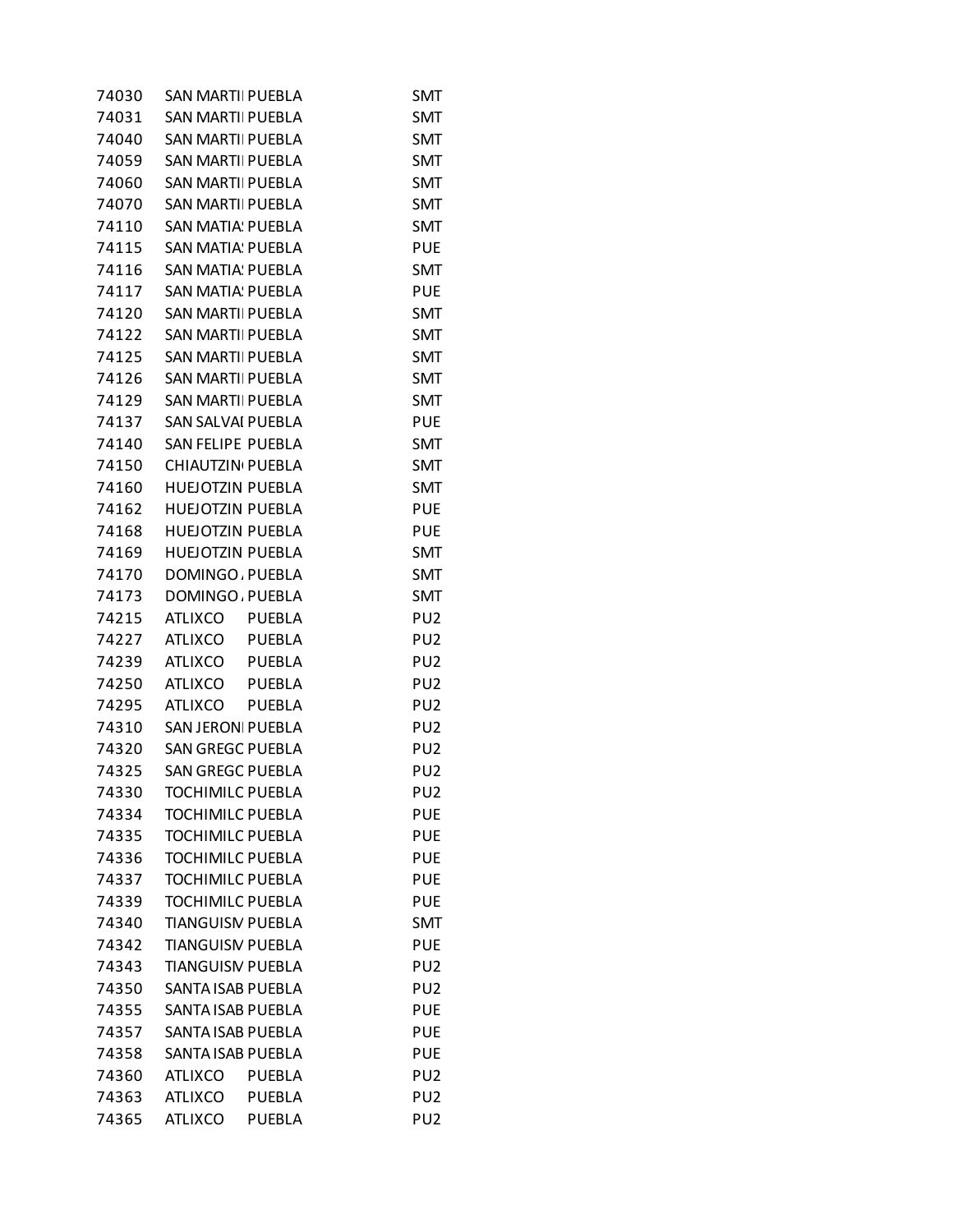| 74367 | <b>ATLIXCO</b>            | <b>PUEBLA</b> | PU <sub>2</sub> |
|-------|---------------------------|---------------|-----------------|
| 74368 | ATLIXCO                   | <b>PUEBLA</b> | PU <sub>2</sub> |
| 74369 | ATLIXCO                   | <b>PUEBLA</b> | <b>PUE</b>      |
| 74370 | <b>HUAQUECH PUEBLA</b>    |               | PU <sub>2</sub> |
| 74373 | <b>HUAQUECH PUEBLA</b>    |               | <b>PUE</b>      |
| 74374 | <b>HUAQUECH PUEBLA</b>    |               | <b>PUE</b>      |
| 74375 | <b>HUAQUECH PUEBLA</b>    |               | PU <sub>2</sub> |
| 74376 | <b>HUAQUECH PUEBLA</b>    |               | PU <sub>2</sub> |
| 74377 | <b>HUAQUECH PUEBLA</b>    |               | PU <sub>2</sub> |
| 74378 | <b>HUAQUECH PUEBLA</b>    |               | PU <sub>2</sub> |
| 74379 | <b>HUAQUECH PUEBLA</b>    |               | <b>PUE</b>      |
| 74390 | TEPEOJUM, PUEBLA          |               | PU <sub>2</sub> |
| 74393 | TEPEOJUM, PUEBLA          |               | <b>PUE</b>      |
| 74394 | TEPEOJUM, PUEBLA          |               | <b>PUE</b>      |
| 74395 | TEPEOJUM, PUEBLA          |               | <b>PUE</b>      |
| 74397 | TEPEOJUM, PUEBLA          |               | <b>PUE</b>      |
| 74400 | <b>IZUCAR DE   PUEBLA</b> |               | PU <sub>2</sub> |
| 74410 | IZUCAR DE   PUEBLA        |               | PU <sub>2</sub> |
| 74418 | IZUCAR DE   PUEBLA        |               | PU <sub>2</sub> |
| 74419 | <b>IZUCAR DE   PUEBLA</b> |               | <b>PUE</b>      |
| 74420 | <b>IZUCAR DE   PUEBLA</b> |               | PU <sub>2</sub> |
| 74430 | <b>IZUCAR DE   PUEBLA</b> |               | PU <sub>2</sub> |
| 74435 | <b>IZUCAR DE   PUEBLA</b> |               | PU <sub>2</sub> |
| 74440 | IZUCAR DE   PUEBLA        |               | PU <sub>2</sub> |
| 74443 | IZUCAR DE   PUEBLA        |               | PU <sub>2</sub> |
| 74448 | <b>IZUCAR DE   PUEBLA</b> |               | PU <sub>2</sub> |
| 74450 | <b>IZUCAR DE   PUEBLA</b> |               | PU <sub>2</sub> |
| 74460 | <b>IZUCAR DE   PUEBLA</b> |               | PU <sub>2</sub> |
| 74463 | IZUCAR DE   PUEBLA        |               | PU <sub>2</sub> |
| 74467 | <b>IZUCAR DE   PUEBLA</b> |               | <b>PUE</b>      |
| 74470 | IZUCAR DE   PUEBLA        |               | PU <sub>2</sub> |
| 74480 | <b>IZUCAR DE   PUEBLA</b> |               | PU <sub>2</sub> |
| 74490 | <b>IZUCAR DE   PUEBLA</b> |               | PU <sub>2</sub> |
| 74500 | ATZITZIHUA PUEBLA         |               | PU <sub>2</sub> |
| 74505 | ATZITZIHUA PUEBLA         |               | <b>PUE</b>      |
| 74506 | ATZITZIHUA PUEBLA         |               | <b>PUE</b>      |
| 74507 | ATZITZIHUA PUEBLA         |               | <b>PUE</b>      |
| 74508 | ATZITZIHUA PUEBLA         |               | <b>PUE</b>      |
| 74510 | <b>ACTEOPAN PUEBLA</b>    |               | <b>PUE</b>      |
| 74514 | ACTEOPAN PUEBLA           |               | <b>PUE</b>      |
| 74516 | <b>ACTEOPAN PUEBLA</b>    |               | <b>PUE</b>      |
| 74520 | <b>COHUECAN PUEBLA</b>    |               | <b>PUE</b>      |
| 74521 | <b>COHUECAN PUEBLA</b>    |               | <b>PUE</b>      |
| 74522 | <b>COHUECAN PUEBLA</b>    |               | <b>PUE</b>      |
| 74530 | <b>TEPEMAXAI PUEBLA</b>   |               | <b>PUE</b>      |
| 74534 | <b>TEPEMAXAI PUEBLA</b>   |               | <b>PUE</b>      |
| 74540 | TLAPANALA PUEBLA          |               | PU <sub>2</sub> |
| 74544 | TLAPANALA PUEBLA          |               | <b>PUE</b>      |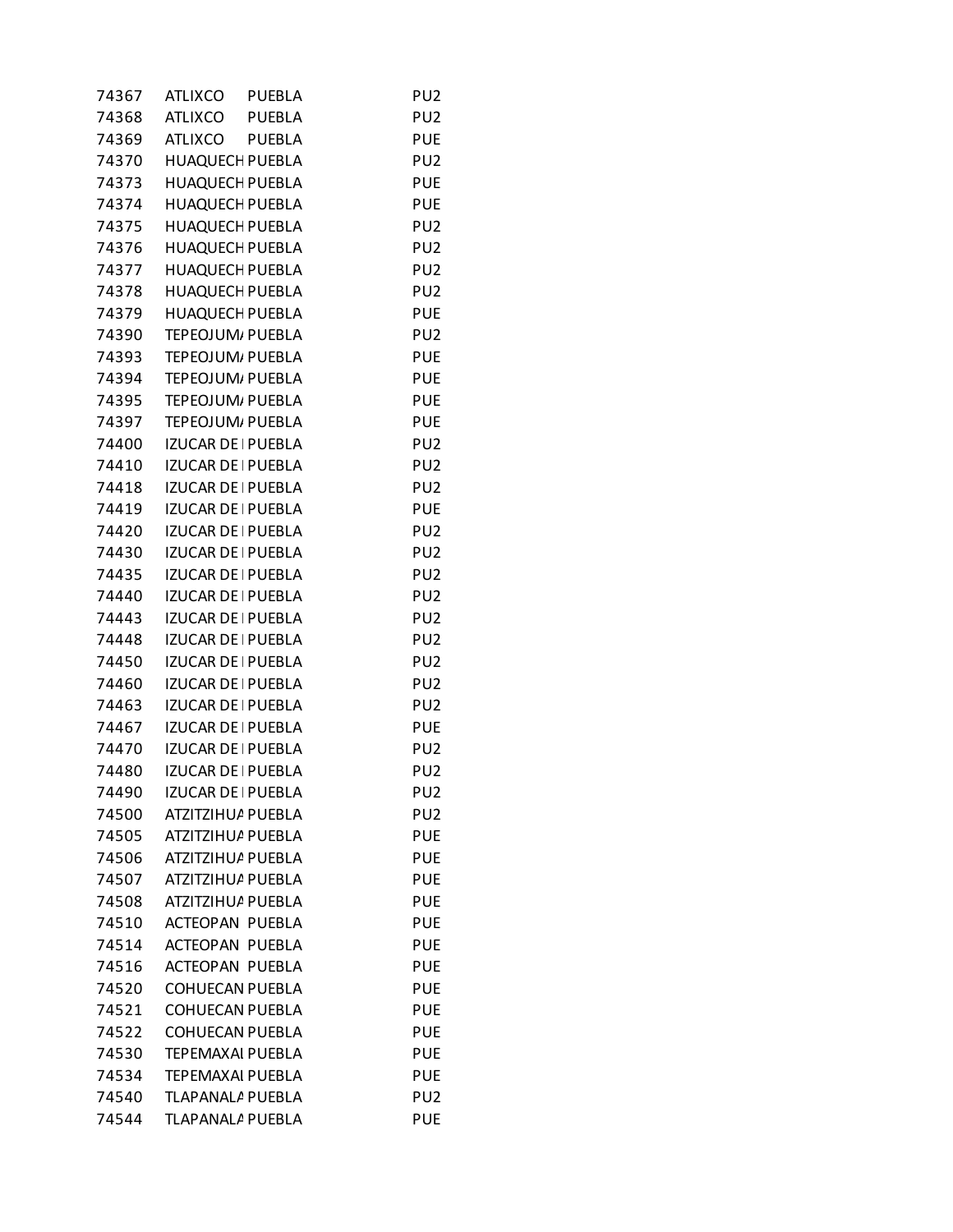| 74545 | TLAPANALA PUEBLA               | <b>PUE</b>      |
|-------|--------------------------------|-----------------|
| 74546 | TLAPANALA PUEBLA               | <b>PUE</b>      |
| 74547 | TLAPANALA PUEBLA               | <b>PUE</b>      |
| 74550 | TEPEXCO PUEBLA                 | PU <sub>2</sub> |
| 74557 | TEPEXCO PUEBLA                 | PU <sub>2</sub> |
| 74566 | TILAPA PUEBLA                  | <b>PUE</b>      |
| 74567 | TILAPA<br>PUEBLA               | <b>PUE</b>      |
| 74568 | <b>TILAPA</b><br><b>PUEBLA</b> | <b>PUE</b>      |
| 74570 | <b>IZUCAR DE   PUEBLA</b>      | PU <sub>2</sub> |
| 74573 | IZUCAR DE   PUEBLA             | PU <sub>2</sub> |
| 74575 | <b>IZUCAR DE   PUEBLA</b>      | PU <sub>2</sub> |
| 74576 | IZUCAR DE   PUEBLA             | <b>PUE</b>      |
| 74577 | IZUCAR DE   PUEBLA             | PU <sub>2</sub> |
| 74590 | <b>ATZALA</b><br><b>PUEBLA</b> | PU <sub>2</sub> |
| 74600 | TEOPANTLA PUEBLA               | PU <sub>2</sub> |
| 74610 | <b>SAN MARTII PUEBLA</b>       | PU <sub>2</sub> |
| 74630 | EPATLAN PUEBLA                 | PU <sub>2</sub> |
| 74633 | EPATLAN PUEBLA                 | <b>PUE</b>      |
| 74634 | EPATLAN PUEBLA                 | <b>PUE</b>      |
|       | 74635 EPATLAN PUEBLA           | <b>PUE</b>      |
|       | 74640 AHUATLAN PUEBLA          | <b>PUE</b>      |
| 74641 | AHUATLAN PUEBLA                | <b>PUE</b>      |
| 74643 | AHUATLAN PUEBLA                | <b>PUE</b>      |
| 74644 | AHUATLAN PUEBLA                | <b>PUE</b>      |
| 74645 | AHUATLAN PUEBLA                | <b>PUE</b>      |
| 74646 | AHUATLAN PUEBLA                | <b>PUE</b>      |
| 74647 | AHUATLAN PUEBLA                | <b>PUE</b>      |
| 74649 | AHUATLAN PUEBLA                | <b>PUE</b>      |
| 74650 | <b>COATZINGC PUEBLA</b>        | PU <sub>2</sub> |
| 74653 | <b>COATZINGC PUEBLA</b>        | <b>PUE</b>      |
| 74656 | <b>COATZINGC PUEBLA</b>        | <b>PUE</b>      |
| 74660 | SANTA CAT/ PUEBLA              | <b>PUE</b>      |
| 74670 | <b>CHIGMECA PUEBLA</b>         | <b>PUE</b>      |
| 74680 | ZACAPALA PUEBLA                | <b>PUE</b>      |
| 74684 | ZACAPALA PUEBLA                | <b>PUE</b>      |
| 74685 | ZACAPALA PUEBLA                | <b>PUE</b>      |
| 74688 | ZACAPALA PUEBLA                | <b>PUE</b>      |
| 74690 | <b>TEPEXI DE F PUEBLA</b>      | PU4             |
| 74691 | TEPEXI DE F PUEBLA             | <b>PUE</b>      |
| 74692 | <b>TEPEXI DE F PUEBLA</b>      | <b>PUE</b>      |
| 74693 | <b>TEPEXI DE F PUEBLA</b>      | <b>PUE</b>      |
| 74694 | <b>TEPEXI DE F PUEBLA</b>      | <b>PUE</b>      |
| 74695 | <b>TEPEXI DE F PUEBLA</b>      | <b>PUE</b>      |
| 74696 | <b>TEPEXI DE F PUEBLA</b>      | <b>PUE</b>      |
| 74697 | TEPEXI DE F PUEBLA             | <b>PUE</b>      |
| 74698 | TEPEXI DE F PUEBLA             | <b>PUE</b>      |
| 74700 | <b>TEOTLALCO PUEBLA</b>        | PU <sub>2</sub> |
| 74710 | JOLALPAN PUEBLA                | PU <sub>2</sub> |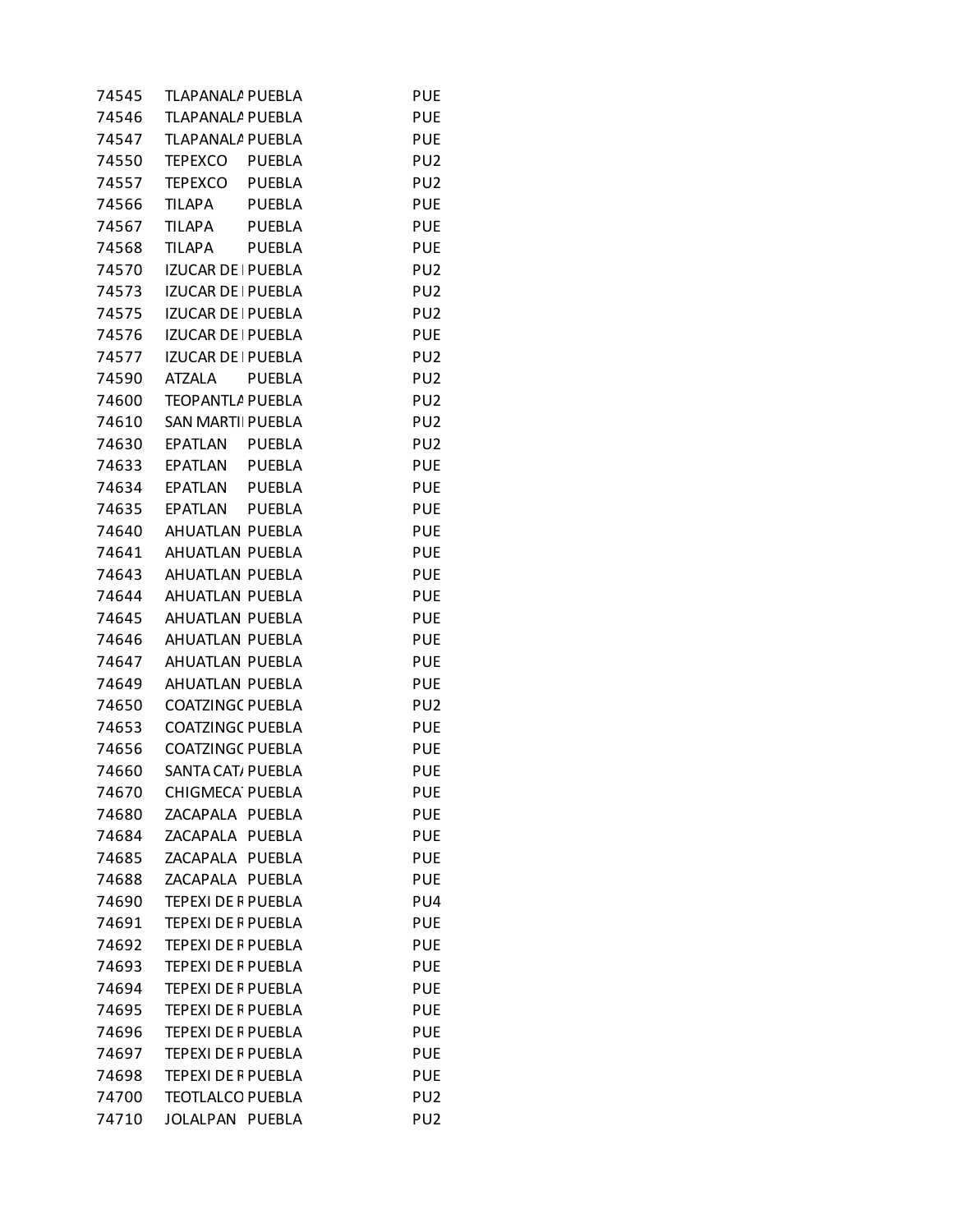| 74720 | <b>HUEHUETL</b> , PUEBLA  | PU <sub>2</sub>          |
|-------|---------------------------|--------------------------|
| 74740 | <b>COHETZALA PUEBLA</b>   | <b>TZN</b>               |
| 74750 | XICOTLAN PUEBLA           | PU <sub>2</sub>          |
| 74780 | ALBINO ZEF PUEBLA         | PU <sub>2</sub>          |
| 74790 | TULCINGO PUEBLA           | PU <sub>2</sub>          |
| 74800 | TEHUITZIN( PUEBLA         | PU <sub>2</sub>          |
| 74801 | TEHUITZIN( PUEBLA         | <b>PUE</b>               |
| 74802 | <b>TEHUITZIN( PUEBLA</b>  | <b>PUE</b>               |
| 74810 | <b>CUAYUCA L PUEBLA</b>   | <b>PUE</b>               |
| 74813 | <b>CUAYUCA L PUEBLA</b>   | <b>PUE</b>               |
| 74815 | <b>CUAYUCA L PUEBLA</b>   | <b>PUE</b>               |
| 74816 | <b>CUAYUCA L PUEBLA</b>   | <b>PUE</b>               |
| 74817 | <b>CUAYUCA L PUEBLA</b>   | <b>PUE</b>               |
| 74818 | <b>CUAYUCA L PUEBLA</b>   | <b>PUE</b>               |
| 74820 | <b>SANTA INES PUEBLA</b>  | <b>PUE</b>               |
| 74830 | AXUTLA<br>PUEBLA          | PU <sub>2</sub>          |
| 74870 | <b>TECOMATL, PUEBLA</b>   | PU <sub>2</sub>          |
| 74880 | PIAXTLA<br><b>PUEBLA</b>  | PU <sub>2</sub>          |
| 74900 | <b>IXCAQUIXT PUEBLA</b>   | PU4                      |
| 74905 | IXCAQUIXT PUEBLA          |                          |
| 74906 | <b>IXCAQUIXT PUEBLA</b>   | <b>PUE</b><br><b>PUE</b> |
|       |                           |                          |
| 74907 | <b>IXCAQUIXT PUEBLA</b>   | <b>PUE</b>               |
| 74908 | IXCAQUIXT PUEBLA          | <b>PUE</b>               |
| 74910 | <b>COYOTEPEC PUEBLA</b>   | PU4                      |
| 74940 | ACATLAN PUEBLA            | PU <sub>2</sub>          |
| 74949 | ACATLAN PUEBLA            | PU <sub>2</sub>          |
| 74993 | CHILA<br>PUEBLA           | <b>PUE</b>               |
| 74995 | CHILA<br><b>PUEBLA</b>    | <b>PUE</b>               |
| 74996 | CHILA<br><b>PUEBLA</b>    | <b>PUE</b>               |
| 74997 | CHILA<br><b>PUEBLA</b>    | <b>PUE</b>               |
| 74998 | CHILA<br><b>PUEBLA</b>    | <b>PUE</b>               |
| 75000 | RAFAEL LAF PUEBLA         | PU3                      |
| 75010 | SAN JOSE CI PUEBLA        | PU <sub>3</sub>          |
| 75012 | SAN JOSE CI PUEBLA        | PU3                      |
| 75014 | <b>SAN JOSE CI PUEBLA</b> | PUE                      |
| 75016 | SAN JOSE CI PUEBLA        | <b>PUE</b>               |
| 75020 | ORIENTAL PUEBLA           | PU <sub>3</sub>          |
| 75021 | ORIENTAL PUEBLA           | <b>PUE</b>               |
| 75023 | ORIENTAL PUEBLA           | <b>PUE</b>               |
| 75024 | ORIENTAL PUEBLA           | <b>PUE</b>               |
| 75025 | <b>ORIENTAL</b><br>PUEBLA | <b>PUE</b>               |
| 75026 | ORIENTAL PUEBLA           | <b>PUE</b>               |
| 75029 | ORIENTAL PUEBLA           | <b>PUE</b>               |
| 75071 | CHILCHOTL PUEBLA          | <b>PUE</b>               |
| 75072 | <b>CHILCHOTL PUEBLA</b>   | <b>PUE</b>               |
| 75073 | CHILCHOTL PUEBLA          | <b>PUE</b>               |
| 75074 | CHILCHOTL PUEBLA          | <b>PUE</b>               |
| 75090 | CHICHIQUI PUEBLA          | PU4                      |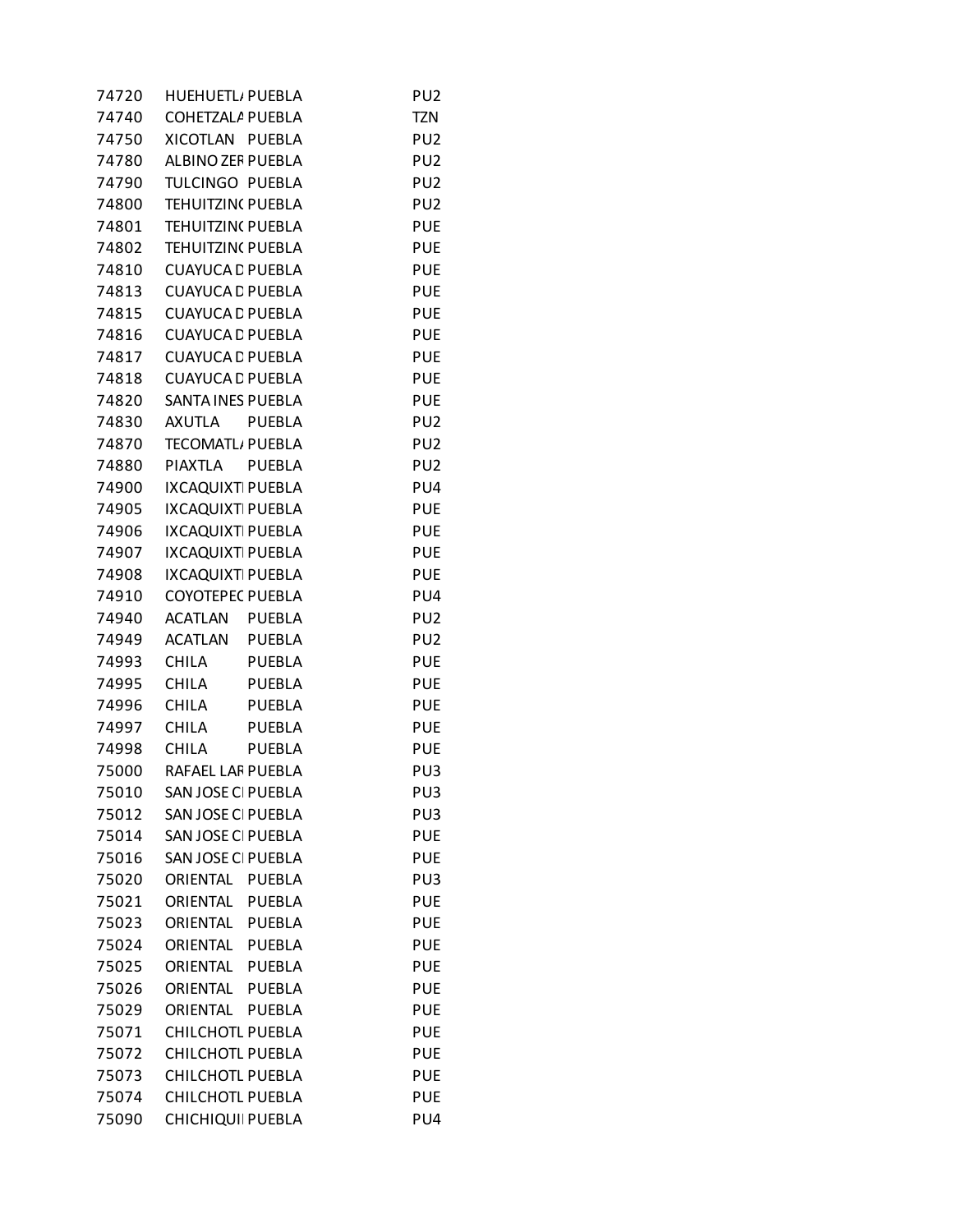| 75100 | TEPATLAXC PUEBLA                | PU3        |
|-------|---------------------------------|------------|
| 75110 | ACAJETE PUEBLA                  | PU3        |
| 75129 | NOPALUCA PUEBLA                 | <b>PUE</b> |
| 75130 | MAZAPILTE PUEBLA                | PU4        |
| 75133 | <b>MAZAPILTE PUEBLA</b>         | <b>PUE</b> |
| 75134 | <b>MAZAPILTE PUEBLA</b>         | <b>PUE</b> |
| 75135 | MAZAPILTE PUEBLA                | <b>PUE</b> |
| 75136 | <b>MAZAPILTE PUEBLA</b>         | <b>PUE</b> |
| 75137 | MAZAPILTE PUEBLA                | <b>PUE</b> |
| 75138 | MAZAPILTE PUEBLA                | <b>PUE</b> |
| 75140 | SOLTEPEC PUEBLA                 | PU4        |
| 75142 | SOLTEPEC PUEBLA                 | <b>PUE</b> |
| 75145 | SOLTEPEC PUEBLA                 | <b>PUE</b> |
| 75147 | SOLTEPEC PUEBLA                 | <b>PUE</b> |
| 75150 | <b>ACATZINGC PUEBLA</b>         | PU4        |
| 75160 | SAN SALVAI PUEBLA               | PU4        |
| 75162 | SAN SALVAI PUEBLA               | <b>PUE</b> |
| 75163 | SAN SALVAI PUEBLA               | <b>PUE</b> |
| 75164 | SAN SALVAI PUEBLA               | PU4        |
| 75165 | SAN SALVAI PUEBLA               | <b>PUE</b> |
| 75166 | SAN SALVAI PUEBLA               | <b>PUE</b> |
| 75167 | SAN SALVAI PUEBLA               | <b>PUE</b> |
| 75169 | SAN SALVAI PUEBLA               | PU4        |
| 75170 | <b>GENERAL FI PUEBLA</b>        | PU4        |
| 75171 | <b>GENERAL FI PUEBLA</b>        | <b>PUE</b> |
| 75173 | <b>GENERAL FI PUEBLA</b>        | <b>PUE</b> |
| 75175 | <b>GENERAL FI PUEBLA</b>        | PU4        |
| 75176 | <b>GENERAL FI PUEBLA</b>        | <b>PUE</b> |
| 75178 | <b>GENERAL FI PUEBLA</b>        | <b>PUE</b> |
| 75179 | <b>GENERAL FI PUEBLA</b>        | <b>PUE</b> |
| 75186 | ALJOJUCA PUEBLA                 | <b>PUE</b> |
| 75187 | ALJOJUCA PUEBLA                 | <b>PUE</b> |
| 75190 | SAN JUAN A PUEBLA               | PU4        |
| 75194 | SAN JUAN A PUEBLA               | <b>PUE</b> |
| 75196 | SAN JUAN A PUEBLA               | <b>PUE</b> |
| 75197 | SAN JUAN A PUEBLA               | <b>PUE</b> |
| 75200 | TEPEACA PUEBLA                  | PU4        |
| 75204 | TEPEACA<br><b>PUEBLA</b>        | <b>PUE</b> |
| 75205 | <b>TEPEACA</b><br><b>PUEBLA</b> | PU4        |
| 75206 | <b>TEPEACA</b><br><b>PUEBLA</b> | PU4        |
| 75207 | <b>TEPEACA</b><br><b>PUEBLA</b> | PU4        |
| 75210 | <b>TEPEACA</b><br><b>PUEBLA</b> | PU4        |
| 75211 | <b>TEPEACA</b><br><b>PUEBLA</b> | <b>PUE</b> |
| 75212 | <b>TEPEACA</b><br><b>PUEBLA</b> | PU4        |
| 75214 | <b>TEPEACA</b><br><b>PUEBLA</b> | <b>PUE</b> |
| 75215 | <b>TEPEACA</b><br><b>PUEBLA</b> | PU4        |
| 75219 | <b>TEPEACA</b><br><b>PUEBLA</b> | PU4        |
| 75220 | <b>CUAUTINCI PUEBLA</b>         | PU4        |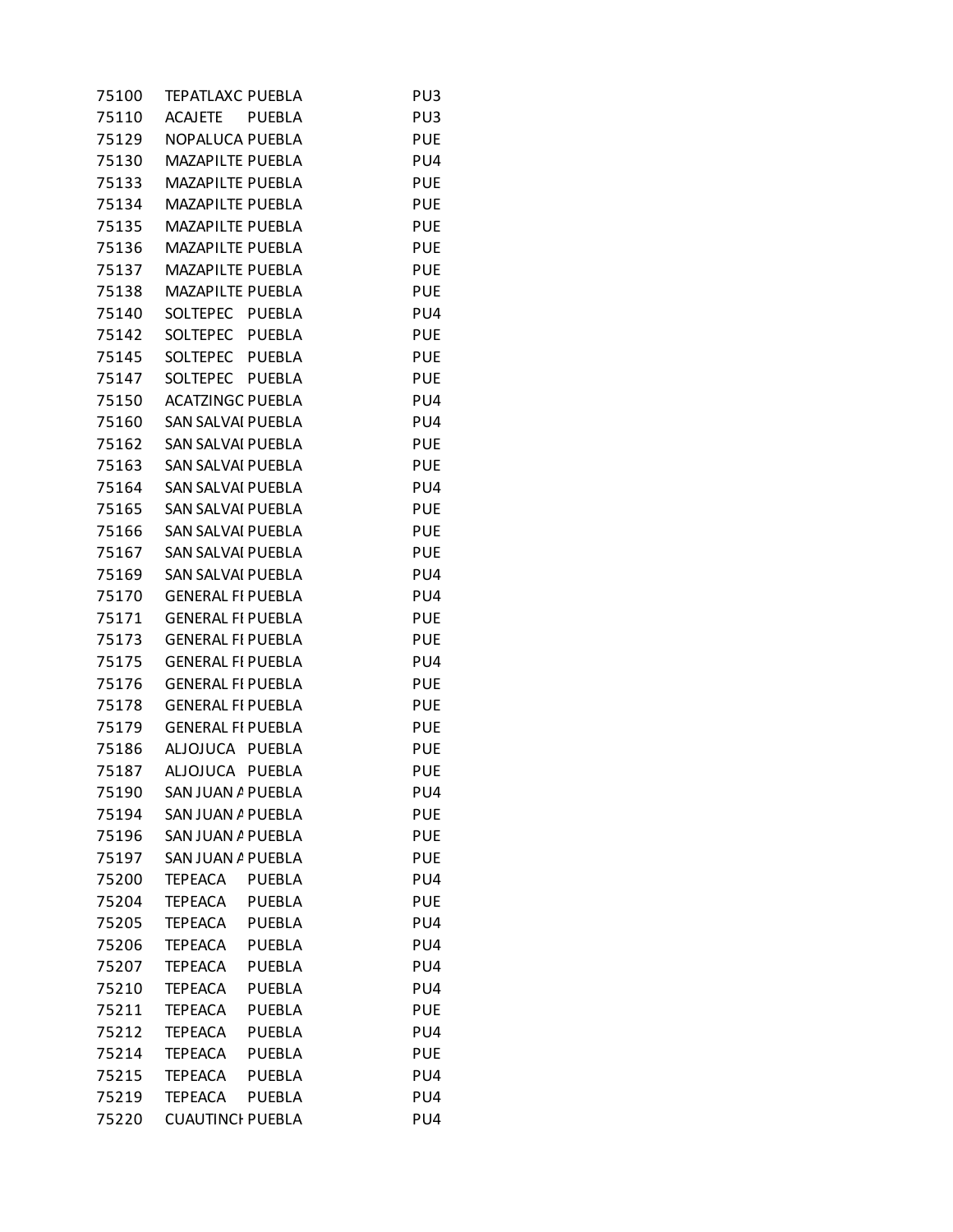| 75221 | <b>CUAUTINCI PUEBLA</b>   | <b>PUE</b> |
|-------|---------------------------|------------|
| 75223 | <b>CUAUTINCI PUEBLA</b>   | <b>PUE</b> |
| 75225 | <b>CUAUTINCI PUEBLA</b>   | <b>PUE</b> |
| 75226 | <b>CUAUTINCI PUEBLA</b>   | <b>PUE</b> |
| 75230 | <b>CUAUTINCI PUEBLA</b>   | PU4        |
| 75232 | <b>CUAUTINCI PUEBLA</b>   | <b>PUE</b> |
| 75233 | <b>CUAUTINCI PUEBLA</b>   | <b>PUE</b> |
| 75234 | <b>CUAUTINCI PUEBLA</b>   | PU4        |
| 75235 | <b>CUAUTINCI PUEBLA</b>   | <b>PUE</b> |
| 75237 | <b>CUAUTINCI PUEBLA</b>   | <b>PUE</b> |
| 75238 | <b>CUAUTINCI PUEBLA</b>   | <b>PUE</b> |
| 75240 | <b>TECALI DE F PUEBLA</b> | PU4        |
| 75245 | <b>TECALI DE F PUEBLA</b> | <b>PUE</b> |
| 75250 | <b>TECALI DE F PUEBLA</b> | PU4        |
| 75254 | <b>TECALI DE F PUEBLA</b> | <b>PUE</b> |
| 75255 | <b>TECALI DE F PUEBLA</b> | <b>PUE</b> |
| 75256 | <b>TECALI DE F PUEBLA</b> | <b>PUE</b> |
| 75257 | <b>TECALI DE F PUEBLA</b> | <b>PUE</b> |
| 75258 | <b>TECALI DE F PUEBLA</b> | <b>PUE</b> |
| 75259 | <b>TECALI DE F PUEBLA</b> | PU4        |
| 75280 | <b>SANTO TON PUEBLA</b>   | PU4        |
| 75290 | <b>SANTO TON PUEBLA</b>   | PU4        |
| 75300 | <b>TZICATLAC( PUEBLA</b>  | PU4        |
| 75301 | <b>TZICATLAC( PUEBLA</b>  | <b>PUE</b> |
| 75305 | <b>TZICATLAC( PUEBLA</b>  | <b>PUE</b> |
| 75306 | <b>TZICATLAC( PUEBLA</b>  | <b>PUE</b> |
| 75307 | <b>TZICATLAC( PUEBLA</b>  | <b>PUE</b> |
| 75310 | <b>TZICATLAC( PUEBLA</b>  | <b>PUE</b> |
| 75311 | <b>TZICATLAC( PUEBLA</b>  | <b>PUE</b> |
| 75320 | <b>HUEHUETL/PUEBLA</b>    | <b>PUE</b> |
| 75322 | <b>HUEHUETL/ PUEBLA</b>   | <b>PUE</b> |
| 75324 | <b>HUEHUETL/ PUEBLA</b>   | <b>PUE</b> |
| 75325 | <b>HUEHUETL/ PUEBLA</b>   | <b>PUE</b> |
| 75328 | <b>HUEHUETL/ PUEBLA</b>   | <b>PUE</b> |
| 75330 | <b>HUEHUETL/ PUEBLA</b>   | <b>PUE</b> |
| 75332 | <b>HUEHUETL/ PUEBLA</b>   | <b>PUE</b> |
| 75333 | <b>HUEHUETL/ PUEBLA</b>   | <b>PUE</b> |
| 75335 | <b>HUEHUETL/ PUEBLA</b>   | <b>PUE</b> |
| 75336 | <b>HUEHUETL/ PUEBLA</b>   | <b>PUE</b> |
| 75338 | <b>HUEHUETL/ PUEBLA</b>   | <b>PUE</b> |
| 75340 | LA MAGDAI PUEBLA          | <b>PUE</b> |
| 75360 | SAN JUAN A PUEBLA         | <b>PUE</b> |
| 75380 | <b>HUATLATLA PUEBLA</b>   | <b>PUE</b> |
| 75386 | <b>HUATLATLA PUEBLA</b>   | <b>PUE</b> |
| 75387 | <b>HUATLATLA PUEBLA</b>   | <b>PUE</b> |
| 75389 | <b>HUATLATLA PUEBLA</b>   | <b>PUE</b> |
| 75390 | <b>HUATLATLA PUEBLA</b>   | <b>PUE</b> |
| 75393 | <b>HUATLATLA PUEBLA</b>   | <b>PUE</b> |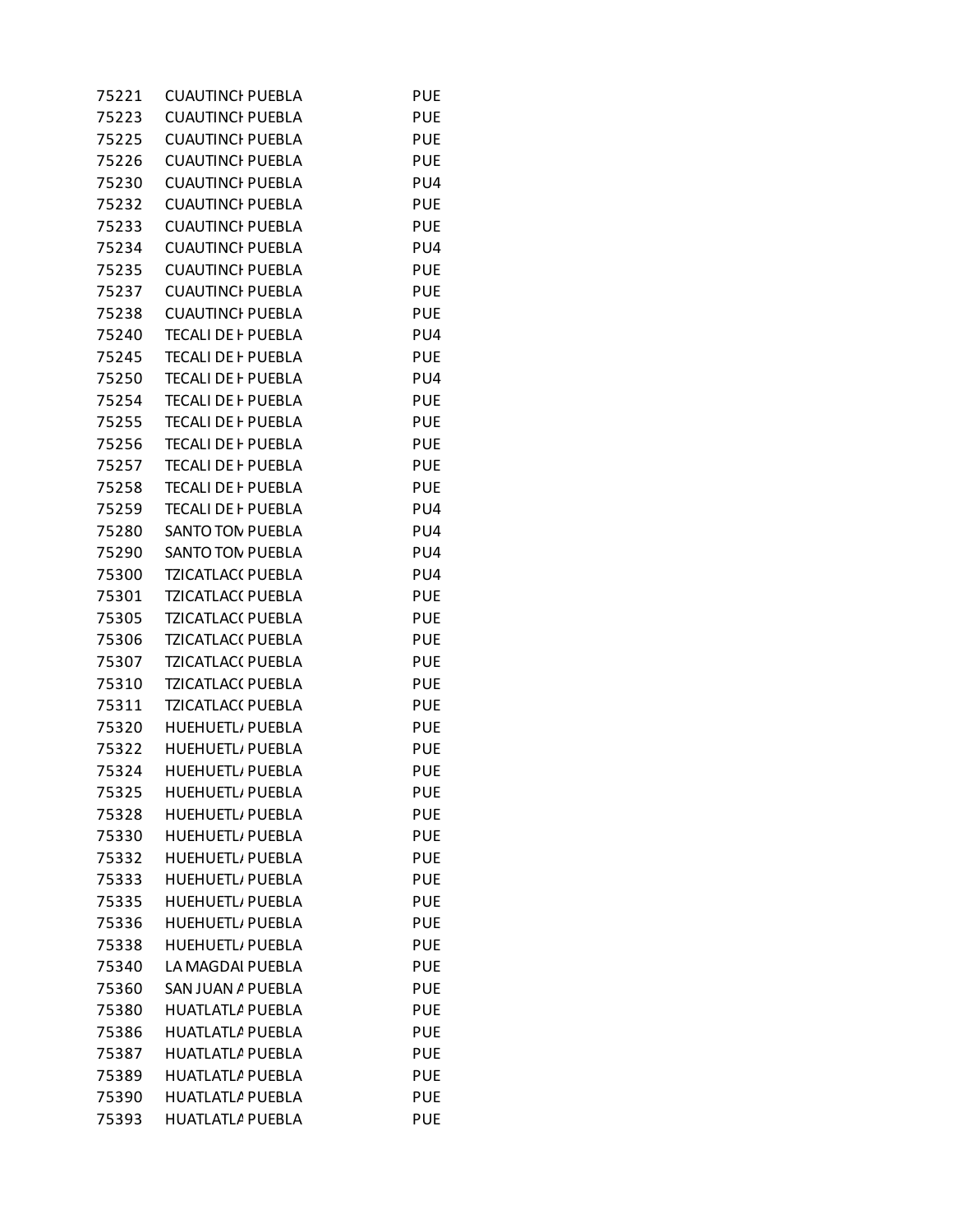| 75394 | <b>HUATLATLA PUEBLA</b>  | <b>PUE</b> |
|-------|--------------------------|------------|
| 75395 | <b>HUATLATLA PUEBLA</b>  | <b>PUE</b> |
| 75396 | <b>HUATLATLA PUEBLA</b>  | <b>PUE</b> |
| 75398 | <b>HUATLATLA PUEBLA</b>  | PUE        |
| 75399 | <b>HUATLATLA PUEBLA</b>  | <b>PUE</b> |
| 75420 | <b>CUAPIAXTL PUEBLA</b>  | PU4        |
| 75421 | <b>CUAPIAXTL PUEBLA</b>  | <b>PUE</b> |
| 75464 | <b>QUECHOLA PUEBLA</b>   | <b>PUE</b> |
| 75465 | <b>QUECHOLA PUEBLA</b>   | <b>PUE</b> |
| 75466 | <b>QUECHOLA PUEBLA</b>   | <b>PUE</b> |
| 75467 | <b>QUECHOLA PUEBLA</b>   | <b>PUE</b> |
| 75468 | <b>QUECHOLA PUEBLA</b>   | <b>PUE</b> |
| 75469 | <b>QUECHOLA PUEBLA</b>   | PUE        |
| 75471 | <b>QUECHOLA PUEBLA</b>   | <b>PUE</b> |
| 75472 | <b>QUECHOLA PUEBLA</b>   | <b>PUE</b> |
| 75476 | <b>QUECHOLA PUEBLA</b>   | <b>PUE</b> |
| 75520 | <b>CHALCHICC PUEBLA</b>  | PU4        |
| 75524 | <b>CHALCHICC PUEBLA</b>  | <b>PUE</b> |
| 75525 | <b>CHALCHICC PUEBLA</b>  | PU4        |
|       | <b>CHALCHICC PUEBLA</b>  | PU4        |
| 75526 | <b>CHALCHICC PUEBLA</b>  |            |
| 75530 |                          | PU4        |
| 75535 | <b>CHALCHICC PUEBLA</b>  | <b>PUE</b> |
| 75536 | <b>CHALCHICC PUEBLA</b>  | <b>PUE</b> |
| 75600 | <b>TLANEPAN1 PUEBLA</b>  | PU4        |
| 75630 | <b>TEPEYAHU/ PUEBLA</b>  | PU4        |
| 75640 | <b>HUITZILTEP PUEBLA</b> | PU4        |
| 75718 | TEHUACAN PUEBLA          | <b>TEH</b> |
| 75726 | TEHUACAN PUEBLA          | TEH        |
| 75800 | <b>TEPANCO D PUEBLA</b>  | <b>TEH</b> |
| 75809 | <b>TEPANCO D PUEBLA</b>  | <b>TEH</b> |
| 75810 | <b>CHAPULCO PUEBLA</b>   | TEH        |
| 75813 | CHAPULCO PUEBLA          | <b>TEH</b> |
| 75814 | <b>CHAPULCO PUEBLA</b>   | <b>TEH</b> |
| 75820 | SANTIAGO I PUEBLA        | TEH        |
| 75822 | SANTIAGO I PUEBLA        | TEH        |
| 75825 | SANTIAGO I PUEBLA        | <b>TEH</b> |
| 75827 | SANTIAGO I PUEBLA        | TEH        |
| 75841 | ATEXCAL<br><b>PUEBLA</b> | TEH        |
| 75843 | ATEXCAL PUEBLA           | <b>TEH</b> |
| 75844 | ATEXCAL<br>PUEBLA        | TEH        |
| 75845 | ATEXCAL PUEBLA           | TEH        |
| 75847 | ATEXCAL PUEBLA           | <b>TEH</b> |
| 75848 | ATEXCAL PUEBLA           | TEH        |
| 75849 | <b>ATEXCAL</b><br>PUEBLA | TEH        |
| 75853 | TEHUACAN PUEBLA          | <b>TEH</b> |
| 75856 | TEHUACAN PUEBLA          | TEH        |
| 75857 | TEHUACAN PUEBLA          | TEH        |
| 75859 | TEHUACAN PUEBLA          | <b>TEH</b> |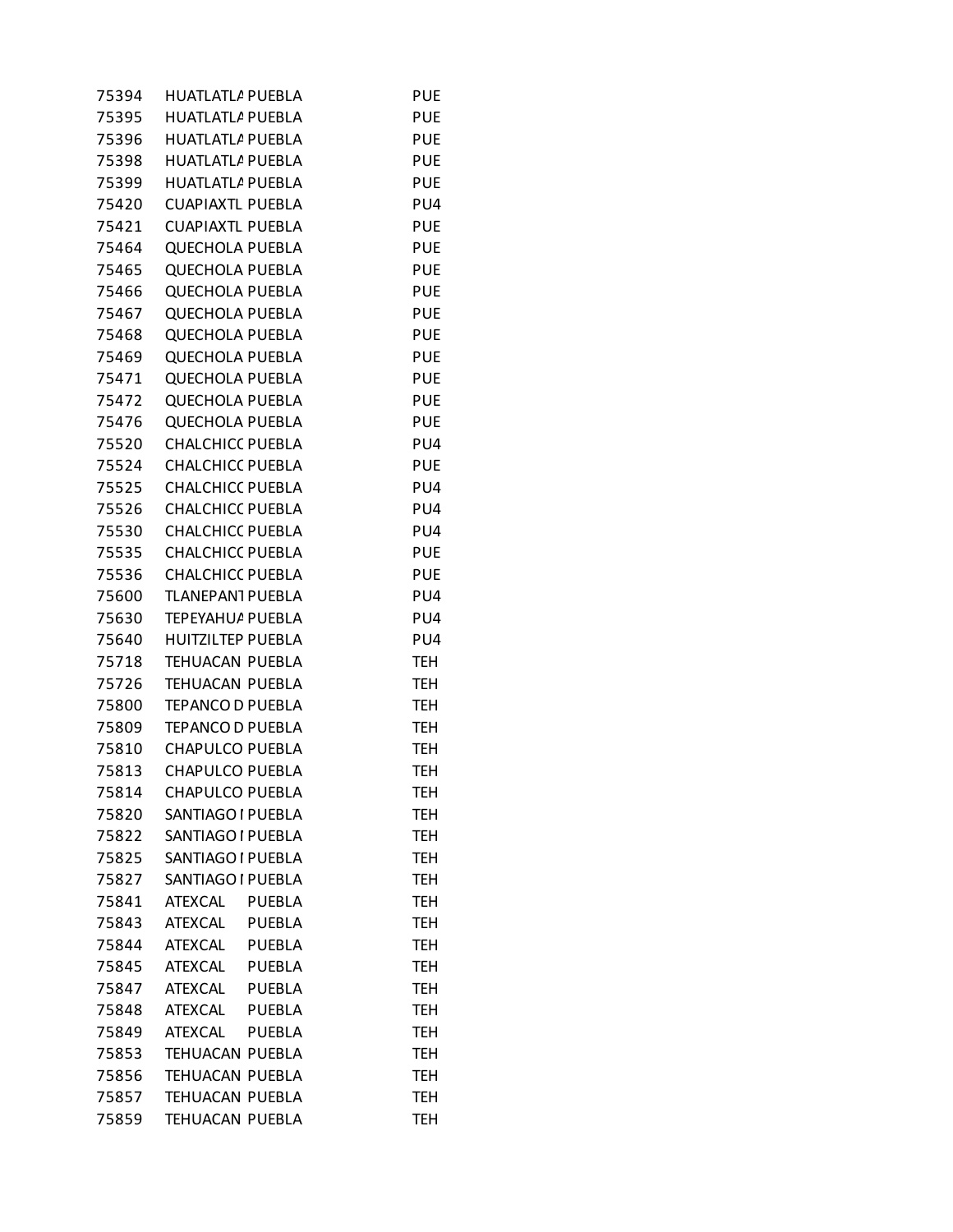| 75860 | <b>SAN ANTON PUEBLA</b>  |               | TEH        |
|-------|--------------------------|---------------|------------|
| 75865 | <b>SAN ANTON PUEBLA</b>  |               | <b>TEH</b> |
| 75867 | <b>SAN ANTON PUEBLA</b>  |               | <b>TEH</b> |
| 75873 | ZAPOTITLAI PUEBLA        |               | TEH        |
| 75874 | <b>ZAPOTITLAI PUEBLA</b> |               | <b>TEH</b> |
| 75875 | ZAPOTITLAI PUEBLA        |               | <b>TEH</b> |
| 75876 | ZAPOTITLAI PUEBLA        |               | <b>TEH</b> |
| 75877 | <b>ZAPOTITLAI PUEBLA</b> |               | TEH        |
| 75878 | ZAPOTITLAI PUEBLA        |               | <b>TEH</b> |
| 75879 | ZAPOTITLAI PUEBLA        |               | TEH        |
| 75880 | <b>SAN GABRII PUEBLA</b> |               | <b>TEH</b> |
| 75885 | <b>SAN GABRII PUEBLA</b> |               | <b>TEH</b> |
| 75886 | SAN GABRII PUEBLA        |               | TEH        |
| 75890 | CALTEPEC PUEBLA          |               | TEH        |
| 75894 | CALTEPEC PUEBLA          |               | <b>TEH</b> |
| 75895 | CALTEPEC PUEBLA          |               | TEH        |
| 75896 | CALTEPEC PUEBLA          |               | <b>TEH</b> |
| 75897 | CALTEPEC PUEBLA          |               | <b>TEH</b> |
| 75898 | CALTEPEC PUEBLA          |               | TEH        |
| 75900 | <b>VICENTE GL PUEBLA</b> |               | TEH        |
| 75910 | AJALPAN PUEBLA           |               | <b>TEH</b> |
| 75914 | AJALPAN PUEBLA           |               | TEH        |
| 75915 | AJALPAN PUEBLA           |               | <b>TEH</b> |
| 75916 | AJALPAN PUEBLA           |               | <b>TEH</b> |
| 75917 | AJALPAN PUEBLA           |               | TEH        |
| 75920 | ELOXOCHIT PUEBLA         |               | <b>PUE</b> |
| 75921 | ELOXOCHIT PUEBLA         |               | <b>PUE</b> |
| 75922 | ELOXOCHIT PUEBLA         |               | <b>PUE</b> |
| 75925 | <b>ELOXOCHIT PUEBLA</b>  |               | <b>PUE</b> |
| 75926 | ELOXOCHIT PUEBLA         |               | <b>TEH</b> |
| 75930 | <b>ZOQUITLAN PUEBLA</b>  |               | TEH        |
| 75933 | <b>ZOQUITLAN PUEBLA</b>  |               | <b>TEH</b> |
| 75934 | <b>ZOQUITLAN PUEBLA</b>  |               | <b>TEH</b> |
| 75935 | <b>ZOQUITLAN PUEBLA</b>  |               | <b>TEH</b> |
| 75940 | <b>SAN SEBAS1 PUEBLA</b> |               | TEH        |
| 75941 | <b>SAN SEBAS1 PUEBLA</b> |               | <b>TEH</b> |
| 75943 | <b>SAN SEBAS1 PUEBLA</b> |               | <b>TEH</b> |
| 75944 | <b>SAN SEBAS1 PUEBLA</b> |               | <b>TEH</b> |
| 75945 | <b>SAN SEBAS1 PUEBLA</b> |               | <b>TEH</b> |
| 75947 | <b>SAN SEBAS1 PUEBLA</b> |               | <b>TEH</b> |
| 75949 | <b>SAN SEBAS1 PUEBLA</b> |               | <b>TEH</b> |
| 75950 | ALTEPEXI                 | <b>PUEBLA</b> | <b>TEH</b> |
| 75960 | ZINACATEPI PUEBLA        |               | <b>TEH</b> |
| 75972 | SAN JOSE N PUEBLA        |               | <b>TEH</b> |
| 75973 | SAN JOSE N PUEBLA        |               | <b>TEH</b> |
| 75975 | SAN JOSE N PUEBLA        |               | <b>TEH</b> |
| 75986 | <b>COXCATLAI PUEBLA</b>  |               | <b>TEH</b> |
| 75987 | <b>COXCATLAI PUEBLA</b>  |               | <b>TEH</b> |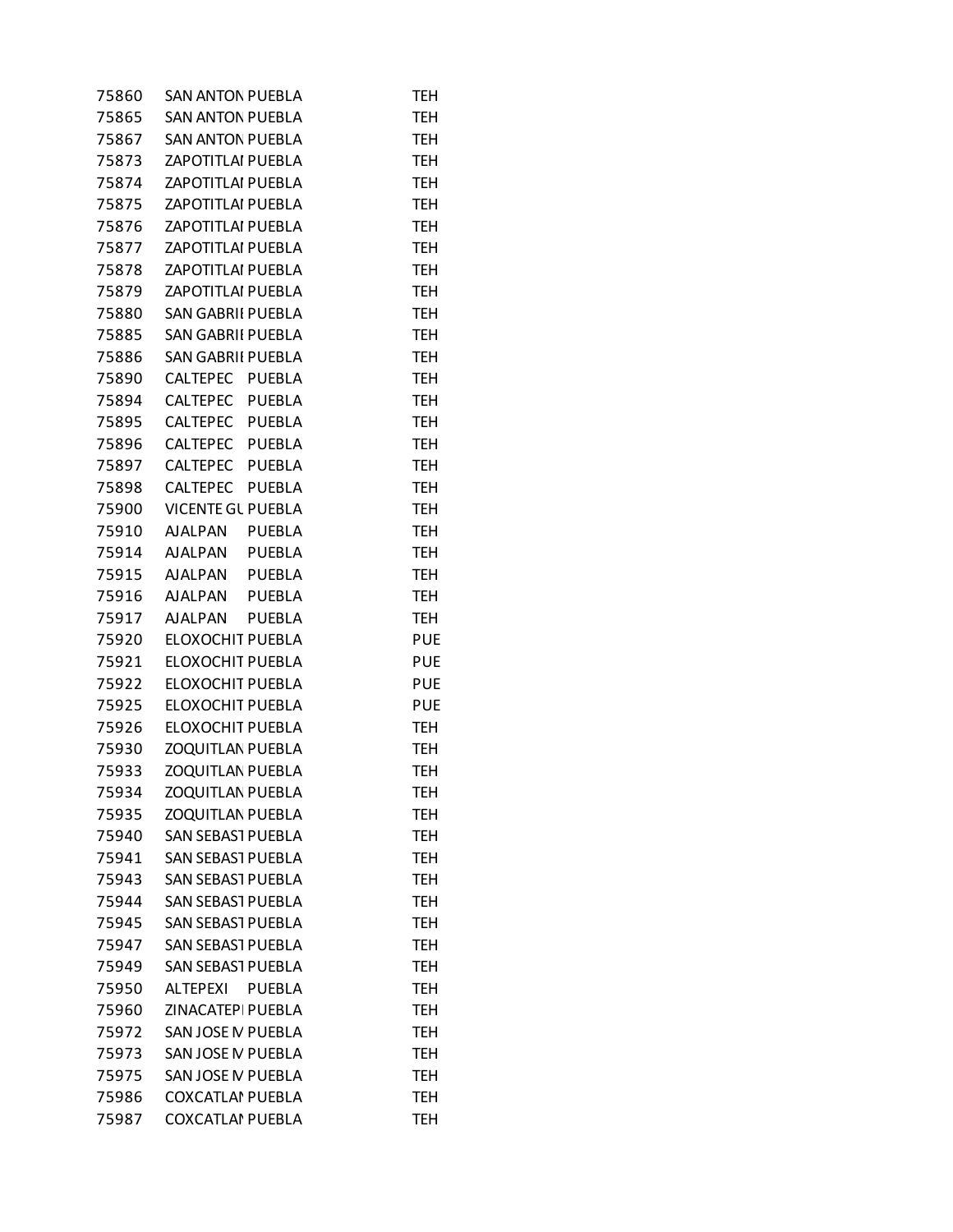| 75988 | <b>COXCATLAI PUEBLA</b> |                            | <b>TEH</b>      |
|-------|-------------------------|----------------------------|-----------------|
| 75989 | <b>COXCATLAI PUEBLA</b> |                            | <b>TEH</b>      |
| 75991 | <b>COYOMEAP PUEBLA</b>  |                            | <b>TEH</b>      |
| 75993 | <b>COYOMEAP PUEBLA</b>  |                            | <b>TEH</b>      |
| 75995 | <b>COYOMEAP PUEBLA</b>  |                            | <b>TEH</b>      |
| 75997 | <b>COYOMEAP PUEBLA</b>  |                            | <b>TEH</b>      |
| 76210 |                         | <b>QUERETAR( QUERETARO</b> | QRO             |
| 76211 |                         | <b>QUERETAR( QUERETARO</b> | QRO             |
| 76212 |                         | <b>QUERETAR( QUERETARO</b> | QRO             |
| 76213 |                         | QUERETAR( QUERETARO        | QRO             |
| 76214 |                         | <b>QUERETAR( QUERETARO</b> | QRO             |
| 76216 |                         | QUERETAR( QUERETARO        | QRO             |
| 76217 |                         | QUERETAR( QUERETARO        | QRO             |
| 76218 |                         | <b>QUERETAR( QUERETARO</b> | QRO             |
| 76219 |                         | QUERETAR( QUERETARO        | QRO             |
| 76221 |                         | QUERETAR( QUERETARO        | QRO             |
| 76250 |                         | EL MARQUE QUERETARO        | QRO             |
| 76251 |                         | EL MARQUE QUERETARO        | QRO             |
| 76252 |                         | EL MARQUI QUERETARO        | QRO             |
| 76253 |                         | EL MARQUI QUERETARO        | QRO             |
| 76254 |                         | EL MARQUE QUERETARO        | QRO             |
| 76255 |                         | EL MARQUI QUERETARO        | QRO             |
| 76256 |                         | EL MARQUI QUERETARO        | QRO             |
| 76257 |                         | EL MARQUE QUERETARO        | QRO             |
| 76258 |                         | EL MARQUI QUERETARO        | QRO             |
| 76260 |                         | EL MARQUI QUERETARO        | QR <sub>2</sub> |
| 76261 |                         | EL MARQUE QUERETARO        | QRO             |
| 76262 |                         | EL MARQUE QUERETARO        | QRO             |
| 76263 |                         | EL MARQUE QUERETARO        | QRO             |
| 76268 |                         | EL MARQUE QUERETARO        | QRO             |
| 76273 | <b>COLON</b>            | <b>QUERETARO</b>           | <b>SJR</b>      |
| 76274 | <b>COLON</b>            | QUERETARO                  | QRO             |
| 76276 | COLON                   | QUERETARO                  | QRO             |
| 76277 | COLON                   | <b>QUERETARO</b>           | QRO             |
| 76278 | COLON                   | QUERETARO                  | QR <sub>2</sub> |
| 76279 | COLON                   | QUERETARO                  | QRO             |
| 76281 | COLON                   | QUERETARO                  | QRO             |
| 76282 | <b>COLON</b>            | <b>QUERETARO</b>           | QRO             |
| 76283 | COLON                   | QUERETARO                  | QRO             |
| 76284 | <b>COLON</b>            | QUERETARO                  | QRO             |
| 76289 | <b>COLON</b>            | QUERETARO                  | <b>SJR</b>      |
| 76290 | COLON                   | QUERETARO                  | <b>SJR</b>      |
| 76293 | COLON                   | QUERETARO                  | QRO             |
| 76299 | <b>COLON</b>            | <b>QUERETARO</b>           | <b>SJR</b>      |
| 76300 |                         | PINAL DE AI QUERETARO      | <b>RVE</b>      |
| 76303 |                         | PINAL DE AI QUERETARO      | <b>RVE</b>      |
| 76304 |                         | PINAL DE AI QUERETARO      | <b>RVE</b>      |
| 76310 |                         | PINAL DE AI QUERETARO      | <b>RVE</b>      |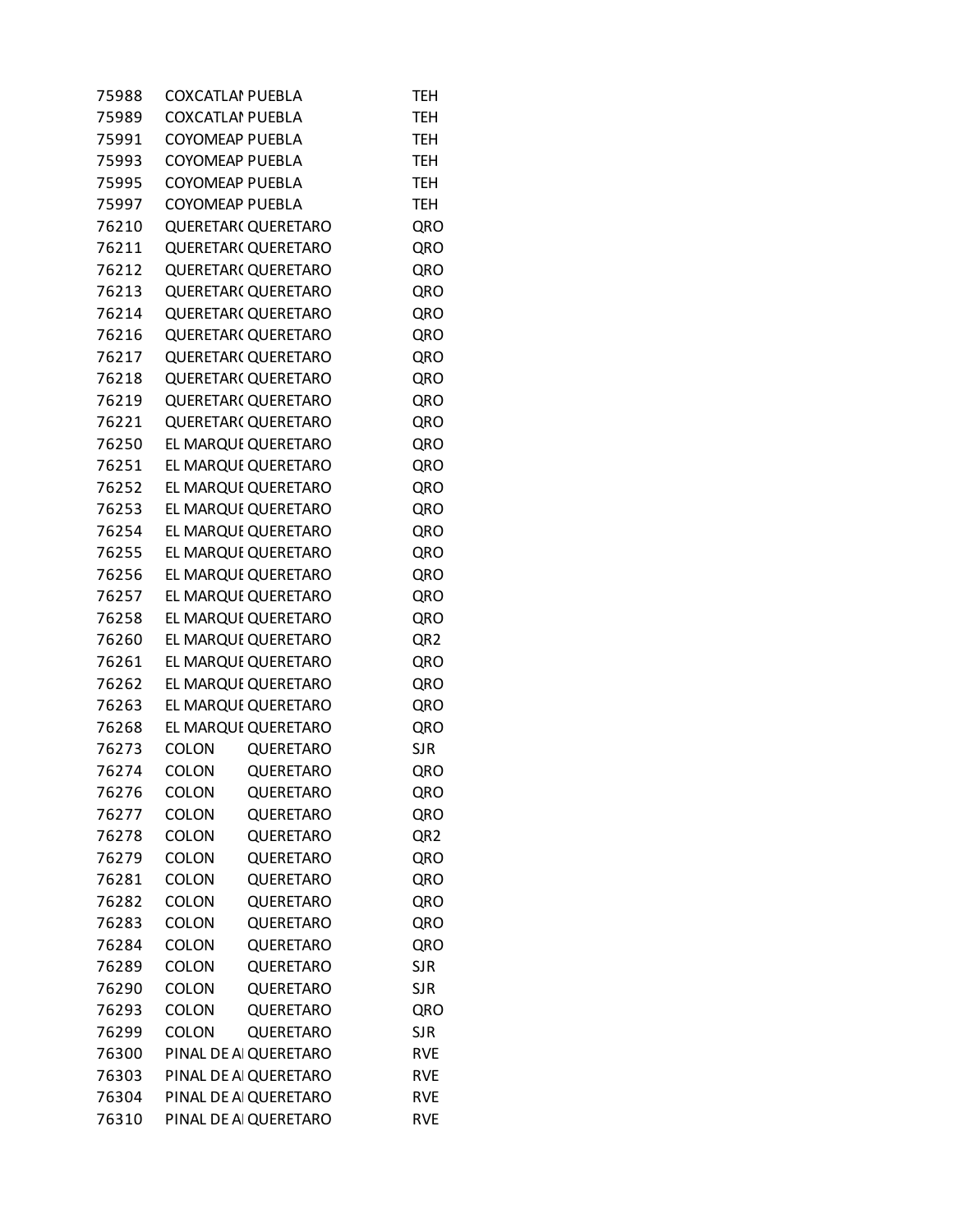| 76313 | PINAL DE AI QUERETARO | <b>RVE</b> |
|-------|-----------------------|------------|
| 76314 | PINAL DE AI QUERETARO | <b>RVE</b> |
| 76315 | PINAL DE AI QUERETARO | <b>RVE</b> |
| 76316 | PINAL DE AI QUERETARO | <b>RVE</b> |
| 76318 | PINAL DE AI QUERETARO | <b>RVE</b> |
| 76319 | PINAL DE AI QUERETARO | <b>RVE</b> |
| 76320 | PINAL DE AI QUERETARO | <b>RVE</b> |
| 76321 | PINAL DE AI QUERETARO | <b>RVE</b> |
| 76333 | PINAL DE AI QUERETARO | <b>RVE</b> |
| 76334 | PINAL DE AI QUERETARO | <b>RVE</b> |
| 76335 | PINAL DE AI QUERETARO | <b>RVE</b> |
| 76336 | PINAL DE AI QUERETARO | <b>RVE</b> |
| 76360 | LANDA DE I QUERETARO  | <b>RVE</b> |
| 76367 | LANDA DE I QUERETARO  | <b>RVE</b> |
| 76368 | LANDA DE I QUERETARO  | <b>SJR</b> |
| 76370 | LANDA DE I QUERETARO  | <b>RVE</b> |
| 76372 | LANDA DE I QUERETARO  | <b>RVE</b> |
| 76373 | LANDA DE I QUERETARO  | <b>RVE</b> |
| 76378 | LANDA DE I QUERETARO  | <b>RVE</b> |
| 76379 | LANDA DE I QUERETARO  | <b>RVE</b> |
| 76380 | LANDA DE I QUERETARO  | <b>RVE</b> |
| 76382 | LANDA DE I QUERETARO  | <b>RVE</b> |
| 76383 | LANDA DE I QUERETARO  | <b>RVE</b> |
| 76384 | LANDA DE I QUERETARO  | <b>RVE</b> |
| 76385 | LANDA DE I QUERETARO  | <b>RVE</b> |
| 76386 | LANDA DE I QUERETARO  | <b>RVE</b> |
| 76388 | LANDA DE I QUERETARO  | <b>RVE</b> |
| 76390 | LANDA DE I QUERETARO  | <b>RVE</b> |
| 76392 | LANDA DE I QUERETARO  | <b>RVE</b> |
| 76393 | LANDA DE I QUERETARO  | <b>RVE</b> |
| 76394 | LANDA DE I QUERETARO  | <b>SJR</b> |
| 76395 | LANDA DE I QUERETARO  | <b>RVE</b> |
| 76396 | LANDA DE I QUERETARO  | <b>SJR</b> |
| 76399 | LANDA DE I QUERETARO  | <b>SJR</b> |
| 76400 | ARROYO SE QUERETARO   | <b>RVE</b> |
| 76401 | ARROYO SEI QUERETARO  | <b>RVE</b> |
| 76402 | ARROYO SEI QUERETARO  | <b>RVE</b> |
| 76410 | ARROYO SEI QUERETARO  | <b>RVE</b> |
| 76411 | ARROYO SE QUERETARO   | <b>RVE</b> |
| 76413 | ARROYO SEI QUERETARO  | <b>RVE</b> |
| 76414 | ARROYO SEI QUERETARO  | <b>RVE</b> |
| 76417 | ARROYO SEI QUERETARO  | <b>RVE</b> |
| 76420 | ARROYO SEI QUERETARO  | <b>RVE</b> |
| 76421 | ARROYO SEI QUERETARO  | <b>RVE</b> |
| 76424 | ARROYO SE QUERETARO   | <b>RVE</b> |
| 76425 | ARROYO SEI QUERETARO  | <b>RVE</b> |
| 76426 | ARROYO SEI QUERETARO  | <b>RVE</b> |
| 76427 | ARROYO SE QUERETARO   | <b>RVE</b> |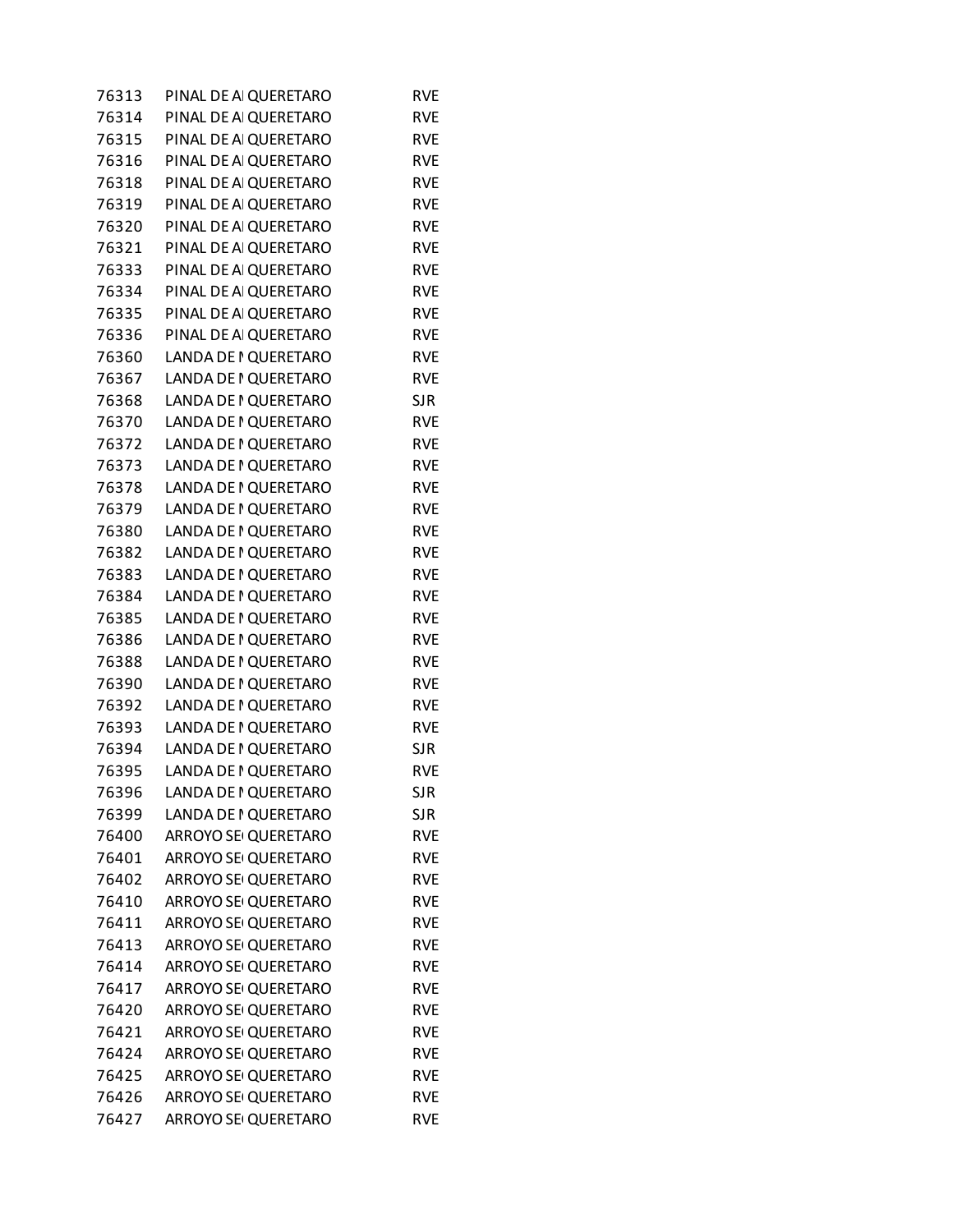| 76434 | ARROYO SEI QUERETARO               | <b>RVE</b> |
|-------|------------------------------------|------------|
| 76436 | ARROYO SE QUERETARO                | <b>RVE</b> |
| 76440 | ARROYO SE QUERETARO                | <b>RVE</b> |
| 76450 | PENAMILLE QUERETARO                | <b>SJR</b> |
| 76460 | PENAMILLE QUERETARO                | QRO        |
| 76500 | CADEREYTA QUERETARO                | <b>SJR</b> |
| 76503 | CADEREYTA QUERETARO                | <b>SJR</b> |
| 76504 | CADEREYTA QUERETARO                | <b>SJR</b> |
| 76506 | CADEREYTA QUERETARO                | <b>SJR</b> |
| 76510 | CADEREYTA QUERETARO                | <b>SJR</b> |
| 76516 | CADEREYTA QUERETARO                | <b>SJR</b> |
| 76520 | CADEREYTA QUERETARO                | <b>SJR</b> |
| 76534 | CADEREYTA QUERETARO                | <b>SJR</b> |
| 76536 | CADEREYTA QUERETARO                | <b>SJR</b> |
| 76544 | CADEREYTA QUERETARO                | <b>SJR</b> |
| 76550 | SAN JOAQU QUERETARO                | <b>SJR</b> |
| 76554 | SAN JOAQU QUERETARO                | <b>SJR</b> |
| 76610 | <b>TOLIMAN</b><br>QUERETARO        | <b>SJR</b> |
| 76620 | TOLIMAN<br>QUERETARO               | <b>SJR</b> |
| 76630 | <b>TOLIMAN</b><br>QUERETARO        | <b>SJR</b> |
| 76632 | <b>TOLIMAN</b><br>QUERETARO        | QRO        |
| 76640 | <b>TOLIMAN</b><br><b>QUERETARO</b> | <b>SJR</b> |
| 76654 | EZEQUIEL N QUERETARO               | <b>SJR</b> |
| 76655 | EZEQUIEL N QUERETARO               | <b>SJR</b> |
| 76656 | EZEQUIEL N QUERETARO               | <b>SJR</b> |
| 76657 | EZEQUIEL N QUERETARO               | <b>SJR</b> |
| 76670 | EZEQUIEL N QUERETARO               | <b>SJR</b> |
| 76685 | EZEQUIEL N QUERETARO               | <b>SJR</b> |
| 76686 | EZEQUIEL N QUERETARO               | <b>SJR</b> |
| 76687 | EZEQUIEL N QUERETARO               | <b>SJR</b> |
| 76690 | EZEQUIEL N QUERETARO               | <b>SJR</b> |
| 76700 | PEDRO ESCI QUERETARO               | <b>SJR</b> |
| 76703 | PEDRO ESCI QUERETARO               | <b>SJR</b> |
| 76705 | PEDRO ESCI QUERETARO               | <b>SJR</b> |
| 76707 | PEDRO ESCI QUERETARO               | <b>SJR</b> |
| 76708 | PEDRO ESCI QUERETARO               | <b>SJR</b> |
| 76709 | PEDRO ESCI QUERETARO               | <b>SJR</b> |
| 76710 | PEDRO ESCI QUERETARO               | <b>SJR</b> |
| 76720 | PEDRO ESCI QUERETARO               | <b>SJR</b> |
| 76723 | PEDRO ESCI QUERETARO               | <b>SJR</b> |
| 76725 | PEDRO ESCI QUERETARO               | <b>SJR</b> |
| 76729 | PEDRO ESCI QUERETARO               | <b>SJR</b> |
| 76740 | PEDRO ESCI QUERETARO               | <b>SJR</b> |
| 76746 | PEDRO ESCI QUERETARO               | <b>SJR</b> |
| 76753 | TEQUISQUI. QUERETARO               | <b>SJR</b> |
| 76755 | TEQUISQUI. QUERETARO               | <b>SJR</b> |
| 76756 | TEQUISQUI. QUERETARO               | <b>SJR</b> |
| 76757 | TEQUISQUI, QUERETARO               | <b>SJR</b> |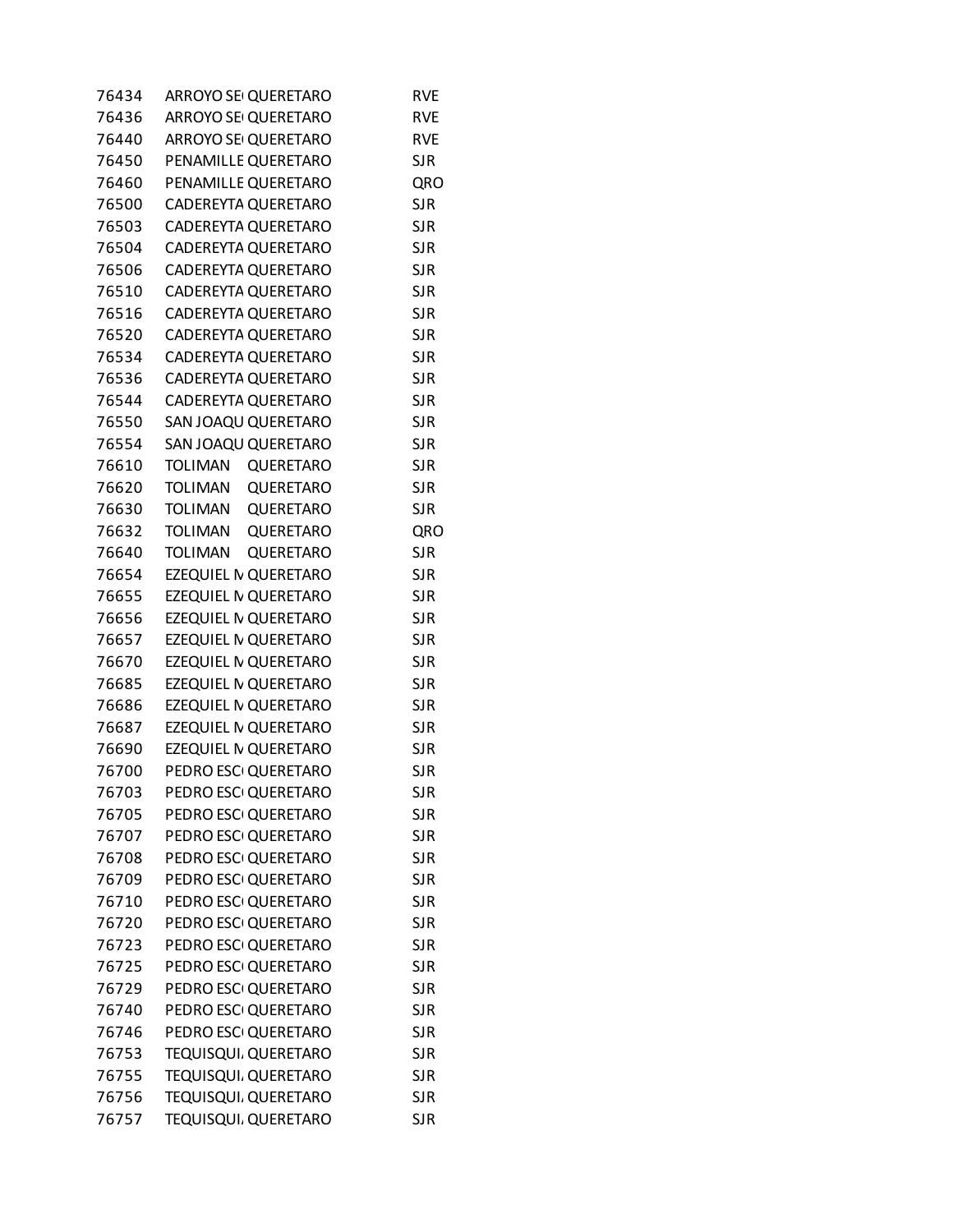| 76770 | TEQUISQUI, QUERETARO        | <b>SJR</b>      |
|-------|-----------------------------|-----------------|
| 76775 | TEQUISQUI, QUERETARO        | <b>SJR</b>      |
| 76780 | <b>TEQUISQUI, QUERETARO</b> | <b>SJR</b>      |
| 76790 | TEQUISQUI. QUERETARO        | <b>SJR</b>      |
| 76791 | TEQUISQUI. QUERETARO        | <b>SJR</b>      |
| 76795 | TEQUISQUI, QUERETARO        | <b>SJR</b>      |
| 76796 | TEQUISQUI. QUERETARO        | <b>SJR</b>      |
| 76799 | TEQUISQUI. QUERETARO        | <b>SJR</b>      |
| 76810 | SAN JUAN L QUERETARO        | <b>SJR</b>      |
| 76814 | SAN JUAN E QUERETARO        | <b>SJR</b>      |
| 76815 | SAN JUAN L QUERETARO        | <b>SJR</b>      |
| 76821 | SAN JUAN L QUERETARO        | <b>SJR</b>      |
| 76823 | SAN JUAN E QUERETARO        | <b>SJR</b>      |
| 76824 | SAN JUAN E QUERETARO        | <b>SJR</b>      |
| 76826 | SAN JUAN E QUERETARO        | <b>SJR</b>      |
| 76828 | SAN JUAN E QUERETARO        | <b>SJR</b>      |
| 76833 | SAN JUAN L QUERETARO        | <b>SJR</b>      |
| 76835 | SAN JUAN L QUERETARO        | <b>SJR</b>      |
| 76837 | SAN JUAN E QUERETARO        | <b>SJR</b>      |
| 76838 | SAN JUAN E QUERETARO        | <b>SJR</b>      |
| 76840 | SAN JUAN L QUERETARO        | <b>SJR</b>      |
| 76842 | SAN JUAN L QUERETARO        | <b>SJR</b>      |
| 76843 | SAN JUAN L QUERETARO        | <b>SJR</b>      |
| 76847 | SAN JUAN L QUERETARO        | <b>SJR</b>      |
| 76850 | AMEALCO I QUERETARO         | <b>SJR</b>      |
| 76860 | AMEALCO I QUERETARO         | <b>SJR</b>      |
| 76861 | AMEALCO I QUERETARO         | <b>SJR</b>      |
| 76862 | AMEALCO L QUERETARO         | <b>SJR</b>      |
| 76863 | AMEALCO I QUERETARO         | <b>SJR</b>      |
| 76870 | AMEALCO I QUERETARO         | <b>SJR</b>      |
| 76874 | AMEALCO I QUERETARO         | <b>SJR</b>      |
| 76875 | AMEALCO L QUERETARO         | QR <sub>2</sub> |
| 76876 | AMEALCO I QUERETARO         | <b>SJR</b>      |
| 76877 | AMEALCO I QUERETARO         | <b>SJR</b>      |
| 76878 | AMEALCO L QUERETARO         | <b>SJR</b>      |
| 76879 | AMEALCO L QUERETARO         | <b>SJR</b>      |
| 76880 | AMEALCO L QUERETARO         | <b>SJR</b>      |
| 76883 | AMEALCO L QUERETARO         | <b>SJR</b>      |
| 76884 | AMEALCO L QUERETARO         | <b>SJR</b>      |
| 76885 | AMEALCO I QUERETARO         | <b>SJR</b>      |
| 76886 | AMEALCO L QUERETARO         | <b>SJR</b>      |
| 76887 | AMEALCO L QUERETARO         | <b>SJR</b>      |
| 76888 | AMEALCO I QUERETARO         | <b>SJR</b>      |
| 76889 | AMEALCO L QUERETARO         | <b>SJR</b>      |
| 76890 | AMEALCO L QUERETARO         | <b>SJR</b>      |
| 76893 | AMEALCO I QUERETARO         | <b>SJR</b>      |
| 76894 | AMEALCO I QUERETARO         | <b>SJR</b>      |
| 76895 | AMEALCO L QUERETARO         | <b>SJR</b>      |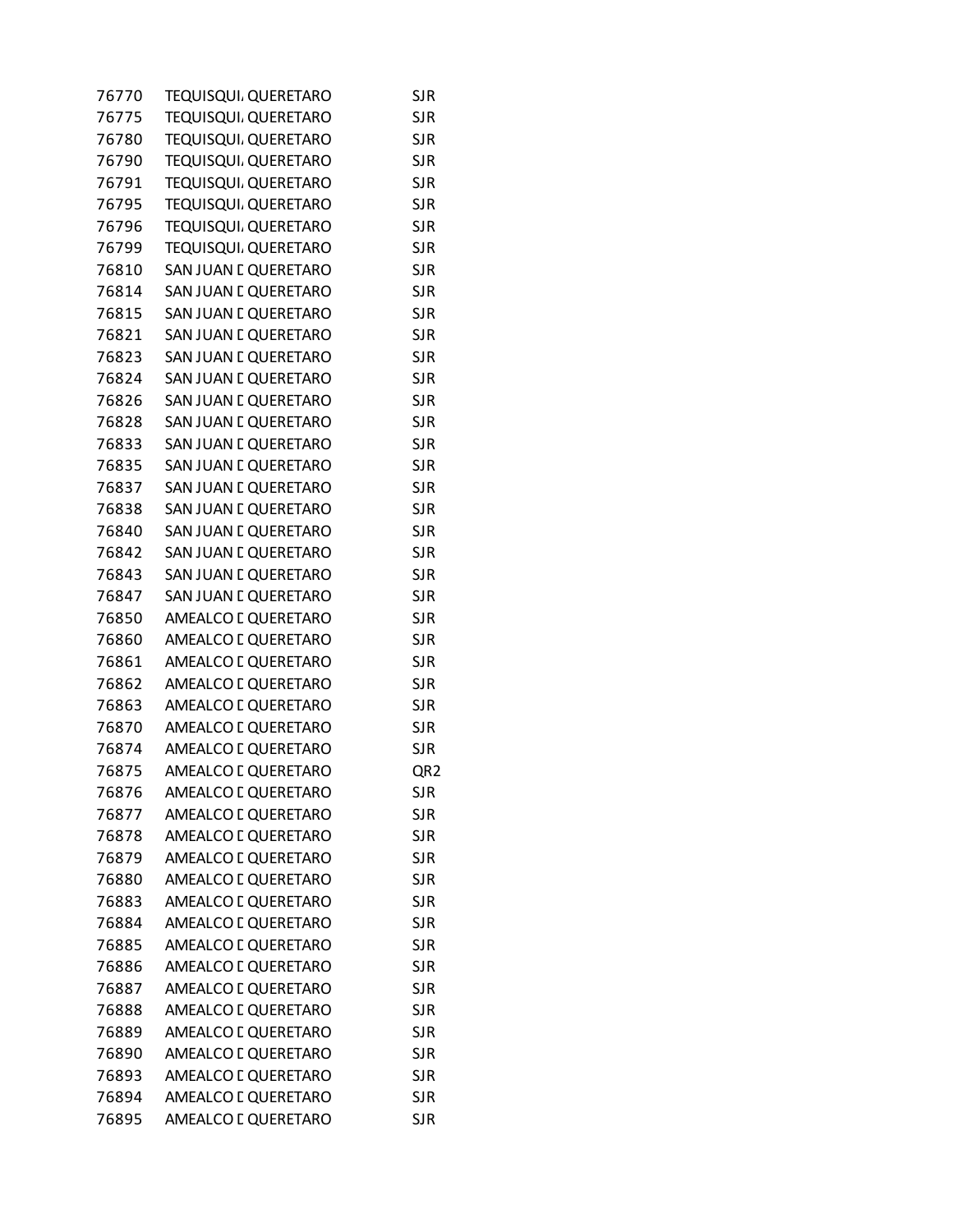| 76896 | AMEALCO I QUERETARO        | <b>SJR</b>      |
|-------|----------------------------|-----------------|
| 76897 | AMEALCO I QUERETARO        | <b>SJR</b>      |
| 76923 | <b>CORREGID( QUERETARO</b> | QR <sub>2</sub> |
| 76924 | <b>CORREGID( QUERETARO</b> | QR <sub>2</sub> |
| 76925 | <b>CORREGID( QUERETARO</b> | QR <sub>2</sub> |
| 76926 | <b>CORREGID( QUERETARO</b> | QR <sub>2</sub> |
| 76950 | HUIMILPAN QUERETARO        | QR <sub>2</sub> |
| 76956 | HUIMILPAN QUERETARO        | QR <sub>2</sub> |
| 76970 | HUIMILPAN QUERETARO        | QR <sub>2</sub> |
| 76974 | HUIMILPAN QUERETARO        | QR <sub>2</sub> |
| 76976 | HUIMILPAN QUERETARO        | QR <sub>2</sub> |
| 76980 | HUIMILPAN QUERETARO        | QR <sub>2</sub> |
| 76981 | HUIMILPAN QUERETARO        | QR <sub>2</sub> |
| 76983 | HUIMILPAN QUERETARO        | QR <sub>2</sub> |
| 76984 | HUIMILPAN QUERETARO        | QR <sub>2</sub> |
| 76990 | HUIMILPAN QUERETARO        | QR <sub>2</sub> |
| 76992 | HUIMILPAN QUERETARO        | QR <sub>2</sub> |
| 77135 | FELIPE CARI QUINTANA ROO   | <b>FCP</b>      |
| 77145 | FELIPE CARI QUINTANA ROO   | <b>FCP</b>      |
| 77146 | FELIPE CARI QUINTANA ROO   | <b>FCP</b>      |
| 77158 | FELIPE CARI QUINTANA ROO   | <b>FCP</b>      |
| 77163 | FELIPE CARI QUINTANA ROO   | <b>FCP</b>      |
| 77198 | FELIPE CARI QUINTANA ROO   | <b>FCP</b>      |
| 77200 | FELIPE CARI QUINTANA ROO   | <b>FCP</b>      |
| 77210 | FELIPE CARI QUINTANA ROO   | <b>FCP</b>      |
| 77215 | FELIPE CARI QUINTANA ROO   | <b>FCP</b>      |
| 77217 | FELIPE CARI QUINTANA ROO   | <b>FCP</b>      |
| 77220 | FELIPE CARI QUINTANA ROO   | <b>FCP</b>      |
| 77229 | FELIPE CARI QUINTANA ROO   | <b>FCP</b>      |
| 77230 | FELIPE CARI QUINTANA ROO   | <b>FCP</b>      |
| 77240 | FELIPE CARI QUINTANA ROO   | <b>FCP</b>      |
| 77250 | FELIPE CARI QUINTANA ROO   | <b>FCP</b>      |
| 77300 | LAZARO CAI QUINTANA ROO    | <b>CUN</b>      |
| 77302 | LAZARO CAI QUINTANA ROO    | <b>CUN</b>      |
| 77303 | LAZARO CAI QUINTANA ROO    | <b>CUN</b>      |
| 77304 | LAZARO CAI QUINTANA ROO    | <b>CUN</b>      |
| 77305 | LAZARO CAI QUINTANA ROO    | <b>CUN</b>      |
| 77306 | LAZARO CAI QUINTANA ROO    | <b>CUN</b>      |
| 77307 | LAZARO CAI QUINTANA ROO    | <b>CUN</b>      |
| 77330 | LAZARO CAI QUINTANA ROO    | <b>CUN</b>      |
| 77333 | LAZARO CAI QUINTANA ROO    | <b>CUN</b>      |
| 77350 | LAZARO CAI QUINTANA ROO    | <b>PCQ</b>      |
| 77355 | LAZARO CAI QUINTANA ROO    | <b>CUN</b>      |
| 77360 | LAZARO CAI QUINTANA ROO    | <b>PCQ</b>      |
| 77366 | LAZARO CAI QUINTANA ROO    | PCQ             |
| 77367 | LAZARO CAI QUINTANA ROO    | <b>CUN</b>      |
| 77368 | LAZARO CAI QUINTANA ROO    | <b>CUN</b>      |
| 77369 | LAZARO CAI QUINTANA ROO    | <b>CUN</b>      |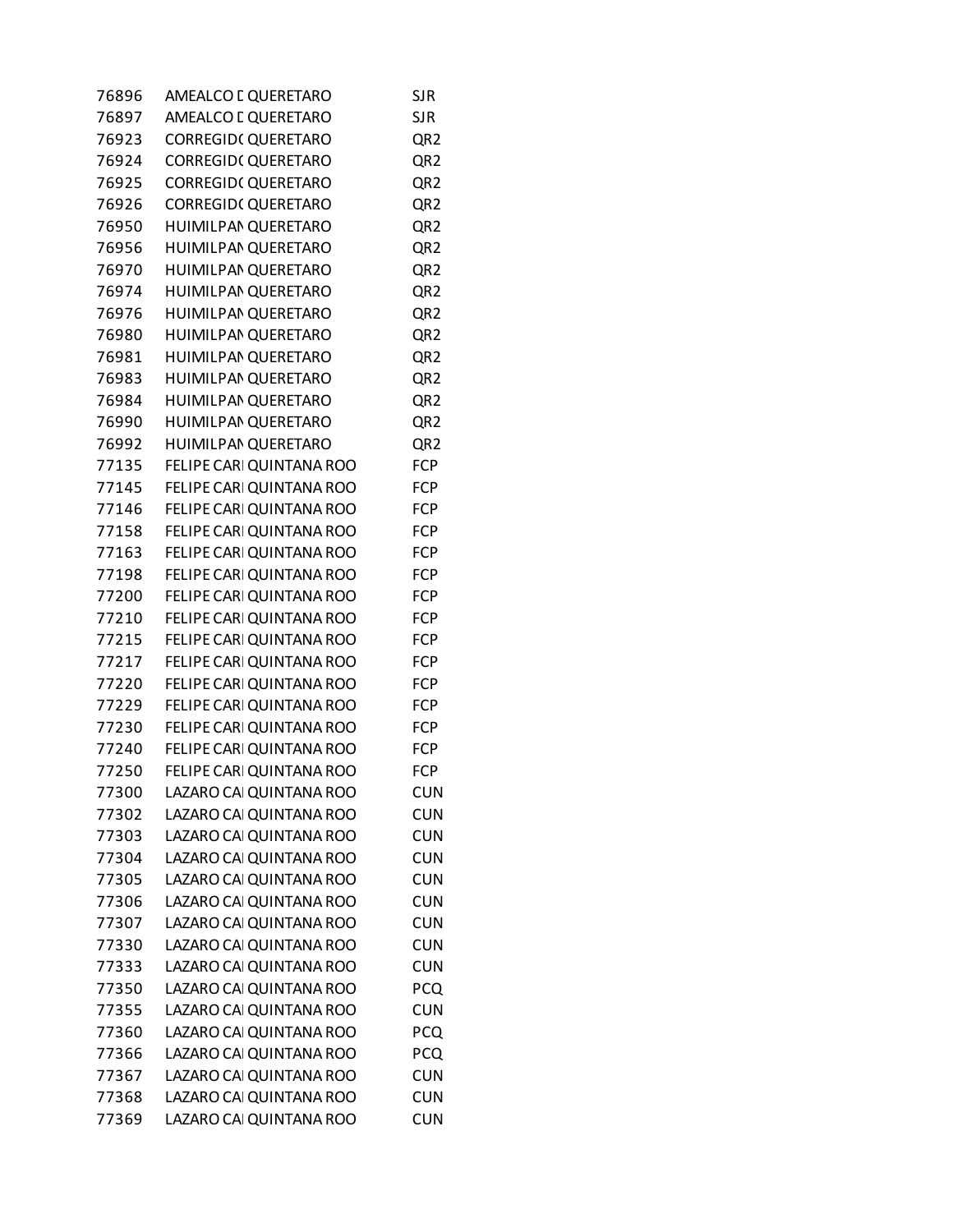| 77370 |                           | LAZARO CAI QUINTANA ROO        | <b>PCQ</b> |
|-------|---------------------------|--------------------------------|------------|
| 77376 |                           | LAZARO CAI QUINTANA ROO        | <b>CUN</b> |
| 77377 |                           | LAZARO CAI QUINTANA ROO        | <b>PCQ</b> |
| 77378 |                           | LAZARO CAI QUINTANA ROO        | <b>CUN</b> |
| 77380 |                           | LAZARO CAI QUINTANA ROO        | PCQ        |
| 77384 |                           | LAZARO CAI QUINTANA ROO        | PCQ        |
| 77385 |                           | LAZARO CAI QUINTANA ROO        | PCQ        |
| 77386 |                           | LAZARO CAI QUINTANA ROO        | <b>PCQ</b> |
| 77402 |                           | <b>ISLA MUJEF QUINTANA ROO</b> | <b>CUN</b> |
| 77403 |                           | <b>ISLA MUJEF QUINTANA ROO</b> | <b>CUN</b> |
| 77404 |                           | <b>ISLA MUJEF QUINTANA ROO</b> | <b>CUN</b> |
| 77406 |                           | <b>ISLA MUJEF QUINTANA ROO</b> | <b>CUN</b> |
| 77407 |                           | <b>ISLA MUJEF QUINTANA ROO</b> | <b>CUN</b> |
| 77408 |                           | <b>ISLA MUJEF QUINTANA ROO</b> | <b>CUN</b> |
| 77409 |                           | <b>ISLA MUJEF QUINTANA ROO</b> | <b>CUN</b> |
| 77410 |                           | <b>ISLA MUJEF QUINTANA ROO</b> | <b>CUN</b> |
| 77412 |                           | <b>ISLA MUJEF QUINTANA ROO</b> | <b>CUN</b> |
| 77586 |                           | PUERTO M( QUINTANA ROO         | <b>CUN</b> |
| 77590 |                           | PUERTO M( QUINTANA ROO         | <b>CUN</b> |
| 77594 |                           |                                | <b>CUN</b> |
| 77600 | <b>COZUMEL</b>            | PUERTO M( QUINTANA ROO         | <b>CZM</b> |
| 77609 | <b>COZUMEL</b>            | <b>QUINTANA ROO</b>            | <b>CZM</b> |
|       |                           | <b>QUINTANA ROO</b>            |            |
| 77610 | <b>COZUMEL</b>            | <b>QUINTANA ROO</b>            | <b>CZM</b> |
| 77613 | <b>COZUMEL</b>            | <b>QUINTANA ROO</b>            | <b>CZM</b> |
| 77620 | <b>COZUMEL</b>            | <b>QUINTANA ROO</b>            | <b>CZM</b> |
| 77622 | <b>COZUMEL</b>            | <b>QUINTANA ROO</b>            | <b>CZM</b> |
| 77645 | <b>COZUMEL</b>            | <b>QUINTANA ROO</b>            | <b>CZM</b> |
| 77660 | <b>COZUMEL</b><br>COZUMEL | <b>QUINTANA ROO</b>            | <b>CZM</b> |
| 77664 |                           | <b>QUINTANA ROO</b>            | <b>CZM</b> |
| 77665 | <b>COZUMEL</b>            | <b>QUINTANA ROO</b>            | <b>CZM</b> |
| 77666 | <b>COZUMEL</b>            | <b>QUINTANA ROO</b>            | <b>CZM</b> |
| 77667 | <b>COZUMEL</b>            | <b>QUINTANA ROO</b>            | <b>CZM</b> |
| 77670 | <b>COZUMEL</b>            | <b>QUINTANA ROO</b>            | <b>CZM</b> |
| 77673 | <b>COZUMEL</b>            | <b>QUINTANA ROO</b>            | <b>CZM</b> |
| 77675 | <b>COZUMEL</b>            | <b>QUINTANA ROO</b>            | <b>CZM</b> |
| 77676 | <b>COZUMEL</b>            | <b>QUINTANA ROO</b>            | <b>CZM</b> |
| 77689 | <b>COZUMEL</b>            | <b>QUINTANA ROO</b>            | <b>CZM</b> |
| 77772 | <b>TULUM</b>              | <b>QUINTANA ROO</b>            | <b>PCQ</b> |
| 77794 | <b>TULUM</b>              | <b>QUINTANA ROO</b>            | PCQ        |
| 77795 | <b>TULUM</b>              | <b>QUINTANA ROO</b>            | <b>PCQ</b> |
| 77796 | <b>TULUM</b>              | <b>QUINTANA ROO</b>            | <b>PCQ</b> |
| 77800 |                           | JOSE MARI/ QUINTANA ROO        | <b>JMM</b> |
| 77805 |                           | JOSE MARI/ QUINTANA ROO        | <b>JMM</b> |
| 77807 |                           | JOSE MARI/ QUINTANA ROO        | <b>JMM</b> |
| 77808 |                           | JOSE MARI/ QUINTANA ROO        | <b>JMM</b> |
| 77809 |                           | JOSE MARI/ QUINTANA ROO        | <b>JMM</b> |
| 77858 |                           | JOSE MARI/ QUINTANA ROO        | <b>JMM</b> |
| 77859 |                           | JOSE MARI/ QUINTANA ROO        | <b>JMM</b> |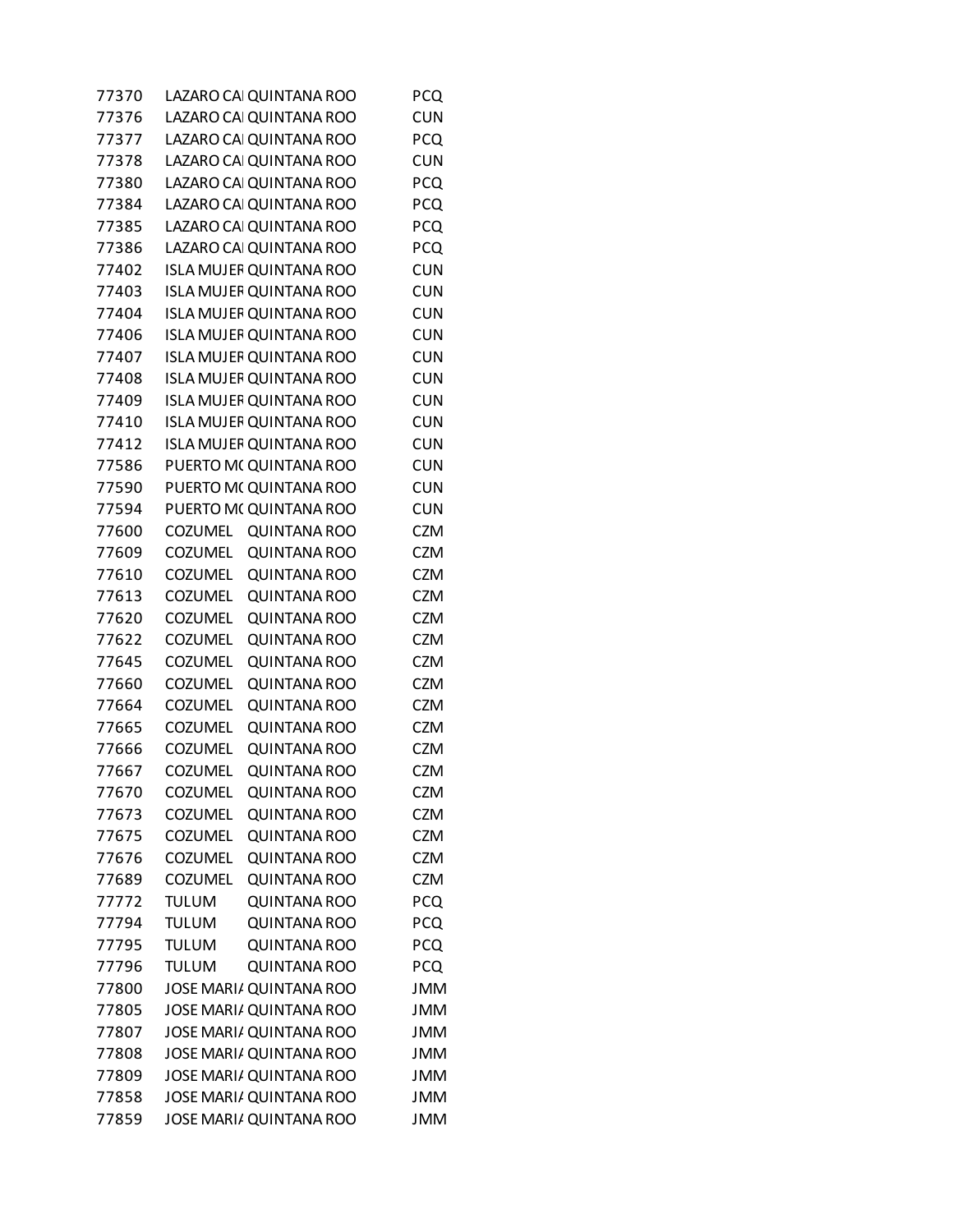| 77870 | JOSE MARI/ QUINTANA ROO               | <b>JMM</b> |
|-------|---------------------------------------|------------|
| 77878 | JOSE MARI/ QUINTANA ROO               | <b>JMM</b> |
| 77889 | JOSE MARI/ QUINTANA ROO               | <b>JMM</b> |
| 77890 | JOSE MARI/ QUINTANA ROO               | <b>JMM</b> |
| 77893 | JOSE MARI/ QUINTANA ROO               | <b>JMM</b> |
| 77894 | JOSE MARI/ QUINTANA ROO               | <b>JMM</b> |
| 77899 | JOSE MARI/ QUINTANA ROO               | <b>JMM</b> |
| 77904 | <b>BACALAR</b><br><b>QUINTANA ROO</b> | <b>CTM</b> |
| 77910 | <b>BACALAR</b><br><b>QUINTANA ROO</b> | <b>CTM</b> |
| 77914 | <b>BACALAR</b><br><b>QUINTANA ROO</b> | <b>CTM</b> |
| 77924 | <b>BACALAR</b><br><b>QUINTANA ROO</b> | <b>CTM</b> |
| 77926 | <b>BACALAR</b><br><b>QUINTANA ROO</b> | <b>CTM</b> |
| 77930 | <b>BACALAR</b><br><b>QUINTANA ROO</b> | <b>CTM</b> |
| 77936 | <b>QUINTANA ROO</b><br><b>BACALAR</b> | <b>CTM</b> |
| 77937 | <b>BACALAR</b><br><b>QUINTANA ROO</b> | <b>CTM</b> |
| 77944 | <b>BACALAR</b><br><b>QUINTANA ROO</b> | <b>CTM</b> |
| 77945 | <b>BACALAR</b><br><b>QUINTANA ROO</b> | <b>CTM</b> |
| 77946 | <b>BACALAR</b><br><b>QUINTANA ROO</b> | <b>CTM</b> |
| 77947 | <b>BACALAR</b><br><b>QUINTANA ROO</b> | <b>CTM</b> |
| 77950 | OTHON P. E QUINTANA ROO               | <b>CTM</b> |
| 77953 | OTHON P. E QUINTANA ROO               | <b>CTM</b> |
| 77954 | OTHON P. E QUINTANA ROO               | <b>CTM</b> |
| 77957 | OTHON P. E QUINTANA ROO               | <b>CTM</b> |
| 77959 | OTHON P. E QUINTANA ROO               | <b>CTM</b> |
| 77960 | OTHON P. E QUINTANA ROO               | <b>CTM</b> |
| 77963 | OTHON P. E QUINTANA ROO               | <b>CTM</b> |
| 77965 | OTHON P. E QUINTANA ROO               | <b>CTM</b> |
| 77970 | OTHON P. E QUINTANA ROO               | <b>CTM</b> |
| 77976 | OTHON P. E QUINTANA ROO               | <b>CTM</b> |
| 77977 | OTHON P. E QUINTANA ROO               | <b>CTM</b> |
| 77980 | OTHON P. E QUINTANA ROO               | <b>CTM</b> |
| 77983 | OTHON P. E QUINTANA ROO               | <b>CTM</b> |
| 77984 | OTHON P. E QUINTANA ROO               | <b>CTM</b> |
| 77985 | OTHON P. E QUINTANA ROO               | <b>CTM</b> |
| 77986 | OTHON P. E QUINTANA ROO               | <b>CTM</b> |
| 77997 | OTHON P. E QUINTANA ROO               | <b>CTM</b> |
| 78400 | SAN LUIS PI SAN LUIS POTOSI           | <b>SLP</b> |
| 78403 | SAN LUIS PI SAN LUIS POTOSI           | <b>SLP</b> |
| 78404 | <b>SAN LUIS PI SAN LUIS POTOSI</b>    | <b>SLP</b> |
| 78405 | SAN LUIS PI SAN LUIS POTOSI           | <b>SLP</b> |
| 78407 | SAN LUIS PI SAN LUIS POTOSI           | <b>SLP</b> |
| 78410 | SAN LUIS PI SAN LUIS POTOSI           | <b>SLP</b> |
| 78443 | CERRO DE S SAN LUIS POTOSI            | <b>SLP</b> |
| 78444 | <b>CERRO DE S SAN LUIS POTOSI</b>     | <b>SLP</b> |
| 78453 | AHUALULC SAN LUIS POTOSI              | <b>SLP</b> |
| 78454 | AHUALULC SAN LUIS POTOSI              | <b>SLP</b> |
| 78455 | AHUALULC SAN LUIS POTOSI              | <b>SLP</b> |
| 78456 | AHUALULC SAN LUIS POTOSI              | <b>SLP</b> |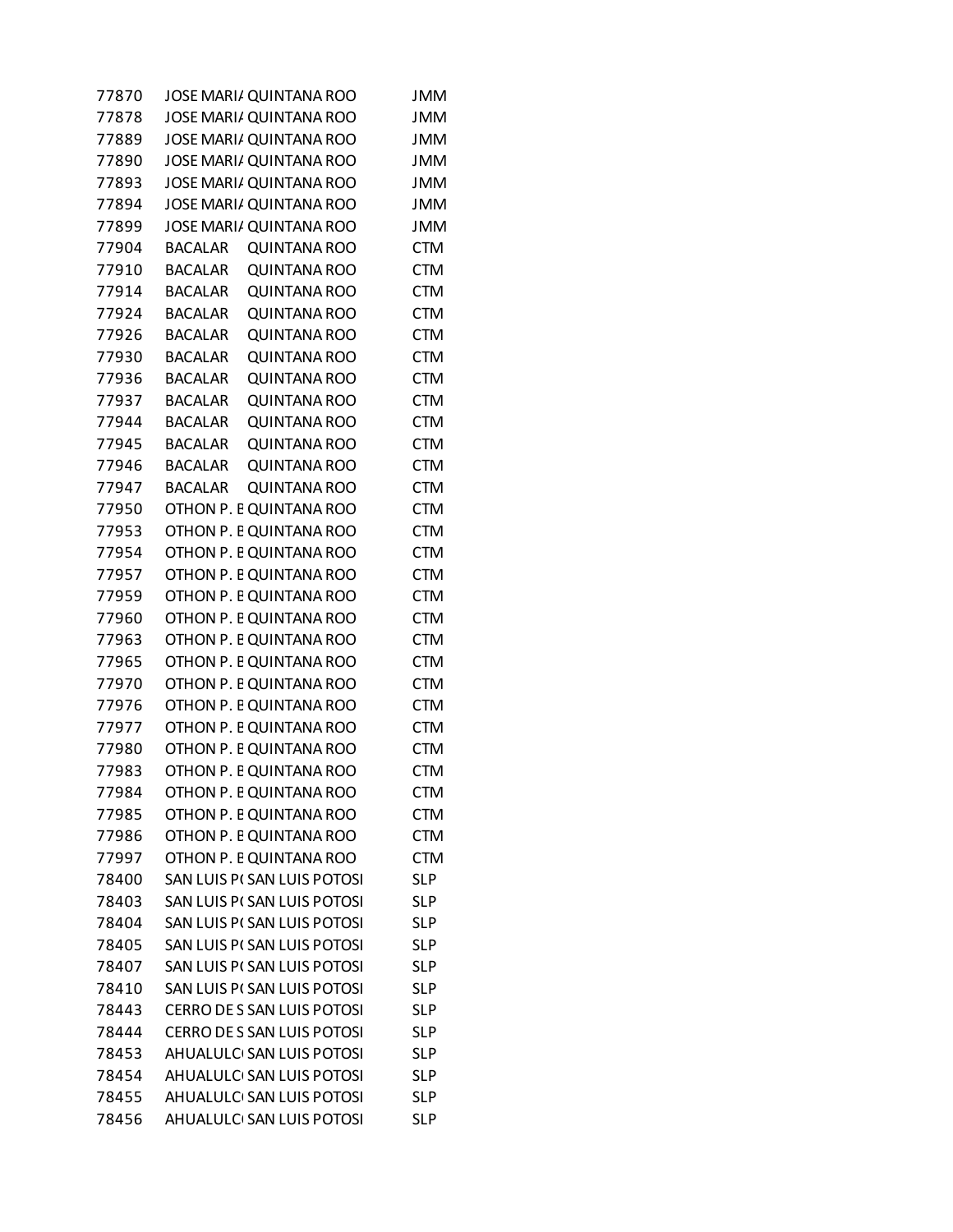| 78457 |                | AHUALULC SAN LUIS POTOSI    | SLP        |
|-------|----------------|-----------------------------|------------|
| 78460 |                | MEXQUITIC SAN LUIS POTOSI   | <b>SLP</b> |
| 78463 |                | MEXQUITIC SAN LUIS POTOSI   | <b>SLP</b> |
| 78464 |                | MEXQUITIC SAN LUIS POTOSI   | <b>SLP</b> |
| 78465 |                | MEXQUITIC SAN LUIS POTOSI   | <b>SLP</b> |
| 78466 |                | MEXQUITIC SAN LUIS POTOSI   | <b>SLP</b> |
| 78467 |                | MEXQUITIC SAN LUIS POTOSI   | <b>SLP</b> |
| 78470 |                | MEXQUITIC SAN LUIS POTOSI   | <b>SLP</b> |
| 78473 |                | MEXQUITIC SAN LUIS POTOSI   | <b>SLP</b> |
| 78474 |                | MEXQUITIC SAN LUIS POTOSI   | <b>SLP</b> |
| 78475 |                | MEXQUITIC SAN LUIS POTOSI   | <b>SLP</b> |
| 78476 |                | MEXQUITIC SAN LUIS POTOSI   | <b>SLP</b> |
| 78477 |                | MEXQUITIC SAN LUIS POTOSI   | <b>SLP</b> |
| 78480 |                | MEXQUITIC SAN LUIS POTOSI   | <b>SLP</b> |
| 78483 |                | MEXQUITIC SAN LUIS POTOSI   | <b>SLP</b> |
| 78484 |                | MEXQUITIC SAN LUIS POTOSI   | <b>SLP</b> |
| 78485 |                | MEXQUITIC SAN LUIS POTOSI   | <b>SLP</b> |
| 78486 |                | MEXQUITIC SAN LUIS POTOSI   | <b>SLP</b> |
| 78490 |                | VILLA DE AF SAN LUIS POTOSI | <b>SLP</b> |
| 78493 |                | VILLA DE AF SAN LUIS POTOSI | <b>SLP</b> |
| 78494 |                | VILLA DE AF SAN LUIS POTOSI | <b>SLP</b> |
| 78495 |                | VILLA DE AF SAN LUIS POTOSI | <b>SLP</b> |
| 78496 |                | VILLA DE AF SAN LUIS POTOSI | <b>SLP</b> |
| 78497 |                | VILLA DE AF SAN LUIS POTOSI | <b>SLP</b> |
| 78500 | VANEGAS        | <b>SAN LUIS POTOSI</b>      | MTH        |
| 78502 | <b>VANEGAS</b> | <b>SAN LUIS POTOSI</b>      | MTH        |
| 78503 | <b>VANEGAS</b> | <b>SAN LUIS POTOSI</b>      | <b>MTH</b> |
| 78506 | <b>VANEGAS</b> | <b>SAN LUIS POTOSI</b>      | MTH        |
| 78508 | <b>VANEGAS</b> | <b>SAN LUIS POTOSI</b>      | <b>MTH</b> |
| 78510 | <b>VANEGAS</b> | <b>SAN LUIS POTOSI</b>      | <b>MTH</b> |
| 78511 | VANEGAS        | <b>SAN LUIS POTOSI</b>      | MTH        |
| 78512 | <b>VANEGAS</b> | <b>SAN LUIS POTOSI</b>      | <b>MTH</b> |
| 78513 | VANEGAS        | <b>SAN LUIS POTOSI</b>      | <b>MTH</b> |
| 78514 | <b>VANEGAS</b> | <b>SAN LUIS POTOSI</b>      | <b>MTH</b> |
| 78520 | CEDRAL         | <b>SAN LUIS POTOSI</b>      | MTH        |
| 78523 | CEDRAL         | <b>SAN LUIS POTOSI</b>      | <b>MTH</b> |
| 78524 | CEDRAL         | <b>SAN LUIS POTOSI</b>      | MTH        |
| 78525 | <b>CEDRAL</b>  | <b>SAN LUIS POTOSI</b>      | <b>MTH</b> |
| 78526 | <b>CEDRAL</b>  | <b>SAN LUIS POTOSI</b>      | <b>MTH</b> |
| 78527 | <b>CEDRAL</b>  | <b>SAN LUIS POTOSI</b>      | <b>MTH</b> |
| 78530 | <b>CEDRAL</b>  | <b>SAN LUIS POTOSI</b>      | <b>MTH</b> |
| 78533 | CEDRAL         | <b>SAN LUIS POTOSI</b>      | <b>MTH</b> |
| 78534 | CEDRAL         | <b>SAN LUIS POTOSI</b>      | MTH        |
| 78535 | CEDRAL         | <b>SAN LUIS POTOSI</b>      | <b>MTH</b> |
| 78536 | CEDRAL         | <b>SAN LUIS POTOSI</b>      | <b>MTH</b> |
| 78537 | CEDRAL         | <b>SAN LUIS POTOSI</b>      | MTH        |
| 78540 | <b>CATORCE</b> | <b>SAN LUIS POTOSI</b>      | <b>MTH</b> |
| 78543 | <b>CATORCE</b> | SAN LUIS POTOSI             | <b>ZCL</b> |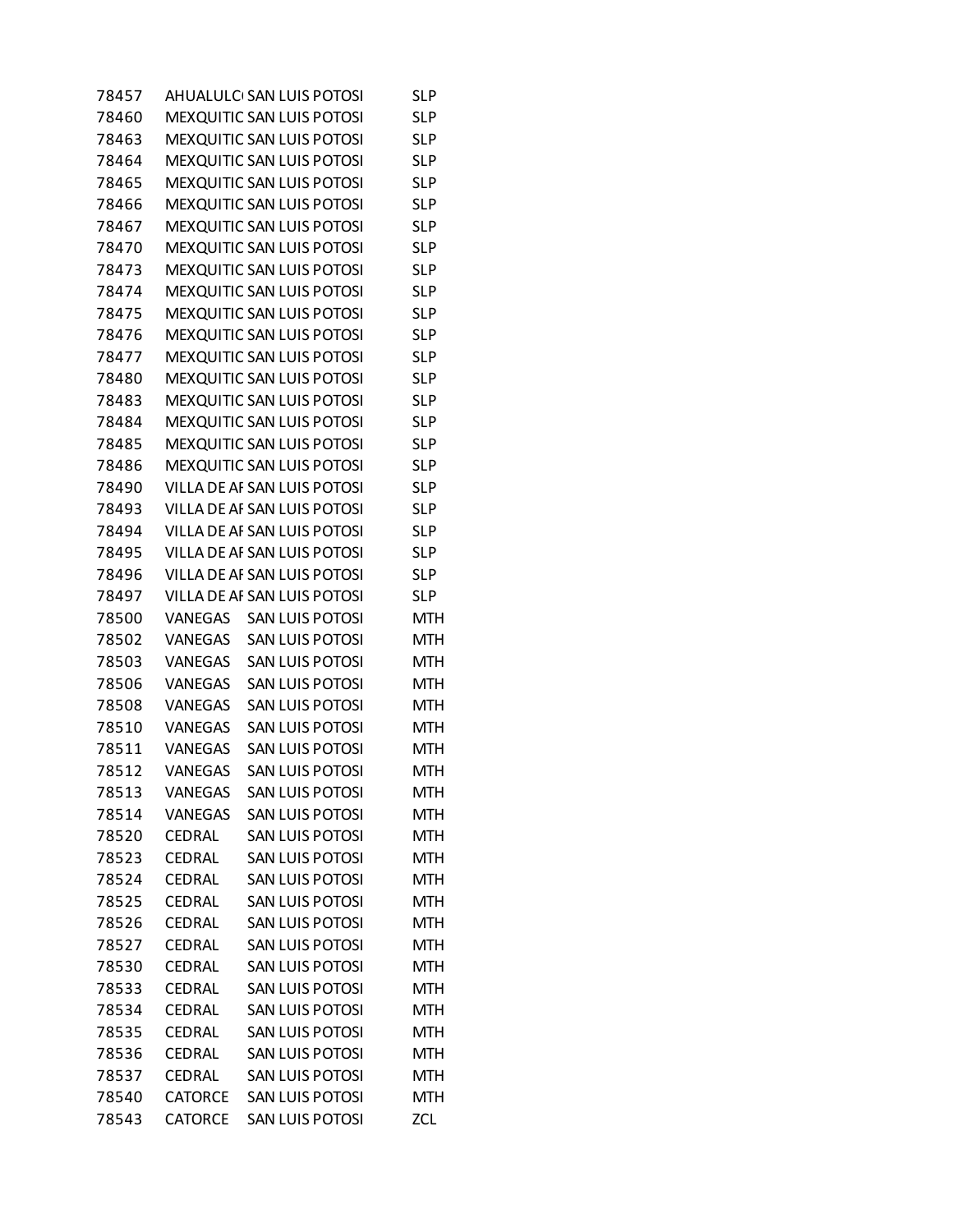| 78544 | <b>CATORCE</b> | SAN LUIS POTOSI           | ZCL        |
|-------|----------------|---------------------------|------------|
| 78545 | <b>CATORCE</b> | <b>SAN LUIS POTOSI</b>    | <b>ZCL</b> |
| 78546 | <b>CATORCE</b> | <b>SAN LUIS POTOSI</b>    | <b>MTH</b> |
| 78547 | <b>CATORCE</b> | SAN LUIS POTOSI           | ZCL        |
| 78550 | <b>CATORCE</b> | <b>SAN LUIS POTOSI</b>    | MTH        |
| 78553 | <b>CATORCE</b> | <b>SAN LUIS POTOSI</b>    | <b>MTH</b> |
| 78554 | <b>CATORCE</b> | SAN LUIS POTOSI           | MTH        |
| 78555 | <b>CATORCE</b> | <b>SAN LUIS POTOSI</b>    | <b>MTH</b> |
| 78560 | <b>CATORCE</b> | <b>SAN LUIS POTOSI</b>    | <b>MTH</b> |
| 78563 | <b>CATORCE</b> | SAN LUIS POTOSI           | MTH        |
| 78564 | <b>CATORCE</b> | <b>SAN LUIS POTOSI</b>    | <b>MTH</b> |
| 78565 | <b>CATORCE</b> | <b>SAN LUIS POTOSI</b>    | <b>MTH</b> |
| 78566 | <b>CATORCE</b> | SAN LUIS POTOSI           | MTH        |
| 78567 | <b>CATORCE</b> | <b>SAN LUIS POTOSI</b>    | MTH        |
| 78570 | <b>CHARCAS</b> | <b>SAN LUIS POTOSI</b>    | <b>SLP</b> |
| 78573 | <b>CHARCAS</b> | SAN LUIS POTOSI           | <b>SLP</b> |
| 78574 | <b>CHARCAS</b> | <b>SAN LUIS POTOSI</b>    | MTH        |
| 78575 | <b>CHARCAS</b> | <b>SAN LUIS POTOSI</b>    | <b>MTH</b> |
| 78576 | <b>CHARCAS</b> | SAN LUIS POTOSI           | SL P       |
| 78577 | <b>CHARCAS</b> | <b>SAN LUIS POTOSI</b>    | MTH        |
| 78578 | <b>CHARCAS</b> | <b>SAN LUIS POTOSI</b>    | <b>SLP</b> |
| 78580 | <b>CHARCAS</b> | SAN LUIS POTOSI           | <b>SLP</b> |
| 78583 | <b>CHARCAS</b> | <b>SAN LUIS POTOSI</b>    | MTH        |
| 78584 | <b>CHARCAS</b> | <b>SAN LUIS POTOSI</b>    | <b>MTH</b> |
| 78585 | <b>CHARCAS</b> | SAN LUIS POTOSI           | SL P       |
| 78586 | <b>CHARCAS</b> | <b>SAN LUIS POTOSI</b>    | <b>SLP</b> |
| 78587 | <b>CHARCAS</b> | <b>SAN LUIS POTOSI</b>    | <b>SLP</b> |
| 78590 | <b>CHARCAS</b> | SAN LUIS POTOSI           | <b>SLP</b> |
| 78593 | <b>CHARCAS</b> | <b>SAN LUIS POTOSI</b>    | MTH        |
| 78594 | <b>CHARCAS</b> | <b>SAN LUIS POTOSI</b>    | <b>MTH</b> |
| 78595 | <b>CHARCAS</b> | SAN LUIS POTOSI           | SL P       |
| 78596 | <b>CHARCAS</b> | <b>SAN LUIS POTOSI</b>    | <b>SLP</b> |
| 78597 | <b>CHARCAS</b> | <b>SAN LUIS POTOSI</b>    | <b>SLP</b> |
| 78601 | <b>SALINAS</b> | <b>SAN LUIS POTOSI</b>    | <b>SLP</b> |
| 78602 | <b>SALINAS</b> | <b>SAN LUIS POTOSI</b>    | <b>ZCL</b> |
| 78603 | <b>SALINAS</b> | <b>SAN LUIS POTOSI</b>    | <b>SLP</b> |
| 78604 | <b>SALINAS</b> | <b>SAN LUIS POTOSI</b>    | <b>ZCL</b> |
| 78605 | <b>SALINAS</b> | <b>SAN LUIS POTOSI</b>    | SNH        |
| 78609 | <b>SALINAS</b> | <b>SAN LUIS POTOSI</b>    | <b>SLP</b> |
| 78610 | <b>SALINAS</b> | <b>SAN LUIS POTOSI</b>    | <b>SNH</b> |
| 78612 | <b>SALINAS</b> | <b>SAN LUIS POTOSI</b>    | <b>SLP</b> |
| 78624 | <b>SALINAS</b> | <b>SAN LUIS POTOSI</b>    | <b>SLP</b> |
| 78625 | <b>SALINAS</b> | <b>SAN LUIS POTOSI</b>    | SNH        |
| 78626 | <b>SALINAS</b> | <b>SAN LUIS POTOSI</b>    | <b>SLP</b> |
| 78630 |                | SANTO DON SAN LUIS POTOSI | <b>SLP</b> |
| 78633 |                | SANTO DON SAN LUIS POTOSI | MTH        |
| 78634 |                | SANTO DON SAN LUIS POTOSI | <b>MTH</b> |
| 78635 |                | SANTO DON SAN LUIS POTOSI | <b>MTH</b> |
|       |                |                           |            |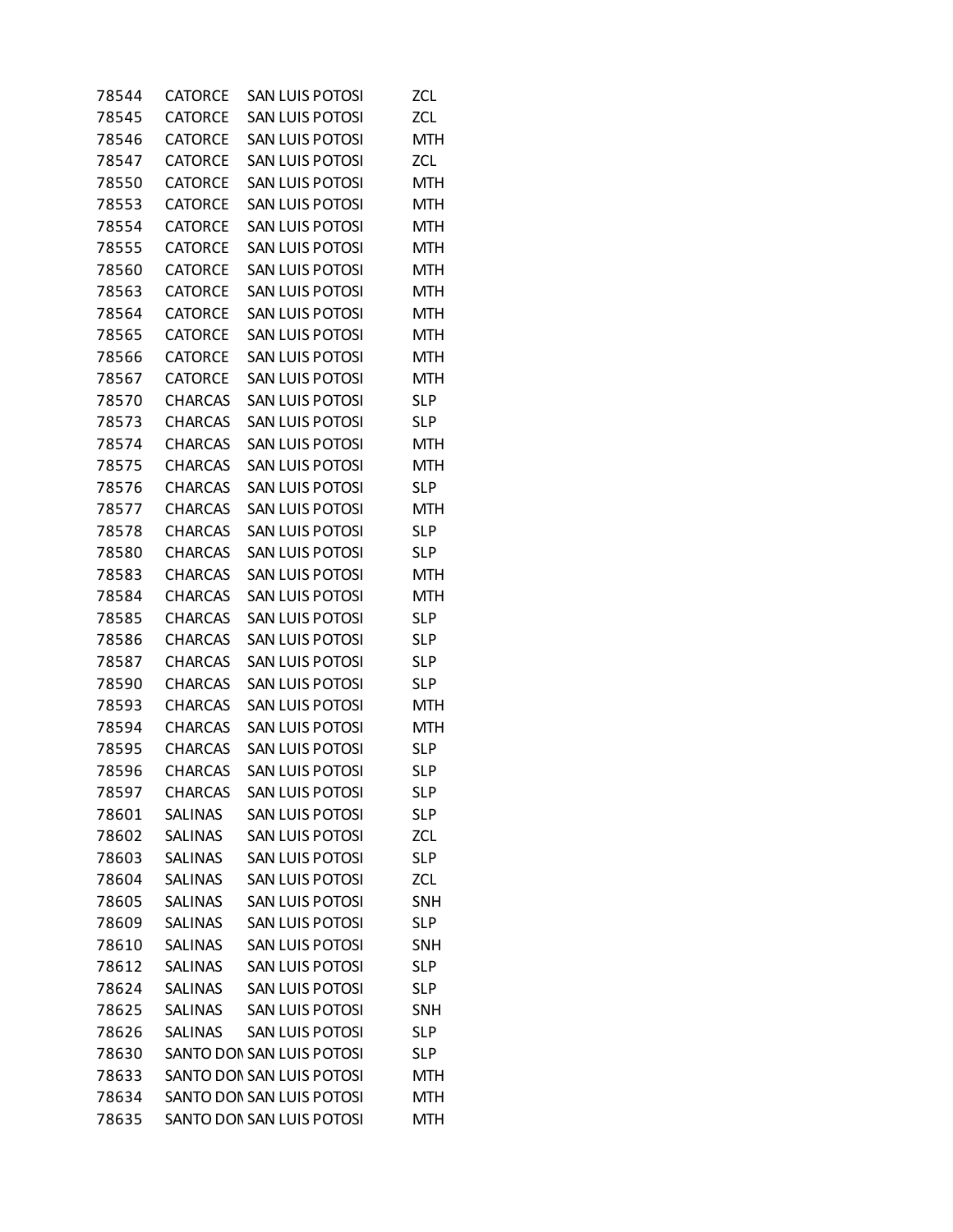| 78636 | SANTO DON SAN LUIS POTOSI       | ZCL.       |
|-------|---------------------------------|------------|
| 78637 | SANTO DON SAN LUIS POTOSI       | <b>ZCL</b> |
| 78638 | SANTO DON SAN LUIS POTOSI       | <b>ZCL</b> |
| 78639 | SANTO DON SAN LUIS POTOSI       | ZCL        |
| 78640 | SANTO DON SAN LUIS POTOSI       | ZCL        |
| 78643 | SANTO DON SAN LUIS POTOSI       | <b>ZCL</b> |
| 78644 | SANTO DON SAN LUIS POTOSI       | ZCL        |
| 78645 | SANTO DON SAN LUIS POTOSI       | ZCL        |
| 78646 | SANTO DON SAN LUIS POTOSI       | <b>ZCL</b> |
| 78647 | SANTO DON SAN LUIS POTOSI       | ZCL        |
| 78649 | SANTO DON SAN LUIS POTOSI       | ZCL        |
| 78660 | VILLA DE R/ SAN LUIS POTOSI     | SNH        |
| 78665 | VILLA DE R/ SAN LUIS POTOSI     | ZCL        |
| 78670 | VILLA DE R/ SAN LUIS POTOSI     | SNH        |
| 78671 | VILLA DE R/ SAN LUIS POTOSI     | <b>RVE</b> |
| 78680 | VILLA DE R/ SAN LUIS POTOSI     | ZCL        |
| 78681 | VILLA DE R/ SAN LUIS POTOSI     | <b>ZCL</b> |
| 78683 | VILLA DE R/ SAN LUIS POTOSI     | <b>ZCL</b> |
| 78685 | VILLA DE R/ SAN LUIS POTOSI     | ZCL        |
| 78689 | VILLA DE R/ SAN LUIS POTOSI     | ZCL        |
| 78690 | VILLA DE R/ SAN LUIS POTOSI     | <b>SNH</b> |
| 78691 | VILLA DE R/ SAN LUIS POTOSI     | ZCL        |
| 78692 | VILLA DE RI SAN LUIS POTOSI     | ZCL        |
| 78694 | VILLA DE R/ SAN LUIS POTOSI     | ZCL        |
| 78695 | VILLA DE R/ SAN LUIS POTOSI     | <b>SLP</b> |
| 78696 | VILLA DE R/ SAN LUIS POTOSI     | ZCL        |
| 78697 | VILLA DE R/ SAN LUIS POTOSI     | <b>ZCL</b> |
| 78699 | VILLA DE R/ SAN LUIS POTOSI     | ZCL        |
| 78743 | MATEHUAL SAN LUIS POTOSI        | MTH        |
| 78788 | MATEHUAL SAN LUIS POTOSI        | <b>MTH</b> |
| 78792 | MATEHUAL SAN LUIS POTOSI        | MTH        |
| 78800 | MATEHUAL SAN LUIS POTOSI        | MTH        |
| 78801 | <b>MATEHUAL SAN LUIS POTOSI</b> | <b>MTH</b> |
| 78802 | MATEHUAL SAN LUIS POTOSI        | <b>MTH</b> |
| 78803 | <b>MATEHUAL SAN LUIS POTOSI</b> | MTH        |
| 78804 | <b>MATEHUAL SAN LUIS POTOSI</b> | <b>MTH</b> |
| 78805 | MATEHUAL SAN LUIS POTOSI        | MTH        |
| 78808 | <b>MATEHUAL SAN LUIS POTOSI</b> | <b>RVE</b> |
| 78810 | <b>MATEHUAL SAN LUIS POTOSI</b> | <b>MTH</b> |
| 78811 | <b>MATEHUAL SAN LUIS POTOSI</b> | <b>MTH</b> |
| 78814 | <b>MATEHUAL SAN LUIS POTOSI</b> | MTH        |
| 78815 | <b>MATEHUAL SAN LUIS POTOSI</b> | <b>MTH</b> |
| 78816 | MATEHUAL SAN LUIS POTOSI        | MTH        |
| 78818 | <b>MATEHUAL SAN LUIS POTOSI</b> | MTH        |
| 78819 | <b>MATEHUAL SAN LUIS POTOSI</b> | <b>MTH</b> |
| 78820 | MATEHUAL SAN LUIS POTOSI        | MTH        |
| 78821 | <b>MATEHUAL SAN LUIS POTOSI</b> | MTH        |
| 78822 | MATEHUAL SAN LUIS POTOSI        | <b>MTH</b> |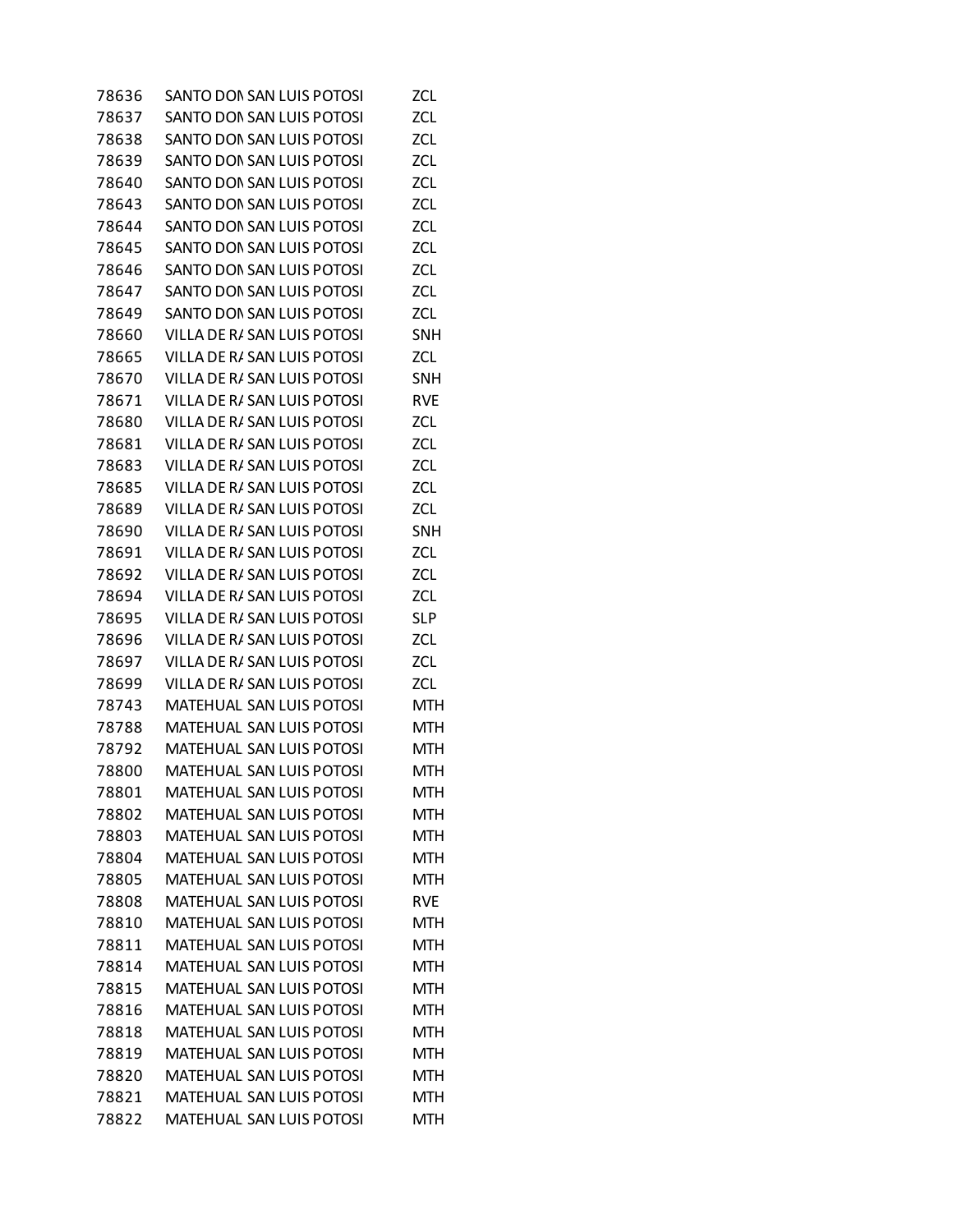| 78824 | MATEHUAL SAN LUIS POTOSI        | MTH        |
|-------|---------------------------------|------------|
| 78825 | <b>MATEHUAL SAN LUIS POTOSI</b> | MTH        |
| 78827 | MATEHUAL SAN LUIS POTOSI        | MTH        |
| 78830 | VILLA DE LA SAN LUIS POTOSI     | MTH        |
| 78833 | VILLA DE LA SAN LUIS POTOSI     | MTH        |
| 78834 | VILLA DE LA SAN LUIS POTOSI     | <b>MTH</b> |
| 78835 | VILLA DE LA SAN LUIS POTOSI     | MTH        |
| 78836 | VILLA DE LA SAN LUIS POTOSI     | <b>MTH</b> |
| 78837 | VILLA DE LA SAN LUIS POTOSI     | <b>MTH</b> |
| 78840 | VILLA DE GI SAN LUIS POTOSI     | MTH        |
| 78841 | VILLA DE GI SAN LUIS POTOSI     | <b>RVE</b> |
| 78843 | VILLA DE GI SAN LUIS POTOSI     | <b>MTH</b> |
| 78844 | VILLA DE GI SAN LUIS POTOSI     | <b>MTH</b> |
| 78845 | VILLA DE GI SAN LUIS POTOSI     | MTH        |
| 78847 | VILLA DE GI SAN LUIS POTOSI     | <b>RVE</b> |
| 78850 | VILLA DE GI SAN LUIS POTOSI     | MTH        |
| 78851 | VILLA DE GI SAN LUIS POTOSI     | RVE        |
| 78853 | VILLA DE GI SAN LUIS POTOSI     | <b>MTH</b> |
| 78855 | VILLA DE GI SAN LUIS POTOSI     | MTH        |
| 78856 | VILLA DE GI SAN LUIS POTOSI     | <b>MTH</b> |
| 78858 | VILLA DE GI SAN LUIS POTOSI     | <b>MTH</b> |
| 78859 | VILLA DE GI SAN LUIS POTOSI     | MTH        |
| 78860 | VILLA DE GI SAN LUIS POTOSI     | <b>RVE</b> |
| 78862 | VILLA DE GI SAN LUIS POTOSI     | <b>RVE</b> |
| 78863 | VILLA DE GI SAN LUIS POTOSI     | MTH        |
| 78864 | VILLA DE GI SAN LUIS POTOSI     | MTH        |
| 78866 | VILLA DE GI SAN LUIS POTOSI     | <b>MTH</b> |
| 78868 | VILLA DE GI SAN LUIS POTOSI     | MTH        |
| 78870 | <b>GUADALCA SAN LUIS POTOSI</b> | <b>SLP</b> |
| 78873 | GUADALCA SAN LUIS POTOSI        | <b>SLP</b> |
| 78880 | GUADALCA SAN LUIS POTOSI        | <b>SLP</b> |
| 78883 | <b>GUADALCA SAN LUIS POTOSI</b> | <b>SLP</b> |
| 78884 | <b>GUADALCA SAN LUIS POTOSI</b> | <b>SLP</b> |
| 78885 | <b>GUADALCA SAN LUIS POTOSI</b> | <b>SLP</b> |
| 78886 | <b>GUADALCA SAN LUIS POTOSI</b> | <b>SLP</b> |
| 78887 | <b>GUADALCA SAN LUIS POTOSI</b> | <b>SLP</b> |
| 78890 | <b>GUADALCA SAN LUIS POTOSI</b> | MTH        |
| 78893 | <b>GUADALCA SAN LUIS POTOSI</b> | <b>SLP</b> |
| 78894 | <b>GUADALCA SAN LUIS POTOSI</b> | <b>SLP</b> |
| 78895 | <b>GUADALCA SAN LUIS POTOSI</b> | MTH        |
| 78896 | <b>GUADALCA SAN LUIS POTOSI</b> | MTH        |
| 78897 | <b>GUADALCA SAN LUIS POTOSI</b> | <b>MTH</b> |
| 78900 | MOCTEZUN SAN LUIS POTOSI        | <b>SLP</b> |
| 78902 | <b>MOCTEZUN SAN LUIS POTOSI</b> | <b>SLP</b> |
| 78903 | MOCTEZUN SAN LUIS POTOSI        | <b>SLP</b> |
| 78904 | MOCTEZUN SAN LUIS POTOSI        | <b>SLP</b> |
| 78905 | MOCTEZUN SAN LUIS POTOSI        | <b>SLP</b> |
| 78906 | MOCTEZUN SAN LUIS POTOSI        | <b>SLP</b> |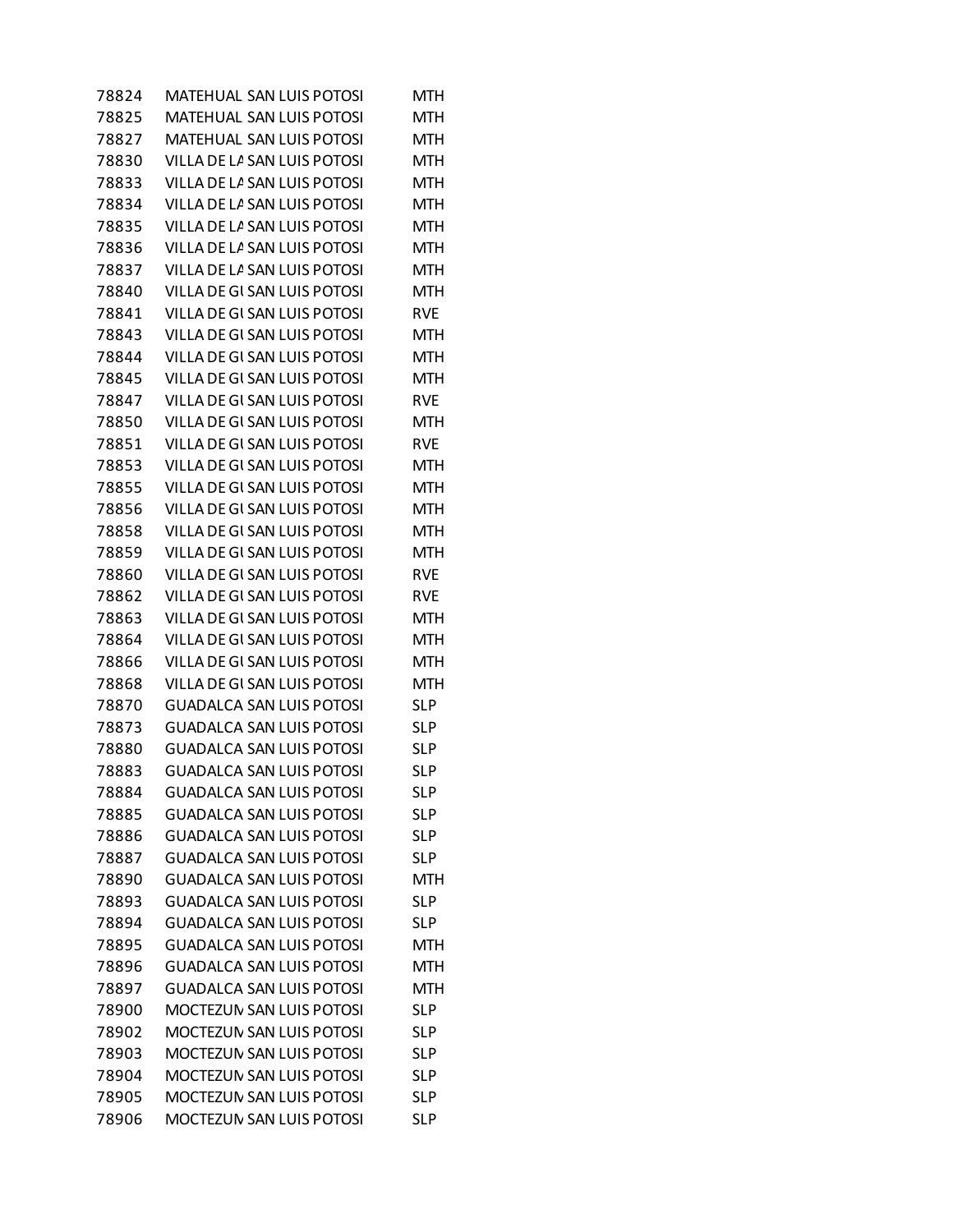| 78908 |               | MOCTEZUN SAN LUIS POTOSI          | SLP        |
|-------|---------------|-----------------------------------|------------|
| 78909 |               | <b>MOCTEZUN SAN LUIS POTOSI</b>   | <b>SLP</b> |
| 78910 |               | MOCTEZUN SAN LUIS POTOSI          | <b>SLP</b> |
| 78911 |               | MOCTEZUN SAN LUIS POTOSI          | <b>RVE</b> |
| 78914 |               | MOCTEZUN SAN LUIS POTOSI          | <b>SLP</b> |
| 78918 |               | MOCTEZUN SAN LUIS POTOSI          | <b>SLP</b> |
| 78919 |               | MOCTEZUN SAN LUIS POTOSI          | <b>SLP</b> |
| 78920 | VENADO        | <b>SAN LUIS POTOSI</b>            | <b>SLP</b> |
| 78923 | <b>VENADO</b> | <b>SAN LUIS POTOSI</b>            | <b>SLP</b> |
| 78924 | VENADO        | <b>SAN LUIS POTOSI</b>            | <b>SLP</b> |
| 78925 | <b>VENADO</b> | <b>SAN LUIS POTOSI</b>            | <b>SLP</b> |
| 78926 | <b>VENADO</b> | <b>SAN LUIS POTOSI</b>            | <b>SLP</b> |
| 78927 | <b>VENADO</b> | <b>SAN LUIS POTOSI</b>            | <b>SLP</b> |
| 78930 | <b>VENADO</b> | <b>SAN LUIS POTOSI</b>            | <b>SLP</b> |
| 78933 | <b>VENADO</b> | <b>SAN LUIS POTOSI</b>            | <b>SLP</b> |
| 78934 | VENADO        | <b>SAN LUIS POTOSI</b>            | <b>SLP</b> |
| 78935 | <b>VENADO</b> | <b>SAN LUIS POTOSI</b>            | <b>SLP</b> |
| 78936 | <b>VENADO</b> | <b>SAN LUIS POTOSI</b>            | <b>SLP</b> |
| 78937 | <b>VENADO</b> | <b>SAN LUIS POTOSI</b>            | <b>SLP</b> |
| 78940 |               | VILLA DE AF SAN LUIS POTOSI       | <b>SLP</b> |
| 78943 |               | VILLA DE AF SAN LUIS POTOSI       | <b>SLP</b> |
| 78944 |               | VILLA DE AF SAN LUIS POTOSI       | <b>SLP</b> |
| 78947 |               | VILLA DE AF SAN LUIS POTOSI       | <b>SLP</b> |
| 78950 |               | VILLA DE AF SAN LUIS POTOSI       | <b>SLP</b> |
| 78953 |               | VILLA DE AF SAN LUIS POTOSI       | <b>SLP</b> |
| 78954 |               | VILLA DE AF SAN LUIS POTOSI       | <b>SLP</b> |
| 78955 |               | VILLA DE AF SAN LUIS POTOSI       | <b>SLP</b> |
| 78956 |               | VILLA DE AF SAN LUIS POTOSI       | <b>SLP</b> |
| 78957 |               | VILLA DE AF SAN LUIS POTOSI       | <b>SLP</b> |
| 78958 |               | VILLA DE AF SAN LUIS POTOSI       | <b>SLP</b> |
| 78960 |               | VILLA HIDA SAN LUIS POTOSI        | <b>SLP</b> |
| 78963 |               | VILLA HIDA SAN LUIS POTOSI        | <b>SLP</b> |
| 78964 |               | VILLA HIDA SAN LUIS POTOSI        | <b>SLP</b> |
| 78965 |               | VILLA HIDA SAN LUIS POTOSI        | <b>SLP</b> |
| 78966 |               | VILLA HIDA SAN LUIS POTOSI        | <b>SLP</b> |
| 78967 |               | VILLA HIDA SAN LUIS POTOSI        | <b>SLP</b> |
| 78968 |               | VILLA HIDA SAN LUIS POTOSI        | <b>SLP</b> |
| 78970 |               | <b>VILLA HIDA SAN LUIS POTOSI</b> | <b>SLP</b> |
| 78973 |               | VILLA HIDA SAN LUIS POTOSI        | <b>SLP</b> |
| 78974 |               | VILLA HIDA SAN LUIS POTOSI        | <b>SLP</b> |
| 78975 |               | VILLA HIDA SAN LUIS POTOSI        | <b>SLP</b> |
| 78976 |               | VILLA HIDA SAN LUIS POTOSI        | <b>SLP</b> |
| 78977 |               | VILLA HIDA SAN LUIS POTOSI        | <b>SLP</b> |
| 78978 |               | VILLA HIDA SAN LUIS POTOSI        | <b>RVE</b> |
| 78979 |               | VILLA HIDA SAN LUIS POTOSI        | <b>RVE</b> |
| 78980 |               | ARMADILL( SAN LUIS POTOSI         | <b>SLP</b> |
| 78983 |               | ARMADILL( SAN LUIS POTOSI         | <b>SLP</b> |
| 78984 |               | ARMADILL( SAN LUIS POTOSI         | <b>SLP</b> |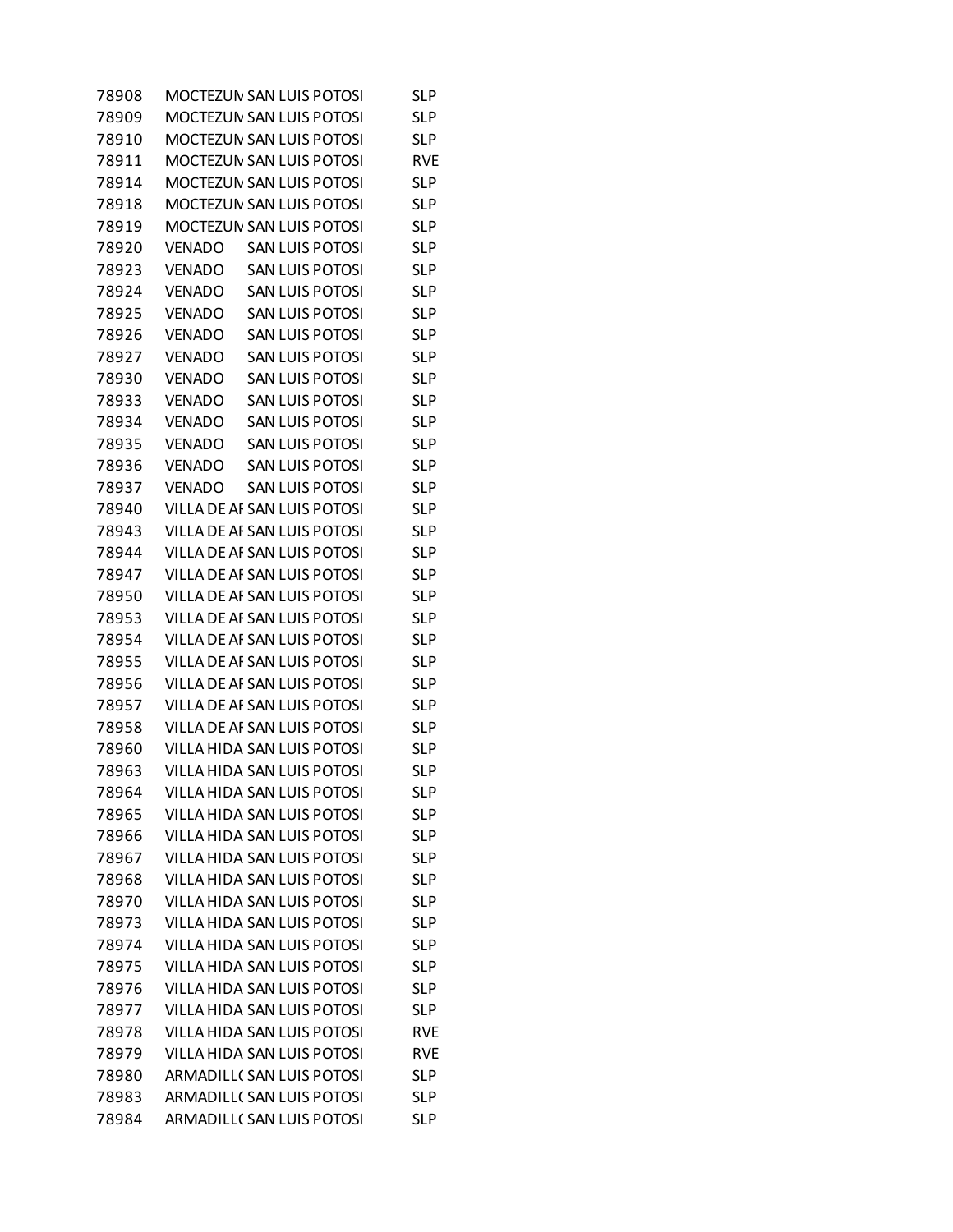| 78985 |               | ARMADILL( SAN LUIS POTOSI        | SL P       |
|-------|---------------|----------------------------------|------------|
| 78986 |               | <b>ARMADILL( SAN LUIS POTOSI</b> | SL P       |
| 78987 |               | ARMADILL( SAN LUIS POTOSI        | <b>SLP</b> |
| 78990 |               | ARMADILL( SAN LUIS POTOSI        | <b>SLP</b> |
| 78993 |               | ARMADILL( SAN LUIS POTOSI        | <b>SLP</b> |
| 78994 |               | ARMADILL( SAN LUIS POTOSI        | <b>SLP</b> |
| 78995 |               | ARMADILL( SAN LUIS POTOSI        | <b>SLP</b> |
| 78996 |               | <b>ARMADILL( SAN LUIS POTOSI</b> | <b>SLP</b> |
| 78997 |               | ARMADILL( SAN LUIS POTOSI        | <b>SLP</b> |
| 79100 | EBANO         | <b>SAN LUIS POTOSI</b>           | EBA        |
| 79110 | <b>EBANO</b>  | <b>SAN LUIS POTOSI</b>           | EBA        |
| 79120 | <b>EBANO</b>  | <b>SAN LUIS POTOSI</b>           | EBA        |
| 79122 | EBANO         | SAN LUIS POTOSI                  | EBA        |
| 79130 | <b>EBANO</b>  | <b>SAN LUIS POTOSI</b>           | EBA        |
| 79139 | <b>EBANO</b>  | <b>SAN LUIS POTOSI</b>           | EBA        |
| 79140 | EBANO         | SAN LUIS POTOSI                  | EBA        |
| 79142 | <b>EBANO</b>  | <b>SAN LUIS POTOSI</b>           | EBA        |
| 79143 | EBANO         | <b>SAN LUIS POTOSI</b>           | EBA        |
| 79150 | EBANO         | SAN LUIS POTOSI                  | EBA        |
| 79152 | <b>EBANO</b>  | <b>SAN LUIS POTOSI</b>           | EBA        |
| 79153 | <b>EBANO</b>  | <b>SAN LUIS POTOSI</b>           | EBA        |
| 79160 | EBANO         | SAN LUIS POTOSI                  | EBA        |
| 79161 | <b>EBANO</b>  | <b>SAN LUIS POTOSI</b>           | EBA        |
| 79162 | <b>EBANO</b>  | <b>SAN LUIS POTOSI</b>           | EBA        |
| 79170 | EBANO         | SAN LUIS POTOSI                  | EBA        |
| 79180 | <b>EBANO</b>  | <b>SAN LUIS POTOSI</b>           | EBA        |
| 79182 | <b>EBANO</b>  | <b>SAN LUIS POTOSI</b>           | EBA        |
| 79183 | EBANO         | <b>SAN LUIS POTOSI</b>           | EBA        |
| 79190 | <b>EBANO</b>  | <b>SAN LUIS POTOSI</b>           | EBA        |
| 79229 | <b>TAMUIN</b> | <b>SAN LUIS POTOSI</b>           | <b>RVE</b> |
| 79230 |               | CIUDAD VA SAN LUIS POTOSI        | <b>CVS</b> |
| 79233 |               | CIUDAD VA SAN LUIS POTOSI        | <b>RVE</b> |
| 79234 |               | <b>CIUDAD VA SAN LUIS POTOSI</b> | <b>RVE</b> |
| 79235 |               | CIUDAD VA SAN LUIS POTOSI        | <b>RVE</b> |
| 79243 |               | CIUDAD VA SAN LUIS POTOSI        | <b>RVE</b> |
| 79244 |               | CIUDAD VA SAN LUIS POTOSI        | <b>CVS</b> |
| 79253 |               | CIUDAD VA SAN LUIS POTOSI        | <b>RVE</b> |
| 79254 |               | CIUDAD VA SAN LUIS POTOSI        | <b>RVE</b> |
| 79255 |               | CIUDAD VA SAN LUIS POTOSI        | <b>RVE</b> |
| 79263 |               | <b>CIUDAD VA SAN LUIS POTOSI</b> | <b>RVE</b> |
| 79273 |               | CIUDAD VA SAN LUIS POTOSI        | <b>RVE</b> |
| 79274 |               | CIUDAD VA SAN LUIS POTOSI        | <b>RVE</b> |
| 79275 |               | CIUDAD VA SAN LUIS POTOSI        | <b>RVE</b> |
| 79276 |               | CIUDAD VA SAN LUIS POTOSI        | <b>RVE</b> |
| 79277 |               | CIUDAD VA SAN LUIS POTOSI        | <b>RVE</b> |
| 79280 |               | CIUDAD VA SAN LUIS POTOSI        | CVS        |
| 79283 |               | CIUDAD VA SAN LUIS POTOSI        | <b>RVE</b> |
| 79284 |               | CIUDAD VA SAN LUIS POTOSI        | <b>RVE</b> |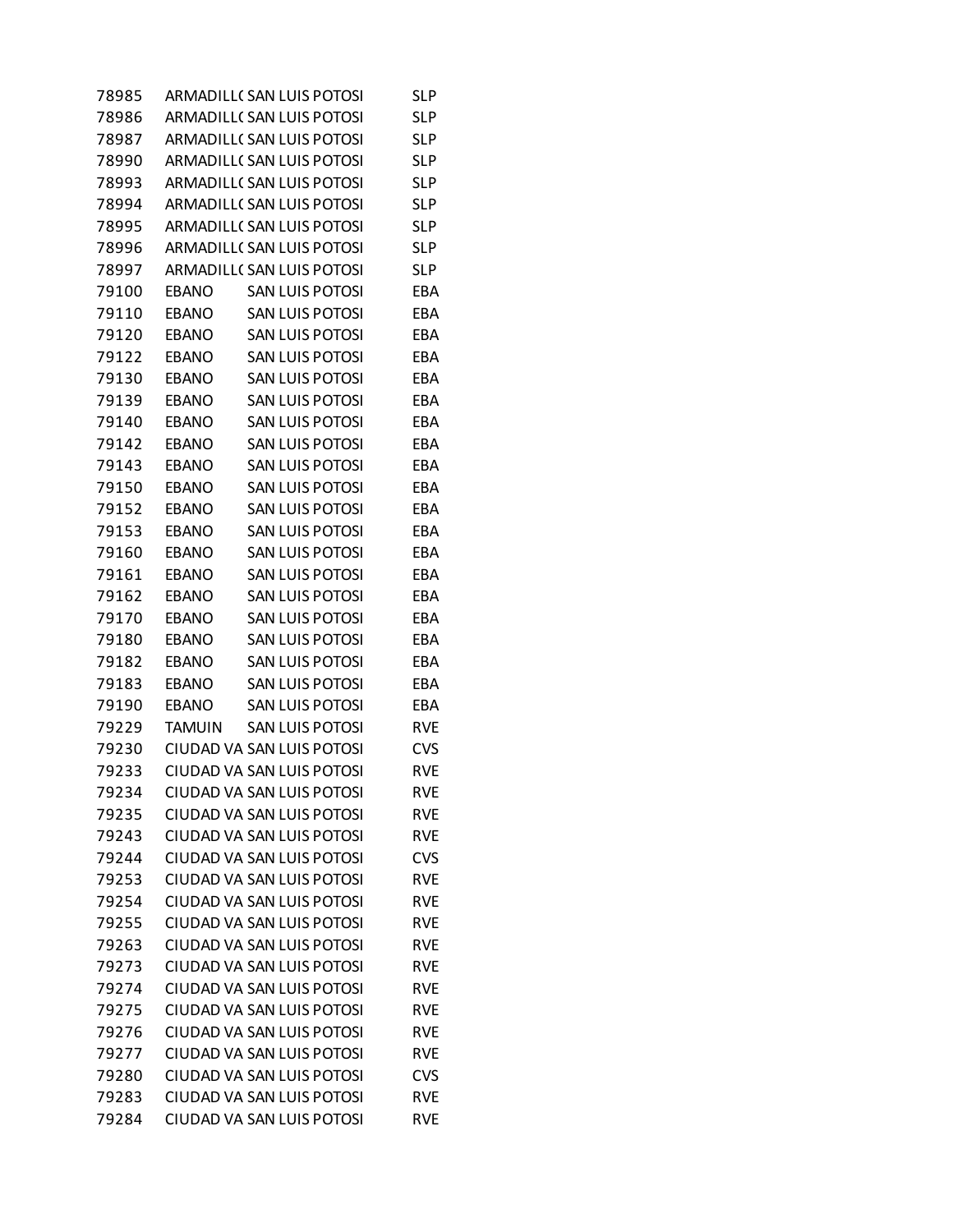| 79285 |                 | CIUDAD VA SAN LUIS POTOSI       | RVE        |
|-------|-----------------|---------------------------------|------------|
| 79286 |                 | CIUDAD VA SAN LUIS POTOSI       | <b>RVE</b> |
| 79287 |                 | CIUDAD VA SAN LUIS POTOSI       | <b>RVE</b> |
| 79290 | <b>EBANO</b>    | <b>SAN LUIS POTOSI</b>          | EBA        |
| 79292 | <b>EBANO</b>    | <b>SAN LUIS POTOSI</b>          | EBA        |
| 79293 | <b>EBANO</b>    | <b>SAN LUIS POTOSI</b>          | EBA        |
| 79294 | EBANO           | <b>SAN LUIS POTOSI</b>          | EBA        |
| 79296 | <b>EBANO</b>    | <b>SAN LUIS POTOSI</b>          | EBA        |
| 79297 | <b>EBANO</b>    | <b>SAN LUIS POTOSI</b>          | EBA        |
| 79360 |                 | ALAQUINES SAN LUIS POTOSI       | RVE        |
| 79363 |                 | ALAQUINES SAN LUIS POTOSI       | <b>RVE</b> |
| 79364 |                 | ALAQUINES SAN LUIS POTOSI       | <b>RVE</b> |
| 79365 |                 | ALAQUINES SAN LUIS POTOSI       | RVE        |
| 79366 |                 | ALAQUINES SAN LUIS POTOSI       | <b>RVE</b> |
| 79370 |                 | ALAQUINES SAN LUIS POTOSI       | <b>RVE</b> |
| 79373 |                 | ALAQUINES SAN LUIS POTOSI       | <b>RVE</b> |
| 79374 |                 | ALAQUINES SAN LUIS POTOSI       | <b>RVE</b> |
| 79375 |                 | ALAQUINES SAN LUIS POTOSI       | <b>RVE</b> |
| 79376 |                 | ALAQUINES SAN LUIS POTOSI       | RVE        |
| 79377 |                 | ALAQUINES SAN LUIS POTOSI       | <b>RVE</b> |
| 79380 |                 | CARDENAS SAN LUIS POTOSI        | <b>RVE</b> |
| 79382 |                 | CARDENAS SAN LUIS POTOSI        | <b>RVE</b> |
| 79384 |                 | CARDENAS SAN LUIS POTOSI        | <b>RVE</b> |
| 79385 |                 | CARDENAS SAN LUIS POTOSI        | <b>RVE</b> |
| 79386 |                 | CARDENAS SAN LUIS POTOSI        | RVE        |
| 79387 |                 | <b>CARDENAS SAN LUIS POTOSI</b> | <b>RVE</b> |
| 79390 |                 | CARDENAS SAN LUIS POTOSI        | <b>RVE</b> |
| 79393 |                 | CARDENAS SAN LUIS POTOSI        | <b>RVE</b> |
| 79394 |                 | CARDENAS SAN LUIS POTOSI        | <b>RVE</b> |
| 79395 |                 | CARDENAS SAN LUIS POTOSI        | <b>RVE</b> |
| 79396 |                 | CARDENAS SAN LUIS POTOSI        | RVE        |
| 79397 |                 | CARDENAS SAN LUIS POTOSI        | <b>RVE</b> |
| 79400 | <b>CERRITOS</b> | <b>SAN LUIS POTOSI</b>          | <b>SLP</b> |
| 79401 | <b>CERRITOS</b> | <b>SAN LUIS POTOSI</b>          | RVE        |
| 79406 | <b>CERRITOS</b> | <b>SAN LUIS POTOSI</b>          | <b>RVE</b> |
| 79407 | <b>CERRITOS</b> | <b>SAN LUIS POTOSI</b>          | <b>RVE</b> |
| 79408 | <b>CERRITOS</b> | <b>SAN LUIS POTOSI</b>          | <b>RVE</b> |
| 79410 | <b>CERRITOS</b> | <b>SAN LUIS POTOSI</b>          | <b>RVE</b> |
| 79413 | <b>CERRITOS</b> | <b>SAN LUIS POTOSI</b>          | <b>RVE</b> |
| 79420 | <b>CERRITOS</b> | <b>SAN LUIS POTOSI</b>          | <b>SLP</b> |
| 79421 | <b>CERRITOS</b> | <b>SAN LUIS POTOSI</b>          | RVE        |
| 79427 | <b>CERRITOS</b> | <b>SAN LUIS POTOSI</b>          | <b>SLP</b> |
| 79428 | <b>CERRITOS</b> | <b>SAN LUIS POTOSI</b>          | <b>SLP</b> |
| 79429 | <b>CERRITOS</b> | <b>SAN LUIS POTOSI</b>          | <b>SLP</b> |
| 79430 | <b>CERRITOS</b> | <b>SAN LUIS POTOSI</b>          | <b>SLP</b> |
| 79431 | <b>CERRITOS</b> | <b>SAN LUIS POTOSI</b>          | <b>SLP</b> |
| 79432 | <b>CERRITOS</b> | <b>SAN LUIS POTOSI</b>          | <b>SLP</b> |
| 79433 | <b>CERRITOS</b> | <b>SAN LUIS POTOSI</b>          | <b>RVE</b> |
|       |                 |                                 |            |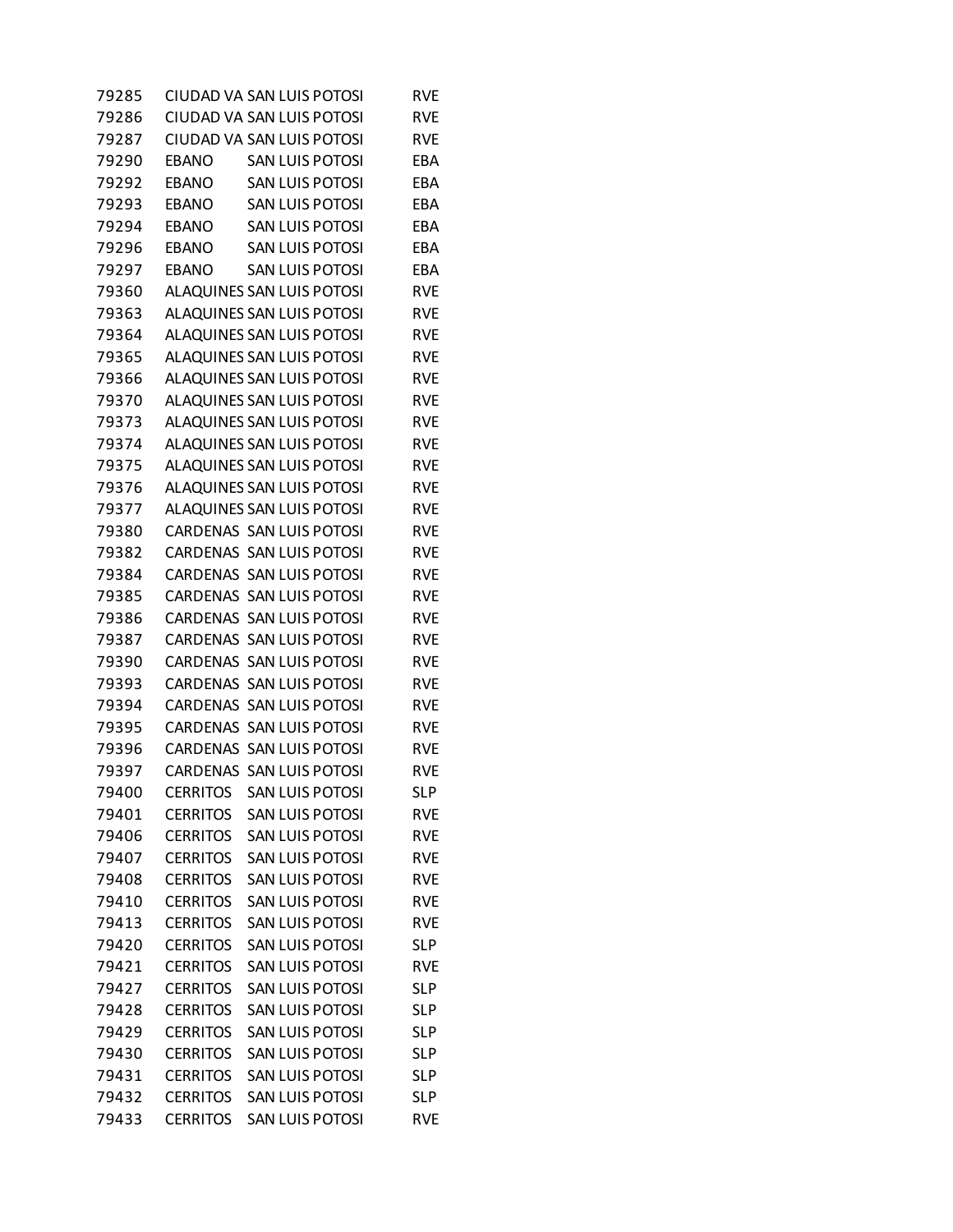| 79434 | CERRITOS        | <b>SAN LUIS POTOSI</b>             | RVE        |
|-------|-----------------|------------------------------------|------------|
| 79435 | <b>CERRITOS</b> | <b>SAN LUIS POTOSI</b>             | <b>RVE</b> |
| 79436 | <b>CERRITOS</b> | <b>SAN LUIS POTOSI</b>             | RVE        |
| 79437 | <b>CERRITOS</b> | <b>SAN LUIS POTOSI</b>             | <b>SLP</b> |
| 79440 | <b>CERRITOS</b> | <b>SAN LUIS POTOSI</b>             | <b>SLP</b> |
| 79442 | <b>CERRITOS</b> | <b>SAN LUIS POTOSI</b>             | <b>SLP</b> |
| 79443 | <b>CERRITOS</b> | <b>SAN LUIS POTOSI</b>             | <b>SLP</b> |
| 79444 | <b>CERRITOS</b> | <b>SAN LUIS POTOSI</b>             | <b>SLP</b> |
| 79445 | <b>CERRITOS</b> | <b>SAN LUIS POTOSI</b>             | <b>SLP</b> |
| 79446 | <b>CERRITOS</b> | <b>SAN LUIS POTOSI</b>             | <b>SLP</b> |
| 79447 | <b>CERRITOS</b> | <b>SAN LUIS POTOSI</b>             | <b>SLP</b> |
| 79450 |                 | VILLA JUAR SAN LUIS POTOSI         | RVE        |
| 79460 |                 | VILLA JUAR SAN LUIS POTOSI         | <b>SLP</b> |
| 79466 |                 | VILLA JUAR SAN LUIS POTOSI         | <b>SLP</b> |
| 79467 |                 | VILLA JUAR SAN LUIS POTOSI         | <b>SLP</b> |
| 79470 |                 | VILLA JUAR SAN LUIS POTOSI         | <b>RVE</b> |
| 79471 |                 | VILLA JUAR SAN LUIS POTOSI         | <b>RVE</b> |
| 79480 |                 | SAN NICOL/ SAN LUIS POTOSI         | <b>SLP</b> |
| 79482 |                 | SAN NICOL, SAN LUIS POTOSI         | <b>SLP</b> |
| 79483 |                 | SAN NICOL, SAN LUIS POTOSI         | <b>SLP</b> |
| 79484 |                 | SAN NICOL/ SAN LUIS POTOSI         | <b>SLP</b> |
| 79485 |                 | SAN NICOL, SAN LUIS POTOSI         | <b>SLP</b> |
| 79486 |                 | SAN NICOL/ SAN LUIS POTOSI         | <b>RVE</b> |
| 79487 |                 | SAN NICOL/ SAN LUIS POTOSI         | <b>RVE</b> |
| 79488 |                 | SAN NICOL/ SAN LUIS POTOSI         | RVE        |
| 79489 |                 | SAN NICOL, SAN LUIS POTOSI         | RVE        |
| 79490 |                 | SAN NICOL/ SAN LUIS POTOSI         | <b>RVE</b> |
| 79491 |                 | SAN NICOL, SAN LUIS POTOSI         | <b>SLP</b> |
| 79500 |                 | VILLA DE RE SAN LUIS POTOSI        | <b>SLP</b> |
| 79502 |                 | VILLA DE RE SAN LUIS POTOSI        | <b>SLP</b> |
| 79503 |                 | VILLA DE RE SAN LUIS POTOSI        | <b>SLP</b> |
| 79505 |                 | VILLA DE RE SAN LUIS POTOSI        | SL P       |
| 79506 |                 | VILLA DE RE SAN LUIS POTOSI        | <b>SLP</b> |
| 79507 |                 | VILLA DE RE SAN LUIS POTOSI        | <b>SLP</b> |
| 79508 |                 | VILLA DE RE SAN LUIS POTOSI        | <b>SLP</b> |
| 79509 |                 | VILLA DE RE SAN LUIS POTOSI        | <b>RVE</b> |
| 79510 |                 | VILLA DE RE SAN LUIS POTOSI        | <b>SLP</b> |
| 79511 |                 | VILLA DE RE SAN LUIS POTOSI        | <b>SLP</b> |
| 79512 |                 | VILLA DE RE SAN LUIS POTOSI        | <b>SLP</b> |
| 79513 |                 | VILLA DE RE SAN LUIS POTOSI        | <b>SLP</b> |
| 79520 |                 | <b>VILLA DE RE SAN LUIS POTOSI</b> | <b>SLP</b> |
| 79521 |                 | VILLA DE RE SAN LUIS POTOSI        | <b>SLP</b> |
| 79523 |                 | VILLA DE RE SAN LUIS POTOSI        | <b>SLP</b> |
| 79524 |                 | VILLA DE RE SAN LUIS POTOSI        | <b>SLP</b> |
| 79525 |                 | VILLA DE RE SAN LUIS POTOSI        | <b>SLP</b> |
| 79526 |                 | VILLA DE RE SAN LUIS POTOSI        | <b>SLP</b> |
| 79530 |                 | VILLA DE RE SAN LUIS POTOSI        | <b>SLP</b> |
| 79532 |                 | VILLA DE RE SAN LUIS POTOSI        | <b>SLP</b> |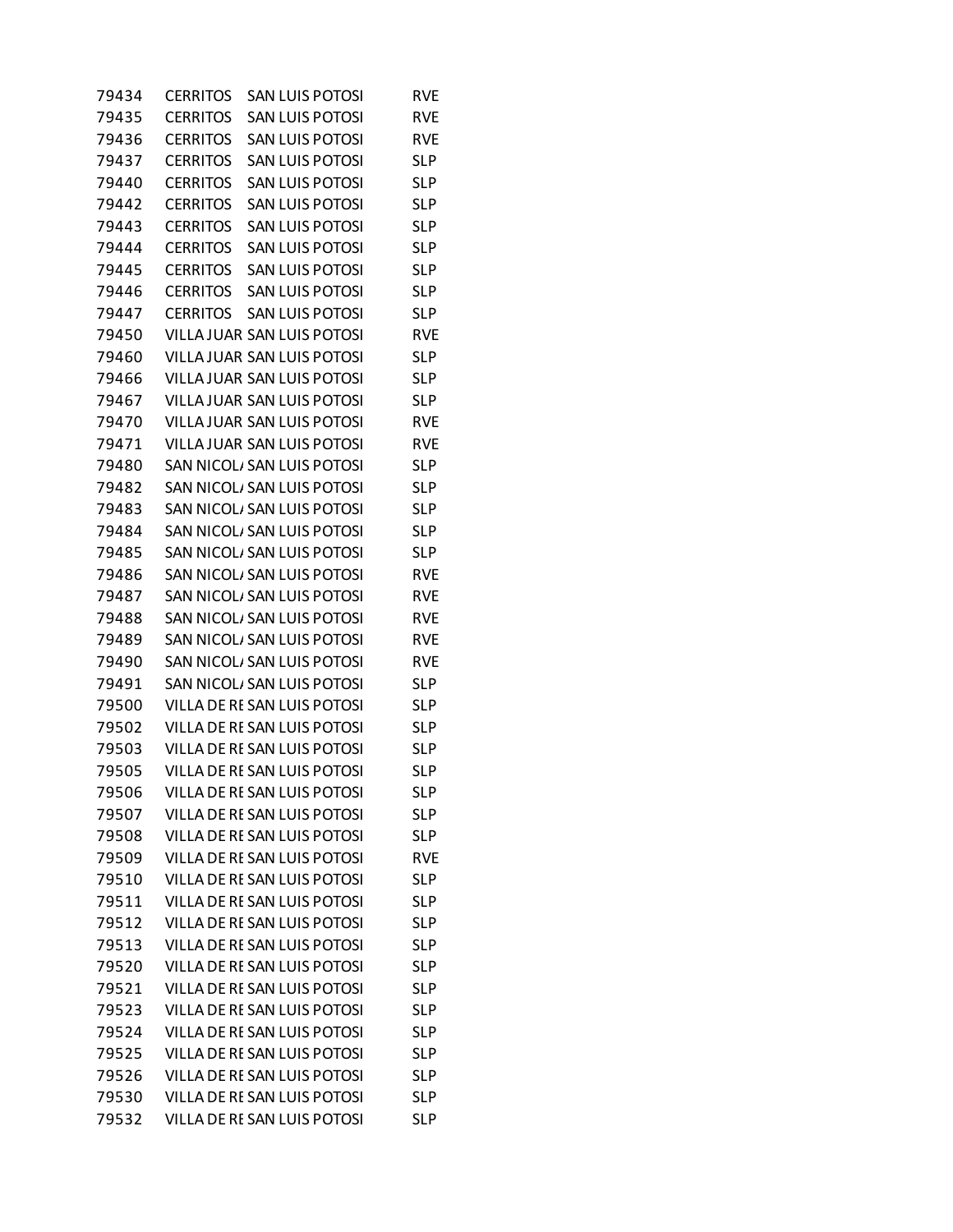| 79533 | VILLA DE RE SAN LUIS POTOSI       | SLP        |
|-------|-----------------------------------|------------|
| 79540 | ZARAGOZA SAN LUIS POTOSI          | <b>SLP</b> |
| 79543 | ZARAGOZA SAN LUIS POTOSI          | <b>SLP</b> |
| 79544 | ZARAGOZA SAN LUIS POTOSI          | <b>SLP</b> |
| 79545 | ZARAGOZA SAN LUIS POTOSI          | <b>SLP</b> |
| 79546 | ZARAGOZA SAN LUIS POTOSI          | <b>SLP</b> |
| 79547 | ZARAGOZA SAN LUIS POTOSI          | <b>SLP</b> |
| 79550 | ZARAGOZA SAN LUIS POTOSI          | RVE        |
| 79553 | ZARAGOZA SAN LUIS POTOSI          | <b>SLP</b> |
| 79554 | ZARAGOZA SAN LUIS POTOSI          | <b>SLP</b> |
| 79555 | ZARAGOZA SAN LUIS POTOSI          | <b>SLP</b> |
| 79556 | ZARAGOZA SAN LUIS POTOSI          | <b>SLP</b> |
| 79557 | ZARAGOZA SAN LUIS POTOSI          | <b>SLP</b> |
| 79560 | SANTA MAF SAN LUIS POTOSI         | SL P       |
| 79562 | SANTA MAF SAN LUIS POTOSI         | <b>SLP</b> |
| 79563 | SANTA MAF SAN LUIS POTOSI         | <b>SLP</b> |
| 79564 | SANTA MAF SAN LUIS POTOSI         | <b>SLP</b> |
| 79565 | SANTA MAF SAN LUIS POTOSI         | <b>SLP</b> |
| 79566 | SANTA MAF SAN LUIS POTOSI         | <b>SLP</b> |
| 79567 | SANTA MAF SAN LUIS POTOSI         | <b>SLP</b> |
| 79569 | SANTA MAF SAN LUIS POTOSI         | <b>SLP</b> |
| 79570 | SANTA MAF SAN LUIS POTOSI         | <b>RVE</b> |
| 79573 | SANTA MAF SAN LUIS POTOSI         | <b>SLP</b> |
| 79574 | SANTA MAF SAN LUIS POTOSI         | <b>SLP</b> |
| 79575 | SANTA MAF SAN LUIS POTOSI         | <b>SLP</b> |
| 79576 | SANTA MAF SAN LUIS POTOSI         | <b>SLP</b> |
| 79578 | SANTA MAF SAN LUIS POTOSI         | SL P       |
| 79580 | SANTA MAF SAN LUIS POTOSI         | RVE        |
| 79581 | SANTA MAF SAN LUIS POTOSI         | <b>SLP</b> |
| 79583 | SANTA MAF SAN LUIS POTOSI         | SL P       |
| 79584 | SANTA MAF SAN LUIS POTOSI         | RVE        |
| 79585 | SANTA MAF SAN LUIS POTOSI         | <b>SLP</b> |
| 79586 | SANTA MAF SAN LUIS POTOSI         | <b>SLP</b> |
| 79587 | SANTA MAF SAN LUIS POTOSI         | <b>RVE</b> |
| 79588 | SANTA MAF SAN LUIS POTOSI         | <b>SMA</b> |
| 79589 | SANTA MAF SAN LUIS POTOSI         | <b>SLP</b> |
| 79590 | <b>TIERRA NUE SAN LUIS POTOSI</b> | <b>SLP</b> |
| 79592 | <b>TIERRA NUE SAN LUIS POTOSI</b> | <b>RVE</b> |
| 79593 | TIERRA NUE SAN LUIS POTOSI        | <b>RVE</b> |
| 79594 | TIERRA NUE SAN LUIS POTOSI        | RVE        |
| 79595 | TIERRA NUE SAN LUIS POTOSI        | <b>RVE</b> |
| 79596 | TIERRA NUE SAN LUIS POTOSI        | <b>RVE</b> |
| 79597 | TIERRA NUE SAN LUIS POTOSI        | <b>RVE</b> |
| 79680 | SAN CIRO D SAN LUIS POTOSI        | <b>RVE</b> |
| 79683 | SAN CIRO D SAN LUIS POTOSI        | <b>RVE</b> |
| 79684 | SAN CIRO D SAN LUIS POTOSI        | RVE        |
| 79685 | SAN CIRO D SAN LUIS POTOSI        | <b>RVE</b> |
| 79686 | SAN CIRO D SAN LUIS POTOSI        | <b>RVE</b> |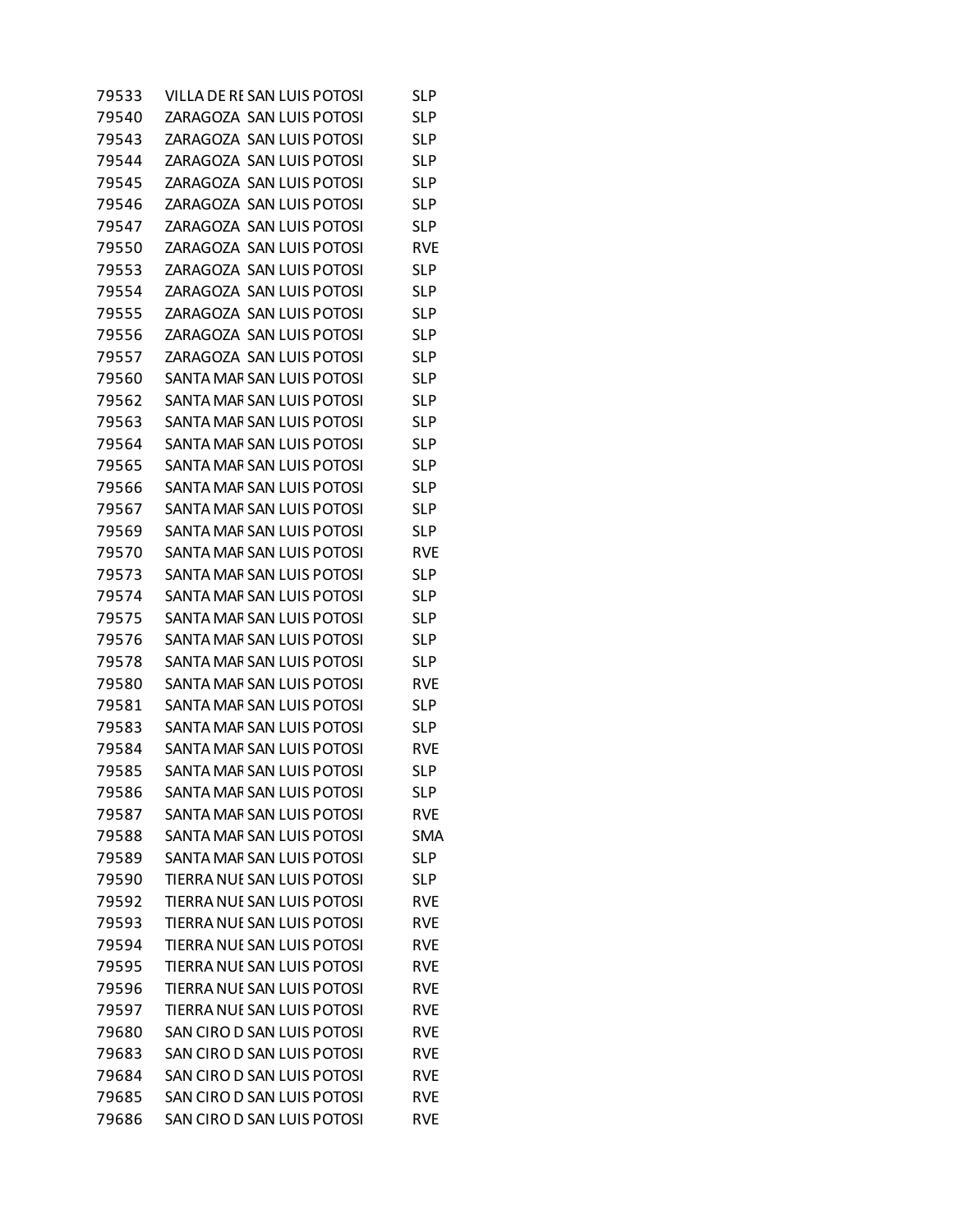| 79687 | SAN CIRO D SAN LUIS POTOSI             | RVE        |
|-------|----------------------------------------|------------|
| 79690 | SAN CIRO D SAN LUIS POTOSI             | <b>RVE</b> |
| 79693 | SAN CIRO D SAN LUIS POTOSI             | <b>RVE</b> |
| 79694 | SAN CIRO D SAN LUIS POTOSI             | <b>RVE</b> |
| 79695 | SAN CIRO D SAN LUIS POTOSI             | <b>RVE</b> |
| 79696 | SAN CIRO D SAN LUIS POTOSI             | <b>RVE</b> |
| 79697 | SAN CIRO D SAN LUIS POTOSI             | RVE        |
| 79702 | TAMASOPO SAN LUIS POTOSI               | <b>CVS</b> |
| 79703 | TAMASOPO SAN LUIS POTOSI               | <b>CVS</b> |
| 79704 | TAMASOPO SAN LUIS POTOSI               | <b>CVS</b> |
| 79705 | TAMASOPO SAN LUIS POTOSI               | <b>CVS</b> |
| 79706 | TAMASOPO SAN LUIS POTOSI               | <b>CVS</b> |
| 79707 | TAMASOPO SAN LUIS POTOSI               | CVS        |
| 79708 | TAMASOPO SAN LUIS POTOSI               | <b>CVS</b> |
| 79709 | TAMASOPO SAN LUIS POTOSI               | <b>CVS</b> |
| 79710 | TAMASOPO SAN LUIS POTOSI               | <b>CVS</b> |
| 79712 | TAMASOPO SAN LUIS POTOSI               | <b>CVS</b> |
| 79713 | TAMASOPO SAN LUIS POTOSI               | <b>CVS</b> |
| 79714 | TAMASOPO SAN LUIS POTOSI               | <b>CVS</b> |
| 79716 | TAMASOPO SAN LUIS POTOSI               | <b>CVS</b> |
| 79717 | TAMASOPO SAN LUIS POTOSI               | <b>CVS</b> |
| 79720 | TAMASOPO SAN LUIS POTOSI               | <b>CVS</b> |
| 79721 | TAMASOPO SAN LUIS POTOSI               | <b>CVS</b> |
| 79722 | TAMASOPO SAN LUIS POTOSI               | <b>CVS</b> |
| 79725 | TAMASOPO SAN LUIS POTOSI               | CVS        |
| 79727 | TAMASOPO SAN LUIS POTOSI               | <b>CVS</b> |
| 79728 | TAMASOPO SAN LUIS POTOSI               | <b>CVS</b> |
| 79729 | TAMASOPO SAN LUIS POTOSI               | <b>CVS</b> |
| 79730 | TAMASOPO SAN LUIS POTOSI               | <b>CVS</b> |
| 79731 | TAMASOPO SAN LUIS POTOSI               | <b>CVS</b> |
| 79732 | TAMASOPO SAN LUIS POTOSI               | <b>CVS</b> |
| 79733 | TAMASOPO SAN LUIS POTOSI               | <b>CVS</b> |
| 79734 | TAMASOPO SAN LUIS POTOSI               | <b>CVS</b> |
| 79735 | <b>TAMASOPO SAN LUIS POTOSI</b>        | <b>CVS</b> |
| 79740 | <b>SAN LUIS POTOSI</b><br><b>RAYON</b> | <b>RVE</b> |
| 79745 | <b>SAN LUIS POTOSI</b><br><b>RAYON</b> | <b>RVE</b> |
| 79746 | <b>SAN LUIS POTOSI</b><br><b>RAYON</b> | <b>RVE</b> |
| 79747 | <b>RAYON</b><br><b>SAN LUIS POTOSI</b> | <b>RVE</b> |
| 79748 | <b>RAYON</b><br><b>SAN LUIS POTOSI</b> | <b>RVE</b> |
| 79750 | <b>RAYON</b><br><b>SAN LUIS POTOSI</b> | <b>RVE</b> |
| 79751 | <b>SAN LUIS POTOSI</b><br><b>RAYON</b> | <b>RVE</b> |
| 79753 | <b>SAN LUIS POTOSI</b><br><b>RAYON</b> | <b>RVE</b> |
| 79754 | <b>RAYON</b><br><b>SAN LUIS POTOSI</b> | <b>RVE</b> |
| 79755 | <b>RAYON</b><br><b>SAN LUIS POTOSI</b> | <b>RVE</b> |
| 79760 | <b>AQUISMON SAN LUIS POTOSI</b>        | <b>RVE</b> |
| 79766 | <b>AQUISMON SAN LUIS POTOSI</b>        | <b>RVE</b> |
| 79767 | <b>AQUISMON SAN LUIS POTOSI</b>        | <b>RVE</b> |
| 79770 | <b>AQUISMON SAN LUIS POTOSI</b>        | <b>RVE</b> |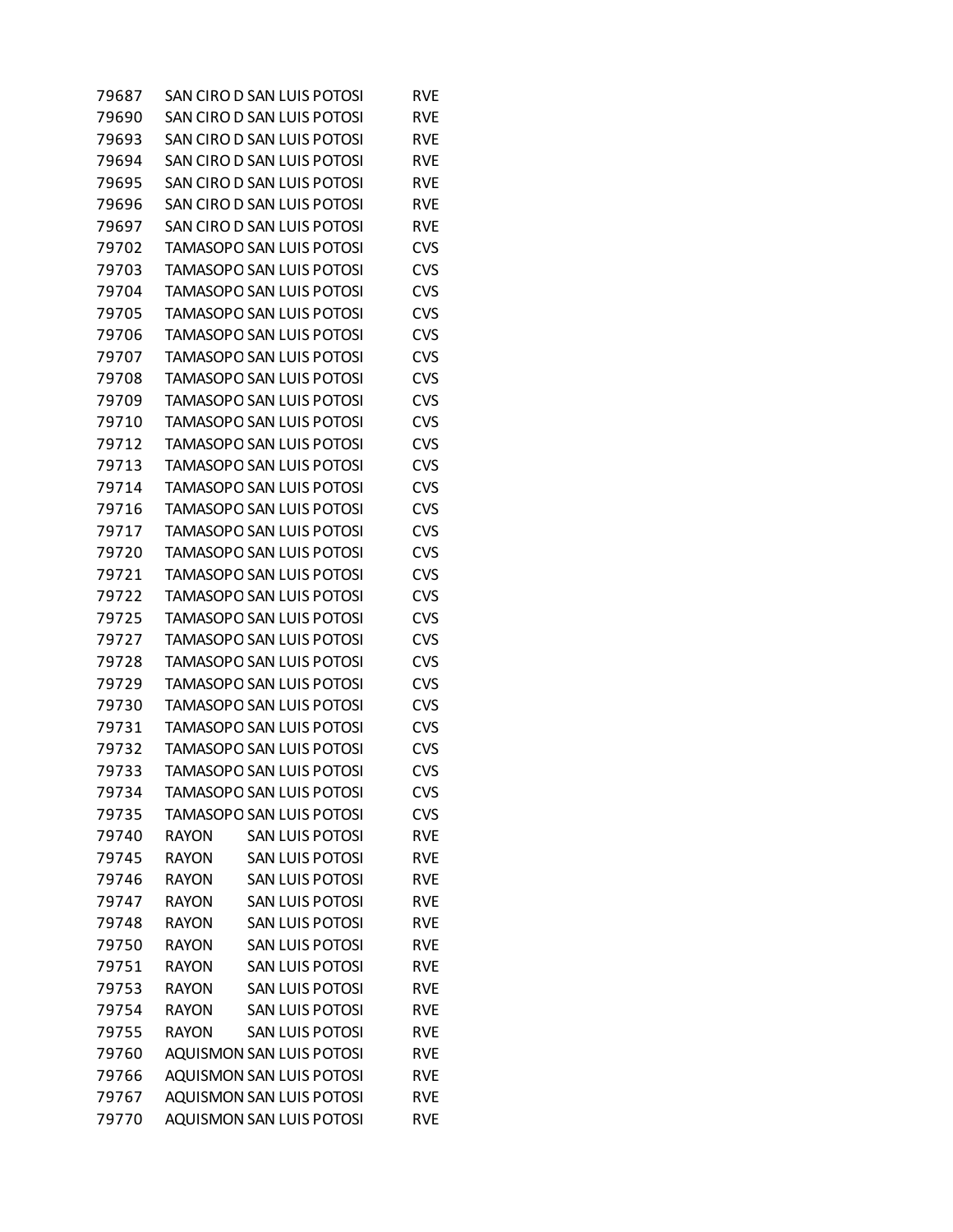| 79773 | <b>AQUISMON SAN LUIS POTOSI</b>           | <b>RVE</b> |
|-------|-------------------------------------------|------------|
| 79774 | <b>AQUISMON SAN LUIS POTOSI</b>           | <b>RVE</b> |
| 79775 | <b>AQUISMON SAN LUIS POTOSI</b>           | <b>RVE</b> |
| 79776 | <b>AQUISMON SAN LUIS POTOSI</b>           | <b>RVE</b> |
| 79777 | <b>AQUISMON SAN LUIS POTOSI</b>           | <b>RVE</b> |
| 79780 | <b>LAGUNILLA SAN LUIS POTOSI</b>          | <b>RVE</b> |
| 79781 | LAGUNILLA SAN LUIS POTOSI                 | <b>RVE</b> |
| 79782 | LAGUNILLA SAN LUIS POTOSI                 | <b>RVE</b> |
| 79783 | <b>LAGUNILLA SAN LUIS POTOSI</b>          | <b>RVE</b> |
| 79784 | LAGUNILLA SAN LUIS POTOSI                 | <b>RVE</b> |
| 79785 | <b>LAGUNILLA SAN LUIS POTOSI</b>          | <b>RVE</b> |
| 79786 | LAGUNILLA SAN LUIS POTOSI                 | <b>RVE</b> |
| 79788 | LAGUNILLA SAN LUIS POTOSI                 | <b>RVE</b> |
| 79790 | SANTA CAT, SAN LUIS POTOSI                | <b>RVE</b> |
| 79793 | SANTA CAT, SAN LUIS POTOSI                | <b>RVE</b> |
| 79794 | SANTA CAT, SAN LUIS POTOSI                | <b>RVE</b> |
| 79795 | SANTA CAT/SAN LUIS POTOSI                 | <b>RVE</b> |
| 79796 | SANTA CAT/ SAN LUIS POTOSI                | <b>RVE</b> |
| 79797 | SANTA CAT/SAN LUIS POTOSI                 | <b>RVE</b> |
| 79798 | SANTA CAT, SAN LUIS POTOSI                | <b>RVE</b> |
| 79800 | TANCANHU SAN LUIS POTOSI                  | <b>CVS</b> |
| 79802 | TANCANHU SAN LUIS POTOSI                  | <b>CVS</b> |
| 79803 | TANCANHU SAN LUIS POTOSI                  | <b>CVS</b> |
| 79804 | TANCANHU SAN LUIS POTOSI                  | <b>CVS</b> |
| 79805 | TANCANHU SAN LUIS POTOSI                  | <b>CVS</b> |
| 79806 | TANCANHU SAN LUIS POTOSI                  | <b>CVS</b> |
| 79807 | TANCANHU SAN LUIS POTOSI                  | <b>CVS</b> |
| 79810 | TANLAJAS<br><b>SAN LUIS POTOSI</b>        | <b>CVS</b> |
| 79811 | <b>TANLAJAS</b><br><b>SAN LUIS POTOSI</b> | <b>CVS</b> |
| 79812 | <b>TANLAJAS</b><br><b>SAN LUIS POTOSI</b> | <b>CVS</b> |
| 79813 | <b>TANLAJAS</b><br><b>SAN LUIS POTOSI</b> | <b>CVS</b> |
| 79814 | <b>TANLAJAS</b><br><b>SAN LUIS POTOSI</b> | <b>CVS</b> |
| 79815 | TANLAJAS<br><b>SAN LUIS POTOSI</b>        | <b>CVS</b> |
| 79816 | <b>TANLAJAS</b><br><b>SAN LUIS POTOSI</b> | <b>CVS</b> |
| 79817 | TANLAJAS<br><b>SAN LUIS POTOSI</b>        | <b>CVS</b> |
| 79818 | TANLAJAS<br><b>SAN LUIS POTOSI</b>        | <b>CVS</b> |
| 79819 | TANLAJAS<br><b>SAN LUIS POTOSI</b>        | <b>CVS</b> |
| 79820 | SAN VICENT SAN LUIS POTOSI                | <b>CVS</b> |
| 79821 | SAN VICENT SAN LUIS POTOSI                | <b>CVS</b> |
| 79822 | SAN VICENT SAN LUIS POTOSI                | <b>CVS</b> |
| 79823 | SAN VICENT SAN LUIS POTOSI                | <b>CVS</b> |
| 79825 | SAN VICENT SAN LUIS POTOSI                | <b>CVS</b> |
| 79826 | SAN VICENT SAN LUIS POTOSI                | <b>CVS</b> |
| 79830 | <b>SAN ANTON SAN LUIS POTOSI</b>          | <b>CVS</b> |
| 79833 | <b>SAN ANTON SAN LUIS POTOSI</b>          | <b>CVS</b> |
| 79834 | SAN ANTON SAN LUIS POTOSI                 | <b>CVS</b> |
| 79835 | <b>SAN ANTON SAN LUIS POTOSI</b>          | <b>CVS</b> |
| 79836 | SAN ANTON SAN LUIS POTOSI                 | <b>CVS</b> |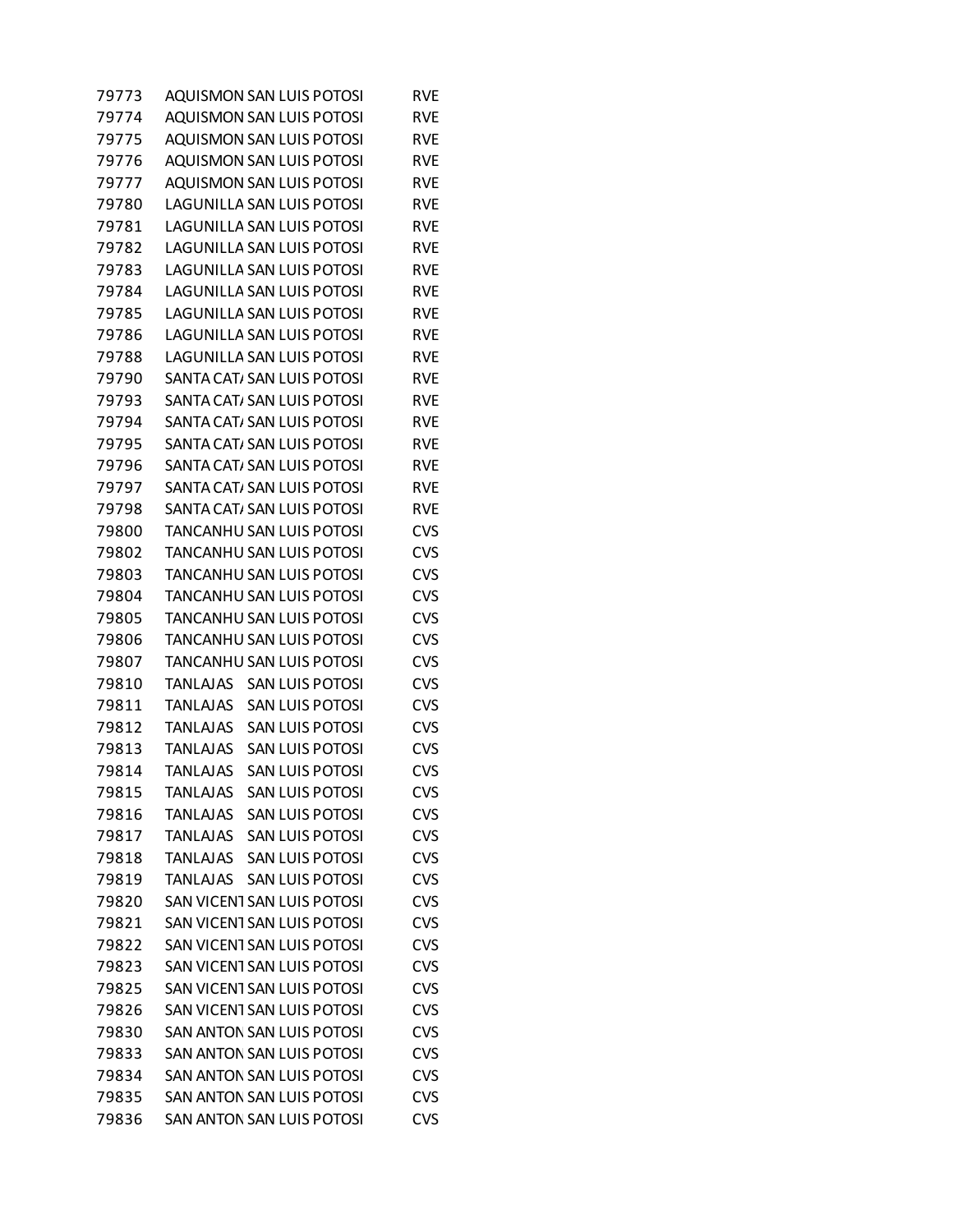| 79837 | SAN ANTON SAN LUIS POTOSI                | CVS        |
|-------|------------------------------------------|------------|
| 79840 | TANQUIAN SAN LUIS POTOSI                 | <b>CVS</b> |
| 79841 | TANQUIAN SAN LUIS POTOSI                 | <b>CVS</b> |
| 79842 | TANQUIAN SAN LUIS POTOSI                 | <b>CVS</b> |
| 79843 | TANQUIAN SAN LUIS POTOSI                 | <b>CVS</b> |
| 79846 | TANQUIAN SAN LUIS POTOSI                 | <b>CVS</b> |
| 79849 | TANQUIAN SAN LUIS POTOSI                 | <b>CVS</b> |
| 79850 | TAMPAMOI SAN LUIS POTOSI                 | <b>CVS</b> |
| 79851 | TAMPAMOI SAN LUIS POTOSI                 | <b>CVS</b> |
| 79852 | TAMPAMOI SAN LUIS POTOSI                 | <b>CVS</b> |
| 79853 | <b>TAMPAMOI SAN LUIS POTOSI</b>          | <b>CVS</b> |
| 79854 | TAMPAMOI SAN LUIS POTOSI                 | <b>CVS</b> |
| 79856 | TAMPAMOI SAN LUIS POTOSI                 | <b>CVS</b> |
| 79859 | TAMPAMOI SAN LUIS POTOSI                 | <b>CVS</b> |
| 79860 | <b>COXCATLAI SAN LUIS POTOSI</b>         | <b>CVS</b> |
| 79861 | <b>COXCATLAI SAN LUIS POTOSI</b>         | <b>CVS</b> |
| 79863 | <b>COXCATLAI SAN LUIS POTOSI</b>         | <b>CVS</b> |
| 79864 | <b>COXCATLAI SAN LUIS POTOSI</b>         | <b>CVS</b> |
| 79865 | <b>COXCATLAI SAN LUIS POTOSI</b>         | <b>CVS</b> |
| 79866 | <b>COXCATLAI SAN LUIS POTOSI</b>         | <b>CVS</b> |
| 79867 | <b>COXCATLAI SAN LUIS POTOSI</b>         | <b>CVS</b> |
| 79870 | COXCATLAI SAN LUIS POTOSI                | <b>CVS</b> |
| 79871 | <b>COXCATLAI SAN LUIS POTOSI</b>         | <b>CVS</b> |
| 79874 | <b>COXCATLAI SAN LUIS POTOSI</b>         | <b>CVS</b> |
| 79876 | COXCATLAI SAN LUIS POTOSI                | <b>CVS</b> |
| 79878 | <b>COXCATLAI SAN LUIS POTOSI</b>         | <b>CVS</b> |
| 79879 | <b>COXCATLAI SAN LUIS POTOSI</b>         | <b>CVS</b> |
| 79880 | HUEHUETLI SAN LUIS POTOSI                | <b>CVS</b> |
| 79884 | HUEHUETL/ SAN LUIS POTOSI                | <b>CVS</b> |
| 79885 | HUEHUETL/ SAN LUIS POTOSI                | <b>CVS</b> |
| 79887 | HUEHUETL, SAN LUIS POTOSI                | <b>CVS</b> |
| 79888 | HUEHUETL/ SAN LUIS POTOSI                | <b>CVS</b> |
| 79889 | <b>HUEHUETL, SAN LUIS POTOSI</b>         | <b>CVS</b> |
| 79890 | HUEHUETL/ SAN LUIS POTOSI                | <b>CVS</b> |
| 79891 | <b>HUEHUETLI SAN LUIS POTOSI</b>         | <b>CVS</b> |
| 79893 | HUEHUETL/ SAN LUIS POTOSI                | <b>CVS</b> |
| 79895 | HUEHUETL, SAN LUIS POTOSI                | <b>CVS</b> |
| 79900 | <b>XILITLA</b><br><b>SAN LUIS POTOSI</b> | <b>CVS</b> |
| 79901 | <b>SAN LUIS POTOSI</b><br><b>XILITLA</b> | <b>CVS</b> |
| 79903 | <b>XILITLA</b><br><b>SAN LUIS POTOSI</b> | <b>CVS</b> |
| 79904 | <b>XILITLA</b><br><b>SAN LUIS POTOSI</b> | <b>CVS</b> |
| 79905 | <b>XILITLA</b><br><b>SAN LUIS POTOSI</b> | <b>CVS</b> |
| 79906 | <b>XILITLA</b><br><b>SAN LUIS POTOSI</b> | <b>CVS</b> |
| 79907 | <b>XILITLA</b><br><b>SAN LUIS POTOSI</b> | <b>CVS</b> |
| 79908 | <b>XILITLA</b><br><b>SAN LUIS POTOSI</b> | <b>CVS</b> |
| 79910 | <b>XILITLA</b><br><b>SAN LUIS POTOSI</b> | <b>CVS</b> |
| 79913 | <b>XILITLA</b><br><b>SAN LUIS POTOSI</b> | <b>CVS</b> |
| 79915 | <b>SAN LUIS POTOSI</b><br><b>XILITLA</b> | <b>CVS</b> |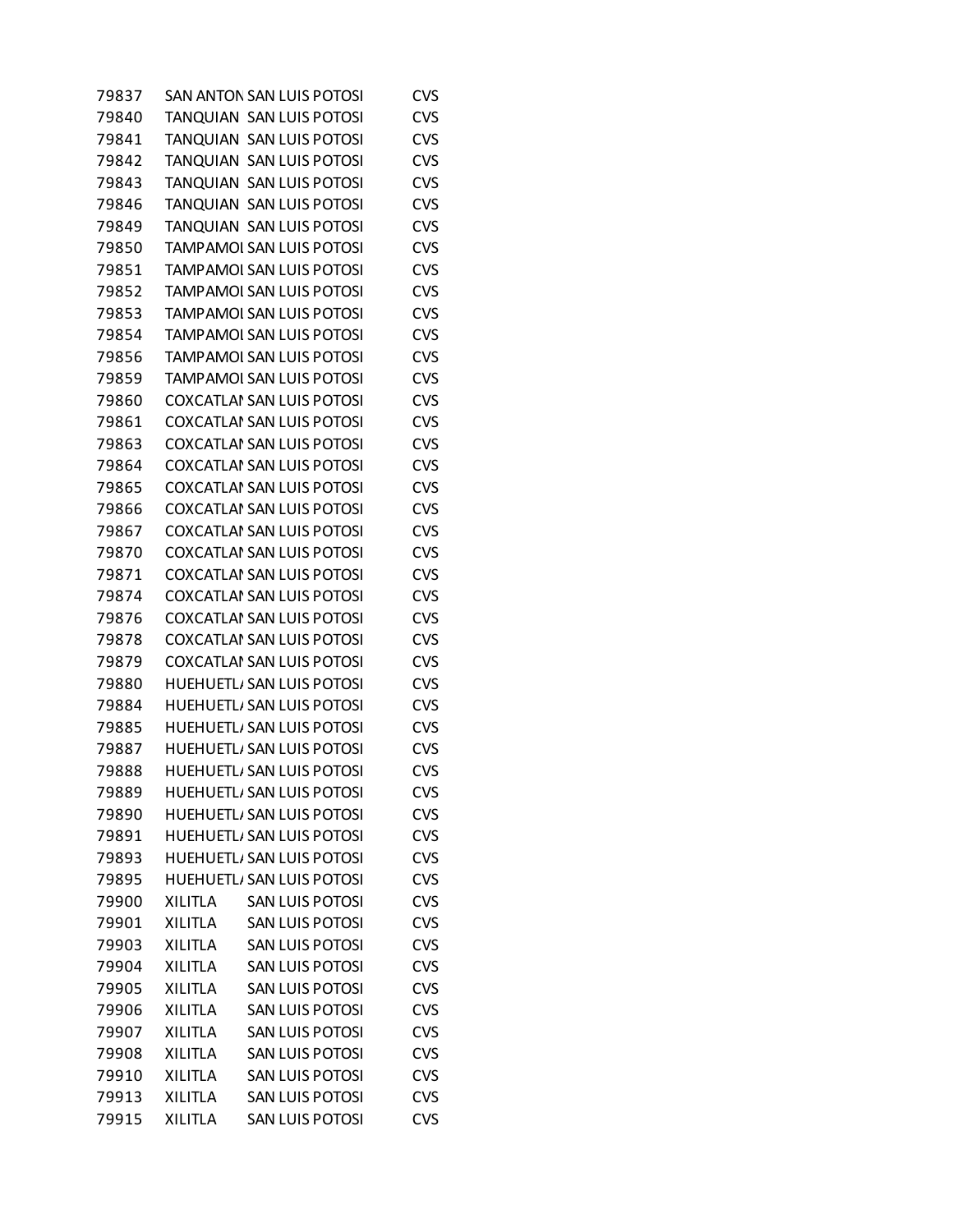| 79916 | <b>XILITLA</b> | SAN LUIS POTOSI                 | <b>CVS</b> |
|-------|----------------|---------------------------------|------------|
| 79917 | <b>XILITLA</b> | <b>SAN LUIS POTOSI</b>          | <b>CVS</b> |
| 79920 | <b>XILITLA</b> | <b>SAN LUIS POTOSI</b>          | <b>CVS</b> |
| 79922 | <b>XILITLA</b> | SAN LUIS POTOSI                 | <b>CVS</b> |
| 79923 | <b>XILITLA</b> | <b>SAN LUIS POTOSI</b>          | <b>CVS</b> |
| 79924 | <b>XILITLA</b> | <b>SAN LUIS POTOSI</b>          | <b>CVS</b> |
| 79925 | <b>XILITLA</b> | SAN LUIS POTOSI                 | <b>CVS</b> |
| 79926 | <b>XILITLA</b> | <b>SAN LUIS POTOSI</b>          | <b>CVS</b> |
| 79927 | <b>XILITLA</b> | <b>SAN LUIS POTOSI</b>          | <b>CVS</b> |
| 79928 | <b>XILITLA</b> | SAN LUIS POTOSI                 | <b>CVS</b> |
| 79929 | <b>XILITLA</b> | <b>SAN LUIS POTOSI</b>          | <b>CVS</b> |
| 79930 |                | AXTLA DE TI SAN LUIS POTOSI     | <b>CVS</b> |
| 79933 |                | AXTLA DE TI SAN LUIS POTOSI     | <b>CVS</b> |
| 79934 |                | AXTLA DE TI SAN LUIS POTOSI     | <b>CVS</b> |
| 79935 |                | AXTLA DE TI SAN LUIS POTOSI     | <b>CVS</b> |
| 79936 |                | AXTLA DE TI SAN LUIS POTOSI     | <b>CVS</b> |
| 79937 |                | AXTLA DE TI SAN LUIS POTOSI     | <b>CVS</b> |
| 79938 |                | AXTLA DE TI SAN LUIS POTOSI     | <b>CVS</b> |
| 79940 |                | TAMPACAN SAN LUIS POTOSI        | <b>TCE</b> |
| 79941 |                | TAMPACAN SAN LUIS POTOSI        | <b>TCE</b> |
| 79942 |                | TAMPACAN SAN LUIS POTOSI        | <b>TCE</b> |
| 79943 |                | TAMPACAN SAN LUIS POTOSI        | <b>TCE</b> |
| 79944 |                | TAMPACAN SAN LUIS POTOSI        | <b>TCE</b> |
| 79945 |                | TAMPACAN SAN LUIS POTOSI        | <b>TCE</b> |
| 79946 |                | TAMPACAN SAN LUIS POTOSI        | <b>TCE</b> |
| 79947 |                | TAMPACAN SAN LUIS POTOSI        | <b>TCE</b> |
| 79948 |                | TAMPACAN SAN LUIS POTOSI        | <b>TCE</b> |
| 79949 |                | TAMPACAN SAN LUIS POTOSI        | <b>TCE</b> |
| 79950 |                | SAN MARTII SAN LUIS POTOSI      | <b>TCE</b> |
| 79952 |                | SAN MARTI SAN LUIS POTOSI       | <b>TCE</b> |
| 79953 |                | SAN MARTI SAN LUIS POTOSI       | <b>TCE</b> |
| 79954 |                | SAN MARTI SAN LUIS POTOSI       | <b>TCE</b> |
| 79955 |                | SAN MARTII SAN LUIS POTOSI      | TCE        |
| 79956 |                | SAN MARTI SAN LUIS POTOSI       | <b>TCE</b> |
| 79957 |                | SAN MARTI SAN LUIS POTOSI       | <b>TCE</b> |
| 79958 |                | SAN MARTIL SAN LUIS POTOSI      | <b>TCE</b> |
| 79960 |                | TAMAZUNC SAN LUIS POTOSI        | <b>TCE</b> |
| 79962 |                | <b>TAMAZUNC SAN LUIS POTOSI</b> | <b>TCE</b> |
| 79963 |                | <b>TAMAZUNC SAN LUIS POTOSI</b> | <b>TCE</b> |
| 79964 |                | TAMAZUNC SAN LUIS POTOSI        | <b>TCE</b> |
| 79965 |                | <b>TAMAZUNC SAN LUIS POTOSI</b> | <b>TCE</b> |
| 79966 |                | <b>TAMAZUNC SAN LUIS POTOSI</b> | <b>TCE</b> |
| 79967 |                | TAMAZUNC SAN LUIS POTOSI        | <b>TCE</b> |
| 79970 | MATLAPA        | <b>SAN LUIS POTOSI</b>          | <b>CVS</b> |
| 79973 | MATLAPA        | <b>SAN LUIS POTOSI</b>          | <b>CVS</b> |
| 79974 | <b>MATLAPA</b> | <b>SAN LUIS POTOSI</b>          | <b>CVS</b> |
| 79975 | <b>MATLAPA</b> | <b>SAN LUIS POTOSI</b>          | <b>CVS</b> |
| 79976 | MATLAPA        | <b>SAN LUIS POTOSI</b>          | <b>CVS</b> |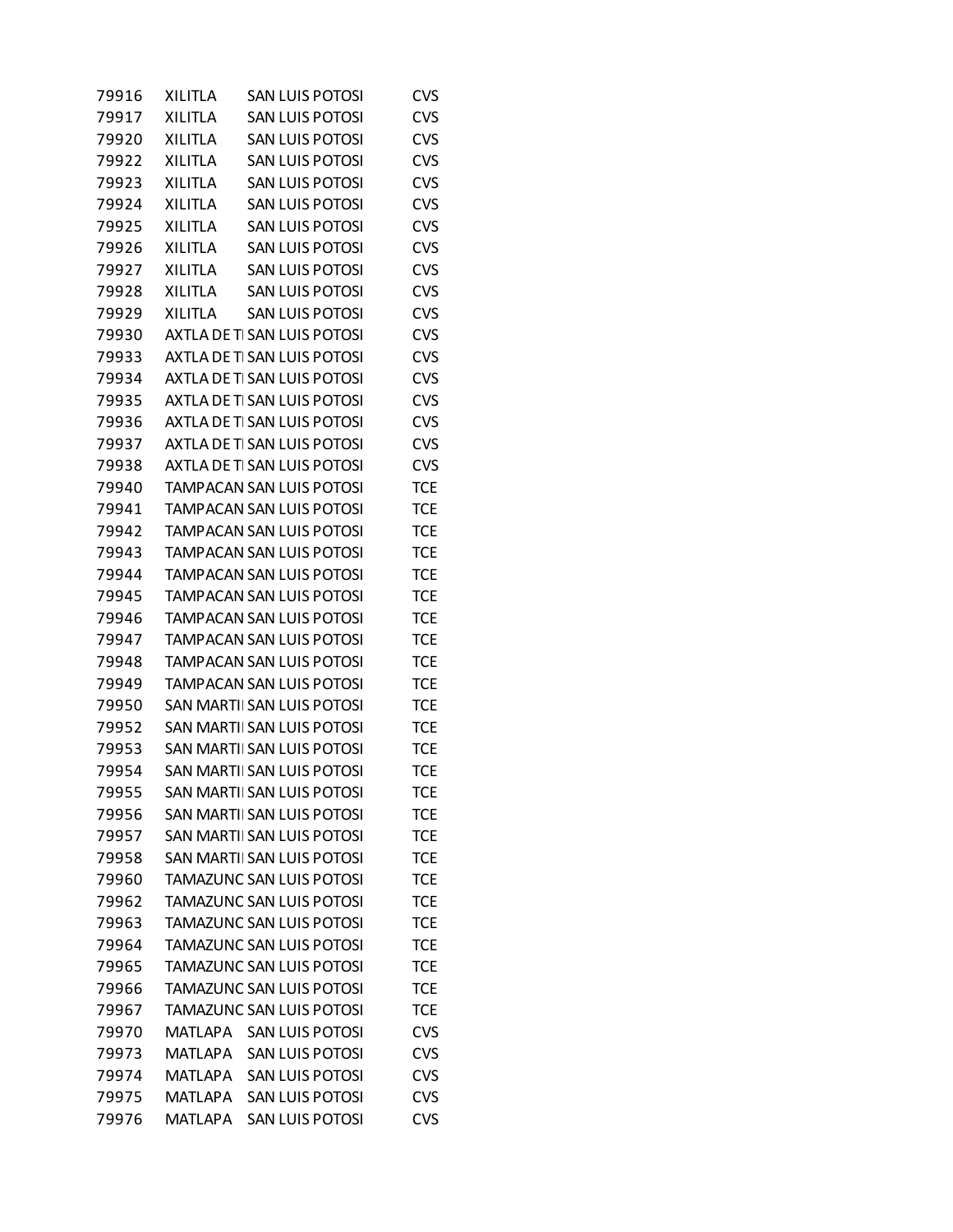| 79977 | <b>SAN LUIS POTOSI</b><br>MATLAPA  | <b>CVS</b> |
|-------|------------------------------------|------------|
| 79978 | <b>SAN LUIS POTOSI</b><br>MATI APA | <b>CVS</b> |
| 79980 | TAMAZUNC SAN LUIS POTOSI           | <b>TCE</b> |
| 79982 | TAMAZUNC SAN LUIS POTOSI           | <b>TCE</b> |
| 79983 | TAMAZUNC SAN LUIS POTOSI           | <b>TCE</b> |
| 79984 | TAMAZUNC SAN LUIS POTOSI           | <b>TCE</b> |
| 79985 | TAMAZUNC SAN LUIS POTOSI           | <b>TCE</b> |
| 79986 | TAMAZUNC SAN LUIS POTOSI           | <b>TCE</b> |
| 79987 | TAMAZUNC SAN LUIS POTOSI           | <b>TCE</b> |
| 79988 | TAMAZUNC SAN LUIS POTOSI           | <b>TCE</b> |
| 79990 | TAMAZUNC SAN LUIS POTOSI           | <b>TCE</b> |
| 79991 | TAMAZUNC SAN LUIS POTOSI           | <b>TCE</b> |
| 79993 | TAMAZUNC SAN LUIS POTOSI           | <b>TCE</b> |
| 79994 | TAMAZUNC SAN LUIS POTOSI           | <b>TCE</b> |
| 79995 | TAMAZUNC SAN LUIS POTOSI           | <b>TCE</b> |
| 79996 | TAMAZUNC SAN LUIS POTOSI           | <b>TCE</b> |
| 79997 | TAMAZUNC SAN LUIS POTOSI           | <b>TCE</b> |
| 79998 | TAMAZUNC SAN LUIS POTOSI           | <b>TCE</b> |
| 80294 | CULIACAN SINALOA                   | <b>CUL</b> |
| 80302 | CULIACAN<br><b>SINALOA</b>         | <b>CUL</b> |
| 80304 | CULIACAN<br>SINALOA                | <b>CUL</b> |
| 80305 | CULIACAN<br>SINALOA                | <b>CUL</b> |
| 80310 | CULIACAN<br>SINALOA                | <b>CUL</b> |
| 80311 | CULIACAN<br>SINALOA                | <b>CUL</b> |
| 80313 | CULIACAN<br>SINALOA                | <b>CUL</b> |
| 80314 | CULIACAN<br>SINALOA                | <b>CUL</b> |
| 80315 | CULIACAN<br>SINALOA                | <b>CUL</b> |
| 80316 | CULIACAN<br>SINALOA                | <b>CUL</b> |
| 80317 | CULIACAN<br>SINALOA                | <b>CUL</b> |
| 80318 | CULIACAN<br>SINALOA                | <b>CUL</b> |
| 80319 | CULIACAN<br>SINALOA                | <b>CUL</b> |
| 80330 | NAVOLATO SINALOA                   | <b>CUL</b> |
| 80332 | NAVOLATO SINALOA                   | <b>CUL</b> |
| 80333 | NAVOLATO SINALOA                   | <b>CUL</b> |
| 80334 | NAVOLATO SINALOA                   | <b>CUL</b> |
| 80335 | NAVOLATO SINALOA                   | <b>CUL</b> |
| 80336 | NAVOLATO SINALOA                   | <b>CUL</b> |
| 80337 | NAVOLATO SINALOA                   | <b>CUL</b> |
| 80338 | NAVOLATO SINALOA                   | <b>CUL</b> |
| 80339 | NAVOLATO SINALOA                   | <b>CUL</b> |
| 80345 | NAVOLATO SINALOA                   | <b>CUL</b> |
| 80348 | NAVOLATO SINALOA                   | <b>CUL</b> |
| 80360 | NAVOLATO SINALOA                   | <b>CUL</b> |
| 80365 | NAVOLATO SINALOA                   | <b>CUL</b> |
| 80366 | NAVOLATO SINALOA                   | <b>CUL</b> |
| 80367 | NAVOLATO SINALOA                   | <b>CUL</b> |
| 80368 | NAVOLATO SINALOA                   | <b>CUL</b> |
| 80373 | NAVOLATO SINALOA                   | <b>CUL</b> |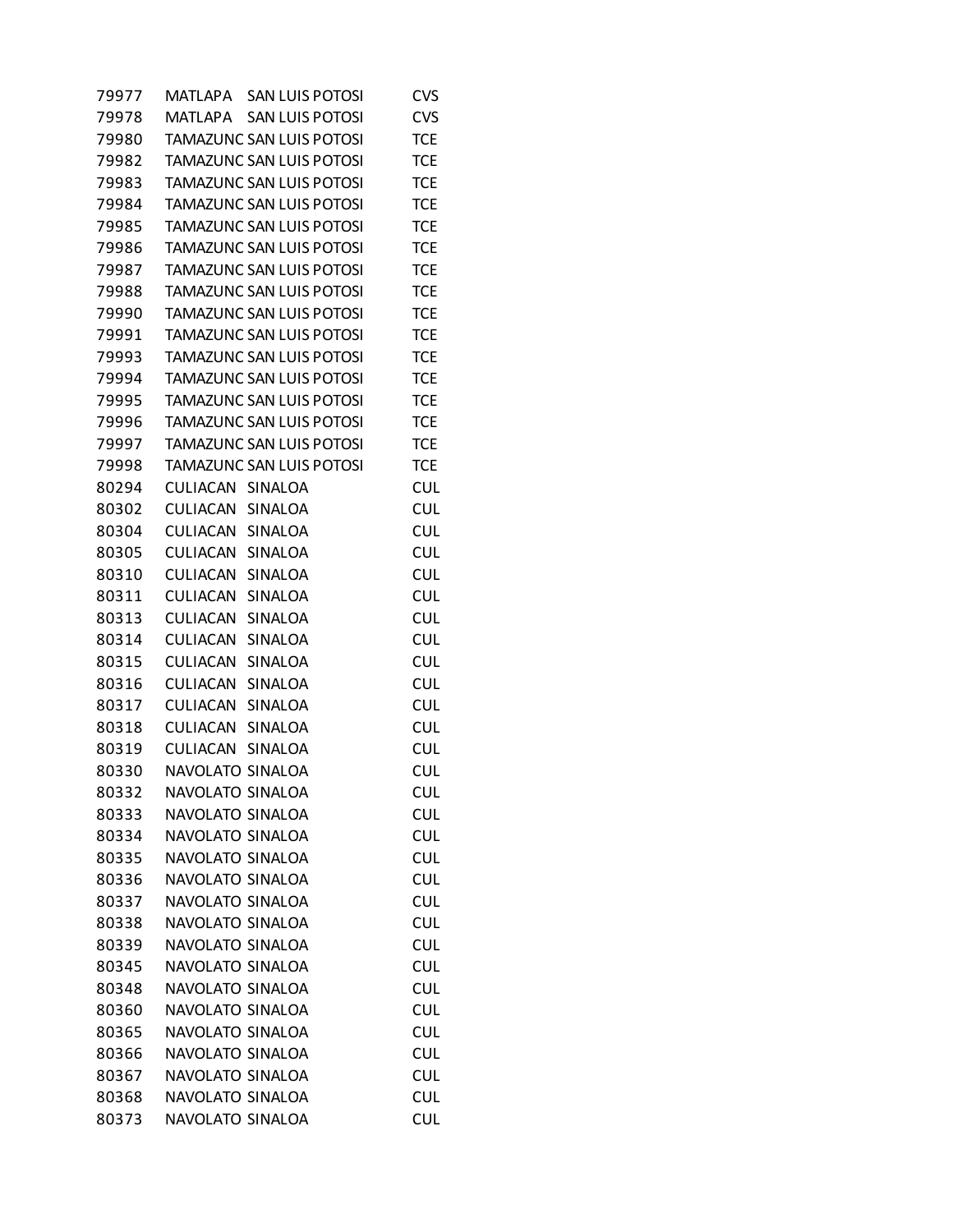| 80377 | NAVOLATO SINALOA |                | <b>CUL</b> |
|-------|------------------|----------------|------------|
| 80378 | NAVOLATO SINALOA |                | <b>CUL</b> |
| 80383 | CULIACAN         | SINALOA        | <b>CUL</b> |
| 80384 | CULIACAN SINALOA |                | <b>CUL</b> |
| 80385 | CULIACAN         | SINALOA        | <b>CUL</b> |
| 80386 | CULIACAN         | SINALOA        | <b>CUL</b> |
| 80387 | CULIACAN         | SINALOA        | <b>CUL</b> |
| 80390 | CULIACAN         | SINALOA        | <b>CUL</b> |
| 80391 | CULIACAN         | SINALOA        | <b>CUL</b> |
| 80393 | CULIACAN         | SINALOA        | <b>CUL</b> |
| 80394 | CULIACAN         | <b>SINALOA</b> | <b>CUL</b> |
| 80397 | CULIACAN         | SINALOA        | <b>CUL</b> |
| 80400 | CULIACAN         | SINALOA        | <b>CUL</b> |
| 80402 | CULIACAN         | SINALOA        | <b>CUL</b> |
| 80403 | CULIACAN         | SINALOA        | <b>CUL</b> |
| 80405 | CULIACAN         | SINALOA        | <b>CUL</b> |
| 80408 | CULIACAN         | SINALOA        | <b>CUL</b> |
| 80409 | CULIACAN         | SINALOA        | <b>CUL</b> |
| 80410 | CULIACAN         | SINALOA        | <b>CUL</b> |
| 80411 | CULIACAN         | SINALOA        | <b>CUL</b> |
| 80416 | CULIACAN         | SINALOA        | <b>CUL</b> |
| 80417 | CULIACAN         | SINALOA        | <b>CUL</b> |
| 80419 | CULIACAN         | SINALOA        | <b>CUL</b> |
| 80430 | CULIACAN         | SINALOA        | <b>CUL</b> |
| 80433 | CULIACAN         | SINALOA        | <b>CUL</b> |
| 80434 | CULIACAN         | SINALOA        | <b>CUL</b> |
| 80435 | CULIACAN         | SINALOA        | <b>CUL</b> |
| 80439 | CULIACAN         | SINALOA        | <b>CUL</b> |
| 80440 | CULIACAN         | SINALOA        | <b>CUL</b> |
| 80441 | CULIACAN         | SINALOA        | <b>CUL</b> |
| 80442 | CULIACAN         | SINALOA        | <b>CUL</b> |
| 80443 | CULIACAN         | <b>SINALOA</b> | <b>CUL</b> |
| 80444 | <b>CULIACAN</b>  | SINALOA        | <b>CUL</b> |
| 80447 | CULIACAN         | SINALOA        | <b>CUL</b> |
| 80449 | CULIACAN         | <b>SINALOA</b> | <b>CUL</b> |
| 80450 | CULIACAN         | SINALOA        | <b>CUL</b> |
| 80452 | CULIACAN         | SINALOA        | <b>CUL</b> |
| 80453 | CULIACAN         | SINALOA        | <b>CUL</b> |
| 80454 | CULIACAN         | SINALOA        | <b>CUL</b> |
| 80455 | CULIACAN         | SINALOA        | <b>CUL</b> |
| 80457 | <b>CULIACAN</b>  | SINALOA        | <b>CUL</b> |
| 80460 | CULIACAN         | SINALOA        | <b>CUL</b> |
| 80464 | CULIACAN         | SINALOA        | <b>CUL</b> |
| 80465 | CULIACAN         | SINALOA        | <b>CUL</b> |
| 80466 | CULIACAN         | SINALOA        | <b>CUL</b> |
| 80467 | CULIACAN         | SINALOA        | <b>CUL</b> |
| 80468 | CULIACAN         | SINALOA        | <b>CUL</b> |
| 80470 | CULIACAN         | SINALOA        | <b>CUL</b> |
|       |                  |                |            |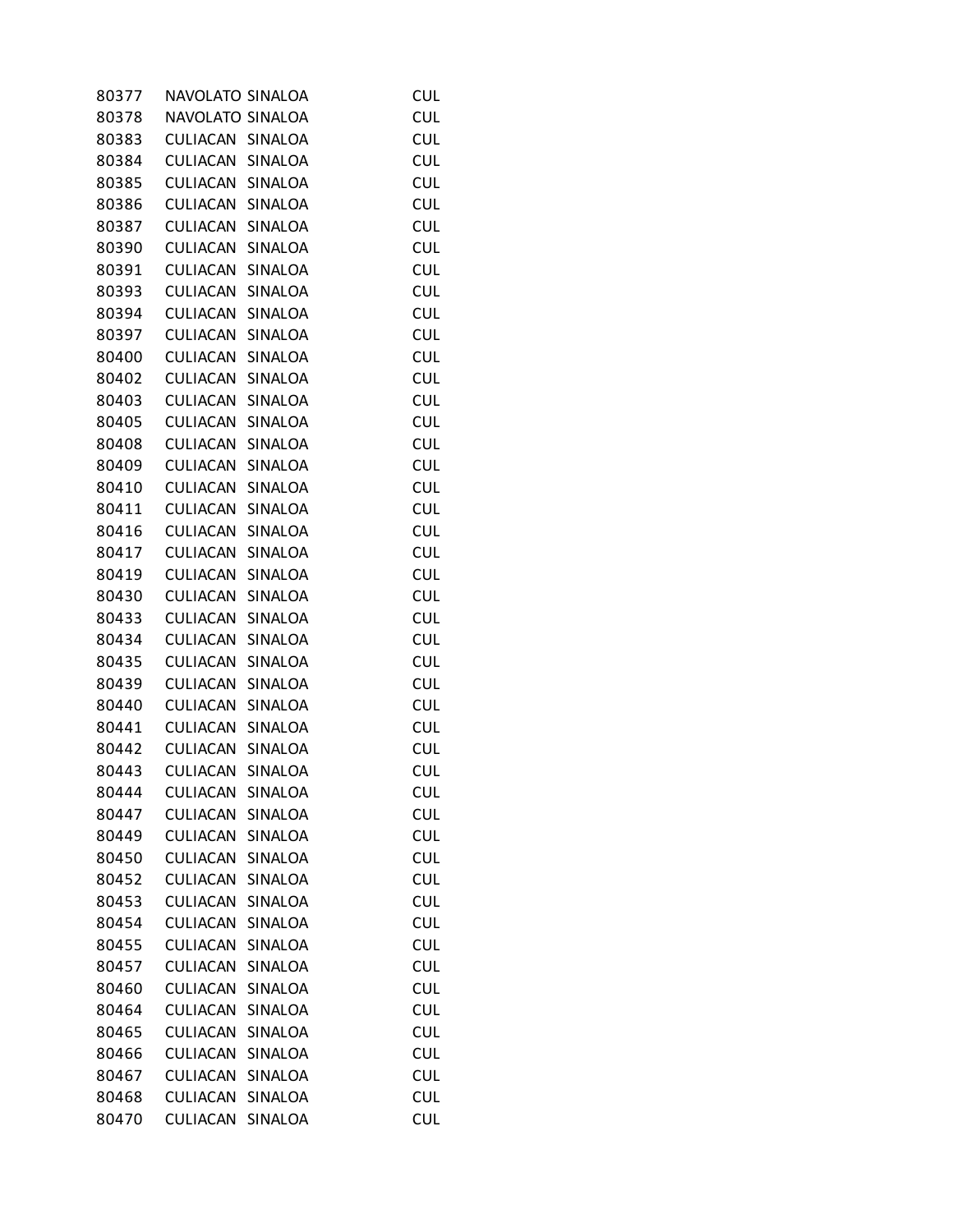| 80473 | CULIACAN                 | <b>SINALOA</b> | <b>CUL</b> |
|-------|--------------------------|----------------|------------|
| 80480 | CULIACAN SINALOA         |                | <b>CUL</b> |
| 80481 | CULIACAN SINALOA         |                | <b>CUL</b> |
| 80483 | CULIACAN SINALOA         |                | <b>CUL</b> |
| 80484 | CULIACAN SINALOA         |                | <b>CUL</b> |
| 80485 | CULIACAN                 | SINALOA        | <b>CUL</b> |
| 80489 | CULIACAN SINALOA         |                | <b>CUL</b> |
| 80491 | CULIACAN SINALOA         |                | <b>CUL</b> |
| 80492 | CULIACAN SINALOA         |                | <b>CUL</b> |
| 80493 | CULIACAN SINALOA         |                | <b>CUL</b> |
| 80498 | CULIACAN SINALOA         |                | <b>CUL</b> |
| 80503 | <b>BADIRAGU, SINALOA</b> |                | <b>CUL</b> |
| 80504 | BADIRAGU, SINALOA        |                | <b>CUL</b> |
| 80505 | <b>BADIRAGU, SINALOA</b> |                | <b>CUL</b> |
| 80520 | <b>BADIRAGU/SINALOA</b>  |                | <b>CUL</b> |
| 80524 | BADIRAGU, SINALOA        |                | <b>CUL</b> |
| 80526 | <b>BADIRAGU/SINALOA</b>  |                | <b>CUL</b> |
| 80527 | <b>BADIRAGU, SINALOA</b> |                | <b>CUL</b> |
| 80530 | <b>BADIRAGU, SINALOA</b> |                | <b>CUL</b> |
| 80533 | <b>BADIRAGU, SINALOA</b> |                | <b>CUL</b> |
| 80534 | BADIRAGU, SINALOA        |                | <b>CUL</b> |
| 80535 | BADIRAGU, SINALOA        |                | <b>CUL</b> |
| 80536 | <b>BADIRAGU/SINALOA</b>  |                | <b>CUL</b> |
| 80537 | <b>BADIRAGU, SINALOA</b> |                | <b>CUL</b> |
| 80540 | BADIRAGU, SINALOA        |                | <b>CUL</b> |
| 80543 | <b>BADIRAGU, SINALOA</b> |                | <b>CUL</b> |
| 80544 | <b>BADIRAGU, SINALOA</b> |                | <b>CUL</b> |
| 80545 | BADIRAGU, SINALOA        |                | <b>CUL</b> |
| 80550 | <b>BADIRAGU/SINALOA</b>  |                | <b>CUL</b> |
| 80553 | BADIRAGU, SINALOA        |                | <b>CUL</b> |
| 80554 | <b>BADIRAGU, SINALOA</b> |                | <b>CUL</b> |
| 80555 | <b>BADIRAGU/SINALOA</b>  |                | <b>CUL</b> |
| 80556 | <b>BADIRAGU, SINALOA</b> |                | <b>CUL</b> |
| 80557 | <b>BADIRAGU, SINALOA</b> |                | <b>CUL</b> |
| 80560 | <b>BADIRAGU, SINALOA</b> |                | <b>CUL</b> |
| 80563 | <b>BADIRAGU, SINALOA</b> |                | <b>CUL</b> |
| 80564 | <b>BADIRAGU, SINALOA</b> |                | <b>CUL</b> |
| 80565 | <b>BADIRAGU, SINALOA</b> |                | <b>CUL</b> |
| 80566 | <b>BADIRAGU, SINALOA</b> |                | <b>CUL</b> |
| 80567 | <b>BADIRAGU, SINALOA</b> |                | <b>CUL</b> |
| 80570 | <b>BADIRAGU, SINALOA</b> |                | <b>CUL</b> |
| 80573 | <b>BADIRAGU, SINALOA</b> |                | <b>CUL</b> |
| 80574 | <b>BADIRAGU, SINALOA</b> |                | <b>CUL</b> |
| 80575 | <b>BADIRAGU, SINALOA</b> |                | <b>CUL</b> |
| 80576 | <b>BADIRAGU, SINALOA</b> |                | <b>CUL</b> |
| 80577 | <b>BADIRAGU, SINALOA</b> |                | <b>CUL</b> |
| 80580 | <b>BADIRAGU, SINALOA</b> |                | <b>CUL</b> |
| 80583 | <b>BADIRAGU/ SINALOA</b> |                | <b>CUL</b> |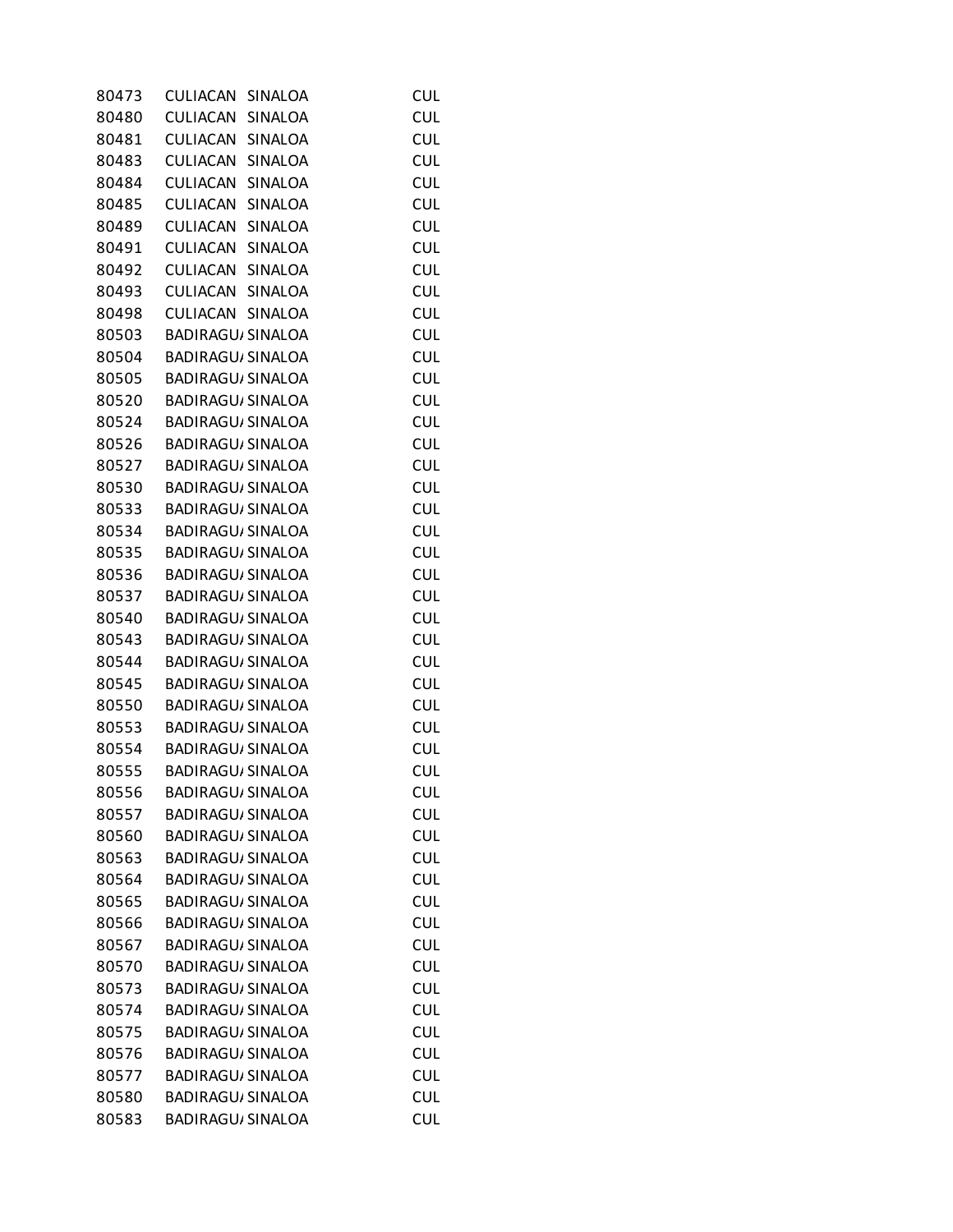| 80584 |        | <b>BADIRAGU, SINALOA</b> | <b>CUL</b> |
|-------|--------|--------------------------|------------|
| 80585 |        | <b>BADIRAGU, SINALOA</b> | <b>CUL</b> |
| 80586 |        | BADIRAGU, SINALOA        | <b>CUL</b> |
| 80600 |        | BADIRAGU, SINALOA        | <b>CUL</b> |
| 80603 |        | <b>BADIRAGU, SINALOA</b> | <b>CUL</b> |
| 80604 |        | BADIRAGU, SINALOA        | <b>CUL</b> |
| 80606 |        | BADIRAGU, SINALOA        | <b>CUL</b> |
| 80607 |        | <b>BADIRAGU, SINALOA</b> | <b>CUL</b> |
| 80610 |        | BADIRAGU, SINALOA        | <b>CUL</b> |
| 80613 |        | BADIRAGU, SINALOA        | <b>CUL</b> |
| 80614 |        | <b>BADIRAGU, SINALOA</b> | <b>CUL</b> |
| 80615 |        | BADIRAGU, SINALOA        | <b>CUL</b> |
| 80620 |        | BADIRAGU, SINALOA        | <b>CUL</b> |
| 80623 |        | <b>BADIRAGU, SINALOA</b> | <b>CUL</b> |
| 80625 |        | BADIRAGU, SINALOA        | <b>CUL</b> |
| 80627 |        | BADIRAGU, SINALOA        | <b>CUL</b> |
| 80630 |        | <b>BADIRAGU, SINALOA</b> | <b>CUL</b> |
| 80633 |        | BADIRAGU, SINALOA        | <b>CUL</b> |
| 80634 |        | BADIRAGU, SINALOA        | <b>CUL</b> |
| 80635 |        | <b>BADIRAGU, SINALOA</b> | <b>CUL</b> |
| 80636 |        | <b>BADIRAGU/SINALOA</b>  | <b>CUL</b> |
| 80639 |        | BADIRAGU, SINALOA        | <b>CUL</b> |
| 80640 |        | <b>BADIRAGU, SINALOA</b> | <b>CUL</b> |
| 80643 |        | BADIRAGU, SINALOA        | <b>CUL</b> |
| 80644 |        | BADIRAGU, SINALOA        | <b>CUL</b> |
| 80645 |        | <b>BADIRAGU, SINALOA</b> | <b>CUL</b> |
| 80646 |        | BADIRAGU, SINALOA        | <b>CUL</b> |
| 80673 |        | BADIRAGU, SINALOA        | <b>CUL</b> |
| 80674 |        | <b>BADIRAGU, SINALOA</b> | <b>CUL</b> |
| 80675 |        | BADIRAGU, SINALOA        | <b>CUL</b> |
| 80677 |        | BADIRAGU, SINALOA        | <b>CUL</b> |
| 80678 |        | <b>BADIRAGU/SINALOA</b>  | <b>CUL</b> |
| 80679 |        | <b>BADIRAGU, SINALOA</b> | <b>CUL</b> |
| 80680 |        | <b>BADIRAGU, SINALOA</b> | <b>CUL</b> |
| 80683 |        | <b>BADIRAGU, SINALOA</b> | <b>CUL</b> |
| 80684 |        | <b>BADIRAGU, SINALOA</b> | <b>CUL</b> |
| 80685 |        | <b>BADIRAGU, SINALOA</b> | <b>CUL</b> |
| 80686 |        | <b>BADIRAGU/ SINALOA</b> | <b>CUL</b> |
| 80687 |        | <b>BADIRAGU, SINALOA</b> | <b>CUL</b> |
| 80700 | COSALA | SINALOA                  | LAC        |
| 80702 | COSALA | <b>SINALOA</b>           | LAC        |
| 80704 | COSALA | SINALOA                  | LAC        |
| 80705 | COSALA | SINALOA                  | LAC        |
| 80706 | COSALA | <b>SINALOA</b>           | LAC        |
| 80707 | COSALA | SINALOA                  | LAC        |
| 80708 | COSALA | SINALOA                  | LAC        |
| 80720 | COSALA | SINALOA                  | LAC        |
| 80723 | COSALA | SINALOA                  | LAC        |
|       |        |                          |            |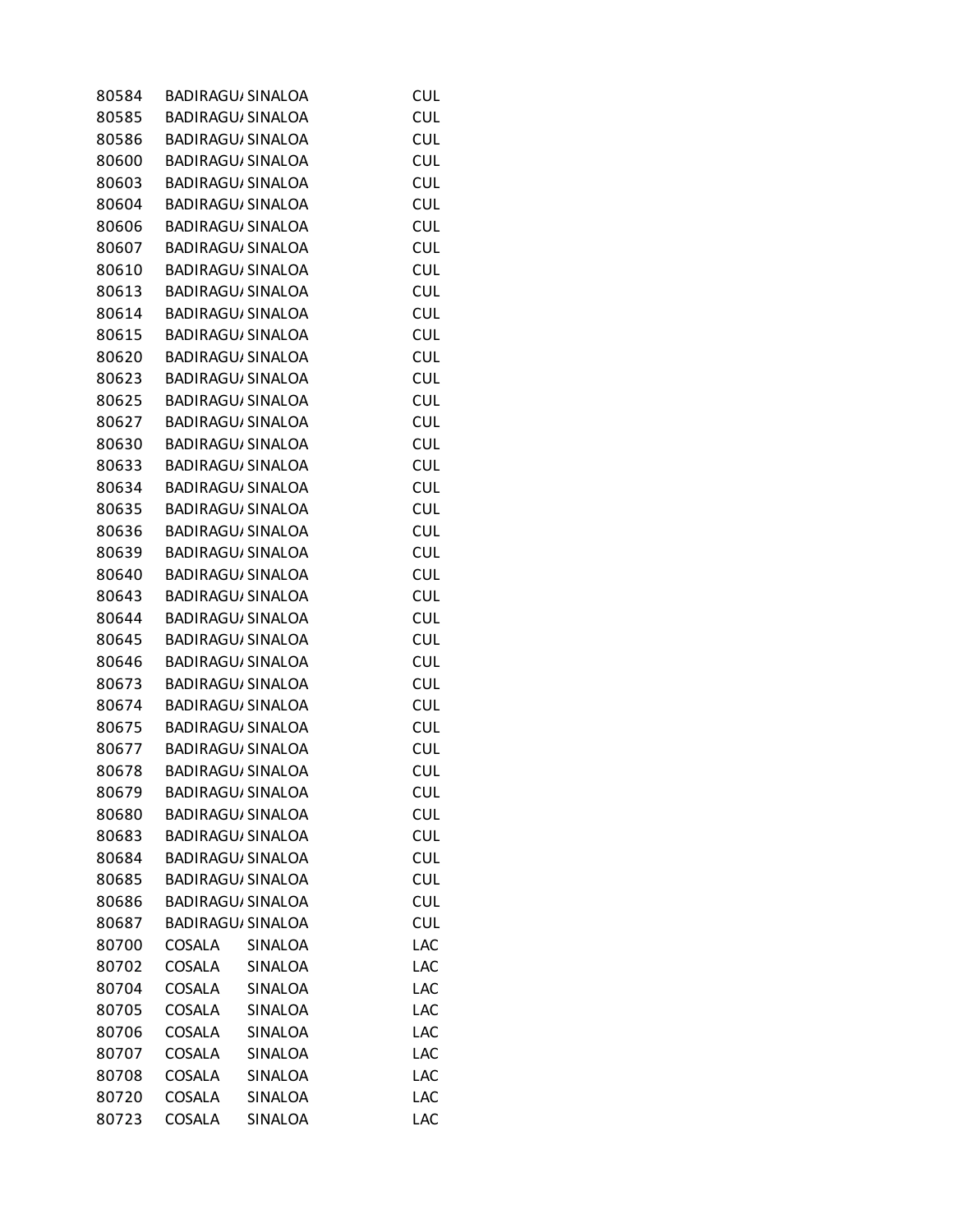| 80724 | COSALA                  | SINALOA        | <b>CUL</b>               |
|-------|-------------------------|----------------|--------------------------|
| 80725 | <b>COSALA</b>           | SINALOA        | <b>CUL</b>               |
| 80726 | COSALA                  | SINALOA        | <b>CUL</b>               |
| 80733 | COSALA                  | SINALOA        | <b>CUL</b>               |
| 80734 | COSALA                  | SINALOA        | <b>CUL</b>               |
| 80735 | <b>COSALA</b>           | SINALOA        | <b>CUL</b>               |
| 80736 | COSALA                  | SINALOA        | <b>CUL</b>               |
| 80737 | <b>COSALA</b>           | SINALOA        | <b>CUL</b>               |
| 80738 | COSALA                  | SINALOA        | <b>CUL</b>               |
| 80740 | COSALA                  | SINALOA        | <b>CUL</b>               |
| 80743 | COSALA                  | SINALOA        | LAC                      |
| 80744 | <b>COSALA</b>           | SINALOA        | <b>CUL</b>               |
| 80750 | COSALA                  | SINALOA        | <b>CUL</b>               |
| 80753 | COSALA                  | SINALOA        | <b>CUL</b>               |
| 80754 | <b>COSALA</b>           | <b>SINALOA</b> | <b>CUL</b>               |
| 80755 | COSALA                  | SINALOA        | <b>CUL</b>               |
| 80756 | COSALA                  | SINALOA        | LAC                      |
|       | <b>COSALA</b>           | SINALOA        |                          |
| 80757 |                         |                | <b>CUL</b><br><b>CUL</b> |
| 80758 | COSALA                  | SINALOA        |                          |
| 80760 | <b>COSALA</b>           | SINALOA        | LAC                      |
| 80763 | <b>COSALA</b>           | SINALOA        | <b>CUL</b>               |
| 80764 | COSALA                  | SINALOA        | <b>CUL</b>               |
| 80770 | COSALA                  | SINALOA        | LAC                      |
| 80773 | COSALA                  | SINALOA        | <b>CUL</b>               |
| 80774 | COSALA                  | SINALOA        | <b>CUL</b>               |
| 80775 | COSALA                  | SINALOA        | <b>CUL</b>               |
| 80776 | COSALA                  | SINALOA        | LAC                      |
| 80777 | COSALA                  | SINALOA        | <b>CUL</b>               |
| 80778 | COSALA                  | SINALOA        | LAC                      |
| 80780 | COSALA                  | SINALOA        | <b>CUL</b>               |
| 80783 | <b>COSALA</b>           | SINALOA        | LAC                      |
| 80784 | <b>COSALA</b>           | SINALOA        | LAC                      |
| 80785 | COSALA                  | SINALOA        | <b>CUL</b>               |
| 80786 | COSALA                  | SINALOA        | LAC                      |
| 80790 | COSALA                  | SINALOA        | <b>CUL</b>               |
| 80793 | COSALA                  | <b>SINALOA</b> | <b>CUL</b>               |
| 80794 | <b>COSALA</b>           | SINALOA        | <b>CUL</b>               |
| 80795 | <b>COSALA</b>           | SINALOA        | <b>CUL</b>               |
| 80797 | COSALA                  | SINALOA        | <b>LAC</b>               |
| 80800 | <b>MOCORITO SINALOA</b> |                | <b>GML</b>               |
| 80804 | MOCORITO SINALOA        |                | <b>GML</b>               |
| 80805 | MOCORITO SINALOA        |                | <b>GML</b>               |
| 80806 | MOCORITO SINALOA        |                | <b>GML</b>               |
| 80807 | MOCORITO SINALOA        |                | <b>GML</b>               |
| 80950 | MOCORITO SINALOA        |                | <b>GML</b>               |
| 81108 | GUASAVE                 | SINALOA        | <b>GVE</b>               |
| 81117 | <b>GUASAVE</b>          | SINALOA        | <b>GVE</b>               |
| 81118 | GUASAVE SINALOA         |                | <b>GVE</b>               |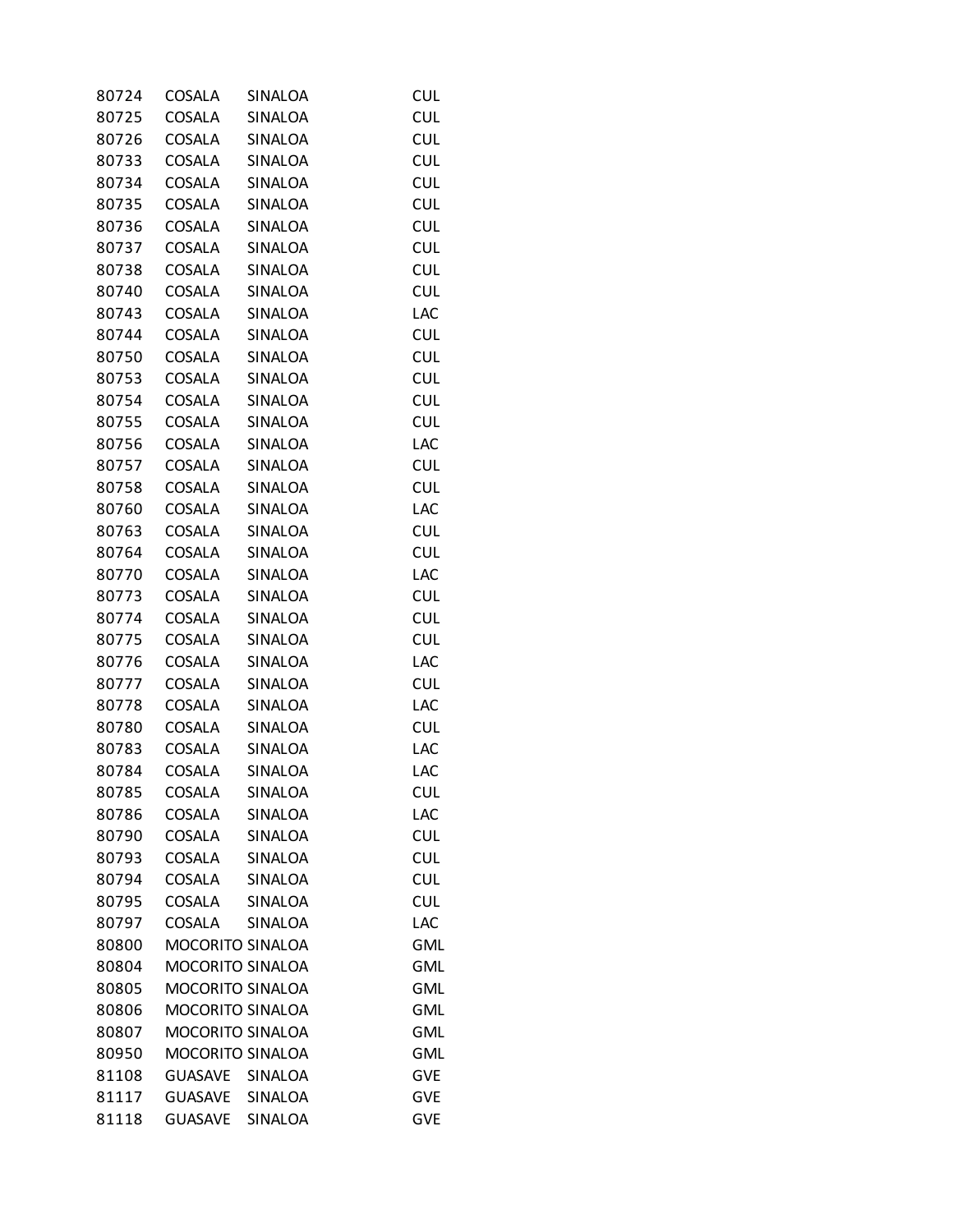| 81120 | <b>GUASAVE</b> | SINALOA        | GVE        |
|-------|----------------|----------------|------------|
| 81123 | <b>GUASAVE</b> | <b>SINALOA</b> | <b>GVE</b> |
| 81124 | GUASAVE        | SINALOA        | <b>GVE</b> |
| 81130 | <b>GUASAVE</b> | SINALOA        | <b>GVE</b> |
| 81131 | <b>GUASAVE</b> | <b>SINALOA</b> | <b>GVE</b> |
| 81134 | GUASAVE        | SINALOA        | <b>GVE</b> |
| 81135 | <b>GUASAVE</b> | SINALOA        | <b>GVE</b> |
| 81140 | <b>GUASAVE</b> | SINALOA        | <b>GVE</b> |
| 81141 | GUASAVE        | SINALOA        | <b>GVE</b> |
| 81142 | <b>GUASAVE</b> | SINALOA        | <b>GVE</b> |
| 81147 | <b>GUASAVE</b> | SINALOA        | <b>GVE</b> |
| 81173 | GUASAVE        | SINALOA        | <b>GVE</b> |
| 81174 | <b>GUASAVE</b> | SINALOA        | <b>GVE</b> |
| 81184 | <b>GUASAVE</b> | SINALOA        | <b>GVE</b> |
| 81300 | <b>AHOME</b>   | SINALOA        | LMM        |
| 81304 | <b>AHOME</b>   | SINALOA        | <b>LMM</b> |
| 81305 | <b>AHOME</b>   | SINALOA        | <b>LMM</b> |
| 81306 | <b>AHOME</b>   | SINALOA        | <b>LMM</b> |
| 81307 | <b>AHOME</b>   | SINALOA        | <b>LMM</b> |
| 81308 | <b>AHOME</b>   | SINALOA        | <b>LMM</b> |
| 81310 | <b>AHOME</b>   | SINALOA        | <b>LMM</b> |
| 81311 | <b>AHOME</b>   | SINALOA        | <b>LMM</b> |
| 81312 | <b>AHOME</b>   | SINALOA        | <b>LMM</b> |
| 81315 | <b>AHOME</b>   | SINALOA        | <b>LMM</b> |
| 81316 | <b>AHOME</b>   | SINALOA        | <b>LMM</b> |
| 81318 | <b>AHOME</b>   | SINALOA        | <b>LMM</b> |
| 81320 | <b>AHOME</b>   | SINALOA        | <b>LMM</b> |
| 81324 | <b>AHOME</b>   | SINALOA        | <b>LMM</b> |
| 81325 | <b>AHOME</b>   | SINALOA        | <b>LMM</b> |
| 81326 | <b>AHOME</b>   | SINALOA        | <b>LMM</b> |
| 81330 | <b>AHOME</b>   | SINALOA        | <b>LMM</b> |
| 81333 | <b>AHOME</b>   | SINALOA        | <b>LMM</b> |
| 81334 | <b>AHOME</b>   | SINALOA        | <b>LMM</b> |
| 81335 | <b>AHOME</b>   | SINALOA        | <b>LMM</b> |
| 81336 | <b>AHOME</b>   | SINALOA        | <b>LMM</b> |
| 81337 | <b>AHOME</b>   | SINALOA        | <b>LMM</b> |
| 81340 | <b>AHOME</b>   | SINALOA        | <b>LMM</b> |
| 81341 | <b>AHOME</b>   | SINALOA        | <b>LMM</b> |
| 81343 | <b>AHOME</b>   | SINALOA        | <b>LMM</b> |
| 81345 | <b>AHOME</b>   | SINALOA        | <b>LMM</b> |
| 81346 | <b>AHOME</b>   | SINALOA        | <b>LMM</b> |
| 81349 | <b>AHOME</b>   | SINALOA        | <b>LMM</b> |
| 81350 | <b>AHOME</b>   | SINALOA        | <b>LMM</b> |
| 81351 | <b>AHOME</b>   | SINALOA        | <b>LMM</b> |
| 81360 | <b>AHOME</b>   | SINALOA        | <b>LMM</b> |
| 81361 | <b>AHOME</b>   | SINALOA        | <b>LMM</b> |
| 81363 | <b>AHOME</b>   | SINALOA        | <b>LMM</b> |
| 81364 | <b>AHOME</b>   | SINALOA        | <b>LMM</b> |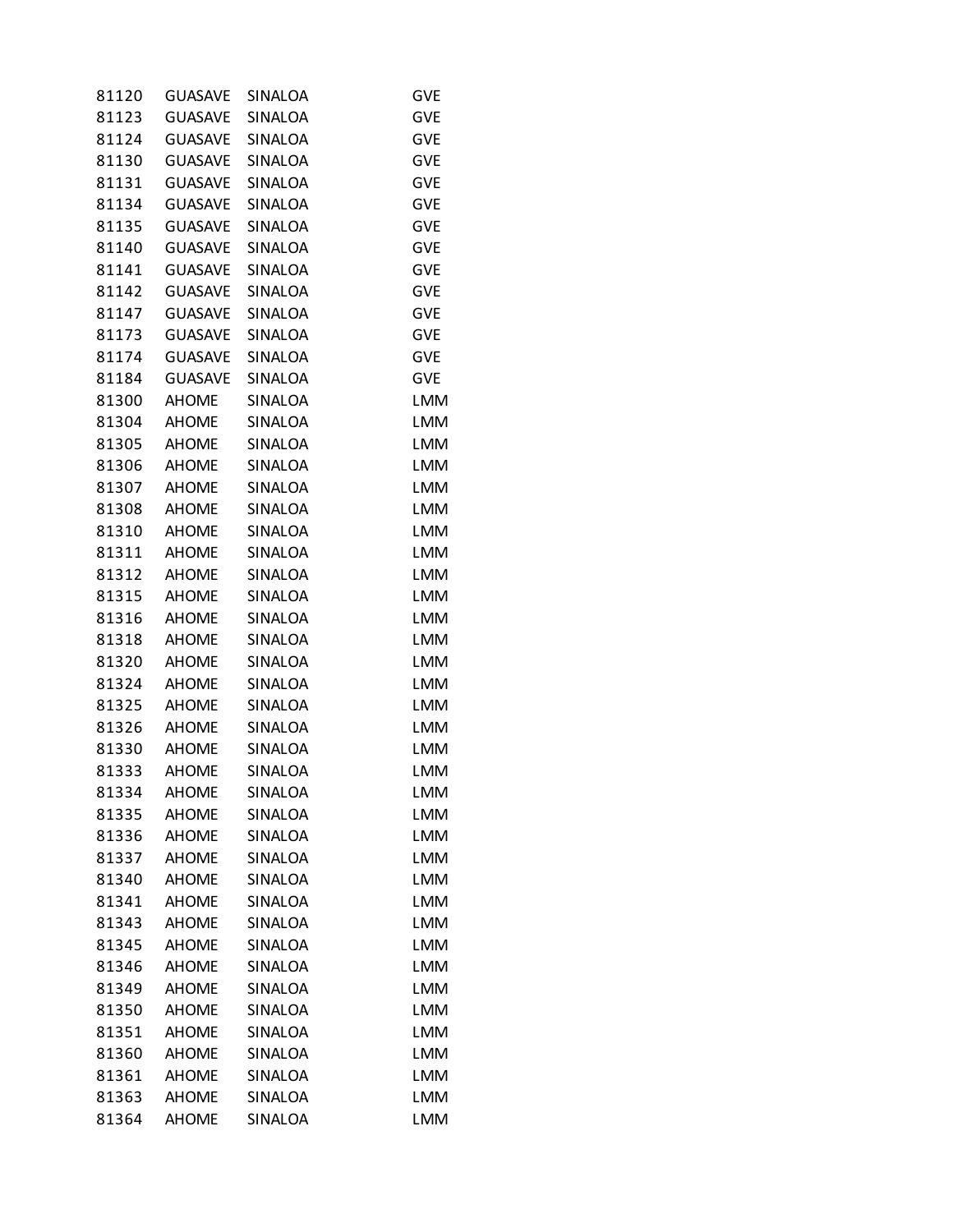| 81367 | <b>AHOME</b>      | <b>SINALOA</b> | <b>LMM</b> |
|-------|-------------------|----------------|------------|
| 81370 | <b>AHOME</b>      | <b>SINALOA</b> | <b>LMM</b> |
| 81376 | AHOME SINALOA     |                | <b>LMM</b> |
| 81377 | AHOME             | SINALOA        | <b>LMM</b> |
| 81378 | AHOME             | SINALOA        | <b>LMM</b> |
| 81383 | AHOME SINALOA     |                | <b>LMM</b> |
| 81384 | <b>AHOME</b>      | SINALOA        | <b>LMM</b> |
| 81393 | <b>AHOME</b>      | <b>SINALOA</b> | <b>LMM</b> |
| 81600 | ANGOSTUR SINALOA  |                | <b>GML</b> |
| 81605 | ANGOSTUR SINALOA  |                | <b>GML</b> |
| 81607 | ANGOSTUR SINALOA  |                | <b>GML</b> |
| 81610 | ANGOSTUR SINALOA  |                | <b>GML</b> |
| 81613 | ANGOSTUR SINALOA  |                | <b>GML</b> |
| 81621 | ANGOSTUR SINALOA  |                | <b>GML</b> |
| 81622 | ANGOSTUR SINALOA  |                | <b>GML</b> |
| 81624 | ANGOSTUR SINALOA  |                | <b>GML</b> |
| 81632 | ANGOSTUR SINALOA  |                | <b>GML</b> |
| 81635 | ANGOSTUR SINALOA  |                | <b>GML</b> |
| 81639 | ANGOSTUR SINALOA  |                | <b>GML</b> |
| 81642 | ANGOSTUR SINALOA  |                | <b>GML</b> |
| 81644 | ANGOSTUR SINALOA  |                | <b>GML</b> |
| 81650 | ANGOSTUR SINALOA  |                | <b>GML</b> |
| 81652 | ANGOSTUR SINALOA  |                | <b>GML</b> |
| 81653 | ANGOSTUR SINALOA  |                | <b>GML</b> |
| 81654 | ANGOSTUR SINALOA  |                | <b>GML</b> |
| 81655 | ANGOSTUR SINALOA  |                | <b>GML</b> |
| 81661 | ANGOSTUR SINALOA  |                | <b>GML</b> |
| 81663 | ANGOSTUR SINALOA  |                | <b>GML</b> |
| 81664 | ANGOSTUR SINALOA  |                | <b>GML</b> |
| 81666 | ANGOSTUR SINALOA  |                | <b>GML</b> |
| 81675 | ANGOSTUR SINALOA  |                | <b>GML</b> |
| 81700 | CHOIX             | SINALOA        | LMM        |
| 81703 | <b>CHOIX</b>      | SINALOA        | <b>LMM</b> |
| 81800 | EL FUERTE         | SINALOA        | <b>LMM</b> |
| 81802 | <b>EL FUERTE</b>  | SINALOA        | <b>LMM</b> |
| 81803 | EL FUERTE         | SINALOA        | <b>LMM</b> |
| 81804 | EL FUERTE SINALOA |                | <b>LMM</b> |
| 81805 | EL FUERTE         | SINALOA        | <b>LMM</b> |
| 81806 | EL FUERTE         | SINALOA        | <b>LMM</b> |
| 81810 | EL FUERTE         | SINALOA        | <b>LMM</b> |
| 81811 | EL FUERTE         | SINALOA        | <b>LMM</b> |
| 81820 | EL FUERTE         | SINALOA        | <b>LMM</b> |
| 81825 | EL FUERTE         | SINALOA        | <b>LMM</b> |
| 81830 | EL FUERTE         | SINALOA        | <b>LMM</b> |
| 81870 | EL FUERTE         | SINALOA        | <b>LMM</b> |
| 81872 | EL FUERTE         | SINALOA        | <b>LMM</b> |
| 81873 | EL FUERTE         | SINALOA        | <b>LMM</b> |
| 81880 | EL FUERTE         | SINALOA        | <b>LMM</b> |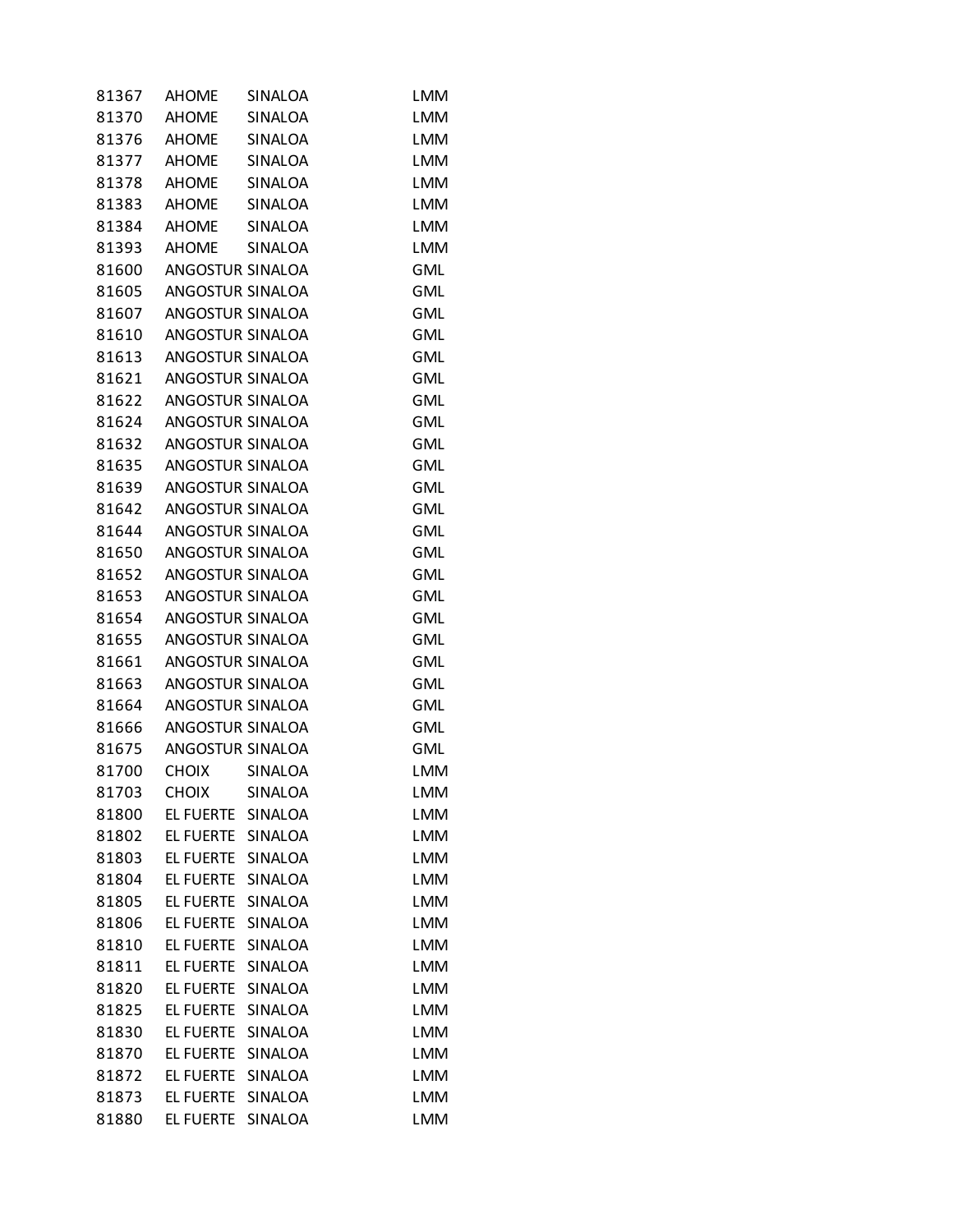| 81890 | EL FUERTE               | SINALOA | <b>LMM</b> |
|-------|-------------------------|---------|------------|
| 81891 | EL FUERTE               | SINALOA | <b>LMM</b> |
| 81893 | EL FUERTE               | SINALOA | <b>LMM</b> |
| 81900 | SINALOA                 | SINALOA | <b>GVE</b> |
| 81903 | SINALOA                 | SINALOA | <b>GVE</b> |
| 81910 | SINALOA                 | SINALOA | <b>GVE</b> |
| 81912 | SINALOA                 | SINALOA | <b>GVE</b> |
| 81913 | <b>SINALOA</b>          | SINALOA | <b>GVE</b> |
| 81915 | SINALOA                 | SINALOA | <b>GVE</b> |
| 81916 | SINALOA                 | SINALOA | <b>GVE</b> |
| 81920 | SINALOA                 | SINALOA | <b>GVE</b> |
| 81960 | SINALOA                 | SINALOA | <b>GVE</b> |
| 81973 | SINALOA                 | SINALOA | <b>GVE</b> |
| 81980 | SINALOA                 | SINALOA | <b>GVE</b> |
| 82200 | MAZATLAN SINALOA        |         | <b>MZT</b> |
| 82203 | <b>MAZATLAN SINALOA</b> |         | <b>MZT</b> |
| 82205 | MAZATLAN SINALOA        |         | <b>MZT</b> |
| 82207 | MAZATLAN SINALOA        |         | <b>MZT</b> |
| 82210 | MAZATLAN SINALOA        |         | <b>MZT</b> |
| 82213 | MAZATLAN SINALOA        |         | MZT        |
| 82214 | MAZATLAN SINALOA        |         | <b>MZT</b> |
| 82215 | MAZATLAN SINALOA        |         | <b>MZT</b> |
| 82216 | MAZATLAN SINALOA        |         | <b>MZT</b> |
| 82217 | MAZATLAN SINALOA        |         | <b>MZT</b> |
| 82230 | MAZATLAN SINALOA        |         | MZT        |
| 82234 | MAZATLAN SINALOA        |         | MZT        |
| 82235 | MAZATLAN SINALOA        |         | <b>MZT</b> |
| 82236 | MAZATLAN SINALOA        |         | MZT        |
| 82238 | MAZATLAN SINALOA        |         | <b>MZT</b> |
| 82243 | <b>MAZATLAN SINALOA</b> |         | <b>MZT</b> |
| 82247 | MAZATLAN SINALOA        |         | <b>MZT</b> |
| 82248 | MAZATLAN SINALOA        |         | <b>MZT</b> |
| 82249 | MAZATLAN SINALOA        |         | <b>MZT</b> |
| 82264 | <b>MAZATLAN SINALOA</b> |         | MZT        |
| 82267 | MAZATLAN SINALOA        |         | MZT        |
| 82269 | MAZATLAN SINALOA        |         | <b>MZT</b> |
| 82273 | MAZATLAN SINALOA        |         | <b>MZT</b> |
| 82274 | MAZATLAN SINALOA        |         | <b>MZT</b> |
| 82277 | MAZATLAN SINALOA        |         | <b>MZT</b> |
| 82303 | MAZATLAN SINALOA        |         | MZT        |
| 82304 | MAZATLAN SINALOA        |         | <b>MZT</b> |
| 82305 | MAZATLAN SINALOA        |         | <b>MZT</b> |
| 82306 | MAZATLAN SINALOA        |         | MZT        |
| 82310 | MAZATLAN SINALOA        |         | MZT        |
| 82313 | MAZATLAN SINALOA        |         | <b>MZT</b> |
| 82314 | MAZATLAN SINALOA        |         | MZT        |
| 82320 | MAZATLAN SINALOA        |         | MZT        |
| 82329 | MAZATLAN SINALOA        |         | <b>MZT</b> |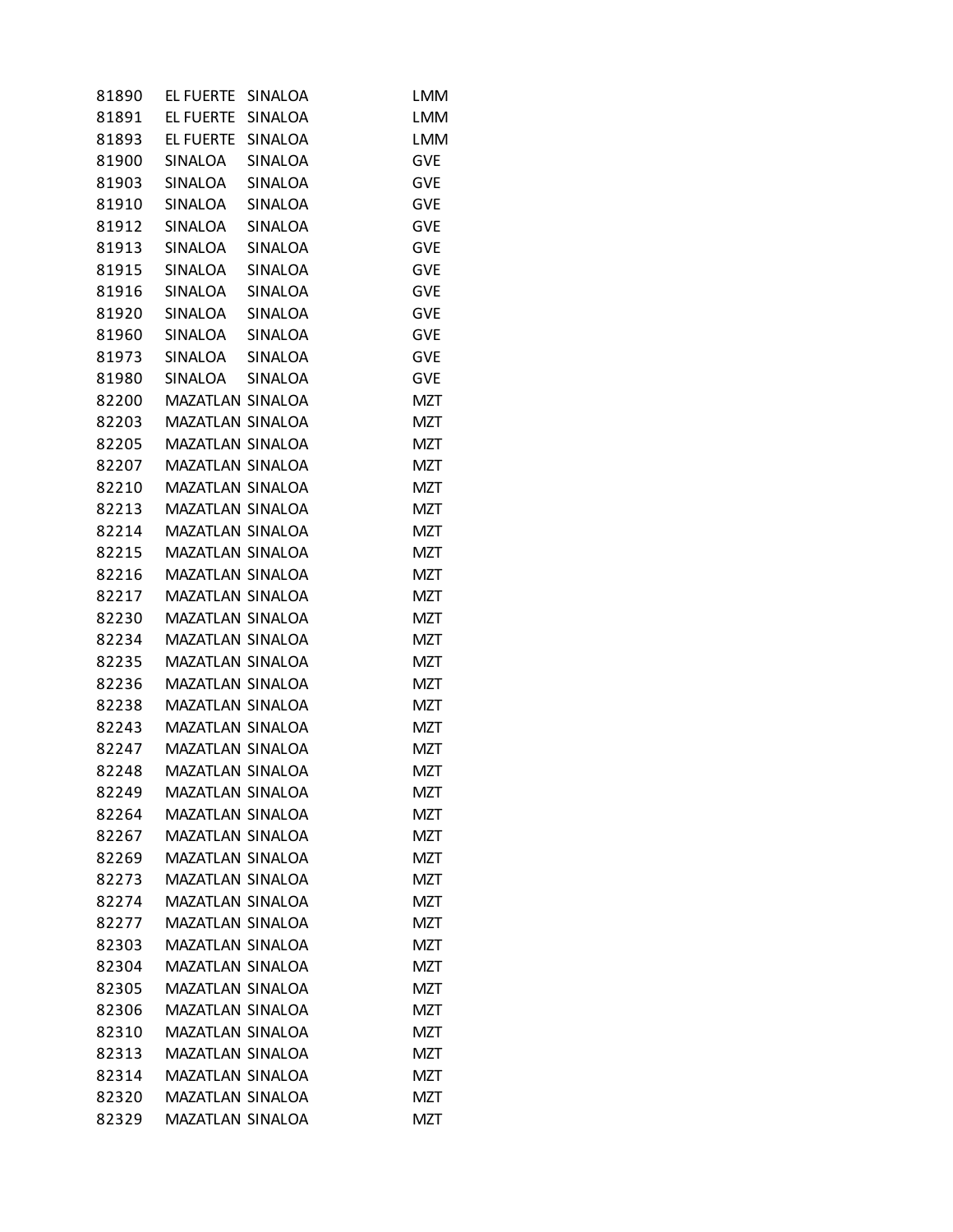| 82330 | MAZATLAN SINALOA         | MZT        |
|-------|--------------------------|------------|
| 82334 | MAZATLAN SINALOA         | MZT        |
| 82335 | MAZATLAN SINALOA         | <b>MZT</b> |
| 82353 | MAZATLAN SINALOA         | MZT        |
| 82354 | <b>MAZATLAN SINALOA</b>  | MZT        |
| 82355 | <b>MAZATLAN SINALOA</b>  | <b>MZT</b> |
| 82360 | MAZATLAN SINALOA         | MZT        |
| 82363 | MAZATLAN SINALOA         | MZT        |
| 82365 | <b>MAZATLAN SINALOA</b>  | <b>MZT</b> |
| 82366 | MAZATLAN SINALOA         | MZT        |
| 82369 | MAZATLAN SINALOA         | <b>MZT</b> |
| 82373 | MAZATLAN SINALOA         | <b>MZT</b> |
| 82380 | MAZATLAN SINALOA         | MZT        |
| 82384 | MAZATLAN SINALOA         | MZT        |
| 82400 | ESCUINAPA SINALOA        | <b>RSR</b> |
| 82410 | ESCUINAPA SINALOA        | MZT        |
| 82419 | ESCUINAPA SINALOA        | MZT        |
| 82420 | ESCUINAPA SINALOA        | <b>MZT</b> |
| 82430 | ESCUINAPA SINALOA        | MZT        |
| 82440 | ESCUINAPA SINALOA        | MZT        |
| 82457 | ESCUINAPA SINALOA        | <b>MZT</b> |
| 82458 | ESCUINAPA SINALOA        | MZT        |
| 82459 | ESCUINAPA SINALOA        | MZT        |
| 82460 | ESCUINAPA SINALOA        | <b>MZT</b> |
| 82470 | ESCUINAPA SINALOA        | MZT        |
| 82478 | ESCUINAPA SINALOA        | MZT        |
| 82505 | ESCUINAPA SINALOA        | <b>MZT</b> |
| 82513 | ESCUINAPA SINALOA        | MZT        |
| 82517 | ESCUINAPA SINALOA        | MZT        |
| 82530 | ESCUINAPA SINALOA        | <b>MZT</b> |
| 82532 | ESCUINAPA SINALOA        | MZT        |
| 82534 | <b>ESCUINAPA SINALOA</b> | MZT        |
| 82540 | ESCUINAPA SINALOA        | <b>MZT</b> |
| 82545 | ESCUINAPA SINALOA        | <b>MZT</b> |
| 82553 | ESCUINAPA SINALOA        | MZT        |
| 82554 | ESCUINAPA SINALOA        | <b>MZT</b> |
| 82560 | ESCUINAPA SINALOA        | MZT        |
| 82563 | ESCUINAPA SINALOA        | MZT        |
| 82564 | <b>ESCUINAPA SINALOA</b> | <b>MZT</b> |
| 82580 | ESCUINAPA SINALOA        | MZT        |
| 82590 | ESCUINAPA SINALOA        | MZT        |
| 82591 | <b>ESCUINAPA SINALOA</b> | <b>MZT</b> |
| 82592 | ESCUINAPA SINALOA        | MZT        |
| 82600 | CONCORDI SINALOA         | MZT        |
| 82604 | CONCORDI SINALOA         | <b>MZT</b> |
| 82605 | CONCORDI SINALOA         | MZT        |
| 82640 | CONCORDI SINALOA         | MZT        |
| 82644 | CONCORDI SINALOA         | <b>MZT</b> |
|       |                          |            |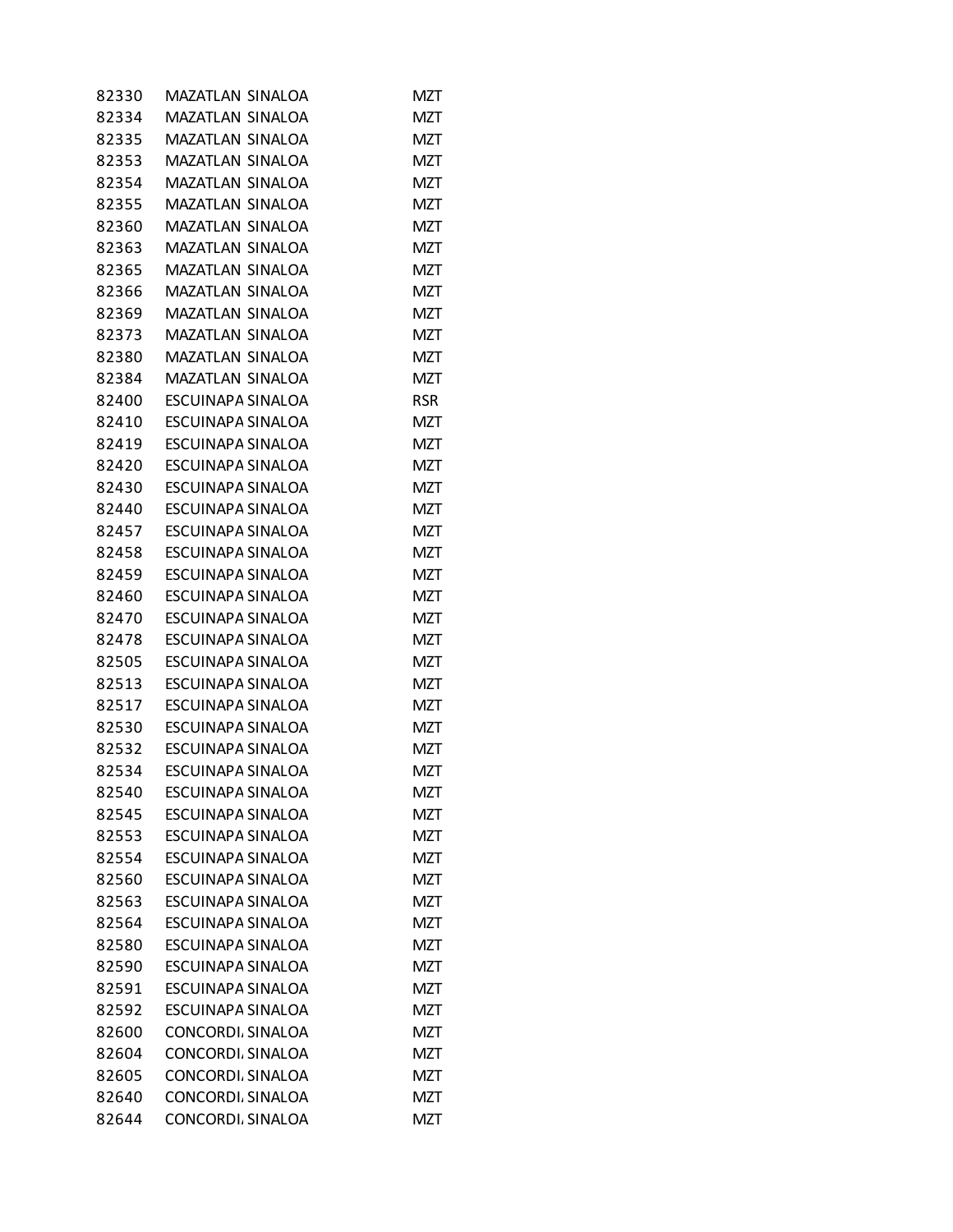| 82648 |              | CONCORDI. SINALOA | <b>MZT</b> |
|-------|--------------|-------------------|------------|
| 82700 | <b>ELOTA</b> | <b>SINALOA</b>    | <b>CUL</b> |
| 82702 | <b>ELOTA</b> | SINALOA           | LAC        |
| 82703 | <b>ELOTA</b> | SINALOA           | LAC        |
| 82704 | <b>ELOTA</b> | <b>SINALOA</b>    | LAC        |
| 82705 | <b>ELOTA</b> | SINALOA           | LAC        |
| 82706 | <b>ELOTA</b> | SINALOA           | LAC        |
| 82707 | <b>ELOTA</b> | <b>SINALOA</b>    | LAC        |
| 82708 | <b>ELOTA</b> | SINALOA           | LAC        |
| 82710 | <b>ELOTA</b> | SINALOA           | LAC        |
| 82713 | <b>ELOTA</b> | SINALOA           | LAC        |
| 82720 | <b>ELOTA</b> | SINALOA           | LAC        |
| 82721 | <b>ELOTA</b> | SINALOA           | LAC        |
| 82723 | <b>ELOTA</b> | SINALOA           | LAC        |
| 82724 | <b>ELOTA</b> | SINALOA           | LAC        |
| 82725 | <b>ELOTA</b> | SINALOA           | LAC        |
| 82726 | <b>ELOTA</b> | <b>SINALOA</b>    | <b>CUL</b> |
| 82727 | <b>ELOTA</b> | SINALOA           | <b>CUL</b> |
| 82730 | <b>ELOTA</b> | SINALOA           | LAC        |
| 82733 | <b>ELOTA</b> | SINALOA           | <b>CUL</b> |
| 82734 | <b>ELOTA</b> | SINALOA           | <b>CUL</b> |
| 82739 | <b>ELOTA</b> | SINALOA           | LAC        |
| 82740 | <b>ELOTA</b> | SINALOA           | LAC        |
| 82741 | <b>ELOTA</b> | SINALOA           | LAC        |
| 82743 | <b>ELOTA</b> | SINALOA           | LAC        |
| 82745 | <b>ELOTA</b> | SINALOA           | LAC        |
| 82747 | <b>ELOTA</b> | SINALOA           | LAC        |
| 82750 | <b>ELOTA</b> | SINALOA           | <b>CUL</b> |
| 82755 | <b>ELOTA</b> | <b>SINALOA</b>    | <b>CUL</b> |
| 82758 | <b>ELOTA</b> | SINALOA           | LAC        |
| 82760 | <b>ELOTA</b> | SINALOA           | LAC        |
| 82763 | <b>ELOTA</b> | SINALOA           | LAC        |
| 82764 | <b>ELOTA</b> | <b>SINALOA</b>    | LAC        |
| 82765 | <b>ELOTA</b> | SINALOA           | <b>CUL</b> |
| 82770 | <b>ELOTA</b> | SINALOA           | LAC        |
| 82773 | <b>ELOTA</b> | SINALOA           | LAC        |
| 82774 | <b>ELOTA</b> | SINALOA           | <b>CUL</b> |
| 82775 | <b>ELOTA</b> | SINALOA           | LAC        |
| 82776 | <b>ELOTA</b> | SINALOA           | LAC        |
| 82777 | <b>ELOTA</b> | SINALOA           | <b>CUL</b> |
| 82780 | <b>ELOTA</b> | SINALOA           | LAC        |
| 82783 | <b>ELOTA</b> | SINALOA           | <b>CUL</b> |
| 82786 | <b>ELOTA</b> | SINALOA           | <b>CUL</b> |
| 82787 | <b>ELOTA</b> | SINALOA           | LAC        |
| 82788 | <b>ELOTA</b> | SINALOA           | LAC        |
| 82790 | <b>ELOTA</b> | SINALOA           | LAC        |
| 82793 | <b>ELOTA</b> | SINALOA           | LAC        |
| 82794 | <b>ELOTA</b> | SINALOA           | <b>CUL</b> |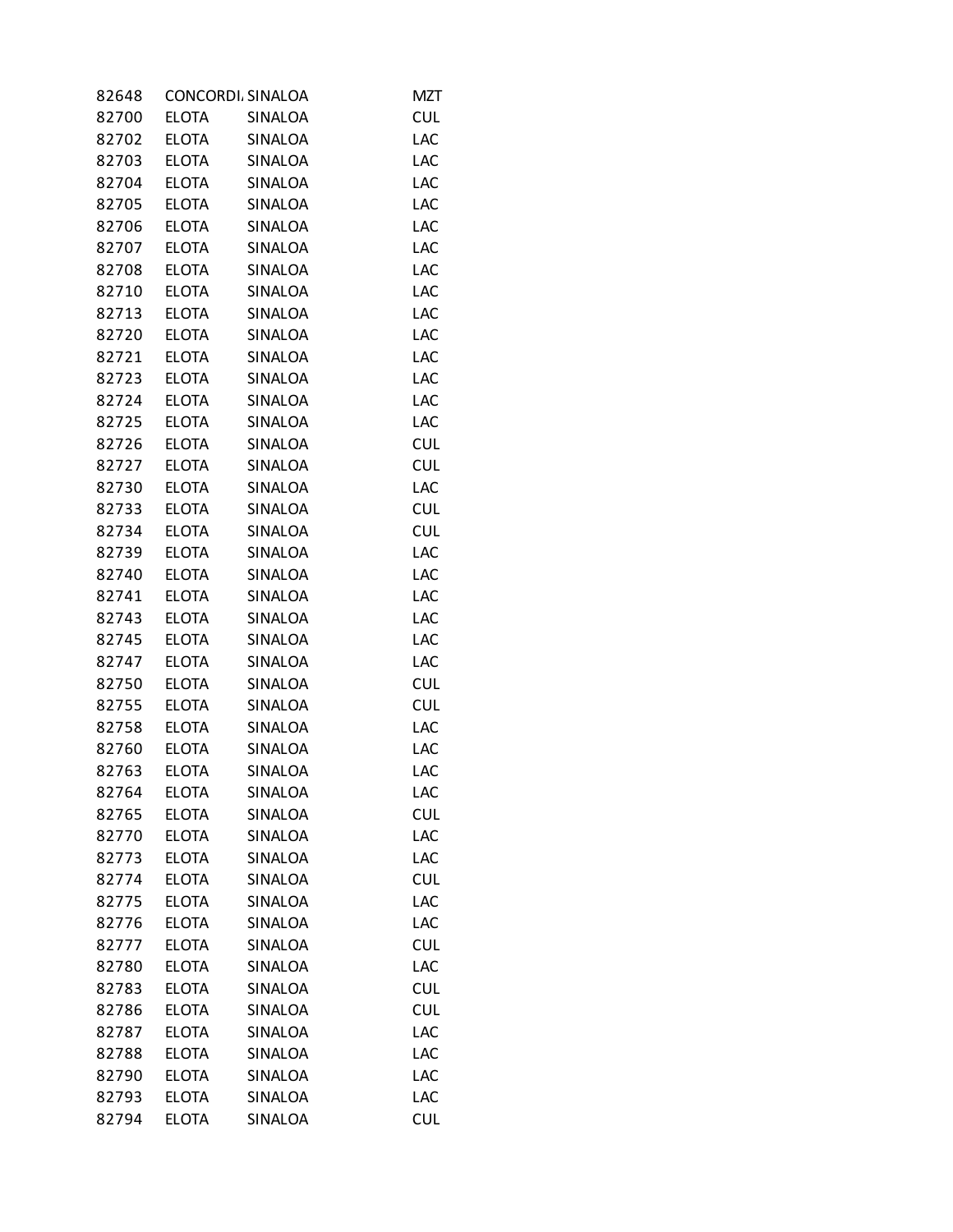| 82795 | <b>ELOTA</b>            | SINALOA            | <b>CUL</b> |
|-------|-------------------------|--------------------|------------|
| 82796 | <b>ELOTA</b>            | SINALOA            | <b>CUL</b> |
| 82797 | <b>ELOTA</b>            | <b>SINALOA</b>     | LAC        |
| 82800 | <b>ROSARIO</b>          | SINALOA            | <b>RSR</b> |
| 82802 | <b>ROSARIO</b>          | SINALOA            | MZT        |
| 82803 | <b>ROSARIO</b>          | SINALOA            | <b>MZT</b> |
| 82804 | ROSARIO                 | SINALOA            | <b>MZT</b> |
| 82805 | <b>ROSARIO</b>          | <b>SINALOA</b>     | <b>MZT</b> |
| 82806 | <b>ROSARIO</b>          | SINALOA            | <b>MZT</b> |
| 82807 | <b>ROSARIO</b>          | SINALOA            | <b>MZT</b> |
| 82808 | <b>ROSARIO</b>          | <b>SINALOA</b>     | <b>MZT</b> |
| 82809 | <b>ROSARIO</b>          | SINALOA            | <b>MZT</b> |
| 82820 | ROSARIO                 | SINALOA            | <b>MZT</b> |
| 82832 | <b>ROSARIO</b>          | SINALOA            | <b>MZT</b> |
| 82833 | <b>ROSARIO</b>          | SINALOA            | <b>MZT</b> |
| 82835 | ROSARIO                 | SINALOA            | <b>MZT</b> |
| 82839 | <b>ROSARIO</b>          | <b>SINALOA</b>     | <b>MZT</b> |
| 82870 | <b>ROSARIO</b>          | SINALOA            | <b>MZT</b> |
| 82871 | <b>ROSARIO</b>          | SINALOA            | <b>MZT</b> |
| 82872 | <b>ROSARIO</b>          | SINALOA            | <b>MZT</b> |
| 82874 | <b>ROSARIO</b>          | <b>SINALOA</b>     | <b>MZT</b> |
| 82875 | ROSARIO                 | SINALOA            | <b>MZT</b> |
| 82876 | <b>ROSARIO</b>          | SINALOA            | <b>MZT</b> |
| 82884 | <b>ROSARIO</b>          | SINALOA            | <b>MZT</b> |
| 82902 | SAN IGNACI SINALOA      |                    | LAC        |
| 82904 | SAN IGNACI SINALOA      |                    | LAC        |
| 82909 |                         | SAN IGNACI SINALOA | LAC        |
| 82910 | SAN IGNACI SINALOA      |                    | LAC        |
| 82912 | SAN IGNACI SINALOA      |                    | LAC        |
| 82913 | SAN IGNACI SINALOA      |                    | LAC        |
| 82916 | SAN IGNACI SINALOA      |                    | LAC        |
| 82917 | SAN IGNACI SINALOA      |                    | LAC        |
|       | SAN IGNACI SINALOA      |                    |            |
| 82930 | SAN IGNACI SINALOA      |                    | LAC<br>LAC |
| 82940 |                         |                    |            |
| 82945 | SAN IGNACI SINALOA      |                    | LAC        |
| 82950 | SAN IGNACI SINALOA      |                    | LAC        |
| 82960 | SAN IGNACI SINALOA      |                    | LAC        |
| 82966 | SAN IGNACI SINALOA      |                    | LAC        |
| 82968 | SAN IGNACI SINALOA      |                    | LAC        |
| 82969 | SAN IGNACI SINALOA      |                    | LAC        |
| 82970 | SAN IGNACI SINALOA      |                    | LAC        |
| 83108 | <b>HERMOSILL SONORA</b> |                    | HMO        |
| 83143 | <b>HERMOSILL SONORA</b> |                    | <b>HMO</b> |
| 83244 | <b>HERMOSILL SONORA</b> |                    | <b>HMO</b> |
| 83300 | <b>HERMOSILL SONORA</b> |                    | <b>HMO</b> |
| 83303 | <b>HERMOSILL SONORA</b> |                    | HMO        |
| 83305 | <b>HERMOSILL SONORA</b> |                    | <b>HMO</b> |
| 83306 | <b>HERMOSILL SONORA</b> |                    | <b>HMO</b> |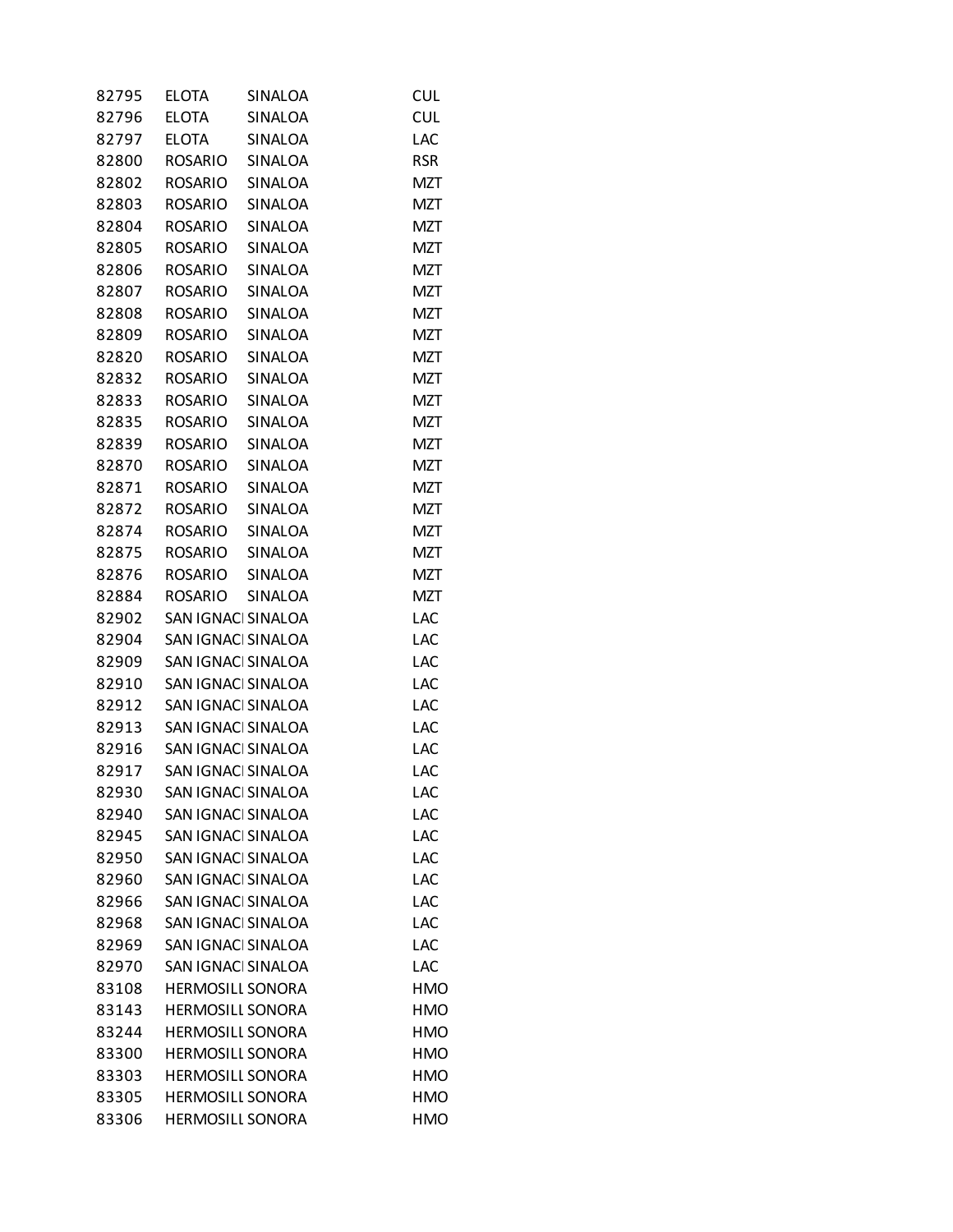| 83307 | <b>HERMOSILL SONORA</b> |               | HMO        |
|-------|-------------------------|---------------|------------|
| 83309 | <b>HERMOSILI SONORA</b> |               | HMO        |
| 83310 | <b>HERMOSILL SONORA</b> |               | <b>HMO</b> |
| 83313 | <b>HERMOSILL SONORA</b> |               | HMO        |
| 83314 | <b>HERMOSILI SONORA</b> |               | <b>HMO</b> |
| 83315 | <b>HERMOSILL SONORA</b> |               | <b>HMO</b> |
| 83316 | <b>HERMOSILL SONORA</b> |               | <b>HMO</b> |
| 83317 | <b>HERMOSILI SONORA</b> |               | <b>HMO</b> |
| 83323 | <b>HERMOSILI SONORA</b> |               | <b>HMO</b> |
| 83324 | <b>HERMOSILL SONORA</b> |               | <b>HMO</b> |
| 83325 | <b>HERMOSILL SONORA</b> |               | <b>HMO</b> |
| 83326 | <b>HERMOSILL SONORA</b> |               | <b>HMO</b> |
| 83327 | <b>HERMOSILL SONORA</b> |               | HMO        |
| 83328 | <b>HERMOSILL SONORA</b> |               | <b>HMO</b> |
| 83330 | <b>HERMOSILL SONORA</b> |               | <b>HMO</b> |
| 83333 | <b>HERMOSILL SONORA</b> |               | <b>HMO</b> |
| 83334 | <b>HERMOSILL SONORA</b> |               | <b>HMO</b> |
| 83335 | <b>HERMOSILL SONORA</b> |               | <b>HMO</b> |
| 83336 | <b>HERMOSILI SONORA</b> |               | HMO        |
| 83337 | <b>HERMOSILL SONORA</b> |               | <b>HMO</b> |
| 83338 | <b>HERMOSILI SONORA</b> |               | <b>HMO</b> |
| 83340 | <b>HERMOSILL SONORA</b> |               | HMO        |
| 83342 | <b>HERMOSILL SONORA</b> |               | <b>HMO</b> |
| 83343 | <b>HERMOSILL SONORA</b> |               | <b>HMO</b> |
| 83344 | <b>HERMOSILI SONORA</b> |               | HMO        |
| 83346 | <b>HERMOSILL SONORA</b> |               | <b>HMO</b> |
| 83347 | <b>HERMOSILL SONORA</b> |               | <b>HMO</b> |
| 83348 | <b>HERMOSILL SONORA</b> |               | HMO        |
| 83349 | <b>HERMOSILL SONORA</b> |               | <b>HMO</b> |
| 83350 | <b>HERMOSILI SONORA</b> |               | <b>HMO</b> |
| 83353 | <b>HERMOSILL SONORA</b> |               | HMO        |
| 83354 | <b>HERMOSILL SONORA</b> |               | <b>HMO</b> |
| 83355 | <b>HERMOSILL SONORA</b> |               | <b>HMO</b> |
| 83356 | <b>HERMOSILL SONORA</b> |               | <b>HMO</b> |
| 83357 | <b>HERMOSILL SONORA</b> |               | <b>HMO</b> |
| 83380 | <b>CARBO</b>            | <b>SONORA</b> | <b>HMO</b> |
| 83383 | CARBO                   | SONORA        | <b>HMO</b> |
| 83384 | <b>CARBO</b>            | <b>SONORA</b> | <b>HMO</b> |
| 83390 | CARBO                   | SONORA        | <b>HMO</b> |
| 83393 | CARBO                   | SONORA        | <b>HMO</b> |
| 83394 | <b>CARBO</b>            | <b>SONORA</b> | <b>HMO</b> |
| 83395 | <b>CARBO</b>            | SONORA        | <b>HMO</b> |
| 83396 | CARBO                   | SONORA        | <b>HMO</b> |
| 83397 | <b>CARBO</b>            | <b>SONORA</b> | <b>HMO</b> |
| 83400 | SAN LUIS RI SONORA      |               | <b>SRC</b> |
| 83403 | SAN LUIS RI SONORA      |               | <b>SRC</b> |
| 83419 | SAN LUIS RI SONORA      |               | <b>SRC</b> |
| 83420 | SAN LUIS RI SONORA      |               | <b>SRC</b> |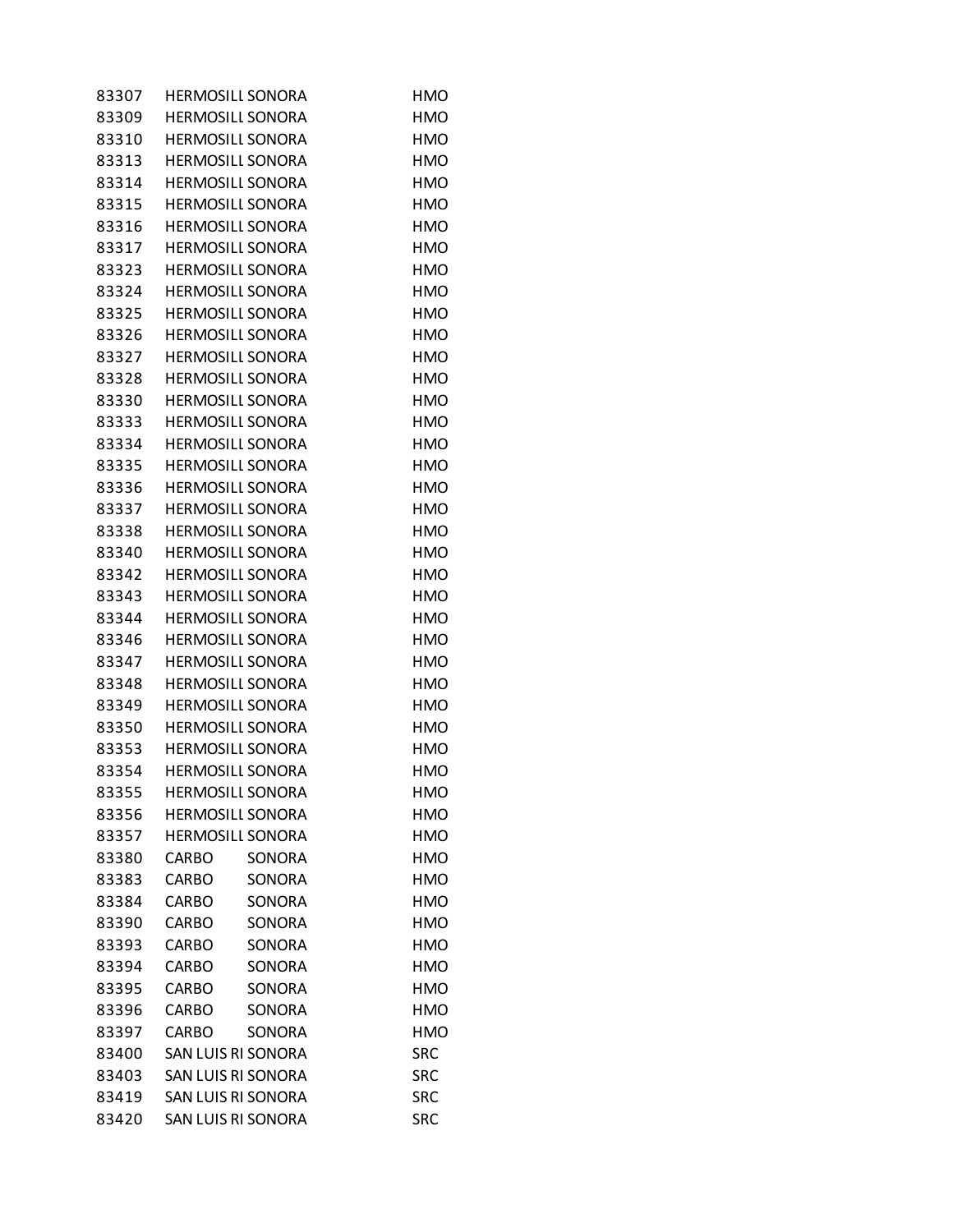| 83423 | SAN LUIS RI SONORA        | SRC        |
|-------|---------------------------|------------|
| 83430 | <b>SAN LUIS RI SONORA</b> | SRC        |
| 83439 | <b>SAN LUIS RI SONORA</b> | <b>SRC</b> |
| 83440 | SAN LUIS RI SONORA        | SRC        |
| 83447 | SAN LUIS RI SONORA        | <b>SRC</b> |
| 83448 | SAN LUIS RI SONORA        | <b>SRC</b> |
| 83449 | SAN LUIS RI SONORA        | SRC        |
| 83450 | SAN LUIS RI SONORA        | <b>SRC</b> |
| 83455 | SAN LUIS RI SONORA        | <b>SRC</b> |
| 83457 | SAN LUIS RI SONORA        | <b>SRC</b> |
| 83458 | SAN LUIS RI SONORA        | <b>SRC</b> |
| 83459 | SAN LUIS RI SONORA        | <b>SRC</b> |
| 83470 | SAN LUIS RI SONORA        | SRC        |
| 83479 | SAN LUIS RI SONORA        | <b>SRC</b> |
| 83480 | SAN LUIS RI SONORA        | <b>SRC</b> |
| 83487 | SAN LUIS RI SONORA        | SRC        |
| 83488 | SAN LUIS RI SONORA        | <b>SRC</b> |
| 83489 | SAN LUIS RI SONORA        | <b>SRC</b> |
| 83490 | SAN LUIS RI SONORA        | SRC        |
| 83496 | SAN LUIS RI SONORA        | <b>SRC</b> |
| 83497 | SAN LUIS RI SONORA        | <b>SRC</b> |
| 83498 | SAN LUIS RI SONORA        | SRC        |
| 83499 | SAN LUIS RI SONORA        | <b>SRC</b> |
| 83503 | SAN LUIS RI SONORA        | <b>SRC</b> |
| 83504 | SAN LUIS RI SONORA        | SRC        |
| 83510 | SAN LUIS RI SONORA        | <b>SRC</b> |
| 83513 | SAN LUIS RI SONORA        | <b>SRC</b> |
| 83514 | SAN LUIS RI SONORA        | SRC        |
| 83516 | SAN LUIS RI SONORA        | <b>SRC</b> |
| 83520 | SAN LUIS RI SONORA        | <b>SRC</b> |
| 83540 | SAN LUIS RI SONORA        | SRC        |
| 83550 | PUERTO PEI SONORA         | PPE        |
| 83553 | <b>PUERTO PEI SONORA</b>  | PPE        |
| 83554 | PUERTO PEI SONORA         | <b>PPE</b> |
| 83555 | PUERTO PEI SONORA         | <b>PPE</b> |
| 83556 | PUERTO PEI SONORA         | <b>PPE</b> |
| 83557 | PUERTO PEI SONORA         | <b>PPE</b> |
| 83559 | PUERTO PEI SONORA         | <b>PPE</b> |
| 83560 | PUERTO PEI SONORA         | <b>PPE</b> |
| 83564 | PUERTO PEI SONORA         | <b>PPE</b> |
| 83565 | PUERTO PEI SONORA         | PPE        |
| 83566 | PUERTO PEI SONORA         | <b>PPE</b> |
| 83567 | PUERTO PEI SONORA         | <b>PPE</b> |
| 83570 | <b>GENERAL PI SONORA</b>  | SYA        |
| 83573 | <b>GENERAL PI SONORA</b>  | <b>SYA</b> |
| 83574 | <b>GENERAL PI SONORA</b>  | SYA        |
| 83575 | <b>GENERAL PI SONORA</b>  | <b>SYA</b> |
| 83576 | <b>GENERAL PI SONORA</b>  | <b>SYA</b> |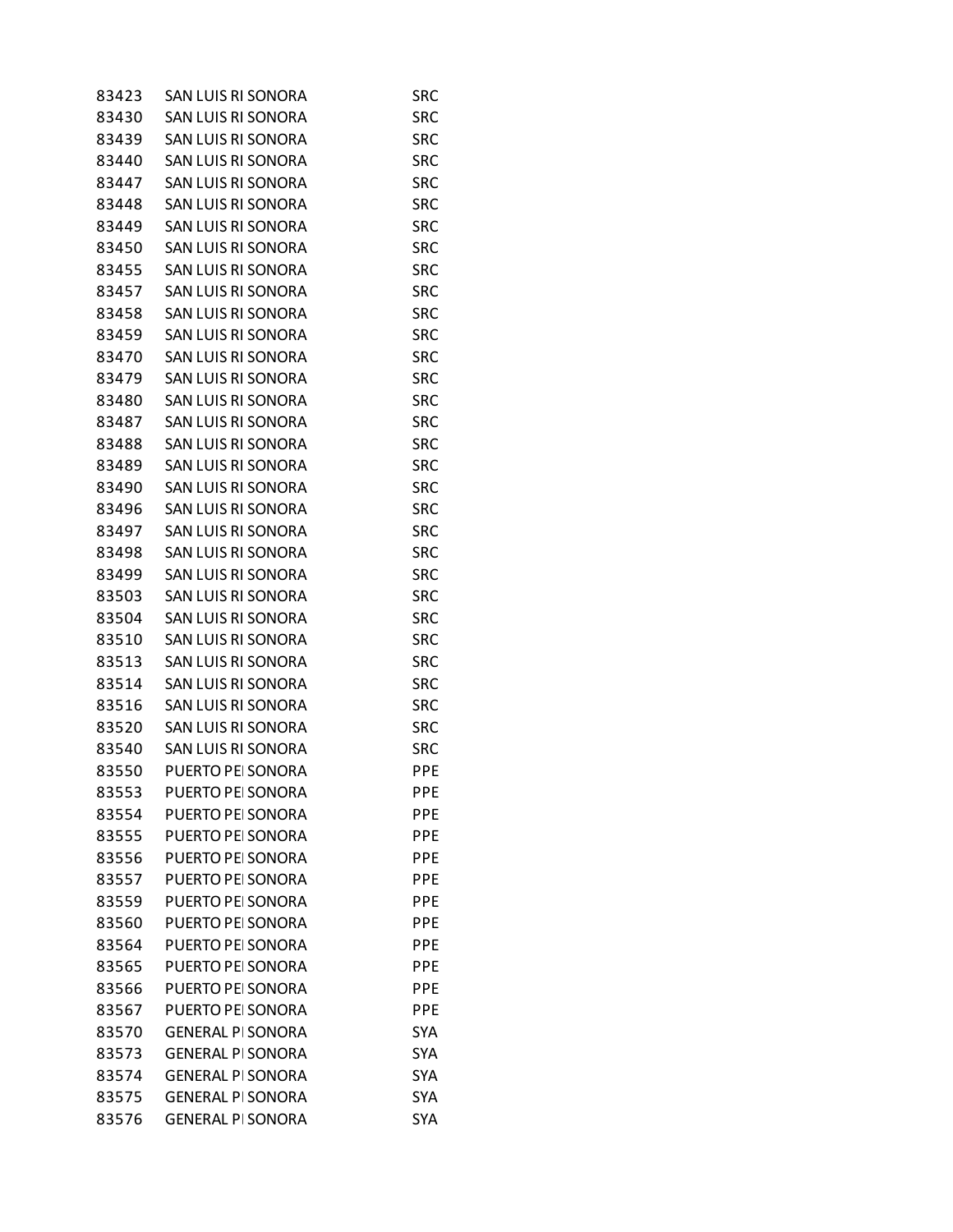| 83577 | <b>GENERAL PI SONORA</b> |               | SYA        |
|-------|--------------------------|---------------|------------|
| 83580 | <b>GENERAL PI SONORA</b> |               | <b>SYA</b> |
| 83583 | <b>GENERAL PI SONORA</b> |               | <b>SYA</b> |
| 83584 | <b>GENERAL PI SONORA</b> |               | <b>SYA</b> |
| 83585 | <b>GENERAL PI SONORA</b> |               | <b>SYA</b> |
| 83590 | <b>GENERAL PI SONORA</b> |               | <b>SYA</b> |
| 83600 | <b>CABORCA</b>           | SONORA        | <b>CCA</b> |
| 83610 | <b>CABORCA</b>           | <b>SONORA</b> | <b>CCA</b> |
| 83620 | <b>CABORCA</b>           | SONORA        | <b>CCA</b> |
| 83621 | <b>CABORCA</b>           | <b>SONORA</b> | <b>CCA</b> |
| 83624 | <b>CABORCA</b>           | SONORA        | <b>CCA</b> |
| 83630 | <b>CABORCA</b>           | SONORA        | <b>CCA</b> |
| 83634 | <b>CABORCA</b>           | SONORA        | <b>CCA</b> |
| 83635 | <b>CABORCA</b>           | SONORA        | <b>CCA</b> |
| 83640 | <b>CABORCA</b>           | SONORA        | <b>CCA</b> |
| 83650 | <b>CABORCA</b>           | SONORA        | <b>CCA</b> |
| 83660 | <b>CABORCA</b>           | SONORA        | <b>CCA</b> |
| 83663 | <b>CABORCA</b>           | SONORA        | <b>CCA</b> |
| 83664 | <b>CABORCA</b>           | SONORA        | <b>CCA</b> |
| 83665 | <b>CABORCA</b>           | SONORA        | <b>CCA</b> |
| 83666 | <b>CABORCA</b>           | SONORA        | <b>CCA</b> |
| 83670 | <b>CABORCA</b>           | SONORA        | <b>CCA</b> |
| 83680 | <b>CABORCA</b>           | SONORA        | <b>CCA</b> |
| 83690 | <b>CABORCA</b>           | SONORA        | <b>CCA</b> |
| 83693 | <b>CABORCA</b>           | SONORA        | <b>CCA</b> |
| 83695 | <b>CABORCA</b>           | SONORA        | <b>CCA</b> |
| 83720 | <b>CABORCA</b>           | SONORA        | <b>CCA</b> |
| 83723 | <b>CABORCA</b>           | SONORA        | <b>CCA</b> |
| 83724 | <b>CABORCA</b>           | SONORA        | <b>CCA</b> |
| 83725 | <b>CABORCA</b>           | SONORA        | <b>CCA</b> |
| 83727 | <b>CABORCA</b>           | SONORA        | <b>CCA</b> |
| 83730 | <b>CABORCA</b>           | SONORA        | <b>CCA</b> |
| 83733 | <b>CABORCA</b>           | SONORA        | <b>CCA</b> |
| 83734 | <b>CABORCA</b>           | SONORA        | <b>CCA</b> |
| 83750 | <b>ALTAR</b>             | SONORA        | <b>CCA</b> |
| 83753 | <b>ALTAR</b>             | SONORA        | <b>CCA</b> |
| 83754 | <b>ALTAR</b>             | SONORA        | <b>CCA</b> |
| 83755 | <b>ALTAR</b>             | SONORA        | <b>CCA</b> |
| 83756 | <b>ALTAR</b>             | SONORA        | <b>CCA</b> |
| 83757 | <b>ALTAR</b>             | SONORA        | <b>CCA</b> |
| 83760 | <b>ALTAR</b>             | SONORA        | <b>CCA</b> |
| 83767 | <b>ALTAR</b>             | SONORA        | <b>CCA</b> |
| 83770 | <b>ALTAR</b>             | SONORA        | <b>CCA</b> |
| 83780 | <b>ALTAR</b>             | SONORA        | <b>CCA</b> |
| 83784 | <b>ALTAR</b>             | SONORA        | <b>CCA</b> |
| 83785 | <b>ALTAR</b>             | SONORA        | <b>CCA</b> |
| 83786 | <b>ALTAR</b>             | SONORA        | <b>CCA</b> |
| 83790 | <b>ALTAR</b>             | SONORA        | <b>CCA</b> |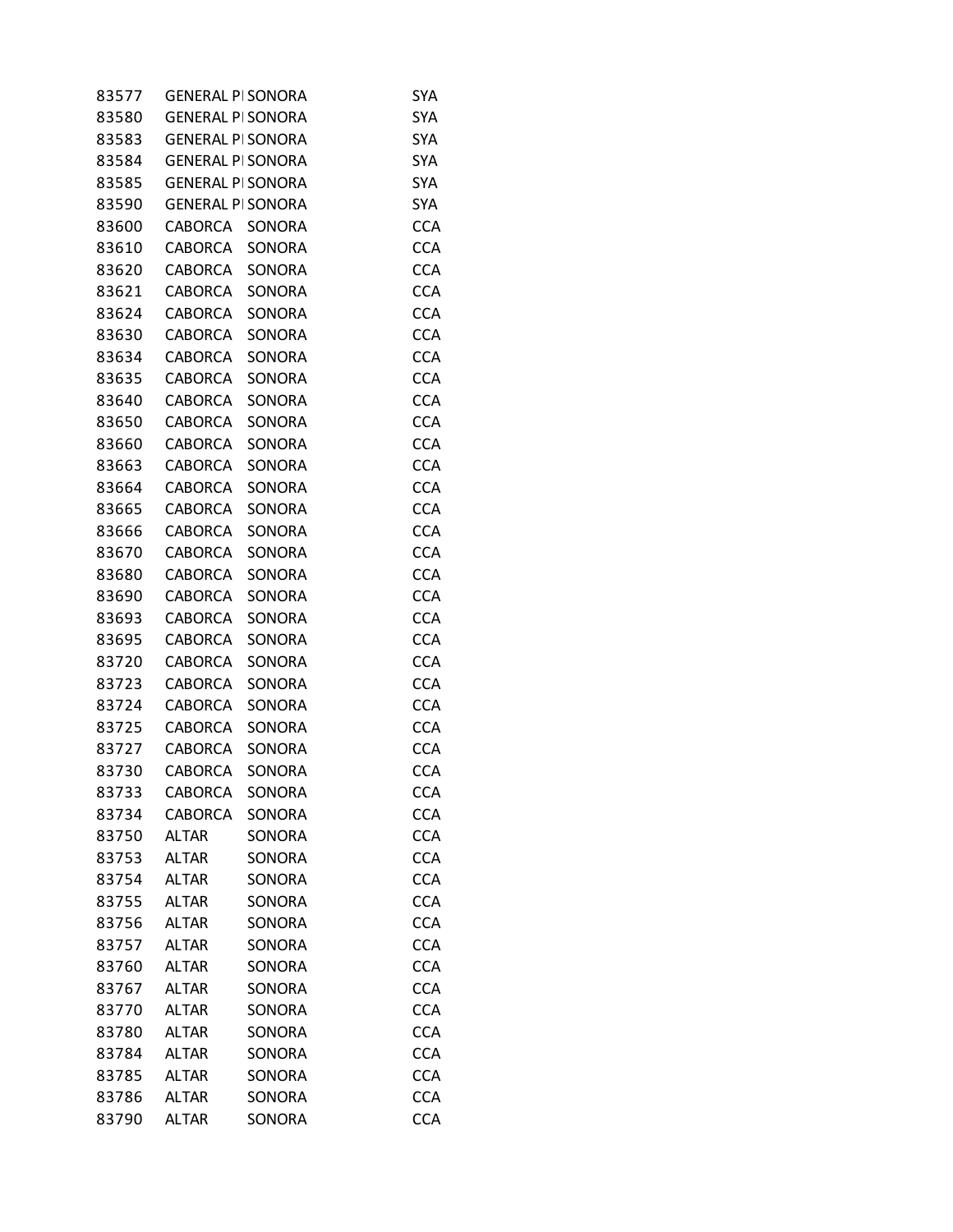| 83793 | <b>ALTAR</b>             | SONORA        | <b>CCA</b> |
|-------|--------------------------|---------------|------------|
| 83794 | <b>ALTAR</b>             | <b>SONORA</b> | <b>CCA</b> |
| 83795 | <b>ALTAR</b>             | SONORA        | <b>CCA</b> |
| 83796 | <b>ALTAR</b>             | SONORA        | <b>CCA</b> |
| 83797 | <b>ALTAR</b>             | SONORA        | <b>CCA</b> |
| 83900 | <b>BENJAMIN   SONORA</b> |               | <b>HMO</b> |
| 83903 | BENJAMIN   SONORA        |               | <b>HMO</b> |
| 83904 | <b>BENJAMIN   SONORA</b> |               | <b>HMO</b> |
| 83905 | BENJAMIN   SONORA        |               | <b>HMO</b> |
| 83906 | BENJAMIN   SONORA        |               | <b>HMO</b> |
| 83907 | BENJAMIN   SONORA        |               | <b>HMO</b> |
| 83910 | BENJAMIN   SONORA        |               | <b>HMO</b> |
| 83913 | BENJAMIN   SONORA        |               | HMO        |
| 83914 | BENJAMIN   SONORA        |               | <b>HMO</b> |
| 83915 | BENJAMIN   SONORA        |               | <b>HMO</b> |
| 83916 | BENJAMIN   SONORA        |               | <b>HMO</b> |
| 83917 | BENJAMIN   SONORA        |               | <b>HMO</b> |
| 83920 | BENJAMIN   SONORA        |               | <b>HMO</b> |
| 83923 | BENJAMIN   SONORA        |               | HMO        |
| 83924 | BENJAMIN   SONORA        |               | <b>HMO</b> |
| 83925 | BENJAMIN   SONORA        |               | <b>HMO</b> |
| 83926 | BENJAMIN   SONORA        |               | <b>HMO</b> |
| 83927 | BENJAMIN   SONORA        |               | <b>HMO</b> |
| 83960 | PITIQUITO                | SONORA        | <b>CCA</b> |
| 83964 | PITIQUITO SONORA         |               | <b>CCA</b> |
| 83970 | PITIQUITO                | SONORA        | <b>HMO</b> |
| 84000 | <b>NOGALES</b>           | SONORA        | <b>NOG</b> |
| 84009 | NOGALES                  | SONORA        | <b>NOG</b> |
| 84010 | NOGALES                  | SONORA        | <b>NOG</b> |
| 84014 | NOGALES                  | SONORA        | <b>NOG</b> |
| 84015 | NOGALES                  | SONORA        | <b>NOG</b> |
| 84017 | <b>NOGALES</b>           | <b>SONORA</b> | <b>NOG</b> |
| 84018 | <b>NOGALES</b>           | SONORA        | <b>NOG</b> |
| 84020 | <b>NOGALES</b>           | SONORA        | <b>NOG</b> |
| 84024 | <b>NOGALES</b>           | SONORA        | <b>NOG</b> |
| 84030 | <b>NOGALES</b>           | SONORA        | <b>NOG</b> |
| 84035 | <b>NOGALES</b>           | SONORA        | <b>NOG</b> |
| 84040 | <b>NOGALES</b>           | SONORA        | <b>NOG</b> |
| 84046 | <b>NOGALES</b>           | SONORA        | <b>NOG</b> |
| 84047 | <b>NOGALES</b>           | SONORA        | <b>NOG</b> |
| 84048 | <b>NOGALES</b>           | SONORA        | <b>NOG</b> |
| 84050 | <b>NOGALES</b>           | SONORA        | <b>NOG</b> |
| 84055 | <b>NOGALES</b>           | SONORA        | <b>NOG</b> |
| 84060 | <b>NOGALES</b>           | SONORA        | <b>NOG</b> |
| 84062 | <b>NOGALES</b>           | SONORA        | <b>NOG</b> |
| 84063 | <b>NOGALES</b>           | SONORA        | <b>NOG</b> |
| 84064 | <b>NOGALES</b>           | SONORA        | <b>NOG</b> |
| 84065 | <b>NOGALES</b>           | SONORA        | <b>NOG</b> |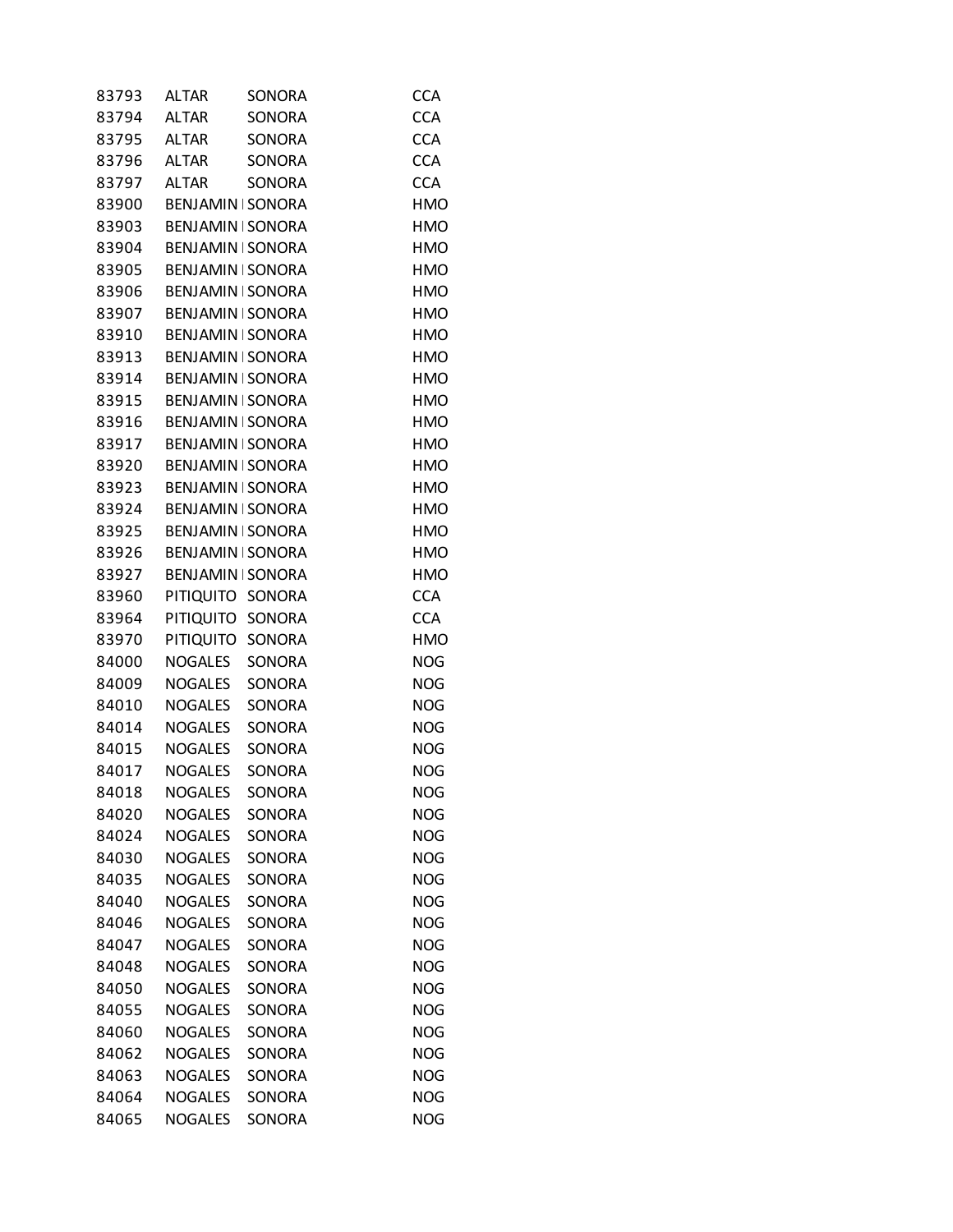| 84066 | <b>NOGALES</b>          | SONORA        | <b>NOG</b> |
|-------|-------------------------|---------------|------------|
| 84067 | <b>NOGALES</b>          | <b>SONORA</b> | <b>NOG</b> |
| 84068 | <b>NOGALES</b>          | SONORA        | <b>NOG</b> |
| 84069 | <b>NOGALES</b>          | SONORA        | <b>NOG</b> |
| 84074 | <b>NOGALES</b>          | SONORA        | <b>NOG</b> |
| 84075 | <b>NOGALES</b>          | SONORA        | <b>NOG</b> |
| 84076 | <b>NOGALES</b>          | SONORA        | <b>NOG</b> |
| 84080 | <b>NOGALES</b>          | <b>SONORA</b> | <b>NOG</b> |
| 84085 | <b>NOGALES</b>          | SONORA        | <b>NOG</b> |
| 84086 | <b>NOGALES</b>          | SONORA        | <b>NOG</b> |
| 84090 | <b>NOGALES</b>          | SONORA        | <b>NOG</b> |
| 84093 | <b>NOGALES</b>          | SONORA        | <b>NOG</b> |
| 84094 | <b>NOGALES</b>          | SONORA        | <b>NOG</b> |
| 84100 | <b>NOGALES</b>          | SONORA        | <b>NOG</b> |
| 84103 | <b>NOGALES</b>          | <b>SONORA</b> | <b>NOG</b> |
| 84104 | <b>NOGALES</b>          | SONORA        | <b>NOG</b> |
| 84105 | <b>NOGALES</b>          | SONORA        | <b>NOG</b> |
|       |                         | SONORA        |            |
| 84106 | <b>NOGALES</b>          |               | <b>NOG</b> |
| 84107 | <b>NOGALES</b>          | SONORA        | <b>NOG</b> |
| 84110 | <b>NOGALES</b>          | <b>SONORA</b> | <b>NOG</b> |
| 84113 | <b>NOGALES</b>          | SONORA        | <b>NOG</b> |
| 84114 | <b>NOGALES</b>          | SONORA        | <b>NOG</b> |
| 84115 | <b>NOGALES</b>          | SONORA        | <b>NOG</b> |
| 84116 | <b>NOGALES</b>          | SONORA        | <b>NOG</b> |
| 84117 | <b>NOGALES</b>          | SONORA        | <b>NOG</b> |
| 84120 | <b>IMURIS</b>           | SONORA        | <b>MAA</b> |
| 84123 | <b>IMURIS</b>           | SONORA        | <b>MAA</b> |
| 84124 | <b>IMURIS</b>           | SONORA        | <b>MAA</b> |
| 84125 | <b>IMURIS</b>           | SONORA        | <b>MAA</b> |
| 84126 | <b>IMURIS</b>           | SONORA        | <b>NOG</b> |
| 84127 | <b>IMURIS</b>           | SONORA        | <b>MAA</b> |
| 84130 | <b>IMURIS</b>           | SONORA        | <b>MAA</b> |
| 84133 | <b>IMURIS</b>           | SONORA        | <b>MAA</b> |
| 84134 | <b>IMURIS</b>           | SONORA        | <b>NOG</b> |
| 84135 | <b>IMURIS</b>           | <b>SONORA</b> | <b>NOG</b> |
| 84136 | <b>IMURIS</b>           | <b>SONORA</b> | <b>MAA</b> |
| 84137 | <b>IMURIS</b>           | SONORA        | <b>NOG</b> |
| 84147 | SANTA CRU SONORA        |               | <b>NOG</b> |
| 84150 | <b>SANTA CRU SONORA</b> |               | <b>NOG</b> |
| 84160 | <b>MAGDALEN SONORA</b>  |               | <b>MAA</b> |
| 84163 | <b>MAGDALEN SONORA</b>  |               | <b>MAA</b> |
| 84164 | <b>MAGDALEN SONORA</b>  |               | <b>MAA</b> |
| 84165 | <b>MAGDALEN SONORA</b>  |               | <b>MAA</b> |
| 84166 | <b>MAGDALEN SONORA</b>  |               | <b>MAA</b> |
| 84167 | <b>MAGDALEN SONORA</b>  |               | <b>MAA</b> |
| 84170 | MAGDALEN SONORA         |               | <b>MAA</b> |
| 84173 | <b>MAGDALEN SONORA</b>  |               | <b>MAA</b> |
| 84174 | MAGDALEN SONORA         |               | <b>MAA</b> |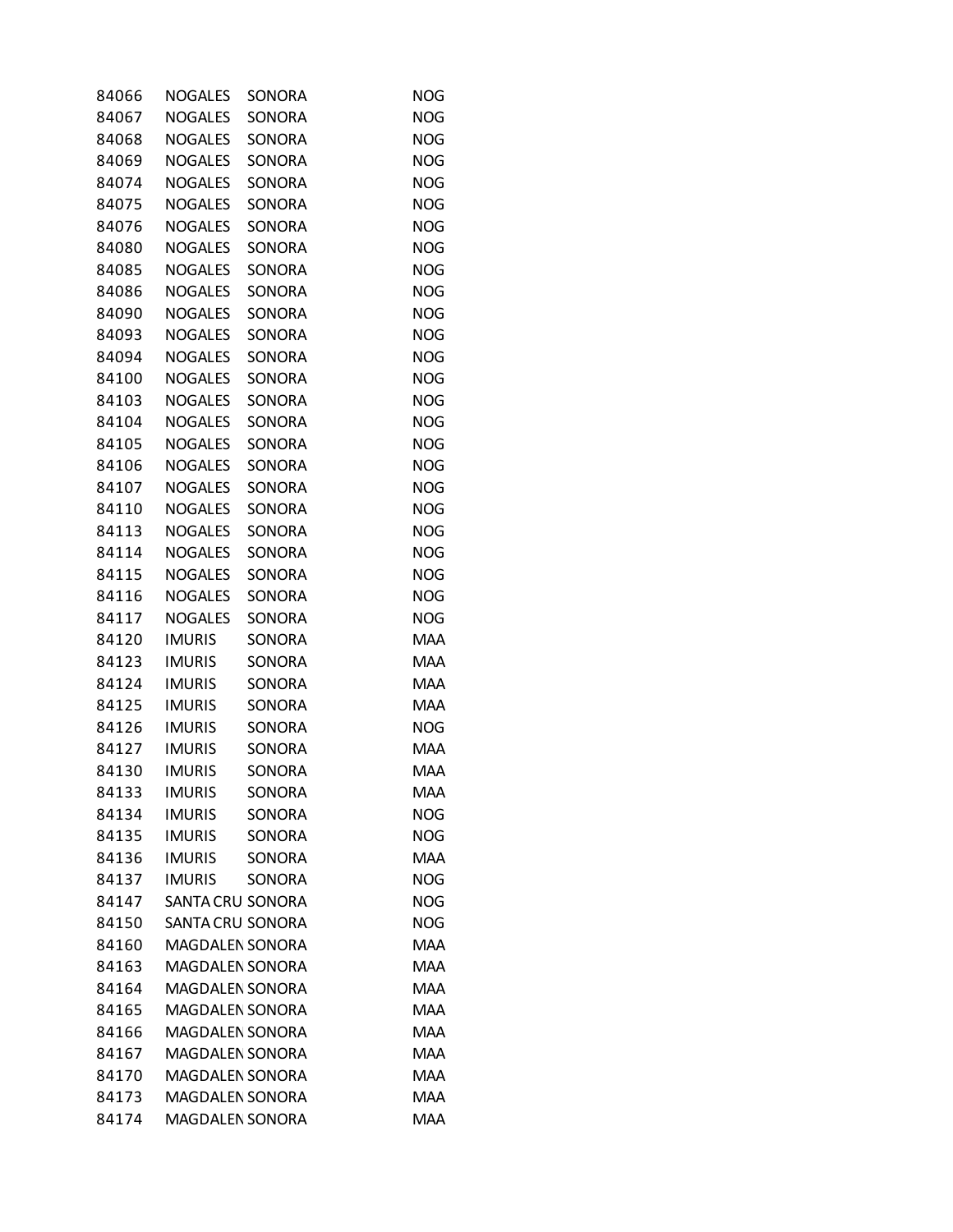| 84175 | MAGDALEN SONORA              | MAA        |
|-------|------------------------------|------------|
| 84176 | <b>MAGDALEN SONORA</b>       | <b>MAA</b> |
| 84177 | <b>MAGDALEN SONORA</b>       | <b>MAA</b> |
| 84178 | <b>MAGDALEN SONORA</b>       | <b>MAA</b> |
| 84180 | <b>NACO</b><br>SONORA        | <b>AGP</b> |
| 84184 | <b>NACO</b><br>SONORA        | <b>AGP</b> |
| 84185 | NACO<br>SONORA               | AGP        |
| 84186 | <b>NACO</b><br>SONORA        | <b>AGP</b> |
| 84187 | <b>NACO</b><br>SONORA        | <b>AGP</b> |
| 84190 | <b>NACO</b><br><b>SONORA</b> | AGP        |
| 84193 | <b>NACO</b><br>SONORA        | <b>AGP</b> |
| 84194 | <b>NACO</b><br>SONORA        | <b>AGP</b> |
| 84195 | <b>NACO</b><br>SONORA        | AGP        |
| 84196 | <b>NACO</b><br>SONORA        | <b>AGP</b> |
| 84197 | <b>NACO</b><br>SONORA        | <b>AGP</b> |
| 84200 | AGUA PRIE SONORA             | <b>AGP</b> |
| 84210 | <b>AGUA PRIET SONORA</b>     | <b>AGP</b> |
| 84212 | <b>AGUA PRIET SONORA</b>     | <b>AGP</b> |
| 84213 | AGUA PRIET SONORA            | AGP        |
| 84214 | <b>AGUA PRIET SONORA</b>     | <b>AGP</b> |
| 84220 | <b>AGUA PRIET SONORA</b>     | <b>AGP</b> |
| 84230 | <b>AGUA PRIET SONORA</b>     | AGP        |
| 84240 | <b>AGUA PRIET SONORA</b>     | <b>AGP</b> |
| 84250 | <b>AGUA PRIET SONORA</b>     | <b>AGP</b> |
| 84259 | AGUA PRIE SONORA             | AGP        |
| 84260 | <b>AGUA PRIET SONORA</b>     | <b>AGP</b> |
| 84267 | <b>AGUA PRIET SONORA</b>     | AGP        |
| 84269 | <b>AGUA PRIET SONORA</b>     | AGP        |
| 84270 | <b>AGUA PRIET SONORA</b>     | AGP        |
| 84279 | <b>AGUA PRIET SONORA</b>     | AGP        |
| 84300 | <b>AGUA PRIET SONORA</b>     | AGP        |
| 84303 | <b>AGUA PRIET SONORA</b>     | <b>AGP</b> |
| 84304 | <b>AGUA PRIET SONORA</b>     | <b>AGP</b> |
| 84305 | <b>AGUA PRIET SONORA</b>     | AGP        |
| 84306 | <b>AGUA PRIET SONORA</b>     | AGP        |
| 84307 | <b>AGUA PRIET SONORA</b>     | <b>AGP</b> |
| 84310 | <b>AGUA PRIE SONORA</b>      | AGP        |
| 84313 | <b>AGUA PRIE SONORA</b>      | <b>AGP</b> |
| 84314 | <b>AGUA PRIET SONORA</b>     | <b>AGP</b> |
| 84315 | AGUA PRIE SONORA             | AGP        |
| 84316 | <b>AGUA PRIE SONORA</b>      | <b>AGP</b> |
| 84317 | <b>AGUA PRIET SONORA</b>     | <b>AGP</b> |
| 84320 | <b>FRONTERAS SONORA</b>      | AGP        |
| 84326 | <b>FRONTERAS SONORA</b>      | <b>AGP</b> |
| 84330 | <b>FRONTERAS SONORA</b>      | <b>AGP</b> |
| 84336 | <b>FRONTERAS SONORA</b>      | AGP        |
| 84340 | NACOZARI I SONORA            | <b>AGP</b> |
| 84346 | NACOZARI I SONORA            | AGP        |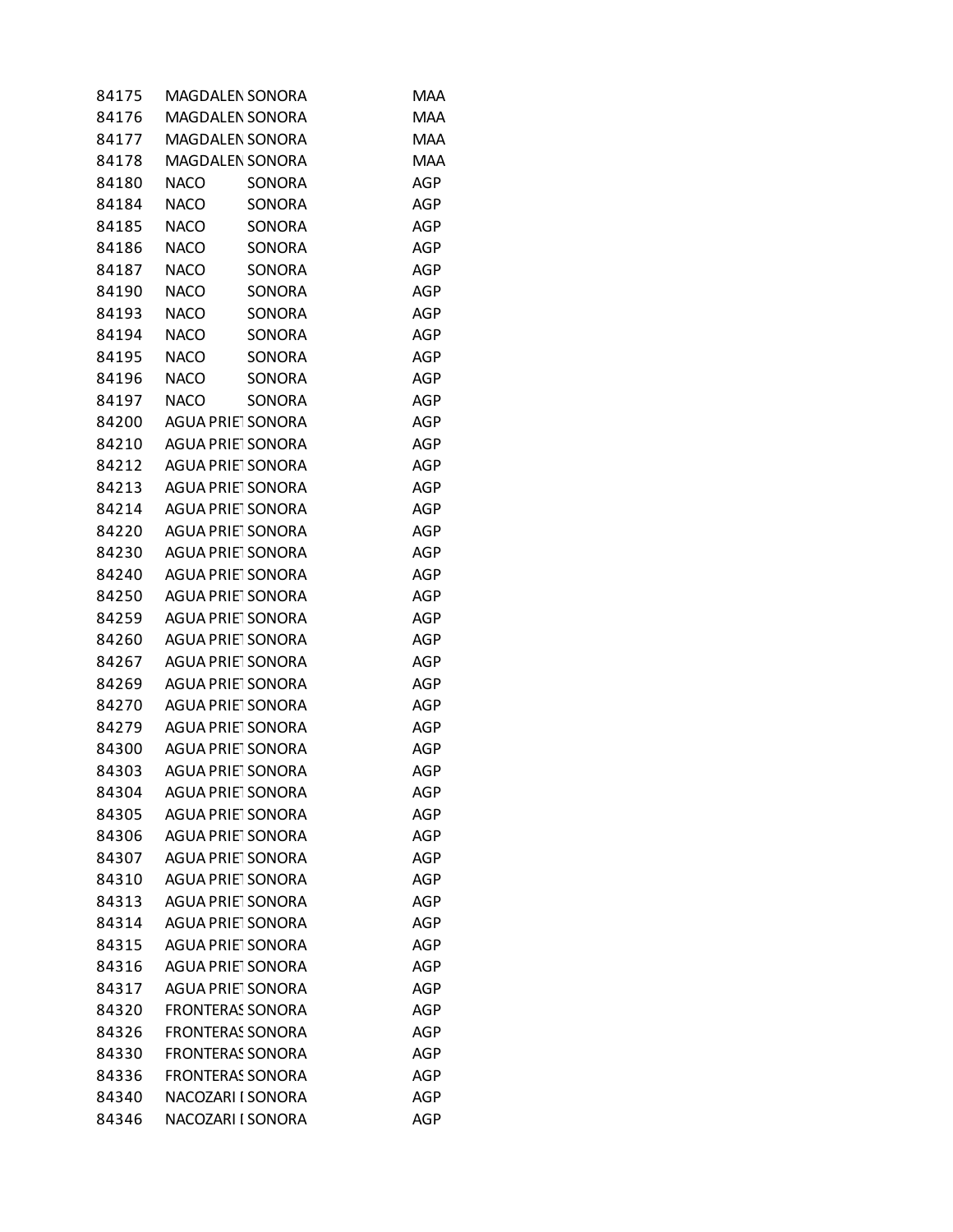| 84347 | NACOZARI I SONORA       |               | AGP        |
|-------|-------------------------|---------------|------------|
| 84349 | NACOZARI I SONORA       |               | <b>AGP</b> |
| 84350 | NACOZARI I SONORA       |               | <b>AGP</b> |
| 84500 | <b>CUMPAS</b>           | SONORA        | HMO        |
| 84503 | <b>CUMPAS</b>           | <b>SONORA</b> | <b>HMO</b> |
| 84504 | <b>CUMPAS</b>           | SONORA        | <b>HMO</b> |
| 84505 | <b>CUMPAS</b>           | SONORA        | <b>HMO</b> |
| 84506 | <b>CUMPAS</b>           | <b>SONORA</b> | <b>HMO</b> |
| 84507 | <b>CUMPAS</b>           | SONORA        | <b>HMO</b> |
| 84510 | <b>CUMPAS</b>           | SONORA        | <b>HMO</b> |
| 84513 | <b>CUMPAS</b>           | <b>SONORA</b> | <b>HMO</b> |
| 84514 | <b>CUMPAS</b>           | SONORA        | <b>HMO</b> |
| 84515 | <b>CUMPAS</b>           | SONORA        | <b>HMO</b> |
| 84516 | <b>CUMPAS</b>           | <b>SONORA</b> | <b>HMO</b> |
| 84517 | <b>CUMPAS</b>           | SONORA        | <b>HMO</b> |
| 84520 | <b>CUMPAS</b>           | SONORA        | <b>HMO</b> |
| 84523 | <b>CUMPAS</b>           | <b>SONORA</b> | <b>HMO</b> |
| 84524 | <b>CUMPAS</b>           | SONORA        | <b>HMO</b> |
| 84525 | <b>CUMPAS</b>           | SONORA        | <b>HMO</b> |
| 84526 | <b>CUMPAS</b>           | <b>SONORA</b> | <b>HMO</b> |
| 84527 | <b>CUMPAS</b>           | SONORA        | <b>HMO</b> |
| 84563 | MOCTEZUN SONORA         |               | <b>HMO</b> |
| 84564 | MOCTEZUN SONORA         |               | <b>HMO</b> |
| 84565 | MOCTEZUN SONORA         |               | <b>HMO</b> |
| 84566 | MOCTEZUN SONORA         |               | <b>HMO</b> |
| 84567 | MOCTEZUN SONORA         |               | <b>HMO</b> |
| 84573 | MOCTEZUN SONORA         |               | <b>HMO</b> |
| 84575 | MOCTEZUN SONORA         |               | <b>HMO</b> |
| 84576 | MOCTEZUN SONORA         |               | <b>HMO</b> |
| 84600 | SANTA ANA SONORA        |               | <b>MAA</b> |
| 84601 | SANTA ANA SONORA        |               | <b>MAA</b> |
| 84602 | SANTA ANA SONORA        |               | <b>MAA</b> |
| 84603 | <b>SANTA ANA SONORA</b> |               | <b>MAA</b> |
| 84607 | SANTA ANA SONORA        |               | <b>MAA</b> |
| 84610 | SANTA ANA SONORA        |               | <b>MAA</b> |
| 84611 | SANTA ANA SONORA        |               | <b>MAA</b> |
| 84615 | SANTA ANA SONORA        |               | <b>MAA</b> |
| 84617 | SANTA ANA SONORA        |               | <b>MAA</b> |
| 84620 | CANANEA                 | SONORA        | CAN        |
| 84622 | CANANEA                 | <b>SONORA</b> | <b>CAN</b> |
| 84623 | CANANEA                 | <b>SONORA</b> | CAN        |
| 84624 | CANANEA                 | SONORA        | CAN        |
| 84630 | <b>CANANEA</b>          | SONORA        | CAN        |
| 84633 | <b>CANANEA</b>          | <b>SONORA</b> | <b>CAN</b> |
| 84634 | <b>CANANEA</b>          | SONORA        | CAN        |
| 84635 | <b>CANANEA</b>          | SONORA        | CAN        |
| 84800 | <b>OPODEPE</b>          | SONORA        | <b>HMO</b> |
| 84806 | <b>OPODEPE</b>          | SONORA        | <b>HMO</b> |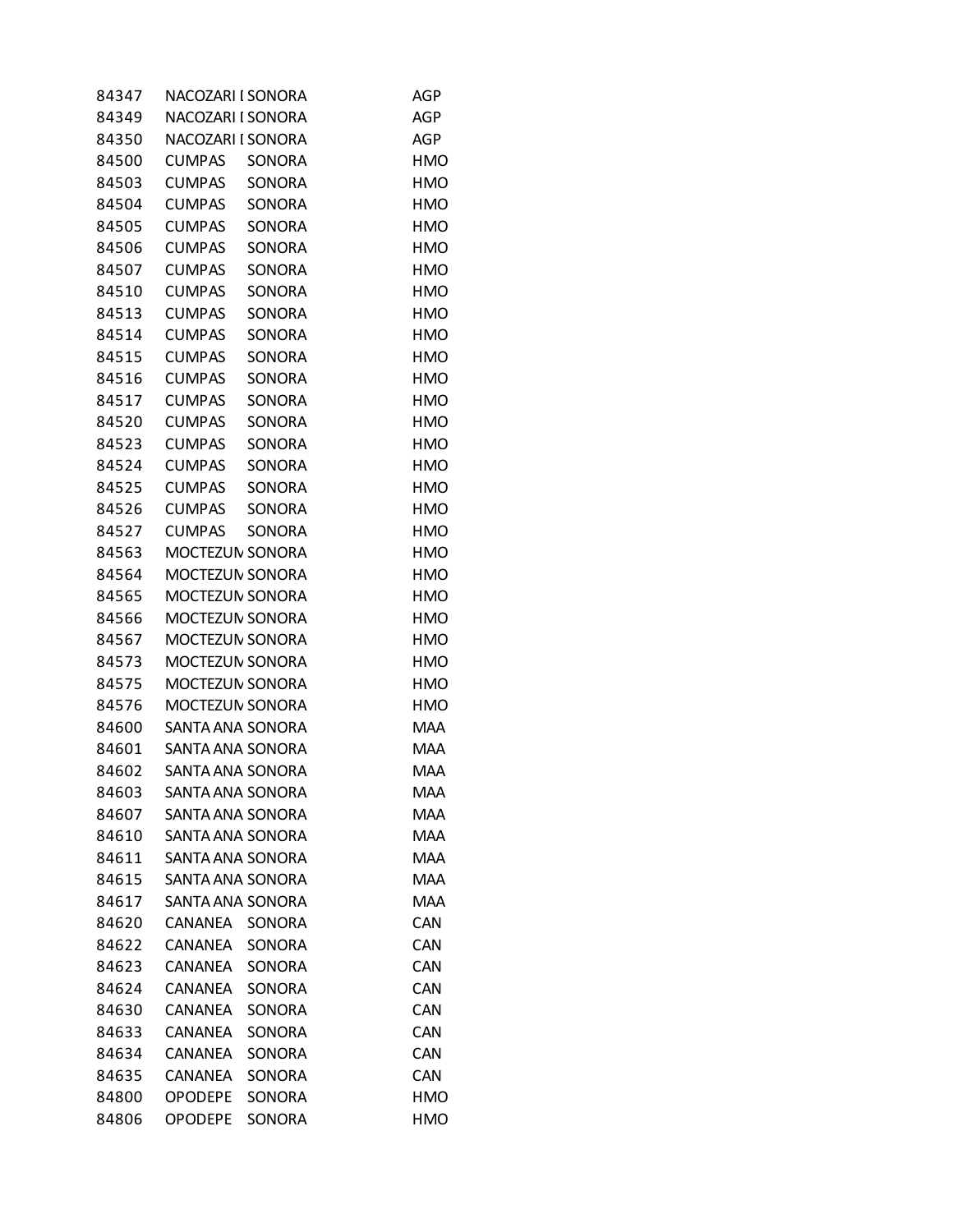| 84820 | <b>OPODEPE</b>          | SONORA        | <b>HMO</b> |
|-------|-------------------------|---------------|------------|
| 84824 | <b>OPODEPE</b>          | <b>SONORA</b> | <b>HMO</b> |
| 84830 | <b>OPODEPE</b>          | SONORA        | <b>HMO</b> |
| 84850 | <b>OPODEPE</b>          | SONORA        | <b>HMO</b> |
| 84860 | <b>HUEPAC</b>           | <b>SONORA</b> | <b>HMO</b> |
| 84863 | <b>HUEPAC</b>           | SONORA        | <b>HMO</b> |
| 84864 | <b>HUEPAC</b>           | SONORA        | <b>HMO</b> |
| 84865 | <b>HUEPAC</b>           | <b>SONORA</b> | <b>HMO</b> |
| 84874 | <b>HUEPAC</b>           | SONORA        | <b>HMO</b> |
| 84880 | <b>BANAMICH SONORA</b>  |               | <b>HMO</b> |
| 84890 | <b>BANAMICH SONORA</b>  |               | <b>HMO</b> |
| 84893 | <b>BANAMICH SONORA</b>  |               | <b>HMO</b> |
| 84894 | <b>BANAMICH SONORA</b>  |               | <b>HMO</b> |
| 84895 | <b>BANAMICH SONORA</b>  |               | <b>HMO</b> |
| 84900 | <b>URES</b>             | SONORA        | <b>HMO</b> |
| 84903 | <b>URES</b>             | SONORA        | <b>HMO</b> |
| 84905 | <b>URES</b>             | SONORA        | <b>HMO</b> |
| 84906 | <b>URES</b>             | SONORA        | <b>HMO</b> |
| 84907 | <b>URES</b>             | SONORA        | <b>HMO</b> |
| 84910 | <b>URES</b>             | <b>SONORA</b> | <b>HMO</b> |
| 84911 | <b>URES</b>             | SONORA        | <b>HMO</b> |
| 84918 | <b>URES</b>             | SONORA        | <b>HMO</b> |
| 84919 | <b>URES</b>             | SONORA        | <b>HMO</b> |
| 84920 | <b>ACONCHI</b>          | SONORA        | <b>HMO</b> |
| 84923 | <b>ACONCHI</b>          | SONORA        | <b>HMO</b> |
| 84924 | <b>ACONCHI</b>          | <b>SONORA</b> | <b>HMO</b> |
| 84925 | <b>ACONCHI</b>          | SONORA        | <b>HMO</b> |
| 84928 | <b>ACONCHI</b>          | SONORA        | <b>HMO</b> |
| 84929 | <b>ACONCHI</b>          | SONORA        | <b>HMO</b> |
| 84930 | <b>ACONCHI</b>          | SONORA        | <b>HMO</b> |
| 84933 | <b>ACONCHI</b>          | <b>SONORA</b> | <b>HMO</b> |
| 84934 | <b>ACONCHI</b>          | <b>SONORA</b> | <b>HMO</b> |
| 84935 | <b>ACONCHI</b>          | SONORA        | <b>HMO</b> |
| 84940 | <b>BAVIACORA SONORA</b> |               | <b>HMO</b> |
| 84943 | <b>BAVIACORA SONORA</b> |               | <b>HMO</b> |
| 84944 | BAVIACORA SONORA        |               | <b>HMO</b> |
| 84945 | <b>BAVIACORA SONORA</b> |               | HMO        |
| 84950 | <b>BAVIACORA SONORA</b> |               | <b>HMO</b> |
| 84953 | <b>BAVIACORA SONORA</b> |               | <b>HMO</b> |
| 84954 | <b>BAVIACORA SONORA</b> |               | HMO        |
| 84955 | <b>BAVIACORA SONORA</b> |               | <b>HMO</b> |
| 84957 | <b>BAVIACORA SONORA</b> |               | <b>HMO</b> |
| 84980 | <b>RAYON</b>            | SONORA        | HMO        |
| 84984 | <b>RAYON</b>            | <b>SONORA</b> | <b>HMO</b> |
| 84987 | <b>RAYON</b>            | SONORA        | <b>HMO</b> |
| 84988 | <b>RAYON</b>            | SONORA        | HMO        |
| 84990 | <b>RAYON</b>            | <b>SONORA</b> | <b>HMO</b> |
| 85017 | <b>CAJEME</b>           | SONORA        | <b>CEN</b> |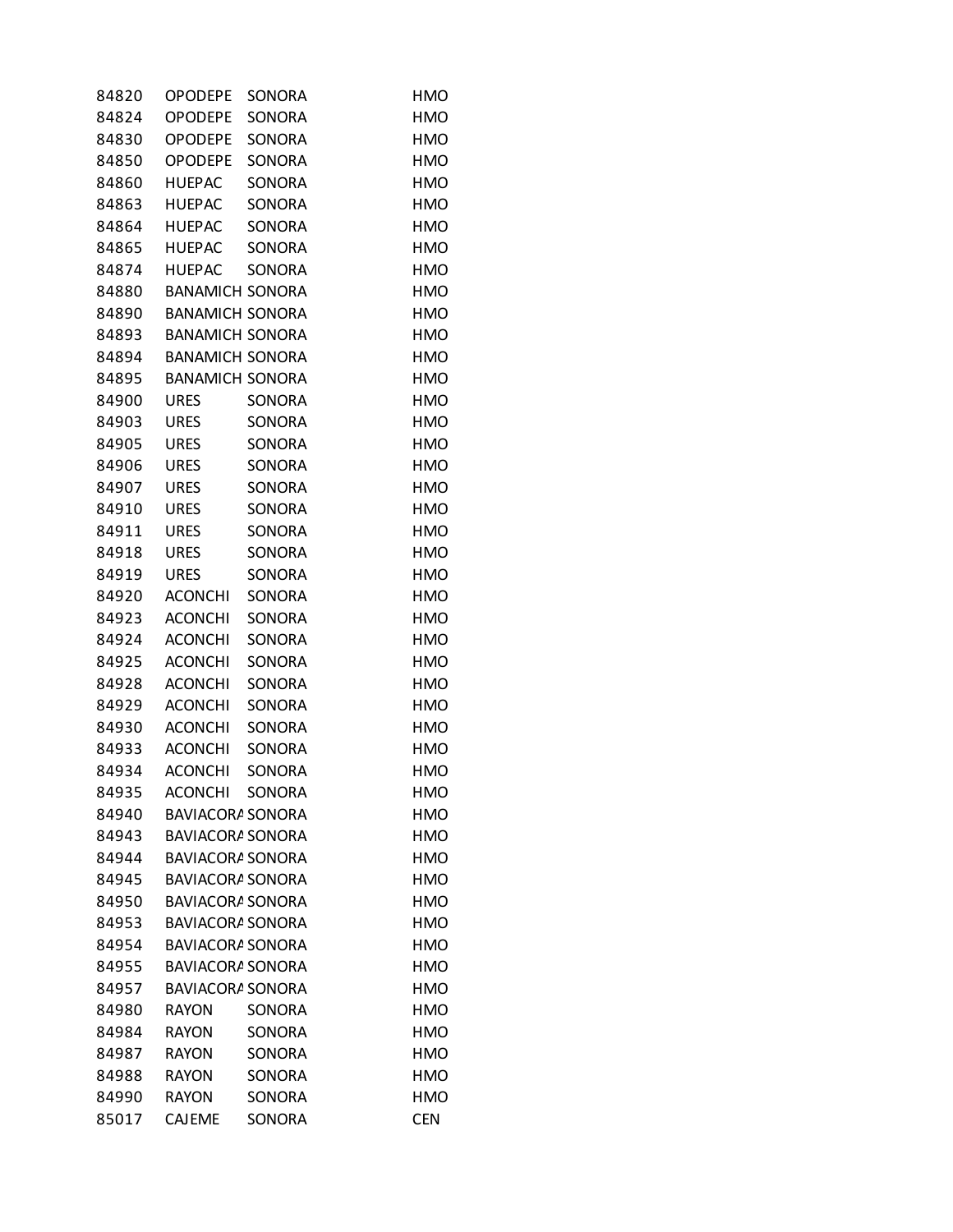| 85200 | <b>CAJEME</b>          | SONORA        | <b>CEN</b> |
|-------|------------------------|---------------|------------|
| 85203 | <b>CAJEME</b>          | <b>SONORA</b> | <b>CEN</b> |
| 85204 | <b>CAJEME</b>          | SONORA        | <b>CEN</b> |
| 85205 | <b>CAJEME</b>          | SONORA        | <b>CEN</b> |
| 85206 | <b>CAJEME</b>          | SONORA        | <b>CEN</b> |
| 85207 | <b>CAJEME</b>          | SONORA        | <b>CEN</b> |
| 85208 | <b>CAJEME</b>          | SONORA        | <b>CEN</b> |
| 85209 | <b>CAJEME</b>          | SONORA        | <b>CEN</b> |
| 85210 | CAJEME                 | SONORA        | <b>CEN</b> |
| 85212 | <b>CAJEME</b>          | SONORA        | <b>CEN</b> |
| 85213 | <b>CAJEME</b>          | SONORA        | <b>CEN</b> |
| 85214 | <b>CAJEME</b>          | SONORA        | <b>CEN</b> |
| 85215 | CAJEME                 | SONORA        | <b>CEN</b> |
| 85216 | <b>CAJEME</b>          | SONORA        | <b>CEN</b> |
| 85217 | CAJEME                 | <b>SONORA</b> | <b>CEN</b> |
| 85218 | <b>CAJEME</b>          | SONORA        | <b>CEN</b> |
| 85219 | <b>CAJEME</b>          | SONORA        | <b>CEN</b> |
|       |                        | SONORA        |            |
| 85220 | <b>NAVOJOA</b>         |               | <b>NJA</b> |
| 85222 | <b>NAVOJOA</b>         | SONORA        | <b>NJA</b> |
| 85223 | <b>NAVOJOA</b>         | SONORA        | <b>NJA</b> |
| 85224 | <b>NAVOJOA</b>         | SONORA        | <b>NJA</b> |
| 85225 | <b>NAVOJOA</b>         | SONORA        | <b>NJA</b> |
| 85226 | <b>NAVOJOA</b>         | SONORA        | <b>NJA</b> |
| 85227 | <b>NAVOJOA</b>         | SONORA        | <b>NJA</b> |
| 85228 | <b>NAVOJOA</b>         | SONORA        | <b>NJA</b> |
| 85229 | <b>NAVOJOA</b>         | SONORA        | <b>NJA</b> |
| 85230 | <b>NAVOJOA</b>         | SONORA        | <b>NJA</b> |
| 85232 | <b>NAVOJOA</b>         | SONORA        | <b>NJA</b> |
| 85233 | <b>NAVOJOA</b>         | SONORA        | <b>NJA</b> |
| 85234 | <b>NAVOJOA</b>         | SONORA        | <b>NJA</b> |
| 85235 | <b>NAVOJOA</b>         | SONORA        | <b>NJA</b> |
| 85236 | <b>NAVOJOA</b>         | SONORA        | <b>NJA</b> |
| 85237 | <b>NAVOJOA</b>         | SONORA        | <b>NJA</b> |
| 85238 | NAVOJOA                | <b>SONORA</b> | <b>NJA</b> |
| 85239 | <b>NAVOIOA</b>         | <b>SONORA</b> | <b>NJA</b> |
| 85240 | <b>HUATABAN SONORA</b> |               | <b>NJA</b> |
| 85241 | <b>HUATABAN SONORA</b> |               | <b>NJA</b> |
| 85243 | <b>HUATABAN SONORA</b> |               | <b>NJA</b> |
| 85244 | <b>HUATABAN SONORA</b> |               | <b>NJA</b> |
| 85245 | <b>HUATABAN SONORA</b> |               | <b>NJA</b> |
| 85246 | <b>HUATABAN SONORA</b> |               | <b>NJA</b> |
| 85247 | <b>HUATABAN SONORA</b> |               | <b>NJA</b> |
| 85248 | <b>HUATABAN SONORA</b> |               | <b>NJA</b> |
| 85249 | <b>HUATABAN SONORA</b> |               | <b>NJA</b> |
| 85250 | <b>HUATABAN SONORA</b> |               | <b>NJA</b> |
| 85251 | <b>HUATABAN SONORA</b> |               | <b>NJA</b> |
| 85252 | <b>HUATABAN SONORA</b> |               | <b>NJA</b> |
| 85253 | <b>HUATABAN SONORA</b> |               | <b>NJA</b> |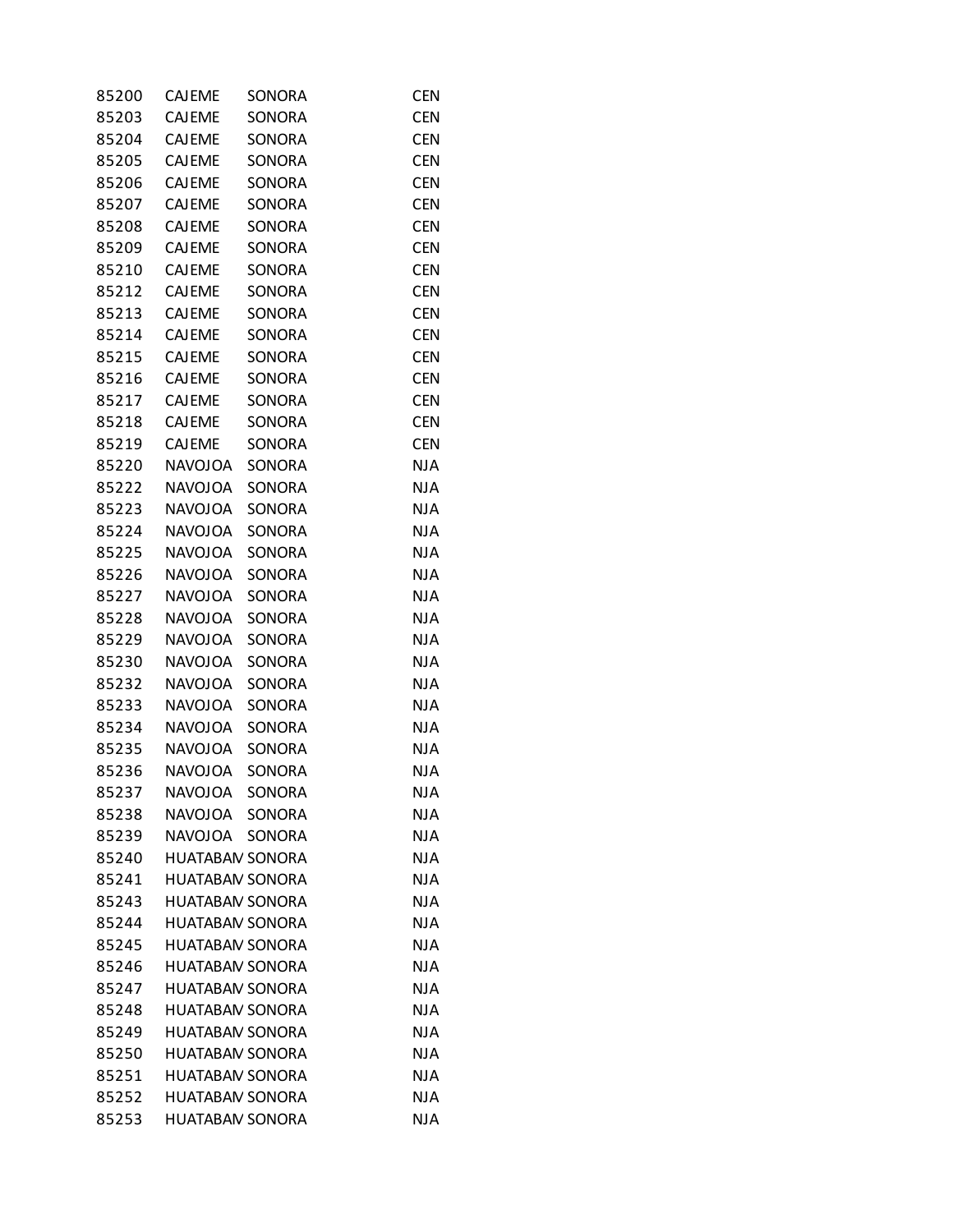| 85254 | HUATABAN SONORA          |               | <b>NJA</b> |
|-------|--------------------------|---------------|------------|
| 85255 | <b>HUATABAN SONORA</b>   |               | <b>NJA</b> |
| 85256 | <b>HUATABAN SONORA</b>   |               | <b>NJA</b> |
| 85257 | <b>HUATABAN SONORA</b>   |               | <b>NJA</b> |
| 85258 | <b>HUATABAN SONORA</b>   |               | <b>NJA</b> |
| 85259 | <b>HUATABAN SONORA</b>   |               | <b>NJA</b> |
| 85260 | <b>BACUM</b>             | SONORA        | <b>CEN</b> |
| 85265 | <b>BACUM</b>             | <b>SONORA</b> | <b>CEN</b> |
| 85270 | <b>BACUM</b>             | SONORA        | <b>CEN</b> |
| 85273 | <b>BACUM</b>             | SONORA        | <b>CEN</b> |
| 85275 | <b>BACUM</b>             | SONORA        | <b>CEN</b> |
| 85276 | <b>BACUM</b>             | SONORA        | <b>CEN</b> |
| 85277 | BACUM                    | SONORA        | <b>CEN</b> |
| 85278 | <b>BACUM</b>             | <b>SONORA</b> | <b>CEN</b> |
| 85280 | ETCHOJOA SONORA          |               | <b>NJA</b> |
| 85283 | ETCHOJOA SONORA          |               | <b>NJA</b> |
| 85284 | ETCHOJOA SONORA          |               | <b>NJA</b> |
| 85285 | ETCHOJOA SONORA          |               | <b>NJA</b> |
| 85286 | ETCHOJOA SONORA          |               | <b>NJA</b> |
| 85287 | ETCHOJOA SONORA          |               | <b>NJA</b> |
| 85288 | ETCHOJOA SONORA          |               | <b>NJA</b> |
| 85290 | BENITO JUA SONORA        |               | <b>CEN</b> |
| 85293 | BENITO JUA SONORA        |               | <b>NJA</b> |
| 85294 | BENITO JUA SONORA        |               | <b>CEN</b> |
| 85295 | BENITO JUA SONORA        |               | <b>CEN</b> |
| 85296 | <b>BENITO JUA SONORA</b> |               | <b>NJA</b> |
| 85297 | BENITO JUA SONORA        |               | <b>NJA</b> |
| 85298 | BENITO JUA SONORA        |               | <b>CEN</b> |
| 85507 | <b>GUAYMAS</b>           | <b>SONORA</b> | <b>GYM</b> |
| 85508 | GUAYMAS SONORA           |               | <b>GYM</b> |
| 85509 | GUAYMAS                  | SONORA        | <b>GYM</b> |
| 85510 | GUAYMAS                  | SONORA        | <b>CEN</b> |
| 85513 | GUAYMAS SONORA           |               | <b>CEN</b> |
| 85514 | SAN IGNACI SONORA        |               | <b>GYM</b> |
| 85515 | SAN IGNACI SONORA        |               | <b>CEN</b> |
| 85516 | SAN IGNACI SONORA        |               | <b>CEN</b> |
| 85518 | SAN IGNACI SONORA        |               | <b>CEN</b> |
| 85519 | SAN IGNACI SONORA        |               | <b>CEN</b> |
| 85537 | EMPALME SONORA           |               | <b>GYM</b> |
| 85540 | LA COLORA SONORA         |               | <b>HMO</b> |
| 85545 | LA COLORA SONORA         |               | <b>HMO</b> |
| 85549 | LA COLORA SONORA         |               | <b>HMO</b> |
| 85550 | LA COLORA SONORA         |               | HMO        |
| 85553 | LA COLORA SONORA         |               | <b>HMO</b> |
| 85556 | LA COLORA SONORA         |               | <b>HMO</b> |
| 85700 | <b>ROSARIO</b>           | SONORA        | <b>CEN</b> |
| 85710 | <b>ROSARIO</b>           | SONORA        | <b>CEN</b> |
| 85713 | <b>ROSARIO</b>           | SONORA        | <b>CEN</b> |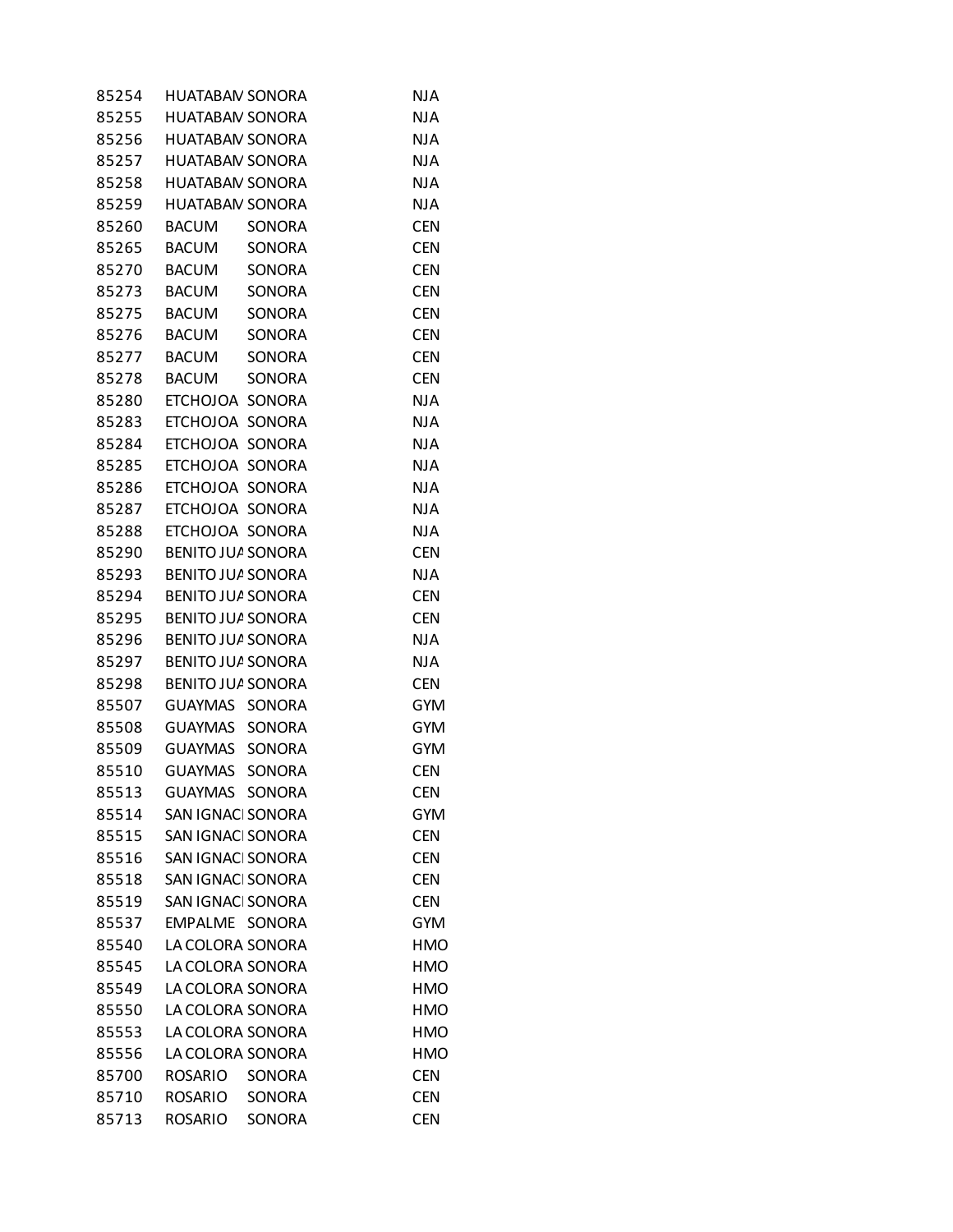| 85714 | ROSARIO        | SONORA        | <b>CEN</b> |
|-------|----------------|---------------|------------|
| 85715 | <b>ROSARIO</b> | <b>SONORA</b> | <b>CEN</b> |
| 85716 | <b>ROSARIO</b> | SONORA        | <b>CEN</b> |
| 85717 | <b>ROSARIO</b> | SONORA        | <b>CEN</b> |
| 85760 | <b>ALAMOS</b>  | SONORA        | <b>NJA</b> |
| 85764 | <b>ALAMOS</b>  | SONORA        | <b>NJA</b> |
| 85765 | <b>ALAMOS</b>  | SONORA        | <b>NJA</b> |
| 85767 | <b>ALAMOS</b>  | SONORA        | <b>NJA</b> |
| 85770 | <b>ALAMOS</b>  | <b>SONORA</b> | <b>NJA</b> |
| 85773 | <b>ALAMOS</b>  | SONORA        | <b>NJA</b> |
| 85774 | <b>ALAMOS</b>  | SONORA        | <b>NJA</b> |
| 85775 | <b>ALAMOS</b>  | SONORA        | <b>NJA</b> |
| 85776 | <b>ALAMOS</b>  | SONORA        | <b>NJA</b> |
| 85777 | <b>ALAMOS</b>  | SONORA        | <b>NJA</b> |
| 85780 | <b>YECORA</b>  | SONORA        | <b>CEN</b> |
| 85785 | <b>YECORA</b>  | SONORA        | <b>CEN</b> |
| 85786 | <b>YECORA</b>  | SONORA        | <b>CEN</b> |
| 85788 | <b>YECORA</b>  | SONORA        | <b>CEN</b> |
| 85789 | <b>YECORA</b>  | SONORA        | <b>CEN</b> |
| 85790 | <b>YECORA</b>  | SONORA        | <b>CEN</b> |
| 85793 | <b>YECORA</b>  | SONORA        | <b>CEN</b> |
| 85794 | <b>YECORA</b>  | SONORA        | <b>CEN</b> |
| 85795 | <b>YECORA</b>  | SONORA        | <b>CEN</b> |
| 85796 | <b>YECORA</b>  | SONORA        | <b>CEN</b> |
| 85797 | <b>YECORA</b>  | SONORA        | <b>CEN</b> |
| 85798 | <b>YECORA</b>  | SONORA        | <b>CEN</b> |
| 85800 | <b>NAVOJOA</b> | SONORA        | <b>NJA</b> |
| 85810 | <b>NAVOJOA</b> | SONORA        | <b>NJA</b> |
| 85820 | <b>NAVOJOA</b> | SONORA        | <b>NJA</b> |
| 85823 | <b>NAVOJOA</b> | SONORA        | <b>NJA</b> |
| 85825 | <b>NAVOJOA</b> | SONORA        | <b>NJA</b> |
| 85826 | <b>NAVOJOA</b> | SONORA        | <b>NJA</b> |
| 85827 | <b>NAVOJOA</b> | SONORA        | <b>NJA</b> |
| 85830 | <b>NAVOJOA</b> | SONORA        | <b>NJA</b> |
| 85835 | <b>NAVOJOA</b> | <b>SONORA</b> | <b>NJA</b> |
| 85840 | <b>NAVOJOA</b> | SONORA        | <b>NJA</b> |
| 85843 | <b>NAVOJOA</b> | SONORA        | <b>NJA</b> |
| 85845 | <b>NAVOJOA</b> | SONORA        | <b>NJA</b> |
| 85850 | <b>NAVOJOA</b> | SONORA        | <b>NJA</b> |
| 85860 | <b>NAVOJOA</b> | SONORA        | <b>NJA</b> |
| 85864 | <b>NAVOJOA</b> | <b>SONORA</b> | <b>NJA</b> |
| 85865 | <b>NAVOJOA</b> | SONORA        | <b>NJA</b> |
| 85870 | <b>NAVOJOA</b> | SONORA        | <b>NJA</b> |
| 85874 | <b>NAVOJOA</b> | SONORA        | <b>NJA</b> |
| 85880 | <b>NAVOJOA</b> | SONORA        | <b>NJA</b> |
| 85890 | <b>NAVOJOA</b> | SONORA        | <b>NJA</b> |
| 85893 | <b>NAVOJOA</b> | SONORA        | <b>NJA</b> |
| 85894 | <b>NAVOJOA</b> | SONORA        | <b>NJA</b> |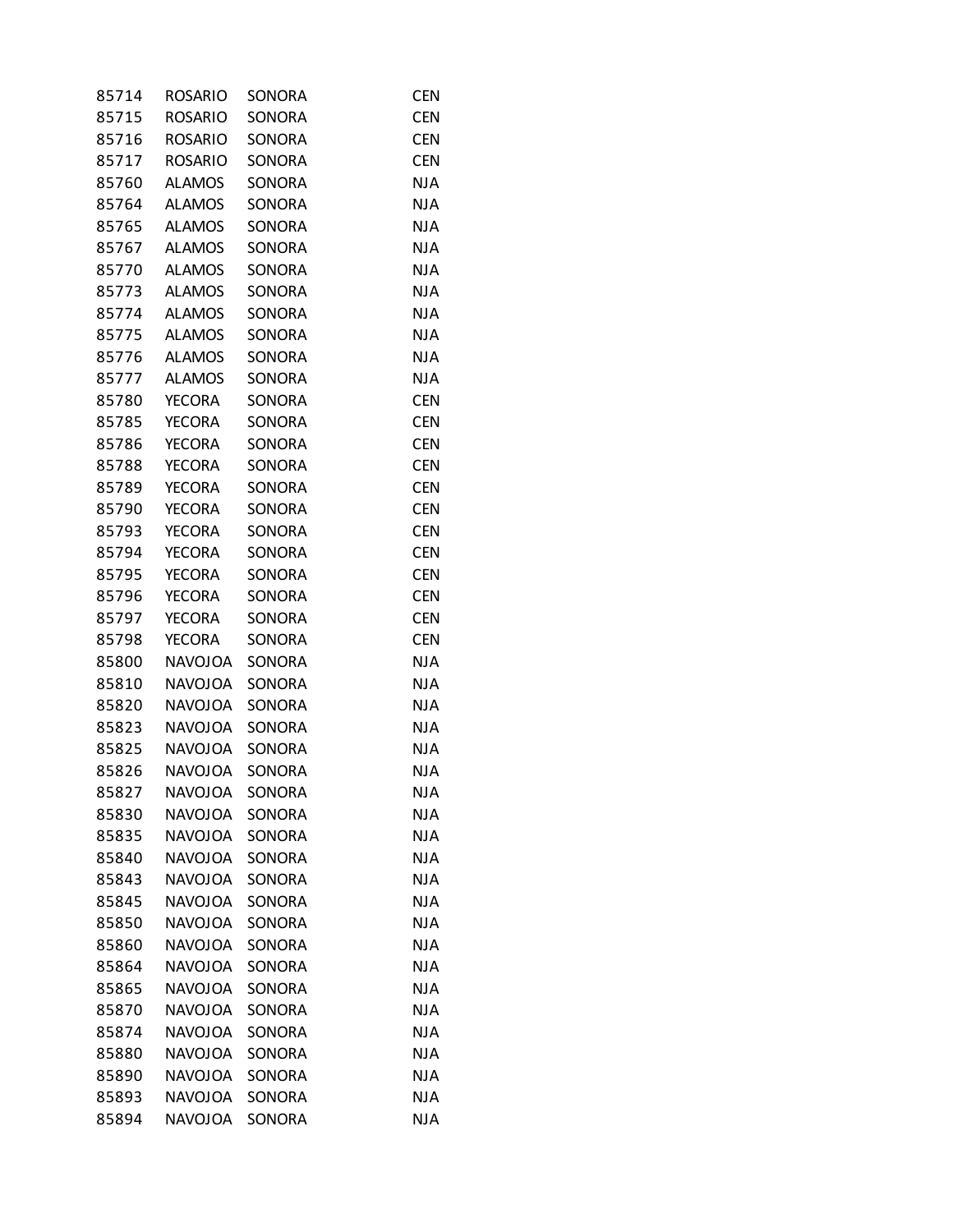| 85895 | <b>NAVOJOA</b>            | SONORA         | <b>NJA</b> |
|-------|---------------------------|----------------|------------|
| 85896 | <b>NAVOJOA</b>            | <b>SONORA</b>  | <b>NJA</b> |
| 85914 | <b>HUATABAN SONORA</b>    |                | <b>NJA</b> |
| 85925 | <b>HUATABAN SONORA</b>    |                | <b>NJA</b> |
| 85938 | <b>HUATABAN SONORA</b>    |                | <b>NJA</b> |
| 85943 | <b>HUATABAN SONORA</b>    |                | <b>NJA</b> |
| 85994 | <b>HUATABAN SONORA</b>    |                | <b>NJA</b> |
| 86200 | JALPA DE N TABASCO        |                | <b>VSA</b> |
| 86203 | JALPA DE N TABASCO        |                | <b>VSA</b> |
| 86206 | JALPA DE N TABASCO        |                | <b>VSA</b> |
| 86207 | JALPA DE N TABASCO        |                | <b>VSA</b> |
| 86208 | JALPA DE N TABASCO        |                | <b>VSA</b> |
| 86209 | JALPA DE N TABASCO        |                | <b>VSA</b> |
| 86214 | JALPA DE N TABASCO        |                | <b>VSA</b> |
| 86215 | <b>JALPA DE N TABASCO</b> |                | <b>VSA</b> |
| 86216 | JALPA DE N TABASCO        |                | <b>VSA</b> |
| 86220 | NACAJUCA TABASCO          |                | <b>VSA</b> |
| 86230 | NACAJUCA TABASCO          |                | <b>VSA</b> |
| 86233 | NACAJUCA TABASCO          |                | <b>VSA</b> |
| 86235 | NACAJUCA TABASCO          |                | <b>VSA</b> |
| 86236 | NACAJUCA TABASCO          |                | <b>VSA</b> |
| 86237 | NACAJUCA TABASCO          |                | <b>VSA</b> |
| 86238 | NACAJUCA TABASCO          |                | <b>VSA</b> |
| 86240 | NACAJUCA TABASCO          |                | <b>VSA</b> |
| 86243 | NACAJUCA TABASCO          |                | <b>VSA</b> |
| 86245 | NACAJUCA TABASCO          |                | <b>VSA</b> |
| 86246 | NACAJUCA TABASCO          |                | <b>VSA</b> |
| 86247 | NACAJUCA TABASCO          |                | <b>VSA</b> |
| 86253 | <b>CENTRO</b>             | <b>TABASCO</b> | <b>VSA</b> |
| 86255 | <b>CENTRO</b>             | <b>TABASCO</b> | <b>VSA</b> |
| 86256 | <b>CENTRO</b>             | <b>TABASCO</b> | <b>VSA</b> |
| 86257 | <b>CENTRO</b>             | <b>TABASCO</b> | <b>VSA</b> |
| 86258 | <b>CENTRO</b>             | TABASCO        | VSA        |
| 86260 | <b>CENTRO</b>             | <b>TABASCO</b> | <b>VSA</b> |
| 86265 | <b>CENTRO</b>             | <b>TABASCO</b> | <b>VSA</b> |
| 86266 | <b>CENTRO</b>             | <b>TABASCO</b> | <b>VSA</b> |
| 86273 | <b>CENTRO</b>             | <b>TABASCO</b> | <b>VSA</b> |
| 86274 | <b>CENTRO</b>             | <b>TABASCO</b> | <b>VSA</b> |
| 86277 | <b>CENTRO</b>             | <b>TABASCO</b> | <b>VSA</b> |
| 86278 | <b>CENTRO</b>             | <b>TABASCO</b> | <b>VSA</b> |
| 86281 | <b>CENTRO</b>             | <b>TABASCO</b> | <b>VSA</b> |
| 86288 | <b>CENTRO</b>             | <b>TABASCO</b> | <b>VSA</b> |
| 86291 | <b>CENTRO</b>             | <b>TABASCO</b> | <b>VSA</b> |
| 86292 | <b>CENTRO</b>             | <b>TABASCO</b> | <b>VSA</b> |
| 86295 | <b>CENTRO</b>             | <b>TABASCO</b> | <b>VSA</b> |
| 86297 | <b>CENTRO</b>             | <b>TABASCO</b> | <b>VSA</b> |
| 86298 | <b>CENTRO</b>             | <b>TABASCO</b> | <b>VSA</b> |
| 86300 | COMALCAL TABASCO          |                | <b>VSA</b> |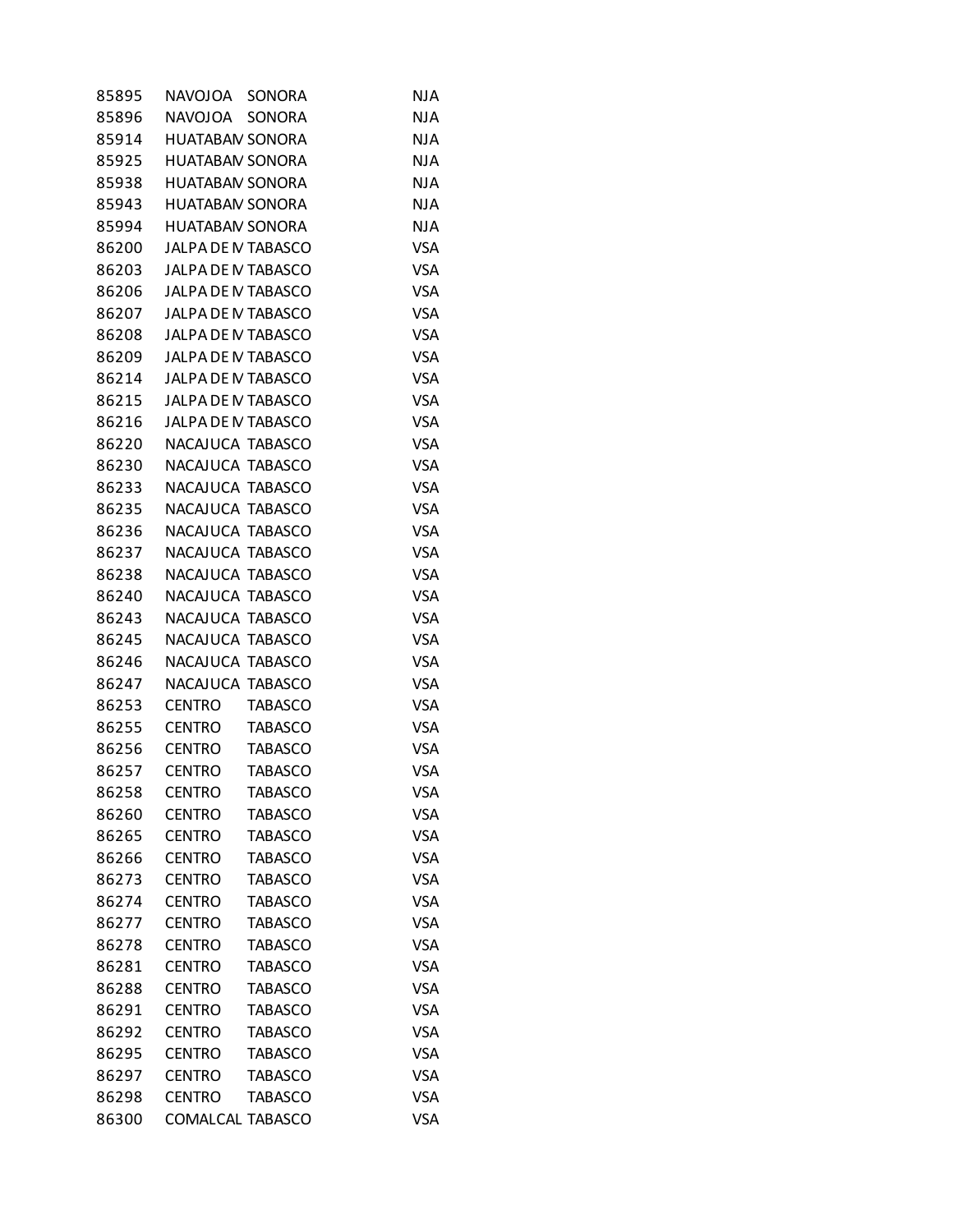|                         | <b>VSA</b>                                                                                                                                                                                                                                                                                                                                                                                                                                                                                                                                                                                                                                           |
|-------------------------|------------------------------------------------------------------------------------------------------------------------------------------------------------------------------------------------------------------------------------------------------------------------------------------------------------------------------------------------------------------------------------------------------------------------------------------------------------------------------------------------------------------------------------------------------------------------------------------------------------------------------------------------------|
| COMALCAL TABASCO        | <b>VSA</b>                                                                                                                                                                                                                                                                                                                                                                                                                                                                                                                                                                                                                                           |
| COMALCAL TABASCO        | <b>VSA</b>                                                                                                                                                                                                                                                                                                                                                                                                                                                                                                                                                                                                                                           |
| COMALCAL TABASCO        | <b>VSA</b>                                                                                                                                                                                                                                                                                                                                                                                                                                                                                                                                                                                                                                           |
| <b>COMALCAL TABASCO</b> | <b>VSA</b>                                                                                                                                                                                                                                                                                                                                                                                                                                                                                                                                                                                                                                           |
| COMALCAL TABASCO        | <b>VSA</b>                                                                                                                                                                                                                                                                                                                                                                                                                                                                                                                                                                                                                                           |
|                         | <b>VSA</b>                                                                                                                                                                                                                                                                                                                                                                                                                                                                                                                                                                                                                                           |
| COMALCAL TABASCO        | <b>VSA</b>                                                                                                                                                                                                                                                                                                                                                                                                                                                                                                                                                                                                                                           |
|                         | <b>VSA</b>                                                                                                                                                                                                                                                                                                                                                                                                                                                                                                                                                                                                                                           |
|                         | <b>VSA</b>                                                                                                                                                                                                                                                                                                                                                                                                                                                                                                                                                                                                                                           |
|                         | <b>VSA</b>                                                                                                                                                                                                                                                                                                                                                                                                                                                                                                                                                                                                                                           |
|                         | <b>VSA</b>                                                                                                                                                                                                                                                                                                                                                                                                                                                                                                                                                                                                                                           |
|                         | <b>VSA</b>                                                                                                                                                                                                                                                                                                                                                                                                                                                                                                                                                                                                                                           |
|                         | <b>VSA</b>                                                                                                                                                                                                                                                                                                                                                                                                                                                                                                                                                                                                                                           |
|                         | <b>VSA</b>                                                                                                                                                                                                                                                                                                                                                                                                                                                                                                                                                                                                                                           |
|                         | <b>VSA</b>                                                                                                                                                                                                                                                                                                                                                                                                                                                                                                                                                                                                                                           |
|                         | <b>VSA</b>                                                                                                                                                                                                                                                                                                                                                                                                                                                                                                                                                                                                                                           |
|                         | <b>VSA</b>                                                                                                                                                                                                                                                                                                                                                                                                                                                                                                                                                                                                                                           |
|                         | <b>VSA</b>                                                                                                                                                                                                                                                                                                                                                                                                                                                                                                                                                                                                                                           |
|                         | <b>CTZ</b>                                                                                                                                                                                                                                                                                                                                                                                                                                                                                                                                                                                                                                           |
|                         | <b>VSA</b>                                                                                                                                                                                                                                                                                                                                                                                                                                                                                                                                                                                                                                           |
|                         | <b>VSA</b>                                                                                                                                                                                                                                                                                                                                                                                                                                                                                                                                                                                                                                           |
|                         | <b>VSA</b>                                                                                                                                                                                                                                                                                                                                                                                                                                                                                                                                                                                                                                           |
|                         | <b>VSA</b>                                                                                                                                                                                                                                                                                                                                                                                                                                                                                                                                                                                                                                           |
|                         | <b>VSA</b>                                                                                                                                                                                                                                                                                                                                                                                                                                                                                                                                                                                                                                           |
|                         | <b>VSA</b>                                                                                                                                                                                                                                                                                                                                                                                                                                                                                                                                                                                                                                           |
|                         | <b>VSA</b>                                                                                                                                                                                                                                                                                                                                                                                                                                                                                                                                                                                                                                           |
|                         | <b>VSA</b>                                                                                                                                                                                                                                                                                                                                                                                                                                                                                                                                                                                                                                           |
|                         | <b>VSA</b>                                                                                                                                                                                                                                                                                                                                                                                                                                                                                                                                                                                                                                           |
|                         | <b>VSA</b>                                                                                                                                                                                                                                                                                                                                                                                                                                                                                                                                                                                                                                           |
| <b>HUIMANGL TABASCO</b> | <b>VSA</b>                                                                                                                                                                                                                                                                                                                                                                                                                                                                                                                                                                                                                                           |
| <b>HUIMANGL TABASCO</b> | <b>VSA</b>                                                                                                                                                                                                                                                                                                                                                                                                                                                                                                                                                                                                                                           |
| <b>HUIMANGL TABASCO</b> | VSA                                                                                                                                                                                                                                                                                                                                                                                                                                                                                                                                                                                                                                                  |
|                         | <b>VSA</b>                                                                                                                                                                                                                                                                                                                                                                                                                                                                                                                                                                                                                                           |
|                         | <b>VSA</b>                                                                                                                                                                                                                                                                                                                                                                                                                                                                                                                                                                                                                                           |
| <b>HUIMANGL TABASCO</b> | <b>VSA</b>                                                                                                                                                                                                                                                                                                                                                                                                                                                                                                                                                                                                                                           |
| <b>HUIMANGL TABASCO</b> | <b>VSA</b>                                                                                                                                                                                                                                                                                                                                                                                                                                                                                                                                                                                                                                           |
| <b>HUIMANGL TABASCO</b> | <b>VSA</b>                                                                                                                                                                                                                                                                                                                                                                                                                                                                                                                                                                                                                                           |
| <b>HUIMANGL TABASCO</b> | <b>VSA</b>                                                                                                                                                                                                                                                                                                                                                                                                                                                                                                                                                                                                                                           |
| HUIMANGL TABASCO        | <b>VSA</b>                                                                                                                                                                                                                                                                                                                                                                                                                                                                                                                                                                                                                                           |
| <b>HUIMANGL TABASCO</b> | <b>VSA</b>                                                                                                                                                                                                                                                                                                                                                                                                                                                                                                                                                                                                                                           |
| <b>HUIMANGL TABASCO</b> | <b>VSA</b>                                                                                                                                                                                                                                                                                                                                                                                                                                                                                                                                                                                                                                           |
| <b>HUIMANGL TABASCO</b> | <b>VSA</b>                                                                                                                                                                                                                                                                                                                                                                                                                                                                                                                                                                                                                                           |
| <b>CARDENAS TABASCO</b> | <b>VSA</b>                                                                                                                                                                                                                                                                                                                                                                                                                                                                                                                                                                                                                                           |
| <b>CARDENAS TABASCO</b> | <b>VSA</b>                                                                                                                                                                                                                                                                                                                                                                                                                                                                                                                                                                                                                                           |
| <b>CARDENAS TABASCO</b> | <b>VSA</b>                                                                                                                                                                                                                                                                                                                                                                                                                                                                                                                                                                                                                                           |
| <b>CARDENAS TABASCO</b> | <b>VSA</b>                                                                                                                                                                                                                                                                                                                                                                                                                                                                                                                                                                                                                                           |
|                         |                                                                                                                                                                                                                                                                                                                                                                                                                                                                                                                                                                                                                                                      |
|                         | COMALCAL TABASCO<br>COMALCAL TABASCO<br>COMALCAL TABASCO<br>COMALCAL TABASCO<br>COMALCAL TABASCO<br>COMALCAL TABASCO<br>COMALCAL TABASCO<br>COMALCAL TABASCO<br><b>HUIMANGL TABASCO</b><br><b>HUIMANGL TABASCO</b><br><b>HUIMANGL TABASCO</b><br><b>HUIMANGL TABASCO</b><br><b>HUIMANGL TABASCO</b><br><b>HUIMANGL TABASCO</b><br>HUIMANGL TABASCO<br><b>HUIMANGL TABASCO</b><br><b>HUIMANGL TABASCO</b><br><b>HUIMANGL TABASCO</b><br><b>HUIMANGL TABASCO</b><br><b>HUIMANGL TABASCO</b><br>HUIMANGL TABASCO<br><b>HUIMANGL TABASCO</b><br><b>HUIMANGL TABASCO</b><br><b>HUIMANGL TABASCO</b><br><b>HUIMANGL TABASCO</b><br><b>HUIMANGL TABASCO</b> |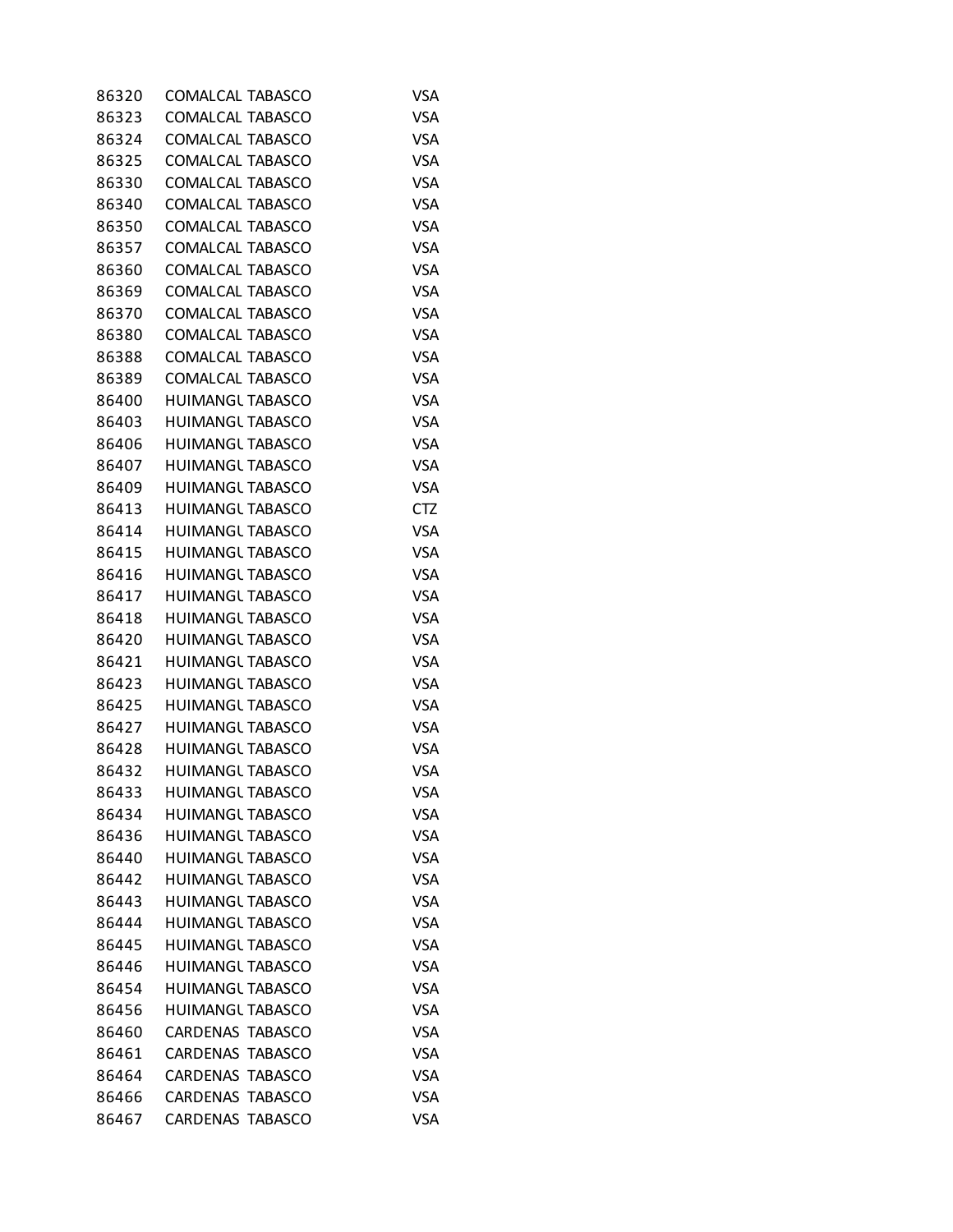| 86471 | CARDENAS TABASCO        |                | VSA        |
|-------|-------------------------|----------------|------------|
| 86473 | <b>CARDENAS TABASCO</b> |                | <b>VSA</b> |
| 86474 | <b>CARDENAS TABASCO</b> |                | <b>VSA</b> |
| 86476 | <b>CARDENAS TABASCO</b> |                | <b>VSA</b> |
| 86477 | <b>CARDENAS TABASCO</b> |                | <b>VSA</b> |
| 86478 | <b>CARDENAS TABASCO</b> |                | <b>VSA</b> |
| 86480 | CARDENAS TABASCO        |                | <b>VSA</b> |
| 86483 | <b>CARDENAS TABASCO</b> |                | <b>VSA</b> |
| 86484 | <b>CARDENAS TABASCO</b> |                | <b>VSA</b> |
| 86485 | CARDENAS TABASCO        |                | <b>VSA</b> |
| 86486 | <b>CARDENAS TABASCO</b> |                | <b>VSA</b> |
| 86547 | <b>CARDENAS TABASCO</b> |                | <b>VSA</b> |
| 86554 | CARDENAS TABASCO        |                | <b>VSA</b> |
| 86555 | <b>CARDENAS TABASCO</b> |                | <b>VSA</b> |
| 86556 | CARDENAS TABASCO        |                | <b>VSA</b> |
| 86600 | PARAISO                 | <b>TABASCO</b> | <b>VSA</b> |
| 86601 | PARAISO                 | <b>TABASCO</b> | <b>VSA</b> |
| 86602 | PARAISO                 | <b>TABASCO</b> | <b>VSA</b> |
| 86603 | PARAISO                 | <b>TABASCO</b> | <b>VSA</b> |
| 86605 | <b>PARAISO</b>          | <b>TABASCO</b> | <b>VSA</b> |
| 86606 | <b>PARAISO</b>          | <b>TABASCO</b> | <b>VSA</b> |
| 86607 | <b>PARAISO</b>          | <b>TABASCO</b> | <b>VSA</b> |
| 86608 | <b>PARAISO</b>          | <b>TABASCO</b> | <b>VSA</b> |
| 86609 | <b>PARAISO</b>          | <b>TABASCO</b> | <b>VSA</b> |
| 86610 | <b>PARAISO</b>          | <b>TABASCO</b> | <b>VSA</b> |
| 86611 | <b>PARAISO</b>          | <b>TABASCO</b> | <b>VSA</b> |
| 86613 | <b>PARAISO</b>          | <b>TABASCO</b> | <b>VSA</b> |
| 86615 | <b>PARAISO</b>          | <b>TABASCO</b> | <b>VSA</b> |
| 86616 | <b>PARAISO</b>          | <b>TABASCO</b> | <b>VSA</b> |
| 86617 | <b>PARAISO</b>          | <b>TABASCO</b> | <b>VSA</b> |
| 86618 | <b>PARAISO</b>          | <b>TABASCO</b> | <b>VSA</b> |
| 86620 | <b>PARAISO</b>          | <b>TABASCO</b> | <b>VSA</b> |
| 86621 | <b>PARAISO</b>          | <b>TABASCO</b> | <b>VSA</b> |
| 86643 | COMALCAL TABASCO        |                | <b>VSA</b> |
| 86644 | COMALCAL TABASCO        |                | <b>VSA</b> |
| 86645 | COMALCAL TABASCO        |                | <b>VSA</b> |
| 86652 | COMALCAL TABASCO        |                | VSA        |
| 86655 | COMALCAL TABASCO        |                | <b>VSA</b> |
| 86657 | COMALCAL TABASCO        |                | <b>VSA</b> |
| 86658 | <b>COMALCAL TABASCO</b> |                | <b>VSA</b> |
| 86681 | <b>CUNDUACA TABASCO</b> |                | <b>VSA</b> |
| 86682 | <b>CUNDUACA TABASCO</b> |                | <b>VSA</b> |
| 86683 | <b>CUNDUACA TABASCO</b> |                | VSA        |
| 86684 | <b>CUNDUACA TABASCO</b> |                | <b>VSA</b> |
| 86686 | <b>CUNDUACA TABASCO</b> |                | <b>VSA</b> |
| 86690 | <b>CUNDUACA TABASCO</b> |                | VSA        |
| 86694 | <b>CUNDUACA TABASCO</b> |                | <b>VSA</b> |
| 86695 | <b>CUNDUACA TABASCO</b> |                | <b>VSA</b> |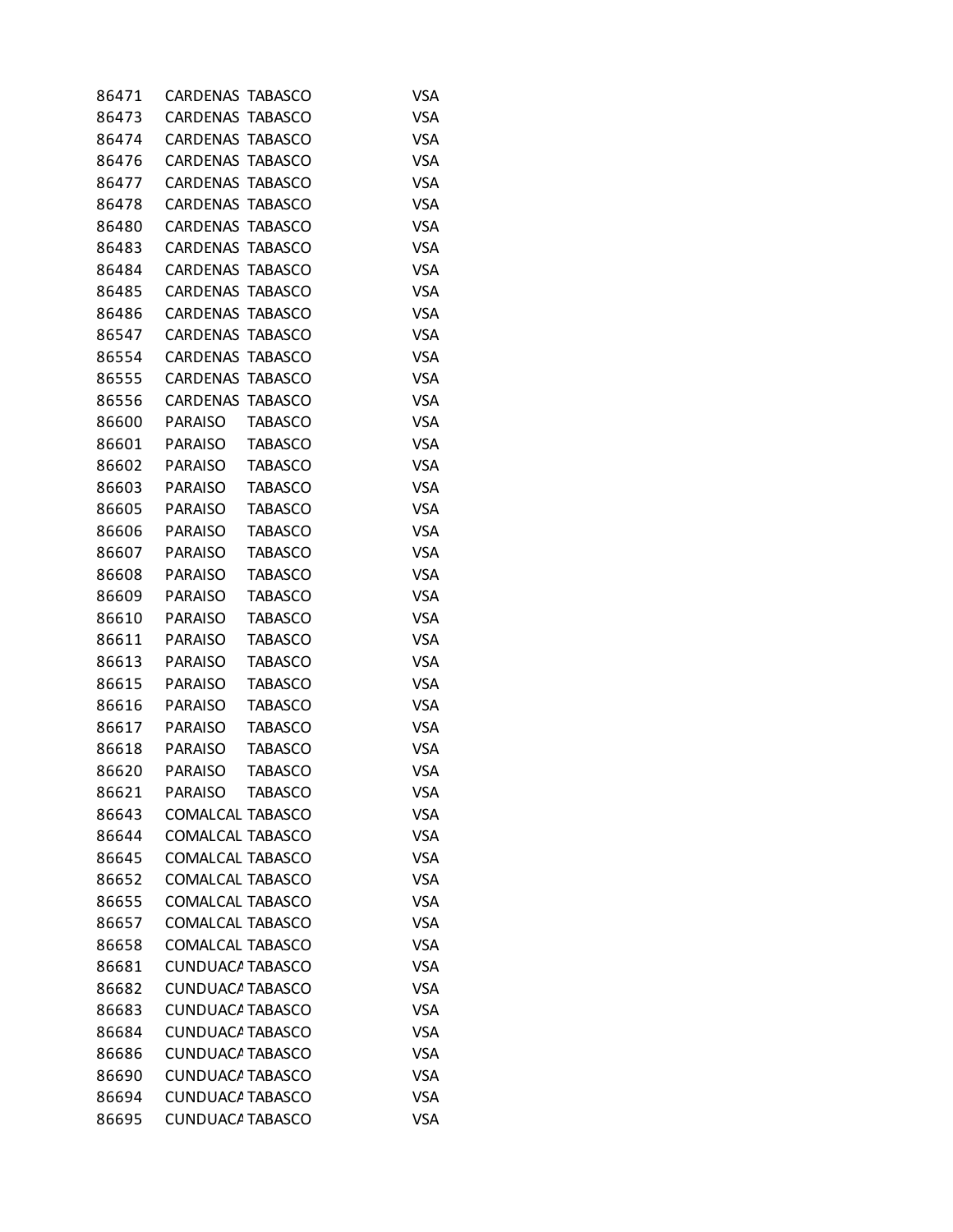| 86696 | CUNDUACA TABASCO        |                | VSA        |
|-------|-------------------------|----------------|------------|
| 86700 | <b>MACUSPAN TABASCO</b> |                | <b>VSA</b> |
| 86706 | <b>MACUSPAN TABASCO</b> |                | <b>VSA</b> |
| 86707 | MACUSPAN TABASCO        |                | <b>VSA</b> |
| 86708 | <b>MACUSPAN TABASCO</b> |                | <b>VSA</b> |
| 86709 | <b>MACUSPAN TABASCO</b> |                | <b>VSA</b> |
| 86711 | MACUSPAN TABASCO        |                | <b>VSA</b> |
| 86715 | <b>MACUSPAN TABASCO</b> |                | <b>VSA</b> |
| 86720 | <b>MACUSPAN TABASCO</b> |                | <b>VSA</b> |
| 86722 | MACUSPAN TABASCO        |                | <b>VSA</b> |
| 86725 | <b>MACUSPAN TABASCO</b> |                | <b>VSA</b> |
| 86726 | <b>MACUSPAN TABASCO</b> |                | <b>VSA</b> |
| 86727 | MACUSPAN TABASCO        |                | <b>VSA</b> |
| 86728 | MACUSPAN TABASCO        |                | <b>VSA</b> |
| 86745 | <b>MACUSPAN TABASCO</b> |                | <b>VSA</b> |
| 86750 | <b>CENTLA</b>           | <b>TABASCO</b> | <b>VSA</b> |
| 86760 | <b>CENTLA</b>           | <b>TABASCO</b> | <b>VSA</b> |
| 86761 | <b>CENTLA</b>           | <b>TABASCO</b> | <b>VSA</b> |
| 86762 | <b>CENTLA</b>           | <b>TABASCO</b> | VSA        |
| 86763 | <b>CENTLA</b>           | <b>TABASCO</b> | <b>VSA</b> |
| 86764 | <b>CENTLA</b>           | <b>TABASCO</b> | <b>VSA</b> |
| 86767 | <b>CENTLA</b>           | <b>TABASCO</b> | <b>VSA</b> |
| 86768 | <b>CENTLA</b>           | <b>TABASCO</b> | <b>VSA</b> |
| 86800 | <b>TEAPA</b>            | <b>TABASCO</b> | <b>VSA</b> |
| 86801 | <b>TEAPA</b>            | <b>TABASCO</b> | VSA        |
| 86802 | <b>TEAPA</b>            | <b>TABASCO</b> | <b>VSA</b> |
| 86803 | <b>TEAPA</b>            | <b>TABASCO</b> | <b>VSA</b> |
| 86805 | <b>TEAPA</b>            | <b>TABASCO</b> | <b>VSA</b> |
| 86806 | <b>TEAPA</b>            | <b>TABASCO</b> | <b>VSA</b> |
| 86807 | <b>TEAPA</b>            | <b>TABASCO</b> | <b>VSA</b> |
| 86808 | <b>TEAPA</b>            | <b>TABASCO</b> | <b>VSA</b> |
| 86823 | <b>TEAPA</b>            | <b>TABASCO</b> | <b>VSA</b> |
| 86824 | <b>TEAPA</b>            | <b>TABASCO</b> | <b>VSA</b> |
| 86825 | <b>TEAPA</b>            | <b>TABASCO</b> | <b>VSA</b> |
| 86827 | <b>TEAPA</b>            | <b>TABASCO</b> | <b>VSA</b> |
| 86828 | <b>TEAPA</b>            | <b>TABASCO</b> | <b>VSA</b> |
| 86834 | JALAPA                  | <b>TABASCO</b> | <b>VSA</b> |
| 86835 | <b>JALAPA</b>           | <b>TABASCO</b> | <b>VSA</b> |
| 86836 | <b>JALAPA</b>           | <b>TABASCO</b> | <b>VSA</b> |
| 86837 | <b>JALAPA</b>           | <b>TABASCO</b> | <b>VSA</b> |
| 86843 | <b>JALAPA</b>           | <b>TABASCO</b> | <b>VSA</b> |
| 86844 | <b>JALAPA</b>           | <b>TABASCO</b> | <b>VSA</b> |
| 86850 | JALAPA                  | <b>TABASCO</b> | <b>VSA</b> |
| 86853 | <b>JALAPA</b>           | <b>TABASCO</b> | <b>VSA</b> |
| 86855 | <b>JALAPA</b>           | <b>TABASCO</b> | <b>VSA</b> |
| 86863 | JALAPA                  | <b>TABASCO</b> | <b>VSA</b> |
| 86864 | <b>JALAPA</b>           | <b>TABASCO</b> | <b>VSA</b> |
| 86865 | <b>JALAPA</b>           | <b>TABASCO</b> | <b>VSA</b> |
|       |                         |                |            |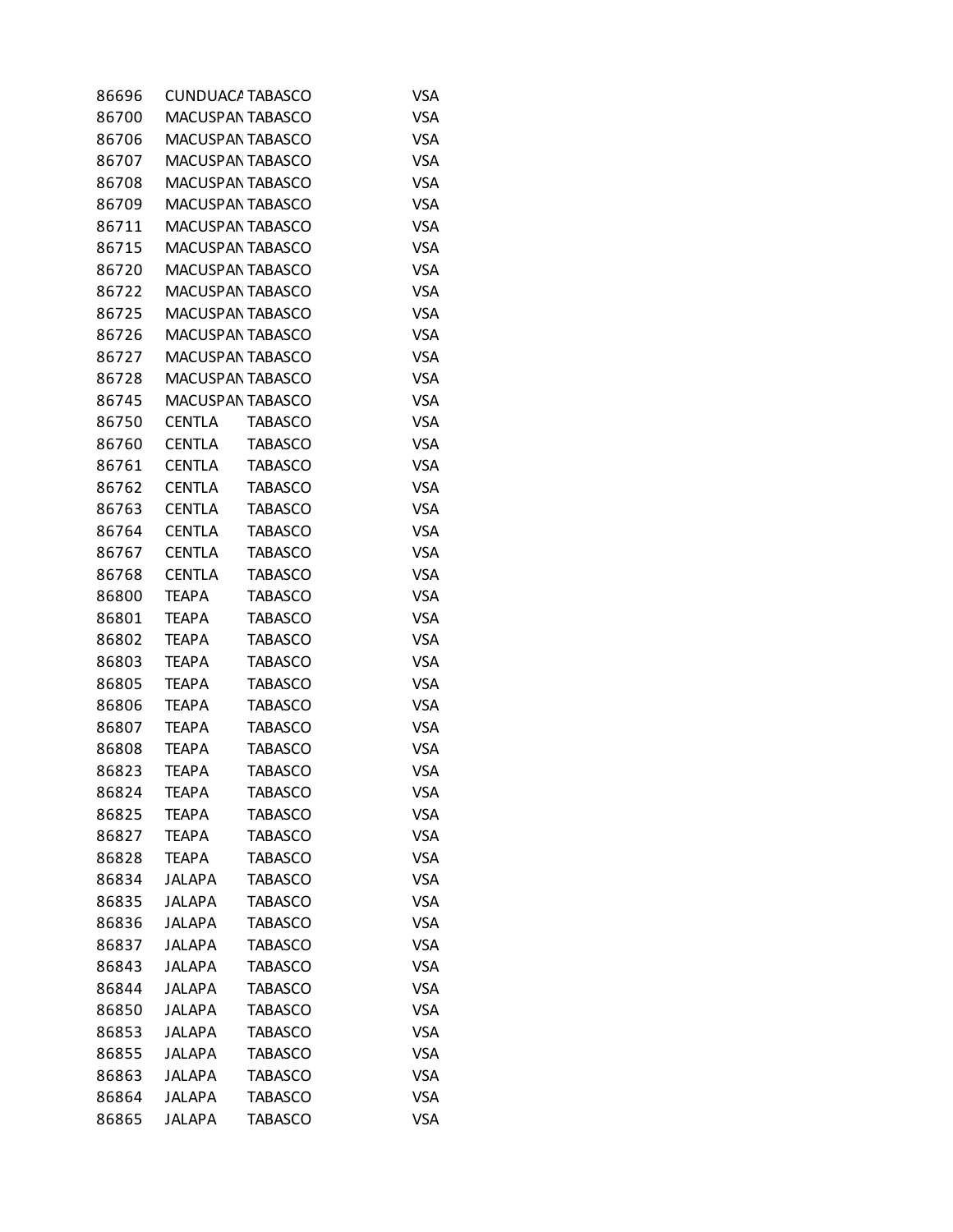| 86870 | TACOTALP/ TABASCO         |                   | VSA        |
|-------|---------------------------|-------------------|------------|
| 86875 | TACOTALPA TABASCO         |                   | <b>VSA</b> |
| 86876 | <b>TACOTALPA TABASCO</b>  |                   | <b>VSA</b> |
| 86877 | TACOTALPA TABASCO         |                   | <b>VSA</b> |
| 86878 | <b>TACOTALPA TABASCO</b>  |                   | <b>VSA</b> |
| 86888 | TACOTALPA TABASCO         |                   | <b>VSA</b> |
| 86890 | TACOTALPA TABASCO         |                   | <b>VSA</b> |
| 86893 | <b>TACOTALPA TABASCO</b>  |                   | <b>SCL</b> |
| 86894 | TACOTALPA TABASCO         |                   | SCL        |
| 86895 | TACOTALPA TABASCO         |                   | <b>SCL</b> |
| 86896 | TACOTALP/ TABASCO         |                   | <b>SCL</b> |
| 86897 | TACOTALP/ TABASCO         |                   | SCL        |
| 86900 | <b>TENOSIQUE TABASCO</b>  |                   | <b>VSA</b> |
| 86901 | <b>TENOSIQUE TABASCO</b>  |                   | <b>VSA</b> |
| 86902 | <b>TENOSIQUE TABASCO</b>  |                   | <b>VSA</b> |
| 86904 | <b>TENOSIQUE TABASCO</b>  |                   | <b>VSA</b> |
| 86906 | <b>TENOSIQUE TABASCO</b>  |                   | <b>VSA</b> |
| 86910 | <b>TENOSIQUE TABASCO</b>  |                   | <b>VSA</b> |
| 86920 | <b>TENOSIQUE TABASCO</b>  |                   | <b>VSA</b> |
| 86928 | <b>TENOSIQUE TABASCO</b>  |                   | <b>VSA</b> |
| 86930 | <b>BALANCAN TABASCO</b>   |                   | <b>VSA</b> |
| 86933 | <b>BALANCAN TABASCO</b>   |                   | <b>VSA</b> |
| 86935 | <b>BALANCAN TABASCO</b>   |                   | <b>VSA</b> |
| 86950 | <b>BALANCAN TABASCO</b>   |                   | <b>VSA</b> |
| 86954 | <b>BALANCAN TABASCO</b>   |                   | <b>VSA</b> |
| 86960 | <b>BALANCAN TABASCO</b>   |                   | <b>VSA</b> |
| 86980 | <b>EMILIANO 2 TABASCO</b> |                   | <b>VSA</b> |
| 86982 | <b>EMILIANO 2 TABASCO</b> |                   | <b>VSA</b> |
| 86986 | <b>EMILIANO 2 TABASCO</b> |                   | <b>VSA</b> |
| 86988 | <b>EMILIANO 2 TABASCO</b> |                   | <b>VSA</b> |
| 86990 | <b>EMILIANO 2 TABASCO</b> |                   | <b>VSA</b> |
| 86992 | <b>EMILIANO 2 TABASCO</b> |                   | <b>VSA</b> |
| 86993 | <b>EMILIANO 2 TABASCO</b> |                   | <b>VSA</b> |
| 86994 | <b>EMILIANO 2 TABASCO</b> |                   | <b>VSA</b> |
| 86995 | <b>EMILIANO 2 TABASCO</b> |                   | <b>VSA</b> |
| 86996 | <b>EMILIANO 2 TABASCO</b> |                   | <b>VSA</b> |
| 86997 | <b>EMILIANO 2 TABASCO</b> |                   | <b>VSA</b> |
| 86998 | <b>EMILIANO 2 TABASCO</b> |                   | <b>VSA</b> |
| 87200 | LLERA                     | <b>TAMAULIPAS</b> | <b>CVM</b> |
| 87202 | LLERA                     | <b>TAMAULIPAS</b> | <b>CVM</b> |
| 87203 | LLERA                     | <b>TAMAULIPAS</b> | <b>CVM</b> |
| 87204 | LLERA                     | <b>TAMAULIPAS</b> | <b>CVM</b> |
| 87205 | LLERA                     | <b>TAMAULIPAS</b> | <b>CVM</b> |
| 87206 | LLERA                     | <b>TAMAULIPAS</b> | <b>CVM</b> |
| 87207 | LLERA                     | <b>TAMAULIPAS</b> | <b>CVM</b> |
| 87208 | LLERA                     | <b>TAMAULIPAS</b> | <b>CVM</b> |
| 87209 | LLERA                     | <b>TAMAULIPAS</b> | <b>CVM</b> |
| 87210 | LLERA                     | <b>TAMAULIPAS</b> | <b>CVM</b> |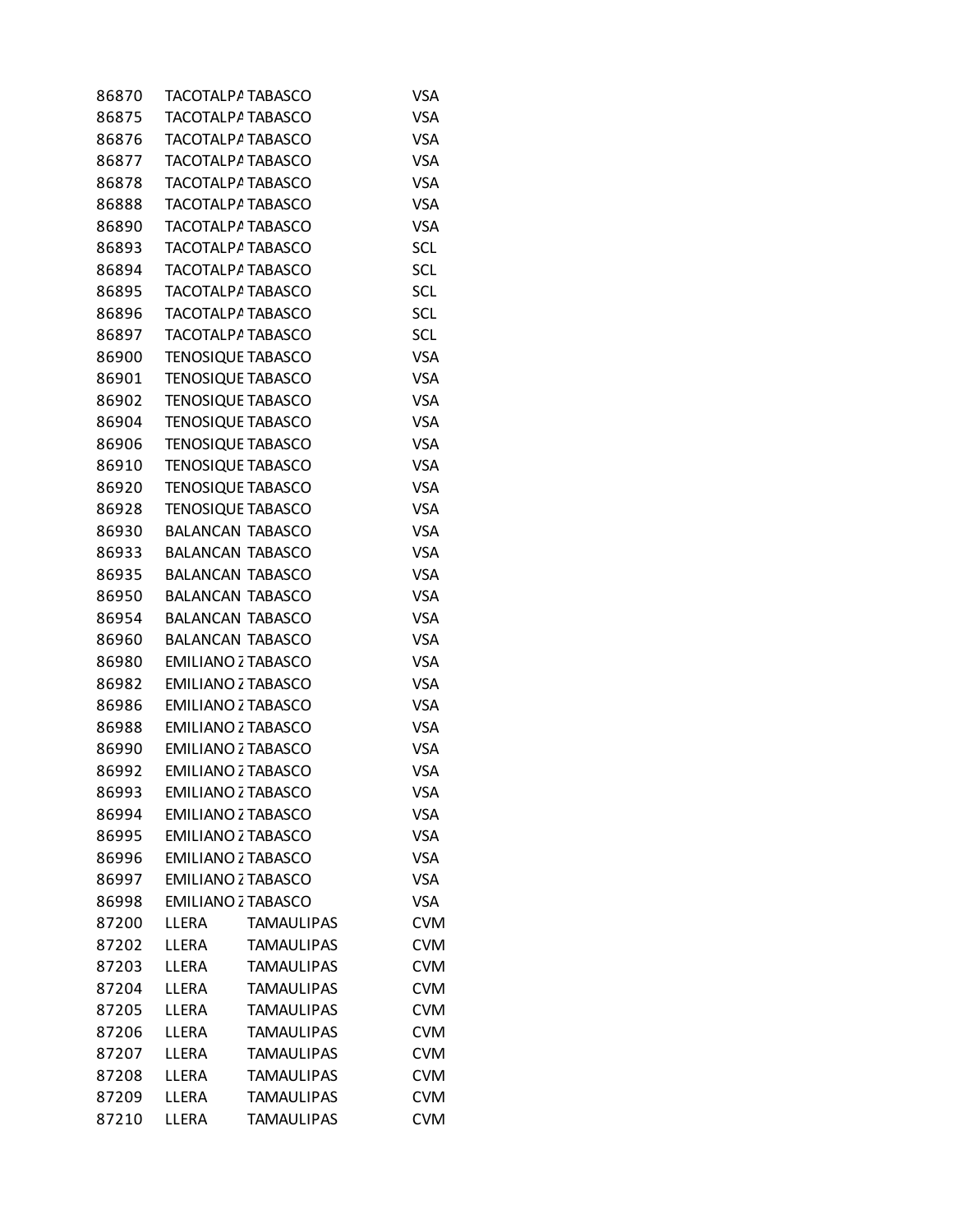| 87211 | LLERA         | <b>TAMAULIPAS</b>            | <b>CVM</b> |
|-------|---------------|------------------------------|------------|
| 87212 | LLERA         | <b>TAMAULIPAS</b>            | <b>CVM</b> |
| 87213 | LLERA         | <b>TAMAULIPAS</b>            | <b>CVM</b> |
| 87214 | LLERA         | <b>TAMAULIPAS</b>            | <b>CVM</b> |
| 87215 | LLERA         | <b>TAMAULIPAS</b>            | <b>CVM</b> |
| 87216 | LLERA         | <b>TAMAULIPAS</b>            | <b>CVM</b> |
| 87220 | LLERA         | <b>TAMAULIPAS</b>            | <b>CVM</b> |
| 87223 | LLERA         | <b>TAMAULIPAS</b>            | <b>CVM</b> |
| 87224 | LLERA         | <b>TAMAULIPAS</b>            | <b>CVM</b> |
| 87227 | LLERA         | <b>TAMAULIPAS</b>            | <b>CVM</b> |
| 87228 | LLERA         | <b>TAMAULIPAS</b>            | <b>CVM</b> |
| 87229 | LLERA         | <b>TAMAULIPAS</b>            | <b>CVM</b> |
| 87233 | <b>GUEMEZ</b> | <b>TAMAULIPAS</b>            | <b>CVM</b> |
| 87235 | <b>GUEMEZ</b> | <b>TAMAULIPAS</b>            | <b>CVM</b> |
| 87236 | <b>GUEMEZ</b> | <b>TAMAULIPAS</b>            | <b>CVM</b> |
| 87237 | <b>GUEMEZ</b> | <b>TAMAULIPAS</b>            | <b>CVM</b> |
| 87238 | <b>GUEMEZ</b> | <b>TAMAULIPAS</b>            | <b>CVM</b> |
| 87239 | <b>GUEMEZ</b> | <b>TAMAULIPAS</b>            | <b>CVM</b> |
| 87240 | <b>GUEMEZ</b> | <b>TAMAULIPAS</b>            | <b>CVM</b> |
| 87244 | <b>GUEMEZ</b> | <b>TAMAULIPAS</b>            | <b>CVM</b> |
| 87245 | <b>GUEMEZ</b> | <b>TAMAULIPAS</b>            | <b>CVM</b> |
| 87247 | <b>GUEMEZ</b> | <b>TAMAULIPAS</b>            | <b>CVM</b> |
| 87248 | <b>GUEMEZ</b> | <b>TAMAULIPAS</b>            | <b>CVM</b> |
| 87249 | <b>GUEMEZ</b> | <b>TAMAULIPAS</b>            | <b>CVM</b> |
| 87250 | CASAS         | <b>TAMAULIPAS</b>            | <b>CVM</b> |
| 87253 | <b>CASAS</b>  | <b>TAMAULIPAS</b>            | <b>CVM</b> |
| 87254 | CASAS         | <b>TAMAULIPAS</b>            | <b>CVM</b> |
| 87255 | CASAS         | <b>TAMAULIPAS</b>            | <b>CVM</b> |
| 87256 | CASAS         | <b>TAMAULIPAS</b>            | <b>CVM</b> |
| 87257 | CASAS         | <b>TAMAULIPAS</b>            | <b>CVM</b> |
| 87258 | CASAS         | <b>TAMAULIPAS</b>            | <b>CVM</b> |
| 87259 | <b>CASAS</b>  | <b>TAMAULIPAS</b>            | <b>CVM</b> |
| 87510 |               | VALLE HERI TAMAULIPAS        | VHO        |
| 87511 |               | <b>VALLE HERI TAMAULIPAS</b> | <b>VHO</b> |
| 87512 |               | <b>VALLE HERI TAMAULIPAS</b> | <b>VHO</b> |
| 87514 |               | <b>VALLE HERI TAMAULIPAS</b> | <b>VHO</b> |
| 87520 |               | VALLE HERI TAMAULIPAS        | VHO        |
| 87522 |               | VALLE HERI TAMAULIPAS        | <b>VHO</b> |
| 87524 |               | VALLE HERI TAMAULIPAS        | <b>VHO</b> |
| 87525 |               | VALLE HERI TAMAULIPAS        | VHO        |
| 87530 |               | <b>VALLE HERI TAMAULIPAS</b> | <b>VHO</b> |
| 87535 |               | <b>VALLE HERI TAMAULIPAS</b> | <b>VHO</b> |
| 87540 |               | <b>MATAMORI TAMAULIPAS</b>   | <b>MAM</b> |
| 87544 |               | <b>MATAMORI TAMAULIPAS</b>   | <b>MAM</b> |
| 87550 |               | <b>MATAMORI TAMAULIPAS</b>   | <b>MAM</b> |
| 87551 |               | <b>MATAMORI TAMAULIPAS</b>   | <b>MAM</b> |
| 87552 |               | <b>MATAMORI TAMAULIPAS</b>   | <b>MAM</b> |
| 87553 |               | <b>MATAMORI TAMAULIPAS</b>   | <b>MAM</b> |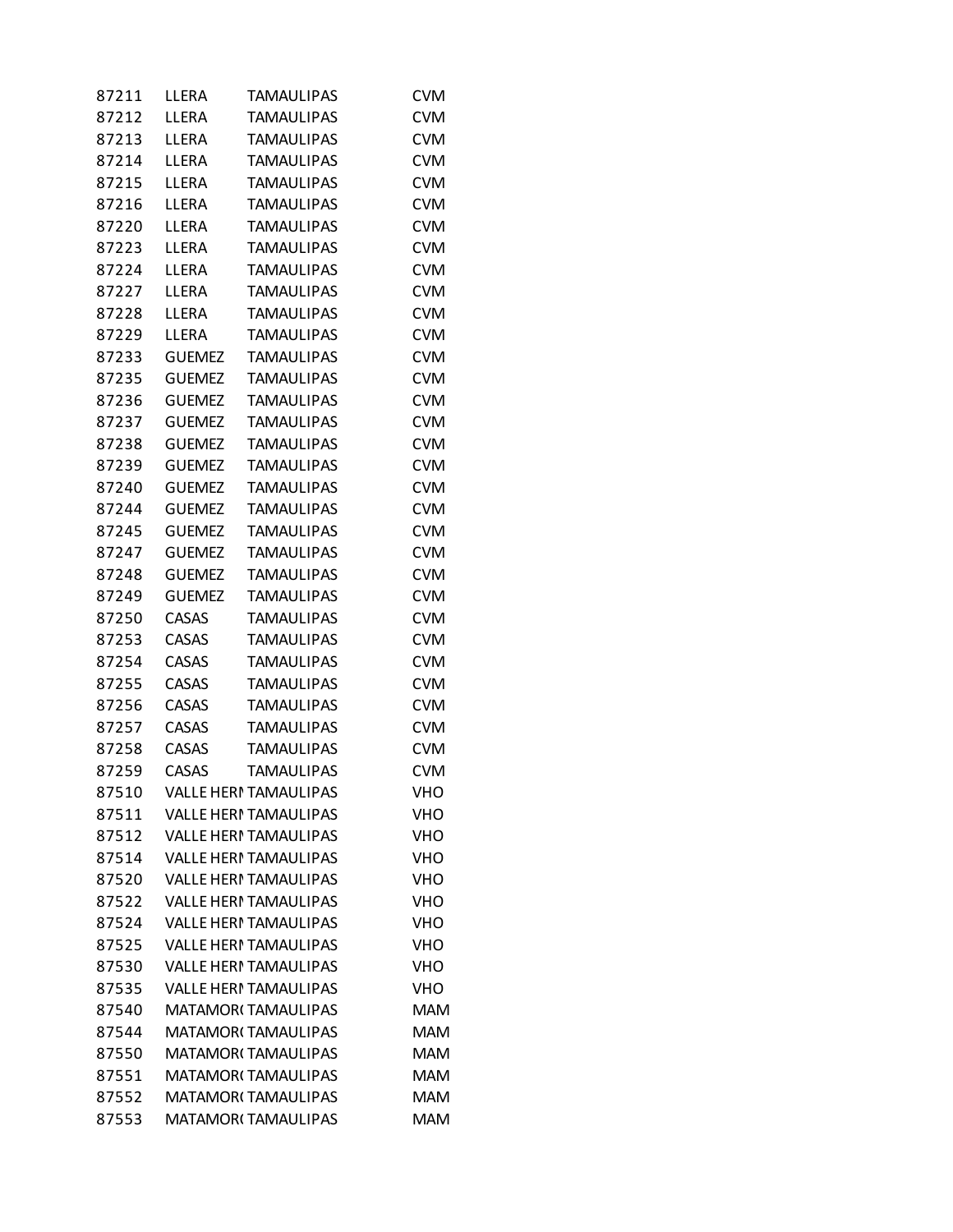| 87554 |                | MATAMORI TAMAULIPAS          | MAM        |
|-------|----------------|------------------------------|------------|
| 87555 |                | MATAMOR( TAMAULIPAS          | MAM        |
| 87557 |                | <b>MATAMORI TAMAULIPAS</b>   | <b>MAM</b> |
| 87558 |                | <b>MATAMORI TAMAULIPAS</b>   | <b>MAM</b> |
| 87559 |                | <b>MATAMORI TAMAULIPAS</b>   | <b>MAM</b> |
| 87560 |                | <b>MATAMORI TAMAULIPAS</b>   | <b>MAM</b> |
| 87563 |                | <b>MATAMORI TAMAULIPAS</b>   | <b>MAM</b> |
| 87564 |                | <b>MATAMORI TAMAULIPAS</b>   | MAM        |
| 87565 |                | <b>MATAMORI TAMAULIPAS</b>   | <b>MAM</b> |
| 87569 |                | <b>MATAMORI TAMAULIPAS</b>   | <b>MAM</b> |
| 87570 |                | <b>MATAMORI TAMAULIPAS</b>   | <b>MAM</b> |
| 87577 |                | <b>MATAMORI TAMAULIPAS</b>   | <b>MAM</b> |
| 87580 |                | <b>MATAMORI TAMAULIPAS</b>   | <b>MAM</b> |
| 87585 |                | <b>MATAMORI TAMAULIPAS</b>   | MAM        |
| 87587 |                | <b>MATAMORI TAMAULIPAS</b>   | <b>MAM</b> |
| 87588 |                | <b>MATAMORI TAMAULIPAS</b>   | <b>MAM</b> |
| 87589 |                | <b>MATAMORI TAMAULIPAS</b>   | <b>MAM</b> |
| 87600 |                | SAN FERNAI TAMAULIPAS        | <b>SFO</b> |
| 87602 |                | SAN FERNAI TAMAULIPAS        | SFO        |
| 87604 |                | <b>SAN FERNAL TAMAULIPAS</b> | <b>SFO</b> |
| 87605 |                | SAN FERNAI TAMAULIPAS        | <b>SFO</b> |
| 87606 |                | SAN FERNAL TAMAULIPAS        | <b>SFO</b> |
| 87607 |                | <b>SAN FERNAI TAMAULIPAS</b> | <b>SFO</b> |
| 87610 |                | SAN FERNAI TAMAULIPAS        | SFO        |
| 87612 |                | SAN FERNAI TAMAULIPAS        | SFO        |
| 87613 |                | <b>SAN FERNAL TAMAULIPAS</b> | SFO        |
| 87614 |                | SAN FERNAI TAMAULIPAS        | <b>SFO</b> |
| 87616 |                | SAN FERNAI TAMAULIPAS        | <b>SFO</b> |
| 87617 |                | <b>SAN FERNAI TAMAULIPAS</b> | <b>SFO</b> |
| 87618 |                | SAN FERNAI TAMAULIPAS        | SFO        |
| 87619 |                | SAN FERNAI TAMAULIPAS        | SFO        |
| 87620 |                | SAN FERNAL TAMAULIPAS        | <b>SFO</b> |
| 87622 |                | <b>SAN FERNAI TAMAULIPAS</b> | <b>SFO</b> |
| 87624 |                | <b>SAN FERNAI TAMAULIPAS</b> | <b>SFO</b> |
| 87625 |                | <b>SAN FERNAI TAMAULIPAS</b> | <b>SFO</b> |
| 87626 |                | <b>SAN FERNAI TAMAULIPAS</b> | <b>SFO</b> |
| 87627 |                | <b>SAN FERNAI TAMAULIPAS</b> | <b>SFO</b> |
| 87628 |                | <b>SAN FERNAI TAMAULIPAS</b> | <b>SFO</b> |
| 87629 |                | <b>SAN FERNAI TAMAULIPAS</b> | <b>SFO</b> |
| 87630 |                | <b>SAN FERNAI TAMAULIPAS</b> | SFO        |
| 87636 |                | <b>SAN FERNAI TAMAULIPAS</b> | SFO        |
| 87800 | <b>HIDALGO</b> | <b>TAMAULIPAS</b>            | <b>CVM</b> |
| 87801 |                | HIDALGO TAMAULIPAS           | <b>CVM</b> |
| 87803 | HIDALGO        | <b>TAMAULIPAS</b>            | <b>CVM</b> |
| 87804 | HIDALGO        | <b>TAMAULIPAS</b>            | <b>CVM</b> |
| 87805 | <b>HIDALGO</b> | <b>TAMAULIPAS</b>            | <b>CVM</b> |
| 87806 | <b>HIDALGO</b> | <b>TAMAULIPAS</b>            | <b>CVM</b> |
| 87808 | <b>HIDALGO</b> | <b>TAMAULIPAS</b>            | <b>CVM</b> |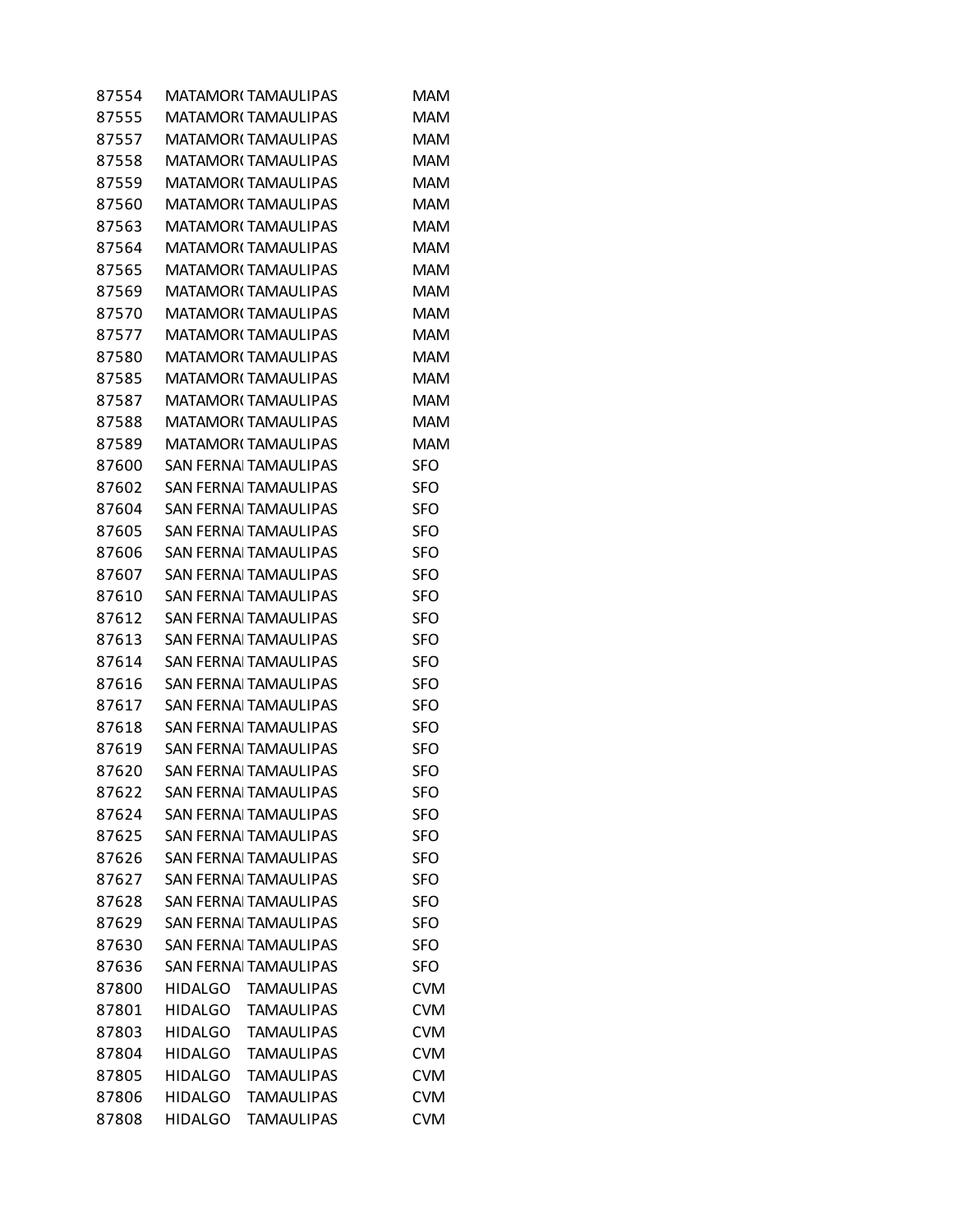| 87810 | <b>HIDALGO</b>  | <b>TAMAULIPAS</b>           | <b>CVM</b> |
|-------|-----------------|-----------------------------|------------|
| 87813 | <b>HIDALGO</b>  | <b>TAMAULIPAS</b>           | <b>CVM</b> |
| 87816 | <b>HIDALGO</b>  | <b>TAMAULIPAS</b>           | <b>CVM</b> |
| 87819 | <b>HIDALGO</b>  | <b>TAMAULIPAS</b>           | <b>CVM</b> |
| 87820 | <b>HIDALGO</b>  | <b>TAMAULIPAS</b>           | <b>CVM</b> |
| 87822 | <b>HIDALGO</b>  | <b>TAMAULIPAS</b>           | <b>CVM</b> |
| 87823 | <b>HIDALGO</b>  | <b>TAMAULIPAS</b>           | <b>CVM</b> |
| 87824 | <b>HIDALGO</b>  | <b>TAMAULIPAS</b>           | <b>CVM</b> |
| 87825 | <b>HIDALGO</b>  | <b>TAMAULIPAS</b>           | <b>CVM</b> |
| 87826 | <b>HIDALGO</b>  | <b>TAMAULIPAS</b>           | <b>CVM</b> |
| 87827 | <b>HIDALGO</b>  | <b>TAMAULIPAS</b>           | <b>CVM</b> |
| 87829 | <b>HIDALGO</b>  | <b>TAMAULIPAS</b>           | <b>CVM</b> |
| 87830 | <b>HIDALGO</b>  | <b>TAMAULIPAS</b>           | <b>CVM</b> |
| 87831 | <b>HIDALGO</b>  | <b>TAMAULIPAS</b>           | <b>CVM</b> |
| 87832 | <b>HIDALGO</b>  | <b>TAMAULIPAS</b>           | <b>CVM</b> |
| 87834 | <b>HIDALGO</b>  | <b>TAMAULIPAS</b>           | <b>CVM</b> |
| 87835 | <b>HIDALGO</b>  | <b>TAMAULIPAS</b>           | <b>CVM</b> |
| 87840 | <b>HIDALGO</b>  | <b>TAMAULIPAS</b>           | <b>CVM</b> |
| 87841 | <b>HIDALGO</b>  | <b>TAMAULIPAS</b>           | <b>CVM</b> |
| 87843 | <b>HIDALGO</b>  | <b>TAMAULIPAS</b>           | <b>CVM</b> |
| 87844 | <b>HIDALGO</b>  | <b>TAMAULIPAS</b>           | <b>CVM</b> |
| 87848 | <b>HIDALGO</b>  | <b>TAMAULIPAS</b>           | <b>CVM</b> |
| 87849 | <b>HIDALGO</b>  | <b>TAMAULIPAS</b>           | <b>CVM</b> |
| 87853 | <b>HIDALGO</b>  | <b>TAMAULIPAS</b>           | <b>CVM</b> |
| 87854 | <b>HIDALGO</b>  | <b>TAMAULIPAS</b>           | <b>CVM</b> |
| 87858 | <b>HIDALGO</b>  | <b>TAMAULIPAS</b>           | <b>CVM</b> |
| 87860 | <b>MAINERO</b>  | <b>TAMAULIPAS</b>           | <b>CVM</b> |
| 87865 | <b>MAINERO</b>  | <b>TAMAULIPAS</b>           | <b>CVM</b> |
| 87870 | <b>MAINERO</b>  | <b>TAMAULIPAS</b>           | <b>CVM</b> |
| 87873 | <b>MAINERO</b>  | <b>TAMAULIPAS</b>           | <b>CVM</b> |
| 87875 | <b>MAINERO</b>  | <b>TAMAULIPAS</b>           | <b>CVM</b> |
| 88660 | <b>REYNOSA</b>  | <b>TAMAULIPAS</b>           | <b>REX</b> |
| 88810 |                 | <b>RIO BRAVO TAMAULIPAS</b> | <b>REX</b> |
| 88850 | REYNOSA         | <b>TAMAULIPAS</b>           | <b>REX</b> |
| 88866 | REYNOSA         | <b>TAMAULIPAS</b>           | <b>REX</b> |
| 89610 | <b>ALTAMIRA</b> | <b>TAMAULIPAS</b>           | <b>TAM</b> |
| 89650 | <b>ALTAMIRA</b> | <b>TAMAULIPAS</b>           | <b>TAM</b> |
| 89670 | ALDAMA          | <b>TAMAULIPAS</b>           | <b>TAM</b> |
| 89672 | <b>ALDAMA</b>   | <b>TAMAULIPAS</b>           | <b>TAM</b> |
| 89673 | ALDAMA          | <b>TAMAULIPAS</b>           | <b>TAM</b> |
| 89674 | <b>ALDAMA</b>   | <b>TAMAULIPAS</b>           | <b>TAM</b> |
| 89675 | <b>ALDAMA</b>   | <b>TAMAULIPAS</b>           | <b>TAM</b> |
| 89676 | ALDAMA          | <b>TAMAULIPAS</b>           | <b>TAM</b> |
| 89677 | <b>ALDAMA</b>   | <b>TAMAULIPAS</b>           | <b>TAM</b> |
| 89678 | <b>ALDAMA</b>   | <b>TAMAULIPAS</b>           | <b>TAM</b> |
| 89679 | ALDAMA          | <b>TAMAULIPAS</b>           | <b>TAM</b> |
| 89700 | <b>GONZALEZ</b> | <b>TAMAULIPAS</b>           | <b>TAM</b> |
| 89703 |                 | <b>GONZALEZ TAMAULIPAS</b>  | <b>TAM</b> |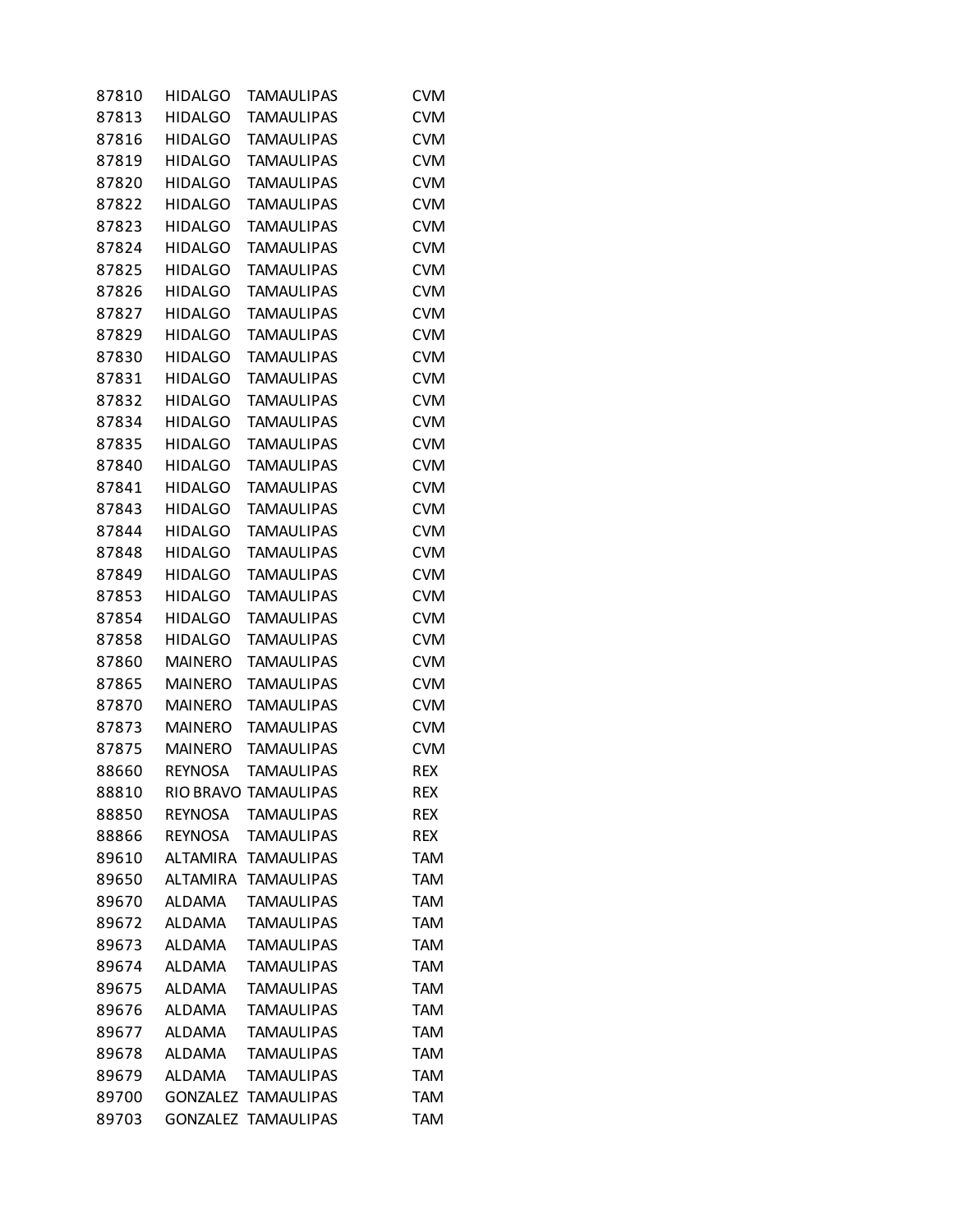| 89704 |                           | GONZALEZ TAMAULIPAS        | <b>TAM</b> |
|-------|---------------------------|----------------------------|------------|
| 89705 |                           | GONZALEZ TAMAULIPAS        | <b>TAM</b> |
| 89706 |                           | GONZALEZ TAMAULIPAS        | <b>TAM</b> |
| 89707 |                           | GONZALEZ TAMAULIPAS        | TAM        |
| 89710 |                           | <b>GONZALEZ TAMAULIPAS</b> | <b>TAM</b> |
| 89712 | GONZALEZ                  | <b>TAMAULIPAS</b>          | <b>TAM</b> |
| 89713 |                           | GONZALEZ TAMAULIPAS        | <b>TAM</b> |
| 89715 |                           | GONZALEZ TAMAULIPAS        | <b>TAM</b> |
| 89716 |                           | <b>GONZALEZ TAMAULIPAS</b> | <b>TAM</b> |
| 89720 |                           | GONZALEZ TAMAULIPAS        | TAM        |
| 89723 |                           | GONZALEZ TAMAULIPAS        | <b>TAM</b> |
| 89724 | GONZALEZ                  | <b>TAMAULIPAS</b>          | <b>TAM</b> |
| 89725 |                           | GONZALEZ TAMAULIPAS        | <b>TAM</b> |
| 89726 |                           | GONZALEZ TAMAULIPAS        | <b>TAM</b> |
| 89727 |                           | GONZALEZ TAMAULIPAS        | <b>TAM</b> |
| 89729 |                           | GONZALEZ TAMAULIPAS        | <b>TAM</b> |
| 89730 |                           | GONZALEZ TAMAULIPAS        | <b>TAM</b> |
| 89731 | GONZALEZ                  | <b>TAMAULIPAS</b>          | <b>TAM</b> |
| 89732 |                           | GONZALEZ TAMAULIPAS        | <b>TAM</b> |
| 89734 |                           | <b>GONZALEZ TAMAULIPAS</b> | <b>TAM</b> |
| 89735 | GONZALEZ                  | <b>TAMAULIPAS</b>          | <b>TAM</b> |
| 89736 |                           | GONZALEZ TAMAULIPAS        | <b>TAM</b> |
| 89740 | <b>GONZALEZ</b>           | <b>TAMAULIPAS</b>          | <b>TAM</b> |
| 89744 | GONZALEZ                  | <b>TAMAULIPAS</b>          | <b>TAM</b> |
| 89746 |                           | GONZALEZ TAMAULIPAS        | <b>TAM</b> |
| 90006 | TLAXCALA                  | <b>TLAXCALA</b>            | <b>TXL</b> |
| 90019 | TLAXCALA                  | <b>TLAXCALA</b>            | <b>TXL</b> |
| 90020 | TLAXCALA                  | <b>TLAXCALA</b>            | <b>TXL</b> |
| 90040 | <b>TLAXCALA</b>           | <b>TLAXCALA</b>            | <b>TXL</b> |
| 90080 | TLAXCALA                  | <b>TLAXCALA</b>            | <b>TXL</b> |
| 90110 | TLAXCALA                  | <b>TLAXCALA</b>            | <b>TXL</b> |
| 90112 | TLAXCALA                  | <b>TLAXCALA</b>            | <b>TXL</b> |
| 90120 | IXTACUIXTI TLAXCALA       |                            | SMT        |
| 90140 | PANOTLA                   | <b>TLAXCALA</b>            | <b>TXL</b> |
| 90145 | <b>PANOTLA</b>            | <b>TLAXCALA</b>            | <b>TXL</b> |
| 90147 | <b>PANOTLA</b>            | <b>TLAXCALA</b>            | <b>SMT</b> |
| 90150 | <b>PANOTLA</b>            | <b>TLAXCALA</b>            | <b>TXL</b> |
| 90160 | <b>TOTOLAC</b>            | <b>TLAXCALA</b>            | <b>TXL</b> |
| 90163 | <b>TOTOLAC</b>            | <b>TLAXCALA</b>            | <b>TXL</b> |
| 90164 | <b>TOTOLAC</b>            | <b>TLAXCALA</b>            | <b>TXL</b> |
| 90165 | <b>TOTOLAC</b>            | <b>TLAXCALA</b>            | <b>TXL</b> |
| 90166 | <b>TOTOLAC</b>            | <b>TLAXCALA</b>            | <b>TXL</b> |
| 90168 | <b>TOTOLAC</b>            | <b>TLAXCALA</b>            | <b>TXL</b> |
| 90170 | <b>TOTOLAC</b>            | <b>TLAXCALA</b>            | <b>TXL</b> |
| 90180 | <b>TEPEYANCC TLAXCALA</b> |                            | <b>TXL</b> |
| 90182 | <b>TEPEYANCC TLAXCALA</b> |                            | <b>TXL</b> |
| 90193 | SANTA ISAB TLAXCALA       |                            | <b>TXL</b> |
| 90194 | SANTA ISAB TLAXCALA       |                            | <b>TXL</b> |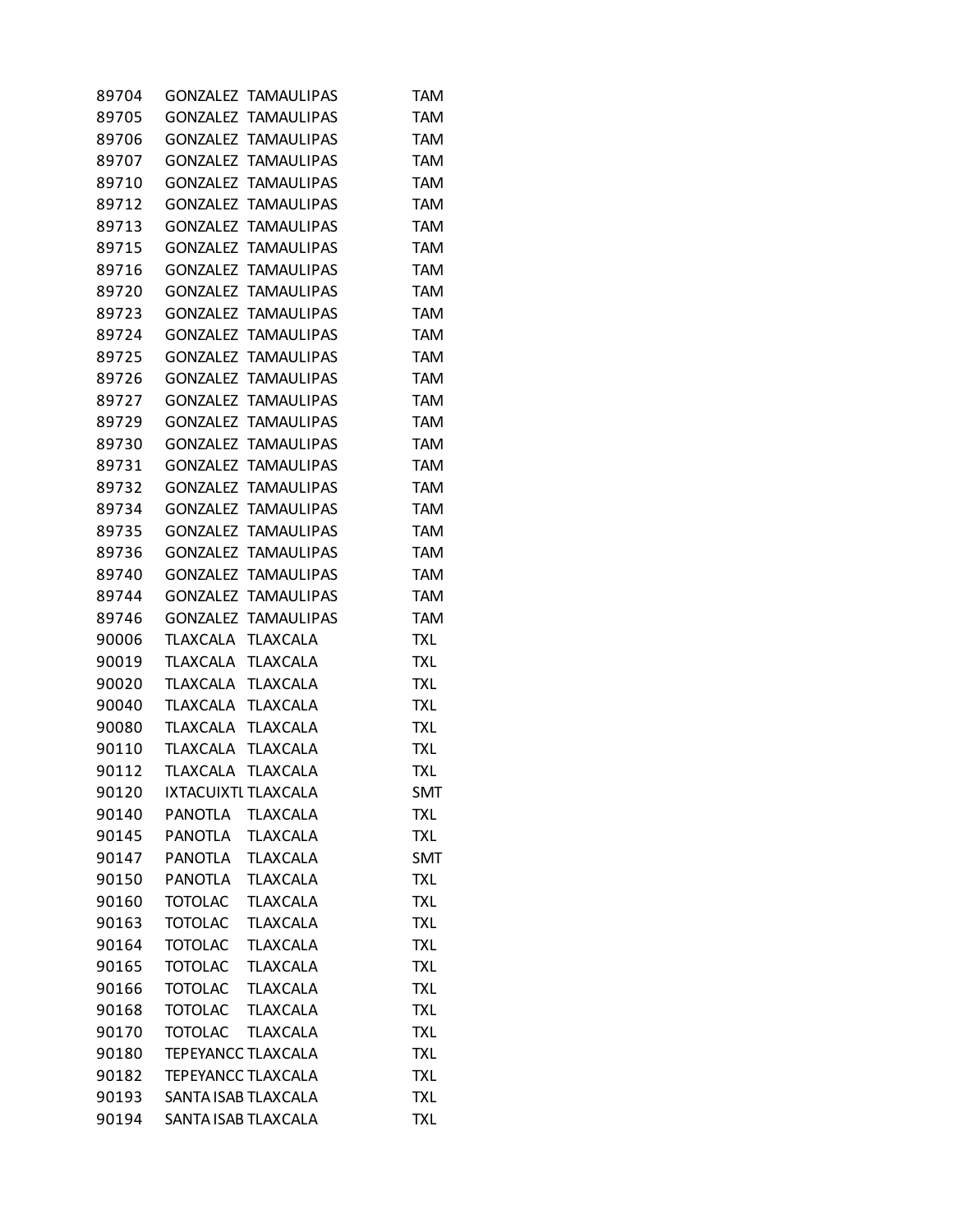| 90195 | SAN JUAN F TLAXCALA |                 | TXL        |
|-------|---------------------|-----------------|------------|
| 90200 | CALPULALF TLAXCALA  |                 | <b>MXE</b> |
| 90202 | CALPULALF TLAXCALA  |                 | <b>MXE</b> |
| 90203 | CALPULALF TLAXCALA  |                 | <b>MXE</b> |
| 90204 | CALPULALF TLAXCALA  |                 | <b>MXE</b> |
| 90205 | CALPULALF TLAXCALA  |                 | <b>MXE</b> |
| 90207 | CALPULALF TLAXCALA  |                 | <b>MXE</b> |
| 90208 | CALPULALF TLAXCALA  |                 | <b>MXE</b> |
| 90210 | CALPULALF TLAXCALA  |                 | <b>MXE</b> |
| 90213 | CALPULALF TLAXCALA  |                 | <b>MXE</b> |
| 90214 | CALPULALF TLAXCALA  |                 | <b>MXE</b> |
| 90218 | CALPULALF TLAXCALA  |                 | <b>MXE</b> |
| 90220 | CALPULALF TLAXCALA  |                 | <b>MXE</b> |
| 90222 | CALPULALF TLAXCALA  |                 | <b>MXE</b> |
| 90224 | CALPULALF TLAXCALA  |                 | <b>MXE</b> |
| 90225 | CALPULALF TLAXCALA  |                 | <b>MXE</b> |
| 90226 | CALPULALF TLAXCALA  |                 | <b>MXE</b> |
| 90230 | SANCTORUI TLAXCALA  |                 | <b>APO</b> |
| 90231 | SANCTORUI TLAXCALA  |                 | APO        |
| 90240 | HUEYOTLIP TLAXCALA  |                 | APO        |
| 90241 | HUEYOTLIP TLAXCALA  |                 | <b>APO</b> |
| 90250 | TLAXCO              | <b>TLAXCALA</b> | APO        |
| 90255 | TLAXCO              | <b>TLAXCALA</b> | <b>APO</b> |
| 90256 | TLAXCO              | <b>TLAXCALA</b> | <b>APO</b> |
| 90260 | TLAXCO              | <b>TLAXCALA</b> | APO        |
| 90263 | <b>TLAXCO</b>       | <b>TLAXCALA</b> | APO        |
| 90264 | <b>TLAXCO</b>       | <b>TLAXCALA</b> | <b>APO</b> |
| 90270 | <b>TLAXCO</b>       | <b>TLAXCALA</b> | <b>APO</b> |
| 90280 | NANACAMI TLAXCALA   |                 | <b>SMT</b> |
| 90290 | ESPANITA            | <b>TLAXCALA</b> | <b>SMT</b> |
| 90319 | APIZACO             | <b>TLAXCALA</b> | APO        |
| 90320 | APIZACO             | <b>TLAXCALA</b> | <b>APO</b> |
| 90323 | APIZACO             | TLAXCALA        | <b>APO</b> |
| 90329 | APIZACO             | <b>TLAXCALA</b> | APO        |
| 90330 | <b>APIZACO</b>      | <b>TLAXCALA</b> | APO        |
| 90340 | APIZACO             | <b>TLAXCALA</b> | <b>APO</b> |
| 90341 | APIZACO             | <b>TLAXCALA</b> | <b>APO</b> |
| 90342 | <b>APIZACO</b>      | <b>TLAXCALA</b> | <b>APO</b> |
| 90347 | <b>APIZACO</b>      | <b>TLAXCALA</b> | <b>APO</b> |
| 90350 | APIZACO             | <b>TLAXCALA</b> | APO        |
| 90354 | <b>APIZACO</b>      | <b>TLAXCALA</b> | APO        |
| 90355 | <b>APIZACO</b>      | <b>TLAXCALA</b> | <b>APO</b> |
| 90356 | APIZACO             | <b>TLAXCALA</b> | <b>APO</b> |
| 90357 | <b>APIZACO</b>      | <b>TLAXCALA</b> | <b>APO</b> |
| 90358 | <b>APIZACO</b>      | <b>TLAXCALA</b> | <b>APO</b> |
| 90360 | APIZACO             | <b>TLAXCALA</b> | APO        |
| 90370 | <b>APIZACO</b>      | <b>TLAXCALA</b> | APO        |
| 90378 | APIZACO             | <b>TLAXCALA</b> | <b>APO</b> |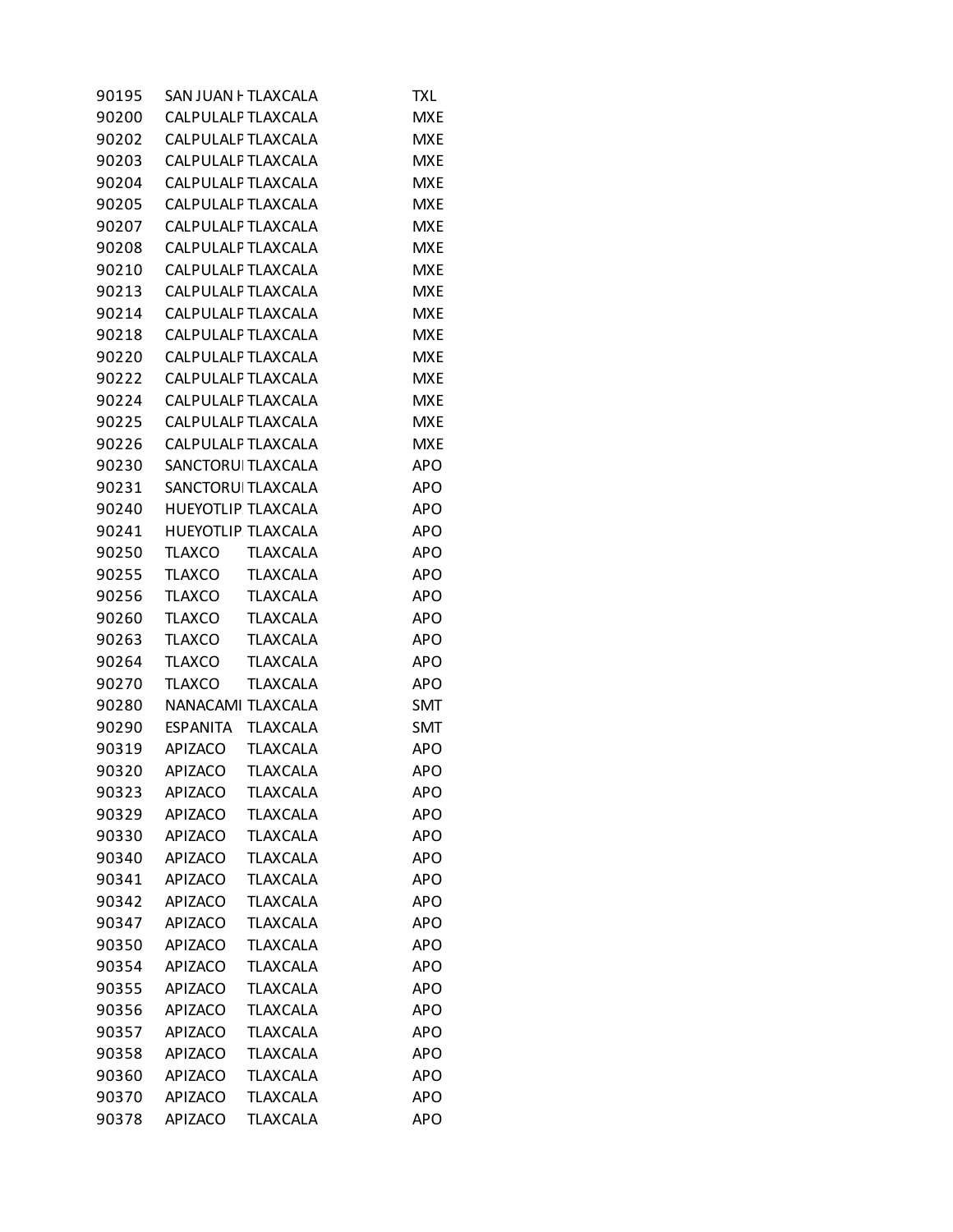| 90380 | APIZACO<br>TLAXCALA        | APO        |
|-------|----------------------------|------------|
| 90401 | <b>TLAXCALA</b><br>APIZACO | <b>APO</b> |
| 90402 | <b>TLAXCALA</b><br>APIZACO | <b>APO</b> |
| 90403 | APIZACO<br><b>TLAXCALA</b> | <b>APO</b> |
| 90405 | APIZACO<br><b>TLAXCALA</b> | <b>APO</b> |
| 90406 | <b>TLAXCALA</b><br>APIZACO | <b>APO</b> |
| 90407 | APIZACO<br><b>TLAXCALA</b> | <b>APO</b> |
| 90410 | ATLANGATI TLAXCALA         | <b>APO</b> |
| 90420 | MUNOZ DE TLAXCALA          | <b>APO</b> |
| 90421 | MUNOZ DE TLAXCALA          | <b>APO</b> |
| 90430 | TETLA DE L/ TLAXCALA       | <b>APO</b> |
| 90432 | TETLA DE L/ TLAXCALA       | <b>APO</b> |
| 90433 | TETLA DE L/ TLAXCALA       | <b>APO</b> |
| 90434 | TETLA DE L/ TLAXCALA       | <b>APO</b> |
| 90435 | TETLA DE L/ TLAXCALA       | <b>APO</b> |
| 90440 | XALTOCAN TLAXCALA          | <b>APO</b> |
| 90445 | SAN LUCAS TLAXCALA         | <b>APO</b> |
| 90447 | SAN LUCAS TLAXCALA         | <b>APO</b> |
| 90450 | YAUHQUEN TLAXCALA          | <b>APO</b> |
| 90454 | YAUHQUEN TLAXCALA          | <b>APO</b> |
| 90460 | XALOZTOC TLAXCALA          | <b>APO</b> |
| 90480 | TOCATLAN TLAXCALA          | <b>APO</b> |
| 90490 | <b>TZOMPANT TLAXCALA</b>   | <b>APO</b> |
| 90491 | <b>TZOMPANT TLAXCALA</b>   | <b>APO</b> |
| 90493 | <b>TZOMPANT TLAXCALA</b>   | <b>APO</b> |
| 90495 | SAN JOSE TI TLAXCALA       | <b>APO</b> |
| 90496 | SAN JOSE TI TLAXCALA       | <b>APO</b> |
| 90500 | HUAMANTI TLAXCALA          | <b>APO</b> |
| 90502 | <b>HUAMANTI TLAXCALA</b>   | <b>APO</b> |
| 90503 | HUAMANTI TLAXCALA          | <b>APO</b> |
| 90505 | HUAMANTI TLAXCALA          | <b>APO</b> |
| 90506 | HUAMANTI TLAXCALA          | <b>APO</b> |
| 90507 | HUAMANTI TLAXCALA          | <b>APO</b> |
| 90508 | HUAMANTI TLAXCALA          | <b>APO</b> |
| 90510 | HUAMANTI TLAXCALA          | <b>APO</b> |
| 90513 | HUAMANTI TLAXCALA          | <b>APO</b> |
| 90515 | HUAMANTI TLAXCALA          | <b>APO</b> |
| 90526 | HUAMANTI TLAXCALA          | <b>APO</b> |
| 90527 | HUAMANTI TLAXCALA          | <b>APO</b> |
| 90530 | HUAMANTI TLAXCALA          | <b>APO</b> |
| 90540 | <b>TERRENATE TLAXCALA</b>  | <b>APO</b> |
| 90545 | LAZARO CAI TLAXCALA        | <b>APO</b> |
| 90547 | EMILIANO 2 TLAXCALA        | <b>TXL</b> |
| 90550 | ATLTZAYAN TLAXCALA         | <b>APO</b> |
| 90555 | ATLTZAYAN TLAXCALA         | <b>APO</b> |
| 90560 | CUAPIAXTL TLAXCALA         | <b>APO</b> |
| 90570 | EL CARMEN TLAXCALA         | <b>APO</b> |
| 90580 | TLAXCALA<br><b>IXTENCO</b> | <b>APO</b> |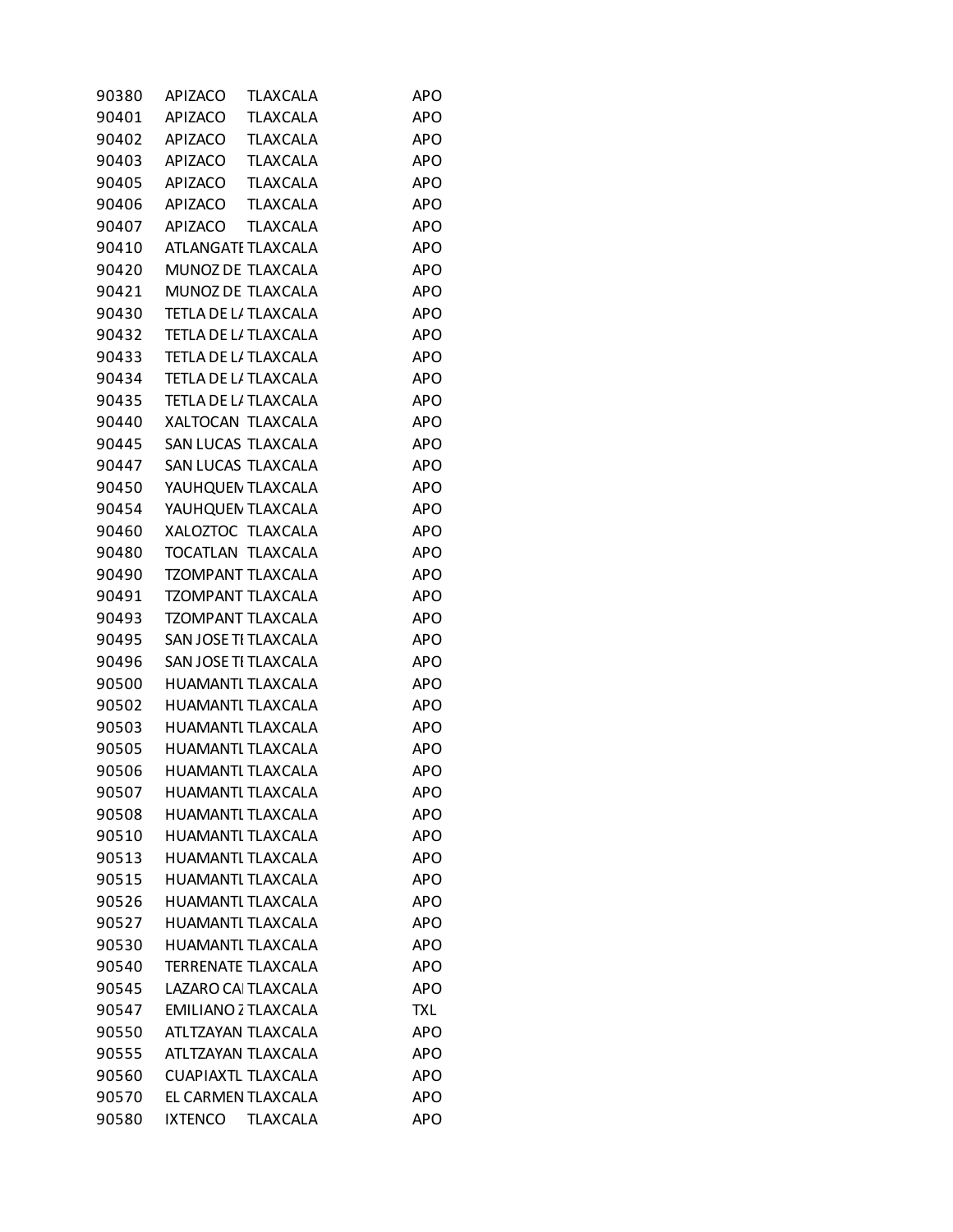| 90590 | ZILTLALTEP TLAXCALA       | APO             |
|-------|---------------------------|-----------------|
| 90605 | APETATITLA TLAXCALA       | <b>TXL</b>      |
| 90606 | APETATITLA TLAXCALA       | <b>TXL</b>      |
| 90608 | APETATITLA TLAXCALA       | <b>TXL</b>      |
| 90620 | AMAXAC DI TLAXCALA        | <b>TXL</b>      |
| 90640 | SANTA CRU TLAXCALA        | <b>TXL</b>      |
| 90650 | SANTA CRU TLAXCALA        | TXL             |
| 90660 | CUAXOMUI TLAXCALA         | APO             |
| 90670 | CONTLA DE TLAXCALA        | <b>TXL</b>      |
| 90680 | CONTLA DE TLAXCALA        | <b>TXL</b>      |
| 90690 | CONTLA DE TLAXCALA        | <b>TXL</b>      |
| 90692 | CONTLA DE TLAXCALA        | <b>TXL</b>      |
| 90700 | TEPETITLA I TLAXCALA      | SMT             |
| 90710 | NATIVITAS TLAXCALA        | TXL             |
| 90712 | NATIVITAS TLAXCALA        | <b>TXL</b>      |
| 90715 | NATIVITAS TLAXCALA        | <b>TXL</b>      |
| 90718 | NATIVITAS TLAXCALA        | <b>TXL</b>      |
| 90721 | NATIVITAS TLAXCALA        | <b>TXL</b>      |
| 90725 | SANTA APO TLAXCALA        | TXL             |
| 90730 | <b>TETLATLAH TLAXCALA</b> | TXL             |
| 90733 | <b>TETLATLAH TLAXCALA</b> | <b>TXL</b>      |
| 90734 | <b>TETLATLAH TLAXCALA</b> | <b>TXL</b>      |
| 90735 | SAN DAMIA TLAXCALA        | <b>TXL</b>      |
| 90736 | SAN DAMIA TLAXCALA        | <b>TXL</b>      |
| 90738 | SAN JERONI TLAXCALA       | TXL             |
| 90740 | ZACATELCO TLAXCALA        | TXL             |
| 90750 | ZACATELCO TLAXCALA        | <b>TXL</b>      |
| 90754 | ZACATELCO TLAXCALA        | <b>TXL</b>      |
| 90760 | <b>SAN LOREN TLAXCALA</b> | <b>TXL</b>      |
| 90770 | SANTA CAT, TLAXCALA       | <b>TXL</b>      |
| 90780 | XICOHTZIN TLAXCALA        | PU5             |
| 90791 | PAPALOTLA TLAXCALA        | PU <sub>5</sub> |
| 90804 | CHIAUTEMI TLAXCALA        | TXL             |
| 90805 | CHIAUTEMI TLAXCALA        | TXL             |
| 90806 | CHIAUTEMI TLAXCALA        | <b>TXL</b>      |
| 90810 | CHIAUTEMI TLAXCALA        | <b>TXL</b>      |
| 90820 | CHIAUTEMI TLAXCALA        | TXL             |
| 90821 | CHIAUTEMI TLAXCALA        | <b>TXL</b>      |
| 90830 | LA MAGDAI TLAXCALA        | <b>TXL</b>      |
| 90833 | LA MAGDAI TLAXCALA        | <b>TXL</b>      |
| 90835 | LA MAGDAI TLAXCALA        | TXL             |
| 90843 | <b>SAN FRANC TLAXCALA</b> | <b>TXL</b>      |
| 90845 | <b>SAN FRANC TLAXCALA</b> | TXL             |
| 90850 | <b>TEOLOCHO TLAXCALA</b>  | TXL             |
| 90855 | <b>TEOLOCHO TLAXCALA</b>  | <b>TXL</b>      |
| 90860 | <b>ACUAMAN/ TLAXCALA</b>  | TXL             |
| 90867 | SANTA CRU TLAXCALA        | <b>TXL</b>      |
| 90870 | MAZATECO TLAXCALA         | PU <sub>5</sub> |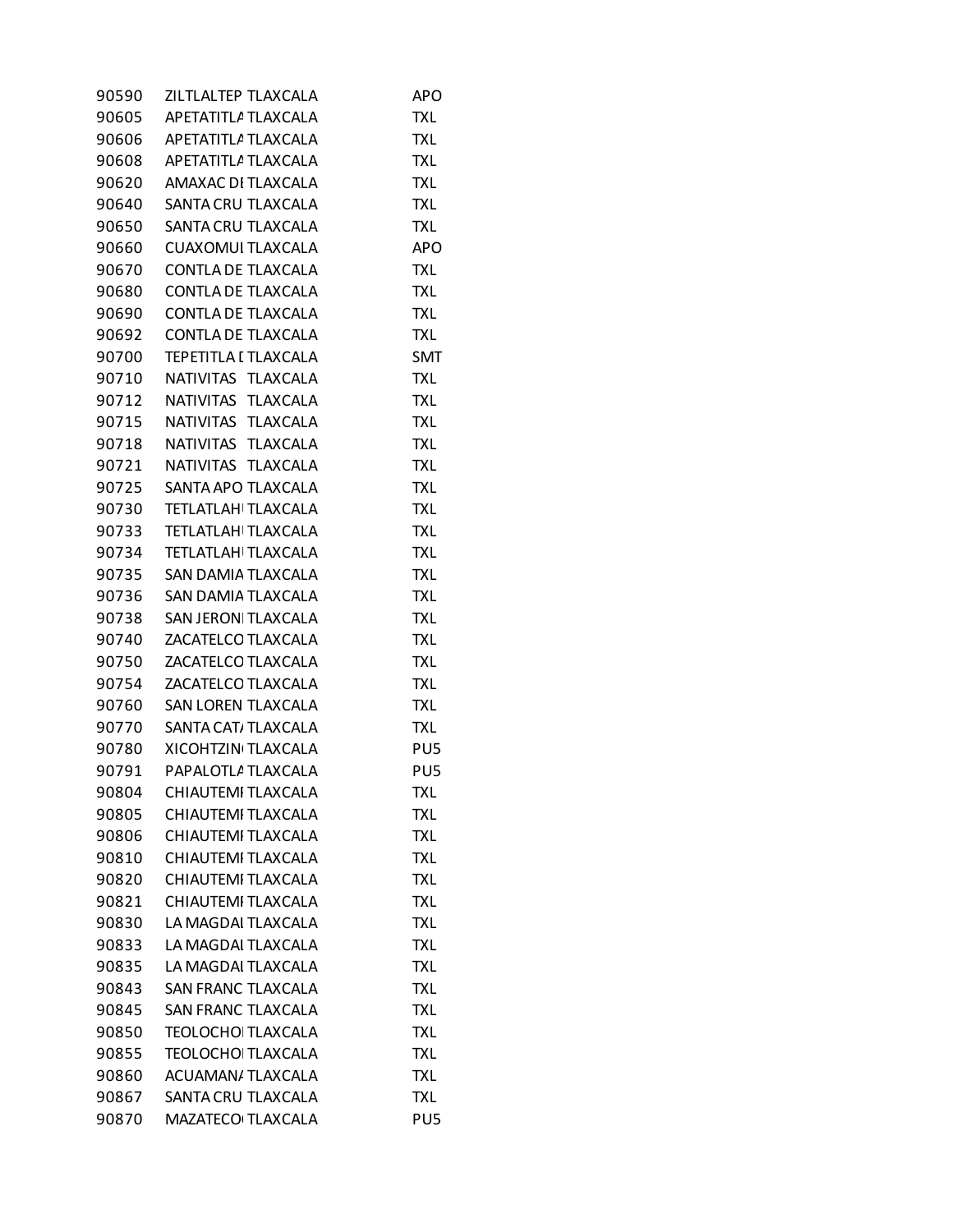| 90880 | TENANCINC TLAXCALA        |                 | PU <sub>5</sub> |
|-------|---------------------------|-----------------|-----------------|
| 90890 | SAN PABLO TLAXCALA        |                 | PU <sub>5</sub> |
| 90894 | <b>SAN PABLO TLAXCALA</b> |                 | PU <sub>5</sub> |
| 90895 | SAN PABLO TLAXCALA        |                 | PU <sub>5</sub> |
| 90896 | SAN PABLO TLAXCALA        |                 | PU <sub>5</sub> |
| 90897 | SAN PABLO TLAXCALA        |                 | PU <sub>5</sub> |
| 90920 | SAN PABLO TLAXCALA        |                 | PU <sub>5</sub> |
| 91203 | <b>XALAPA</b>             | <b>VERACRUZ</b> | <b>XAL</b>      |
| 91210 | XALAPA                    | VERACRUZ        | <b>XAL</b>      |
| 91213 | XALAPA                    | <b>VERACRUZ</b> | XAL             |
| 91214 | XALAPA                    | <b>VERACRUZ</b> | <b>XAL</b>      |
| 91220 | XALAPA                    | <b>VERACRUZ</b> | XAL             |
| 91223 | XALAPA                    | <b>VERACRUZ</b> | XAL             |
| 91226 | <b>XALAPA</b>             | <b>VERACRUZ</b> | <b>XAL</b>      |
| 91227 | <b>XALAPA</b>             | <b>VERACRUZ</b> | <b>XAL</b>      |
| 91230 | TLALNELHU VERACRUZ        |                 | <b>XAL</b>      |
| 91233 | <b>TLALNELHL VERACRUZ</b> |                 | <b>XAL</b>      |
| 91236 | TLALNELHU VERACRUZ        |                 | XAL             |
| 91237 | TLALNELHU VERACRUZ        |                 | XAL             |
| 91238 | TLALNELHU VERACRUZ        |                 | <b>XAL</b>      |
| 91239 | TLALNELHU VERACRUZ        |                 | <b>XAL</b>      |
| 91240 | <b>XICO</b>               | <b>VERACRUZ</b> | <b>XAL</b>      |
| 91241 | <b>XICO</b>               | VERACRUZ        | <b>XAL</b>      |
| 91243 | XICO                      | VERACRUZ        | XAL             |
| 91244 | <b>XICO</b>               | <b>VERACRUZ</b> | XAL             |
| 91245 | <b>XICO</b>               | <b>VERACRUZ</b> | <b>XAL</b>      |
| 91246 | <b>XICO</b>               | <b>VERACRUZ</b> | <b>XAL</b>      |
| 91247 | <b>XICO</b>               | <b>VERACRUZ</b> | XAL             |
| 91248 | <b>XICO</b>               | <b>VERACRUZ</b> | <b>XAL</b>      |
| 91249 | <b>XICO</b>               | VERACRUZ        | XAL             |
| 91252 | IXHUACAN VERACRUZ         |                 | XAL             |
|       | 91253 IXHUACAN VERACRUZ   |                 | <b>XAL</b>      |
| 91254 | IXHUACAN VERACRUZ         |                 | XAL             |
| 91255 | IXHUACAN VERACRUZ         |                 | XAL             |
| 91256 | IXHUACAN VERACRUZ         |                 | XAL             |
| 91257 | IXHUACAN VERACRUZ         |                 | XAL             |
| 91278 | PEROTE                    | VERACRUZ        | XAL             |
| 91284 | PEROTE                    | <b>VERACRUZ</b> | <b>XAL</b>      |
| 91285 | <b>PEROTE</b>             | VERACRUZ        | XAL             |
| 91288 | PEROTE                    | VERACRUZ        | XAL             |
| 91289 | PEROTE                    | VERACRUZ        | <b>XAL</b>      |
| 91310 | <b>BANDERILL VERACRUZ</b> |                 | <b>XAL</b>      |
| 91315 | RAFAEL LU( VERACRUZ       |                 | XAL             |
| 91322 | ACAJETE VERACRUZ          |                 | <b>XAL</b>      |
| 91323 | ACAJETE VERACRUZ          |                 | <b>VER</b>      |
| 91338 | LAS VIGAS I VERACRUZ      |                 | <b>VER</b>      |
| 91346 | VILLA ALDA VERACRUZ       |                 | XAL             |
| 91350 | TLACOLULA VERACRUZ        |                 | XAL             |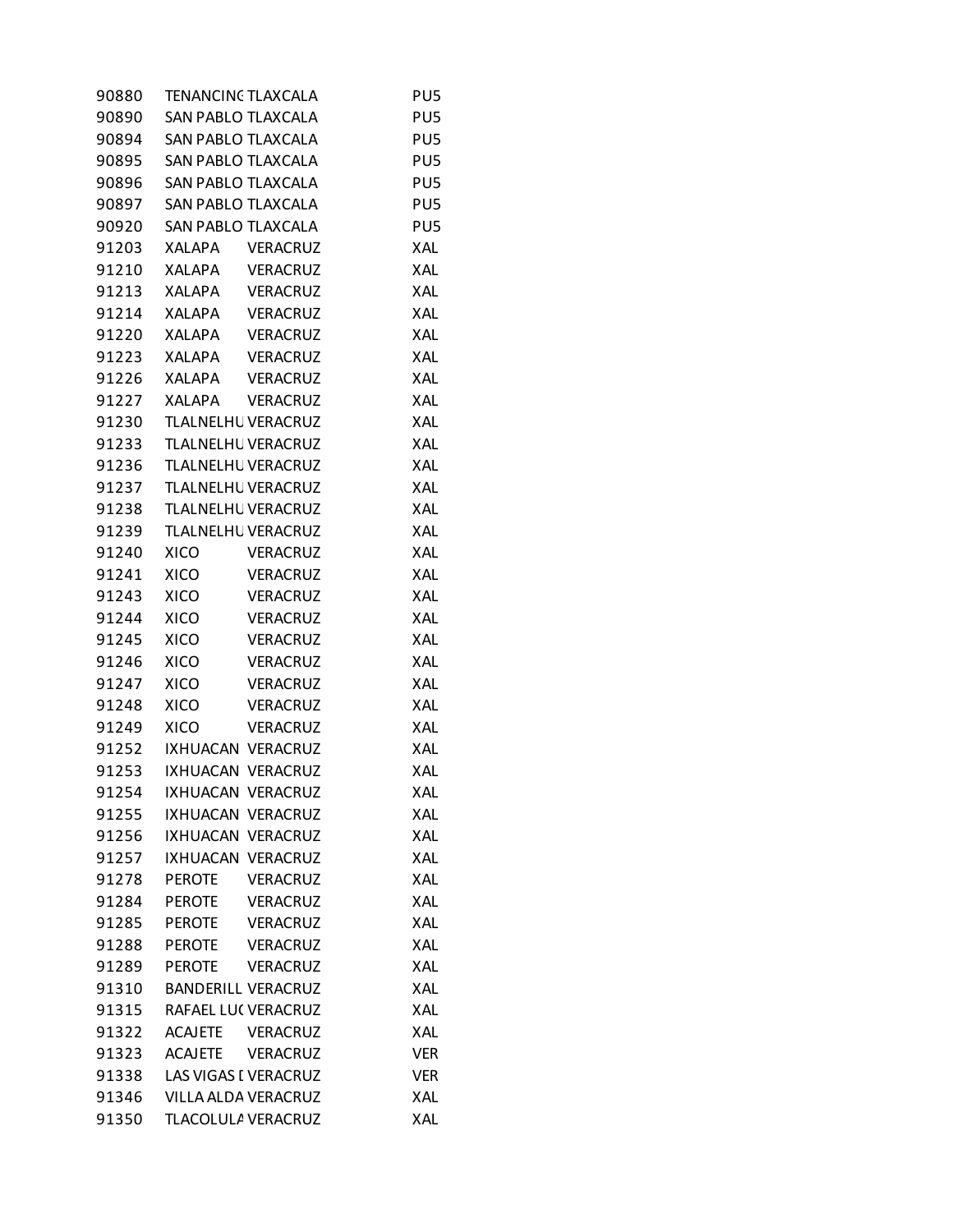| 91353 | TLACOLULA VERACRUZ         | <b>XAL</b> |
|-------|----------------------------|------------|
| 91354 | TLACOLULA VERACRUZ         | <b>XAL</b> |
| 91360 | TONAYAN VERACRUZ           | <b>XAL</b> |
| 91363 | TONAYAN VERACRUZ           | <b>VER</b> |
| 91364 | TONAYAN VERACRUZ           | XAL        |
| 91367 | TONAYAN VERACRUZ           | <b>VER</b> |
| 91370 | COACOATZI VERACRUZ         | XAL        |
| 91372 | COACOATZI VERACRUZ         | <b>XAL</b> |
| 91373 | COACOATZI VERACRUZ         | XAL        |
| 91374 | COACOATZI VERACRUZ         | XAL        |
| 91375 | <b>COACOATZI VERACRUZ</b>  | <b>XAL</b> |
| 91376 | COACOATZI VERACRUZ         | XAL        |
| 91377 | COACOATZI VERACRUZ         | XAL        |
| 91378 | COACOATZI VERACRUZ         | <b>XAL</b> |
| 91379 | COACOATZI VERACRUZ         | <b>XAL</b> |
| 91380 | JILOTEPEC VERACRUZ         | XAL        |
| 91382 | JILOTEPEC VERACRUZ         | <b>XAL</b> |
| 91383 | JILOTEPEC VERACRUZ         | XAL        |
| 91384 | JILOTEPEC VERACRUZ         | XAL        |
| 91385 | JILOTEPEC VERACRUZ         | <b>XAL</b> |
|       | 91389 JILOTEPEC VERACRUZ   | XAL        |
| 91390 | JILOTEPEC VERACRUZ         | XAL        |
| 91393 | JILOTEPEC VERACRUZ         | XAL        |
| 91394 | JILOTEPEC VERACRUZ         | XAL        |
| 91396 | JILOTEPEC VERACRUZ         | XAL        |
| 91400 | NAOLINCO VERACRUZ          | <b>XAL</b> |
| 91402 | NAOLINCO VERACRUZ          | XAL        |
| 91404 | NAOLINCO VERACRUZ          | XAL        |
| 91406 | NAOLINCO VERACRUZ          | XAL        |
| 91407 | NAOLINCO VERACRUZ          | XAL        |
| 91409 | NAOLINCO VERACRUZ          | XAL        |
| 91410 | MIAHUATL/ VERACRUZ         | XAL        |
| 91413 | MIAHUATL/ VERACRUZ         | XAL        |
| 91415 | MIAHUATL, VERACRUZ         | <b>XAL</b> |
| 91420 | ACATLAN VERACRUZ           | XAL        |
| 91440 | JUCHIQUE I VERACRUZ        | <b>MDT</b> |
| 91441 | <b>JUCHIQUE I VERACRUZ</b> | <b>MDT</b> |
| 91443 | <b>JUCHIQUE I VERACRUZ</b> | <b>MDT</b> |
| 91444 | JUCHIQUE I VERACRUZ        | <b>MDT</b> |
| 91445 | <b>JUCHIQUE I VERACRUZ</b> | <b>MDT</b> |
| 91446 | JUCHIQUE I VERACRUZ        | <b>MDT</b> |
| 91447 | JUCHIQUE I VERACRUZ        | <b>MDT</b> |
| 91448 | JUCHIQUE I VERACRUZ        | <b>MDT</b> |
| 91449 | JUCHIQUE I VERACRUZ        | <b>MDT</b> |
| 91450 | JUCHIQUE I VERACRUZ        | <b>MDT</b> |
| 91451 | JUCHIQUE I VERACRUZ        | XAL        |
| 91463 | ALTO LUCEI VERACRUZ        | XAL        |
| 91466 | ALTO LUCEI VERACRUZ        | XAL        |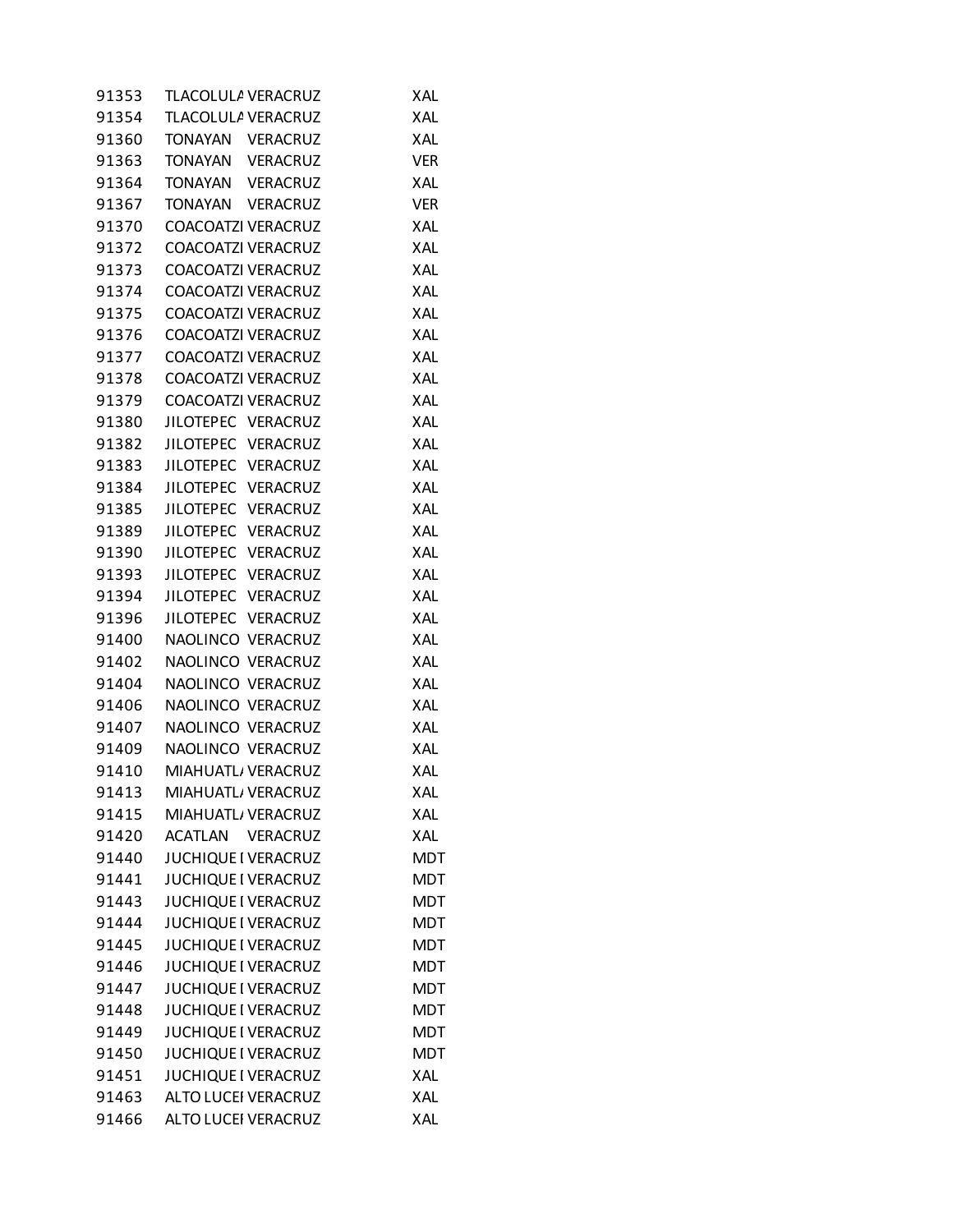| 91468 | <b>ALTO LUCEI VERACRUZ</b> |                 | XAL        |
|-------|----------------------------|-----------------|------------|
| 91470 | ALTO LUCEI VERACRUZ        |                 | <b>VER</b> |
| 91473 | ALTO LUCEI VERACRUZ        |                 | <b>VER</b> |
| 91475 | ALTO LUCEI VERACRUZ        |                 | <b>VER</b> |
| 91478 | <b>ALTO LUCEI VERACRUZ</b> |                 | <b>XAL</b> |
| 91482 | ACTOPAN VERACRUZ           |                 | XAL        |
| 91484 | ACTOPAN VERACRUZ           |                 | <b>VER</b> |
| 91485 | ACTOPAN VERACRUZ           |                 | <b>XAL</b> |
| 91486 | ACTOPAN VERACRUZ           |                 | <b>VER</b> |
| 91488 | ACTOPAN VERACRUZ           |                 | XAL        |
| 91492 | ACTOPAN VERACRUZ           |                 | <b>VER</b> |
| 91493 | ACTOPAN                    | <b>VERACRUZ</b> | <b>VER</b> |
| 91601 | COATEPEC VERACRUZ          |                 | XAL        |
| 91605 | COATEPEC VERACRUZ          |                 | <b>XAL</b> |
| 91609 | COATEPEC VERACRUZ          |                 | XAL        |
| 91610 | COATEPEC VERACRUZ          |                 | XAL        |
| 91611 | COATEPEC VERACRUZ          |                 | XAL        |
| 91615 | TEOCELO VERACRUZ           |                 | XAL        |
| 91618 | TEOCELO VERACRUZ           |                 | XAL        |
| 91619 | TEOCELO VERACRUZ           |                 | <b>XAL</b> |
| 91621 | <b>COSAUTLAI VERACRUZ</b>  |                 | XAL        |
| 91622 | COSAUTLAI VERACRUZ         |                 | XAL        |
| 91623 | <b>COSAUTLAI VERACRUZ</b>  |                 | XAL        |
| 91625 | <b>COSAUTLAI VERACRUZ</b>  |                 | XAL        |
| 91630 | <b>EMILIANO 2 VERACRUZ</b> |                 | XAL        |
| 91633 | <b>EMILIANO 2 VERACRUZ</b> |                 | <b>XAL</b> |
| 91634 | EMILIANO 2 VERACRUZ        |                 | XAL        |
| 91635 | EMILIANO 2 VERACRUZ        |                 | XAL        |
| 91636 | <b>EMILIANO 2 VERACRUZ</b> |                 | XAL        |
| 91639 | EMILIANO 2 VERACRUZ        |                 | XAL        |
| 91640 | EMILIANO 2 VERACRUZ        |                 | XAL        |
| 91643 | <b>EMILIANO 2 VERACRUZ</b> |                 | XAL        |
| 91644 | <b>EMILIANO 2 VERACRUZ</b> |                 | XAL        |
| 91646 | APAZAPAN VERACRUZ          |                 | XAL        |
| 91649 | APAZAPAN VERACRUZ          |                 | <b>XAL</b> |
| 91650 | PUENTE NA VERACRUZ         |                 | <b>VER</b> |
| 91652 | PUENTE NA VERACRUZ         |                 | <b>VER</b> |
| 91653 | PUENTE NA VERACRUZ         |                 | <b>VER</b> |
| 91654 | PUENTE NA VERACRUZ         |                 | <b>VER</b> |
| 91655 | PUENTE NA VERACRUZ         |                 | <b>VER</b> |
| 91656 | PUENTE NA VERACRUZ         |                 | <b>VER</b> |
| 91657 | PUENTE NA VERACRUZ         |                 | <b>VER</b> |
| 91658 | PUENTE NA VERACRUZ         |                 | <b>VER</b> |
| 91659 | PUENTE NA VERACRUZ         |                 | <b>VER</b> |
| 91660 | URSULO GA VERACRUZ         |                 | <b>VER</b> |
| 91661 | URSULO GA VERACRUZ         |                 | <b>VER</b> |
| 91663 | URSULO GA VERACRUZ         |                 | <b>VER</b> |
| 91664 | URSULO GA VERACRUZ         |                 | <b>VER</b> |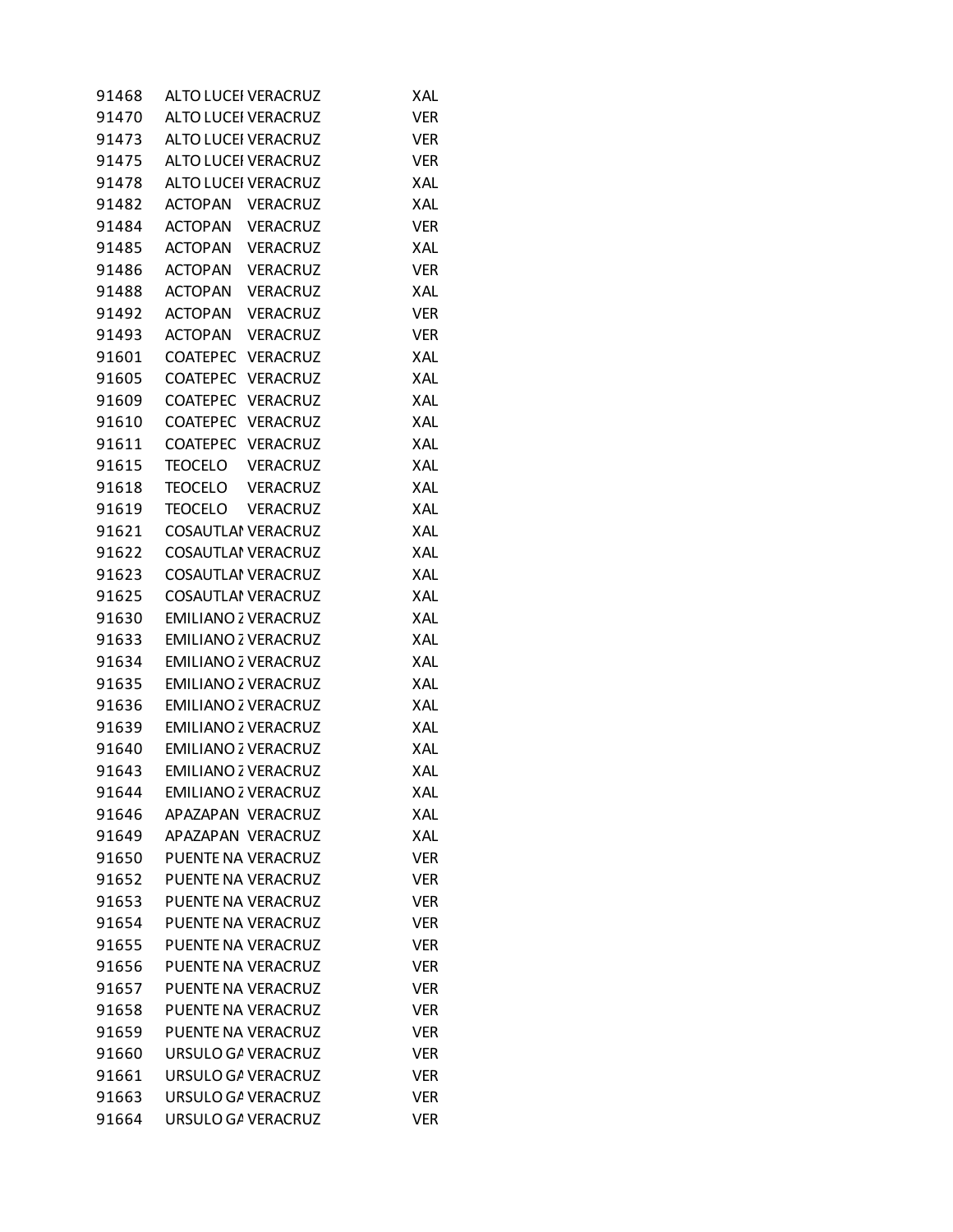| 91665 | URSULO GA VERACRUZ  |                 | Ver        |
|-------|---------------------|-----------------|------------|
| 91666 | URSULO GA VERACRUZ  |                 | <b>VER</b> |
| 91667 | URSULO GA VERACRUZ  |                 | <b>VER</b> |
| 91668 | URSULO GA VERACRUZ  |                 | <b>VER</b> |
| 91670 | PASO DE O\ VERACRUZ |                 | <b>VER</b> |
| 91672 | PASO DE OV VERACRUZ |                 | <b>VER</b> |
| 91673 | PASO DE ON VERACRUZ |                 | <b>VER</b> |
| 91674 | PASO DE O\ VERACRUZ |                 | <b>VER</b> |
| 91675 | PASO DE O\ VERACRUZ |                 | <b>VER</b> |
| 91676 | PASO DE ON VERACRUZ |                 | <b>VER</b> |
| 91677 | PASO DE O\ VERACRUZ |                 | <b>VER</b> |
| 91680 | LA ANTIGU, VERACRUZ |                 | <b>VER</b> |
| 91685 | LA ANTIGU/ VERACRUZ |                 | <b>VER</b> |
| 91686 | LA ANTIGU, VERACRUZ |                 | <b>VER</b> |
| 91687 | LA ANTIGU/ VERACRUZ |                 | <b>VER</b> |
| 91688 | LA ANTIGU/VERACRUZ  |                 | <b>VER</b> |
| 91690 | VERACRUZ VERACRUZ   |                 | <b>VER</b> |
| 91693 | VERACRUZ VERACRUZ   |                 | <b>VER</b> |
| 91696 | VERACRUZ VERACRUZ   |                 | <b>VER</b> |
| 92000 | <b>PANUCO</b>       | <b>VERACRUZ</b> | <b>TAM</b> |
| 92001 | PANUCO              | VERACRUZ        | <b>TAM</b> |
| 92002 | PANUCO              | <b>VERACRUZ</b> | <b>TAM</b> |
| 92003 | <b>PANUCO</b>       | <b>VERACRUZ</b> | <b>TAM</b> |
| 92004 | <b>PANUCO</b>       | <b>VERACRUZ</b> | <b>TAM</b> |
| 92006 | PANUCO              | <b>VERACRUZ</b> | <b>TAM</b> |
| 92007 | PANUCO              | <b>VERACRUZ</b> | <b>TAM</b> |
| 92009 | <b>PANUCO</b>       | <b>VERACRUZ</b> | <b>TAM</b> |
| 92010 | PANUCO              | <b>VERACRUZ</b> | <b>TAM</b> |
| 92012 | PANUCO              | <b>VERACRUZ</b> | <b>TAM</b> |
| 92013 | PANUCO              | <b>VERACRUZ</b> | <b>TAM</b> |
| 92014 | <b>PANUCO</b>       | <b>VERACRUZ</b> | <b>TAM</b> |
| 92015 | PANUCO              | <b>VERACRUZ</b> | <b>TAM</b> |
| 92016 | PANUCO              | VERACRUZ        | TAM        |
| 92017 | PANUCO              | <b>VERACRUZ</b> | <b>TAM</b> |
| 92018 | PANUCO              | <b>VERACRUZ</b> | <b>TAM</b> |
| 92019 | <b>PANUCO</b>       | <b>VERACRUZ</b> | <b>TAM</b> |
| 92020 | PANUCO              | <b>VERACRUZ</b> | <b>TAM</b> |
| 92022 | PANUCO              | <b>VERACRUZ</b> | <b>TAM</b> |
| 92023 | PANUCO              | <b>VERACRUZ</b> | <b>TAM</b> |
| 92024 | PANUCO              | <b>VERACRUZ</b> | <b>TAM</b> |
| 92025 | PANUCO              | VERACRUZ        | <b>TAM</b> |
| 92027 | PANUCO              | <b>VERACRUZ</b> | <b>TAM</b> |
| 92030 | PUEBLO VIE VERACRUZ |                 | <b>TAM</b> |
| 92033 | PUEBLO VIE VERACRUZ |                 | <b>TAM</b> |
| 92034 | PUEBLO VIE VERACRUZ |                 | <b>TAM</b> |
| 92035 | PUEBLO VIE VERACRUZ |                 | <b>TAM</b> |
| 92036 | PUEBLO VIE VERACRUZ |                 | <b>TAM</b> |
| 92037 | PUEBLO VIE VERACRUZ |                 | <b>TAM</b> |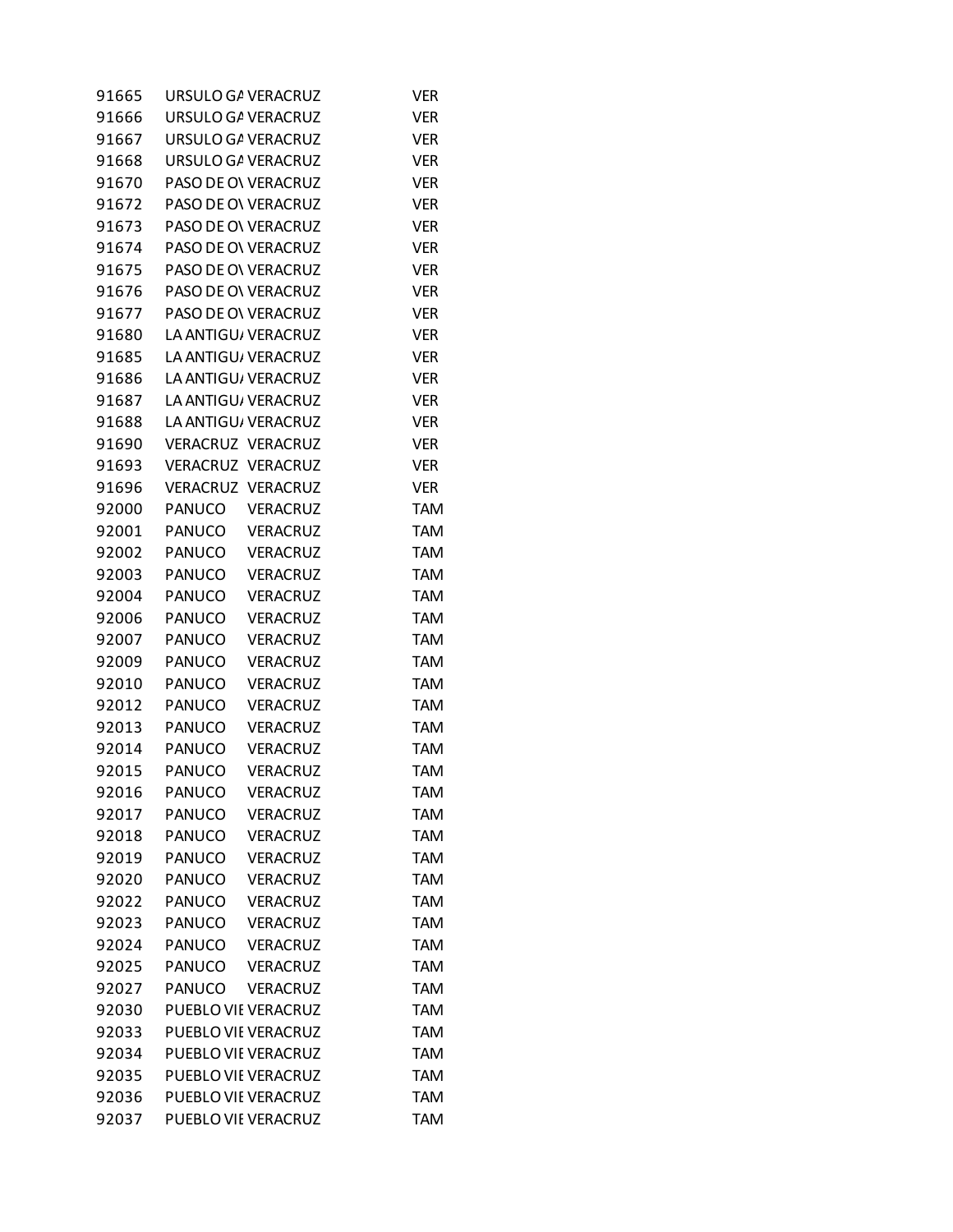| 92038 | PUEBLO VIE VERACRUZ       | TAM        |
|-------|---------------------------|------------|
| 92039 | PUEBLO VIE VERACRUZ       | <b>TAM</b> |
| 92042 | TAMPICO A VERACRUZ        | <b>TAM</b> |
| 92043 | <b>TAMPICO A VERACRUZ</b> | TAM        |
| 92044 | TAMPICO A VERACRUZ        | <b>TAM</b> |
| 92045 | TAMPICO A VERACRUZ        | <b>TAM</b> |
| 92048 | <b>TAMPICO A VERACRUZ</b> | <b>TAM</b> |
| 92053 | <b>TAMPICO A VERACRUZ</b> | <b>TAM</b> |
| 92055 | TAMPICO A VERACRUZ        | <b>TAM</b> |
| 92056 | <b>TAMPICO A VERACRUZ</b> | <b>TAM</b> |
| 92060 | TEMPOAL VERACRUZ          | <b>HUE</b> |
| 92062 | TEMPOAL VERACRUZ          | <b>HUE</b> |
| 92063 | TEMPOAL VERACRUZ          | HUE        |
| 92064 | TEMPOAL VERACRUZ          | HUE        |
| 92065 | TEMPOAL VERACRUZ          | HUE        |
| 92066 | TEMPOAL VERACRUZ          | HUE        |
| 92072 | TEMPOAL VERACRUZ          | HUE        |
| 92075 | TEMPOAL VERACRUZ          | HUE        |
| 92076 | TEMPOAL VERACRUZ          | HUE        |
| 92077 | TEMPOAL VERACRUZ          | HUE        |
| 92078 | TEMPOAL VERACRUZ          | <b>HUE</b> |
| 92100 | TANTOYUC/ VERACRUZ        | <b>TAN</b> |
| 92103 | TANTOYUC/ VERACRUZ        | <b>TAN</b> |
| 92104 | TANTOYUC/ VERACRUZ        | <b>TAN</b> |
| 92105 | TANTOYUC/ VERACRUZ        | <b>TAN</b> |
| 92107 | TANTOYUC/ VERACRUZ        | <b>TAN</b> |
| 92108 | TANTOYUC/ VERACRUZ        | <b>TAN</b> |
| 92110 | TANTOYUC/ VERACRUZ        | <b>TAN</b> |
| 92113 | TANTOYUC/ VERACRUZ        | <b>TAN</b> |
| 92114 | TANTOYUC/ VERACRUZ        | <b>TAN</b> |
| 92116 | TANTOYUC/ VERACRUZ        | <b>TAN</b> |
| 92117 | TANTOYUC/ VERACRUZ        | <b>TAN</b> |
| 92120 | TANTOYUC/ VERACRUZ        | <b>TAN</b> |
| 92122 | TANTOYUC/ VERACRUZ        | <b>TAN</b> |
| 92123 | <b>TANTOYUC/ VERACRUZ</b> | <b>TAN</b> |
| 92124 | TANTOYUC/ VERACRUZ        | <b>TAN</b> |
| 92125 | TANTOYUC/ VERACRUZ        | <b>TAN</b> |
| 92126 | TANTOYUC/ VERACRUZ        | <b>TAN</b> |
| 92127 | TANTOYUC/ VERACRUZ        | <b>TAN</b> |
| 92130 | PLATON SAI VERACRUZ       | HUE        |
| 92131 | PLATON SAI VERACRUZ       | HUE        |
| 92133 | PLATON SAI VERACRUZ       | HUE        |
| 92135 | PLATON SAI VERACRUZ       | HUE        |
| 92138 | PLATON SAI VERACRUZ       | HUE        |
| 92140 | PLATON SAI VERACRUZ       | HUE        |
| 92142 | PLATON SAI VERACRUZ       | HUE        |
| 92143 | PLATON SAI VERACRUZ       | HUE        |
| 92144 | PLATON SAI VERACRUZ       | <b>HUE</b> |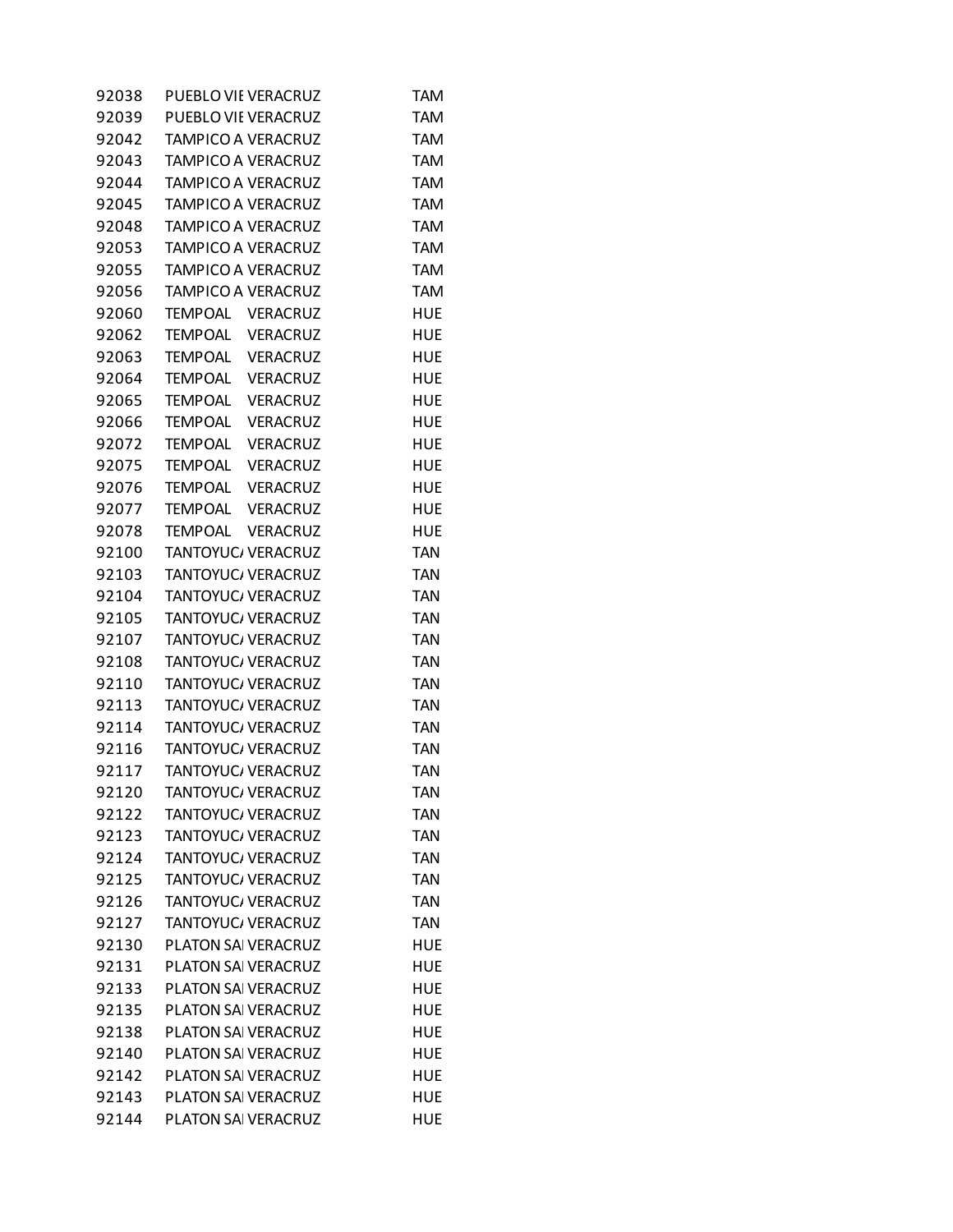| 92145 |                | PLATON SAI VERACRUZ        | HUE        |
|-------|----------------|----------------------------|------------|
| 92146 |                | PLATON SAI VERACRUZ        | HUE        |
| 92147 |                | PLATON SAI VERACRUZ        | HUE        |
| 92148 |                | PLATON SAI VERACRUZ        | HUE        |
| 92150 |                | CHICONAM VERACRUZ          | <b>TAN</b> |
| 92153 |                | CHICONAM VERACRUZ          | <b>VER</b> |
| 92159 |                | CHICONAM VERACRUZ          | <b>VER</b> |
| 92161 |                | <b>CHICONAM VERACRUZ</b>   | <b>VER</b> |
| 92163 |                | CHICONAM VERACRUZ          | <b>VER</b> |
| 92164 |                | CHICONAM VERACRUZ          | <b>VER</b> |
| 92170 |                | CHALMA VERACRUZ            | <b>HUE</b> |
| 92173 |                | CHALMA VERACRUZ            | <b>HUE</b> |
| 92182 |                | CHALMA VERACRUZ            | HUE        |
| 92183 |                | CHALMA VERACRUZ            | HUE        |
| 92184 |                | CHALMA VERACRUZ            | HUE        |
| 92185 |                | CHALMA VERACRUZ            | HUE        |
| 92186 | CHALMA         | VERACRUZ                   | <b>HUE</b> |
| 92190 | CHALMA         | <b>VERACRUZ</b>            | <b>HUE</b> |
| 92203 |                | CHONTLA VERACRUZ           | VER        |
| 92204 | <b>CHONTLA</b> | <b>VERACRUZ</b>            | <b>VER</b> |
| 92205 | CHONTLA        | VERACRUZ                   | <b>VER</b> |
| 92206 |                | CHONTLA VERACRUZ           | <b>VER</b> |
| 92207 | <b>CHONTLA</b> | <b>VERACRUZ</b>            | <b>VER</b> |
| 92213 | <b>CHONTLA</b> | <b>VERACRUZ</b>            | <b>VER</b> |
| 92214 | <b>CHONTLA</b> | <b>VERACRUZ</b>            | <b>VER</b> |
| 92215 | <b>CHONTLA</b> | <b>VERACRUZ</b>            | <b>VER</b> |
| 92216 | CHONTLA        | <b>VERACRUZ</b>            | <b>VER</b> |
| 92223 |                | CHONTLA VERACRUZ           | <b>VER</b> |
| 92225 |                | CHONTLA VERACRUZ           | <b>VER</b> |
| 92226 |                | CHONTLA VERACRUZ           | <b>VER</b> |
| 92227 |                | CHONTLA VERACRUZ           | <b>VER</b> |
| 92240 |                | CITLALTEPE VERACRUZ        | <b>VER</b> |
| 92256 |                | <b>CITLALTEPE VERACRUZ</b> | <b>VER</b> |
| 92257 |                | <b>CITLALTEPE VERACRUZ</b> | VER        |
| 92259 |                | <b>CITLALTEPE VERACRUZ</b> | ver        |
| 92268 |                | <b>CITLALTEPE VERACRUZ</b> | <b>VER</b> |
| 92293 |                | IXCATEPEC VERACRUZ         | ver        |
| 92300 |                | NARANJOS VERACRUZ          | PAZ        |
| 92310 |                | NARANJOS VERACRUZ          | <b>PAZ</b> |
| 92320 |                | NARANJOS VERACRUZ          | <b>PAZ</b> |
| 92330 |                | NARANJOS VERACRUZ          | <b>PAZ</b> |
| 92340 |                | NARANJOS VERACRUZ          | PAZ        |
| 92350 |                | NARANJOS VERACRUZ          | <b>PAZ</b> |
| 92360 |                | NARANJOS VERACRUZ          | <b>PAZ</b> |
| 92370 |                | NARANJOS VERACRUZ          | <b>PAZ</b> |
| 92380 |                | NARANJOS VERACRUZ          | <b>PAZ</b> |
| 92385 |                | NARANJOS VERACRUZ          | <b>PAZ</b> |
| 92389 |                | NARANJOS VERACRUZ          | <b>PAZ</b> |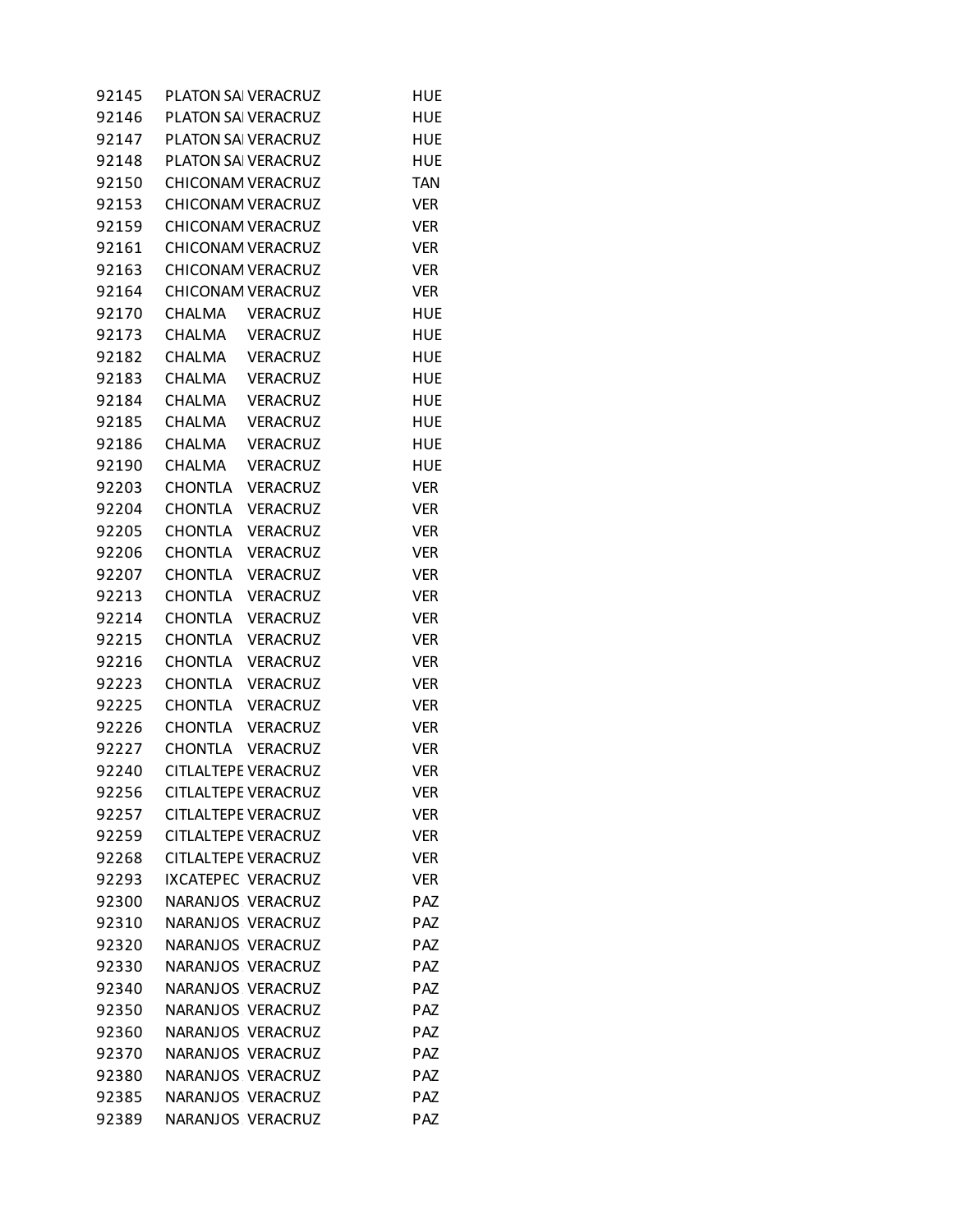| 92390 | NARANJOS VERACRUZ         |                    | PAZ        |
|-------|---------------------------|--------------------|------------|
| 92400 | EL HIGO                   | <b>VERACRUZ</b>    | <b>CVS</b> |
| 92403 | EL HIGO VERACRUZ          |                    | <b>CVS</b> |
| 92404 | EL HIGO                   | <b>VERACRUZ</b>    | <b>CVS</b> |
| 92405 | EL HIGO                   | <b>VERACRUZ</b>    | <b>CVS</b> |
| 92406 | EL HIGO                   | <b>VERACRUZ</b>    | <b>CVS</b> |
| 92407 | EL HIGO                   | <b>VERACRUZ</b>    | <b>CVS</b> |
| 92409 | EL HIGO                   | <b>VERACRUZ</b>    | <b>CVS</b> |
| 92500 | CERRO AZU VERACRUZ        |                    | PAZ        |
| 92503 | CERRO AZU VERACRUZ        |                    | <b>VER</b> |
| 92504 | CERRO AZU VERACRUZ        |                    | <b>VER</b> |
| 92505 | CERRO AZU VERACRUZ        |                    | <b>VER</b> |
| 92510 | CERRO AZU VERACRUZ        |                    | PAZ        |
| 92513 | CERRO AZU VERACRUZ        |                    | PAZ        |
| 92514 |                           | CERRO AZU VERACRUZ | PAZ        |
| 92515 | CERRO AZU VERACRUZ        |                    | PAZ        |
| 92516 | CERRO AZU VERACRUZ        |                    | PAZ        |
| 92517 | CERRO AZU VERACRUZ        |                    | PAZ        |
| 92518 | CERRO AZU VERACRUZ        |                    | PAZ        |
| 92519 | CERRO AZU VERACRUZ        |                    | PAZ        |
| 92523 | CERRO AZU VERACRUZ        |                    | <b>VER</b> |
| 92527 | CERRO AZU VERACRUZ        |                    | <b>VER</b> |
| 92543 | TANCOCO VERACRUZ          |                    | <b>VER</b> |
| 92544 | TANCOCO VERACRUZ          |                    | <b>VER</b> |
| 92590 | TAMIAHUA VERACRUZ         |                    | <b>PAZ</b> |
| 92592 | TAMIAHUA VERACRUZ         |                    | <b>PAZ</b> |
| 92597 | TAMIAHUA VERACRUZ         |                    | PAZ        |
| 92610 | HUAYACOC VERACRUZ         |                    | <b>VER</b> |
| 92611 | <b>HUAYACOC VERACRUZ</b>  |                    | <b>VER</b> |
| 92613 | HUAYACOC VERACRUZ         |                    | <b>VER</b> |
| 92643 | <b>TEXCATEPE VERACRUZ</b> |                    | <b>VER</b> |
| 92644 | <b>TEXCATEPE VERACRUZ</b> |                    | <b>VER</b> |
| 92646 | TEXCATEPE VERACRUZ        |                    | Ver        |
| 92647 | <b>TEXCATEPE VERACRUZ</b> |                    | <b>VER</b> |
| 92648 | <b>TEXCATEPE VERACRUZ</b> |                    | <b>VER</b> |
| 92650 | ZACUALPAI VERACRUZ        |                    | <b>TUL</b> |
| 92668 | BENITO JUA VERACRUZ       |                    | <b>PAZ</b> |
| 92672 | TLACHICHII VERACRUZ       |                    | <b>PAZ</b> |
| 92676 | TLACHICHII VERACRUZ       |                    | <b>VER</b> |
| 92700 | <b>CHICONTEF VERACRUZ</b> |                    | HUE        |
| 92701 | <b>CHICONTEF VERACRUZ</b> |                    | <b>HUE</b> |
| 92702 | <b>CHICONTEF VERACRUZ</b> |                    | HUE        |
| 92703 | <b>CHICONTEF VERACRUZ</b> |                    | HUE        |
| 92704 | <b>CHICONTEF VERACRUZ</b> |                    | <b>HUE</b> |
| 92705 | <b>CHICONTEF VERACRUZ</b> |                    | <b>HUE</b> |
| 92706 | <b>CHICONTEF VERACRUZ</b> |                    | HUE        |
| 92707 | <b>CHICONTEF VERACRUZ</b> |                    | <b>HUE</b> |
| 92708 | <b>CHICONTEF VERACRUZ</b> |                    | <b>HUE</b> |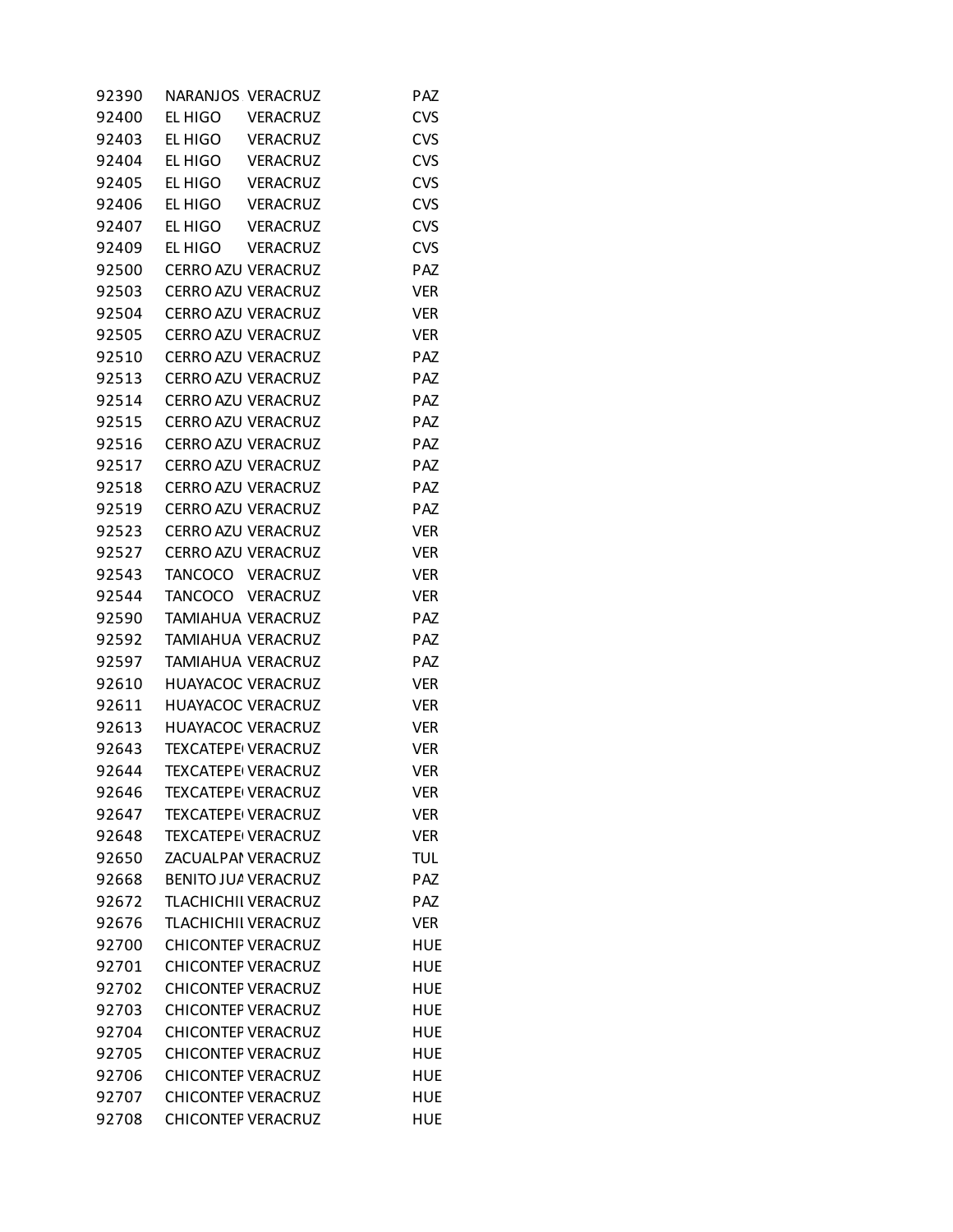| 92710 | <b>CHICONTEF VERACRUZ</b>        | HUE        |
|-------|----------------------------------|------------|
| 92711 | <b>CHICONTEF VERACRUZ</b>        | HUE        |
| 92713 | <b>CHICONTEF VERACRUZ</b>        | <b>HUE</b> |
| 92715 | <b>CHICONTEF VERACRUZ</b>        | HUE        |
| 92716 | <b>CHICONTEF VERACRUZ</b>        | <b>HUE</b> |
| 92720 | <b>CHICONTEF VERACRUZ</b>        | HUE        |
| 92723 | <b>CHICONTEF VERACRUZ</b>        | HUE        |
| 92724 | <b>CHICONTEF VERACRUZ</b>        | HUE        |
| 92726 | <b>CHICONTEF VERACRUZ</b>        | <b>HUE</b> |
| 92727 | <b>CHICONTEF VERACRUZ</b>        | HUE        |
| 92728 | <b>CHICONTEF VERACRUZ</b>        | <b>HUE</b> |
| 92730 | ALAMO TEN VERACRUZ               | PAZ        |
| 92733 | ALAMO TEN VERACRUZ               | PAZ        |
| 92734 | ALAMO TEN VERACRUZ               | PAZ        |
| 92735 | ALAMO TEN VERACRUZ               | PAZ        |
| 92736 | ALAMO TEN VERACRUZ               | <b>PAZ</b> |
| 92737 | ALAMO TEN VERACRUZ               | PAZ        |
| 92744 | ALAMO TEN VERACRUZ               | PAZ        |
| 92747 | ALAMO TEN VERACRUZ               | PAZ        |
| 92752 | ALAMO TEN VERACRUZ               | PAZ        |
| 92753 | ALAMO TEN VERACRUZ               | PAZ        |
| 92754 | ALAMO TEN VERACRUZ               | <b>PAZ</b> |
| 92762 | ALAMO TEN VERACRUZ               | PAZ        |
| 92763 | ALAMO TEN VERACRUZ               | PAZ        |
| 92764 | ALAMO TEN VERACRUZ               | PAZ        |
| 92769 | <b>ALAMO TEN VERACRUZ</b>        | PAZ        |
| 92775 | <b>TUXPAN</b><br><b>VERACRUZ</b> | PAZ        |
| 92776 | TUXPAN<br><b>VERACRUZ</b>        | PAZ        |
| 92783 | <b>TUXPAN</b><br><b>VERACRUZ</b> | PAZ        |
| 92785 | TUXPAN<br><b>VERACRUZ</b>        | PAZ        |
| 92786 | <b>TUXPAN</b><br><b>VERACRUZ</b> | PAZ        |
| 92789 | <b>TUXPAN</b><br><b>VERACRUZ</b> | <b>VER</b> |
| 92900 | <b>TIHUATLAN VERACRUZ</b>        | PAZ        |
| 92902 | TIHUATLAN VERACRUZ               | PAZ        |
| 92903 | TIHUATLAN VERACRUZ               | PAZ        |
| 92904 | TIHUATLAN VERACRUZ               | PAZ        |
| 92905 | TIHUATLAN VERACRUZ               | <b>PAZ</b> |
| 92906 | TIHUATLAN VERACRUZ               | PAZ        |
| 92907 | <b>TIHUATLAN VERACRUZ</b>        | PAZ        |
| 92909 | TIHUATLAN VERACRUZ               | <b>VER</b> |
| 92910 | TIHUATLAN VERACRUZ               | PAZ        |
| 92911 | TIHUATLAN VERACRUZ               | PAZ        |
| 92912 | TIHUATLAN VERACRUZ               | <b>PAZ</b> |
| 92914 | TIHUATLAN VERACRUZ               | PAZ        |
| 92915 | TIHUATLAN VERACRUZ               | PAZ        |
| 92917 | TIHUATLAN VERACRUZ               | PAZ        |
| 92920 | TIHUATLAN VERACRUZ               | PAZ        |
| 92922 | TIHUATLAN VERACRUZ               | PAZ        |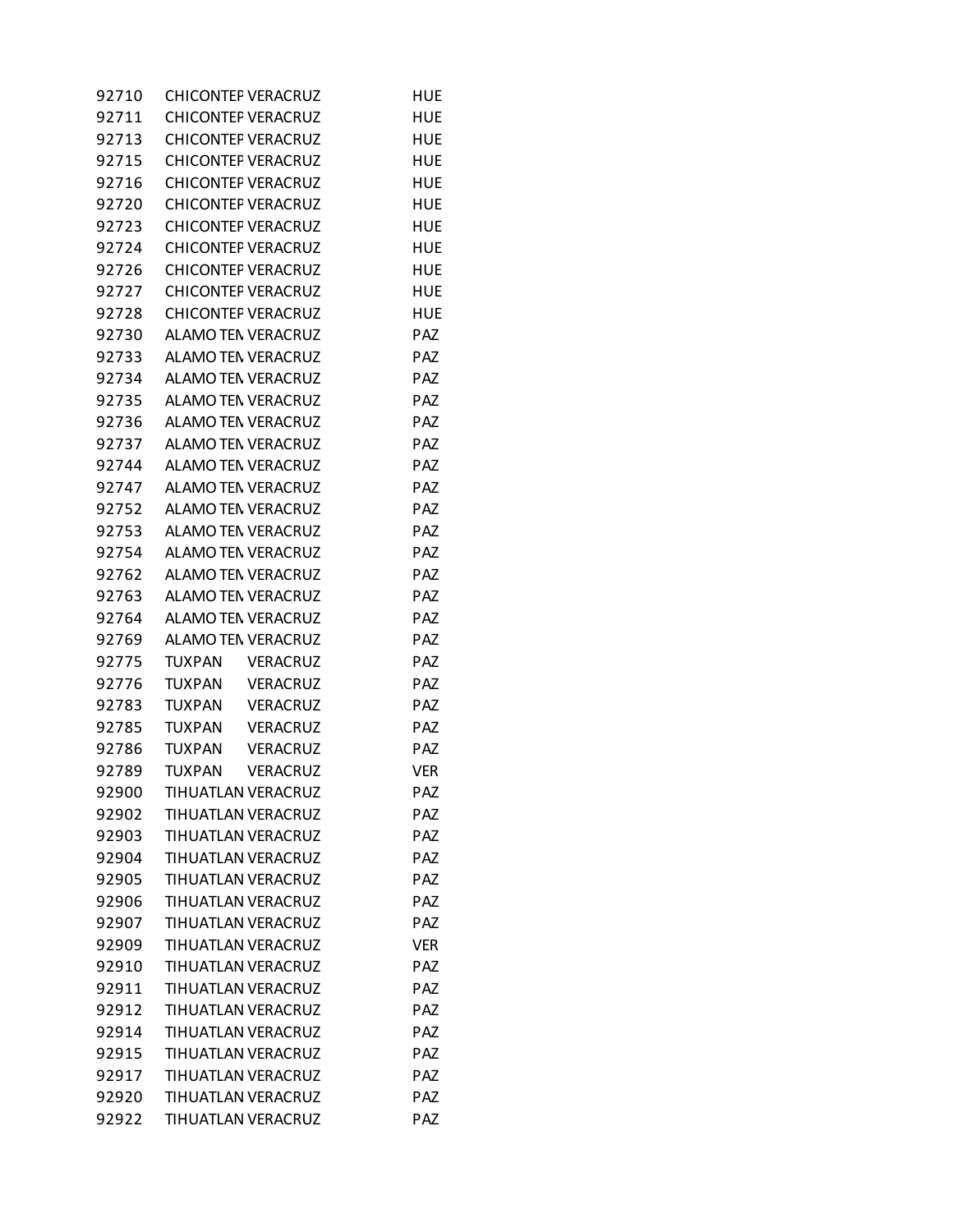| 92923 | TIHUATLAN VERACRUZ         |                 | <b>PAZ</b> |
|-------|----------------------------|-----------------|------------|
| 92925 | TIHUATLAN VERACRUZ         |                 | <b>PAZ</b> |
| 92926 | <b>TIHUATLAN VERACRUZ</b>  |                 | <b>PAZ</b> |
| 92927 | TIHUATLAN VERACRUZ         |                 | <b>PAZ</b> |
| 92928 | TIHUATLAN VERACRUZ         |                 | <b>PAZ</b> |
| 92929 | TIHUATLAN VERACRUZ         |                 | <b>PAZ</b> |
| 92930 | TIHUATLAN VERACRUZ         |                 | <b>PAZ</b> |
| 92933 | TIHUATLAN VERACRUZ         |                 | PAZ        |
| 92934 | <b>TIHUATLAN VERACRUZ</b>  |                 | <b>PAZ</b> |
| 92935 | <b>TIHUATLAN VERACRUZ</b>  |                 | <b>PAZ</b> |
| 92936 | <b>TIHUATLAN VERACRUZ</b>  |                 | <b>PAZ</b> |
| 92937 | TIHUATLAN VERACRUZ         |                 | <b>PAZ</b> |
| 92941 | CASTILLO D VERACRUZ        |                 | VER        |
| 92942 | CASTILLO D VERACRUZ        |                 | <b>VER</b> |
| 92943 | <b>CASTILLO D VERACRUZ</b> |                 | <b>VER</b> |
| 92972 | <b>CAZONES D VERACRUZ</b>  |                 | <b>VER</b> |
| 92978 | <b>CAZONES D VERACRUZ</b>  |                 | <b>VER</b> |
| 92983 | <b>CAZONES D VERACRUZ</b>  |                 | PAZ        |
| 92984 | <b>CAZONES D VERACRUZ</b>  |                 | <b>PAZ</b> |
| 93124 | COAHUITLA VERACRUZ         |                 | <b>VER</b> |
| 93147 | COYUTLA VERACRUZ           |                 | <b>VER</b> |
| 93152 | COYUTLA VERACRUZ           |                 | <b>VER</b> |
| 93153 | COYUTLA VERACRUZ           |                 | <b>VER</b> |
| 93154 | COYUTLA VERACRUZ           |                 | <b>VER</b> |
| 93157 | COYUTLA VERACRUZ           |                 | VER        |
| 93158 | COYUTLA VERACRUZ           |                 | <b>VER</b> |
| 93172 | COATZINTL VERACRUZ         |                 | <b>PAZ</b> |
| 93174 | <b>COATZINTL VERACRUZ</b>  |                 | <b>PAZ</b> |
| 93181 | <b>ESPINAL</b>             | VERACRUZ        | PAZ        |
| 93182 | ESPINAL VERACRUZ           |                 | PAZ        |
| 93183 | <b>ESPINAL</b>             | <b>VERACRUZ</b> | <b>PAZ</b> |
| 93185 | <b>ESPINAL</b>             | VERACRUZ        | PAZ        |
| 93193 | <b>ESPINAL</b>             | <b>VERACRUZ</b> | PAZ        |
| 93194 | <b>ESPINAL</b>             | <b>VERACRUZ</b> | PAZ        |
| 93198 | <b>ESPINAL</b>             | VERACRUZ        | PAZ        |
| 93199 | <b>ESPINAL</b>             | <b>VERACRUZ</b> | <b>PAZ</b> |
| 93400 | PAPANTLA VERACRUZ          |                 | PAZ        |
| 93410 | PAPANTLA VERACRUZ          |                 | <b>PAZ</b> |
| 93413 | PAPANTLA VERACRUZ          |                 | PAZ        |
| 93418 | PAPANTLA VERACRUZ          |                 | <b>PAZ</b> |
| 93419 | PAPANTLA VERACRUZ          |                 | <b>PAZ</b> |
| 93420 | PAPANTLA VERACRUZ          |                 | <b>PAZ</b> |
| 93425 | PAPANTLA VERACRUZ          |                 | PAZ        |
| 93426 | PAPANTLA VERACRUZ          |                 | <b>PAZ</b> |
| 93427 | PAPANTLA VERACRUZ          |                 | PAZ        |
| 93428 | PAPANTLA VERACRUZ          |                 | PAZ        |
| 93429 | PAPANTLA VERACRUZ          |                 | <b>PAZ</b> |
| 93430 | PAPANTLA VERACRUZ          |                 | PAZ        |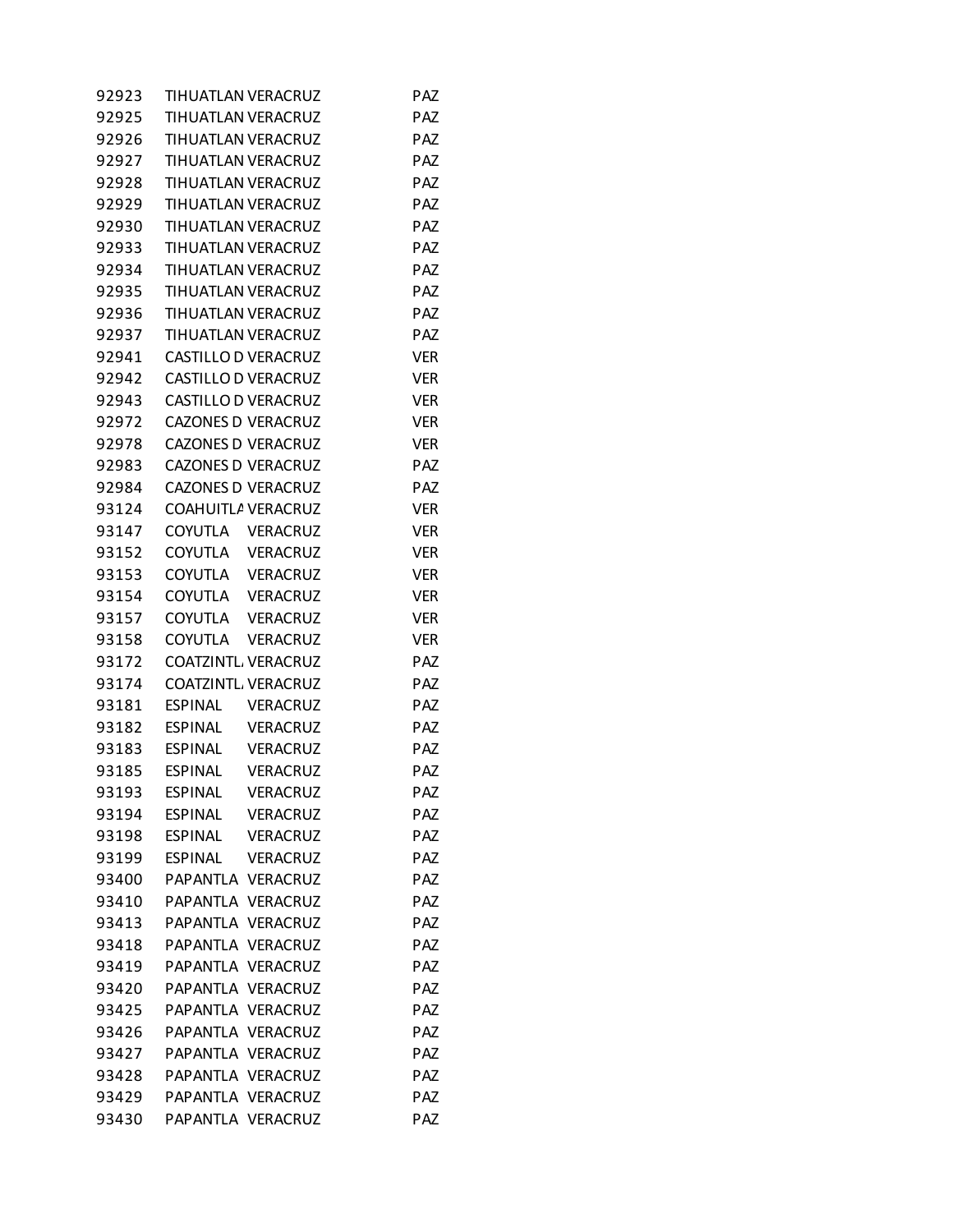| 93438 | PAPANTLA VERACRUZ         |  | PAZ        |
|-------|---------------------------|--|------------|
| 93440 | PAPANTLA VERACRUZ         |  | <b>PAZ</b> |
| 93449 | PAPANTLA VERACRUZ         |  | <b>PAZ</b> |
| 93450 | PAPANTLA VERACRUZ         |  | <b>PAZ</b> |
| 93458 | PAPANTLA VERACRUZ         |  | <b>PAZ</b> |
| 93460 | PAPANTLA VERACRUZ         |  | <b>PAZ</b> |
| 93466 | PAPANTLA VERACRUZ         |  | <b>PAZ</b> |
| 93467 | PAPANTLA VERACRUZ         |  | <b>PAZ</b> |
| 93468 | PAPANTLA VERACRUZ         |  | <b>PAZ</b> |
| 93470 | PAPANTLA VERACRUZ         |  | <b>PAZ</b> |
| 93477 | PAPANTLA VERACRUZ         |  | <b>PAZ</b> |
| 93478 | PAPANTLA VERACRUZ         |  | <b>PAZ</b> |
| 93479 | PAPANTLA VERACRUZ         |  | <b>PAZ</b> |
| 93480 | PAPANTLA VERACRUZ         |  | <b>PAZ</b> |
| 93484 | PAPANTLA VERACRUZ         |  | PAZ        |
| 93485 | PAPANTLA VERACRUZ         |  | PAZ        |
| 93486 | PAPANTLA VERACRUZ         |  | <b>PAZ</b> |
| 93487 | PAPANTLA VERACRUZ         |  | <b>PAZ</b> |
| 93489 | PAPANTLA VERACRUZ         |  | <b>PAZ</b> |
| 93490 | PAPANTLA VERACRUZ         |  | <b>PAZ</b> |
| 93498 | PAPANTLA VERACRUZ         |  | <b>PAZ</b> |
| 93499 | PAPANTLA VERACRUZ         |  | <b>PAZ</b> |
| 93524 | PAPANTLA VERACRUZ         |  | <b>PAZ</b> |
| 93525 | PAPANTLA VERACRUZ         |  | <b>PAZ</b> |
| 93526 | PAPANTLA VERACRUZ         |  | <b>PAZ</b> |
| 93527 | PAPANTLA VERACRUZ         |  | <b>PAZ</b> |
| 93530 | PAPANTLA VERACRUZ         |  | <b>PAZ</b> |
| 93532 | PAPANTLA VERACRUZ         |  | <b>PAZ</b> |
| 93537 | PAPANTLA VERACRUZ         |  | PAZ        |
| 93540 | PAPANTLA VERACRUZ         |  | <b>PAZ</b> |
| 93542 | PAPANTLA VERACRUZ         |  | <b>VER</b> |
| 93543 | PAPANTLA VERACRUZ         |  | PAZ        |
| 93544 | PAPANTLA VERACRUZ         |  | <b>VER</b> |
| 93545 | PAPANTLA VERACRUZ         |  | <b>PAZ</b> |
| 93546 | PAPANTLA VERACRUZ         |  | <b>MDT</b> |
| 93547 | PAPANTLA VERACRUZ         |  | <b>MDT</b> |
| 93548 | PAPANTLA VERACRUZ         |  | <b>PAZ</b> |
| 93549 | PAPANTLA VERACRUZ         |  | <b>VER</b> |
| 93550 | <b>GUTIERREZ VERACRUZ</b> |  | <b>PAZ</b> |
| 93552 | <b>GUTIERREZ VERACRUZ</b> |  | <b>PAZ</b> |
| 93553 | <b>GUTIERREZ VERACRUZ</b> |  | <b>PAZ</b> |
| 93556 | <b>GUTIERREZ VERACRUZ</b> |  | PAZ        |
| 93557 | <b>GUTIERREZ VERACRUZ</b> |  | <b>PAZ</b> |
| 93558 | <b>GUTIERREZ VERACRUZ</b> |  | <b>PAZ</b> |
| 93559 | <b>GUTIERREZ VERACRUZ</b> |  | <b>PAZ</b> |
| 93562 | <b>GUTIERREZ VERACRUZ</b> |  | <b>PAZ</b> |
| 93564 | <b>GUTIERREZ VERACRUZ</b> |  | <b>MDT</b> |
| 93566 | <b>GUTIERREZ VERACRUZ</b> |  | <b>MDT</b> |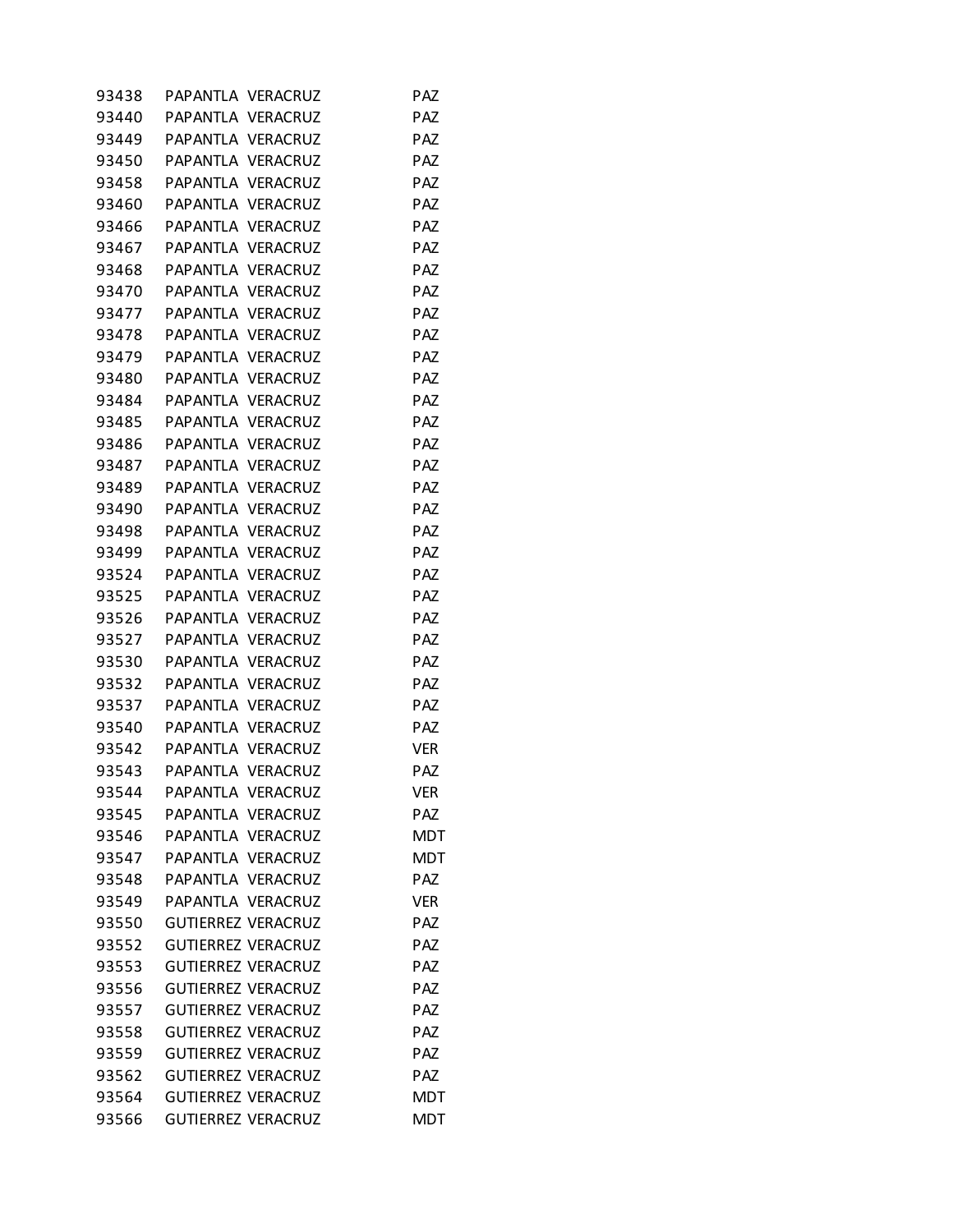| <b>GUTIERREZ VERACRUZ</b><br>93569<br>MDT<br>93571<br>TECOLUTLA VERACRUZ<br>VER<br>93575<br><b>TECOLUTLA VERACRUZ</b><br>MDT<br>93576<br><b>TECOLUTLA VERACRUZ</b><br><b>VER</b><br>93577<br>TECOLUTLA VERACRUZ<br><b>VER</b><br>93578<br>TECOLUTLA VERACRUZ<br>VER<br>93579<br><b>TECOLUTLA VERACRUZ</b><br><b>VER</b><br><b>TECOLUTLA VERACRUZ</b><br>93585<br><b>VER</b><br>93588<br><b>TECOLUTLA VERACRUZ</b><br>MDT<br>93590<br><b>TECOLUTLA VERACRUZ</b><br><b>MDT</b><br>TECOLUTLA VERACRUZ<br><b>VER</b><br>93597<br>93623<br>SAN RAFAEI VERACRUZ<br>MDT<br><b>SAN RAFAEI VERACRUZ</b><br>93624<br>MDT<br><b>MDT</b><br>93625<br>SAN RAFAEI VERACRUZ<br>93626<br>SAN RAFAEI VERACRUZ<br>MDT<br>93628<br><b>SAN RAFAEI VERACRUZ</b><br><b>MDT</b><br><b>MDT</b><br>93629<br>SAN RAFAEI VERACRUZ |  |
|--------------------------------------------------------------------------------------------------------------------------------------------------------------------------------------------------------------------------------------------------------------------------------------------------------------------------------------------------------------------------------------------------------------------------------------------------------------------------------------------------------------------------------------------------------------------------------------------------------------------------------------------------------------------------------------------------------------------------------------------------------------------------------------------------------|--|
|                                                                                                                                                                                                                                                                                                                                                                                                                                                                                                                                                                                                                                                                                                                                                                                                        |  |
|                                                                                                                                                                                                                                                                                                                                                                                                                                                                                                                                                                                                                                                                                                                                                                                                        |  |
|                                                                                                                                                                                                                                                                                                                                                                                                                                                                                                                                                                                                                                                                                                                                                                                                        |  |
|                                                                                                                                                                                                                                                                                                                                                                                                                                                                                                                                                                                                                                                                                                                                                                                                        |  |
|                                                                                                                                                                                                                                                                                                                                                                                                                                                                                                                                                                                                                                                                                                                                                                                                        |  |
|                                                                                                                                                                                                                                                                                                                                                                                                                                                                                                                                                                                                                                                                                                                                                                                                        |  |
|                                                                                                                                                                                                                                                                                                                                                                                                                                                                                                                                                                                                                                                                                                                                                                                                        |  |
|                                                                                                                                                                                                                                                                                                                                                                                                                                                                                                                                                                                                                                                                                                                                                                                                        |  |
|                                                                                                                                                                                                                                                                                                                                                                                                                                                                                                                                                                                                                                                                                                                                                                                                        |  |
|                                                                                                                                                                                                                                                                                                                                                                                                                                                                                                                                                                                                                                                                                                                                                                                                        |  |
|                                                                                                                                                                                                                                                                                                                                                                                                                                                                                                                                                                                                                                                                                                                                                                                                        |  |
|                                                                                                                                                                                                                                                                                                                                                                                                                                                                                                                                                                                                                                                                                                                                                                                                        |  |
|                                                                                                                                                                                                                                                                                                                                                                                                                                                                                                                                                                                                                                                                                                                                                                                                        |  |
|                                                                                                                                                                                                                                                                                                                                                                                                                                                                                                                                                                                                                                                                                                                                                                                                        |  |
|                                                                                                                                                                                                                                                                                                                                                                                                                                                                                                                                                                                                                                                                                                                                                                                                        |  |
|                                                                                                                                                                                                                                                                                                                                                                                                                                                                                                                                                                                                                                                                                                                                                                                                        |  |
|                                                                                                                                                                                                                                                                                                                                                                                                                                                                                                                                                                                                                                                                                                                                                                                                        |  |
| 93633<br><b>MARTINEZ I VERACRUZ</b><br>MDT                                                                                                                                                                                                                                                                                                                                                                                                                                                                                                                                                                                                                                                                                                                                                             |  |
| <b>MARTINEZ I VERACRUZ</b><br>93634<br><b>MDT</b>                                                                                                                                                                                                                                                                                                                                                                                                                                                                                                                                                                                                                                                                                                                                                      |  |
| <b>MDT</b><br>93635<br>MARTINEZ I VERACRUZ                                                                                                                                                                                                                                                                                                                                                                                                                                                                                                                                                                                                                                                                                                                                                             |  |
| 93636<br><b>MARTINEZ I VERACRUZ</b><br>MDT                                                                                                                                                                                                                                                                                                                                                                                                                                                                                                                                                                                                                                                                                                                                                             |  |
| 93637<br><b>MARTINEZ I VERACRUZ</b><br><b>MDT</b>                                                                                                                                                                                                                                                                                                                                                                                                                                                                                                                                                                                                                                                                                                                                                      |  |
| <b>MDT</b><br>93638<br><b>MARTINEZ I VERACRUZ</b>                                                                                                                                                                                                                                                                                                                                                                                                                                                                                                                                                                                                                                                                                                                                                      |  |
| 93640<br><b>MARTINEZ I VERACRUZ</b><br>MDT                                                                                                                                                                                                                                                                                                                                                                                                                                                                                                                                                                                                                                                                                                                                                             |  |
| 93641<br><b>MARTINEZ I VERACRUZ</b><br>MDT                                                                                                                                                                                                                                                                                                                                                                                                                                                                                                                                                                                                                                                                                                                                                             |  |
| <b>MDT</b><br>93643<br>MARTINEZ I VERACRUZ                                                                                                                                                                                                                                                                                                                                                                                                                                                                                                                                                                                                                                                                                                                                                             |  |
| 93644<br><b>MARTINEZ I VERACRUZ</b><br>MDT                                                                                                                                                                                                                                                                                                                                                                                                                                                                                                                                                                                                                                                                                                                                                             |  |
| 93645<br><b>MARTINEZ I VERACRUZ</b><br><b>MDT</b>                                                                                                                                                                                                                                                                                                                                                                                                                                                                                                                                                                                                                                                                                                                                                      |  |
| <b>MDT</b><br>93646<br><b>MARTINEZ I VERACRUZ</b>                                                                                                                                                                                                                                                                                                                                                                                                                                                                                                                                                                                                                                                                                                                                                      |  |
| 93650<br>TLAPACOYA VERACRUZ<br>MDT                                                                                                                                                                                                                                                                                                                                                                                                                                                                                                                                                                                                                                                                                                                                                                     |  |
| TLAPACOYA VERACRUZ<br>93654<br><b>MDT</b>                                                                                                                                                                                                                                                                                                                                                                                                                                                                                                                                                                                                                                                                                                                                                              |  |
| 93655<br>TLAPACOYA VERACRUZ<br><b>MDT</b>                                                                                                                                                                                                                                                                                                                                                                                                                                                                                                                                                                                                                                                                                                                                                              |  |
| <b>JALACINGO VERACRUZ</b><br><b>TZN</b><br>93660                                                                                                                                                                                                                                                                                                                                                                                                                                                                                                                                                                                                                                                                                                                                                       |  |
| <b>JALACINGO VERACRUZ</b><br>93662<br>TZN                                                                                                                                                                                                                                                                                                                                                                                                                                                                                                                                                                                                                                                                                                                                                              |  |
| <b>JALACINGO VERACRUZ</b><br><b>TZN</b><br>93664                                                                                                                                                                                                                                                                                                                                                                                                                                                                                                                                                                                                                                                                                                                                                       |  |
| JALACINGO VERACRUZ<br>93666<br>TZN                                                                                                                                                                                                                                                                                                                                                                                                                                                                                                                                                                                                                                                                                                                                                                     |  |
|                                                                                                                                                                                                                                                                                                                                                                                                                                                                                                                                                                                                                                                                                                                                                                                                        |  |
| 93667<br><b>JALACINGO VERACRUZ</b><br><b>TZN</b>                                                                                                                                                                                                                                                                                                                                                                                                                                                                                                                                                                                                                                                                                                                                                       |  |
| <b>JALACINGO VERACRUZ</b><br><b>VER</b><br>93668                                                                                                                                                                                                                                                                                                                                                                                                                                                                                                                                                                                                                                                                                                                                                       |  |
| 93670<br><b>JALACINGO VERACRUZ</b><br>TZN                                                                                                                                                                                                                                                                                                                                                                                                                                                                                                                                                                                                                                                                                                                                                              |  |
| 93671<br><b>JALACINGO VERACRUZ</b><br><b>TZN</b>                                                                                                                                                                                                                                                                                                                                                                                                                                                                                                                                                                                                                                                                                                                                                       |  |
| <b>JALACINGO VERACRUZ</b><br>93672<br>PUE                                                                                                                                                                                                                                                                                                                                                                                                                                                                                                                                                                                                                                                                                                                                                              |  |
| <b>JALACINGO VERACRUZ</b><br>93675<br><b>PUE</b>                                                                                                                                                                                                                                                                                                                                                                                                                                                                                                                                                                                                                                                                                                                                                       |  |
| 93676<br><b>JALACINGO VERACRUZ</b><br><b>PUE</b>                                                                                                                                                                                                                                                                                                                                                                                                                                                                                                                                                                                                                                                                                                                                                       |  |
| VERACRUZ<br><b>TZN</b><br>93680<br>ATZALAN                                                                                                                                                                                                                                                                                                                                                                                                                                                                                                                                                                                                                                                                                                                                                             |  |
| 93683<br>ATZALAN<br>VERACRUZ<br>PUE                                                                                                                                                                                                                                                                                                                                                                                                                                                                                                                                                                                                                                                                                                                                                                    |  |
| ATZALAN<br><b>VERACRUZ</b><br>93684<br>PUE                                                                                                                                                                                                                                                                                                                                                                                                                                                                                                                                                                                                                                                                                                                                                             |  |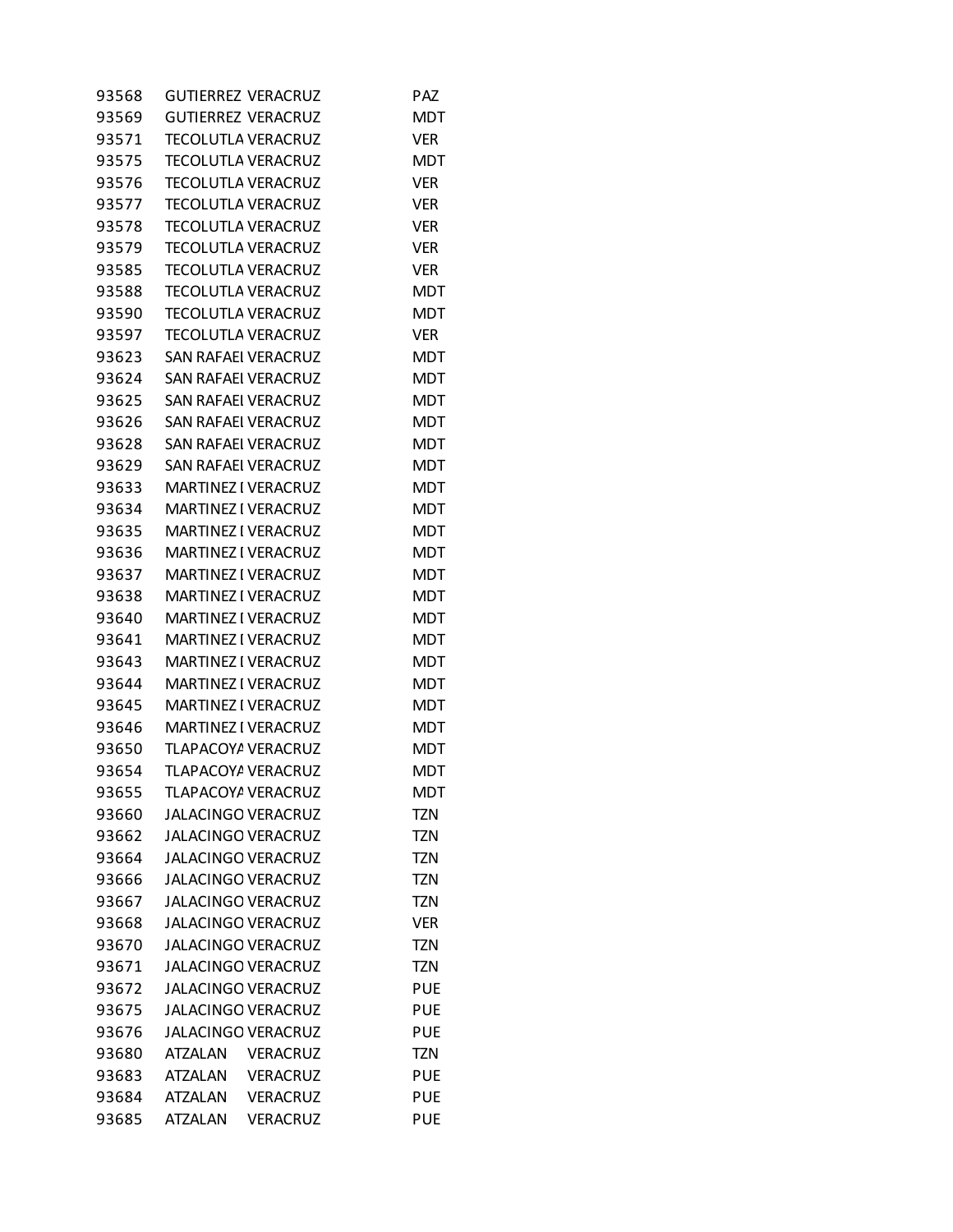| 93687 | <b>ATZALAN</b> | VERACRUZ                  | <b>PUE</b> |
|-------|----------------|---------------------------|------------|
| 93688 | <b>ATZALAN</b> | <b>VERACRUZ</b>           | <b>PUE</b> |
| 93689 | <b>ATZALAN</b> | <b>VERACRUZ</b>           | PUE        |
| 93690 | ATZALAN        | <b>VERACRUZ</b>           | PUE        |
| 93692 | <b>ATZALAN</b> | <b>VERACRUZ</b>           | <b>PUE</b> |
| 93693 | <b>ATZALAN</b> | <b>VERACRUZ</b>           | <b>PUE</b> |
| 93694 | <b>ATZALAN</b> | VERACRUZ                  | PUE        |
| 93695 | <b>ATZALAN</b> | <b>VERACRUZ</b>           | <b>TZN</b> |
| 93696 | <b>ATZALAN</b> | <b>VERACRUZ</b>           | <b>PUE</b> |
| 93697 | ATZALAN        | <b>VERACRUZ</b>           | PUE        |
| 93698 | <b>ATZALAN</b> | <b>VERACRUZ</b>           | <b>PUE</b> |
| 93699 | ATZALAN        | <b>VERACRUZ</b>           | <b>PUE</b> |
| 93700 |                | ALTOTONG. VERACRUZ        | PUE        |
| 93710 |                | ALTOTONG. VERACRUZ        | <b>TZN</b> |
| 93714 |                | ALTOTONG. VERACRUZ        | <b>PUE</b> |
| 93715 |                | ALTOTONG. VERACRUZ        | PUE        |
| 93716 |                | ALTOTONG. VERACRUZ        | <b>TZN</b> |
| 93720 |                | ALTOTONG. VERACRUZ        | <b>PUE</b> |
| 93721 |                | ALTOTONG. VERACRUZ        | PUE        |
| 93723 |                | ALTOTONG. VERACRUZ        | <b>TZN</b> |
| 93724 |                | ALTOTONG. VERACRUZ        | <b>PUE</b> |
| 93725 |                | ALTOTONG. VERACRUZ        | PUE        |
| 93726 |                | ALTOTONG. VERACRUZ        | <b>PUE</b> |
| 93730 |                | ALTOTONG. VERACRUZ        | <b>TZN</b> |
| 93732 |                | ALTOTONG. VERACRUZ        | <b>TZN</b> |
| 93733 |                | ALTOTONG. VERACRUZ        | <b>PUE</b> |
| 93735 |                | ALTOTONG. VERACRUZ        | <b>PUE</b> |
| 93737 |                | ALTOTONG. VERACRUZ        | PUE        |
| 93740 |                | LAS MINAS VERACRUZ        | XAL        |
| 93743 |                | LAS MINAS VERACRUZ        | XAL        |
| 93744 |                | LAS MINAS VERACRUZ        | XAL        |
| 93745 |                | LAS MINAS VERACRUZ        | XAL        |
| 93746 |                | LAS MINAS VERACRUZ        | XAL        |
| 93747 |                | LAS MINAS VERACRUZ        | XAL        |
| 93748 |                | <b>LAS MINAS VERACRUZ</b> | XAL        |
| 93749 |                | LAS MINAS VERACRUZ        | XAL        |
| 93750 |                | LAS MINAS VERACRUZ        | XAL        |
| 93761 |                | TATATILA VERACRUZ         | <b>XAL</b> |
| 93780 |                | <b>TENOCHTIT VERACRUZ</b> | <b>MDT</b> |
| 93783 |                | <b>TENOCHTIT VERACRUZ</b> | <b>MDT</b> |
| 93787 |                | <b>TENOCHTIT VERACRUZ</b> | MDT        |
| 93789 |                | <b>TENOCHTIT VERACRUZ</b> | <b>MDT</b> |
| 93800 | <b>NAUTLA</b>  | <b>VERACRUZ</b>           | <b>MDT</b> |
| 93810 | <b>NAUTLA</b>  | <b>VERACRUZ</b>           | <b>MDT</b> |
| 93813 | <b>NAUTLA</b>  | <b>VERACRUZ</b>           | <b>MDT</b> |
| 93814 | <b>NAUTLA</b>  | VERACRUZ                  | <b>MDT</b> |
| 93815 | <b>NAUTLA</b>  | <b>VERACRUZ</b>           | MDT        |
| 93816 | <b>NAUTLA</b>  | <b>VERACRUZ</b>           | <b>MDT</b> |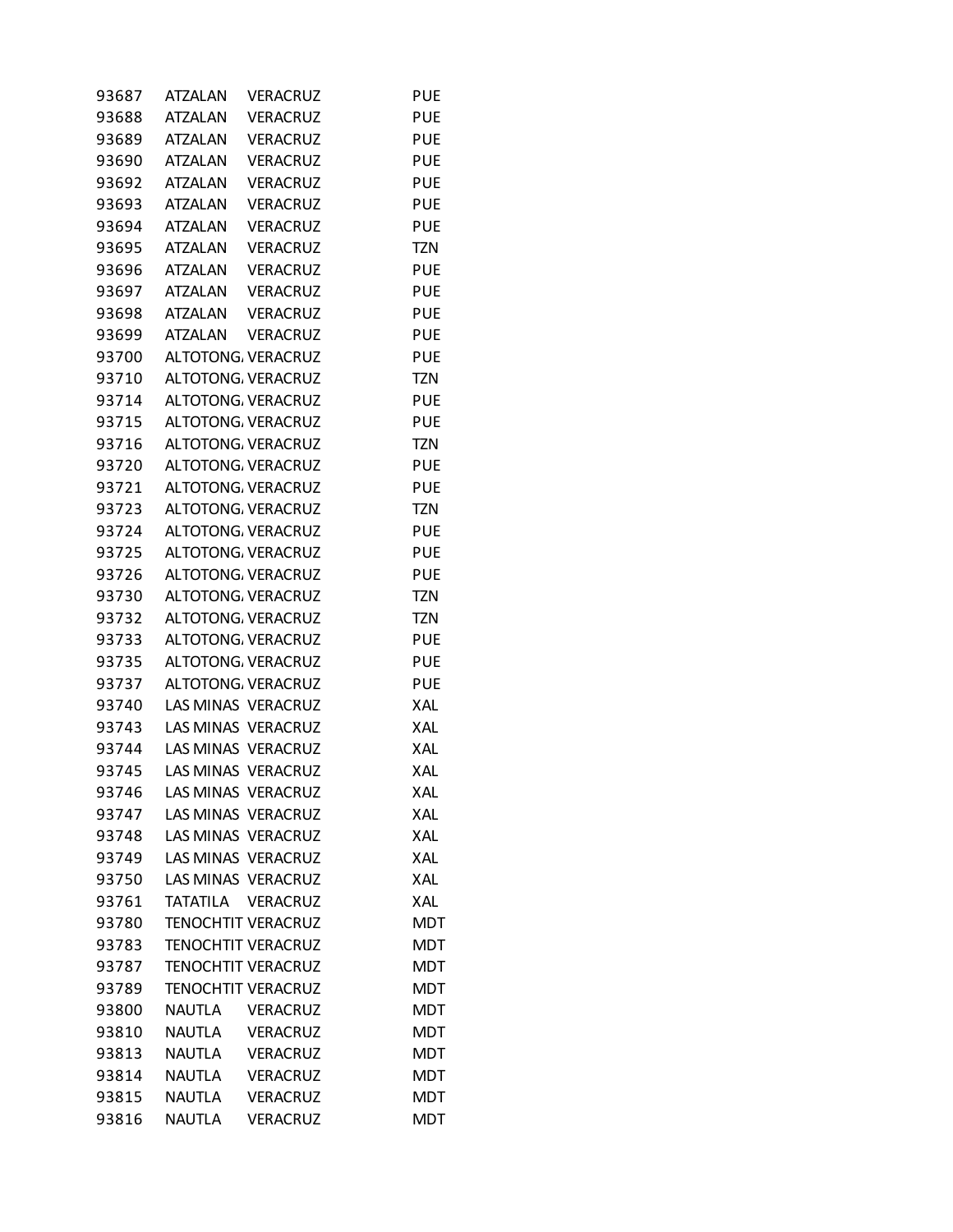| 93820 | MISANTLA VERACRUZ          |                 | MDT        |
|-------|----------------------------|-----------------|------------|
| 93826 | MISANTLA VERACRUZ          |                 | MDT        |
| 93827 | MISANTLA VERACRUZ          |                 | <b>MDT</b> |
| 93828 | MISANTLA VERACRUZ          |                 | <b>MDT</b> |
| 93829 | MISANTLA VERACRUZ          |                 | <b>MDT</b> |
| 93830 | MISANTLA VERACRUZ          |                 | <b>MDT</b> |
| 93833 | MISANTLA VERACRUZ          |                 | <b>MDT</b> |
| 93834 | MISANTLA VERACRUZ          |                 | <b>MDT</b> |
| 93836 | MISANTLA VERACRUZ          |                 | <b>MDT</b> |
| 93837 | MISANTLA VERACRUZ          |                 | <b>VER</b> |
| 93840 | MISANTLA VERACRUZ          |                 | <b>MDT</b> |
| 93843 | MISANTLA VERACRUZ          |                 | <b>VER</b> |
| 93844 | MISANTLA VERACRUZ          |                 | <b>VER</b> |
| 93845 | MISANTLA VERACRUZ          |                 | <b>MDT</b> |
| 93846 | MISANTLA VERACRUZ          |                 | <b>VER</b> |
| 93847 | MISANTLA VERACRUZ          |                 | <b>VER</b> |
| 93860 | <b>LANDERO Y VERACRUZ</b>  |                 | <b>XAL</b> |
| 93882 | CHICONQU VERACRUZ          |                 | XAL        |
| 93884 | CHICONQU VERACRUZ          |                 | XAL        |
| 93885 | CHICONQU VERACRUZ          |                 | XAL        |
| 93890 | CHICONQU VERACRUZ          |                 | XAL        |
| 93892 | CHICONQU VERACRUZ          |                 | XAL        |
| 93893 | CHICONQU VERACRUZ          |                 | XAL        |
| 93894 | CHICONQU VERACRUZ          |                 | XAL        |
| 93896 | CHICONQU VERACRUZ          |                 | XAL        |
| 93900 | YECUATLA VERACRUZ          |                 | <b>MDT</b> |
| 93904 | YECUATLA VERACRUZ          |                 | <b>MDT</b> |
| 93905 | YECUATLA VERACRUZ          |                 | <b>MDT</b> |
| 93908 | YECUATLA VERACRUZ          |                 | <b>MDT</b> |
| 93910 | YECUATLA VERACRUZ          |                 | <b>MDT</b> |
| 93915 | YECUATLA VERACRUZ          |                 | <b>MDT</b> |
| 93918 | YECUATLA VERACRUZ          |                 | <b>MDT</b> |
| 93930 | YECUATLA                   | VERACRUZ        | <b>VER</b> |
| 93936 | YECUATLA VERACRUZ          |                 | <b>VER</b> |
| 93940 | YECUATLA VERACRUZ          |                 | MDT        |
| 93950 | <b>COLIPA</b>              | <b>VERACRUZ</b> | <b>MDT</b> |
| 93954 | <b>COLIPA</b>              | VERACRUZ        | <b>MDT</b> |
| 93956 | <b>COLIPA</b>              | <b>VERACRUZ</b> | <b>MDT</b> |
| 93957 | <b>COLIPA</b>              | <b>VERACRUZ</b> | <b>MDT</b> |
| 93960 | <b>VEGA DE AL VERACRUZ</b> |                 | <b>MDT</b> |
| 93963 | <b>VEGA DE AL VERACRUZ</b> |                 | <b>MDT</b> |
| 93965 | <b>VEGA DE AL VERACRUZ</b> |                 | <b>MDT</b> |
| 93967 | <b>VEGA DE AL VERACRUZ</b> |                 | <b>MDT</b> |
| 93970 | <b>VEGA DE AL VERACRUZ</b> |                 | <b>MDT</b> |
| 93980 | <b>VEGA DE AL VERACRUZ</b> |                 | <b>MDT</b> |
| 93986 | <b>VEGA DE AL VERACRUZ</b> |                 | <b>MDT</b> |
| 93990 | PANUCO                     | <b>VERACRUZ</b> | TAM        |
| 93994 | PANUCO                     | VERACRUZ        | <b>TAM</b> |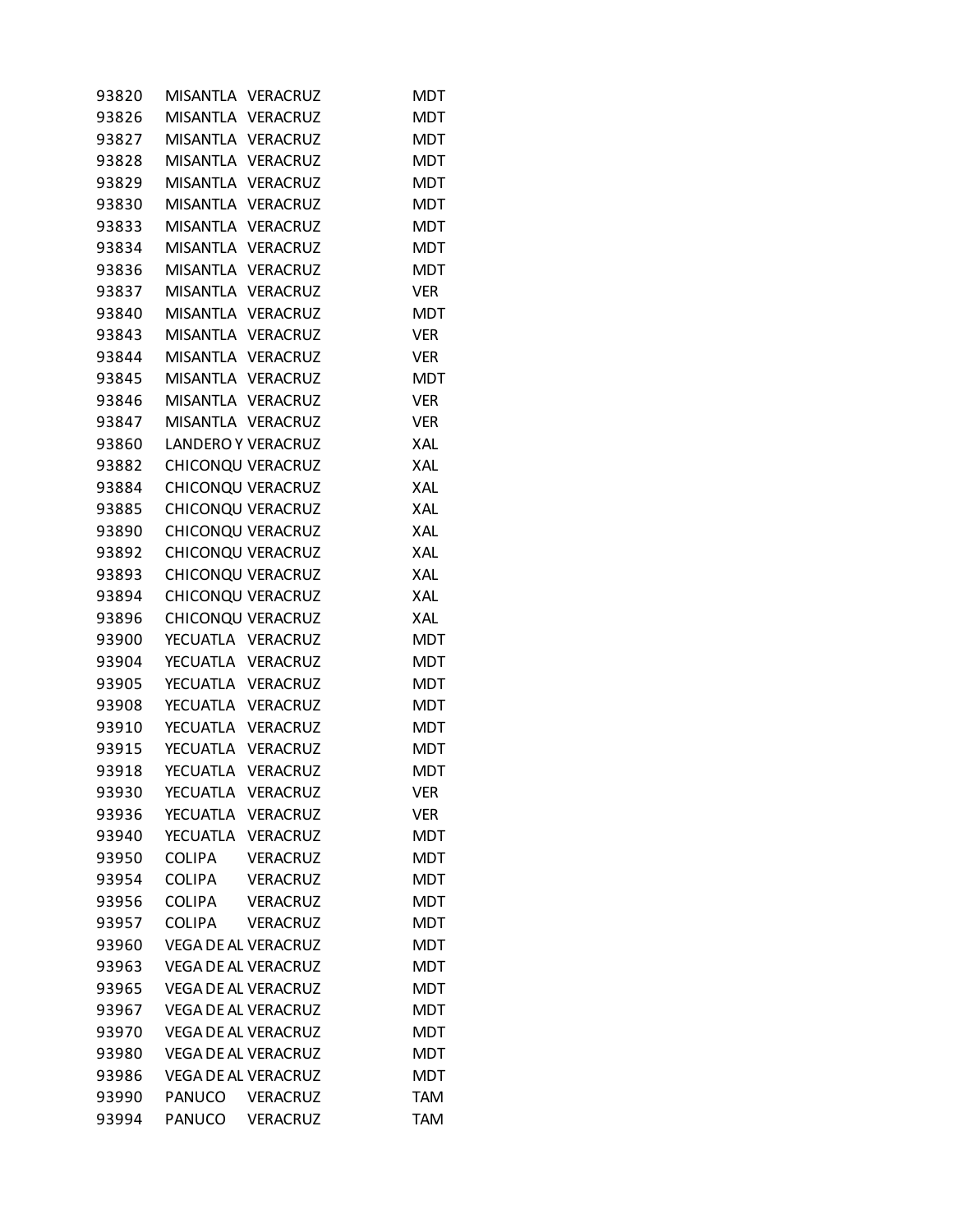| 93995 | PANUCO  | <b>VERACRUZ</b>                | <b>TAM</b> |
|-------|---------|--------------------------------|------------|
| 93996 |         | PANUCO VERACRUZ                | <b>TAM</b> |
| 93997 |         | PANUCO VERACRUZ                | TAM        |
| 93998 |         | PANUCO VERACRUZ                | <b>TAM</b> |
| 94019 |         | JALCOMUL <sup>I</sup> VERACRUZ | <b>VER</b> |
| 94020 |         | TLALTETELA VERACRUZ            | <b>COR</b> |
| 94021 |         | TLALTETELA VERACRUZ            | <b>VER</b> |
| 94023 |         | TLALTETELA VERACRUZ            | <b>COR</b> |
| 94024 |         | TLALTETELA VERACRUZ            | <b>COR</b> |
| 94027 |         | TLALTETELA VERACRUZ            | <b>COR</b> |
| 94030 |         | TENAMPA VERACRUZ               | <b>COR</b> |
| 94034 |         | TENAMPA VERACRUZ               | <b>COR</b> |
| 94035 |         | TENAMPA VERACRUZ               | <b>COR</b> |
| 94050 | TOTUTLA | <b>VERACRUZ</b>                | <b>COR</b> |
| 94054 |         | TOTUTLA VERACRUZ               | <b>COR</b> |
| 94057 |         | TOTUTLA VERACRUZ               | <b>COR</b> |
| 94059 |         | TOTUTLA VERACRUZ               | <b>COR</b> |
| 94060 |         | SOCHIAPA VERACRUZ              | <b>COR</b> |
| 94063 |         | SOCHIAPA VERACRUZ              | <b>COR</b> |
| 94064 |         | SOCHIAPA VERACRUZ              | <b>COR</b> |
| 94080 |         | <b>TLACOTEPE VERACRUZ</b>      | <b>COR</b> |
| 94084 |         | <b>TLACOTEPE VERACRUZ</b>      | <b>COR</b> |
| 94086 |         | <b>TLACOTEPE VERACRUZ</b>      | <b>COR</b> |
| 94100 |         | <b>HUATUSCO VERACRUZ</b>       | <b>COR</b> |
| 94103 |         | <b>HUATUSCO VERACRUZ</b>       | <b>COR</b> |
| 94106 |         | <b>HUATUSCO VERACRUZ</b>       | <b>COR</b> |
| 94107 |         | <b>HUATUSCO VERACRUZ</b>       | <b>COR</b> |
| 94108 |         | <b>HUATUSCO VERACRUZ</b>       | <b>COR</b> |
| 94110 |         | <b>HUATUSCO VERACRUZ</b>       | <b>COR</b> |
| 94113 |         | <b>HUATUSCO VERACRUZ</b>       | <b>COR</b> |
| 94116 |         | <b>HUATUSCO VERACRUZ</b>       | <b>COR</b> |
| 94117 |         | <b>HUATUSCO VERACRUZ</b>       | <b>COR</b> |
| 94120 |         | CALCAHUA VERACRUZ              | <b>COR</b> |
| 94123 |         | CALCAHUA VERACRUZ              | <b>COR</b> |
| 94124 |         | <b>CALCAHUA VERACRUZ</b>       | <b>COR</b> |
| 94126 |         | <b>CALCAHUA VERACRUZ</b>       | <b>COR</b> |
| 94127 |         | CALCAHUA VERACRUZ              | <b>COR</b> |
| 94130 |         | <b>ALPATLAHL VERACRUZ</b>      | <b>COR</b> |
| 94133 |         | <b>ALPATLAHL VERACRUZ</b>      | <b>COR</b> |
| 94134 |         | ALPATLAHL VERACRUZ             | <b>COR</b> |
| 94135 |         | ALPATLAHL VERACRUZ             | <b>COR</b> |
| 94136 |         | ALPATLAHL VERACRUZ             | <b>COR</b> |
| 94138 |         | ALPATLAHL VERACRUZ             | <b>COR</b> |
| 94140 |         | <b>COSCOMAT VERACRUZ</b>       | <b>COR</b> |
| 94142 |         | <b>COSCOMAT VERACRUZ</b>       | <b>COR</b> |
| 94143 |         | <b>COSCOMAT VERACRUZ</b>       | <b>COR</b> |
| 94144 |         | <b>COSCOMAT VERACRUZ</b>       | <b>COR</b> |
| 94145 |         | <b>COSCOMAT VERACRUZ</b>       | <b>COR</b> |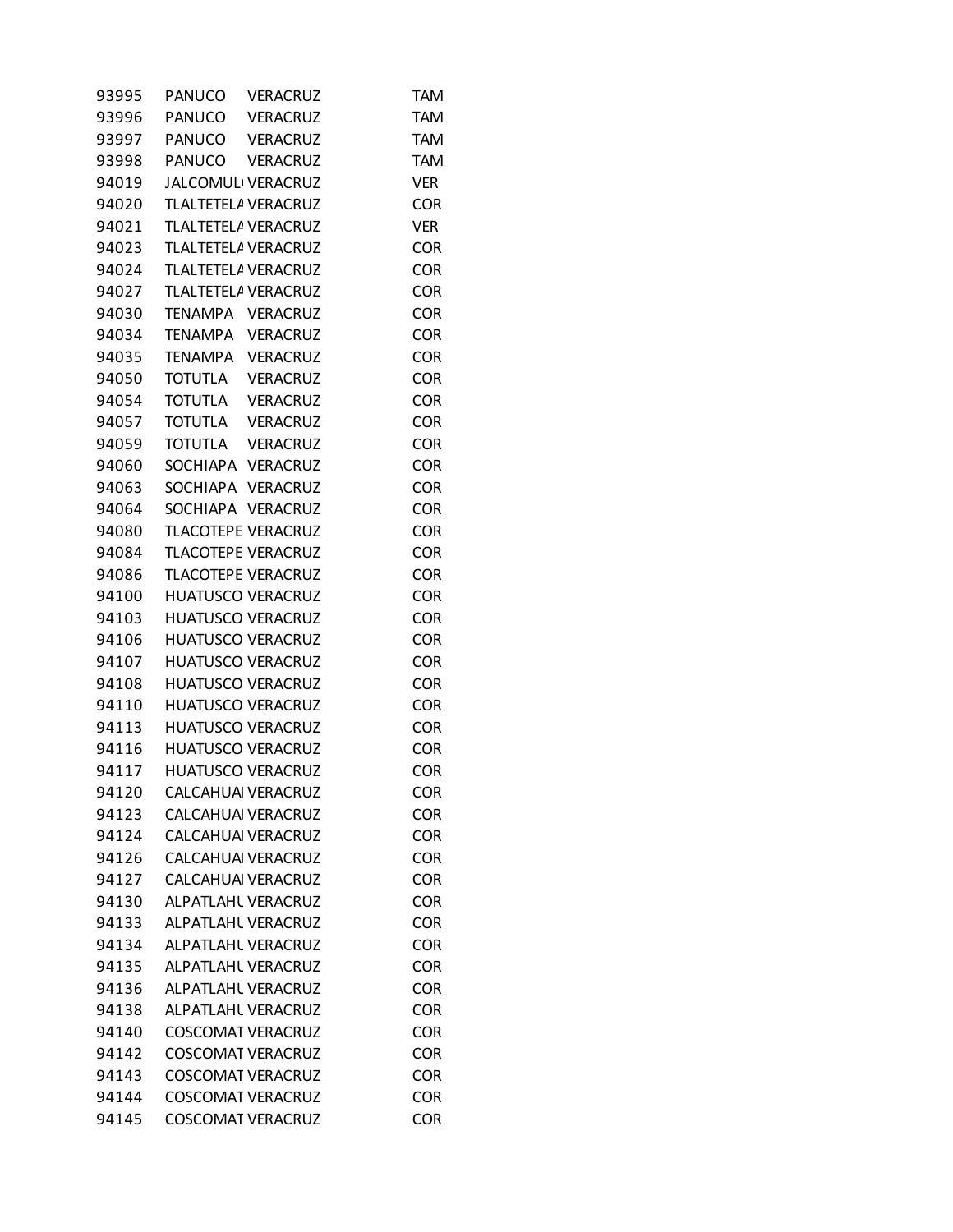| 94147 | <b>COSCOMAT VERACRUZ</b>  |                 | <b>COR</b> |
|-------|---------------------------|-----------------|------------|
| 94149 | <b>COSCOMAT VERACRUZ</b>  |                 | <b>COR</b> |
| 94150 | LA PERLA VERACRUZ         |                 | <b>COR</b> |
| 94153 | LA PERLA VERACRUZ         |                 | <b>COR</b> |
| 94154 | LA PERLA VERACRUZ         |                 | <b>COR</b> |
| 94155 | LA PERLA VERACRUZ         |                 | <b>COR</b> |
| 94157 | LA PERLA VERACRUZ         |                 | <b>COR</b> |
| 94158 | LA PERLA VERACRUZ         |                 | <b>COR</b> |
| 94160 | <b>CHOCAMAI VERACRUZ</b>  |                 | <b>COR</b> |
| 94167 | <b>CHOCAMAI VERACRUZ</b>  |                 | <b>COR</b> |
| 94170 | <b>TOMATLAN VERACRUZ</b>  |                 | <b>COR</b> |
| 94172 | TOMATLAN VERACRUZ         |                 | <b>COR</b> |
| 94178 | <b>TOMATLAN VERACRUZ</b>  |                 | <b>COR</b> |
| 94179 | <b>TOMATLAN VERACRUZ</b>  |                 | <b>COR</b> |
| 94180 | <b>IXHUATLAN VERACRUZ</b> |                 | <b>COR</b> |
| 94183 | <b>IXHUATLAN VERACRUZ</b> |                 | <b>COR</b> |
| 94184 | IXHUATLAN VERACRUZ        |                 | <b>COR</b> |
| 94186 | IXHUATLAN VERACRUZ        |                 | <b>COR</b> |
| 94188 | IXHUATLAN VERACRUZ        |                 | <b>COR</b> |
| 94190 | <b>TEPATLAXC VERACRUZ</b> |                 | <b>COR</b> |
| 94191 | TEPATLAXC VERACRUZ        |                 | <b>COR</b> |
| 94194 | <b>TEPATLAXC VERACRUZ</b> |                 | <b>COR</b> |
| 94195 | <b>TEPATLAXC VERACRUZ</b> |                 | <b>COR</b> |
|       |                           |                 | <b>COR</b> |
| 94200 | COMAPA                    | VERACRUZ        |            |
| 94210 | COMAPA                    | VERACRUZ        | <b>COR</b> |
| 94212 | <b>COMAPA</b>             | VERACRUZ        | <b>COR</b> |
| 94216 | COMAPA                    | <b>VERACRUZ</b> | <b>COR</b> |
| 94220 | ZENTLA                    | <b>VERACRUZ</b> | <b>COR</b> |
| 94222 | <b>ZENTLA</b>             | <b>VERACRUZ</b> | <b>COR</b> |
| 94223 | <b>ZENTLA</b>             | <b>VERACRUZ</b> | <b>COR</b> |
| 94224 | <b>ZENTLA</b>             | <b>VERACRUZ</b> | <b>COR</b> |
| 94225 | <b>ZENTLA</b>             | <b>VERACRUZ</b> | <b>COR</b> |
| 94226 | <b>ZENTLA</b>             | <b>VERACRUZ</b> | COR        |
| 94227 | <b>ZENTLA</b>             | <b>VERACRUZ</b> | <b>COR</b> |
| 94229 | <b>ZENTLA</b>             | <b>VERACRUZ</b> | <b>COR</b> |
| 94230 | CAMARON   VERACRUZ        |                 | <b>COR</b> |
| 94233 | CAMARON   VERACRUZ        |                 | <b>COR</b> |
| 94234 | CAMARON   VERACRUZ        |                 | <b>COR</b> |
| 94235 | CAMARON   VERACRUZ        |                 | <b>COR</b> |
| 94236 | CAMARON   VERACRUZ        |                 | <b>COR</b> |
| 94240 | SOLEDAD D VERACRUZ        |                 | <b>VER</b> |
| 94242 | SOLEDAD D VERACRUZ        |                 | <b>VER</b> |
| 94243 | SOLEDAD D VERACRUZ        |                 | <b>VER</b> |
| 94244 | SOLEDAD D VERACRUZ        |                 | <b>VER</b> |
| 94245 | SOLEDAD D VERACRUZ        |                 | <b>VER</b> |
| 94246 | SOLEDAD D VERACRUZ        |                 | <b>VER</b> |
| 94247 | SOLEDAD D VERACRUZ        |                 | <b>VER</b> |
| 94248 | SOLEDAD D VERACRUZ        |                 | <b>VER</b> |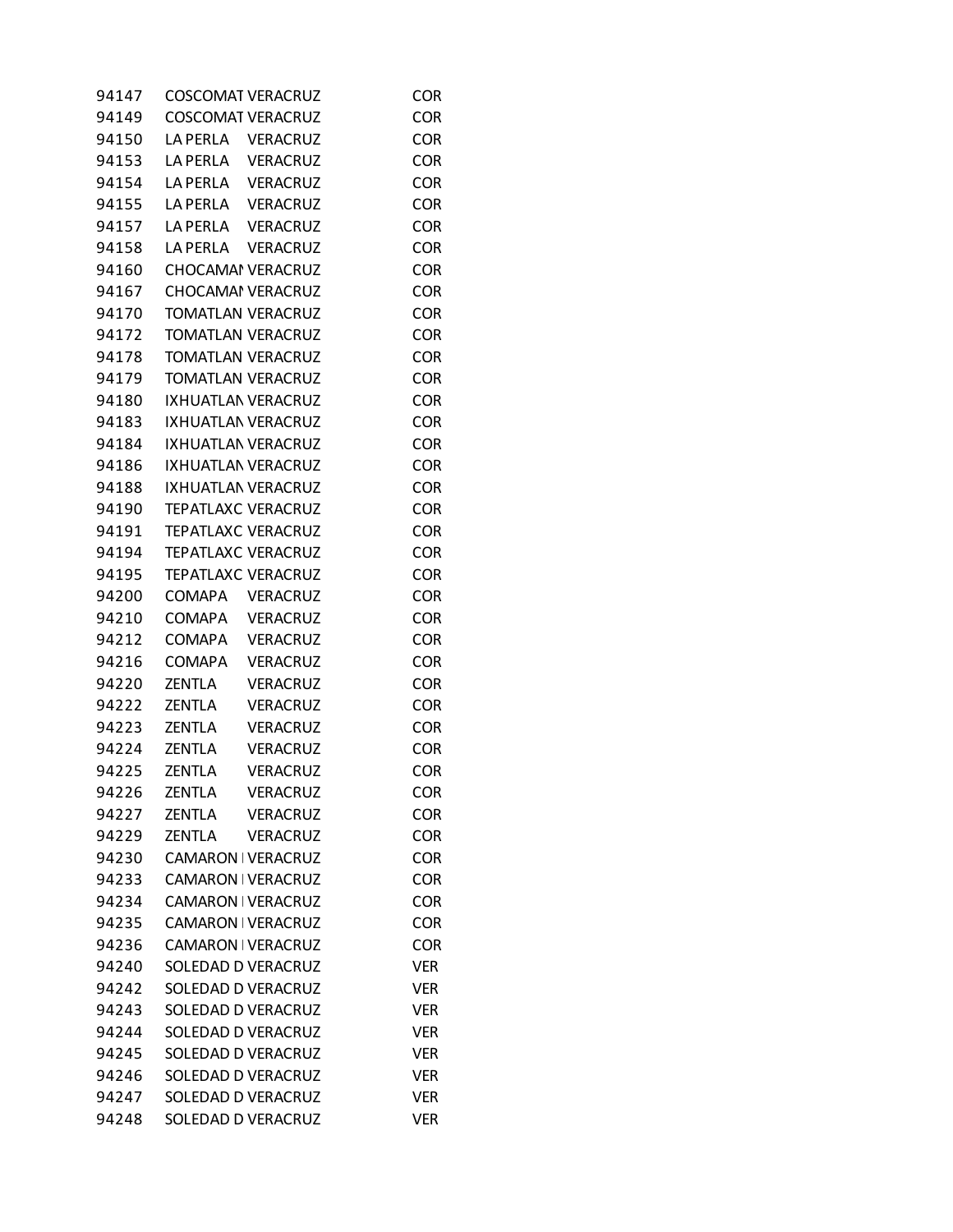| 94249 | SOLEDAD D VERACRUZ               | Ver        |
|-------|----------------------------------|------------|
| 94250 | <b>MANLIO FA VERACRUZ</b>        | <b>VER</b> |
| 94253 | MANLIO FA VERACRUZ               | <b>VER</b> |
| 94254 | MANLIO FA VERACRUZ               | <b>VER</b> |
| 94255 | MANLIO FA VERACRUZ               | <b>VER</b> |
| 94256 | MANLIO FA VERACRUZ               | <b>VER</b> |
| 94263 | <b>JAMAPA</b><br>VERACRUZ        | <b>VER</b> |
| 94265 | JAMAPA VERACRUZ                  | <b>VER</b> |
| 94266 | JAMAPA VERACRUZ                  | <b>VER</b> |
| 94267 | JAMAPA VERACRUZ                  | <b>VER</b> |
| 94271 | <b>MEDELLIN I VERACRUZ</b>       | <b>VER</b> |
| 94277 | <b>MEDELLIN I VERACRUZ</b>       | <b>VER</b> |
| 94278 | <b>MEDELLIN I VERACRUZ</b>       | <b>VER</b> |
| 94280 | <b>MEDELLIN I VERACRUZ</b>       | <b>VER</b> |
| 94363 | <b>ORIZABA</b><br>VERACRUZ       | <b>COR</b> |
| 94410 | RAFAEL DEL VERACRUZ              | <b>COR</b> |
| 94422 | <b>MARIANO E VERACRUZ</b>        | <b>COR</b> |
| 94423 | MARIANO E VERACRUZ               | <b>COR</b> |
| 94424 | <b>MARIANO E VERACRUZ</b>        | <b>COR</b> |
| 94428 | MARIANO E VERACRUZ               | <b>COR</b> |
| 94430 | IXHUATLAN VERACRUZ               | <b>COR</b> |
| 94440 | ATZACAN VERACRUZ                 | <b>COR</b> |
| 94442 | ATZACAN VERACRUZ                 | <b>COR</b> |
| 94445 | ATZACAN VERACRUZ                 | <b>COR</b> |
| 94446 | ATZACAN VERACRUZ                 | <b>COR</b> |
| 94447 | ATZACAN VERACRUZ                 | <b>COR</b> |
| 94452 | IXTACZOQL VERACRUZ               | <b>COR</b> |
| 94453 | IXTACZOQL VERACRUZ               | <b>COR</b> |
| 94454 | IXTACZOQL VERACRUZ               | <b>COR</b> |
| 94456 | IXTACZOQL VERACRUZ               | <b>COR</b> |
| 94457 | IXTACZOQL VERACRUZ               | <b>COR</b> |
| 94458 | IXTACZOQL VERACRUZ               | <b>COR</b> |
| 94463 | IXTACZOQL VERACRUZ               | <b>COR</b> |
| 94464 | IXTACZOQL VERACRUZ               | <b>COR</b> |
| 94466 | <b>FORTIN</b><br><b>VERACRUZ</b> | <b>COR</b> |
| 94467 | <b>FORTIN</b><br>VERACRUZ        | <b>COR</b> |
| 94469 | <b>FORTIN</b><br>VERACRUZ        | <b>COR</b> |
| 94480 | CORDOBA VERACRUZ                 | <b>COR</b> |
| 94492 | CORDOBA VERACRUZ                 | <b>COR</b> |
| 94497 | CORDOBA VERACRUZ                 | <b>COR</b> |
| 94703 | MALTRATA VERACRUZ                | <b>VER</b> |
| 94750 | <b>AQUILA</b><br>VERACRUZ        | <b>COR</b> |
| 94755 | AQUILA<br>VERACRUZ               | <b>TEH</b> |
| 94756 | <b>AQUILA</b><br>VERACRUZ        | <b>TEH</b> |
| 94760 | <b>ACULTZING VERACRUZ</b>        | <b>COR</b> |
| 94762 | <b>ACULTZING VERACRUZ</b>        | <b>COR</b> |
| 94763 | <b>ACULTZING VERACRUZ</b>        | <b>COR</b> |
| 94764 | ACULTZING VERACRUZ               | <b>COR</b> |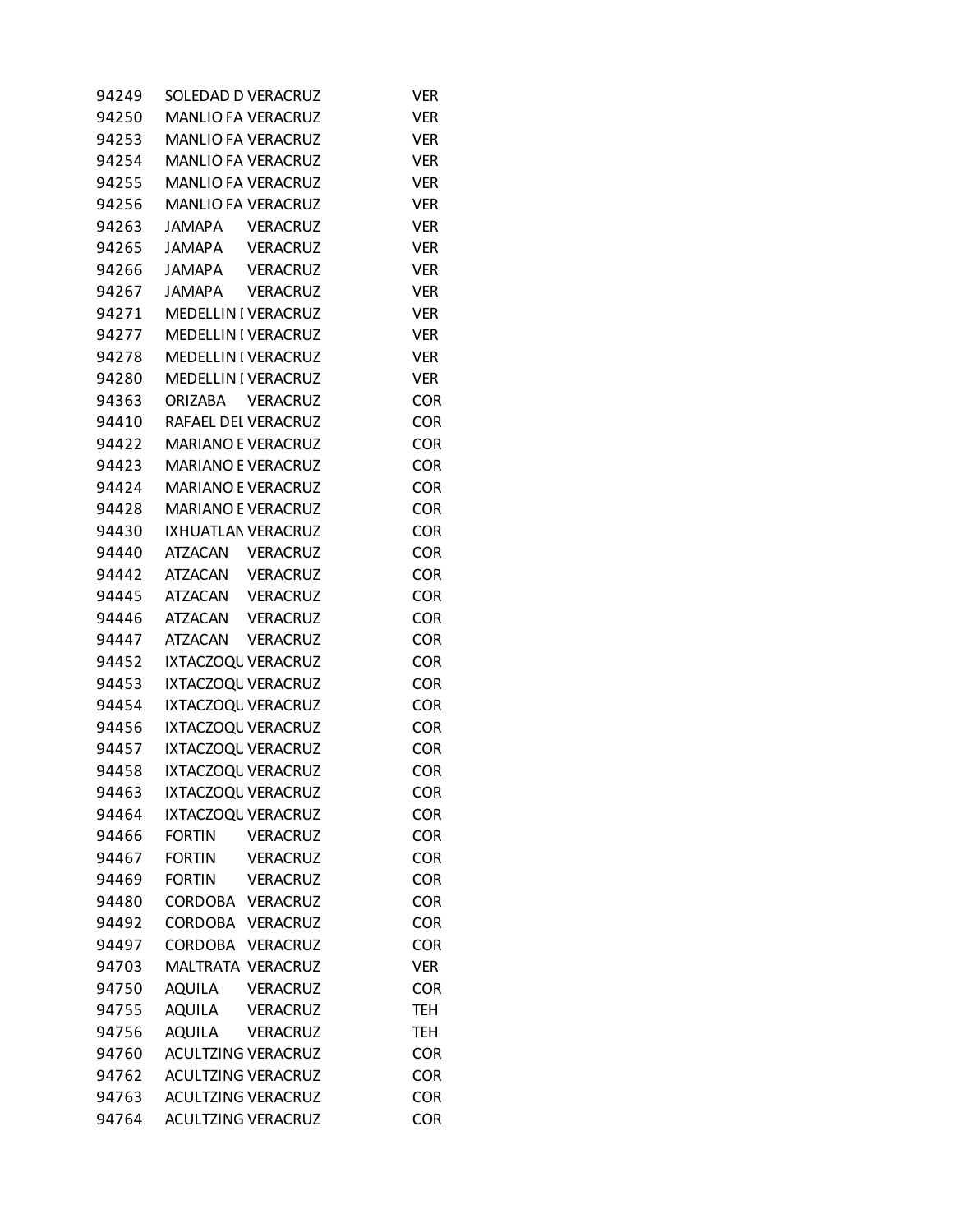| 94765 | <b>ACULTZING VERACRUZ</b> |                 | <b>COR</b> |
|-------|---------------------------|-----------------|------------|
| 94766 | <b>ACULTZING VERACRUZ</b> |                 | <b>COR</b> |
| 94767 | <b>ACULTZING VERACRUZ</b> |                 | <b>COR</b> |
| 94768 | <b>ACULTZING VERACRUZ</b> |                 | <b>COR</b> |
| 94769 | <b>ACULTZING VERACRUZ</b> |                 | <b>COR</b> |
| 94770 | SOLEDAD A VERACRUZ        |                 | <b>COR</b> |
| 94772 | SOLEDAD A VERACRUZ        |                 | <b>COR</b> |
| 94773 | SOLEDAD A VERACRUZ        |                 | <b>COR</b> |
| 94774 | SOLEDAD A VERACRUZ        |                 | <b>COR</b> |
| 94775 | SOLEDAD A VERACRUZ        |                 | <b>COR</b> |
| 94776 | SOLEDAD A VERACRUZ        |                 | <b>COR</b> |
| 94777 | SOLEDAD A VERACRUZ        |                 | <b>COR</b> |
| 94793 | HUILOAPAI VERACRUZ        |                 | <b>COR</b> |
| 94794 | <b>HUILOAPAI VERACRUZ</b> |                 | <b>COR</b> |
| 94800 | TLAQUILPA VERACRUZ        |                 | <b>COR</b> |
| 94804 | TLAQUILPA VERACRUZ        |                 | <b>COR</b> |
| 94805 | TLAQUILPA VERACRUZ        |                 | <b>COR</b> |
| 94807 | TLAQUILPA VERACRUZ        |                 | <b>COR</b> |
| 94810 | <b>ASTACINGA VERACRUZ</b> |                 | <b>COR</b> |
| 94813 | <b>ASTACINGA VERACRUZ</b> |                 | <b>COR</b> |
| 94815 | ASTACINGA VERACRUZ        |                 | <b>COR</b> |
| 94816 | ASTACINGA VERACRUZ        |                 | <b>COR</b> |
| 94820 | XOXOCOTL VERACRUZ         |                 | <b>COR</b> |
| 94825 | XOXOCOTL VERACRUZ         |                 | <b>COR</b> |
| 94830 | ATLAHUILC VERACRUZ        |                 | <b>COR</b> |
| 94834 | <b>ATLAHUILC VERACRUZ</b> |                 | <b>COR</b> |
| 94835 | <b>ATLAHUILC VERACRUZ</b> |                 | <b>COR</b> |
| 94836 | ATLAHUILC VERACRUZ        |                 | <b>COR</b> |
| 94837 | <b>ATLAHUILC VERACRUZ</b> |                 | <b>COR</b> |
| 94840 | TEQUILA VERACRUZ          |                 | <b>COR</b> |
| 94842 | TEQUILA VERACRUZ          |                 | <b>COR</b> |
| 94843 | TEQUILA VERACRUZ          |                 | <b>COR</b> |
| 94846 | TEQUILA VERACRUZ          |                 | <b>COR</b> |
| 94847 | <b>TEQUILA</b>            | <b>VERACRUZ</b> | <b>COR</b> |
| 94850 | <b>SAN ANDRE VERACRUZ</b> |                 | <b>COR</b> |
| 94853 | <b>SAN ANDRE VERACRUZ</b> |                 | <b>COR</b> |
| 94854 | SAN ANDRE VERACRUZ        |                 | <b>COR</b> |
| 94860 | TLILAPAN VERACRUZ         |                 | <b>COR</b> |
| 94862 | TLILAPAN VERACRUZ         |                 | <b>COR</b> |
| 94870 | <b>MAGDALEN VERACRUZ</b>  |                 | <b>COR</b> |
| 94873 | MAGDALEN VERACRUZ         |                 | <b>COR</b> |
| 94877 | <b>MAGDALEN VERACRUZ</b>  |                 | <b>COR</b> |
| 94880 | NARANJAL VERACRUZ         |                 | <b>COR</b> |
| 94890 | COETZALA VERACRUZ         |                 | <b>COR</b> |
| 94893 | COETZALA VERACRUZ         |                 | <b>COR</b> |
| 94904 | OMEALCA VERACRUZ          |                 | <b>VER</b> |
| 94907 | OMEALCA VERACRUZ          |                 | <b>VER</b> |
| 94915 | CUITLAHU/ VERACRUZ        |                 | <b>TBA</b> |
|       |                           |                 |            |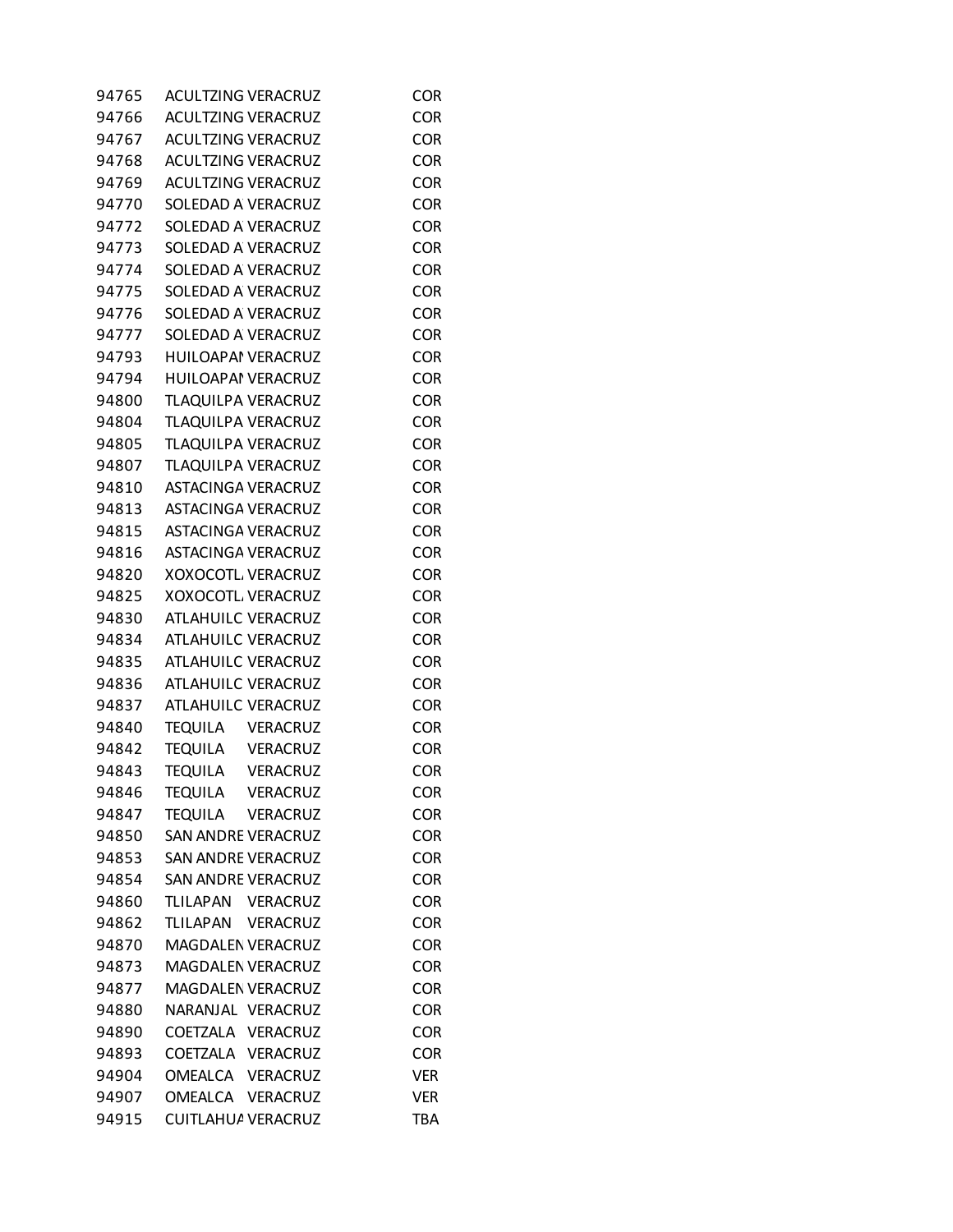| 94918 | CUITLAHUA VERACRUZ         |                 | <b>TBA</b> |
|-------|----------------------------|-----------------|------------|
| 94929 | CUICHAPA VERACRUZ          |                 | <b>COR</b> |
| 94930 | YANGA                      | VERACRUZ        | <b>COR</b> |
| 94933 | YANGA                      | <b>VERACRUZ</b> | <b>COR</b> |
| 94934 | YANGA                      | <b>VERACRUZ</b> | <b>COR</b> |
| 94936 | YANGA                      | VERACRUZ        | <b>COR</b> |
| 94939 | YANGA                      | <b>VERACRUZ</b> | <b>COR</b> |
| 94940 | <b>AMATLAN E VERACRUZ</b>  |                 | <b>COR</b> |
| 94960 | <b>ATOYAC</b>              | VERACRUZ        | <b>COR</b> |
| 94964 | <b>ATOYAC</b>              | VERACRUZ        | <b>COR</b> |
| 94965 | ATOYAC VERACRUZ            |                 | <b>COR</b> |
| 94966 | ATOYAC VERACRUZ            |                 | <b>COR</b> |
| 94967 | <b>ATOYAC</b>              | <b>VERACRUZ</b> | <b>COR</b> |
| 94968 | ATOYAC VERACRUZ            |                 | <b>COR</b> |
| 94969 | <b>ATOYAC</b>              | <b>VERACRUZ</b> | <b>COR</b> |
| 94970 | PASO DEL N VERACRUZ        |                 | <b>COR</b> |
| 94972 | PASO DEL N VERACRUZ        |                 | <b>COR</b> |
| 94973 | PASO DEL N VERACRUZ        |                 | <b>COR</b> |
| 94974 | PASO DEL N VERACRUZ        |                 | <b>COR</b> |
| 94975 | PASO DEL N VERACRUZ        |                 | <b>COR</b> |
| 94976 | PASO DEL N VERACRUZ        |                 | <b>COR</b> |
| 94977 | PASO DEL N VERACRUZ        |                 | <b>COR</b> |
| 94980 | <b>CARRILLO F VERACRUZ</b> |                 | <b>COR</b> |
| 94983 | <b>CARRILLO F VERACRUZ</b> |                 | <b>COR</b> |
| 94984 | <b>CARRILLO F VERACRUZ</b> |                 | <b>COR</b> |
| 94985 | <b>CARRILLO F VERACRUZ</b> |                 | <b>COR</b> |
| 94986 | CARRILLO F VERACRUZ        |                 | <b>COR</b> |
| 94987 | <b>CARRILLO F VERACRUZ</b> |                 | <b>COR</b> |
| 94988 | <b>CARRILLO F VERACRUZ</b> |                 | <b>COR</b> |
| 94989 | <b>CARRILLO F VERACRUZ</b> |                 | <b>COR</b> |
| 94992 | COTAXTLA VERACRUZ          |                 | <b>VER</b> |
| 94993 | COTAXTLA VERACRUZ          |                 | <b>VER</b> |
| 94994 | COTAXTLA VERACRUZ          |                 | <b>VER</b> |
| 94996 | COTAXTLA VERACRUZ          |                 | VER        |
| 95000 | <b>ZONGOLIC/ VERACRUZ</b>  |                 | <b>COR</b> |
| 95002 | ZONGOLIC/ VERACRUZ         |                 | <b>COR</b> |
| 95003 | ZONGOLIC/ VERACRUZ         |                 | <b>COR</b> |
| 95004 | <b>ZONGOLIC/ VERACRUZ</b>  |                 | <b>COR</b> |
| 95005 | ZONGOLIC/ VERACRUZ         |                 | <b>COR</b> |
| 95006 | ZONGOLIC/ VERACRUZ         |                 | <b>COR</b> |
| 95010 | <b>ZONGOLIC/ VERACRUZ</b>  |                 | <b>COR</b> |
| 95011 | <b>ZONGOLIC/ VERACRUZ</b>  |                 | <b>COR</b> |
| 95012 | ZONGOLIC/ VERACRUZ         |                 | <b>COR</b> |
| 95013 | ZONGOLIC/ VERACRUZ         |                 | <b>COR</b> |
| 95016 | ZONGOLIC/ VERACRUZ         |                 | <b>COR</b> |
| 95017 | ZONGOLIC/ VERACRUZ         |                 | <b>COR</b> |
| 95019 | ZONGOLIC/ VERACRUZ         |                 | <b>COR</b> |
| 95020 | ZONGOLIC/ VERACRUZ         |                 | COR        |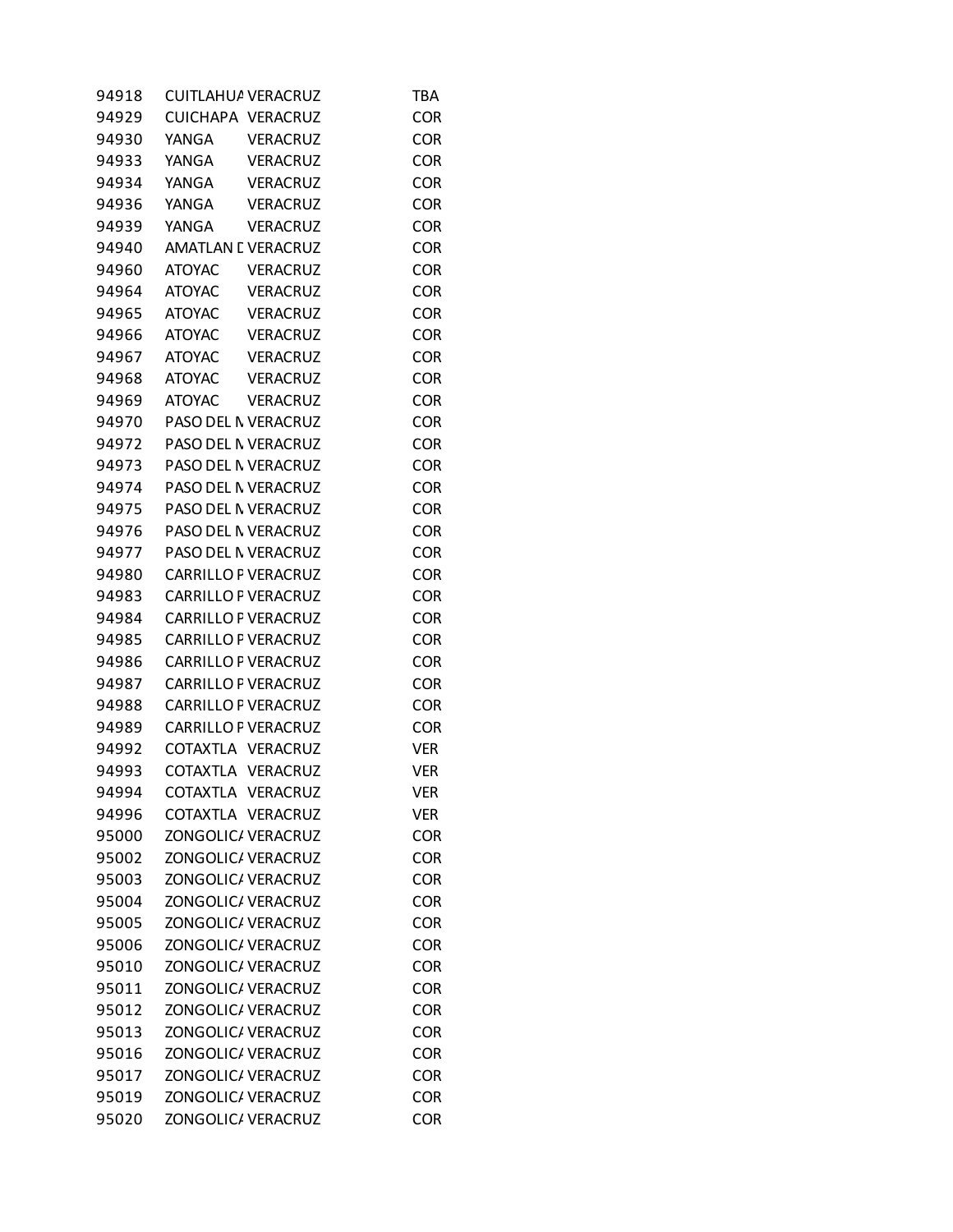| 95023 | ZONGOLIC/ VERACRUZ         | <b>COR</b> |
|-------|----------------------------|------------|
| 95024 | ZONGOLIC/ VERACRUZ         | <b>COR</b> |
| 95025 | ZONGOLIC/ VERACRUZ         | <b>COR</b> |
| 95026 | ZONGOLIC/ VERACRUZ         | <b>COR</b> |
| 95027 | ZONGOLIC/ VERACRUZ         | <b>COR</b> |
| 95028 | ZONGOLIC/ VERACRUZ         | <b>COR</b> |
| 95033 | TEHUIPANC VERACRUZ         | <b>COR</b> |
| 95035 | TEHUIPANC VERACRUZ         | <b>TEH</b> |
| 95036 | <b>TEHUIPANC VERACRUZ</b>  | <b>TEH</b> |
| 95037 | TEHUIPANC VERACRUZ         | <b>TEH</b> |
| 95038 | TEHUIPANC VERACRUZ         | <b>TEH</b> |
| 95039 | TEHUIPANC VERACRUZ         | <b>TEH</b> |
| 95040 | MIXTLA DE VERACRUZ         | <b>COR</b> |
| 95042 | MIXTLA DE VERACRUZ         | <b>COR</b> |
| 95043 | MIXTLA DE VERACRUZ         | <b>COR</b> |
| 95044 | MIXTLA DE VERACRUZ         | <b>COR</b> |
| 95045 | MIXTLA DE VERACRUZ         | <b>COR</b> |
| 95046 | MIXTLA DE VERACRUZ         | <b>COR</b> |
| 95048 | MIXTLA DE VERACRUZ         | <b>COR</b> |
| 95049 | MIXTLA DE VERACRUZ         | <b>COR</b> |
| 95060 | LOS REYES VERACRUZ         | <b>COR</b> |
| 95061 | LOS REYES VERACRUZ         | <b>COR</b> |
| 95064 | LOS REYES VERACRUZ         | <b>COR</b> |
| 95065 | LOS REYES VERACRUZ         | <b>COR</b> |
| 95066 | LOS REYES VERACRUZ         | <b>COR</b> |
| 95070 | <b>TEXHUACAI VERACRUZ</b>  | <b>COR</b> |
| 95075 | TEXHUACAI VERACRUZ         | <b>COR</b> |
| 95077 | TEXHUACAI VERACRUZ         | <b>COR</b> |
| 95202 | <b>TIERRA BLA VERACRUZ</b> | <b>TBA</b> |
| 95203 | TIERRA BLA VERACRUZ        | <b>TBA</b> |
| 95204 | TIERRA BLA VERACRUZ        | <b>TBA</b> |
| 95205 | <b>TIERRA BLA VERACRUZ</b> | <b>TBA</b> |
| 95206 | TIERRA BLA VERACRUZ        | <b>COR</b> |
| 95209 | TIERRA BLA VERACRUZ        | <b>TBA</b> |
| 95212 | <b>TIERRA BLA VERACRUZ</b> | <b>TBA</b> |
| 95213 | TIERRA BLA VERACRUZ        | <b>TBA</b> |
| 95214 | <b>TIERRA BLA VERACRUZ</b> | <b>TBA</b> |
| 95215 | TIERRA BLA VERACRUZ        | <b>TBA</b> |
| 95216 | TIERRA BLA VERACRUZ        | <b>TBA</b> |
| 95220 | TLALIXCOY/ VERACRUZ        | <b>VER</b> |
| 95223 | TLALIXCOY/ VERACRUZ        | <b>VER</b> |
| 95224 | TLALIXCOY/ VERACRUZ        | <b>TBA</b> |
| 95225 | TLALIXCOY/ VERACRUZ        | <b>VER</b> |
| 95226 | TLALIXCOY/ VERACRUZ        | VER        |
| 95227 | TLALIXCOY/ VERACRUZ        | <b>VER</b> |
| 95230 | TLALIXCOY/ VERACRUZ        | <b>VER</b> |
| 95233 | TLALIXCOY/ VERACRUZ        | TBA        |
| 95234 | TLALIXCOY/ VERACRUZ        | <b>TBA</b> |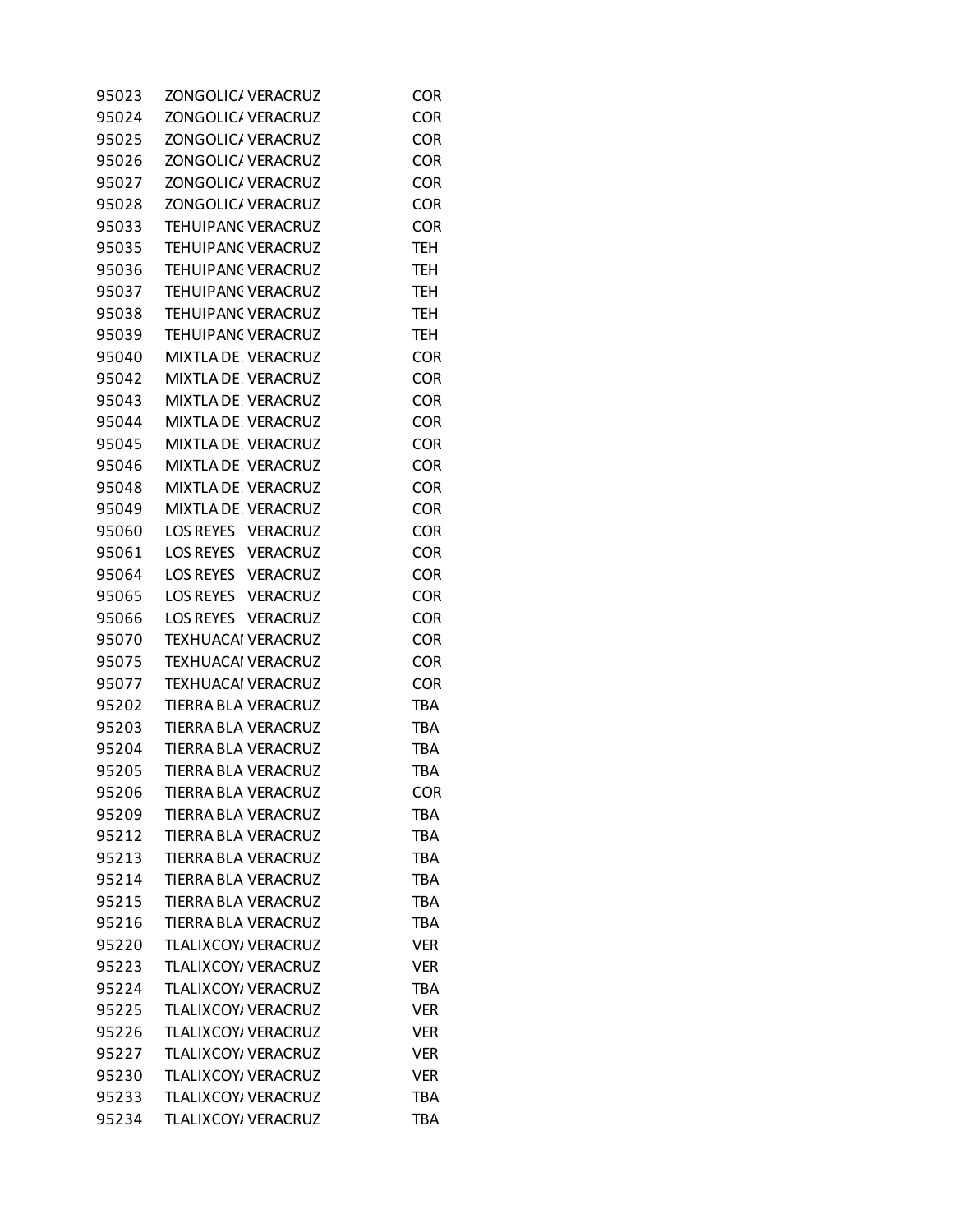| 95235 | TLALIXCOY, VERACRUZ        | Ver        |
|-------|----------------------------|------------|
| 95237 | TLALIXCOY/ VERACRUZ        | VER        |
| 95240 | <b>IGNACIO DI VERACRUZ</b> | <b>VER</b> |
| 95243 | <b>IGNACIO DI VERACRUZ</b> | <b>VER</b> |
| 95244 | <b>IGNACIO DI VERACRUZ</b> | <b>TBA</b> |
| 95245 | <b>IGNACIO DI VERACRUZ</b> | <b>TBA</b> |
| 95246 | <b>IGNACIO DI VERACRUZ</b> | <b>VER</b> |
| 95247 | <b>IGNACIO DI VERACRUZ</b> | <b>TBA</b> |
| 95250 | ALVARADO VERACRUZ          | SNT        |
| 95253 | ALVARADO VERACRUZ          | SNT        |
| 95258 | ALVARADO VERACRUZ          | TBA        |
| 95259 | ALVARADO VERACRUZ          | SNT        |
| 95260 | ALVARADO VERACRUZ          | SNT        |
| 95261 | ALVARADO VERACRUZ          | SNT        |
| 95263 | ALVARADO VERACRUZ          | <b>VER</b> |
| 95264 | ALVARADO VERACRUZ          | <b>VER</b> |
| 95265 | ALVARADO VERACRUZ          | <b>VER</b> |
| 95266 | ALVARADO VERACRUZ          | <b>VER</b> |
| 95268 | ALVARADO VERACRUZ          | <b>VER</b> |
| 95269 | ALVARADO VERACRUZ          | <b>VER</b> |
| 95270 | ALVARADO VERACRUZ          | SNT        |
| 95272 | ALVARADO VERACRUZ          | SNT        |
| 95274 | ALVARADO VERACRUZ          | SNT        |
| 95275 | ALVARADO VERACRUZ          | <b>SNT</b> |
| 95276 | ALVARADO VERACRUZ          | SNT        |
| 95277 | ALVARADO VERACRUZ          | SNT        |
| 95278 | ALVARADO VERACRUZ          | SNT        |
| 95280 | LERDO DE TVERACRUZ         | <b>SNT</b> |
| 95281 | <b>LERDO DE T VERACRUZ</b> | SNT        |
| 95283 | LERDO DE TVERACRUZ         | SNT        |
| 95284 | LERDO DE TVERACRUZ         | SNT        |
| 95285 | LERDO DE TVERACRUZ         | SNT        |
| 95286 | <b>LERDO DE T VERACRUZ</b> | SNT        |
| 95287 | <b>LERDO DE T VERACRUZ</b> | SNT        |
| 95300 | <b>TRES VALLE VERACRUZ</b> | <b>TBA</b> |
| 95302 | TRES VALLE VERACRUZ        | <b>TBA</b> |
| 95306 | TRES VALLE VERACRUZ        | <b>TXC</b> |
| 95330 | CARLOS A. (VERACRUZ        | <b>TBA</b> |
| 95332 | CARLOS A. (VERACRUZ        | <b>TBA</b> |
| 95333 | CARLOS A. ( VERACRUZ       | <b>TBA</b> |
| 95334 | <b>CARLOS A. (VERACRUZ</b> | <b>TBA</b> |
| 95335 | CARLOS A. (VERACRUZ        | <b>TBA</b> |
| 95336 | CARLOS A. ( VERACRUZ       | <b>TBA</b> |
| 95337 | CARLOS A. ( VERACRUZ       | <b>TBA</b> |
| 95338 | CARLOS A. (VERACRUZ        | <b>TBA</b> |
| 95339 | CARLOS A. ( VERACRUZ       | TBA        |
| 95340 | CARLOS A. ( VERACRUZ       | <b>TBA</b> |
| 95342 | CARLOS A. (VERACRUZ        | <b>TBA</b> |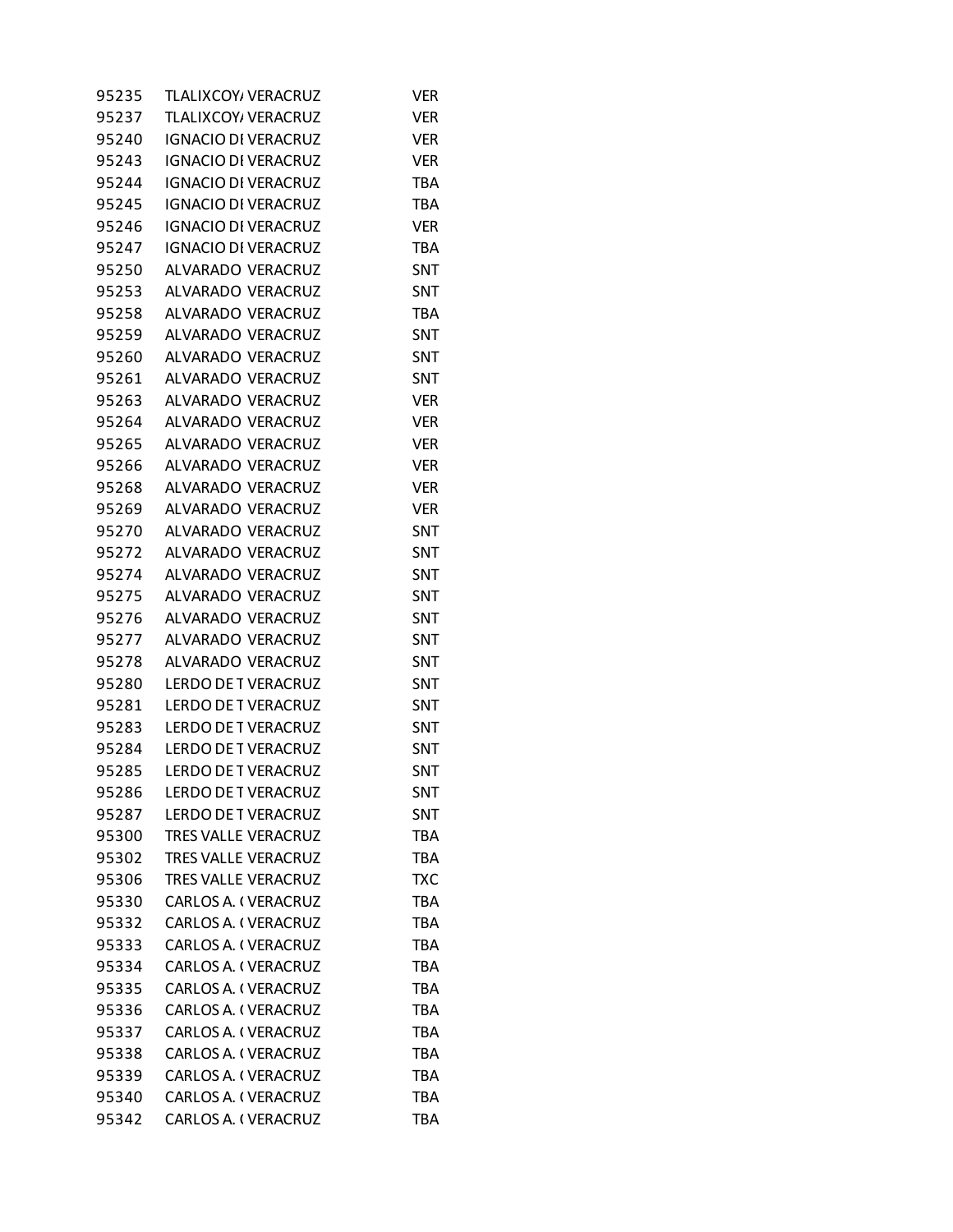| 95343 | <b>CARLOS A. I VERACRUZ</b> |                 | TBA        |
|-------|-----------------------------|-----------------|------------|
| 95344 | <b>CARLOS A. (VERACRUZ</b>  |                 | <b>TBA</b> |
| 95345 | CARLOS A. ( VERACRUZ        |                 | <b>TBA</b> |
| 95346 | <b>CARLOS A. I VERACRUZ</b> |                 | <b>TBA</b> |
| 95347 | <b>CARLOS A. (VERACRUZ</b>  |                 | <b>TBA</b> |
| 95348 | CARLOS A. (VERACRUZ         |                 | <b>TBA</b> |
| 95349 | <b>CARLOS A. I VERACRUZ</b> |                 | <b>TBA</b> |
| 95350 | <b>TRES VALLE VERACRUZ</b>  |                 | <b>TXC</b> |
| 95355 | <b>TRES VALLE VERACRUZ</b>  |                 | <b>TXC</b> |
| 95357 | TRES VALLE VERACRUZ         |                 | <b>TXC</b> |
| 95358 | <b>TRES VALLE VERACRUZ</b>  |                 | <b>TBA</b> |
| 95365 | TRES VALLE VERACRUZ         |                 | <b>TBA</b> |
| 95367 | TRES VALLE VERACRUZ         |                 | <b>TBA</b> |
| 95374 | <b>TRES VALLE VERACRUZ</b>  |                 | <b>TXC</b> |
| 95375 | <b>TRES VALLE VERACRUZ</b>  |                 | <b>TXC</b> |
| 95380 | TRES VALLE VERACRUZ         |                 | <b>TXC</b> |
| 95394 |                             |                 |            |
|       | <b>COSAMALO VERACRUZ</b>    |                 | <b>TBA</b> |
| 95412 | <b>COSAMALO VERACRUZ</b>    |                 | <b>TBA</b> |
| 95413 | COSAMALO VERACRUZ           |                 | <b>TBA</b> |
| 95414 | <b>COSAMALO VERACRUZ</b>    |                 | <b>TBA</b> |
| 95415 | <b>COSAMALO VERACRUZ</b>    |                 | <b>TBA</b> |
| 95420 | <b>COSAMALO VERACRUZ</b>    |                 | <b>TBA</b> |
| 95422 | <b>COSAMALO VERACRUZ</b>    |                 | <b>TBA</b> |
| 95423 | COSAMALO VERACRUZ           |                 | <b>TBA</b> |
| 95424 | <b>COSAMALO VERACRUZ</b>    |                 | <b>TBA</b> |
| 95425 | <b>COSAMALO VERACRUZ</b>    |                 | <b>TBA</b> |
| 95426 | <b>COSAMALO VERACRUZ</b>    |                 | <b>TBA</b> |
| 95427 | <b>COSAMALO VERACRUZ</b>    |                 | <b>TBA</b> |
| 95429 | <b>COSAMALO VERACRUZ</b>    |                 | <b>TBA</b> |
| 95430 | IXMATLAHL VERACRUZ          |                 | <b>TBA</b> |
| 95432 | IXMATLAHL VERACRUZ          |                 | <b>TBA</b> |
| 95435 | IXMATLAHL VERACRUZ          |                 | <b>TBA</b> |
| 95440 | <b>ACULA</b>                | VERACRUZ        | <b>TBA</b> |
| 95443 | <b>ACULA</b>                | VERACRUZ        | <b>TBA</b> |
| 95445 | <b>ACULA</b>                | <b>VERACRUZ</b> | <b>TBA</b> |
| 95447 | <b>ACULA</b>                | <b>VERACRUZ</b> | <b>TBA</b> |
| 95450 | AMATITLAN VERACRUZ          |                 | <b>TBA</b> |
| 95454 | AMATITLAN VERACRUZ          |                 | <b>TBA</b> |
| 95456 | AMATITLAN VERACRUZ          |                 | <b>TBA</b> |
| 95458 | AMATITLAN VERACRUZ          |                 | <b>TBA</b> |
| 95460 | <b>TLACOTALP VERACRUZ</b>   |                 | <b>TBA</b> |
| 95462 | <b>TLACOTALP VERACRUZ</b>   |                 | SNT        |
| 95463 | <b>TLACOTALP VERACRUZ</b>   |                 | <b>SNT</b> |
| 95464 | <b>TLACOTALP VERACRUZ</b>   |                 | SNT        |
| 95465 | <b>TLACOTALP VERACRUZ</b>   |                 | SNT        |
| 95480 | SALTABARR VERACRUZ          |                 | SNT        |
| 95493 | SALTABARR VERACRUZ          |                 | SNT        |
| 95507 | OTATITLAN VERACRUZ          |                 | <b>TXC</b> |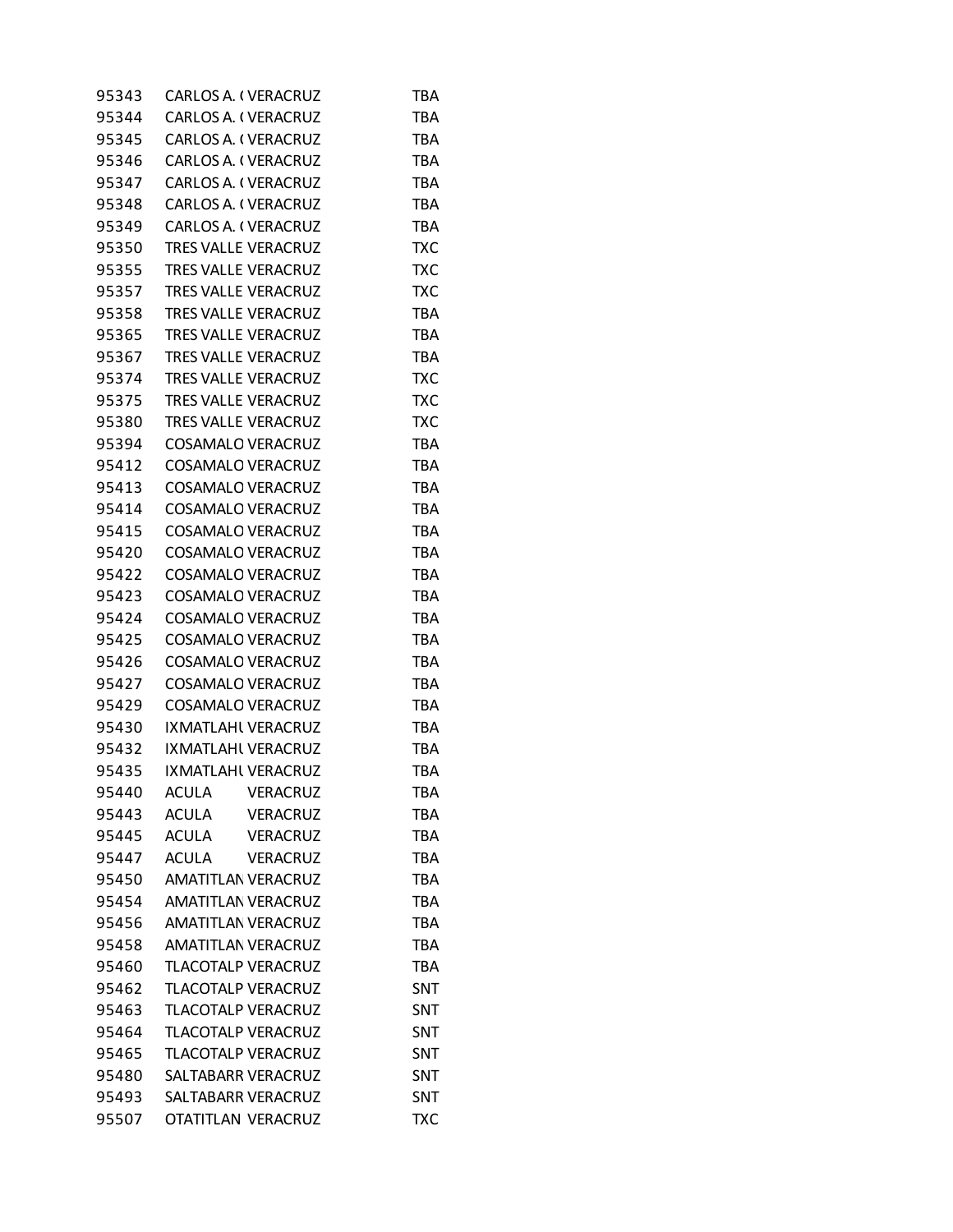| 95508 | OTATITLAN VERACRUZ         |                 | <b>VER</b> |
|-------|----------------------------|-----------------|------------|
| 95520 | <b>TLACOJALP VERACRUZ</b>  |                 | <b>TBA</b> |
| 95525 | TLACOJALP VERACRUZ         |                 | <b>TXC</b> |
| 95526 | TLACOJALP VERACRUZ         |                 | TXC        |
| 95530 | <b>TLACOJALP VERACRUZ</b>  |                 | <b>VER</b> |
| 95533 | TLACOJALP VERACRUZ         |                 | <b>TBA</b> |
| 95540 | TUXTILLA VERACRUZ          |                 | <b>TBA</b> |
| 95560 | <b>CHACALTIA VERACRUZ</b>  |                 | <b>TBA</b> |
| 95563 | CHACALTIA VERACRUZ         |                 | <b>TBA</b> |
| 95570 | CHACALTIA VERACRUZ         |                 | <b>TBA</b> |
| 95574 | CHACALTIA VERACRUZ         |                 | <b>TXC</b> |
| 95575 | CHACALTIA VERACRUZ         |                 | <b>TXC</b> |
| 95576 | CHACALTIA VERACRUZ         |                 | <b>TBA</b> |
| 95580 | <b>JOSE AZUET VERACRUZ</b> |                 | <b>TXC</b> |
| 95584 | <b>JOSE AZUET VERACRUZ</b> |                 | <b>TXC</b> |
| 95587 | <b>JOSE AZUET VERACRUZ</b> |                 | <b>TXC</b> |
| 95588 | <b>JOSE AZUET VERACRUZ</b> |                 | <b>TXC</b> |
| 95593 | <b>JOSE AZUET VERACRUZ</b> |                 | <b>TBA</b> |
| 95594 | <b>JOSE AZUET VERACRUZ</b> |                 | <b>TBA</b> |
| 95595 | <b>JOSE AZUET VERACRUZ</b> |                 | <b>TBA</b> |
| 95597 | JOSE AZUET VERACRUZ        |                 | <b>TBA</b> |
| 95598 | <b>JOSE AZUET VERACRUZ</b> |                 | <b>VER</b> |
| 95600 | PLAYA VICE VERACRUZ        |                 | <b>TXC</b> |
| 95603 | PLAYA VICE VERACRUZ        |                 | <b>TXC</b> |
| 95604 | PLAYA VICE VERACRUZ        |                 | TXC        |
| 95605 | PLAYA VICE VERACRUZ        |                 | <b>TXC</b> |
| 95606 | PLAYA VICE VERACRUZ        |                 | <b>TXC</b> |
| 95607 | PLAYA VICE VERACRUZ        |                 | <b>TXC</b> |
| 95609 | PLAYA VICE VERACRUZ        |                 | <b>TXC</b> |
| 95614 | PLAYA VICE VERACRUZ        |                 | <b>TXC</b> |
| 95618 | PLAYA VICE VERACRUZ        |                 | TXC        |
| 95619 | PLAYA VICE VERACRUZ        |                 | <b>TXC</b> |
| 95623 | PLAYA VICE VERACRUZ        |                 | <b>TXC</b> |
| 95624 | PLAYA VICE VERACRUZ        |                 | <b>TXC</b> |
| 95625 | PLAYA VICE VERACRUZ        |                 | <b>TXC</b> |
| 95630 | SANTIAGO ! VERACRUZ        |                 | <b>TXC</b> |
| 95634 | SANTIAGO ! VERACRUZ        |                 | <b>TXC</b> |
| 95635 | SANTIAGO ! VERACRUZ        |                 | <b>TXC</b> |
| 95636 | SANTIAGO ! VERACRUZ        |                 | <b>TXC</b> |
| 95637 | SANTIAGO ! VERACRUZ        |                 | <b>TXC</b> |
| 95640 | <b>ISLA</b>                | <b>VERACRUZ</b> | <b>TXC</b> |
| 95642 | <b>ISLA</b>                | <b>VERACRUZ</b> | <b>TXC</b> |
| 95643 | ISLA                       | <b>VERACRUZ</b> | <b>TXC</b> |
| 95645 | <b>ISLA</b>                | <b>VERACRUZ</b> | <b>TXC</b> |
| 95646 | <b>ISLA</b>                | <b>VERACRUZ</b> | <b>TXC</b> |
| 95647 | <b>ISLA</b>                | VERACRUZ        | <b>TXC</b> |
| 95648 | <b>ISLA</b>                | <b>VERACRUZ</b> | <b>TXC</b> |
| 95652 | <b>ISLA</b>                | <b>VERACRUZ</b> | SNT        |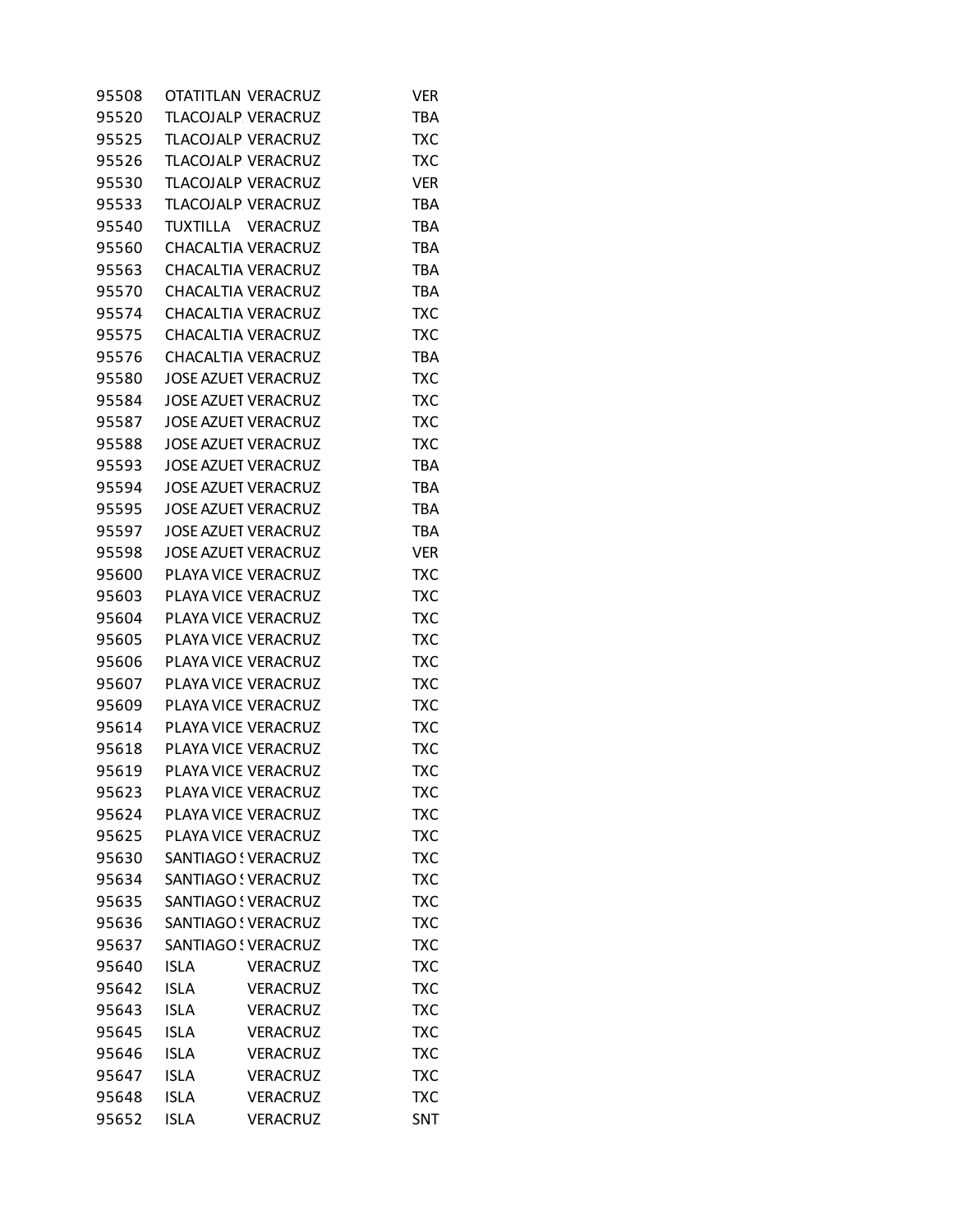| 95653 | <b>ISLA</b>               | VERACRUZ        | SNT        |
|-------|---------------------------|-----------------|------------|
| 95654 | <b>ISLA</b>               | <b>VERACRUZ</b> | SNT        |
| 95655 | <b>ISLA</b>               | <b>VERACRUZ</b> | <b>TXC</b> |
| 95657 | <b>ISLA</b>               | <b>VERACRUZ</b> | TXC        |
| 95659 | <b>ISLA</b>               | VERACRUZ        | SNT        |
| 95672 | <b>JUAN RODF VERACRUZ</b> |                 | SNT        |
| 95673 | <b>JUAN RODF VERACRUZ</b> |                 | SNT        |
| 95674 | <b>JUAN RODF VERACRUZ</b> |                 | SNT        |
| 95675 | <b>JUAN RODF VERACRUZ</b> |                 | SNT        |
| 95677 | <b>JUAN RODF VERACRUZ</b> |                 | SNT        |
| 95679 | <b>JUAN RODF VERACRUZ</b> |                 | SNT        |
| 95682 | <b>JUAN RODF VERACRUZ</b> |                 | SNT        |
| 95683 | <b>JUAN RODF VERACRUZ</b> |                 | SNT        |
| 95684 | <b>JUAN RODF VERACRUZ</b> |                 | SNT        |
| 95685 | <b>JUAN RODF VERACRUZ</b> |                 | SNT        |
| 95686 | <b>JUAN RODF VERACRUZ</b> |                 | <b>SNT</b> |
| 95687 | <b>JUAN RODF VERACRUZ</b> |                 | SNT        |
| 95689 | <b>JUAN RODF VERACRUZ</b> |                 | SNT        |
| 95690 | <b>JUAN RODF VERACRUZ</b> |                 | TXC        |
| 95693 | <b>JUAN RODF VERACRUZ</b> |                 | <b>TXC</b> |
| 95694 | <b>JUAN RODF VERACRUZ</b> |                 | <b>TXC</b> |
| 95804 | SAN ANDRE VERACRUZ        |                 | SNT        |
| 95810 | <b>SAN ANDRE VERACRUZ</b> |                 | SNT        |
| 95830 | SANTIAGO TVERACRUZ        |                 | SNT        |
| 95832 | SANTIAGO TVERACRUZ        |                 | SNT        |
| 95833 | SANTIAGO TVERACRUZ        |                 | SNT        |
| 95834 | SANTIAGO TVERACRUZ        |                 | SNT        |
| 95840 | ANGEL R. C. VERACRUZ      |                 | SNT        |
| 95842 | ANGEL R. C. VERACRUZ      |                 | SNT        |
| 95843 | ANGEL R. C. VERACRUZ      |                 | SNT        |
| 95844 | ANGEL R. C. VERACRUZ      |                 | <b>SNT</b> |
| 95847 | ANGEL R. C. VERACRUZ      |                 | SNT        |
| 95850 | HUEYAPAN VERACRUZ         |                 | SNT        |
| 95865 | <b>HUEYAPAN VERACRUZ</b>  |                 | SNT        |
| 95870 | <b>CATEMACO VERACRUZ</b>  |                 | SNT        |
| 95876 | <b>CATEMACO VERACRUZ</b>  |                 | SNT        |
| 95890 | CATEMACO VERACRUZ         |                 | <b>SNT</b> |
| 95903 | SOTEAPAN VERACRUZ         |                 | <b>CTZ</b> |
| 95904 | SOTEAPAN VERACRUZ         |                 | SNT        |
| 95905 | SOTEAPAN VERACRUZ         |                 | SNT        |
| 95906 | SOTEAPAN VERACRUZ         |                 | CTZ        |
| 95910 | SOTEAPAN VERACRUZ         |                 | <b>CTZ</b> |
| 95912 | SOTEAPAN VERACRUZ         |                 | <b>VER</b> |
| 95914 | SOTEAPAN                  | <b>VERACRUZ</b> | <b>CTZ</b> |
| 95917 | SOTEAPAN                  | <b>VERACRUZ</b> | SNT        |
| 95920 | SOTEAPAN                  | <b>VERACRUZ</b> | <b>CTZ</b> |
| 95922 | SOTEAPAN                  | <b>VERACRUZ</b> | <b>CTZ</b> |
| 95924 | SOTEAPAN VERACRUZ         |                 | <b>CTZ</b> |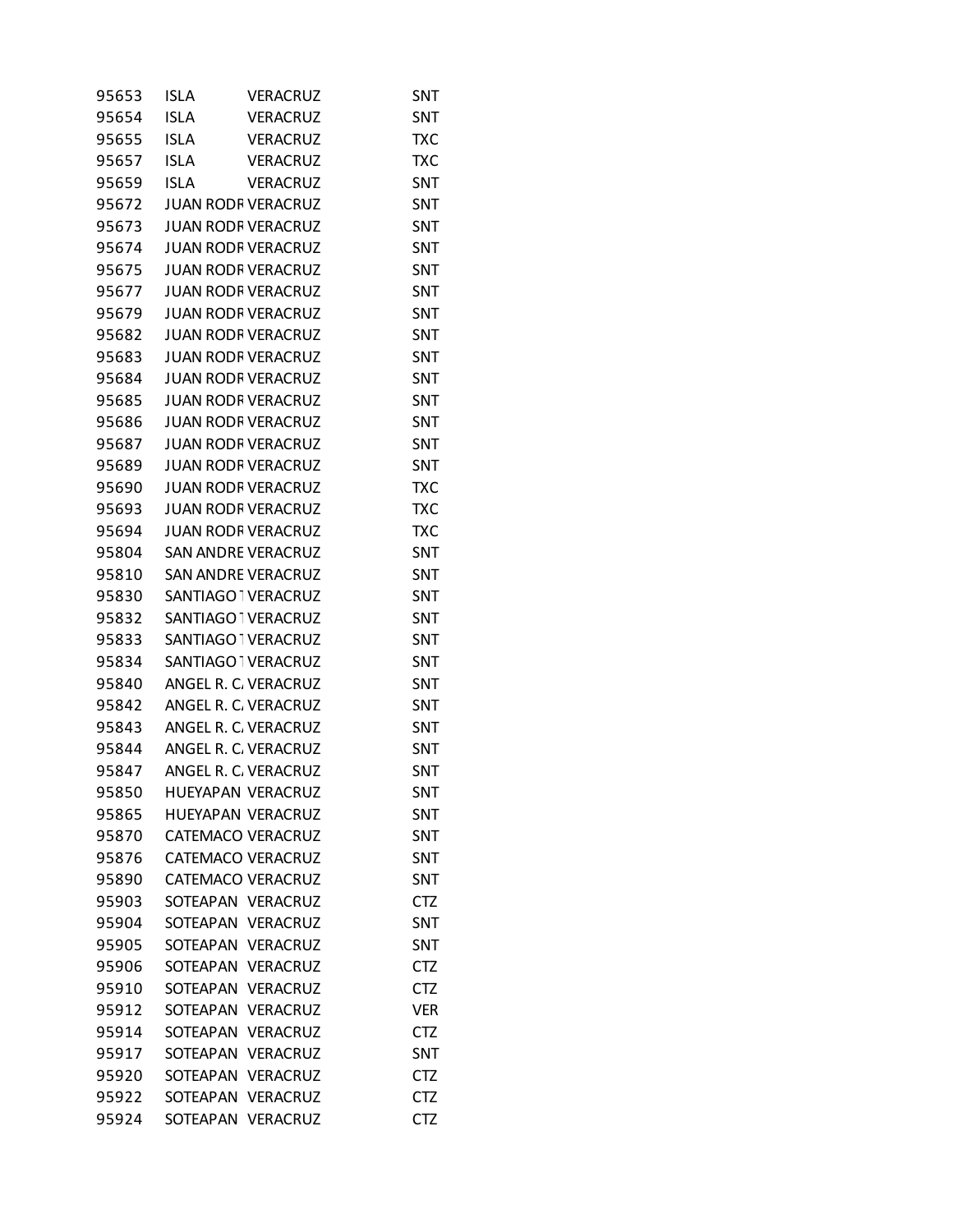| 95925 | SOTEAPAN VERACRUZ         |                 | CTZ        |
|-------|---------------------------|-----------------|------------|
| 95932 | MECAYAPAI VERACRUZ        |                 | <b>CTZ</b> |
| 95933 | MECAYAPAI VERACRUZ        |                 | <b>CTZ</b> |
| 95935 | <b>MECAYAPA VERACRUZ</b>  |                 | <b>CTZ</b> |
| 95947 | <b>MECAYAPA VERACRUZ</b>  |                 | <b>CTZ</b> |
| 95948 | <b>MECAYAPAI VERACRUZ</b> |                 | SNT        |
| 95953 | TATAHUICA VERACRUZ        |                 | <b>CTZ</b> |
| 95954 | TATAHUICA VERACRUZ        |                 | <b>CTZ</b> |
| 95955 | TATAHUICA VERACRUZ        |                 | <b>CTZ</b> |
| 95957 | <b>TATAHUICA VERACRUZ</b> |                 | <b>CTZ</b> |
| 95959 | <b>TATAHUICA VERACRUZ</b> |                 | SNT        |
| 95963 | PAJAPAN                   | <b>VERACRUZ</b> | <b>CTZ</b> |
| 95965 | PAJAPAN                   | <b>VERACRUZ</b> | CTZ        |
| 95966 | PAJAPAN                   | VERACRUZ        | <b>CTZ</b> |
| 95967 | PAJAPAN                   | <b>VERACRUZ</b> | <b>CTZ</b> |
| 95970 | PAJAPAN VERACRUZ          |                 | <b>CTZ</b> |
| 95986 | CHINAMEC. VERACRUZ        |                 | <b>CTZ</b> |
| 95990 | CHINAMEC. VERACRUZ        |                 | <b>CTZ</b> |
| 95995 | CHINAMEC. VERACRUZ        |                 | CTZ        |
| 95997 |                           |                 |            |
| 96000 | CHINAMEC. VERACRUZ        |                 | <b>CTZ</b> |
|       | ACAYUCAN VERACRUZ         |                 | <b>CTZ</b> |
| 96010 | ACAYUCAN VERACRUZ         |                 | <b>CTZ</b> |
| 96014 | <b>ACAYUCAN VERACRUZ</b>  |                 | <b>CTZ</b> |
| 96020 | ACAYUCAN VERACRUZ         |                 | <b>CTZ</b> |
| 96025 | ACAYUCAN VERACRUZ         |                 | CTZ        |
| 96026 | <b>ACAYUCAN VERACRUZ</b>  |                 | <b>CTZ</b> |
| 96028 | ACAYUCAN VERACRUZ         |                 | <b>CTZ</b> |
| 96029 | ACAYUCAN VERACRUZ         |                 | <b>CTZ</b> |
| 96030 | <b>ACAYUCAN VERACRUZ</b>  |                 | <b>CTZ</b> |
| 96039 | ACAYUCAN VERACRUZ         |                 | <b>CTZ</b> |
| 96048 | <b>ACAYUCAN VERACRUZ</b>  |                 | CTZ        |
| 96049 | <b>ACAYUCAN VERACRUZ</b>  |                 | <b>CTZ</b> |
| 96050 | <b>ACAYUCAN VERACRUZ</b>  |                 | <b>CTZ</b> |
| 96054 | <b>ACAYUCAN VERACRUZ</b>  |                 | CTZ        |
| 96055 | <b>ACAYUCAN VERACRUZ</b>  |                 | <b>CTZ</b> |
| 96056 | <b>ACAYUCAN VERACRUZ</b>  |                 | <b>CTZ</b> |
| 96057 | ACAYUCAN VERACRUZ         |                 | <b>CTZ</b> |
| 96060 | <b>ACAYUCAN VERACRUZ</b>  |                 | <b>CTZ</b> |
| 96067 | ACAYUCAN VERACRUZ         |                 | <b>CTZ</b> |
| 96068 | ACAYUCAN VERACRUZ         |                 | CTZ        |
| 96069 | ACAYUCAN VERACRUZ         |                 | <b>CTZ</b> |
| 96070 | ACAYUCAN VERACRUZ         |                 | <b>CTZ</b> |
| 96079 | ACAYUCAN VERACRUZ         |                 | <b>CTZ</b> |
| 96100 | <b>ACAYUCAN VERACRUZ</b>  |                 | <b>CTZ</b> |
| 96102 | ACAYUCAN VERACRUZ         |                 | <b>CTZ</b> |
| 96103 | ACAYUCAN VERACRUZ         |                 | CTZ        |
| 96105 | <b>ACAYUCAN VERACRUZ</b>  |                 | <b>CTZ</b> |
| 96106 | ACAYUCAN VERACRUZ         |                 | <b>CTZ</b> |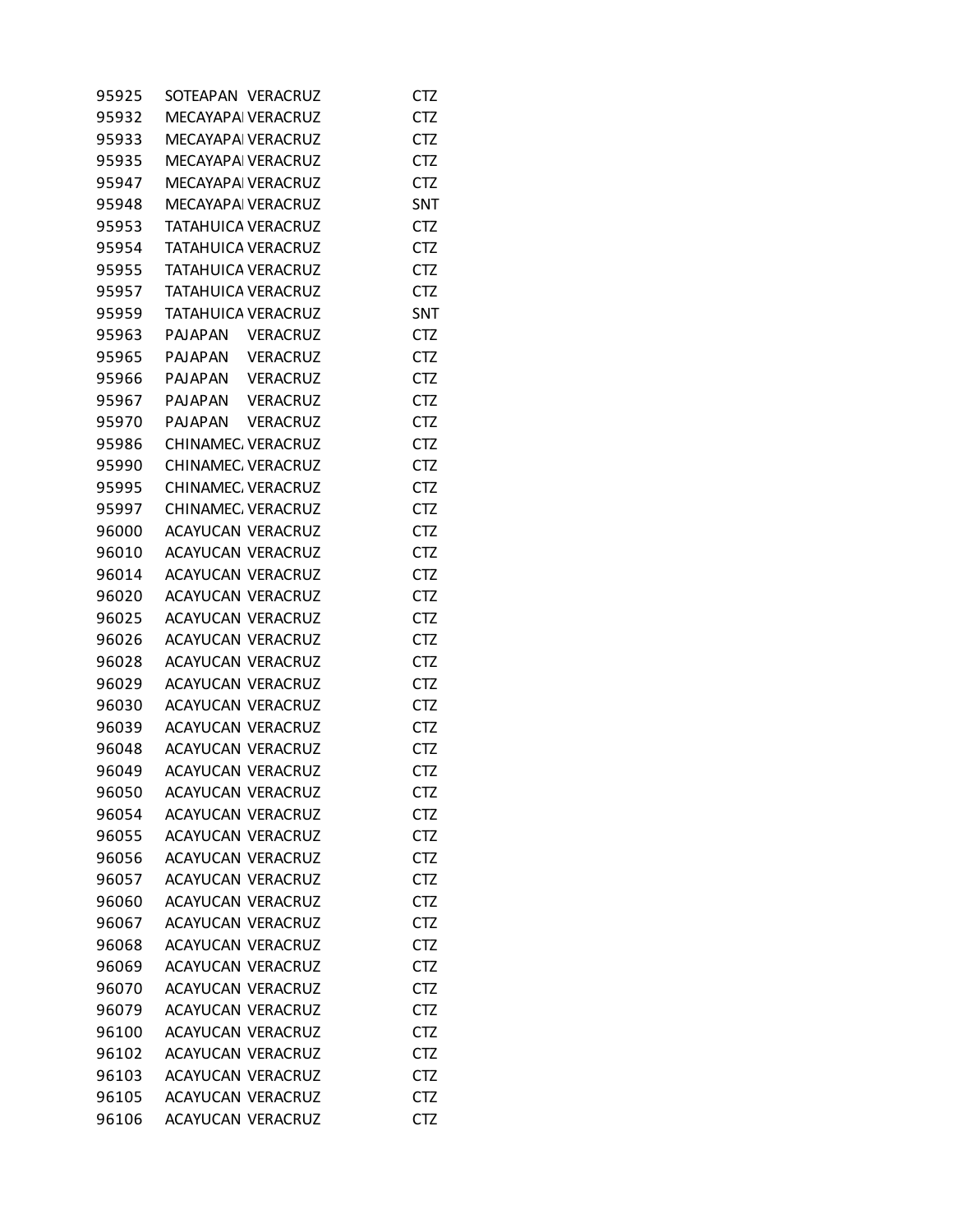| 96107 |                 | <b>ACAYUCAN VERACRUZ</b>   | <b>CTZ</b> |
|-------|-----------------|----------------------------|------------|
| 96108 |                 | ACAYUCAN VERACRUZ          | <b>CTZ</b> |
| 96110 |                 | ACAYUCAN VERACRUZ          | <b>CTZ</b> |
| 96112 |                 | ACAYUCAN VERACRUZ          | <b>CTZ</b> |
| 96114 |                 | <b>ACAYUCAN VERACRUZ</b>   | <b>CTZ</b> |
| 96117 |                 | <b>ACAYUCAN VERACRUZ</b>   | <b>CTZ</b> |
| 96123 |                 | SAN JUAN E VERACRUZ        | SNT        |
| 96124 |                 | SAN JUAN E VERACRUZ        | SNT        |
| 96132 |                 | SAN JUAN E VERACRUZ        | <b>CTZ</b> |
| 96133 |                 | SAN JUAN E VERACRUZ        | <b>CTZ</b> |
| 96134 |                 | SAN JUAN E VERACRUZ        | <b>CTZ</b> |
| 96135 |                 | SAN JUAN E VERACRUZ        | SNT        |
| 96137 |                 | SAN JUAN E VERACRUZ        | SNT        |
| 96143 |                 | SAN JUAN E VERACRUZ        | CTZ        |
| 96147 |                 | SAN JUAN E VERACRUZ        | SNT        |
| 96150 |                 | SAYULA DE VERACRUZ         | <b>CTZ</b> |
| 96155 |                 | SAYULA DE VERACRUZ         | <b>CTZ</b> |
| 96156 |                 | SAYULA DE VERACRUZ         | <b>CTZ</b> |
| 96157 |                 | SAYULA DE VERACRUZ         | <b>CTZ</b> |
| 96158 |                 | SAYULA DE VERACRUZ         | <b>CTZ</b> |
| 96159 |                 | SAYULA DE VERACRUZ         | <b>CTZ</b> |
| 96160 |                 | OLUTA VERACRUZ             | <b>CTZ</b> |
| 96164 | OLUTA           | VERACRUZ                   | <b>CTZ</b> |
| 96166 | OLUTA           | VERACRUZ                   | <b>CTZ</b> |
| 96169 | OLUTA           | VERACRUZ                   | <b>CTZ</b> |
| 96170 |                 | SOCONUSC VERACRUZ          | <b>CTZ</b> |
| 96172 |                 | SOCONUSC VERACRUZ          | <b>CTZ</b> |
| 96173 |                 | SOCONUSC VERACRUZ          | <b>CTZ</b> |
| 96174 |                 | SOCONUSC VERACRUZ          | <b>CTZ</b> |
| 96175 |                 | SOCONUSC VERACRUZ          | <b>CTZ</b> |
| 96176 |                 | SOCONUSC VERACRUZ          | <b>CTZ</b> |
| 96178 |                 | SOCONUSC VERACRUZ          | <b>CTZ</b> |
| 96180 |                 | <b>TEXISTEPEC VERACRUZ</b> | <b>CTZ</b> |
| 96184 |                 | <b>TEXISTEPEC VERACRUZ</b> | <b>CTZ</b> |
| 96185 |                 | <b>TEXISTEPEC VERACRUZ</b> | <b>CTZ</b> |
| 96186 |                 | <b>TEXISTEPEC VERACRUZ</b> | <b>CTZ</b> |
| 96187 |                 | <b>TEXISTEPEC VERACRUZ</b> | <b>VER</b> |
| 96189 |                 | <b>TEXISTEPEC VERACRUZ</b> | <b>CTZ</b> |
| 96192 |                 | <b>TEXISTEPEC VERACRUZ</b> | <b>CTZ</b> |
| 96195 |                 | <b>TEXISTEPEC VERACRUZ</b> | <b>CTZ</b> |
| 96196 |                 | <b>TEXISTEPEC VERACRUZ</b> | <b>CTZ</b> |
| 96197 |                 | <b>TEXISTEPEC VERACRUZ</b> | <b>CTZ</b> |
| 96199 |                 | <b>TEXISTEPEC VERACRUZ</b> | <b>CTZ</b> |
| 96200 | <b>JALTIPAN</b> | <b>VERACRUZ</b>            | <b>CTZ</b> |
| 96210 | JALTIPAN        | <b>VERACRUZ</b>            | <b>CTZ</b> |
| 96220 | JALTIPAN        | <b>VERACRUZ</b>            | <b>CTZ</b> |
| 96230 | <b>JALTIPAN</b> | VERACRUZ                   | <b>CTZ</b> |
| 96240 | <b>JALTIPAN</b> | <b>VERACRUZ</b>            | <b>CTZ</b> |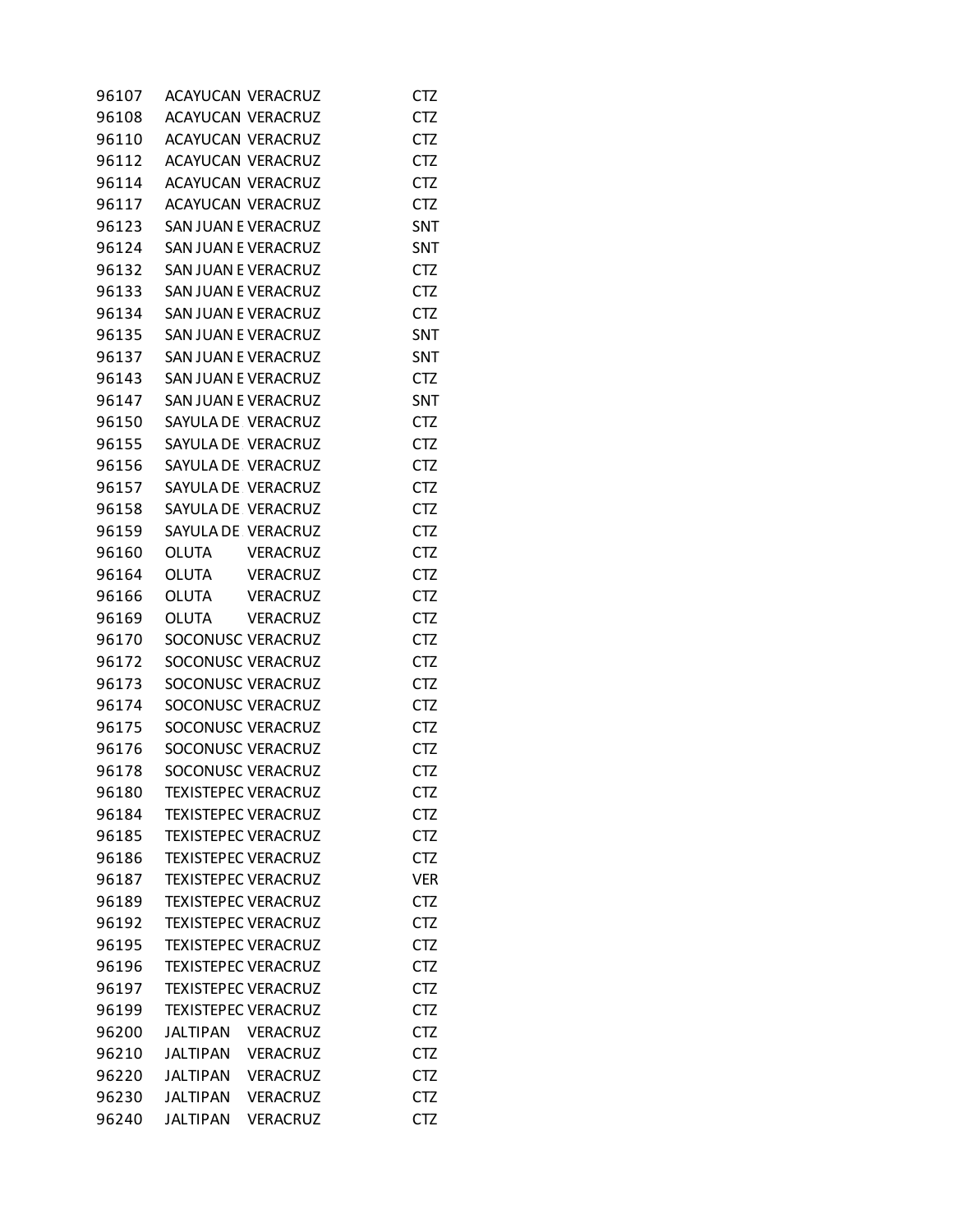| 96250 | <b>JALTIPAN</b>           | <b>VERACRUZ</b> | CTZ        |
|-------|---------------------------|-----------------|------------|
| 96260 | JALTIPAN                  | <b>VERACRUZ</b> | CTZ        |
| 96270 | JALTIPAN                  | VERACRUZ        | <b>CTZ</b> |
| 96280 | JALTIPAN                  | VERACRUZ        | <b>CTZ</b> |
| 96290 | JALTIPAN                  | <b>VERACRUZ</b> | <b>CTZ</b> |
| 96300 | JALTIPAN                  | <b>VERACRUZ</b> | <b>CTZ</b> |
| 96303 | <b>JALTIPAN</b>           | <b>VERACRUZ</b> | <b>CTZ</b> |
| 96304 | JALTIPAN                  | <b>VERACRUZ</b> | <b>CTZ</b> |
| 96305 | JALTIPAN                  | <b>VERACRUZ</b> | <b>CTZ</b> |
| 96306 | JALTIPAN                  | VERACRUZ        | <b>CTZ</b> |
| 96307 | JALTIPAN                  | <b>VERACRUZ</b> | <b>CTZ</b> |
| 96310 | JALTIPAN                  | <b>VERACRUZ</b> | <b>CTZ</b> |
| 96313 | JALTIPAN                  | VERACRUZ        | <b>CTZ</b> |
| 96314 | JALTIPAN                  | VERACRUZ        | <b>CTZ</b> |
| 96315 | JALTIPAN VERACRUZ         |                 | <b>CTZ</b> |
| 96316 | JALTIPAN VERACRUZ         |                 | <b>CTZ</b> |
| 96317 | JALTIPAN VERACRUZ         |                 | <b>CTZ</b> |
| 96318 | JALTIPAN VERACRUZ         |                 | <b>CTZ</b> |
| 96323 | ZARAGOZA VERACRUZ         |                 | <b>CTZ</b> |
| 96324 | ZARAGOZA VERACRUZ         |                 | <b>CTZ</b> |
|       | COSOLEAC/ VERACRUZ        |                 | <b>CTZ</b> |
| 96340 | COSOLEAC/ VERACRUZ        |                 |            |
| 96342 |                           |                 | <b>CTZ</b> |
| 96343 | COSOLEAC/ VERACRUZ        |                 | <b>CTZ</b> |
| 96344 | COSOLEAC/ VERACRUZ        |                 | <b>CTZ</b> |
| 96345 | COSOLEAC/ VERACRUZ        |                 | <b>CTZ</b> |
| 96346 | COSOLEAC/ VERACRUZ        |                 | <b>CTZ</b> |
| 96347 | COSOLEAC/ VERACRUZ        |                 | <b>CTZ</b> |
| 96349 | COSOLEAC/ VERACRUZ        |                 | <b>CTZ</b> |
| 96350 | COSOLEAC/ VERACRUZ        |                 | <b>CTZ</b> |
| 96353 | COSOLEAC/ VERACRUZ        |                 | <b>CTZ</b> |
| 96357 | COSOLEAC/ VERACRUZ        |                 | <b>CTZ</b> |
| 96358 | COSOLEAC/ VERACRUZ        |                 | <b>CTZ</b> |
| 96360 | <b>NANCHITAL VERACRUZ</b> |                 | <b>CTZ</b> |
| 96362 | NANCHITAL VERACRUZ        |                 | <b>CTZ</b> |
| 96364 | NANCHITAL VERACRUZ        |                 | CTZ        |
| 96366 | IXHUATLAN VERACRUZ        |                 | <b>CTZ</b> |
| 96368 | IXHUATLAN VERACRUZ        |                 | <b>CTZ</b> |
| 96369 | IXHUATLAN VERACRUZ        |                 | <b>CTZ</b> |
| 96373 | MOLOACAN VERACRUZ         |                 | <b>CTZ</b> |
| 96374 | MOLOACAN VERACRUZ         |                 | <b>CTZ</b> |
| 96375 | MOLOACAN VERACRUZ         |                 | CTZ        |
| 96376 | MOLOACAN VERACRUZ         |                 | <b>CTZ</b> |
| 96377 | MOLOACAN VERACRUZ         |                 | <b>CTZ</b> |
| 96380 | COATZACO, VERACRUZ        |                 | <b>CTZ</b> |
| 96384 | COATZACO, VERACRUZ        |                 | <b>CTZ</b> |
| 96393 | <b>AGUA DUL(VERACRUZ</b>  |                 | <b>CTZ</b> |
| 96395 | <b>AGUA DUL( VERACRUZ</b> |                 | <b>CTZ</b> |
| 96399 | <b>AGUA DUL(VERACRUZ</b>  |                 | <b>CTZ</b> |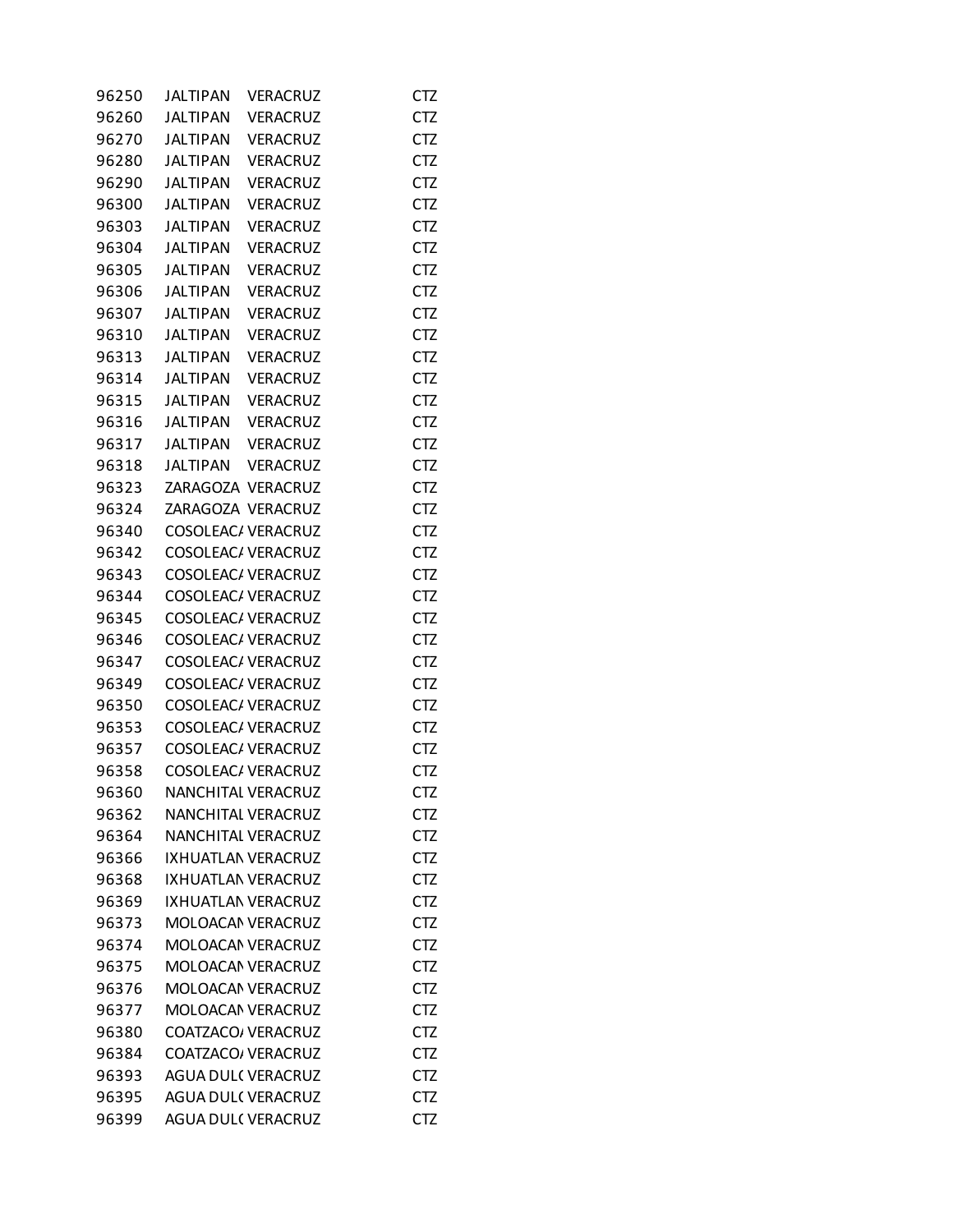| 96600 | <b>AGUA DUL(VERACRUZ</b>   | CTZ        |
|-------|----------------------------|------------|
| 96610 | AGUA DUL(VERACRUZ          | CTZ        |
| 96620 | <b>AGUA DUL(VERACRUZ</b>   | <b>CTZ</b> |
| 96630 | <b>AGUA DUL(VERACRUZ</b>   | CTZ        |
| 96640 | <b>AGUA DUL( VERACRUZ</b>  | <b>CTZ</b> |
| 96650 | <b>AGUA DUL(VERACRUZ</b>   | <b>CTZ</b> |
| 96660 | <b>AGUA DUL(VERACRUZ</b>   | CTZ        |
| 96670 | <b>AGUA DUL(VERACRUZ</b>   | <b>CTZ</b> |
| 96680 | <b>AGUA DUL( VERACRUZ</b>  | <b>CTZ</b> |
| 96684 | <b>AGUA DUL(VERACRUZ</b>   | CTZ        |
| 96687 | <b>AGUA DUL(VERACRUZ</b>   | <b>CTZ</b> |
| 96690 | <b>AGUA DUL(VERACRUZ</b>   | <b>CTZ</b> |
| 96873 | MINATITLAI VERACRUZ        | CTZ        |
| 96900 | MINATITLAI VERACRUZ        | <b>CTZ</b> |
| 96903 | <b>MINATITLA VERACRUZ</b>  | <b>CTZ</b> |
| 96904 | <b>MINATITLA VERACRUZ</b>  | CTZ        |
| 96905 | MINATITLAI VERACRUZ        | <b>CTZ</b> |
| 96906 | MINATITLA VERACRUZ         | <b>CTZ</b> |
| 96907 | <b>MINATITLA VERACRUZ</b>  | CTZ        |
| 96910 | MINATITLAI VERACRUZ        | <b>CTZ</b> |
| 96913 | <b>MINATITLA VERACRUZ</b>  | <b>CTZ</b> |
| 96914 | <b>MINATITLA VERACRUZ</b>  |            |
|       |                            | CTZ        |
| 96915 | MINATITLAI VERACRUZ        | <b>CTZ</b> |
| 96916 | MINATITLAI VERACRUZ        | <b>CTZ</b> |
| 96917 | MINATITLAI VERACRUZ        | CTZ        |
| 96920 | MINATITLAI VERACRUZ        | <b>CTZ</b> |
| 96923 | MINATITLAI VERACRUZ        | <b>CTZ</b> |
| 96924 | <b>MINATITLA VERACRUZ</b>  | CTZ        |
| 96925 | MINATITLAI VERACRUZ        | <b>CTZ</b> |
| 96926 | MINATITLAI VERACRUZ        | <b>CTZ</b> |
| 96927 | <b>MINATITLA VERACRUZ</b>  | CTZ        |
| 96963 | <b>JESUS CARF VERACRUZ</b> | <b>CTZ</b> |
| 96964 | <b>JESUS CARF VERACRUZ</b> | <b>CTZ</b> |
| 96965 | <b>JESUS CARF VERACRUZ</b> | CTZ        |
| 96976 | <b>JESUS CARF VERACRUZ</b> | <b>JCH</b> |
| 96977 | <b>JESUS CARF VERACRUZ</b> | <b>JCH</b> |
| 96978 | <b>JESUS CARF VERACRUZ</b> | JCH        |
| 96980 | <b>LAS CHOAP VERACRUZ</b>  | <b>CTZ</b> |
| 96983 | LAS CHOAP VERACRUZ         | <b>CTZ</b> |
| 96984 | <b>LAS CHOAP VERACRUZ</b>  | CTZ        |
| 96986 | <b>LAS CHOAP VERACRUZ</b>  | <b>CTZ</b> |
| 96987 | LAS CHOAP VERACRUZ         | <b>CTZ</b> |
| 96988 | <b>LAS CHOAP VERACRUZ</b>  | <b>CTZ</b> |
| 96995 | <b>LAS CHOAP VERACRUZ</b>  | <b>VSA</b> |
| 97308 | MERIDA<br>YUCATAN          | <b>MID</b> |
| 97316 | YUCATAN<br><b>MERIDA</b>   | <b>MID</b> |
| 97324 | PROGRESO YUCATAN           | <b>MID</b> |
| 97330 | PROGRESO YUCATAN           | <b>MID</b> |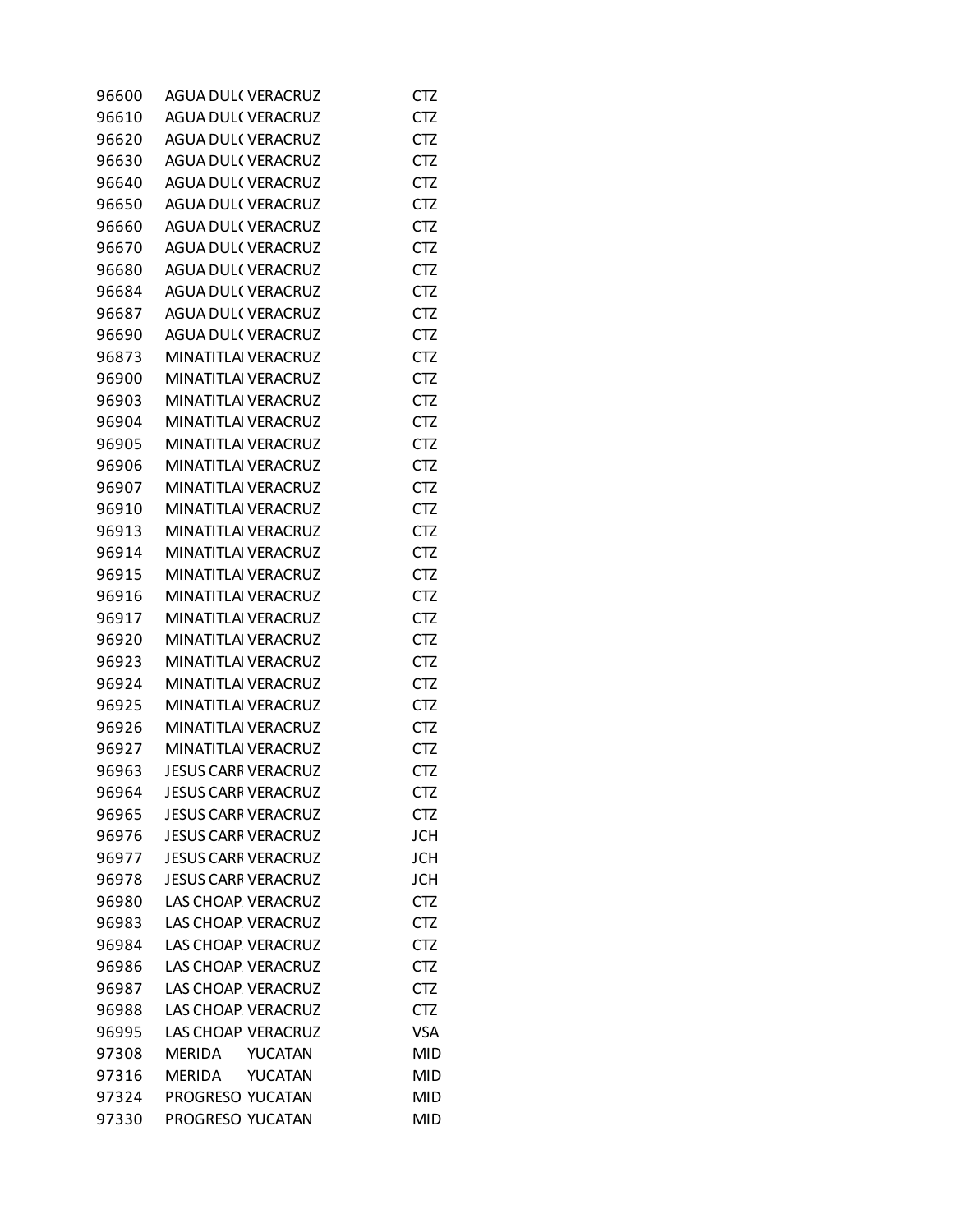| 97334 | PROGRESO YUCATAN         |                | <b>MID</b> |
|-------|--------------------------|----------------|------------|
| 97336 | PROGRESO YUCATAN         |                | <b>MID</b> |
| 97337 | PROGRESO YUCATAN         |                | <b>MID</b> |
| 97340 | CHICXULUI YUCATAN        |                | <b>MID</b> |
| 97342 | <b>CHICXULUI YUCATAN</b> |                | <b>MID</b> |
| 97343 | IXIL                     | YUCATAN        | <b>MID</b> |
| 97345 | CONKAL YUCATAN           |                | MID        |
| 97346 | CONKAL YUCATAN           |                | <b>MID</b> |
| 97347 | CONKAL YUCATAN           |                | <b>MID</b> |
| 97348 | YAXKUKUL YUCATAN         |                | <b>MID</b> |
| 97350 | HUNUCMA YUCATAN          |                | <b>MID</b> |
| 97353 | HUNUCMA YUCATAN          |                | <b>MID</b> |
| 97356 | HUNUCMA YUCATAN          |                | MID        |
| 97357 | UCU                      | YUCATAN        | <b>MID</b> |
| 97360 | KINCHIL YUCATAN          |                | <b>MID</b> |
| 97362 | KINCHIL YUCATAN          |                | <b>MID</b> |
| 97364 | <b>TETIZ</b>             | YUCATAN        | <b>MID</b> |
| 97365 | <b>TETIZ</b>             | YUCATAN        | <b>MID</b> |
| 97367 | CELESTUN YUCATAN         |                | MID        |
| 97377 | TIMUCUY YUCATAN          |                | <b>MID</b> |
| 97378 | TIMUCUY YUCATAN          |                | <b>MID</b> |
| 97380 | ACANCEH YUCATAN          |                | <b>MID</b> |
| 97382 | ACANCEH YUCATAN          |                | <b>MID</b> |
| 97383 | ACANCEH                  | YUCATAN        | <b>MID</b> |
| 97386 | <b>TIXPEHUAL YUCATAN</b> |                | MID        |
| 97387 | <b>TIXPEHUAL YUCATAN</b> |                | <b>MID</b> |
| 97388 | <b>TIXPEHUAL YUCATAN</b> |                | <b>MID</b> |
| 97389 | <b>TIXPEHUAL YUCATAN</b> |                | <b>MID</b> |
| 97395 | <b>UMAN</b>              | YUCATAN        | <b>MID</b> |
| 97396 | <b>UMAN</b>              | YUCATAN        | <b>MID</b> |
| 97397 | <b>UMAN</b>              | <b>YUCATAN</b> | <b>MID</b> |
| 97400 | TELCHAC PI YUCATAN       |                | <b>MID</b> |
| 97404 | <b>DZEMUL</b>            | YUCATAN        | <b>MID</b> |
| 97405 | <b>DZEMUL</b>            | YUCATAN        | <b>MID</b> |
| 97406 | <b>DZEMUL</b>            | YUCATAN        | <b>MID</b> |
| 97407 | TELCHAC PI YUCATAN       |                | <b>MID</b> |
| 97410 | <b>CANSAHCA YUCATAN</b>  |                | <b>MID</b> |
| 97414 | <b>CANSAHCA YUCATAN</b>  |                | <b>MID</b> |
| 97415 | <b>CANSAHCA YUCATAN</b>  |                | <b>MID</b> |
| 97417 | <b>CANSAHCA YUCATAN</b>  |                | <b>MID</b> |
| 97420 | SINANCHE YUCATAN         |                | <b>MID</b> |
| 97424 | <b>SINANCHE</b>          | YUCATAN        | <b>MID</b> |
| 97425 | YOBAIN                   | YUCATAN        | <b>MID</b> |
| 97426 | <b>YOBAIN</b>            | YUCATAN        | <b>MID</b> |
| 97430 | <b>MOTUL</b>             | YUCATAN        | <b>MID</b> |
| 97432 | <b>MOTUL</b>             | YUCATAN        | <b>MID</b> |
| 97433 | <b>MOTUL</b>             | YUCATAN        | <b>MID</b> |
| 97434 | <b>MOTUL</b>             | YUCATAN        | <b>MID</b> |
|       |                          |                |            |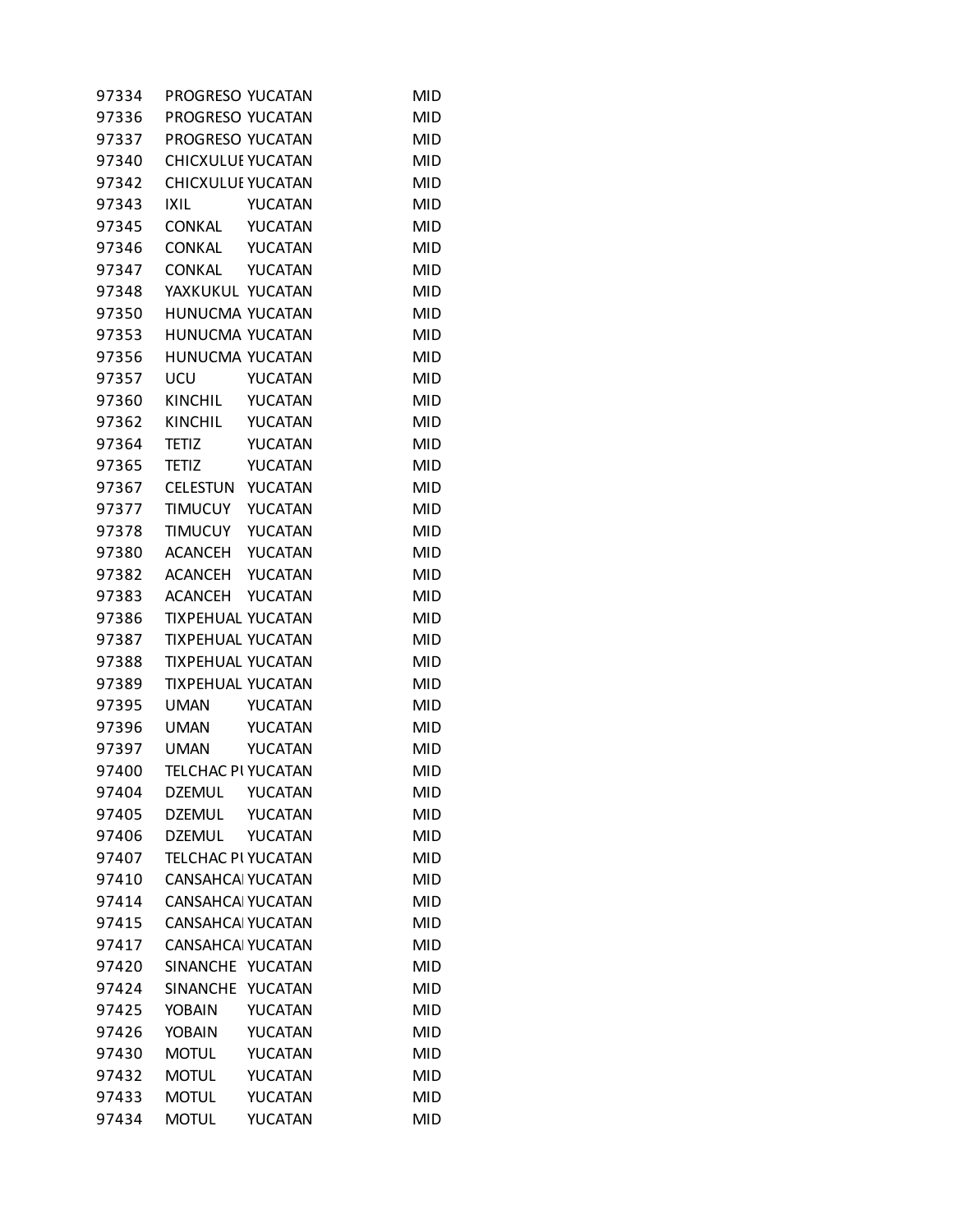| 97436 | <b>MOTUL</b>             | YUCATAN        | <b>MID</b> |
|-------|--------------------------|----------------|------------|
| 97437 | <b>MOTUL</b>             | YUCATAN        | <b>MID</b> |
| 97440 | <b>MOTUL</b>             | YUCATAN        | <b>MID</b> |
| 97443 | <b>MOTUL</b>             | YUCATAN        | <b>MID</b> |
| 97444 | <b>MOTUL</b>             | YUCATAN        | <b>MID</b> |
| 97445 | <b>MOTUL</b>             | YUCATAN        | <b>MID</b> |
| 97446 | <b>MOTUL</b>             | YUCATAN        | <b>MID</b> |
| 97450 | <b>BACA</b>              | YUCATAN        | <b>MID</b> |
| 97452 | <b>BACA</b>              | YUCATAN        | <b>MID</b> |
| 97453 | BACA                     | YUCATAN        | <b>MID</b> |
| 97454 | MOCOCHA YUCATAN          |                | <b>MID</b> |
| 97455 | MOCOCHA YUCATAN          |                | <b>MID</b> |
| 97456 | MOCOCHA YUCATAN          |                | <b>MID</b> |
| 97457 | <b>MUXUPIP</b>           | YUCATAN        | <b>MID</b> |
| 97458 | <b>MUXUPIP</b>           | YUCATAN        | <b>MID</b> |
| 97460 | <b>CACALCHEI YUCATAN</b> |                | <b>MID</b> |
| 97466 | <b>BOKOBA</b>            | YUCATAN        | <b>MID</b> |
| 97470 | TIXKOKOB                 | YUCATAN        | <b>MID</b> |
| 97473 | <b>TIXKOKOB</b>          | <b>YUCATAN</b> | <b>MID</b> |
| 97474 | <b>TIXKOKOB</b>          | YUCATAN        | <b>MID</b> |
| 97475 | <b>TIXKOKOB</b>          | <b>YUCATAN</b> | <b>MID</b> |
| 97476 | <b>TIXKOKOB</b>          | YUCATAN        | <b>MID</b> |
| 97477 | <b>TIXKOKOB</b>          | YUCATAN        | <b>MID</b> |
| 97480 | <b>HOCTUN</b>            | YUCATAN        | <b>MID</b> |
| 97483 | <b>HOCTUN</b>            | YUCATAN        | <b>MID</b> |
| 97486 | <b>HOCTUN</b>            | YUCATAN        | <b>MID</b> |
| 97490 | <b>TAHMEK</b>            | <b>YUCATAN</b> | <b>MID</b> |
| 97500 | DZIDZANTU YUCATAN        |                | <b>MID</b> |
| 97510 | <b>TEMAX</b>             | YUCATAN        | <b>MID</b> |
| 97520 | <b>TEKANTO</b>           | YUCATAN        | <b>MID</b> |
| 97522 | TEKANTO                  | YUCATAN        | <b>MID</b> |
| 97523 | <b>TEKANTO</b>           | YUCATAN        | <b>MID</b> |
| 97524 | <b>TEYA</b>              | YUCATAN        | <b>MID</b> |
| 97527 | <b>SUMA</b>              | YUCATAN        | <b>MID</b> |
| 97530 | <b>TEPAKAN</b>           | YUCATAN        | <b>MID</b> |
| 97532 | <b>TEPAKAN</b>           | <b>YUCATAN</b> | <b>MID</b> |
| 97540 | <b>IZAMAL</b>            | YUCATAN        | <b>MID</b> |
| 97542 | <b>IZAMAL</b>            | YUCATAN        | <b>MID</b> |
| 97545 | <b>IZAMAL</b>            | YUCATAN        | <b>MID</b> |
| 97550 | <b>IZAMAL</b>            | YUCATAN        | <b>MID</b> |
| 97553 | <b>IZAMAL</b>            | YUCATAN        | <b>MID</b> |
| 97555 | <b>IZAMAL</b>            | <b>YUCATAN</b> | <b>MID</b> |
| 97556 | <b>IZAMAL</b>            | YUCATAN        | <b>MID</b> |
| 97560 | <b>HOCABA</b>            | YUCATAN        | <b>MID</b> |
| 97563 | <b>HOCABA</b>            | YUCATAN        | <b>MID</b> |
| 97564 | <b>HOCABA</b>            | YUCATAN        | <b>MID</b> |
| 97566 | <b>XOCCHEL</b>           | YUCATAN        | <b>MID</b> |
| 97570 | <b>SEYE</b>              | YUCATAN        | <b>MID</b> |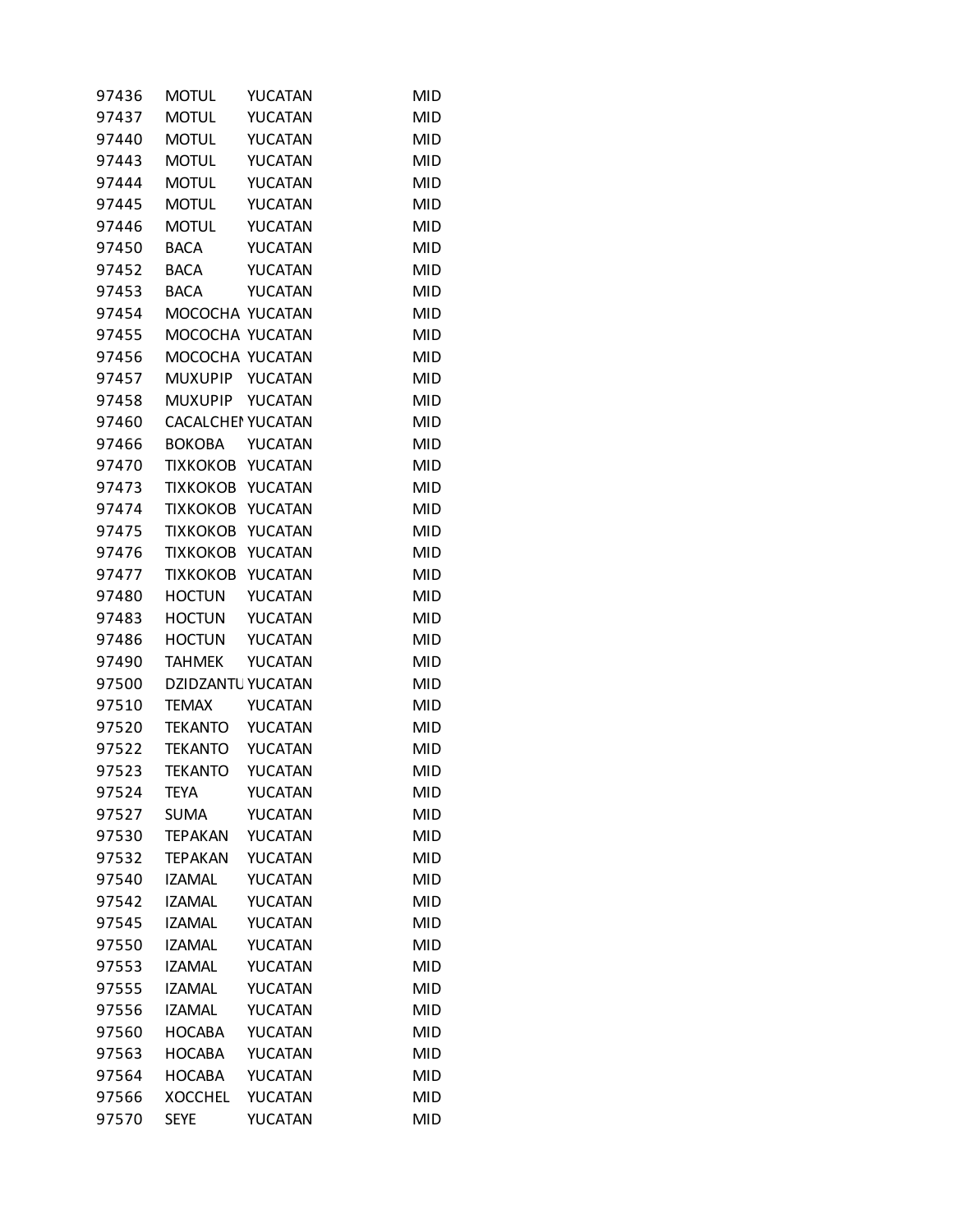| 97574 | <b>SEYE</b>              | YUCATAN        | <b>MID</b> |
|-------|--------------------------|----------------|------------|
| 97575 | <b>SEYE</b>              | YUCATAN        | <b>MID</b> |
| 97577 | <b>CUZAMA</b>            | YUCATAN        | <b>MID</b> |
| 97578 | <b>CUZAMA</b>            | YUCATAN        | <b>MID</b> |
| 97579 | <b>CUZAMA</b>            | YUCATAN        | <b>MID</b> |
| 97580 | <b>HOMUN</b>             | YUCATAN        | <b>MID</b> |
| 97583 | <b>HOMUN</b>             | YUCATAN        | <b>MID</b> |
| 97585 | <b>HOMUN</b>             | YUCATAN        | <b>MID</b> |
| 97586 | <b>HOMUN</b>             | YUCATAN        | <b>MID</b> |
| 97587 | SANAHCAT YUCATAN         |                | <b>MID</b> |
| 97590 | <b>HUHI</b>              | YUCATAN        | <b>MID</b> |
| 97596 | HUHI                     | <b>YUCATAN</b> | <b>MID</b> |
| 97600 | <b>DZILAM GO YUCATAN</b> |                | <b>MID</b> |
| 97606 | DZILAM DE YUCATAN        |                | <b>MID</b> |
| 97610 | <b>PANABA</b>            | YUCATAN        | <b>MID</b> |
| 97616 | SAN FELIPE YUCATAN       |                | <b>MID</b> |
| 97620 | BUCTZOTZ YUCATAN         |                | <b>MID</b> |
| 97630 | <b>SUCILA</b>            | <b>YUCATAN</b> | <b>MID</b> |
| 97640 | <b>CENOTILLO YUCATAN</b> |                | <b>MID</b> |
| 97650 | <b>TUNKAS</b>            | YUCATAN        | <b>MID</b> |
| 97670 | KANTUNIL YUCATAN         |                | <b>MID</b> |
| 97676 | SUDZAL                   | YUCATAN        | <b>MID</b> |
| 97680 | <b>TEKIT</b>             | YUCATAN        | <b>MID</b> |
| 97684 | TEKIT                    | YUCATAN        | <b>MID</b> |
| 97686 | <b>TEKIT</b>             | YUCATAN        | <b>MID</b> |
| 97690 | <b>SOTUTA</b>            | YUCATAN        | <b>MID</b> |
| 97697 | <b>SOTUTA</b>            | YUCATAN        | <b>MID</b> |
| 97700 | <b>TIZIMIN</b>           | YUCATAN        | <b>MID</b> |
| 97702 | <b>TIZIMIN</b>           | YUCATAN        | <b>MID</b> |
| 97703 | <b>TIZIMIN</b>           | YUCATAN        | <b>MID</b> |
| 97704 | <b>TIZIMIN</b>           | <b>YUCATAN</b> | <b>MID</b> |
| 97707 | <b>TIZIMIN</b>           | YUCATAN        | <b>MID</b> |
| 97710 | <b>TIZIMIN</b>           | YUCATAN        | <b>MID</b> |
| 97712 | <b>TIZIMIN</b>           | YUCATAN        | <b>MID</b> |
| 97717 | <b>TIZIMIN</b>           | YUCATAN        | <b>MID</b> |
| 97720 | RIO LAGARTYUCATAN        |                | <b>MID</b> |
| 97730 | <b>ESPITA</b>            | YUCATAN        | <b>MID</b> |
| 97740 | TEMOZON                  | YUCATAN        | <b>MID</b> |
| 97745 | <b>CALOTMUL YUCATAN</b>  |                | <b>MID</b> |
| 97750 | <b>TINUM</b>             | YUCATAN        | <b>MID</b> |
| 97751 | <b>TINUM</b>             | YUCATAN        | <b>MID</b> |
| 97757 | TINUM                    | YUCATAN        | <b>MID</b> |
| 97760 | CHICHIMIL YUCATAN        |                | <b>MID</b> |
| 97770 | <b>CHEMAX</b>            | YUCATAN        | <b>MID</b> |
| 97780 | <b>VALLADOLI YUCATAN</b> |                | <b>MID</b> |
| 97782 | VALLADOLI YUCATAN        |                | <b>MID</b> |
| 97783 | VALLADOLI YUCATAN        |                | <b>MID</b> |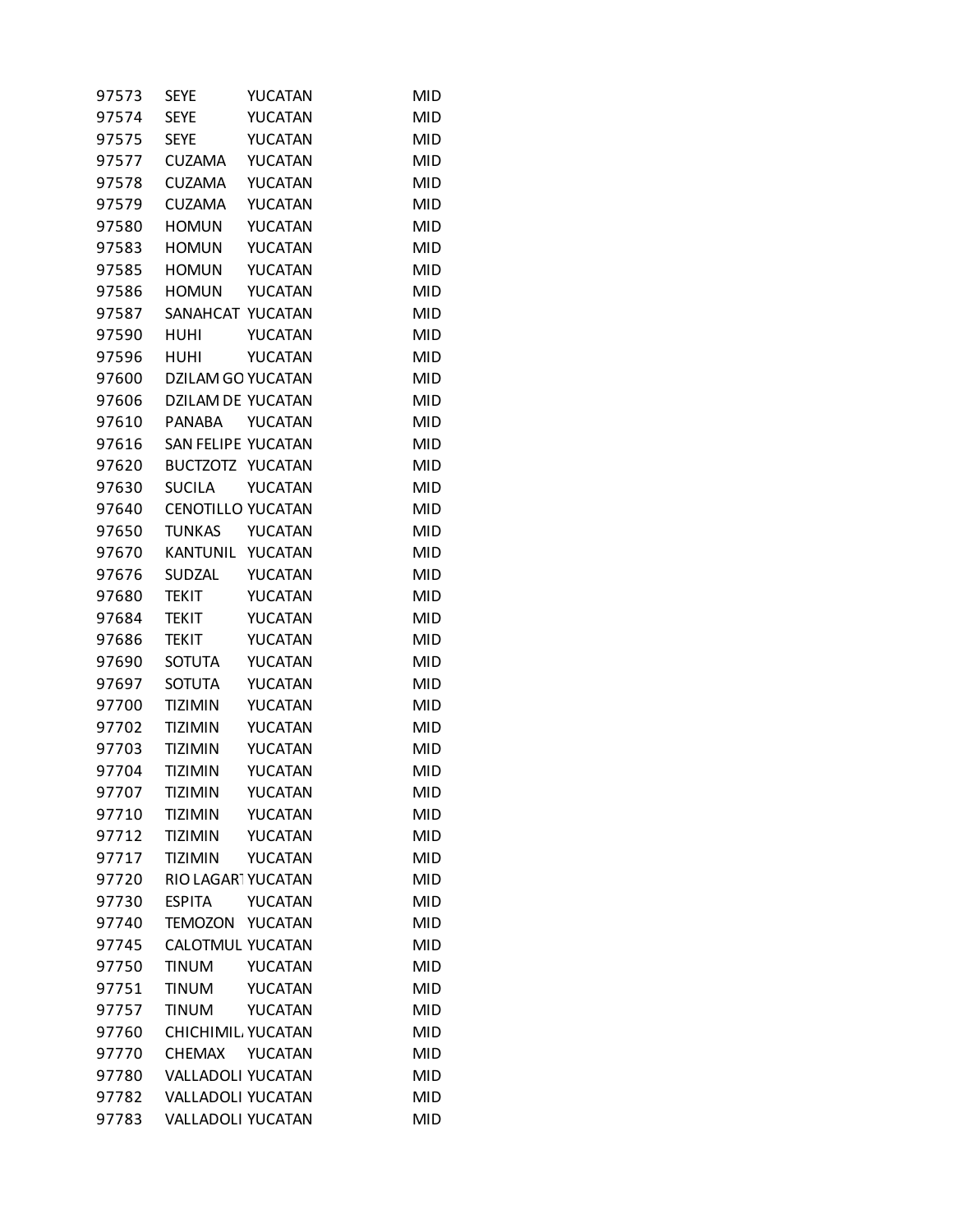| 97784 | <b>VALLADOLI YUCATAN</b> |         | <b>MID</b> |
|-------|--------------------------|---------|------------|
| 97785 | VALLADOLI YUCATAN        |         | <b>MID</b> |
| 97786 | <b>VALLADOLI YUCATAN</b> |         | MID        |
| 97787 | VALLADOLI YUCATAN        |         | MID        |
| 97790 | VALLADOLI YUCATAN        |         | <b>MID</b> |
| 97793 | VALLADOLI YUCATAN        |         | <b>MID</b> |
| 97795 | VALLADOLI YUCATAN        |         | <b>MID</b> |
| 97796 | <b>UAYMA</b>             | YUCATAN | <b>MID</b> |
| 97800 | MAXCANU YUCATAN          |         | <b>MID</b> |
| 97803 | MAXCANU YUCATAN          |         | MID        |
| 97804 | MAXCANU                  | YUCATAN | <b>MID</b> |
| 97805 | MAXCANU                  | YUCATAN | <b>MID</b> |
| 97806 | MAXCANU YUCATAN          |         | MID        |
| 97807 | MAXCANU                  | YUCATAN | MID        |
| 97810 | SAMAHIL                  | YUCATAN | <b>MID</b> |
| 97812 | SAMAHIL                  | YUCATAN | <b>MID</b> |
| 97813 | <b>OPICHEN</b>           | YUCATAN | <b>MID</b> |
| 97814 | <b>OPICHEN</b>           | YUCATAN | <b>MID</b> |
| 97816 | CHOCHOLA YUCATAN         |         | MID        |
| 97818 | <b>KOPOMA</b>            | YUCATAN | <b>MID</b> |
| 97820 | <b>TECOH</b>             | YUCATAN | <b>MID</b> |
| 97822 | <b>TECOH</b>             | YUCATAN | <b>MID</b> |
| 97823 | <b>TECOH</b>             | YUCATAN | <b>MID</b> |
| 97824 | <b>TECOH</b>             | YUCATAN | <b>MID</b> |
| 97825 | ABALA                    | YUCATAN | MID        |
| 97826 | ABALA                    | YUCATAN | MID        |
| 97827 | ABALA                    | YUCATAN | <b>MID</b> |
| 97830 | HALACHO                  | YUCATAN | <b>MID</b> |
| 97835 | <b>HALACHO</b>           | YUCATAN | MID        |
| 97836 | <b>HALACHO</b>           | YUCATAN | <b>MID</b> |
| 97837 | <b>HALACHO</b>           | YUCATAN | MID        |
| 97840 | <b>MUNA</b>              | YUCATAN | <b>MID</b> |
| 97843 | <b>MUNA</b>              | YUCATAN | <b>MID</b> |
| 97844 | <b>MUNA</b>              | YUCATAN | <b>MID</b> |
| 97845 | SACALUM                  | YUCATAN | <b>MID</b> |
| 97850 | <b>MANI</b>              | YUCATAN | <b>MID</b> |
| 97851 | <b>MANI</b>              | YUCATAN | <b>MID</b> |
| 97854 | <b>DZAN</b>              | YUCATAN | <b>MID</b> |
| 97857 | <b>CHAPAB</b>            | YUCATAN | <b>MID</b> |
| 97858 | <b>CHAPAB</b>            | YUCATAN | MID        |
| 97860 | <b>TICUL</b>             | YUCATAN | <b>MID</b> |
| 97862 | <b>TICUL</b>             | YUCATAN | <b>MID</b> |
| 97863 | <b>TICUL</b>             | YUCATAN | <b>MID</b> |
| 97864 | <b>TICUL</b>             | YUCATAN | <b>MID</b> |
| 97870 | <b>TICUL</b>             | YUCATAN | <b>MID</b> |
| 97873 | <b>TICUL</b>             | YUCATAN | <b>MID</b> |
| 97880 | OXKUTZCAI YUCATAN        |         | <b>MID</b> |
| 97882 | OXKUTZCAI YUCATAN        |         | <b>MID</b> |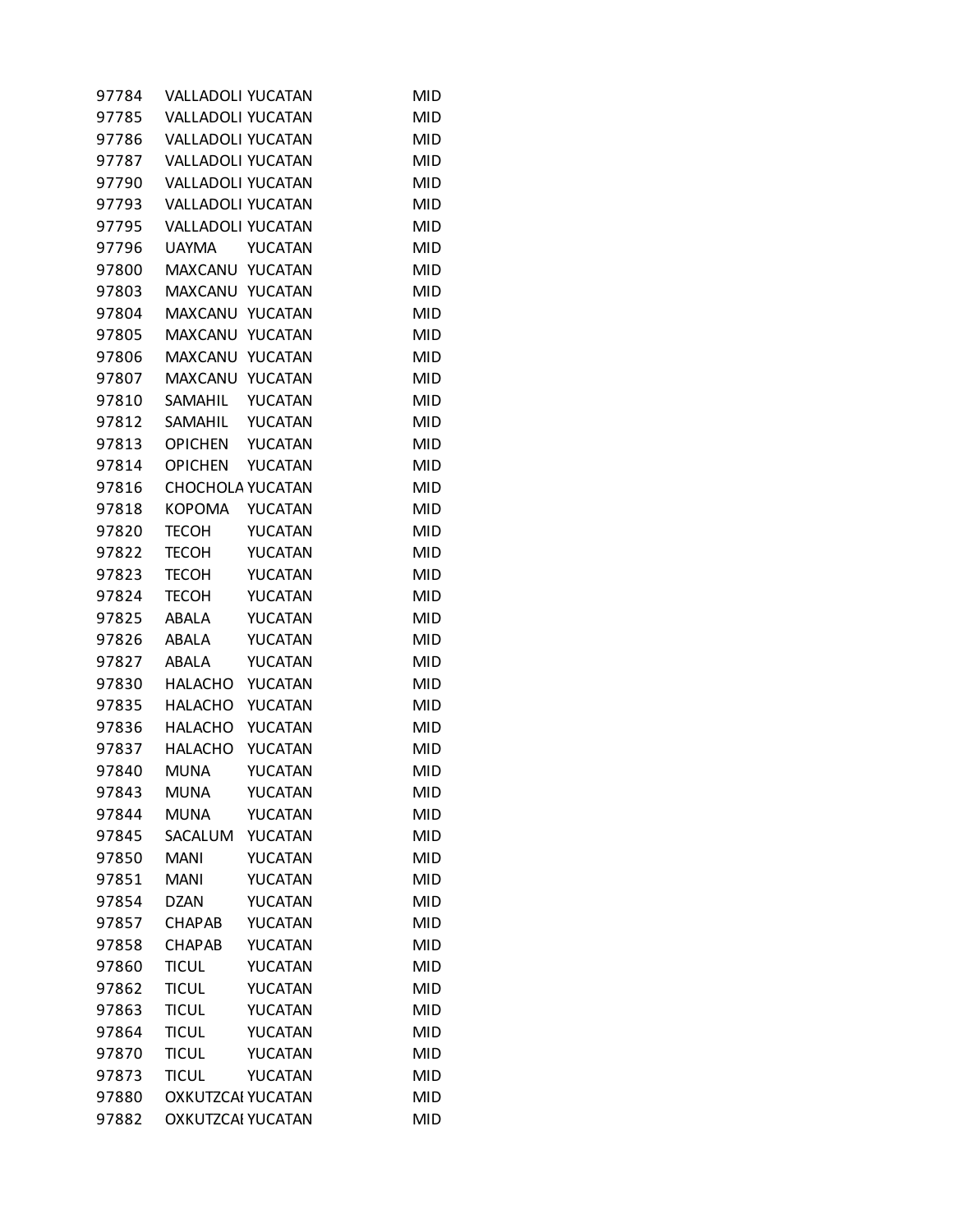| 97890 | <b>SANTA ELEN YUCATAN</b> |                            | <b>MID</b> |
|-------|---------------------------|----------------------------|------------|
| 97893 | <b>SANTA ELEN YUCATAN</b> |                            | <b>MID</b> |
| 97894 | <b>SANTA ELEN YUCATAN</b> |                            | <b>MID</b> |
| 97895 | <b>SANTA ELEN YUCATAN</b> |                            | <b>MID</b> |
| 97899 | SANTA ELENYUCATAN         |                            | <b>MID</b> |
| 97900 | MAMA                      | <b>YUCATAN</b>             | <b>MID</b> |
| 97904 | CHUMAYEL YUCATAN          |                            | <b>MID</b> |
| 97908 | MAYAPAN YUCATAN           |                            | <b>MID</b> |
| 97910 | <b>TEABO</b>              | YUCATAN                    | <b>MID</b> |
| 97920 | YAXCABA                   | YUCATAN                    | <b>MID</b> |
| 97930 | <b>PETO</b>               | YUCATAN                    | <b>MID</b> |
| 97933 | <b>PETO</b>               | <b>YUCATAN</b>             | <b>MID</b> |
| 97960 | TZUCACAB YUCATAN          |                            | <b>MID</b> |
| 97964 | <b>TZUCACAB</b>           | YUCATAN                    | <b>MID</b> |
| 97967 | TZUCACAB                  | YUCATAN                    | <b>MID</b> |
| 97970 | <b>TEKAX</b>              | YUCATAN                    | <b>MID</b> |
| 97974 | <b>TEKAX</b>              | YUCATAN                    | <b>MID</b> |
| 97987 | TEKAX                     | <b>YUCATAN</b>             | <b>MID</b> |
| 97989 | TEKAX                     | YUCATAN                    | <b>MID</b> |
| 97990 | <b>AKIL</b>               | YUCATAN                    | <b>MID</b> |
| 98100 |                           | MORELOS ZACATECAS          | ZCL        |
| 98113 | MORELOS                   | <b>ZACATECAS</b>           | ZCL        |
| 98140 |                           | <b>VETAGRANI ZACATECAS</b> | ZCL        |
| 98150 |                           | <b>VETAGRANI ZACATECAS</b> | ZCL        |
| 98153 |                           | <b>VETAGRANI ZACATECAS</b> | ZCL        |
| 98160 |                           | ZACATECAS ZACATECAS        | ZCL        |
| 98163 |                           | ZACATECAS ZACATECAS        | ZCL        |
| 98170 |                           | ZACATECAS ZACATECAS        | ZCL        |
| 98173 |                           | ZACATECAS ZACATECAS        | ZCL        |
| 98174 |                           | ZACATECAS ZACATECAS        | ZCL        |
| 98175 |                           | ZACATECAS ZACATECAS        | <b>ZCL</b> |
| 98176 |                           | ZACATECAS ZACATECAS        | <b>ZCL</b> |
| 98177 |                           | ZACATECAS ZACATECAS        | ZCL        |
| 98180 |                           | ZACATECAS ZACATECAS        | ZCL        |
| 98183 |                           | ZACATECAS ZACATECAS        | ZCL        |
| 98184 |                           | ZACATECAS ZACATECAS        | ZCL        |
| 98185 |                           | ZACATECAS ZACATECAS        | ZCL        |
| 98186 |                           | ZACATECAS ZACATECAS        | ZCL        |
| 98220 |                           | <b>MELCHOR ( ZACATECAS</b> | <b>SLW</b> |
| 98229 |                           | <b>MELCHOR (ZACATECAS</b>  | <b>SLW</b> |
| 98236 | MAZAPIL                   | <b>ZACATECAS</b>           | <b>SLW</b> |
| 98238 | <b>MAZAPIL</b>            | <b>ZACATECAS</b>           | <b>SLW</b> |
| 98240 | MAZAPIL                   | ZACATECAS                  | <b>SLW</b> |
| 98241 | <b>MAZAPIL</b>            | <b>ZACATECAS</b>           | <b>SLW</b> |
| 98253 | <b>MAZAPIL</b>            | <b>ZACATECAS</b>           | <b>SLW</b> |
| 98254 | <b>MAZAPIL</b>            | <b>ZACATECAS</b>           | <b>SLW</b> |
| 98256 | MAZAPIL                   | <b>ZACATECAS</b>           | <b>SLW</b> |
| 98260 | <b>MAZAPIL</b>            | <b>ZACATECAS</b>           | <b>SLW</b> |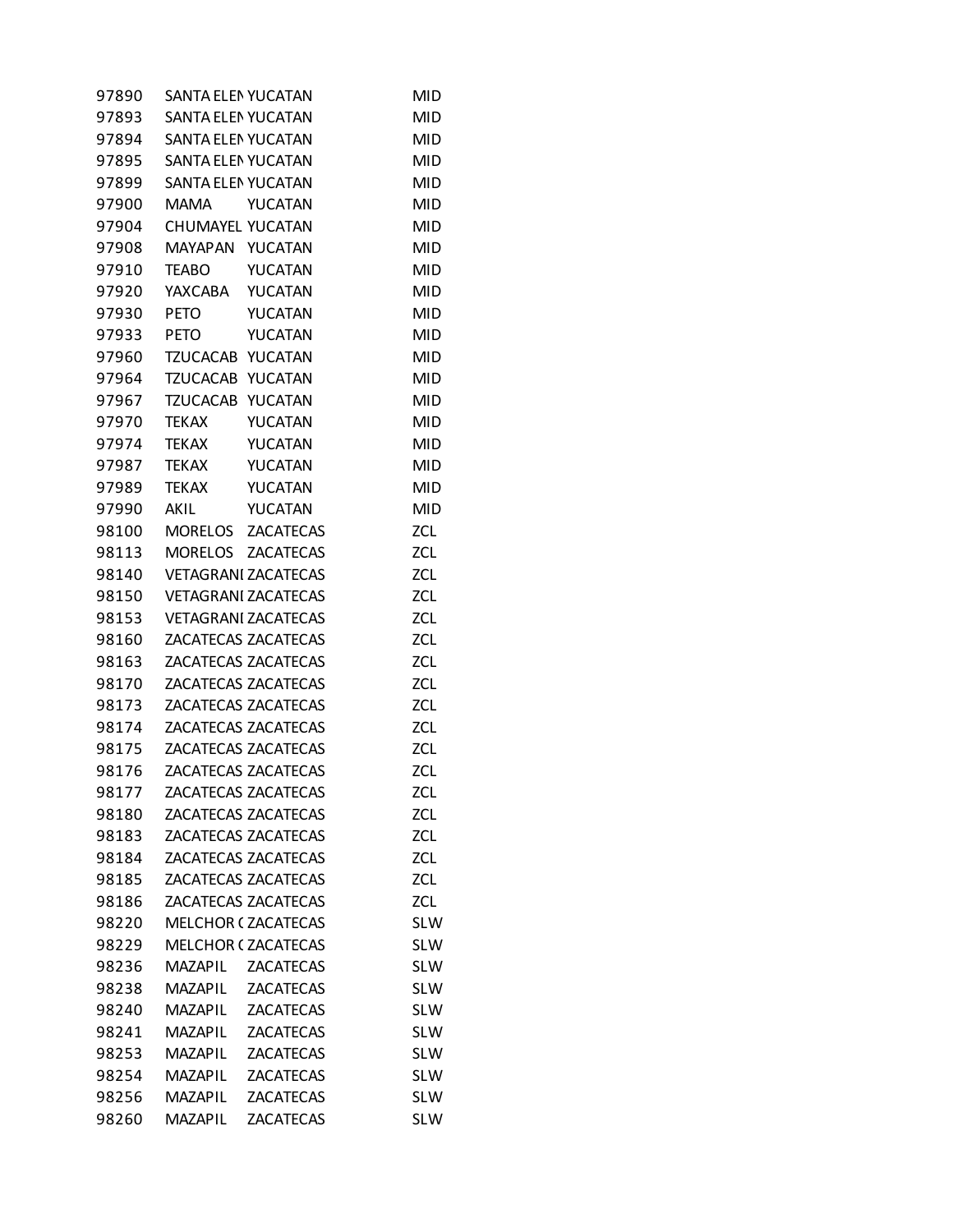| 98265 | MAZAPIL        | <b>ZACATECAS</b>             | <b>SLW</b> |
|-------|----------------|------------------------------|------------|
| 98267 | <b>MAZAPIL</b> | <b>ZACATECAS</b>             | <b>SLW</b> |
| 98275 | MAZAPIL        | <b>ZACATECAS</b>             | <b>SLW</b> |
| 98278 | <b>MAZAPIL</b> | ZACATECAS                    | <b>SLW</b> |
| 98280 | <b>MAZAPIL</b> | <b>ZACATECAS</b>             | <b>SLW</b> |
| 98286 | <b>MAZAPIL</b> | <b>ZACATECAS</b>             | <b>SLW</b> |
| 98287 | MAZAPIL        | <b>ZACATECAS</b>             | <b>SLW</b> |
| 98303 |                | <b>JUAN ALDA ZACATECAS</b>   | <b>ALD</b> |
| 98304 |                | <b>JUAN ALDA ZACATECAS</b>   | <b>ALD</b> |
| 98306 |                | <b>JUAN ALDA ZACATECAS</b>   | ZCL        |
| 98307 |                | <b>JUAN ALDA ZACATECAS</b>   | <b>ALD</b> |
| 98310 |                | JUAN ALDA ZACATECAS          | <b>ALD</b> |
| 98311 |                | <b>JUAN ALDA ZACATECAS</b>   | ALD        |
| 98320 |                | <b>JUAN ALDA ZACATECAS</b>   | <b>ALD</b> |
| 98330 |                | MIGUEL AU ZACATECAS          | <b>ALD</b> |
| 98336 |                | MIGUEL AU ZACATECAS          | ALD        |
| 98340 |                | MIGUEL AU ZACATECAS          | <b>ALD</b> |
| 98343 |                | MIGUEL AU ZACATECAS          | <b>ALD</b> |
| 98350 |                | <b>GENERAL FI ZACATECAS</b>  | <b>RGZ</b> |
| 98351 |                | <b>GENERAL FI ZACATECAS</b>  | ZCL        |
| 98360 |                | <b>GENERAL FI ZACATECAS</b>  | ZCL        |
| 98363 |                | <b>GENERAL FI ZACATECAS</b>  | ZCL        |
| 98364 |                | <b>GENERAL FI ZACATECAS</b>  | ZCL        |
| 98367 |                | <b>GENERAL FI ZACATECAS</b>  | ZCL        |
| 98368 |                | <b>GENERAL FI ZACATECAS</b>  | ZCL        |
| 98369 |                | <b>GENERAL FI ZACATECAS</b>  | ZCL        |
| 98370 |                | <b>GENERAL FI ZACATECAS</b>  | ZCL        |
| 98380 |                | <b>GENERAL FI ZACATECAS</b>  | ZCL        |
| 98387 |                | <b>GENERAL FI ZACATECAS</b>  | ZCL        |
| 98390 |                | <b>GENERAL FI ZACATECAS</b>  | <b>RGZ</b> |
| 98401 |                | RIO GRAND ZACATECAS          | RGZ        |
| 98403 |                | RIO GRAND ZACATECAS          | RGZ        |
| 98404 |                | RIO GRAND ZACATECAS          | <b>RGZ</b> |
| 98405 |                | <b>RIO GRAND ZACATECAS</b>   | <b>RGZ</b> |
| 98406 |                | <b>RIO GRAND ZACATECAS</b>   | <b>RGZ</b> |
| 98410 |                | RIO GRAND ZACATECAS          | <b>RGZ</b> |
| 98413 |                | RIO GRAND ZACATECAS          | ZCL        |
| 98416 |                | RIO GRAND ZACATECAS          | ZCL        |
| 98417 |                | RIO GRAND ZACATECAS          | <b>ZCL</b> |
| 98419 |                | RIO GRAND ZACATECAS          | ZCL        |
| 98430 |                | VILLA DE C(ZACATECAS         | ZCL        |
| 98432 |                | <b>VILLA DE C( ZACATECAS</b> | ZCL        |
| 98435 |                | VILLA DE C(ZACATECAS         | ZCL        |
| 98436 |                | VILLA DE C(ZACATECAS         | ZCL        |
| 98440 |                | VILLA DE C(ZACATECAS         | ZCL        |
| 98445 |                | VILLA DE C(ZACATECAS         | ZCL        |
| 98450 |                | VILLA DE C(ZACATECAS         | <b>MTH</b> |
| 98451 |                | VILLA DE C(ZACATECAS         | <b>ZCL</b> |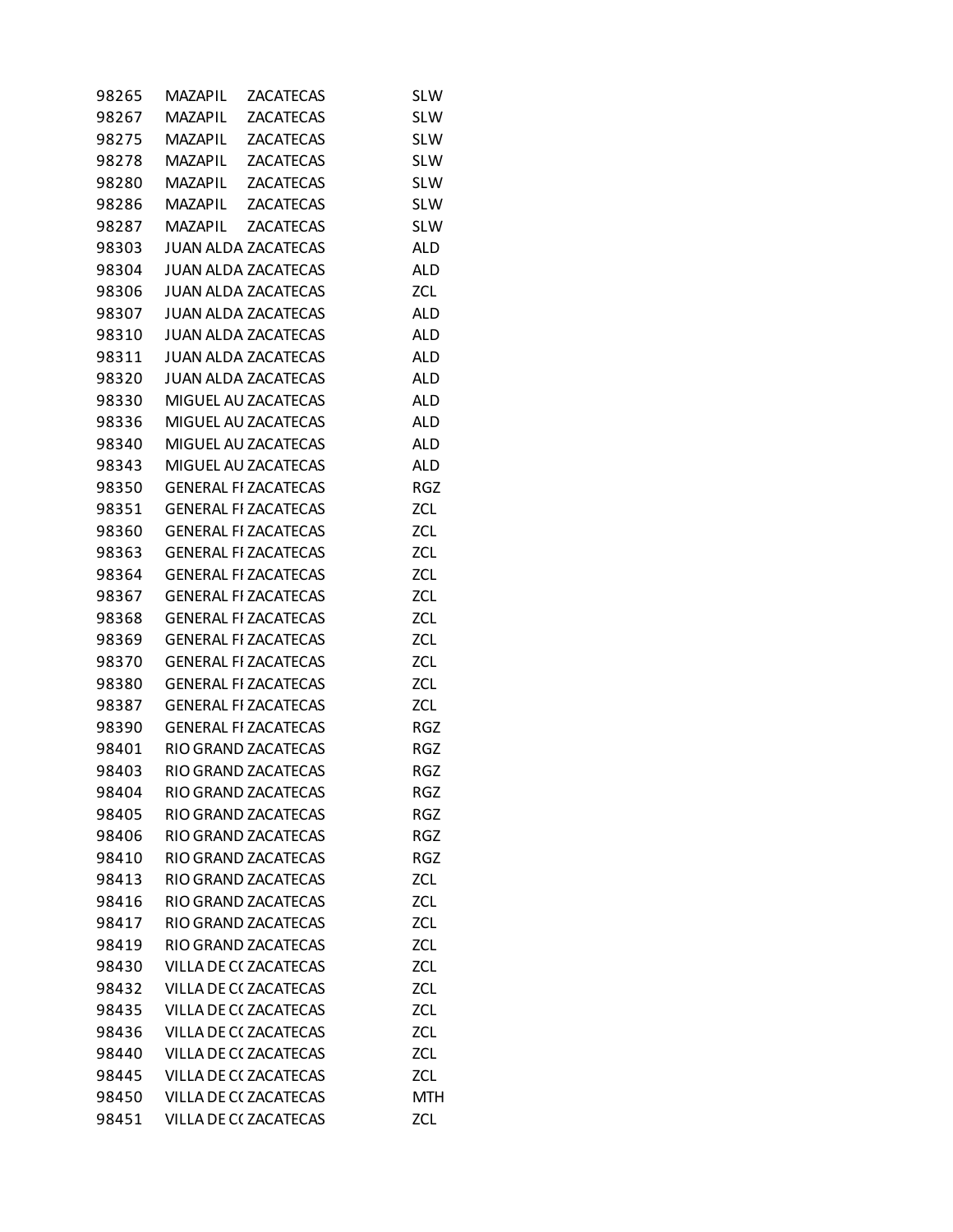| 98452 |              | VILLA DE C(ZACATECAS        | MTH        |
|-------|--------------|-----------------------------|------------|
| 98453 |              | VILLA DE C(ZACATECAS        | ZCL        |
| 98460 |              | VILLA DE C(ZACATECAS        | ZCL        |
| 98463 |              | VILLA DE C(ZACATECAS        | ZCL        |
| 98464 |              | VILLA DE C(ZACATECAS        | ZCL        |
| 98471 |              | VILLA DE C(ZACATECAS        | ZCL        |
| 98473 |              | VILLA DE C(ZACATECAS        | ZCL        |
| 98480 |              | <b>CANITAS DE ZACATECAS</b> | <b>FSO</b> |
| 98490 |              | <b>CANITAS DE ZACATECAS</b> | ZCL        |
| 98496 |              | <b>CANITAS DE ZACATECAS</b> | ZCL        |
| 98510 | CALERA       | <b>ZACATECAS</b>            | ZCL        |
| 98513 |              | CALERA ZACATECAS            | ZCL        |
| 98514 |              | CALERA ZACATECAS            | ZCL        |
| 98515 |              | CALERA ZACATECAS            | ZCL        |
| 98516 |              | CALERA ZACATECAS            | ZCL        |
| 98517 | CALERA       | ZACATECAS                   | ZCL        |
| 98520 | CALERA       | <b>ZACATECAS</b>            | ZCL        |
| 98523 | CALERA       | <b>ZACATECAS</b>            | ZCL        |
| 98526 | CALERA       | <b>ZACATECAS</b>            | ZCL        |
| 98530 | PANUCO       | <b>ZACATECAS</b>            | ZCL        |
|       |              | 98540 PANUCO ZACATECAS      | <b>ZCL</b> |
| 98541 | PANUCO       | <b>ZACATECAS</b>            | ZCL        |
|       | 98545 PANUCO | <b>ZACATECAS</b>            | ZCL        |
|       | 98546 PANUCO | <b>ZACATECAS</b>            | <b>ZCL</b> |
| 98547 | PANUCO       | <b>ZACATECAS</b>            | ZCL        |
| 98548 |              | PANUCO ZACATECAS            | ZCL        |
|       |              | 98550 PANUCO ZACATECAS      | ZCL        |
| 98553 |              | PANUCO ZACATECAS            | ZCL        |
|       | 98555 PANUCO | <b>ZACATECAS</b>            | <b>ZCL</b> |
| 98560 |              | <b>GENERAL EI ZACATECAS</b> | <b>ZCL</b> |
| 98561 |              | <b>GENERAL EI ZACATECAS</b> | ZCL        |
| 98580 |              | <b>GENERAL EI ZACATECAS</b> | <b>ZCL</b> |
| 98620 |              | <b>GUADALUP ZACATECAS</b>   | ZCL        |
| 98621 |              | <b>GUADALUP ZACATECAS</b>   | <b>ZCL</b> |
| 98630 |              | <b>GUADALUP ZACATECAS</b>   | <b>ZCL</b> |
| 98631 |              | <b>GUADALUP ZACATECAS</b>   | ZCL        |
| 98636 |              | <b>GUADALUP ZACATECAS</b>   | <b>ZCL</b> |
| 98640 |              | <b>TRANCOSO ZACATECAS</b>   | <b>ZCL</b> |
| 98644 |              | <b>TRANCOSO ZACATECAS</b>   | <b>ZCL</b> |
| 98645 |              | <b>TRANCOSO ZACATECAS</b>   | ZCL        |
| 98646 |              | <b>TRANCOSO ZACATECAS</b>   | <b>ZCL</b> |
| 98647 |              | <b>TRANCOSO ZACATECAS</b>   | ZCL        |
| 98648 |              | <b>TRANCOSO ZACATECAS</b>   | ZCL        |
| 98650 |              | <b>GUADALUP ZACATECAS</b>   | <b>ZCL</b> |
| 98652 |              | <b>GUADALUP ZACATECAS</b>   | <b>ZCL</b> |
| 98655 |              | <b>GUADALUP ZACATECAS</b>   | ZCL        |
| 98660 |              | <b>GENARO CC ZACATECAS</b>  | ZCL        |
| 98663 |              | <b>GENARO CC ZACATECAS</b>  | ZCL        |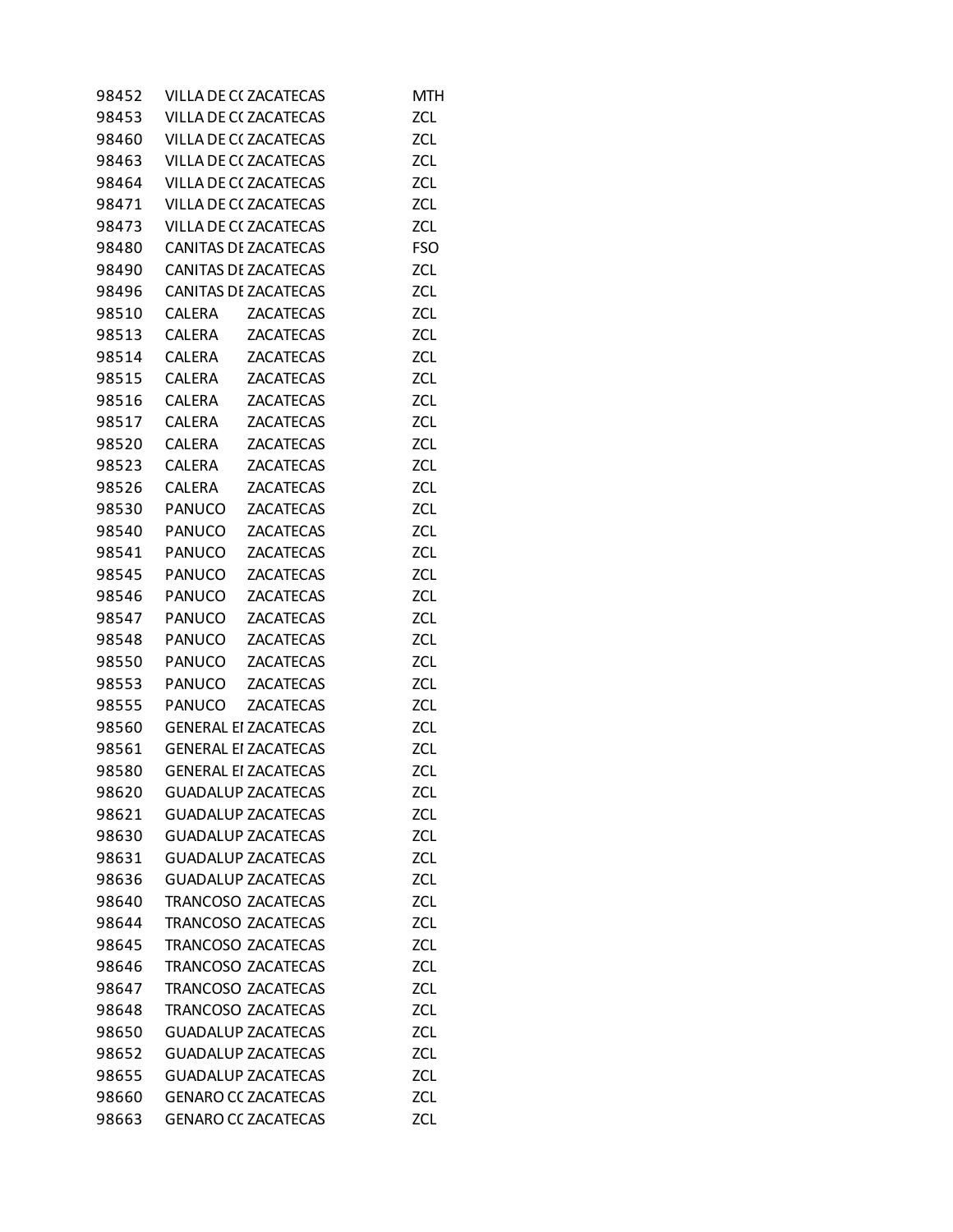| 98664 | <b>GENARO CC ZACATECAS</b>  | <b>ZCL</b> |
|-------|-----------------------------|------------|
| 98666 | <b>GENARO CC ZACATECAS</b>  | <b>ZCL</b> |
| 98667 | <b>GENARO CC ZACATECAS</b>  | <b>ZCL</b> |
| 98670 | <b>GENARO CC ZACATECAS</b>  | ZCL        |
| 98673 | <b>GENARO CC ZACATECAS</b>  | <b>ZCL</b> |
| 98677 | <b>GENARO CC ZACATECAS</b>  | ZCL        |
| 98680 | <b>CUAUHTEN ZACATECAS</b>   | ZCL        |
| 98684 | <b>CUAUHTEN ZACATECAS</b>   | <b>ZCL</b> |
| 98689 | <b>CUAUHTEN ZACATECAS</b>   | <b>ZCL</b> |
| 98690 | <b>CUAUHTEN ZACATECAS</b>   | <b>ZCL</b> |
| 98692 | <b>CUAUHTEN ZACATECAS</b>   | <b>ZCL</b> |
| 98693 | <b>CUAUHTEN ZACATECAS</b>   | ZCL        |
| 98694 | <b>CUAUHTEN ZACATECAS</b>   | ZCL        |
| 98695 | <b>CUAUHTEN ZACATECAS</b>   | <b>ZCL</b> |
| 98696 | <b>CUAUHTEN ZACATECAS</b>   | ZCL        |
| 98697 | <b>CUAUHTEN ZACATECAS</b>   | <b>ZCL</b> |
| 98698 | <b>CUAUHTEN ZACATECAS</b>   | <b>ZCL</b> |
|       |                             |            |
| 98700 | <b>OJOCALIEN ZACATECAS</b>  | ZCL        |
| 98704 | OJOCALIEN ZACATECAS         | ZCL        |
| 98705 | <b>OJOCALIEN ZACATECAS</b>  | <b>ZCL</b> |
| 98706 | <b>OJOCALIEN ZACATECAS</b>  | ZCL        |
| 98707 | <b>OJOCALIEN ZACATECAS</b>  | ZCL        |
| 98710 | <b>OJOCALIEN ZACATECAS</b>  | <b>ZCL</b> |
| 98712 | <b>OJOCALIEN ZACATECAS</b>  | ZCL        |
| 98713 | <b>OJOCALIEN ZACATECAS</b>  | ZCL        |
| 98714 | <b>OJOCALIEN ZACATECAS</b>  | <b>ZCL</b> |
| 98715 | <b>OJOCALIEN ZACATECAS</b>  | ZCL        |
| 98716 | <b>OJOCALIEN ZACATECAS</b>  | ZCL        |
| 98717 | <b>OJOCALIEN ZACATECAS</b>  | <b>ZCL</b> |
| 98718 | <b>OJOCALIEN ZACATECAS</b>  | <b>ZCL</b> |
| 98720 | <b>OJOCALIEN ZACATECAS</b>  | ZCL        |
| 98723 | <b>OJOCALIEN ZACATECAS</b>  | <b>ZCL</b> |
| 98724 | <b>OJOCALIEN ZACATECAS</b>  | <b>ZCL</b> |
| 98725 | <b>OJOCALIEN ZACATECAS</b>  | ZCL        |
| 98726 | <b>OJOCALIEN ZACATECAS</b>  | <b>ZCL</b> |
| 98727 | <b>OJOCALIEN ZACATECAS</b>  | ZCL        |
| 98730 | <b>GENERAL P. ZACATECAS</b> | ZCL        |
| 98740 | <b>GENERAL P. ZACATECAS</b> | <b>ZCL</b> |
| 98750 | <b>GENERAL P. ZACATECAS</b> | ZCL        |
| 98760 | <b>GENERAL P. ZACATECAS</b> | ZCL        |
| 98770 | LUIS MOYA ZACATECAS         | <b>ZCL</b> |
| 98772 | LUIS MOYA ZACATECAS         | ZCL        |
| 98773 | LUIS MOYA ZACATECAS         | ZCL        |
| 98775 | LUIS MOYA ZACATECAS         | <b>ZCL</b> |
| 98776 | LUIS MOYA ZACATECAS         | ZCL        |
| 98780 | LUIS MOYA ZACATECAS         | ZCL        |
| 98785 | LUIS MOYA ZACATECAS         | ZCL        |
| 98790 | LUIS MOYA ZACATECAS         | ZCL        |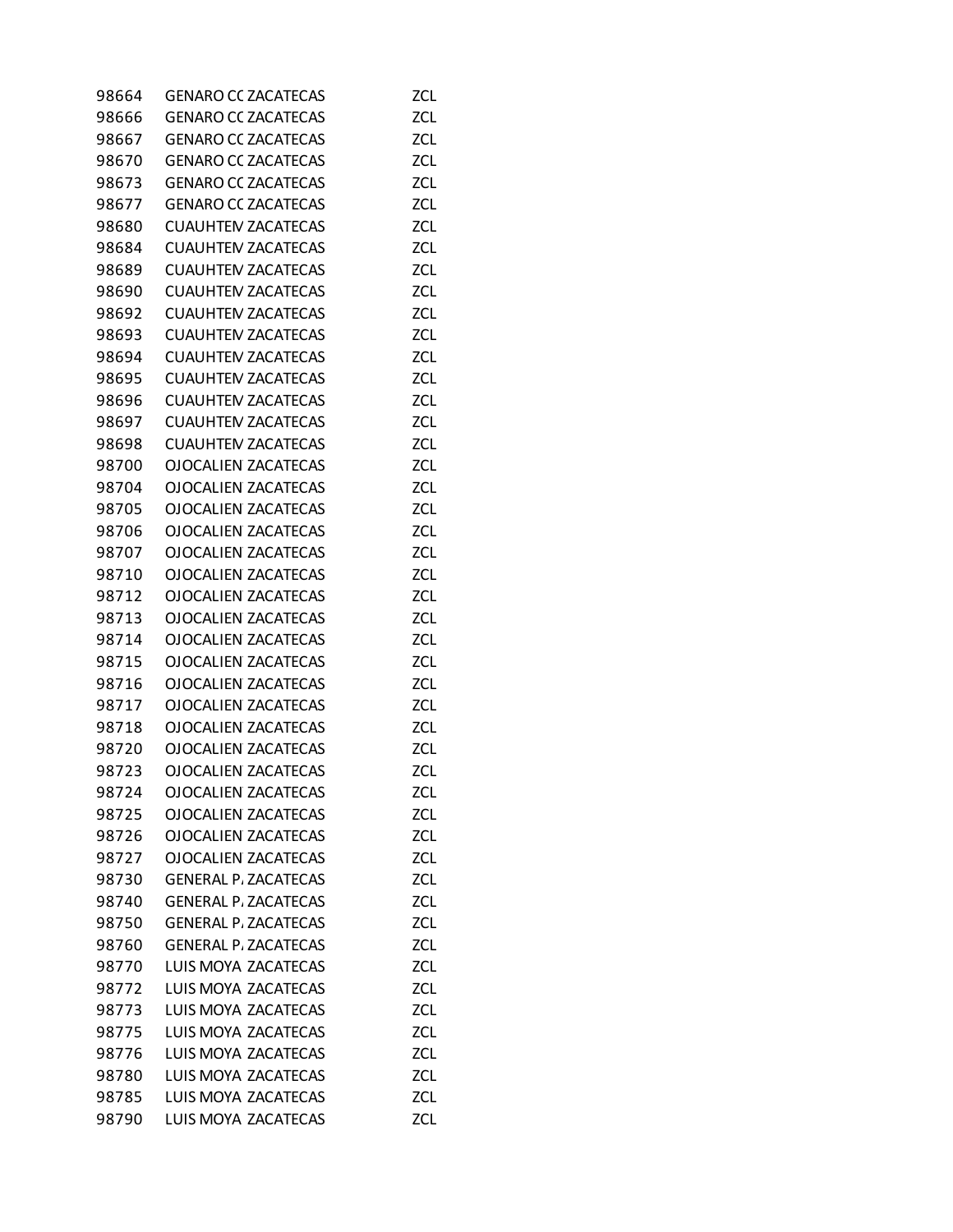| 98794 |               | LUIS MOYA ZACATECAS         | ZCL.       |
|-------|---------------|-----------------------------|------------|
| 98795 |               | LUIS MOYA ZACATECAS         | ZCL        |
| 98800 | LORETO        | <b>ZACATECAS</b>            | AGU        |
| 98804 | LORETO        | <b>ZACATECAS</b>            | AGU        |
| 98805 | LORETO        | <b>ZACATECAS</b>            | AGU        |
| 98807 | <b>LORETO</b> | <b>ZACATECAS</b>            | AGU        |
| 98810 | LORETO        | ZACATECAS                   | AGU        |
| 98815 | <b>LORETO</b> | <b>ZACATECAS</b>            | AGU        |
| 98816 | <b>LORETO</b> | <b>ZACATECAS</b>            | AGU        |
| 98817 | <b>LORETO</b> | <b>ZACATECAS</b>            | AGU        |
| 98818 | <b>LORETO</b> | <b>ZACATECAS</b>            | AGU        |
| 98820 | <b>LORETO</b> | <b>ZACATECAS</b>            | AGU        |
| 98824 | LORETO        | <b>ZACATECAS</b>            | AGU        |
| 98825 | <b>LORETO</b> | <b>ZACATECAS</b>            | AGU        |
| 98827 | <b>LORETO</b> | <b>ZACATECAS</b>            | AGU        |
| 98830 | LORETO        | <b>ZACATECAS</b>            | AGU        |
| 98832 | <b>LORETO</b> | <b>ZACATECAS</b>            | AGU        |
| 98833 | <b>LORETO</b> | <b>ZACATECAS</b>            | AGU        |
| 98834 | LORETO        | <b>ZACATECAS</b>            | AGU        |
| 98835 | LORETO        | <b>ZACATECAS</b>            | AGU        |
| 98836 | LORETO        | ZACATECAS                   | AGU        |
| 98837 | LORETO        | <b>ZACATECAS</b>            | AGU        |
| 98838 | LORETO        | <b>ZACATECAS</b>            | AGU        |
| 98839 | LORETO        | <b>ZACATECAS</b>            | AGU        |
| 98840 |               | VILLA GON; ZACATECAS        | AGU        |
| 98850 |               | <b>VILLA GON: ZACATECAS</b> | AGU        |
| 98860 |               | VILLA GON: ZACATECAS        | ZCL        |
| 98870 |               | VILLA GON: ZACATECAS        | AGU        |
| 98873 |               | <b>VILLA GON: ZACATECAS</b> | ZCL        |
| 98880 |               | <b>NORIA DE A ZACATECAS</b> | AGU        |
| 98887 |               | NORIA DE A ZACATECAS        | ZCL        |
| 98890 |               | NORIA DE A ZACATECAS        | AGU        |
| 98893 |               | <b>NORIA DE A ZACATECAS</b> | AGU        |
| 98900 |               | <b>VILLA GARC ZACATECAS</b> | AGU        |
| 98905 |               | <b>VILLA GARC ZACATECAS</b> | AGU        |
| 98907 |               | <b>VILLA GARC ZACATECAS</b> | AGU        |
| 98910 |               | <b>VILLA GARC ZACATECAS</b> | AGU        |
| 98914 |               | <b>VILLA GARC ZACATECAS</b> | AGU        |
| 98918 |               | <b>VILLA GARC ZACATECAS</b> | AGU        |
| 98919 |               | <b>VILLA GARC ZACATECAS</b> | AGU        |
| 98920 | <b>PINOS</b>  | <b>ZACATECAS</b>            | AGU        |
| 98921 | <b>PINOS</b>  | <b>ZACATECAS</b>            | AGU        |
| 98925 | <b>PINOS</b>  | <b>ZACATECAS</b>            | AGU        |
| 98930 | <b>PINOS</b>  | <b>ZACATECAS</b>            | <b>SLP</b> |
| 98931 | <b>PINOS</b>  | <b>ZACATECAS</b>            | AGU        |
| 98933 | <b>PINOS</b>  | <b>ZACATECAS</b>            | AGU        |
| 98936 | <b>PINOS</b>  | <b>ZACATECAS</b>            | AGU        |
| 98940 | <b>PINOS</b>  | <b>ZACATECAS</b>            | <b>SLP</b> |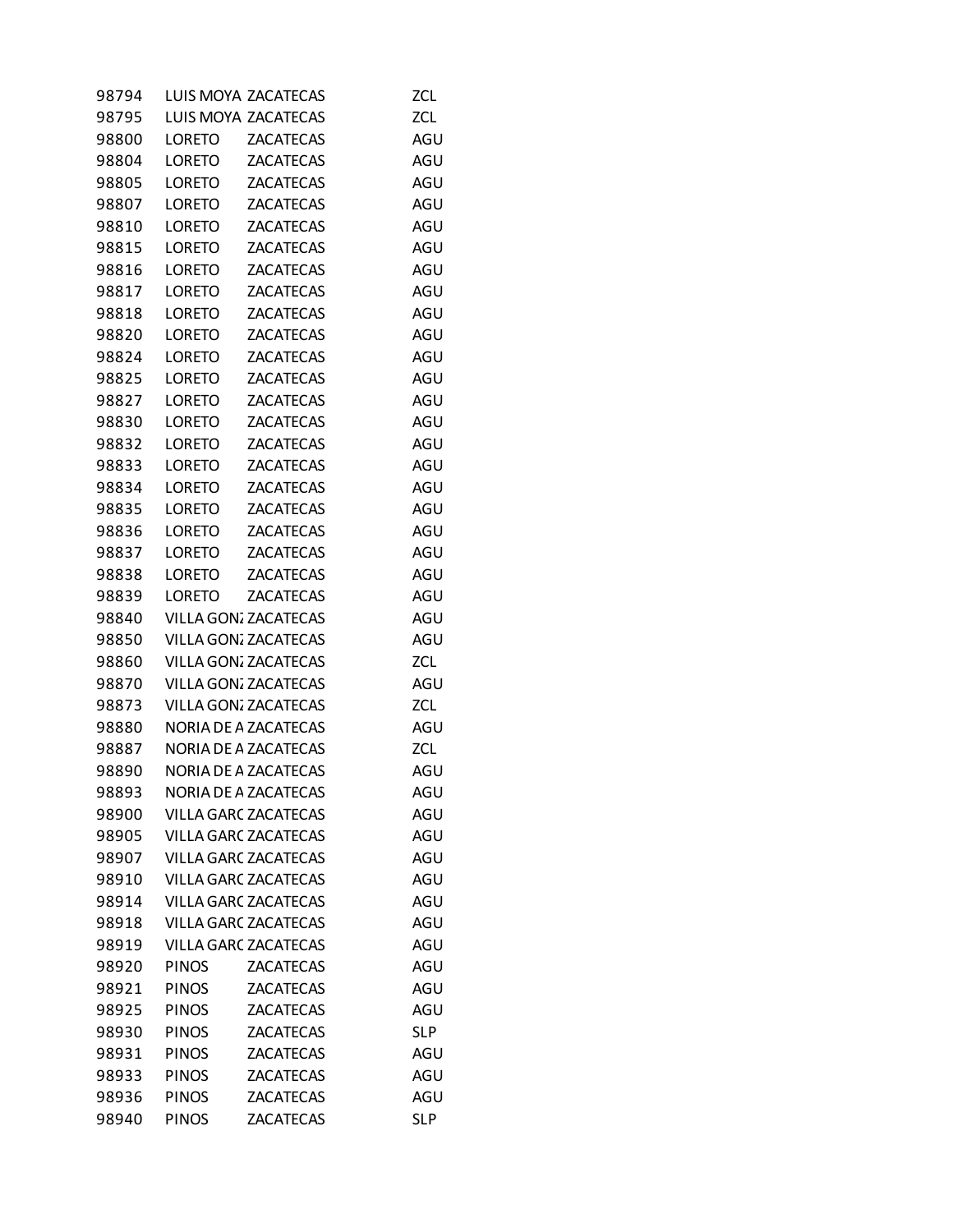| 98941 | <b>PINOS</b> | <b>ZACATECAS</b>     | <b>SLP</b> |
|-------|--------------|----------------------|------------|
| 98942 | <b>PINOS</b> | <b>ZACATECAS</b>     | <b>SLP</b> |
| 98950 | <b>PINOS</b> | <b>ZACATECAS</b>     | AGU        |
| 98951 | <b>PINOS</b> | ZACATECAS            | AGU        |
| 98955 | <b>PINOS</b> | <b>ZACATECAS</b>     | AGU        |
| 98959 | <b>PINOS</b> | <b>ZACATECAS</b>     | AGU        |
| 98960 | <b>PINOS</b> | ZACATECAS            | SL P       |
| 98961 | <b>PINOS</b> | <b>ZACATECAS</b>     | AGU        |
| 98962 | <b>PINOS</b> | <b>ZACATECAS</b>     | <b>SLP</b> |
| 98965 | <b>PINOS</b> | <b>ZACATECAS</b>     | <b>SLP</b> |
| 98969 | <b>PINOS</b> | <b>ZACATECAS</b>     | <b>SLP</b> |
| 98970 | <b>PINOS</b> | <b>ZACATECAS</b>     | AGU        |
| 98971 | <b>PINOS</b> | ZACATECAS            | AGU        |
| 98973 | <b>PINOS</b> | <b>ZACATECAS</b>     | <b>SLP</b> |
| 98974 | <b>PINOS</b> | <b>ZACATECAS</b>     | AGU        |
| 98979 | <b>PINOS</b> | <b>ZACATECAS</b>     | AGU        |
| 98980 |              | VILLA HIDA ZACATECAS | AGU        |
| 98984 |              | VILLA HIDA ZACATECAS | <b>SLP</b> |
| 98985 |              | VILLA HIDA ZACATECAS | SL P       |
| 98986 |              | VILLA HIDA ZACATECAS | AGU        |
| 98987 |              | VILLA HIDA ZACATECAS | <b>SLP</b> |
| 98988 |              | VILLA HIDA ZACATECAS | <b>SLP</b> |
| 98990 |              | VILLA HIDA ZACATECAS | AGU        |
| 98994 |              | VILLA HIDA ZACATECAS | <b>SLP</b> |
| 98995 |              | VILLA HIDA ZACATECAS | AGU        |
| 99113 |              | SOMBRERE ZACATECAS   | ZCL        |
| 99115 |              | SOMBRERE ZACATECAS   | <b>ZCL</b> |
| 99119 |              | SOMBRERE ZACATECAS   | ZCL        |
| 99132 | SAIN ALTO    | <b>ZACATECAS</b>     | SOE        |
| 99138 | SAIN ALTO    | <b>ZACATECAS</b>     | SOE        |
| 99140 | SAIN ALTO    | <b>ZACATECAS</b>     | SOE        |
| 99141 | SAIN ALTO    | <b>ZACATECAS</b>     | SOE        |
| 99143 |              | SAIN ALTO ZACATECAS  | SOE        |
| 99154 |              | FRESNILLO ZACATECAS  | <b>FSO</b> |
| 99158 |              | FRESNILLO ZACATECAS  | <b>FSO</b> |
| 99159 |              | FRESNILLO ZACATECAS  | <b>FSO</b> |
| 99160 |              | FRESNILLO ZACATECAS  | <b>FSO</b> |
| 99170 |              | FRESNILLO ZACATECAS  | <b>FSO</b> |
| 99174 |              | FRESNILLO ZACATECAS  | <b>ZCL</b> |
| 99178 |              | FRESNILLO ZACATECAS  | <b>ZCL</b> |
| 99179 |              | FRESNILLO ZACATECAS  | <b>FSO</b> |
| 99183 |              | FRESNILLO ZACATECAS  | <b>ZCL</b> |
| 99185 |              | FRESNILLO ZACATECAS  | ZCL        |
| 99188 |              | FRESNILLO ZACATECAS  | <b>FSO</b> |
| 99189 |              | FRESNILLO ZACATECAS  | <b>FSO</b> |
| 99190 |              | FRESNILLO ZACATECAS  | <b>FSO</b> |
| 99193 |              | FRESNILLO ZACATECAS  | <b>ZCL</b> |
| 99198 |              | FRESNILLO ZACATECAS  | <b>ZCL</b> |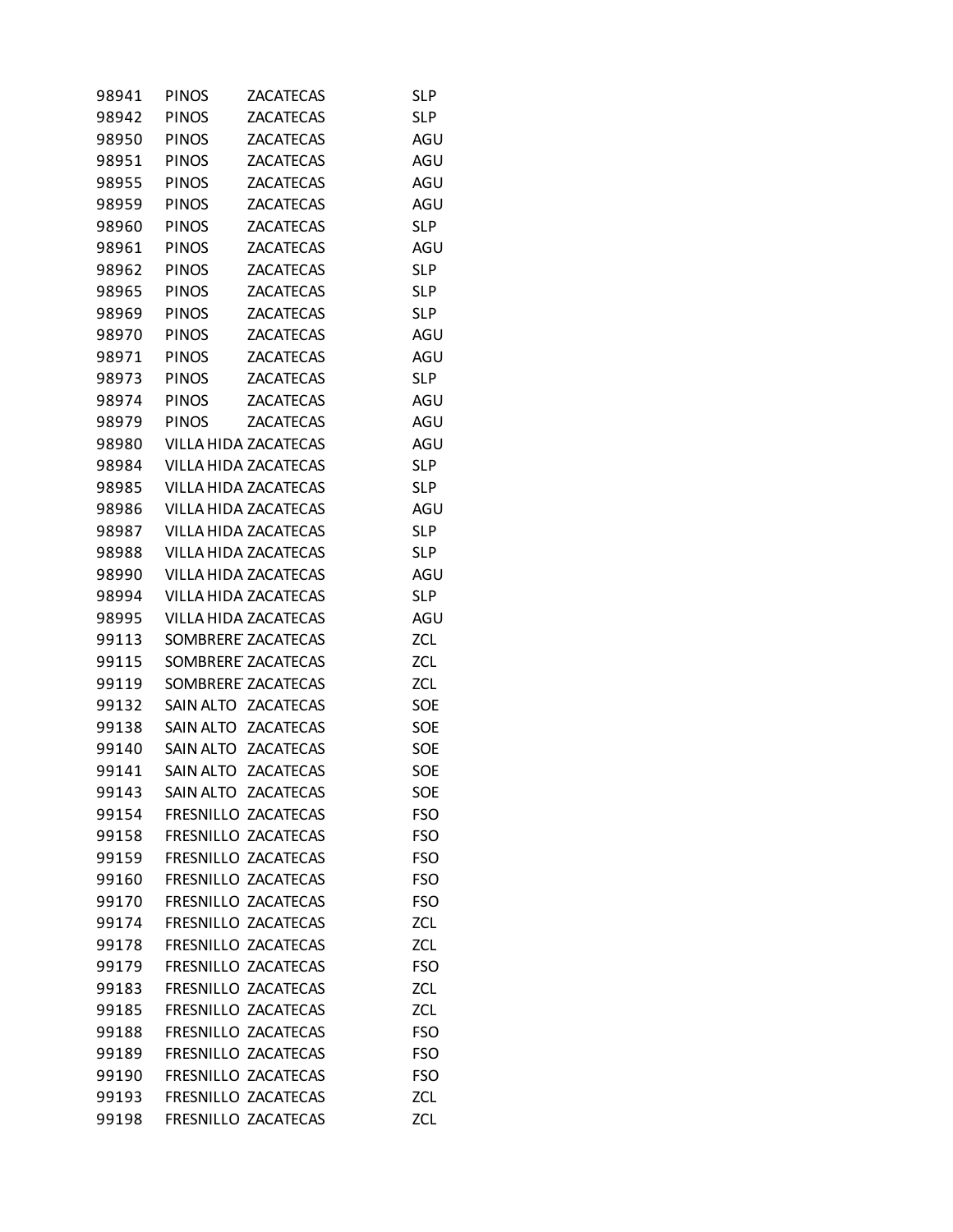| 99199 |              | FRESNILLO ZACATECAS        | <b>FSO</b> |
|-------|--------------|----------------------------|------------|
| 99200 |              | <b>VALPARAIS ZACATECAS</b> | ZCL        |
| 99201 |              | <b>VALPARAIS ZACATECAS</b> | <b>ZCL</b> |
| 99202 |              | <b>VALPARAIS ZACATECAS</b> | ZCL        |
| 99203 |              | <b>VALPARAIS ZACATECAS</b> | <b>ZCL</b> |
| 99206 |              | <b>VALPARAIS ZACATECAS</b> | <b>ZCL</b> |
| 99208 |              | <b>VALPARAIS ZACATECAS</b> | ZCL        |
| 99209 |              | <b>VALPARAIS ZACATECAS</b> | <b>ZCL</b> |
| 99210 |              | <b>VALPARAIS ZACATECAS</b> | <b>ZCL</b> |
| 99217 |              | <b>VALPARAIS ZACATECAS</b> | ZCL        |
| 99220 |              | <b>VALPARAIS ZACATECAS</b> | <b>ZCL</b> |
| 99225 |              | <b>VALPARAIS ZACATECAS</b> | <b>ZCL</b> |
| 99227 |              | <b>VALPARAIS ZACATECAS</b> | ZCL        |
| 99230 |              | <b>VALPARAIS ZACATECAS</b> | <b>ZCL</b> |
| 99231 |              | <b>VALPARAIS ZACATECAS</b> | <b>ZCL</b> |
| 99237 |              | <b>VALPARAIS ZACATECAS</b> | ZCL        |
| 99238 |              | <b>VALPARAIS ZACATECAS</b> | <b>ZCL</b> |
| 99239 |              | <b>VALPARAIS ZACATECAS</b> | <b>ZCL</b> |
| 99240 |              | <b>VALPARAIS ZACATECAS</b> | ZCL        |
| 99246 |              | <b>VALPARAIS ZACATECAS</b> | <b>ZCL</b> |
| 99250 |              | <b>VALPARAIS ZACATECAS</b> | <b>ZCL</b> |
| 99252 |              | <b>VALPARAIS ZACATECAS</b> | ZCL        |
| 99253 |              | <b>VALPARAIS ZACATECAS</b> | <b>ZCL</b> |
| 99254 |              | <b>VALPARAIS ZACATECAS</b> | ZCL        |
| 99255 |              | <b>VALPARAIS ZACATECAS</b> | ZCL        |
| 99256 |              | <b>VALPARAIS ZACATECAS</b> | <b>ZCL</b> |
| 99257 |              | <b>VALPARAIS ZACATECAS</b> | <b>ZCL</b> |
| 99258 |              | <b>VALPARAIS ZACATECAS</b> | <b>ZCL</b> |
| 99259 |              | <b>VALPARAIS ZACATECAS</b> | <b>ZCL</b> |
| 99260 |              | CHALCHIHL ZACATECAS        | VGO        |
| 99270 |              | CHALCHIHI ZACATECAS        | ZCL        |
| 99300 | JEREZ        | <b>ZACATECAS</b>           | <b>ZCL</b> |
| 99310 | <b>JEREZ</b> | <b>ZACATECAS</b>           | <b>ZCL</b> |
| 99311 | <b>JEREZ</b> | <b>ZACATECAS</b>           | <b>ZCL</b> |
| 99312 | <b>JEREZ</b> | <b>ZACATECAS</b>           | <b>ZCL</b> |
| 99313 | <b>JEREZ</b> | <b>ZACATECAS</b>           | <b>ZCL</b> |
| 99314 | <b>JEREZ</b> | <b>ZACATECAS</b>           | <b>ZCL</b> |
| 99315 | <b>JEREZ</b> | <b>ZACATECAS</b>           | ZCL        |
| 99316 | <b>JEREZ</b> | <b>ZACATECAS</b>           | ZCL        |
| 99320 | <b>JEREZ</b> | <b>ZACATECAS</b>           | <b>ZCL</b> |
| 99322 | <b>JEREZ</b> | <b>ZACATECAS</b>           | ZCL        |
| 99323 | <b>JEREZ</b> | <b>ZACATECAS</b>           | <b>ZCL</b> |
| 99330 | <b>JEREZ</b> | <b>ZACATECAS</b>           | <b>ZCL</b> |
| 99340 | <b>JEREZ</b> | <b>ZACATECAS</b>           | <b>ZCL</b> |
| 99342 | <b>JEREZ</b> | <b>ZACATECAS</b>           | <b>ZCL</b> |
| 99343 | <b>JEREZ</b> | <b>ZACATECAS</b>           | <b>ZCL</b> |
| 99344 | <b>JEREZ</b> | <b>ZACATECAS</b>           | <b>ZCL</b> |
| 99350 | <b>JEREZ</b> | <b>ZACATECAS</b>           | <b>ZCL</b> |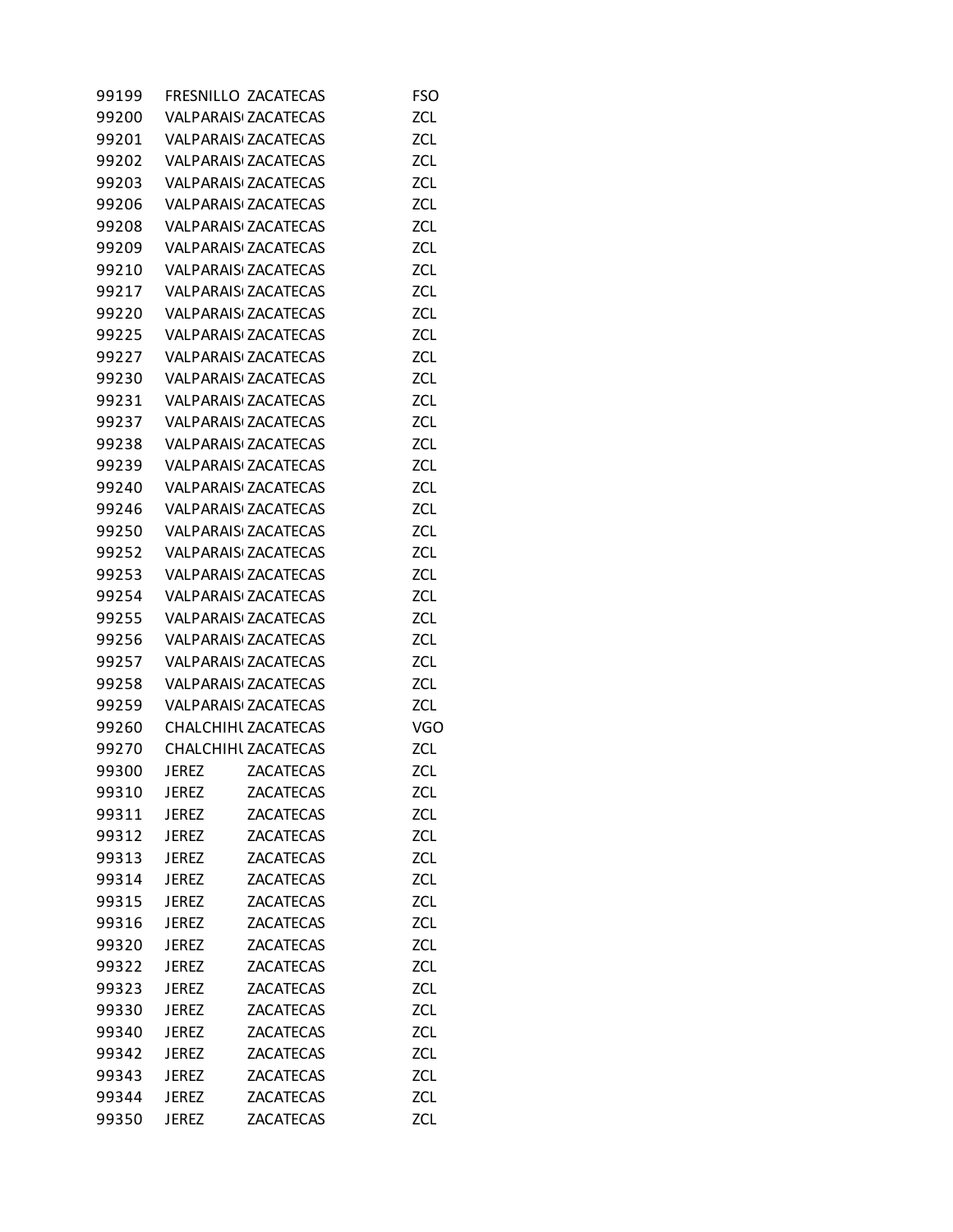| 99352 | JEREZ                       | ZACATECAS                  | <b>ZCL</b> |
|-------|-----------------------------|----------------------------|------------|
| 99353 | <b>JEREZ</b>                | <b>ZACATECAS</b>           | <b>ZCL</b> |
| 99360 | <b>JEREZ</b>                | <b>ZACATECAS</b>           | <b>ZCL</b> |
| 99362 | <b>JEREZ</b>                | <b>ZACATECAS</b>           | ZCL        |
| 99363 | <b>JEREZ</b>                | <b>ZACATECAS</b>           | <b>ZCL</b> |
| 99370 | <b>JEREZ</b>                | <b>ZACATECAS</b>           | <b>ZCL</b> |
| 99379 | <b>JEREZ</b>                | ZACATECAS                  | <b>ZCL</b> |
| 99380 | <b>JEREZ</b>                | <b>ZACATECAS</b>           | <b>ZCL</b> |
| 99382 | <b>JEREZ</b>                | <b>ZACATECAS</b>           | ZCL        |
| 99389 | <b>JEREZ</b>                | <b>ZACATECAS</b>           | ZCL        |
| 99390 | <b>JEREZ</b>                | <b>ZACATECAS</b>           | <b>ZCL</b> |
| 99392 | <b>JEREZ</b>                | <b>ZACATECAS</b>           | <b>ZCL</b> |
| 99393 | <b>JEREZ</b>                | <b>ZACATECAS</b>           | ZCL        |
| 99400 |                             | MONTE ESC ZACATECAS        | <b>ZCL</b> |
| 99403 |                             | MONTE ESC ZACATECAS        | ZCL        |
| 99410 |                             | MONTE ESC ZACATECAS        | ZCL        |
| 99420 |                             | MONTE ESC ZACATECAS        | <b>ZCL</b> |
| 99430 |                             | MONTE ESC ZACATECAS        | <b>ZCL</b> |
| 99436 |                             | MONTE ESC ZACATECAS        | ZCL        |
| 99440 | <b>JEREZ</b>                | <b>ZACATECAS</b>           | <b>ZCL</b> |
| 99442 | <b>JEREZ</b>                | <b>ZACATECAS</b>           | ZCL        |
| 99443 | <b>JEREZ</b>                | <b>ZACATECAS</b>           | ZCL        |
| 99447 | <b>JEREZ</b>                | <b>ZACATECAS</b>           | <b>ZCL</b> |
| 99454 | <b>JEREZ</b>                | <b>ZACATECAS</b>           | <b>ZCL</b> |
| 99456 | <b>JEREZ</b>                | ZACATECAS                  | ZCL        |
| 99457 | <b>JEREZ</b>                | <b>ZACATECAS</b>           | <b>ZCL</b> |
| 99458 | <b>JEREZ</b>                | <b>ZACATECAS</b>           | ZCL        |
| 99460 | <b>JEREZ</b>                | <b>ZACATECAS</b>           | ZCL        |
| 99467 | <b>JEREZ</b>                | <b>ZACATECAS</b>           | <b>ZCL</b> |
| 99468 | <b>JEREZ</b>                | <b>ZACATECAS</b>           | ZCL        |
| 99469 | <b>JEREZ</b>                | ZACATECAS                  | ZCL        |
| 99471 | JEREZ                       | <b>ZACATECAS</b>           | <b>ZCL</b> |
| 99473 | <b>JEREZ</b>                | <b>ZACATECAS</b>           | ZCL        |
| 99474 | <b>JEREZ</b>                | <b>ZACATECAS</b>           | ZCL        |
| 99476 | <b>JEREZ</b>                | <b>ZACATECAS</b>           | <b>ZCL</b> |
| 99478 | <b>JEREZ</b>                | <b>ZACATECAS</b>           | <b>ZCL</b> |
| 99479 | <b>JEREZ</b>                | <b>ZACATECAS</b>           | ZCL        |
| 99480 | <b>SUSTICACAI ZACATECAS</b> |                            | <b>ZCL</b> |
| 99500 |                             | <b>VILLANUEV ZACATECAS</b> | <b>ZCL</b> |
| 99506 |                             | <b>VILLANUEV ZACATECAS</b> | ZCL        |
| 99510 | <b>VILLANUEV ZACATECAS</b>  |                            | <b>ZCL</b> |
| 99520 |                             | <b>VILLANUEV ZACATECAS</b> | <b>ZCL</b> |
| 99523 |                             | <b>VILLANUEV ZACATECAS</b> | ZCL        |
| 99530 | <b>VILLANUEV ZACATECAS</b>  |                            | <b>ZCL</b> |
| 99540 |                             | <b>VILLANUEV ZACATECAS</b> | <b>ZCL</b> |
| 99542 |                             | <b>VILLANUEV ZACATECAS</b> | ZCL        |
| 99543 |                             | <b>VILLANUEV ZACATECAS</b> | <b>ZCL</b> |
| 99544 |                             | <b>VILLANUEV ZACATECAS</b> | ZCL        |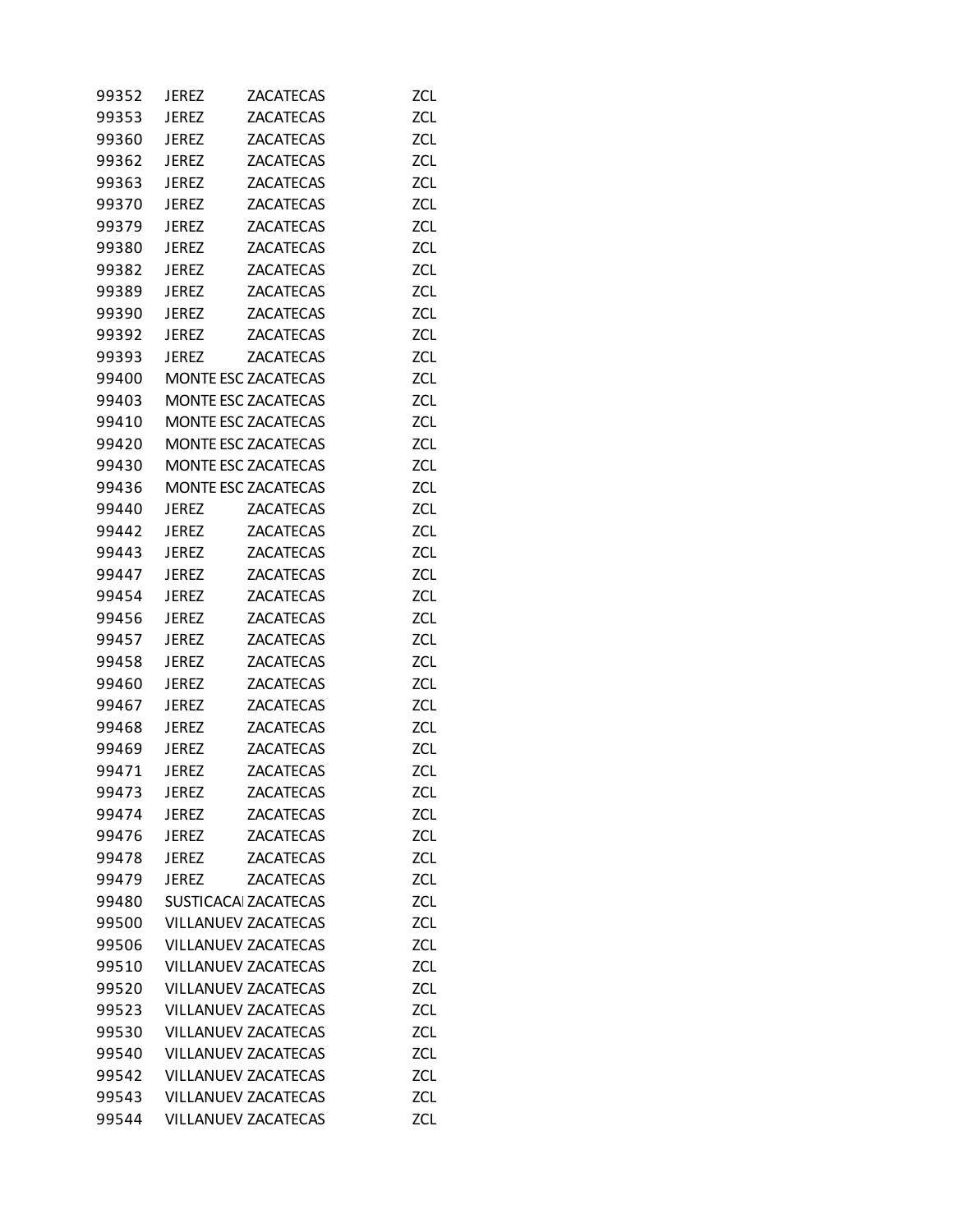| 99545 |              | <b>VILLANUEV ZACATECAS</b>  | <b>ZCL</b> |
|-------|--------------|-----------------------------|------------|
| 99546 |              | <b>VILLANUEV ZACATECAS</b>  | <b>ZCL</b> |
| 99547 |              | <b>VILLANUEV ZACATECAS</b>  | <b>ZCL</b> |
| 99550 |              | <b>VILLANUEV ZACATECAS</b>  | ZCL        |
| 99552 |              | <b>VILLANUEV ZACATECAS</b>  | <b>VHG</b> |
| 99559 |              | <b>VILLANUEV ZACATECAS</b>  | <b>VHG</b> |
| 99560 |              | <b>VILLANUEV ZACATECAS</b>  | ZCL        |
| 99570 |              | <b>TEPETONG( ZACATECAS</b>  | <b>ZCL</b> |
| 99580 |              | <b>TEPETONG( ZACATECAS</b>  | <b>ZCL</b> |
| 99581 |              | <b>TEPETONG( ZACATECAS</b>  | ZCL        |
| 99590 |              | EL PLATEAD ZACATECAS        | <b>VHG</b> |
| 99592 |              | EL PLATEAD ZACATECAS        | <b>VHG</b> |
| 99593 |              | EL PLATEAD ZACATECAS        | <b>VHG</b> |
| 99600 | JALPA        | <b>ZACATECAS</b>            | AGU        |
| 99602 | JALPA        | <b>ZACATECAS</b>            | AGU        |
| 99603 | <b>JALPA</b> | <b>ZACATECAS</b>            | AGU        |
| 99605 | <b>JALPA</b> | <b>ZACATECAS</b>            | VHG        |
| 99606 | <b>JALPA</b> | <b>ZACATECAS</b>            | AGU        |
| 99607 | JALPA        | <b>ZACATECAS</b>            | AGU        |
| 99608 | <b>JALPA</b> | <b>ZACATECAS</b>            | AGU        |
| 99609 | <b>JALPA</b> | <b>ZACATECAS</b>            | AGU        |
| 99620 | <b>JALPA</b> | <b>ZACATECAS</b>            | AGU        |
| 99623 | <b>JALPA</b> | <b>ZACATECAS</b>            | VHG        |
| 99624 | <b>JALPA</b> | <b>ZACATECAS</b>            | AGU        |
| 99626 | JALPA        | <b>ZACATECAS</b>            | <b>VHG</b> |
| 99630 | TABASCO      | <b>ZACATECAS</b>            | AGU        |
| 99644 | TABASCO      | <b>ZACATECAS</b>            | AGU        |
| 99650 | TABASCO      | <b>ZACATECAS</b>            | AGU        |
| 99670 |              | <b>HUANUSCC ZACATECAS</b>   | AGU        |
| 99700 |              | <b>TLALTENAN ZACATECAS</b>  | <b>ZCL</b> |
| 99702 |              | <b>TLALTENAN ZACATECAS</b>  | <b>VHG</b> |
| 99703 |              | <b>TLALTENAN ZACATECAS</b>  | <b>VHG</b> |
| 99704 |              | TLALTENAN ZACATECAS         | VHG        |
| 99705 |              | <b>TLALTENAN ZACATECAS</b>  | <b>VHG</b> |
| 99707 |              | <b>TLALTENAN ZACATECAS</b>  | <b>VHG</b> |
| 99720 | <b>MOMAX</b> | <b>ZACATECAS</b>            | ZCL        |
| 99730 |              | ATOLINGA ZACATECAS          | <b>ZCL</b> |
| 99733 |              | ATOLINGA ZACATECAS          | <b>ZCL</b> |
| 99734 |              | ATOLINGA ZACATECAS          | <b>ZCL</b> |
| 99735 |              | ATOLINGA ZACATECAS          | ZCL        |
| 99736 |              | ATOLINGA ZACATECAS          | ZCL        |
| 99750 |              | <b>TEPECHITL/ ZACATECAS</b> | <b>ZCL</b> |
| 99753 |              | <b>TEPECHITL/ ZACATECAS</b> | <b>VHG</b> |
| 99754 |              | <b>TEPECHITL/ ZACATECAS</b> | <b>VHG</b> |
| 99755 |              | <b>TEPECHITL/ ZACATECAS</b> | <b>VHG</b> |
| 99760 |              | <b>TEPECHITL/ ZACATECAS</b> | <b>VHG</b> |
| 99770 |              | <b>TEPECHITL/ ZACATECAS</b> | <b>VHG</b> |
| 99780 |              | <b>BENITO JUA ZACATECAS</b> | ZCL        |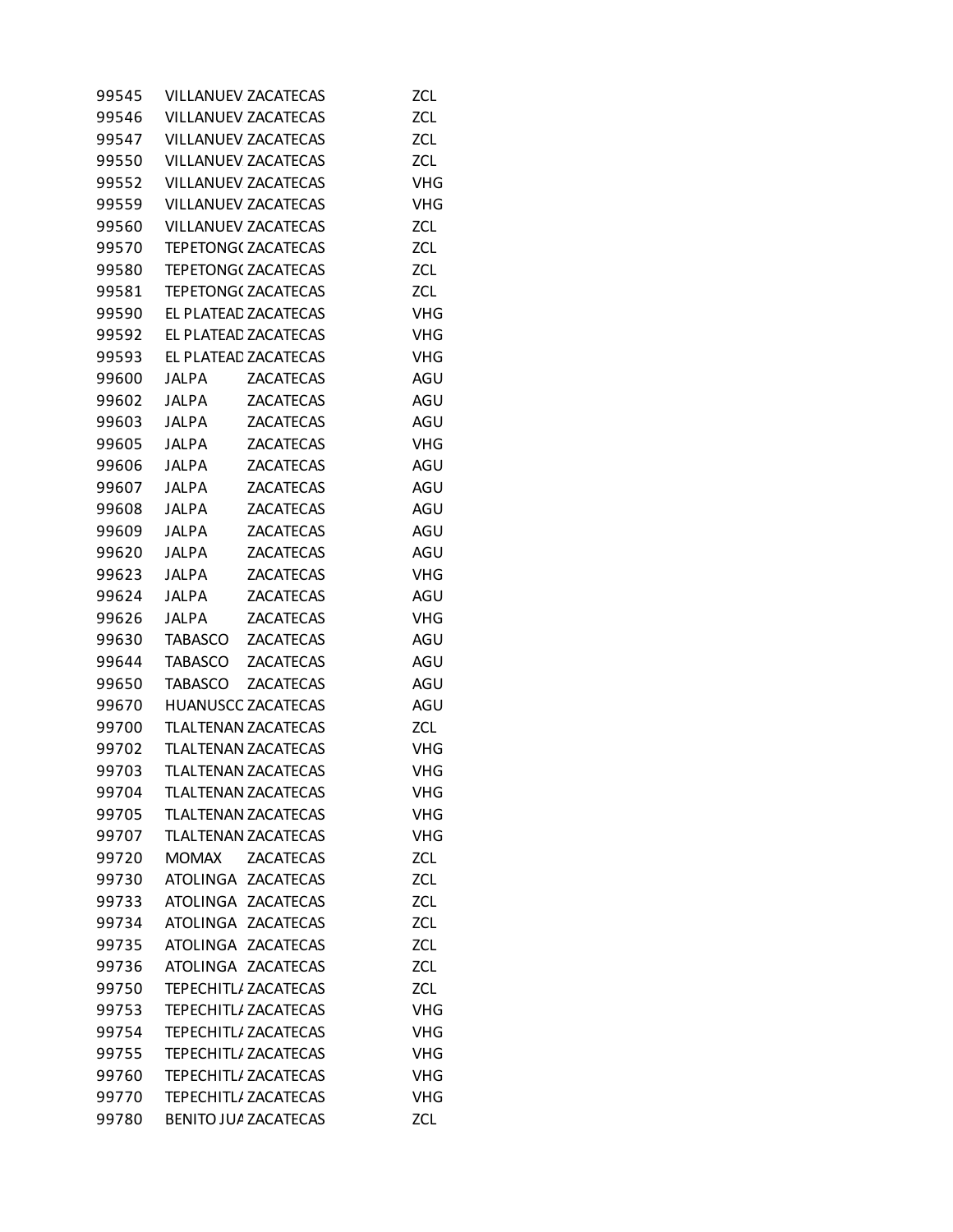| 99783 |               | <b>BENITO JUA ZACATECAS</b> | <b>ZCL</b> |
|-------|---------------|-----------------------------|------------|
| 99784 |               | <b>BENITO JUA ZACATECAS</b> | <b>ZCL</b> |
| 99785 |               | <b>BENITO JUA ZACATECAS</b> | <b>ZCL</b> |
| 99786 |               | <b>BENITO JUA ZACATECAS</b> | ZCL        |
| 99790 |               | <b>BENITO JUA ZACATECAS</b> | <b>ZCL</b> |
| 99794 |               | <b>BENITO JUA ZACATECAS</b> | <b>ZCL</b> |
| 99800 |               | TEUL DE GC ZACATECAS        | ZCL        |
| 99805 |               | TEUL DE GC ZACATECAS        | ZCL        |
| 99806 |               | TEUL DE GC ZACATECAS        | <b>VHG</b> |
| 99810 |               | TEUL DE GC ZACATECAS        | <b>VHG</b> |
| 99814 |               | TEUL DE GC ZACATECAS        | <b>VHG</b> |
| 99820 |               | <b>SANTA MAF ZACATECAS</b>  | <b>ZCL</b> |
| 99823 |               | SANTA MAF ZACATECAS         | <b>VHG</b> |
| 99824 |               | <b>SANTA MAF ZACATECAS</b>  | <b>VHG</b> |
| 99825 |               | <b>SANTA MAF ZACATECAS</b>  | <b>VHG</b> |
| 99826 |               | SANTA MAF ZACATECAS         | <b>VHG</b> |
| 99827 |               | <b>SANTA MAF ZACATECAS</b>  | <b>VHG</b> |
| 99828 |               | <b>SANTA MAF ZACATECAS</b>  | <b>VHG</b> |
| 99830 |               | TRINIDAD C ZACATECAS        | ZCL        |
| 99833 |               | <b>TRINIDAD C ZACATECAS</b> | ZCL        |
| 99834 |               | TRINIDAD C ZACATECAS        | ZCL        |
| 99840 |               | TRINIDAD C ZACATECAS        | ZCL        |
| 99843 |               | TRINIDAD C ZACATECAS        | <b>ZCL</b> |
| 99854 |               | TRINIDAD C ZACATECAS        | <b>ZCL</b> |
| 99855 |               | TRINIDAD C ZACATECAS        | ZCL        |
| 99860 |               | MEZQUITAL ZACATECAS         | <b>GDN</b> |
| 99864 |               | MEZQUITAL ZACATECAS         | GDN        |
| 99865 |               | MEZQUITAL ZACATECAS         | GDN        |
| 99867 |               | MEZQUITAL ZACATECAS         | GDN        |
| 99900 |               | NOCHISTLA ZACATECAS         | TTT        |
| 99902 |               | NOCHISTLA ZACATECAS         | TП         |
| 99904 |               | NOCHISTLA ZACATECAS         | πт         |
| 99905 |               | NOCHISTLA ZACATECAS         | πт         |
| 99906 |               | NOCHISTLA ZACATECAS         | πт         |
| 99907 |               | NOCHISTLA ZACATECAS         | TTT        |
| 99908 |               | NOCHISTLA ZACATECAS         | TTT        |
| 99909 |               | NOCHISTLA ZACATECAS         | TTT        |
| 99910 |               | NOCHISTLA ZACATECAS         | πт         |
| 99913 |               | NOCHISTLA ZACATECAS         | TTT        |
| 99914 |               | NOCHISTLA ZACATECAS         | TП         |
| 99915 |               | NOCHISTLA ZACATECAS         | πт         |
| 99917 |               | NOCHISTLA ZACATECAS         | TTT        |
| 99918 |               | NOCHISTLA ZACATECAS         | TП         |
| 99919 |               | NOCHISTLA ZACATECAS         | <b>VHG</b> |
| 99921 | APULCO        | <b>ZACATECAS</b>            | <b>VHG</b> |
| 99930 | APULCO        | <b>ZACATECAS</b>            | <b>VHG</b> |
| 99940 | <b>APOZOL</b> | <b>ZACATECAS</b>            | AGU        |
| 99949 | <b>APOZOL</b> | <b>ZACATECAS</b>            | AGU        |
|       |               |                             |            |